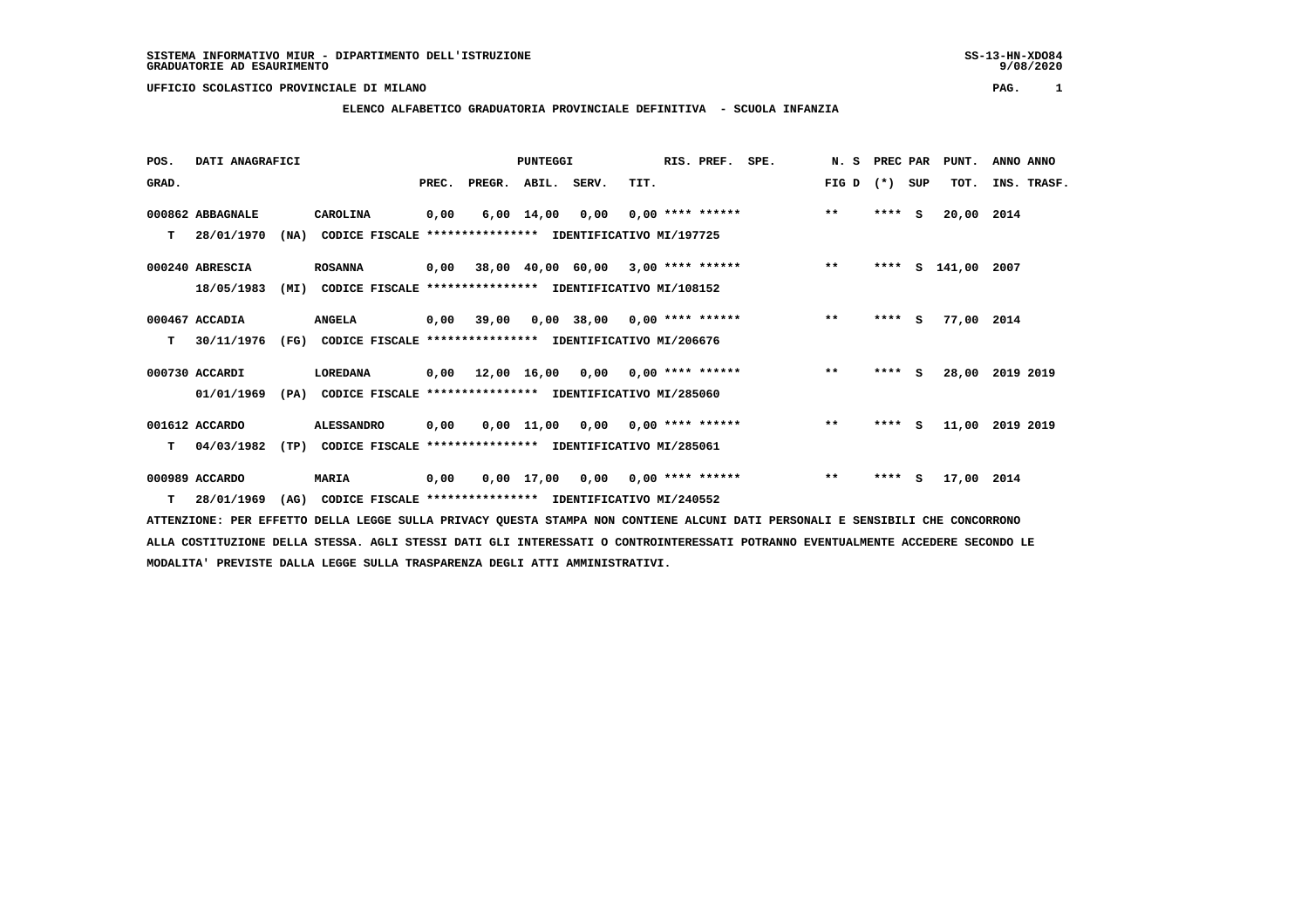**POS. DATI ANAGRAFICI PUNTEGGI RIS. PREF. SPE. N. S PREC PAR PUNT. ANNO ANNO**GRAD. **BRAD. PREC. PREGR. ABIL. SERV.** TIT. THE REGREATER FIG D (\*) SUP TOT. INS. TRASF.  **001402 ADAMO ELEONORAAGNES 0,00 12,00 0,00 0,00 0,00 \*\*\*\* \*\*\*\*\*\* \*\* \*\*\*\* S 12,00 2014 T 15/03/1973 (RC) CODICE FISCALE \*\*\*\*\*\*\*\*\*\*\*\*\*\*\*\* IDENTIFICATIVO MI/232237 000024 ADAMO URANIA 0,00 112,00 15,00 60,00 0,00 \*\*\*\* \*\*\*\*\*\* \*\* \*\*\*\* S 187,00 2005 2005 16/09/1974 (VA) CODICE FISCALE \*\*\*\*\*\*\*\*\*\*\*\*\*\*\*\* IDENTIFICATIVO MI/094940 000725 AGUANNO GIOVANNA 0,00 3,00 13,00 12,00 0,00 \*\*\*\* \*\*\*\*\*\* \*\* X \*\*\*\* S 28,00 2014 14/09/1978 (TP) CODICE FISCALE \*\*\*\*\*\*\*\*\*\*\*\*\*\*\*\* IDENTIFICATIVO MI/193507 000388 AIEVOLA ROSANNA 0,00 32,00 16,00 54,00 0,00 \*\*\*\* \*\*\*\*\*\* \*\* \*\*\*\* S 102,00 2014 T 24/11/1977 (SA) CODICE FISCALE \*\*\*\*\*\*\*\*\*\*\*\*\*\*\*\* IDENTIFICATIVO MI/201703 001237 AIRO' FARULLA GIUSEPPE 0,00 14,00 0,00 0,00 0,00 \*\*\*\* \*\*\*\*\*\* \*\* \*\*\*\* S 14,00 2014 T 10/01/1979 (AG) CODICE FISCALE \*\*\*\*\*\*\*\*\*\*\*\*\*\*\*\* IDENTIFICATIVO MI/222031 000206 ALAGIO SERENA 0,00 48,00 42,00 60,00 0,00 \*\*\*\* \*\*\*\*\*\* \*\* \*\*\*\* S 150,00 2007 16/12/1983 (VA) CODICE FISCALE \*\*\*\*\*\*\*\*\*\*\*\*\*\*\*\* IDENTIFICATIVO MI/107628**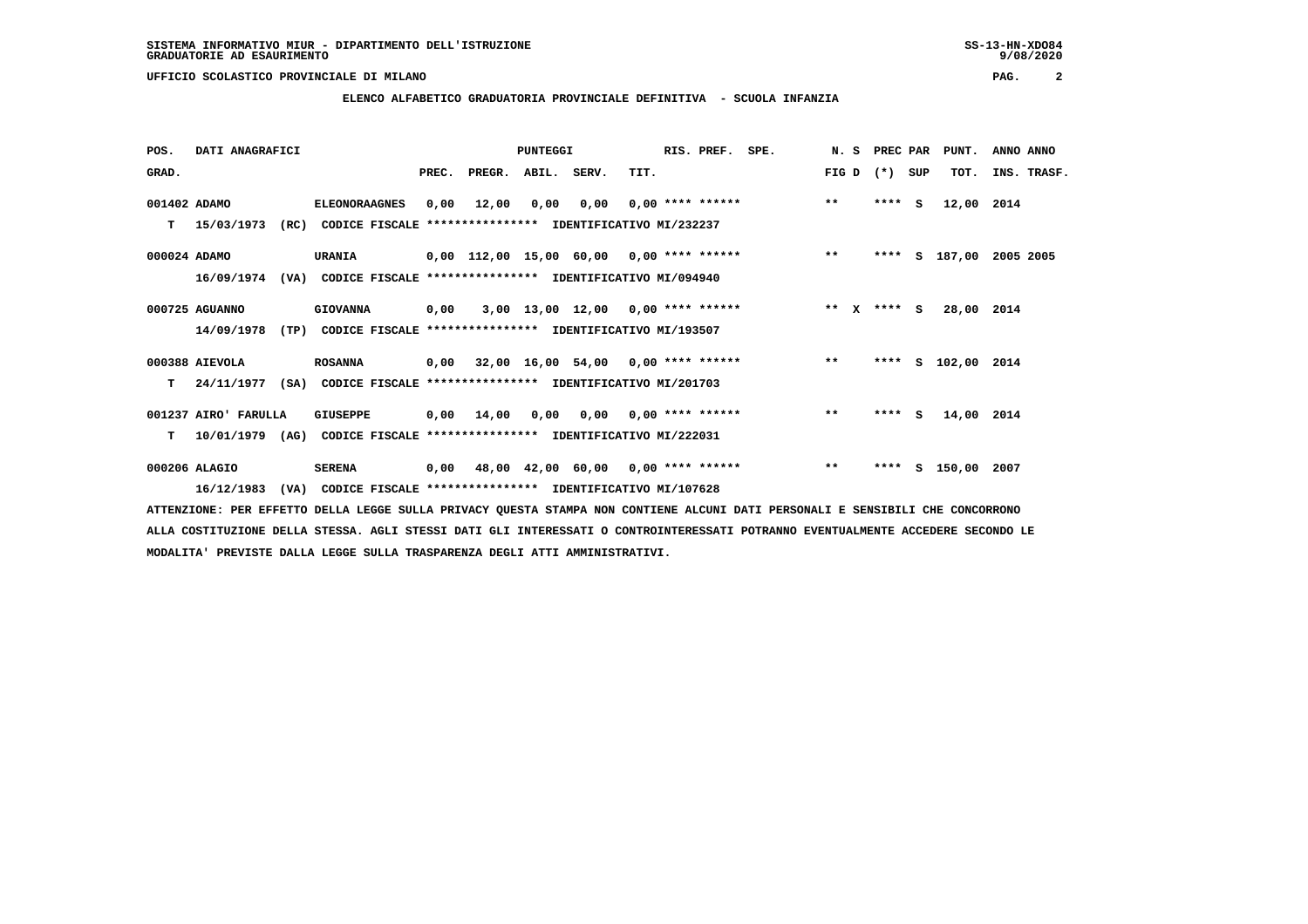### **ELENCO ALFABETICO GRADUATORIA PROVINCIALE DEFINITIVA - SCUOLA INFANZIA**

| POS.         | DATI ANAGRAFICI      |                                                          |       |                                           | <b>PUNTEGGI</b> |                                     |      | RIS. PREF.                | SPE. |         |         |     | N. S PREC PAR PUNT. | ANNO ANNO |             |
|--------------|----------------------|----------------------------------------------------------|-------|-------------------------------------------|-----------------|-------------------------------------|------|---------------------------|------|---------|---------|-----|---------------------|-----------|-------------|
| GRAD.        |                      |                                                          | PREC. | PREGR. ABIL. SERV.                        |                 |                                     | TIT. |                           |      | FIG D   | $(*)$   | SUP | TOT.                |           | INS. TRASF. |
| 001440 ALATI |                      | <b>MARIAANNA</b>                                         | 0,00  |                                           | $0.00$ 11.00    | 0,00                                |      | 0,00 **** ******          |      | $***$   | $***$ S |     | 11,00               | 2014      |             |
| т            | 05/02/1974<br>(MI)   | CODICE FISCALE                                           |       | **************** IDENTIFICATIVO MI/216744 |                 |                                     |      |                           |      |         |         |     |                     |           |             |
| 001149 ALBI  |                      | TOMMASO                                                  | 0,00  |                                           |                 | 0,00 12,00 0,00                     |      | $3,00$ **** ******        |      | $***$ X | $***$ S |     | 15,00               | 2019 2019 |             |
| т            | 20/01/1974<br>(TO)   | CODICE FISCALE **************** IDENTIFICATIVO MI/285067 |       |                                           |                 |                                     |      |                           |      |         |         |     |                     |           |             |
| 001033 ALBO  |                      | <b>GREGORIA</b>                                          | 0,00  |                                           | $3,00$ 14,00    |                                     |      | $0,00$ $0,00$ **** ****** |      | $***$   | $***$ S |     | 17,00               | 2019 2019 |             |
|              | 20/12/1967<br>(CT)   | CODICE FISCALE **************** IDENTIFICATIVO MI/285091 |       |                                           |                 |                                     |      |                           |      |         |         |     |                     |           |             |
| 000233 ALEO  |                      | <b>GISELLA</b>                                           | 0,00  | 75,00 14,00 54,00 0,00 **** ******        |                 |                                     |      |                           |      | $***$   | ****    |     | s 143,00            | 2011 2011 |             |
|              | 29/01/1978<br>(EE)   | CODICE FISCALE **************** IDENTIFICATIVO MI/166080 |       |                                           |                 |                                     |      |                           |      |         |         |     |                     |           |             |
|              | 000933 ALESSANDRELLO | <b>ALESSANDRA</b>                                        | 0,00  |                                           |                 | $0,00$ 18,00 0,00 0,00 **** ******  |      |                           |      | $* *$   | $***$ S |     | 18,00 2014          |           |             |
| T.           | 31/05/1981<br>(RG)   | CODICE FISCALE **************** IDENTIFICATIVO MI/210044 |       |                                           |                 |                                     |      |                           |      |         |         |     |                     |           |             |
|              | 000540 ALESSANDRELLO | PATRIZIA                                                 | 0,00  |                                           |                 | $0,00$ 12,00 48,00 0,00 **** ****** |      |                           |      | $***$   | $***$ S |     | 60,00               | 2019 2019 |             |
|              | 05/05/1980 (EE)      | CODICE FISCALE **************** IDENTIFICATIVO MI/285071 |       |                                           |                 |                                     |      |                           |      |         |         |     |                     |           |             |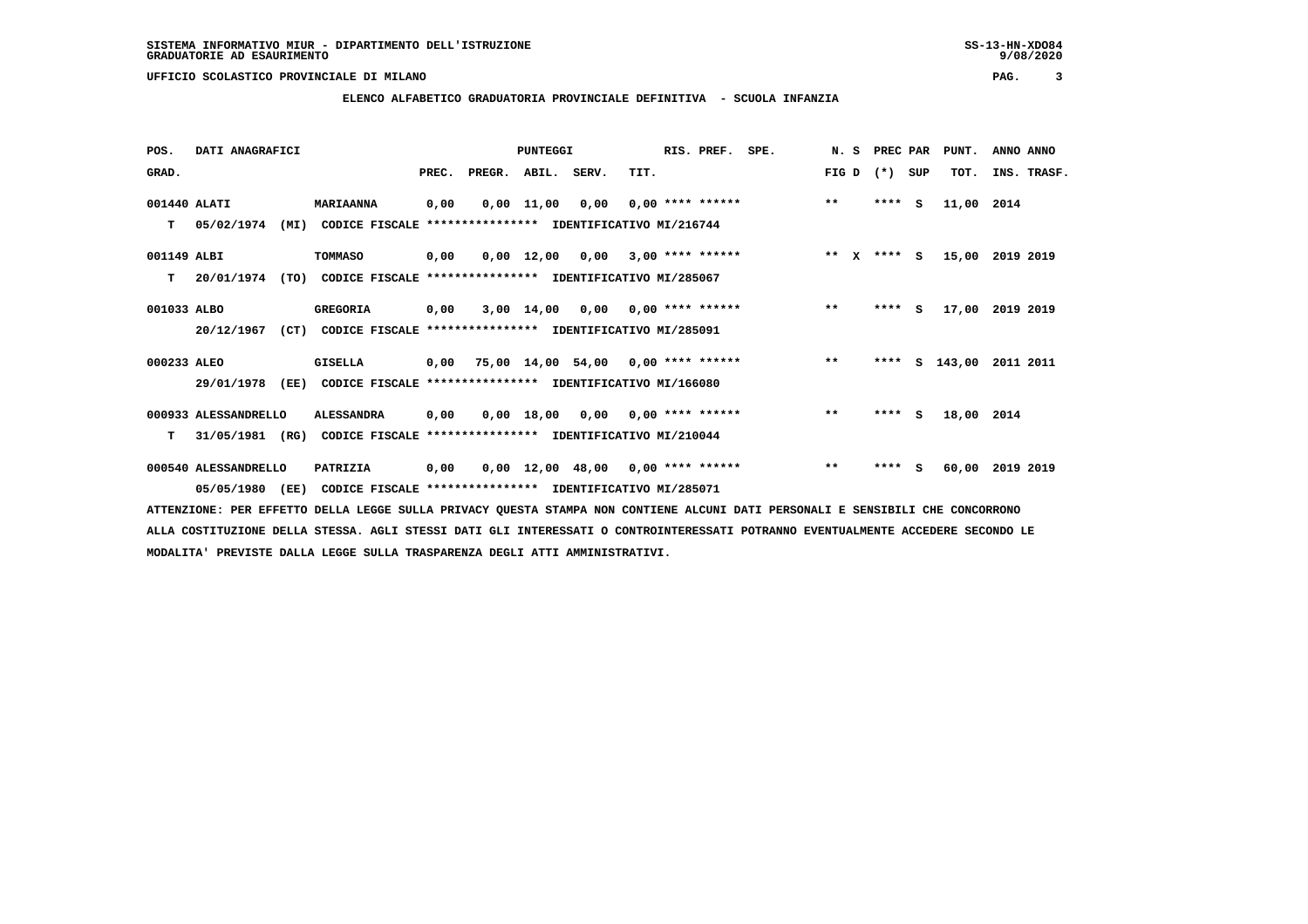**POS. DATI ANAGRAFICI PUNTEGGI RIS. PREF. SPE. N. S PREC PAR PUNT. ANNO ANNO**GRAD. **PREGRADE SERVEGER. ABIL. SERV. TIT.** FIG D (\*) SUP TOT. INS. TRASF.  **001107 ALFONZETTI FRANCESCA 0,00 15,00 0,00 0,00 0,00 \*\*\*\* \*\*\*\*\*\* \*\* X \*\*\*\* S 15,00 2014 T 31/08/1983 (RC) CODICE FISCALE \*\*\*\*\*\*\*\*\*\*\*\*\*\*\*\* IDENTIFICATIVO MI/198503 000274 ALIBERTI MARIALUISA 0,00 61,00 11,00 60,00 0,00 \*\*\*\* \*\*\*\*\*\* \*\* X \*\*\*\* 132,00 2014 T 12/11/1979 (ME) CODICE FISCALE \*\*\*\*\*\*\*\*\*\*\*\*\*\*\*\* IDENTIFICATIVO MI/227962 001276 ALIBERTI SANTINA 0,00 0,00 13,00 0,00 0,00 \*\*\*\* \*\*\*\*\*\* \*\* \*\*\*\* S 13,00 2014 T 05/06/1980 (ME) CODICE FISCALE \*\*\*\*\*\*\*\*\*\*\*\*\*\*\*\* IDENTIFICATIVO MI/205029 000189 ALIPRANDI PAOLA 0,00 76,00 42,00 36,00 0,00 \*\*\*\* \*\*\*\*\*\* \*\* \*\*\*\* 154,00 2007 27/11/1982 (MI) CODICE FISCALE \*\*\*\*\*\*\*\*\*\*\*\*\*\*\*\* IDENTIFICATIVO MI/108629 000944 ALLEGRA LUCIA 0,00 6,00 12,00 0,00 0,00 \*\*\*\* \*\*\*\*\*\* \*\* X \*\*\*\* S 18,00 2014 13/05/1971 (ME) CODICE FISCALE \*\*\*\*\*\*\*\*\*\*\*\*\*\*\*\* IDENTIFICATIVO MI/207170 000440 ALLIEVI FRANCESCA 0,00 60,00 13,00 12,00 0,00 \*\*\*\* \*\*\*\*\*\* \*\* X \*\*\*\* 85,00 2019 27/03/1975 (MI) CODICE FISCALE \*\*\*\*\*\*\*\*\*\*\*\*\*\*\*\* IDENTIFICATIVO MI/032792**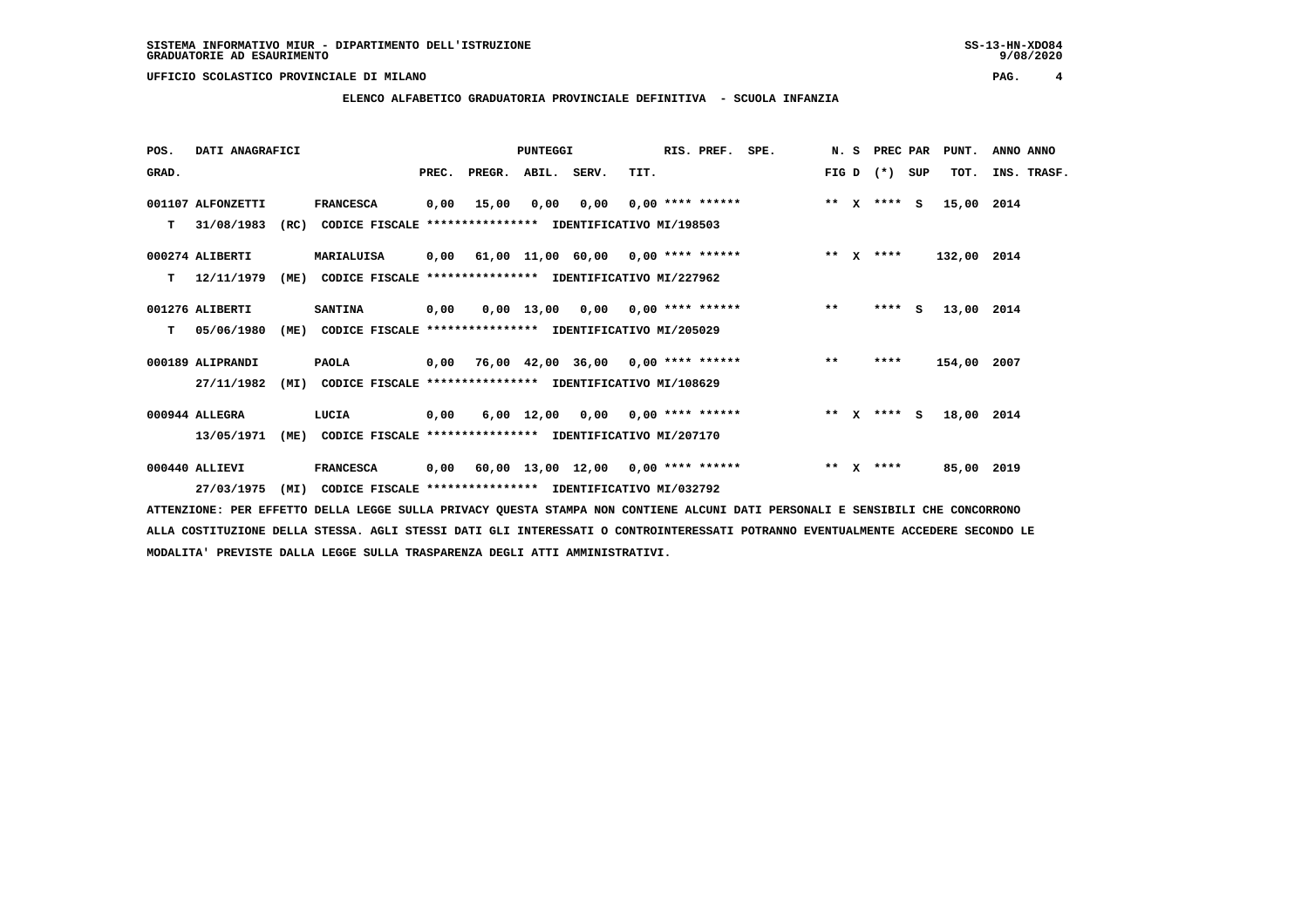**POS. DATI ANAGRAFICI PUNTEGGI RIS. PREF. SPE. N. S PREC PAR PUNT. ANNO ANNO**GRAD. **PREGRADE SERVEGER. ABIL. SERV. TIT.** FIG D (\*) SUP TOT. INS. TRASF.  **000860 ALMA ANGELA 0,00 3,00 14,00 0,00 3,00 \*\*\*\* \*\*\*\*\*\* \*\* X \*\*\*\* S 20,00 2014 T 08/10/1980 (CL) CODICE FISCALE \*\*\*\*\*\*\*\*\*\*\*\*\*\*\*\* IDENTIFICATIVO MI/223731 001108 ALMA MARIA 0,00 0,00 15,00 0,00 0,00 \*\*\*\* \*\*\*\*\*\* \*\* X \*\*\*\* S 15,00 2014 T 03/08/1982 (CT) CODICE FISCALE \*\*\*\*\*\*\*\*\*\*\*\*\*\*\*\* IDENTIFICATIVO MI/231743 000286 ALOIA ROSELLA 0,00 58,00 11,00 60,00 0,00 \*\*\*\* \*\*\*\*\*\* \*\* \*\*\*\* S 129,00 2014 T 23/05/1963 (CS) CODICE FISCALE \*\*\*\*\*\*\*\*\*\*\*\*\*\*\*\* IDENTIFICATIVO MI/200695 000532 ALOISI MANUELA 0,00 42,00 15,00 0,00 3,00 \*\*\*\* \*\*\*\*\*\* \*\* \*\*\*\* 60,00 2002 29/07/1976 (EE) CODICE FISCALE \*\*\*\*\*\*\*\*\*\*\*\*\*\*\*\* IDENTIFICATIVO MI/065590**

 **000926 ALONGI GAETANA 0,00 0,00 18,00 0,00 0,00 \*\*\*\* \*\*\*\*\*\* \*\* \*\*\*\* S 18,00 2014 T 07/08/1983 (AG) CODICE FISCALE \*\*\*\*\*\*\*\*\*\*\*\*\*\*\*\* IDENTIFICATIVO MI/227230**

 **000404 ALONGI GRAZIA 0,00 63,00 12,00 22,00 0,00 \*\*\*\* \*\*\*\*\*\* \*\* X \*\*\*\* S 97,00 2003 2003 12/07/1954 (AG) CODICE FISCALE \*\*\*\*\*\*\*\*\*\*\*\*\*\*\*\* IDENTIFICATIVO MI/074370**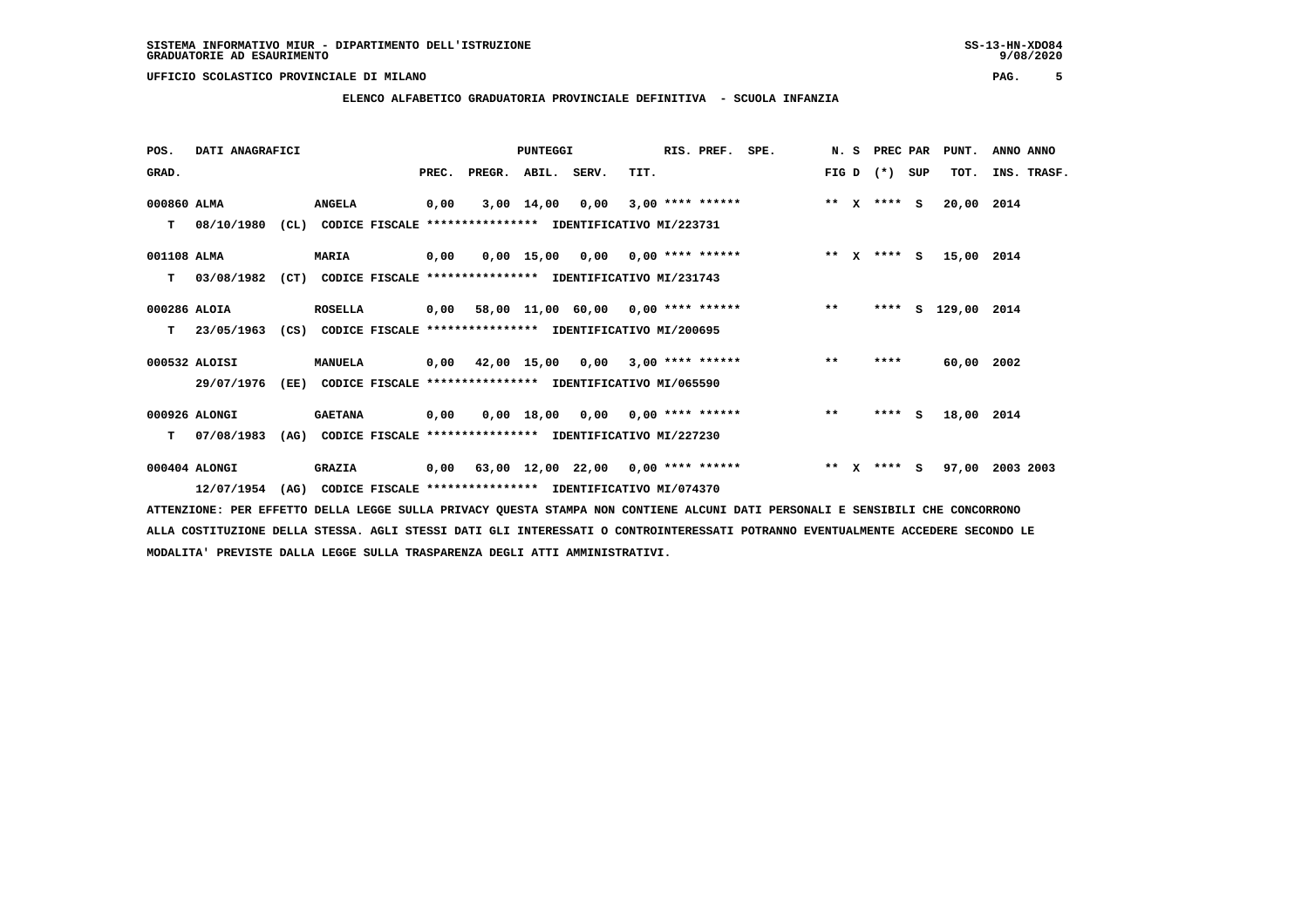| POS.  | DATI ANAGRAFICI    |      |                                                          |       |                    | <b>PUNTEGGI</b> |                                         |      | RIS. PREF. | SPE.                                      | N. S  | PREC PAR |     | PUNT.         | ANNO ANNO   |  |
|-------|--------------------|------|----------------------------------------------------------|-------|--------------------|-----------------|-----------------------------------------|------|------------|-------------------------------------------|-------|----------|-----|---------------|-------------|--|
| GRAD. |                    |      |                                                          | PREC. | PREGR. ABIL. SERV. |                 |                                         | TIT. |            |                                           | FIG D | $(*)$    | SUP | TOT.          | INS. TRASF. |  |
|       | 000225 ALPARONE    |      | <b>CATERINA</b>                                          | 0,00  |                    |                 |                                         |      |            | 66,00 16,00 60,00 3,00 **** ****** *** ** |       | ****     | S   | 145,00        | 2014 2014   |  |
|       | 01/02/1966         | (RC) | CODICE FISCALE **************** IDENTIFICATIVO MI/190930 |       |                    |                 |                                         |      |            |                                           |       |          |     |               |             |  |
|       | 000947 ALTAVILLA   |      | LUCIANA                                                  | 0,00  |                    |                 | $3,00$ 15,00 0,00 0,00 **** ******      |      |            |                                           | $***$ | $***$ S  |     | 18,00 2014    |             |  |
| т     | 26/06/1982         | (TA) | CODICE FISCALE **************** IDENTIFICATIVO MI/220432 |       |                    |                 |                                         |      |            |                                           |       |          |     |               |             |  |
|       | 000121 ALVARO      |      | <b>DENISE</b>                                            |       |                    |                 | 0,00 96,00 13,00 60,00 0,00 **** ****** |      |            |                                           | $***$ | ****     |     | S 169,00 2014 |             |  |
| т     | 28/08/1982         | (MI) | CODICE FISCALE **************** IDENTIFICATIVO MI/194824 |       |                    |                 |                                         |      |            |                                           |       |          |     |               |             |  |
|       | 001258 AMALTEA     |      | <b>GERARDINA</b>                                         | 0,00  | 14,00              |                 | $0,00$ $0,00$ $0,00$ $***$ **** ******  |      |            |                                           | $***$ | $***$ S  |     | 14,00         | 2019 2019   |  |
|       | 11/10/1980         | (SA) | CODICE FISCALE **************** IDENTIFICATIVO MI/285104 |       |                    |                 |                                         |      |            |                                           |       |          |     |               |             |  |
|       | 001242 AMATEMAGGIO |      | <b>STEFANIA</b>                                          |       | $0,00$ 14,00       |                 | $0,00$ $0,00$ $0,00$ $***$ **** ******  |      |            |                                           | $***$ | $***$ S  |     | 14,00 2014    |             |  |
| т     | 13/10/1965         | (MI) | CODICE FISCALE **************** IDENTIFICATIVO MI/223499 |       |                    |                 |                                         |      |            |                                           |       |          |     |               |             |  |
|       | 000537 AMBROSIO    |      | <b>ALESSANDRA</b>                                        | 0,00  | 14,00              |                 | $0,00$ 46,00 0,00 **** ******           |      |            |                                           | $***$ | $***5$   |     | 60,00 2014    |             |  |
|       | $T = 11/05/1983$   | (MI) | CODICE FISCALE **************** IDENTIFICATIVO MI/193366 |       |                    |                 |                                         |      |            |                                           |       |          |     |               |             |  |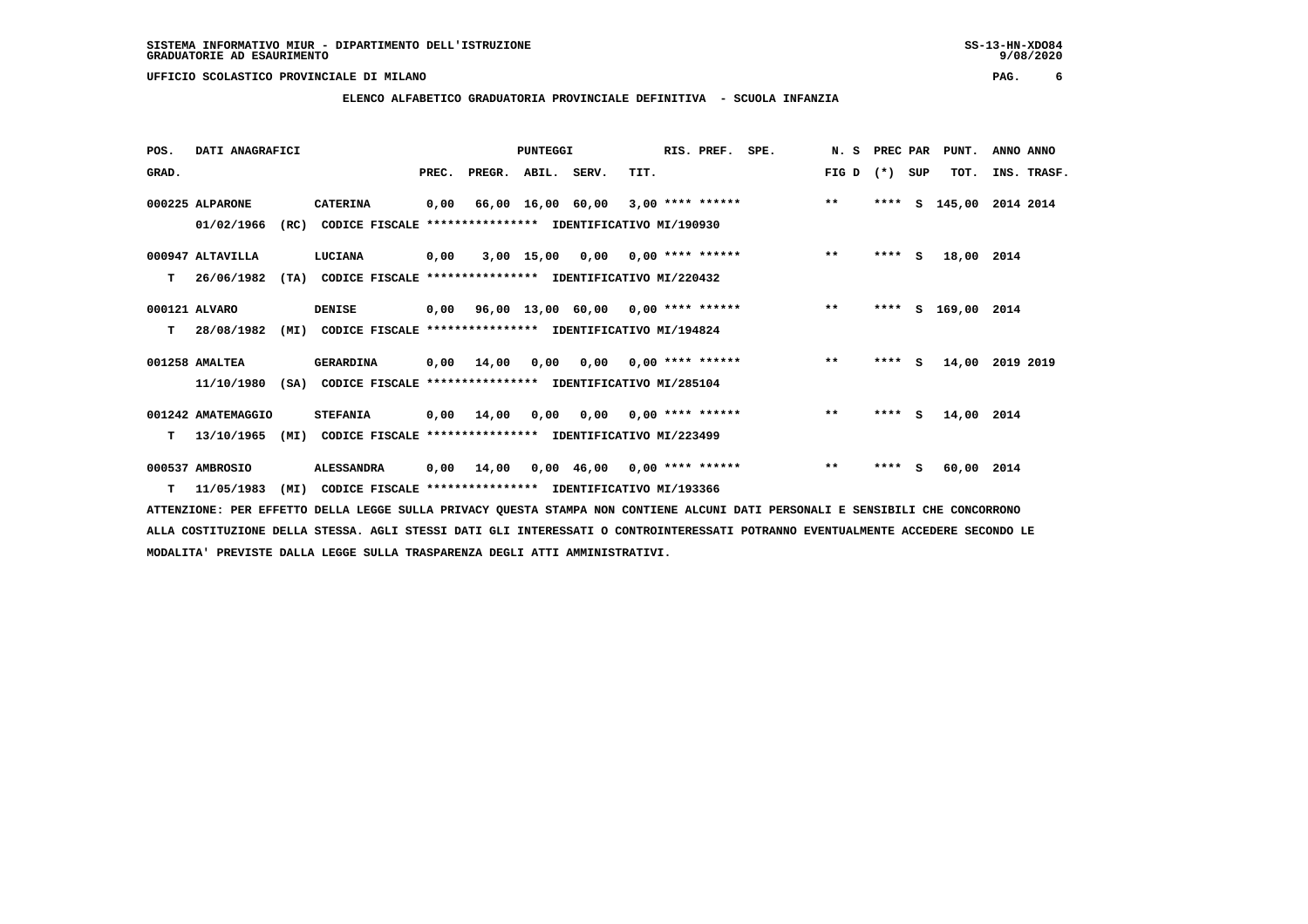**POS. DATI ANAGRAFICI PUNTEGGI RIS. PREF. SPE. N. S PREC PAR PUNT. ANNO ANNO**GRAD. **BRAD. PREC. PREGR. ABIL. SERV.** TIT. THE REGREATER FIG D (\*) SUP TOT. INS. TRASF.  **001468 AMICO GIUSEPPINA 0,00 0,00 11,00 0,00 0,00 \*\*\*\* \*\*\*\*\*\* \*\* \*\*\*\* S 11,00 2014 T 26/06/1980 (CT) CODICE FISCALE \*\*\*\*\*\*\*\*\*\*\*\*\*\*\*\* IDENTIFICATIVO MI/192878 000932 AMORE MARILENA 0,00 18,00 0,00 0,00 0,00 \*\*\*\* \*\*\*\*\*\* \*\* \*\*\*\* S 18,00 2014 T 13/02/1982 (SR) CODICE FISCALE \*\*\*\*\*\*\*\*\*\*\*\*\*\*\*\* IDENTIFICATIVO MI/215943 000102 AMOROSO MARIANNA 0,00 98,00 15,00 60,00 0,00 \*\*\*\* \*\*\*\*\*\* \*\* X \*\*\*\* S 173,00 2004 2004 06/02/1971 (CT) CODICE FISCALE \*\*\*\*\*\*\*\*\*\*\*\*\*\*\*\* IDENTIFICATIVO MI/081445 001617 ANASTASIO CLAUDIA 0,00 0,00 11,00 0,00 0,00 \*\*\*\* \*\*\*\*\*\* \*\* \*\*\*\* S 11,00 2019 2019 T 20/05/1979 (NA) CODICE FISCALE \*\*\*\*\*\*\*\*\*\*\*\*\*\*\*\* IDENTIFICATIVO MI/285105 001023 ANASTASIO RENATA 0,00 3,00 14,00 0,00 0,00 \*\*\*\* \*\*\*\*\*\* \*\* \*\*\*\* S 17,00 2019 2019 T 17/11/1981 (NA) CODICE FISCALE \*\*\*\*\*\*\*\*\*\*\*\*\*\*\*\* IDENTIFICATIVO MI/285106**

 **000303 ANCONA ELISA 0,00 48,00 41,00 36,00 0,00 \*\*\*\* \*\*\*\*\*\* \*\* \*\*\*\* S 125,00 2007 09/08/1986 (MI) CODICE FISCALE \*\*\*\*\*\*\*\*\*\*\*\*\*\*\*\* IDENTIFICATIVO MI/107910**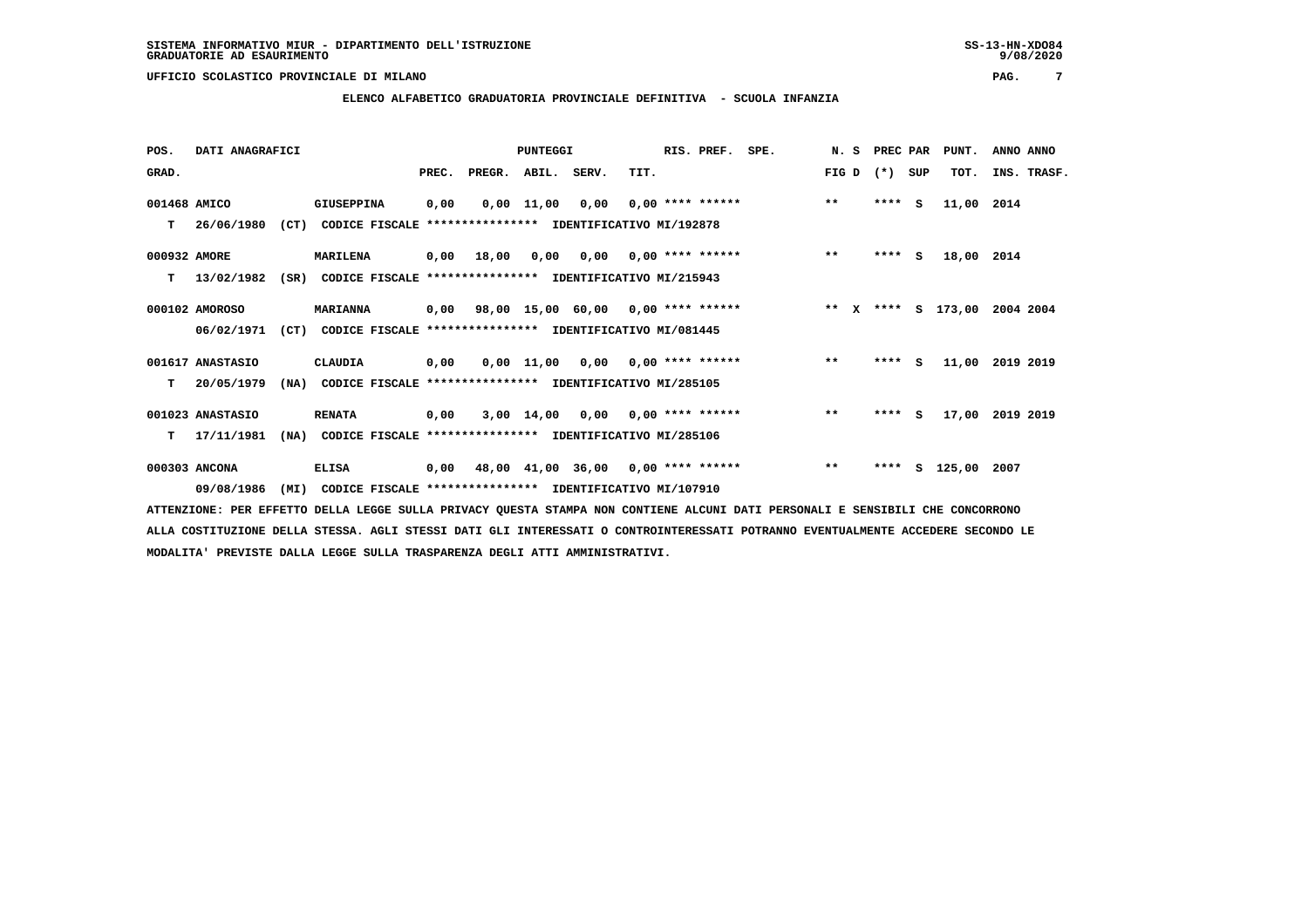**POS. DATI ANAGRAFICI PUNTEGGI RIS. PREF. SPE. N. S PREC PAR PUNT. ANNO ANNO**GRAD. **BRAD. PREC. PREGR. ABIL. SERV.** TIT. THE REGREATER FIG D (\*) SUP TOT. INS. TRASF.  **000571 ANCONA GIUSEPPAFIORE 0,00 3,00 11,00 36,00 3,00 \*\*\*\* \*\*\*\*\*\* \*\* \*\*\*\* S 53,00 2014 T 10/08/1982 (MI) CODICE FISCALE \*\*\*\*\*\*\*\*\*\*\*\*\*\*\*\* IDENTIFICATIVO MI/233208 000567 ANDREOLI ELISABETTA 0,00 12,00 42,00 0,00 0,00 \*\*\*\* \*\*\*\*\*\* \*\* \*\*\*\* S 54,00 2019 06/07/1983 (KR) CODICE FISCALE \*\*\*\*\*\*\*\*\*\*\*\*\*\*\*\* IDENTIFICATIVO MI/107472 000114 ANDREOTTI CHIARA 0,00 98,00 13,00 60,00 0,00 \*\*\*\* \*\*\*\*\*\* \*\* \*\*\*\* S 171,00 2014 T 07/01/1976 (MI) CODICE FISCALE \*\*\*\*\*\*\*\*\*\*\*\*\*\*\*\* IDENTIFICATIVO MI/210931 000194 ANDRIOLI ANNA CHIARA 0,00 78,00 14,00 60,00 0,00 \*\*\*\* \*\*\*\*\*\* \*\* \*\*\*\* S 152,00 2002 25/08/1979 (LE) CODICE FISCALE \*\*\*\*\*\*\*\*\*\*\*\*\*\*\*\* IDENTIFICATIVO MI/060622 001646 ANDRIOLLO DANIELA 0,00 32,00 42,00 60,00 0,00 \*\*\*\* \*\*\*\*\*\* \*\* \*\*\*\* S 134,00 2012 09/01/1988 (MI) CODICE FISCALE \*\*\*\*\*\*\*\*\*\*\*\*\*\*\*\* IDENTIFICATIVO MI/143948 000548 ANGELLOTTI LUISA 0,00 57,00 0,00 0,00 0,00 \*\*\*\* \*\*\*\*\*\* \*\* \*\*\*\* S 57,00 2011 2011 01/05/1976 (NA) CODICE FISCALE \*\*\*\*\*\*\*\*\*\*\*\*\*\*\*\* IDENTIFICATIVO MI/166247**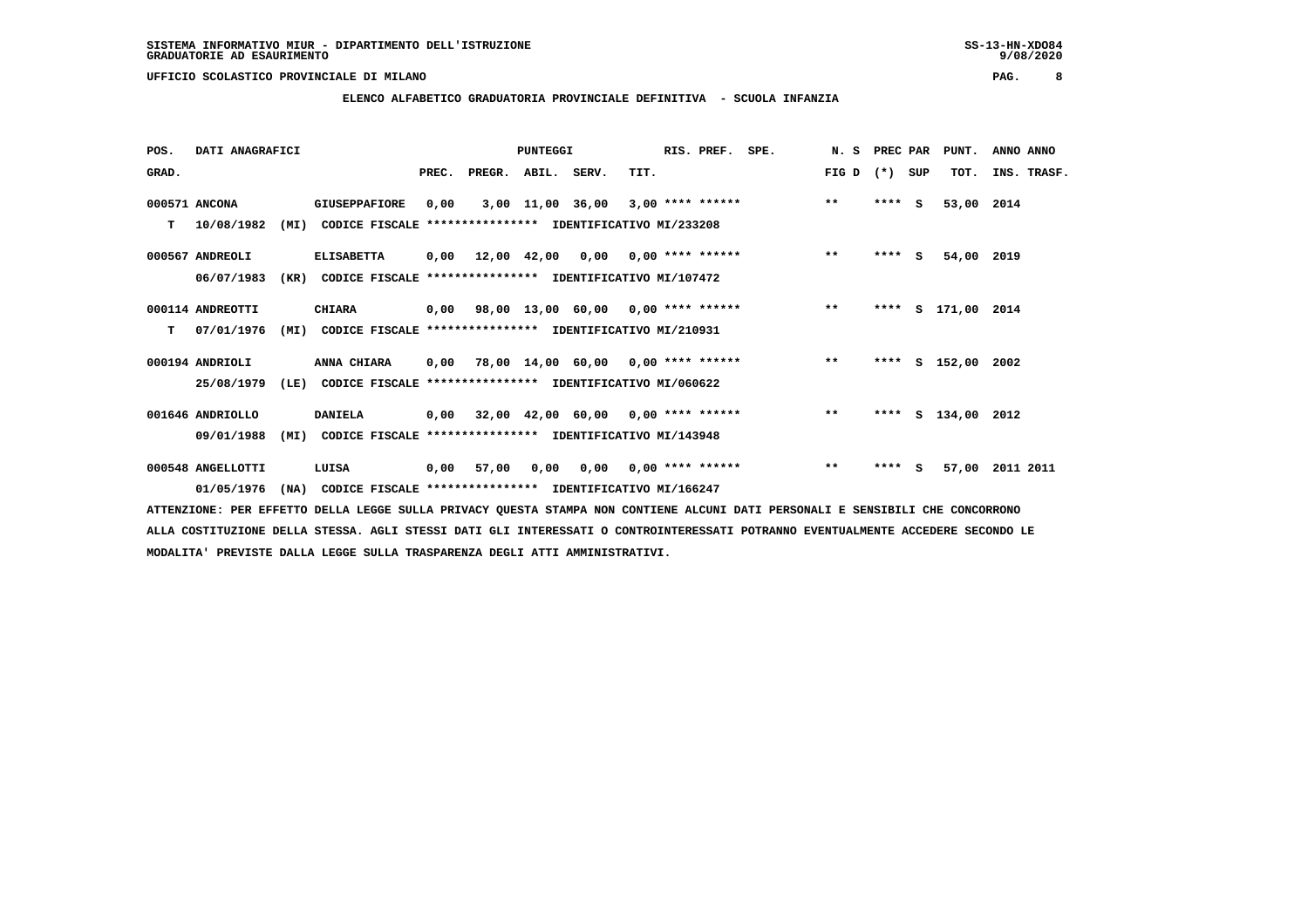**POS. DATI ANAGRAFICI PUNTEGGI RIS. PREF. SPE. N. S PREC PAR PUNT. ANNO ANNO**GRAD. **BRAD. PREC. PREGR. ABIL. SERV.** TIT. THE REGREATER FIG D (\*) SUP TOT. INS. TRASF.  **000577 ANGELO MARINA 0,00 0,00 16,00 36,00 0,00 \*\*\*\* \*\*\*\*\*\* \*\* X \*\*\*\* S 52,00 2014 T 08/08/1979 (TP) CODICE FISCALE \*\*\*\*\*\*\*\*\*\*\*\*\*\*\*\* IDENTIFICATIVO MI/201058 001156 ANGELONE MIRELLA 0,00 15,00 0,00 0,00 0,00 \*\*\*\* \*\*\*\*\*\* \*\* \*\*\*\* S 15,00 2019 2019 T 24/09/1960 (IS) CODICE FISCALE \*\*\*\*\*\*\*\*\*\*\*\*\*\*\*\* IDENTIFICATIVO MI/285138 000186 ANIA VANESSA DANIA 0,00 84,00 11,00 60,00 0,00 \*\*\*\* \*\*\*\*\*\* \*\* \*\*\*\* 155,00 2014 T 04/12/1975 (MI) CODICE FISCALE \*\*\*\*\*\*\*\*\*\*\*\*\*\*\*\* IDENTIFICATIVO MI/213768 000684 ANNESE ANNARITA 0,00 3,00 13,00 18,00 0,00 \*\*\*\* \*\*\*\*\*\* \*\* \*\*\*\* S 34,00 2019 2019 29/07/1976 (FG) CODICE FISCALE \*\*\*\*\*\*\*\*\*\*\*\*\*\*\*\* IDENTIFICATIVO MI/285140 000838 ANNUNZIATA PINA 0,00 0,00 18,00 0,00 3,00 \*\*\*\* \*\*\*\*\*\* \*\* \*\*\*\* S 21,00 2019 2019 T 28/01/1977 (NA) CODICE FISCALE \*\*\*\*\*\*\*\*\*\*\*\*\*\*\*\* IDENTIFICATIVO MI/285141 001609 ANTELMI ELIANA 0,00 0,00 11,00 0,00 0,00 \*\*\*\* \*\*\*\*\*\* \*\* X \*\*\*\* S 11,00 2019 2019**

 **T 22/07/1977 (NA) CODICE FISCALE \*\*\*\*\*\*\*\*\*\*\*\*\*\*\*\* IDENTIFICATIVO MI/285142**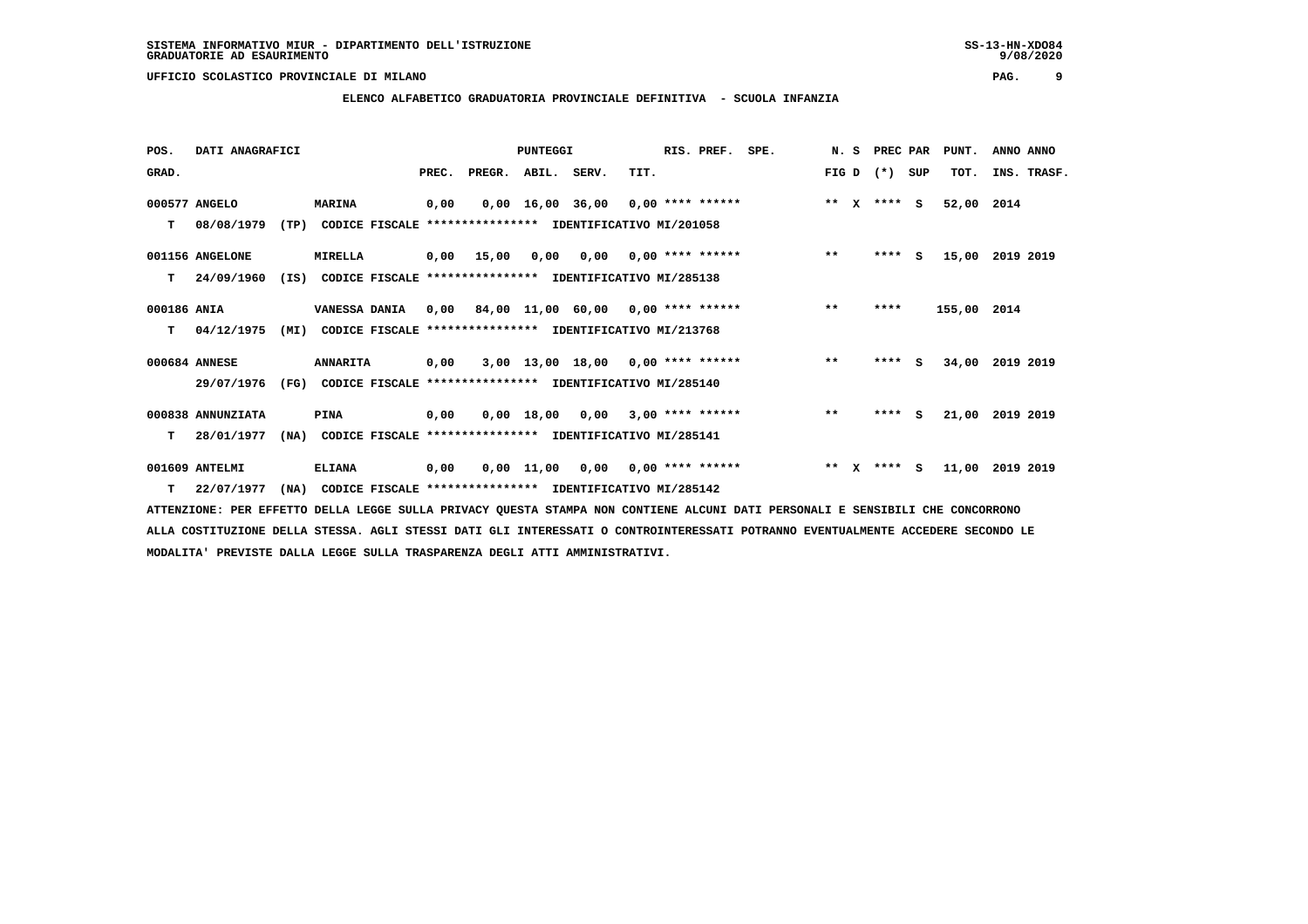**ELENCO ALFABETICO GRADUATORIA PROVINCIALE DEFINITIVA - SCUOLA INFANZIA**

 **POS. DATI ANAGRAFICI PUNTEGGI RIS. PREF. SPE. N. S PREC PAR PUNT. ANNO ANNO**GRAD. **BRAD. PREC. PREGR. ABIL. SERV.** TIT. THE REGREATER FIG D (\*) SUP TOT. INS. TRASF.  **000807 AQUINO ANGELINA 0,00 6,00 13,00 0,00 3,00 \*\*\*\* \*\*\*\*\*\* \*\* X \*\*\*\* S 22,00 2014 T 25/07/1965 (NA) CODICE FISCALE \*\*\*\*\*\*\*\*\*\*\*\*\*\*\*\* IDENTIFICATIVO MI/199316 001590 ARABIA MARIA ANASTAS 0,00 0,00 11,00 0,00 0,00 \*\*\*\* \*\*\*\*\*\* \*\* \*\*\*\* S 11,00 2019 2019 T 08/12/1970 (KR) CODICE FISCALE \*\*\*\*\*\*\*\*\*\*\*\*\*\*\*\* IDENTIFICATIVO MI/285143 001249 ARCODIA LUISA 0,00 0,00 14,00 0,00 0,00 \*\*\*\* \*\*\*\*\*\* \*\* \*\*\*\* S 14,00 2019 2019 11/06/1979 (EN) CODICE FISCALE \*\*\*\*\*\*\*\*\*\*\*\*\*\*\*\* IDENTIFICATIVO MI/285523 000005 ARDIZZONE GRAZIELLA 0,00 117,00 15,00 60,00 0,00 \*\*\*\* \*\*\*\*\*\* \*\* \*\*\*\* S 192,00 2014 2014 23/05/1967 (CT) CODICE FISCALE \*\*\*\*\*\*\*\*\*\*\*\*\*\*\*\* IDENTIFICATIVO MI/191242 000903 ARENA GIOVANNA RITA 0,00 3,00 16,00 0,00 0,00 \*\*\*\* \*\*\*\*\*\* \*\* \*\*\*\* S 19,00 2014 T 20/07/1981 (AG) CODICE FISCALE \*\*\*\*\*\*\*\*\*\*\*\*\*\*\*\* IDENTIFICATIVO MI/227339**

 **001588 ARGENTO GIUSEPPINA 0,00 11,00 0,00 0,00 0,00 \*\*\*\* \*\*\*\*\*\* \*\* \*\*\*\* S 11,00 2019 2019 27/10/1972 (AG) CODICE FISCALE \*\*\*\*\*\*\*\*\*\*\*\*\*\*\*\* IDENTIFICATIVO MI/285179**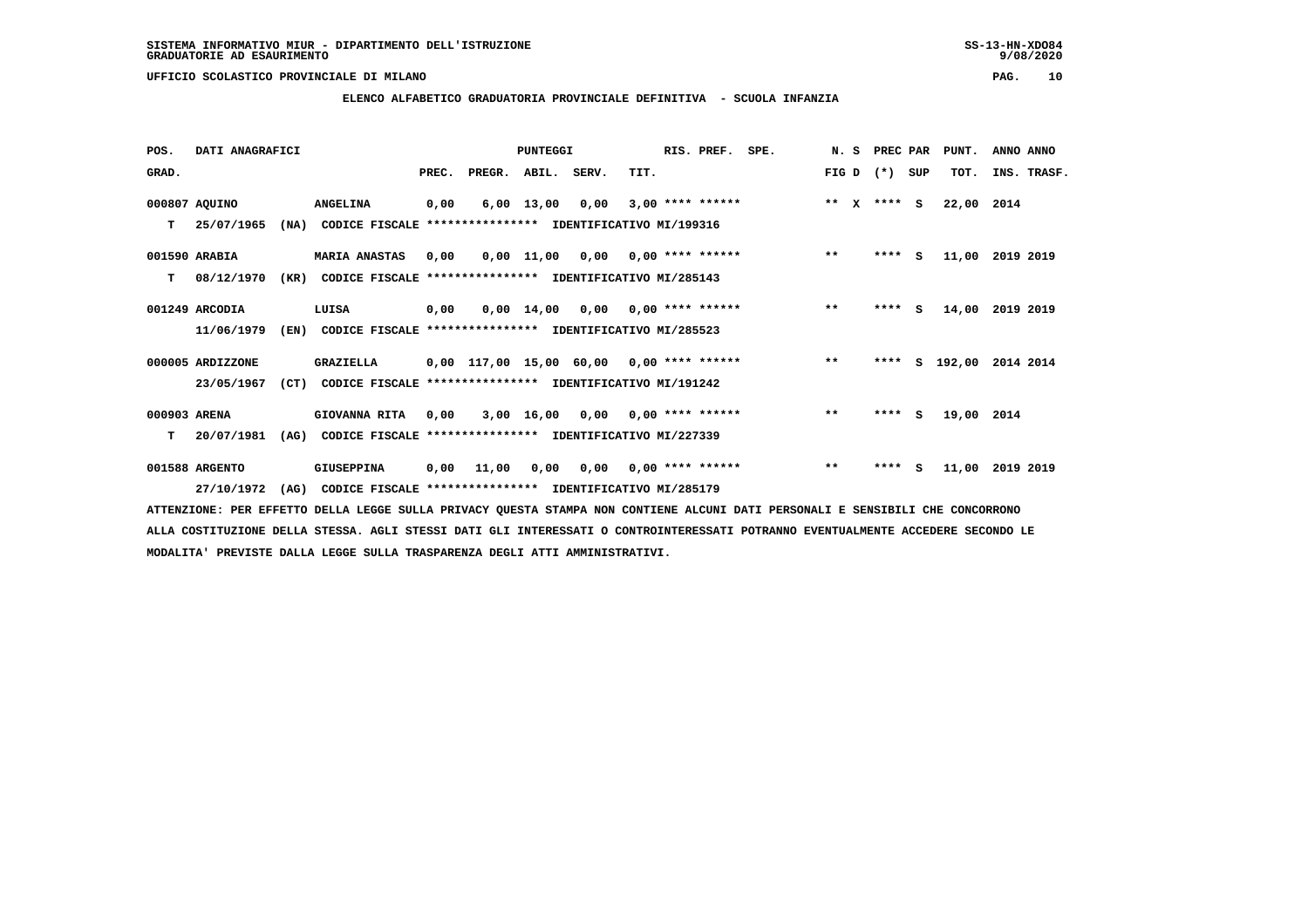**ELENCO ALFABETICO GRADUATORIA PROVINCIALE DEFINITIVA - SCUOLA INFANZIA**

| POS.         | DATI ANAGRAFICI  |      |                                                          |       |                                    | <b>PUNTEGGI</b> |                                    |                    | RIS. PREF. | SPE.               | N. S PREC PAR |         |     | PUNT.         | ANNO ANNO   |  |
|--------------|------------------|------|----------------------------------------------------------|-------|------------------------------------|-----------------|------------------------------------|--------------------|------------|--------------------|---------------|---------|-----|---------------|-------------|--|
| GRAD.        |                  |      |                                                          | PREC. | PREGR.                             | ABIL.           | SERV.                              | TIT.               |            |                    | FIG D         | $(* )$  | SUP | TOT.          | INS. TRASF. |  |
|              | 000008 ARNONE    |      | <b>ANGELA</b>                                            |       | 0,00 116,00 15,00 60,00            |                 |                                    |                    |            | $0.00$ **** ****** | $***$         | ****    | s   | 191,00        | 2003 2003   |  |
|              | 18/02/1979       | (AG) | CODICE FISCALE **************** IDENTIFICATIVO MI/076904 |       |                                    |                 |                                    |                    |            |                    |               |         |     |               |             |  |
|              | 000592 ARONICA   |      | LILIANA                                                  | 0,00  | 14,00 18,00 18,00 0,00 **** ****** |                 |                                    |                    |            |                    | $***$         | $***$ S |     | 50,00         | 2007 2007   |  |
|              | 10/04/1967       | (AG) | CODICE FISCALE **************** IDENTIFICATIVO MI/107725 |       |                                    |                 |                                    |                    |            |                    |               |         |     |               |             |  |
|              | 001574 ARRIGONI  |      | LUCIA                                                    | 0,00  |                                    |                 | $0,00$ 11,00 0,00 0,00 **** ****** |                    |            |                    | $***$         | $***$ S |     | 11,00 2014    |             |  |
| т            | 21/06/1965       | (TV) | CODICE FISCALE **************** IDENTIFICATIVO MI/201997 |       |                                    |                 |                                    |                    |            |                    |               |         |     |               |             |  |
|              | 000025 ARRIGONI  |      | VALENTINA                                                | 0,00  |                                    |                 | 86,00 41,00 60,00 0,00 **** ****** |                    |            |                    | $**$          | ****    |     | S 187,00 2007 |             |  |
|              | 05/08/1982       | (MI) | CODICE FISCALE **************** IDENTIFICATIVO MI/106448 |       |                                    |                 |                                    |                    |            |                    |               |         |     |               |             |  |
|              | 000994 ARTALE    |      | <b>ROBERTO</b>                                           | 0,00  |                                    |                 | $3,00$ 14,00 0,00 0,00 **** ****** |                    |            |                    | $\star\star$  | $***$ S |     | 17,00 2014    |             |  |
| т            | 07/03/1981       | (TP) | CODICE FISCALE **************** IDENTIFICATIVO MI/196125 |       |                                    |                 |                                    |                    |            |                    |               |         |     |               |             |  |
| 001297 ASARO |                  |      | <b>MARIA</b>                                             | 0,00  |                                    | $0,00$ 13,00    | 0,00                               | $0.00$ **** ****** |            |                    | $***$         | $***$ S |     | 13,00 2014    |             |  |
|              | $T = 26/03/1979$ | (TP) | CODICE FISCALE **************** IDENTIFICATIVO MI/224366 |       |                                    |                 |                                    |                    |            |                    |               |         |     |               |             |  |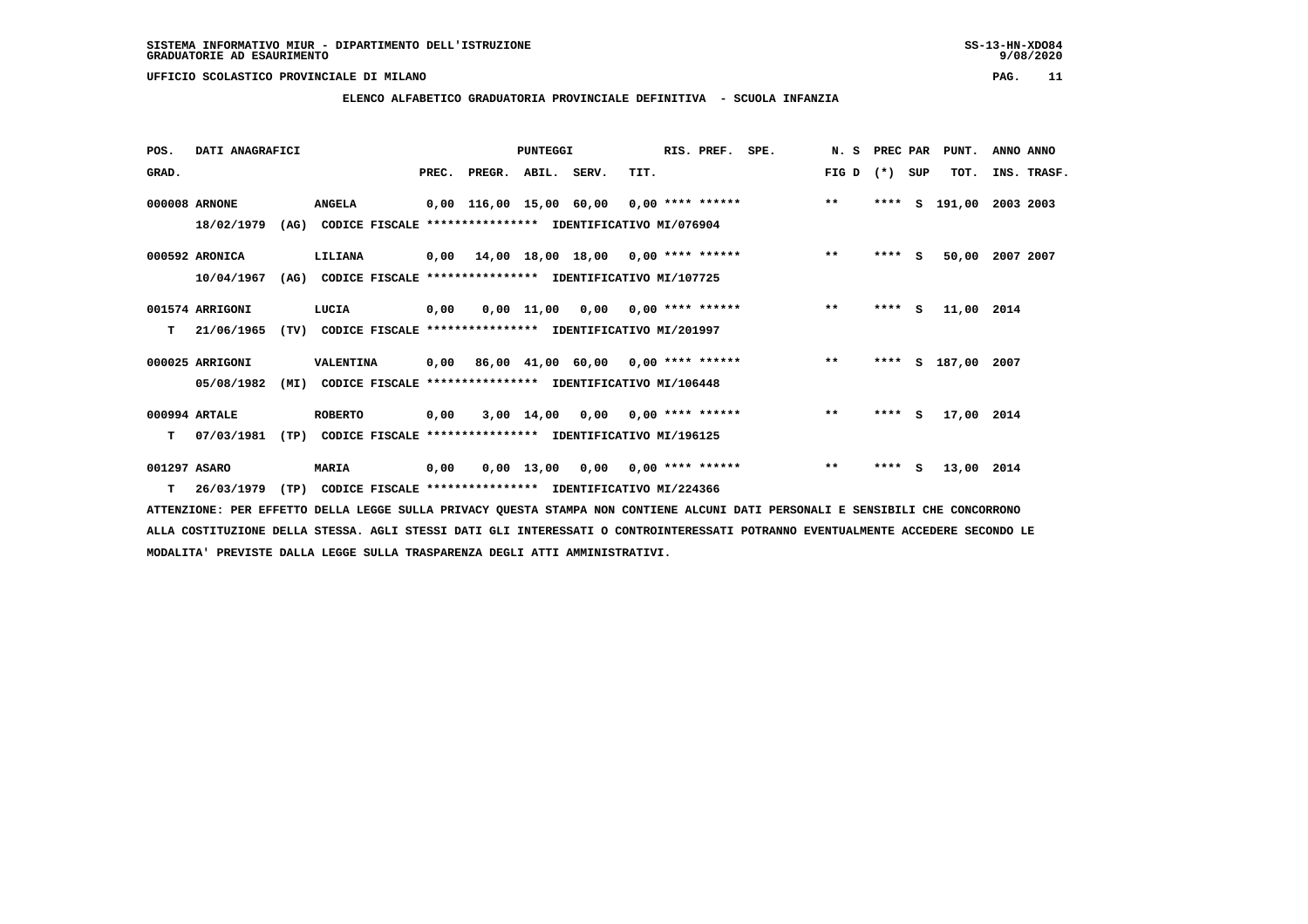### **ELENCO ALFABETICO GRADUATORIA PROVINCIALE DEFINITIVA - SCUOLA INFANZIA**

| POS.  | DATI ANAGRAFICI      |                                                                  |       |                                           | <b>PUNTEGGI</b> |                                     |                           | RIS. PREF. | SPE.               | N.S   | PREC PAR |     | PUNT.         | ANNO ANNO   |  |
|-------|----------------------|------------------------------------------------------------------|-------|-------------------------------------------|-----------------|-------------------------------------|---------------------------|------------|--------------------|-------|----------|-----|---------------|-------------|--|
| GRAD. |                      |                                                                  | PREC. | PREGR. ABIL. SERV.                        |                 |                                     | TIT.                      |            |                    | FIG D | $(*)$    | SUP | TOT.          | INS. TRASF. |  |
|       | 001377 ASSENZAPARISI | <b>FRANCESCA</b>                                                 | 0,00  | 12,00                                     | 0,00            | 0,00                                |                           |            | $0,00$ **** ****** | $***$ | $***$ S  |     | 12,00         | 2014        |  |
| т     | 15/07/1980 (RG)      | CODICE FISCALE **************** IDENTIFICATIVO MI/232838         |       |                                           |                 |                                     |                           |            |                    |       |          |     |               |             |  |
|       | 000368 AURILIA       | <b>ELENA</b>                                                     |       | $0,00$ 46,00 41,00 20,00 0,00 **** ****** |                 |                                     |                           |            |                    | $***$ | ****     |     | S 107,00 2007 |             |  |
|       | 20/09/1986           | (MI)<br>CODICE FISCALE **************** IDENTIFICATIVO MI/106749 |       |                                           |                 |                                     |                           |            |                    |       |          |     |               |             |  |
|       | 001456 AUROLA        | <b>ROBERTA</b>                                                   | 0,00  |                                           |                 | $0,00$ 11,00 0,00 0,00 **** ******  |                           |            |                    | $***$ | $***$ S  |     | 11,00 2014    |             |  |
| т     | 07/08/1970           | CODICE FISCALE **************** IDENTIFICATIVO MI/197619<br>(MI) |       |                                           |                 |                                     |                           |            |                    |       |          |     |               |             |  |
|       | 000514 AUTIERO       | <b>STEFANIA</b>                                                  | 0,00  |                                           |                 | $0.00$ 14.00 48.00 3.00 **** ****** |                           |            |                    | $***$ | $***$ S  |     | 65,00         | 2019 2019   |  |
|       | 07/08/1974           | (NA) CODICE FISCALE **************** IDENTIFICATIVO MI/285181    |       |                                           |                 |                                     |                           |            |                    |       |          |     |               |             |  |
|       | 000046 AVARINO       | MONICA                                                           |       | 0,00 108,00 16,00 60,00 0,00 **** ******  |                 |                                     |                           |            |                    | $***$ | ****     |     | S 184,00 2002 |             |  |
|       | 26/06/1978           | CODICE FISCALE **************** IDENTIFICATIVO MI/069237<br>(RG) |       |                                           |                 |                                     |                           |            |                    |       |          |     |               |             |  |
|       | 001534 AVERSANO      | <b>IMMACOLATA</b>                                                | 0,00  |                                           | 0,00 11,00      |                                     | $0,00$ $0,00$ **** ****** |            |                    | $***$ | $***$ S  |     | 11,00 2014    |             |  |
|       | $T = 18/04/1980$     | (NA)<br>CODICE FISCALE **************** IDENTIFICATIVO MI/205856 |       |                                           |                 |                                     |                           |            |                    |       |          |     |               |             |  |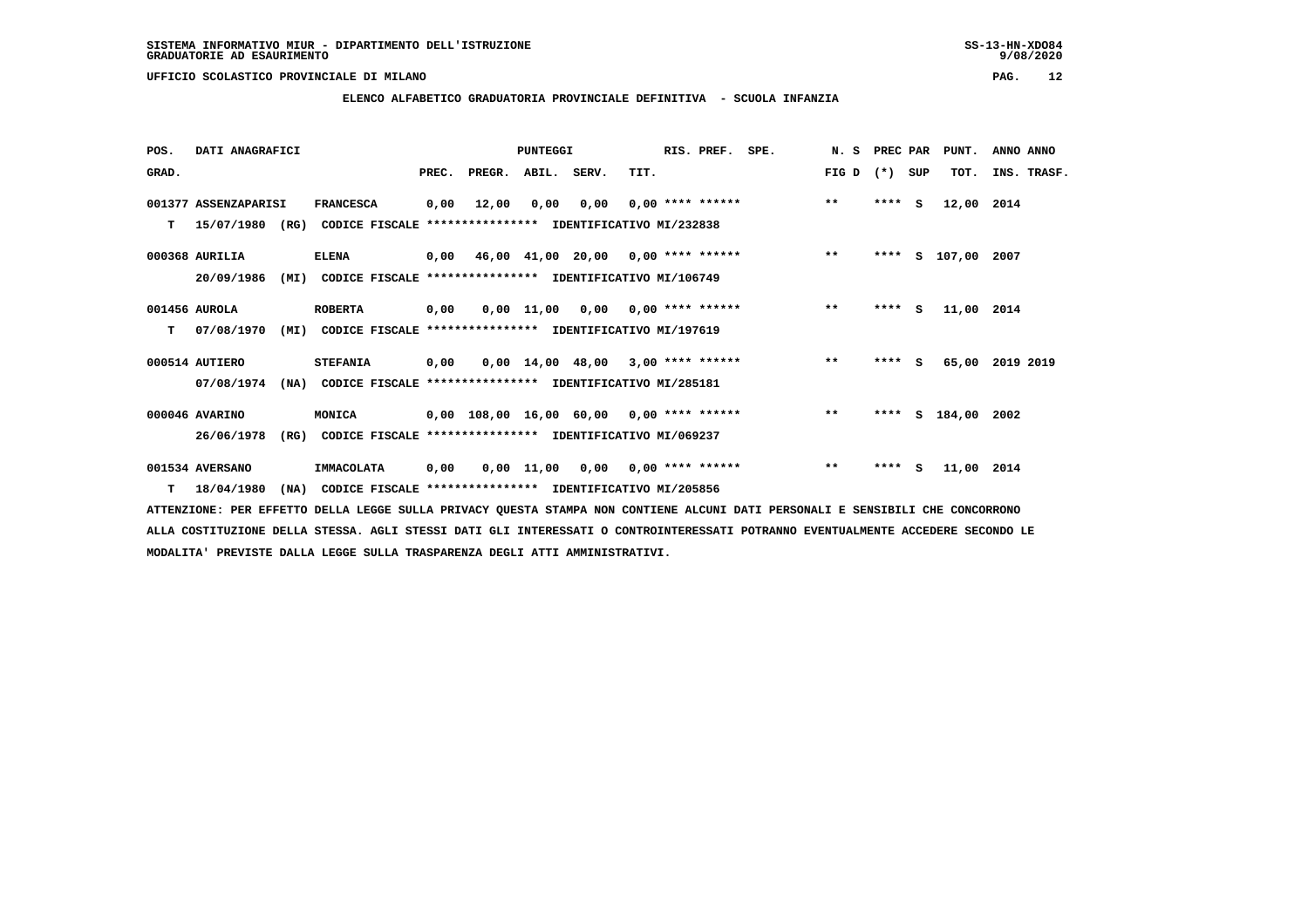## **ELENCO ALFABETICO GRADUATORIA PROVINCIALE DEFINITIVA - SCUOLA INFANZIA**

| POS.        | DATI ANAGRAFICI  |      |                                                               |       |                    | PUNTEGGI |                                          |      | RIS. PREF. | SPE.                               | N. S  | PREC PAR |     | PUNT.       | ANNO ANNO   |
|-------------|------------------|------|---------------------------------------------------------------|-------|--------------------|----------|------------------------------------------|------|------------|------------------------------------|-------|----------|-----|-------------|-------------|
| GRAD.       |                  |      |                                                               | PREC. | PREGR. ABIL. SERV. |          |                                          | TIT. |            |                                    | FIG D | $(*)$    | SUP | TOT.        | INS. TRASF. |
| 000183 AZZO |                  |      | GIOVANNI                                                      | 0,00  |                    |          |                                          |      |            | 98,00 17,00 40,00 0,00 **** ****** | $* *$ | ****     | s   | 155,00 2007 |             |
|             | 06/12/1980       | (AG) | CODICE FISCALE **************** IDENTIFICATIVO MI/109650      |       |                    |          |                                          |      |            |                                    |       |          |     |             |             |
|             | 000636 BAGAROTTO |      | <b>VERONICA</b>                                               |       | 0,00 11,00         |          | $0,00$ 30,00 0,00 **** ******            |      |            |                                    | $***$ | $***$ S  |     | 41,00 2014  |             |
| т           | 11/10/1977       | (PV) | CODICE FISCALE **************** IDENTIFICATIVO MI/231964      |       |                    |          |                                          |      |            |                                    |       |          |     |             |             |
|             | 000670 BAGGIO    |      | <b>MARIAANNA</b>                                              | 0,00  |                    |          | $3,00$ 18,00 12,00 3,00 **** ******      |      |            |                                    | $***$ | $***$ S  |     | 36,00 2014  |             |
| т           | 10/10/1978       |      | (NA) CODICE FISCALE **************** IDENTIFICATIVO MI/202971 |       |                    |          |                                          |      |            |                                    |       |          |     |             |             |
|             | 001511 BAGGIO    |      | <b>STEFANIA</b>                                               |       |                    |          | $0,00$ 11,00 0,00 0,00 0,00 **** ******  |      |            |                                    | $***$ | $***5$   |     | 11,00 2014  |             |
| т           | 30/12/1981       |      | (SA) CODICE FISCALE **************** IDENTIFICATIVO MI/232492 |       |                    |          |                                          |      |            |                                    |       |          |     |             |             |
|             | 000497 BAGNATO   |      | <b>MARIA TERESA</b>                                           |       |                    |          | $0,00$ 50,00 15,00 0,00 6,00 **** ****** |      |            |                                    | $***$ | $***$ S  |     | 71,00       | 2005 2005   |
|             | 28/03/1978       | (RC) | CODICE FISCALE **************** IDENTIFICATIVO MI/095342      |       |                    |          |                                          |      |            |                                    |       |          |     |             |             |
| 001296 BAI  |                  |      | <b>MARTA</b>                                                  | 0,00  |                    |          |                                          |      |            | $0.00$ 13.00 0.00 0.00 **** ****** | $***$ | ****     | S.  | 13,00 2014  |             |
| т           | 01/02/1981       | (MI) | CODICE FISCALE **************** IDENTIFICATIVO MI/193532      |       |                    |          |                                          |      |            |                                    |       |          |     |             |             |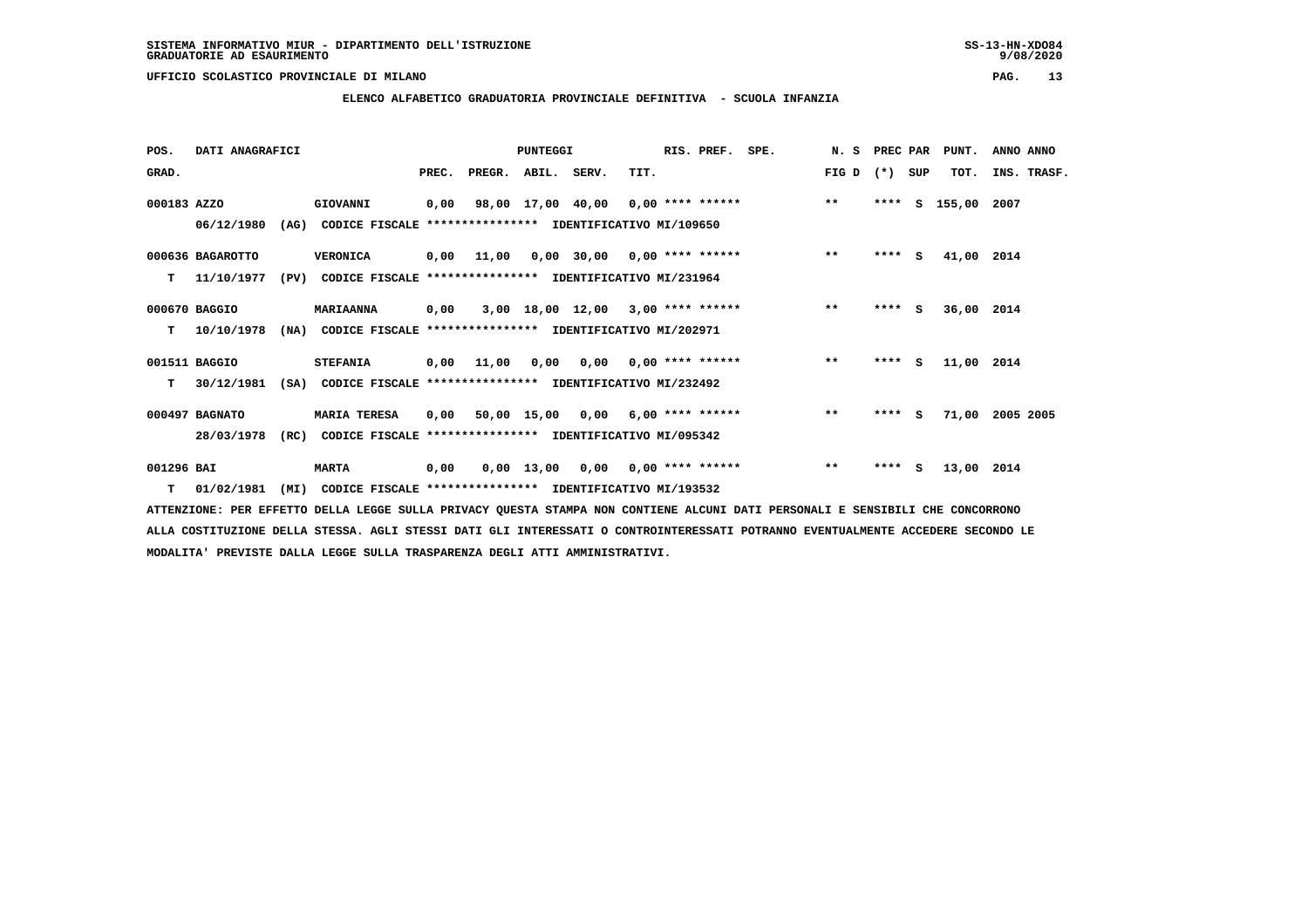**ELENCO ALFABETICO GRADUATORIA PROVINCIALE DEFINITIVA - SCUOLA INFANZIA**

| POS.         | DATI ANAGRAFICI   |      |                                                          |       |                                         | PUNTEGGI |                                        |      | RIS. PREF. SPE.    | N. S PREC PAR |         |     | PUNT.              | ANNO ANNO   |
|--------------|-------------------|------|----------------------------------------------------------|-------|-----------------------------------------|----------|----------------------------------------|------|--------------------|---------------|---------|-----|--------------------|-------------|
| GRAD.        |                   |      |                                                          | PREC. | PREGR. ABIL. SERV.                      |          |                                        | TIT. |                    | FIG D         | $(* )$  | SUP | TOT.               | INS. TRASF. |
| 001240 BALDO |                   |      | <b>ANTONIA</b>                                           | 0,00  | 14,00                                   | 0,00     | 0,00                                   |      | $0.00$ **** ****** | $***$         | $***$ S |     | 14,00              | 2014        |
| т            | 13/12/1975        | (AG) | CODICE FISCALE **************** IDENTIFICATIVO MI/233821 |       |                                         |          |                                        |      |                    |               |         |     |                    |             |
| 001161 BALDO |                   |      | <b>GIUSEPPINA</b>                                        | 0,00  |                                         |          | $0,00$ 12,00 0,00 3,00 **** ******     |      |                    | $***$         | $***$ S |     | 15,00              | 2019 2019   |
| т            | 30/07/1982        | (VV) | CODICE FISCALE **************** IDENTIFICATIVO MI/285054 |       |                                         |          |                                        |      |                    |               |         |     |                    |             |
|              | 000157 BALLABIO   |      | <b>DANIELA</b>                                           |       | 0,00 60,00 40,00 60,00 0,00 **** ****** |          |                                        |      |                    | $**$          | ****    |     | S 160,00 2007      |             |
|              | 05/10/1984        | (MI) | CODICE FISCALE **************** IDENTIFICATIVO MI/106919 |       |                                         |          |                                        |      |                    |               |         |     |                    |             |
|              | 001614 BALSAMO    |      | <b>FABIO</b>                                             | 0,00  | 11,00                                   |          | $0.00$ $0.00$ $0.00$ $***$ **** ****** |      |                    | $***$         | **** S  |     | 11,00              | 2019 2019   |
|              | 18/09/1980        | (NA) | CODICE FISCALE **************** IDENTIFICATIVO MI/285055 |       |                                         |          |                                        |      |                    |               |         |     |                    |             |
|              | 000249 BALZAROTTI |      | <b>FRANCESCA</b>                                         |       | 0,00 38,00 40,00 60,00 0,00 **** ****** |          |                                        |      |                    | $\star\star$  |         |     | **** S 138,00 2007 |             |
|              | 07/03/1987        | (MI) | CODICE FISCALE **************** IDENTIFICATIVO MI/107131 |       |                                         |          |                                        |      |                    |               |         |     |                    |             |
|              | 001341 BAMBINO    |      | <b>ANTONELLA</b>                                         | 0,00  |                                         |          | $0,00$ 13,00 0,00 0,00 **** ******     |      |                    | $***$         | $***$ S |     | 13,00              | 2019 2019   |
|              | $T = 20/07/1978$  | (KR) | CODICE FISCALE **************** IDENTIFICATIVO MI/285056 |       |                                         |          |                                        |      |                    |               |         |     |                    |             |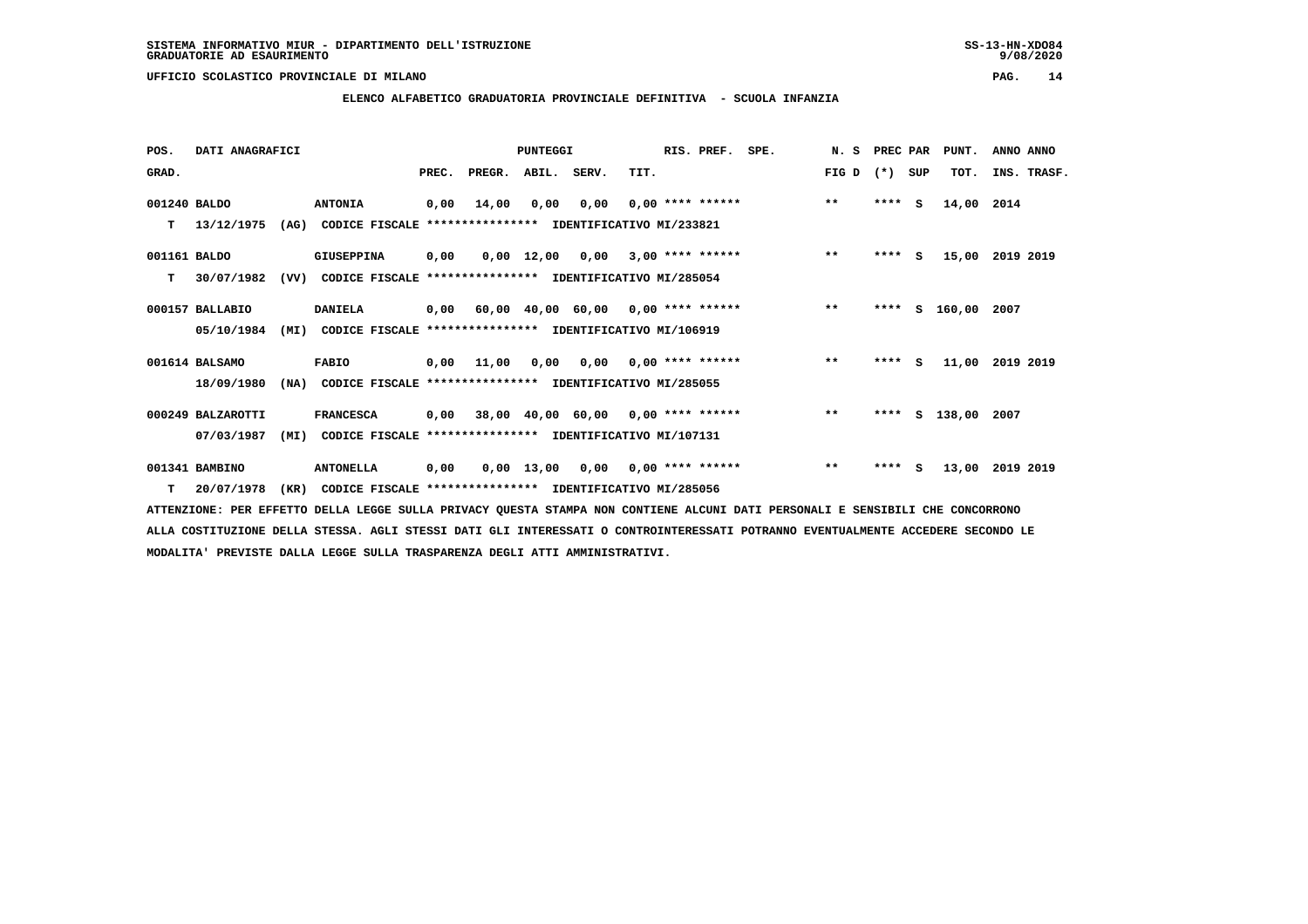### **ELENCO ALFABETICO GRADUATORIA PROVINCIALE DEFINITIVA - SCUOLA INFANZIA**

| POS.  | DATI ANAGRAFICI |      |                                                               |       |                    | PUNTEGGI |                                            |      | RIS. PREF. | SPE.                                                              | N.S   | PREC PAR |          | PUNT.       | ANNO ANNO   |
|-------|-----------------|------|---------------------------------------------------------------|-------|--------------------|----------|--------------------------------------------|------|------------|-------------------------------------------------------------------|-------|----------|----------|-------------|-------------|
| GRAD. |                 |      |                                                               | PREC. | PREGR. ABIL. SERV. |          |                                            | TIT. |            |                                                                   | FIG D | $(* )$   | SUP      | TOT.        | INS. TRASF. |
|       | 000204 BARANI   |      | <b>PAOLA</b>                                                  | 0,00  |                    |          |                                            |      |            | 48,00 42,00 60,00 0,00 **** ****** **** *** ** **** S 150,00 2007 |       |          |          |             |             |
|       | 04/01/1980      | (MI) | CODICE FISCALE **************** IDENTIFICATIVO MI/107250      |       |                    |          |                                            |      |            |                                                                   |       |          |          |             |             |
|       | 001414 BARBARO  |      | <b>ANTONINA</b>                                               |       | 0,00 12,00         |          | $0,00$ $0,00$ $0,00$ $***$ $***$ $***$ $*$ |      |            |                                                                   | $***$ | $***$ S  |          | 12,00       | 2019 2019   |
| т     | 27/10/1982      | (AG) | CODICE FISCALE **************** IDENTIFICATIVO MI/285059      |       |                    |          |                                            |      |            |                                                                   |       |          |          |             |             |
|       | 000983 BARBARO  |      | PROVVIDENZA                                                   | 0,00  |                    |          | 3,00 14,00 0,00 0,00 **** ******           |      |            |                                                                   | $***$ | ****     | <b>S</b> | 17,00 2014  |             |
|       | 21/09/1975      |      | (PA) CODICE FISCALE **************** IDENTIFICATIVO MI/231491 |       |                    |          |                                            |      |            |                                                                   |       |          |          |             |             |
|       | 001539 BARBARO  |      | VALERIA                                                       | 0,00  |                    |          | $0,00$ 11,00 0,00 0,00 **** ******         |      |            |                                                                   | $***$ | $***$ S  |          | 11,00 2014  |             |
| т     | 17/12/1977      | (BR) | CODICE FISCALE **************** IDENTIFICATIVO MI/263992      |       |                    |          |                                            |      |            |                                                                   |       |          |          |             |             |
|       | 000281 BARBERA  |      | <b>ANTONINA</b>                                               |       |                    |          | 0,00 26,00 41,00 60,00 3,00 **** ******    |      |            |                                                                   | $***$ | ****     | s        | 130,00 2009 |             |
|       | 09/08/1988      | (ME) | CODICE FISCALE **************** IDENTIFICATIVO MI/143312      |       |                    |          |                                            |      |            |                                                                   |       |          |          |             |             |
|       | 000974 BARBERA  |      | <b>GIOVANNA</b>                                               | 0,00  |                    |          | 3,00 15,00 0,00 0,00 **** ******           |      |            |                                                                   | $***$ | ****     | <b>S</b> | 18,00       | 2019 2019   |
|       | 04/09/1972      | (RC) | CODICE FISCALE **************** IDENTIFICATIVO MI/285512      |       |                    |          |                                            |      |            |                                                                   |       |          |          |             |             |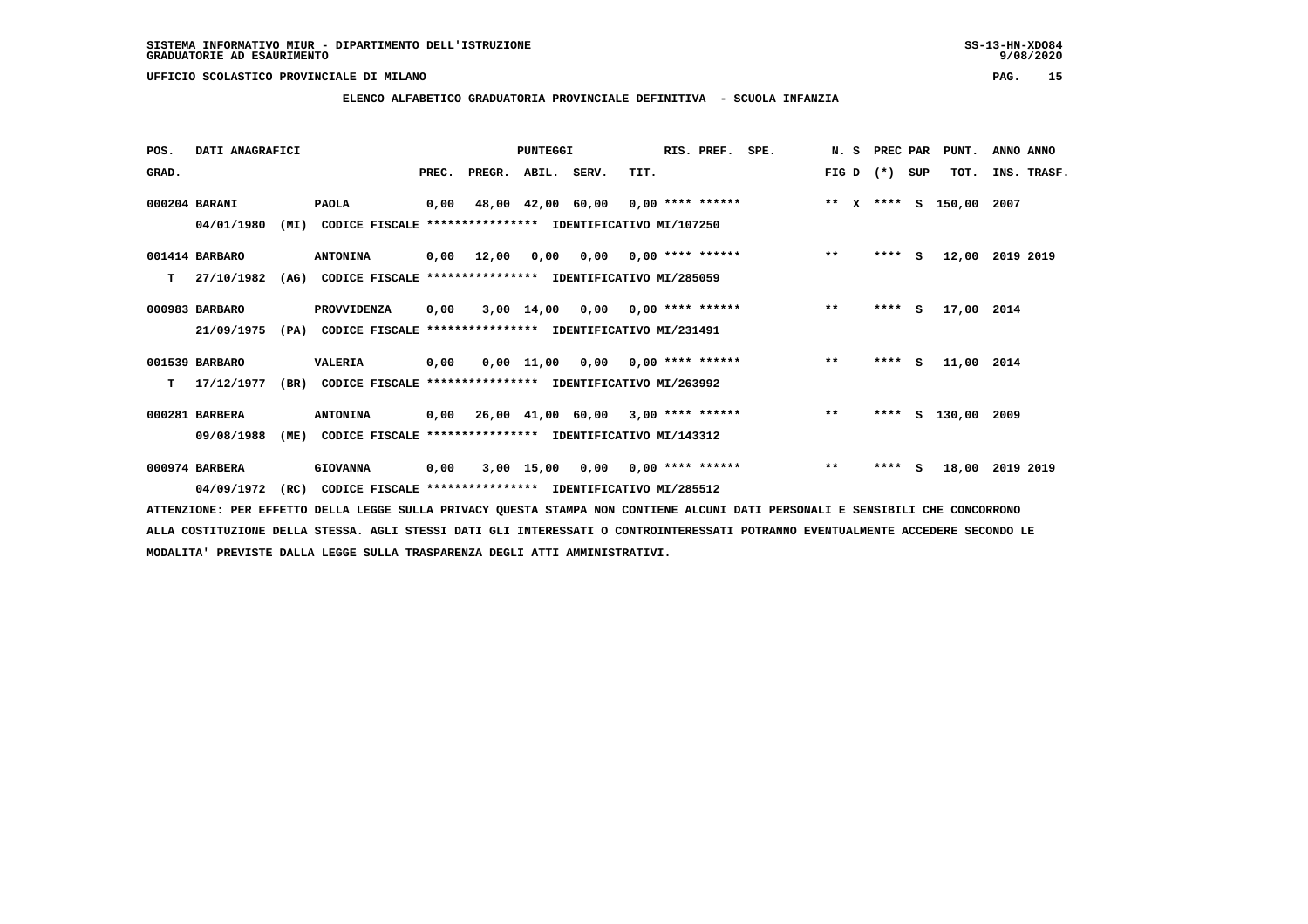**ELENCO ALFABETICO GRADUATORIA PROVINCIALE DEFINITIVA - SCUOLA INFANZIA**

| POS.  | DATI ANAGRAFICI   |      |                                                          |       |                                           | <b>PUNTEGGI</b>    |                                     |      | RIS. PREF. SPE.    |                                    | N. S                  | PREC PAR |          | PUNT.           | ANNO ANNO   |
|-------|-------------------|------|----------------------------------------------------------|-------|-------------------------------------------|--------------------|-------------------------------------|------|--------------------|------------------------------------|-----------------------|----------|----------|-----------------|-------------|
| GRAD. |                   |      |                                                          | PREC. | PREGR.                                    | ABIL. SERV.        |                                     | TIT. |                    |                                    | FIG D                 | $(* )$   | SUP      | TOT.            | INS. TRASF. |
|       | 001260 BARBERA    |      | <b>NUNZIA</b>                                            | 0,00  |                                           | $0,00 \quad 14,00$ | 0,00                                |      | $0,00$ **** ****** |                                    | $***$                 | ****     | <b>S</b> | 14,00           | 2019 2019   |
|       | 01/10/1976        | (EN) | CODICE FISCALE **************** IDENTIFICATIVO MI/285549 |       |                                           |                    |                                     |      |                    |                                    |                       |          |          |                 |             |
|       | 000231 BARBIERE   |      | <b>MARIANNA</b>                                          | 0,00  | 84,00                                     |                    |                                     |      |                    | $0,00$ 60,00 0,00 **** ****** E ** |                       |          |          | **** $S$ 144,00 | 2014        |
| т     | 07/01/1970        | (MI) | CODICE FISCALE **************** IDENTIFICATIVO MI/221376 |       |                                           |                    |                                     |      |                    |                                    |                       |          |          |                 |             |
|       | 000210 BARBIERI   |      | MONICA                                                   |       | $0,00$ 48,00 42,00 60,00 0,00 **** ****** |                    |                                     |      |                    |                                    | $**$                  | ****     |          | S 150,00 2009   |             |
|       | 23/08/1984        | (MI) | CODICE FISCALE **************** IDENTIFICATIVO MI/143320 |       |                                           |                    |                                     |      |                    |                                    |                       |          |          |                 |             |
|       | 000578 BARDARO    |      | <b>ANGELA</b>                                            | 0,00  |                                           |                    | $0,00$ 40,00 12,00 0,00 **** ****** |      |                    |                                    | $***$                 | $***$ S  |          | 52,00           | 2019 2019   |
|       | 11/12/1986        | (AV) | CODICE FISCALE **************** IDENTIFICATIVO MI/285064 |       |                                           |                    |                                     |      |                    |                                    |                       |          |          |                 |             |
|       | 000145 BARILE     |      | <b>ELENA</b>                                             |       | $0,00$ 60,00 42,00 60,00 0,00 **** ****** |                    |                                     |      |                    |                                    | $**$                  | ****     |          | 162,00 2007     |             |
|       | 16/07/1985        | (MI) | CODICE FISCALE **************** IDENTIFICATIVO MI/106915 |       |                                           |                    |                                     |      |                    |                                    |                       |          |          |                 |             |
|       | 000461 BARONCELLI |      | MONICA                                                   | 0,00  |                                           | 58,00 16,00 0,00   |                                     |      | $3,00$ **** ****** |                                    | $* *$<br>$\mathbf{x}$ | **** S   |          | 77,00 2005      |             |
|       | 21/04/1964        | (MI) | CODICE FISCALE **************** IDENTIFICATIVO MI/095297 |       |                                           |                    |                                     |      |                    |                                    |                       |          |          |                 |             |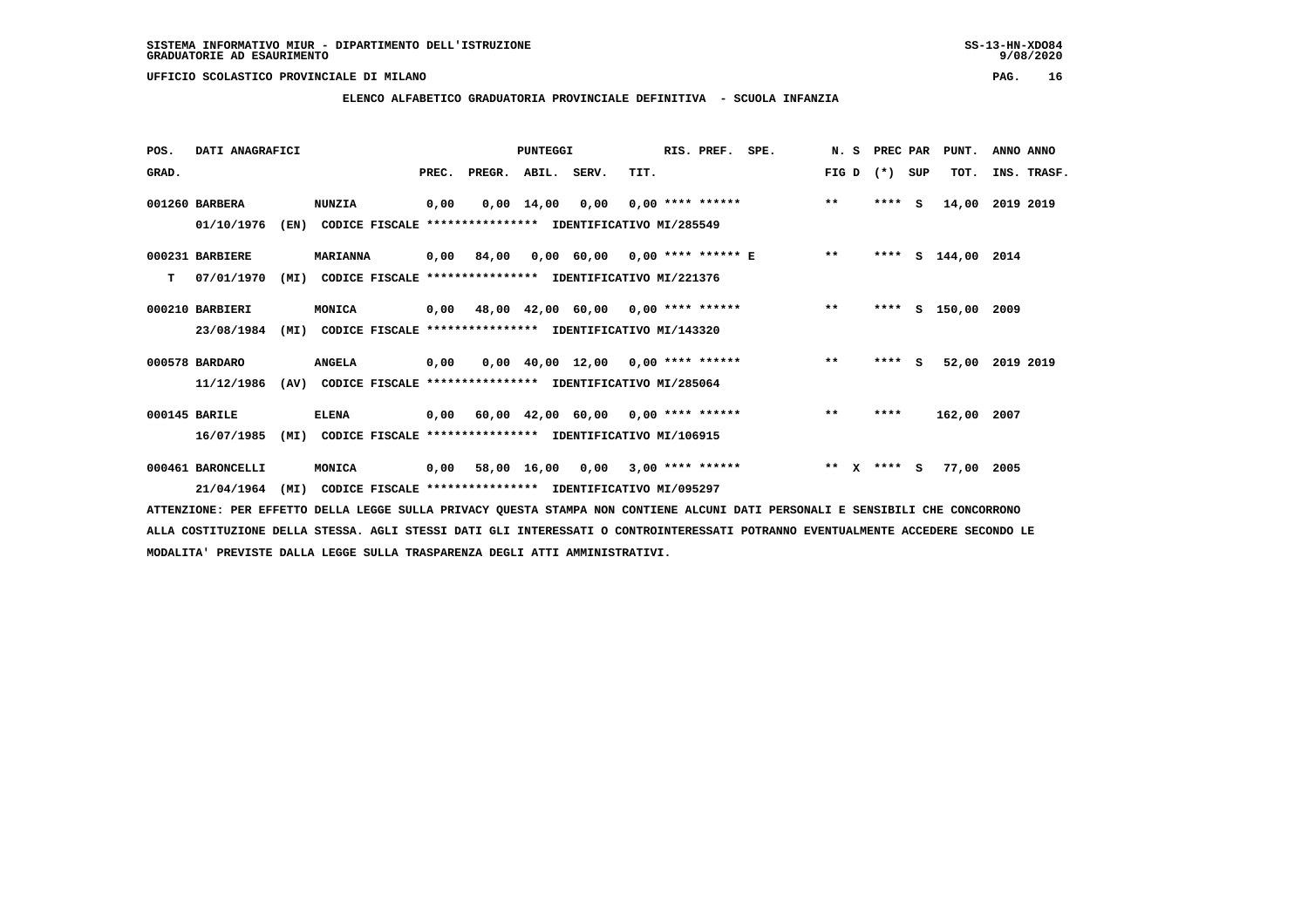### **ELENCO ALFABETICO GRADUATORIA PROVINCIALE DEFINITIVA - SCUOLA INFANZIA**

| POS.  | DATI ANAGRAFICI   |      |                                                          |       |                                           | <b>PUNTEGGI</b> |                                       |      | RIS. PREF.                | SPE. | N.S     | PREC PAR |     | PUNT.       | ANNO ANNO   |  |
|-------|-------------------|------|----------------------------------------------------------|-------|-------------------------------------------|-----------------|---------------------------------------|------|---------------------------|------|---------|----------|-----|-------------|-------------|--|
| GRAD. |                   |      |                                                          | PREC. | PREGR. ABIL. SERV.                        |                 |                                       | TIT. |                           |      | FIG D   | $(*)$    | SUP | TOT.        | INS. TRASF. |  |
|       | 000604 BARONI     |      | MICHELA                                                  | 0,00  |                                           | 5,00 42,00      | 0,00                                  |      | $0.00$ **** ******        |      | $***$ X | $***$ S  |     | 47,00       | 2007        |  |
|       | 31/07/1976        | (MI) | CODICE FISCALE **************** IDENTIFICATIVO MI/106289 |       |                                           |                 |                                       |      |                           |      |         |          |     |             |             |  |
|       | 000068 BARRECA    |      | <b>ANTONELLA</b>                                         |       | $0,00$ 119,00 0,00 60,00 0,00 **** ****** |                 |                                       |      |                           |      | $***$   | ****     |     | 179,00 2014 |             |  |
| т     | 10/11/1978        | (CO) | CODICE FISCALE **************** IDENTIFICATIVO MI/218789 |       |                                           |                 |                                       |      |                           |      |         |          |     |             |             |  |
|       | 001504 BARRESI    |      | GIUSEPPINA GR                                            |       | $0,00$ $11,00$                            | 0,00            |                                       |      | $0,00$ $0,00$ **** ****** |      | $***$   | ****     | S.  | 11,00 2014  |             |  |
| т     | 22/12/1973        | (EE) | CODICE FISCALE **************** IDENTIFICATIVO MI/198710 |       |                                           |                 |                                       |      |                           |      |         |          |     |             |             |  |
|       | 000977 BARTIROMO  |      | <b>AGNESE</b>                                            | 0,00  |                                           |                 | $3,00$ 15,00 0,00 0,00 **** ******    |      |                           |      | $***$   | ****     | S.  | 18,00       | 2019 2019   |  |
|       | 16/08/1967        | (NA) | CODICE FISCALE **************** IDENTIFICATIVO MI/285070 |       |                                           |                 |                                       |      |                           |      |         |          |     |             |             |  |
|       | 001482 BARTOLONE  |      | <b>SUSANNAFRANCE</b>                                     | 0,00  | 11,00                                     |                 | $0,00$ $0,00$ $0,00$ $***$ **** ***** |      |                           |      | $***$   | $***$ S  |     | 11,00 2014  |             |  |
| т     | 01/10/1965        | (EE) | CODICE FISCALE **************** IDENTIFICATIVO MI/233247 |       |                                           |                 |                                       |      |                           |      |         |          |     |             |             |  |
|       | 000870 BARTOLOTTA |      | CARMELA                                                  | 0,00  |                                           |                 | $0,00$ 12,00 8,00 0,00 **** ******    |      |                           |      | $***$   | $***$ S  |     | 20,00 2014  |             |  |
| т     | 08/06/1983        | (VV) | CODICE FISCALE **************** IDENTIFICATIVO MI/226162 |       |                                           |                 |                                       |      |                           |      |         |          |     |             |             |  |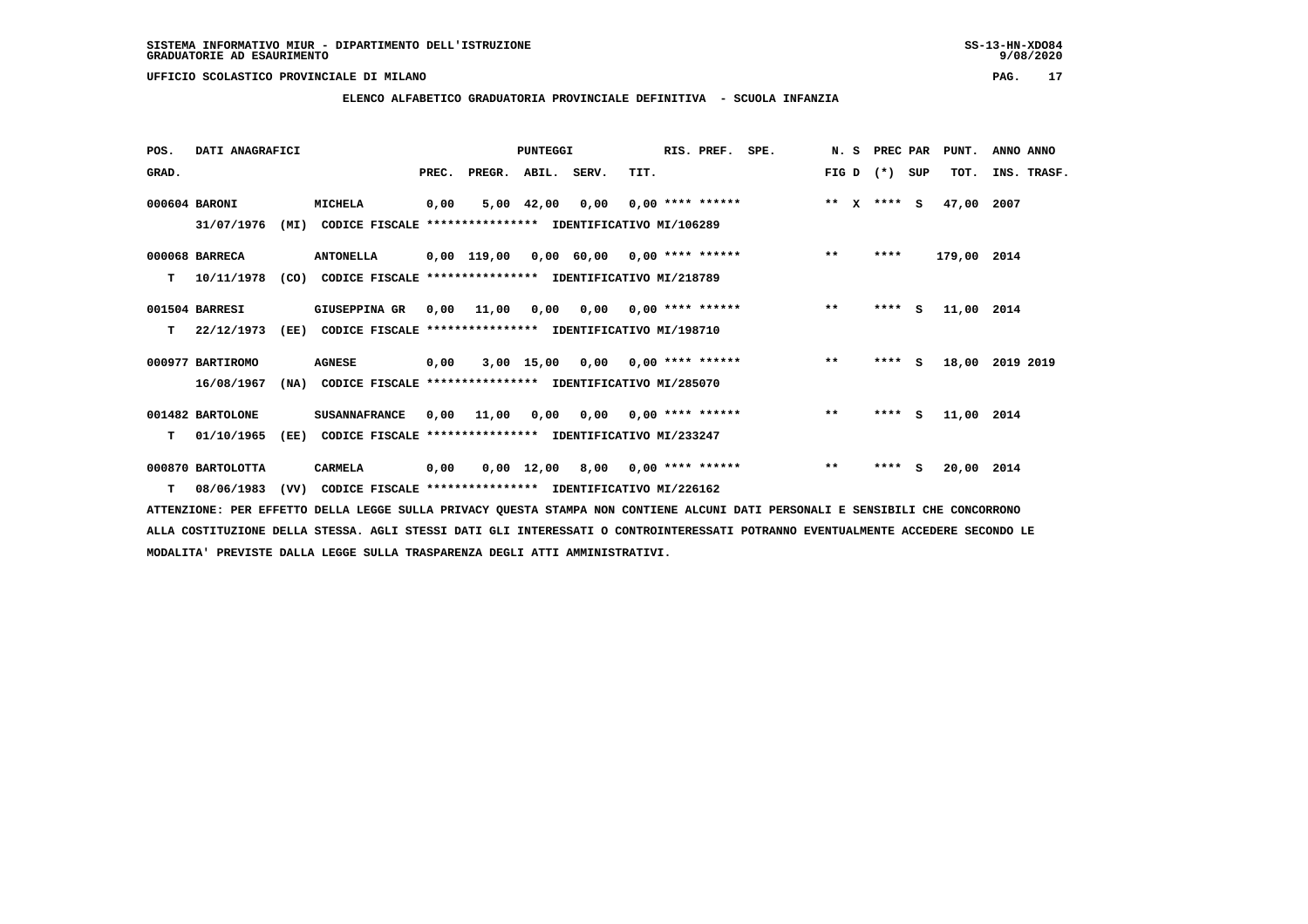### **ELENCO ALFABETICO GRADUATORIA PROVINCIALE DEFINITIVA - SCUOLA INFANZIA**

| POS.         | DATI ANAGRAFICI  |      |                                                               |       |                                                         | PUNTEGGI |                                    |      | RIS. PREF.         | SPE.                               | N. S         | PREC PAR  |   | PUNT.              | ANNO ANNO |             |
|--------------|------------------|------|---------------------------------------------------------------|-------|---------------------------------------------------------|----------|------------------------------------|------|--------------------|------------------------------------|--------------|-----------|---|--------------------|-----------|-------------|
| GRAD.        |                  |      |                                                               | PREC. | PREGR. ABIL. SERV.                                      |          |                                    | TIT. |                    |                                    | FIG D        | $(*)$ SUP |   | TOT.               |           | INS. TRASF. |
|              | 000080 BARZAGHI  |      | <b>ELENA</b>                                                  | 0,00  |                                                         |          |                                    |      |                    | 75,00 42,00 60,00 0,00 **** ****** | $***$        |           |   | **** S 177,00 2007 |           |             |
|              | 02/06/1977       | (MI) | CODICE FISCALE **************** IDENTIFICATIVO MI/108271      |       |                                                         |          |                                    |      |                    |                                    |              |           |   |                    |           |             |
|              | 000863 BASILE    |      | <b>LORENA</b>                                                 |       | 0,00 14,00                                              | 0,00     | 0,00                               |      | $6,00$ **** ****** |                                    | $\star\star$ | $***$ S   |   | 20,00 2014         |           |             |
| т            | 19/09/1969       | (MI) | CODICE FISCALE **************** IDENTIFICATIVO MI/192850      |       |                                                         |          |                                    |      |                    |                                    |              |           |   |                    |           |             |
|              | 000137 BASILE    |      | SOFIA                                                         |       | $0,00$ $96,00$ $15,00$ $52,00$ $0,00$ $***$ **** ****** |          |                                    |      |                    |                                    | $**$         | ****      | s | 163,00 2007        |           |             |
|              | 12/11/1979       | (MT) | CODICE FISCALE **************** IDENTIFICATIVO MI/106566      |       |                                                         |          |                                    |      |                    |                                    |              |           |   |                    |           |             |
|              | 000495 BASILE    |      | VINCENZINA                                                    | 0,00  | 19,00 16,00 36,00 0,00 **** ******                      |          |                                    |      |                    | $*** x*** s$                       |              |           |   | 71,00 2000         |           |             |
|              | 27/10/1967       |      | (CS) CODICE FISCALE **************** IDENTIFICATIVO MI/032900 |       |                                                         |          |                                    |      |                    |                                    |              |           |   |                    |           |             |
|              | 001384 BASSANI   |      | ALESSSIA                                                      | 0,00  |                                                         |          | $0,00$ 12,00 0,00 0,00 **** ****** |      |                    |                                    | $\star\star$ | **** S    |   | 12,00 2014         |           |             |
| т            | 25/12/1983       | (MI) | CODICE FISCALE **************** IDENTIFICATIVO MI/194679      |       |                                                         |          |                                    |      |                    |                                    |              |           |   |                    |           |             |
| 001015 BASSI |                  |      | <b>SABINA</b>                                                 | 0,00  |                                                         |          | 3,00 11,00 0,00                    |      | $3,00$ **** ****** |                                    | $\star\star$ | **** S    |   | 17,00 2014         |           |             |
|              | $T = 31/01/1967$ |      | (AV) CODICE FISCALE **************** IDENTIFICATIVO MI/209877 |       |                                                         |          |                                    |      |                    |                                    |              |           |   |                    |           |             |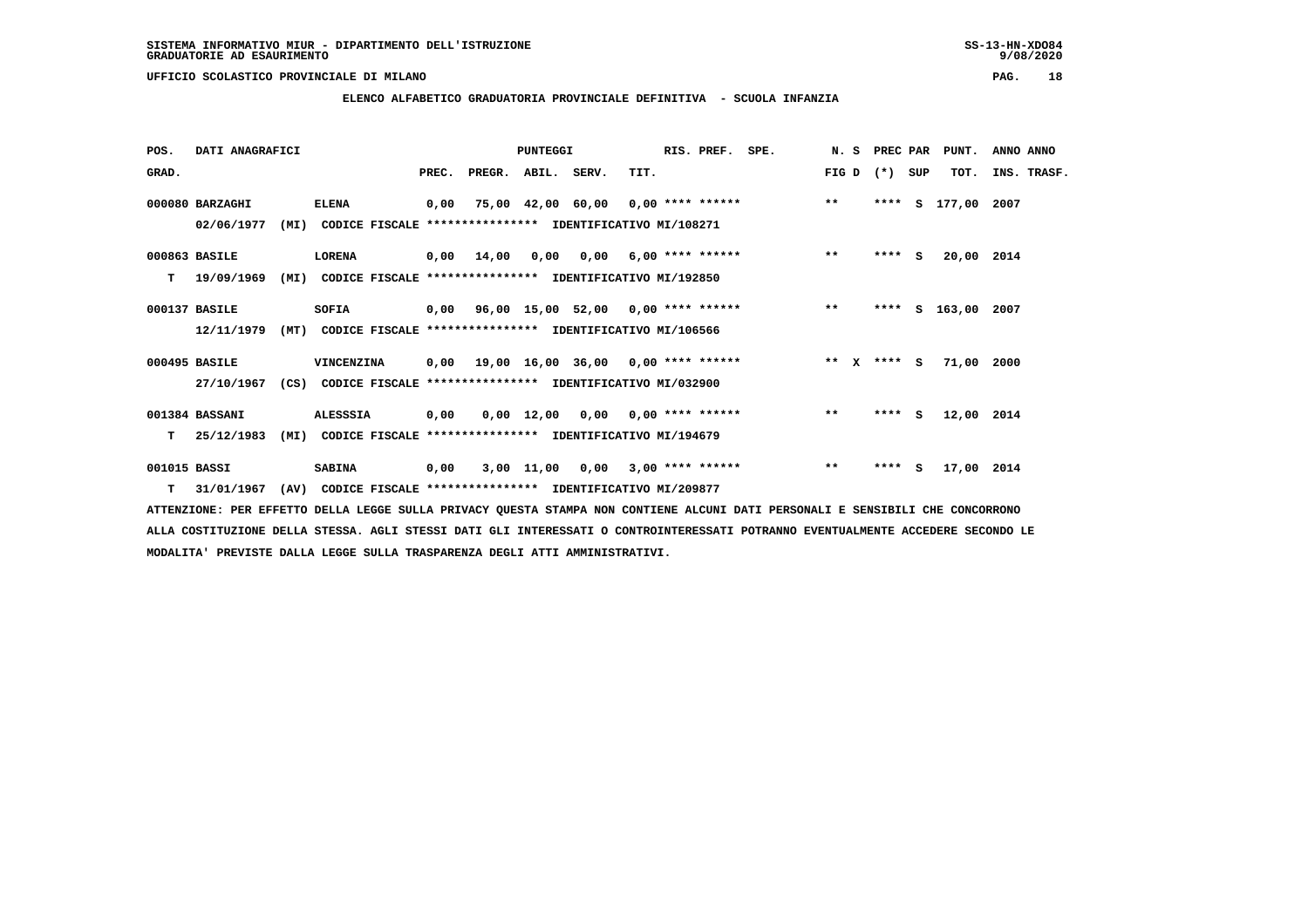**ELENCO ALFABETICO GRADUATORIA PROVINCIALE DEFINITIVA - SCUOLA INFANZIA**

 **POS. DATI ANAGRAFICI PUNTEGGI RIS. PREF. SPE. N. S PREC PAR PUNT. ANNO ANNO**GRAD. **BRAD. PREC. PREGR. ABIL. SERV.** TIT. THE REGREATER FIG D (\*) SUP TOT. INS. TRASF.  **000883 BATOSI CLAUDIA 0,00 20,00 0,00 0,00 0,00 \*\*\*\* \*\*\*\*\*\* \*\* \*\*\*\* S 20,00 2019 2019 02/09/1966 (LT) CODICE FISCALE \*\*\*\*\*\*\*\*\*\*\*\*\*\*\*\* IDENTIFICATIVO MI/285107 001431 BATTAGLIA CONCETTA 0,00 11,00 0,00 0,00 0,00 \*\*\*\* \*\*\*\*\*\* \*\* \*\*\*\* S 11,00 2014 T 05/03/1973 (RC) CODICE FISCALE \*\*\*\*\*\*\*\*\*\*\*\*\*\*\*\* IDENTIFICATIVO MI/233822 001631 BAUDANZA ANNAMARIA 0,00 0,00 11,00 0,00 0,00 \*\*\*\* \*\*\*\*\*\* \*\* \*\*\*\* S 11,00 2019 2019 T 14/09/1961 (CT) CODICE FISCALE \*\*\*\*\*\*\*\*\*\*\*\*\*\*\*\* IDENTIFICATIVO MI/285108 000686 BAVETTA CALOGERINA 0,00 0,00 15,00 12,00 6,00 \*\*\*\* \*\*\*\*\*\* \*\* \*\*\*\* S 33,00 2014 2014 09/06/1969 (EE) CODICE FISCALE \*\*\*\*\*\*\*\*\*\*\*\*\*\*\*\* IDENTIFICATIVO MI/191156 001364 BAZZONI STEFANIA 0,00 12,00 0,00 0,00 0,00 \*\*\*\* \*\*\*\*\*\* \*\* \*\*\*\* S 12,00 2014 T 20/04/1975 (MI) CODICE FISCALE \*\*\*\*\*\*\*\*\*\*\*\*\*\*\*\* IDENTIFICATIVO MI/206066 000064 BECCALLI ELISA 0,00 108,00 12,00 60,00 0,00 \*\*\*\* \*\*\*\*\*\* \*\* \*\*\*\* S 180,00 2014**

 **T 16/10/1982 (MI) CODICE FISCALE \*\*\*\*\*\*\*\*\*\*\*\*\*\*\*\* IDENTIFICATIVO MI/232012**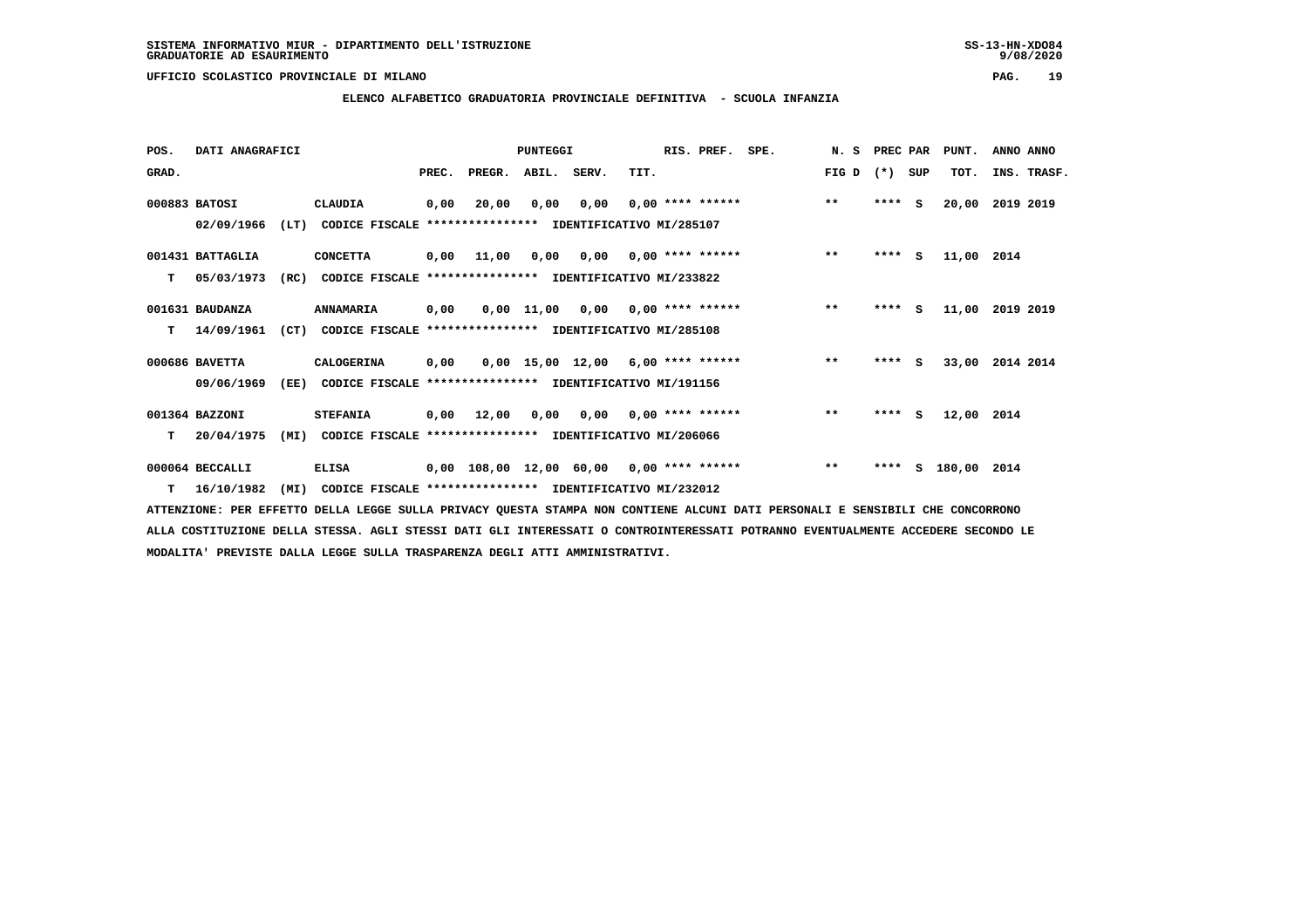### **ELENCO ALFABETICO GRADUATORIA PROVINCIALE DEFINITIVA - SCUOLA INFANZIA**

 **POS. DATI ANAGRAFICI PUNTEGGI RIS. PREF. SPE. N. S PREC PAR PUNT. ANNO ANNO**GRAD. **BRAD. PREC. PREGR. ABIL. SERV.** TIT. THE REGREATER FIG D (\*) SUP TOT. INS. TRASF.  **000410 BEDONI LAURAFEDERICA 0,00 84,00 12,00 0,00 0,00 \*\*\*\* \*\*\*\*\*\* \*\* \*\*\*\* S 96,00 2014 T 05/03/1975 (MI) CODICE FISCALE \*\*\*\*\*\*\*\*\*\*\*\*\*\*\*\* IDENTIFICATIVO MI/202356 000149 BELLA ELISABETTA 0,00 60,00 41,00 60,00 0,00 \*\*\*\* \*\*\*\*\*\* \*\* \*\*\*\* S 161,00 2007 07/06/1985 (MI) CODICE FISCALE \*\*\*\*\*\*\*\*\*\*\*\*\*\*\*\* IDENTIFICATIVO MI/106914 001419 BELLAFIORE MARIO 0,00 12,00 0,00 0,00 0,00 \*\*\*\* \*\*\*\*\*\* \*\* \*\*\*\* S 12,00 2019 2019 T 01/07/1978 (TP) CODICE FISCALE \*\*\*\*\*\*\*\*\*\*\*\*\*\*\*\* IDENTIFICATIVO MI/285139 000009 BELLANI MONICA 0,00 90,00 41,00 60,00 0,00 \*\*\*\* \*\*\*\*\*\* \*\* \*\*\*\* S 191,00 2007 30/10/1983 (MI) CODICE FISCALE \*\*\*\*\*\*\*\*\*\*\*\*\*\*\*\* IDENTIFICATIVO MI/108217 001488 BELLAVIA CARMELA 0,00 0,00 11,00 0,00 0,00 \*\*\*\* \*\*\*\*\*\* \*\* \*\*\*\* S 11,00 2014 T 04/06/1955 (AG) CODICE FISCALE \*\*\*\*\*\*\*\*\*\*\*\*\*\*\*\* IDENTIFICATIVO MI/209760**

 **001396 BELLO FRANCESCA 0,00 0,00 12,00 0,00 0,00 \*\*\*\* \*\*\*\*\*\* \*\* \*\*\*\* S 12,00 2014 T 19/07/1979 (MI) CODICE FISCALE \*\*\*\*\*\*\*\*\*\*\*\*\*\*\*\* IDENTIFICATIVO MI/196178**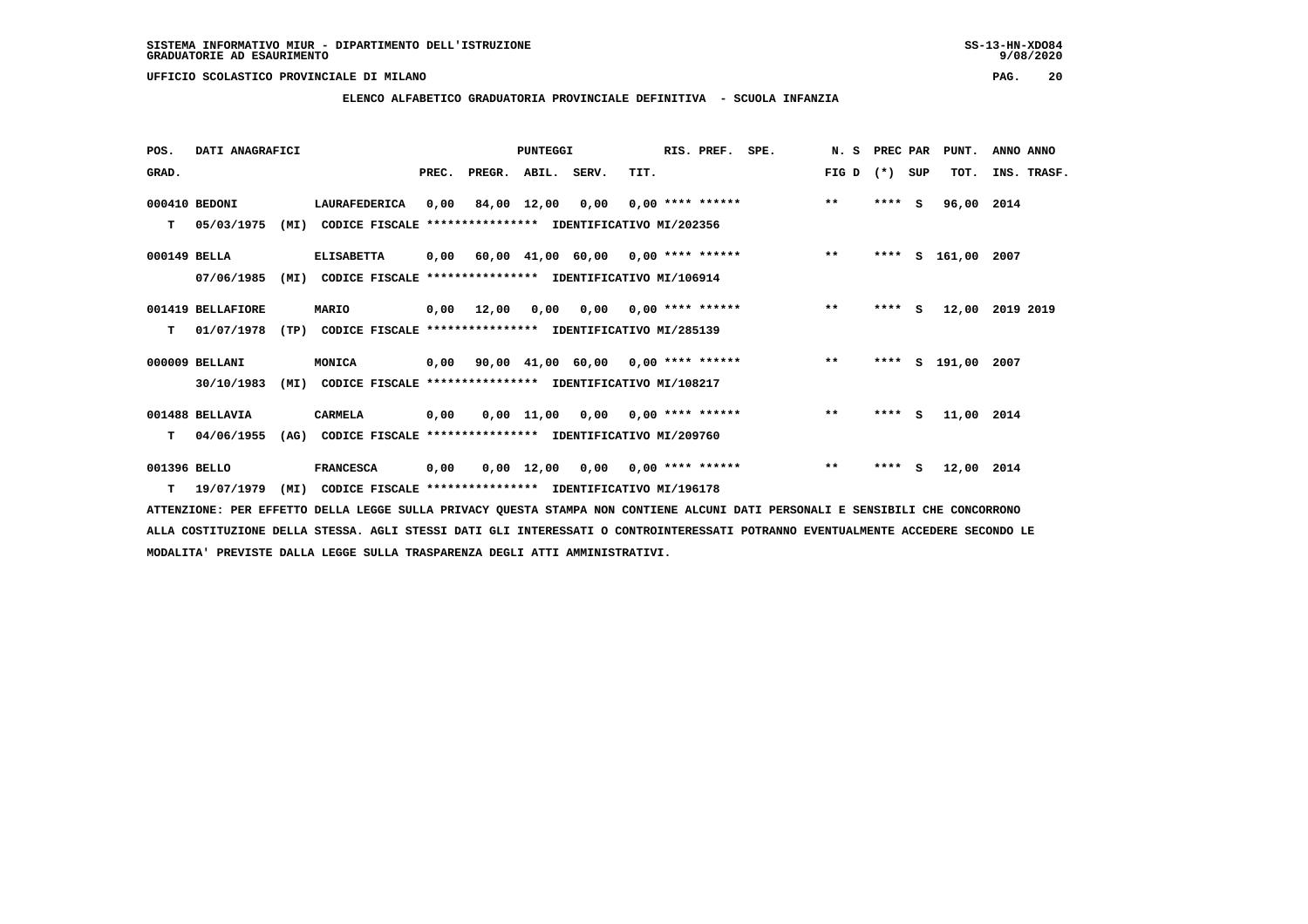**ELENCO ALFABETICO GRADUATORIA PROVINCIALE DEFINITIVA - SCUOLA INFANZIA**

| POS.  | DATI ANAGRAFICI |      |                                                               |       |                                           | PUNTEGGI   |                 |      | RIS. PREF.         | SPE. |              | N. S PREC PAR |     | PUNT.       | ANNO ANNO   |
|-------|-----------------|------|---------------------------------------------------------------|-------|-------------------------------------------|------------|-----------------|------|--------------------|------|--------------|---------------|-----|-------------|-------------|
| GRAD. |                 |      |                                                               | PREC. | PREGR.                                    | ABIL.      | SERV.           | TIT. |                    |      | FIG D        | $(* )$        | SUP | TOT.        | INS. TRASF. |
|       | 000873 BELLOLI  |      | ANNUNZIATA LU                                                 | 0.00  |                                           | 3,00 11,00 | 0.00            |      | 6,00 **** ******   |      | $***$        | $***$ S       |     | 20,00 2014  |             |
| T.    | 18/04/1967      |      | (RC) CODICE FISCALE                                           |       | **************** IDENTIFICATIVO MI/197977 |            |                 |      |                    |      |              |               |     |             |             |
|       | 001327 BELLUCO  |      | LINDA                                                         | 0,00  |                                           |            | 0,00 13,00 0,00 |      | $0.00$ **** ****** |      | $\star\star$ | $***$ S       |     | 13,00 2014  |             |
| т     | 21/01/1978      | (EE) | CODICE FISCALE **************** IDENTIFICATIVO MI/203255      |       |                                           |            |                 |      |                    |      |              |               |     |             |             |
|       | 000148 BELOTTI  |      | GIULIA                                                        |       | $0,00$ 60,00 41,00 60,00 0,00 **** ****** |            |                 |      |                    |      | $***$        | ****          | s   | 161,00 2007 |             |
|       | 05/05/1985      |      | (MI) CODICE FISCALE **************** IDENTIFICATIVO MI/108935 |       |                                           |            |                 |      |                    |      |              |               |     |             |             |
|       | 000980 BELOTTI  |      | <b>MARA</b>                                                   | 0,00  |                                           |            | 3,00 14,00 0,00 |      | $0.00$ **** ****** |      | $***$        | $***$ S       |     | 17,00 2007  |             |
|       | 13/09/1965      | (BG) | CODICE FISCALE **************** IDENTIFICATIVO MI/107252      |       |                                           |            |                 |      |                    |      |              |               |     |             |             |
|       | 001067 BELTRAME |      | <b>SALVATORE</b>                                              | 0,00  |                                           |            | 0,00 16,00 0,00 |      | $0.00$ **** ****** |      |              | ** x **** S   |     | 16,00 2014  |             |
| T.    | 27/03/1982      |      | (TP) CODICE FISCALE **************** IDENTIFICATIVO MI/195371 |       |                                           |            |                 |      |                    |      |              |               |     |             |             |
|       | 001477 BENEDUCE |      | <b>MANUELA</b>                                                | 0,00  |                                           |            | 0,00 11,00 0,00 |      | $0.00$ **** ****** |      | $***$        | $***$ S       |     | 11,00 2014  |             |
|       | 22/12/1975      | (MI) | CODICE FISCALE **************** IDENTIFICATIVO MI/219222      |       |                                           |            |                 |      |                    |      |              |               |     |             |             |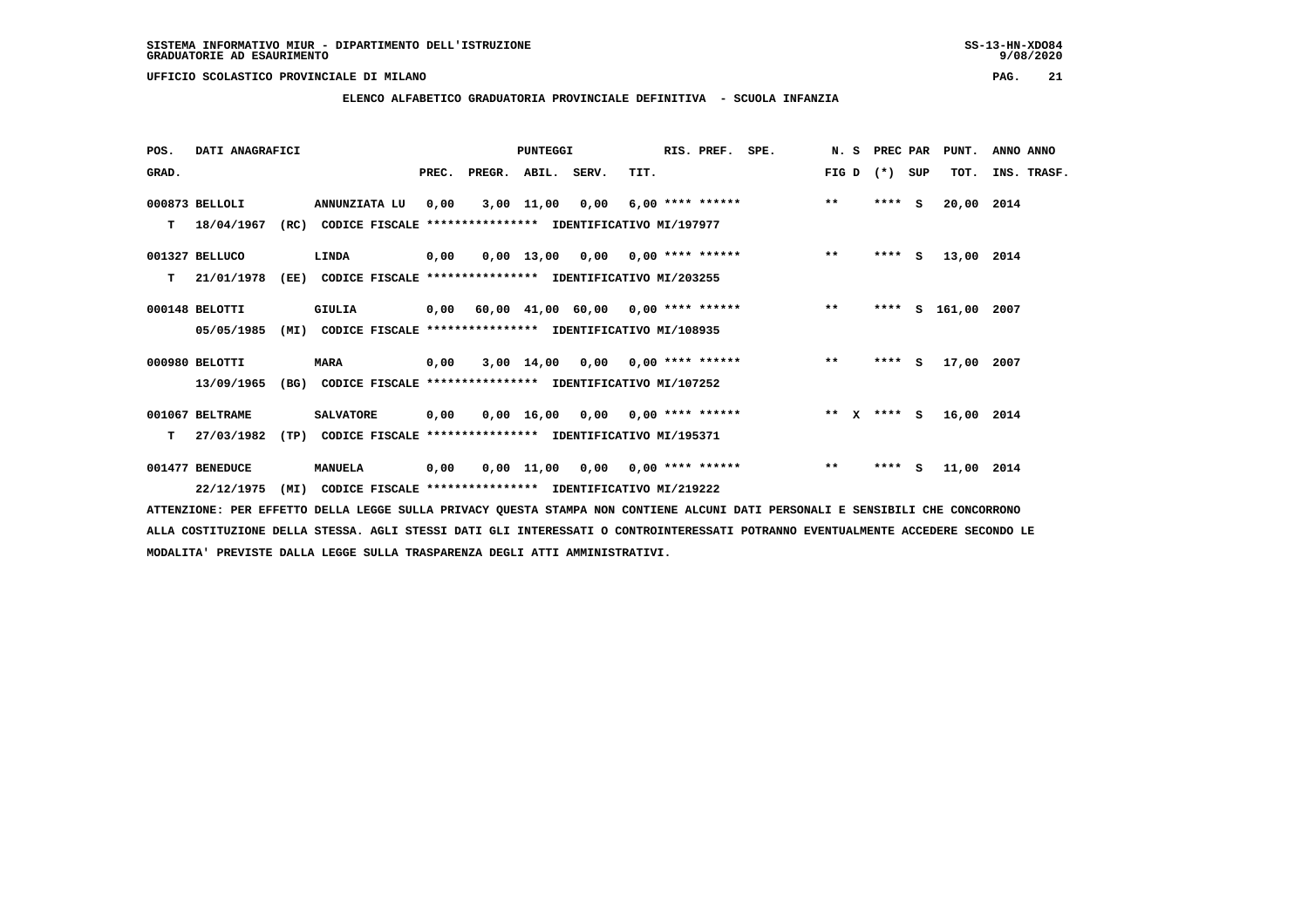### **ELENCO ALFABETICO GRADUATORIA PROVINCIALE DEFINITIVA - SCUOLA INFANZIA**

| POS.         | DATI ANAGRAFICI               |                                                                          |      |                          | <b>PUNTEGGI</b> |                                    |      | RIS. PREF. | SPE.                                                        | N.S   | <b>PREC PAR</b> | PUNT.         | ANNO ANNO       |  |
|--------------|-------------------------------|--------------------------------------------------------------------------|------|--------------------------|-----------------|------------------------------------|------|------------|-------------------------------------------------------------|-------|-----------------|---------------|-----------------|--|
| GRAD.        |                               |                                                                          |      | PREC. PREGR. ABIL. SERV. |                 |                                    | TIT. |            |                                                             |       | FIG D $(*)$ SUP | TOT.          | INS. TRASF.     |  |
|              | 000439 BENNARDO               | <b>ROSALIA ANTON</b>                                                     |      |                          |                 |                                    |      |            | $0,00$ 31,00 16,00 38,00 0,00 **** ****** *** **            |       | ****            |               | 85,00 2019 2019 |  |
|              | 25/06/1968                    | (PA) CODICE FISCALE **************** IDENTIFICATIVO MI/285166            |      |                          |                 |                                    |      |            |                                                             |       |                 |               |                 |  |
|              | 000660 BERNARDI               | <b>SALVATORE</b>                                                         |      |                          |                 |                                    |      |            | $0,00$ 13,00 0,00 24,00 0,00 **** ****** *** ** ** X **** S |       |                 | 37,00 2014    |                 |  |
| т            | 09/02/1969                    | CODICE FISCALE **************** IDENTIFICATIVO MI/192482<br>(KR)         |      |                          |                 |                                    |      |            |                                                             |       |                 |               |                 |  |
|              | 000872 BERNARDONIMONTIN ELENA |                                                                          |      | 0,00 20,00               |                 |                                    |      |            | $0,00$ $0,00$ $0,00$ $***$ $***$ $***$                      | $***$ | $***$ S         | 20,00 2014    |                 |  |
| т            |                               | 22/09/1973 (PV) CODICE FISCALE **************** IDENTIFICATIVO MI/215684 |      |                          |                 |                                    |      |            |                                                             |       |                 |               |                 |  |
|              | 000226 BERNAZZANI             | <b>FRANCESCA</b>                                                         |      |                          |                 |                                    |      |            | 0,00 72,00 13,00 60,00 0,00 **** ****** *** **              |       | ****            | 145,00 2014   |                 |  |
| T.           |                               | 13/11/1977 (PC) CODICE FISCALE **************** IDENTIFICATIVO MI/225152 |      |                          |                 |                                    |      |            |                                                             |       |                 |               |                 |  |
| 000287 BERRA |                               | <b>ELENA</b>                                                             |      |                          |                 |                                    |      |            | 0,00 117,00 12,00 0,00 0,00 **** ****** E **                |       | ****            | S 129,00 2019 |                 |  |
|              | 27/06/1974                    | (MI)<br>CODICE FISCALE **************** IDENTIFICATIVO MI/023810         |      |                          |                 |                                    |      |            |                                                             |       |                 |               |                 |  |
|              | 001184 BERTOCCO               | <b>GIADA</b>                                                             | 0,00 |                          |                 | $3,00$ 11,00 0,00 0,00 **** ****** |      |            |                                                             | $***$ | $***$ S         | 14,00 2014    |                 |  |
|              | $T = 27/04/1973$              | (MI) CODICE FISCALE **************** IDENTIFICATIVO MI/194779            |      |                          |                 |                                    |      |            |                                                             |       |                 |               |                 |  |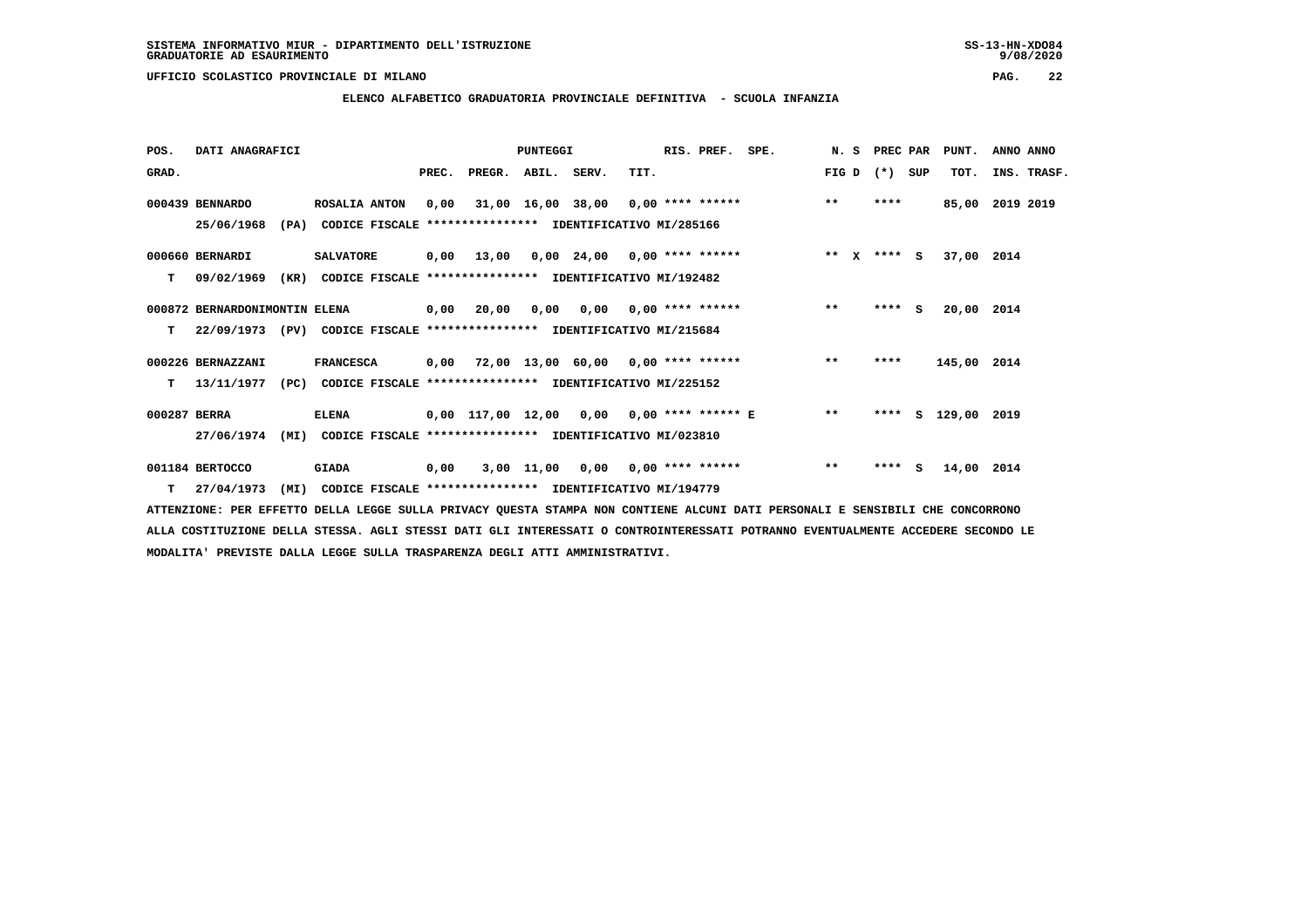**ELENCO ALFABETICO GRADUATORIA PROVINCIALE DEFINITIVA - SCUOLA INFANZIA**

| POS.  | DATI ANAGRAFICI  |      |                                                          |       |        | PUNTEGGI          |                                            |      | RIS. PREF. | SPE.               | N.S    | PREC PAR |     | PUNT.       | ANNO ANNO   |
|-------|------------------|------|----------------------------------------------------------|-------|--------|-------------------|--------------------------------------------|------|------------|--------------------|--------|----------|-----|-------------|-------------|
| GRAD. |                  |      |                                                          | PREC. | PREGR. | ABIL. SERV.       |                                            | TIT. |            |                    | FIG D  | $(* )$   | SUP | TOT.        | INS. TRASF. |
|       | 000199 BERTOLDO  |      | <b>MARIA ANTONIE</b>                                     | 0,00  |        | 77,00 14,00 60,00 |                                            |      |            | $0,00$ **** ****** | $**$   | ****     | s   | 151,00      | 2007 2007   |
|       | 12/12/1960       | (MT) | CODICE FISCALE **************** IDENTIFICATIVO MI/107377 |       |        |                   |                                            |      |            |                    |        |          |     |             |             |
|       | 001643 BERTOLI   |      | <b>FRANCESCA</b>                                         |       |        |                   | $0,00$ 108,00 41,00 60,00 0,00 **** ****** |      |            |                    | ** $X$ | ****     |     | 209,00 2012 |             |
|       | 26/03/1982       | (MI) | CODICE FISCALE                                           |       |        |                   | **************** IDENTIFICATIVO MI/190853  |      |            |                    |        |          |     |             |             |
|       | 000867 BERTOLINO |      | <b>GIUSEPPINA</b>                                        | 0,00  |        |                   | $0,00$ 11,00 0,00 9,00 **** ******         |      |            |                    | $* *$  | ****     | - S | 20,00 2014  |             |
|       | 24/10/1973       | (CE) | CODICE FISCALE **************** IDENTIFICATIVO MI/230206 |       |        |                   |                                            |      |            |                    |        |          |     |             |             |
|       | 000639 BERTUCCI  |      | LOREDANA                                                 | 0,00  |        |                   | $0.00$ 11.00 24.00 6.00 **** ******        |      |            |                    | $***$  | $***$ S  |     | 41,00       | 2019 2019   |
| т     | 08/10/1974       | (CZ) | CODICE FISCALE **************** IDENTIFICATIVO MI/285176 |       |        |                   |                                            |      |            |                    |        |          |     |             |             |
|       | 001580 BESTETTI  |      | <b>MIRANDA</b>                                           | 0,00  |        |                   | $0,00$ 11,00 0,00 0,00 **** ******         |      |            |                    | $**$   | $***$ S  |     | 11,00 2014  |             |
| т     | 24/09/1962       | (MI) | CODICE FISCALE **************** IDENTIFICATIVO MI/232582 |       |        |                   |                                            |      |            |                    |        |          |     |             |             |
|       | 000150 BIAGGI    |      | <b>CHIARA</b>                                            | 0,00  |        |                   | 60,00 41,00 60,00 0,00 **** ******         |      |            |                    | $***$  | ****     | s   | 161,00      | 2007        |
|       | 23/04/1985       | (MI) | CODICE FISCALE **************** IDENTIFICATIVO MI/106883 |       |        |                   |                                            |      |            |                    |        |          |     |             |             |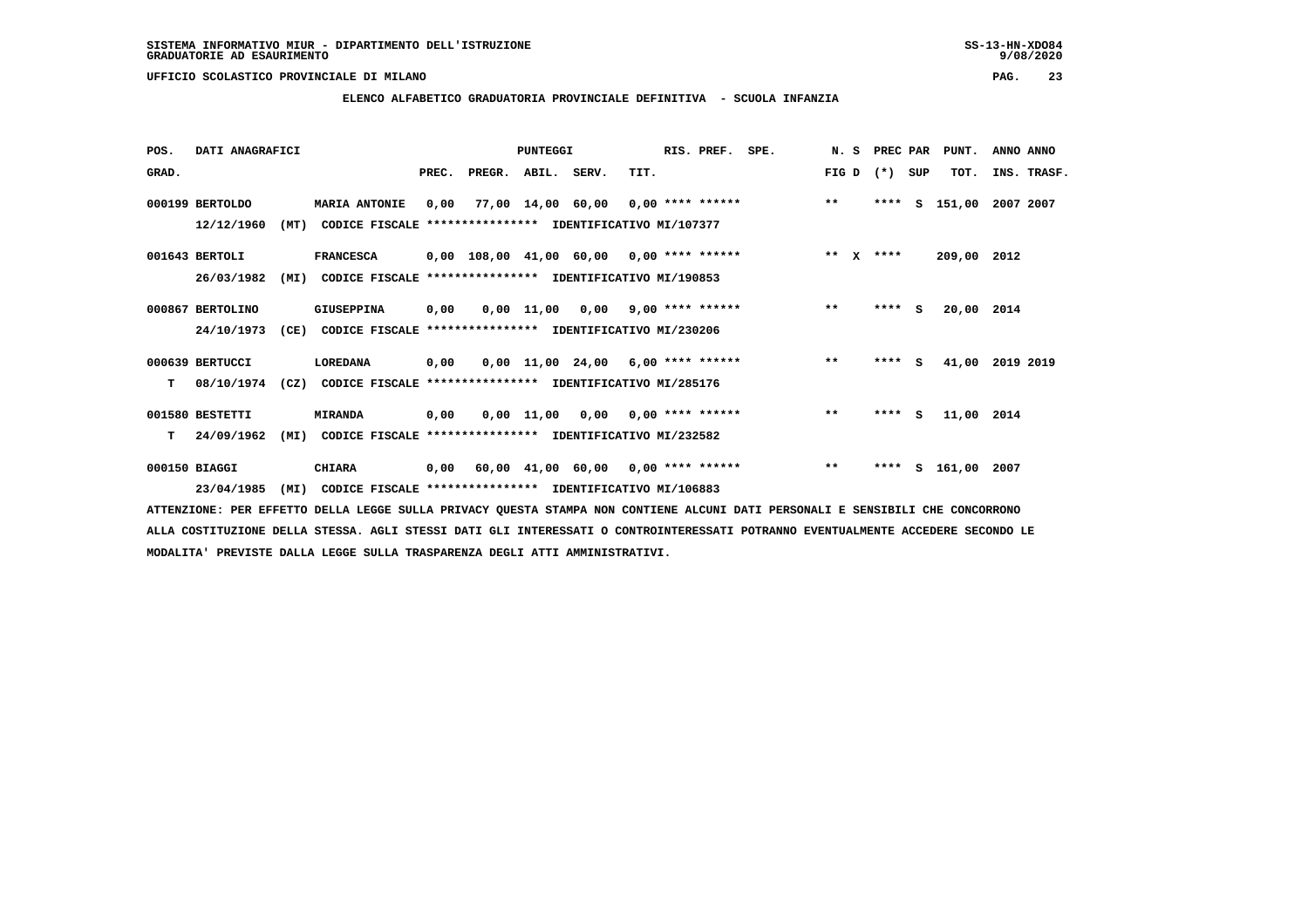**ELENCO ALFABETICO GRADUATORIA PROVINCIALE DEFINITIVA - SCUOLA INFANZIA**

| POS.  | DATI ANAGRAFICI   |      |                                                               |       |                                                          | <b>PUNTEGGI</b> |                                        |      | RIS. PREF.                | SPE.                          | N.S   | PREC PAR |        | PUNT.      | ANNO ANNO       |
|-------|-------------------|------|---------------------------------------------------------------|-------|----------------------------------------------------------|-----------------|----------------------------------------|------|---------------------------|-------------------------------|-------|----------|--------|------------|-----------------|
| GRAD. |                   |      |                                                               | PREC. | PREGR. ABIL. SERV.                                       |                 |                                        | TIT. |                           |                               | FIG D | $(*)$    | SUP    | TOT.       | INS. TRASF.     |
|       | 000676 BIANCACCIO |      | <b>ANNA</b>                                                   | 0,00  | 11,00                                                    |                 |                                        |      |                           | $0,00$ 24,00 0,00 **** ****** | $***$ | $***$ S  |        | 35,00 2014 |                 |
| т     | 04/03/1967        |      | (MT) CODICE FISCALE **************** IDENTIFICATIVO MI/200699 |       |                                                          |                 |                                        |      |                           |                               |       |          |        |            |                 |
|       | 000906 BIANCO     |      | <b>SABRINA</b>                                                | 0,00  |                                                          |                 | 3,00 16,00 0,00 0,00 **** ******       |      |                           |                               | $***$ | ****     | S.     | 19,00 2014 |                 |
| т     | 15/06/1980        | (CS) |                                                               |       | CODICE FISCALE **************** IDENTIFICATIVO MI/199115 |                 |                                        |      |                           |                               |       |          |        |            |                 |
|       | 000543 BIANCO     |      | <b>SESTO</b>                                                  |       | $0,00$ 13,00 0,00 46,00 0,00 **** ******                 |                 |                                        |      |                           |                               | $***$ | $***$ S  |        | 59,00 2014 |                 |
| т     | 01/05/1964        | (KR) |                                                               |       | CODICE FISCALE **************** IDENTIFICATIVO MI/219774 |                 |                                        |      |                           |                               |       |          |        |            |                 |
|       | 001510 BIONDINO   |      | <b>ALESSIA</b>                                                | 0,00  |                                                          |                 | $0.00$ 11.00 0.00 0.00 **** ******     |      |                           |                               | $***$ |          | **** S | 11,00 2014 |                 |
| т     | 17/04/1983        | (MI) |                                                               |       | CODICE FISCALE **************** IDENTIFICATIVO MI/198446 |                 |                                        |      |                           |                               |       |          |        |            |                 |
|       | 001269 BISCOTTI   |      | LORENA GABRI                                                  |       | 0,00 14,00                                               |                 | $0,00$ $0,00$ $0,00$ $***$ **** ****** |      |                           |                               | $***$ | $***$ S  |        |            | 14,00 2019 2019 |
| т     | 15/09/1977        | (CB) |                                                               |       | CODICE FISCALE **************** IDENTIFICATIVO MI/285184 |                 |                                        |      |                           |                               |       |          |        |            |                 |
|       | 001101 BISCOTTI   |      | VINCENZAPIA                                                   | 0,00  | 15,00                                                    | 0,00            |                                        |      | $0,00$ $0,00$ **** ****** |                               | $***$ | $***$ S  |        | 15,00 2014 |                 |
|       | T 07/03/1983      | (CB) |                                                               |       | CODICE FISCALE **************** IDENTIFICATIVO MI/203667 |                 |                                        |      |                           |                               |       |          |        |            |                 |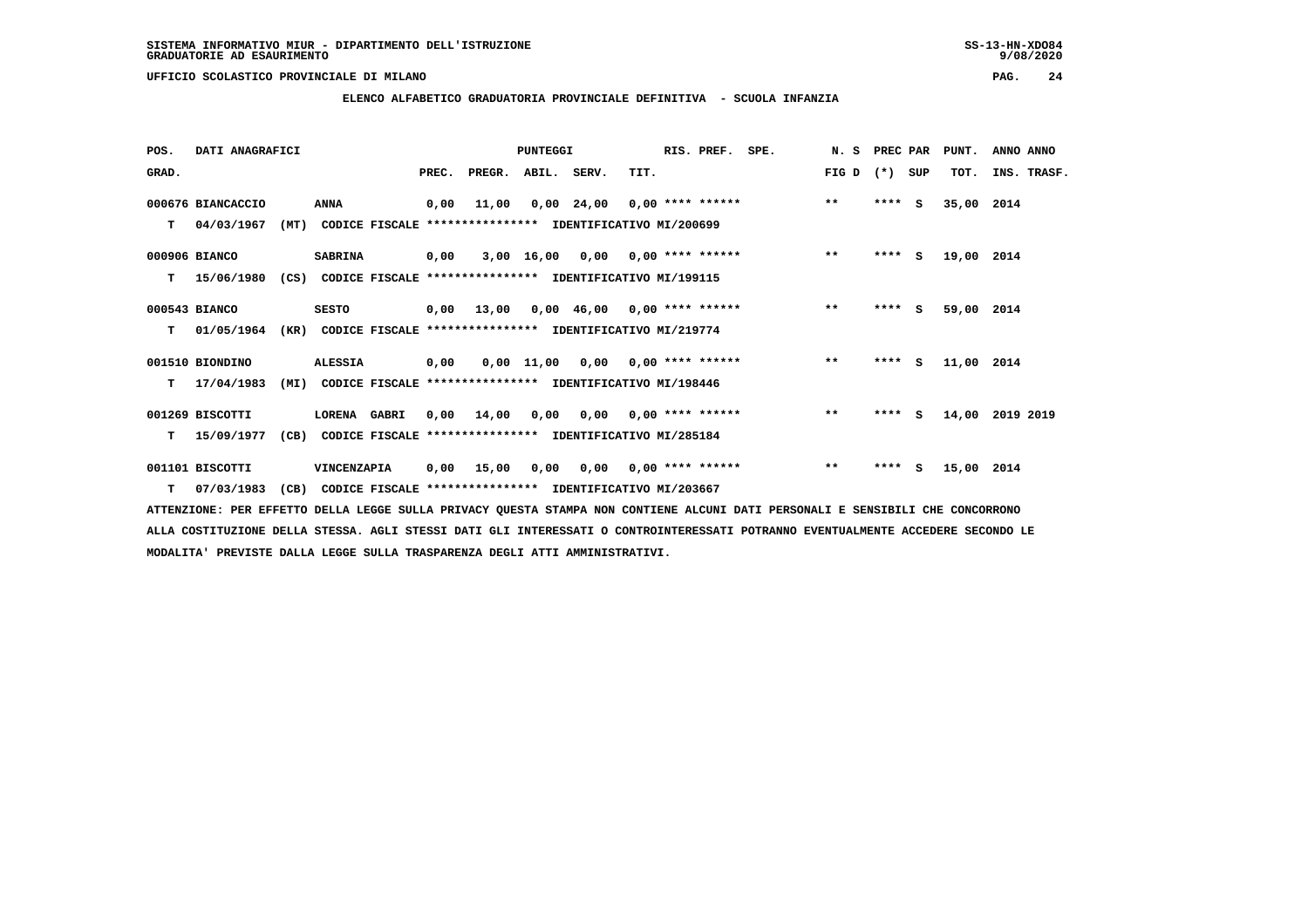### **ELENCO ALFABETICO GRADUATORIA PROVINCIALE DEFINITIVA - SCUOLA INFANZIA**

| POS.  | DATI ANAGRAFICI  |                                                                  |      |                          | <b>PUNTEGGI</b> |                                           | RIS. PREF. | SPE.                                                                    |       | N. S PREC PAR   | PUNT.              | ANNO ANNO   |
|-------|------------------|------------------------------------------------------------------|------|--------------------------|-----------------|-------------------------------------------|------------|-------------------------------------------------------------------------|-------|-----------------|--------------------|-------------|
| GRAD. |                  |                                                                  |      | PREC. PREGR. ABIL. SERV. |                 | TIT.                                      |            |                                                                         |       | $FIG D (*) SUB$ | TOT.               | INS. TRASF. |
|       | 000146 BOCCUZZI  | <b>STELLA</b>                                                    | 0,00 |                          |                 | 90,00 12,00 60,00 0,00 **** ******        |            |                                                                         | $* *$ |                 | **** S 162,00 2014 |             |
| т     | 30/05/1981       | (TA)<br>CODICE FISCALE **************** IDENTIFICATIVO MI/210388 |      |                          |                 |                                           |            |                                                                         |       |                 |                    |             |
|       | 000212 BOIOCCHI  | LAURA                                                            |      |                          |                 | $0,00$ 48,00 41,00 60,00 0,00 **** ****** |            | ** x **** s 149,00 2007                                                 |       |                 |                    |             |
|       | 15/06/1986       | (MI) CODICE FISCALE **************** IDENTIFICATIVO MI/106169    |      |                          |                 |                                           |            |                                                                         |       |                 |                    |             |
|       | 001512 BONANNO   | <b>MARIA</b>                                                     | 0,00 |                          |                 | $0,00$ 11,00 0,00 0,00 **** ******        |            |                                                                         | $* *$ | $***$ S         | 11,00 2014         |             |
| т     | 05/07/1973       | (CL) CODICE FISCALE **************** IDENTIFICATIVO MI/195831    |      |                          |                 |                                           |            |                                                                         |       |                 |                    |             |
|       | 000154 BONETTI   | PAOLA GIOVANN                                                    |      |                          |                 |                                           |            | 0,00 86,00 14,00 60,00 0,00 **** ****** **** *** ** **** \$ 160,00 2007 |       |                 |                    |             |
|       | 12/03/1963       | (BG) CODICE FISCALE **************** IDENTIFICATIVO MI/106171    |      |                          |                 |                                           |            |                                                                         |       |                 |                    |             |
|       | 000239 BONETTI   | SILVIA FLAMIN                                                    |      |                          |                 | $0,00$ 81,00 13,00 48,00 0,00 **** ****** |            |                                                                         | $* *$ |                 | **** S 142,00 2014 |             |
| T.    | 01/05/1960       | CODICE FISCALE **************** IDENTIFICATIVO MI/205783<br>(MI) |      |                          |                 |                                           |            |                                                                         |       |                 |                    |             |
|       | 001457 BONIFACIO | GIUSEPPINA                                                       | 0,00 |                          |                 | $0,00$ 11,00 0,00 0,00 **** ******        |            |                                                                         | $***$ | $***$ S         | 11,00 2014         |             |
|       | $T = 08/03/1968$ | CODICE FISCALE **************** IDENTIFICATIVO MI/231904<br>(RC) |      |                          |                 |                                           |            |                                                                         |       |                 |                    |             |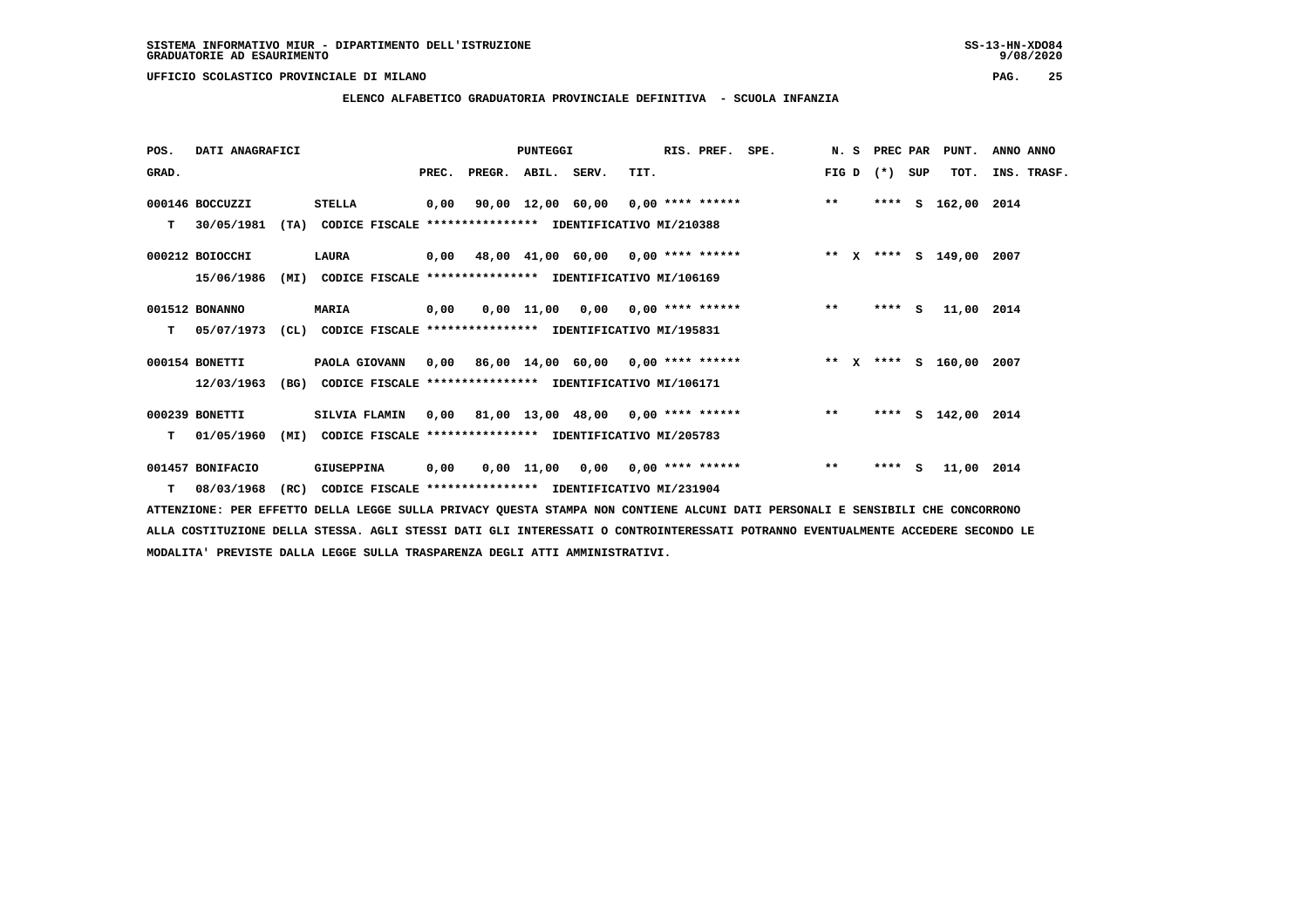**POS. DATI ANAGRAFICI PUNTEGGI RIS. PREF. SPE. N. S PREC PAR PUNT. ANNO ANNO**GRAD. **BRAD. PREC. PREGR. ABIL. SERV.** TIT. THE REGREATER FIG D (\*) SUP TOT. INS. TRASF.  **001329 BONSIGNORE GIOVANNA 0,00 0,00 13,00 0,00 0,00 \*\*\*\* \*\*\*\*\*\* \*\* \*\*\*\* S 13,00 2014 T 15/06/1975 (ME) CODICE FISCALE \*\*\*\*\*\*\*\*\*\*\*\*\*\*\*\* IDENTIFICATIVO MI/251480 001089 BONTEMPO MARIA VALERIA 0,00 0,00 16,00 0,00 0,00 \*\*\*\* \*\*\*\*\*\* \*\* \*\*\*\* S 16,00 2019 2019 28/06/1978 (ME) CODICE FISCALE \*\*\*\*\*\*\*\*\*\*\*\*\*\*\*\* IDENTIFICATIVO MI/285270 001259 BONURA ANTONELLA 0,00 11,00 0,00 0,00 3,00 \*\*\*\* \*\*\*\*\*\* \*\* \*\*\*\* S 14,00 2019 2019 T 01/03/1980 (TP) CODICE FISCALE \*\*\*\*\*\*\*\*\*\*\*\*\*\*\*\* IDENTIFICATIVO MI/285362 001273 BONURA PIETRA 0,00 14,00 0,00 0,00 0,00 \*\*\*\* \*\*\*\*\*\* \*\* \*\*\*\* S 14,00 2019 2019 T 23/06/1972 (PA) CODICE FISCALE \*\*\*\*\*\*\*\*\*\*\*\*\*\*\*\* IDENTIFICATIVO MI/285364 000871 BORDENCA MARIA CONCETT 0,00 3,00 17,00 0,00 0,00 \*\*\*\* \*\*\*\*\*\* \*\* \*\*\*\* S 20,00 2014 T 05/03/1982 (AG) CODICE FISCALE \*\*\*\*\*\*\*\*\*\*\*\*\*\*\*\* IDENTIFICATIVO MI/227911 000002 BORDOGNA MARZIA 0,00 102,00 14,00 144,00 0,00 \*\*\*\* \*\*\*\*\*\* \*\* \*\*\*\* S 260,00 2019**

 **07/03/1977 (MI) CODICE FISCALE \*\*\*\*\*\*\*\*\*\*\*\*\*\*\*\* IDENTIFICATIVO MI/025416**

 **ATTENZIONE: PER EFFETTO DELLA LEGGE SULLA PRIVACY QUESTA STAMPA NON CONTIENE ALCUNI DATI PERSONALI E SENSIBILI CHE CONCORRONO ALLA COSTITUZIONE DELLA STESSA. AGLI STESSI DATI GLI INTERESSATI O CONTROINTERESSATI POTRANNO EVENTUALMENTE ACCEDERE SECONDO LE MODALITA' PREVISTE DALLA LEGGE SULLA TRASPARENZA DEGLI ATTI AMMINISTRATIVI.**

# **ELENCO ALFABETICO GRADUATORIA PROVINCIALE DEFINITIVA - SCUOLA INFANZIA**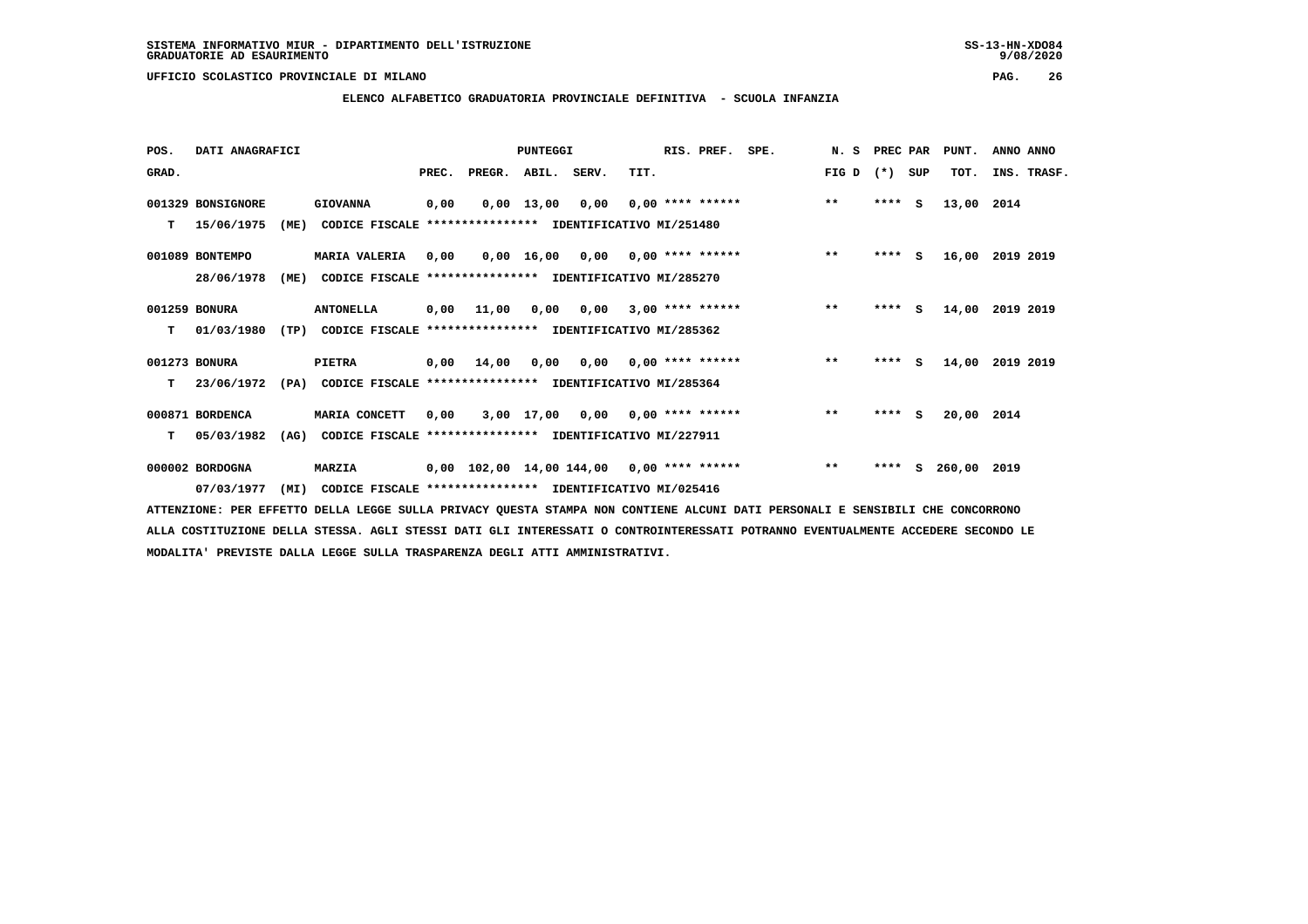## **ELENCO ALFABETICO GRADUATORIA PROVINCIALE DEFINITIVA - SCUOLA INFANZIA**

| POS.         | DATI ANAGRAFICI  |      |                                                               |       |                                         | <b>PUNTEGGI</b> |                                     |      | RIS. PREF. SPE.                 |                                                |       | N. S PREC PAR   | PUNT.              | ANNO ANNO |             |
|--------------|------------------|------|---------------------------------------------------------------|-------|-----------------------------------------|-----------------|-------------------------------------|------|---------------------------------|------------------------------------------------|-------|-----------------|--------------------|-----------|-------------|
| GRAD.        |                  |      |                                                               | PREC. | PREGR. ABIL. SERV.                      |                 |                                     | TIT. |                                 |                                                |       | FIG D $(*)$ SUP | TOT.               |           | INS. TRASF. |
|              | 000625 BORRELLO  |      | <b>MARIA</b>                                                  | 0,00  |                                         |                 | $27,00$ 16,00 0,00 0,00 **** ****** |      |                                 | $***$ $X$ $***$ $S$                            |       |                 | 43,00 2014         |           |             |
|              | $T = 23/01/1983$ |      | (SR) CODICE FISCALE **************** IDENTIFICATIVO MI/261932 |       |                                         |                 |                                     |      |                                 |                                                |       |                 |                    |           |             |
|              | 000457 BORRIELLO |      | CARLA                                                         | 0,00  |                                         |                 |                                     |      |                                 | $0,00$ 13,00 60,00 6,00 **** ******            | $***$ | $***$ S         | 79,00 2014         |           |             |
| т            | 01/11/1969       | (MI) | CODICE FISCALE **************** IDENTIFICATIVO MI/233787      |       |                                         |                 |                                     |      |                                 |                                                |       |                 |                    |           |             |
|              | 000250 BORRONI   |      | <b>ERIKA</b>                                                  |       |                                         |                 |                                     |      |                                 | 0,00 36,00 42,00 60,00 0,00 **** ****** *** ** |       |                 | **** S 138,00 2009 |           |             |
|              | 16/09/1988       |      | (MI) CODICE FISCALE **************** IDENTIFICATIVO MI/143582 |       |                                         |                 |                                     |      |                                 |                                                |       |                 |                    |           |             |
| 000414 BORZA |                  |      | <b>TIZIANA</b>                                                |       |                                         |                 |                                     |      |                                 | 0,00 50,00 15,00 30,00 0,00 **** ******        | $***$ | $***$ S         | 95,00 2014         |           |             |
| т            | 22/02/1972       | (NA) | CODICE FISCALE **************** IDENTIFICATIVO MI/231843      |       |                                         |                 |                                     |      |                                 |                                                |       |                 |                    |           |             |
| 000207 BOSCO |                  |      | <b>ALESSANDRA</b>                                             |       | 0,00 60,00 42,00 48,00 0,00 **** ****** |                 |                                     |      |                                 |                                                | $***$ |                 | **** S 150,00 2007 |           |             |
|              | 02/01/1966       | (MI) | CODICE FISCALE **************** IDENTIFICATIVO MI/106310      |       |                                         |                 |                                     |      |                                 |                                                |       |                 |                    |           |             |
| 001220 BOTTA |                  |      | <b>ALESSIO</b>                                                | 0,00  | 14,00                                   | 0.00            |                                     |      | $0.00$ $0.00$ $***$ **** ****** |                                                | $***$ | $***5$          | 14,00 2014         |           |             |
|              | T 01/03/1978     |      | (ME) CODICE FISCALE **************** IDENTIFICATIVO MI/203664 |       |                                         |                 |                                     |      |                                 |                                                |       |                 |                    |           |             |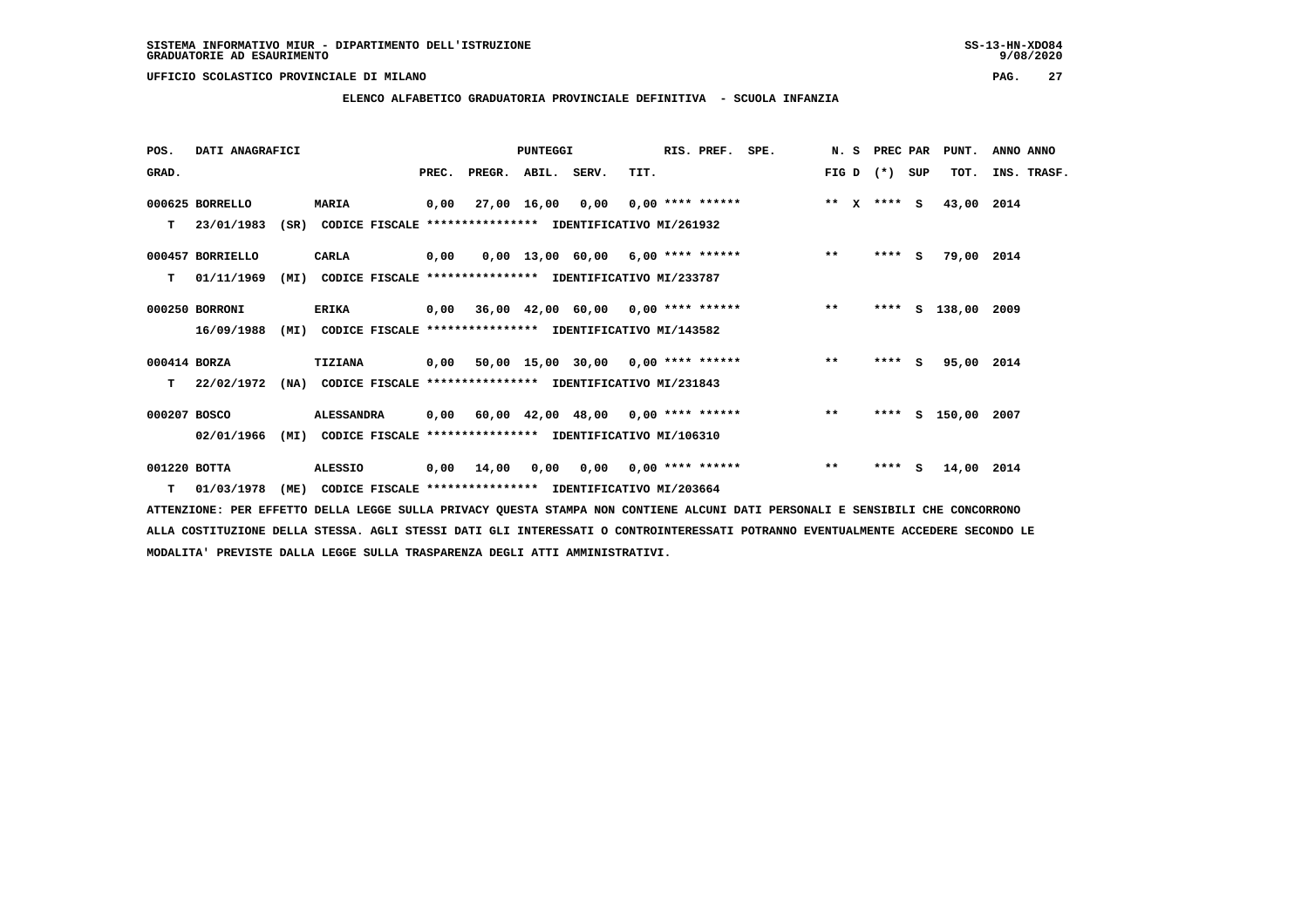**ELENCO ALFABETICO GRADUATORIA PROVINCIALE DEFINITIVA - SCUOLA INFANZIA**

 **POS. DATI ANAGRAFICI PUNTEGGI RIS. PREF. SPE. N. S PREC PAR PUNT. ANNO ANNO**GRAD. **BRAD. PREC. PREGR. ABIL. SERV.** TIT. THE REGREATER FIG D (\*) SUP TOT. INS. TRASF.  **001361 BOTTINI ESTER 0,00 12,00 0,00 0,00 0,00 \*\*\*\* \*\*\*\*\*\* \*\* \*\*\*\* S 12,00 2014 T 09/08/1981 (MI) CODICE FISCALE \*\*\*\*\*\*\*\*\*\*\*\*\*\*\*\* IDENTIFICATIVO MI/200343 001532 BOTTONE LUIGI 0,00 0,00 11,00 0,00 0,00 \*\*\*\* \*\*\*\*\*\* \*\* \*\*\*\* S 11,00 2014 T 27/10/1980 (AG) CODICE FISCALE \*\*\*\*\*\*\*\*\*\*\*\*\*\*\*\* IDENTIFICATIVO MI/231913 001365 BOVA CARMELA 0,00 0,00 12,00 0,00 0,00 \*\*\*\* \*\*\*\*\*\* \*\* \*\*\*\* S 12,00 2014 T 16/11/1974 (RC) CODICE FISCALE \*\*\*\*\*\*\*\*\*\*\*\*\*\*\*\* IDENTIFICATIVO MI/198753 001230 BRAMATO CLAUDIA 0,00 3,00 11,00 0,00 0,00 \*\*\*\* \*\*\*\*\*\* \*\* \*\*\*\* S 14,00 2014**

 **001399 BRANCATO GIUSEPPINA 0,00 0,00 12,00 0,00 0,00 \*\*\*\* \*\*\*\*\*\* \*\* \*\*\*\* S 12,00 2014 T 16/09/1978 (CZ) CODICE FISCALE \*\*\*\*\*\*\*\*\*\*\*\*\*\*\*\* IDENTIFICATIVO MI/210096**

 **T 02/03/1981 (GR) CODICE FISCALE \*\*\*\*\*\*\*\*\*\*\*\*\*\*\*\* IDENTIFICATIVO MI/195239**

 **000128 BRAZZO CARMEN 0,00 84,00 15,00 68,00 0,00 \*\*\*\* \*\*\*\*\*\* \*\* \*\*\*\* S 167,00 2019 2019 23/08/1975 (CS) CODICE FISCALE \*\*\*\*\*\*\*\*\*\*\*\*\*\*\*\* IDENTIFICATIVO MI/285386**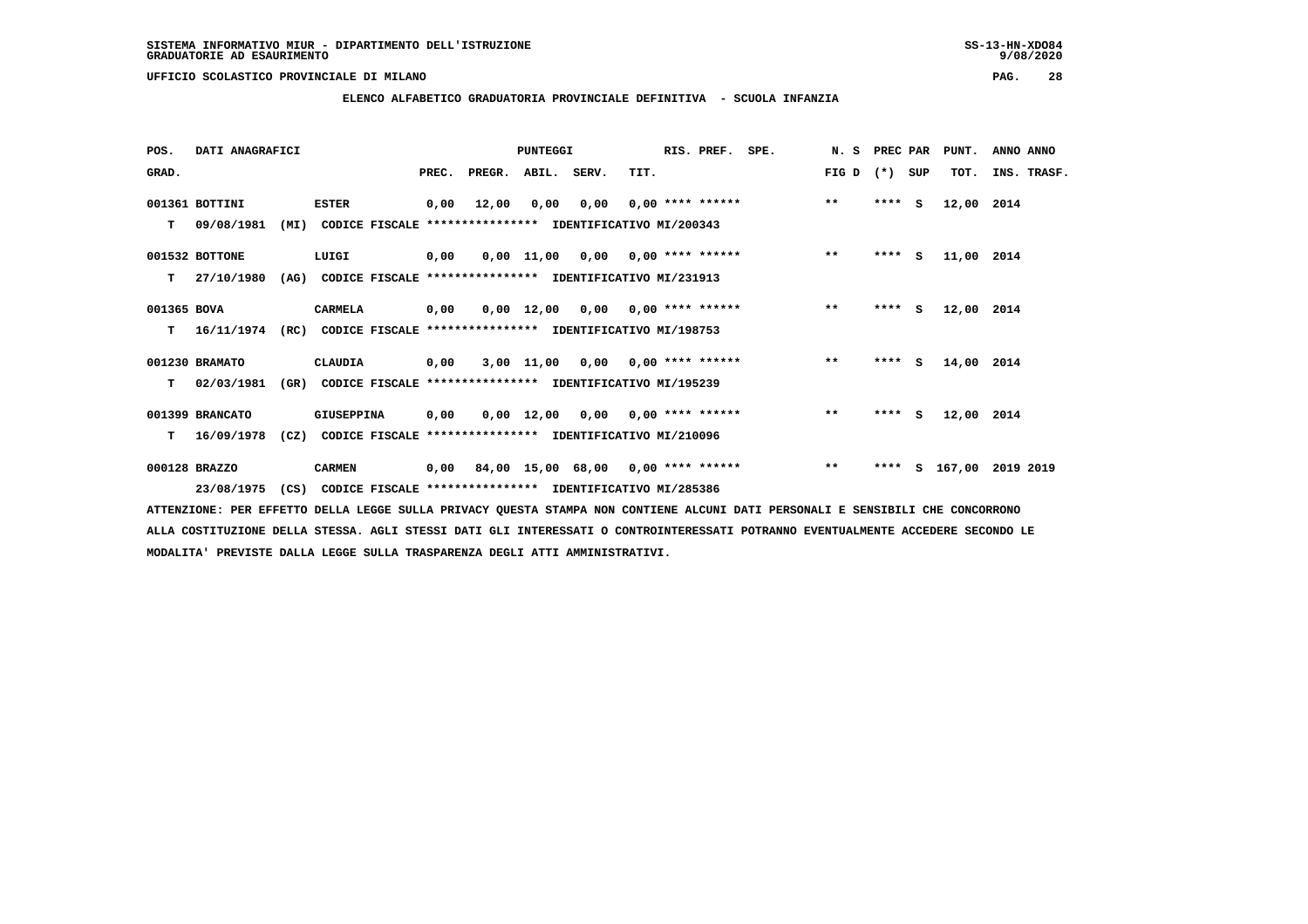**ELENCO ALFABETICO GRADUATORIA PROVINCIALE DEFINITIVA - SCUOLA INFANZIA**

| POS.  | DATI ANAGRAFICI  |      |                                                               |       |                                           | <b>PUNTEGGI</b> |                            |      | RIS. PREF.         | SPE.                     |       | N. S PREC PAR |     | PUNT.           | ANNO ANNO |             |
|-------|------------------|------|---------------------------------------------------------------|-------|-------------------------------------------|-----------------|----------------------------|------|--------------------|--------------------------|-------|---------------|-----|-----------------|-----------|-------------|
| GRAD. |                  |      |                                                               | PREC. | PREGR. ABIL. SERV.                        |                 |                            | TIT. |                    |                          | FIG D | $(*)$         | SUP | TOT.            |           | INS. TRASF. |
|       | 000184 BRETONI   |      | <b>JLENIA</b>                                                 |       | 0,00 60,00 39,00 56,00                    |                 |                            |      |                    | $0,00$ **** ****** ** ** |       | ****          | s   | 155,00 2007     |           |             |
|       | 17/07/1985       | (MI) | CODICE FISCALE **************** IDENTIFICATIVO MI/106308      |       |                                           |                 |                            |      |                    |                          |       |               |     |                 |           |             |
|       | 000881 BRITTELLI |      | <b>FRANCESCO</b>                                              | 0,00  |                                           |                 | $6,00$ $14,00$ $0,00$      |      | $0.00$ **** ****** |                          |       | ** x **** S   |     | 20,00 2019 2019 |           |             |
|       | T 01/04/1975     |      | (KR) CODICE FISCALE **************** IDENTIFICATIVO MI/285387 |       |                                           |                 |                            |      |                    |                          |       |               |     |                 |           |             |
|       | 001114 BRITTELLI |      | GIUSEPPE                                                      |       | $0,00$ 15,00                              |                 | 0,00 0,00 0,00 **** ****** |      |                    |                          | $***$ | $***5$        |     | 15,00 2014      |           |             |
| т     | 03/11/1980       | (KR) | CODICE FISCALE                                                |       | **************** IDENTIFICATIVO MI/219929 |                 |                            |      |                    |                          |       |               |     |                 |           |             |
|       | 000468 BRITTELLI |      | <b>MARIA FRANCA</b>                                           |       | $0,00$ 24,00 13,00 40,00 0,00 **** ****** |                 |                            |      |                    |                          | $***$ | $***$ S       |     | 77,00 2014      |           |             |
| т     | 26/11/1966       | (KR) | CODICE FISCALE                                                |       | **************** IDENTIFICATIVO MI/238586 |                 |                            |      |                    |                          |       |               |     |                 |           |             |
|       | 001003 BROGNATI  |      | <b>DANIELA</b>                                                | 0,00  |                                           |                 | 3,00 14,00 0,00            |      | $0,00$ **** ****** |                          | $***$ | $***$ S       |     | 17,00 2014      |           |             |
| т     | 28/09/1981       | (MI) | CODICE FISCALE **************** IDENTIFICATIVO MI/217097      |       |                                           |                 |                            |      |                    |                          |       |               |     |                 |           |             |
|       | 001311 BRUCCHERI |      | ORNELLA                                                       | 0,00  | 0.00                                      | 13,00           | 0,00                       |      | $0.00$ **** ****** |                          | $***$ | ****          | S.  | 13,00 2014      |           |             |
|       |                  |      |                                                               |       |                                           |                 |                            |      |                    |                          |       |               |     |                 |           |             |

 **T 26/04/1983 (CL) CODICE FISCALE \*\*\*\*\*\*\*\*\*\*\*\*\*\*\*\* IDENTIFICATIVO MI/231717**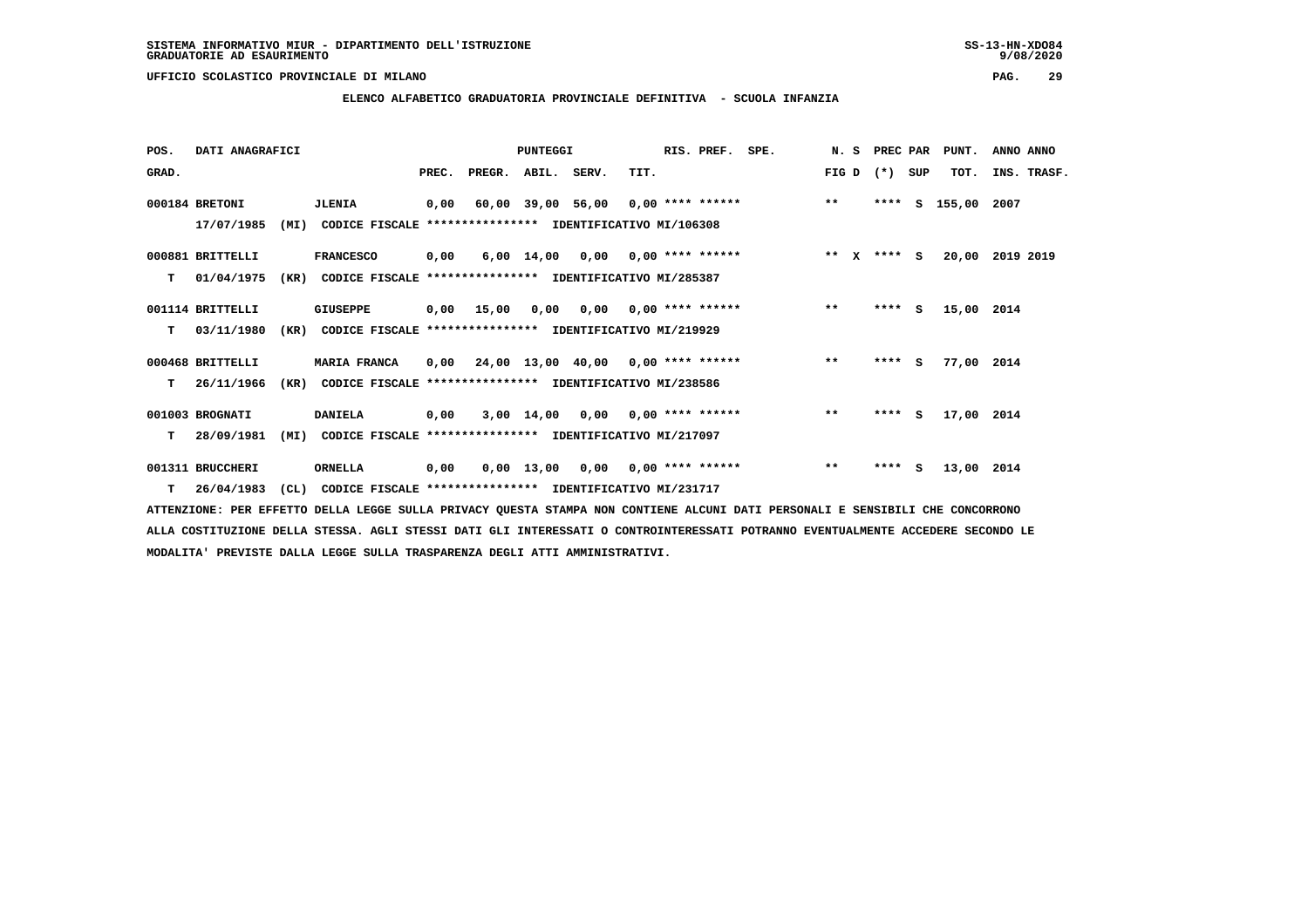**ELENCO ALFABETICO GRADUATORIA PROVINCIALE DEFINITIVA - SCUOLA INFANZIA**

| POS.         | DATI ANAGRAFICI    |      |                                                               |      |                          | PUNTEGGI |      | RIS. PREF. SPE. |                                                | N. S PREC PAR |          | PUNT.              | ANNO ANNO   |
|--------------|--------------------|------|---------------------------------------------------------------|------|--------------------------|----------|------|-----------------|------------------------------------------------|---------------|----------|--------------------|-------------|
| GRAD.        |                    |      |                                                               |      | PREC. PREGR. ABIL. SERV. |          | TIT. |                 |                                                | FIG D         | (*) SUP  | TOT.               | INS. TRASF. |
|              | 001565 BRUNETTI    |      | <b>ELISACAROLINA</b>                                          | 0,00 |                          |          |      |                 | $0,00$ 11,00 0,00 0,00 **** ****** *** **      |               | $***$ S  | 11,00 2014         |             |
| т            | 28/06/1968         |      | (MI) CODICE FISCALE **************** IDENTIFICATIVO MI/232121 |      |                          |          |      |                 |                                                |               |          |                    |             |
| 000600 BRUNO |                    |      | ANNA                                                          | 0,00 |                          |          |      |                 | $0,00$ 13,00 36,00 0,00 **** ****** D **       |               | $***$ S  | 49,00 2014         |             |
| т            | 27/04/1982         |      | (CN) CODICE FISCALE **************** IDENTIFICATIVO MI/246730 |      |                          |          |      |                 |                                                |               |          |                    |             |
| 001239 BRUNO |                    |      | <b>ROSAMARIARITA</b>                                          | 0.00 |                          |          |      |                 | 3,00 11,00 0,00 0,00 **** ******               | $***$         | **** $S$ | 14,00 2014         |             |
| T.           | 20/01/1977         | (EE) | CODICE FISCALE **************** IDENTIFICATIVO MI/204607      |      |                          |          |      |                 |                                                |               |          |                    |             |
| 000343 BRUNO |                    |      | <b>SABRINA</b>                                                |      |                          |          |      |                 | 0,00 45,00 12,00 56,00 0,00 **** ****** *** ** |               |          | **** S 113,00 2014 |             |
|              | T 28/05/1975       |      | (BR) CODICE FISCALE **************** IDENTIFICATIVO MI/195526 |      |                          |          |      |                 |                                                |               |          |                    |             |
| 001390 BRUNO |                    |      | <b>TIZIANA</b>                                                |      | 0,00 12,00               |          |      |                 | $0,00$ $0,00$ $0,00$ **** ******               | $***$         | $***$ S  | 12,00 2014         |             |
| т            | 05/09/1981         | (MI) | CODICE FISCALE **************** IDENTIFICATIVO MI/232869      |      |                          |          |      |                 |                                                |               |          |                    |             |
|              | 000358 BRUNO GALLO |      | VINCENZA DANI                                                 | 0,00 |                          |          |      |                 | 62,00  0,00  48,00  0,00  ****  ******         | $***$         | ****     | s 110,00           | 2011 2011   |
|              | 08/06/1980 (AG)    |      | CODICE FISCALE **************** IDENTIFICATIVO MI/166074      |      |                          |          |      |                 |                                                |               |          |                    |             |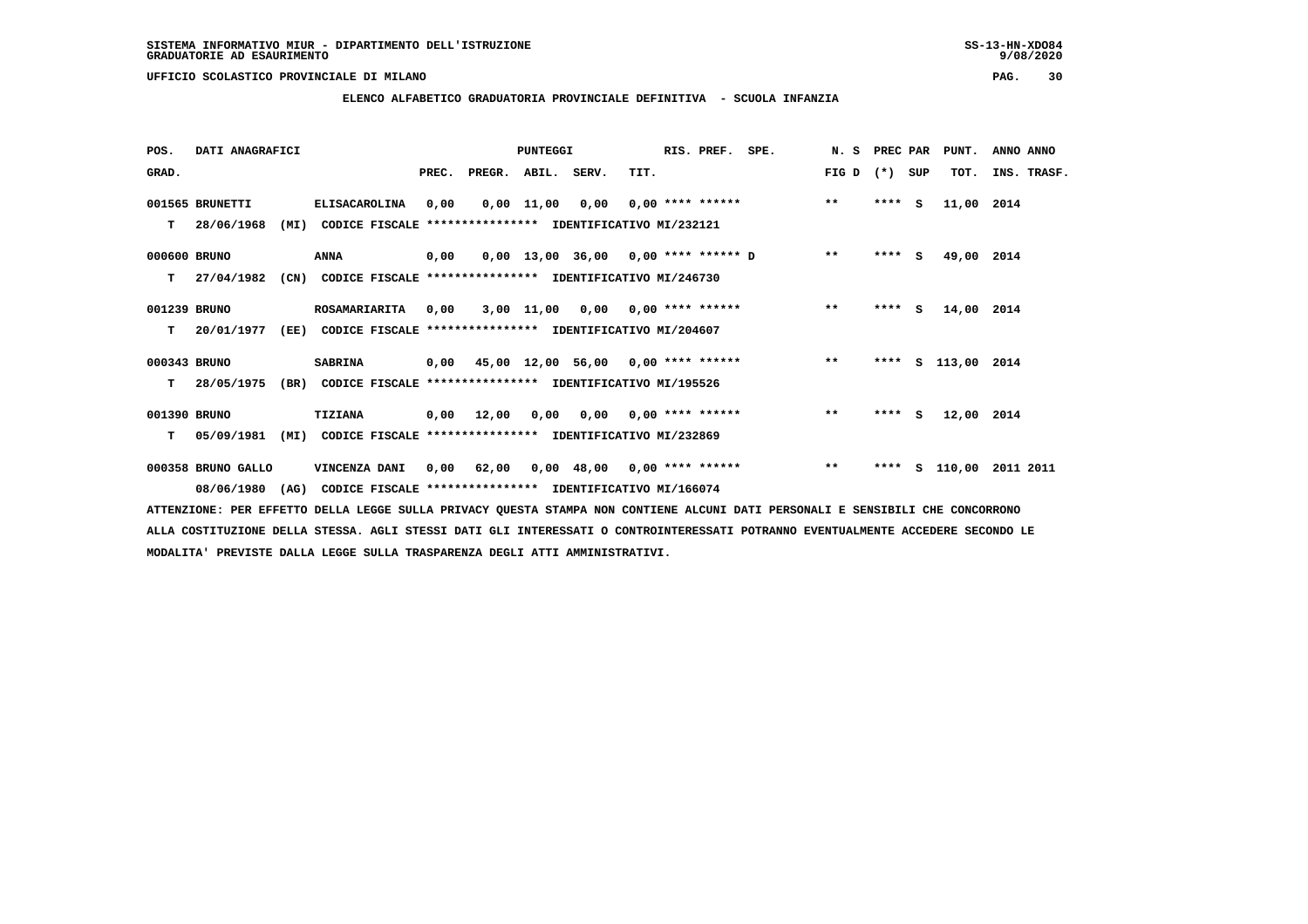### **ELENCO ALFABETICO GRADUATORIA PROVINCIALE DEFINITIVA - SCUOLA INFANZIA**

 **POS. DATI ANAGRAFICI PUNTEGGI RIS. PREF. SPE. N. S PREC PAR PUNT. ANNO ANNO**GRAD. **PREGRADE SERVEGER. ABIL. SERV. TIT.** FIG D (\*) SUP TOT. INS. TRASF.  **001438 BRUZZANITI MARIA 0,00 11,00 0,00 0,00 0,00 \*\*\*\* \*\*\*\*\*\* \*\* \*\*\*\* S 11,00 2014 T 15/11/1977 (RC) CODICE FISCALE \*\*\*\*\*\*\*\*\*\*\*\*\*\*\*\* IDENTIFICATIVO MI/211186 000959 BRUZZANITI VINCENZO ANTO 0,00 18,00 0,00 0,00 0,00 \*\*\*\* \*\*\*\*\*\* \*\* \*\*\*\* S 18,00 2014 T 12/06/1966 (RC) CODICE FISCALE \*\*\*\*\*\*\*\*\*\*\*\*\*\*\*\* IDENTIFICATIVO MI/199723 001308 BUCCHERI MARIACINZIA 0,00 0,00 13,00 0,00 0,00 \*\*\*\* \*\*\*\*\*\* \*\* X \*\*\*\* S 13,00 2014 T 08/09/1980 (CL) CODICE FISCALE \*\*\*\*\*\*\*\*\*\*\*\*\*\*\*\* IDENTIFICATIVO MI/232872 000931 BUCCHERI SALVINA 0,00 18,00 0,00 0,00 0,00 \*\*\*\* \*\*\*\*\*\* \*\* \*\*\*\* S 18,00 2014 T 15/07/1983 (SR) CODICE FISCALE \*\*\*\*\*\*\*\*\*\*\*\*\*\*\*\* IDENTIFICATIVO MI/233024 001375 BUCCHICH BARBARA 0,00 0,00 12,00 0,00 0,00 \*\*\*\* \*\*\*\*\*\* \*\* \*\*\*\* S 12,00 2014 T 13/05/1962 (MI) CODICE FISCALE \*\*\*\*\*\*\*\*\*\*\*\*\*\*\*\* IDENTIFICATIVO MI/198194 001034 BULGARELLO ANGELO 0,00 0,00 14,00 0,00 3,00 \*\*\*\* \*\*\*\*\*\* \*\* \*\*\*\* S 17,00 2019 2019**

 **T 18/11/1967 (TP) CODICE FISCALE \*\*\*\*\*\*\*\*\*\*\*\*\*\*\*\* IDENTIFICATIVO MI/285295**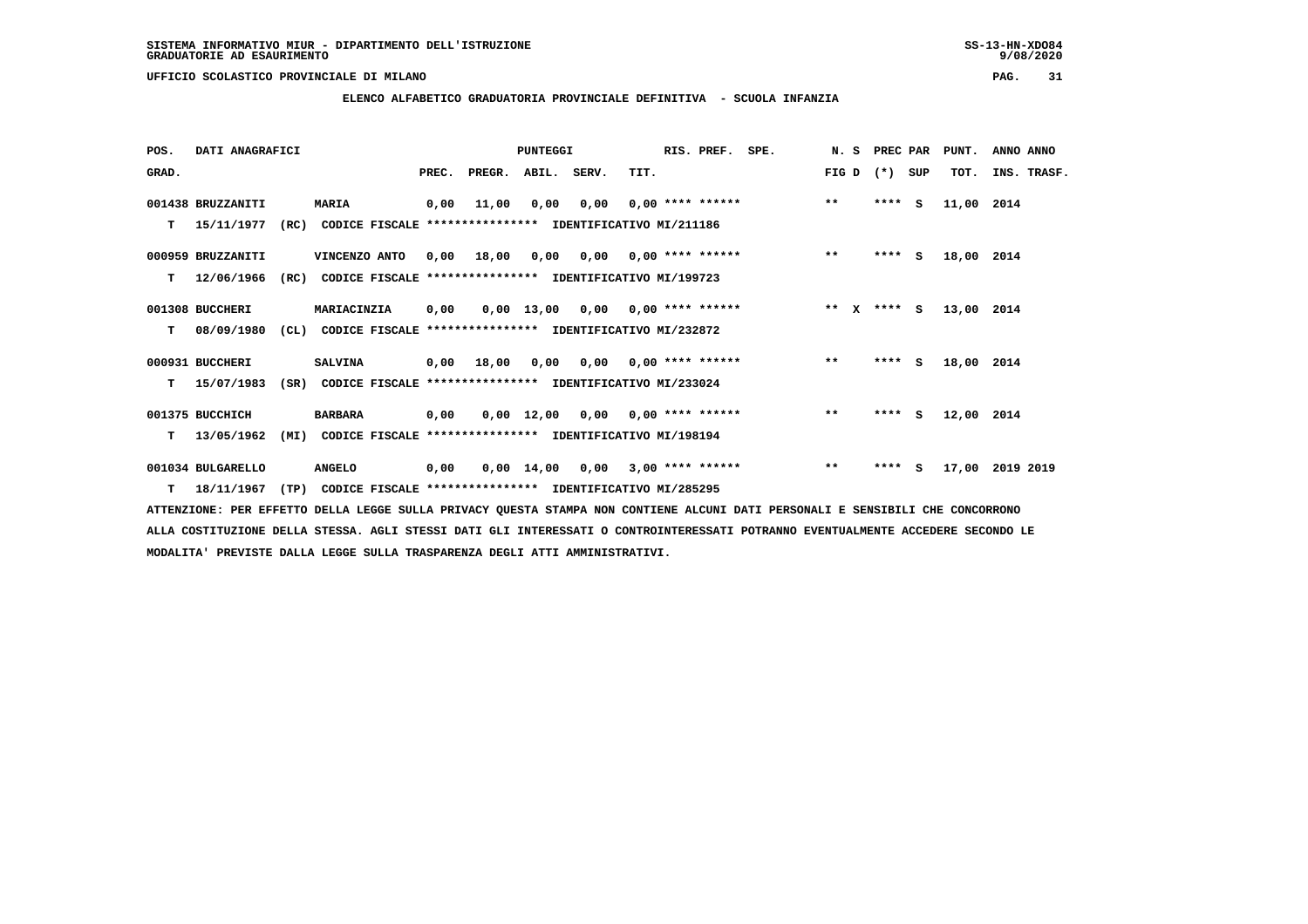# **ELENCO ALFABETICO GRADUATORIA PROVINCIALE DEFINITIVA - SCUOLA INFANZIA**

| POS.  | DATI ANAGRAFICI   |      |                                                               |      |                          | PUNTEGGI |                                          |      | RIS. PREF. | SPE.                                    | N. S  | <b>PREC PAR</b> |     | PUNT.                   | ANNO ANNO |             |
|-------|-------------------|------|---------------------------------------------------------------|------|--------------------------|----------|------------------------------------------|------|------------|-----------------------------------------|-------|-----------------|-----|-------------------------|-----------|-------------|
| GRAD. |                   |      |                                                               |      | PREC. PREGR. ABIL. SERV. |          |                                          | TIT. |            |                                         | FIG D | $(*)$           | SUP | TOT.                    |           | INS. TRASF. |
|       | 000012 BUONAMASSA |      | <b>GRAZIA</b>                                                 |      |                          |          | 0,00 117,00 13,00 60,00 0,00 **** ****** |      |            |                                         | $***$ | ****            | S.  | 190,00 2002             |           |             |
|       | 01/03/1961        |      | (BA) CODICE FISCALE **************** IDENTIFICATIVO MI/064802 |      |                          |          |                                          |      |            |                                         |       |                 |     |                         |           |             |
|       | 000213 BUONANNO   |      | MICHELA                                                       |      |                          |          |                                          |      |            | 0,00 48,00 41,00 60,00 0,00 **** ****** | $***$ |                 |     | **** S 149,00 2007      |           |             |
|       | 11/02/1986        | (MI) | CODICE FISCALE **************** IDENTIFICATIVO MI/106891      |      |                          |          |                                          |      |            |                                         |       |                 |     |                         |           |             |
|       | 000712 BUSCEMI    |      | <b>MARIA ANTONEL</b>                                          | 0,00 |                          |          |                                          |      |            | 3,00 15,00 12,00 0,00 **** ******       | $**$  | $***$ S         |     | 30,00                   | 2019 2019 |             |
|       | 11/01/1971        | (RG) | CODICE FISCALE **************** IDENTIFICATIVO MI/285290      |      |                          |          |                                          |      |            |                                         |       |                 |     |                         |           |             |
|       | 001492 BUTERA     |      | MARIALUISA                                                    | 0,00 |                          |          | $0.00$ 11.00 0.00 0.00 **** ******       |      |            |                                         | $***$ | $***$ S         |     | 11,00 2014              |           |             |
| т     | 27/04/1970        | (TP) | CODICE FISCALE **************** IDENTIFICATIVO MI/230397      |      |                          |          |                                          |      |            |                                         |       |                 |     |                         |           |             |
|       | 000471 BUTERA     |      | VALERIA                                                       | 0,00 |                          |          | $0,00$ 11,00 66,00 0,00 **** ******      |      |            |                                         | $***$ | $***$ S         |     | 77,00 2014              |           |             |
|       | 09/01/1968        |      | (CL) CODICE FISCALE **************** IDENTIFICATIVO MI/205311 |      |                          |          |                                          |      |            |                                         |       |                 |     |                         |           |             |
|       | 000104 BUZZINI    |      | PATRIZIA                                                      | 0,00 |                          |          |                                          |      |            | 72,00 41,00 60,00 0,00 **** ******      |       |                 |     | ** X **** S 173,00 2007 |           |             |
|       | 09/05/1984        | (MI) | CODICE FISCALE **************** IDENTIFICATIVO MI/106309      |      |                          |          |                                          |      |            |                                         |       |                 |     |                         |           |             |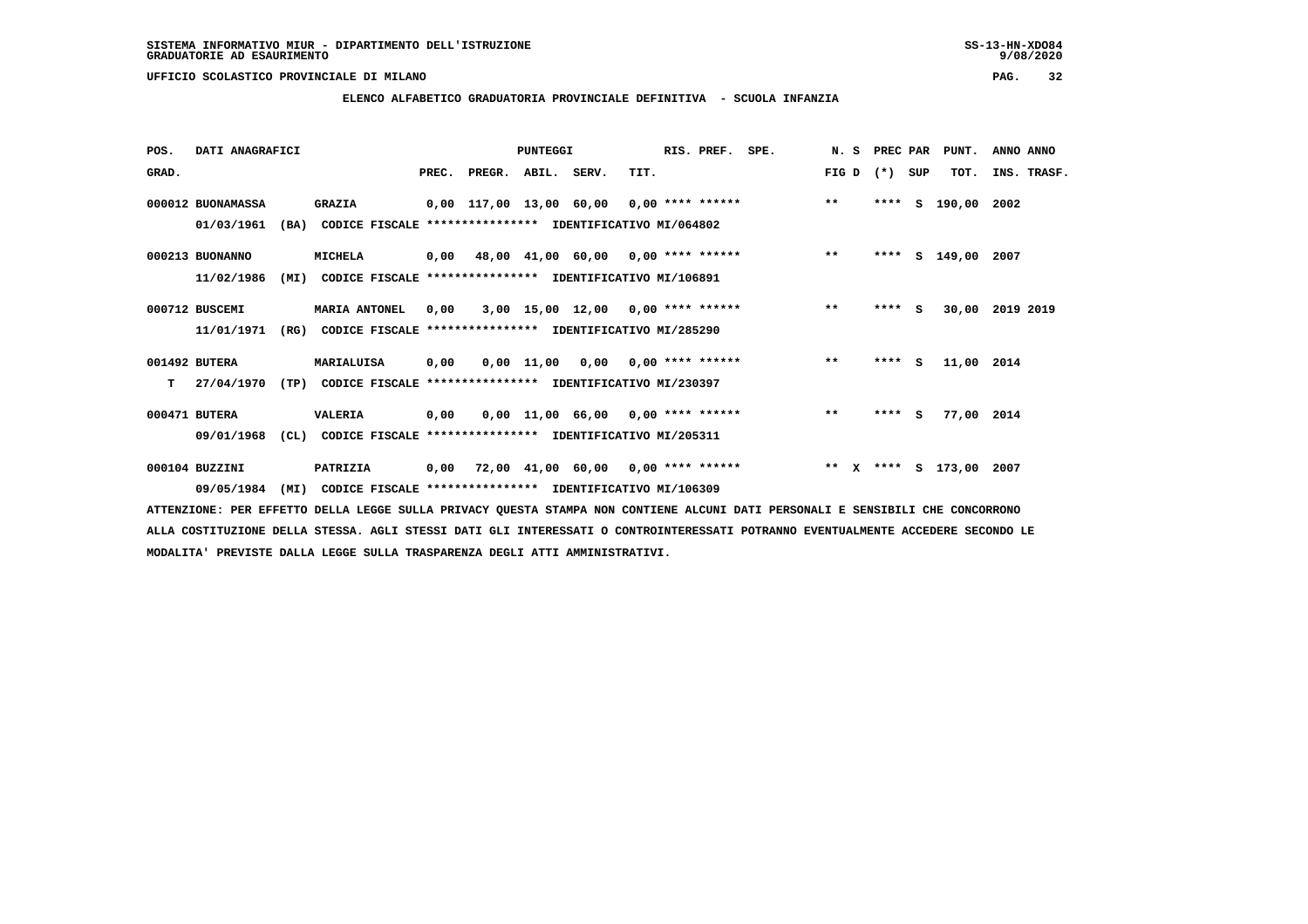**ELENCO ALFABETICO GRADUATORIA PROVINCIALE DEFINITIVA - SCUOLA INFANZIA**

| POS.  | DATI ANAGRAFICI    |      |                                                               |       |                                            | PUNTEGGI |                                   |      | RIS. PREF.         | SPE.            | N. S PREC PAR |         |   | PUNT.       | ANNO ANNO   |  |
|-------|--------------------|------|---------------------------------------------------------------|-------|--------------------------------------------|----------|-----------------------------------|------|--------------------|-----------------|---------------|---------|---|-------------|-------------|--|
| GRAD. |                    |      |                                                               | PREC. | PREGR. ABIL. SERV.                         |          |                                   | TIT. |                    |                 | FIG D         | (*) SUP |   | TOT.        | INS. TRASF. |  |
|       | 000473 CACCAMO     |      | <b>STEFANIA</b>                                               | 0,00  |                                            |          | 0,00 16,00 60,00 0,00 **** ****** |      |                    |                 | $***$         | $***$ S |   | 76,00       | 2014 2014   |  |
|       | 18/03/1974         |      | (SR) CODICE FISCALE **************** IDENTIFICATIVO MI/191220 |       |                                            |          |                                   |      |                    |                 |               |         |   |             |             |  |
|       | 000659 CACCAVALE   |      | <b>FILOMENA</b>                                               |       | $0,00$ 25,00 12,00 0,00 0,00 **** ******   |          |                                   |      |                    |                 | $***$         | $***$ S |   | 37,00 2014  |             |  |
| т     | 16/11/1981         | (NA) | CODICE FISCALE **************** IDENTIFICATIVO MI/193668      |       |                                            |          |                                   |      |                    |                 |               |         |   |             |             |  |
|       | 000785 CACCAVALE   |      | PALMIRA                                                       | 0,00  |                                            |          | 3,00 17,00 0,00                   |      | $3,00$ **** ****** |                 | $***$         | $***$ S |   | 23,00 2014  |             |  |
| т     | 08/04/1983         | (NA) | CODICE FISCALE **************** IDENTIFICATIVO MI/202322      |       |                                            |          |                                   |      |                    |                 |               |         |   |             |             |  |
|       | 000030 CACCIABAUDO |      | GIUSEPPA                                                      |       | $0.00$ 111.00 15.00 60.00 0.00 **** ****** |          |                                   |      |                    | $\star \star$ x |               | ****    |   | 186,00 2005 |             |  |
|       | 10/10/1966         |      | (EE) CODICE FISCALE **************** IDENTIFICATIVO MI/069523 |       |                                            |          |                                   |      |                    |                 |               |         |   |             |             |  |
|       | 001199 CACCIATORE  |      | <b>ELISA</b>                                                  |       | $0,00$ 14,00                               |          | 0,00 0,00 0,00 **** ******        |      |                    |                 | $\star\star$  | $***$ S |   | 14,00 2014  |             |  |
| т     | 07/12/1982         | (PV) | CODICE FISCALE **************** IDENTIFICATIVO MI/201457      |       |                                            |          |                                   |      |                    |                 |               |         |   |             |             |  |
|       | 000061 CAIMMI      |      | SILVIA LUCIAN                                                 |       | $0,00$ 105,00 16,00 60,00 0,00 **** ****** |          |                                   |      |                    |                 | $***$         | ****    | s | 181,00      | 2007        |  |
|       | 14/07/1976         |      | (CR) CODICE FISCALE **************** IDENTIFICATIVO MI/111287 |       |                                            |          |                                   |      |                    |                 |               |         |   |             |             |  |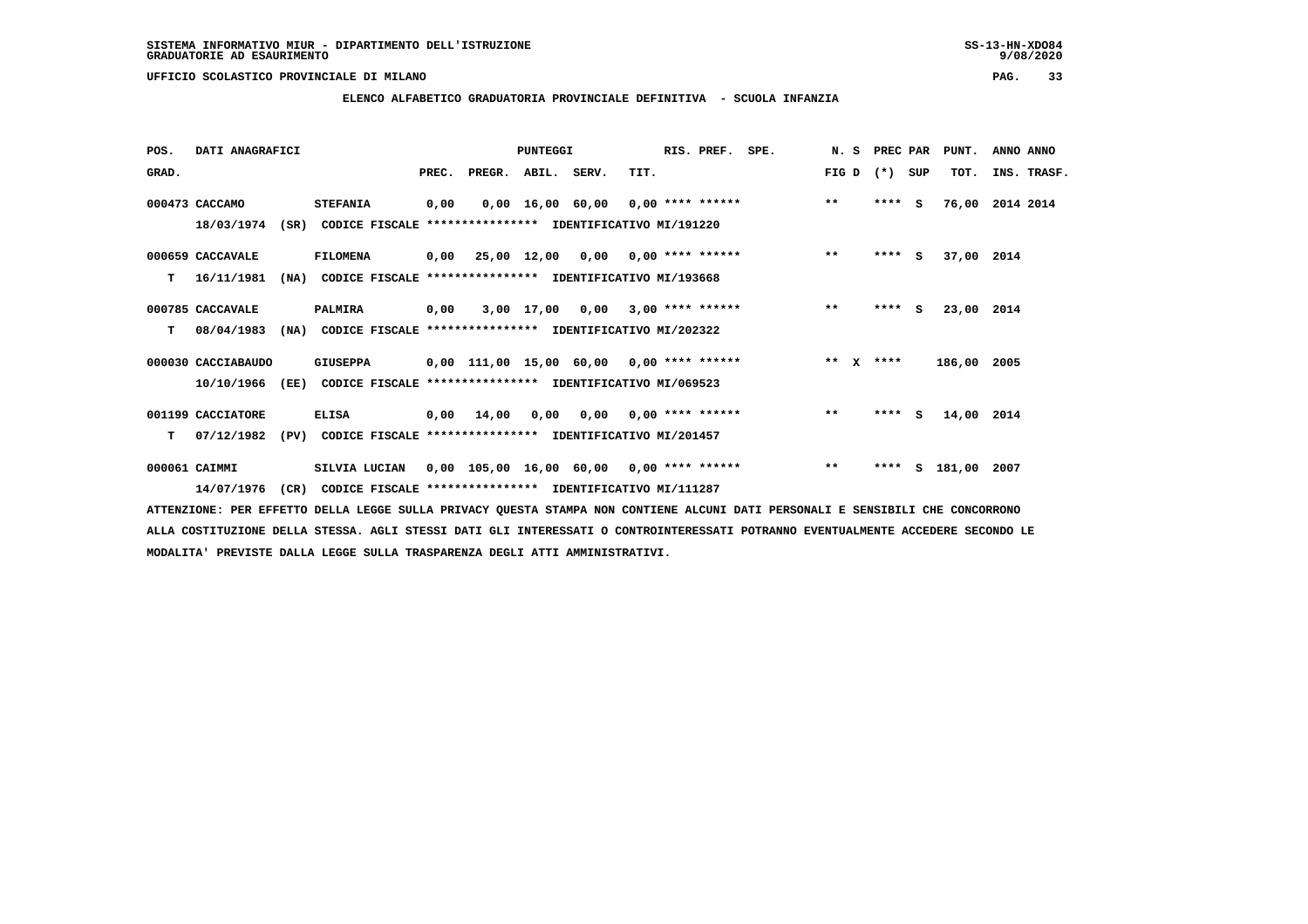**ELENCO ALFABETICO GRADUATORIA PROVINCIALE DEFINITIVA - SCUOLA INFANZIA**

| POS.  | DATI ANAGRAFICI   |      |                                                               |       |                                           | <b>PUNTEGGI</b> |                                     |      | RIS. PREF.                | SPE. | N. S    | PREC PAR |     | PUNT.              | ANNO ANNO   |
|-------|-------------------|------|---------------------------------------------------------------|-------|-------------------------------------------|-----------------|-------------------------------------|------|---------------------------|------|---------|----------|-----|--------------------|-------------|
| GRAD. |                   |      |                                                               | PREC. | PREGR. ABIL. SERV.                        |                 |                                     | TIT. |                           |      | FIG D   | $(* )$   | SUP | TOT.               | INS. TRASF. |
|       | 000745 CALABRESE  |      | <b>GIUSEPPA</b><br>LEO                                        | 0,00  |                                           |                 | $3,00$ 11,00 12,00 0,00 **** ****** |      |                           |      | $***$   | $***$ S  |     | 26,00 2014         |             |
| т     | 10/03/1975        | (EE) | CODICE FISCALE **************** IDENTIFICATIVO MI/201929      |       |                                           |                 |                                     |      |                           |      |         |          |     |                    |             |
|       | 001029 CALABRESE  |      | <b>ROSALIA</b>                                                | 0,00  |                                           |                 | $3,00$ 14,00 0,00 0,00 **** ******  |      |                           |      | $***$   | $***$ S  |     | 17,00              | 2019 2019   |
|       | 30/04/1964        | (EN) | CODICE FISCALE **************** IDENTIFICATIVO MI/285074      |       |                                           |                 |                                     |      |                           |      |         |          |     |                    |             |
|       | 001481 CALACIURA  |      | <b>ANTONIA</b>                                                | 0,00  |                                           | 0,00 11,00      |                                     |      | $0,00$ $0,00$ **** ****** |      | $***$   | $***$ S  |     | 11,00 2014         |             |
| т     | 02/02/1970        |      | (CL) CODICE FISCALE **************** IDENTIFICATIVO MI/233215 |       |                                           |                 |                                     |      |                           |      |         |          |     |                    |             |
|       | 001096 CALCAGNO   |      | <b>CONCETTA</b>                                               | 0,00  |                                           |                 | $0,00$ 15,00 0,00 0,00 **** ******  |      |                           |      | $***$   | **** S   |     | 15,00              | 2014        |
| т     | 03/12/1983        | (EN) | CODICE FISCALE **************** IDENTIFICATIVO MI/194058      |       |                                           |                 |                                     |      |                           |      |         |          |     |                    |             |
|       | 000302 CALCATERRA |      | <b>PAOLA</b>                                                  |       | $0,00$ 36,00 41,00 48,00 0,00 **** ****** |                 |                                     |      |                           |      | $* *$   |          |     | **** S 125,00 2007 |             |
|       | 25/09/1987        | (MI) | CODICE FISCALE **************** IDENTIFICATIVO MI/108857      |       |                                           |                 |                                     |      |                           |      |         |          |     |                    |             |
|       | 000859 CALDARARO  |      | <b>GIULIETTA</b>                                              | 0,00  | 20,00                                     | 0,00            | 0,00                                |      | 0,00 **** ******          |      | $***$ X | **** S   |     | 20,00 2014         |             |
|       | $T = 11/02/1983$  | (CS) | CODICE FISCALE **************** IDENTIFICATIVO MI/233270      |       |                                           |                 |                                     |      |                           |      |         |          |     |                    |             |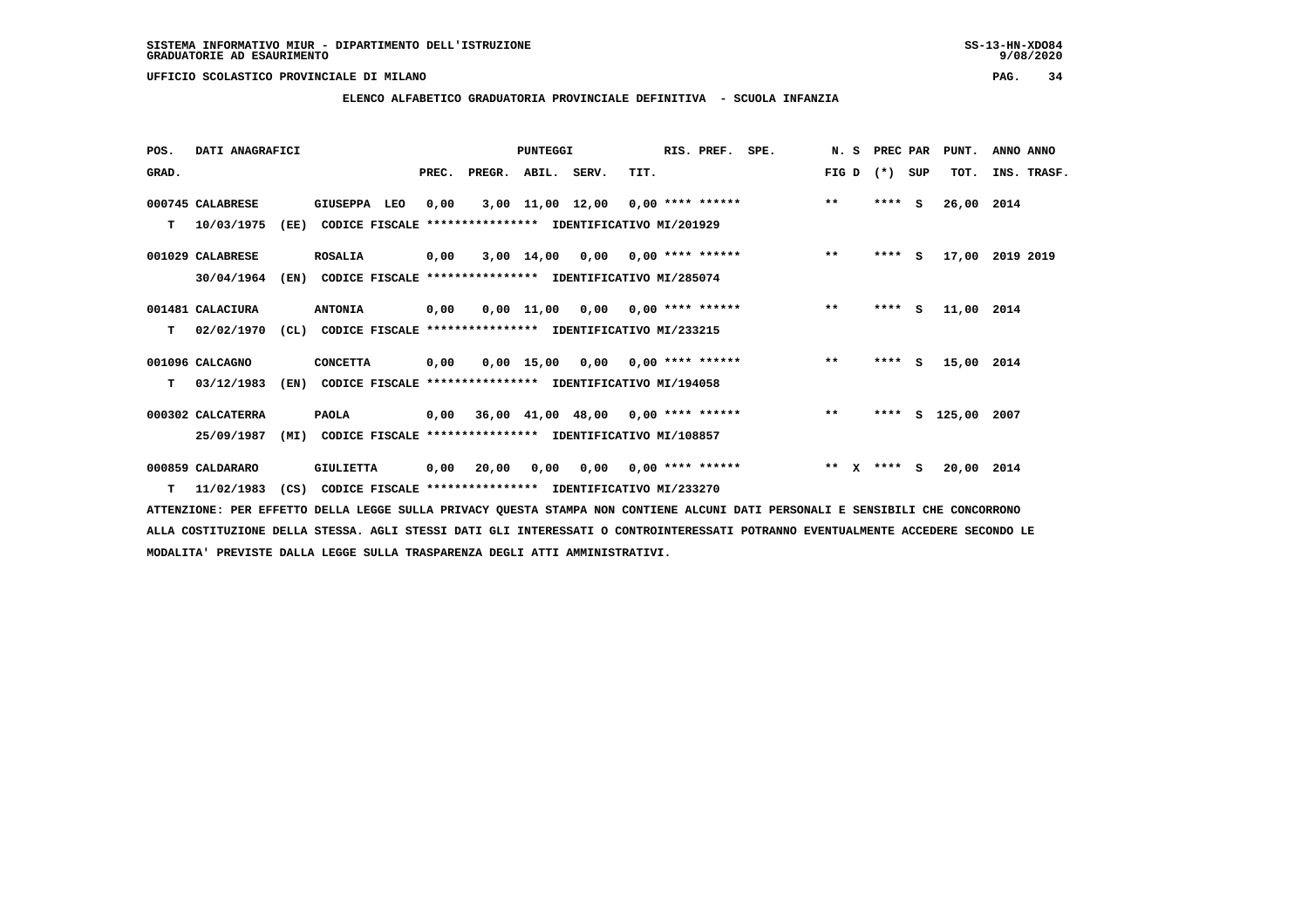**ELENCO ALFABETICO GRADUATORIA PROVINCIALE DEFINITIVA - SCUOLA INFANZIA**

| POS.  | DATI ANAGRAFICI  |      |                                                               |       |                                           | PUNTEGGI |                                        |                           | RIS. PREF.         | SPE.               |              |              | N. S PREC PAR |     | PUNT.           | ANNO ANNO |             |
|-------|------------------|------|---------------------------------------------------------------|-------|-------------------------------------------|----------|----------------------------------------|---------------------------|--------------------|--------------------|--------------|--------------|---------------|-----|-----------------|-----------|-------------|
| GRAD. |                  |      |                                                               | PREC. | PREGR. ABIL. SERV.                        |          |                                        | TIT.                      |                    |                    | FIG D        |              | $(*)$         | SUP | TOT.            |           | INS. TRASF. |
|       | 000029 CALDERONE |      | CARMELA                                                       |       | 0,00 108,00 15,00 60,00                   |          |                                        |                           |                    | $3,00$ **** ****** | $***$        |              | ****          | s   | 186,00          | 2005 2005 |             |
|       | 18/04/1973       | (ME) | CODICE FISCALE **************** IDENTIFICATIVO MI/095628      |       |                                           |          |                                        |                           |                    |                    |              |              |               |     |                 |           |             |
|       | 000943 CALDERONE |      | <b>MARIA TINDARA</b>                                          | 0,00  | 18,00                                     | 0,00     |                                        | $0.00$ $0.00$ **** ****** |                    |                    | ** $X$       |              | ****          |     | 18,00 2014      |           |             |
| т     | 04/04/1983       | (ME) | CODICE FISCALE                                                |       | **************** IDENTIFICATIVO MI/233521 |          |                                        |                           |                    |                    |              |              |               |     |                 |           |             |
|       | 000490 CALIFANO  |      | <b>GIOVANNA</b>                                               | 0,00  |                                           |          | 7,00 12,00 54,00 0,00 **** ******      |                           |                    |                    | $\star\star$ |              | $***$ S       |     | 73,00 2019 2019 |           |             |
| т     | 08/03/1973       | (NA) | CODICE FISCALE **************** IDENTIFICATIVO MI/285076      |       |                                           |          |                                        |                           |                    |                    |              |              |               |     |                 |           |             |
|       | 000469 CALONI    |      | <b>SILVIA</b>                                                 | 0,00  |                                           |          | $0,00$ 17,00 60,00 0,00 **** ******    |                           |                    |                    | $**$         |              | $***$ S       |     | 77,00 2014      |           |             |
| т     | 30/03/1979       |      | (MI) CODICE FISCALE **************** IDENTIFICATIVO MI/233986 |       |                                           |          |                                        |                           |                    |                    |              |              |               |     |                 |           |             |
|       | 001428 CALOROSO  |      | <b>FELICE</b>                                                 |       | 0,00 11,00                                |          | $0,00$ $0,00$ $0,00$ $***$ **** ****** |                           |                    |                    | $**$         |              | $***$ S       |     | 11,00 2014      |           |             |
| т     | 12/12/1977       | (TP) | CODICE FISCALE **************** IDENTIFICATIVO MI/220849      |       |                                           |          |                                        |                           |                    |                    |              |              |               |     |                 |           |             |
|       | 000641 CALPICCHI |      | VALENTINA                                                     | 0,00  | 24,00 16,00 0,00                          |          |                                        |                           | $0,00$ **** ****** |                    | $***$        | $\mathbf{x}$ | **** S        |     | 40,00 2014      |           |             |
|       | $T = 18/03/1981$ | (MI) | CODICE FISCALE **************** IDENTIFICATIVO MI/209085      |       |                                           |          |                                        |                           |                    |                    |              |              |               |     |                 |           |             |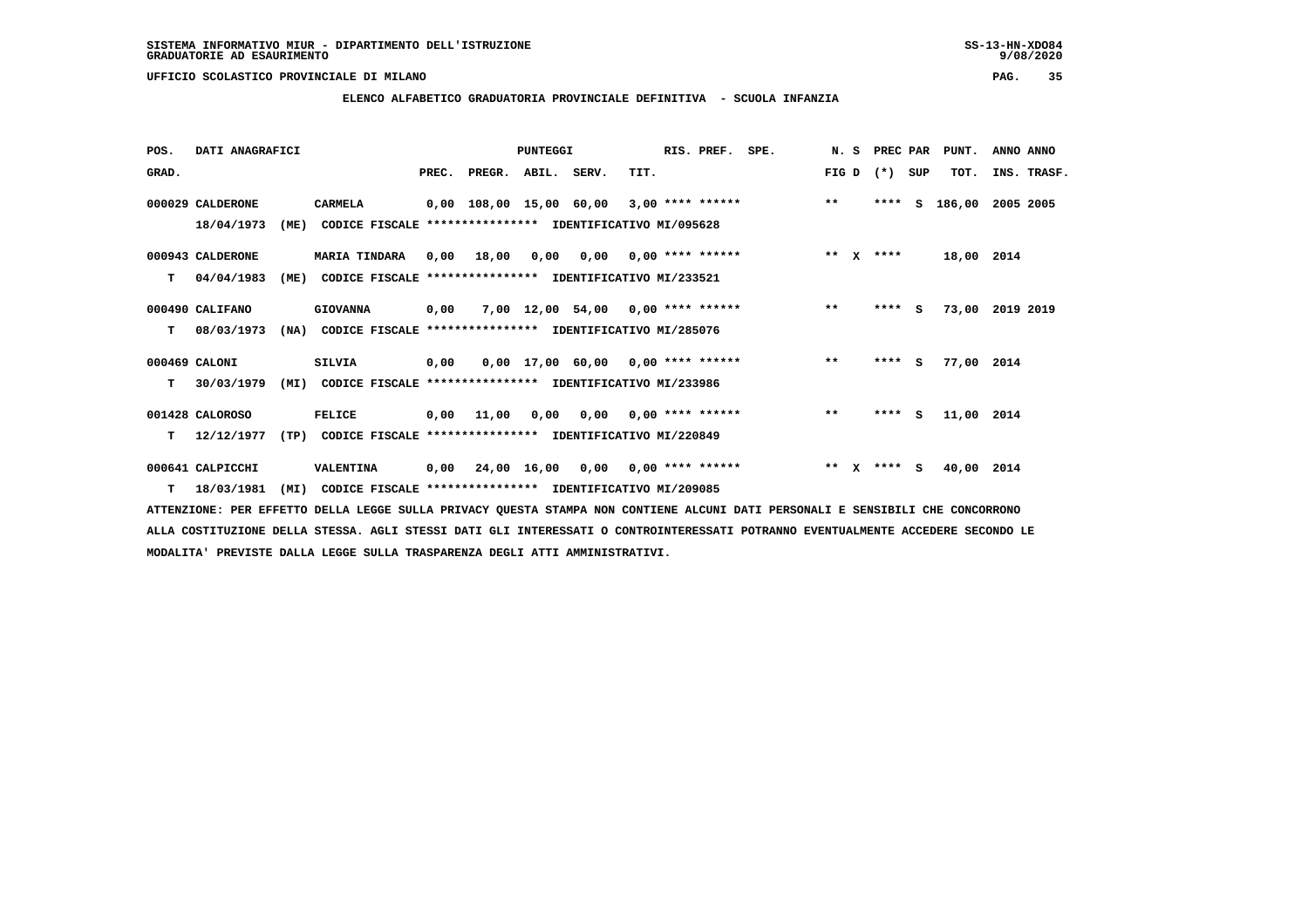**ELENCO ALFABETICO GRADUATORIA PROVINCIALE DEFINITIVA - SCUOLA INFANZIA**

| POS.  | DATI ANAGRAFICI                                                                                  |      |                                                                               |       |                                           | PUNTEGGI |                                    |      | RIS. PREF. | SPE.                                    |       | N. S PREC PAR   | PUNT.                   | ANNO ANNO |             |
|-------|--------------------------------------------------------------------------------------------------|------|-------------------------------------------------------------------------------|-------|-------------------------------------------|----------|------------------------------------|------|------------|-----------------------------------------|-------|-----------------|-------------------------|-----------|-------------|
| GRAD. |                                                                                                  |      |                                                                               | PREC. | PREGR. ABIL. SERV.                        |          |                                    | TIT. |            |                                         |       | FIG D $(*)$ SUP | TOT.                    |           | INS. TRASF. |
|       | 000320 CALTABELLOTTA<br>01/04/1970 (PA) CODICE FISCALE **************** IDENTIFICATIVO MI/285078 |      | VINCENZA BIAN                                                                 |       |                                           |          |                                    |      |            | 0,00 80,00 15,00 26,00 0,00 **** ****** | $***$ |                 | **** S 121,00 2019 2019 |           |             |
| т     | 001070 CALVANESE<br>10/11/1982                                                                   | (BN) | <b>ASSUNTA</b><br>CODICE FISCALE **************** IDENTIFICATIVO MI/211888    | 0,00  |                                           |          |                                    |      |            | $0,00$ 13,00 0,00 3,00 **** ******      | $* *$ | $***$ S         | 16,00 2014              |           |             |
| т     | 000894 CALVANESE<br>09/01/1984                                                                   |      | <b>LAURA</b><br>(SA) CODICE FISCALE **************** IDENTIFICATIVO MI/231879 | 0,00  |                                           |          | $3,00$ 13,00 0,00 3,00 **** ****** |      |            | ** $X$ **** S                           |       |                 | 19,00 2014              |           |             |
| т     | 001130 CALVANESE<br>10/11/1982                                                                   | (BN) | <b>MONICA</b><br>CODICE FISCALE **************** IDENTIFICATIVO MI/212429     | 0,00  |                                           |          | $0,00$ 12,00 0,00 3,00 **** ****** |      |            |                                         | $***$ | $***$ S         | 15,00 2014              |           |             |
| т     | 000828 CALVARUSO<br>15/01/1981                                                                   | (TP) | <b>VALERIA</b><br>CODICE FISCALE **************** IDENTIFICATIVO MI/220507    |       | 0,00 18,00                                |          | $0,00$ $0,00$ $3,00$ **** ******   |      |            | $*** x*** s$                            |       |                 | 21,00 2014              |           |             |
|       | 000351 CALZARETTI                                                                                |      | MICHELA                                                                       |       | $0,00$ 24,00 39,00 48,00 0,00 **** ****** |          |                                    |      |            |                                         | $***$ |                 | **** S 111,00 2007      |           |             |

 **02/01/1985 (MI) CODICE FISCALE \*\*\*\*\*\*\*\*\*\*\*\*\*\*\*\* IDENTIFICATIVO MI/109846**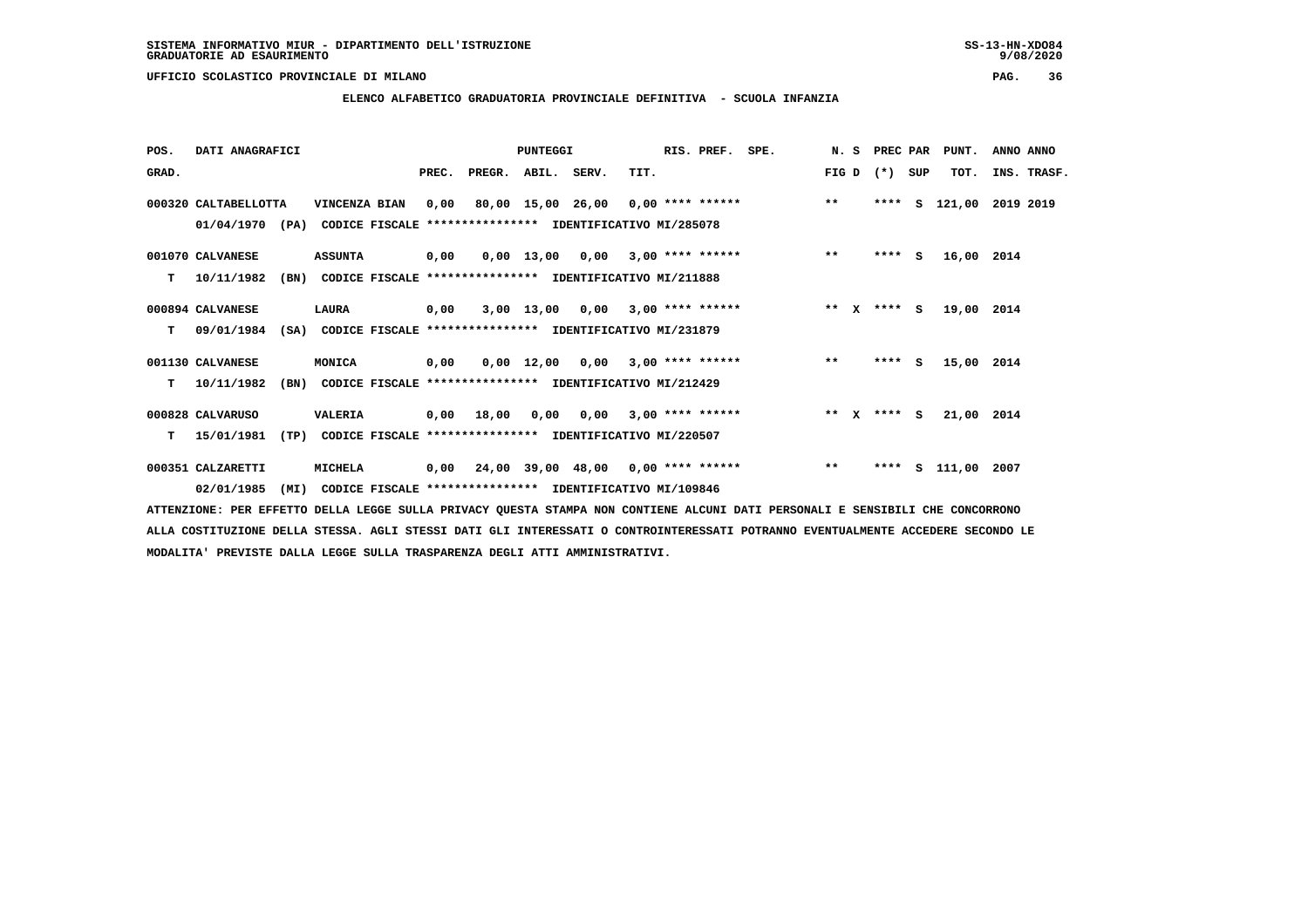**ELENCO ALFABETICO GRADUATORIA PROVINCIALE DEFINITIVA - SCUOLA INFANZIA**

| POS.  | DATI ANAGRAFICI   |      |                                                               |       |                                            | PUNTEGGI   |                                     |      | RIS. PREF. SPE.    | N. S PREC PAR |         |     | PUNT.         | ANNO ANNO |             |
|-------|-------------------|------|---------------------------------------------------------------|-------|--------------------------------------------|------------|-------------------------------------|------|--------------------|---------------|---------|-----|---------------|-----------|-------------|
| GRAD. |                   |      |                                                               | PREC. | PREGR.                                     | ABIL.      | SERV.                               | TIT. |                    | FIG D         | $(*)$   | SUP | TOT.          |           | INS. TRASF. |
|       | 001132 CAMARATA   |      | <b>ANNALISA</b>                                               | 0,00  |                                            | 0,00 15,00 | 0,00                                |      | $0,00$ **** ****** | $* *$         | $***$ S |     | 15,00         | 2014      |             |
| т     | 21/05/1982        | (CT) | CODICE FISCALE **************** IDENTIFICATIVO MI/220964      |       |                                            |            |                                     |      |                    |               |         |     |               |           |             |
|       |                   |      |                                                               |       |                                            |            |                                     |      |                    |               |         |     |               |           |             |
|       | 000588 CAMARDA    |      | MARIA                                                         | 0,00  |                                            |            | $0,00$ 15,00 36,00 0,00 **** ****** |      |                    | $* *$         | **** S  |     | 51,00         | 2019 2019 |             |
|       | 15/01/1978        | (ME) | CODICE FISCALE **************** IDENTIFICATIVO MI/326513      |       |                                            |            |                                     |      |                    |               |         |     |               |           |             |
|       |                   |      |                                                               |       |                                            |            |                                     |      |                    |               |         |     |               |           |             |
|       | 000572 CAMMARANO  |      | MARIAROSARIA                                                  | 0,00  |                                            |            | $0,00$ 11,00 42,00 0,00 **** ****** |      |                    | $* *$         | $***$ S |     | 53,00 2014    |           |             |
| T.    | 28/09/1980        | (LC) | CODICE FISCALE **************** IDENTIFICATIVO MI/225176      |       |                                            |            |                                     |      |                    |               |         |     |               |           |             |
|       | 000229 CAMPAGNOLI |      | VALENTINA                                                     | 0,00  |                                            |            | 44,00 40,00 60,00 0,00 **** ******  |      |                    | $***$         | ****    |     | S 144,00      | 2007      |             |
|       | 28/11/1983        | (MI) | CODICE FISCALE **************** IDENTIFICATIVO MI/109851      |       |                                            |            |                                     |      |                    |               |         |     |               |           |             |
|       |                   |      |                                                               |       |                                            |            |                                     |      |                    |               |         |     |               |           |             |
|       | 000499 CAMPANA    |      | <b>VITTORIA</b>                                               |       | $0.00$ 57.00 14.00 0.00 0.00 **** ******   |            |                                     |      |                    | $**$          | $***$ S |     | 71,00         | 2007 2007 |             |
|       | 26/08/1978        | (NA) | CODICE FISCALE **************** IDENTIFICATIVO MI/106962      |       |                                            |            |                                     |      |                    |               |         |     |               |           |             |
|       |                   |      |                                                               |       |                                            |            |                                     |      |                    |               |         |     |               |           |             |
|       | 000065 CAMPENNI'  |      | <b>MARIA</b>                                                  |       | $0.00$ 106.00 13.00 60.00 0.00 **** ****** |            |                                     |      |                    | $***$         | ****    |     | S 179,00 2002 |           |             |
|       | 27/07/1973        |      | (VV) CODICE FISCALE **************** IDENTIFICATIVO MI/064623 |       |                                            |            |                                     |      |                    |               |         |     |               |           |             |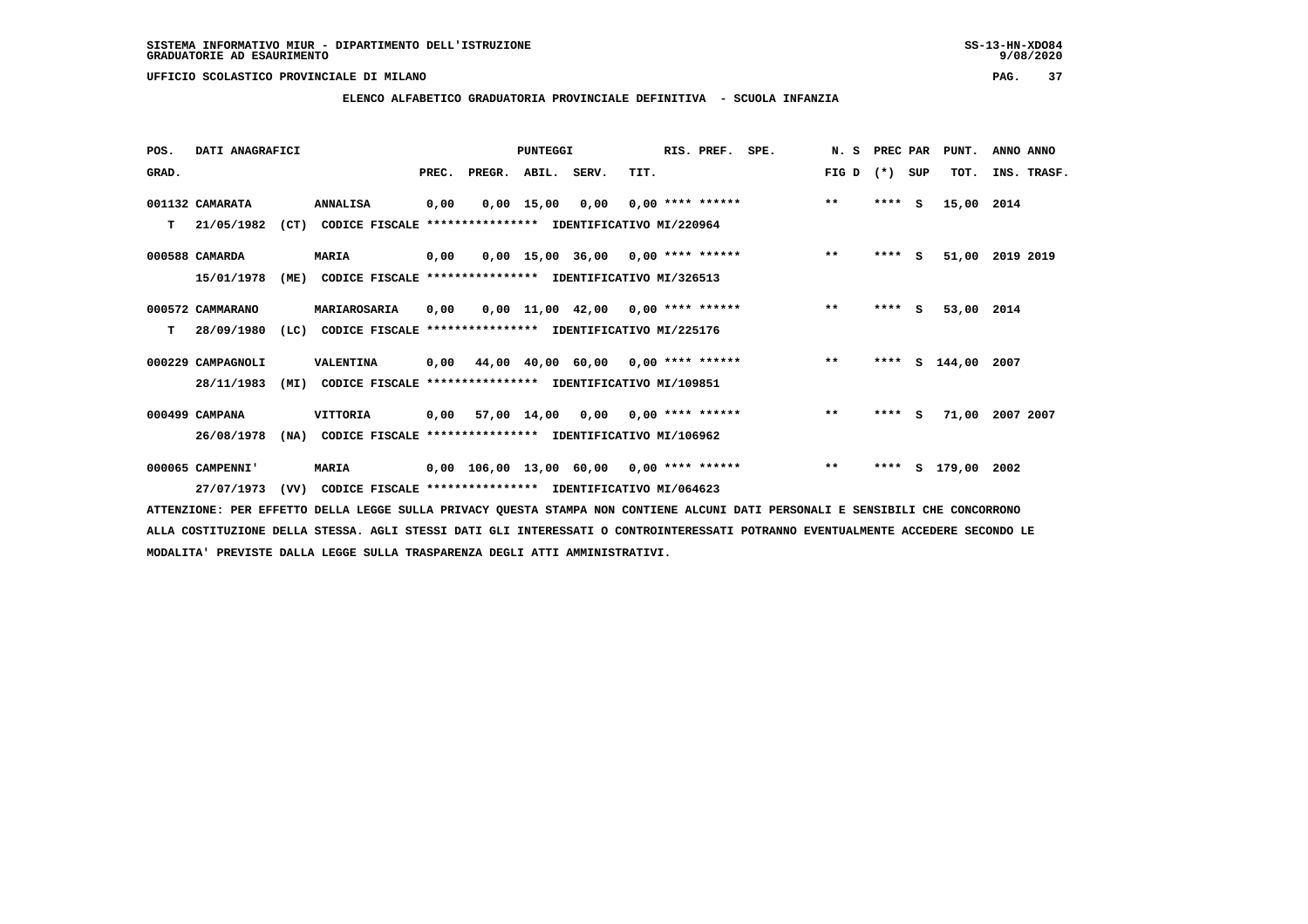**ELENCO ALFABETICO GRADUATORIA PROVINCIALE DEFINITIVA - SCUOLA INFANZIA**

| POS.  | DATI ANAGRAFICI    |      |                                                               |       |                                           | <b>PUNTEGGI</b> |                                    |      | RIS. PREF.         | SPE. |        | N. S | PREC PAR    |   | PUNT.              | ANNO ANNO   |  |
|-------|--------------------|------|---------------------------------------------------------------|-------|-------------------------------------------|-----------------|------------------------------------|------|--------------------|------|--------|------|-------------|---|--------------------|-------------|--|
| GRAD. |                    |      |                                                               | PREC. | PREGR. ABIL. SERV.                        |                 |                                    | TIT. |                    |      | FIG D  |      | (*) SUP     |   | TOT.               | INS. TRASF. |  |
|       | 001320 CAMPISE     |      | <b>FRANCESCA</b>                                              | 0,00  |                                           | $0,00$ 13,00    | 0,00                               |      | $0.00$ **** ****** |      | $***$  |      | $***$ S     |   | 13,00              | 2014        |  |
| T.    | 08/09/1980         | (KR) | CODICE FISCALE **************** IDENTIFICATIVO MI/193694      |       |                                           |                 |                                    |      |                    |      |        |      |             |   |                    |             |  |
|       | 000487 CAMPOCHIARO |      | CRISTINA MARI                                                 |       | $0,00$ 48,00 13,00 12,00 0,00 **** ****** |                 |                                    |      |                    |      |        |      | ** $X$ **** |   | 73,00 2002         |             |  |
|       | 04/07/1974         | (MI) | CODICE FISCALE **************** IDENTIFICATIVO MI/068978      |       |                                           |                 |                                    |      |                    |      |        |      |             |   |                    |             |  |
|       | 000978 CANCIGLIA   |      | MARIA LINA                                                    | 0,00  |                                           |                 | $3,00$ 14,00 0,00 0,00 **** ****** |      |                    |      | ** $X$ |      | $***$ S     |   | 17,00 2000         |             |  |
|       | 15/12/1970         | (ME) | CODICE FISCALE **************** IDENTIFICATIVO MI/022755      |       |                                           |                 |                                    |      |                    |      |        |      |             |   |                    |             |  |
|       | 001315 CANGEMI     |      | VINCENZA                                                      | 0,00  |                                           |                 | $0,00$ 13,00 0,00 0,00 **** ****** |      |                    |      | $***$  |      | $***$ S     |   | 13,00 2014         |             |  |
| т     | 16/04/1982         |      | (TP) CODICE FISCALE **************** IDENTIFICATIVO MI/217530 |       |                                           |                 |                                    |      |                    |      |        |      |             |   |                    |             |  |
|       | 000174 CANINO      |      | <b>ROSSANA</b>                                                |       | 0,00 84,00 13,00 60,00 0,00 **** ******   |                 |                                    |      |                    |      | $**$   |      |             |   | **** S 157,00 2014 |             |  |
| т     | 23/02/1981         | (CZ) | CODICE FISCALE **************** IDENTIFICATIVO MI/204100      |       |                                           |                 |                                    |      |                    |      |        |      |             |   |                    |             |  |
|       | 000337 CANNITO     |      | LUCIA                                                         | 0,00  |                                           |                 | 56,00 11,00 48,00 0,00 **** ****** |      |                    |      | $* *$  |      | ****        | s | 115,00 2014        |             |  |
|       | $T = 15/02/1969$   | (FG) | CODICE FISCALE **************** IDENTIFICATIVO MI/196015      |       |                                           |                 |                                    |      |                    |      |        |      |             |   |                    |             |  |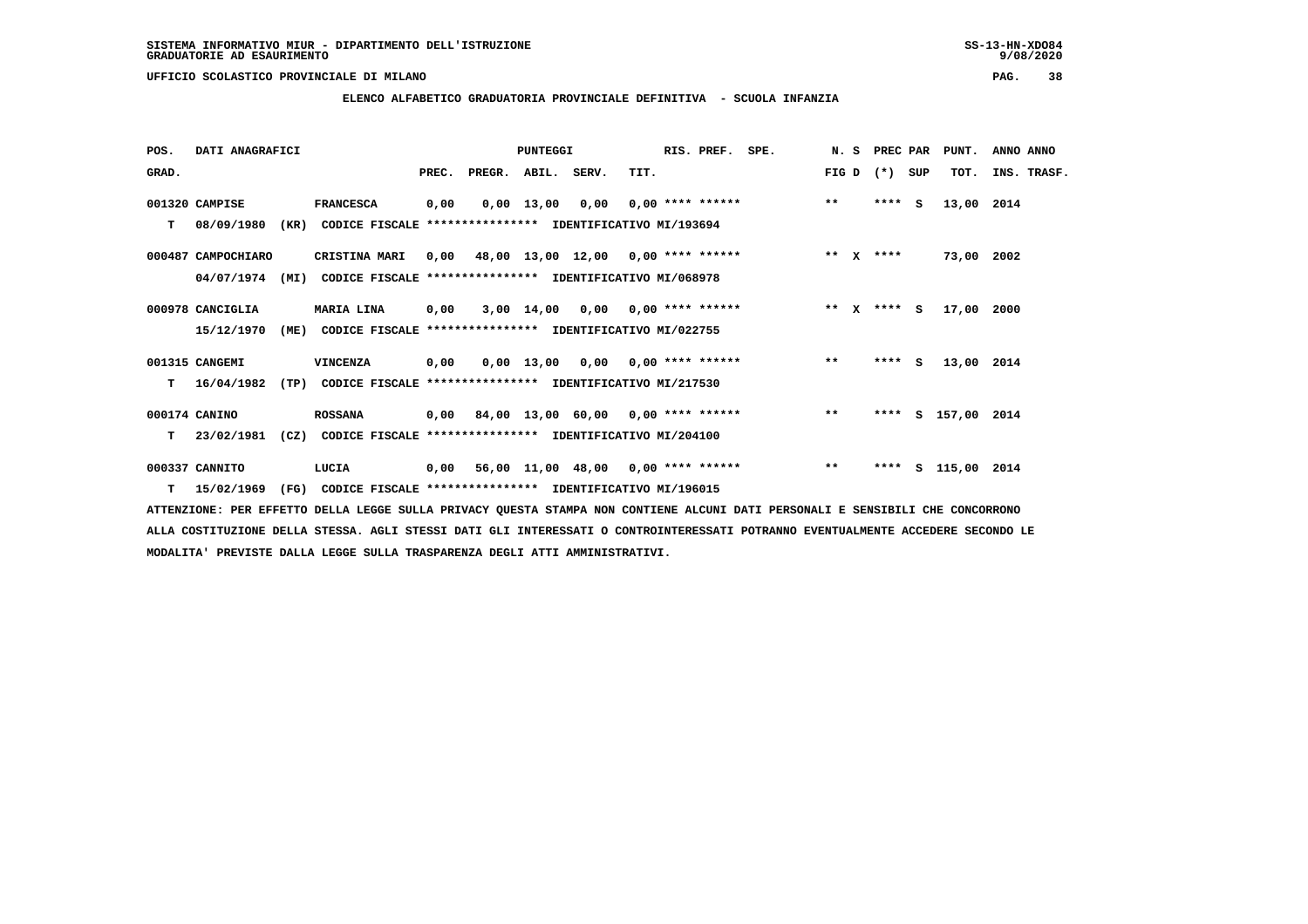**ELENCO ALFABETICO GRADUATORIA PROVINCIALE DEFINITIVA - SCUOLA INFANZIA**

 **POS. DATI ANAGRAFICI PUNTEGGI RIS. PREF. SPE. N. S PREC PAR PUNT. ANNO ANNO**GRAD. **BRAD. PREC. PREGR. ABIL. SERV.** TIT. THE REGREATER FIG D (\*) SUP TOT. INS. TRASF.  **000528 CANNULI IVANA 0,00 12,00 0,00 50,00 0,00 \*\*\*\* \*\*\*\*\*\* \*\* \*\*\*\* S 62,00 2014 T 19/01/1977 (ME) CODICE FISCALE \*\*\*\*\*\*\*\*\*\*\*\*\*\*\*\* IDENTIFICATIVO MI/232039 000387 CANTISANI GAETANO 0,00 102,00 0,00 0,00 0,00 \*\*\*\* \*\*\*\*\*\* \*\* X \*\*\*\* S 102,00 2011 2011 31/03/1972 (PZ) CODICE FISCALE \*\*\*\*\*\*\*\*\*\*\*\*\*\*\*\* IDENTIFICATIVO MI/166625 001144 CANTONI ALESSANDRA 0,00 0,00 15,00 0,00 0,00 \*\*\*\* \*\*\*\*\*\* \*\* \*\*\*\* S 15,00 2014 T 13/07/1972 (MI) CODICE FISCALE \*\*\*\*\*\*\*\*\*\*\*\*\*\*\*\* IDENTIFICATIVO MI/203817 001133 CAPECE TATIANA 0,00 15,00 0,00 0,00 0,00 \*\*\*\* \*\*\*\*\*\* \*\* \*\*\*\* S 15,00 2014 T 10/12/1981 (MI) CODICE FISCALE \*\*\*\*\*\*\*\*\*\*\*\*\*\*\*\* IDENTIFICATIVO MI/233283 001486 CAPIZZO GIOVANNA 0,00 0,00 11,00 0,00 0,00 \*\*\*\* \*\*\*\*\*\* \*\* \*\*\*\* S 11,00 2014 T 08/11/1960 (TP) CODICE FISCALE \*\*\*\*\*\*\*\*\*\*\*\*\*\*\*\* IDENTIFICATIVO MI/219663 001169 CAPOCOTTA ANTONIETTA 0,00 0,00 15,00 0,00 0,00 \*\*\*\* \*\*\*\*\*\* \*\* \*\*\*\* S 15,00 2019 2019**

 **15/10/1977 (NA) CODICE FISCALE \*\*\*\*\*\*\*\*\*\*\*\*\*\*\*\* IDENTIFICATIVO MI/285098**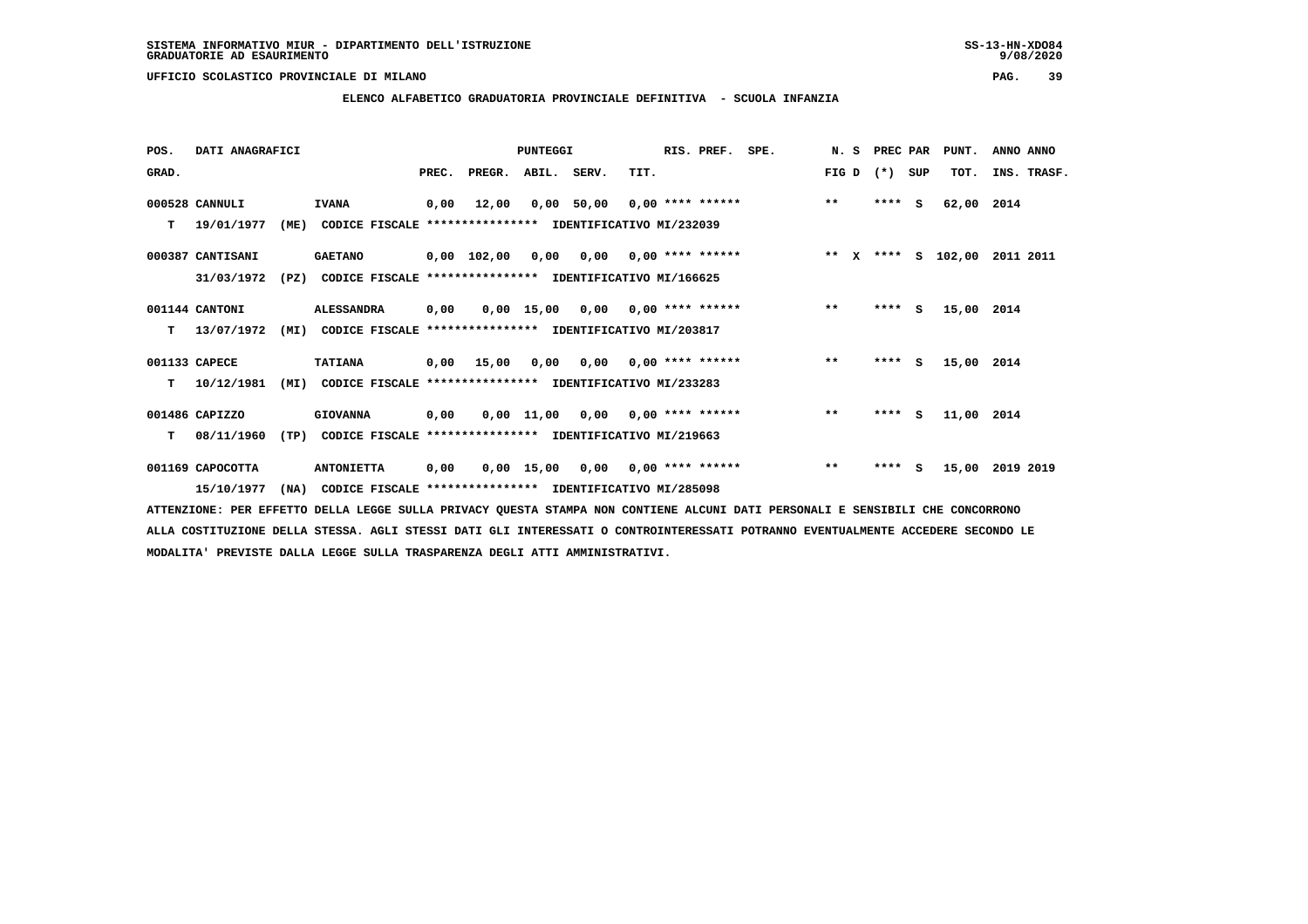**ELENCO ALFABETICO GRADUATORIA PROVINCIALE DEFINITIVA - SCUOLA INFANZIA**

| POS.  | DATI ANAGRAFICI   |      |                                                               |       |                    | <b>PUNTEGGI</b> |                                             |      | RIS. PREF. SPE.           |                                                 |       | N. S PREC PAR |     | PUNT.      | ANNO ANNO   |
|-------|-------------------|------|---------------------------------------------------------------|-------|--------------------|-----------------|---------------------------------------------|------|---------------------------|-------------------------------------------------|-------|---------------|-----|------------|-------------|
| GRAD. |                   |      |                                                               | PREC. | PREGR. ABIL. SERV. |                 |                                             | TIT. |                           |                                                 | FIG D | $(* )$        | SUP | TOT.       | INS. TRASF. |
|       | 000017 CAPONE     |      | <b>GIOVANNA</b>                                               |       |                    |                 |                                             |      |                           | 0,00 117,00 12,00 60,00 0,00 **** ****** *** ** |       | ****          | s   | 189,00     | 2004 2004   |
|       | 02/02/1971        |      | (SA) CODICE FISCALE **************** IDENTIFICATIVO MI/082624 |       |                    |                 |                                             |      |                           |                                                 |       |               |     |            |             |
|       | 000459 CAPONE     |      | SIMONA LINA                                                   |       |                    |                 | $0,00$ 64,00 14,00 0,00 0,00 **** ******    |      |                           |                                                 | $***$ | $***$ S       |     | 78,00 2014 |             |
| т     | 06/01/1983        | (CT) | CODICE FISCALE **************** IDENTIFICATIVO MI/193749      |       |                    |                 |                                             |      |                           |                                                 |       |               |     |            |             |
|       | 001403 CAPPADONNA |      | <b>MARIA</b>                                                  | 0,00  | 12,00              | 0,00            |                                             |      |                           | $0,00$ 0,00 **** ******                         | $***$ | $***$ S       |     | 12,00 2014 |             |
| т     | 02/09/1970        |      | (CT) CODICE FISCALE **************** IDENTIFICATIVO MI/223986 |       |                    |                 |                                             |      |                           |                                                 |       |               |     |            |             |
|       | 000038 CAPPELLO   |      | GIUSEPPINA                                                    |       |                    |                 |                                             |      |                           | 0,00 84,00 42,00 60,00 0,00 **** ******         | $***$ | ****          |     | S 186,00   | 2007        |
|       | 17/01/1983        | (MI) | CODICE FISCALE **************** IDENTIFICATIVO MI/110869      |       |                    |                 |                                             |      |                           |                                                 |       |               |     |            |             |
|       | 001615 CAPUANO    |      | <b>DOMENICO</b>                                               | 0,00  | 11,00              | 0.00            |                                             |      | $0,00$ $0,00$ **** ****** |                                                 | $***$ | $***$ S       |     | 11,00      | 2019 2019   |
| т     | 09/03/1980        |      | (CE) CODICE FISCALE **************** IDENTIFICATIVO MI/285112 |       |                    |                 |                                             |      |                           |                                                 |       |               |     |            |             |
|       | 000704 CAPUANO    |      | LAURA                                                         |       |                    |                 | $0,00$ 17,00 14,00 0,00 0,00 **** ****** EF |      |                           | ** X **** S                                     |       |               |     | 31,00      | 2019 2019   |
|       | 24/07/1966        | (NA) | CODICE FISCALE **************** IDENTIFICATIVO MI/285113      |       |                    |                 |                                             |      |                           |                                                 |       |               |     |            |             |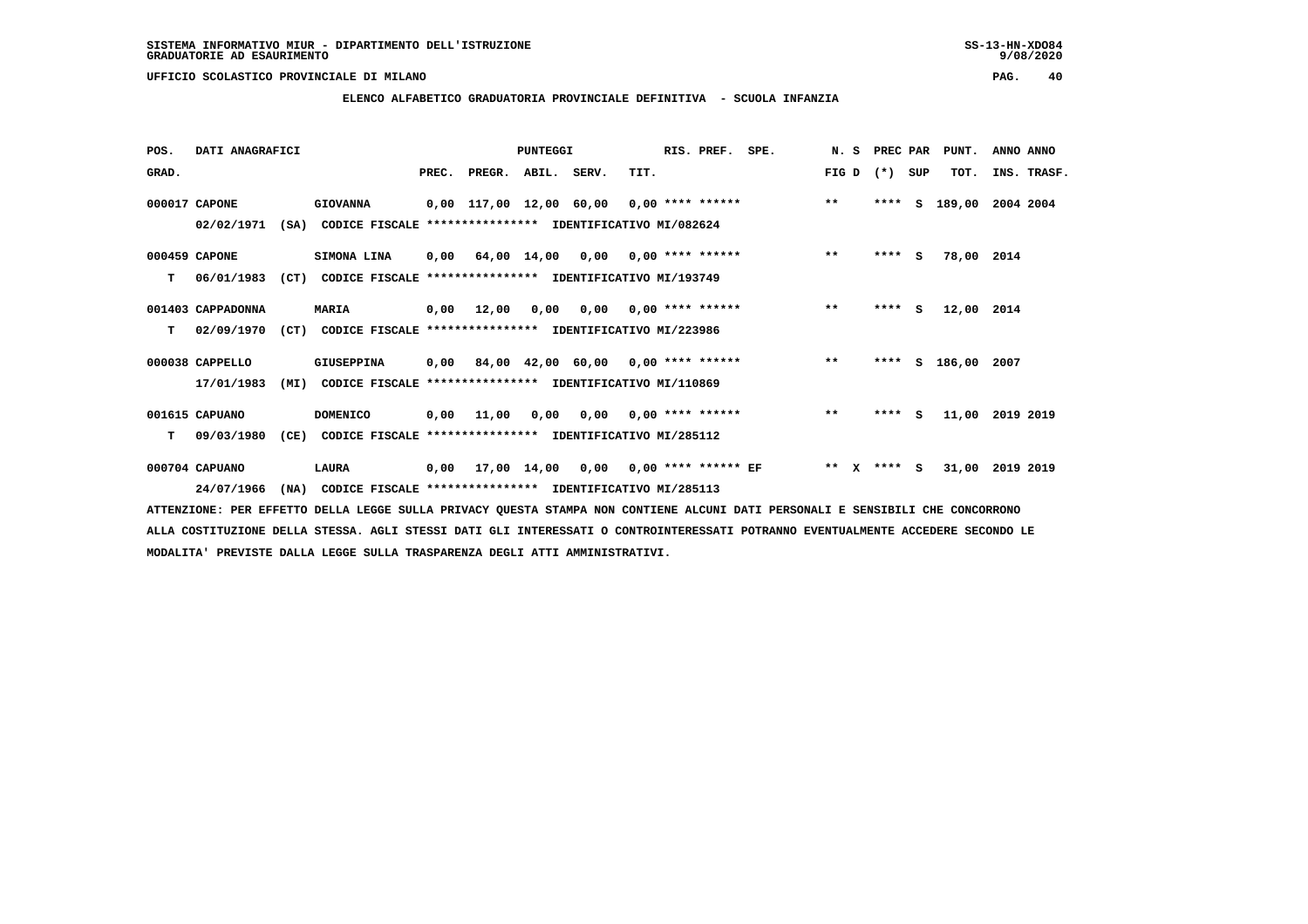## **ELENCO ALFABETICO GRADUATORIA PROVINCIALE DEFINITIVA - SCUOLA INFANZIA**

 **POS. DATI ANAGRAFICI PUNTEGGI RIS. PREF. SPE. N. S PREC PAR PUNT. ANNO ANNO**GRAD. **BRAD. PREC. PREGR. ABIL. SERV.** TIT. THE REGREATER FIG D (\*) SUP TOT. INS. TRASF.  **000750 CAPUOZZO MARIA 0,00 2,00 12,00 12,00 0,00 \*\*\*\* \*\*\*\*\*\* \*\* \*\*\*\* S 26,00 2019 2019 T 02/06/1954 (NA) CODICE FISCALE \*\*\*\*\*\*\*\*\*\*\*\*\*\*\*\* IDENTIFICATIVO MI/285123 001545 CARACCI BALDOMAURIZIO 0,00 0,00 11,00 0,00 0,00 \*\*\*\* \*\*\*\*\*\* \*\* \*\*\*\* S 11,00 2014 T 20/06/1975 (TP) CODICE FISCALE \*\*\*\*\*\*\*\*\*\*\*\*\*\*\*\* IDENTIFICATIVO MI/233216 001607 CARACCI MICHELINA 0,00 11,00 0,00 0,00 0,00 \*\*\*\* \*\*\*\*\*\* \*\* \*\*\*\* S 11,00 2019 2019 T 16/09/1981 (TP) CODICE FISCALE \*\*\*\*\*\*\*\*\*\*\*\*\*\*\*\* IDENTIFICATIVO MI/285125 000746 CARAMANNA PALMA 0,00 0,00 14,00 12,00 0,00 \*\*\*\* \*\*\*\*\*\* \*\* \*\*\*\* S 26,00 2019 2019 06/11/1967 (EE) CODICE FISCALE \*\*\*\*\*\*\*\*\*\*\*\*\*\*\*\* IDENTIFICATIVO MI/285134 000784 CARAMAZZA ELVIRA 0,00 11,00 0,00 12,00 0,00 \*\*\*\* \*\*\*\*\*\* \*\* \*\*\*\* S 23,00 2014 T 18/09/1971 (AG) CODICE FISCALE \*\*\*\*\*\*\*\*\*\*\*\*\*\*\*\* IDENTIFICATIVO MI/233884 000827 CARBONE ANGELA 0,00 15,00 0,00 0,00 6,00 \*\*\*\* \*\*\*\*\*\* \*\* \*\*\*\* S 21,00 2014**

 **T 28/01/1982 (NA) CODICE FISCALE \*\*\*\*\*\*\*\*\*\*\*\*\*\*\*\* IDENTIFICATIVO MI/196059**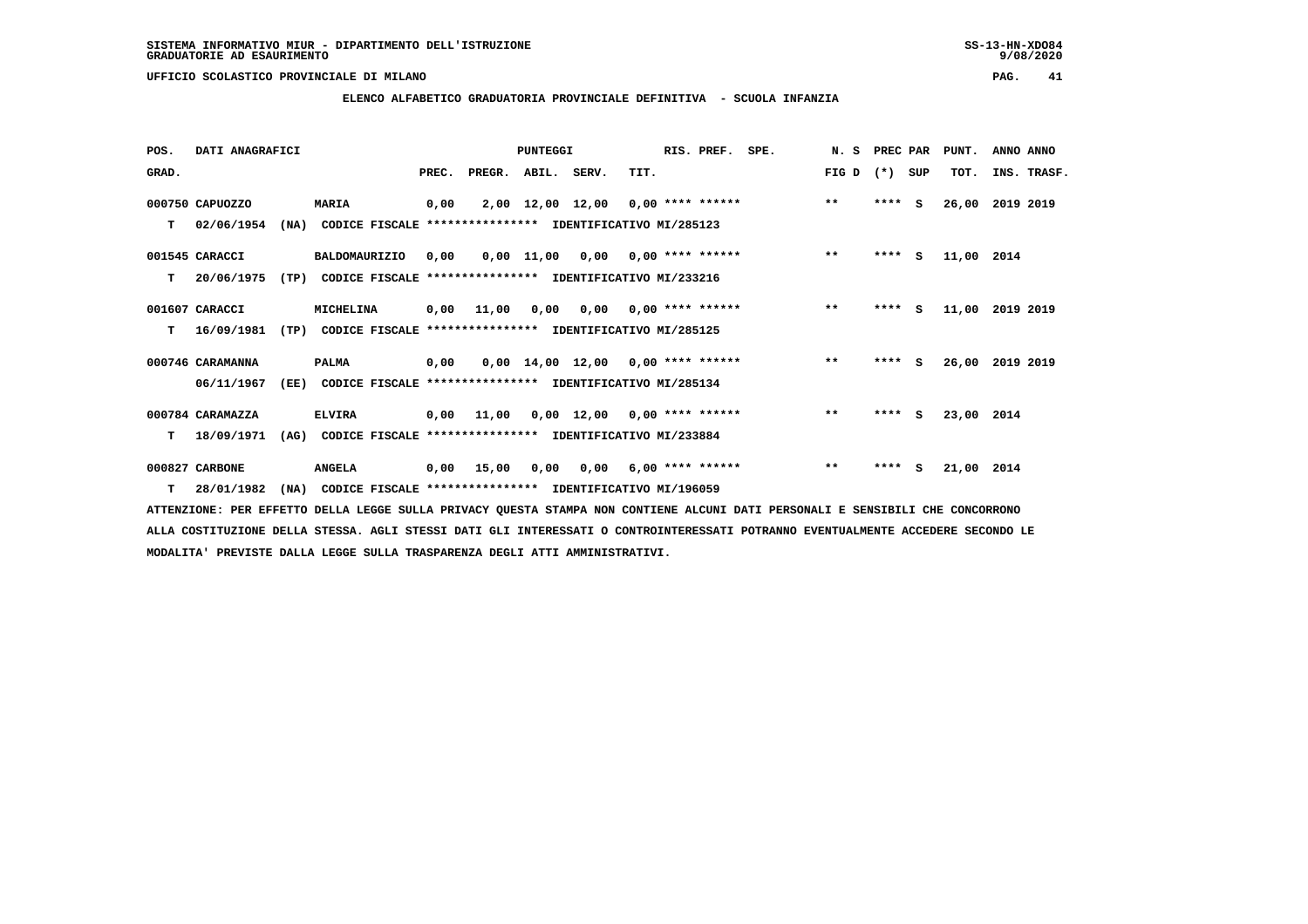### **ELENCO ALFABETICO GRADUATORIA PROVINCIALE DEFINITIVA - SCUOLA INFANZIA**

| POS.  | DATI ANAGRAFICI   |      |                                                               |       |                    | <b>PUNTEGGI</b> |                                         |      | RIS. PREF. | SPE. | N.S   | PREC PAR |          | PUNT.         | ANNO ANNO   |
|-------|-------------------|------|---------------------------------------------------------------|-------|--------------------|-----------------|-----------------------------------------|------|------------|------|-------|----------|----------|---------------|-------------|
| GRAD. |                   |      |                                                               | PREC. | PREGR. ABIL. SERV. |                 |                                         | TIT. |            |      | FIG D | $(*)$    | SUP      | TOT.          | INS. TRASF. |
|       | 000014 CARBONE    |      | <b>CATERINA</b>                                               | 0,00  |                    |                 | 90,00 40,00 60,00 0,00 **** ******      |      |            |      | $***$ | ****     | s        | 190,00        | 2007        |
|       | 10/02/1982        | (RC) | CODICE FISCALE **************** IDENTIFICATIVO MI/109739      |       |                    |                 |                                         |      |            |      |       |          |          |               |             |
|       | 000216 CARDIA     |      | <b>SILVANA</b>                                                |       |                    |                 | 0,00 82,00 11,00 56,00 0,00 **** ****** |      |            |      | $***$ | ****     |          | S 149,00 2014 |             |
| т     | 13/05/1970        | (ME) | CODICE FISCALE **************** IDENTIFICATIVO MI/225310      |       |                    |                 |                                         |      |            |      |       |          |          |               |             |
|       | 000891 CARIGLIA   |      | <b>TERESA</b>                                                 | 0,00  |                    |                 | 3,00 16,00 0,00 0,00 **** ******        |      |            |      | $***$ | $***5$   |          | 19,00         | 2011 2011   |
|       | 02/01/1978        | (TP) | CODICE FISCALE **************** IDENTIFICATIVO MI/166170      |       |                    |                 |                                         |      |            |      |       |          |          |               |             |
|       | 000456 CARLANA    |      | <b>VALERIA</b>                                                |       | 0,00 79,00         |                 | $0.00$ $0.00$ $0.00$ $***$ **** ******  |      |            |      | $***$ | $***$ S  |          | 79,00 2014    |             |
| т     | 14/08/1980        | (NA) | CODICE FISCALE **************** IDENTIFICATIVO MI/216146      |       |                    |                 |                                         |      |            |      |       |          |          |               |             |
|       | 000637 CARLINO    |      | <b>ANTONELLA</b>                                              | 0,00  |                    |                 | $0,00$ 11,00 30,00 0,00 **** ******     |      |            |      | $***$ | ****     | <b>S</b> | 41,00 2014    |             |
| т     | 30/11/1977        |      | (AG) CODICE FISCALE **************** IDENTIFICATIVO MI/198184 |       |                    |                 |                                         |      |            |      |       |          |          |               |             |
|       | 001619 CARNEMOLLA |      | <b>GRAZIA</b>                                                 | 0,00  |                    |                 | 0,00 11,00 0,00 0,00 **** ******        |      |            |      | $***$ | ****     | <b>S</b> | 11,00         | 2019 2019   |
|       | 26/05/1976        | (RG) | CODICE FISCALE **************** IDENTIFICATIVO MI/285161      |       |                    |                 |                                         |      |            |      |       |          |          |               |             |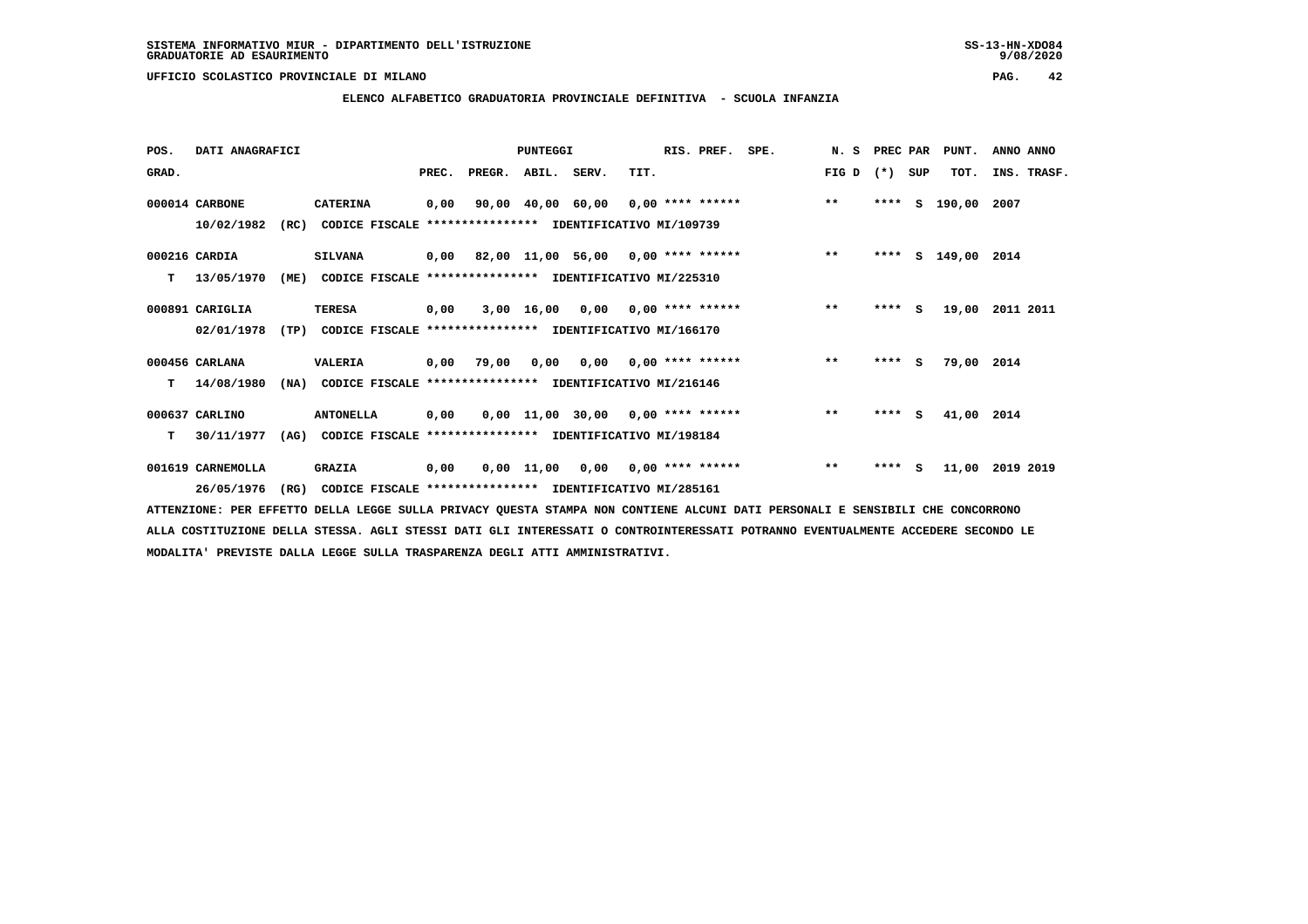**ELENCO ALFABETICO GRADUATORIA PROVINCIALE DEFINITIVA - SCUOLA INFANZIA**

| POS.  | DATI ANAGRAFICI  |      |                                                               |       |                                            | PUNTEGGI   |                                     |                           | RIS. PREF.         | SPE. | N.S     | PREC PAR |     | PUNT.       | ANNO ANNO   |  |
|-------|------------------|------|---------------------------------------------------------------|-------|--------------------------------------------|------------|-------------------------------------|---------------------------|--------------------|------|---------|----------|-----|-------------|-------------|--|
| GRAD. |                  |      |                                                               | PREC. | PREGR. ABIL. SERV.                         |            |                                     | TIT.                      |                    |      | FIG D   | $(*)$    | SUP | TOT.        | INS. TRASF. |  |
|       | 000693 CARNOVALE |      | <b>CATERINA</b>                                               | 0,00  | 14,00                                      |            | $0,00 \quad 12,00$                  |                           | $6,00$ **** ****** |      | $***$   | ****     | - S | 32,00 2014  |             |  |
| т     | 02/01/1984       | (VV) | CODICE FISCALE **************** IDENTIFICATIVO MI/226209      |       |                                            |            |                                     |                           |                    |      |         |          |     |             |             |  |
|       | 001284 CARNOVALE |      | <b>MARIA TERESA</b>                                           | 0,00  |                                            |            | $0,00$ 13,00 0,00 0,00 **** ******  |                           |                    |      | $***$   | $***$ S  |     | 13,00 2014  |             |  |
|       | 05/06/1982       | (VV) | CODICE FISCALE                                                |       | **************** IDENTIFICATIVO MI/207221  |            |                                     |                           |                    |      |         |          |     |             |             |  |
|       | 000369 CARPINONE |      | <b>ROBERTA</b>                                                | 0,00  |                                            |            | $5,00$ 41,00 61,00 0,00 **** ****** |                           |                    |      | $***$   | ****     |     | s 107,00    | 2009        |  |
|       | 28/12/1988       | (MI) | CODICE FISCALE **************** IDENTIFICATIVO MI/144649      |       |                                            |            |                                     |                           |                    |      |         |          |     |             |             |  |
|       | 000032 CARRARA   |      | ELENA CESARIN                                                 |       | $0,00$ 114,00 12,00 60,00 0,00 **** ****** |            |                                     |                           |                    |      | $* *$   | ****     | s   | 186,00      | 2007        |  |
|       | 16/11/1974       |      | (LC) CODICE FISCALE **************** IDENTIFICATIVO MI/021536 |       |                                            |            |                                     |                           |                    |      |         |          |     |             |             |  |
|       | 000041 CARRARA   |      | <b>SILVIA</b>                                                 |       | $0,00$ 114,00 11,00 60,00 0,00 **** ****** |            |                                     |                           |                    |      | $***$ X | ****     |     | 185,00 2000 |             |  |
|       | 04/06/1975       | (MI) | CODICE FISCALE **************** IDENTIFICATIVO MI/023555      |       |                                            |            |                                     |                           |                    |      |         |          |     |             |             |  |
|       | 001208 CARRINO   |      | <b>ANNA</b>                                                   | 0,00  |                                            | 0,00 14,00 |                                     | $0,00$ $0,00$ **** ****** |                    |      | $**$    | ****     | s   | 14,00 2014  |             |  |
|       | $T = 28/04/1961$ |      | (BR) CODICE FISCALE **************** IDENTIFICATIVO MI/223922 |       |                                            |            |                                     |                           |                    |      |         |          |     |             |             |  |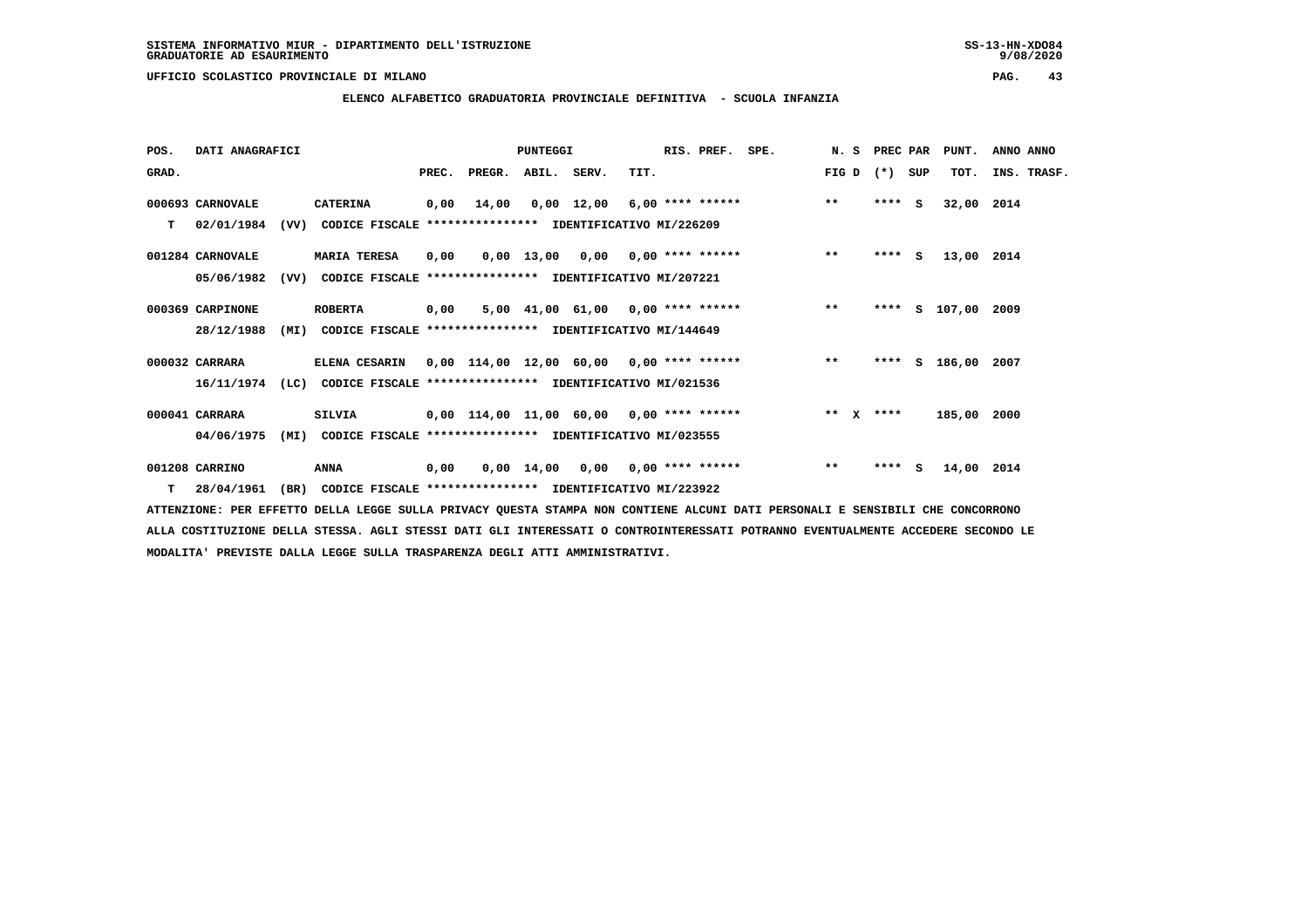**ELENCO ALFABETICO GRADUATORIA PROVINCIALE DEFINITIVA - SCUOLA INFANZIA**

| POS.        | DATI ANAGRAFICI   |      |                                                                            |      |                                           | <b>PUNTEGGI</b> |      |      | RIS. PREF.         | SPE.                                                                        |       | N. S PREC PAR |     | PUNT.                   | ANNO ANNO |             |
|-------------|-------------------|------|----------------------------------------------------------------------------|------|-------------------------------------------|-----------------|------|------|--------------------|-----------------------------------------------------------------------------|-------|---------------|-----|-------------------------|-----------|-------------|
| GRAD.       |                   |      |                                                                            |      | PREC. PREGR. ABIL. SERV.                  |                 |      | TIT. |                    |                                                                             |       | FIG D $(*)$   | SUP | TOT.                    |           | INS. TRASF. |
|             | 001081 CARROZZINI |      | <b>ROBERTA</b>                                                             | 0,00 |                                           | 3,00 13,00      | 0,00 |      |                    | $0,00$ **** ****** ** **                                                    |       | $***$ S       |     | 16,00 2014              |           |             |
|             |                   |      | T 26/09/1972 (LE) CODICE FISCALE *************** IDENTIFICATIVO MI/232551  |      |                                           |                 |      |      |                    |                                                                             |       |               |     |                         |           |             |
|             | 001568 CARUSO     |      | CARMELA                                                                    |      |                                           |                 |      |      |                    | 0,00 11,00 0,00 0,00 0,00 **** ****** *** **                                |       |               |     | **** S 11,00 2014       |           |             |
|             |                   |      | T 02/01/1968 (SR) CODICE FISCALE **************** IDENTIFICATIVO MI/233296 |      |                                           |                 |      |      |                    |                                                                             |       |               |     |                         |           |             |
|             | 000073 CARUSO     |      | <b>CONCETTA</b>                                                            |      |                                           |                 |      |      |                    | 0,00 99,00 15,00 60,00 3,00 **** ****** *** **                              |       |               |     | **** S 177,00 2005 2005 |           |             |
|             |                   |      | 11/08/1976 (CL) CODICE FISCALE **************** IDENTIFICATIVO MI/096596   |      |                                           |                 |      |      |                    |                                                                             |       |               |     |                         |           |             |
|             | 001610 CARUSO     |      | <b>DOMENICA</b>                                                            |      |                                           |                 |      |      |                    | 0,00 0,00 11,00 0,00 0,00 **** ****** *** ** ** ** ** ** \$ 11,00 2019 2019 |       |               |     |                         |           |             |
|             | 15/12/1962        |      | (VV) CODICE FISCALE                                                        |      | **************** IDENTIFICATIVO MI/285185 |                 |      |      |                    |                                                                             |       |               |     |                         |           |             |
|             | 000603 CARUSO     |      | <b>ROSETTA</b>                                                             |      |                                           |                 |      |      |                    | $0,00$ $0,00$ $11,00$ $34,00$ $3,00$ **** ****** *** **                     |       | $***5$        |     | 48,00 2019 2019         |           |             |
|             | T 07/04/1971      | (CT) | CODICE FISCALE **************** IDENTIFICATIVO MI/285186                   |      |                                           |                 |      |      |                    |                                                                             |       |               |     |                         |           |             |
| 001124 CASA |                   |      | <b>ANTONIO</b>                                                             | 0,00 |                                           | 3,00 12,00      | 0,00 |      | $0,00$ **** ****** |                                                                             | $***$ | $***$ S       |     | 15,00 2014              |           |             |
|             |                   |      |                                                                            |      |                                           |                 |      |      |                    |                                                                             |       |               |     |                         |           |             |

 **T 21/04/1966 (RG) CODICE FISCALE \*\*\*\*\*\*\*\*\*\*\*\*\*\*\*\* IDENTIFICATIVO MI/226040**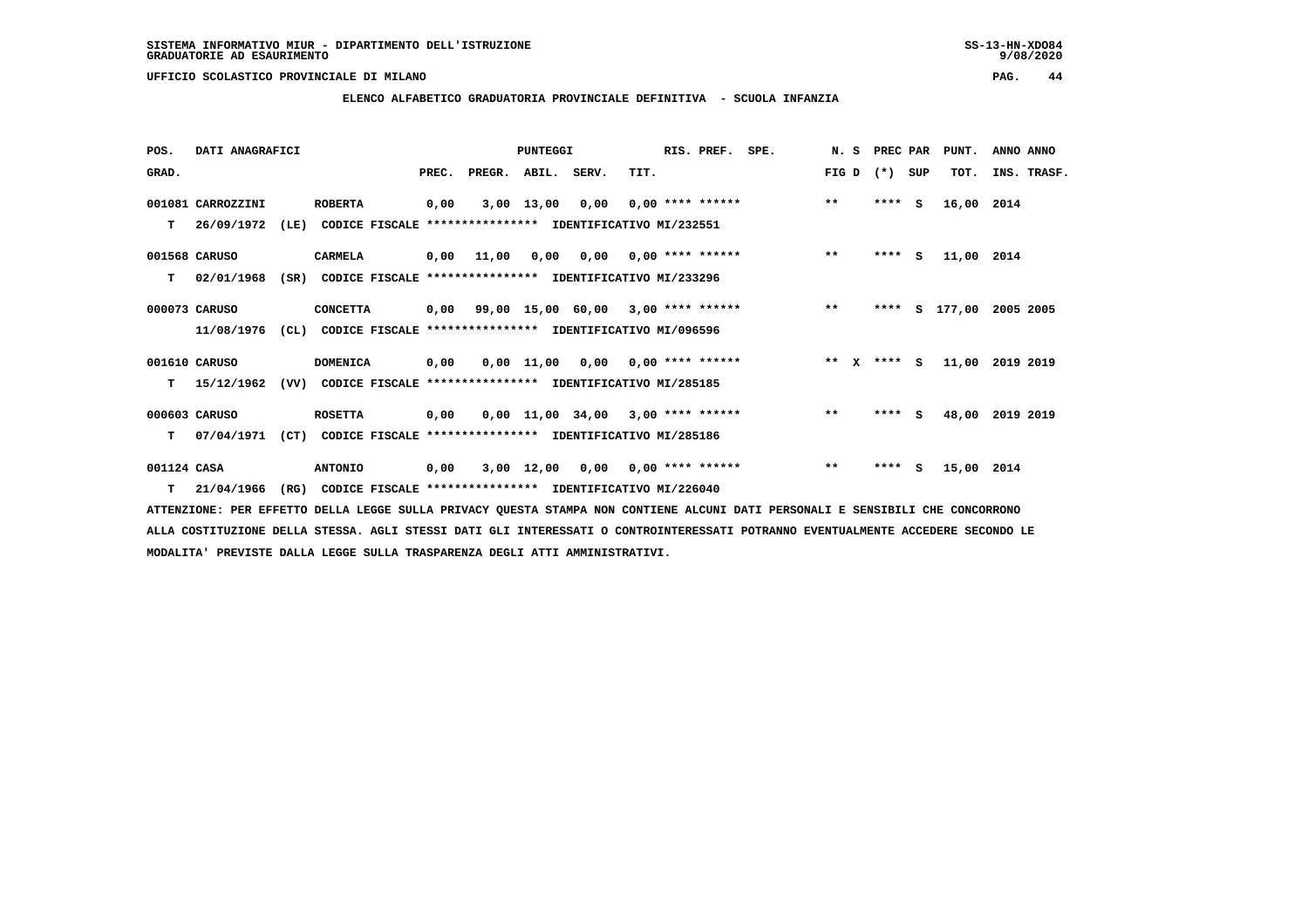### **ELENCO ALFABETICO GRADUATORIA PROVINCIALE DEFINITIVA - SCUOLA INFANZIA**

 **POS. DATI ANAGRAFICI PUNTEGGI RIS. PREF. SPE. N. S PREC PAR PUNT. ANNO ANNO**GRAD. **PREGRADE SERVEGER. ABIL. SERV. TIT.** FIG D (\*) SUP TOT. INS. TRASF.  **000885 CASA PATRIZIA 0,00 6,00 14,00 0,00 0,00 \*\*\*\* \*\*\*\*\*\* \*\* \*\*\*\* S 20,00 2019 2019 T 08/07/1961 (ME) CODICE FISCALE \*\*\*\*\*\*\*\*\*\*\*\*\*\*\*\* IDENTIFICATIVO MI/285546 000547 CASAGRANDE RITA 0,00 15,00 42,00 0,00 0,00 \*\*\*\* \*\*\*\*\*\* \*\* \*\*\*\* S 57,00 2007 07/08/1981 (MI) CODICE FISCALE \*\*\*\*\*\*\*\*\*\*\*\*\*\*\*\* IDENTIFICATIVO MI/110286 001342 CASAMENTO CATERINA 0,00 0,00 13,00 0,00 0,00 \*\*\*\* \*\*\*\*\*\* \*\* X \*\*\*\* S 13,00 2019 2019 T 10/09/1966 (ME) CODICE FISCALE \*\*\*\*\*\*\*\*\*\*\*\*\*\*\*\* IDENTIFICATIVO MI/285188 000354 CASCONE MADDALENA 0,00 38,00 13,00 60,00 0,00 \*\*\*\* \*\*\*\*\*\* \*\* X \*\*\*\* S 111,00 2014 T 17/11/1972 (NA) CODICE FISCALE \*\*\*\*\*\*\*\*\*\*\*\*\*\*\*\* IDENTIFICATIVO MI/215421 000195 CASELLA GIACOMA 0,00 79,00 13,00 60,00 0,00 \*\*\*\* \*\*\*\*\*\* \*\* X \*\*\*\* S 152,00 2003 30/12/1961 (CT) CODICE FISCALE \*\*\*\*\*\*\*\*\*\*\*\*\*\*\*\* IDENTIFICATIVO MI/076102 000696 CASSARA' ANNALISA 0,00 17,00 0,00 15,00 0,00 \*\*\*\* \*\*\*\*\*\* \*\* \*\*\*\* S 32,00 2019 2019**

 **T 08/05/1981 (TP) CODICE FISCALE \*\*\*\*\*\*\*\*\*\*\*\*\*\*\*\* IDENTIFICATIVO MI/285275**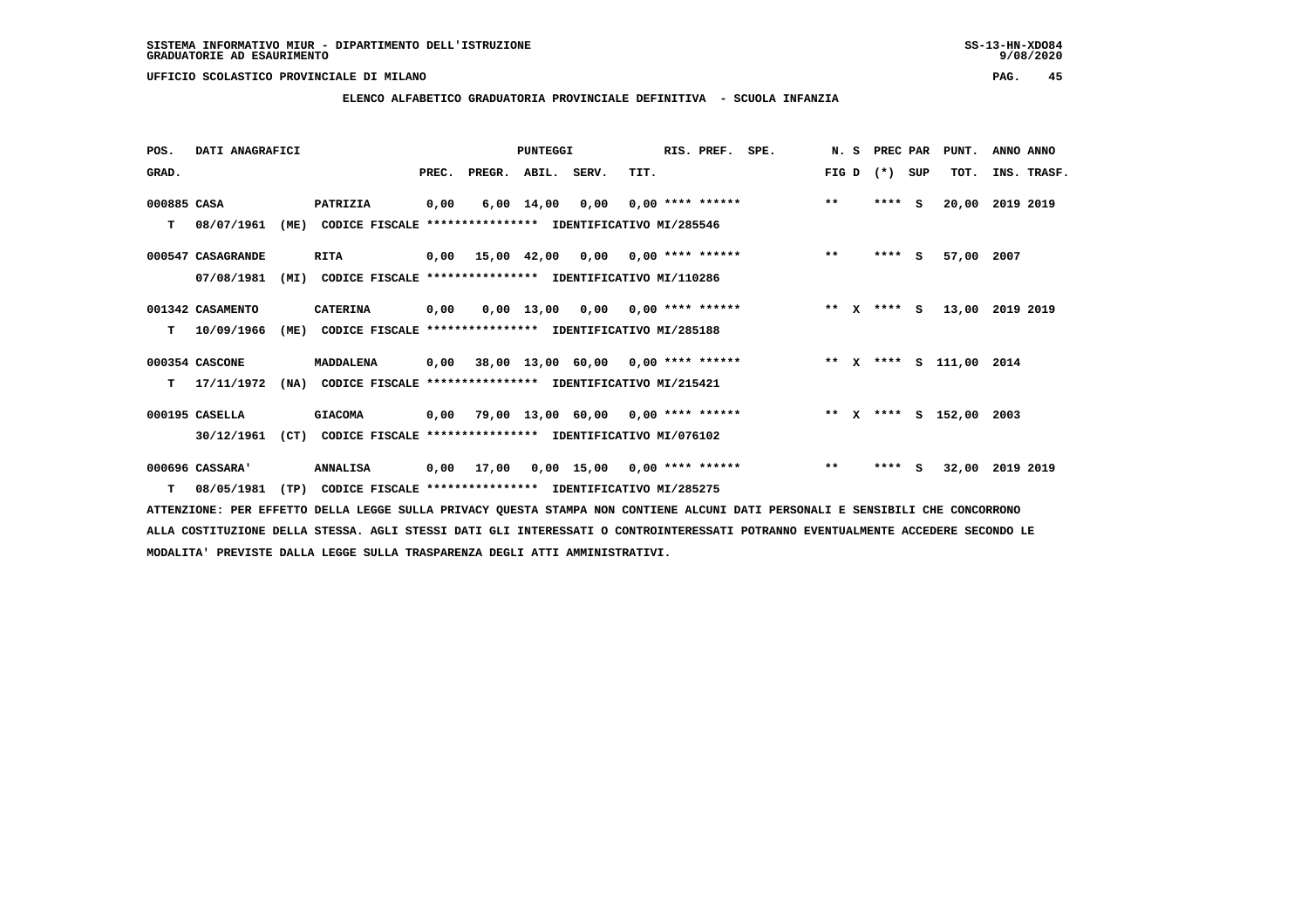**ELENCO ALFABETICO GRADUATORIA PROVINCIALE DEFINITIVA - SCUOLA INFANZIA**

 **POS. DATI ANAGRAFICI PUNTEGGI RIS. PREF. SPE. N. S PREC PAR PUNT. ANNO ANNO**GRAD. **BEC. PREC. PREGR. ABIL. SERV.** TIT. THE REGREATER TO THE TOT SUP TOT. THE TRASF.  **000501 CASSARINO MARGARETH 0,00 9,00 15,00 44,00 3,00 \*\*\*\* \*\*\*\*\*\* \*\* \*\*\*\* S 71,00 2019 2019 03/12/1974 (SR) CODICE FISCALE \*\*\*\*\*\*\*\*\*\*\*\*\*\*\*\* IDENTIFICATIVO MI/285276**

 **000023 CASSARO GIUSEPPE 0,00 112,00 15,00 60,00 0,00 \*\*\*\* \*\*\*\*\*\* \*\* X \*\*\*\* 187,00 2002 31/05/1974 (CE) CODICE FISCALE \*\*\*\*\*\*\*\*\*\*\*\*\*\*\*\* IDENTIFICATIVO MI/061997**

- **000529 CASSINARI ANGELA 0,00 10,00 0,00 52,00 0,00 \*\*\*\* \*\*\*\*\*\* \*\* X \*\*\*\* S 62,00 2019 2019 T 20/02/1963 (MI) CODICE FISCALE \*\*\*\*\*\*\*\*\*\*\*\*\*\*\*\* IDENTIFICATIVO MI/285281**
- **000234 CASTAGNA VINCENZA 0,00 68,00 11,00 64,00 0,00 \*\*\*\* \*\*\*\*\*\* \*\* \*\*\*\* S 143,00 2014 T 04/02/1966 (EE) CODICE FISCALE \*\*\*\*\*\*\*\*\*\*\*\*\*\*\*\* IDENTIFICATIVO MI/202013**

 **001463 CASTANA IRENE 0,00 11,00 0,00 0,00 0,00 \*\*\*\* \*\*\*\*\*\* \*\* \*\*\*\* S 11,00 2014 T 22/03/1982 (SR) CODICE FISCALE \*\*\*\*\*\*\*\*\*\*\*\*\*\*\*\* IDENTIFICATIVO MI/221286**

 **000188 CASTIGLIA MARIA CATENA 0,00 94,00 0,00 60,00 0,00 \*\*\*\* \*\*\*\*\*\* \*\* \*\*\*\* S 154,00 2007 2007 23/11/1960 (CL) CODICE FISCALE \*\*\*\*\*\*\*\*\*\*\*\*\*\*\*\* IDENTIFICATIVO MI/106295**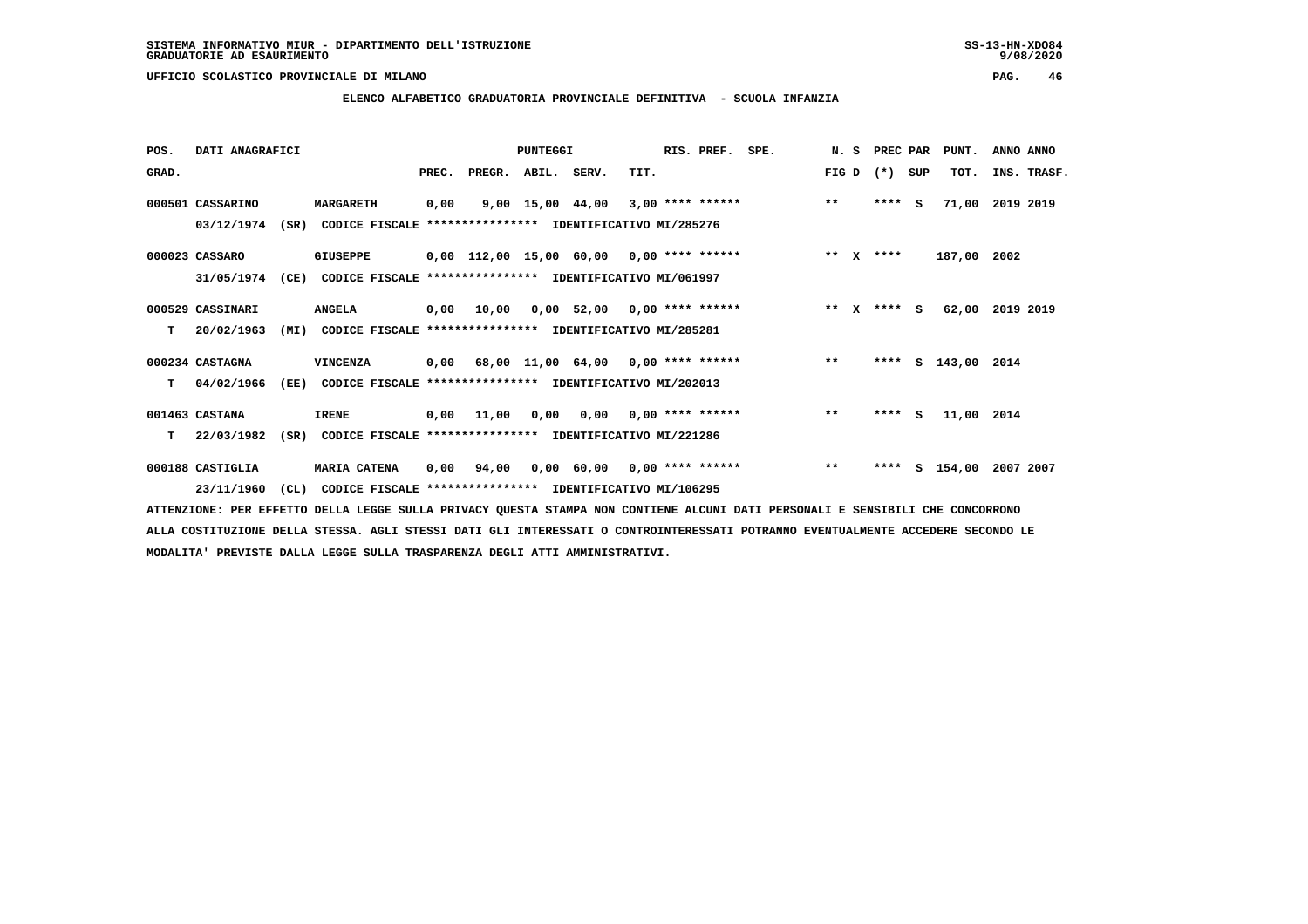**ELENCO ALFABETICO GRADUATORIA PROVINCIALE DEFINITIVA - SCUOLA INFANZIA**

| POS.  | DATI ANAGRAFICI    |      |                                                               |       |                    | PUNTEGGI |                                            |      | RIS. PREF. | SPE.                         |              |          | N. S PREC PAR PUNT.     | ANNO ANNO   |  |
|-------|--------------------|------|---------------------------------------------------------------|-------|--------------------|----------|--------------------------------------------|------|------------|------------------------------|--------------|----------|-------------------------|-------------|--|
| GRAD. |                    |      |                                                               | PREC. | PREGR. ABIL. SERV. |          |                                            | TIT. |            |                              | FIG D        | (*) SUP  | TOT.                    | INS. TRASF. |  |
|       | 000131 CASTIGLIONE |      | <b>ANGELA</b>                                                 |       |                    |          | 0,00 89,00 15,00 62,00 0,00 **** ****** EF |      |            |                              | $***$        |          | **** S 166,00 2014 2014 |             |  |
|       | 25/05/1959         | (TP) | CODICE FISCALE **************** IDENTIFICATIVO MI/191107      |       |                    |          |                                            |      |            |                              |              |          |                         |             |  |
|       | 000317 CASTRO      |      | MARIA CARMELA                                                 |       |                    |          | $0,00$ 46,00 15,00 60,00 0,00 **** ******  |      |            | ** X **** S 121,00 2014 2014 |              |          |                         |             |  |
|       | 04/05/1977         | (CT) | CODICE FISCALE **************** IDENTIFICATIVO MI/191123      |       |                    |          |                                            |      |            |                              |              |          |                         |             |  |
|       | 001520 CASTRONOVO  |      | <b>GIOVANNA</b>                                               | 0,00  |                    |          | $0,00$ 11,00 0,00 0,00 **** ******         |      |            |                              | ** $X$       | **** $S$ | 11,00 2014              |             |  |
| т     | 23/08/1972         |      | (AG) CODICE FISCALE **************** IDENTIFICATIVO MI/198870 |       |                    |          |                                            |      |            |                              |              |          |                         |             |  |
|       | 001430 CASTRONOVO  |      | <b>SALVATORE</b>                                              | 0,00  | 11,00              |          | $0,00$ $0,00$ $0,00$ $***$ **** ******     |      |            |                              | $***$        | **** S   | 11,00 2014              |             |  |
| T.    | 24/05/1974         |      | (AG) CODICE FISCALE **************** IDENTIFICATIVO MI/206455 |       |                    |          |                                            |      |            |                              |              |          |                         |             |  |
|       | 001591 CASUSCELLI  |      | LUIGI                                                         | 0,00  |                    |          | $0,00$ 11,00 0,00 0,00 **** ******         |      |            |                              | $***$        | $***$ S  | 11,00 2019 2019         |             |  |
| т     | 06/02/1963         | (VV) | CODICE FISCALE **************** IDENTIFICATIVO MI/285229      |       |                    |          |                                            |      |            |                              |              |          |                         |             |  |
|       | 000982 CATALFAMO   |      | MARIA LUCIA                                                   | 0,00  | 17,00              |          | $0,00$ $0,00$ $0,00$ $***$ **** ******     |      |            |                              | $\star\star$ | $***$ S  | 17,00 2011 2011         |             |  |
|       | 20/07/1979         | (ME) | CODICE FISCALE **************** IDENTIFICATIVO MI/166396      |       |                    |          |                                            |      |            |                              |              |          |                         |             |  |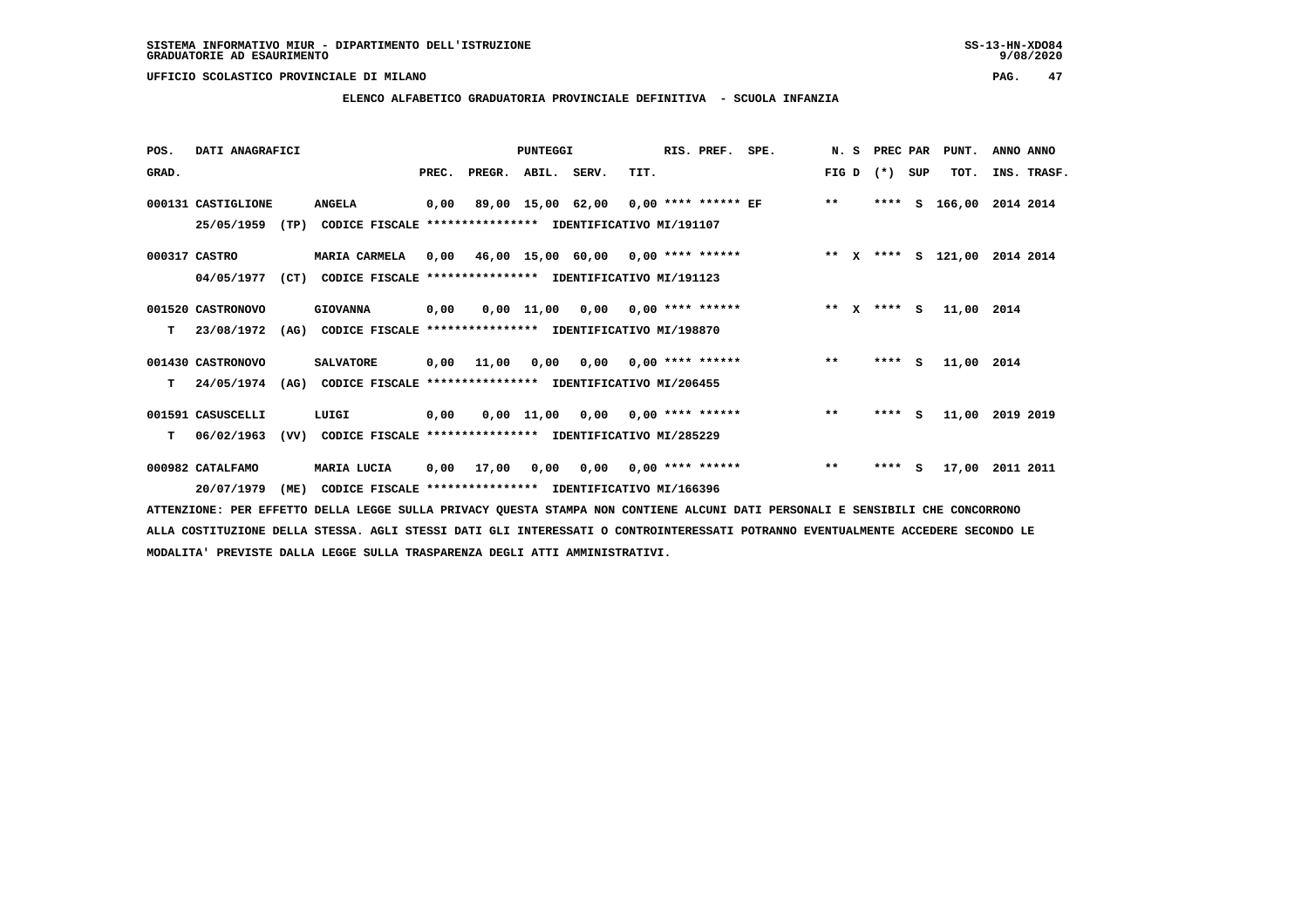### **ELENCO ALFABETICO GRADUATORIA PROVINCIALE DEFINITIVA - SCUOLA INFANZIA**

| POS.  | DATI ANAGRAFICI   |      |                                                               |       |        | <b>PUNTEGGI</b> |                                                          |      | RIS. PREF.                | SPE. | N. S                  | PREC PAR |     | PUNT.      | ANNO ANNO   |
|-------|-------------------|------|---------------------------------------------------------------|-------|--------|-----------------|----------------------------------------------------------|------|---------------------------|------|-----------------------|----------|-----|------------|-------------|
| GRAD. |                   |      |                                                               | PREC. | PREGR. | ABIL. SERV.     |                                                          | TIT. |                           |      | FIG D                 | $(* )$   | SUP | TOT.       | INS. TRASF. |
|       | 000687 CATANIA    |      | <b>IRENE</b>                                                  | 0,00  |        |                 | $0,00$ 11,00 22,00 0,00 **** ******                      |      |                           |      | $* *$<br>$\mathbf{x}$ | $***$ S  |     | 33,00      | 2014        |
| т     | 01/11/1961        |      | (CT) CODICE FISCALE **************** IDENTIFICATIVO MI/233575 |       |        |                 |                                                          |      |                           |      |                       |          |     |            |             |
|       | 000407 CATANIA    |      | <b>SIMONA</b>                                                 |       |        |                 | $0,00$ 55,00 11,00 27,00 3,00 **** ******                |      |                           |      | $***$                 | **** S   |     | 96,00      | 2005 2005   |
|       | 12/09/1975        | (RG) |                                                               |       |        |                 | CODICE FISCALE **************** IDENTIFICATIVO MI/095106 |      |                           |      |                       |          |     |            |             |
|       | 000907 CATANZARO  |      | FILIPPO                                                       | 0,00  | 19,00  | 0,00            |                                                          |      | $0,00$ $0,00$ **** ****** |      | $***$                 | ****     | S.  | 19,00 2014 |             |
| т     | 03/05/1979        | (AG) |                                                               |       |        |                 | CODICE FISCALE **************** IDENTIFICATIVO MI/200359 |      |                           |      |                       |          |     |            |             |
|       | 001046 CATAUDELLA |      | <b>SILVIA</b>                                                 | 0,00  |        |                 | $0,00$ 16,00 0,00 0,00 **** ******                       |      |                           |      | $**$                  | $***$ S  |     | 16,00      | 2014        |
| т     | 07/03/1982        | (SR) |                                                               |       |        |                 | CODICE FISCALE **************** IDENTIFICATIVO MI/215284 |      |                           |      |                       |          |     |            |             |
|       | 000950 CATTANEO   |      | <b>ALESSIA</b>                                                | 0,00  |        |                 | $0,00$ 18,00 0,00 0,00 **** ******                       |      |                           |      | $***$                 | $***$ S  |     | 18,00 2014 |             |
| т     | 29/09/1981        | (MI) |                                                               |       |        |                 | CODICE FISCALE **************** IDENTIFICATIVO MI/205967 |      |                           |      |                       |          |     |            |             |
|       | 001158 CATTOLICO  |      | <b>SIMONA</b>                                                 | 0,00  |        | $0,00$ 15,00    | 0,00                                                     |      | 0,00 **** ******          |      | $* *$                 | $***$ S  |     | 15,00      | 2019 2019   |
|       | $T = 17/10/1981$  | (RC) |                                                               |       |        |                 | CODICE FISCALE **************** IDENTIFICATIVO MI/285257 |      |                           |      |                       |          |     |            |             |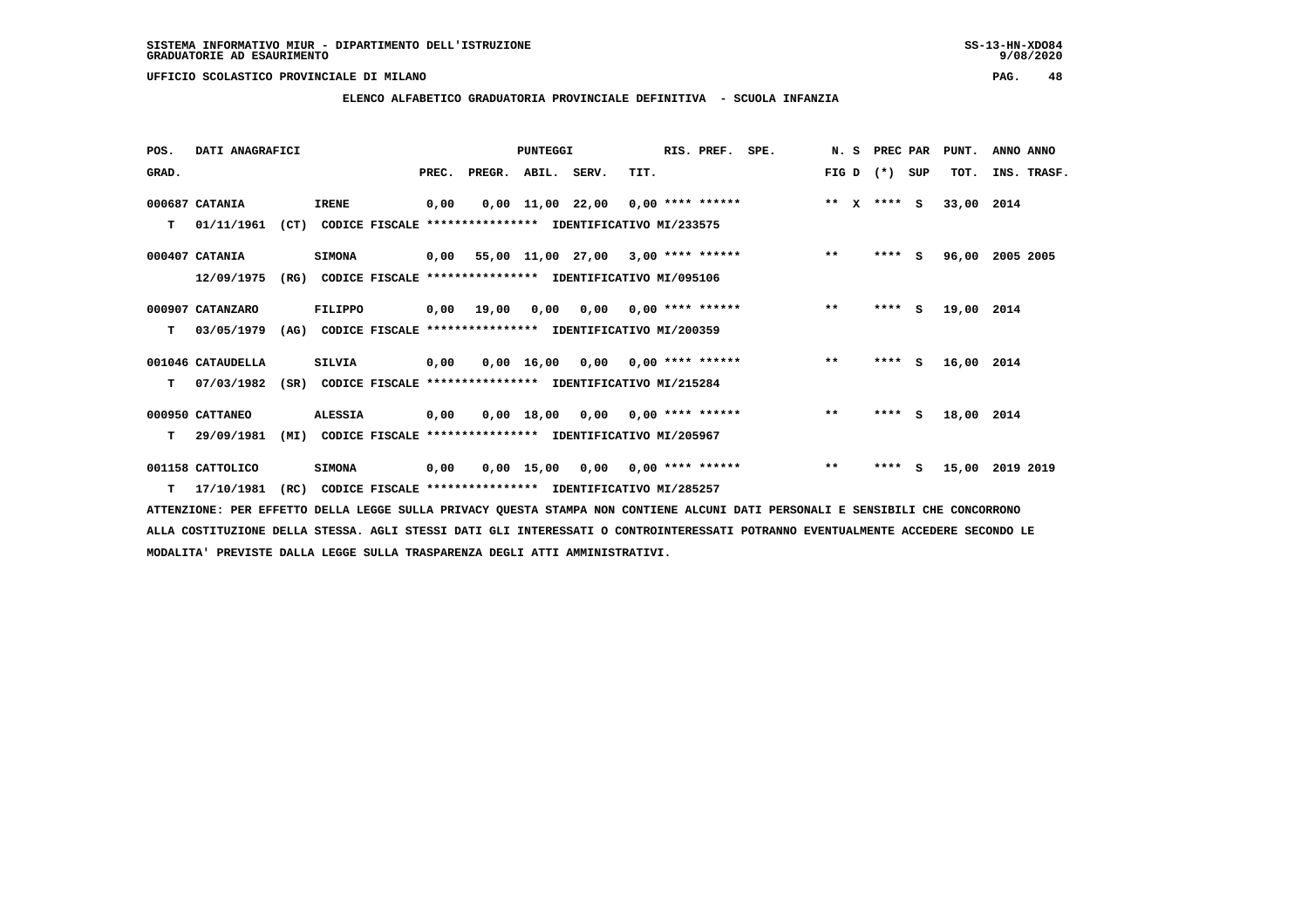### **ELENCO ALFABETICO GRADUATORIA PROVINCIALE DEFINITIVA - SCUOLA INFANZIA**

 **POS. DATI ANAGRAFICI PUNTEGGI RIS. PREF. SPE. N. S PREC PAR PUNT. ANNO ANNO**GRAD. **PREGRADE SERVEGER. ABIL. SERV. TIT.** FIG D (\*) SUP TOT. INS. TRASF.  **000968 CAVA MARIAGABRIELL 0,00 0,00 18,00 0,00 0,00 \*\*\*\* \*\*\*\*\*\* \*\* \*\*\*\* S 18,00 2019 2019 10/12/1982 (CS) CODICE FISCALE \*\*\*\*\*\*\*\*\*\*\*\*\*\*\*\* IDENTIFICATIVO MI/285259 000536 CAVALERI VALERIA 0,00 28,00 0,00 32,00 0,00 \*\*\*\* \*\*\*\*\*\* \*\* X \*\*\*\* S 60,00 2014 T 24/12/1977 (AG) CODICE FISCALE \*\*\*\*\*\*\*\*\*\*\*\*\*\*\*\* IDENTIFICATIVO MI/193887 000331 CAVALLARO GRAZIELLA 0,00 101,00 17,00 0,00 0,00 \*\*\*\* \*\*\*\*\*\* \*\* \*\*\*\* 118,00 2014 2014 25/09/1968 (CT) CODICE FISCALE \*\*\*\*\*\*\*\*\*\*\*\*\*\*\*\* IDENTIFICATIVO MI/191209 000127 CAVALLONE MARIA GINA 0,00 96,00 12,00 60,00 0,00 \*\*\*\* \*\*\*\*\*\* \*\* \*\*\*\* S 168,00 2014 03/10/1972 (MI) CODICE FISCALE \*\*\*\*\*\*\*\*\*\*\*\*\*\*\*\* IDENTIFICATIVO MI/197531 001370 CAVARRETTA FRANCESCA 0,00 0,00 12,00 0,00 0,00 \*\*\*\* \*\*\*\*\*\* \*\* X \*\*\*\* S 12,00 2014 T 19/11/1976 (KR) CODICE FISCALE \*\*\*\*\*\*\*\*\*\*\*\*\*\*\*\* IDENTIFICATIVO MI/212740 000310 CAVARRETTA ROSANNA 0,00 48,00 16,00 60,00 0,00 \*\*\*\* \*\*\*\*\*\* \*\* \*\*\*\* S 124,00 2002**

 **14/07/1967 (KR) CODICE FISCALE \*\*\*\*\*\*\*\*\*\*\*\*\*\*\*\* IDENTIFICATIVO MI/063127**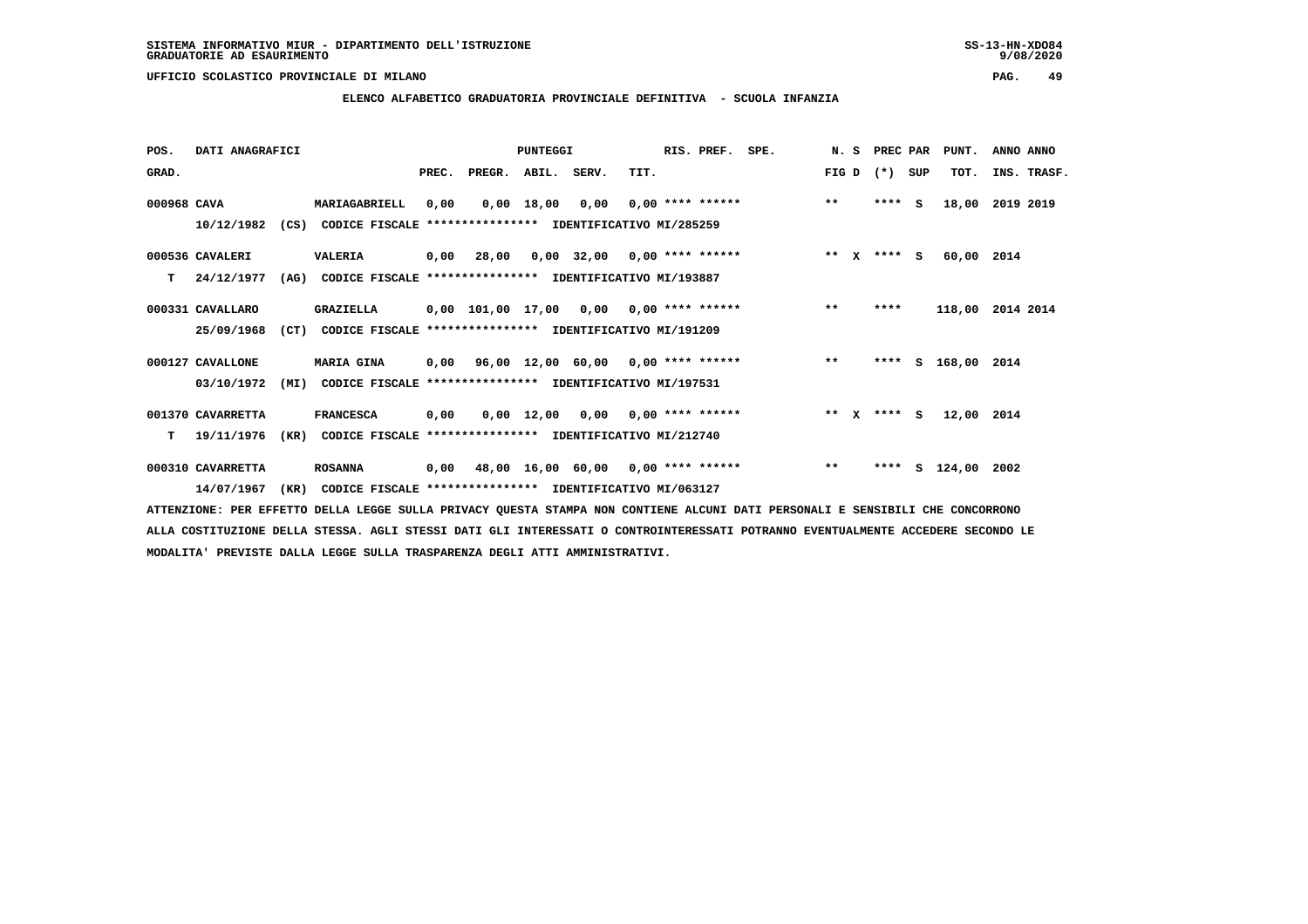## **ELENCO ALFABETICO GRADUATORIA PROVINCIALE DEFINITIVA - SCUOLA INFANZIA**

| POS.  | DATI ANAGRAFICI |      |                                                               |       |                    | PUNTEGGI |                                     |      | RIS. PREF.         | SPE. | N. S         | PREC PAR |     | PUNT.      | ANNO ANNO   |
|-------|-----------------|------|---------------------------------------------------------------|-------|--------------------|----------|-------------------------------------|------|--------------------|------|--------------|----------|-----|------------|-------------|
| GRAD. |                 |      |                                                               | PREC. | PREGR. ABIL. SERV. |          |                                     | TIT. |                    |      | FIG D        | $(*)$    | SUP | TOT.       | INS. TRASF. |
|       | 001648 CELARIO  |      | <b>SARA</b>                                                   | 0,00  |                    |          | $0,00$ 40,00 48,00 0,00 **** ****** |      |                    |      | $***$        | $***$ S  |     | 88,00 2014 |             |
|       | 19/07/1988      |      | (PV) CODICE FISCALE **************** IDENTIFICATIVO MI/234782 |       |                    |          |                                     |      |                    |      |              |          |     |            |             |
|       | 001287 CELESTE  |      | CRISTINA                                                      | 0,00  |                    |          | $0,00$ 11,00 2,00 0,00 **** ******  |      |                    |      | $***$        | $***$ S  |     | 13,00 2014 |             |
| т     | 21/09/1980      | (RG) | CODICE FISCALE **************** IDENTIFICATIVO MI/203029      |       |                    |          |                                     |      |                    |      |              |          |     |            |             |
|       | 000472 CELESTE  |      | <b>DOMENICA</b>                                               |       | 0,00 18,00         |          | $0,00$ 58,00 0,00 **** ******       |      |                    |      | $***$        | ****     | - S | 76,00 2007 |             |
|       | 29/02/1980      | (RC) | CODICE FISCALE **************** IDENTIFICATIVO MI/065111      |       |                    |          |                                     |      |                    |      |              |          |     |            |             |
|       | 000489 CENNAMO  |      | <b>ROSARIA</b>                                                | 0,00  |                    |          | $4,00$ 15,00 54,00 0,00 **** ****** |      |                    |      | $\star\star$ | $***5$   |     | 73,00      | 2011 2011   |
|       | 24/07/1981      | (NA) | CODICE FISCALE **************** IDENTIFICATIVO MI/166478      |       |                    |          |                                     |      |                    |      |              |          |     |            |             |
|       | 001058 CENTANNI |      | <b>DANIELA</b>                                                | 0,00  |                    |          | $5,00$ 11,00 0,00 0,00 **** ******  |      |                    |      | $\star\star$ | $***$ S  |     | 16,00 2014 |             |
| т     | 30/07/1973      | (SA) | CODICE FISCALE **************** IDENTIFICATIVO MI/221321      |       |                    |          |                                     |      |                    |      |              |          |     |            |             |
|       | 000830 CERAUDO  |      | <b>ORNELLA</b>                                                | 0,00  | 21,00              | 0,00     | 0,00                                |      | $0.00$ **** ****** |      | $\star\star$ | $***$ S  |     | 21,00 2014 |             |
| т     | 25/03/1961      | (KR) | CODICE FISCALE **************** IDENTIFICATIVO MI/075222      |       |                    |          |                                     |      |                    |      |              |          |     |            |             |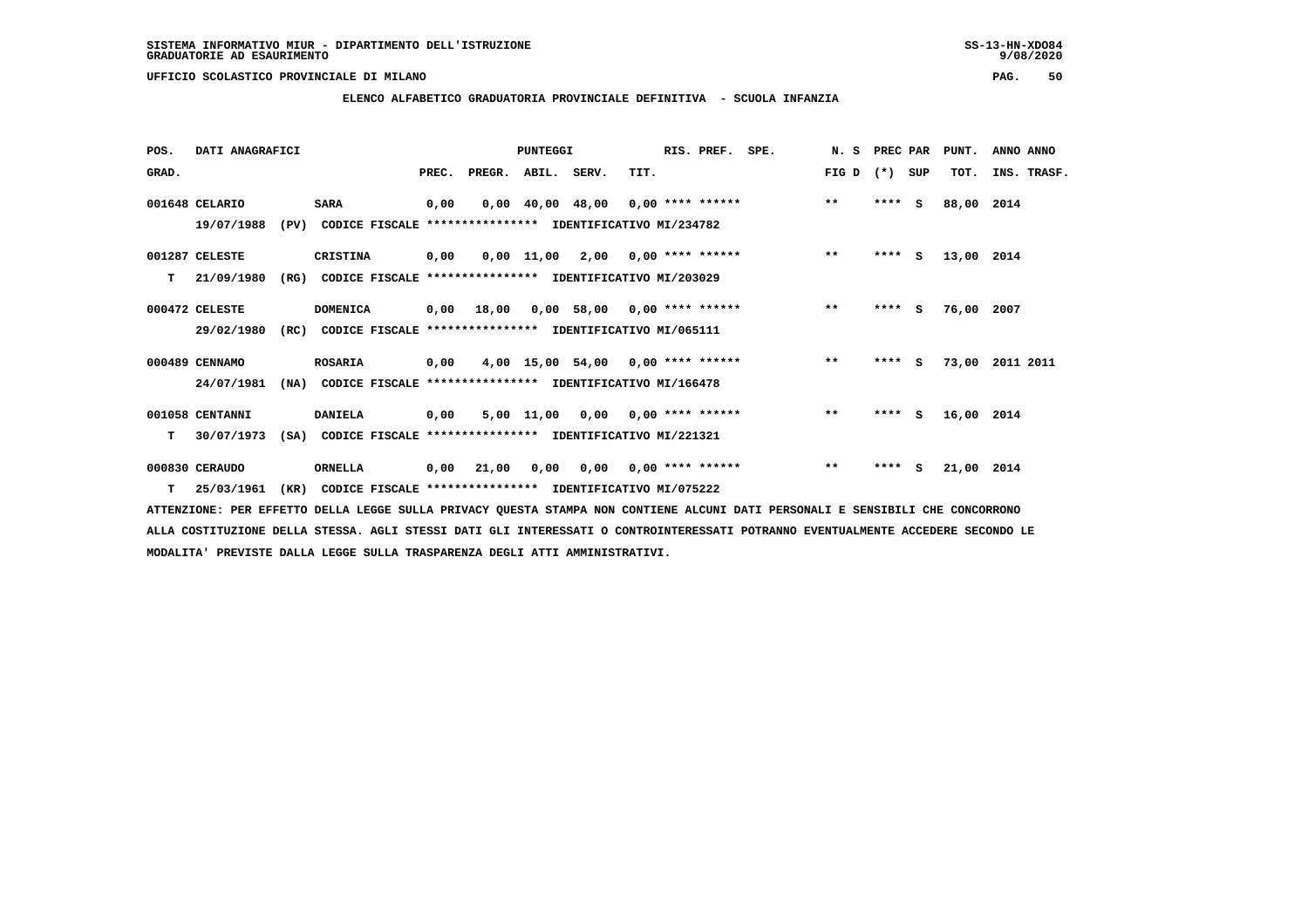**ELENCO ALFABETICO GRADUATORIA PROVINCIALE DEFINITIVA - SCUOLA INFANZIA**

| POS.         | DATI ANAGRAFICI    |      |                                                                           |       |                                        | <b>PUNTEGGI</b> |                                        |                           | RIS. PREF. SPE. |                                         | N. S PREC PAR |         |     | PUNT.      | ANNO ANNO   |
|--------------|--------------------|------|---------------------------------------------------------------------------|-------|----------------------------------------|-----------------|----------------------------------------|---------------------------|-----------------|-----------------------------------------|---------------|---------|-----|------------|-------------|
| GRAD.        |                    |      |                                                                           | PREC. | PREGR. ABIL. SERV.                     |                 |                                        | TIT.                      |                 |                                         | FIG D         | $(* )$  | SUP | TOT.       | INS. TRASF. |
|              | 001581 CERAVOLO    |      | <b>MARIACONCETTA</b>                                                      | 0,00  | 11,00                                  | 0,00            |                                        |                           |                 | $0,00$ 0,00 **** ******                 | $***$         | $***$ S |     | 11,00 2014 |             |
| т            | 29/05/1962         | (VV) | CODICE FISCALE **************** IDENTIFICATIVO MI/232473                  |       |                                        |                 |                                        |                           |                 |                                         |               |         |     |            |             |
|              | 001453 CERCIELLO   |      | <b>TERESA</b>                                                             | 0,00  | 11,00                                  |                 | $0,00$ $0,00$ $0,00$ $***$ **** ****** |                           |                 |                                         | $***$         | $***$ S |     | 11,00 2014 |             |
| т            | 22/02/1975         | (NA) | CODICE FISCALE **************** IDENTIFICATIVO MI/231973                  |       |                                        |                 |                                        |                           |                 |                                         |               |         |     |            |             |
|              | 000651 CERESANI    |      | <b>LUCIANA</b>                                                            |       | 0,00 28,00 11,00 0,00 0,00 **** ****** |                 |                                        |                           |                 |                                         | $***$         | $***$ S |     | 39,00 2014 |             |
| т            | 25/11/1971         | (RM) | CODICE FISCALE **************** IDENTIFICATIVO MI/210088                  |       |                                        |                 |                                        |                           |                 |                                         |               |         |     |            |             |
|              | 001204 CERMINARA   |      | <b>ROSELLA</b>                                                            | 0,00  |                                        |                 | $3,00$ 11,00 0,00 0,00 **** ******     |                           |                 |                                         | $***$         | $***$ S |     | 14,00 2014 |             |
|              | 21/09/1974         |      | (CZ) CODICE FISCALE **************** IDENTIFICATIVO MI/224622             |       |                                        |                 |                                        |                           |                 |                                         |               |         |     |            |             |
| 000401 CERON |                    |      | <b>GABRIELLA</b>                                                          |       |                                        |                 |                                        |                           |                 | 0,00 12,00 34,00 52,00 0,00 **** ****** | $***$         | $***$ S |     | 98,00 2007 |             |
|              | 14/02/1984         | (VA) | CODICE FISCALE **************** IDENTIFICATIVO MI/110872                  |       |                                        |                 |                                        |                           |                 |                                         |               |         |     |            |             |
|              | 001455 CHIAPPAROLI |      | <b>PAMELA</b>                                                             | 0,00  | 11,00                                  | 0,00            |                                        | $0,00$ $0,00$ **** ****** |                 |                                         | $***$         | $***$ S |     | 11,00 2014 |             |
|              |                    |      | T 13/04/1972 (MI) CODICE FISCALE *************** IDENTIFICATIVO MI/219885 |       |                                        |                 |                                        |                           |                 |                                         |               |         |     |            |             |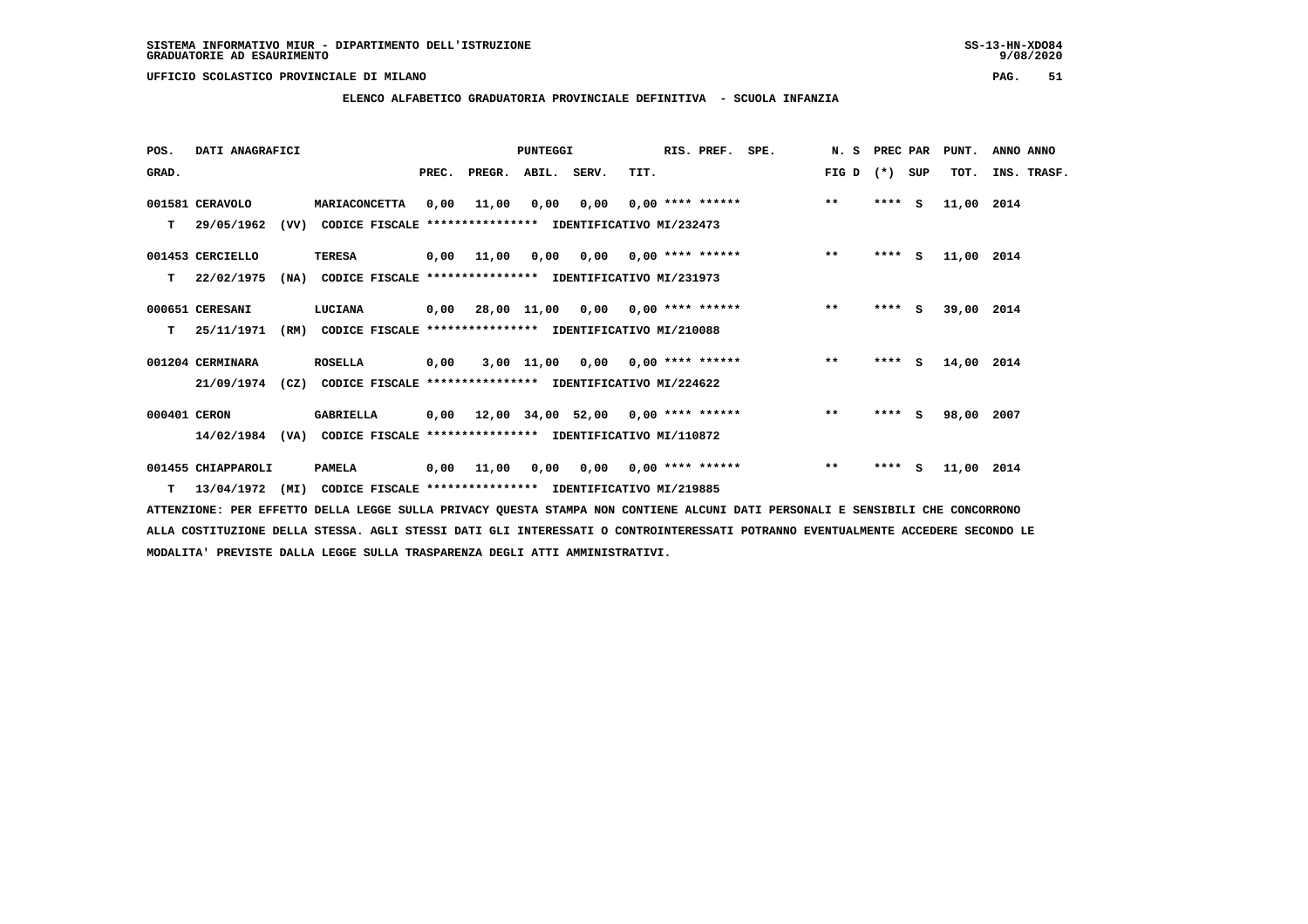**ELENCO ALFABETICO GRADUATORIA PROVINCIALE DEFINITIVA - SCUOLA INFANZIA**

 **POS. DATI ANAGRAFICI PUNTEGGI RIS. PREF. SPE. N. S PREC PAR PUNT. ANNO ANNO**GRAD. **PREGRADE SERVEGER. ABIL. SERV. TIT.** FIG D (\*) SUP TOT. INS. TRASF.  **000217 CHIARAMONTE MARIA GRAZIA 0,00 73,00 15,00 60,00 0,00 \*\*\*\* \*\*\*\*\*\* \*\* X \*\*\*\* S 148,00 2002 13/04/1978 (KR) CODICE FISCALE \*\*\*\*\*\*\*\*\*\*\*\*\*\*\*\* IDENTIFICATIVO MI/064012 000726 CHIARAVALLOTI ROSANNA 0,00 0,00 15,00 13,00 0,00 \*\*\*\* \*\*\*\*\*\* \*\* \*\*\*\* S 28,00 2019 2019 11/09/1968 (CZ) CODICE FISCALE \*\*\*\*\*\*\*\*\*\*\*\*\*\*\*\* IDENTIFICATIVO MI/285343 000105 CHIARELLI NOVELLA 0,00 96,00 16,00 60,00 0,00 \*\*\*\* \*\*\*\*\*\* \*\* \*\*\*\* S 172,00 2007 2007 23/12/1980 (SA) CODICE FISCALE \*\*\*\*\*\*\*\*\*\*\*\*\*\*\*\* IDENTIFICATIVO MI/110943 000161 CHIARELLO CATERINA 0,00 84,00 15,00 60,00 0,00 \*\*\*\* \*\*\*\*\*\* \*\* \*\*\*\* S 159,00 2007 20/09/1963 (VV) CODICE FISCALE \*\*\*\*\*\*\*\*\*\*\*\*\*\*\*\* IDENTIFICATIVO MI/027951 000122 CHIAROLLA TERESA 0,00 98,00 11,00 60,00 0,00 \*\*\*\* \*\*\*\*\*\* \*\* \*\*\*\* S 169,00 2014 T 01/01/1968 (MI) CODICE FISCALE \*\*\*\*\*\*\*\*\*\*\*\*\*\*\*\* IDENTIFICATIVO MI/192728 000590 CHIARULLO LAURA 0,00 36,00 14,00 0,00 0,00 \*\*\*\* \*\*\*\*\*\* \*\* \*\*\*\* 50,00 2002 26/06/1970 (MI) CODICE FISCALE \*\*\*\*\*\*\*\*\*\*\*\*\*\*\*\* IDENTIFICATIVO MI/059289**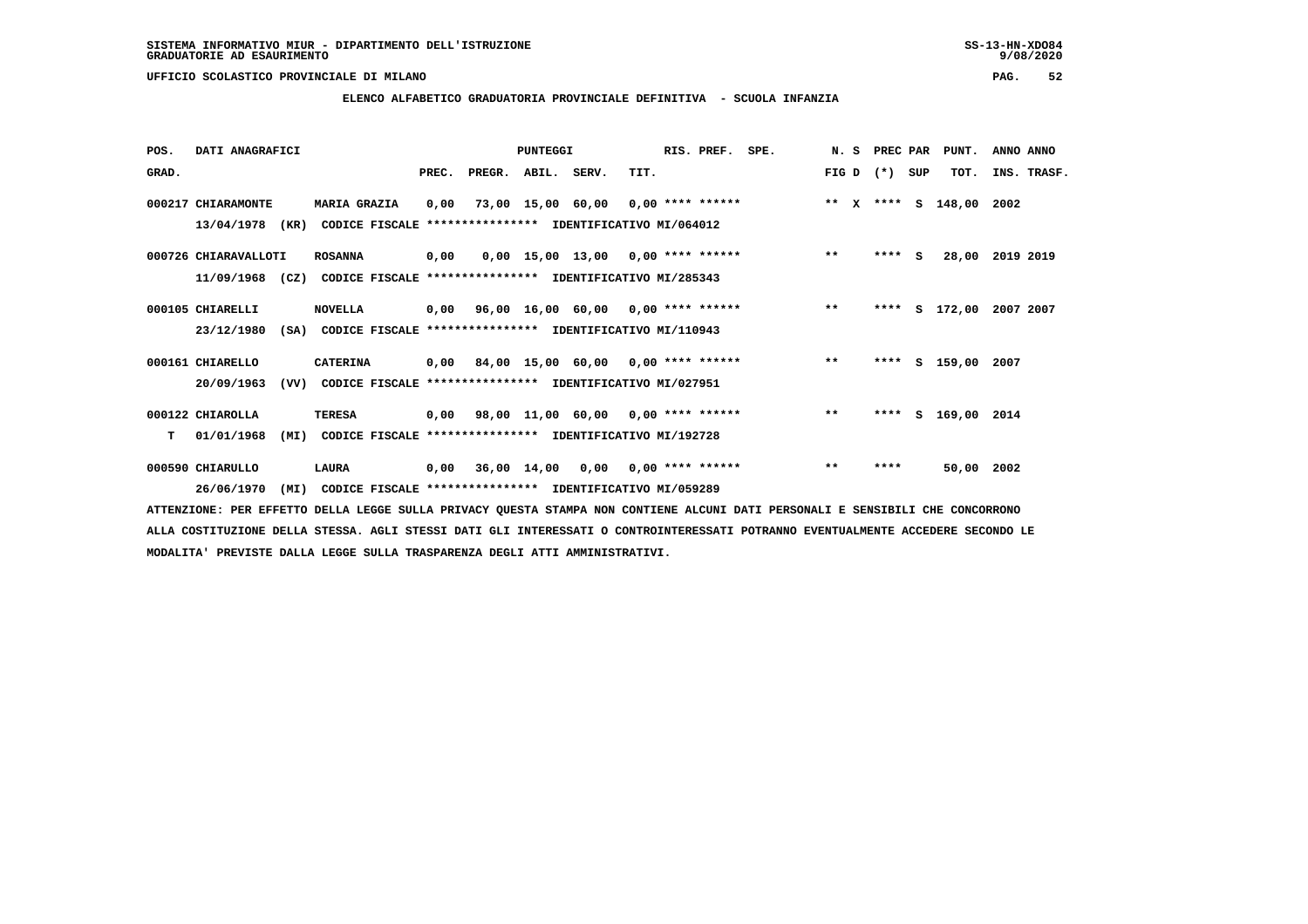**ELENCO ALFABETICO GRADUATORIA PROVINCIALE DEFINITIVA - SCUOLA INFANZIA**

| POS.  | DATI ANAGRAFICI   |      |                                                          |       |                    | <b>PUNTEGGI</b> |                               |      | RIS. PREF.                | SPE. |       | N. S | PREC PAR |          | PUNT.                   | ANNO ANNO |             |
|-------|-------------------|------|----------------------------------------------------------|-------|--------------------|-----------------|-------------------------------|------|---------------------------|------|-------|------|----------|----------|-------------------------|-----------|-------------|
| GRAD. |                   |      |                                                          | PREC. | PREGR. ABIL. SERV. |                 |                               | TIT. |                           |      | FIG D |      | $(*)$    | SUP      | TOT.                    |           | INS. TRASF. |
|       | 000878 CHIAVAROLI |      | SONIA                                                    | 0,00  | 17,00              | 0,00            | 0,00                          |      | $3,00$ **** ******        |      | $***$ |      | $***5$   |          | 20,00                   | 2019 2019 |             |
| T.    | 24/08/1968        | (EE) | CODICE FISCALE **************** IDENTIFICATIVO MI/285346 |       |                    |                 |                               |      |                           |      |       |      |          |          |                         |           |             |
|       | 000197 CHIOFRO    |      | GIUSEPPINA                                               | 0,00  | 92,00              |                 | $0,00$ 60,00 0,00 **** ****** |      |                           |      |       |      |          |          | ** X **** S 152,00 2014 |           |             |
| т     | 19/12/1970        | (TV) | CODICE FISCALE **************** IDENTIFICATIVO MI/199172 |       |                    |                 |                               |      |                           |      |       |      |          |          |                         |           |             |
|       | 001151 CHIRIZZI   |      | <b>MANUELA</b>                                           | 0,00  |                    | 0,00 15,00      |                               |      | $0,00$ $0,00$ **** ****** |      | $***$ |      | ****     |          | 15,00 2019 2019         |           |             |
|       | 23/06/1976        | (PA) | CODICE FISCALE **************** IDENTIFICATIVO MI/285350 |       |                    |                 |                               |      |                           |      |       |      |          |          |                         |           |             |
|       | 001595 CIACCIO    |      | <b>GIACOMA</b>                                           | 0,00  | 11,00              | 0,00            |                               |      | $0.00$ $0.00$ **** ****** |      | $***$ |      | ****     | S.       | 11,00                   | 2019 2019 |             |
|       | 27/06/1965        | (PA) | CODICE FISCALE **************** IDENTIFICATIVO MI/285351 |       |                    |                 |                               |      |                           |      |       |      |          |          |                         |           |             |
|       | 000963 CIAGLIA    |      | VERONICA                                                 |       | $0,00$ 18,00       | 0,00            |                               |      | $0,00$ $0,00$ **** ****** |      | $**$  |      | $***$ S  |          | 18,00                   | 2019 2019 |             |
|       | 19/08/1983        | (SA) | CODICE FISCALE **************** IDENTIFICATIVO MI/285353 |       |                    |                 |                               |      |                           |      |       |      |          |          |                         |           |             |
|       | 000986 CIALINI    |      | <b>ESTER</b>                                             | 0,00  |                    | 3,00 14,00      | 0,00                          |      | $0.00$ **** ******        |      | $***$ |      | ****     | <b>S</b> | 17,00 2014              |           |             |
| T.    | 08/06/1981        | (BA) | CODICE FISCALE **************** IDENTIFICATIVO MI/233653 |       |                    |                 |                               |      |                           |      |       |      |          |          |                         |           |             |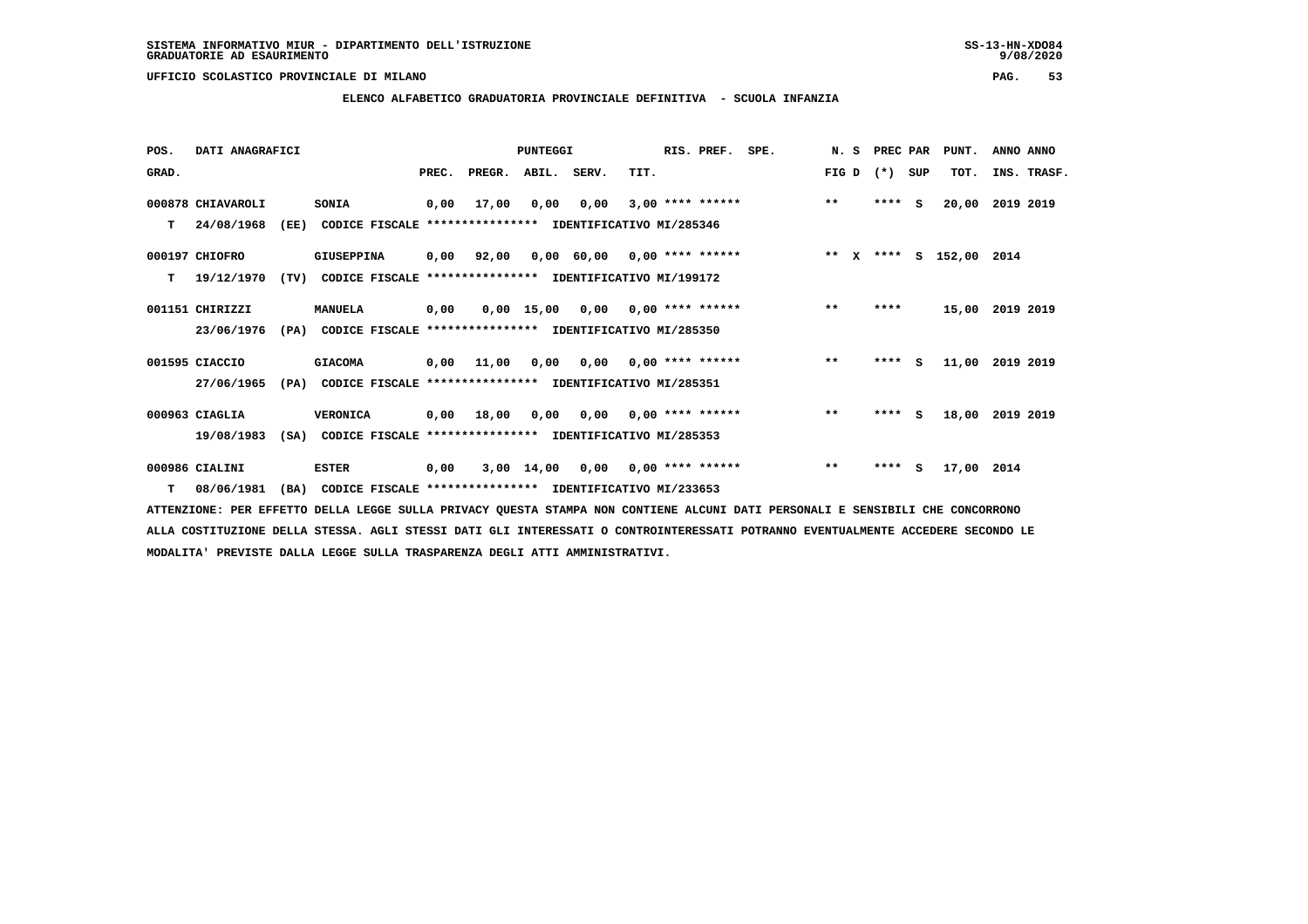**ELENCO ALFABETICO GRADUATORIA PROVINCIALE DEFINITIVA - SCUOLA INFANZIA**

| POS.         | DATI ANAGRAFICI  |      |                                                               |      |                                         | PUNTEGGI |                                        |      | RIS. PREF. | SPE.                                             | N. S PREC PAR |         |     | PUNT.              | ANNO ANNO   |  |
|--------------|------------------|------|---------------------------------------------------------------|------|-----------------------------------------|----------|----------------------------------------|------|------------|--------------------------------------------------|---------------|---------|-----|--------------------|-------------|--|
| GRAD.        |                  |      |                                                               |      | PREC. PREGR. ABIL. SERV.                |          |                                        | TIT. |            |                                                  | $FIG D (*)$   |         | SUP | TOT.               | INS. TRASF. |  |
|              | 000181 CIARALDO  |      | <b>ANTONELLA</b>                                              | 0,00 | 96,00                                   |          |                                        |      |            | $0,00$ 60,00 0,00 **** ****** *** **             |               | ****    | S.  | 156,00 2014        |             |  |
|              | $T = 12/06/1979$ |      | (CE) CODICE FISCALE **************** IDENTIFICATIVO MI/201918 |      |                                         |          |                                        |      |            |                                                  |               |         |     |                    |             |  |
|              | 001538 CICCAZZO  |      | <b>MARIELLA</b>                                               |      | 0,00 11,00                              |          | $0,00$ $0,00$ $0,00$ $***$ **** ****** |      |            |                                                  | $***$         | $***$ S |     | 11,00 2014         |             |  |
| т            | 14/03/1978       | (RG) | CODICE FISCALE **************** IDENTIFICATIVO MI/232489      |      |                                         |          |                                        |      |            |                                                  |               |         |     |                    |             |  |
|              | 000748 CICCONE   |      | <b>FRANCESCA</b>                                              |      | $0,00$ 23,00 0,00 0,00 3,00 **** ****** |          |                                        |      |            |                                                  | $***$         | $***$ S |     | 26,00 2019 2019    |             |  |
| T.           | 10/01/1984       |      | (AV) CODICE FISCALE **************** IDENTIFICATIVO MI/285357 |      |                                         |          |                                        |      |            |                                                  |               |         |     |                    |             |  |
|              | 000167 CICCONE   |      | TERESA PATRIZ                                                 |      |                                         |          |                                        |      |            | $0,00$ 87,00 16,00 56,00 0,00 **** ****** *** ** |               | ****    |     | S 159,00 2019 2019 |             |  |
|              | 12/01/1970       |      | (RC) CODICE FISCALE **************** IDENTIFICATIVO MI/285360 |      |                                         |          |                                        |      |            |                                                  |               |         |     |                    |             |  |
|              | 001048 CICERO    |      | <b>MARIA</b>                                                  | 0,00 |                                         |          | $3,00$ 13,00 0,00 0,00 **** ******     |      |            |                                                  | $***$         | $***$ S |     | 16,00 2014         |             |  |
| т            | 08/10/1979       | (PA) | CODICE FISCALE **************** IDENTIFICATIVO MI/204276      |      |                                         |          |                                        |      |            |                                                  |               |         |     |                    |             |  |
| 001368 CICIO |                  |      | <b>FRANCESCA</b>                                              | 0,00 |                                         |          | $0,00$ 12,00 0,00 0,00 **** ******     |      |            |                                                  | $***$         | $***$ S |     | 12,00 2014         |             |  |
|              | T 20/05/1960     |      | (AG) CODICE FISCALE **************** IDENTIFICATIVO MI/202889 |      |                                         |          |                                        |      |            |                                                  |               |         |     |                    |             |  |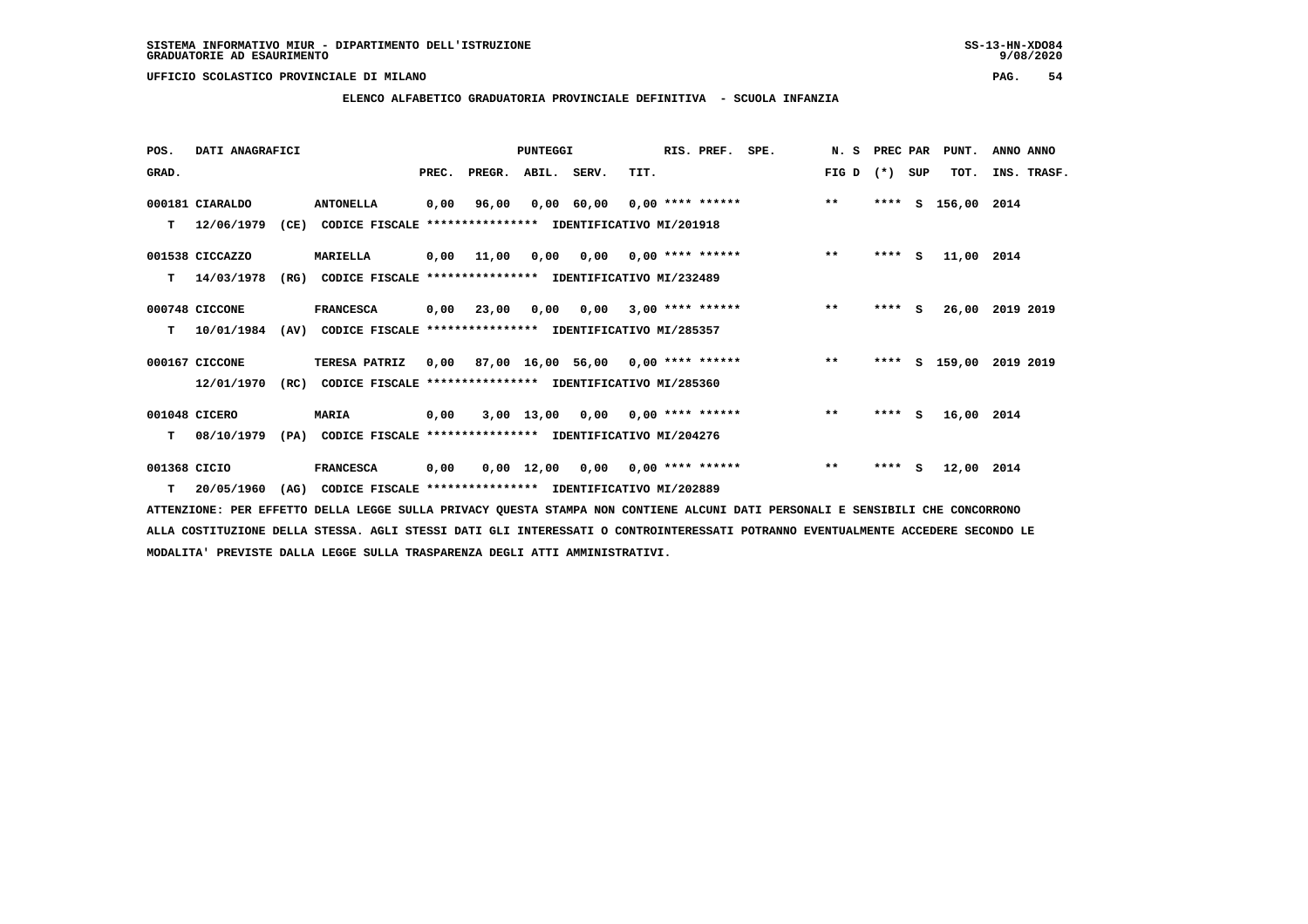**ELENCO ALFABETICO GRADUATORIA PROVINCIALE DEFINITIVA - SCUOLA INFANZIA**

| POS.          | DATI ANAGRAFICI  |      |                                                          |      |                                                          | <b>PUNTEGGI</b> |                                                  |      | RIS. PREF. SPE.           |         | N. S PREC PAR |     | PUNT.      | ANNO ANNO   |  |
|---------------|------------------|------|----------------------------------------------------------|------|----------------------------------------------------------|-----------------|--------------------------------------------------|------|---------------------------|---------|---------------|-----|------------|-------------|--|
| GRAD.         |                  |      |                                                          |      | PREC. PREGR. ABIL. SERV.                                 |                 |                                                  | TIT. |                           |         | FIG D $(*)$   | SUP | TOT.       | INS. TRASF. |  |
|               | 000416 CICIRELLA |      | <b>CATERINA</b>                                          | 0,00 |                                                          |                 | $42,00$ $16,00$ $36,00$ $0,00$ $***$ **** ****** |      |                           | $***$   | $***$ S       |     | 94,00      | 2007 2007   |  |
|               | 14/04/1968       | (ME) | CODICE FISCALE                                           |      | **************** IDENTIFICATIVO MI/108375                |                 |                                                  |      |                           |         |               |     |            |             |  |
|               | 000783 CIFERRI   |      | <b>COSETTA</b>                                           | 0,00 |                                                          |                 | 0,00 17,00 0,00                                  |      | $6,00$ **** ******        | $***$   | $***$ S       |     | 23,00 2014 |             |  |
| T.            | 23/10/1982       | (BA) |                                                          |      | CODICE FISCALE **************** IDENTIFICATIVO MI/230478 |                 |                                                  |      |                           |         |               |     |            |             |  |
| 000527 CILIO  |                  |      | <b>CARMELA</b>                                           | 0,00 |                                                          |                 | $0,00$ 14,00 48,00 0,00 **** ******              |      |                           | $***$   | $***$ S       |     | 62,00 2014 |             |  |
| т             | 12/01/1966       | (NA) |                                                          |      | CODICE FISCALE **************** IDENTIFICATIVO MI/235189 |                 |                                                  |      |                           |         |               |     |            |             |  |
| 000811 CILONA |                  |      | <b>ENZA</b>                                              | 0,00 |                                                          |                 | 8,00 14,00 0,00 0,00 **** ******                 |      |                           | $***$   | **** S        |     | 22,00      | 2018 2018   |  |
|               | 12/05/1970       | (RC) | CODICE FISCALE **************** IDENTIFICATIVO MI/284677 |      |                                                          |                 |                                                  |      |                           |         |               |     |            |             |  |
|               | 001441 CIMINO    |      | <b>CARMELA</b>                                           |      | 0,00 11,00                                               | 0,00            |                                                  |      | $0,00$ $0,00$ **** ****** | $***$   | $***$ S       |     | 11,00 2014 |             |  |
|               | 06/11/1973       | (AG) |                                                          |      | CODICE FISCALE **************** IDENTIFICATIVO MI/209890 |                 |                                                  |      |                           |         |               |     |            |             |  |
|               | 000574 CINARDI   |      | <b>SANTA</b>                                             | 0,00 |                                                          |                 | 3,00 15,00 32,00                                 |      | $3,00$ **** ******        | $***$ X | $***$ S       |     | 53,00      | 2019 2019   |  |
|               | 10/05/1978       | (EE) |                                                          |      | CODICE FISCALE **************** IDENTIFICATIVO MI/285363 |                 |                                                  |      |                           |         |               |     |            |             |  |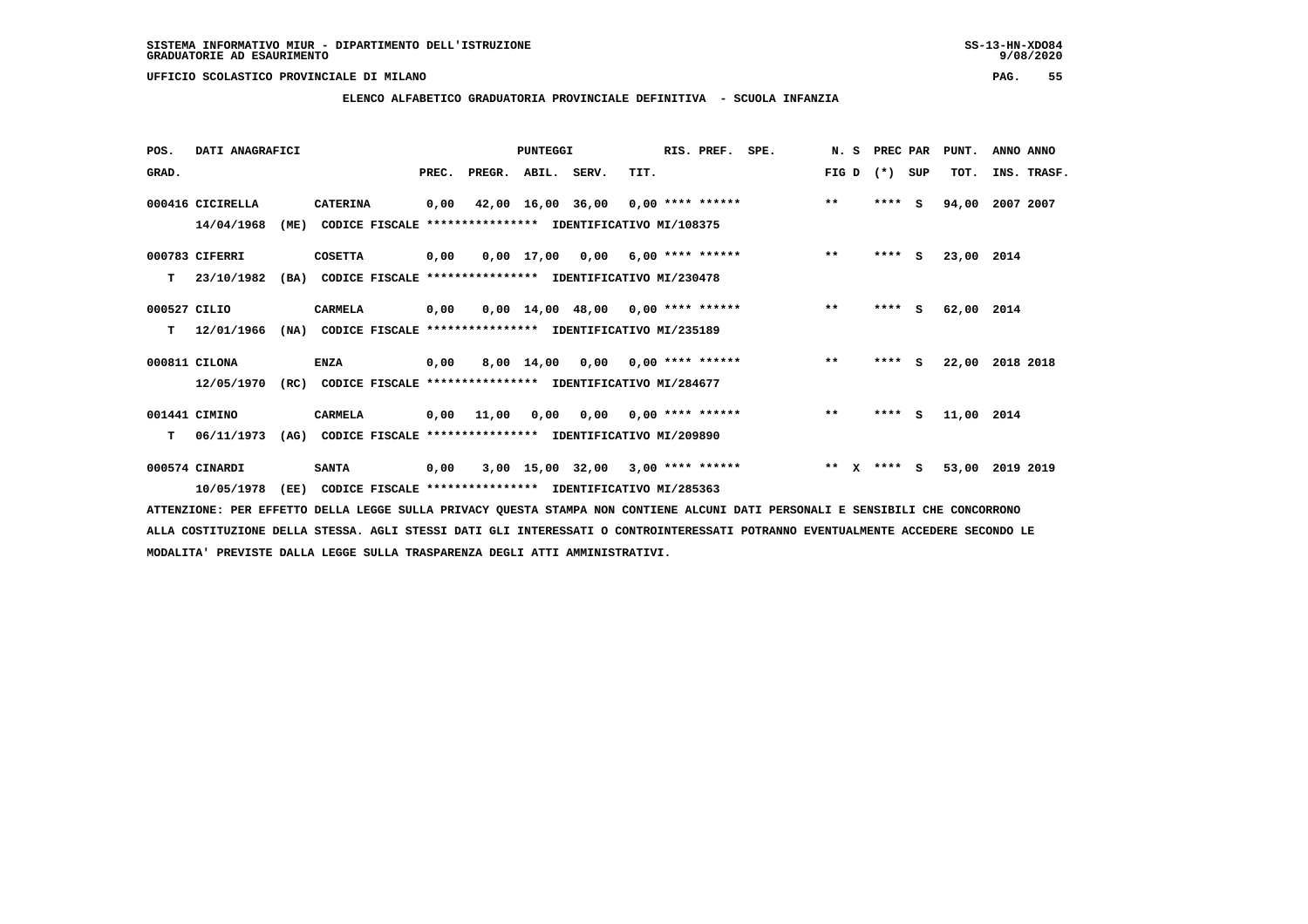**ELENCO ALFABETICO GRADUATORIA PROVINCIALE DEFINITIVA - SCUOLA INFANZIA**

| POS.  | DATI ANAGRAFICI   |      |                                                               |       |                                           | PUNTEGGI    |                                    |                           | RIS. PREF.         | SPE. | N.S                   |         | PREC PAR | PUNT.      | ANNO ANNO   |
|-------|-------------------|------|---------------------------------------------------------------|-------|-------------------------------------------|-------------|------------------------------------|---------------------------|--------------------|------|-----------------------|---------|----------|------------|-------------|
| GRAD. |                   |      |                                                               | PREC. | PREGR.                                    | ABIL. SERV. |                                    | TIT.                      |                    |      | FIG D                 | $(*)$   | SUP      | TOT.       | INS. TRASF. |
|       | 001251 CINARDO    |      | <b>SABRINA</b>                                                | 0,00  | 14,00                                     | 0,00        | 0,00                               |                           | $0,00$ **** ****** |      | $***$                 | ****    | S.       | 14,00      | 2019 2019   |
| т     | 21/10/1981        | CL)  | CODICE FISCALE **************** IDENTIFICATIVO MI/285365      |       |                                           |             |                                    |                           |                    |      |                       |         |          |            |             |
|       | 001317 CIOCCOLONI |      | <b>EMANUELA</b>                                               | 0,00  |                                           |             | $0,00$ 13,00 0,00 0,00 **** ****** |                           |                    |      | $***$                 | **** S  |          | 13,00 2014 |             |
| т     | 04/01/1982        | (VV) | CODICE FISCALE **************** IDENTIFICATIVO MI/203815      |       |                                           |             |                                    |                           |                    |      |                       |         |          |            |             |
|       | 001596 CIPOLLA    |      | MARIALUISA                                                    | 0,00  | 11,00                                     | 0,00        |                                    | $0,00$ $0,00$ **** ****** |                    |      | $***$                 | $***$ S |          | 11,00      | 2019 2019   |
|       | 15/12/1982        | (TP) | CODICE FISCALE **************** IDENTIFICATIVO MI/285369      |       |                                           |             |                                    |                           |                    |      |                       |         |          |            |             |
|       | 001600 CIPOLLA    |      | <b>PIETRO</b>                                                 | 0,00  | 11,00                                     | 0,00        | 0,00                               | 0,00 **** ******          |                    |      | $**$                  | ****    | <b>S</b> | 11,00      | 2019 2019   |
| т     | 25/08/1971        |      | (CH) CODICE FISCALE **************** IDENTIFICATIVO MI/285370 |       |                                           |             |                                    |                           |                    |      |                       |         |          |            |             |
|       | 000573 CIRASA     |      | MARIANGELA                                                    | 0,00  |                                           |             | 36,00 17,00 0,00 0,00 **** ******  |                           |                    |      | $***$                 | ****    | S.       | 53,00      | 2019 2019   |
|       | 18/01/1980        | (AG) | CODICE FISCALE                                                |       | **************** IDENTIFICATIVO MI/285375 |             |                                    |                           |                    |      |                       |         |          |            |             |
|       | 000900 CIRAUDO    |      | ADA                                                           | 0,00  |                                           | 3,00 16,00  |                                    | $0,00$ $0,00$ **** ****** |                    |      | $***$<br>$\mathbf{x}$ | **** S  |          | 19,00 2014 |             |
| T     | 20/04/1979        |      | (CZ) CODICE FISCALE **************** IDENTIFICATIVO MI/225455 |       |                                           |             |                                    |                           |                    |      |                       |         |          |            |             |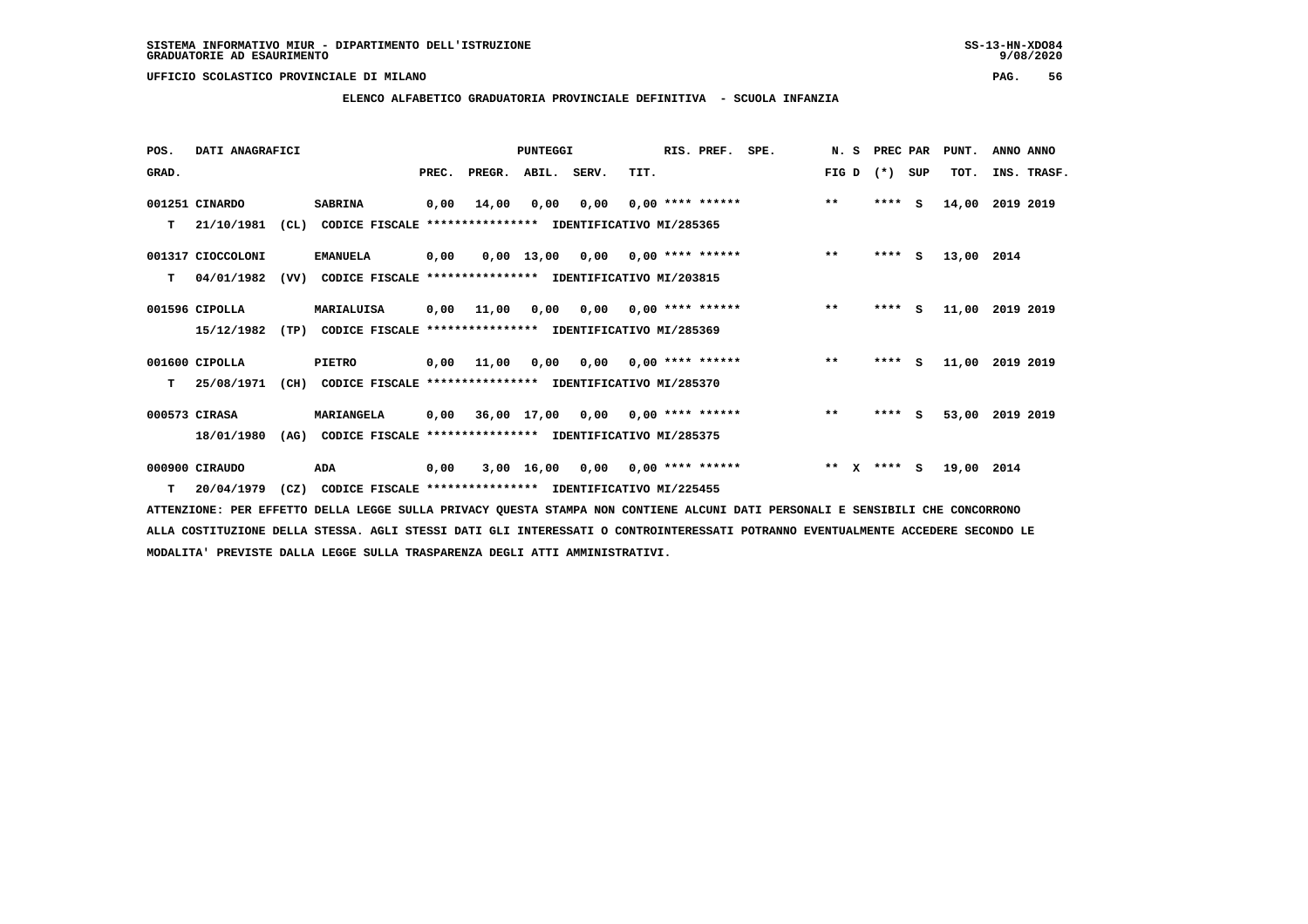**ELENCO ALFABETICO GRADUATORIA PROVINCIALE DEFINITIVA - SCUOLA INFANZIA**

 **POS. DATI ANAGRAFICI PUNTEGGI RIS. PREF. SPE. N. S PREC PAR PUNT. ANNO ANNO**GRAD. **PREGRADE SERVEGER. ABIL. SERV. TIT.** FIG D (\*) SUP TOT. INS. TRASF.  **001470 CIRAVOLO MANUELA 0,00 11,00 0,00 0,00 0,00 \*\*\*\* \*\*\*\*\*\* \*\* \*\*\*\* S 11,00 2014 T 26/06/1979 (EE) CODICE FISCALE \*\*\*\*\*\*\*\*\*\*\*\*\*\*\*\* IDENTIFICATIVO MI/222994 000610 CIRILLI GIOVANNA 0,00 11,00 0,00 36,00 0,00 \*\*\*\* \*\*\*\*\*\* \*\* X \*\*\*\* S 47,00 2019 2019 T 11/04/1969 (AQ) CODICE FISCALE \*\*\*\*\*\*\*\*\*\*\*\*\*\*\*\* IDENTIFICATIVO MI/285379 000719 CIRILLO LUCIA 0,00 15,00 14,00 0,00 0,00 \*\*\*\* \*\*\*\*\*\* \*\* \*\*\*\* S 29,00 2014 T 29/06/1983 (NA) CODICE FISCALE \*\*\*\*\*\*\*\*\*\*\*\*\*\*\*\* IDENTIFICATIVO MI/193700 000818 CIRILLO MARIA 0,00 6,00 15,00 0,00 0,00 \*\*\*\* \*\*\*\*\*\* \*\* X \*\*\*\* S 21,00 2002 18/12/1959 (KR) CODICE FISCALE \*\*\*\*\*\*\*\*\*\*\*\*\*\*\*\* IDENTIFICATIVO MI/069140**

 **001246 CIRILLO ROSA 0,00 14,00 0,00 0,00 0,00 \*\*\*\* \*\*\*\*\*\* \*\* \*\*\*\* 14,00 2014 T 03/08/1957 (SA) CODICE FISCALE \*\*\*\*\*\*\*\*\*\*\*\*\*\*\*\* IDENTIFICATIVO MI/204886**

 **000822 CIRLINCIONE LEONARDO 0,00 15,00 0,00 6,00 0,00 \*\*\*\* \*\*\*\*\*\* \*\* \*\*\*\* S 21,00 2011 2011 08/06/1976 (TP) CODICE FISCALE \*\*\*\*\*\*\*\*\*\*\*\*\*\*\*\* IDENTIFICATIVO MI/166743**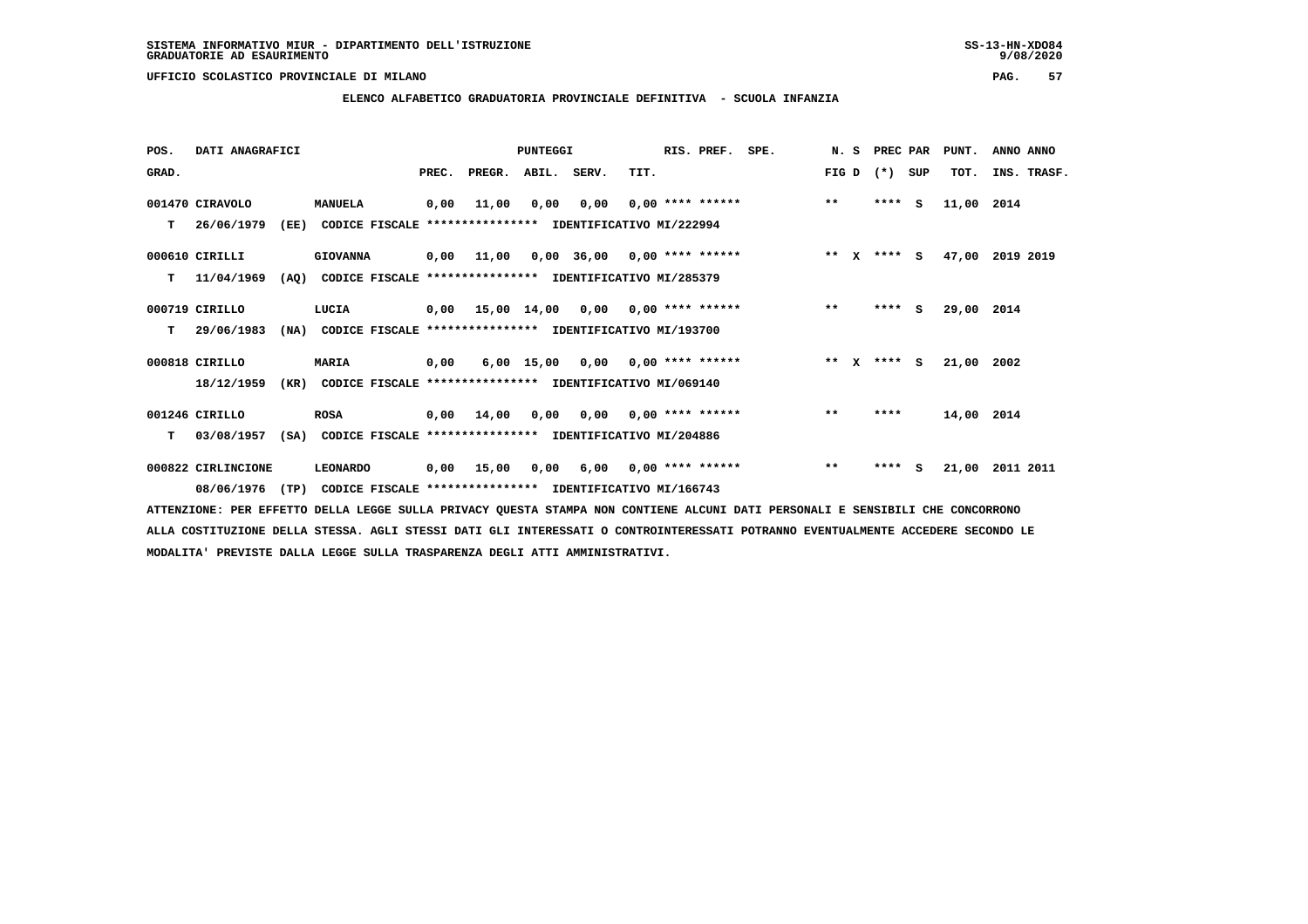**ELENCO ALFABETICO GRADUATORIA PROVINCIALE DEFINITIVA - SCUOLA INFANZIA**

| POS.  | DATI ANAGRAFICI    |      |                                                               |       |        | <b>PUNTEGGI</b>    |                                        |                           | RIS. PREF. | SPE. |              | N. S         | PREC PAR    |     | PUNT.      | ANNO ANNO |             |
|-------|--------------------|------|---------------------------------------------------------------|-------|--------|--------------------|----------------------------------------|---------------------------|------------|------|--------------|--------------|-------------|-----|------------|-----------|-------------|
| GRAD. |                    |      |                                                               | PREC. | PREGR. | ABIL.              | SERV.                                  | TIT.                      |            |      | FIG D        |              | $(* )$      | SUP | TOT.       |           | INS. TRASF. |
|       | 000556 CIRULLI     |      | <b>SERENA</b>                                                 | 0,00  |        | 14,00 41,00        |                                        | $0,00$ $0,00$ **** ****** |            |      |              |              | ** x **** S |     | 55,00      | 2007      |             |
|       | 11/08/1975         | (MI) | CODICE FISCALE **************** IDENTIFICATIVO MI/109225      |       |        |                    |                                        |                           |            |      |              |              |             |     |            |           |             |
|       | 001345 CIUFFREDA   |      | LIBERALUCIA                                                   | 0,00  | 13,00  | 0,00               |                                        | $0,00$ $0,00$ **** ****** |            |      | $* *$        | $\mathbf{x}$ | $***$ S     |     | 13,00      | 2019 2019 |             |
| т     | 13/12/1978         | (FG) | CODICE FISCALE **************** IDENTIFICATIVO MI/285383      |       |        |                    |                                        |                           |            |      |              |              |             |     |            |           |             |
|       | 001366 CIULLO      |      | MARCELLA                                                      | 0,00  | 12,00  |                    | $0,00$ $0,00$ $0,00$ $***$ **** ****** |                           |            |      | $**$         |              | $***$ S     |     | 12,00 2014 |           |             |
| T.    | 24/09/1974         | (LE) | CODICE FISCALE **************** IDENTIFICATIVO MI/195491      |       |        |                    |                                        |                           |            |      |              |              |             |     |            |           |             |
|       | 001409 CLEMENTE    |      | <b>ANGELA</b>                                                 | 0,00  |        | $0,00 \quad 12,00$ |                                        | $0,00$ $0,00$ **** ****** |            |      | $***$        |              | $***$ S     |     | 12,00      | 2014      |             |
| T.    | 14/05/1963         |      | (FG) CODICE FISCALE **************** IDENTIFICATIVO MI/203248 |       |        |                    |                                        |                           |            |      |              |              |             |     |            |           |             |
|       | 001135 CODARA      |      | VALERIA                                                       | 0,00  |        |                    | $0.00$ 15.00 0.00 0.00 **** ******     |                           |            |      | $\star\star$ |              | $***$ S     |     | 15,00 2014 |           |             |
| т     | 22/08/1981         | (BG) | CODICE FISCALE **************** IDENTIFICATIVO MI/199682      |       |        |                    |                                        |                           |            |      |              |              |             |     |            |           |             |
|       | 000990 COLAFEMMINA |      | <b>SANDRA</b>                                                 | 0,00  |        | $3,00$ 14,00       | 0,00                                   | $0,00$ **** ******        |            |      | $**$         |              | $***$ S     |     | 17,00 2014 |           |             |
| T.    | 26/05/1973         | (BA) | CODICE FISCALE **************** IDENTIFICATIVO MI/194043      |       |        |                    |                                        |                           |            |      |              |              |             |     |            |           |             |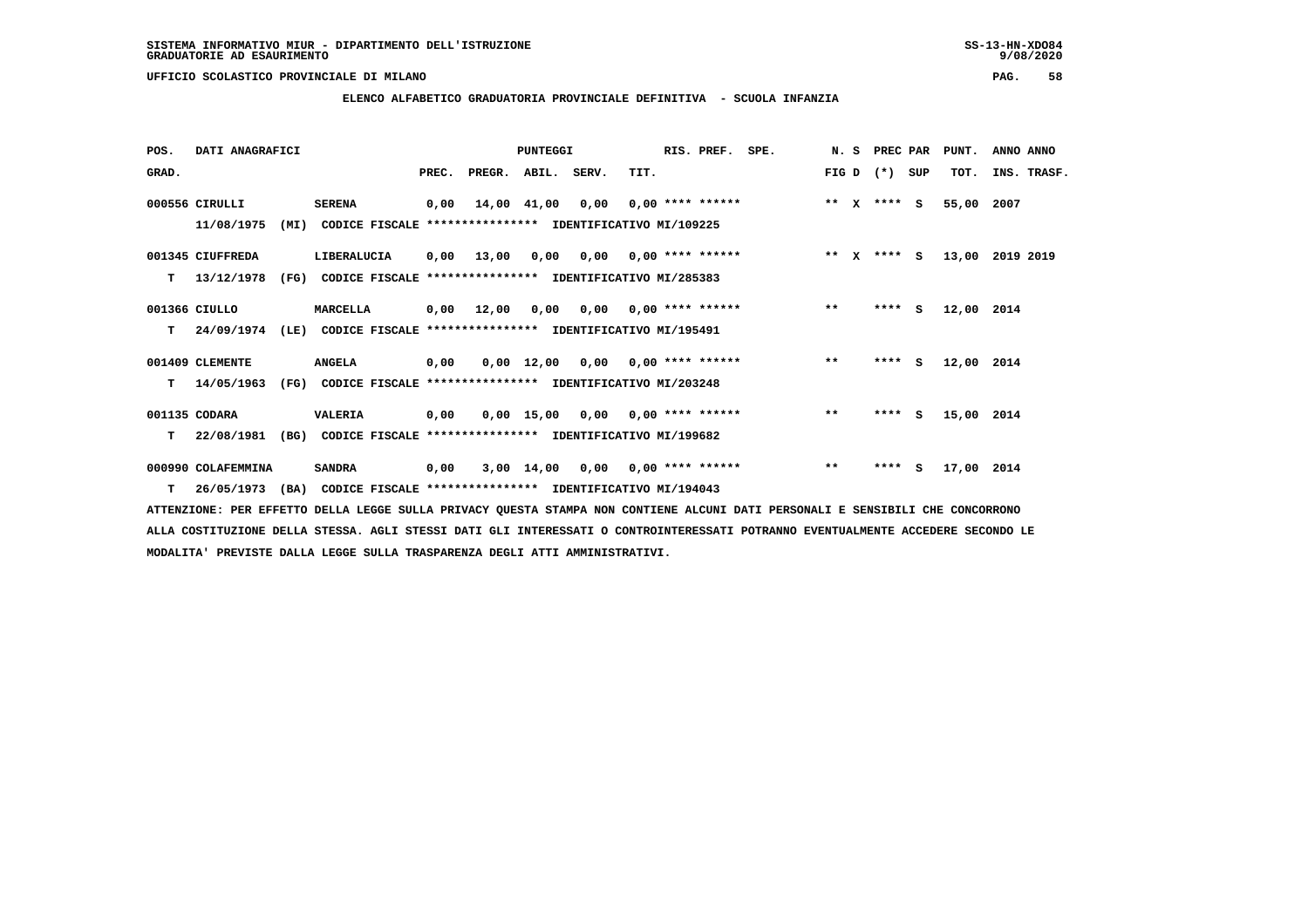## **ELENCO ALFABETICO GRADUATORIA PROVINCIALE DEFINITIVA - SCUOLA INFANZIA**

| POS.  | DATI ANAGRAFICI  |      |                                                               |       |                                          | <b>PUNTEGGI</b> |                                        |      | RIS. PREF.                | SPE. | N.S   | PREC PAR    |     | PUNT.         | ANNO ANNO   |
|-------|------------------|------|---------------------------------------------------------------|-------|------------------------------------------|-----------------|----------------------------------------|------|---------------------------|------|-------|-------------|-----|---------------|-------------|
| GRAD. |                  |      |                                                               | PREC. | PREGR. ABIL. SERV.                       |                 |                                        | TIT. |                           |      | FIG D | $(*)$       | SUP | TOT.          | INS. TRASF. |
|       | 001139 COLAIANNI |      | MARCELLA                                                      | 0,00  |                                          | $0,00$ 15,00    | 0,00                                   |      | $0.00$ **** ******        |      | $* *$ | ****        |     | 15,00 2014    |             |
| T.    | 29/02/1980       | (PA) | CODICE FISCALE **************** IDENTIFICATIVO MI/206714      |       |                                          |                 |                                        |      |                           |      |       |             |     |               |             |
|       | 001248 COLELLA   |      | <b>INCORONATA</b>                                             | 0,00  |                                          |                 | $0,00$ 14,00 0,00 0,00 **** ****** D   |      |                           |      |       | ** x **** S |     | 14,00         | 2019 2003   |
|       | 29/04/1971       | (MI) | CODICE FISCALE **************** IDENTIFICATIVO MI/075338      |       |                                          |                 |                                        |      |                           |      |       |             |     |               |             |
|       | 001480 COLLETTA  |      | <b>ANGELA</b>                                                 | 0,00  |                                          | 0,00 11,00      |                                        |      | $0,00$ $0,00$ **** ****** |      | $***$ | $***$ S     |     | 11,00 2014    |             |
| т     | 07/02/1974       |      | (FG) CODICE FISCALE **************** IDENTIFICATIVO MI/193928 |       |                                          |                 |                                        |      |                           |      |       |             |     |               |             |
|       | 001427 COLLETTI  |      | MARIAGIUSEPPI                                                 | 0,00  | 11,00                                    |                 | $0,00$ $0,00$ $0,00$ $***$ **** ****** |      |                           |      | $***$ | $***$ S     |     | 11,00 2012    |             |
| т     | 25/05/1977       | (EE) | CODICE FISCALE **************** IDENTIFICATIVO MI/232875      |       |                                          |                 |                                        |      |                           |      |       |             |     |               |             |
|       | 000042 COLLOCA   |      | <b>ROBERTA</b>                                                |       | 0,00 109,00 16,00 60,00 0,00 **** ****** |                 |                                        |      |                           |      |       | ** $X$ **** |     | S 185,00 2002 |             |
|       | 01/11/1979       | (ME) | CODICE FISCALE **************** IDENTIFICATIVO MI/063967      |       |                                          |                 |                                        |      |                           |      |       |             |     |               |             |
|       | 000428 COLLODORO |      | <b>AGATA</b>                                                  | 0,00  | 14,00 15,00 60,00 0,00 **** ******       |                 |                                        |      |                           |      | $***$ | ****        | s   | 89,00         | 2007 2007   |
|       | 16/10/1968       | CL)  | CODICE FISCALE **************** IDENTIFICATIVO MI/106691      |       |                                          |                 |                                        |      |                           |      |       |             |     |               |             |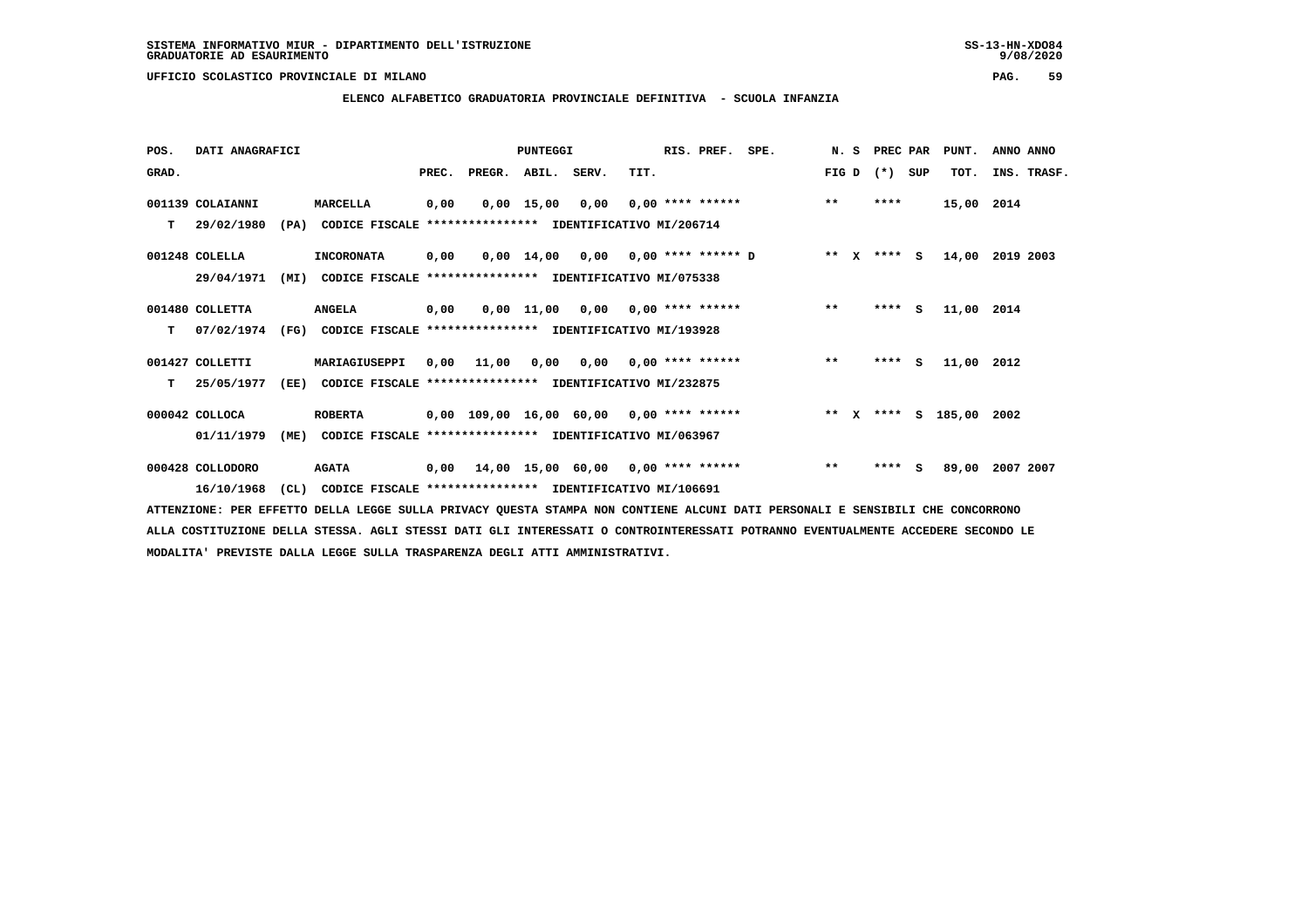**ELENCO ALFABETICO GRADUATORIA PROVINCIALE DEFINITIVA - SCUOLA INFANZIA**

 **POS. DATI ANAGRAFICI PUNTEGGI RIS. PREF. SPE. N. S PREC PAR PUNT. ANNO ANNO**GRAD. **PREGRADE SERVEGER. ABIL. SERV. TIT.** FIG D (\*) SUP TOT. INS. TRASF.  **001371 COLLURA MARIA ROSARIA 0,00 0,00 12,00 0,00 0,00 \*\*\*\* \*\*\*\*\*\* \*\* X \*\*\*\* 12,00 2014 T 30/10/1967 (NA) CODICE FISCALE \*\*\*\*\*\*\*\*\*\*\*\*\*\*\*\* IDENTIFICATIVO MI/213352 000185 COLOMBO ILARIA 0,00 75,00 14,00 60,00 6,00 \*\*\*\* \*\*\*\*\*\* \*\* \*\*\*\* S 155,00 2014 22/07/1980 (MI) CODICE FISCALE \*\*\*\*\*\*\*\*\*\*\*\*\*\*\*\* IDENTIFICATIVO MI/204740 001412 COLOMBRINO MARIA 0,00 0,00 12,00 0,00 0,00 \*\*\*\* \*\*\*\*\*\* \*\* \*\*\*\* S 12,00 2019 2019 T 04/04/1970 (MI) CODICE FISCALE \*\*\*\*\*\*\*\*\*\*\*\*\*\*\*\* IDENTIFICATIVO MI/285395 001501 COLZANI MARIACHIARA 0,00 11,00 0,00 0,00 0,00 \*\*\*\* \*\*\*\*\*\* \*\* \*\*\*\* S 11,00 2014 T 07/05/1981 (MI) CODICE FISCALE \*\*\*\*\*\*\*\*\*\*\*\*\*\*\*\* IDENTIFICATIVO MI/197587 000480 COMBERIATI VITTORIA 0,00 27,00 0,00 48,00 0,00 \*\*\*\* \*\*\*\*\*\* \*\* \*\*\*\* S 75,00 2019 T 01/05/1973 (RC) CODICE FISCALE \*\*\*\*\*\*\*\*\*\*\*\*\*\*\*\* IDENTIFICATIVO MI/200431 001570 COMPARATO LUCREZIA 0,00 0,00 11,00 0,00 0,00 \*\*\*\* \*\*\*\*\*\* \*\* \*\*\*\* S 11,00 2014**

 **T 09/12/1966 (AG) CODICE FISCALE \*\*\*\*\*\*\*\*\*\*\*\*\*\*\*\* IDENTIFICATIVO MI/194555**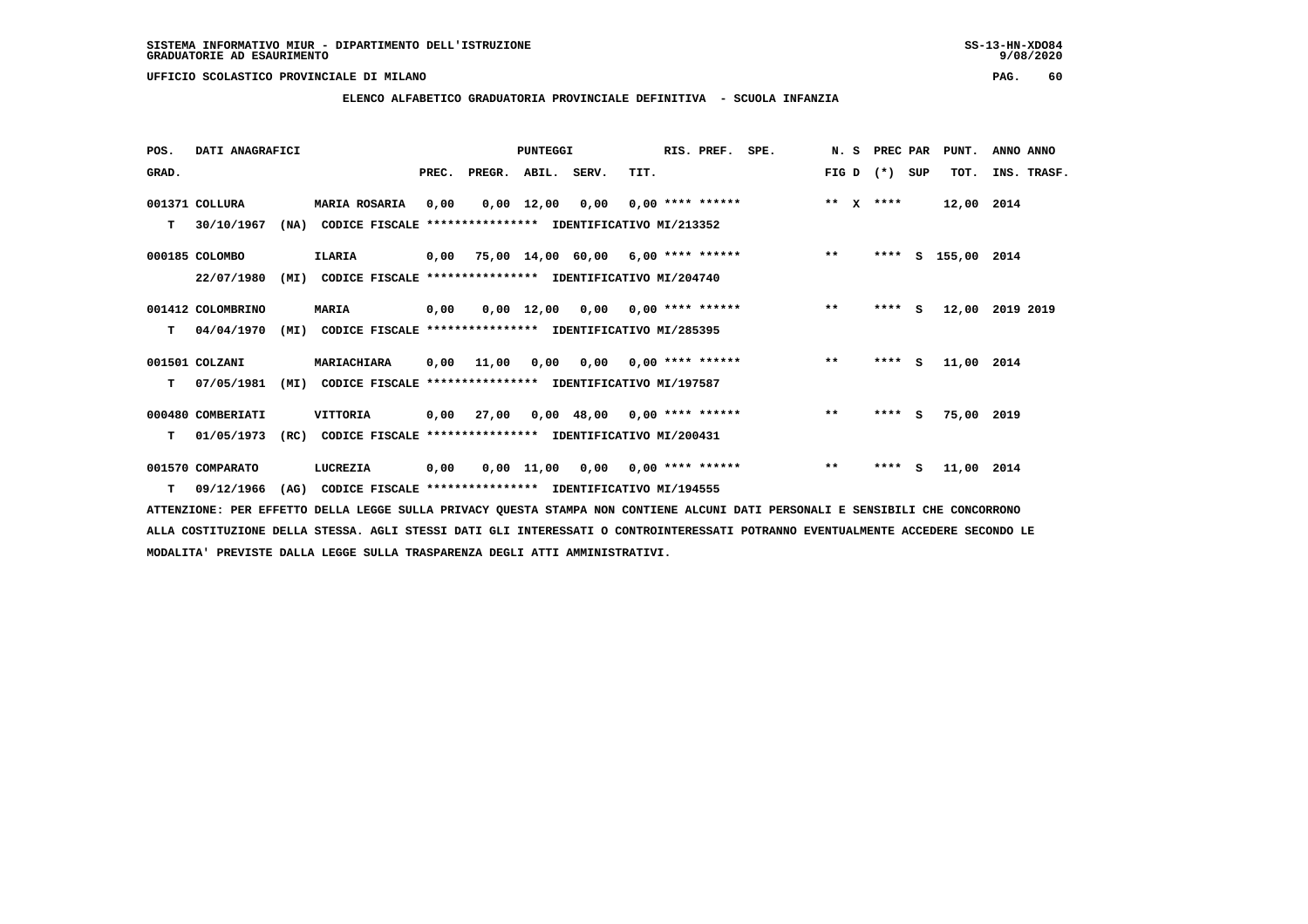### **ELENCO ALFABETICO GRADUATORIA PROVINCIALE DEFINITIVA - SCUOLA INFANZIA**

| POS.  | DATI ANAGRAFICI          |                                                               |       |                    | PUNTEGGI |                                       |                    | RIS. PREF. | SPE. | N. S         |       | PREC PAR    | PUNT.       | ANNO ANNO   |
|-------|--------------------------|---------------------------------------------------------------|-------|--------------------|----------|---------------------------------------|--------------------|------------|------|--------------|-------|-------------|-------------|-------------|
| GRAD. |                          |                                                               | PREC. | PREGR. ABIL. SERV. |          |                                       | TIT.               |            |      | FIG D        | $(*)$ | SUP         | TOT.        | INS. TRASF. |
|       | 000035 COMPOSTELLA       | <b>DANIELA</b>                                                | 0,00  |                    |          | 84,00 42,00 60,00 0,00 **** ******    |                    |            |      | $***$ $x$    | ****  |             | 186,00 2007 |             |
|       | 01/05/1984<br>(MI)       | CODICE FISCALE **************** IDENTIFICATIVO MI/108733      |       |                    |          |                                       |                    |            |      |              |       |             |             |             |
|       | 001094 CONDINA           | <b>MARIA</b>                                                  | 0,00  |                    |          | $0,00$ 15,00 0,00 0,00 **** ******    |                    |            |      | $***$        |       | $***$ S     | 15,00       | 2011 2011   |
|       | 05/09/1979<br>(RC)       | CODICE FISCALE **************** IDENTIFICATIVO MI/166515      |       |                    |          |                                       |                    |            |      |              |       |             |             |             |
|       | 001211 CONFALONIERI      | MARIAPAOLA                                                    |       | 0,00 12,00         | 0,00     | 2,00                                  | $0.00$ **** ****** |            |      | $**$         |       | ****<br>- S | 14,00 2014  |             |
| т     | 12/04/1967<br>(MI)       | CODICE FISCALE **************** IDENTIFICATIVO MI/227989      |       |                    |          |                                       |                    |            |      |              |       |             |             |             |
|       | 001462 CONFREDA          | <b>ALESSIA</b>                                                | 0,00  |                    |          | 0,00 11,00 0,00 0,00 **** ******      |                    |            |      | $***$        |       | $***$ S     | 11,00 2014  |             |
| т     | 26/05/1983<br>(CE)       | CODICE FISCALE **************** IDENTIFICATIVO MI/225766      |       |                    |          |                                       |                    |            |      |              |       |             |             |             |
|       | 001313 CONIGLIO          | GIUSEPPINA                                                    |       | 0,00 13,00         |          | $0,00$ $0,00$ $0,00$ $***$ **** ***** |                    |            |      | $\star\star$ |       | $***$ S     | 13,00 2014  |             |
| т     | 28/12/1982               | (CL) CODICE FISCALE **************** IDENTIFICATIVO MI/232881 |       |                    |          |                                       |                    |            |      |              |       |             |             |             |
|       | 001387 CONTARIN          | MICHELA                                                       | 0,00  |                    |          | $0,00$ 12,00 0,00 0,00 **** ******    |                    |            |      | $\star\star$ |       | $***$ S     | 12,00       | 2014        |
|       | $T = 14/02/1982$<br>(MI) | CODICE FISCALE **************** IDENTIFICATIVO MI/194953      |       |                    |          |                                       |                    |            |      |              |       |             |             |             |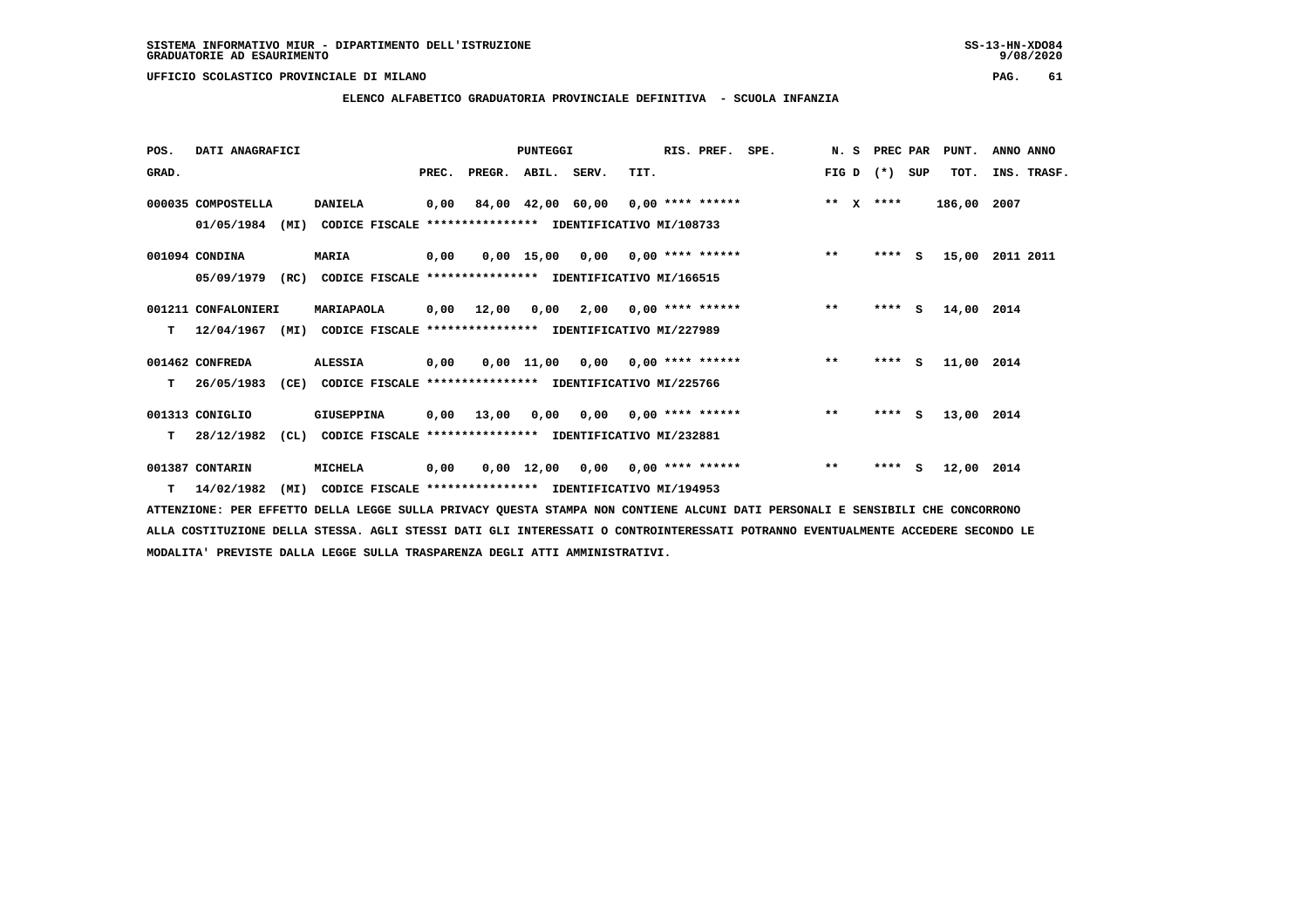### **ELENCO ALFABETICO GRADUATORIA PROVINCIALE DEFINITIVA - SCUOLA INFANZIA**

| POS.         | DATI ANAGRAFICI   |      |                                                                           |      |                          | <b>PUNTEGGI</b> |      |      | RIS. PREF. | SPE.                                                        |       | N. S PREC PAR | PUNT.            | ANNO ANNO |             |
|--------------|-------------------|------|---------------------------------------------------------------------------|------|--------------------------|-----------------|------|------|------------|-------------------------------------------------------------|-------|---------------|------------------|-----------|-------------|
| GRAD.        |                   |      |                                                                           |      | PREC. PREGR. ABIL. SERV. |                 |      | TIT. |            |                                                             | FIG D | (*) SUP       | TOT.             |           | INS. TRASF. |
|              | 000942 CONTARTESE |      | <b>SIMONA</b>                                                             | 0,00 | 18,00                    | 0,00            | 0,00 |      |            | $0.00$ **** ****** ** **                                    |       | $***$ S       | 18,00 2014       |           |             |
|              |                   |      | T 19/07/1976 (VV) CODICE FISCALE *************** IDENTIFICATIVO MI/203068 |      |                          |                 |      |      |            |                                                             |       |               |                  |           |             |
| 000367 CONTE |                   |      | ELIGIO                                                                    |      |                          |                 |      |      |            | 0,00 102,00  6,00  0,00  0,00 **** ****** E      **  X **** |       |               | 108,00 2019 2019 |           |             |
|              | $S = 19/04/1980$  | (BA) | CODICE FISCALE **************** IDENTIFICATIVO MI/285400                  |      |                          |                 |      |      |            |                                                             |       |               |                  |           |             |
| 000151 CONTI |                   |      | <b>CHIARA</b>                                                             |      |                          |                 |      |      |            | 0,00 60,00 41,00 60,00 0,00 **** ****** *** **              |       | ****          | S 161,00 2007    |           |             |
|              | 27/11/1983        |      | (MI) CODICE FISCALE **************** IDENTIFICATIVO MI/110873             |      |                          |                 |      |      |            |                                                             |       |               |                  |           |             |
| 001097 CONTI |                   |      | CRISTIANA                                                                 | 0,00 |                          |                 |      |      |            | 0,00 15,00 0,00 0,00 **** ******                            | $* *$ | $***$ S       | 15,00 2014       |           |             |
| T.           | 02/08/1983        | (NU) | CODICE FISCALE **************** IDENTIFICATIVO MI/232129                  |      |                          |                 |      |      |            |                                                             |       |               |                  |           |             |
|              | 001088 CONTINO    |      | <b>FRANCESCA</b>                                                          | 0,00 |                          |                 |      |      |            | $0,00$ 13,00 0,00 3,00 **** ******                          | $***$ | $***$ S       | 16,00 2019 2019  |           |             |
|              |                   |      | T 19/08/1982 (CT) CODICE FISCALE *************** IDENTIFICATIVO MI/285402 |      |                          |                 |      |      |            |                                                             |       |               |                  |           |             |
|              | 000796 COPPOLA    |      | CLAUDIA                                                                   |      |                          |                 |      |      |            | 0,00 0,00 17,00 0,00 6,00 **** ****** *** **                |       | $***$ S       | 23,00 2019 2019  |           |             |
| T.           | 09/08/1966        | (BA) | CODICE FISCALE **************** IDENTIFICATIVO MI/285403                  |      |                          |                 |      |      |            |                                                             |       |               |                  |           |             |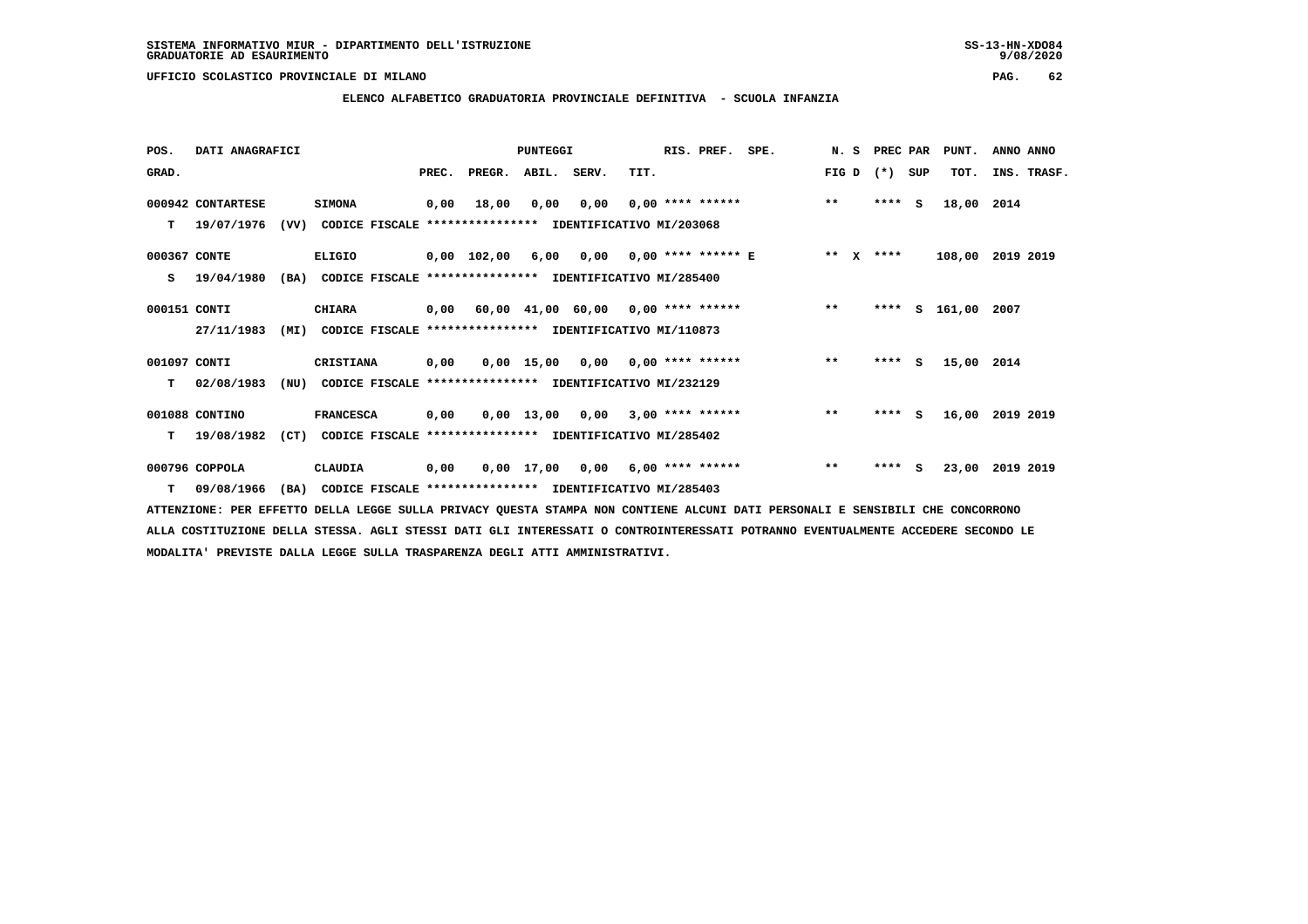## **ELENCO ALFABETICO GRADUATORIA PROVINCIALE DEFINITIVA - SCUOLA INFANZIA**

| POS.         | DATI ANAGRAFICI   |      |                                                                          |       |                    | PUNTEGGI |                                    |      | RIS. PREF. | SPE.                                                               | N.S   | PREC PAR |     | PUNT.         | ANNO ANNO       |
|--------------|-------------------|------|--------------------------------------------------------------------------|-------|--------------------|----------|------------------------------------|------|------------|--------------------------------------------------------------------|-------|----------|-----|---------------|-----------------|
| GRAD.        |                   |      |                                                                          | PREC. | PREGR. ABIL. SERV. |          |                                    | TIT. |            |                                                                    | FIG D | $(*)$    | SUP | TOT.          | INS. TRASF.     |
|              | 000106 CORBETTA   |      | <b>ELISA</b>                                                             | 0,00  |                    |          |                                    |      |            | 70,00 42,00 60,00 0,00 **** ****** *** **                          |       | ****     |     | S 172,00 2007 |                 |
|              | 13/11/1985        | (MI) | CODICE FISCALE **************** IDENTIFICATIVO MI/108613                 |       |                    |          |                                    |      |            |                                                                    |       |          |     |               |                 |
|              | 000465 CORIGLIANO |      | <b>GIANFRANCA</b>                                                        | 0,00  |                    |          |                                    |      |            | 2,00 15,00 60,00 0,00 **** ******                                  | $* *$ | $***$ S  |     |               | 77,00 2014 2014 |
|              | 30/05/1964        | (CS) | CODICE FISCALE **************** IDENTIFICATIVO MI/191536                 |       |                    |          |                                    |      |            |                                                                    |       |          |     |               |                 |
|              | 001328 CORONA     |      | <b>GIUSEPPA</b>                                                          | 0,00  |                    |          |                                    |      |            | $0,00$ 13,00 0,00 0,00 **** ******                                 | $***$ | $***5$   |     | 13,00 2014    |                 |
| T.           |                   |      | 09/02/1977 (TP) CODICE FISCALE **************** IDENTIFICATIVO MI/205276 |       |                    |          |                                    |      |            |                                                                    |       |          |     |               |                 |
| 000133 CORTI |                   |      | <b>MARINA</b>                                                            |       |                    |          |                                    |      |            | 0,00 63,00 42,00 60,00 0,00 **** ****** * *** * **** * 165,00 2009 |       |          |     |               |                 |
|              | 16/01/1977        | (MI) | CODICE FISCALE **************** IDENTIFICATIVO MI/144652                 |       |                    |          |                                    |      |            |                                                                    |       |          |     |               |                 |
|              | 001398 COSENTINO  |      | <b>DOMENICO</b>                                                          | 0,00  |                    |          | $0,00$ 12,00 0,00 0,00 **** ****** |      |            |                                                                    | $***$ | $***$ S  |     | 12,00 2014    |                 |
| T.           | 30/12/1978        |      | (PA) CODICE FISCALE **************** IDENTIFICATIVO MI/242502            |       |                    |          |                                    |      |            |                                                                    |       |          |     |               |                 |
|              | 000432 COSENTINO  |      | <b>MARIA ANTONIE</b>                                                     | 0,00  |                    |          |                                    |      |            | 50,00 13,00 24,00 0,00 **** ******                                 | $***$ | $***$ S  |     |               | 87,00 2014 2014 |
|              | 08/06/1975        | (PZ) | CODICE FISCALE **************** IDENTIFICATIVO MI/191620                 |       |                    |          |                                    |      |            |                                                                    |       |          |     |               |                 |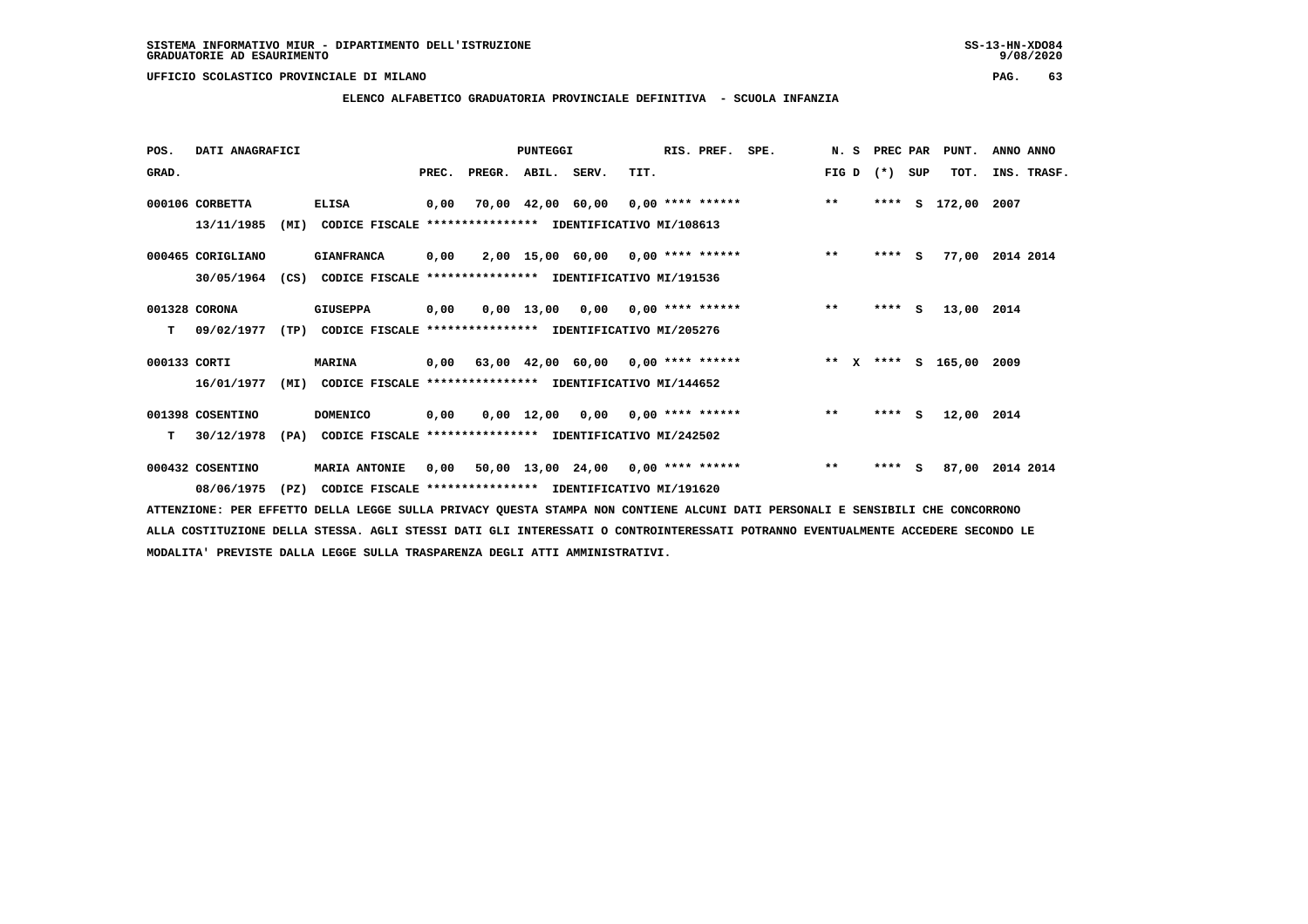**ELENCO ALFABETICO GRADUATORIA PROVINCIALE DEFINITIVA - SCUOLA INFANZIA**

 **POS. DATI ANAGRAFICI PUNTEGGI RIS. PREF. SPE. N. S PREC PAR PUNT. ANNO ANNO**GRAD. **PREGRADE SERVEGER. ABIL. SERV. TIT.** FIG D (\*) SUP TOT. INS. TRASF.  **000759 COSENTINO ROSARIA 0,00 0,00 13,00 12,00 0,00 \*\*\*\* \*\*\*\*\*\* \*\* X \*\*\*\* S 25,00 2014 T 13/06/1981 (FG) CODICE FISCALE \*\*\*\*\*\*\*\*\*\*\*\*\*\*\*\* IDENTIFICATIVO MI/241707 000533 COSIMATO SABINA 0,00 48,00 12,00 0,00 0,00 \*\*\*\* \*\*\*\*\*\* \*\* \*\*\*\* S 60,00 2014 T 11/11/1981 (SA) CODICE FISCALE \*\*\*\*\*\*\*\*\*\*\*\*\*\*\*\* IDENTIFICATIVO MI/211797 001622 COSTA MARIA 0,00 0,00 11,00 0,00 0,00 \*\*\*\* \*\*\*\*\*\* \*\* \*\*\*\* S 11,00 2019 2019 21/05/1974 (RG) CODICE FISCALE \*\*\*\*\*\*\*\*\*\*\*\*\*\*\*\* IDENTIFICATIVO MI/285065 000939 COSTAGLIOLA TIZIANA 0,00 0,00 15,00 0,00 3,00 \*\*\*\* \*\*\*\*\*\* \*\* \*\*\*\* S 18,00 2014 06/03/1980 (NA) CODICE FISCALE \*\*\*\*\*\*\*\*\*\*\*\*\*\*\*\* IDENTIFICATIVO MI/206445 000763 COSTANZO GRAZIELLA 0,00 0,00 16,00 9,00 0,00 \*\*\*\* \*\*\*\*\*\* \*\* X \*\*\*\* S 25,00 2019 2019 25/02/1970 (RC) CODICE FISCALE \*\*\*\*\*\*\*\*\*\*\*\*\*\*\*\* IDENTIFICATIVO MI/285414**

 **000560 COSTARELLA FRANCESCA 0,00 18,00 16,00 20,00 0,00 \*\*\*\* \*\*\*\*\*\* \*\* \*\*\*\* S 54,00 2005 07/01/1980 (RC) CODICE FISCALE \*\*\*\*\*\*\*\*\*\*\*\*\*\*\*\* IDENTIFICATIVO MI/096815**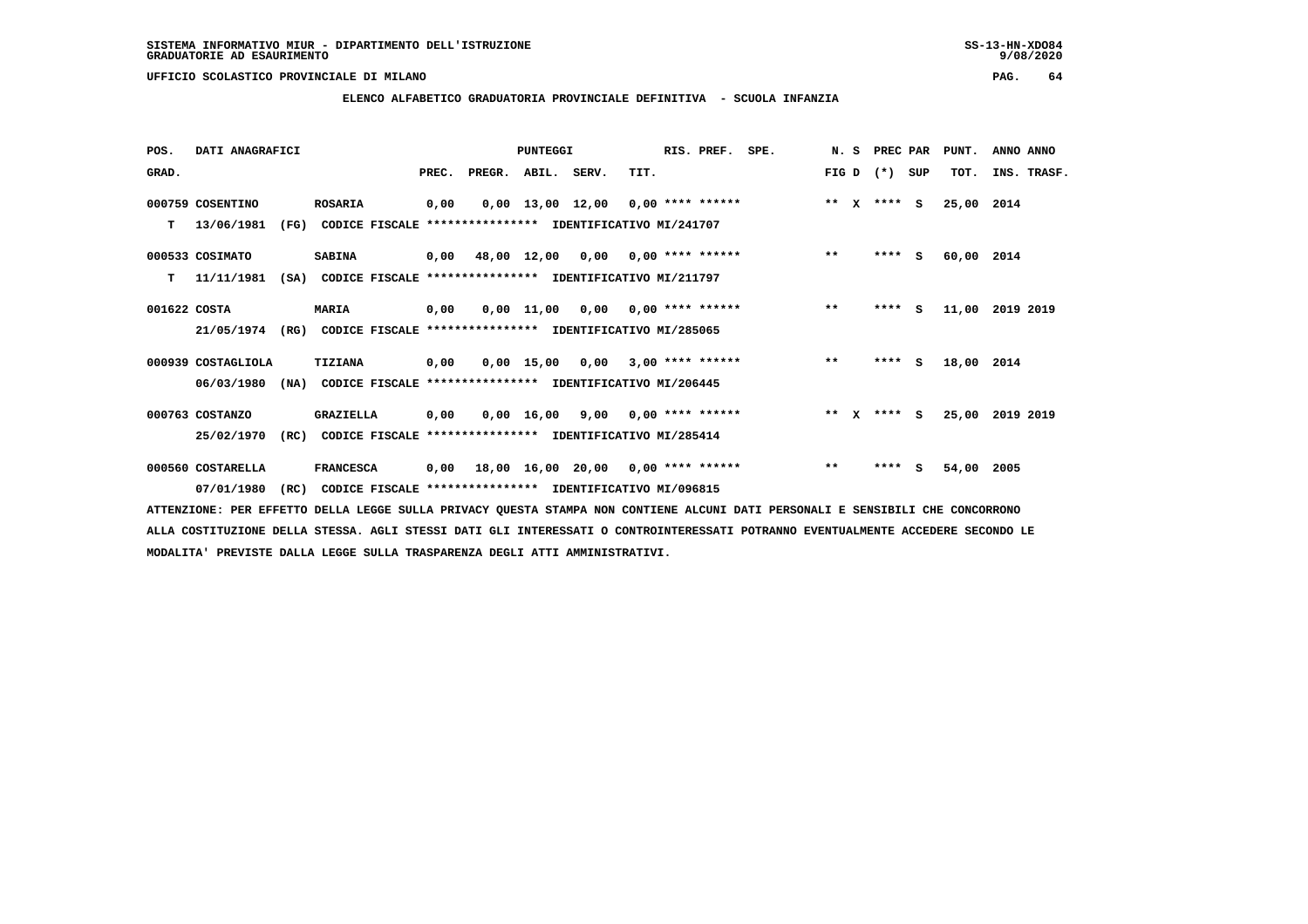$9/08/2020$ 

 **UFFICIO SCOLASTICO PROVINCIALE DI MILANO PAG. 65**

# **ELENCO ALFABETICO GRADUATORIA PROVINCIALE DEFINITIVA - SCUOLA INFANZIA**

| POS.  | DATI ANAGRAFICI  |      |                                                          |       |                                           | <b>PUNTEGGI</b>    |                                     |      | RIS. PREF.              | SPE. | N.S   | PREC PAR |     | PUNT.         | ANNO ANNO   |  |
|-------|------------------|------|----------------------------------------------------------|-------|-------------------------------------------|--------------------|-------------------------------------|------|-------------------------|------|-------|----------|-----|---------------|-------------|--|
| GRAD. |                  |      |                                                          | PREC. | PREGR. ABIL. SERV.                        |                    |                                     | TIT. |                         |      | FIG D | $(*)$    | SUP | TOT.          | INS. TRASF. |  |
|       | 001334 COTRONEO  |      | PATRIZIA                                                 | 0,00  |                                           | $0,00 \quad 13,00$ | 0,00                                |      | $0.00$ **** ******      |      | $***$ | $***$ S  |     | 13,00         | 2014        |  |
| T.    | 02/04/1972       | (RC) | CODICE FISCALE **************** IDENTIFICATIVO MI/197005 |       |                                           |                    |                                     |      |                         |      |       |          |     |               |             |  |
|       | 001555 COZZOLINO |      | ANNA                                                     | 0,00  |                                           |                    | $0,00$ 11,00 0,00 0,00 **** ******  |      |                         |      | $**$  | $***$ S  |     | 11,00 2014    |             |  |
| т     | 13/03/1973       | (NA) | CODICE FISCALE **************** IDENTIFICATIVO MI/232184 |       |                                           |                    |                                     |      |                         |      |       |          |     |               |             |  |
|       | 000294 COZZUTO   |      | GIULIA                                                   |       | $0,00$ 36,00 40,00 48,00 3,00 **** ****** |                    |                                     |      |                         |      | $***$ | ****     |     | S 127,00 2007 |             |  |
|       | 01/03/1985       | (MI) | CODICE FISCALE **************** IDENTIFICATIVO MI/110867 |       |                                           |                    |                                     |      |                         |      |       |          |     |               |             |  |
|       | 000654 CRAVOTTA  |      | <b>ELISABETTA</b>                                        | 0,00  |                                           |                    | $0,00$ 15,00 24,00 0,00 **** ****** |      |                         |      | $***$ | $***5$   |     | 39,00         | 2019 2019   |  |
|       | 09/02/1971       | (EN) | CODICE FISCALE **************** IDENTIFICATIVO MI/285416 |       |                                           |                    |                                     |      |                         |      |       |          |     |               |             |  |
|       | 000328 CRISAFI   |      | <b>MARIA</b>                                             | 0,00  | 70,00                                     |                    | $0,00$ 48,00 0,00 **** ******       |      |                         |      | $***$ | ****     | s   | 118,00        | 2007 2007   |  |
|       | 28/03/1971       | (PA) | CODICE FISCALE **************** IDENTIFICATIVO MI/110029 |       |                                           |                    |                                     |      |                         |      |       |          |     |               |             |  |
|       | 000820 CRISETTI  |      | <b>ANGELA</b>                                            | 0,00  |                                           | 3,00 12,00         |                                     |      | $6,00$ 0,00 **** ****** |      | $***$ | ****     | s   | 21,00 2007    |             |  |
|       | 05/01/1978       | (FG) | CODICE FISCALE **************** IDENTIFICATIVO MI/113118 |       |                                           |                    |                                     |      |                         |      |       |          |     |               |             |  |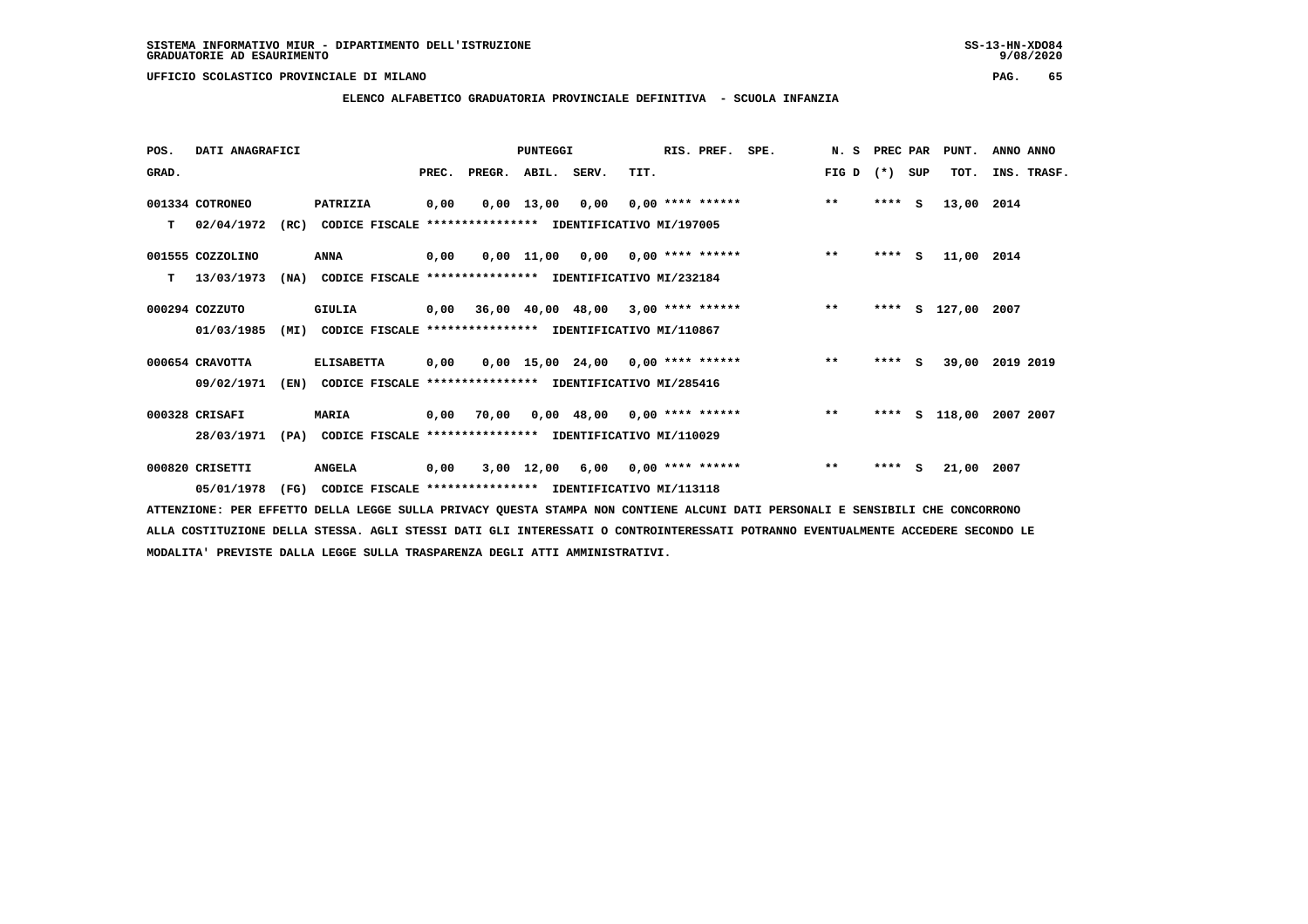**ELENCO ALFABETICO GRADUATORIA PROVINCIALE DEFINITIVA - SCUOLA INFANZIA**

| POS.         | DATI ANAGRAFICI   |      |                                                               |      |                          | <b>PUNTEGGI</b> |                                                   |      | RIS. PREF. SPE. |                                       | N. S            | PREC PAR | PUNT.              | ANNO ANNO   |  |
|--------------|-------------------|------|---------------------------------------------------------------|------|--------------------------|-----------------|---------------------------------------------------|------|-----------------|---------------------------------------|-----------------|----------|--------------------|-------------|--|
| GRAD.        |                   |      |                                                               |      | PREC. PREGR. ABIL. SERV. |                 |                                                   | TIT. |                 |                                       | FIG D $(*)$ SUP |          | TOT.               | INS. TRASF. |  |
|              | 001283 CRISTALDI  |      | <b>ELISA</b>                                                  | 0,00 | 13,00                    | 0,00            | 0,00                                              |      |                 | $0.00$ **** ****** ** **              |                 | $***$ S  | 13,00 2014         |             |  |
| T.           | 20/11/1982        |      | (CT) CODICE FISCALE **************** IDENTIFICATIVO MI/216359 |      |                          |                 |                                                   |      |                 |                                       |                 |          |                    |             |  |
|              | 001038 CRISTOFARO |      | <b>MARIA</b>                                                  |      |                          |                 |                                                   |      |                 | 0,00 16,00 0,00 0,00 0,00 **** ****** | $***$           | $***$ S  | 16,00              | 2007 2007   |  |
|              | 10/05/1961        | (CZ) | CODICE FISCALE **************** IDENTIFICATIVO MI/109861      |      |                          |                 |                                                   |      |                 |                                       |                 |          |                    |             |  |
|              | 000385 CRUGNOLA   |      | <b>MARIA ANTONIE</b>                                          |      | 0,00 43,00               |                 |                                                   |      |                 | $0,00$ 60,00 0,00 **** ****** *** **  |                 | ****     | S 103,00 2014      |             |  |
| т            | 22/06/1975        |      | (VA) CODICE FISCALE **************** IDENTIFICATIVO MI/224477 |      |                          |                 |                                                   |      |                 |                                       |                 |          |                    |             |  |
|              | 000671 CRUSCO     |      | <b>MARIA TERESA</b>                                           | 0.00 | 12,00                    |                 | $0.00 \quad 24.00 \quad 0.00 \quad *** \quad ***$ |      |                 | $*** x*** s$                          |                 |          | 36,00 2014         |             |  |
| т            | 24/12/1981        | (CO) | CODICE FISCALE **************** IDENTIFICATIVO MI/218187      |      |                          |                 |                                                   |      |                 |                                       |                 |          |                    |             |  |
|              | 001400 CUCCHIARA  |      | <b>GIUSEPPE</b>                                               | 0,00 |                          |                 | $0,00$ 12,00 0,00 0,00 **** ******                |      |                 |                                       | $***$           | $***$ S  | 12,00 2014         |             |  |
| T.           | 15/02/1977        | (AG) | CODICE FISCALE **************** IDENTIFICATIVO MI/199203      |      |                          |                 |                                                   |      |                 |                                       |                 |          |                    |             |  |
| 000253 CUCCO |                   |      | <b>CHIARA</b>                                                 | 0,00 |                          |                 |                                                   |      |                 | 36,00 42,00 60,00 0,00 **** ******    | $***$           |          | **** S 138,00 2009 |             |  |
|              | 22/12/1987        | (MI) | CODICE FISCALE **************** IDENTIFICATIVO MI/143413      |      |                          |                 |                                                   |      |                 |                                       |                 |          |                    |             |  |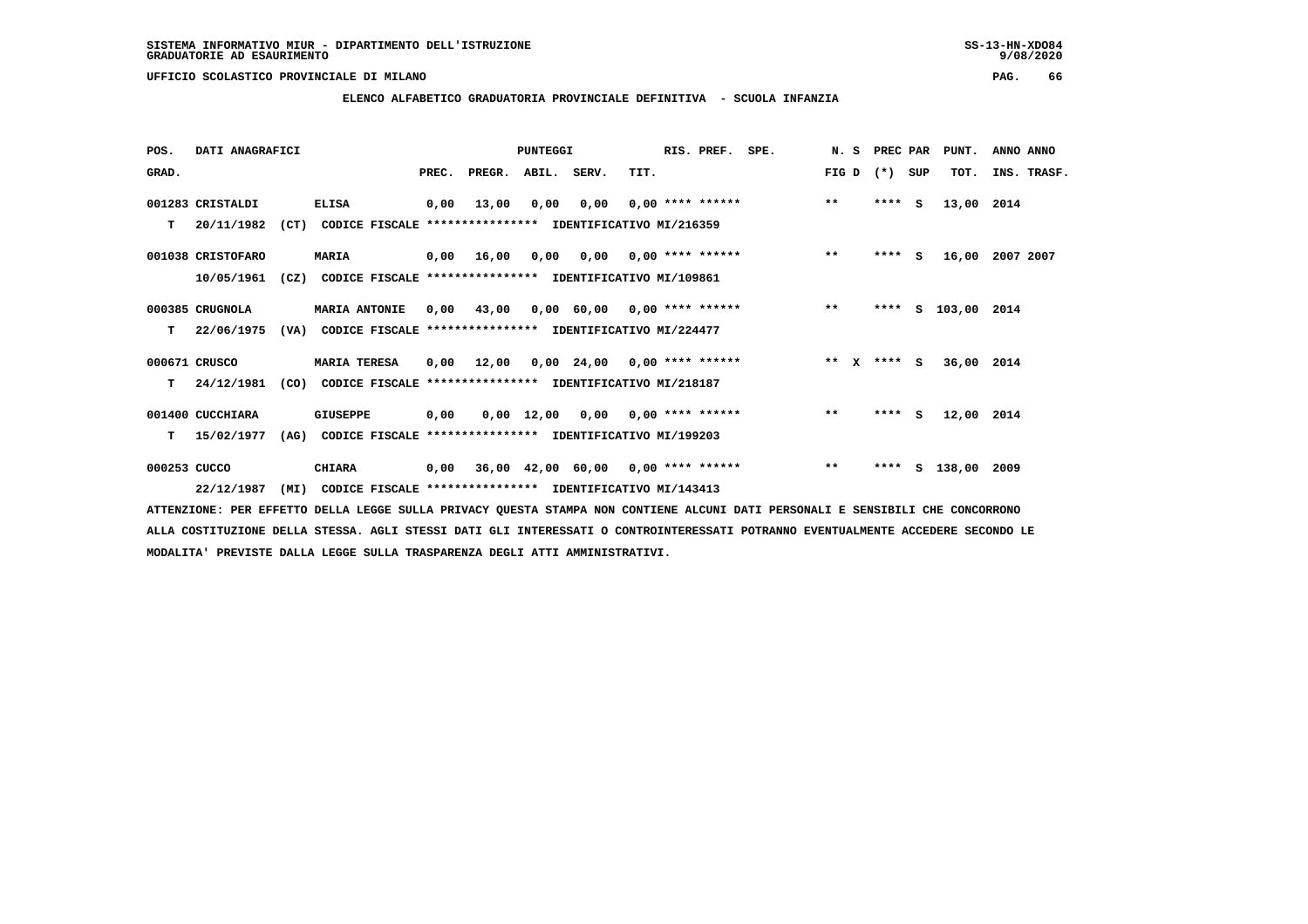**ELENCO ALFABETICO GRADUATORIA PROVINCIALE DEFINITIVA - SCUOLA INFANZIA**

| POS.         | DATI ANAGRAFICI   |      |                                                               |       |                                           | <b>PUNTEGGI</b> |                                                              |      | RIS. PREF.                | SPE.               | N. S  | PREC PAR |     | PUNT.              | ANNO ANNO       |  |
|--------------|-------------------|------|---------------------------------------------------------------|-------|-------------------------------------------|-----------------|--------------------------------------------------------------|------|---------------------------|--------------------|-------|----------|-----|--------------------|-----------------|--|
| GRAD.        |                   |      |                                                               | PREC. | PREGR. ABIL. SERV.                        |                 |                                                              | TIT. |                           |                    | FIG D | (*) SUP  |     | TOT.               | INS. TRASF.     |  |
|              | 000430 CUCINIELLO |      | <b>TERESA</b>                                                 | 0,00  |                                           | 64,00 16,00     | 8,00                                                         |      |                           | $0,00$ **** ****** | $***$ | $***$ S  |     | 88,00              | 2019 2019       |  |
|              | 14/12/1966        |      | (NA) CODICE FISCALE **************** IDENTIFICATIVO MI/285422 |       |                                           |                 |                                                              |      |                           |                    |       |          |     |                    |                 |  |
|              | 000877 CUCINOTTA  |      | LETIZIA                                                       | 0,00  |                                           |                 | $6,00$ 14,00 0,00 0,00 **** ******                           |      |                           |                    | $***$ | $***$ S  |     |                    | 20,00 2019 2019 |  |
| т            | 02/09/1978        | (ME) | CODICE FISCALE **************** IDENTIFICATIVO MI/285424      |       |                                           |                 |                                                              |      |                           |                    |       |          |     |                    |                 |  |
|              | 001546 CUCUZZELLA |      | LEONARDOEMANU                                                 |       | $0,00$ 11,00 0,00 0,00 0,00 **** ******   |                 |                                                              |      |                           |                    | $***$ | $***5$   |     | 11,00 2014         |                 |  |
| т            | 28/05/1975        | (PA) | CODICE FISCALE **************** IDENTIFICATIVO MI/194031      |       |                                           |                 |                                                              |      |                           |                    |       |          |     |                    |                 |  |
| 001226 CUMBO |                   |      | <b>VENERE</b>                                                 | 0,00  |                                           |                 | $0.00 \quad 14.00 \quad 0.00 \quad 0.00 \quad *** \quad ***$ |      |                           |                    | $***$ | $***$ S  |     | 14,00 2014         |                 |  |
| т            | 08/02/1982        |      | (AG) CODICE FISCALE **************** IDENTIFICATIVO MI/206451 |       |                                           |                 |                                                              |      |                           |                    |       |          |     |                    |                 |  |
|              | 000031 CURATO     |      | <b>MARIA ANTONIE</b>                                          |       | $0,00$ 84,00 42,00 60,00 0,00 **** ****** |                 |                                                              |      |                           |                    | $***$ |          |     | **** S 186,00 2005 |                 |  |
|              | 06/09/1981        | (MI) | CODICE FISCALE **************** IDENTIFICATIVO MI/096111      |       |                                           |                 |                                                              |      |                           |                    |       |          |     |                    |                 |  |
| 001281 CURTO |                   |      | MARIA CONCETT                                                 | 0,00  | 13,00                                     | 0,00            |                                                              |      | $0,00$ $0,00$ **** ****** |                    | $**$  | ****     | - S | 13,00 2014         |                 |  |
|              | $T = 08/09/1983$  | (EE) | CODICE FISCALE **************** IDENTIFICATIVO MI/212719      |       |                                           |                 |                                                              |      |                           |                    |       |          |     |                    |                 |  |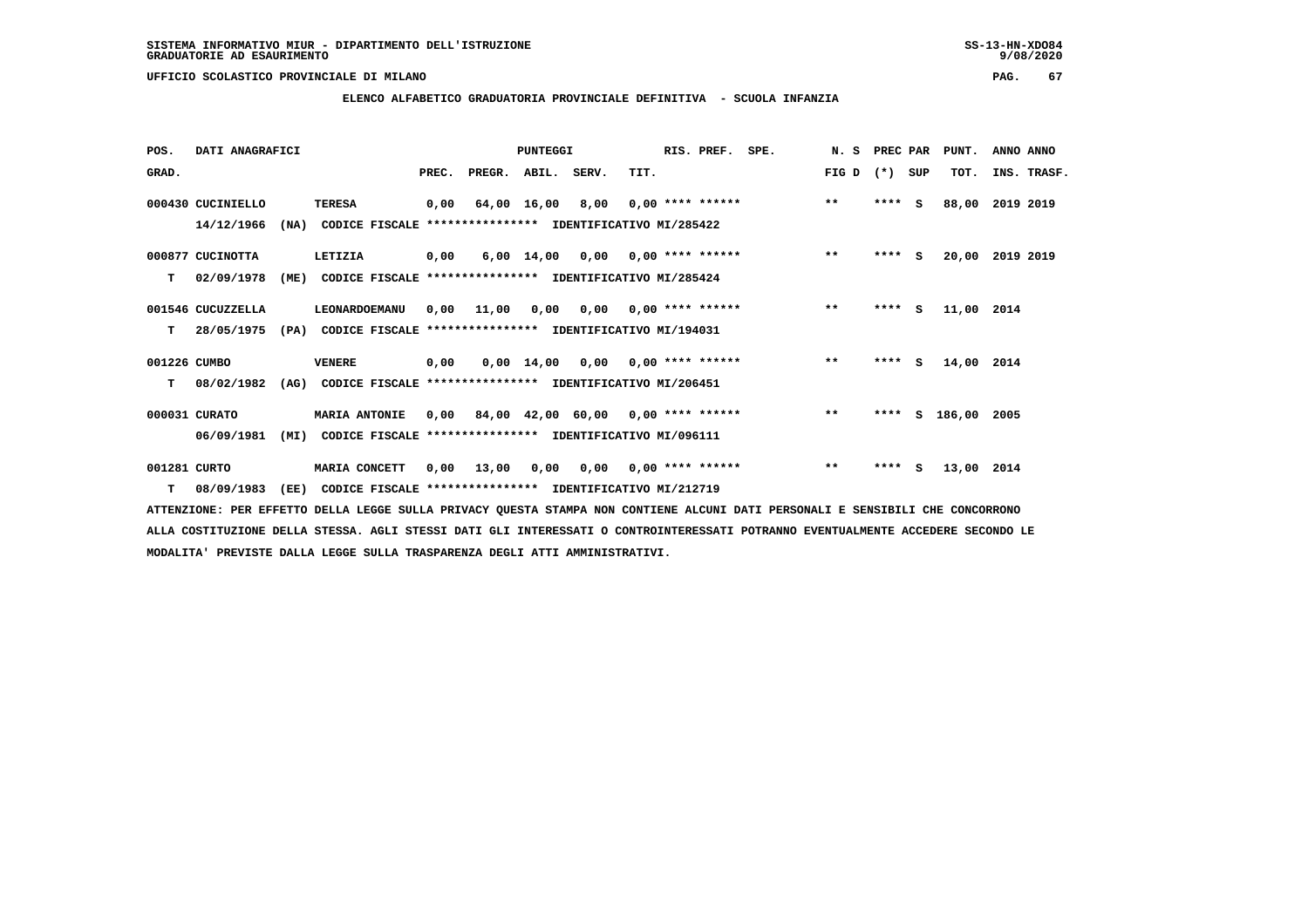**ELENCO ALFABETICO GRADUATORIA PROVINCIALE DEFINITIVA - SCUOLA INFANZIA**

 **POS. DATI ANAGRAFICI PUNTEGGI RIS. PREF. SPE. N. S PREC PAR PUNT. ANNO ANNO**GRAD. **PREGRADE SERVEGER. ABIL. SERV. TIT.** FIG D (\*) SUP TOT. INS. TRASF.  **000608 CUSCHERA LIDIA 0,00 47,00 0,00 0,00 0,00 \*\*\*\* \*\*\*\*\*\* \*\* \*\*\*\* S 47,00 2014 T 05/06/1969 (AG) CODICE FISCALE \*\*\*\*\*\*\*\*\*\*\*\*\*\*\*\* IDENTIFICATIVO MI/232711 000960 CUSUMANO ANGELACARLA 0,00 0,00 18,00 0,00 0,00 \*\*\*\* \*\*\*\*\*\* \*\* \*\*\*\* S 18,00 2014 T 28/02/1966 (TP) CODICE FISCALE \*\*\*\*\*\*\*\*\*\*\*\*\*\*\*\* IDENTIFICATIVO MI/233219 001452 CUSUMANO LUISA 0,00 0,00 11,00 0,00 0,00 \*\*\*\* \*\*\*\*\*\* \*\* \*\*\*\* S 11,00 2014 T 05/03/1977 (TP) CODICE FISCALE \*\*\*\*\*\*\*\*\*\*\*\*\*\*\*\* IDENTIFICATIVO MI/233220 000721 CUTRI' SAMANTA 0,00 15,00 11,00 0,00 3,00 \*\*\*\* \*\*\*\*\*\* \*\* X \*\*\*\* S 29,00 2014 T 07/09/1978 (RC) CODICE FISCALE \*\*\*\*\*\*\*\*\*\*\*\*\*\*\*\* IDENTIFICATIVO MI/225129 001439 CUTRO DARIO 0,00 0,00 11,00 0,00 0,00 \*\*\*\* \*\*\*\*\*\* \*\* \*\*\*\* S 11,00 2014**

 **T 07/09/1976 (AG) CODICE FISCALE \*\*\*\*\*\*\*\*\*\*\*\*\*\*\*\* IDENTIFICATIVO MI/232579**

 **001469 CUTRONA NUNZIATINA 0,00 0,00 11,00 0,00 0,00 \*\*\*\* \*\*\*\*\*\* \*\* \*\*\*\* S 11,00 2014 T 09/02/1980 (CT) CODICE FISCALE \*\*\*\*\*\*\*\*\*\*\*\*\*\*\*\* IDENTIFICATIVO MI/232630**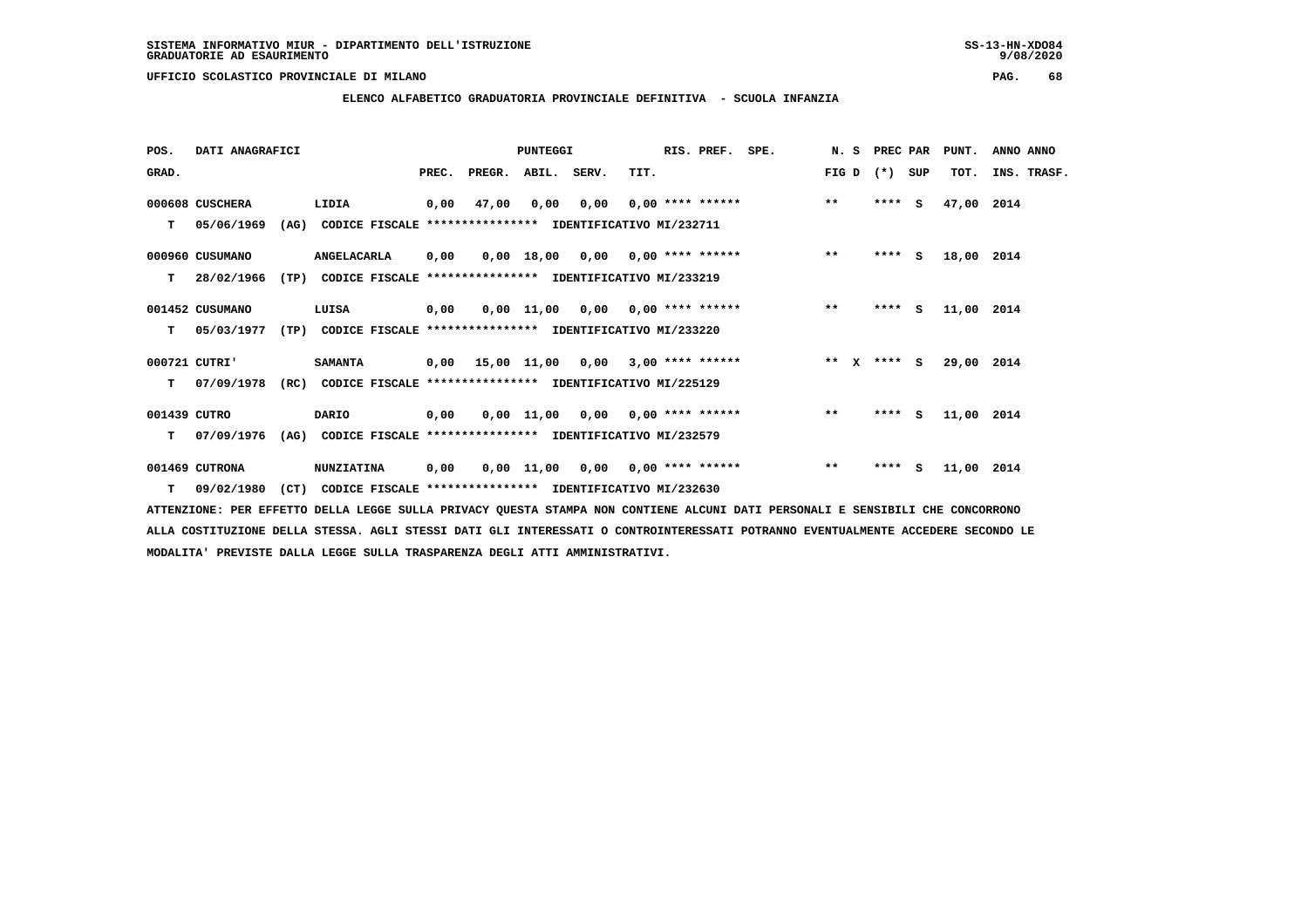$9/08/2020$ 

 **UFFICIO SCOLASTICO PROVINCIALE DI MILANO PAG. 69**

 **ELENCO ALFABETICO GRADUATORIA PROVINCIALE DEFINITIVA - SCUOLA INFANZIA**

| POS.  | DATI ANAGRAFICI  |      |                                                               |       |        | PUNTEGGI           |                                            |      | RIS. PREF.         | SPE. | N.S   | PREC PAR |     | PUNT.      | ANNO ANNO   |
|-------|------------------|------|---------------------------------------------------------------|-------|--------|--------------------|--------------------------------------------|------|--------------------|------|-------|----------|-----|------------|-------------|
| GRAD. |                  |      |                                                               | PREC. | PREGR. | ABIL. SERV.        |                                            | TIT. |                    |      | FIG D | $(* )$   | SUP | TOT.       | INS. TRASF. |
|       | 001524 CUTROPI   |      | GIUSY                                                         | 0,00  |        | $0,00 \quad 11,00$ | 0,00                                       |      | $0,00$ **** ****** |      | $***$ | ****     | s   | 11,00 2014 |             |
| т     | 11/11/1982       | (PA) | CODICE FISCALE **************** IDENTIFICATIVO MI/233632      |       |        |                    |                                            |      |                    |      |       |          |     |            |             |
|       | 001115 CUVATO    |      | <b>CONCETTA</b>                                               | 0,00  |        |                    | $0.00$ 12.00 0.00 3.00 **** ******         |      |                    |      | $***$ | $***5$   |     | 15,00 2014 |             |
| т     | 09/01/1980       | (RG) | CODICE FISCALE **************** IDENTIFICATIVO MI/223815      |       |        |                    |                                            |      |                    |      |       |          |     |            |             |
|       | 001086 CUZZILLA  |      | CLELIA                                                        | 0,00  |        |                    | $0,00$ 16,00 0,00 0,00 **** ******         |      |                    |      | $***$ | $***$ S  |     | 16,00      | 2019 2019   |
|       | 09/10/1976       | (RC) | CODICE FISCALE **************** IDENTIFICATIVO MI/285415      |       |        |                    |                                            |      |                    |      |       |          |     |            |             |
|       | 000594 DAIDONE   |      | <b>MARIA</b>                                                  | 0,00  |        |                    | $12,00$ $16,00$ $22,00$ $0,00$ **** ****** |      |                    |      | $***$ | **** S   |     | 50,00      | 2014 2014   |
|       | 18/01/1971       |      | (TP) CODICE FISCALE **************** IDENTIFICATIVO MI/191806 |       |        |                    |                                            |      |                    |      |       |          |     |            |             |
|       | 001392 DAIDONE   |      | <b>MARIA GIOVANN</b>                                          | 0,00  |        |                    | $0,00$ 12,00 0,00 0,00 **** ******         |      |                    |      | $***$ | $***5$   |     | 12,00 2014 |             |
| т     | 26/07/1981       | (PA) | CODICE FISCALE **************** IDENTIFICATIVO MI/208805      |       |        |                    |                                            |      |                    |      |       |          |     |            |             |
|       | 000446 DALCERE   |      | <b>LORENA</b>                                                 | 0,00  |        |                    | 6,00 13,00 60,00                           |      | $3,00$ **** ****** |      | $***$ | $***$ S  |     | 82,00 2014 |             |
|       | $T = 02/03/1975$ | (MI) | CODICE FISCALE **************** IDENTIFICATIVO MI/203688      |       |        |                    |                                            |      |                    |      |       |          |     |            |             |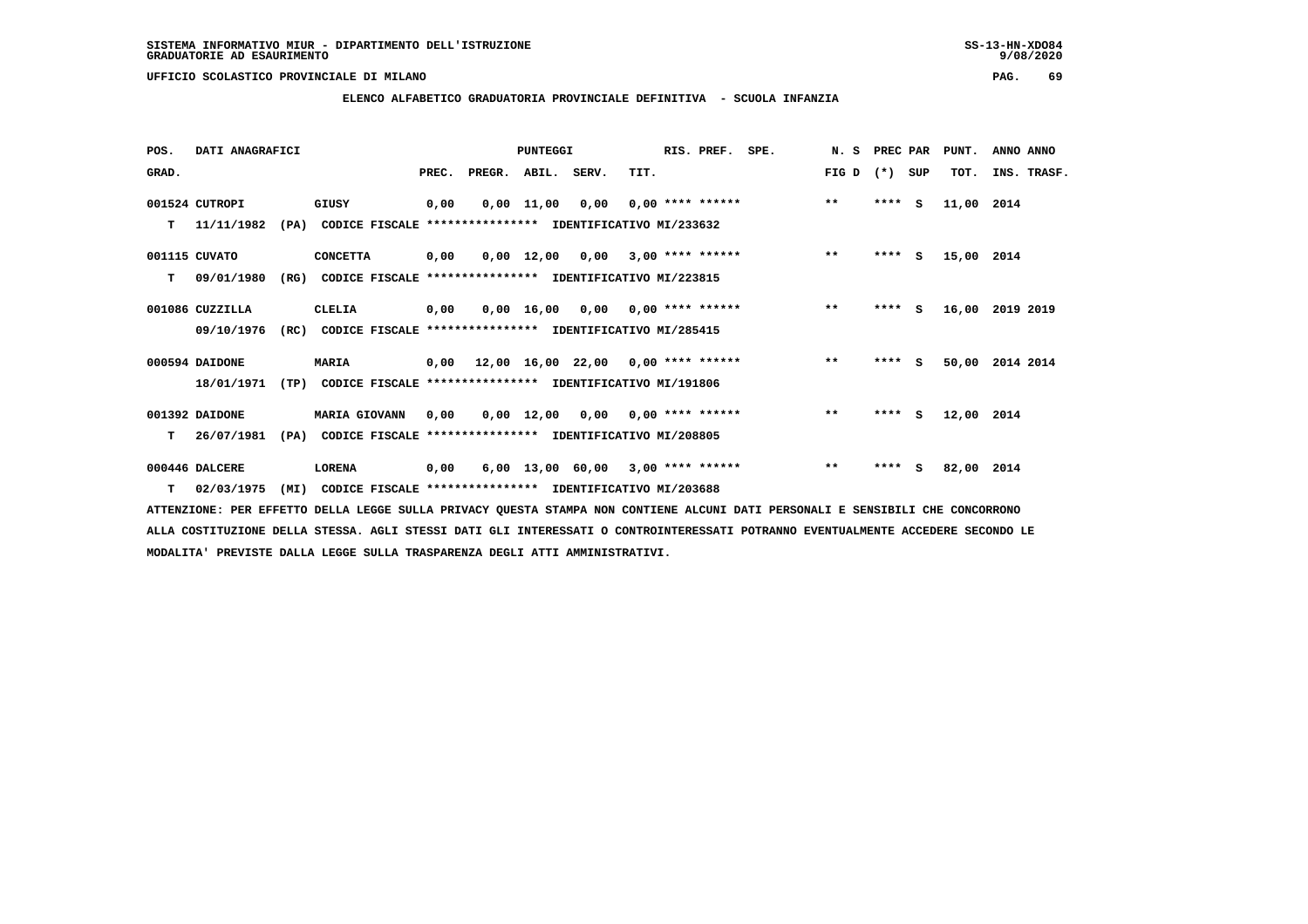**ELENCO ALFABETICO GRADUATORIA PROVINCIALE DEFINITIVA - SCUOLA INFANZIA**

 **POS. DATI ANAGRAFICI PUNTEGGI RIS. PREF. SPE. N. S PREC PAR PUNT. ANNO ANNO**GRAD. **BRAD. PREC. PREGR. ABIL. SERV.** TIT. THE REGREATER FIG D (\*) SUP TOT. INS. TRASF.  **000525 D'ALESSIO ANNA ROSA 0,00 16,00 16,00 30,00 0,00 \*\*\*\* \*\*\*\*\*\* \*\* \*\*\*\* S 62,00 2011 2011 02/04/1964 (SA) CODICE FISCALE \*\*\*\*\*\*\*\*\*\*\*\*\*\*\*\* IDENTIFICATIVO MI/167360 000928 DALESSIO GIULIA 0,00 4,00 11,00 0,00 3,00 \*\*\*\* \*\*\*\*\*\* \*\* \*\*\*\* S 18,00 2014 T 05/05/1982 (CE) CODICE FISCALE \*\*\*\*\*\*\*\*\*\*\*\*\*\*\*\* IDENTIFICATIVO MI/232010 000913 DAMATO GIUSEPPE 0,00 6,00 13,00 0,00 0,00 \*\*\*\* \*\*\*\*\*\* \*\* \*\*\*\* S 19,00 2019 2019 T 29/07/1977 (SA) CODICE FISCALE \*\*\*\*\*\*\*\*\*\*\*\*\*\*\*\* IDENTIFICATIVO MI/285333 000695 DAMATO LOREDANA 0,00 6,00 14,00 12,00 0,00 \*\*\*\* \*\*\*\*\*\* \*\* \*\*\*\* S 32,00 2019 2019 17/12/1975 (RG) CODICE FISCALE \*\*\*\*\*\*\*\*\*\*\*\*\*\*\*\* IDENTIFICATIVO MI/285334 001080 DAMBRA ANNAMARIA 0,00 3,00 13,00 0,00 0,00 \*\*\*\* \*\*\*\*\*\* \*\* \*\*\*\* S 16,00 2014 T 19/11/1973 (BA) CODICE FISCALE \*\*\*\*\*\*\*\*\*\*\*\*\*\*\*\* IDENTIFICATIVO MI/211977 000612 D'AMBROSIO DONATELLA 0,00 0,00 14,00 32,00 0,00 \*\*\*\* \*\*\*\*\*\* \*\* \*\*\*\* S 46,00 2011 2011**

 **28/11/1972 (CS) CODICE FISCALE \*\*\*\*\*\*\*\*\*\*\*\*\*\*\*\* IDENTIFICATIVO MI/167745**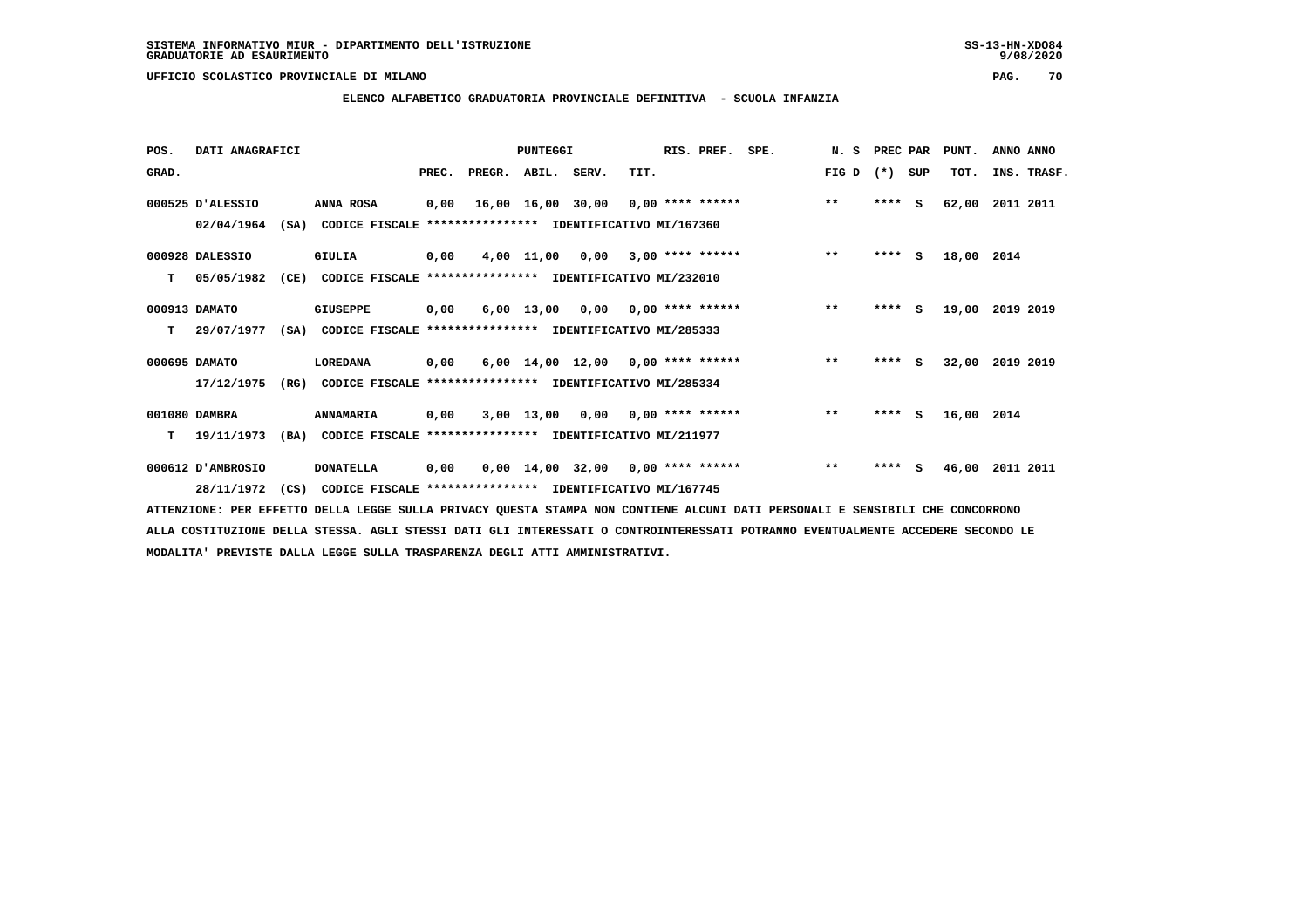**ELENCO ALFABETICO GRADUATORIA PROVINCIALE DEFINITIVA - SCUOLA INFANZIA**

 **POS. DATI ANAGRAFICI PUNTEGGI RIS. PREF. SPE. N. S PREC PAR PUNT. ANNO ANNO**GRAD. **BEC. PREC. PREGR. ABIL. SERV. TIT.** FIG D (\*) SUP TOT. INS. TRASF.

|    | 001210 DAMBROSIO | <b>MARIAROSARIA</b>                                           | 0,00 |              |            | $0,00$ 14,00 0,00 0,00 **** ******                       | $***$ | $***5$     | 14,00 2014 |                 |
|----|------------------|---------------------------------------------------------------|------|--------------|------------|----------------------------------------------------------|-------|------------|------------|-----------------|
| T. | 06/06/1968       | (NA)                                                          |      |              |            | CODICE FISCALE **************** IDENTIFICATIVO MI/194064 |       |            |            |                 |
|    | 001389 DAMORE    | CLAUDIA                                                       | 0,00 |              |            | $0,00$ 12,00 0,00 0,00 **** ******                       | $***$ | ****<br>S. | 12,00 2014 |                 |
| T. | 20/12/1981       | (PA)                                                          |      |              |            | CODICE FISCALE **************** IDENTIFICATIVO MI/215798 |       |            |            |                 |
|    | 001183 D'ANDREA  | <b>DANIELA</b>                                                | 0,00 |              |            | $0,00$ 11,00 0,00 3,00 **** ******                       | $***$ | $***$ S    | 14,00      | 2014            |
| T. | 18/01/1974       | (SA)                                                          |      |              |            | CODICE FISCALE **************** IDENTIFICATIVO MI/207522 |       |            |            |                 |
|    | 000621 D'ANGELO  | <b>ANGELA</b>                                                 |      |              |            | $0,00$ 28,00 16,00 0,00 0,00 **** ******                 | $***$ | $***$ S    |            | 44,00 2007 2007 |
|    | 26/06/1974       | (TP) CODICE FISCALE **************** IDENTIFICATIVO MI/106671 |      |              |            |                                                          |       |            |            |                 |
|    |                  |                                                               |      |              |            |                                                          |       |            |            |                 |
|    | 001134 DANGELO   | <b>ANTONELLA</b>                                              |      | $0,00$ 15,00 |            | $0,00$ $0,00$ $0,00$ $***$ **** ******                   | $***$ | $***$ S    | 15,00 2014 |                 |
| т  | 24/11/1981       | (ME)                                                          |      |              |            | CODICE FISCALE **************** IDENTIFICATIVO MI/199533 |       |            |            |                 |
|    | 001216 D'ANGELO  | MARIA CONCETT                                                 | 0,00 |              | 0,00 14,00 | $0,00$ $0,00$ **** ******                                | $* *$ | ****<br>S. | 14,00      | 2014            |
|    | 01/04/1982       | (EN)                                                          |      |              |            | CODICE FISCALE **************** IDENTIFICATIVO MI/198367 |       |            |            |                 |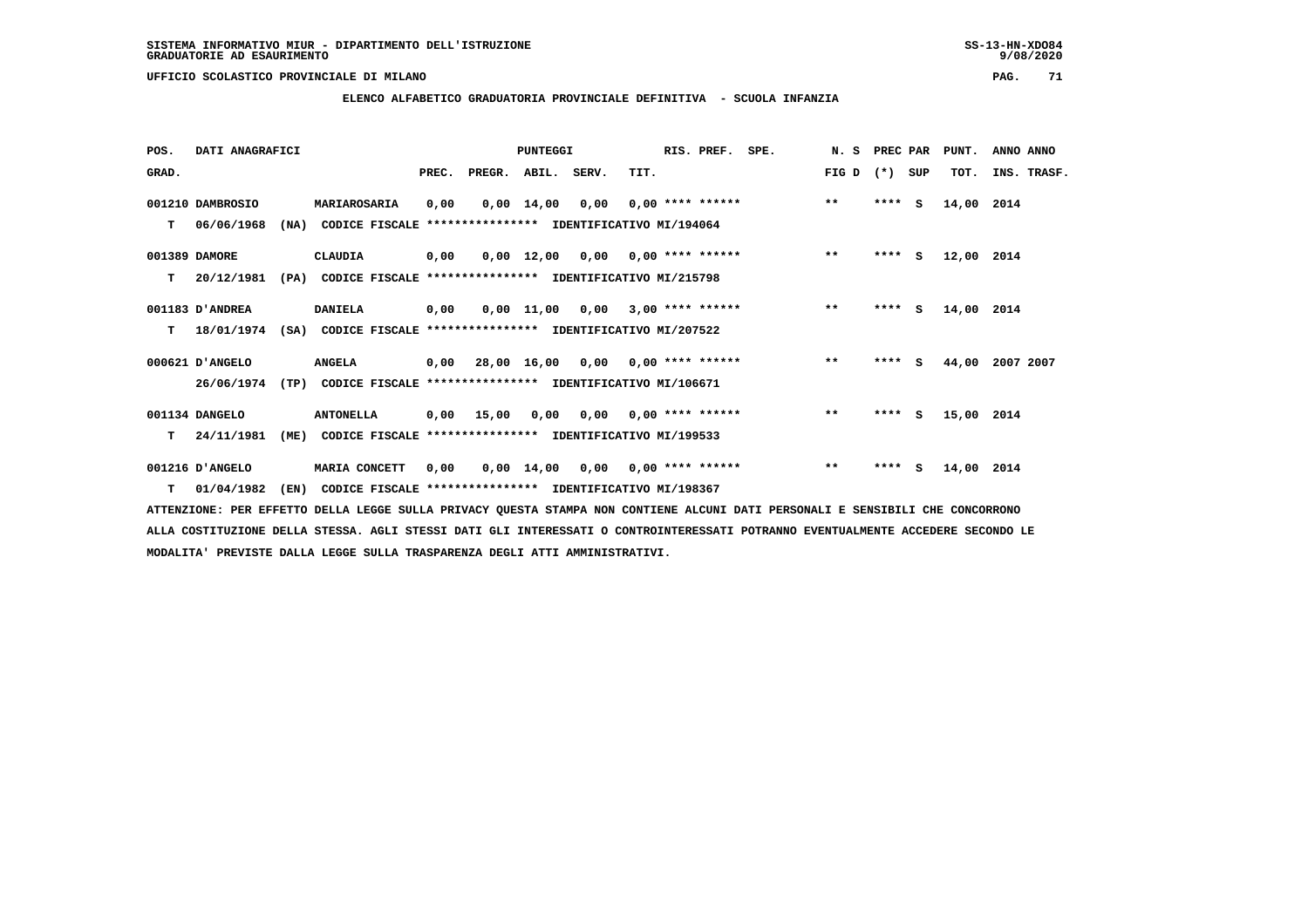**ELENCO ALFABETICO GRADUATORIA PROVINCIALE DEFINITIVA - SCUOLA INFANZIA**

 **POS. DATI ANAGRAFICI PUNTEGGI RIS. PREF. SPE. N. S PREC PAR PUNT. ANNO ANNO**GRAD. **BEC. PREC. PREGR. ABIL. SERV.** TIT. THE REGREATER TO THE TOT. THE FIG D (\*) SUP TOT. THE STRASF.

|               | 000437 D'ANGELO |      | <b>ROSALIA</b>                                           | 0,00 | 85,00                                    | 0,00 | 0,00                     |  | $0.00$ **** ****** | $\star\star$ |   | X **** S |    | 85,00      | 2011 2011 |
|---------------|-----------------|------|----------------------------------------------------------|------|------------------------------------------|------|--------------------------|--|--------------------|--------------|---|----------|----|------------|-----------|
|               | 09/05/1978      | (AG) | CODICE FISCALE                                           |      | ****************                         |      | IDENTIFICATIVO MI/167788 |  |                    |              |   |          |    |            |           |
|               | 001118 D'AQUARO |      | <b>ISABELLA</b>                                          | 0,00 | 15,00                                    | 0,00 | 0,00                     |  | $0.00$ **** ****** | $***$        |   | $***$ S  |    | 15,00 2014 |           |
| т             | 25/09/1974      | (SA) | CODICE FISCALE                                           |      | ****************                         |      | IDENTIFICATIVO MI/215001 |  |                    |              |   |          |    |            |           |
| 000450 DARIOS |                 |      | MADDALENACATE                                            | 0,00 |                                          |      | 10,00 11,00 60,00        |  | $0.00$ **** ****** | $* *$        |   | ****     | S  | 81,00 2014 |           |
| т             | 09/11/1973      | (MI) | CODICE FISCALE **************** IDENTIFICATIVO MI/221203 |      |                                          |      |                          |  |                    |              |   |          |    |            |           |
|               | 000094 D'ARMA   |      | MIRELLA                                                  | 0,00 |                                          |      | 72,00 42,00 60,00        |  | $0,00$ **** ****** | $***$        | x | $***$ S  |    | 174,00     | 2007      |
|               | 20/04/1982      | (MI) | CODICE FISCALE **************** IDENTIFICATIVO MI/112468 |      |                                          |      |                          |  |                    |              |   |          |    |            |           |
|               | 000681 D'ARRIGO |      | <b>CATERINA</b>                                          | 0,00 |                                          |      | 3,00 14,00 18,00         |  | $0,00$ **** ****** | $***$        |   | ****     | S. | 35,00      | 2019 2019 |
|               | 02/07/1975      | (ME) | CODICE FISCALE                                           |      | *************** IDENTIFICATIVO MI/285401 |      |                          |  |                    |              |   |          |    |            |           |
|               | 000360 D'AVINO  |      | <b>CARMELA</b>                                           | 0,00 | 85,00                                    |      | $0,00$ 24,00             |  | $0,00$ **** ****** | $***$        |   | ****     | s  | 109,00     | 2011 2011 |
|               | 11/10/1965      | (NA) | CODICE FISCALE                                           |      | ****************                         |      | IDENTIFICATIVO MI/167123 |  |                    |              |   |          |    |            |           |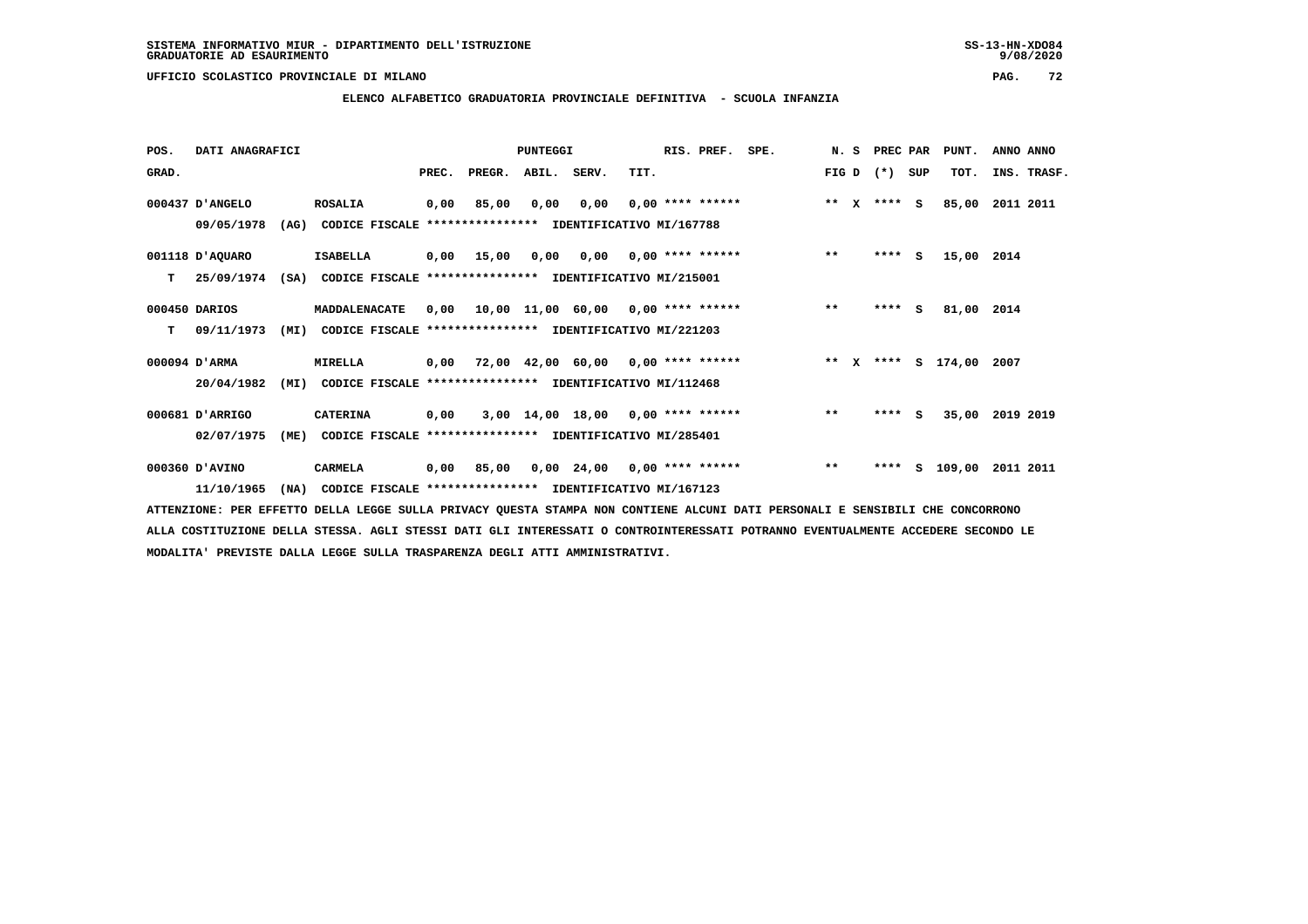**ELENCO ALFABETICO GRADUATORIA PROVINCIALE DEFINITIVA - SCUOLA INFANZIA**

| POS.  | DATI ANAGRAFICI   |      |                                                               |       |                                           | <b>PUNTEGGI</b> |                                      |      | RIS. PREF.                | SPE. |        | N. S | PREC PAR    |     | PUNT.              | ANNO ANNO   |  |
|-------|-------------------|------|---------------------------------------------------------------|-------|-------------------------------------------|-----------------|--------------------------------------|------|---------------------------|------|--------|------|-------------|-----|--------------------|-------------|--|
| GRAD. |                   |      |                                                               | PREC. | PREGR.                                    | ABIL. SERV.     |                                      | TIT. |                           |      | FIG D  |      | $(*)$       | SUP | TOT.               | INS. TRASF. |  |
|       | 000117 DEAMBROGIO |      | <b>RAFFAELLA</b>                                              | 0,00  |                                           |                 | $96,00$ 14,00 60,00 0,00 **** ****** |      |                           |      | $***$  |      |             |     | **** S 170,00 2014 |             |  |
| т     | 25/02/1979        | (MI) | CODICE FISCALE **************** IDENTIFICATIVO MI/194026      |       |                                           |                 |                                      |      |                           |      |        |      |             |     |                    |             |  |
|       | 000998 DEANGELIS  |      | MONICA                                                        | 0,00  |                                           |                 | $0,00$ 17,00 0,00 0,00 **** ******   |      |                           |      | $***$  |      | $***$ S     |     | 17,00 2014         |             |  |
| т     | 25/10/1983        | (LE) | CODICE FISCALE **************** IDENTIFICATIVO MI/211129      |       |                                           |                 |                                      |      |                           |      |        |      |             |     |                    |             |  |
|       | 001127 DE BARTOLO |      | CLAUDIA                                                       | 0,00  |                                           |                 | $0,00$ 15,00 0,00 0,00 **** ******   |      |                           |      |        |      | ** x **** S |     | 15,00 2014         |             |  |
| т     | 16/03/1976        |      | (BA) CODICE FISCALE **************** IDENTIFICATIVO MI/112902 |       |                                           |                 |                                      |      |                           |      |        |      |             |     |                    |             |  |
|       | 000912 DEBLASI    |      | MARIA CRISTIN                                                 | 0.00  |                                           |                 | $3,00$ 16,00 0,00 0,00 **** ******   |      |                           |      | ** $X$ |      | $***$ S     |     | 19,00 2019 2019    |             |  |
|       | 27/10/1980        | (TP) | CODICE FISCALE **************** IDENTIFICATIVO MI/285501      |       |                                           |                 |                                      |      |                           |      |        |      |             |     |                    |             |  |
|       | 000120 DE CARO    |      | <b>CHIARA</b>                                                 |       | $0,00$ 70,00 39,00 60,00 0,00 **** ****** |                 |                                      |      |                           |      | $**$   |      |             |     | **** S 169,00      | 2007        |  |
|       | 27/08/1982        | (MI) | CODICE FISCALE **************** IDENTIFICATIVO MI/112328      |       |                                           |                 |                                      |      |                           |      |        |      |             |     |                    |             |  |
|       | 001369 DECOLA     |      | <b>ROSARIA</b>                                                | 0,00  | 12,00                                     | 0.00            |                                      |      | $0.00$ $0.00$ **** ****** |      | $***$  |      | $***5$      |     | 12,00              | 2014        |  |
| T.    | 25/12/1959        | (ME) | CODICE FISCALE **************** IDENTIFICATIVO MI/232041      |       |                                           |                 |                                      |      |                           |      |        |      |             |     |                    |             |  |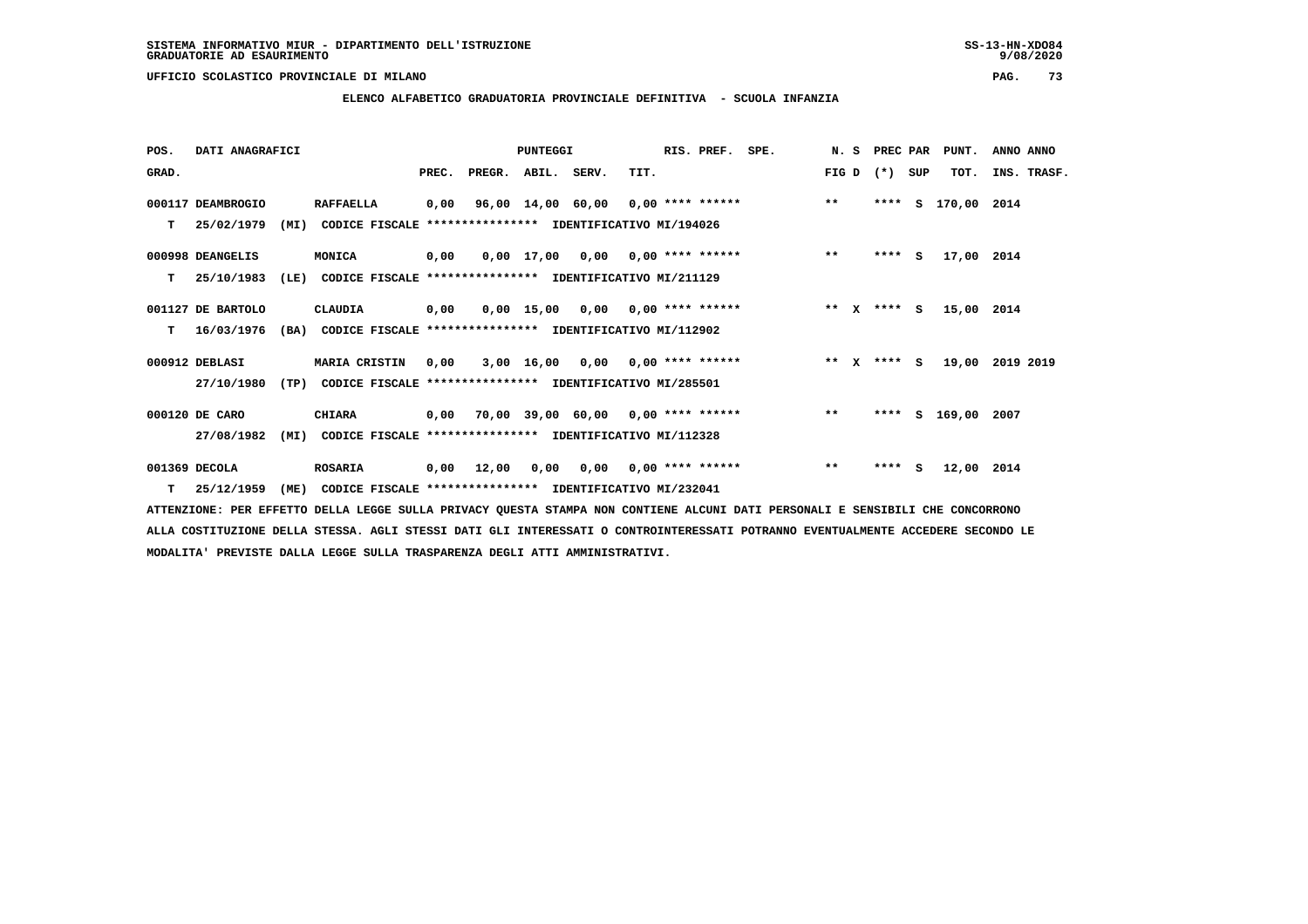**ELENCO ALFABETICO GRADUATORIA PROVINCIALE DEFINITIVA - SCUOLA INFANZIA**

| POS.         | DATI ANAGRAFICI     |      |                                                               |      |                    | <b>PUNTEGGI</b> |                 |                                           | RIS. PREF. | SPE.                                           | N. S PREC PAR |         |     | PUNT.             | ANNO ANNO       |
|--------------|---------------------|------|---------------------------------------------------------------|------|--------------------|-----------------|-----------------|-------------------------------------------|------------|------------------------------------------------|---------------|---------|-----|-------------------|-----------------|
| GRAD.        |                     |      |                                                               |      | PREC. PREGR. ABIL. |                 | SERV.           | TIT.                                      |            |                                                | FIG D $(*)$   |         | SUP | TOT.              | INS. TRASF.     |
|              | 001145 DEFILIPPO    |      | <b>ALESSANDRA</b>                                             | 0,00 |                    |                 | 0,00 15,00 0,00 | $0.00$ **** ******                        |            |                                                | $***$         | $***$ S |     | 15,00 2014        |                 |
|              | T 30/09/1969        | (MI) | CODICE FISCALE                                                |      |                    |                 |                 | **************** IDENTIFICATIVO MI/231678 |            |                                                |               |         |     |                   |                 |
|              | 001429 DE GIORGIO   |      | <b>ELISABETTA</b>                                             | 0,00 |                    |                 |                 |                                           |            | $0,00$ 11,00 0,00 0,00 **** ****** *** **      |               |         |     | **** S 11,00 2014 |                 |
|              | T 15/11/1977        |      | (TP) CODICE FISCALE                                           |      |                    |                 |                 | **************** IDENTIFICATIVO MI/201512 |            |                                                |               |         |     |                   |                 |
| 001192 DEGNI |                     |      | SILVIA                                                        | 0,00 |                    |                 |                 |                                           |            | $0,00$ 14,00 0,00 0,00 **** ******             | $\star\star$  | $***$ S |     | 14,00 2014        |                 |
|              | T 06/04/1979        | (FR) | CODICE FISCALE **************** IDENTIFICATIVO MI/262406      |      |                    |                 |                 |                                           |            |                                                |               |         |     |                   |                 |
|              | 000848 DE GRASSI    |      | <b>ANGELA</b>                                                 |      |                    |                 |                 |                                           |            | $0,00$ 4,00 15,00 2,00 0,00 **** ****** *** ** |               | $***$ S |     |                   | 21,00 2019 2019 |
|              | 18/01/1962          |      | (RC) CODICE FISCALE **************** IDENTIFICATIVO MI/285507 |      |                    |                 |                 |                                           |            |                                                |               |         |     |                   |                 |
|              | 000443 DEL BENE     |      | <b>NADIA</b>                                                  |      |                    |                 |                 |                                           |            | $0,00$ 82,00 0,00 0,00 0,00 **** ****** *** ** |               |         |     | **** S 82,00 2002 |                 |
|              | 20/11/1972          | (KR) | CODICE FISCALE **************** IDENTIFICATIVO MI/067458      |      |                    |                 |                 |                                           |            |                                                |               |         |     |                   |                 |
|              | 001202 DE LEONARDIS |      | <b>ERSILIA</b>                                                |      | 0,00 14,00         |                 | 0,00 0,00       | $0.00$ **** ******                        |            |                                                | $***$         |         |     | **** S 14,00 2014 |                 |

 **T 17/12/1976 (TA) CODICE FISCALE \*\*\*\*\*\*\*\*\*\*\*\*\*\*\*\* IDENTIFICATIVO MI/211743**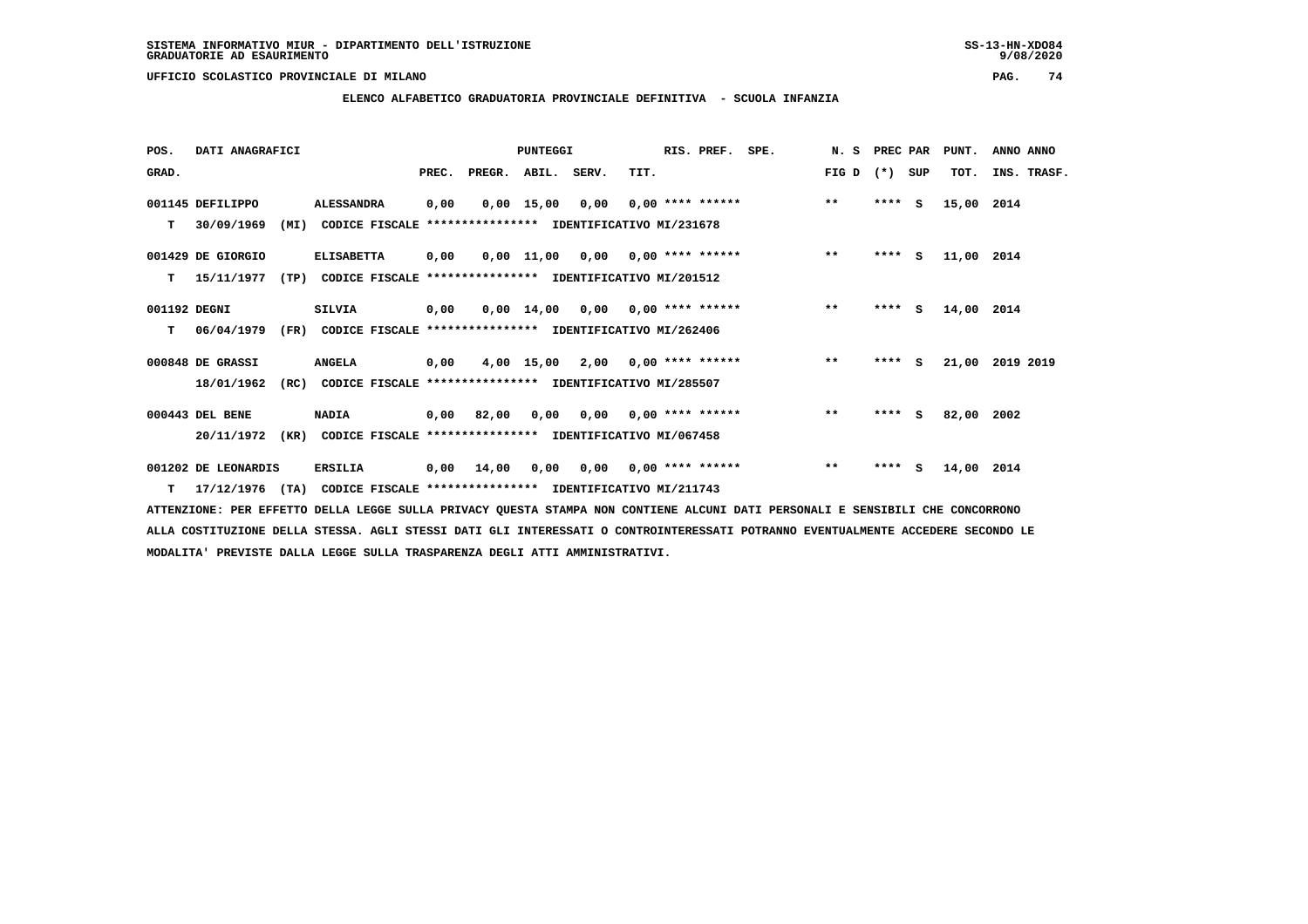**ELENCO ALFABETICO GRADUATORIA PROVINCIALE DEFINITIVA - SCUOLA INFANZIA**

 **POS. DATI ANAGRAFICI PUNTEGGI RIS. PREF. SPE. N. S PREC PAR PUNT. ANNO ANNO**GRAD. **BRAD. PREC. PREGR. ABIL. SERV.** TIT. THE REGREATER FIG D (\*) SUP TOT. INS. TRASF.  **000271 DELL'ACCANTERA LUCIA 0,00 73,00 0,00 60,00 0,00 \*\*\*\* \*\*\*\*\*\* \*\* X \*\*\*\* 133,00 2014 T 05/01/1980 (LE) CODICE FISCALE \*\*\*\*\*\*\*\*\*\*\*\*\*\*\*\* IDENTIFICATIVO MI/203578 001002 DELLEGRAZIE ANNA 0,00 0,00 11,00 0,00 6,00 \*\*\*\* \*\*\*\*\*\* \*\* \*\*\*\* S 17,00 2014 T 11/08/1982 (BA) CODICE FISCALE \*\*\*\*\*\*\*\*\*\*\*\*\*\*\*\* IDENTIFICATIVO MI/225901 000178 DEL MONTE ILARIA 0,00 56,00 40,00 60,00 0,00 \*\*\*\* \*\*\*\*\*\* \*\* \*\*\*\* S 156,00 2007 20/12/1985 (MI) CODICE FISCALE \*\*\*\*\*\*\*\*\*\*\*\*\*\*\*\* IDENTIFICATIVO MI/113022 000755 DELUCA DANIELA 0,00 0,00 16,00 0,00 9,00 \*\*\*\* \*\*\*\*\*\* \*\* \*\*\*\* S 25,00 2014 T 17/03/1983 (AV) CODICE FISCALE \*\*\*\*\*\*\*\*\*\*\*\*\*\*\*\* IDENTIFICATIVO MI/212752 000086 DE LUCCI FEDERICA 0,00 74,00 42,00 60,00 0,00 \*\*\*\* \*\*\*\*\*\* \*\* \*\*\*\* S 176,00 2007 11/12/1984 (MI) CODICE FISCALE \*\*\*\*\*\*\*\*\*\*\*\*\*\*\*\* IDENTIFICATIVO MI/112738**

 **001319 DELUCIA MARIDREA 0,00 0,00 13,00 0,00 0,00 \*\*\*\* \*\*\*\*\*\* \*\* \*\*\*\* S 13,00 2014 T 20/03/1981 (NA) CODICE FISCALE \*\*\*\*\*\*\*\*\*\*\*\*\*\*\*\* IDENTIFICATIVO MI/210400**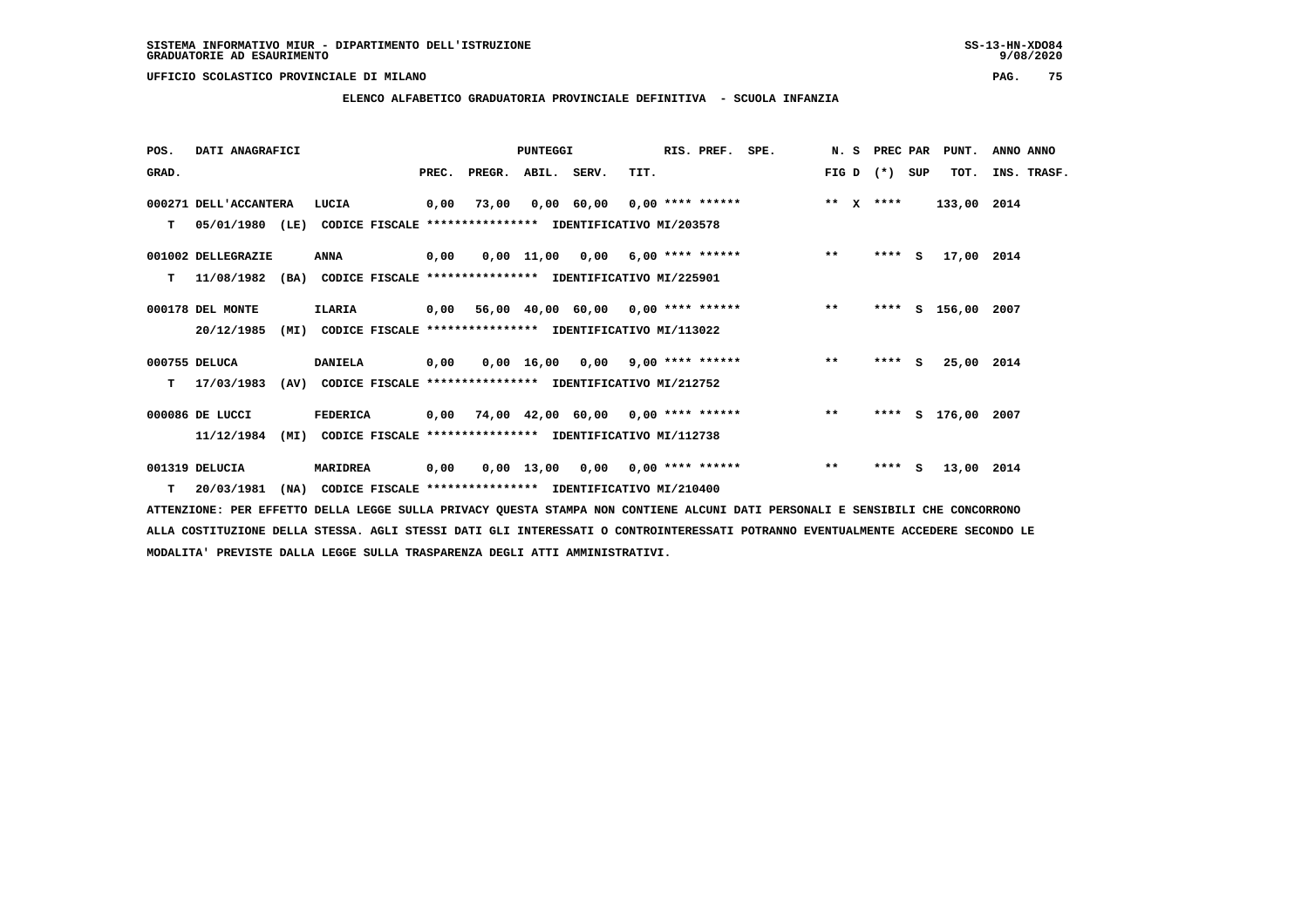**ELENCO ALFABETICO GRADUATORIA PROVINCIALE DEFINITIVA - SCUOLA INFANZIA**

 **POS. DATI ANAGRAFICI PUNTEGGI RIS. PREF. SPE. N. S PREC PAR PUNT. ANNO ANNO**GRAD. **BRAD. PREC. PREGR. ABIL. SERV.** TIT. THE REGREATER FIG D (\*) SUP TOT. INS. TRASF.  **001288 DELVECCHIO ROSSELLA 0,00 0,00 13,00 0,00 0,00 \*\*\*\* \*\*\*\*\*\* \*\* \*\*\*\* S 13,00 2014 T 16/09/1980 (BA) CODICE FISCALE \*\*\*\*\*\*\*\*\*\*\*\*\*\*\*\* IDENTIFICATIVO MI/208856 000844 DEL VISCOVO MARIA ROSARIA 0,00 6,00 15,00 0,00 0,00 \*\*\*\* \*\*\*\*\*\* \*\* \*\*\*\* S 21,00 2019 2019 08/08/1968 (SA) CODICE FISCALE \*\*\*\*\*\*\*\*\*\*\*\*\*\*\*\* IDENTIFICATIVO MI/285505 000455 DE MARCO ANNA 0,00 10,00 15,00 54,00 0,00 \*\*\*\* \*\*\*\*\*\* \*\* \*\*\*\* S 79,00 2014 2014 19/12/1961 (CS) CODICE FISCALE \*\*\*\*\*\*\*\*\*\*\*\*\*\*\*\* IDENTIFICATIVO MI/191210 001484 DE MARCO GABRIELLA 0,00 0,00 11,00 0,00 0,00 \*\*\*\* \*\*\*\*\*\* \*\* \*\*\*\* S 11,00 2014 T 20/08/1961 (RM) CODICE FISCALE \*\*\*\*\*\*\*\*\*\*\*\*\*\*\*\* IDENTIFICATIVO MI/232351 001165 DE MARTINIS GIUSEPPINA 0,00 0,00 15,00 0,00 0,00 \*\*\*\* \*\*\*\*\*\* \*\* X \*\*\*\* S 15,00 2019 2019 13/09/1965 (NO) CODICE FISCALE \*\*\*\*\*\*\*\*\*\*\*\*\*\*\*\* IDENTIFICATIVO MI/285506 001613 DE MARTINO GIORGIA 0,00 0,00 11,00 0,00 0,00 \*\*\*\* \*\*\*\*\*\* \*\* \*\*\*\* S 11,00 2019 2019 T 07/08/1981 (CT) CODICE FISCALE \*\*\*\*\*\*\*\*\*\*\*\*\*\*\*\* IDENTIFICATIVO MI/285361**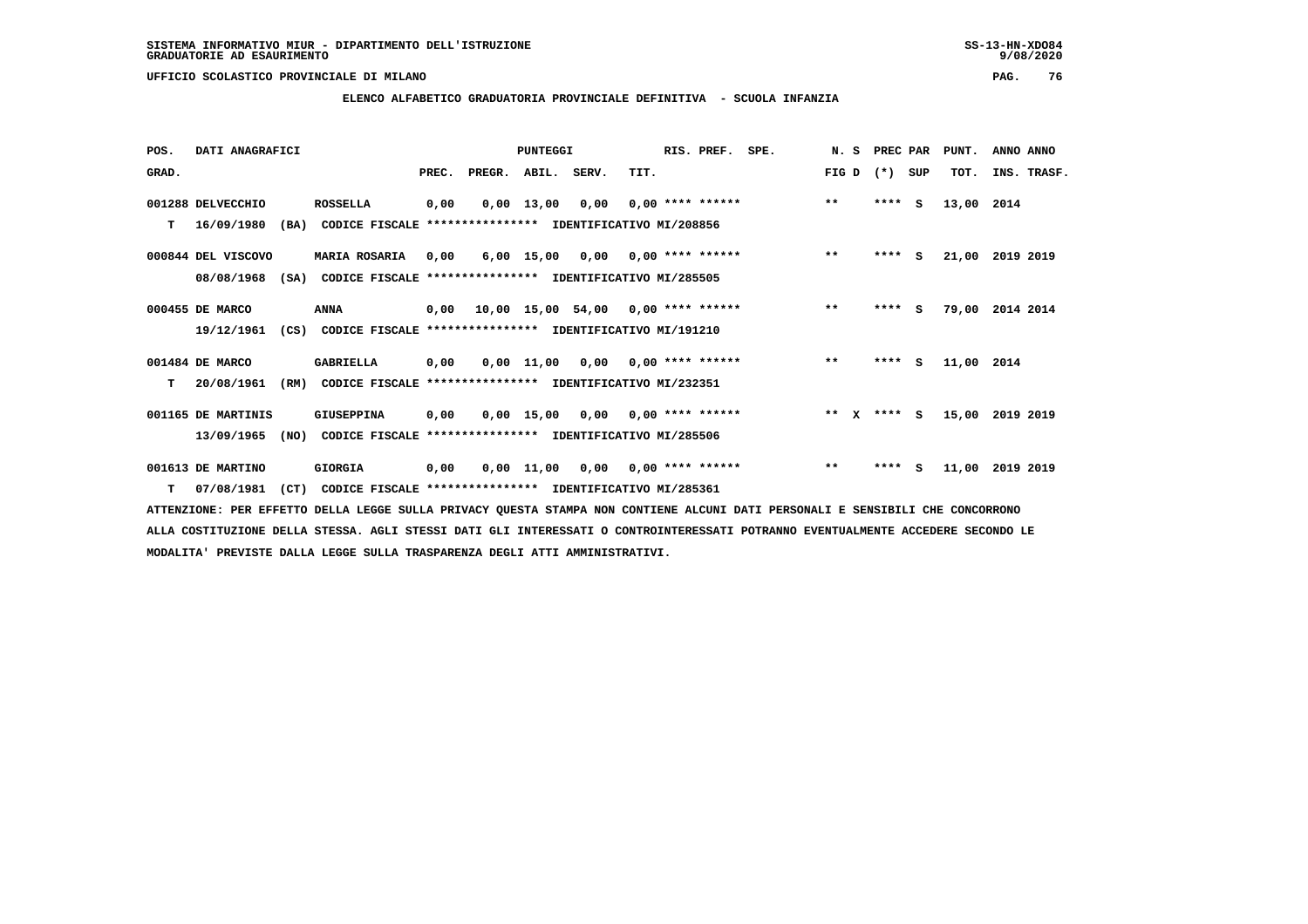## **ELENCO ALFABETICO GRADUATORIA PROVINCIALE DEFINITIVA - SCUOLA INFANZIA**

| POS.  | DATI ANAGRAFICI    |      |                                                          |       |                                           | <b>PUNTEGGI</b> |                                    |      | RIS. PREF.                | SPE. | N. S  | PREC PAR |     | PUNT.       | ANNO ANNO   |
|-------|--------------------|------|----------------------------------------------------------|-------|-------------------------------------------|-----------------|------------------------------------|------|---------------------------|------|-------|----------|-----|-------------|-------------|
| GRAD. |                    |      |                                                          | PREC. | PREGR.                                    | ABIL. SERV.     |                                    | TIT. |                           |      | FIG D | $(* )$   | SUP | TOT.        | INS. TRASF. |
|       | 001045 DE MEO      |      | <b>MARIANNA</b>                                          | 0,00  | 16,00                                     | 0,00            | 0,00                               |      | $0.00$ **** ******        |      | $***$ | ****     | s   | 16,00 2014  |             |
| т     | 16/12/1982         | (LT) | CODICE FISCALE **************** IDENTIFICATIVO MI/209430 |       |                                           |                 |                                    |      |                           |      |       |          |     |             |             |
|       | 000408 DE MIGLIO   |      | <b>ANGELITA</b>                                          | 0,00  | 81,00 15,00 0,00 0,00 **** ****** EF      |                 |                                    |      |                           |      | $* *$ | $***$ S  |     | 96,00       | 2014 2014   |
|       | 25/11/1966         | (KR) | CODICE FISCALE                                           |       | **************** IDENTIFICATIVO MI/191996 |                 |                                    |      |                           |      |       |          |     |             |             |
|       | 000804 DE PASQUALE |      | <b>ROSARIA</b>                                           | 0,00  |                                           | 2,00 14,00      |                                    |      | $6,00$ 0,00 **** ******   |      | $***$ | ****     | s   | 22,00       | 2007 2007   |
|       | 16/06/1976         | (ME) | CODICE FISCALE **************** IDENTIFICATIVO MI/110013 |       |                                           |                 |                                    |      |                           |      |       |          |     |             |             |
|       | 000315 DEREDITA    |      | CARMELA                                                  | 0,00  |                                           |                 | 48,00 14,00 60,00 0,00 **** ****** |      |                           |      | $* *$ | ****     |     | 122,00 2014 |             |
| т     | 07/05/1976         | (TA) | CODICE FISCALE **************** IDENTIFICATIVO MI/232876 |       |                                           |                 |                                    |      |                           |      |       |          |     |             |             |
|       | 001148 DERLIN      |      | <b>NICOLETTA</b>                                         | 0,00  |                                           |                 | $3,00$ 12,00 0,00 0,00 **** ****** |      |                           |      | $***$ | $***$ S  |     | 15,00 2014  |             |
| T.    | 28/03/1967         | (PI) | CODICE FISCALE **************** IDENTIFICATIVO MI/221007 |       |                                           |                 |                                    |      |                           |      |       |          |     |             |             |
|       | 001063 DE ROSA     |      | <b>MARZIA</b>                                            | 0,00  | 16,00                                     | 0,00            |                                    |      | $0.00$ $0.00$ **** ****** |      | $***$ | $***$ S  |     | 16,00       | 2014        |
| T.    | 24/02/1978         | (LE) | CODICE FISCALE **************** IDENTIFICATIVO MI/216660 |       |                                           |                 |                                    |      |                           |      |       |          |     |             |             |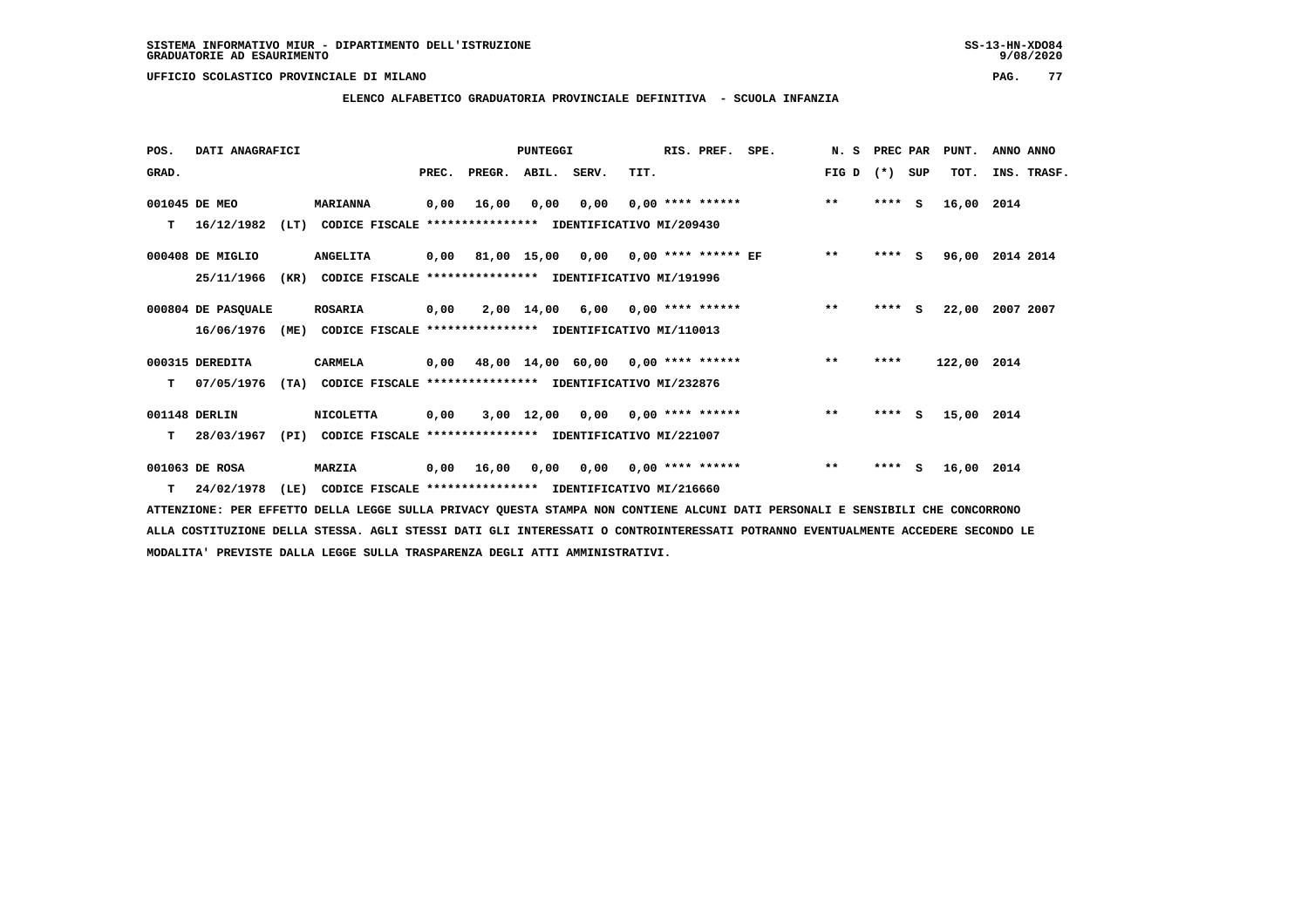## **ELENCO ALFABETICO GRADUATORIA PROVINCIALE DEFINITIVA - SCUOLA INFANZIA**

 **POS. DATI ANAGRAFICI PUNTEGGI RIS. PREF. SPE. N. S PREC PAR PUNT. ANNO ANNO**GRAD. **BRAD. PREC. PREGR. ABIL. SERV.** TIT. THE REGREATER FIG D (\*) SUP TOT. INS. TRASF.  **000386 DE ROSA RITA 0,00 44,00 11,00 48,00 0,00 \*\*\*\* \*\*\*\*\*\* \*\* X \*\*\*\* S 103,00 2014 T 21/12/1977 (NA) CODICE FISCALE \*\*\*\*\*\*\*\*\*\*\*\*\*\*\*\* IDENTIFICATIVO MI/205505 000153 DE SANTIS EDDA MARIA GI 0,00 86,00 11,00 60,00 3,00 \*\*\*\* \*\*\*\*\*\* \*\* \*\*\*\* S 160,00 2007 2007 07/11/1964 (MI) CODICE FISCALE \*\*\*\*\*\*\*\*\*\*\*\*\*\*\*\* IDENTIFICATIVO MI/106858 000222 DE SIMONE ANNA 0,00 46,00 41,00 60,00 0,00 \*\*\*\* \*\*\*\*\*\* \*\* \*\*\*\* S 147,00 2014 2014 14/01/1986 (CS) CODICE FISCALE \*\*\*\*\*\*\*\*\*\*\*\*\*\*\*\* IDENTIFICATIVO MI/192011 001117 DESIMONE LOREDANA 0,00 3,00 12,00 0,00 0,00 \*\*\*\* \*\*\*\*\*\* \*\* \*\*\*\* S 15,00 2014 T 21/04/1975 (TP) CODICE FISCALE \*\*\*\*\*\*\*\*\*\*\*\*\*\*\*\* IDENTIFICATIVO MI/226845 001116 DEVITO MARIAVERUSCA 0,00 3,00 12,00 0,00 0,00 \*\*\*\* \*\*\*\*\*\* \*\* \*\*\*\* S 15,00 2014 T 04/09/1975 (CZ) CODICE FISCALE \*\*\*\*\*\*\*\*\*\*\*\*\*\*\*\* IDENTIFICATIVO MI/232559 001167 DEVOTO RITA 0,00 15,00 0,00 0,00 0,00 \*\*\*\* \*\*\*\*\*\* \*\* \*\*\*\* S 15,00 2019 2019 T 06/08/1982 (PA) CODICE FISCALE \*\*\*\*\*\*\*\*\*\*\*\*\*\*\*\* IDENTIFICATIVO MI/285221**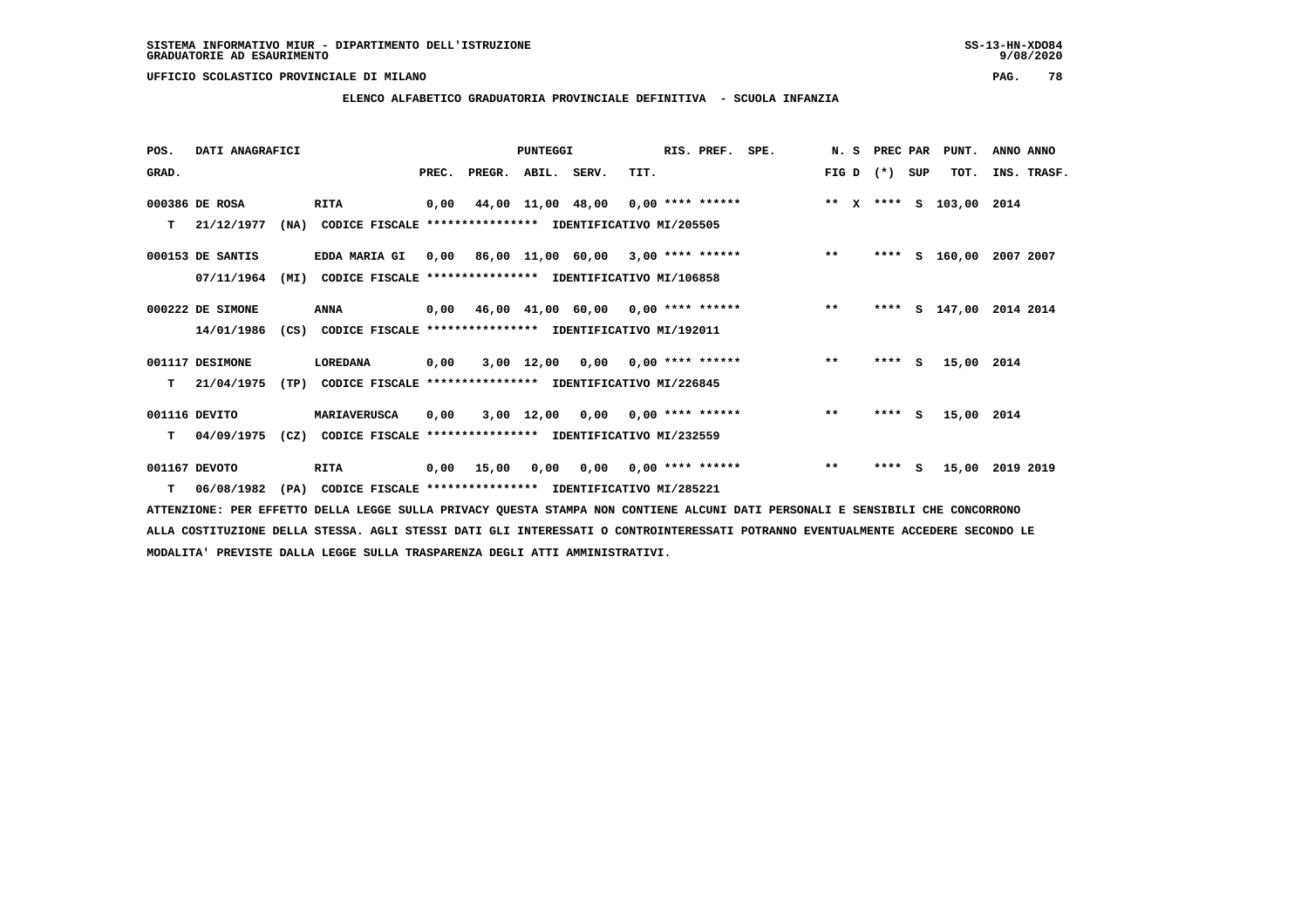**ELENCO ALFABETICO GRADUATORIA PROVINCIALE DEFINITIVA - SCUOLA INFANZIA**

| POS.  | DATI ANAGRAFICI     |                                                                  |       |              | PUNTEGGI    |      |      | RIS. PREF.                                 | SPE. | N.S   | PREC PAR |     | PUNT.      | ANNO ANNO   |
|-------|---------------------|------------------------------------------------------------------|-------|--------------|-------------|------|------|--------------------------------------------|------|-------|----------|-----|------------|-------------|
| GRAD. |                     |                                                                  | PREC. | PREGR.       | ABIL. SERV. |      | TIT. |                                            |      | FIG D | $(*)$    | SUP | TOT.       | INS. TRASF. |
|       | 000875 DI BENEDETTO | <b>ILENIA</b>                                                    | 0,00  |              | 3,00 17,00  | 0,00 |      | $0,00$ **** ******                         |      | $***$ | ****     | s   | 20,00      | 2019 2019   |
|       | 18/06/1980          | (PA)<br>CODICE FISCALE **************** IDENTIFICATIVO MI/285223 |       |              |             |      |      |                                            |      |       |          |     |            |             |
|       | 000585 DI BIASO     | <b>IOLANDA</b>                                                   | 0,00  |              |             |      |      | 36,00 15,00 0,00 0,00 **** ******          |      | $***$ | $***$ S  |     | 51,00      | 2014        |
| т     | 13/05/1978          | (MI)<br>CODICE FISCALE **************** IDENTIFICATIVO MI/213020 |       |              |             |      |      |                                            |      |       |          |     |            |             |
|       | 000892 DI BLASI     | <b>FATIMA</b>                                                    |       | $0,00$ 19,00 | 0,00        |      |      | $0,00$ $0,00$ **** ******                  |      | $***$ | **** S   |     | 19,00      | 2014 2014   |
|       | 24/01/1972          | (ME)<br>CODICE FISCALE **************** IDENTIFICATIVO MI/191371 |       |              |             |      |      |                                            |      |       |          |     |            |             |
|       | 000245 DI CARO      | MARGHERITA                                                       |       |              |             |      |      | $0,00$ 110,00 12,00 18,00 0,00 **** ****** |      | $***$ | ****     | s   | 140,00     | 2011 2011   |
|       | 23/01/1981          | (AG)<br>CODICE FISCALE **************** IDENTIFICATIVO MI/167335 |       |              |             |      |      |                                            |      |       |          |     |            |             |
|       | 001630 DI CIANNI    | <b>CARMELA</b>                                                   | 0,00  | 11,00        | 0.00        |      |      | $0,00$ $0,00$ **** ******                  |      | $***$ | ****     | S.  | 11,00      | 2019 2019   |
| т     | 28/01/1962          | (CS)<br>CODICE FISCALE **************** IDENTIFICATIVO MI/285241 |       |              |             |      |      |                                            |      |       |          |     |            |             |
|       | 000770 DI CORRADO   | LAURA MATTIA                                                     | 0,00  |              | 3,00 15,00  | 0,00 |      | $6,00*********$                            |      | $* *$ | ****     | s   | 24,00 2014 |             |
| T     | 26/11/1981          | CL)<br>CODICE FISCALE **************** IDENTIFICATIVO MI/200692  |       |              |             |      |      |                                            |      |       |          |     |            |             |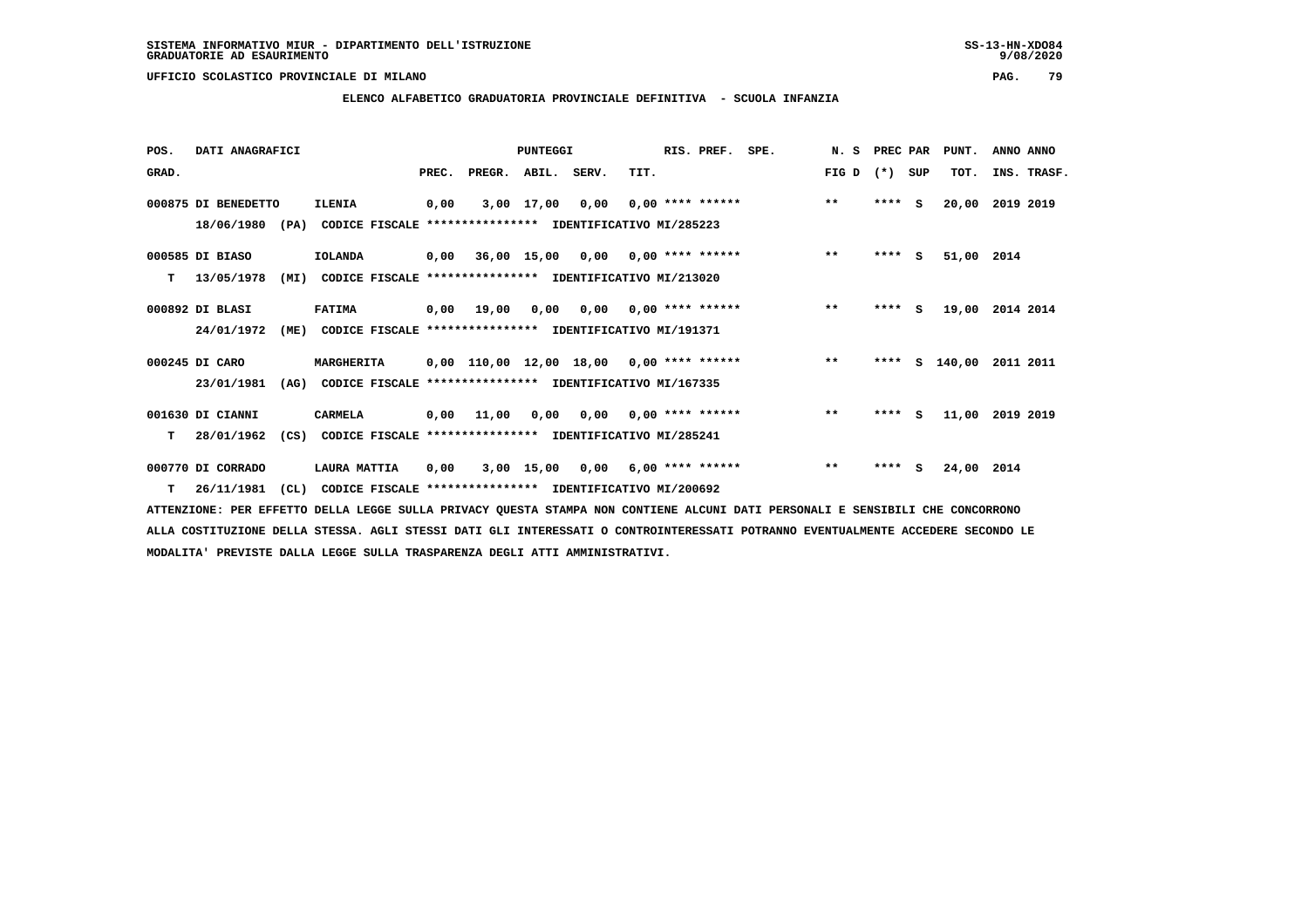**ELENCO ALFABETICO GRADUATORIA PROVINCIALE DEFINITIVA - SCUOLA INFANZIA**

| POS.  | DATI ANAGRAFICI    |      |                                                          |       |        | <b>PUNTEGGI</b>    |                                     |      | RIS. PREF.              | SPE. | N.S                   |        | PREC PAR | PUNT.      | ANNO ANNO   |
|-------|--------------------|------|----------------------------------------------------------|-------|--------|--------------------|-------------------------------------|------|-------------------------|------|-----------------------|--------|----------|------------|-------------|
| GRAD. |                    |      |                                                          | PREC. | PREGR. | ABIL.              | SERV.                               | TIT. |                         |      | FIG D                 | $(* )$ | SUP      | TOT.       | INS. TRASF. |
|       | 001385 DI FILIPPO  |      | <b>GRAZIA</b>                                            | 0,00  |        | $0,00 \quad 12,00$ | 0,00                                |      | $0.00$ **** ******      |      | $***$                 |        | $***$ S  | 12,00      | 2014        |
| т     | 28/12/1982         | (AL) | CODICE FISCALE **************** IDENTIFICATIVO MI/218515 |       |        |                    |                                     |      |                         |      |                       |        |          |            |             |
|       | 000682 DI GAETANO  |      | <b>DOMENICA</b>                                          | 0,00  |        |                    | $0.00$ 17.00 12.00 6.00 **** ****** |      |                         |      | $***$                 |        | $***$ S  | 35,00      | 2019 2019   |
|       | 11/09/1976         | (PA) | CODICE FISCALE **************** IDENTIFICATIVO MI/285433 |       |        |                    |                                     |      |                         |      |                       |        |          |            |             |
|       | 001310 DI GESU     |      | <b>ERIKA</b>                                             | 0,00  |        | 0,00 11,00         |                                     |      | $2,00$ 0,00 **** ****** |      | $***$                 | ****   | s        | 13,00 2014 |             |
| т     | 06/03/1984         | (CL) | CODICE FISCALE **************** IDENTIFICATIVO MI/226629 |       |        |                    |                                     |      |                         |      |                       |        |          |            |             |
|       | 000394 DI GIROLAMO |      | <b>DANIELA</b>                                           | 0,00  | 87,00  |                    | $0.00$ 12.00 0.00 **** ******       |      |                         |      | $***$                 |        | $***$ S  | 99,00      | 2002        |
|       | 29/04/1975         | (CL) | CODICE FISCALE **************** IDENTIFICATIVO MI/061491 |       |        |                    |                                     |      |                         |      |                       |        |          |            |             |
|       | 000836 DI GIROLAMO |      | LAURA                                                    | 0,00  |        |                    | $3,00$ 18,00 0,00 0,00 **** ******  |      |                         |      | $* *$                 | ****   | - S      | 21,00 2014 |             |
| т     | 19/09/1982         | (TP) | CODICE FISCALE **************** IDENTIFICATIVO MI/230418 |       |        |                    |                                     |      |                         |      |                       |        |          |            |             |
|       | 000420 DI GRAZIA   |      | <b>DANIELA</b>                                           | 0,00  |        | 80,00 13,00        | 0,00                                |      | $0,00$ **** ******      |      | $* *$<br>$\mathbf{x}$ |        | $***$ S  | 93,00      | 2007 2007   |
|       | 20/03/1975         | (EN) | CODICE FISCALE **************** IDENTIFICATIVO MI/112297 |       |        |                    |                                     |      |                         |      |                       |        |          |            |             |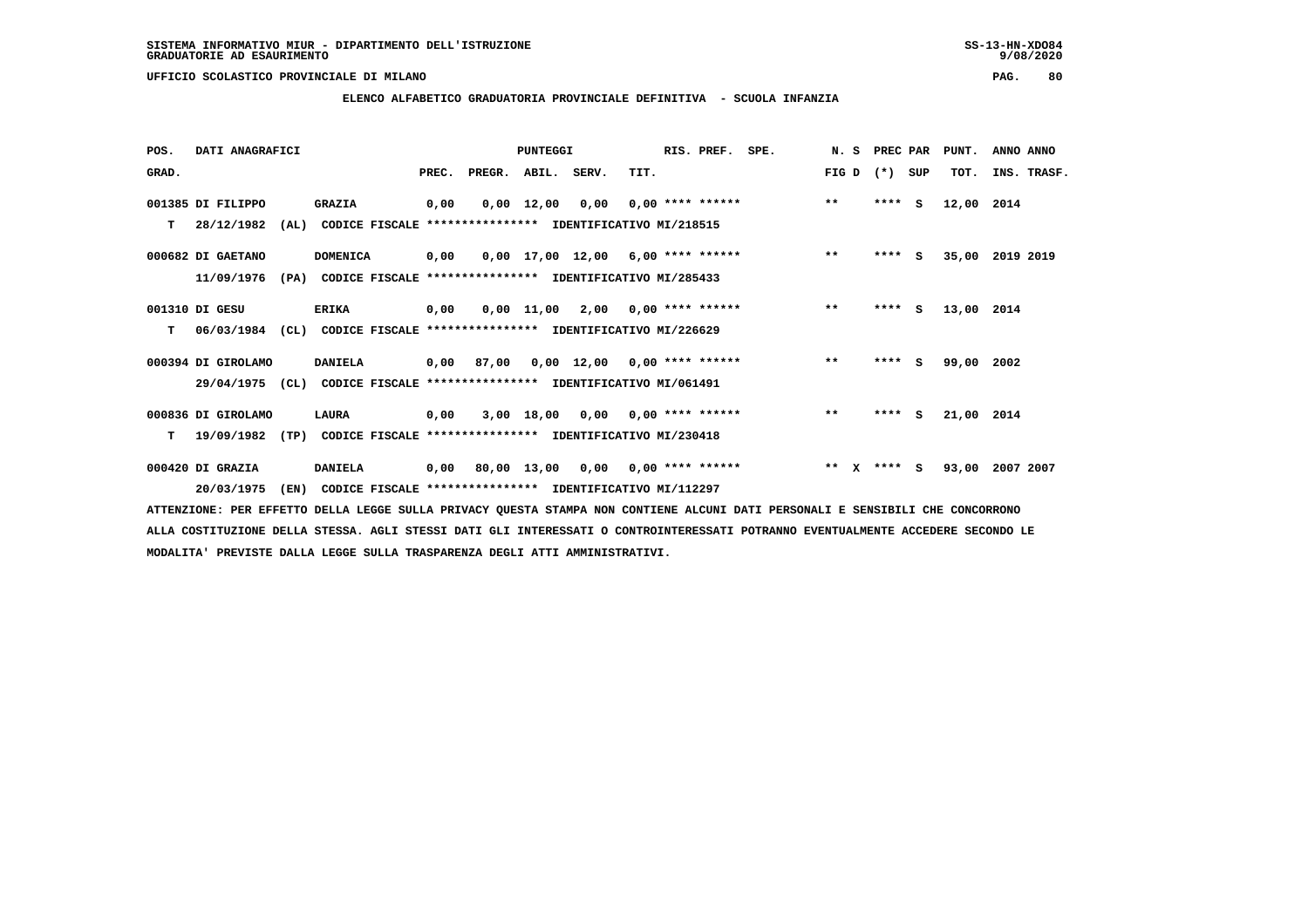## **ELENCO ALFABETICO GRADUATORIA PROVINCIALE DEFINITIVA - SCUOLA INFANZIA**

 **POS. DATI ANAGRAFICI PUNTEGGI RIS. PREF. SPE. N. S PREC PAR PUNT. ANNO ANNO**GRAD. **BRAD. PREC. PREGR. ABIL. SERV.** TIT. THE REGREATER FIG D (\*) SUP TOT. INS. TRASF.  **001264 DI GUARDO MARIA GIUSEPP 0,00 0,00 11,00 0,00 3,00 \*\*\*\* \*\*\*\*\*\* \*\* \*\*\*\* S 14,00 2019 2019 T 30/11/1973 (CT) CODICE FISCALE \*\*\*\*\*\*\*\*\*\*\*\*\*\*\*\* IDENTIFICATIVO MI/285248 001186 DILEO ELENALUCIATER 0,00 11,00 0,00 0,00 3,00 \*\*\*\* \*\*\*\*\*\* \*\* \*\*\*\* S 14,00 2014 T 08/09/1965 (CS) CODICE FISCALE \*\*\*\*\*\*\*\*\*\*\*\*\*\*\*\* IDENTIFICATIVO MI/198463 000309 DI LIBERTO FRANCESCA 0,00 70,00 17,00 38,00 0,00 \*\*\*\* \*\*\*\*\*\* \*\* \*\*\*\* S 125,00 2019 2019 29/03/1978 (PA) CODICE FISCALE \*\*\*\*\*\*\*\*\*\*\*\*\*\*\*\* IDENTIFICATIVO MI/285250 000223 DILIBERTO SIMONA 0,00 63,00 18,00 66,00 0,00 \*\*\*\* \*\*\*\*\*\* \*\* X \*\*\*\* 147,00 2014 T 08/05/1981 (PA) CODICE FISCALE \*\*\*\*\*\*\*\*\*\*\*\*\*\*\*\* IDENTIFICATIVO MI/200674 000423 DILIBERTO TERESA 0,00 48,00 11,00 34,00 0,00 \*\*\*\* \*\*\*\*\*\* \*\* \*\*\*\* S 93,00 2014 T 10/11/1972 (MI) CODICE FISCALE \*\*\*\*\*\*\*\*\*\*\*\*\*\*\*\* IDENTIFICATIVO MI/232186 001113 DILIBERTO VINCENZA 0,00 15,00 0,00 0,00 0,00 \*\*\*\* \*\*\*\*\*\* \*\* \*\*\*\* S 15,00 2014**

 **T 31/12/1980 (CL) CODICE FISCALE \*\*\*\*\*\*\*\*\*\*\*\*\*\*\*\* IDENTIFICATIVO MI/232715**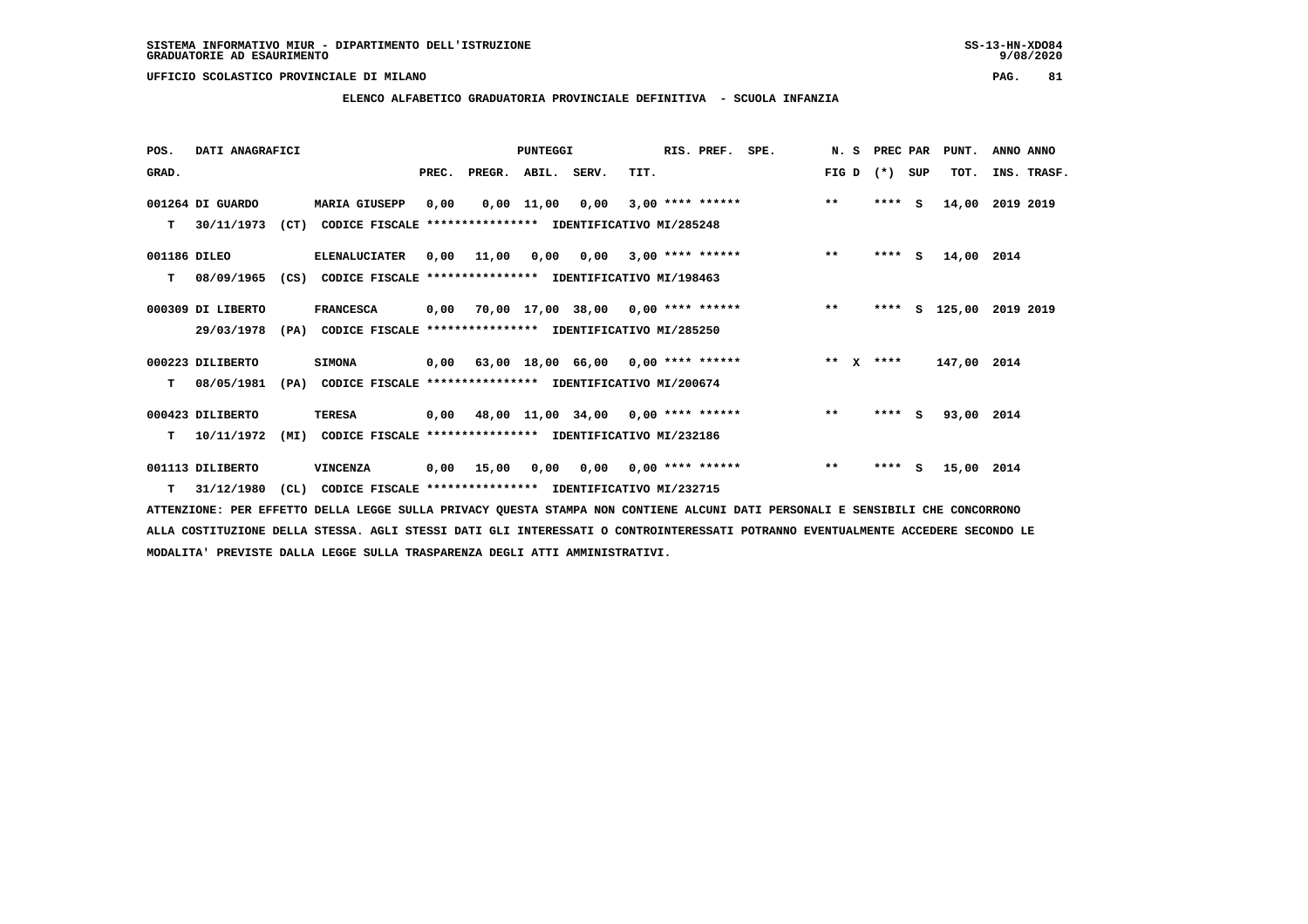**ELENCO ALFABETICO GRADUATORIA PROVINCIALE DEFINITIVA - SCUOLA INFANZIA**

| POS.  | DATI ANAGRAFICI   |      |                                                          |       |                                           | <b>PUNTEGGI</b> |                                        |      | RIS. PREF.              | SPE. | N.S   |              | PREC PAR |    | PUNT.      | ANNO ANNO   |
|-------|-------------------|------|----------------------------------------------------------|-------|-------------------------------------------|-----------------|----------------------------------------|------|-------------------------|------|-------|--------------|----------|----|------------|-------------|
| GRAD. |                   |      |                                                          | PREC. | PREGR. ABIL. SERV.                        |                 |                                        | TIT. |                         |      | FIG D |              | (*) SUP  |    | TOT.       | INS. TRASF. |
|       | 001059 DILUCIA    |      | <b>ANTONELLA</b>                                         | 0,00  |                                           | $0,00$ 13,00    | 0,00                                   |      | $3,00$ **** ******      |      | $***$ |              | $***$ S  |    | 16,00      | 2014        |
| т     | 01/06/1973        | (AG) | CODICE FISCALE **************** IDENTIFICATIVO MI/233699 |       |                                           |                 |                                        |      |                         |      |       |              |          |    |            |             |
|       | 001298 DIMAIRA    |      | <b>TIZIANA</b>                                           |       | 0,00 11,00                                | 0,00            |                                        |      | $2,00$ 0,00 **** ****** |      | $* *$ |              | ****     |    | 13,00 2014 |             |
| т     | 29/12/1978        | (EE) | CODICE FISCALE **************** IDENTIFICATIVO MI/233796 |       |                                           |                 |                                        |      |                         |      |       |              |          |    |            |             |
|       | 001350 DIMARTINO  |      | <b>DEBORA</b>                                            | 0,00  |                                           |                 | $0,00$ 12,00 0,00 0,00 **** ******     |      |                         |      | $***$ |              | ****     | S. | 12,00 2014 |             |
| т     | 17/02/1979        | (TP) | CODICE FISCALE **************** IDENTIFICATIVO MI/233246 |       |                                           |                 |                                        |      |                         |      |       |              |          |    |            |             |
|       | 000405 DI MARTINO |      | <b>FILOMENA</b>                                          |       | $0,00$ 21,00 16,00 60,00 0,00 **** ****** |                 |                                        |      |                         |      | $***$ |              | $***$ S  |    | 97,00      | 2014 2014   |
|       | 31/10/1972        | (SA) | CODICE FISCALE **************** IDENTIFICATIVO MI/191813 |       |                                           |                 |                                        |      |                         |      |       |              |          |    |            |             |
|       | 001250 DI MARTINO |      | <b>VINCENZO</b>                                          |       | $0,00$ $14,00$                            |                 | $0,00$ $0,00$ $0,00$ $***$ **** ****** |      |                         |      | $***$ |              | **** S   |    | 14,00      | 2019 2019   |
| т     | 11/10/1977        | (CT) | CODICE FISCALE **************** IDENTIFICATIVO MI/285253 |       |                                           |                 |                                        |      |                         |      |       |              |          |    |            |             |
|       | 000993 DIMOLA     |      | <b>GRAZIA</b>                                            | 0,00  |                                           | 3,00 11,00      | 0,00                                   |      | $3,00$ **** ******      |      | $* *$ | $\mathbf{x}$ | **** S   |    | 17,00 2014 |             |
| T.    | 27/05/1963        | (BA) | CODICE FISCALE **************** IDENTIFICATIVO MI/205394 |       |                                           |                 |                                        |      |                         |      |       |              |          |    |            |             |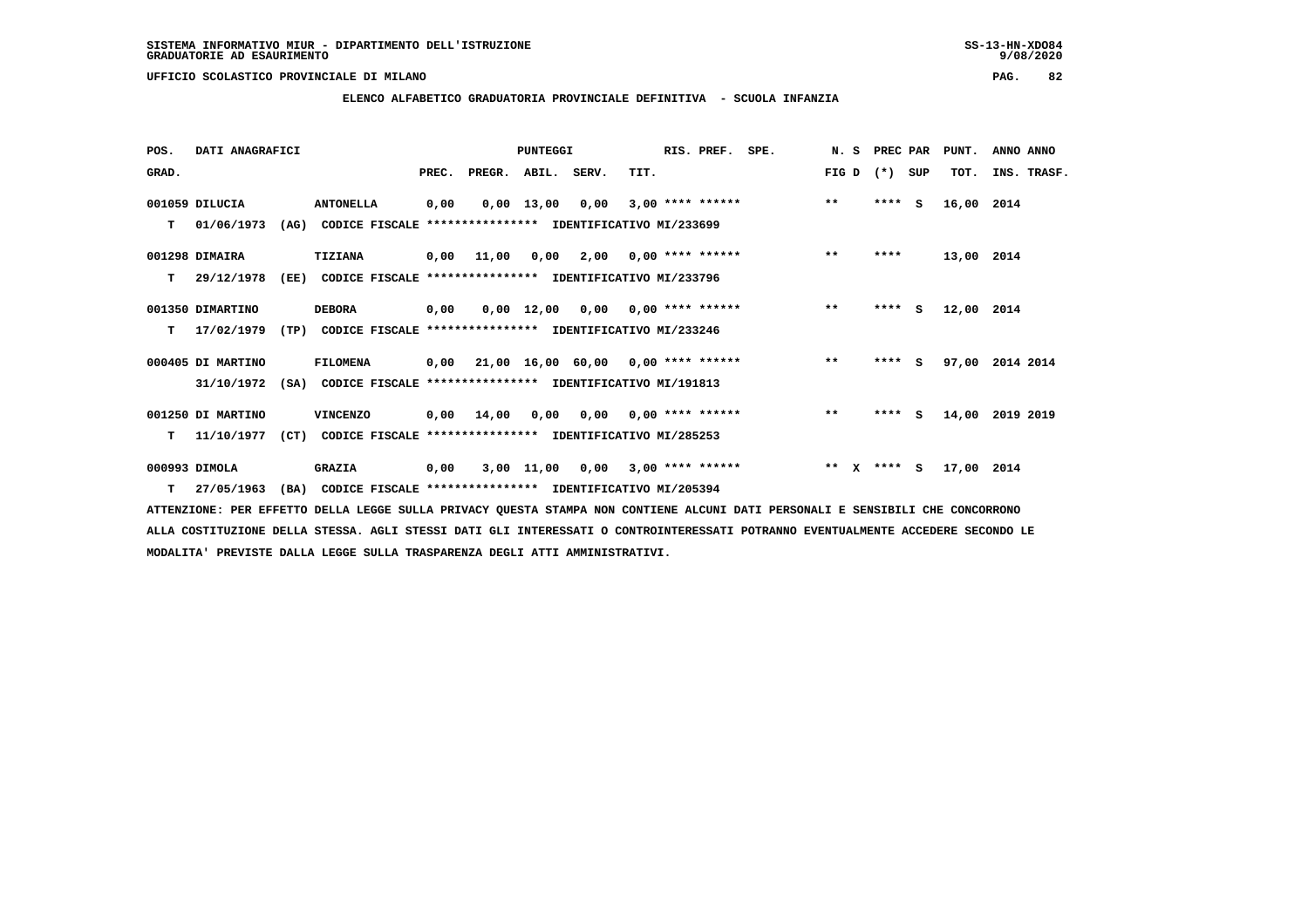**ELENCO ALFABETICO GRADUATORIA PROVINCIALE DEFINITIVA - SCUOLA INFANZIA**

 **POS. DATI ANAGRAFICI PUNTEGGI RIS. PREF. SPE. N. S PREC PAR PUNT. ANNO ANNO**GRAD. **BRAD. PREC. PREGR. ABIL. SERV.** TIT. THE REGREATER FIG D (\*) SUP TOT. INS. TRASF.  **000771 DIMONTE MARIA 0,00 15,00 0,00 0,00 9,00 \*\*\*\* \*\*\*\*\*\* \*\* \*\*\*\* S 24,00 2014 T 19/06/1981 (BA) CODICE FISCALE \*\*\*\*\*\*\*\*\*\*\*\*\*\*\*\* IDENTIFICATIVO MI/206876 001275 DI NATALE SILVIA 0,00 0,00 13,00 0,00 0,00 \*\*\*\* \*\*\*\*\*\* \*\* \*\*\*\* 13,00 2014 2014 01/01/1976 (CO) CODICE FISCALE \*\*\*\*\*\*\*\*\*\*\*\*\*\*\*\* IDENTIFICATIVO MI/191849 001521 D'INGEO NICLA 0,00 0,00 11,00 0,00 0,00 \*\*\*\* \*\*\*\*\*\* \*\* X \*\*\*\* S 11,00 2014 T 17/01/1971 (MI) CODICE FISCALE \*\*\*\*\*\*\*\*\*\*\*\*\*\*\*\* IDENTIFICATIVO MI/212712 000562 DINGHILE GIUSEPPE 0,00 6,00 16,00 32,00 0,00 \*\*\*\* \*\*\*\*\*\* \*\* \*\*\*\* S 54,00 2014 2014 04/03/1974 (AG) CODICE FISCALE \*\*\*\*\*\*\*\*\*\*\*\*\*\*\*\* IDENTIFICATIVO MI/192044 001263 DIODATO SONIA 0,00 14,00 0,00 0,00 0,00 \*\*\*\* \*\*\*\*\*\* \*\* \*\*\*\* S 14,00 2019 2019 T 12/03/1978 (BN) CODICE FISCALE \*\*\*\*\*\*\*\*\*\*\*\*\*\*\*\* IDENTIFICATIVO MI/285313**

 **001064 DIPAOLA PASQUALE 0,00 16,00 0,00 0,00 0,00 \*\*\*\* \*\*\*\*\*\* \*\* \*\*\*\* S 16,00 2014 T 17/12/1974 (AV) CODICE FISCALE \*\*\*\*\*\*\*\*\*\*\*\*\*\*\*\* IDENTIFICATIVO MI/232746**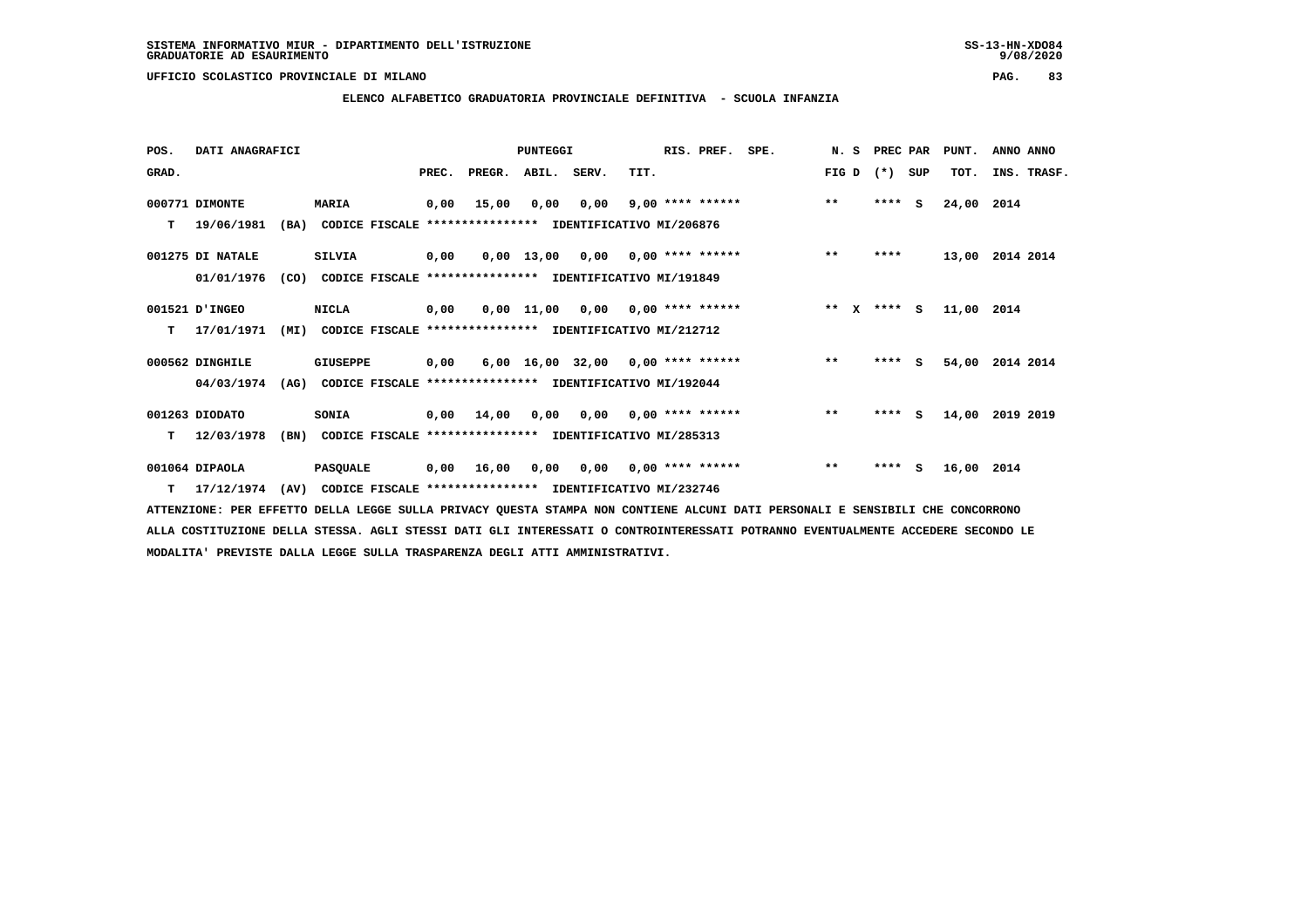### **ELENCO ALFABETICO GRADUATORIA PROVINCIALE DEFINITIVA - SCUOLA INFANZIA**

 **POS. DATI ANAGRAFICI PUNTEGGI RIS. PREF. SPE. N. S PREC PAR PUNT. ANNO ANNO**GRAD. **BRAD. PREC. PREGR. ABIL. SERV.** TIT. THE REGREATER FIG D (\*) SUP TOT. INS. TRASF.  **000680 DI PAOLA PINA LETIZIA 0,00 11,00 0,00 24,00 0,00 \*\*\*\* \*\*\*\*\*\* \*\* \*\*\*\* S 35,00 2019 2019 19/07/1979 (CT) CODICE FISCALE \*\*\*\*\*\*\*\*\*\*\*\*\*\*\*\* IDENTIFICATIVO MI/285254 000363 DI PASQUALE ANNABELLA 0,00 36,00 13,00 60,00 0,00 \*\*\*\* \*\*\*\*\*\* \*\* X \*\*\*\* S 109,00 2014 T 12/06/1978 (CE) CODICE FISCALE \*\*\*\*\*\*\*\*\*\*\*\*\*\*\*\* IDENTIFICATIVO MI/199049 001182 DI PASQUALE CARMELA SIMON 0,00 0,00 11,00 0,00 3,00 \*\*\*\* \*\*\*\*\*\* \*\* \*\*\*\* S 14,00 2014 T 28/09/1976 (RG) CODICE FISCALE \*\*\*\*\*\*\*\*\*\*\*\*\*\*\*\* IDENTIFICATIVO MI/197274 001598 DIPIAZZA CARMELINA 0,00 11,00 0,00 0,00 0,00 \*\*\*\* \*\*\*\*\*\* \*\* \*\*\*\* S 11,00 2019 2019 T 22/04/1979 (AG) CODICE FISCALE \*\*\*\*\*\*\*\*\*\*\*\*\*\*\*\* IDENTIFICATIVO MI/285315 000899 DI PIAZZA DANIELA 0,00 6,00 13,00 0,00 0,00 \*\*\*\* \*\*\*\*\*\* \*\* X \*\*\*\* S 19,00 2014 T 20/01/1981 (CL) CODICE FISCALE \*\*\*\*\*\*\*\*\*\*\*\*\*\*\*\* IDENTIFICATIVO MI/215302 000421 DI PIERDOMENICO FLAVIA LETIZI 0,00 36,00 42,00 9,00 6,00 \*\*\*\* \*\*\*\*\*\* \*\* \*\*\*\* S 93,00 2009**

 **07/11/1983 (MI) CODICE FISCALE \*\*\*\*\*\*\*\*\*\*\*\*\*\*\*\* IDENTIFICATIVO MI/144365**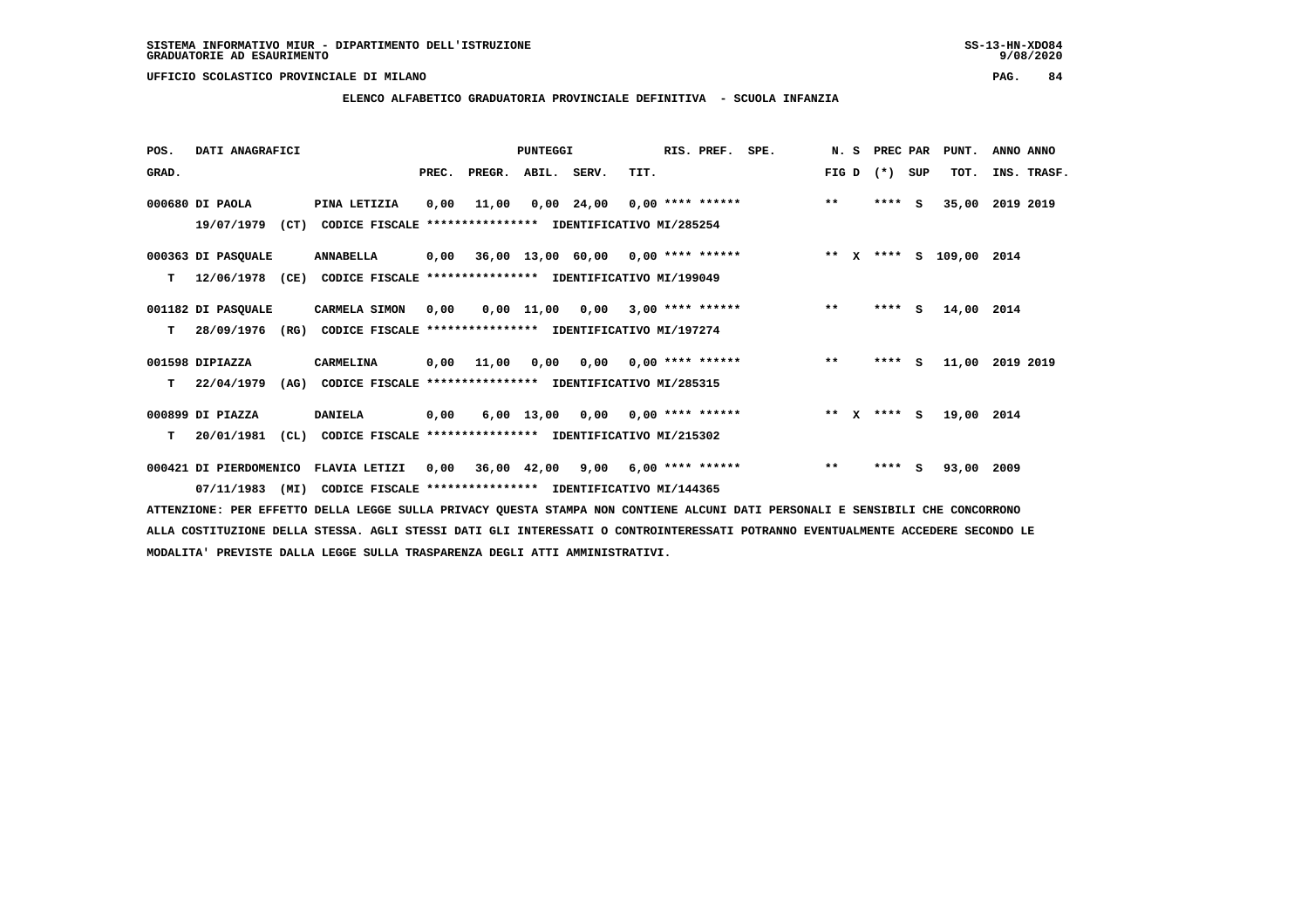$9/08/2020$ 

 **UFFICIO SCOLASTICO PROVINCIALE DI MILANO PAG. 85**

# **ELENCO ALFABETICO GRADUATORIA PROVINCIALE DEFINITIVA - SCUOLA INFANZIA**

| POS.  | DATI ANAGRAFICI  |      |                                                          |      |                                           | <b>PUNTEGGI</b> |                 |      | RIS. PREF.         | SPE. |              | N. S PREC PAR |          | PUNT.         | ANNO ANNO       |  |
|-------|------------------|------|----------------------------------------------------------|------|-------------------------------------------|-----------------|-----------------|------|--------------------|------|--------------|---------------|----------|---------------|-----------------|--|
| GRAD. |                  |      |                                                          |      | PREC. PREGR. ABIL. SERV.                  |                 |                 | TIT. |                    |      | FIG D        | $(*)$         | SUP      | TOT.          | INS. TRASF.     |  |
|       | 000022 DI PIETRO |      | <b>SILVANA</b>                                           |      | 0,00 111,00 15,00 62,00                   |                 |                 |      | $0.00$ **** ****** |      | $***$        |               |          | **** S 188,00 | 2014 2014       |  |
|       | 18/04/1974       | (SR) | CODICE FISCALE                                           |      | **************** IDENTIFICATIVO MI/192005 |                 |                 |      |                    |      |              |               |          |               |                 |  |
|       | 000817 DI RIENZO |      | ADA                                                      |      | 0,00 19,00                                | 0,00            | 0,00            |      | $3,00$ **** ****** |      | $\star\star$ | $***$ S       |          | 22,00         | 2019 2019       |  |
| T.    | 18/02/1976       | (AO) | CODICE FISCALE **************** IDENTIFICATIVO MI/285285 |      |                                           |                 |                 |      |                    |      |              |               |          |               |                 |  |
|       | 001091 DI RUOCCO |      | <b>AGNESE</b>                                            | 0,00 |                                           |                 | 0,00 15,00 0,00 |      | $0.00$ **** ****** |      | $***$        | ****          | <b>S</b> | 15,00         | 2007 2007       |  |
|       | 04/06/1980       | (CS) | CODICE FISCALE **************** IDENTIFICATIVO MI/107360 |      |                                           |                 |                 |      |                    |      |              |               |          |               |                 |  |
|       | 000538 DIRUOCCO  |      | LUANA                                                    |      | 0,00 48,00 12,00                          |                 | 0,00            |      | $0.00$ **** ****** |      | $***$        | $***$ S       |          | 60,00 2014    |                 |  |
| т     | 03/05/1983       | (NA) | CODICE FISCALE **************** IDENTIFICATIVO MI/231478 |      |                                           |                 |                 |      |                    |      |              |               |          |               |                 |  |
|       | 000841 DISALVIO  |      | <b>ANNACHIARA</b>                                        | 0,00 | 18,00                                     | 0.00            | 0,00            |      | $3.00$ **** ****** |      | $***$ X      | $***$ S       |          |               | 21,00 2019 2019 |  |
|       | 24/02/1980       | (SA) | CODICE FISCALE                                           |      | **************** IDENTIFICATIVO MI/285320 |                 |                 |      |                    |      |              |               |          |               |                 |  |
|       | 000289 DI SALVO  |      | <b>MARIA</b>                                             |      | 0,00 57,00 14,00 54,00                    |                 |                 |      | $3,00$ **** ****** |      | $***$        | ****          | s        | 128,00        | 2011 2011       |  |
|       | 13/08/1967       | (CT) | CODICE FISCALE **************** IDENTIFICATIVO MI/167343 |      |                                           |                 |                 |      |                    |      |              |               |          |               |                 |  |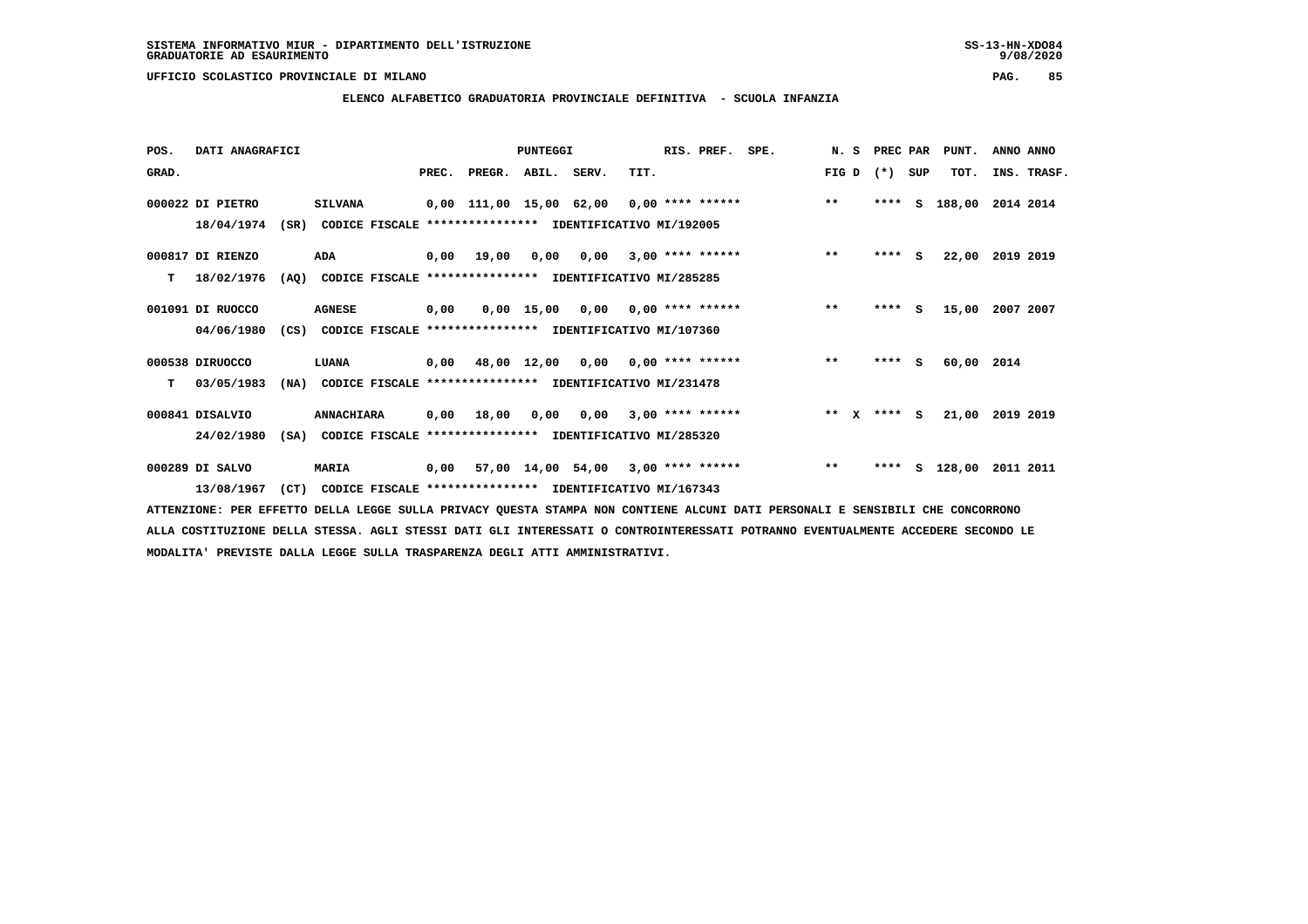**ELENCO ALFABETICO GRADUATORIA PROVINCIALE DEFINITIVA - SCUOLA INFANZIA**

| POS.         | DATI ANAGRAFICI  |      |                                                               |       |                    | <b>PUNTEGGI</b> |                                     |      | RIS. PREF.                | SPE. | N.S           |      | PREC PAR | PUNT.      | ANNO ANNO   |
|--------------|------------------|------|---------------------------------------------------------------|-------|--------------------|-----------------|-------------------------------------|------|---------------------------|------|---------------|------|----------|------------|-------------|
| GRAD.        |                  |      |                                                               | PREC. | PREGR. ABIL. SERV. |                 |                                     | TIT. |                           |      | FIG D         |      | (*) SUP  | TOT.       | INS. TRASF. |
|              | 001633 DI STASO  |      | <b>ANTONELLA SAR</b>                                          | 0,00  | 0,00               | 6,00            | 0,00                                |      | $0.00$ **** ******        |      | $***$         |      | $***$ S  | 6,00       | 2007        |
| s            | 07/06/1984       | (MI) | CODICE FISCALE **************** IDENTIFICATIVO MI/112929      |       |                    |                 |                                     |      |                           |      |               |      |          |            |             |
|              | 001584 DISTEFANO |      | <b>CATERINA</b>                                               | 0,00  |                    |                 | $0.00$ 11.00 0.00 0.00 **** ******  |      |                           |      | $***$         |      | $***$ S  | 11,00 2014 |             |
| т            | 06/08/1959       | (AG) | CODICE FISCALE **************** IDENTIFICATIVO MI/230487      |       |                    |                 |                                     |      |                           |      |               |      |          |            |             |
|              | 001358 DI VITA   |      | <b>MARIA</b>                                                  | 0,00  |                    | 0,00 12,00      |                                     |      | $0,00$ $0,00$ **** ****** |      | $***$         | **** | S.       | 12,00 2014 |             |
| т            | 04/02/1983       |      | (PA) CODICE FISCALE **************** IDENTIFICATIVO MI/220119 |       |                    |                 |                                     |      |                           |      |               |      |          |            |             |
|              | 000663 DIVITO    |      | <b>ANNUNZIATA</b>                                             | 0,00  |                    |                 | $26,00$ 11,00 0,00 0,00 **** ****** |      |                           |      | $***$         |      | $***$ S  | 37,00 2014 |             |
| T.           | 10/12/1959       | (VV) | CODICE FISCALE **************** IDENTIFICATIVO MI/196924      |       |                    |                 |                                     |      |                           |      |               |      |          |            |             |
|              | 000733 DONATACCI |      | FILOMENA                                                      |       | 0,00 15,00         |                 | $0,00$ 12,00 0,00 **** ******       |      |                           |      | $* *$         |      | $***$ S  | 27,00 2014 |             |
| т            | 05/04/1969       | (FG) | CODICE FISCALE **************** IDENTIFICATIVO MI/216041      |       |                    |                 |                                     |      |                           |      |               |      |          |            |             |
| 000483 DONGO |                  |      | <b>VERONICA</b>                                               | 0,00  | 14,00              |                 | $0,00$ 60,00 0,00 **** ******       |      |                           |      | ** $X$ **** S |      |          | 74,00 2014 |             |
| т            | 23/08/1977       | (MI) | CODICE FISCALE **************** IDENTIFICATIVO MI/232766      |       |                    |                 |                                     |      |                           |      |               |      |          |            |             |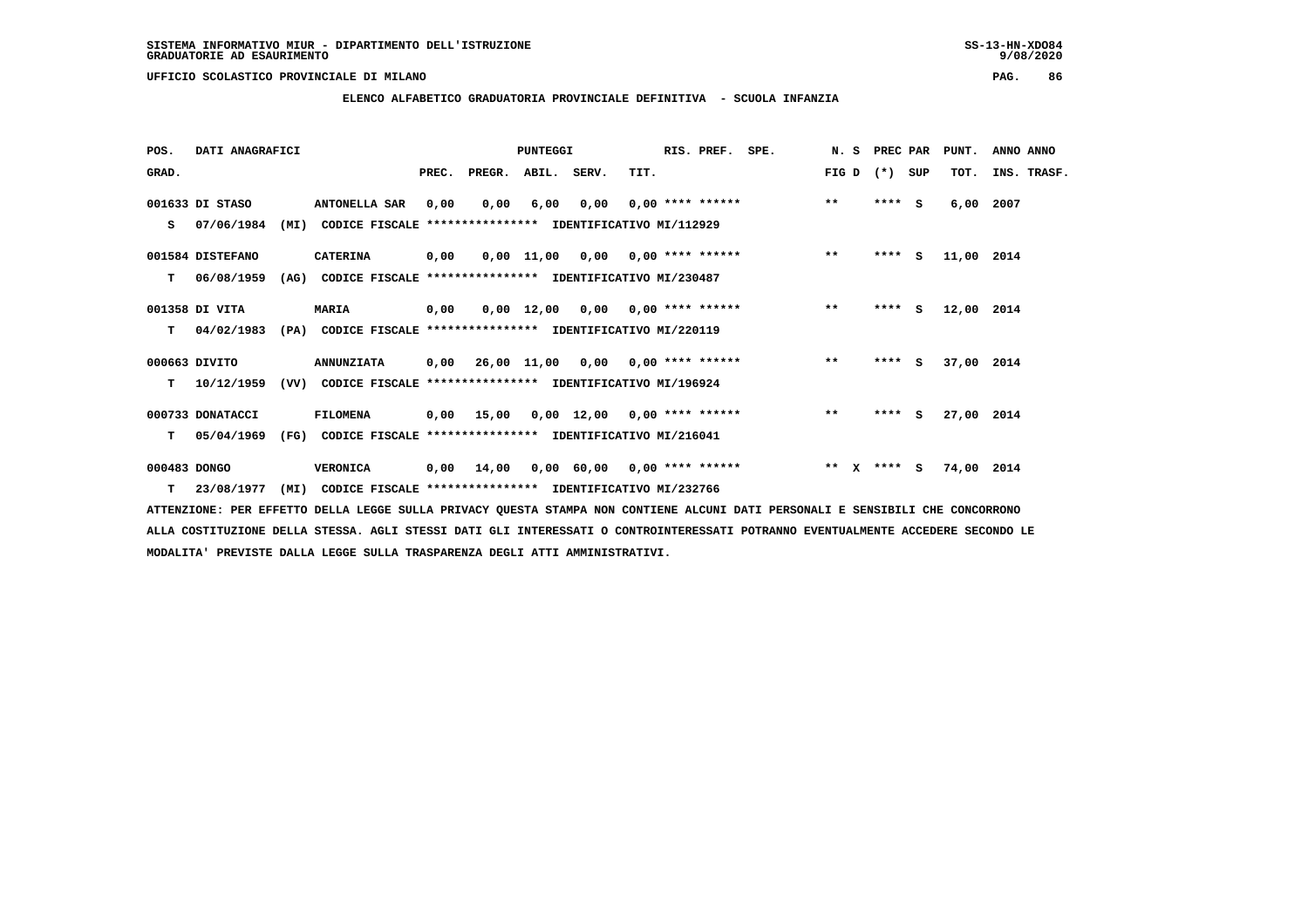**ELENCO ALFABETICO GRADUATORIA PROVINCIALE DEFINITIVA - SCUOLA INFANZIA**

| POS.         | DATI ANAGRAFICI   |      |                                                               |       |                    | <b>PUNTEGGI</b> |                                              |      | RIS. PREF.                | SPE. | N.S     | PREC PAR |          | PUNT.              | ANNO ANNO   |  |
|--------------|-------------------|------|---------------------------------------------------------------|-------|--------------------|-----------------|----------------------------------------------|------|---------------------------|------|---------|----------|----------|--------------------|-------------|--|
| GRAD.        |                   |      |                                                               | PREC. | PREGR. ABIL. SERV. |                 |                                              | TIT. |                           |      | FIG D   | $(*)$    | SUP      | TOT.               | INS. TRASF. |  |
|              | 000701 DONNARUMMA |      | <b>MARIA</b>                                                  | 0,00  |                    |                 | 8,00 11,00 12,00 0,00 **** ******            |      |                           |      | $***$   | ****     | <b>S</b> | 31,00 2014         |             |  |
| т            | 10/08/1961        |      | (SA) CODICE FISCALE **************** IDENTIFICATIVO MI/214128 |       |                    |                 |                                              |      |                           |      |         |          |          |                    |             |  |
|              | 000454 DONNEMMA   |      | <b>MARIA PIA</b>                                              |       |                    |                 | $0,00$ 12,00 15,00 52,00 0,00 **** ****** EF |      |                           |      | $***$ X | **** S   |          | 79,00              | 2011 2011   |  |
|              | 09/10/1955        |      | (CZ) CODICE FISCALE                                           |       |                    |                 | **************** IDENTIFICATIVO MI/167327    |      |                           |      |         |          |          |                    |             |  |
|              | 000284 DORDONI    |      | CRISTINA ELEN                                                 |       |                    |                 | $0,00$ 28,00 41,00 60,00 0,00 **** ******    |      |                           |      |         |          |          | ** x **** s 129,00 | 2007        |  |
|              | 03/08/1986        | (MI) | CODICE FISCALE **************** IDENTIFICATIVO MI/112721      |       |                    |                 |                                              |      |                           |      |         |          |          |                    |             |  |
|              | 000278 DORTENZI   |      | <b>DANIELA</b>                                                |       | 0,00 71,00         |                 | $0,00$ 60,00 0,00 **** ******                |      |                           |      | $***$   | ****     |          | 131,00 2014        |             |  |
| т            | 21/01/1962        | (RM) | CODICE FISCALE **************** IDENTIFICATIVO MI/232765      |       |                    |                 |                                              |      |                           |      |         |          |          |                    |             |  |
|              | 000383 DOSSENA    |      | <b>MARTINA</b>                                                | 0,00  |                    |                 | 9,00 40,00 54,00 0,00 **** ******            |      |                           |      | $***$   | ****     |          | S 103,00 2007      |             |  |
|              | 06/02/1987        | (MI) | CODICE FISCALE **************** IDENTIFICATIVO MI/112717      |       |                    |                 |                                              |      |                           |      |         |          |          |                    |             |  |
| 001005 DRAGO |                   |      | <b>ELISA</b>                                                  | 0,00  |                    | 2,00 15,00      |                                              |      | $0,00$ $0,00$ **** ****** |      | $* *$   | ****     | - S      | 17,00 2014         |             |  |
|              | $T = 06/04/1981$  | (CT) | CODICE FISCALE **************** IDENTIFICATIVO MI/198603      |       |                    |                 |                                              |      |                           |      |         |          |          |                    |             |  |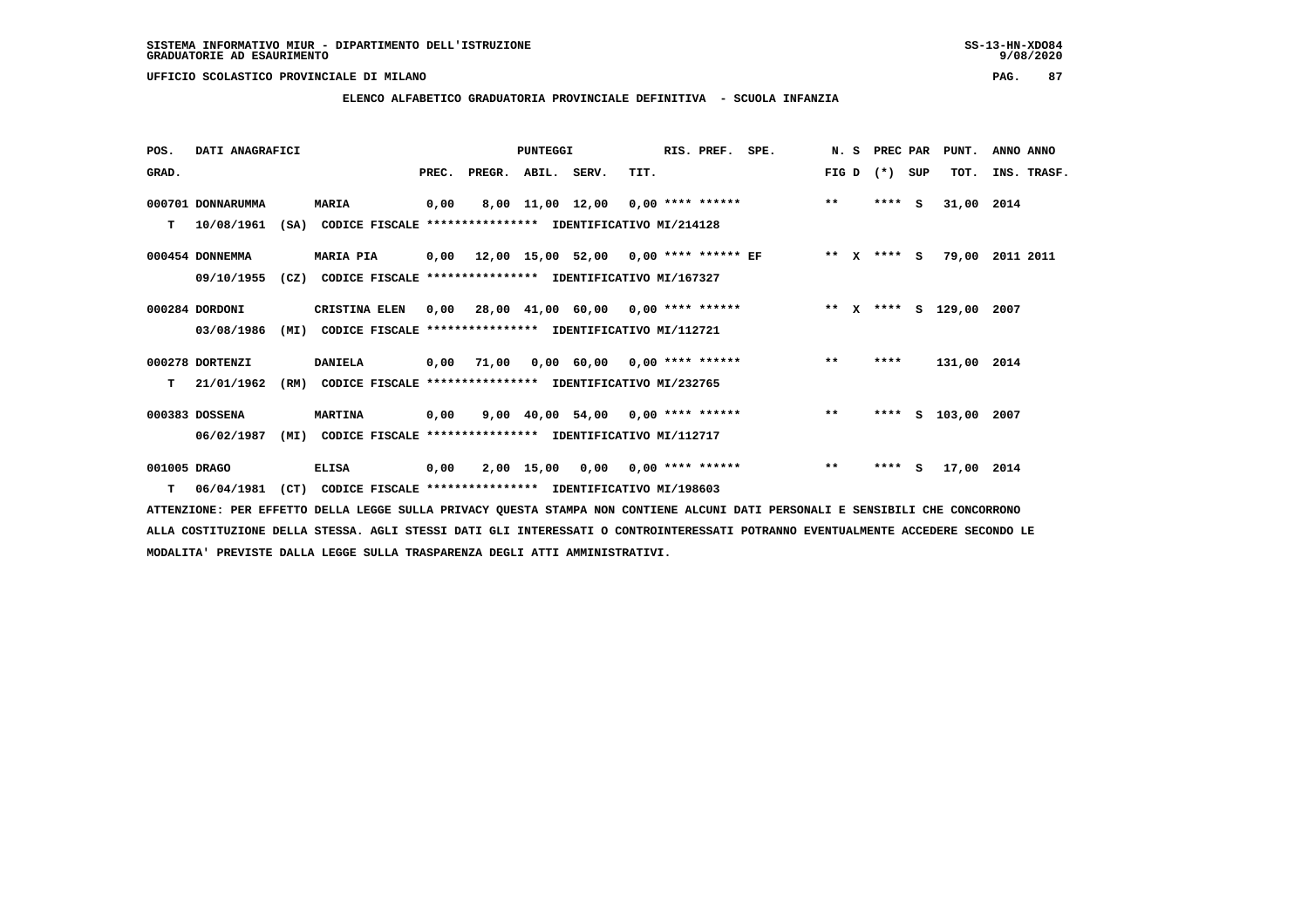$9/08/2020$ 

# **ELENCO ALFABETICO GRADUATORIA PROVINCIALE DEFINITIVA - SCUOLA INFANZIA**

| POS.        | DATI ANAGRAFICI    |      |                                                                         |      |                          | <b>PUNTEGGI</b> |                                            | RIS. PREF. SPE. |                                    |       |                 | N. S PREC PAR PUNT.          | ANNO ANNO |             |
|-------------|--------------------|------|-------------------------------------------------------------------------|------|--------------------------|-----------------|--------------------------------------------|-----------------|------------------------------------|-------|-----------------|------------------------------|-----------|-------------|
| GRAD.       |                    |      |                                                                         |      | PREC. PREGR. ABIL. SERV. |                 | TIT.                                       |                 |                                    |       | FIG D $(*)$ SUP | TOT.                         |           | INS. TRASF. |
|             | 000257 DZHOHA      |      | OLHA                                                                    | 0,00 |                          |                 |                                            |                 | 35,00 42,00 60,00 0,00 **** ****** | $* *$ |                 | **** S 137,00 2011 2011      |           |             |
|             | 25/08/1977         | (EE) | CODICE FISCALE **************** IDENTIFICATIVO MI/167161                |      |                          |                 |                                            |                 |                                    |       |                 |                              |           |             |
|             | 000741 EMMANUELE   |      | <b>LUCIA ANNA</b>                                                       |      |                          |                 | 0,00 17,00 0,00 0,00 9,00 **** ******      |                 |                                    | $***$ | $***$ S         | 26,00 2014                   |           |             |
| т           | 16/06/1971         |      | (CT) CODICE FISCALE **************** IDENTIFICATIVO MI/231988           |      |                          |                 |                                            |                 |                                    |       |                 |                              |           |             |
| 001413 ERRA |                    |      | <b>ROSA</b>                                                             | 0,00 |                          |                 |                                            |                 | 0,00 12,00 0,00 0,00 **** ******   | $***$ | **** S          | 12,00                        | 2019 2019 |             |
|             |                    |      | 10/04/1966 (SA) CODICE FISCALE *************** IDENTIFICATIVO MI/285111 |      |                          |                 |                                            |                 |                                    |       |                 |                              |           |             |
|             | 000333 ERRICHIELLO |      | VALERIA                                                                 |      |                          |                 | 0,00 71,00 15,00 30,00 0,00 **** ****** EF |                 |                                    |       |                 | ** x **** s 116,00 2003 2003 |           |             |
|             | 19/05/1973         |      | (NA) CODICE FISCALE **************** IDENTIFICATIVO MI/075064           |      |                          |                 |                                            |                 |                                    |       |                 |                              |           |             |
|             | 001141 ESPOSITO    |      | MADDALENA                                                               | 0,00 |                          |                 | $0.00$ 15.00 0.00 0.00 **** ******         |                 |                                    | $***$ | $***$ S         | 15,00 2014                   |           |             |
|             | $T = 06/08/1978$   |      | (NA) CODICE FISCALE **************** IDENTIFICATIVO MI/195743           |      |                          |                 |                                            |                 |                                    |       |                 |                              |           |             |
|             | 001035 ESPOSITO    |      | <b>MARIA GIUSEPP</b>                                                    | 0,00 |                          |                 |                                            |                 | $0,00$ 16,00 0,00 0,00 **** ****** | $***$ | **** $S$        | 16,00 2004 2004              |           |             |
|             | 13/09/1974         | (KR) | CODICE FISCALE **************** IDENTIFICATIVO MI/080999                |      |                          |                 |                                            |                 |                                    |       |                 |                              |           |             |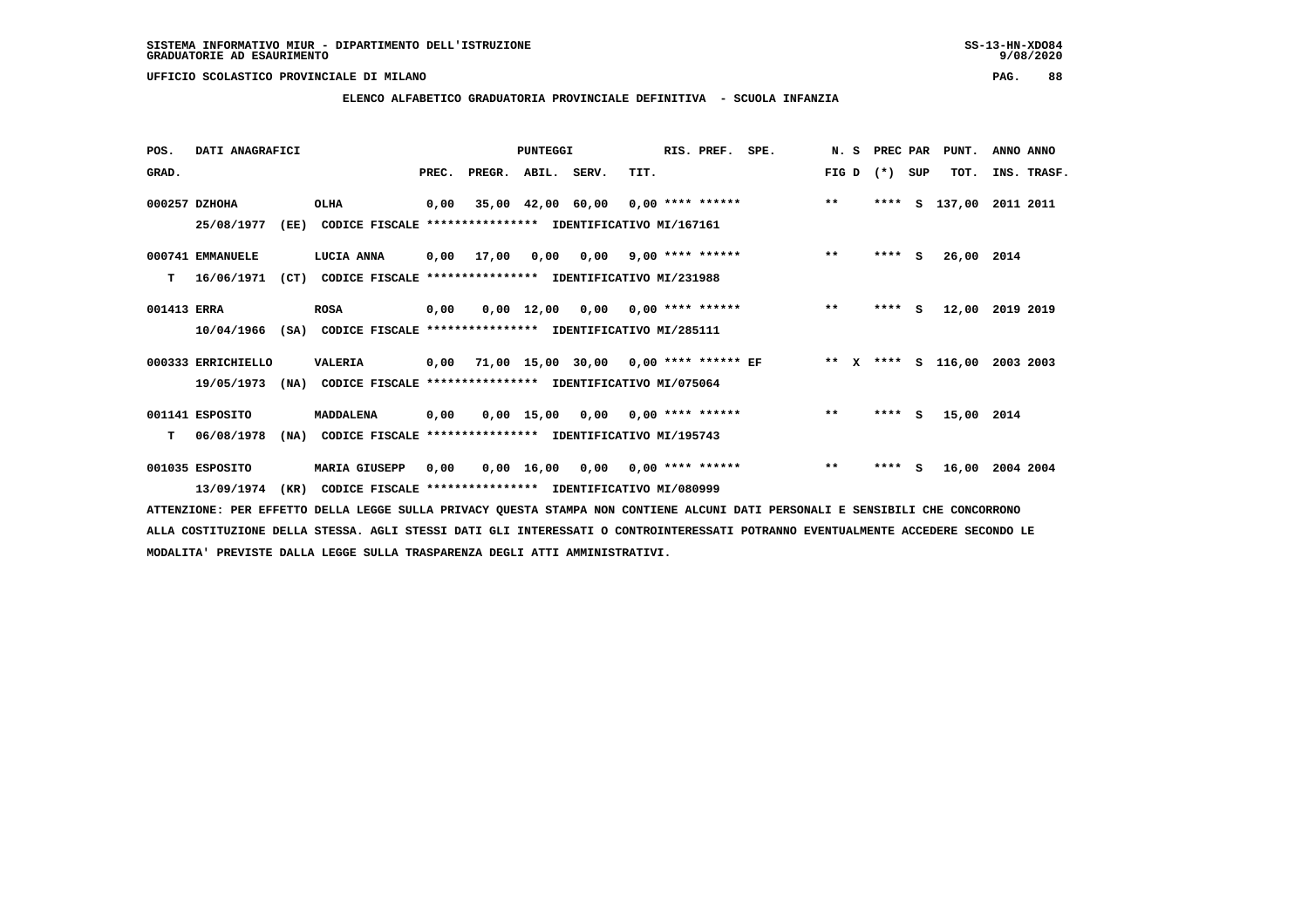**ELENCO ALFABETICO GRADUATORIA PROVINCIALE DEFINITIVA - SCUOLA INFANZIA**

 **POS. DATI ANAGRAFICI PUNTEGGI RIS. PREF. SPE. N. S PREC PAR PUNT. ANNO ANNO**GRAD. **PREGRADE SERVEGER. ABIL. SERV. TIT.** FIG D (\*) SUP TOT. INS. TRASF.  **000717 ESPOSITO MARIA LUISA 0,00 14,00 15,00 0,00 0,00 \*\*\*\* \*\*\*\*\*\* \*\* \*\*\*\* S 29,00 2002 14/07/1968 (NA) CODICE FISCALE \*\*\*\*\*\*\*\*\*\*\*\*\*\*\*\* IDENTIFICATIVO MI/060438 001262 ESPOSITO VINCENZINA 0,00 0,00 14,00 0,00 0,00 \*\*\*\* \*\*\*\*\*\* \*\* \*\*\*\* S 14,00 2019 2019 T 04/03/1980 (SA) CODICE FISCALE \*\*\*\*\*\*\*\*\*\*\*\*\*\*\*\* IDENTIFICATIVO MI/285137 000956 ETIOPIA ROSANNA 0,00 0,00 18,00 0,00 0,00 \*\*\*\* \*\*\*\*\*\* \*\* \*\*\*\* S 18,00 2014 T 08/11/1971 (TP) CODICE FISCALE \*\*\*\*\*\*\*\*\*\*\*\*\*\*\*\* IDENTIFICATIVO MI/196619 000664 EUGENI FEDERICA 0,00 10,00 15,00 12,00 0,00 \*\*\*\* \*\*\*\*\*\* \*\* X \*\*\*\* S 37,00 2014 T 12/11/1982 (MI) CODICE FISCALE \*\*\*\*\*\*\*\*\*\*\*\*\*\*\*\* IDENTIFICATIVO MI/208754 000954 FABBRICATORE RAFFAELLA 0,00 18,00 0,00 0,00 0,00 \*\*\*\* \*\*\*\*\*\* \*\* \*\*\*\* S 18,00 2014 T 08/12/1977 (CS) CODICE FISCALE \*\*\*\*\*\*\*\*\*\*\*\*\*\*\*\* IDENTIFICATIVO MI/232471 000244 FACCHINI DANIELA 0,00 38,00 42,00 60,00 0,00 \*\*\*\* \*\*\*\*\*\* \*\* \*\*\*\* S 140,00 2009**

 **22/11/1988 (MI) CODICE FISCALE \*\*\*\*\*\*\*\*\*\*\*\*\*\*\*\* IDENTIFICATIVO MI/143498 ATTENZIONE: PER EFFETTO DELLA LEGGE SULLA PRIVACY QUESTA STAMPA NON CONTIENE ALCUNI DATI PERSONALI E SENSIBILI CHE CONCORRONO ALLA COSTITUZIONE DELLA STESSA. AGLI STESSI DATI GLI INTERESSATI O CONTROINTERESSATI POTRANNO EVENTUALMENTE ACCEDERE SECONDO LE**

 **MODALITA' PREVISTE DALLA LEGGE SULLA TRASPARENZA DEGLI ATTI AMMINISTRATIVI.**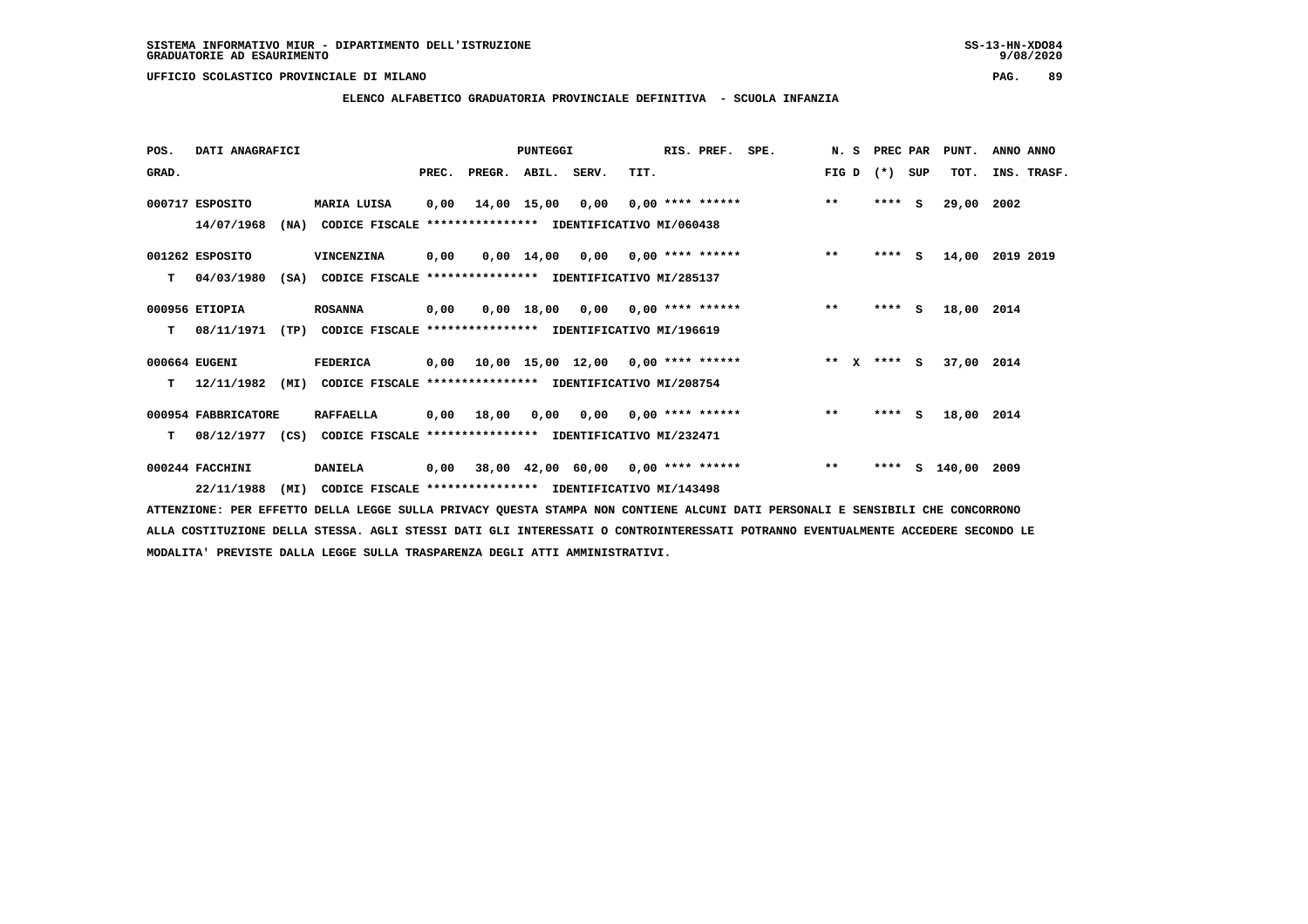## **ELENCO ALFABETICO GRADUATORIA PROVINCIALE DEFINITIVA - SCUOLA INFANZIA**

| POS.         | DATI ANAGRAFICI |      |                                                                 |       |                    | PUNTEGGI |                           |      | RIS. PREF. | SPE.                                                 | N.S   | PREC PAR |     | PUNT.         | ANNO ANNO   |
|--------------|-----------------|------|-----------------------------------------------------------------|-------|--------------------|----------|---------------------------|------|------------|------------------------------------------------------|-------|----------|-----|---------------|-------------|
| GRAD.        |                 |      |                                                                 | PREC. | PREGR. ABIL. SERV. |          |                           | TIT. |            |                                                      | FIG D | $(*)$    | SUP | TOT.          | INS. TRASF. |
|              | 000048 FACCIOLI |      | <b>SILVIA</b>                                                   | 0,00  |                    |          |                           |      |            | 94,00 42,00 48,00 0,00 **** ****** *** **            |       | ****     | S.  | 184,00 2004   |             |
|              | 07/01/1980      | (MI) | CODICE FISCALE **************** IDENTIFICATIVO MI/082211        |       |                    |          |                           |      |            |                                                      |       |          |     |               |             |
|              | 000359 FACCONI  |      | <b>GRAZIELLA</b>                                                |       |                    |          |                           |      |            | 0,00 34,00 15,00 60,00 0,00 **** ****** * *** * **** |       |          |     | 109,00 2007   |             |
|              | 13/09/1963      | (MI) | CODICE FISCALE **************** IDENTIFICATIVO MI/021910        |       |                    |          |                           |      |            |                                                      |       |          |     |               |             |
|              | 000191 FACENTE  |      | ANGELA FRANCA 0,00 114,00 0,00 39,00 0,00 **** ****** ***** *** |       |                    |          |                           |      |            |                                                      |       | ****     |     | S 153,00 2005 |             |
|              | 06/11/1964      |      | (KR) CODICE FISCALE **************** IDENTIFICATIVO MI/097284   |       |                    |          |                           |      |            |                                                      |       |          |     |               |             |
|              | 001279 FAGGIANO |      | <b>FRANCESCA</b>                                                |       |                    |          |                           |      |            | 0,00 13,00 0,00 0,00 0,00 **** ******                | $***$ | $***$ S  |     | 13,00 2014    |             |
| T.           | 04/08/1972      | (RC) | CODICE FISCALE **************** IDENTIFICATIVO MI/231992        |       |                    |          |                           |      |            |                                                      |       |          |     |               |             |
| 001401 FALBO |                 |      | <b>DANIELA</b>                                                  |       | 0,00 12,00         | 0,00     | $0,00$ $0,00$ **** ****** |      |            |                                                      | $***$ | $***$ S  |     | 12,00 2014    |             |
| T.           | 06/11/1976      |      | (KR) CODICE FISCALE **************** IDENTIFICATIVO MI/216219   |       |                    |          |                           |      |            |                                                      |       |          |     |               |             |
|              | 000325 FALCONE  |      | <b>ANGELA</b>                                                   |       |                    |          |                           |      |            | 0,00 52,00 15,00 52,00 0,00 **** ******              | $***$ | ****     |     | s 119,00      | 2011 2011   |
|              | 04/09/1975      | (RC) | CODICE FISCALE **************** IDENTIFICATIVO MI/167139        |       |                    |          |                           |      |            |                                                      |       |          |     |               |             |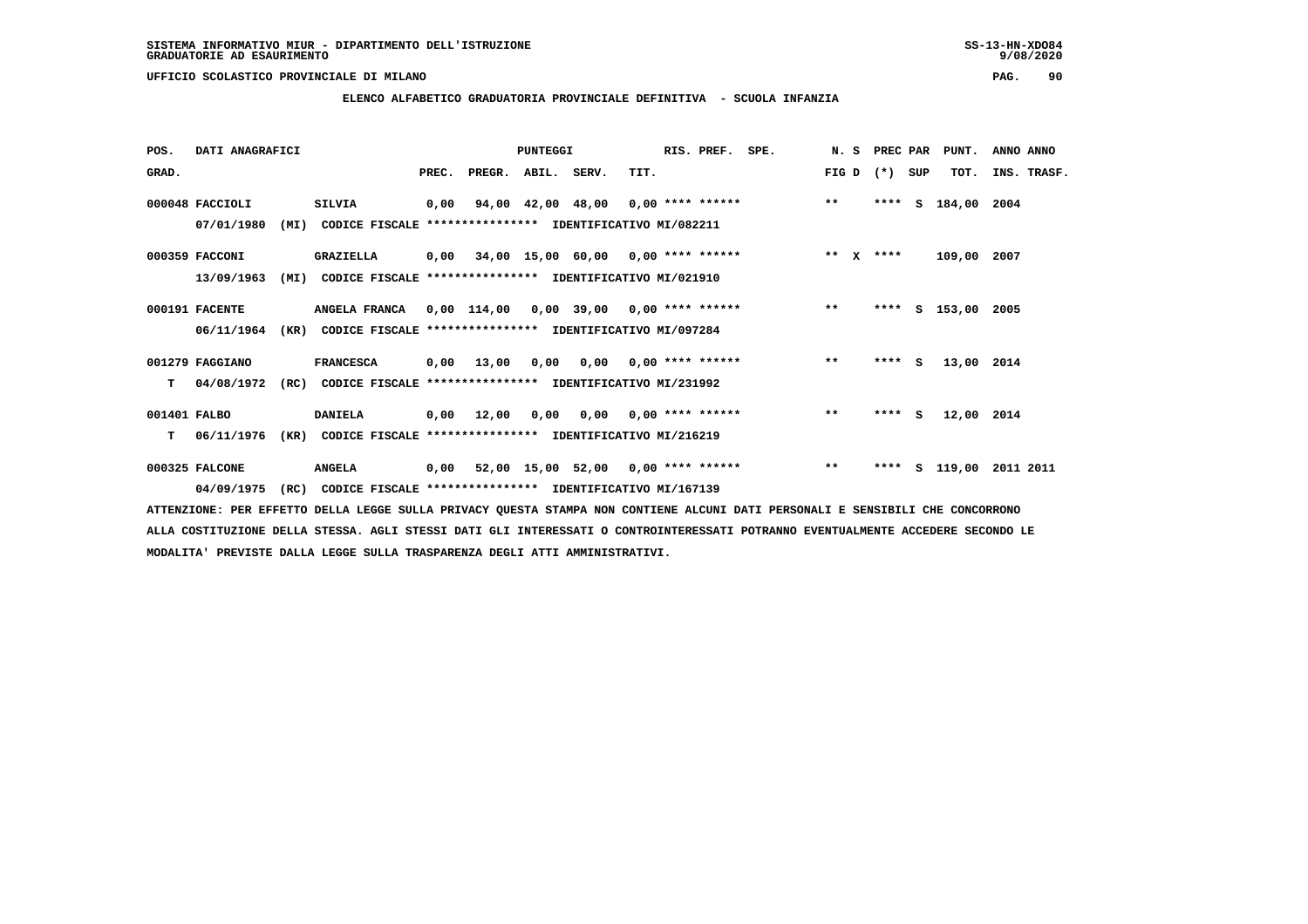$9/08/2020$ 

 **UFFICIO SCOLASTICO PROVINCIALE DI MILANO PAG. 91**

# **ELENCO ALFABETICO GRADUATORIA PROVINCIALE DEFINITIVA - SCUOLA INFANZIA**

| POS.  | DATI ANAGRAFICI   |      |                                                               |       |                    | <b>PUNTEGGI</b>                    |                                   |      | RIS. PREF.                | SPE.                                                                      |       | N. S PREC PAR |     | PUNT.         | ANNO ANNO       |
|-------|-------------------|------|---------------------------------------------------------------|-------|--------------------|------------------------------------|-----------------------------------|------|---------------------------|---------------------------------------------------------------------------|-------|---------------|-----|---------------|-----------------|
| GRAD. |                   |      |                                                               | PREC. | PREGR. ABIL. SERV. |                                    |                                   | TIT. |                           |                                                                           | FIG D | $(* )$        | SUP | TOT.          | INS. TRASF.     |
|       | 001635 FALCONE    |      | <b>ELENA</b>                                                  | 0,00  | 0,00               | 6,00                               |                                   |      | $0,00$ $0,00$ **** ****** |                                                                           | $***$ | $***$ S       |     | 6,00          | 2007            |
| s     | 29/03/1983        | (MI) | CODICE FISCALE **************** IDENTIFICATIVO MI/106644      |       |                    |                                    |                                   |      |                           |                                                                           |       |               |     |               |                 |
|       | 000723 FALCONETTI |      | MARIAIDA                                                      |       | 0,00 17,00         |                                    | $0,00$ $0,00$ $12,00$ **** ****** |      |                           |                                                                           | $**$  | $***$ S       |     |               | 29,00 2019 2019 |
|       | 21/11/1983        | (LT) | CODICE FISCALE **************** IDENTIFICATIVO MI/285330      |       |                    |                                    |                                   |      |                           |                                                                           |       |               |     |               |                 |
|       | 000293 FALLETTA   |      | <b>MARIA PIA</b>                                              | 0,00  | 89,00              |                                    |                                   |      |                           | $0.00$ 38.00 $0.00$ **** ****** *** **                                    |       | ****          |     | S 127,00 2004 |                 |
|       | 05/12/1973        |      | (PA) CODICE FISCALE **************** IDENTIFICATIVO MI/082032 |       |                    |                                    |                                   |      |                           |                                                                           |       |               |     |               |                 |
|       | 001383 FALLICO    |      | VALERIA                                                       | 0,00  |                    | $0,00$ 12,00 0,00 0,00 **** ****** |                                   |      |                           |                                                                           | $***$ | $***$ S       |     | 12,00 2014    |                 |
| T.    | 15/01/1984        | (CT) | CODICE FISCALE **************** IDENTIFICATIVO MI/198087      |       |                    |                                    |                                   |      |                           |                                                                           |       |               |     |               |                 |
|       | 001616 FALUCI     |      | ANNA                                                          | 0,00  |                    | $0,00$ 11,00 0,00 0,00 **** ****** |                                   |      |                           |                                                                           | $***$ | $***$ S       |     | 11,00         | 2019 2019       |
| T.    | 10/10/1979        |      | (CL) CODICE FISCALE **************** IDENTIFICATIVO MI/285335 |       |                    |                                    |                                   |      |                           |                                                                           |       |               |     |               |                 |
|       | 000109 FALZONE    |      | <b>MARIA ROSA</b>                                             |       |                    |                                    |                                   |      |                           | $0,00$ 96,00 15,00 60,00 0,00 **** ****** * *** X **** S 171,00 2004 2004 |       |               |     |               |                 |
|       | 10/03/1974        | (RC) | CODICE FISCALE **************** IDENTIFICATIVO MI/082145      |       |                    |                                    |                                   |      |                           |                                                                           |       |               |     |               |                 |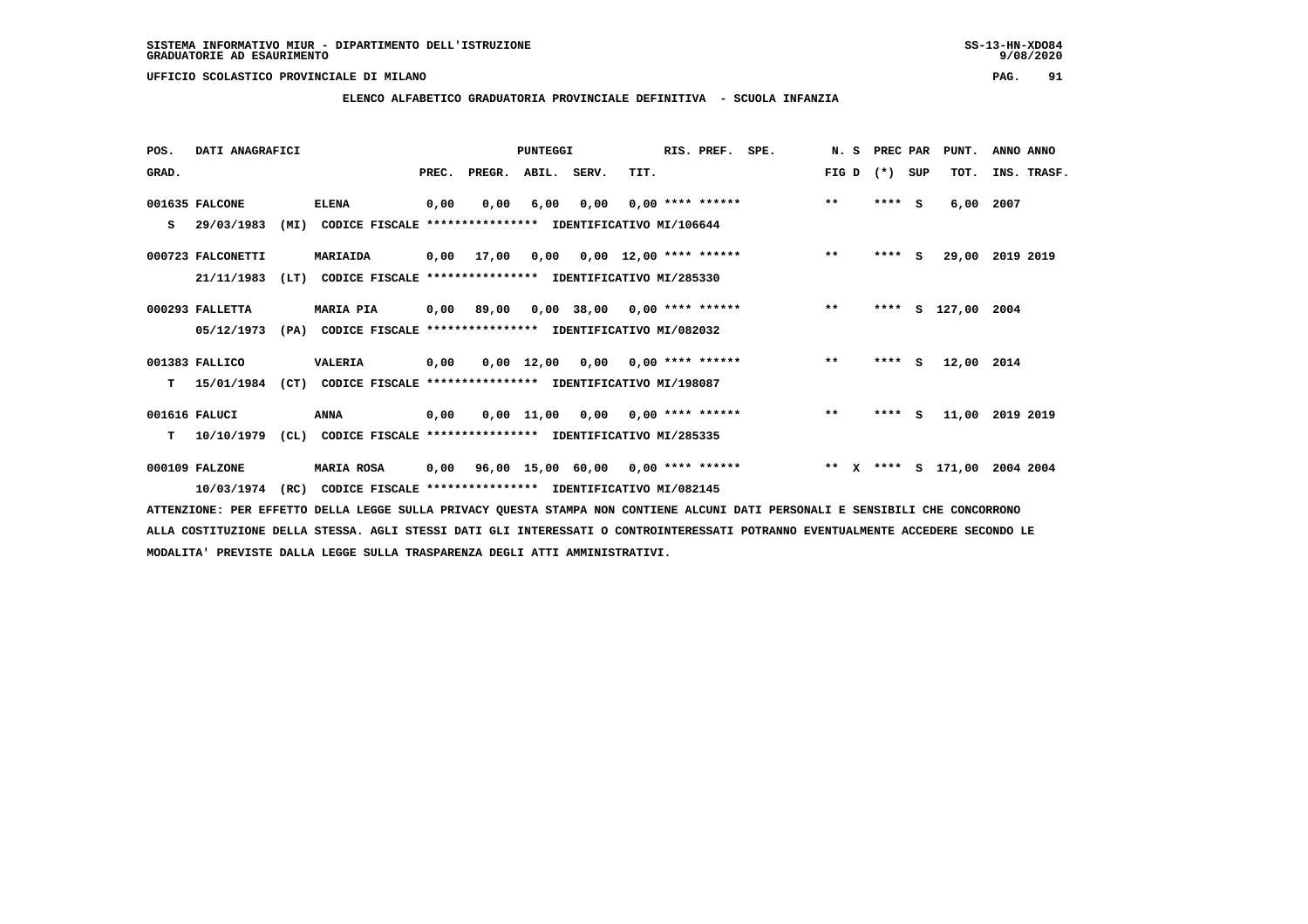**ELENCO ALFABETICO GRADUATORIA PROVINCIALE DEFINITIVA - SCUOLA INFANZIA**

| POS.         | DATI ANAGRAFICI |                                                                  |       |                    | <b>PUNTEGGI</b> |                 |                                           | RIS. PREF. | SPE. | N. S PREC PAR |         |     | PUNT.         | ANNO ANNO       |  |
|--------------|-----------------|------------------------------------------------------------------|-------|--------------------|-----------------|-----------------|-------------------------------------------|------------|------|---------------|---------|-----|---------------|-----------------|--|
| GRAD.        |                 |                                                                  | PREC. | PREGR. ABIL. SERV. |                 |                 | TIT.                                      |            |      | FIG D $(*)$   |         | SUP | TOT.          | INS. TRASF.     |  |
|              | 000182 FALZONE  | <b>ROSELYN</b>                                                   | 0,00  |                    |                 |                 | 81,00 15,00 60,00 0,00 **** ******        |            |      | $***$         |         |     | **** S 156,00 | 2019 2019       |  |
|              | 06/01/1978      | (EE)<br>CODICE FISCALE **************** IDENTIFICATIVO MI/285336 |       |                    |                 |                 |                                           |            |      |               |         |     |               |                 |  |
| 001110 FAMA' |                 | <b>ANTONIO</b>                                                   | 0,00  |                    |                 |                 | $3,00$ 12,00 0,00 0,00 **** ******        |            |      | $\star\star$  | $***$ S |     | 15,00 2014    |                 |  |
| т            | 02/08/1982      | (VV)<br>CODICE FISCALE **************** IDENTIFICATIVO MI/226048 |       |                    |                 |                 |                                           |            |      |               |         |     |               |                 |  |
|              | 001326 FANARA   | CALOGERO                                                         | 0,00  |                    |                 | 0,00 13,00 0,00 | $0.00$ **** ******                        |            |      | $**$          | $***$ S |     | 13,00 2014    |                 |  |
| т            | 31/08/1978      | (AG) CODICE FISCALE **************** IDENTIFICATIVO MI/220454    |       |                    |                 |                 |                                           |            |      |               |         |     |               |                 |  |
|              | 000650 FANCELLO | <b>MARIA ANANIA</b>                                              | 0,00  |                    |                 |                 | 4,00 11,00 24,00 0,00 **** ******         |            |      | $***$         | $***$ S |     | 39,00 2014    |                 |  |
| т            | 07/05/1962      | (NU)<br>CODICE FISCALE                                           |       |                    |                 |                 | **************** IDENTIFICATIVO MI/209422 |            |      |               |         |     |               |                 |  |
|              | 000688 FANELLI  | <b>MARIA</b>                                                     | 0,00  |                    |                 |                 | $0,00$ 15,00 15,00 3,00 **** ******       |            |      | $***$         | $***$ S |     |               | 33,00 2019 2019 |  |
|              | 25/07/1973      | CODICE FISCALE **************** IDENTIFICATIVO MI/285337<br>(BR) |       |                    |                 |                 |                                           |            |      |               |         |     |               |                 |  |
|              | 001194 FANTASIA | ALBINA SABRIN                                                    | 0,00  |                    | 3,00 11,00      | 0,00            | $0.00$ **** ******                        |            |      | $***$         | $***$ S |     | 14,00 2014    |                 |  |
|              | T 03/09/1970    | (FG)<br>CODICE FISCALE **************** IDENTIFICATIVO MI/191564 |       |                    |                 |                 |                                           |            |      |               |         |     |               |                 |  |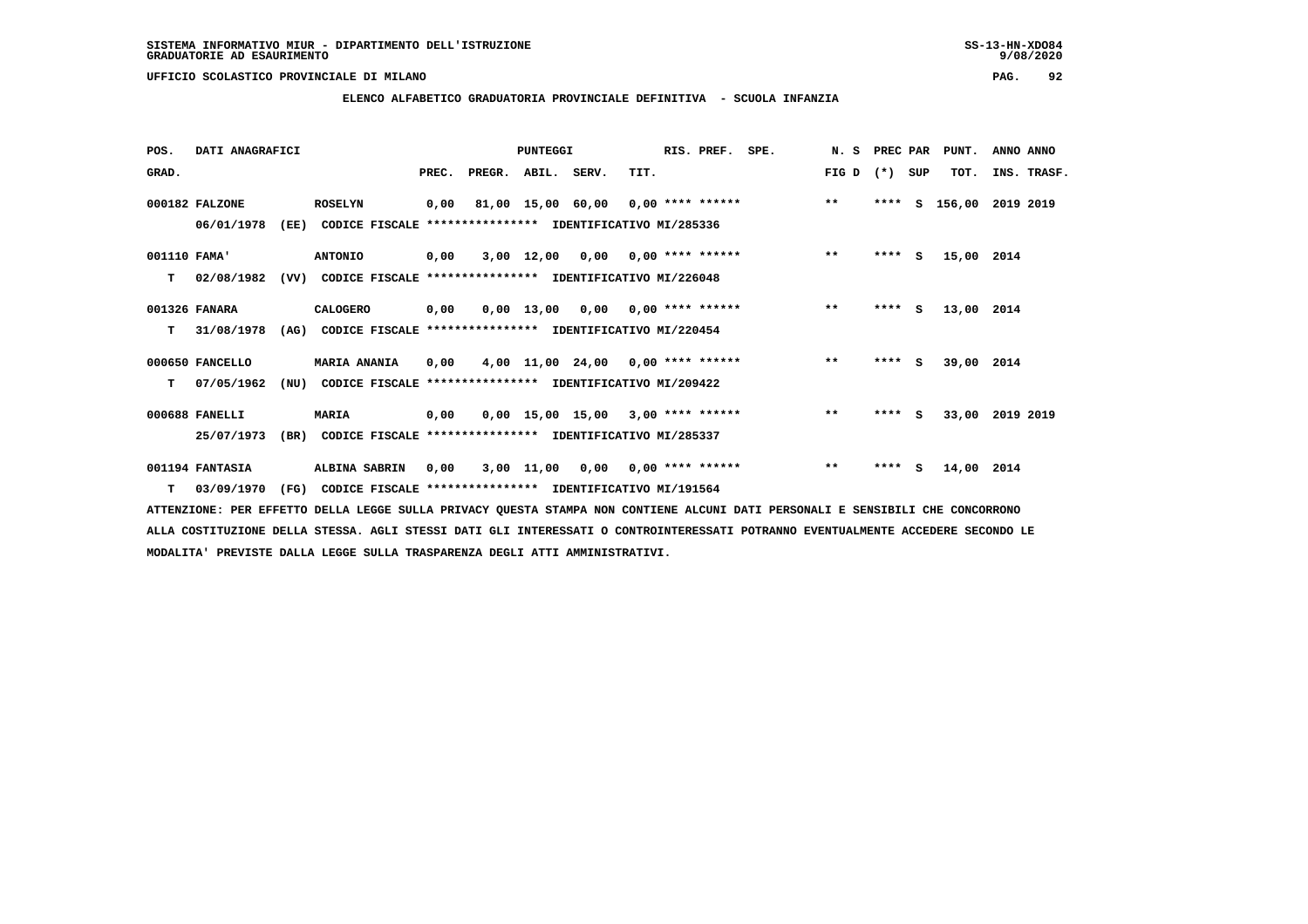**ELENCO ALFABETICO GRADUATORIA PROVINCIALE DEFINITIVA - SCUOLA INFANZIA**

 **POS. DATI ANAGRAFICI PUNTEGGI RIS. PREF. SPE. N. S PREC PAR PUNT. ANNO ANNO**GRAD. **PREGRADE SERVEGER. ABIL. SERV. TIT.** FIG D (\*) SUP TOT. INS. TRASF.  **001164 FARACI GIUSEPPA 0,00 0,00 15,00 0,00 0,00 \*\*\*\* \*\*\*\*\*\* \*\* X \*\*\*\* S 15,00 2019 2019 28/10/1971 (ME) CODICE FISCALE \*\*\*\*\*\*\*\*\*\*\*\*\*\*\*\* IDENTIFICATIVO MI/285478 000158 FARGNOLI SERENA 0,00 62,00 38,00 60,00 0,00 \*\*\*\* \*\*\*\*\*\* \*\* \*\*\*\* S 160,00 2007 02/06/1984 (MI) CODICE FISCALE \*\*\*\*\*\*\*\*\*\*\*\*\*\*\*\* IDENTIFICATIVO MI/106650 000911 FARINATO GRAZIELLA 0,00 16,00 0,00 0,00 3,00 \*\*\*\* \*\*\*\*\*\* \*\* X \*\*\*\* S 19,00 2019 2019 29/03/1982 (CT) CODICE FISCALE \*\*\*\*\*\*\*\*\*\*\*\*\*\*\*\* IDENTIFICATIVO MI/285345 001386 FARRUGGIA SUEELLEN 0,00 12,00 0,00 0,00 0,00 \*\*\*\* \*\*\*\*\*\* \*\* \*\*\*\* S 12,00 2014 T 01/05/1982 (AG) CODICE FISCALE \*\*\*\*\*\*\*\*\*\*\*\*\*\*\*\* IDENTIFICATIVO MI/233525 000277 FAVASULI MARIANNA 0,00 77,00 11,00 43,00 0,00 \*\*\*\* \*\*\*\*\*\* \*\* X \*\*\*\* S 131,00 2014 T 19/08/1970 (RC) CODICE FISCALE \*\*\*\*\*\*\*\*\*\*\*\*\*\*\*\* IDENTIFICATIVO MI/224941 000316 FAVATA ROSSELLA MARI 0,00 45,00 16,00 60,00 0,00 \*\*\*\* \*\*\*\*\*\* \*\* \*\*\*\* S 121,00 2011 2011 06/09/1978 (CL) CODICE FISCALE \*\*\*\*\*\*\*\*\*\*\*\*\*\*\*\* IDENTIFICATIVO MI/166674**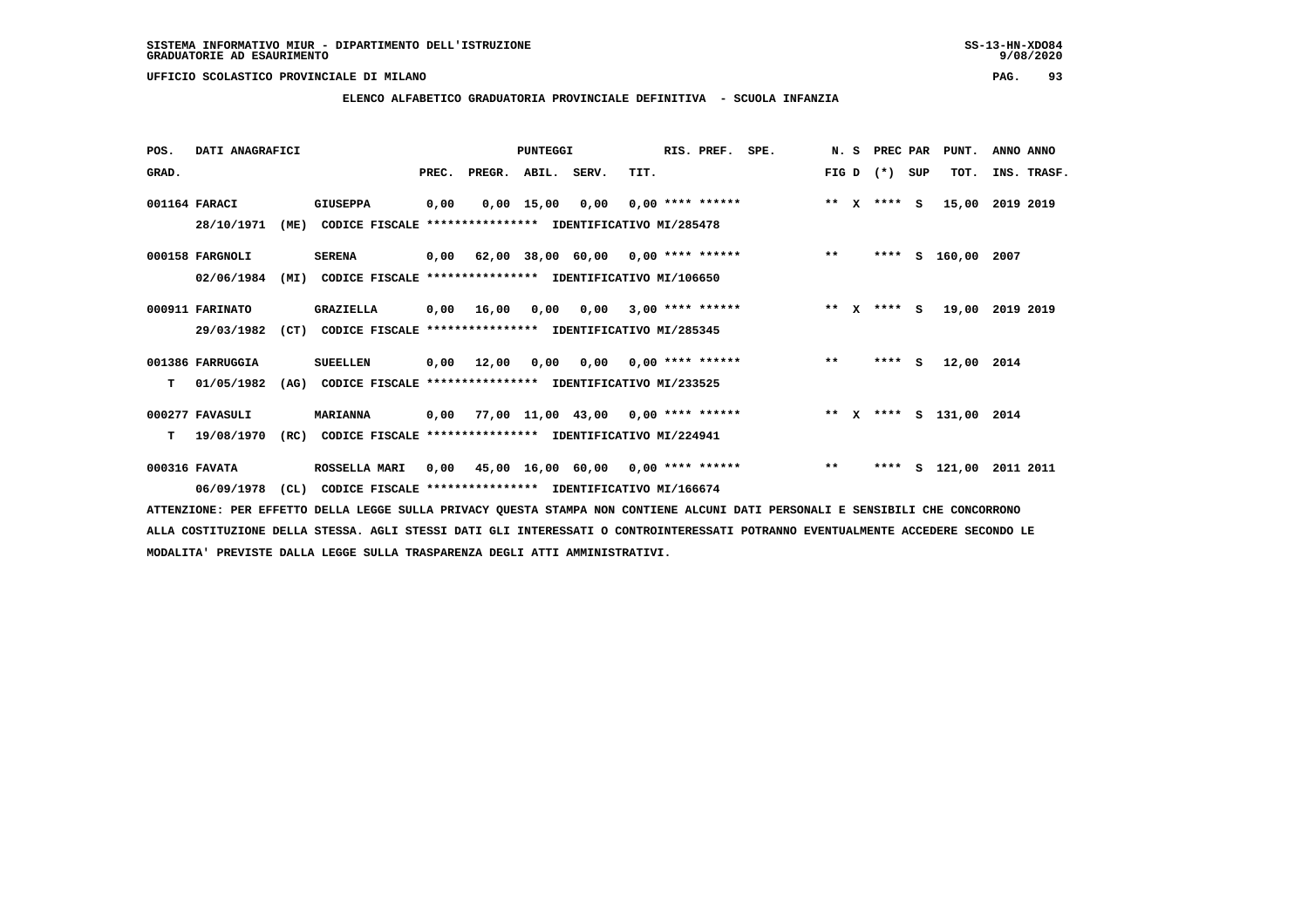# **ELENCO ALFABETICO GRADUATORIA PROVINCIALE DEFINITIVA - SCUOLA INFANZIA**

 **POS. DATI ANAGRAFICI PUNTEGGI RIS. PREF. SPE. N. S PREC PAR PUNT. ANNO ANNO**GRAD. **BRAD. PREC. PREGR. ABIL. SERV.** TIT. THE REGREATER FIG D (\*) SUP TOT. INS. TRASF.  **001603 FAVIANA CLAUDIA 0,00 0,00 11,00 0,00 0,00 \*\*\*\* \*\*\*\*\*\* \*\* \*\*\*\* S 11,00 2019 2019 T 15/04/1978 (RG) CODICE FISCALE \*\*\*\*\*\*\*\*\*\*\*\*\*\*\*\* IDENTIFICATIVO MI/285372 001092 FEBBRAIO RITA CONCETTA 0,00 0,00 15,00 0,00 0,00 \*\*\*\* \*\*\*\*\*\* \*\* \*\*\*\* S 15,00 2007 2007 07/12/1973 (CL) CODICE FISCALE \*\*\*\*\*\*\*\*\*\*\*\*\*\*\*\* IDENTIFICATIVO MI/109814 001420 FEDELE VANESSA 0,00 12,00 0,00 0,00 0,00 \*\*\*\* \*\*\*\*\*\* \*\* X \*\*\*\* S 12,00 2019 2019 T 18/07/1979 (RC) CODICE FISCALE \*\*\*\*\*\*\*\*\*\*\*\*\*\*\*\* IDENTIFICATIVO MI/285380 000806 FEDERICO DONATELLA 0,00 6,00 16,00 0,00 0,00 \*\*\*\* \*\*\*\*\*\* \*\* \*\*\*\* S 22,00 2014 2019 05/10/1977 (RC) CODICE FISCALE \*\*\*\*\*\*\*\*\*\*\*\*\*\*\*\* IDENTIFICATIVO MI/285382 000711 FEMIA MARIA 0,00 0,00 14,00 16,00 0,00 \*\*\*\* \*\*\*\*\*\* \*\* X \*\*\*\* S 30,00 2019 2019 22/04/1965 (RC) CODICE FISCALE \*\*\*\*\*\*\*\*\*\*\*\*\*\*\*\* IDENTIFICATIVO MI/285384 001004 FEOLI FRANCESCA 0,00 17,00 0,00 0,00 0,00 \*\*\*\* \*\*\*\*\*\* \*\* \*\*\*\* S 17,00 2014**

 **T 22/08/1981 (BN) CODICE FISCALE \*\*\*\*\*\*\*\*\*\*\*\*\*\*\*\* IDENTIFICATIVO MI/232920**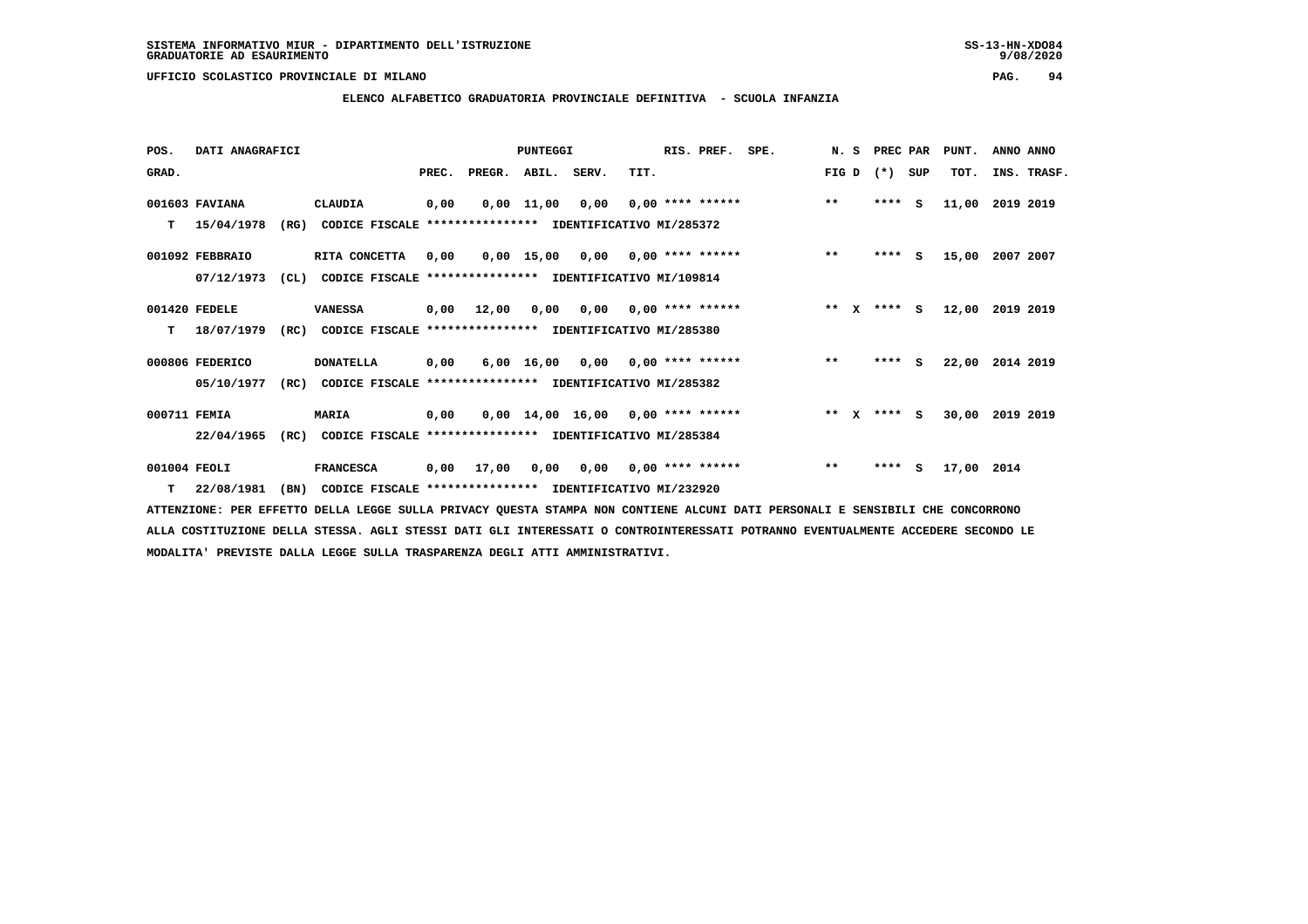**ELENCO ALFABETICO GRADUATORIA PROVINCIALE DEFINITIVA - SCUOLA INFANZIA**

| POS.  | DATI ANAGRAFICI |      |                                                          |       |        | PUNTEGGI     |                                                  |      | RIS. PREF.         | SPE. | N.S   | PREC PAR |     | PUNT.      | ANNO ANNO   |
|-------|-----------------|------|----------------------------------------------------------|-------|--------|--------------|--------------------------------------------------|------|--------------------|------|-------|----------|-----|------------|-------------|
| GRAD. |                 |      |                                                          | PREC. | PREGR. | ABIL. SERV.  |                                                  | TIT. |                    |      | FIG D | $(* )$   | SUP | TOT.       | INS. TRASF. |
|       | 000143 FERRACIN |      | <b>MARIA ELISABE</b>                                     | 0,00  |        |              | $60,00$ $42,00$ $60,00$ $0,00$ $***$ **** ****** |      |                    |      | $***$ | ****     | s   | 162,00     | 2007        |
|       | 08/12/1986      | (MI) | CODICE FISCALE **************** IDENTIFICATIVO MI/107945 |       |        |              |                                                  |      |                    |      |       |          |     |            |             |
|       | 001489 FERRAINA |      | <b>SALVATORE</b>                                         | 0,00  |        |              | $0,00$ 11,00 0,00 0,00 **** ******               |      |                    |      | $***$ | ****     | - S | 11,00 2014 |             |
| т     | 24/12/1967      | (CS) | CODICE FISCALE                                           |       |        |              | *************** IDENTIFICATIVO MI/200334         |      |                    |      |       |          |     |            |             |
|       | 000754 FERRARA  |      | <b>MARIA</b>                                             | 0,00  |        |              | $9,00$ 16,00 0,00 0,00 **** ******               |      |                    |      | $* *$ | $***$ S  |     | 25,00      | 2014 2014   |
|       | 18/01/1968      | (EN) | CODICE FISCALE **************** IDENTIFICATIVO MI/191808 |       |        |              |                                                  |      |                    |      |       |          |     |            |             |
|       | 000341 FERRARI  |      | <b>GIULIA</b>                                            | 0,00  |        |              | $10,00$ $41,00$ $62,00$ $0,00$ **** ******       |      |                    |      | $***$ | ****     |     | s 113,00   | 2007        |
|       | 05/06/1983      | (MI) | CODICE FISCALE **************** IDENTIFICATIVO MI/107235 |       |        |              |                                                  |      |                    |      |       |          |     |            |             |
|       | 001572 FERRARIO |      | <b>NADIA</b>                                             | 0,00  |        |              | $0,00$ 11,00 0,00 0,00 **** ******               |      |                    |      | $***$ | $***$ S  |     | 11,00 2014 |             |
| т     | 11/08/1966      | (MI) | CODICE FISCALE **************** IDENTIFICATIVO MI/221404 |       |        |              |                                                  |      |                    |      |       |          |     |            |             |
|       | 001171 FERRARO  |      | <b>ANTONINA</b>                                          | 0,00  |        | $0,00$ 15,00 | 0,00                                             |      | $0,00$ **** ****** |      | $***$ | $***$ S  |     | 15,00      | 2019 2019   |
|       | 13/12/1973      | (AG) | CODICE FISCALE **************** IDENTIFICATIVO MI/285420 |       |        |              |                                                  |      |                    |      |       |          |     |            |             |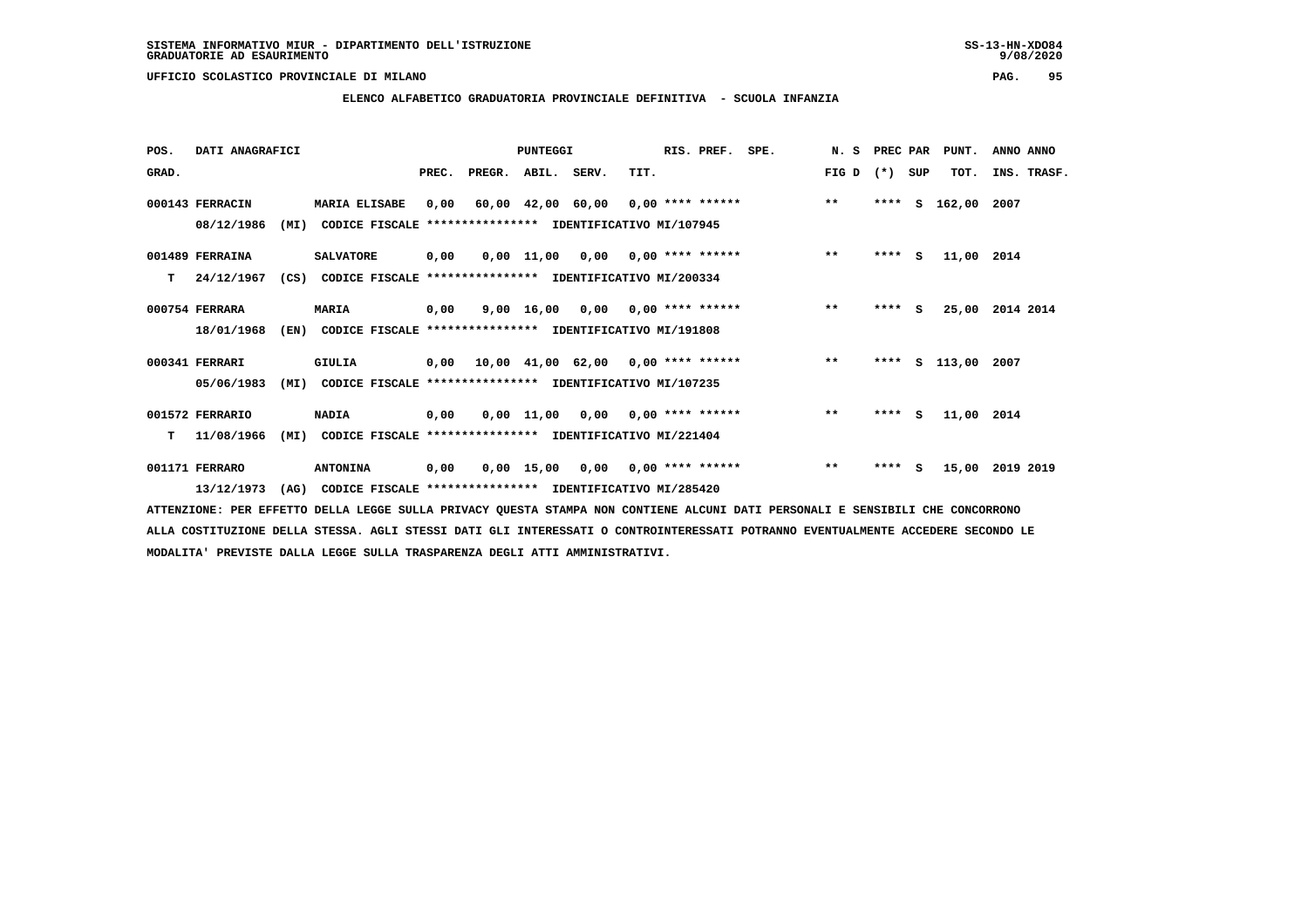**ELENCO ALFABETICO GRADUATORIA PROVINCIALE DEFINITIVA - SCUOLA INFANZIA**

| POS.         | DATI ANAGRAFICI  |      |                                                               |       |              | <b>PUNTEGGI</b> |           |                                           | RIS. PREF. | SPE.               | N. S         | PREC PAR    |     | PUNT.      | ANNO ANNO   |
|--------------|------------------|------|---------------------------------------------------------------|-------|--------------|-----------------|-----------|-------------------------------------------|------------|--------------------|--------------|-------------|-----|------------|-------------|
| GRAD.        |                  |      |                                                               | PREC. | PREGR.       | ABIL.           | SERV.     | TIT.                                      |            |                    | FIG D        | $(*)$       | SUP | TOT.       | INS. TRASF. |
|              | 000620 FERRARO   |      | <b>ROSEMARIE</b>                                              | 0,00  |              | 30,00 15,00     | 0,00      |                                           |            | $0,00$ **** ****** | $***$        | ****        | s   | 45,00      | 2019 2019   |
|              | 02/08/1971       | (CE) | CODICE FISCALE **************** IDENTIFICATIVO MI/285423      |       |              |                 |           |                                           |            |                    |              |             |     |            |             |
|              | 000622 FERRAZZO  |      | <b>ROSANGELA</b>                                              | 0,00  |              |                 |           | $30,00$ 14,00 0,00 0,00 **** ******       |            |                    |              | ** x **** s |     | 44,00      | 2014        |
| т            | 28/12/1977       | (KR) | CODICE FISCALE                                                |       |              |                 |           | **************** IDENTIFICATIVO MI/230216 |            |                    |              |             |     |            |             |
|              | 001049 FERRENTI  |      | <b>DOLORES</b>                                                |       | 0,00 10,00   |                 | 0,00 0,00 | $6,00$ **** ******                        |            |                    | $\star\star$ | $***$ S     |     | 16,00 2014 |             |
| T.           | 02/09/1977       | (PZ) | CODICE FISCALE **************** IDENTIFICATIVO MI/213577      |       |              |                 |           |                                           |            |                    |              |             |     |            |             |
| 000539 FERRI |                  |      | <b>RUBINA</b>                                                 | 0,00  |              |                 |           | $0,00$ 12,00 48,00 0,00 **** ******       |            |                    | $\star\star$ | $***$ S     |     | 60,00 2014 |             |
| т            | 11/04/1981       | (MT) | CODICE FISCALE **************** IDENTIFICATIVO MI/230486      |       |              |                 |           |                                           |            |                    |              |             |     |            |             |
|              | 000966 FERRIGNO  |      | ADELE                                                         |       | $0,00$ 18,00 | 0,00            |           | 0,00 0,00 **** ******                     |            |                    | $***$        | $***$ S     |     | 18,00      | 2019 2019   |
| т            | 04/06/1984       | (NA) | CODICE FISCALE **************** IDENTIFICATIVO MI/285438      |       |              |                 |           |                                           |            |                    |              |             |     |            |             |
| 001238 FERRO |                  |      | <b>ELISA</b>                                                  | 0,00  |              | 3,00 11,00      | 0,00      | $0,00$ **** ******                        |            |                    | $\star\star$ | ****        | s   | 14,00 2014 |             |
|              | $T = 23/02/1978$ |      | (PD) CODICE FISCALE **************** IDENTIFICATIVO MI/207504 |       |              |                 |           |                                           |            |                    |              |             |     |            |             |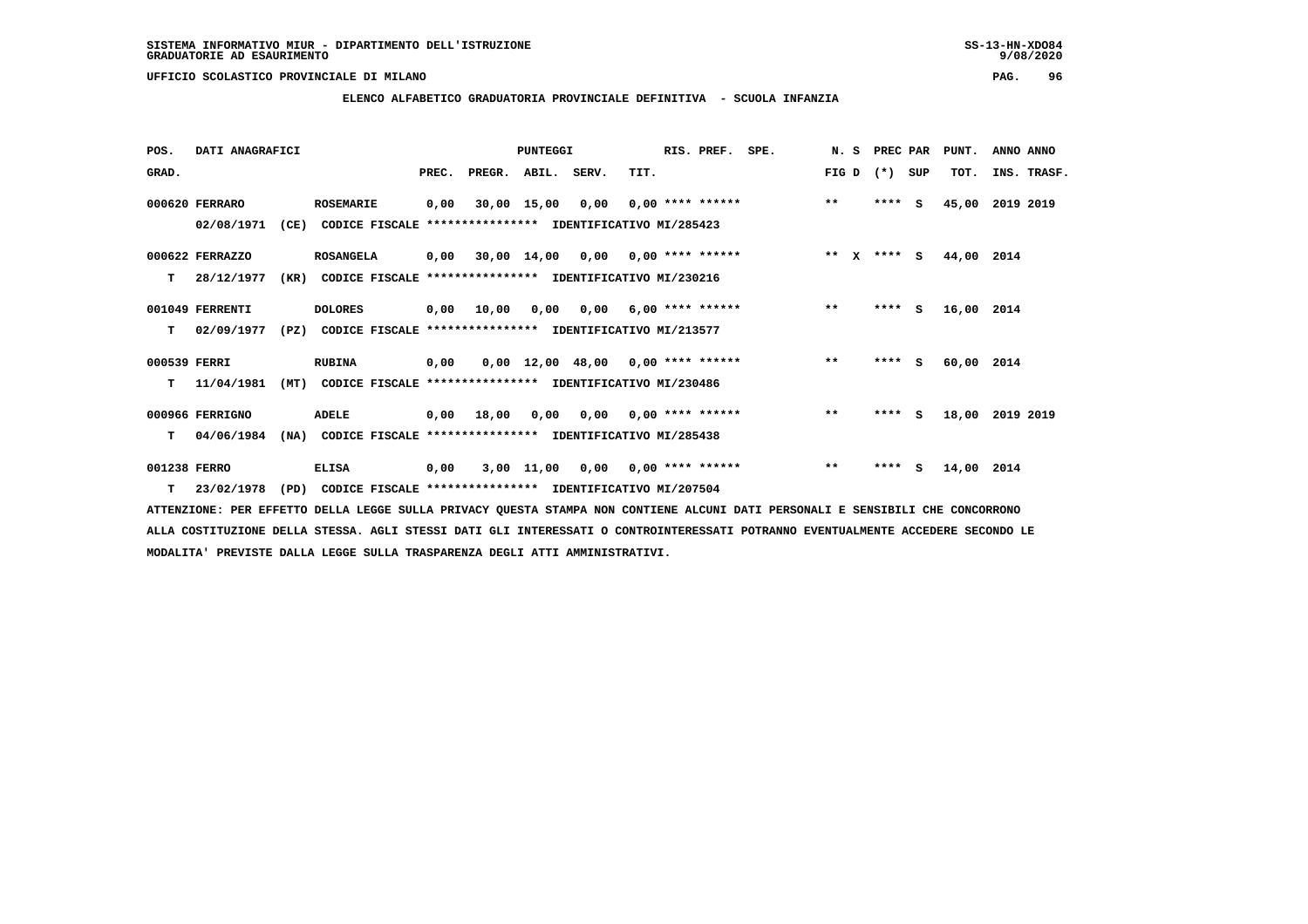# **ELENCO ALFABETICO GRADUATORIA PROVINCIALE DEFINITIVA - SCUOLA INFANZIA**

| POS.        | DATI ANAGRAFICI  |      |                                                          |       |                    | PUNTEGGI          |                                     |      | RIS. PREF.                | SPE. | N. S  |              | PREC PAR |          | PUNT.  | ANNO ANNO   |  |
|-------------|------------------|------|----------------------------------------------------------|-------|--------------------|-------------------|-------------------------------------|------|---------------------------|------|-------|--------------|----------|----------|--------|-------------|--|
| GRAD.       |                  |      |                                                          | PREC. | PREGR. ABIL. SERV. |                   |                                     | TIT. |                           |      | FIG D |              | $(* )$   | SUP      | TOT.   | INS. TRASF. |  |
|             | 000377 FIANDACA  |      | VINCENZA                                                 | 0,00  |                    | 41,00 16,00 48,00 |                                     |      | $0,00$ **** ******        |      | $* *$ | $\mathbf{x}$ | $***$ S  |          | 105,00 | 2011 2011   |  |
|             | 01/12/1968       | (CT) | CODICE FISCALE **************** IDENTIFICATIVO MI/166704 |       |                    |                   |                                     |      |                           |      |       |              |          |          |        |             |  |
| 000924 FICO |                  |      | ALIDA MARIA                                              | 0,00  |                    | 3,00 15,00        |                                     |      | $0,00$ $0,00$ **** ****** |      | $***$ |              | ****     | <b>S</b> | 18,00  | 2014 2014   |  |
|             | 27/05/1956       | (KR) | CODICE FISCALE **************** IDENTIFICATIVO MI/191870 |       |                    |                   |                                     |      |                           |      |       |              |          |          |        |             |  |
|             | 001272 FIDONE    |      | <b>EVELINA</b>                                           | 0,00  |                    | 3,00 11,00        | 0,00                                |      | $0.00$ **** ******        |      | $***$ |              | ****     | s        | 14,00  | 2019 2019   |  |
|             | 29/12/1974       | (RG) | CODICE FISCALE **************** IDENTIFICATIVO MI/285439 |       |                    |                   |                                     |      |                           |      |       |              |          |          |        |             |  |
|             | 001592 FILARDO   |      | <b>MARIA</b>                                             |       | 0.00 11.00         | 0,00              |                                     |      | $0,00$ $0,00$ **** ****** |      | $***$ |              | $***$ S  |          | 11,00  | 2019 2019   |  |
| т           | 19/06/1961       | (TP) | CODICE FISCALE **************** IDENTIFICATIVO MI/285440 |       |                    |                   |                                     |      |                           |      |       |              |          |          |        |             |  |
|             | 000751 FILECCIA  |      | STEFANIA MICH                                            | 0,00  |                    |                   | $0,00$ 14,00 12,00 0,00 **** ****** |      |                           |      | $***$ |              | ****     | s        | 26,00  | 2019 2019   |  |
|             | 29/07/1979       | CL)  | CODICE FISCALE **************** IDENTIFICATIVO MI/285441 |       |                    |                   |                                     |      |                           |      |       |              |          |          |        |             |  |
|             | 000973 FILIPPONE |      | <b>RITA</b>                                              | 0,00  |                    |                   | $3,00$ 15,00 0,00 0,00 **** ******  |      |                           |      | $***$ |              | ****     | s        | 18,00  | 2019 2019   |  |
|             | 30/01/1974       | (PA) | CODICE FISCALE **************** IDENTIFICATIVO MI/285449 |       |                    |                   |                                     |      |                           |      |       |              |          |          |        |             |  |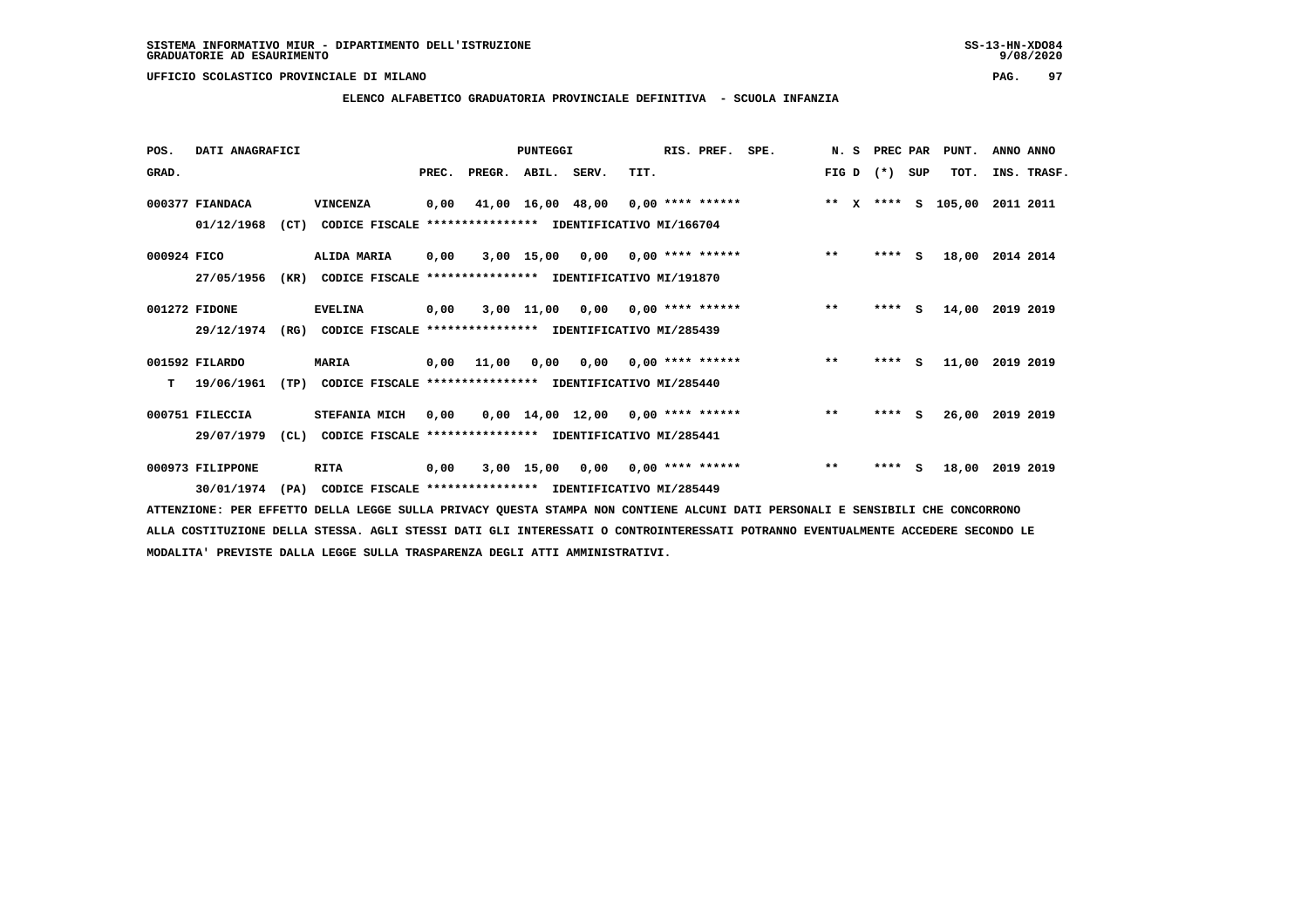**ELENCO ALFABETICO GRADUATORIA PROVINCIALE DEFINITIVA - SCUOLA INFANZIA**

 **POS. DATI ANAGRAFICI PUNTEGGI RIS. PREF. SPE. N. S PREC PAR PUNT. ANNO ANNO**GRAD. **PREGRADE SERVEGER. ABIL. SERV. TIT.** FIG D (\*) SUP TOT. INS. TRASF.  **001082 FILOSA FRANCESCA 0,00 16,00 0,00 0,00 0,00 \*\*\*\* \*\*\*\*\*\* \*\* \*\*\*\* S 16,00 2014 T 20/08/1971 (TA) CODICE FISCALE \*\*\*\*\*\*\*\*\*\*\*\*\*\*\*\* IDENTIFICATIVO MI/211593 000033 FINAZZI ELISA 0,00 84,00 42,00 60,00 0,00 \*\*\*\* \*\*\*\*\*\* \*\* X \*\*\*\* 186,00 2007 05/04/1984 (MI) CODICE FISCALE \*\*\*\*\*\*\*\*\*\*\*\*\*\*\*\* IDENTIFICATIVO MI/107237 000059 FIORAVANTI ILARIA 0,00 80,00 41,00 60,00 0,00 \*\*\*\* \*\*\*\*\*\* \*\* \*\*\*\* S 181,00 2007 11/09/1981 (AP) CODICE FISCALE \*\*\*\*\*\*\*\*\*\*\*\*\*\*\*\* IDENTIFICATIVO MI/107104 000180 FIORINI MANUELA 0,00 96,00 0,00 60,00 0,00 \*\*\*\* \*\*\*\*\*\* \*\* \*\*\*\* 156,00 2014 T 27/08/1980 (MI) CODICE FISCALE \*\*\*\*\*\*\*\*\*\*\*\*\*\*\*\* IDENTIFICATIVO MI/195786 000335 FIORINO PATRIZIA PERN 0,00 66,00 14,00 36,00 0,00 \*\*\*\* \*\*\*\*\*\* \*\* X \*\*\*\* 116,00 2019 23/07/1973 (MI) CODICE FISCALE \*\*\*\*\*\*\*\*\*\*\*\*\*\*\*\* IDENTIFICATIVO MI/020534**

 **001131 FIORINO ROSALIATERESA 0,00 15,00 0,00 0,00 0,00 \*\*\*\* \*\*\*\*\*\* \*\* \*\*\*\* S 15,00 2014 T 02/08/1982 (RC) CODICE FISCALE \*\*\*\*\*\*\*\*\*\*\*\*\*\*\*\* IDENTIFICATIVO MI/232884**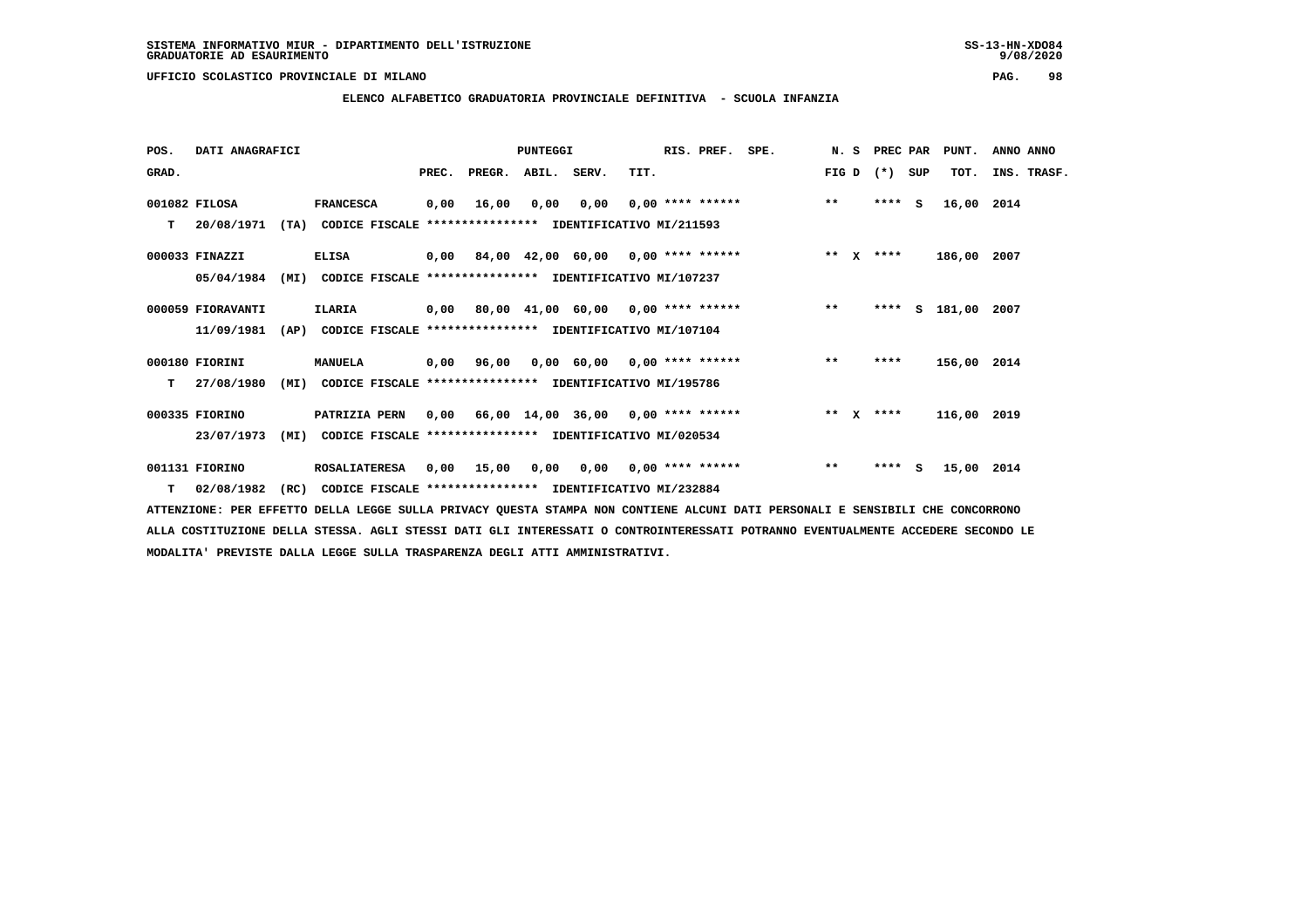**ELENCO ALFABETICO GRADUATORIA PROVINCIALE DEFINITIVA - SCUOLA INFANZIA**

 **POS. DATI ANAGRAFICI PUNTEGGI RIS. PREF. SPE. N. S PREC PAR PUNT. ANNO ANNO**GRAD. **BRAD. PREC. PREGR. ABIL. SERV.** TIT. THE REGREATER FIG D (\*) SUP TOT. INS. TRASF.  **001513 FISCHIETTO ANNUNZIATA CR 0,00 0,00 11,00 0,00 0,00 \*\*\*\* \*\*\*\*\*\* \*\* \*\*\*\* S 11,00 2014 T 09/04/1971 (PZ) CODICE FISCALE \*\*\*\*\*\*\*\*\*\*\*\*\*\*\*\* IDENTIFICATIVO MI/261561 000949 FLORA VALENTINA 0,00 18,00 0,00 0,00 0,00 \*\*\*\* \*\*\*\*\*\* \*\* \*\*\*\* S 18,00 2014 T 23/02/1982 (PZ) CODICE FISCALE \*\*\*\*\*\*\*\*\*\*\*\*\*\*\*\* IDENTIFICATIVO MI/217629 001500 FLORIDIA AUSILIA 0,00 0,00 11,00 0,00 0,00 \*\*\*\* \*\*\*\*\*\* \*\* \*\*\*\* S 11,00 2014 T 09/07/1982 (RG) CODICE FISCALE \*\*\*\*\*\*\*\*\*\*\*\*\*\*\*\* IDENTIFICATIVO MI/197411 001256 FLORIS LORENA 0,00 3,00 11,00 0,00 0,00 \*\*\*\* \*\*\*\*\*\* \*\* \*\*\*\* S 14,00 2019 2019 T 19/08/1977 (CA) CODICE FISCALE \*\*\*\*\*\*\*\*\*\*\*\*\*\*\*\* IDENTIFICATIVO MI/285461 000355 FOLCETTONI CHIARA 0,00 63,00 11,00 36,00 0,00 \*\*\*\* \*\*\*\*\*\* \*\* X \*\*\*\* 110,00 2002 01/04/1979 (MI) CODICE FISCALE \*\*\*\*\*\*\*\*\*\*\*\*\*\*\*\* IDENTIFICATIVO MI/058644 000722 FOLINO ALESSANDRA 0,00 0,00 11,00 18,00 0,00 \*\*\*\* \*\*\*\*\*\* \*\* \*\*\*\* S 29,00 2019 2019**

 **T 01/06/1977 (VV) CODICE FISCALE \*\*\*\*\*\*\*\*\*\*\*\*\*\*\*\* IDENTIFICATIVO MI/285462**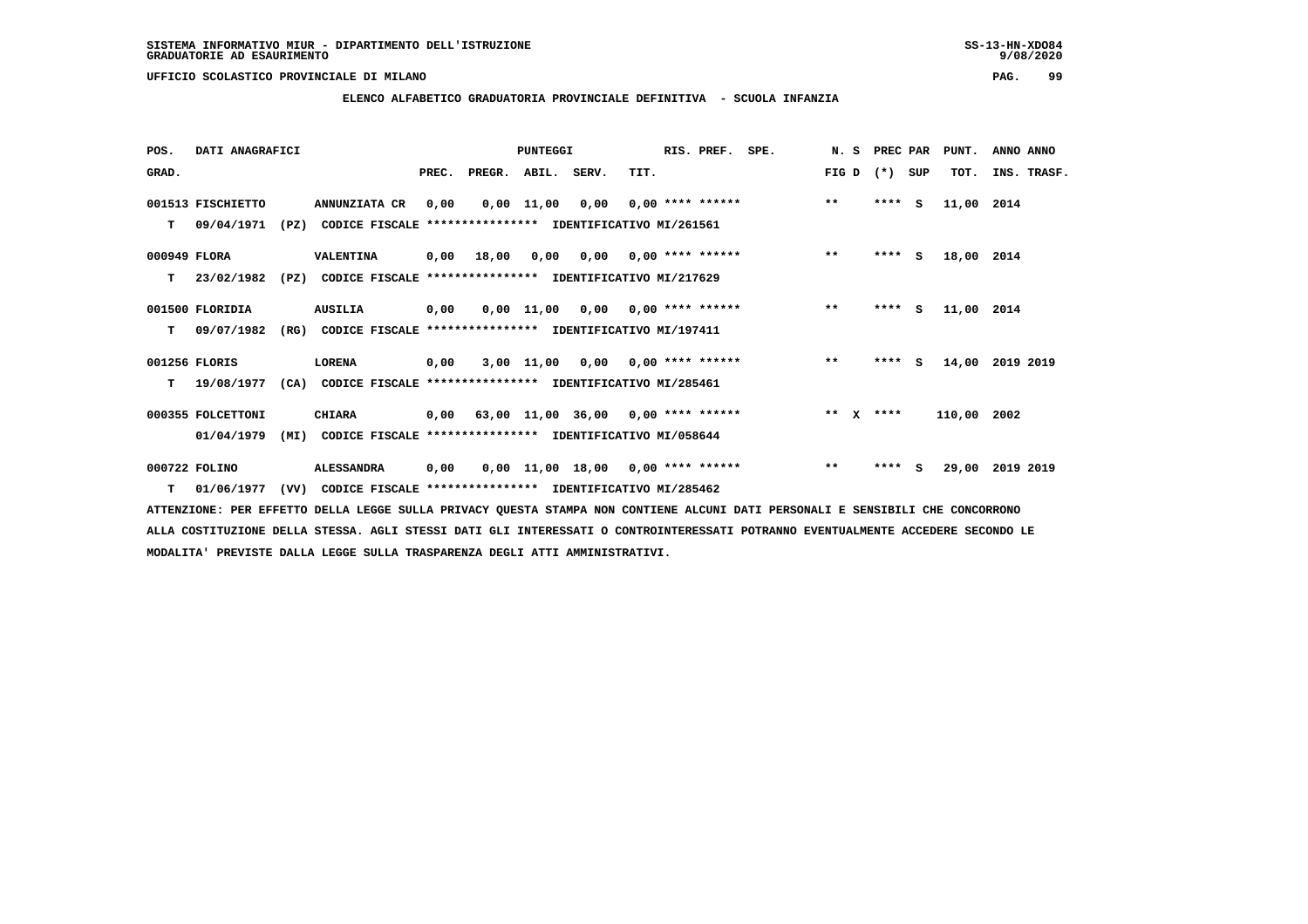**ELENCO ALFABETICO GRADUATORIA PROVINCIALE DEFINITIVA - SCUOLA INFANZIA**

| POS.         | DATI ANAGRAFICI  |      |                                                               |       |                                           | PUNTEGGI |                                     |                           | RIS. PREF. | SPE. | N.S     |         | PREC PAR | PUNT.      | ANNO ANNO          |
|--------------|------------------|------|---------------------------------------------------------------|-------|-------------------------------------------|----------|-------------------------------------|---------------------------|------------|------|---------|---------|----------|------------|--------------------|
| GRAD.        |                  |      |                                                               | PREC. | PREGR. ABIL. SERV.                        |          |                                     | TIT.                      |            |      | FIG D   | $(*)$   | SUP      | TOT.       | INS. TRASF.        |
|              | 000596 FONTANA   |      | GIORGIA                                                       | 0,00  |                                           |          | $0,00$ 14,00 36,00 0,00 **** ****** |                           |            |      | $***$   | ****    | - S      | 50,00 2014 |                    |
| т            | 16/11/1972       | (MI) | CODICE FISCALE **************** IDENTIFICATIVO MI/232162      |       |                                           |          |                                     |                           |            |      |         |         |          |            |                    |
|              | 001103 FONTANA   |      | <b>PAOLA</b>                                                  | 0,00  |                                           |          | $0,00$ 15,00 0,00 0,00 **** ******  |                           |            |      | $***$   | **** S  |          | 15,00 2014 |                    |
| т            | 06/01/1982       | (TP) | CODICE FISCALE **************** IDENTIFICATIVO MI/233254      |       |                                           |          |                                     |                           |            |      |         |         |          |            |                    |
| 000196 FONTE |                  |      | <b>ANTONELLA</b>                                              |       | $0,00$ 77,00 15,00 60,00 0,00 **** ****** |          |                                     |                           |            |      | $***$   | ****    |          |            | S 152,00 2014 2014 |
|              | 24/09/1980       | (TP) | CODICE FISCALE **************** IDENTIFICATIVO MI/192015      |       |                                           |          |                                     |                           |            |      |         |         |          |            |                    |
|              | 001519 FORBITI   |      | PATRIZIA                                                      | 0,00  | 11,00                                     | 0,00     |                                     | $0,00$ $0,00$ **** ****** |            |      | $***$ X | $***$ S |          | 11,00 2014 |                    |
| T.           | 12/04/1973       |      | (MI) CODICE FISCALE **************** IDENTIFICATIVO MI/228304 |       |                                           |          |                                     |                           |            |      |         |         |          |            |                    |
|              | 000484 FORESTA   |      | <b>ANTONIO</b>                                                | 0,00  |                                           |          | $2,00$ 12,00 60,00 0,00 **** ****** |                           |            |      | $***$   | ****    | S.       | 74,00 2014 |                    |
| т            | 14/07/1976       | (KR) | CODICE FISCALE **************** IDENTIFICATIVO MI/196705      |       |                                           |          |                                     |                           |            |      |         |         |          |            |                    |
|              | 001322 FORNABAIO |      | <b>GIUSEPPE</b>                                               | 0,00  | 13,00                                     | 0,00     |                                     | $0,00$ $0,00$ **** ****** |            |      | $* *$   | ****    | S.       | 13,00 2014 |                    |
| T            | 18/05/1980       | (MT) | CODICE FISCALE **************** IDENTIFICATIVO MI/232732      |       |                                           |          |                                     |                           |            |      |         |         |          |            |                    |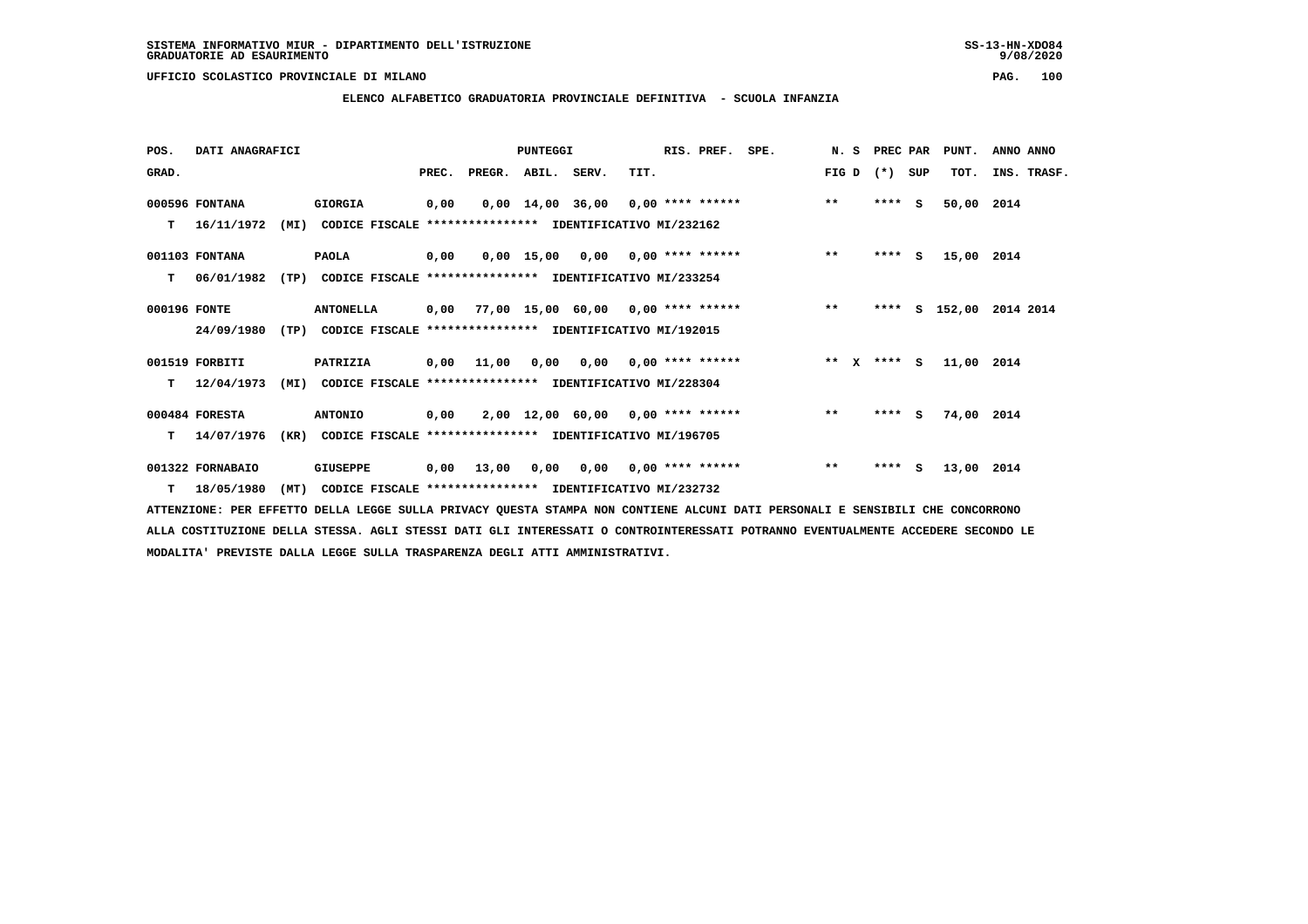**ELENCO ALFABETICO GRADUATORIA PROVINCIALE DEFINITIVA - SCUOLA INFANZIA**

 **POS. DATI ANAGRAFICI PUNTEGGI RIS. PREF. SPE. N. S PREC PAR PUNT. ANNO ANNO**GRAD. **PREGRADE SERVEGER. ABIL. SERV. TIT.** FIG D (\*) SUP TOT. INS. TRASF.  **001053 FORNABAIO MICHELE 0,00 16,00 0,00 0,00 0,00 \*\*\*\* \*\*\*\*\*\* \*\* \*\*\*\* S 16,00 2014 T 18/05/1980 (MT) CODICE FISCALE \*\*\*\*\*\*\*\*\*\*\*\*\*\*\*\* IDENTIFICATIVO MI/212273 001450 FORTUGNO ANNAMARIA 0,00 11,00 0,00 0,00 0,00 \*\*\*\* \*\*\*\*\*\* \*\* \*\*\*\* S 11,00 2014 T 06/11/1978 (RC) CODICE FISCALE \*\*\*\*\*\*\*\*\*\*\*\*\*\*\*\* IDENTIFICATIVO MI/232114 000981 FORTUNATO PAOLA 0,00 3,00 14,00 0,00 0,00 \*\*\*\* \*\*\*\*\*\* \*\* X \*\*\*\* S 17,00 2011 2011 20/04/1978 (FG) CODICE FISCALE \*\*\*\*\*\*\*\*\*\*\*\*\*\*\*\* IDENTIFICATIVO MI/166729 000339 FOSSATI ERICA 0,00 72,00 42,00 0,00 0,00 \*\*\*\* \*\*\*\*\*\* \*\* \*\*\*\* S 114,00 2007 26/06/1985 (MI) CODICE FISCALE \*\*\*\*\*\*\*\*\*\*\*\*\*\*\*\* IDENTIFICATIVO MI/107055 000915 FOTI MARIALUCIA 0,00 3,00 16,00 0,00 0,00 \*\*\*\* \*\*\*\*\*\* \*\* \*\*\*\* S 19,00 2019 2019 T 19/12/1983 (ME) CODICE FISCALE \*\*\*\*\*\*\*\*\*\*\*\*\*\*\*\* IDENTIFICATIVO MI/285429 000800 FOTIA MARIA 0,00 8,00 15,00 0,00 0,00 \*\*\*\* \*\*\*\*\*\* \*\* \*\*\*\* S 23,00 2019**

 **22/07/1968 (RC) CODICE FISCALE \*\*\*\*\*\*\*\*\*\*\*\*\*\*\*\* IDENTIFICATIVO MI/021481**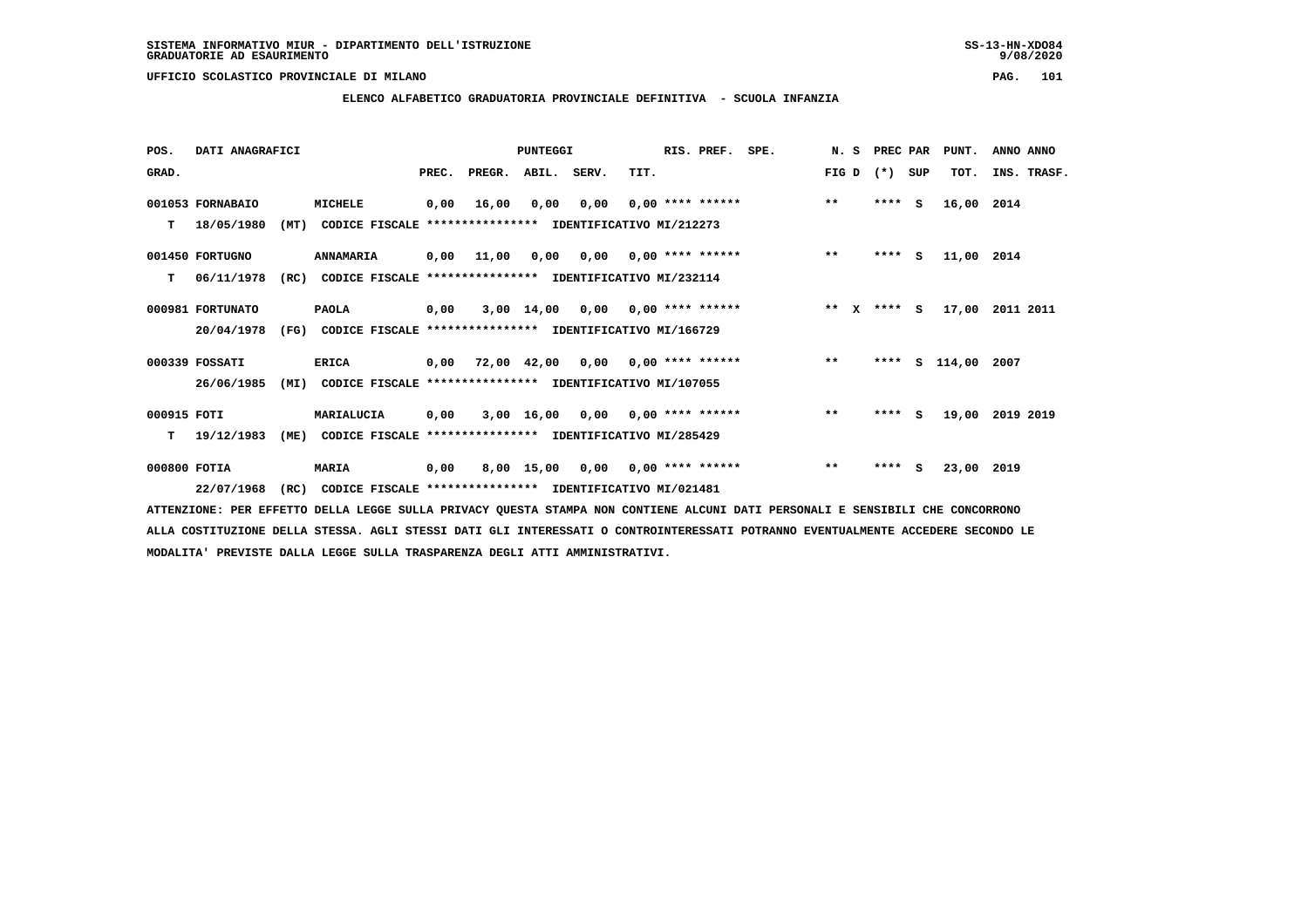**ELENCO ALFABETICO GRADUATORIA PROVINCIALE DEFINITIVA - SCUOLA INFANZIA**

| POS.  | DATI ANAGRAFICI   |      |                                                               |       |                                          | <b>PUNTEGGI</b> |                                     |      | RIS. PREF. | SPE. |                 | N. S PREC PAR |     | PUNT.       | ANNO ANNO   |  |
|-------|-------------------|------|---------------------------------------------------------------|-------|------------------------------------------|-----------------|-------------------------------------|------|------------|------|-----------------|---------------|-----|-------------|-------------|--|
| GRAD. |                   |      |                                                               | PREC. | PREGR. ABIL. SERV.                       |                 |                                     | TIT. |            |      | FIG D           | $(* )$        | SUP | TOT.        | INS. TRASF. |  |
|       | 000598 FRACASSO   |      | <b>SERENA</b>                                                 | 0,00  |                                          |                 | $0,00$ 13,00 37,00 0,00 **** ****** |      |            |      | $***$           | $***$ S       |     | 50,00 2014  |             |  |
| т     | 31/08/1982        | (LE) | CODICE FISCALE **************** IDENTIFICATIVO MI/232362      |       |                                          |                 |                                     |      |            |      |                 |               |     |             |             |  |
|       | 001120 FRAGONARA  |      | VALENTINA                                                     | 0,00  |                                          |                 | $0.00$ 15.00 0.00 0.00 **** ******  |      |            |      | $***$           | $***$ S       |     | 15,00 2014  |             |  |
| т     | 01/05/1981        | (MI) | CODICE FISCALE **************** IDENTIFICATIVO MI/198751      |       |                                          |                 |                                     |      |            |      |                 |               |     |             |             |  |
|       | 000224 FRANCHETTI |      | LIVIANA                                                       |       | 0,00 102,00 15,00 30,00 0,00 **** ****** |                 |                                     |      |            |      | $***$ X         | ****          |     | 147,00 2019 |             |  |
|       | 18/05/1969        | (MI) | CODICE FISCALE **************** IDENTIFICATIVO MI/026105      |       |                                          |                 |                                     |      |            |      |                 |               |     |             |             |  |
|       | 001185 FRANCICA   |      | <b>ROBERTO</b>                                                | 0,00  |                                          |                 | $3,00$ 11,00 0,00 0,00 **** ******  |      |            |      | $***$           | $***5$        |     | 14,00       | 2014        |  |
| т     | 27/04/1968        |      | (VV) CODICE FISCALE **************** IDENTIFICATIVO MI/232538 |       |                                          |                 |                                     |      |            |      |                 |               |     |             |             |  |
|       | 001095 FRANCO     |      | GIOVANNAMARIA                                                 |       | $0,00$ 12,00                             |                 | $0,00$ $0,00$ $3,00$ **** ******    |      |            |      |                 | ** x **** S   |     | 15,00 2014  |             |  |
| T.    | 13/09/1981        | (RC) | CODICE FISCALE **************** IDENTIFICATIVO MI/231616      |       |                                          |                 |                                     |      |            |      |                 |               |     |             |             |  |
|       | 000735 FRANCO     |      | <b>MARIA GIUSEPP</b>                                          | 0,00  |                                          |                 | $0,00$ 15,00 12,00 0,00 **** ****** |      |            |      | ** $\mathbf{x}$ | $***$ S       |     | 27,00       | 2019 2019   |  |
|       | 25/10/1964        | (RC) | CODICE FISCALE **************** IDENTIFICATIVO MI/285470      |       |                                          |                 |                                     |      |            |      |                 |               |     |             |             |  |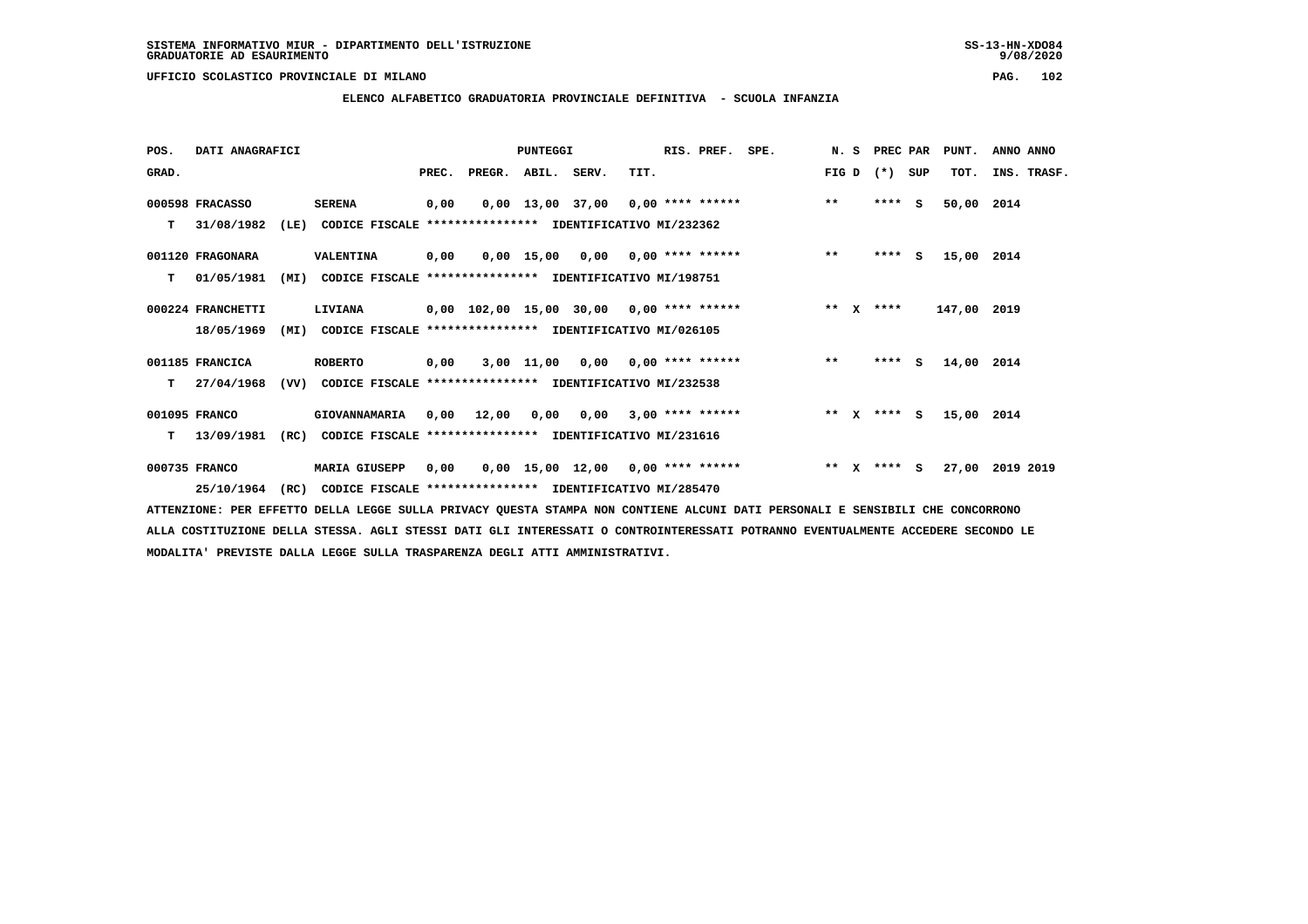# **ELENCO ALFABETICO GRADUATORIA PROVINCIALE DEFINITIVA - SCUOLA INFANZIA**

| POS.  | DATI ANAGRAFICI    |      |                                                               |       |            | PUNTEGGI     |                                            |      | RIS. PREF.                | SPE. | N.S           | PREC PAR |     | PUNT.      | ANNO ANNO   |
|-------|--------------------|------|---------------------------------------------------------------|-------|------------|--------------|--------------------------------------------|------|---------------------------|------|---------------|----------|-----|------------|-------------|
| GRAD. |                    |      |                                                               | PREC. | PREGR.     | ABIL. SERV.  |                                            | TIT. |                           |      | FIG D         | $(*)$    | SUP | TOT.       | INS. TRASF. |
|       | 000901 FRANTINI    |      | <b>MICHELA</b>                                                | 0,00  |            | $3,00$ 16,00 | 0,00                                       |      | $0.00$ **** ******        |      | $***$         | $***$ S  |     | 19,00      | 2014        |
| T.    | 04/02/1983         | (MI) | CODICE FISCALE **************** IDENTIFICATIVO MI/208787      |       |            |              |                                            |      |                           |      |               |          |     |            |             |
|       | 001218 FRASCARELLI |      | <b>ERIKA</b>                                                  | 0,00  |            |              | $0,00$ 14,00 0,00 0,00 **** ******         |      |                           |      | $***$         | $***$ S  |     | 14,00 2014 |             |
| т     | 31/05/1981         | (PG) | CODICE FISCALE **************** IDENTIFICATIVO MI/232580      |       |            |              |                                            |      |                           |      |               |          |     |            |             |
|       | 001395 FRASCATI    |      | TIZIANA                                                       | 0,00  | 12,00      | 0,00         |                                            |      | $0,00$ $0,00$ **** ****** |      | $***$         | $***$ S  |     | 12,00 2014 |             |
| т     | 30/09/1979         |      | (FG) CODICE FISCALE **************** IDENTIFICATIVO MI/232539 |       |            |              |                                            |      |                           |      |               |          |     |            |             |
|       | 001435 FRAULINI    |      | LAURA                                                         |       | 0,00 11,00 |              | $0,00$ $0,00$ $0,00$ $***$ **** ******     |      |                           |      | ** $X$ **** S |          |     | 11,00 2014 |             |
| т     | 19/04/1975         | (MI) | CODICE FISCALE **************** IDENTIFICATIVO MI/232734      |       |            |              |                                            |      |                           |      |               |          |     |            |             |
|       | 001554 FRAZIANO    |      | <b>GIUSEPPINA</b>                                             | 0,00  |            | 0,00 11,00   |                                            |      | $0,00$ $0,00$ **** ****** |      | $***$         | ****     |     | 11,00 2014 |             |
| т     | 20/03/1973         |      | (CL) CODICE FISCALE **************** IDENTIFICATIVO MI/235777 |       |            |              |                                            |      |                           |      |               |          |     |            |             |
|       | 000463 FRIGERIO    |      | <b>MARTINA</b>                                                | 0,00  |            |              | $12,00$ $41,00$ $24,00$ $0,00$ **** ****** |      |                           |      | $***$         | $***$ S  |     | 77,00 2009 |             |
|       | 01/06/1988         | (MI) | CODICE FISCALE **************** IDENTIFICATIVO MI/143882      |       |            |              |                                            |      |                           |      |               |          |     |            |             |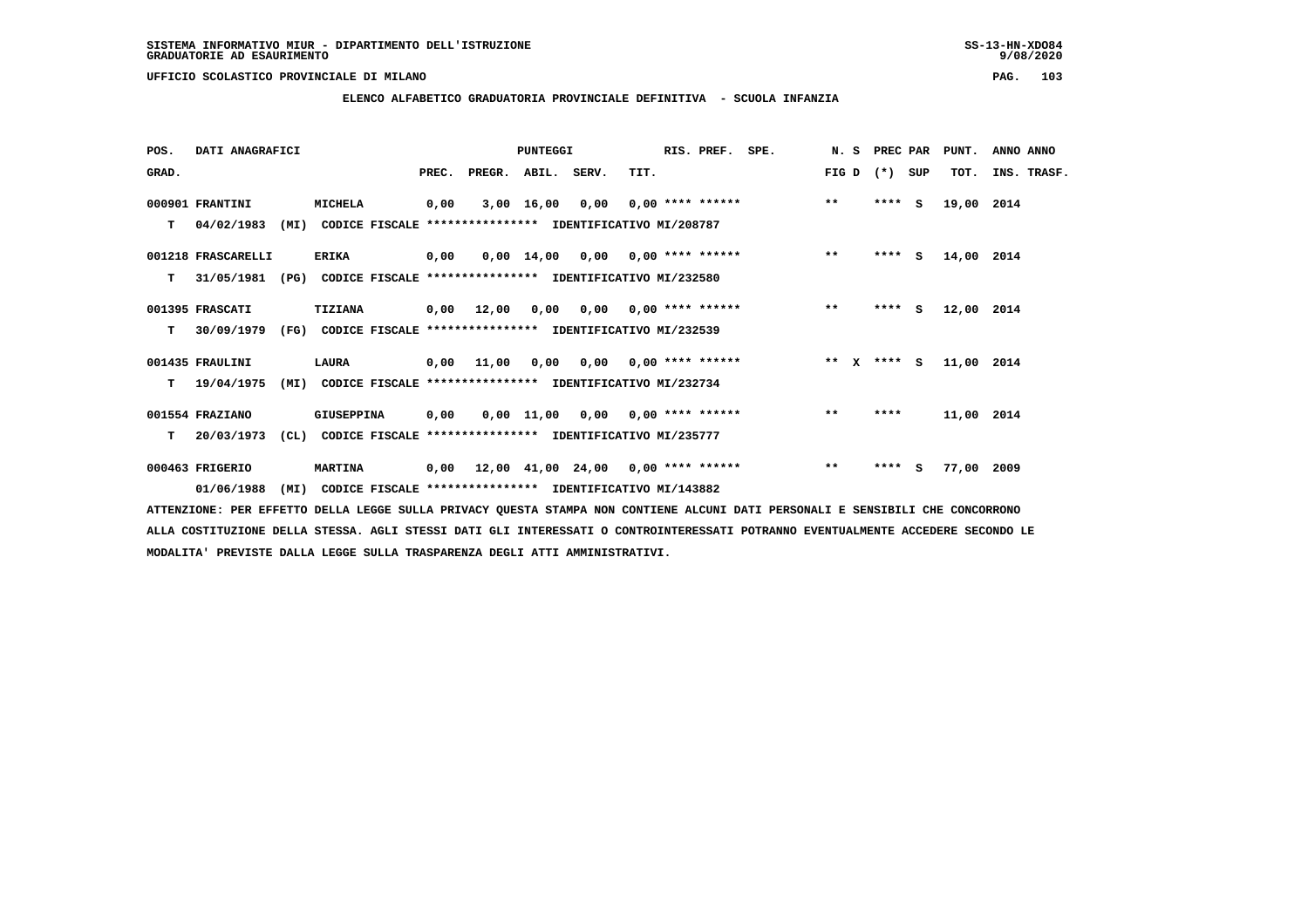**ELENCO ALFABETICO GRADUATORIA PROVINCIALE DEFINITIVA - SCUOLA INFANZIA**

 **POS. DATI ANAGRAFICI PUNTEGGI RIS. PREF. SPE. N. S PREC PAR PUNT. ANNO ANNO**GRAD. **PREGRADE SERVEGER. ABIL. SERV. TIT.** FIG D (\*) SUP TOT. INS. TRASF.  **000010 FUGAZZOTTO ANNA MARIA 0,00 116,00 15,00 60,00 0,00 \*\*\*\* \*\*\*\*\*\* \*\* \*\*\*\* S 191,00 2014 2014 14/04/1976 (ME) CODICE FISCALE \*\*\*\*\*\*\*\*\*\*\*\*\*\*\*\* IDENTIFICATIVO MI/191933 000313 FUMAGALLI STEFANIA 0,00 52,00 11,00 60,00 0,00 \*\*\*\* \*\*\*\*\*\* \*\* X \*\*\*\* S 123,00 2014 T 27/09/1966 (MI) CODICE FISCALE \*\*\*\*\*\*\*\*\*\*\*\*\*\*\*\* IDENTIFICATIVO MI/200717 000396 FURFARO ROSALIA 0,00 24,00 15,00 60,00 0,00 \*\*\*\* \*\*\*\*\*\* \*\* \*\*\*\* S 99,00 2011 2011 09/08/1958 (TO) CODICE FISCALE \*\*\*\*\*\*\*\*\*\*\*\*\*\*\*\* IDENTIFICATIVO MI/167091 000015 FUSI SARA 0,00 90,00 40,00 60,00 0,00 \*\*\*\* \*\*\*\*\*\* \*\* \*\*\*\* S 190,00 2007 09/06/1980 (MI) CODICE FISCALE \*\*\*\*\*\*\*\*\*\*\*\*\*\*\*\* IDENTIFICATIVO MI/111329 000793 GABRIELE KATIUSCIA 0,00 12,00 11,00 0,00 0,00 \*\*\*\* \*\*\*\*\*\* \*\* \*\*\*\* S 23,00 2019 2019 T 03/07/1975 (PA) CODICE FISCALE \*\*\*\*\*\*\*\*\*\*\*\*\*\*\*\* IDENTIFICATIVO MI/285073 000629 GABRIELE VENERINACECIL 0,00 16,00 0,00 26,00 0,00 \*\*\*\* \*\*\*\*\*\* \*\* \*\*\*\* S 42,00 2014**

 **T 22/02/1957 (TP) CODICE FISCALE \*\*\*\*\*\*\*\*\*\*\*\*\*\*\*\* IDENTIFICATIVO MI/199936**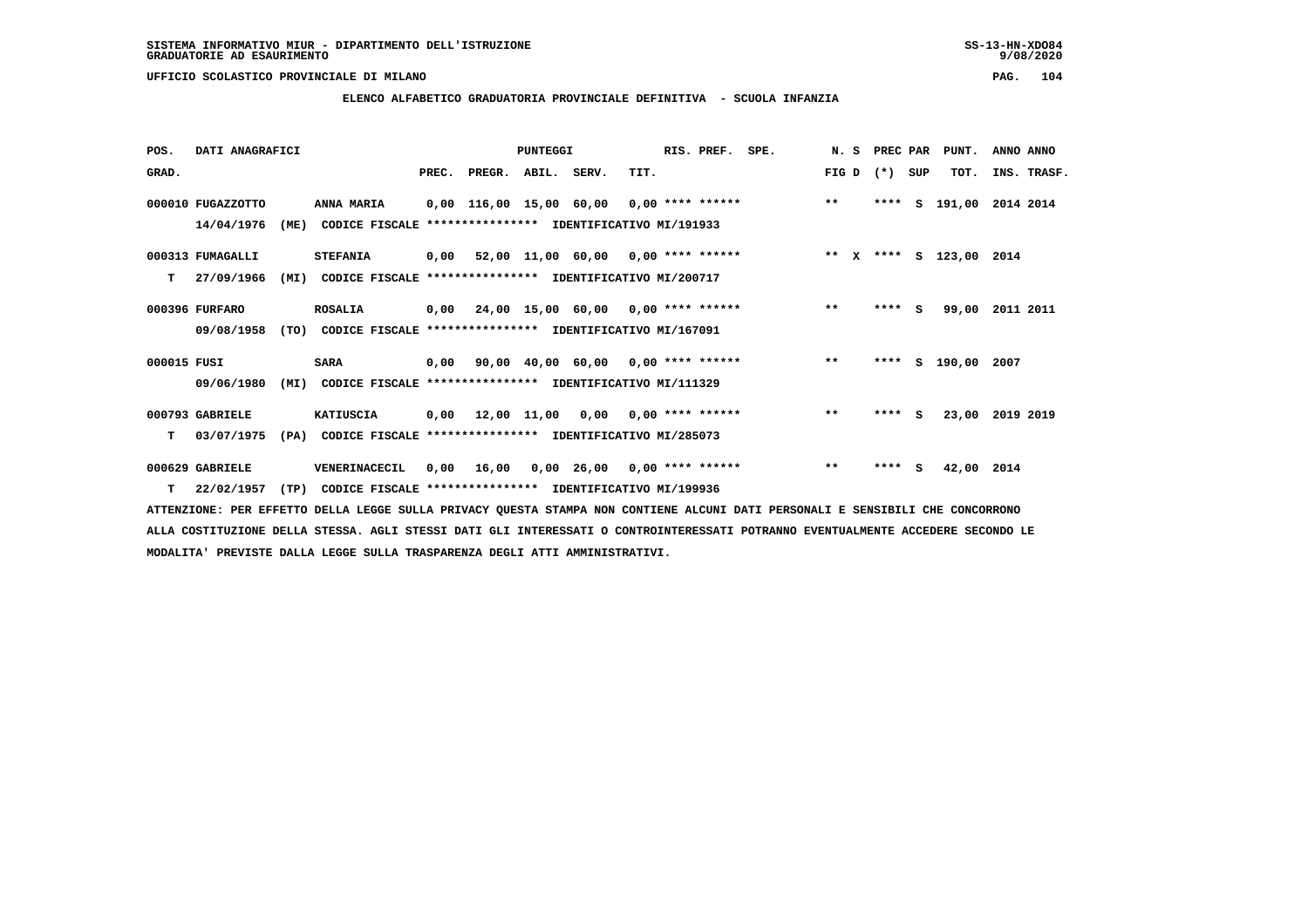**ELENCO ALFABETICO GRADUATORIA PROVINCIALE DEFINITIVA - SCUOLA INFANZIA**

 **POS. DATI ANAGRAFICI PUNTEGGI RIS. PREF. SPE. N. S PREC PAR PUNT. ANNO ANNO**GRAD. **BRAD. PREC. PREGR. ABIL. SERV.** TIT. THE REGREATER FIG D (\*) SUP TOT. INS. TRASF.  **000179 GAGLIANO FRANCESCA 0,00 73,00 17,00 60,00 6,00 \*\*\*\* \*\*\*\*\*\* \*\* \*\*\*\* S 156,00 2014 T 28/08/1983 (CT) CODICE FISCALE \*\*\*\*\*\*\*\*\*\*\*\*\*\*\*\* IDENTIFICATIVO MI/202333 000296 GAGLIARDI FRANCESCALUCI 0,00 60,00 16,00 48,00 3,00 \*\*\*\* \*\*\*\*\*\* \*\* \*\*\*\* S 127,00 2014 T 01/04/1983 (CS) CODICE FISCALE \*\*\*\*\*\*\*\*\*\*\*\*\*\*\*\* IDENTIFICATIVO MI/208306 001604 GALANTE ORSOLA 0,00 11,00 0,00 0,00 0,00 \*\*\*\* \*\*\*\*\*\* \*\* \*\*\*\* S 11,00 2019 2019 T 04/07/1977 (TP) CODICE FISCALE \*\*\*\*\*\*\*\*\*\*\*\*\*\*\*\* IDENTIFICATIVO MI/285189 000718 GALATI ROSA 0,00 29,00 0,00 0,00 0,00 \*\*\*\* \*\*\*\*\*\* \*\* \*\*\*\* S 29,00 2011 2011 12/08/1976 (VV) CODICE FISCALE \*\*\*\*\*\*\*\*\*\*\*\*\*\*\*\* IDENTIFICATIVO MI/167340 000378 GALIMBERTI FRANCESCA 0,00 64,00 41,00 0,00 0,00 \*\*\*\* \*\*\*\*\*\* \*\* \*\*\*\* 105,00 2011 2011 13/05/1977 (MI) CODICE FISCALE \*\*\*\*\*\*\*\*\*\*\*\*\*\*\*\* IDENTIFICATIVO MI/167352 001553 GALLI EMANUELABARBA 0,00 11,00 0,00 0,00 0,00 \*\*\*\* \*\*\*\*\*\* \*\* \*\*\*\* S 11,00 2014 T 14/09/1973 (MI) CODICE FISCALE \*\*\*\*\*\*\*\*\*\*\*\*\*\*\*\* IDENTIFICATIVO MI/232432**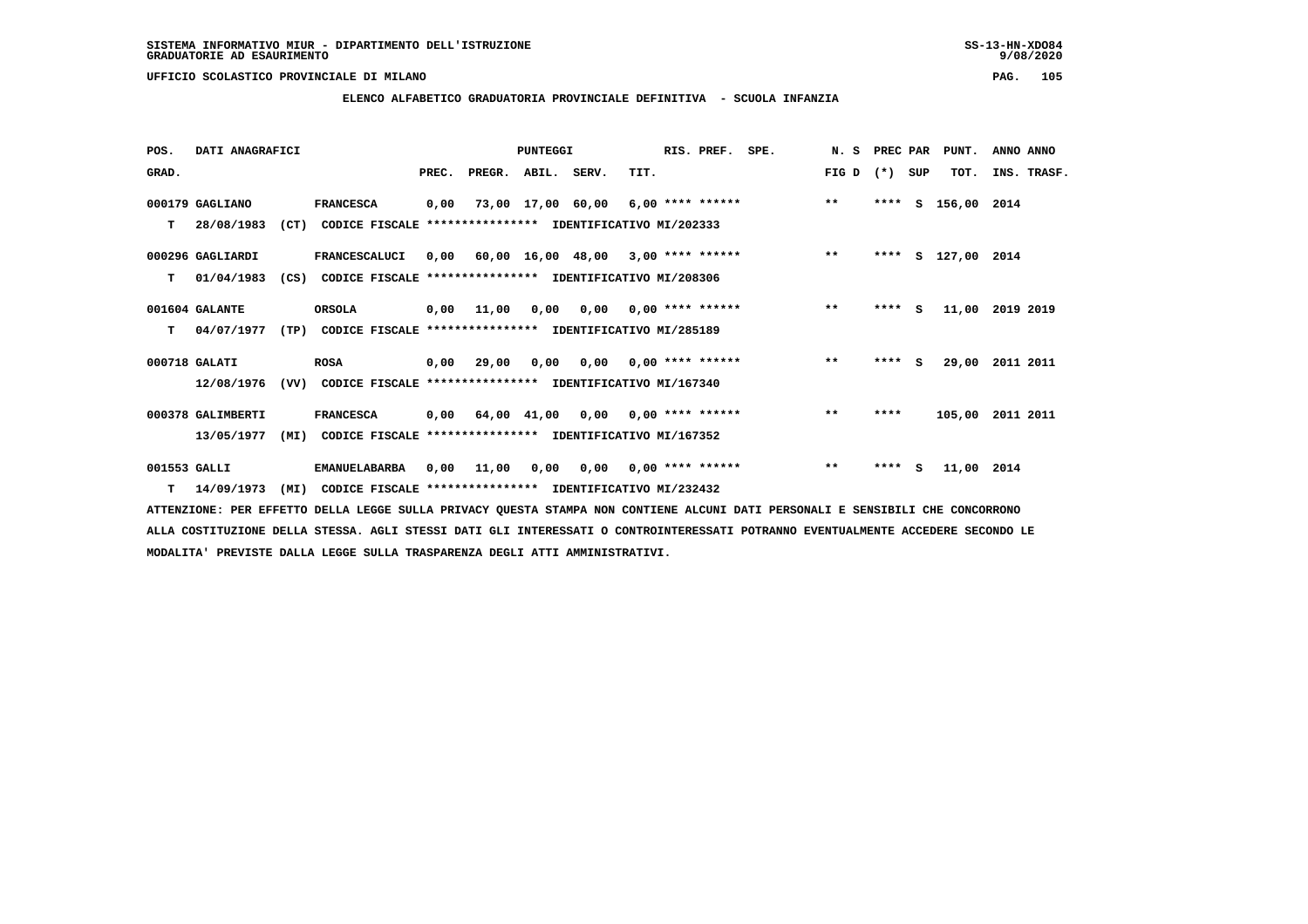**ELENCO ALFABETICO GRADUATORIA PROVINCIALE DEFINITIVA - SCUOLA INFANZIA**

| POS.         | DATI ANAGRAFICI    |      |                                                                          |       |                    | PUNTEGGI |                                    |      | RIS. PREF.              | SPE.                                | N. S  | PREC PAR |          | PUNT.         | ANNO ANNO   |
|--------------|--------------------|------|--------------------------------------------------------------------------|-------|--------------------|----------|------------------------------------|------|-------------------------|-------------------------------------|-------|----------|----------|---------------|-------------|
| GRAD.        |                    |      |                                                                          | PREC. | PREGR. ABIL. SERV. |          |                                    | TIT. |                         |                                     | FIG D | $(* )$   | SUP      | TOT.          | INS. TRASF. |
| 000123 GALLI |                    |      | <b>MARTA</b>                                                             |       | 0,00 109,00        |          |                                    |      |                         | 0,00 60,00 0,00 **** ******         | $***$ | ****     | s        | 169,00 2014   |             |
| т            | 06/04/1981         | (MI) | CODICE FISCALE **************** IDENTIFICATIVO MI/232887                 |       |                    |          |                                    |      |                         |                                     |       |          |          |               |             |
|              | 000391 GALLIANO    |      | <b>MARTA</b>                                                             | 0,00  |                    |          |                                    |      |                         | 0,00 40,00 60,00 0,00 **** ****** E | $* *$ |          |          | **** S 100,00 | 2007        |
|              | 14/08/1985         | (VA) | CODICE FISCALE **************** IDENTIFICATIVO MI/108053                 |       |                    |          |                                    |      |                         |                                     |       |          |          |               |             |
|              | 001069 GALLICCHIO  |      | <b>ANTONIA</b>                                                           | 0,00  |                    |          | $0,00$ 16,00 0,00 0,00 **** ****** |      |                         |                                     | $* *$ | **** S   |          | 16,00 2014    |             |
| т            | 15/02/1983         | (AV) | CODICE FISCALE **************** IDENTIFICATIVO MI/221948                 |       |                    |          |                                    |      |                         |                                     |       |          |          |               |             |
|              | 000876 GAMBARDELLA |      | <b>ELVIRA</b>                                                            | 0,00  | 14,00              | 0,00     |                                    |      | $0,00$ 6,00 **** ****** |                                     | $***$ | $***$ S  |          | 20,00         | 2019 2019   |
| т            |                    |      | 23/09/1978 (AV) CODICE FISCALE **************** IDENTIFICATIVO MI/285192 |       |                    |          |                                    |      |                         |                                     |       |          |          |               |             |
|              | 000897 GAMBINA     |      | MARIARITA                                                                | 0,00  |                    |          | $6,00$ 13,00 0,00 0,00 **** ****** |      |                         |                                     | $**$  | $***$ S  |          | 19,00 2014    |             |
| т            | 21/05/1970         | (AG) | CODICE FISCALE **************** IDENTIFICATIVO MI/234061                 |       |                    |          |                                    |      |                         |                                     |       |          |          |               |             |
|              | 001466 GAMBINO     |      | <b>ANTONINA</b>                                                          | 0,00  |                    |          | $0,00$ 11,00 0,00 0,00 **** ****** |      |                         |                                     | $***$ | ****     | <b>S</b> | 11,00 2014    |             |
|              | $T = 12/09/1981$   | (AG) | CODICE FISCALE **************** IDENTIFICATIVO MI/194153                 |       |                    |          |                                    |      |                         |                                     |       |          |          |               |             |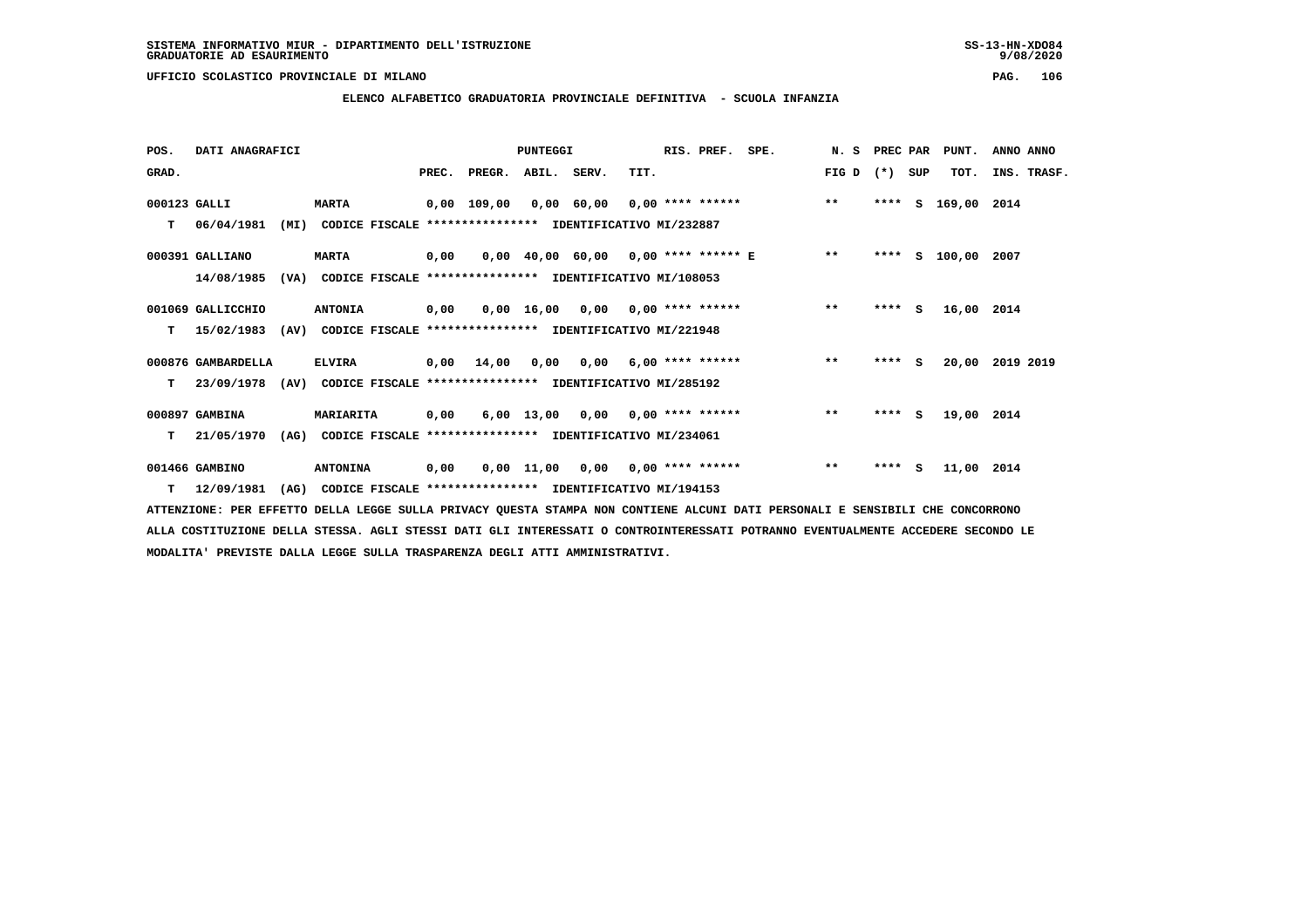## **ELENCO ALFABETICO GRADUATORIA PROVINCIALE DEFINITIVA - SCUOLA INFANZIA**

 **POS. DATI ANAGRAFICI PUNTEGGI RIS. PREF. SPE. N. S PREC PAR PUNT. ANNO ANNO**GRAD. **PREGRADE SERVEGER. ABIL. SERV. TIT.** FIG D (\*) SUP TOT. INS. TRASF.  **000526 GAMBINO FRANCESCA 0,00 26,00 0,00 36,00 0,00 \*\*\*\* \*\*\*\*\*\* \*\* X \*\*\*\* S 62,00 2014 2014 09/02/1980 (CT) CODICE FISCALE \*\*\*\*\*\*\*\*\*\*\*\*\*\*\*\* IDENTIFICATIVO MI/191388 000139 GANGEMI VALENTINA LUC 0,00 96,00 15,00 48,00 3,00 \*\*\*\* \*\*\*\*\*\* \*\* X \*\*\*\* S 162,00 2007 2007 03/03/1977 (CT) CODICE FISCALE \*\*\*\*\*\*\*\*\*\*\*\*\*\*\*\* IDENTIFICATIVO MI/106459 000193 GARAVAGLIA CLAUDIA 0,00 75,00 42,00 36,00 0,00 \*\*\*\* \*\*\*\*\*\* \*\* \*\*\*\* 153,00 2007 21/09/1979 (VA) CODICE FISCALE \*\*\*\*\*\*\*\*\*\*\*\*\*\*\*\* IDENTIFICATIVO MI/110060 000627 GARAVAGLIA LAURA 0,00 0,00 42,00 0,00 0,00 \*\*\*\* \*\*\*\*\*\* \*\* \*\*\*\* S 42,00 2007 03/10/1987 (MI) CODICE FISCALE \*\*\*\*\*\*\*\*\*\*\*\*\*\*\*\* IDENTIFICATIVO MI/108803 001540 GARIBOLDI FRANCESCA 0,00 0,00 11,00 0,00 0,00 \*\*\*\* \*\*\*\*\*\* \*\* \*\*\*\* S 11,00 2014 T 30/10/1977 (MI) CODICE FISCALE \*\*\*\*\*\*\*\*\*\*\*\*\*\*\*\* IDENTIFICATIVO MI/210324**

 **000138 GARIPOLI FRANCESCA 0,00 110,00 17,00 36,00 0,00 \*\*\*\* \*\*\*\*\*\* \*\* X \*\*\*\* 163,00 2007 12/08/1976 (MI) CODICE FISCALE \*\*\*\*\*\*\*\*\*\*\*\*\*\*\*\* IDENTIFICATIVO MI/108486**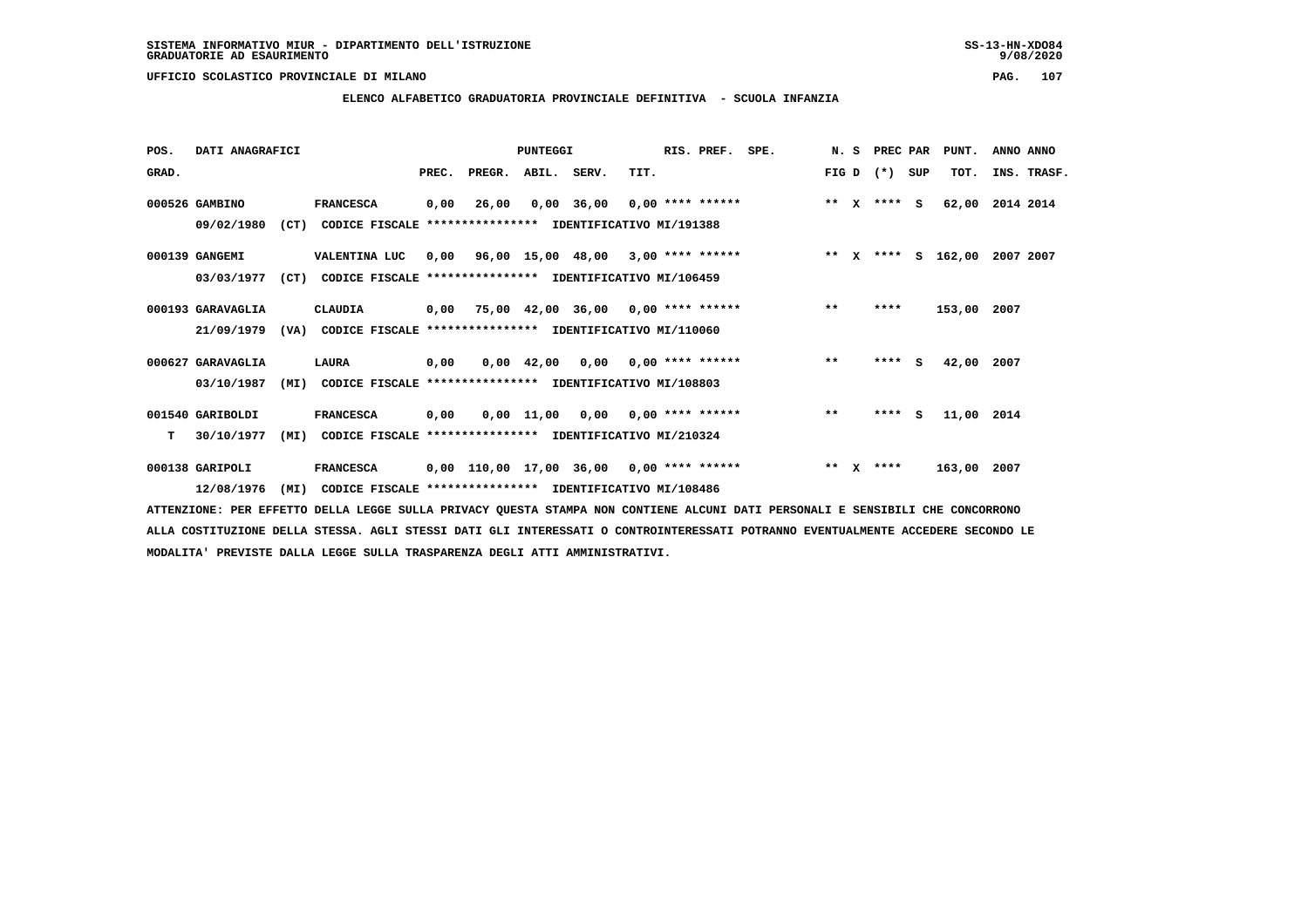# **ELENCO ALFABETICO GRADUATORIA PROVINCIALE DEFINITIVA - SCUOLA INFANZIA**

| POS.         | DATI ANAGRAFICI  |      |                                                               |       |            | PUNTEGGI     |      |      | RIS. PREF.                | SPE.                                                                 | N. S  | PREC PAR |     | PUNT.      | ANNO ANNO   |
|--------------|------------------|------|---------------------------------------------------------------|-------|------------|--------------|------|------|---------------------------|----------------------------------------------------------------------|-------|----------|-----|------------|-------------|
| GRAD.        |                  |      |                                                               | PREC. | PREGR.     | ABIL. SERV.  |      | TIT. |                           |                                                                      | FIG D | $(*)$    | SUP | TOT.       | INS. TRASF. |
|              | 001422 GAROFALO  |      | <b>NATALE</b>                                                 | 0,00  |            | $0,00$ 12,00 | 0,00 |      |                           | $0,00$ **** ****** ** **                                             |       | $***5$   |     | 12,00      | 2019 2019   |
|              | 05/05/1981       | (EE) | CODICE FISCALE **************** IDENTIFICATIVO MI/285093      |       |            |              |      |      |                           |                                                                      |       |          |     |            |             |
|              | 001282 GASBARRO  |      | <b>ANNALISA</b>                                               | 0,00  |            |              |      |      |                           | $0,00$ 13,00 0,00 0,00 **** ******                                   | $***$ | $***$ S  |     | 13,00 2014 |             |
| T.           | 25/06/1983       | (CB) | CODICE FISCALE **************** IDENTIFICATIVO MI/203495      |       |            |              |      |      |                           |                                                                      |       |          |     |            |             |
|              | 001128 GASBARRO  |      | <b>MARILINA</b>                                               | 0,00  |            |              |      |      |                           | $0,00$ 15,00 0,00 0,00 **** ****** *** **                            |       | $***$ S  |     | 15,00 2014 |             |
|              | $T = 25/06/1983$ |      | (CB) CODICE FISCALE **************** IDENTIFICATIVO MI/221647 |       |            |              |      |      |                           |                                                                      |       |          |     |            |             |
| 001205 GATTI |                  |      | <b>ALESSANDRA</b>                                             |       | 0,00 14,00 |              |      |      |                           | $0,00$ $0,00$ $0,00$ $***$ $***$ **** **                             | $* *$ | $***$ S  |     | 14,00 2014 |             |
| T.           | 27/01/1974       | (MI) | CODICE FISCALE **************** IDENTIFICATIVO MI/194512      |       |            |              |      |      |                           |                                                                      |       |          |     |            |             |
| 001641 GATTI |                  |      | <b>FABIOLA</b>                                                | 0,00  | 0.00       | 0.00         |      |      | $0.00$ $0.00$ **** ****** |                                                                      | $**$  | $***$ S  |     | 0.00       | 2007        |
| s.           | 09/09/1987       |      | (VA) CODICE FISCALE **************** IDENTIFICATIVO MI/108173 |       |            |              |      |      |                           |                                                                      |       |          |     |            |             |
| 000093 GATTI |                  |      | SILVIA                                                        |       |            |              |      |      |                           | 0,00 72,00 42,00 60,00 0,00 **** ******      ** x **** s 174,00 2007 |       |          |     |            |             |
|              | 28/09/1985       | (MI) | CODICE FISCALE **************** IDENTIFICATIVO MI/108226      |       |            |              |      |      |                           |                                                                      |       |          |     |            |             |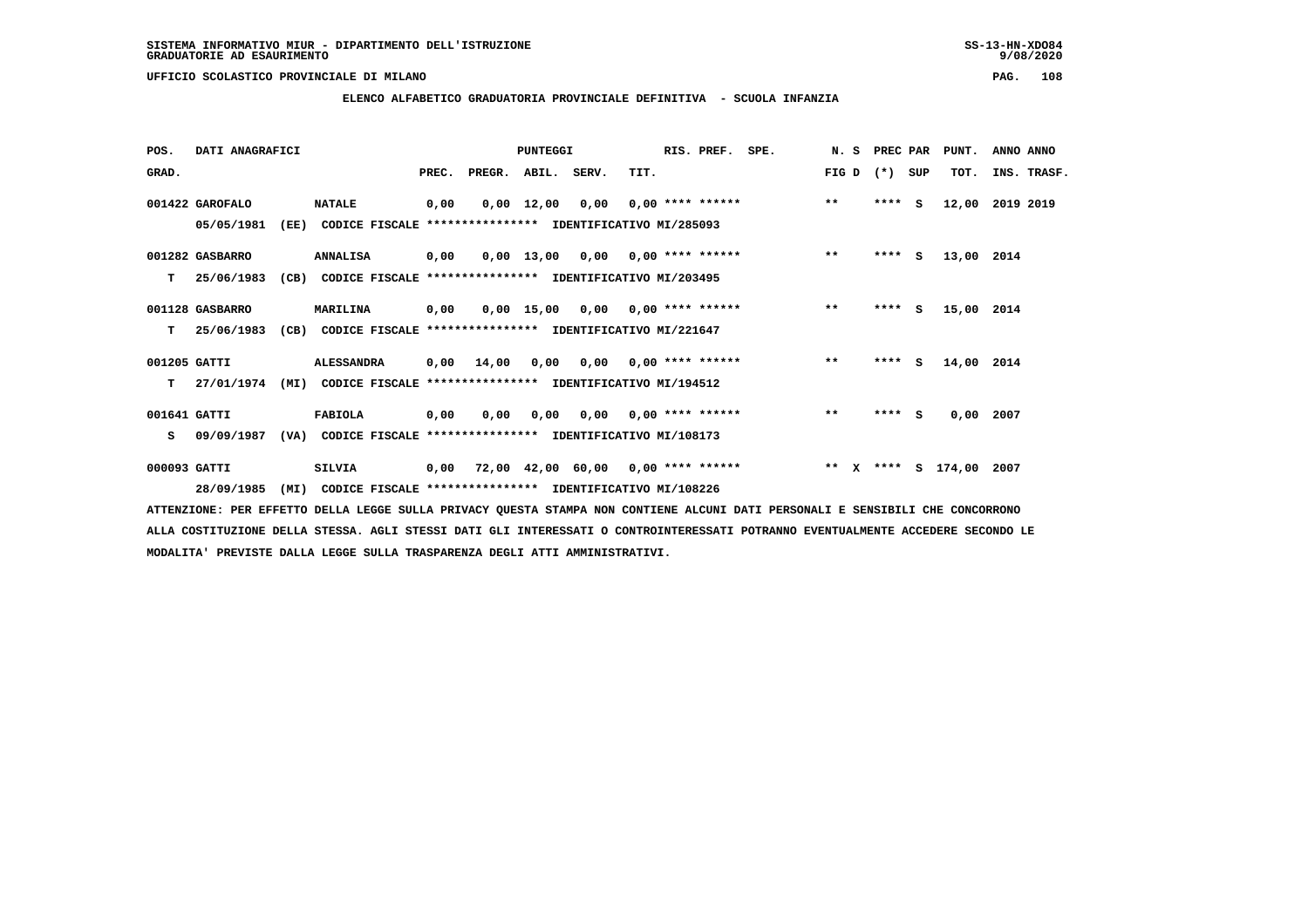# **ELENCO ALFABETICO GRADUATORIA PROVINCIALE DEFINITIVA - SCUOLA INFANZIA**

 **POS. DATI ANAGRAFICI PUNTEGGI RIS. PREF. SPE. N. S PREC PAR PUNT. ANNO ANNO**GRAD. **BRAD. PREC. PREGR. ABIL. SERV.** TIT. THE REGREATER FIG D (\*) SUP TOT. INS. TRASF.  **000634 GAZZANO SALVATRICE 0,00 0,00 17,00 24,00 0,00 \*\*\*\* \*\*\*\*\*\* \*\* \*\*\*\* S 41,00 2014 2014 22/11/1960 (CT) CODICE FISCALE \*\*\*\*\*\*\*\*\*\*\*\*\*\*\*\* IDENTIFICATIVO MI/191390 000001 GAZZETTO MARIA LUISA 0,00 132,00 14,00 120,00 0,00 \*\*\*\* \*\*\*\*\*\* \*\* X \*\*\*\* S 266,00 2019 06/12/1971 (MI) CODICE FISCALE \*\*\*\*\*\*\*\*\*\*\*\*\*\*\*\* IDENTIFICATIVO MI/026013 000362 GEBBIA EMANUELAANGEL 0,00 49,00 0,00 60,00 0,00 \*\*\*\* \*\*\*\*\*\* \*\* X \*\*\*\* 109,00 2014 T 07/08/1979 (MI) CODICE FISCALE \*\*\*\*\*\*\*\*\*\*\*\*\*\*\*\* IDENTIFICATIVO MI/209093 001221 GEBBIA FRANCA RITA 0,00 14,00 0,00 0,00 0,00 \*\*\*\* \*\*\*\*\*\* \*\* \*\*\*\* S 14,00 2014 T 18/05/1966 (AG) CODICE FISCALE \*\*\*\*\*\*\*\*\*\*\*\*\*\*\*\* IDENTIFICATIVO MI/233792 000016 GELO SIGNORINO STEFANIA 0,00 114,00 16,00 60,00 0,00 \*\*\*\* \*\*\*\*\*\* \*\* \*\*\*\* S 190,00 2014 2014 26/11/1970 (CT) CODICE FISCALE \*\*\*\*\*\*\*\*\*\*\*\*\*\*\*\* IDENTIFICATIVO MI/191409 001175 GENCO MARIA CRISTIN 0,00 0,00 14,00 0,00 0,00 \*\*\*\* \*\*\*\*\*\* \*\* \*\*\*\* S 14,00 2004 2004 14/09/1980 (TP) CODICE FISCALE \*\*\*\*\*\*\*\*\*\*\*\*\*\*\*\* IDENTIFICATIVO MI/080658**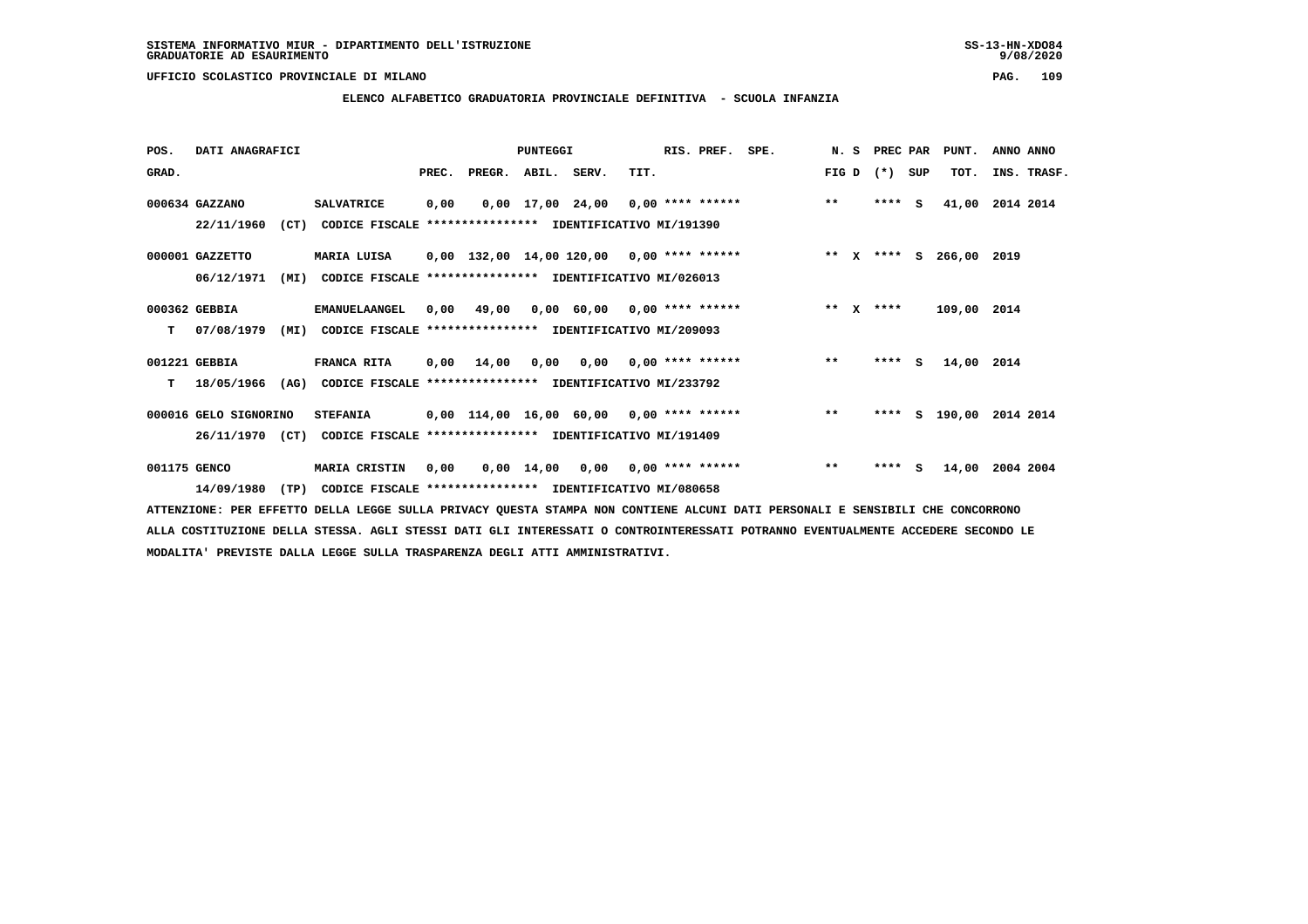# **ELENCO ALFABETICO GRADUATORIA PROVINCIALE DEFINITIVA - SCUOLA INFANZIA**

| POS.         | DATI ANAGRAFICI |      |                                                               |       |                    | PUNTEGGI |                                    |      | RIS. PREF.         | SPE.                                     | N. S  | PREC PAR |     | PUNT.       | ANNO ANNO       |
|--------------|-----------------|------|---------------------------------------------------------------|-------|--------------------|----------|------------------------------------|------|--------------------|------------------------------------------|-------|----------|-----|-------------|-----------------|
| GRAD.        |                 |      |                                                               | PREC. | PREGR. ABIL. SERV. |          |                                    | TIT. |                    |                                          | FIG D | $(*)$    | SUP | TOT.        | INS. TRASF.     |
|              | 000418 GENOVESE |      | <b>ELENA</b>                                                  | 0,00  |                    |          |                                    |      |                    | 44,00 16,00 34,00 0,00 **** ******       | $***$ | $***5$   |     | 94,00       | 2019 2019       |
|              | 19/10/1976      |      | (SR) CODICE FISCALE **************** IDENTIFICATIVO MI/285124 |       |                    |          |                                    |      |                    |                                          |       |          |     |             |                 |
|              | 001339 GENOVESE |      | <b>GIOVANNA</b>                                               | 0,00  |                    |          | $0,00$ 13,00 0,00 0,00 **** ****** |      |                    |                                          | $***$ | $***$ S  |     | 13,00 2014  |                 |
| т            | 06/11/1957      | (NA) | CODICE FISCALE **************** IDENTIFICATIVO MI/202977      |       |                    |          |                                    |      |                    |                                          |       |          |     |             |                 |
| 001234 GENUA |                 |      | <b>RITA</b>                                                   | 0,00  | 14,00              | 0,00     |                                    |      |                    | $0,00$ 0,00 **** ******                  | $***$ | $***$ S  |     | 14,00 2014  |                 |
| т            | 29/07/1980      |      | (RC) CODICE FISCALE **************** IDENTIFICATIVO MI/222751 |       |                    |          |                                    |      |                    |                                          |       |          |     |             |                 |
|              | 000729 GERACI   |      | <b>CATENA</b>                                                 | 0,00  |                    |          |                                    |      |                    | 3,00 15,00 10,00 0,00 **** ******        | $***$ | $***$ S  |     |             | 28,00 2019 2019 |
|              | 28/04/1972      | (EN) | CODICE FISCALE **************** IDENTIFICATIVO MI/285456      |       |                    |          |                                    |      |                    |                                          |       |          |     |             |                 |
|              | 000951 GERACI   |      | <b>FRANCESCA</b>                                              | 0,00  | 18,00              | 0,00     | 0,00                               |      | $0.00$ **** ****** |                                          | $**$  | $***$ S  |     | 18,00 2014  |                 |
| т            | 22/02/1980      | (MI) | CODICE FISCALE **************** IDENTIFICATIVO MI/196056      |       |                    |          |                                    |      |                    |                                          |       |          |     |             |                 |
|              | 000147 GERVASI  |      | <b>GRAZIELLA</b>                                              |       |                    |          |                                    |      |                    | 0,00 110,00 15,00 36,00 0,00 **** ****** | $***$ | ****     |     | 161,00 2002 |                 |
|              | 06/11/1975      | (EN) | CODICE FISCALE **************** IDENTIFICATIVO MI/066822      |       |                    |          |                                    |      |                    |                                          |       |          |     |             |                 |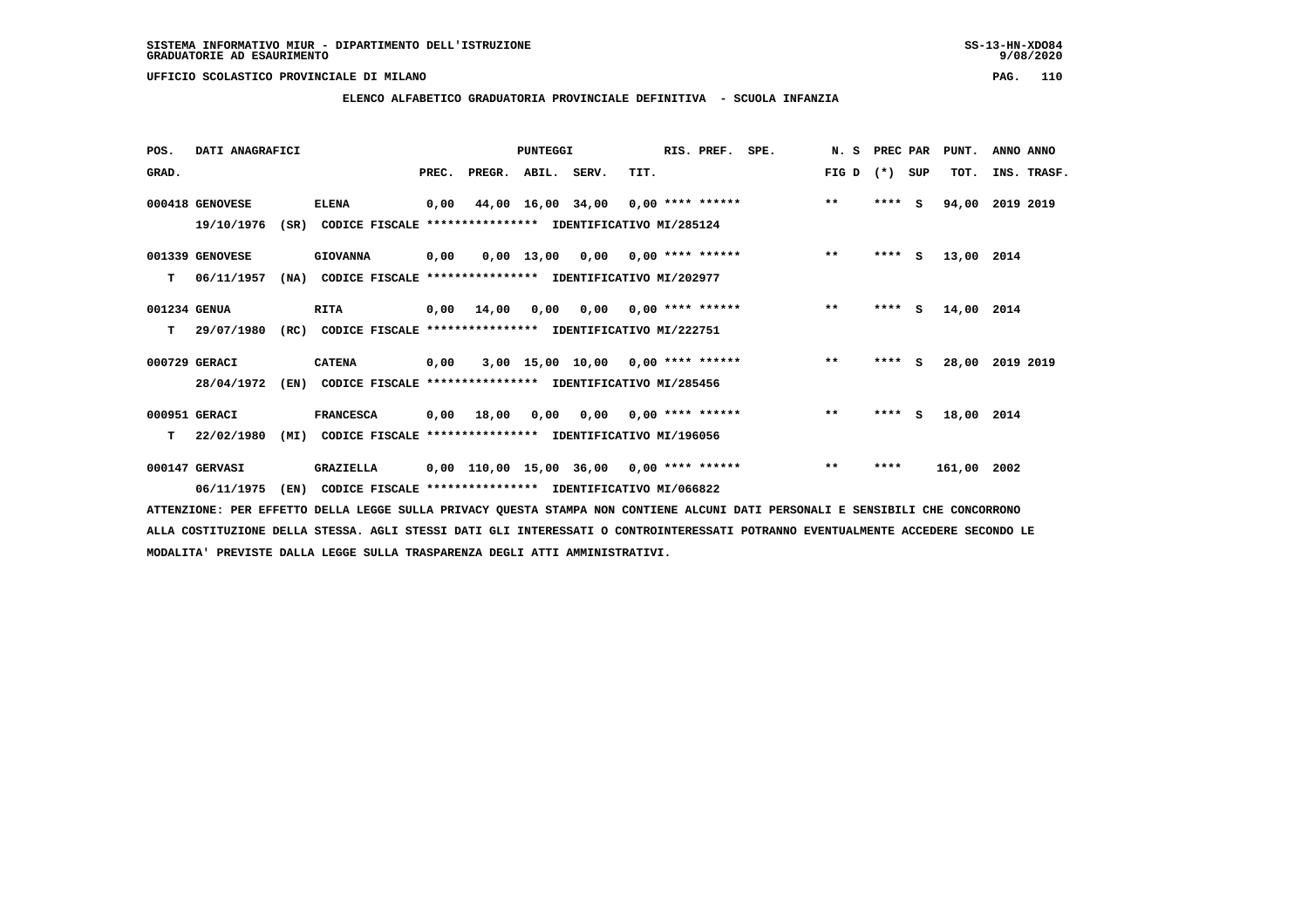**ELENCO ALFABETICO GRADUATORIA PROVINCIALE DEFINITIVA - SCUOLA INFANZIA**

| POS.         | DATI ANAGRAFICI  |      |                                                          |       |                    | <b>PUNTEGGI</b> |                                        |                           | RIS. PREF.         | SPE. | N. S  | PREC PAR |     | PUNT.      | ANNO ANNO   |
|--------------|------------------|------|----------------------------------------------------------|-------|--------------------|-----------------|----------------------------------------|---------------------------|--------------------|------|-------|----------|-----|------------|-------------|
| GRAD.        |                  |      |                                                          | PREC. | PREGR. ABIL. SERV. |                 |                                        | TIT.                      |                    |      | FIG D | $(*)$    | SUP | TOT.       | INS. TRASF. |
| 001467 GESSI |                  |      | MARIAMADDALEN                                            | 0,00  |                    | $0,00$ 11,00    | 0,00                                   |                           | $0,00$ **** ****** |      | $***$ | $***5$   |     | 11,00      | 2014        |
| т            | 24/06/1981       | (MI) | CODICE FISCALE **************** IDENTIFICATIVO MI/218101 |       |                    |                 |                                        |                           |                    |      |       |          |     |            |             |
|              | 000652 GHIGLIONE |      | LAURA                                                    | 0,00  |                    |                 | $0.00$ 11.00 28.00 0.00 **** ******    |                           |                    |      | $***$ | $***$ S  |     | 39,00 2014 |             |
| т            | 13/04/1968       | (AL) | CODICE FISCALE **************** IDENTIFICATIVO MI/233094 |       |                    |                 |                                        |                           |                    |      |       |          |     |            |             |
|              | 001623 GIAMMONA  |      | <b>GIUSEPPE</b>                                          |       | 0,00 11,00         |                 | $0,00$ $0,00$ $0,00$ $***$ **** ****** |                           |                    |      | $***$ | **** S   |     | 11,00      | 2019 2019   |
| т            | 24/03/1973       | (PA) | CODICE FISCALE **************** IDENTIFICATIVO MI/285196 |       |                    |                 |                                        |                           |                    |      |       |          |     |            |             |
|              | 001231 GIANCOTTI |      | <b>ELISABETTA</b>                                        | 0,00  |                    | 0,00 14,00      |                                        | $0,00$ $0,00$ **** ****** |                    |      | $***$ | **** S   |     | 14,00 2014 |             |
| т            | 24/10/1980       | (KR) | CODICE FISCALE **************** IDENTIFICATIVO MI/233712 |       |                    |                 |                                        |                           |                    |      |       |          |     |            |             |
|              | 001446 GIANFALA  |      | <b>PAOLA</b>                                             | 0,00  |                    |                 | $0,00$ 11,00 0,00 0,00 **** ******     |                           |                    |      | $***$ | **** S   |     | 11,00 2014 |             |
| т            | 11/12/1980       | (TP) | CODICE FISCALE **************** IDENTIFICATIVO MI/194782 |       |                    |                 |                                        |                           |                    |      |       |          |     |            |             |
|              | 001621 GIANNI'   |      | GIUSI TIZIANA                                            | 0,00  |                    | 0,00 11,00      |                                        | $0,00$ $0,00$ **** ****** |                    |      | $***$ | ****     | s   | 11,00      | 2019 2019   |
|              | 11/02/1975       | (RG) | CODICE FISCALE **************** IDENTIFICATIVO MI/285203 |       |                    |                 |                                        |                           |                    |      |       |          |     |            |             |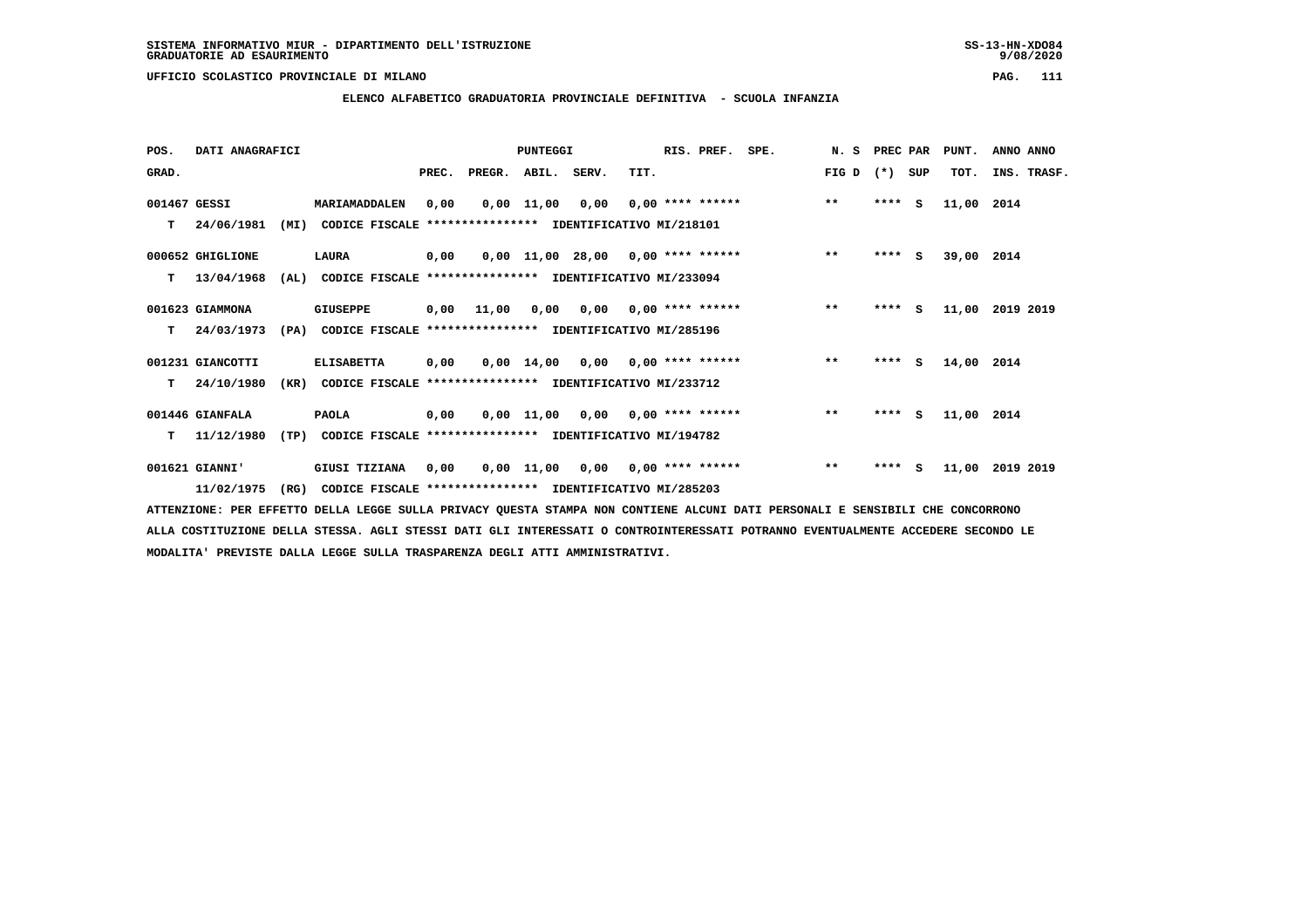**ELENCO ALFABETICO GRADUATORIA PROVINCIALE DEFINITIVA - SCUOLA INFANZIA**

 **POS. DATI ANAGRAFICI PUNTEGGI RIS. PREF. SPE. N. S PREC PAR PUNT. ANNO ANNO**GRAD. **PREGRADE SERVEGER. ABIL. SERV. TIT.** FIG D (\*) SUP TOT. INS. TRASF.  **001066 GIANNONE ORNELLA 0,00 3,00 13,00 0,00 0,00 \*\*\*\* \*\*\*\*\*\* \*\* X \*\*\*\* S 16,00 2014 T 15/07/1983 (RG) CODICE FISCALE \*\*\*\*\*\*\*\*\*\*\*\*\*\*\*\* IDENTIFICATIVO MI/216366 000810 GIANOLI EVELINAMARIA 0,00 19,00 0,00 0,00 3,00 \*\*\*\* \*\*\*\*\*\* \*\* \*\*\*\* S 22,00 2014 T 01/03/1981 (CT) CODICE FISCALE \*\*\*\*\*\*\*\*\*\*\*\*\*\*\*\* IDENTIFICATIVO MI/233476 000595 GIARDINA ROBERTA 0,00 0,00 16,00 34,00 0,00 \*\*\*\* \*\*\*\*\*\* \*\* \*\*\*\* S 50,00 2014 2014 29/05/1965 (PA) CODICE FISCALE \*\*\*\*\*\*\*\*\*\*\*\*\*\*\*\* IDENTIFICATIVO MI/191722 000657 GIARRIZZO ROSARIA 0,00 0,00 14,00 24,00 0,00 \*\*\*\* \*\*\*\*\*\* \*\* \*\*\*\* S 38,00 2007 2007 05/08/1971 (EN) CODICE FISCALE \*\*\*\*\*\*\*\*\*\*\*\*\*\*\*\* IDENTIFICATIVO MI/110632 000292 GIBILISCO FILOMENA 0,00 67,00 12,00 48,00 1,00 \*\*\*\* \*\*\*\*\*\* \*\* \*\*\*\* 128,00 2019 2019 T 01/06/1972 (SR) CODICE FISCALE \*\*\*\*\*\*\*\*\*\*\*\*\*\*\*\* IDENTIFICATIVO MI/285207 001411 GIGLIOTTA ANNALISA 0,00 12,00 0,00 0,00 0,00 \*\*\*\* \*\*\*\*\*\* \*\* \*\*\*\* S 12,00 2019 2019**

 **T 10/02/1974 (EE) CODICE FISCALE \*\*\*\*\*\*\*\*\*\*\*\*\*\*\*\* IDENTIFICATIVO MI/285211**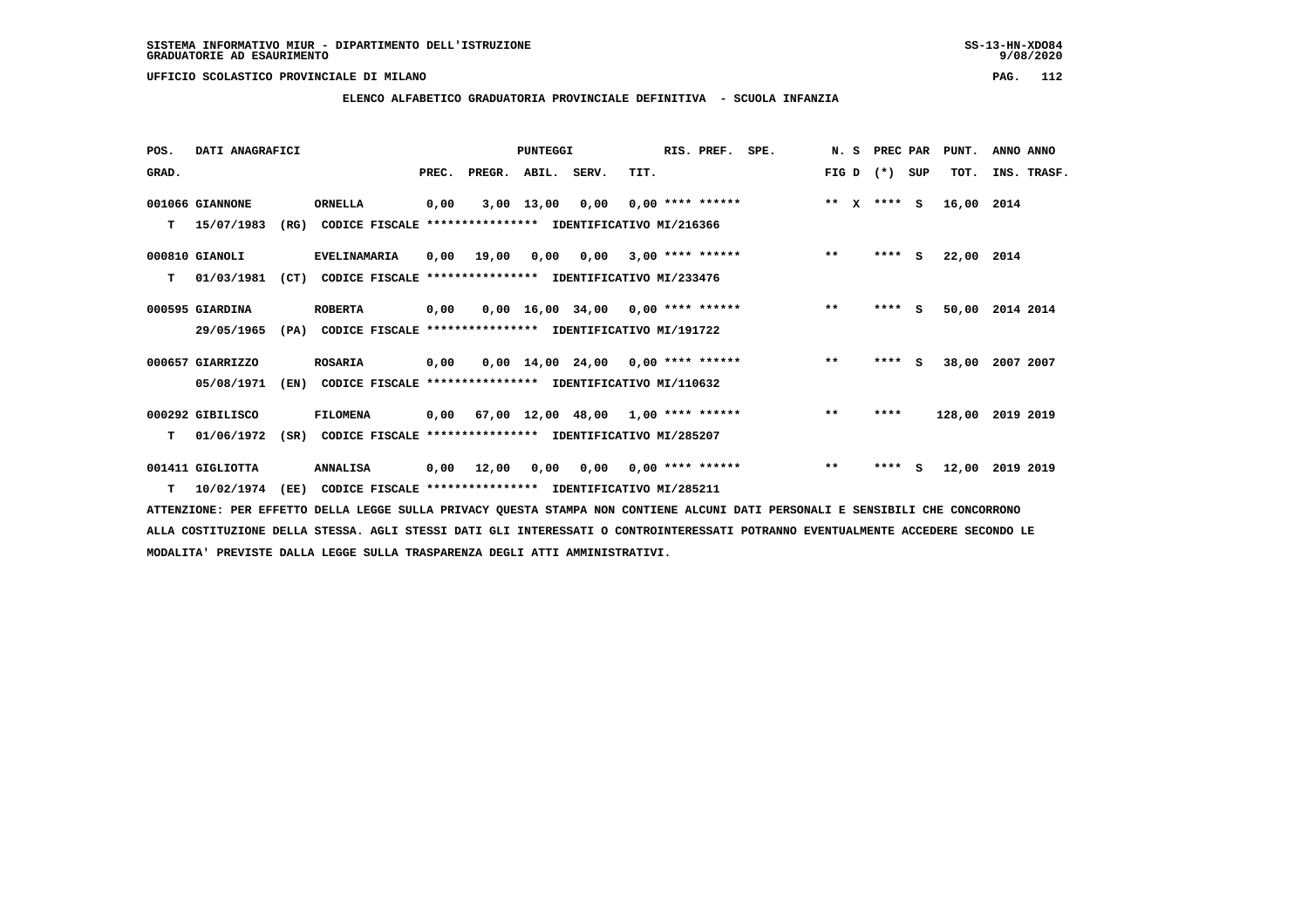# **ELENCO ALFABETICO GRADUATORIA PROVINCIALE DEFINITIVA - SCUOLA INFANZIA**

| POS.  | DATI ANAGRAFICI |      |                                                               |       |                                           | <b>PUNTEGGI</b>   |                                     |                    | RIS. PREF. | SPE. | N. S  | PREC PAR |     | PUNT.       | ANNO ANNO       |
|-------|-----------------|------|---------------------------------------------------------------|-------|-------------------------------------------|-------------------|-------------------------------------|--------------------|------------|------|-------|----------|-----|-------------|-----------------|
| GRAD. |                 |      |                                                               | PREC. | PREGR.                                    | ABIL.             | SERV.                               | TIT.               |            |      | FIG D | $(*)$    | SUP | TOT.        | INS. TRASF.     |
|       | 000425 GIOCONDO |      | <b>CARLA</b>                                                  | 0,00  |                                           | 44,00 14,00 34,00 |                                     | $0.00$ **** ****** |            |      | $***$ | $***$ S  |     | 92,00       | 2019 2007       |
|       | 13/01/1961      | (ME) | CODICE FISCALE **************** IDENTIFICATIVO MI/106947      |       |                                           |                   |                                     |                    |            |      |       |          |     |             |                 |
|       | 000640 GIORDANI |      | <b>NICOLETTA</b>                                              |       | 0,00 16,00                                |                   | 0,00 24,00                          | $0.00$ **** ****** |            |      | $***$ | ****     |     | 40,00 2014  |                 |
| т     | 21/08/1969      | (PD) | CODICE FISCALE                                                |       | **************** IDENTIFICATIVO MI/233484 |                   |                                     |                    |            |      |       |          |     |             |                 |
|       | 000854 GIORDANO |      | <b>ASSUNTA</b>                                                | 0,00  |                                           | 4,00 16,00        | 0,00                                | $0.00$ **** ****** |            |      | $***$ | ****     | - S |             | 20,00 2011 2011 |
|       | 05/05/1964      |      | (CE) CODICE FISCALE **************** IDENTIFICATIVO MI/167263 |       |                                           |                   |                                     |                    |            |      |       |          |     |             |                 |
|       | 000563 GIORDANO |      | <b>STELLA</b>                                                 | 0,00  |                                           |                   | $0,00$ 12,00 42,00 0,00 **** ****** |                    |            |      | $***$ | $***$ S  |     | 54,00 2014  |                 |
| т     | 29/10/1966      | (NA) | CODICE FISCALE **************** IDENTIFICATIVO MI/218941      |       |                                           |                   |                                     |                    |            |      |       |          |     |             |                 |
|       | 000052 GIORGIO  |      | <b>ORNELLA</b>                                                |       | 0,00 108,00 15,00 60,00 0,00 **** ******  |                   |                                     |                    |            |      | $***$ | ****     |     | 183,00 2007 |                 |
|       | 12/08/1968      | (CZ) | CODICE FISCALE **************** IDENTIFICATIVO MI/107108      |       |                                           |                   |                                     |                    |            |      |       |          |     |             |                 |
|       | 000095 GIORIO   |      | <b>ELISA</b>                                                  | 0,00  |                                           |                   | 72,00 42,00 60,00 0,00 **** ******  |                    |            |      | $***$ | ****     |     | 174,00      | 2007            |
|       | 13/07/1985      | (MI) | CODICE FISCALE **************** IDENTIFICATIVO MI/108658      |       |                                           |                   |                                     |                    |            |      |       |          |     |             |                 |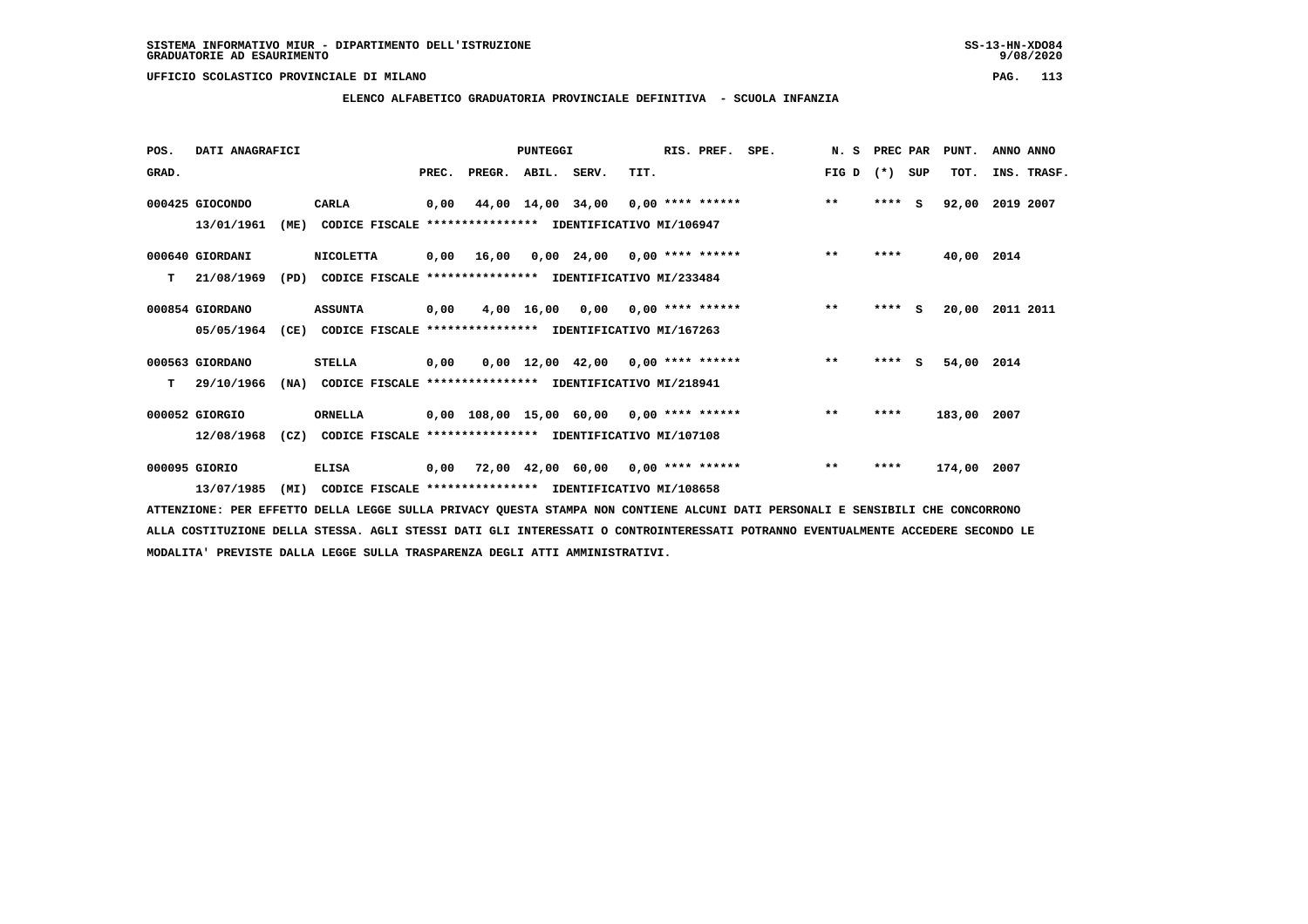## **ELENCO ALFABETICO GRADUATORIA PROVINCIALE DEFINITIVA - SCUOLA INFANZIA**

| POS.  | DATI ANAGRAFICI       |                                                                  |       |                                           | <b>PUNTEGGI</b>    |      |                                    | RIS. PREF. | SPE. | N.S   |              | PREC PAR      |          | PUNT.  | ANNO ANNO   |  |
|-------|-----------------------|------------------------------------------------------------------|-------|-------------------------------------------|--------------------|------|------------------------------------|------------|------|-------|--------------|---------------|----------|--------|-------------|--|
| GRAD. |                       |                                                                  | PREC. | PREGR. ABIL. SERV.                        |                    |      | TIT.                               |            |      | FIG D |              | $(* )$        | SUP      | TOT.   | INS. TRASF. |  |
|       | 000141 GIOVANNONI     | VALENTINA                                                        | 0,00  |                                           | 60,00 42,00 60,00  |      | 0,00 **** ******                   |            |      | $* *$ | $\mathbf{x}$ | ****          |          | 162,00 | 2007        |  |
|       | 28/09/1978<br>(MI)    | CODICE FISCALE                                                   |       | **************** IDENTIFICATIVO MI/109326 |                    |      |                                    |            |      |       |              |               |          |        |             |  |
|       | 001040 GIROLAMODIBARI | ANNA MARIA                                                       | 0,00  |                                           |                    |      | $0,00$ 16,00 0,00 0,00 **** ****** |            |      | $**$  |              | $***$ S       |          | 16,00  | 2014 2014   |  |
|       | 30/07/1972<br>(FG)    | CODICE FISCALE                                                   |       | **************** IDENTIFICATIVO MI/192066 |                    |      |                                    |            |      |       |              |               |          |        |             |  |
|       | 001011 GISONE         | LILIANA FRANC                                                    | 0,00  |                                           | $0,00$ 11,00       | 0,00 | $6,00$ **** ******                 |            |      | $***$ |              | ****          | <b>S</b> | 17,00  | 2014        |  |
| т     | 04/04/1974            | (TP)<br>CODICE FISCALE **************** IDENTIFICATIVO MI/195014 |       |                                           |                    |      |                                    |            |      |       |              |               |          |        |             |  |
|       | 001266 GIUDICE        | FRANCESCO PAO                                                    | 0,00  | 14,00                                     | 0,00               |      | $0.00$ $0.00$ **** ******          |            |      |       |              | ** $X$ **** S |          | 14,00  | 2019 2019   |  |
| т     | 01/06/1982<br>(RM)    | CODICE FISCALE **************** IDENTIFICATIVO MI/285215         |       |                                           |                    |      |                                    |            |      |       |              |               |          |        |             |  |
|       | 001424 GIUFFRIDA      | <b>CARMELA</b>                                                   | 0,00  |                                           | $0,00 \quad 12,00$ | 0.00 | $0,00$ **** ******                 |            |      | $***$ |              | ****          | s        | 12,00  | 2019 2019   |  |
| т     | 20/05/1976<br>(SR)    | CODICE FISCALE **************** IDENTIFICATIVO MI/285216         |       |                                           |                    |      |                                    |            |      |       |              |               |          |        |             |  |
|       | 001344 GIUFFRIDA      | GLORIAFILIPPA                                                    | 0,00  |                                           | 0,00 13,00         |      | $0,00$ $0,00$ **** ******          |            |      | $**$  | x            | ****          | - S      | 13,00  | 2019 2019   |  |
| т     | 09/06/1982<br>(CT)    | CODICE FISCALE **************** IDENTIFICATIVO MI/285217         |       |                                           |                    |      |                                    |            |      |       |              |               |          |        |             |  |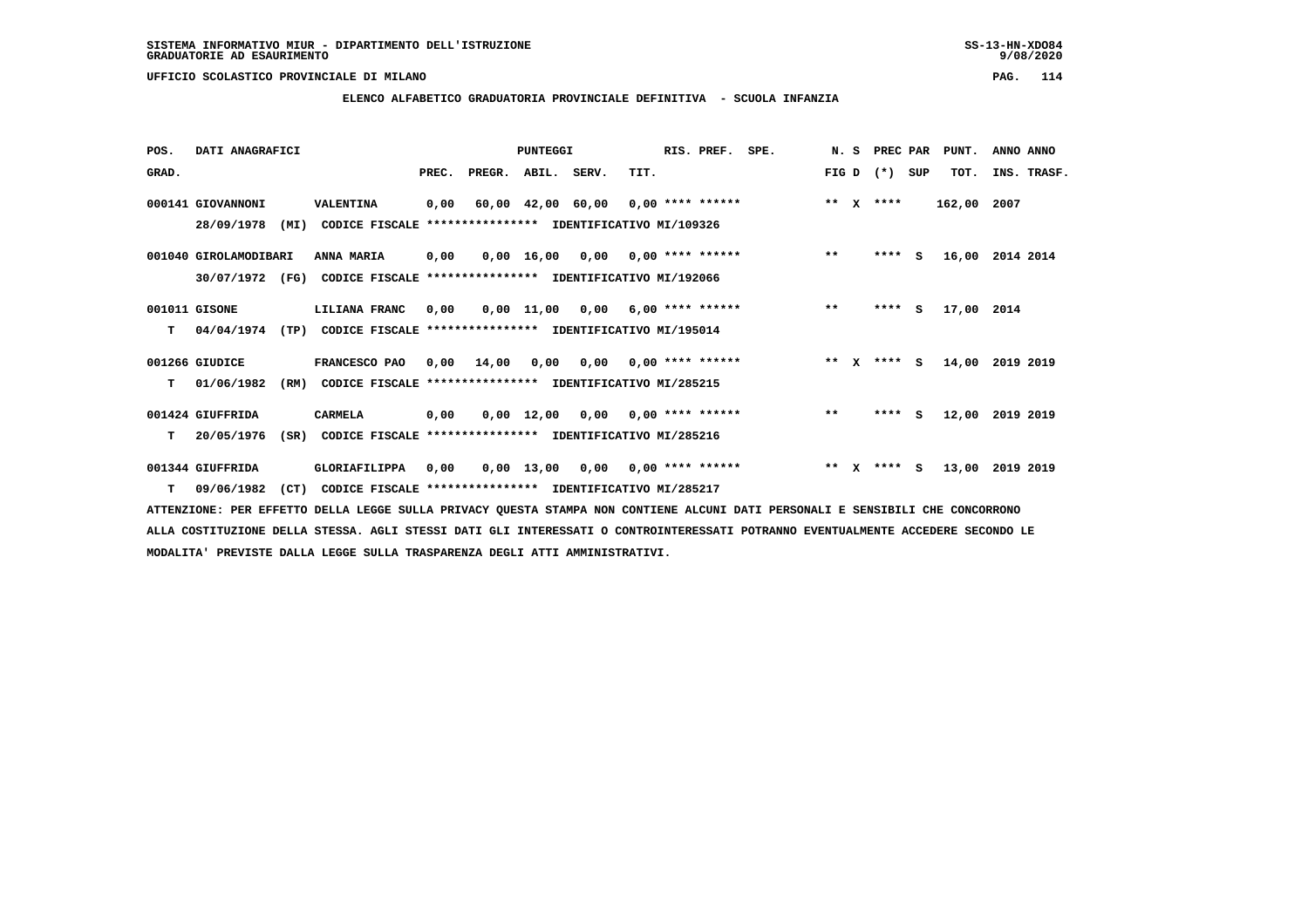# **ELENCO ALFABETICO GRADUATORIA PROVINCIALE DEFINITIVA - SCUOLA INFANZIA**

 **POS. DATI ANAGRAFICI PUNTEGGI RIS. PREF. SPE. N. S PREC PAR PUNT. ANNO ANNO**GRAD. **PREGRADE SERVEGER. ABIL. SERV. TIT.** FIG D (\*) SUP TOT. INS. TRASF.  **000799 GIUGNO MARIA FILIPPA 0,00 8,00 15,00 0,00 0,00 \*\*\*\* \*\*\*\*\*\* \*\* \*\*\*\* S 23,00 2019 2019 18/07/1956 (CL) CODICE FISCALE \*\*\*\*\*\*\*\*\*\*\*\*\*\*\*\* IDENTIFICATIVO MI/285409 000434 GIULIANO ISABELLA 0,00 13,00 14,00 60,00 0,00 \*\*\*\* \*\*\*\*\*\* \*\* X \*\*\*\* S 87,00 2019 2019 T 22/11/1975 (BA) CODICE FISCALE \*\*\*\*\*\*\*\*\*\*\*\*\*\*\*\* IDENTIFICATIVO MI/285225 001253 GIUNTA CONCETTA 0,00 14,00 0,00 0,00 0,00 \*\*\*\* \*\*\*\*\*\* \*\* \*\*\*\* S 14,00 2019 2019 T 31/03/1973 (CL) CODICE FISCALE \*\*\*\*\*\*\*\*\*\*\*\*\*\*\*\* IDENTIFICATIVO MI/285228 000055 GIUNTA DIANA DANIELA 0,00 84,00 42,00 56,00 0,00 \*\*\*\* \*\*\*\*\*\* \*\* \*\*\*\* S 182,00 2007 05/09/1982 (MI) CODICE FISCALE \*\*\*\*\*\*\*\*\*\*\*\*\*\*\*\* IDENTIFICATIVO MI/107986 000546 GIUNTA MARIA RITA 0,00 22,00 15,00 12,00 9,00 \*\*\*\* \*\*\*\*\*\* \*\* \*\*\*\* S 58,00 2005 2005 06/09/1968 (PA) CODICE FISCALE \*\*\*\*\*\*\*\*\*\*\*\*\*\*\*\* IDENTIFICATIVO MI/096481 000517 GIUNTONI IRENE ANDREA 0,00 0,00 40,00 24,00 0,00 \*\*\*\* \*\*\*\*\*\* \*\* \*\*\*\* S 64,00 2009 09/02/1988 (MI) CODICE FISCALE \*\*\*\*\*\*\*\*\*\*\*\*\*\*\*\* IDENTIFICATIVO MI/144182**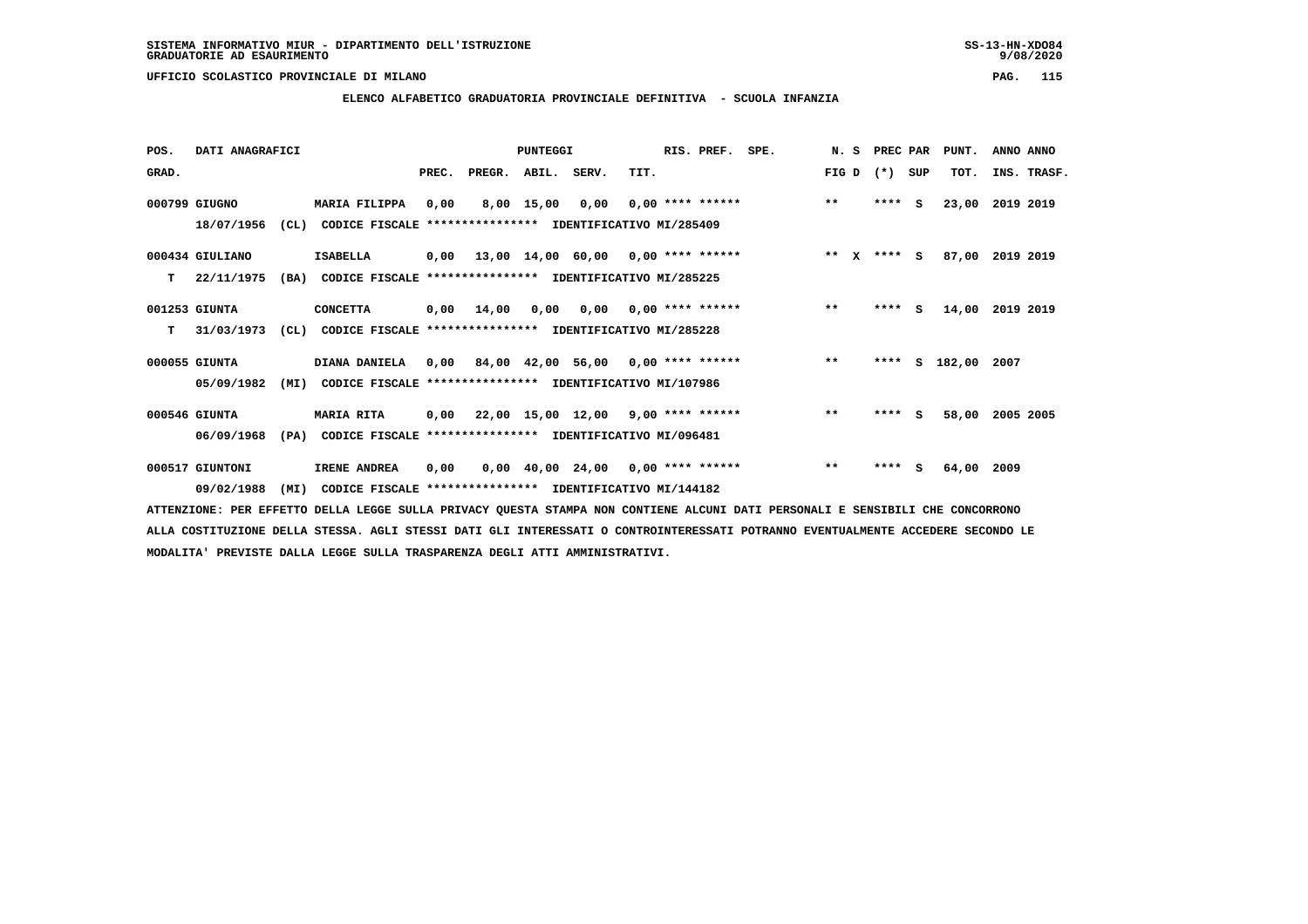# **ELENCO ALFABETICO GRADUATORIA PROVINCIALE DEFINITIVA - SCUOLA INFANZIA**

| POS.         | DATI ANAGRAFICI    |      |                                                                          |      |                                         | PUNTEGGI                           |                                        |      | RIS. PREF. | SPE.                                   |       | N. S PREC PAR   | PUNT.              | ANNO ANNO |             |
|--------------|--------------------|------|--------------------------------------------------------------------------|------|-----------------------------------------|------------------------------------|----------------------------------------|------|------------|----------------------------------------|-------|-----------------|--------------------|-----------|-------------|
| GRAD.        |                    |      |                                                                          |      | PREC. PREGR. ABIL. SERV.                |                                    |                                        | TIT. |            |                                        |       | FIG D $(*)$ SUP | TOT.               |           | INS. TRASF. |
|              | 000003 GIUPPONI    |      | MARCELLA                                                                 |      | 0,00 236,00 11,00 0,00 0,00 **** ****** |                                    |                                        |      |            |                                        | $***$ |                 | **** S 247,00 2009 |           |             |
|              | 16/01/1965         | (MI) | CODICE FISCALE **************** IDENTIFICATIVO MI/144189                 |      |                                         |                                    |                                        |      |            |                                        |       |                 |                    |           |             |
|              | 000593 GIUSTO      |      | <b>FRANCESCA</b>                                                         |      | 0,00 44,00                              |                                    | $6,00$ $0,00$ $0,00$ $***$ **** ****** |      |            |                                        | $**$  | $***$ S         | 50,00              | 2007      |             |
| s            | 08/11/1983         | (MI) | CODICE FISCALE **************** IDENTIFICATIVO MI/108793                 |      |                                         |                                    |                                        |      |            |                                        |       |                 |                    |           |             |
|              | 000689 GLIELMI     |      | <b>ANNARITA</b>                                                          | 0,00 |                                         |                                    |                                        |      |            | 9,00 14,00 0,00 10,00 **** ****** E ** |       | $***$ S         | 33,00 2019 2019    |           |             |
| т            |                    |      | 14/12/1974 (SA) CODICE FISCALE **************** IDENTIFICATIVO MI/285238 |      |                                         |                                    |                                        |      |            |                                        |       |                 |                    |           |             |
| 001634 GOBBI |                    |      | ISABELLA                                                                 | 0,00 | 0,00                                    |                                    | $6,00$ $0,00$ $0,00$ $***$ **** ****** |      |            |                                        | $**$  | $***$ S         | 6,00 2007          |           |             |
| s            | 21/03/1984         | (MI) | CODICE FISCALE **************** IDENTIFICATIVO MI/108092                 |      |                                         |                                    |                                        |      |            |                                        |       |                 |                    |           |             |
|              | 000738 GORGOGLIONE |      | <b>ELISA</b>                                                             | 0,00 |                                         | $6,00$ 12,00 0,00 9,00 **** ****** |                                        |      |            | $*** x*** s$                           |       |                 | 27,00 2019 2019    |           |             |
| т            | 15/03/1978 (CO)    |      | CODICE FISCALE **************** IDENTIFICATIVO MI/285272                 |      |                                         |                                    |                                        |      |            |                                        |       |                 |                    |           |             |
| 001589 GRADO |                    |      | <b>ANTONINO</b>                                                          |      | 0,00 11,00 0,00 0,00 0,00 **** ******   |                                    |                                        |      |            |                                        | $***$ | $***$ S         | 11,00 2019 2019    |           |             |
| т            | 08/07/1972         | (AG) | CODICE FISCALE **************** IDENTIFICATIVO MI/285274                 |      |                                         |                                    |                                        |      |            |                                        |       |                 |                    |           |             |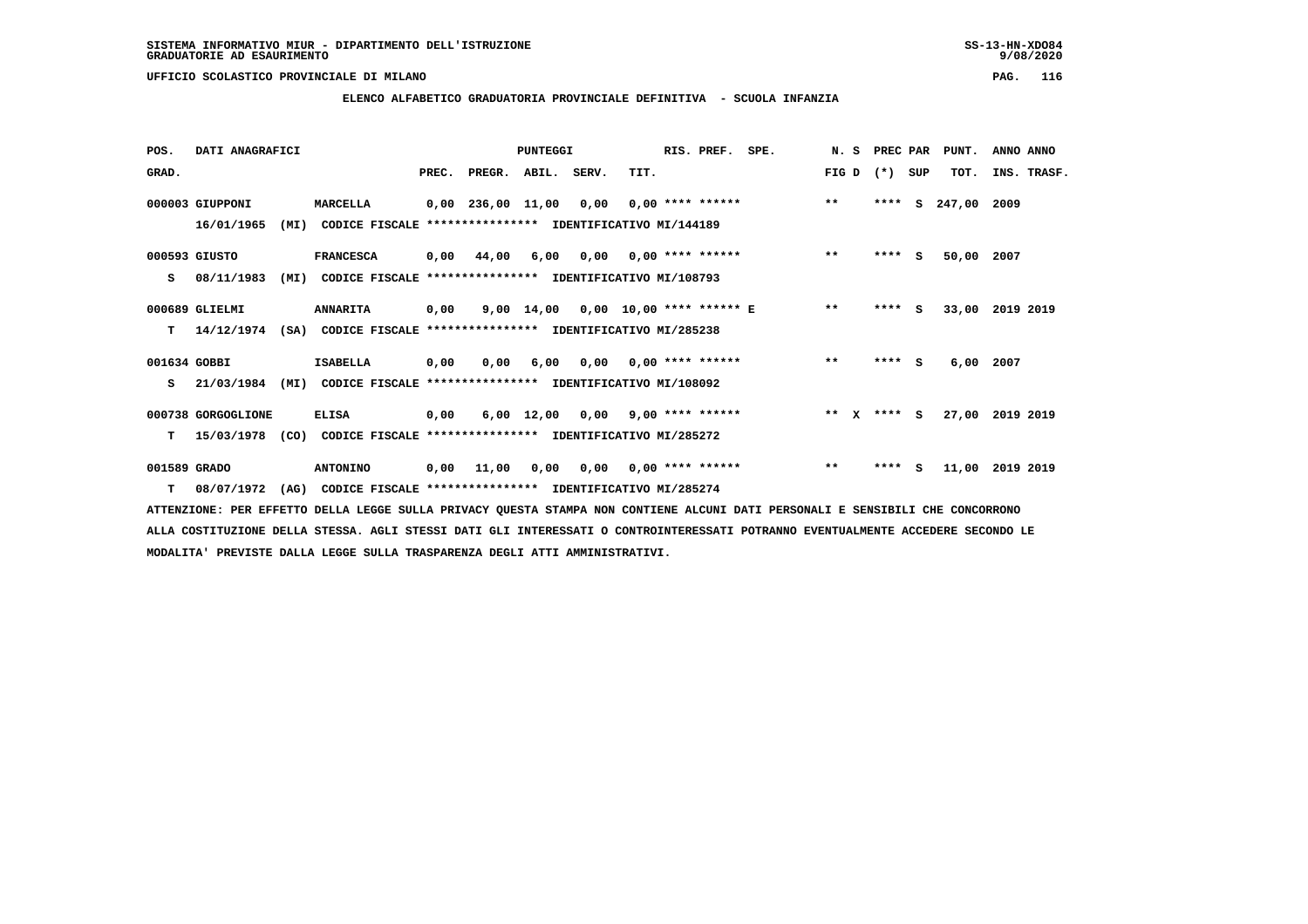# **ELENCO ALFABETICO GRADUATORIA PROVINCIALE DEFINITIVA - SCUOLA INFANZIA**

| POS.         | DATI ANAGRAFICI    |      |                                                          |       |                    | PUNTEGGI     |                                                   |      | RIS. PREF.         | SPE. | N. S  |   | PREC PAR    |     | PUNT.       | ANNO ANNO |             |
|--------------|--------------------|------|----------------------------------------------------------|-------|--------------------|--------------|---------------------------------------------------|------|--------------------|------|-------|---|-------------|-----|-------------|-----------|-------------|
| GRAD.        |                    |      |                                                          | PREC. | PREGR. ABIL. SERV. |              |                                                   | TIT. |                    |      | FIG D |   | $(*)$       | SUP | TOT.        |           | INS. TRASF. |
|              | 000893 GRANDINETTI |      | LUANA                                                    | 0,00  |                    | $3,00$ 16,00 | 0,00                                              |      | $0.00$ **** ****** |      | $***$ |   | $***$ S     |     | 19,00       | 2014      |             |
| т            | 15/05/1975         | (CZ) | CODICE FISCALE **************** IDENTIFICATIVO MI/231958 |       |                    |              |                                                   |      |                    |      |       |   |             |     |             |           |             |
|              | 000177 GRANIERI    |      | <b>MINA</b>                                              |       |                    |              | $0,00$ 84,00 42,00 30,00 0,00 **** ******         |      |                    |      |       |   | ** $X$ **** |     | 156,00 2007 |           |             |
|              | 20/03/1980         | (MI) | CODICE FISCALE **************** IDENTIFICATIVO MI/110014 |       |                    |              |                                                   |      |                    |      |       |   |             |     |             |           |             |
|              | 000761 GRASSO      |      | <b>CATERINA</b>                                          | 0,00  |                    |              | $0,00$ 13,00 12,00 0,00 **** ******               |      |                    |      | $***$ |   | ****        | s   | 25,00       | 2019 2019 |             |
|              | 09/01/1970         | (ME) | CODICE FISCALE **************** IDENTIFICATIVO MI/285279 |       |                    |              |                                                   |      |                    |      |       |   |             |     |             |           |             |
|              | 000350 GRAZIANO    |      | <b>ANGELA</b>                                            | 0,00  |                    |              | $12,00$ $40,00$ $60,00$ $0,00$ $***$ **** ******  |      |                    |      | $***$ |   | ****        |     | 112,00 2019 |           |             |
|              | 23/01/1979         | (MI) | CODICE FISCALE **************** IDENTIFICATIVO MI/111712 |       |                    |              |                                                   |      |                    |      |       |   |             |     |             |           |             |
|              | 000412 GRAZIANO    |      | PIETRONILLA                                              | 0,00  | 35,00              |              | $0,00$ 60,00 0,00 **** ******                     |      |                    |      | $**$  |   | ****        | - S | 95,00 2014  |           |             |
| т            | 18/04/1962         | (CS) | CODICE FISCALE **************** IDENTIFICATIVO MI/194262 |       |                    |              |                                                   |      |                    |      |       |   |             |     |             |           |             |
| 000413 GRECO |                    |      | <b>CATERINA</b>                                          | 0,00  | 47,00              |              | $0.00 \quad 48.00 \quad 0.00 \quad *** \quad ***$ |      |                    |      | $**$  | x | **** S      |     | 95,00 2014  |           |             |
| т            | 18/10/1973         | (MI) | CODICE FISCALE **************** IDENTIFICATIVO MI/222769 |       |                    |              |                                                   |      |                    |      |       |   |             |     |             |           |             |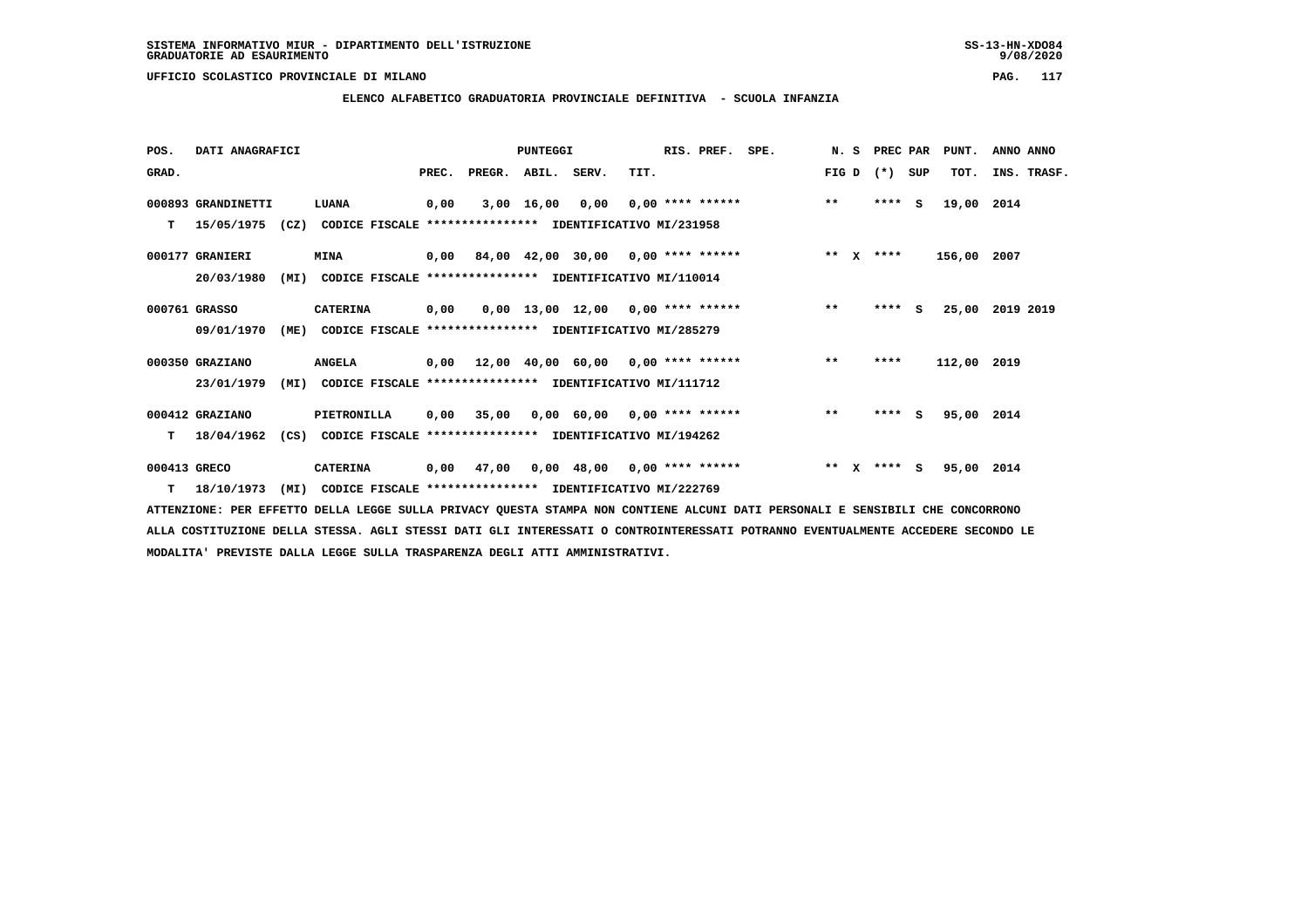# **ELENCO ALFABETICO GRADUATORIA PROVINCIALE DEFINITIVA - SCUOLA INFANZIA**

| POS.         | DATI ANAGRAFICI |      |                                                               |      |                          | PUNTEGGI |                                       |      | RIS. PREF. | SPE.                                             | N. S PREC PAR |         |     | PUNT.       | ANNO ANNO       |
|--------------|-----------------|------|---------------------------------------------------------------|------|--------------------------|----------|---------------------------------------|------|------------|--------------------------------------------------|---------------|---------|-----|-------------|-----------------|
| GRAD.        |                 |      |                                                               |      | PREC. PREGR. ABIL. SERV. |          |                                       | TIT. |            |                                                  | FIG D         | $(*)$   | SUP | TOT.        | INS. TRASF.     |
| 000027 GRECO |                 |      | <b>NATALIA</b>                                                |      |                          |          |                                       |      |            | 0,00 112,00 14,00 60,00 0,00 **** ****** *** *** |               | $***$ S |     | 186,00 2002 |                 |
|              | 18/12/1976      |      | (CS) CODICE FISCALE **************** IDENTIFICATIVO MI/069568 |      |                          |          |                                       |      |            |                                                  |               |         |     |             |                 |
| 001628 GRECO |                 |      | <b>ROSA</b>                                                   | 0.00 |                          |          | $0,00$ 11,00 0,00 0,00 **** ******    |      |            |                                                  | $**$          | $***$ S |     |             | 11,00 2019 2019 |
| т            | 20/12/1963      | (KR) | CODICE FISCALE **************** IDENTIFICATIVO MI/285303      |      |                          |          |                                       |      |            |                                                  |               |         |     |             |                 |
|              | 001632 GRILLO   |      | <b>DANIELA</b>                                                | 0,00 |                          |          | $0.00$ 10.00 0.00 0.00 **** ******    |      |            |                                                  | $***$         | **** S  |     |             | 10,00 2019 2019 |
| T.           | 07/11/1972      |      | (ME) CODICE FISCALE **************** IDENTIFICATIVO MI/285305 |      |                          |          |                                       |      |            |                                                  |               |         |     |             |                 |
|              | 001178 GRILLO   |      | <b>DOMENICA</b>                                               | 0,00 |                          |          | $3,00$ 11,00 0,00 0,00 **** ******    |      |            |                                                  | $***$         | $***$ S |     | 14,00 2014  |                 |
| T.           | 12/07/1981      |      | (VV) CODICE FISCALE **************** IDENTIFICATIVO MI/204324 |      |                          |          |                                       |      |            |                                                  |               |         |     |             |                 |
|              | 000916 GROSSO   |      | <b>ANNARITA</b>                                               | 0,00 |                          |          | $3,00$ 16,00 0,00 0,00 **** ******    |      |            |                                                  | $***$         | **** S  |     | 19,00       | 2019 2019       |
| т            | 09/11/1983      |      | (CS) CODICE FISCALE **************** IDENTIFICATIVO MI/285314 |      |                          |          |                                       |      |            |                                                  |               |         |     |             |                 |
|              | 001254 GUADAGNO |      | <b>BARBARA</b>                                                |      |                          |          | 0,00 14,00 0,00 0,00 0,00 **** ****** |      |            |                                                  | $**$          | $***$ S |     | 14,00       | 2019 2019       |
| т            | 29/07/1982      | (SA) | CODICE FISCALE **************** IDENTIFICATIVO MI/285318      |      |                          |          |                                       |      |            |                                                  |               |         |     |             |                 |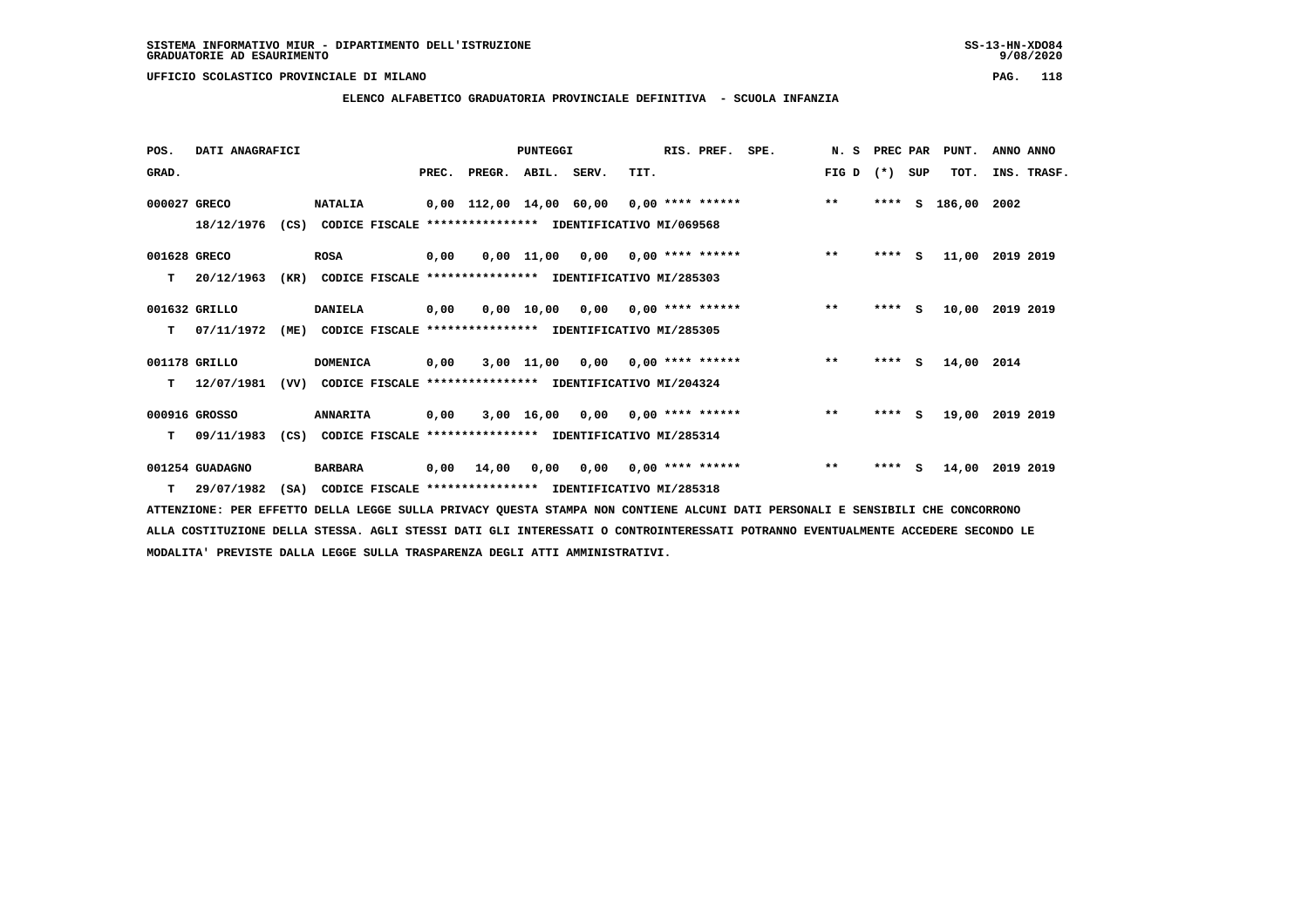**ELENCO ALFABETICO GRADUATORIA PROVINCIALE DEFINITIVA - SCUOLA INFANZIA**

| POS.         | DATI ANAGRAFICI  |      |                                                               |       |        | <b>PUNTEGGI</b> |                                         | RIS. PREF. SPE. |                                                  | N. S PREC PAR |         |     | PUNT.              | ANNO ANNO   |
|--------------|------------------|------|---------------------------------------------------------------|-------|--------|-----------------|-----------------------------------------|-----------------|--------------------------------------------------|---------------|---------|-----|--------------------|-------------|
| GRAD.        |                  |      |                                                               | PREC. | PREGR. | ABIL. SERV.     | TIT.                                    |                 |                                                  | FIG D         | $(* )$  | SUP | TOT.               | INS. TRASF. |
|              | 001111 GUARINI   |      | LUCIANA                                                       | 0,00  |        |                 | $0,00$ 15,00 0,00 0,00 **** ******      |                 |                                                  | $***$         | $***$ S |     | 15,00 2014         |             |
| т            | 01/02/1982       | (BR) | CODICE FISCALE **************** IDENTIFICATIVO MI/213617      |       |        |                 |                                         |                 |                                                  |               |         |     |                    |             |
|              | 000115 GUARINO   |      | <b>GIUSEPPINA</b>                                             |       |        |                 |                                         |                 | 0,00 100,00 11,00 60,00 0,00 **** ****** *** *** |               |         |     | **** S 171,00 2014 |             |
| т            | 28/01/1967       |      | (NA) CODICE FISCALE **************** IDENTIFICATIVO MI/217065 |       |        |                 |                                         |                 |                                                  |               |         |     |                    |             |
|              | 000742 GUCCIONE  |      | <b>MARIA</b>                                                  | 0,00  |        |                 | $3,00$ 14,00 0,00 9,00 **** ******      |                 |                                                  | ** x **** S   |         |     | 26,00 2014         |             |
| T.           | 22/05/1981       | (RG) | CODICE FISCALE **************** IDENTIFICATIVO MI/211070      |       |        |                 |                                         |                 |                                                  |               |         |     |                    |             |
| 001190 GUELI |                  |      | <b>ROBERTA</b>                                                | 0,00  |        |                 | $3,00$ 11,00 0,00 0,00 **** ******      |                 |                                                  | $***$         | $***$ S |     | 14,00 2014         |             |
| т            | 18/08/1982       |      | (AG) CODICE FISCALE **************** IDENTIFICATIVO MI/224223 |       |        |                 |                                         |                 |                                                  |               |         |     |                    |             |
|              | 000156 GUERRA    |      | LAURA                                                         |       |        |                 | 0,00 60,00 40,00 60,00 0,00 **** ****** |                 |                                                  | $* *$         | ****    |     | 160,00 2007        |             |
|              | 16/11/1985       | (MI) | CODICE FISCALE **************** IDENTIFICATIVO MI/108854      |       |        |                 |                                         |                 |                                                  |               |         |     |                    |             |
|              | 000744 GUERRERI  |      | <b>ROBERTO</b>                                                | 0,00  | 20,00  |                 | $0,00$ $0,00$ $6,00$ **** ******        |                 |                                                  | $* *$         | $***$ S |     | 26,00 2014         |             |
|              | $T = 15/10/1979$ |      | (AG) CODICE FISCALE **************** IDENTIFICATIVO MI/196142 |       |        |                 |                                         |                 |                                                  |               |         |     |                    |             |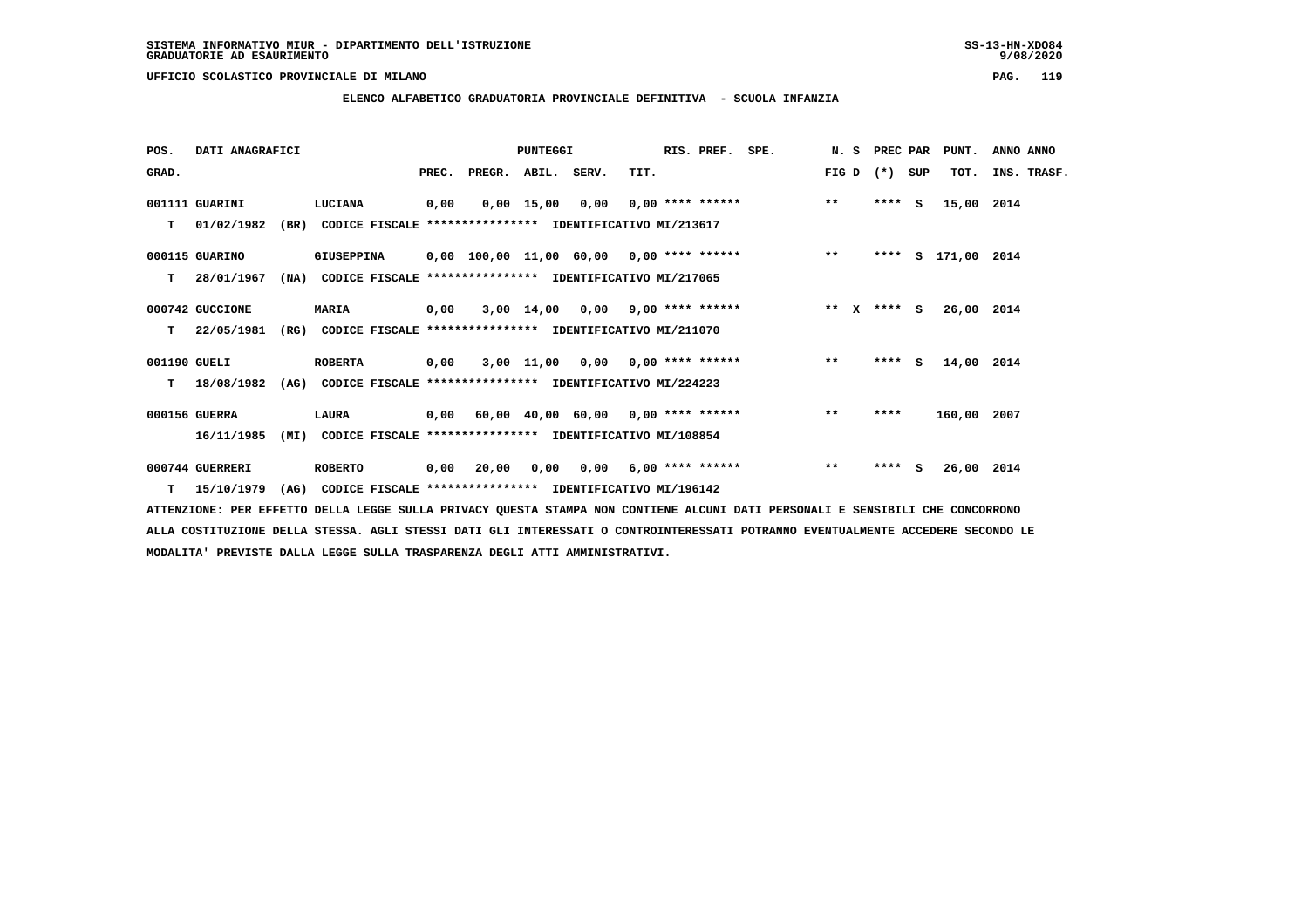**ELENCO ALFABETICO GRADUATORIA PROVINCIALE DEFINITIVA - SCUOLA INFANZIA**

 **POS. DATI ANAGRAFICI PUNTEGGI RIS. PREF. SPE. N. S PREC PAR PUNT. ANNO ANNO**GRAD. **PREGRADE SERVEGER. ABIL. SERV. TIT.** FIG D (\*) SUP TOT. INS. TRASF.  **001008 GUGLIELMI ROSA 0,00 17,00 0,00 0,00 0,00 \*\*\*\* \*\*\*\*\*\* \*\* \*\*\*\* S 17,00 2014 T 11/04/1980 (BA) CODICE FISCALE \*\*\*\*\*\*\*\*\*\*\*\*\*\*\*\* IDENTIFICATIVO MI/220539 000192 GUIDA VINCENZA VITA 0,00 76,00 17,00 60,00 0,00 \*\*\*\* \*\*\*\*\*\* \*\* \*\*\*\* S 153,00 2007 2007 27/12/1970 (TP) CODICE FISCALE \*\*\*\*\*\*\*\*\*\*\*\*\*\*\*\* IDENTIFICATIVO MI/106370 000888 GUIDA VITTORIA 0,00 3,00 16,00 0,00 0,00 \*\*\*\* \*\*\*\*\*\* \*\* \*\*\*\* S 19,00 2002 19/11/1968 (MT) CODICE FISCALE \*\*\*\*\*\*\*\*\*\*\*\*\*\*\*\* IDENTIFICATIVO MI/064037 001405 GULOTTA CALOGERO MAUR 0,00 12,00 0,00 0,00 0,00 \*\*\*\* \*\*\*\*\*\* \*\* \*\*\*\* S 12,00 2014 T 14/04/1968 (TP) CODICE FISCALE \*\*\*\*\*\*\*\*\*\*\*\*\*\*\*\* IDENTIFICATIVO MI/196019 000554 IACCARINO ANNA 0,00 33,00 12,00 12,00 0,00 \*\*\*\* \*\*\*\*\*\* \*\* X \*\*\*\* 57,00 2019 2019 T 19/04/1974 (NA) CODICE FISCALE \*\*\*\*\*\*\*\*\*\*\*\*\*\*\*\* IDENTIFICATIVO MI/285368 000728 IACCARINO ILARIA 0,00 15,00 13,00 0,00 0,00 \*\*\*\* \*\*\*\*\*\* \*\* \*\*\*\* 28,00 2019 2019**

 **T 03/10/1983 (NA) CODICE FISCALE \*\*\*\*\*\*\*\*\*\*\*\*\*\*\*\* IDENTIFICATIVO MI/285371**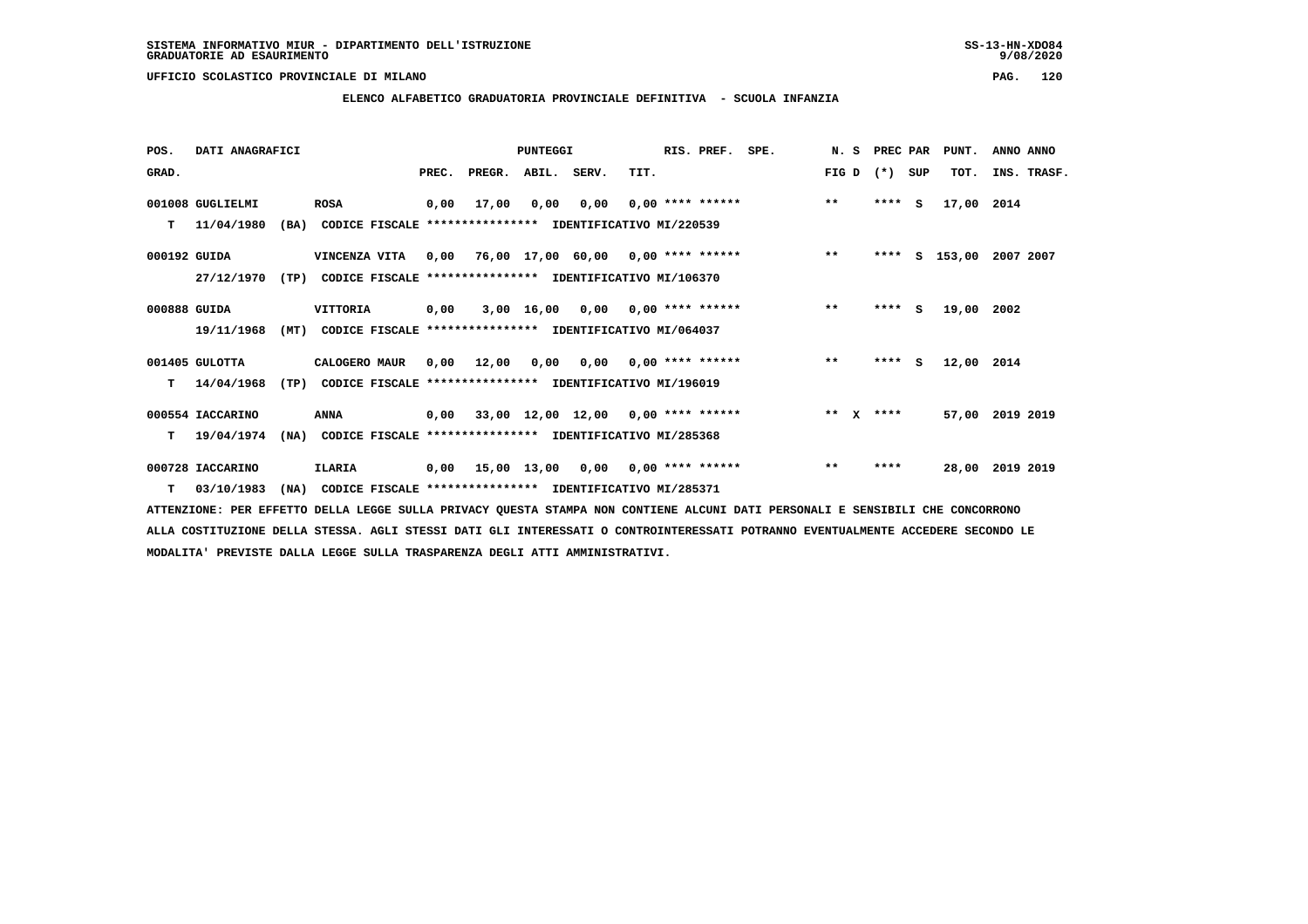**ELENCO ALFABETICO GRADUATORIA PROVINCIALE DEFINITIVA - SCUOLA INFANZIA**

| POS.  | DATI ANAGRAFICI   |      |                                                                            |       |                    | PUNTEGGI |                                        | RIS. PREF. SPE. |                                    | N. S PREC PAR |         |     | PUNT.      | ANNO ANNO   |
|-------|-------------------|------|----------------------------------------------------------------------------|-------|--------------------|----------|----------------------------------------|-----------------|------------------------------------|---------------|---------|-----|------------|-------------|
| GRAD. |                   |      |                                                                            | PREC. | PREGR. ABIL. SERV. |          | TIT.                                   |                 |                                    | FIG D         | $(* )$  | SUP | TOT.       | INS. TRASF. |
|       | 001558 IACONO     |      | LUISA                                                                      | 0,00  |                    |          |                                        |                 | $0,00$ 11,00 0,00 0,00 **** ****** | $***$         | $***$ S |     | 11,00 2014 |             |
| т     | 13/01/1973        | (RG) | CODICE FISCALE **************** IDENTIFICATIVO MI/194963                   |       |                    |          |                                        |                 |                                    |               |         |     |            |             |
|       | 001044 IACOVAZZO  |      | GIOVANNINA AN                                                              | 0.00  | 16,00              |          | $0.00$ $0.00$ $0.00$ $***$ **** ****** |                 |                                    | $***$         | **** S  |     | 16,00 2014 |             |
|       | $T = 03/10/1961$  |      | (EE) CODICE FISCALE **************** IDENTIFICATIVO MI/213726              |       |                    |          |                                        |                 |                                    |               |         |     |            |             |
|       | 001479 IACOVIELLO |      | LUSY                                                                       |       | 0,00 11,00         |          |                                        |                 | 0,00 0,00 0,00 **** ******         | $***$         | $***$ S |     | 11,00 2014 |             |
| T.    | 26/06/1974        | (BG) | CODICE FISCALE **************** IDENTIFICATIVO MI/225253                   |       |                    |          |                                        |                 |                                    |               |         |     |            |             |
|       | 001206 IADAROLA   |      | <b>ALESSANDRO</b>                                                          |       | 0,00 14,00         |          | $0,00$ $0,00$ $0,00$ $***$ **** ****** |                 |                                    | $***$         | $***$ S |     | 14,00 2014 |             |
| T.    |                   |      | 05/04/1972 (FG) CODICE FISCALE *************** IDENTIFICATIVO MI/231627    |       |                    |          |                                        |                 |                                    |               |         |     |            |             |
|       | 001073 IANNACCONE |      | <b>GIOVANNA</b>                                                            | 0,00  |                    |          |                                        |                 | 0,00 16,00 0,00 0,00 **** ******   | $***$         | ****    | s   | 16,00 2014 |             |
| т     | 04/07/1981        | (AV) | CODICE FISCALE **************** IDENTIFICATIVO MI/231119                   |       |                    |          |                                        |                 |                                    |               |         |     |            |             |
|       | 000442 IANNI'     |      | <b>MARIA LETIZIA</b>                                                       | 0,00  | 83,00              |          | $0,00$ $0,00$ $0,00$ $***$ **** *****  |                 |                                    | $* *$         | $***$ S |     | 83,00 2014 |             |
|       |                   |      | T 17/08/1979 (RC) CODICE FISCALE **************** IDENTIFICATIVO MI/217774 |       |                    |          |                                        |                 |                                    |               |         |     |            |             |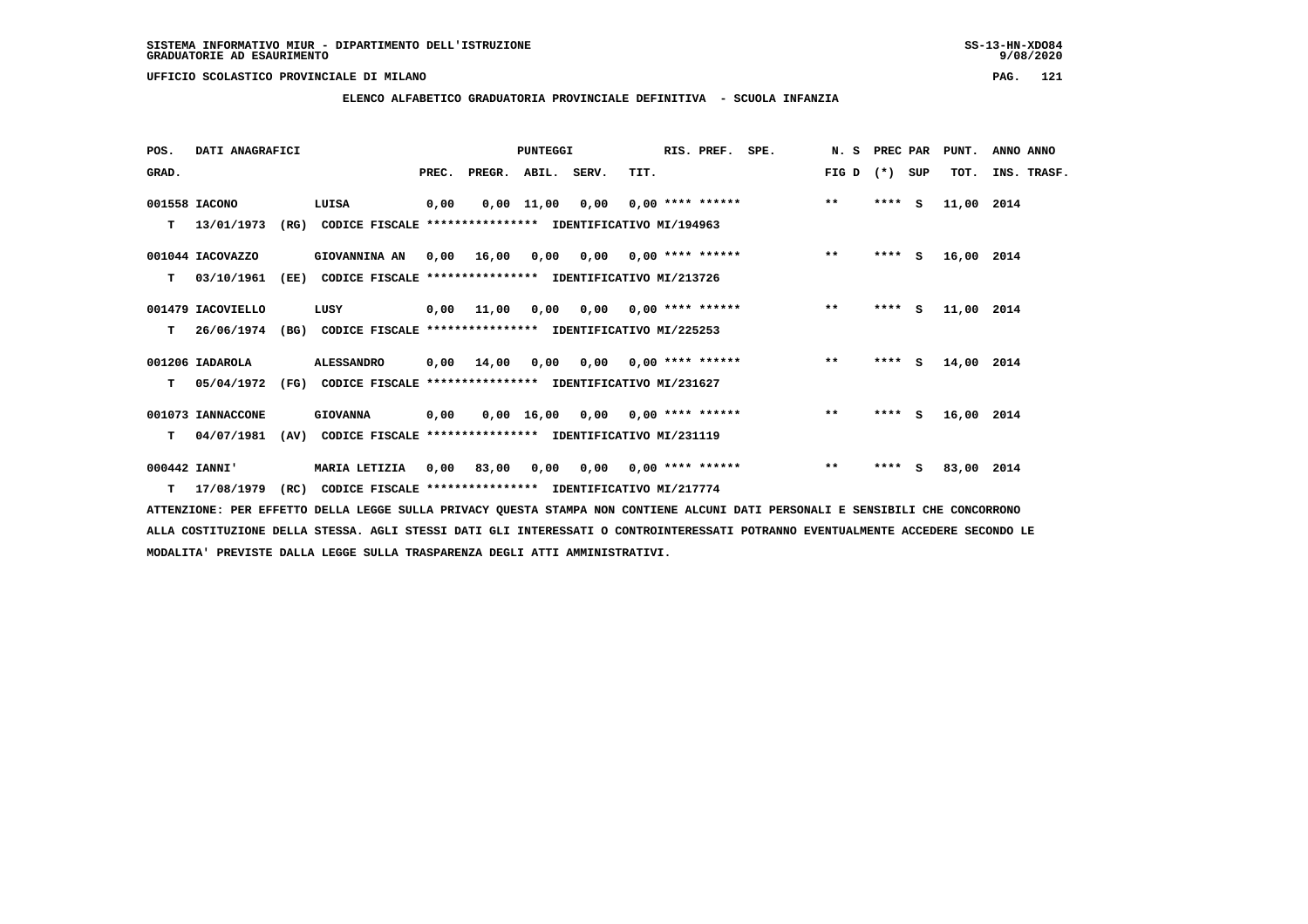### **UFFICIO SCOLASTICO PROVINCIALE DI MILANO PAG. 122**

# **ELENCO ALFABETICO GRADUATORIA PROVINCIALE DEFINITIVA - SCUOLA INFANZIA**

| POS.         | DATI ANAGRAFICI   |      |                                                          |       |                                          | <b>PUNTEGGI</b>    |                                      |      | RIS. PREF.                | SPE. | N.S   |              | PREC PAR |     | PUNT.       | ANNO ANNO       |
|--------------|-------------------|------|----------------------------------------------------------|-------|------------------------------------------|--------------------|--------------------------------------|------|---------------------------|------|-------|--------------|----------|-----|-------------|-----------------|
| GRAD.        |                   |      |                                                          | PREC. | PREGR. ABIL. SERV.                       |                    |                                      | TIT. |                           |      | FIG D |              | $(*)$    | SUP | TOT.        | INS. TRASF.     |
| 001527 IANNI |                   |      | <b>MARIATERESA</b>                                       | 0,00  |                                          | $0,00 \quad 11,00$ | 0,00                                 |      | $0,00$ **** ******        |      | $**$  |              | $***$ S  |     | 11,00 2014  |                 |
| т            | 10/09/1982        | (RC) | CODICE FISCALE **************** IDENTIFICATIVO MI/234042 |       |                                          |                    |                                      |      |                           |      |       |              |          |     |             |                 |
|              | 000549 IANNONE    |      | <b>GRAZIA</b>                                            |       | 0,00 57,00                               | 0,00               |                                      |      | $0.00$ $0.00$ **** ****** |      | $***$ |              | ****     | s.  | 57,00       | 2011 2011       |
|              | 09/05/1980        | (SA) | CODICE FISCALE **************** IDENTIFICATIVO MI/167142 |       |                                          |                    |                                      |      |                           |      |       |              |          |     |             |                 |
| 000279 IELO  |                   |      | <b>ANTONIA ROSAN</b>                                     | 0,00  | 92,00 14,00 24,00 0,00 **** ******       |                    |                                      |      |                           |      | $***$ | $\mathbf{x}$ | ****     |     | 130,00      | 2004 2004       |
|              | 20/08/1977        | (RC) | CODICE FISCALE **************** IDENTIFICATIVO MI/081673 |       |                                          |                    |                                      |      |                           |      |       |              |          |     |             |                 |
| 001314 IENNA |                   |      | <b>ENZA</b>                                              | 0,00  |                                          |                    | $0,00$ 13,00 0,00 0,00 **** ******   |      |                           |      | $***$ |              | $***5$   |     | 13,00 2014  |                 |
| т            | 16/09/1982        | (TP) | CODICE FISCALE **************** IDENTIFICATIVO MI/221665 |       |                                          |                    |                                      |      |                           |      |       |              |          |     |             |                 |
|              | 000491 ILARIO     |      | <b>PAOLA</b>                                             |       | $0,00$ 56,00 17,00 0,00 0,00 **** ****** |                    |                                      |      |                           |      | $* *$ |              | $***$ S  |     |             | 73,00 2019 2019 |
|              | 13/08/1973        | (NA) | CODICE FISCALE **************** IDENTIFICATIVO MI/285388 |       |                                          |                    |                                      |      |                           |      |       |              |          |     |             |                 |
|              | 000135 IMBROINISE |      | <b>FRANCESCA</b>                                         | 0,00  |                                          |                    | $90,00$ 14,00 60,00 0,00 **** ****** |      |                           |      | $* *$ | $\mathbf{x}$ | ****     |     | 164,00 2002 |                 |
|              | 04/08/1978        | (CS) | CODICE FISCALE **************** IDENTIFICATIVO MI/065902 |       |                                          |                    |                                      |      |                           |      |       |              |          |     |             |                 |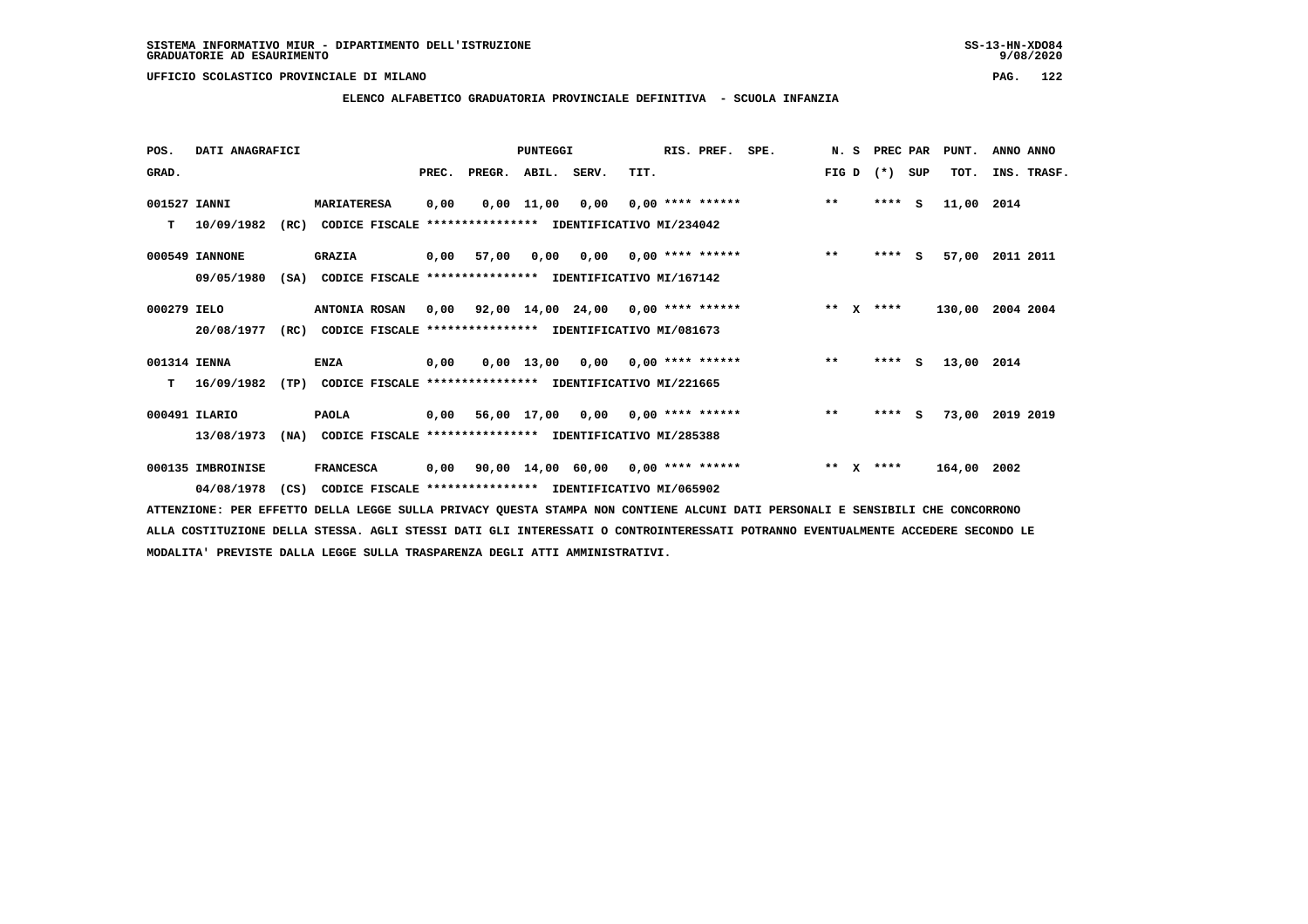**ELENCO ALFABETICO GRADUATORIA PROVINCIALE DEFINITIVA - SCUOLA INFANZIA**

| POS.  | DATI ANAGRAFICI  |      |                                                               |      |                          | <b>PUNTEGGI</b> |                                    |      | RIS. PREF.                | SPE.               |       | N. S | PREC PAR      |     | PUNT.      | ANNO ANNO   |
|-------|------------------|------|---------------------------------------------------------------|------|--------------------------|-----------------|------------------------------------|------|---------------------------|--------------------|-------|------|---------------|-----|------------|-------------|
| GRAD. |                  |      |                                                               |      | PREC. PREGR. ABIL. SERV. |                 |                                    | TIT. |                           |                    | FIG D |      | $(*)$         | SUP | TOT.       | INS. TRASF. |
|       | 000550 IMBURGIA  |      | <b>ANNA</b>                                                   | 0,00 |                          |                 | 10,00 11,00 36,00 0,00 **** ****** |      |                           |                    | $***$ |      | $***$ S       |     | 57,00 2014 |             |
| т     | 13/06/1978       |      | (PA) CODICE FISCALE **************** IDENTIFICATIVO MI/225908 |      |                          |                 |                                    |      |                           |                    |       |      |               |     |            |             |
|       | 001126 IMPOLLINO |      | LORENZA                                                       | 0,00 |                          |                 | $0.00$ 15.00 0.00 0.00 **** ****** |      |                           |                    |       |      | ** $X$ **** S |     | 15,00 2014 |             |
| т     | 18/04/1984       | (ME) | CODICE FISCALE **************** IDENTIFICATIVO MI/195185      |      |                          |                 |                                    |      |                           |                    |       |      |               |     |            |             |
|       | 001100 INCARDONA |      | <b>SIMONA RITA</b>                                            | 0,00 | 15,00                    | 0,00            |                                    |      | $0,00$ $0,00$ **** ****** |                    | $***$ |      | ****          |     | 15,00 2014 |             |
| т     | 10/11/1983       |      | (CL) CODICE FISCALE **************** IDENTIFICATIVO MI/217841 |      |                          |                 |                                    |      |                           |                    |       |      |               |     |            |             |
|       | 001531 INDOVINA  |      | MARIAVALERIA                                                  | 0,00 | 11,00                    |                 | 0,00 0,00 0,00 **** ******         |      |                           |                    | $***$ |      | $***5$        |     | 11,00 2014 |             |
| т     | 11/08/1981       | (CT) | CODICE FISCALE **************** IDENTIFICATIVO MI/214302      |      |                          |                 |                                    |      |                           |                    |       |      |               |     |            |             |
|       | 000857 INFANTINO |      | ILARIA                                                        | 0,00 |                          |                 | $6,00$ 14,00 0,00 0,00 **** ****** |      |                           |                    | $***$ |      | $***$ S       |     | 20,00 2014 |             |
| т     | 17/10/1981       | (AG) | CODICE FISCALE **************** IDENTIFICATIVO MI/246151      |      |                          |                 |                                    |      |                           |                    |       |      |               |     |            |             |
|       | 000136 INGAGLIA  |      | LEA                                                           | 0,00 |                          |                 | 89,00 14,00 60,00 0,00 **** ****** |      |                           | ** X **** S 163,00 |       |      |               |     |            | 2005 2005   |
|       | 28/03/1978       | (AG) | CODICE FISCALE **************** IDENTIFICATIVO MI/097599      |      |                          |                 |                                    |      |                           |                    |       |      |               |     |            |             |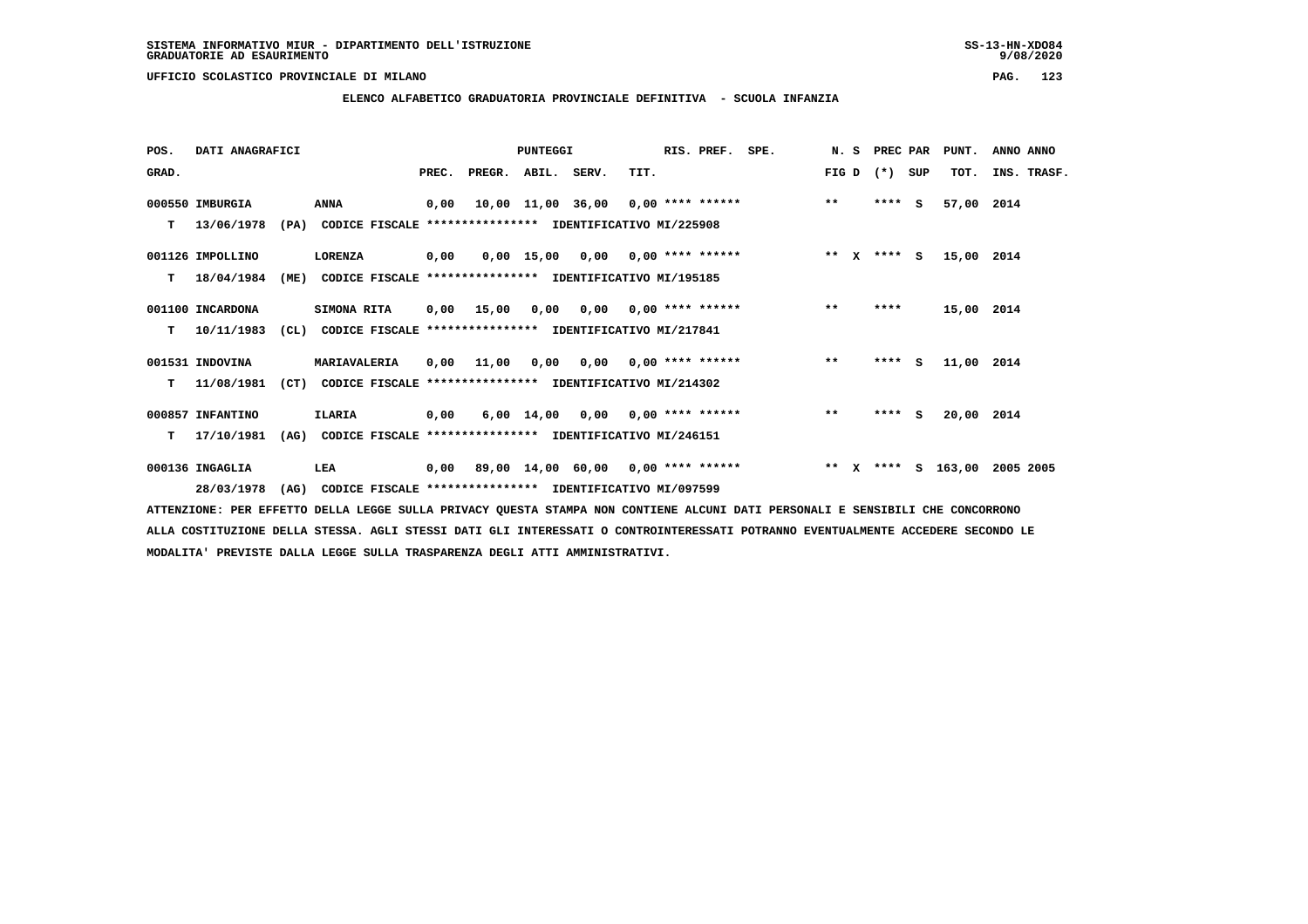**UFFICIO SCOLASTICO PROVINCIALE DI MILANO PAG. 124**

# **ELENCO ALFABETICO GRADUATORIA PROVINCIALE DEFINITIVA - SCUOLA INFANZIA**

| POS.  | DATI ANAGRAFICI    |                                                                  |       |                        | PUNTEGGI     |                 |                                          | RIS. PREF.                         | SPE. | N. S PREC PAR |         |     | PUNT.       | ANNO ANNO   |
|-------|--------------------|------------------------------------------------------------------|-------|------------------------|--------------|-----------------|------------------------------------------|------------------------------------|------|---------------|---------|-----|-------------|-------------|
| GRAD. |                    |                                                                  | PREC. |                        | PREGR. ABIL. | SERV.           | TIT.                                     |                                    |      | FIG D         | $(*)$   | SUP | TOT.        | INS. TRASF. |
|       | 000478 INGALLINERA | <b>CARMELA</b>                                                   | 0,00  | 15,00                  |              | 0,00 60,00      |                                          | $0.00$ **** ******                 |      | $***$         | $***$ S |     | 75,00       | 2014 2014   |
|       | 17/10/1977         | CODICE FISCALE **************** IDENTIFICATIVO MI/191895<br>(RG) |       |                        |              |                 |                                          |                                    |      |               |         |     |             |             |
|       | 000919 INGOGLIA    | <b>MARIA ANTONEL</b>                                             | 0,00  |                        |              | 3,00 16,00 0,00 |                                          | $0.00$ **** ******                 |      | $***$         | $***$ S |     | 19,00       | 2019 2019   |
|       | 09/12/1963<br>(TP) | CODICE FISCALE                                                   |       |                        |              |                 | *************** IDENTIFICATIVO MI/285458 |                                    |      |               |         |     |             |             |
|       | 000338 INGUAGGIATO | ANTONELLA ANN                                                    |       | 0,00 67,00 17,00 30,00 |              |                 |                                          | $0.00$ **** ******                 |      | $\star\star$  | ****    | s   | 114,00      | 2007 2007   |
|       | 27/04/1979         | (PA) CODICE FISCALE **************** IDENTIFICATIVO MI/112014    |       |                        |              |                 |                                          |                                    |      |               |         |     |             |             |
|       | 000995 INNOCENTE   | ADA                                                              | 0,00  |                        |              |                 |                                          | $4,00$ 13,00 0,00 0,00 **** ****** |      | $***$         | **** S  |     | 17,00 2014  |             |
| т     | 29/01/1981<br>(AG) | CODICE FISCALE **************** IDENTIFICATIVO MI/209030         |       |                        |              |                 |                                          |                                    |      |               |         |     |             |             |
|       | 001542 INVERNIZZI  | <b>HELEN</b>                                                     | 0,00  |                        |              | 0,00 11,00 0,00 |                                          | $0.00$ **** ******                 |      | $**$          | **** S  |     | 11,00 2014  |             |
| т     | 09/07/1976<br>(MI) | CODICE FISCALE **************** IDENTIFICATIVO MI/233492         |       |                        |              |                 |                                          |                                    |      |               |         |     |             |             |
|       | 000308 INVERNIZZI  | <b>RENATA</b>                                                    |       | 0,00 110,00 15,00      |              | 0,00            |                                          | $0.00$ **** ******                 |      | $\star\star$  | ****    | s   | 125,00 2014 |             |
|       | 06/03/1978         | (MI)<br>CODICE FISCALE **************** IDENTIFICATIVO MI/215457 |       |                        |              |                 |                                          |                                    |      |               |         |     |             |             |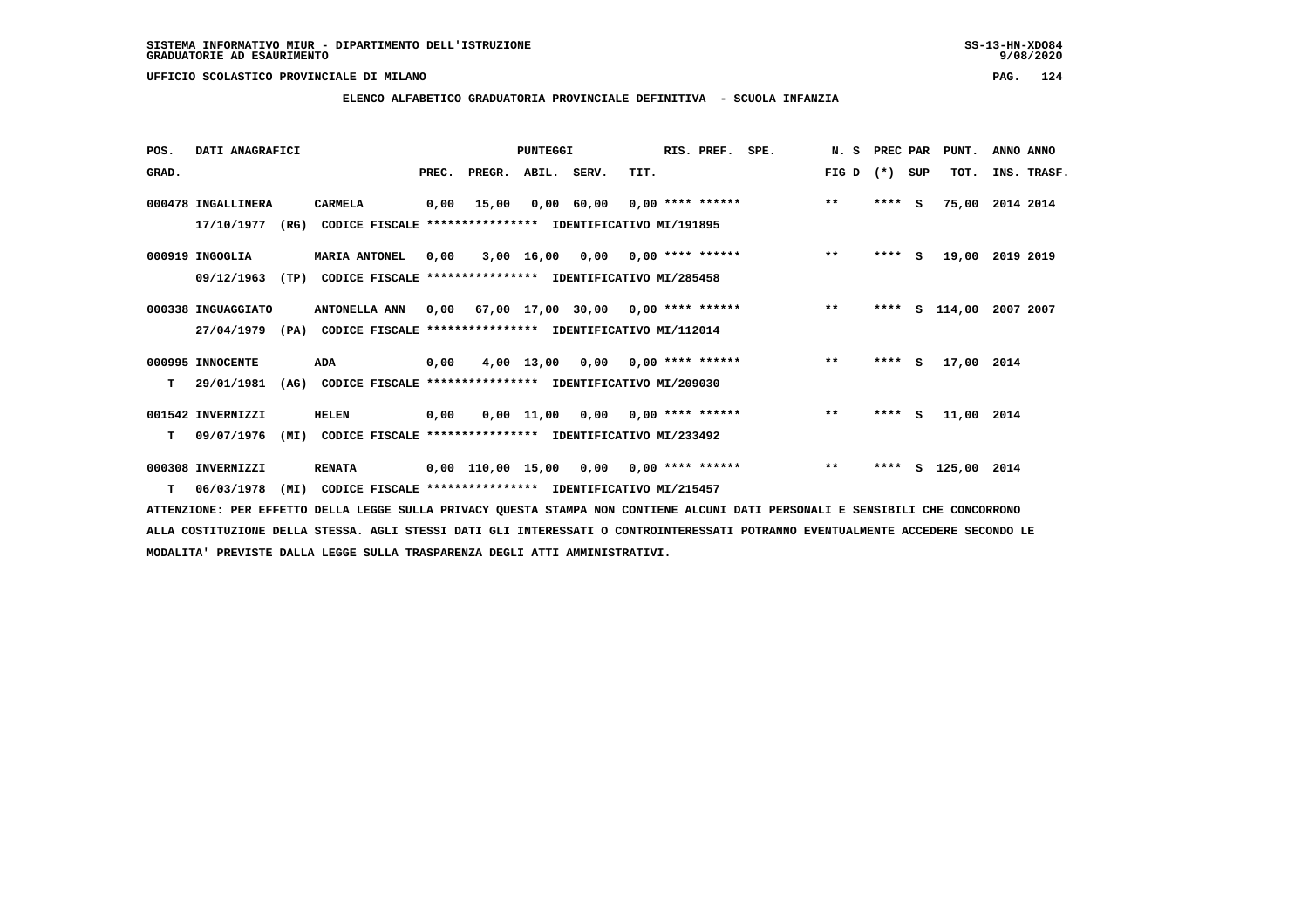### **UFFICIO SCOLASTICO PROVINCIALE DI MILANO PAG. 125**

# **ELENCO ALFABETICO GRADUATORIA PROVINCIALE DEFINITIVA - SCUOLA INFANZIA**

| POS.         | DATI ANAGRAFICI |      |                                                               |       |        | <b>PUNTEGGI</b> |                   |      | RIS. PREF.         | SPE. | N. S                  | PREC PAR |          | PUNT.      | ANNO ANNO        |
|--------------|-----------------|------|---------------------------------------------------------------|-------|--------|-----------------|-------------------|------|--------------------|------|-----------------------|----------|----------|------------|------------------|
| GRAD.        |                 |      |                                                               | PREC. | PREGR. | ABIL. SERV.     |                   | TIT. |                    |      | FIG D                 | $(* )$   | SUP      | TOT.       | INS. TRASF.      |
|              | 000889 IOMMELLI |      | <b>MARIA</b>                                                  | 0,00  | 3,00   | 16,00           | 0,00              |      | $0.00$ **** ****** |      | $\star\star$          | ****     | S.       | 19,00      | 2002             |
|              | 17/02/1960      | (NA) | CODICE FISCALE **************** IDENTIFICATIVO MI/064963      |       |        |                 |                   |      |                    |      |                       |          |          |            |                  |
| 001170 IORIO |                 |      | <b>MARTINA</b>                                                | 0,00  |        |                 | 0,00 15,00 0,00   |      | $0.00$ **** ****** |      | $\star\star$          | $***$ S  |          | 15,00      | 2019 2019        |
| т            | 24/07/1975      | (BN) | CODICE FISCALE **************** IDENTIFICATIVO MI/285396      |       |        |                 |                   |      |                    |      |                       |          |          |            |                  |
| 000372 IROSA |                 |      | <b>ANTONINA</b>                                               | 0,00  |        |                 | 30,00 16,00 60,00 |      | $0.00$ **** ****** |      | $* *$<br>$\mathbf{x}$ | ****     |          |            | 106,00 2019 2019 |
|              | 18/11/1966      |      | (PA) CODICE FISCALE **************** IDENTIFICATIVO MI/285397 |       |        |                 |                   |      |                    |      |                       |          |          |            |                  |
|              | 001142 ISCERI   |      | <b>MATTEO</b>                                                 | 0,00  |        |                 | 3,00 12,00 0,00   |      | $0.00$ **** ****** |      | $\star\star$          | ****     | <b>S</b> | 15,00 2014 |                  |
| т            | 12/07/1978      | (BR) | CODICE FISCALE **************** IDENTIFICATIVO MI/213673      |       |        |                 |                   |      |                    |      |                       |          |          |            |                  |
|              | 000275 ITALIANO |      | <b>GAETANA</b>                                                | 0,00  | 77,00  |                 | $0,00$ 54,00      |      | $0.00$ **** ****** |      | $**$                  | ****     | s        | 131,00     | 2003 2003        |
|              | 03/12/1972      | (CL) | CODICE FISCALE **************** IDENTIFICATIVO MI/076461      |       |        |                 |                   |      |                    |      |                       |          |          |            |                  |
|              | 000580 IUCOLANO |      | <b>CLAUDIA</b>                                                | 0,00  |        |                 | 35,00 16,00 0,00  |      | $0.00$ **** ****** |      | $\star\star$          | ****     | s        | 51,00 2007 |                  |
|              | 19/12/1973      | (RG) | CODICE FISCALE **************** IDENTIFICATIVO MI/069108      |       |        |                 |                   |      |                    |      |                       |          |          |            |                  |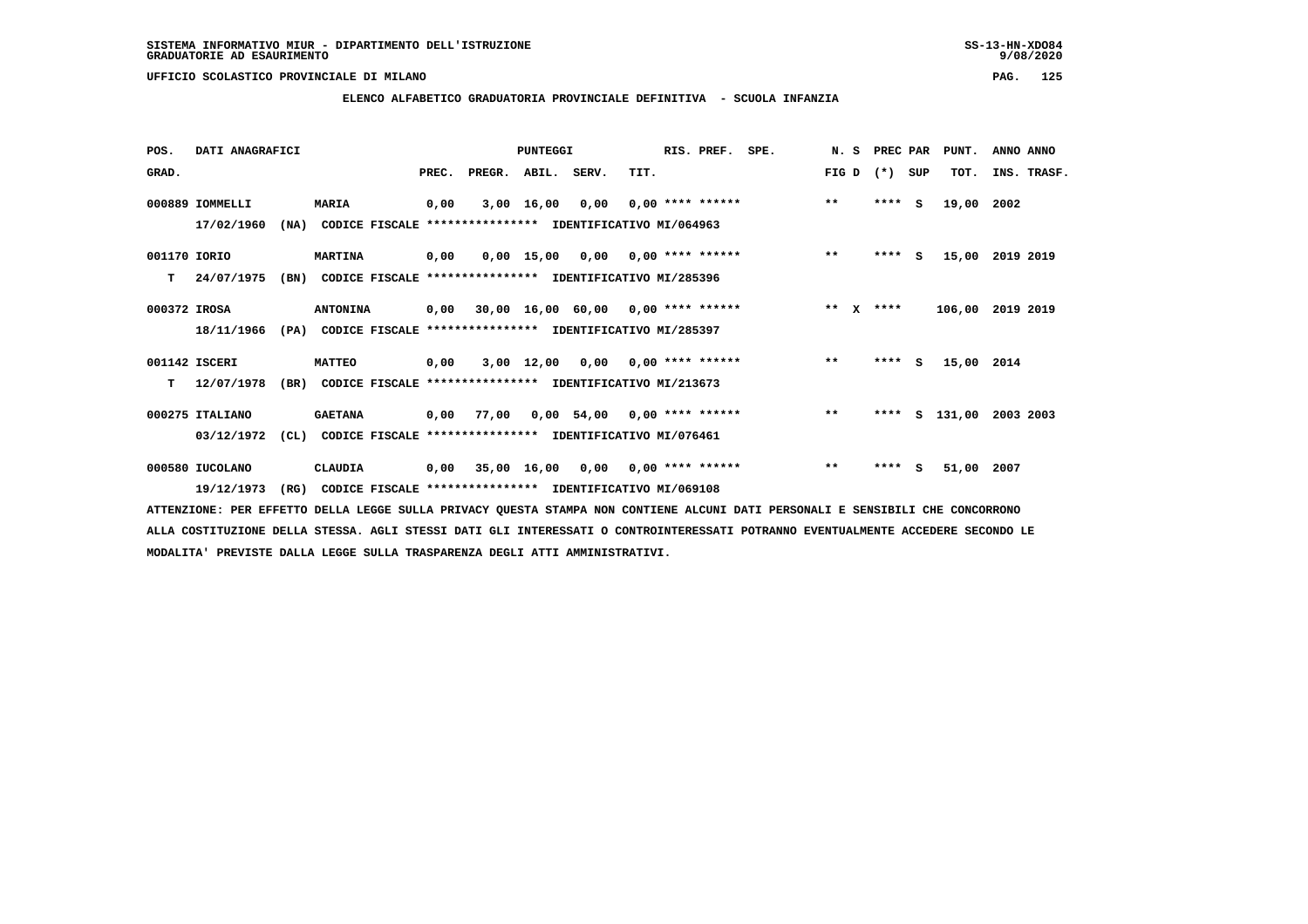**UFFICIO SCOLASTICO PROVINCIALE DI MILANO PAG. 126**

# **ELENCO ALFABETICO GRADUATORIA PROVINCIALE DEFINITIVA - SCUOLA INFANZIA**

| POS.         | DATI ANAGRAFICI    |      |                                                               |       |                    | PUNTEGGI     |                                        |      | RIS. PREF.         | SPE.                                   | N. S PREC PAR |         |        | PUNT.              | ANNO ANNO   |
|--------------|--------------------|------|---------------------------------------------------------------|-------|--------------------|--------------|----------------------------------------|------|--------------------|----------------------------------------|---------------|---------|--------|--------------------|-------------|
| GRAD.        |                    |      |                                                               | PREC. | PREGR. ABIL. SERV. |              |                                        | TIT. |                    |                                        | FIG D         | (*) SUP |        | TOT.               | INS. TRASF. |
|              | 000824 IULIANI     |      | <b>MARIANNA</b>                                               | 0,00  |                    | $0.00$ 18.00 | 0,00                                   |      |                    | $3,00$ **** ******                     | $***$         | $***$ S |        | 21,00 2014         |             |
| т            | 29/10/1979         |      | (FG) CODICE FISCALE **************** IDENTIFICATIVO MI/192225 |       |                    |              |                                        |      |                    |                                        |               |         |        |                    |             |
|              | 000551 IULIANI     |      | <b>TIZIANA</b>                                                |       |                    |              |                                        |      |                    | 0,00 15,00 0,00 42,00 0,00 **** ****** | $***$         | $***$ S |        | 57,00 2014         |             |
| т            | 05/09/1970         | (NA) | CODICE FISCALE **************** IDENTIFICATIVO MI/197098      |       |                    |              |                                        |      |                    |                                        |               |         |        |                    |             |
| 000515 IUNTI |                    |      | <b>STEFANIA</b>                                               |       |                    |              | 0,00 48,00 16,00 0,00 0,00 **** ****** |      |                    |                                        | $**$          | $***$ S |        | 64,00 2003         |             |
|              | 29/12/1980         |      | (CS) CODICE FISCALE **************** IDENTIFICATIVO MI/208117 |       |                    |              |                                        |      |                    |                                        |               |         |        |                    |             |
| 001290 IZZO  |                    |      | <b>FILOMENA</b>                                               | 0,00  |                    |              | $0,00$ 13,00 0,00 0,00 **** ******     |      |                    |                                        | $***$         |         | **** S | 13,00 2014         |             |
| т            | 19/02/1980         | (BN) | CODICE FISCALE **************** IDENTIFICATIVO MI/206286      |       |                    |              |                                        |      |                    |                                        |               |         |        |                    |             |
|              | 000219 LABRICCIOSA |      | MONICA                                                        | 0.00  |                    |              |                                        |      |                    | 0,00 40,00 108,00 0,00 **** ******     | $***$         |         |        | **** S 148,00 2007 |             |
|              | 13/12/1985         | (MI) | CODICE FISCALE **************** IDENTIFICATIVO MI/107534      |       |                    |              |                                        |      |                    |                                        |               |         |        |                    |             |
|              | 001207 LABRUNA     |      | <b>ANGELO</b>                                                 | 0,00  | 14,00              | 0,00         | 0,00                                   |      | $0.00$ **** ****** |                                        | $**$          | $***$ S |        | 14,00 2014         |             |
|              | $T = 11/10/1969$   |      | (AV) CODICE FISCALE **************** IDENTIFICATIVO MI/215076 |       |                    |              |                                        |      |                    |                                        |               |         |        |                    |             |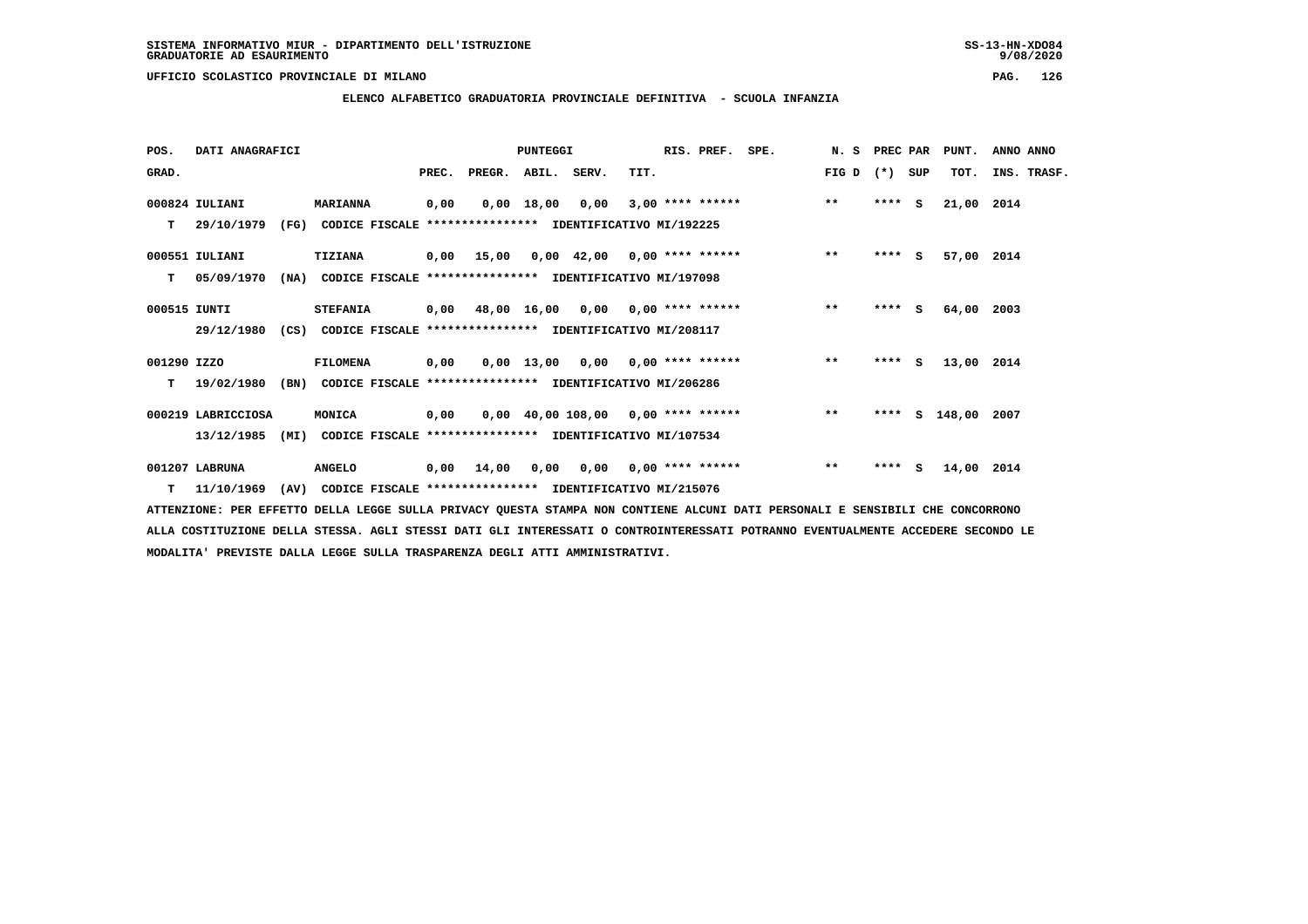**ELENCO ALFABETICO GRADUATORIA PROVINCIALE DEFINITIVA - SCUOLA INFANZIA**

| POS.  | DATI ANAGRAFICI   |      |                                                          |       |        | PUNTEGGI     |                                      |                         | RIS. PREF.         | SPE. |         | N.S          | PREC PAR |     | PUNT.      | ANNO ANNO          |  |
|-------|-------------------|------|----------------------------------------------------------|-------|--------|--------------|--------------------------------------|-------------------------|--------------------|------|---------|--------------|----------|-----|------------|--------------------|--|
| GRAD. |                   |      |                                                          | PREC. | PREGR. | ABIL. SERV.  |                                      | TIT.                    |                    |      | FIG D   |              | $(* )$   | SUP | TOT.       | INS. TRASF.        |  |
|       | 000494 LA CAVA    |      | IOLANDA                                                  | 0,00  | 12,00  |              | 0,00 60,00                           |                         | $0,00$ **** ****** |      | $**$    | $\mathbf{x}$ | $***$ S  |     | 72,00 2014 |                    |  |
| т     | 16/09/1979        | (RC) | CODICE FISCALE **************** IDENTIFICATIVO MI/219540 |       |        |              |                                      |                         |                    |      |         |              |          |     |            |                    |  |
|       | 000090 LA GUARDIA |      | <b>FILOMENA</b>                                          | 0,00  |        |              | $94,00$ 15,00 60,00 6,00 **** ****** |                         |                    |      | $***$   |              | ****     |     |            | S 175,00 2009 2007 |  |
|       | 15/03/1980        | (SA) | CODICE FISCALE **************** IDENTIFICATIVO MI/108028 |       |        |              |                                      |                         |                    |      |         |              |          |     |            |                    |  |
|       | 000979 LA LICATA  |      | <b>ANGELO</b>                                            | 0,00  |        | 3,00 14,00   | $0,00$ $0,00$ **** ******            |                         |                    |      | $* *$   | $\mathbf{x}$ | ****     |     | 17,00      | 2007 2007          |  |
|       | 06/04/1969        | CL)  | CODICE FISCALE **************** IDENTIFICATIVO MI/109394 |       |        |              |                                      |                         |                    |      |         |              |          |     |            |                    |  |
|       | 001348 LA MACCHIA |      | <b>ANTONINA</b>                                          | 0,00  |        | 0,00 12,00   |                                      | $0,00$ 0,00 **** ****** |                    |      | $***$   |              | **** S   |     | 12,00      | 2014               |  |
| т     | 22/06/1981        | (ME) | CODICE FISCALE **************** IDENTIFICATIVO MI/194192 |       |        |              |                                      |                         |                    |      |         |              |          |     |            |                    |  |
|       | 000868 LAMATINA   |      | <b>VINCENZO</b>                                          | 0,00  | 11,00  | 0,00         | $0,00$ 9,00 **** ******              |                         |                    |      | $***$ X |              | $***$ S  |     | 20,00 2014 |                    |  |
| т     | 02/10/1982        | (AG) | CODICE FISCALE **************** IDENTIFICATIVO MI/233414 |       |        |              |                                      |                         |                    |      |         |              |          |     |            |                    |  |
|       | 001154 LAMBERTI   |      | <b>ROSANNA</b>                                           | 0,00  |        | $3,00$ 12,00 | 0,00                                 |                         | $0,00$ **** ****** |      | $***$   |              | $***$ S  |     | 15,00      | 2019 2019          |  |
| T.    | 22/04/1973        | (SA) | CODICE FISCALE **************** IDENTIFICATIVO MI/285080 |       |        |              |                                      |                         |                    |      |         |              |          |     |            |                    |  |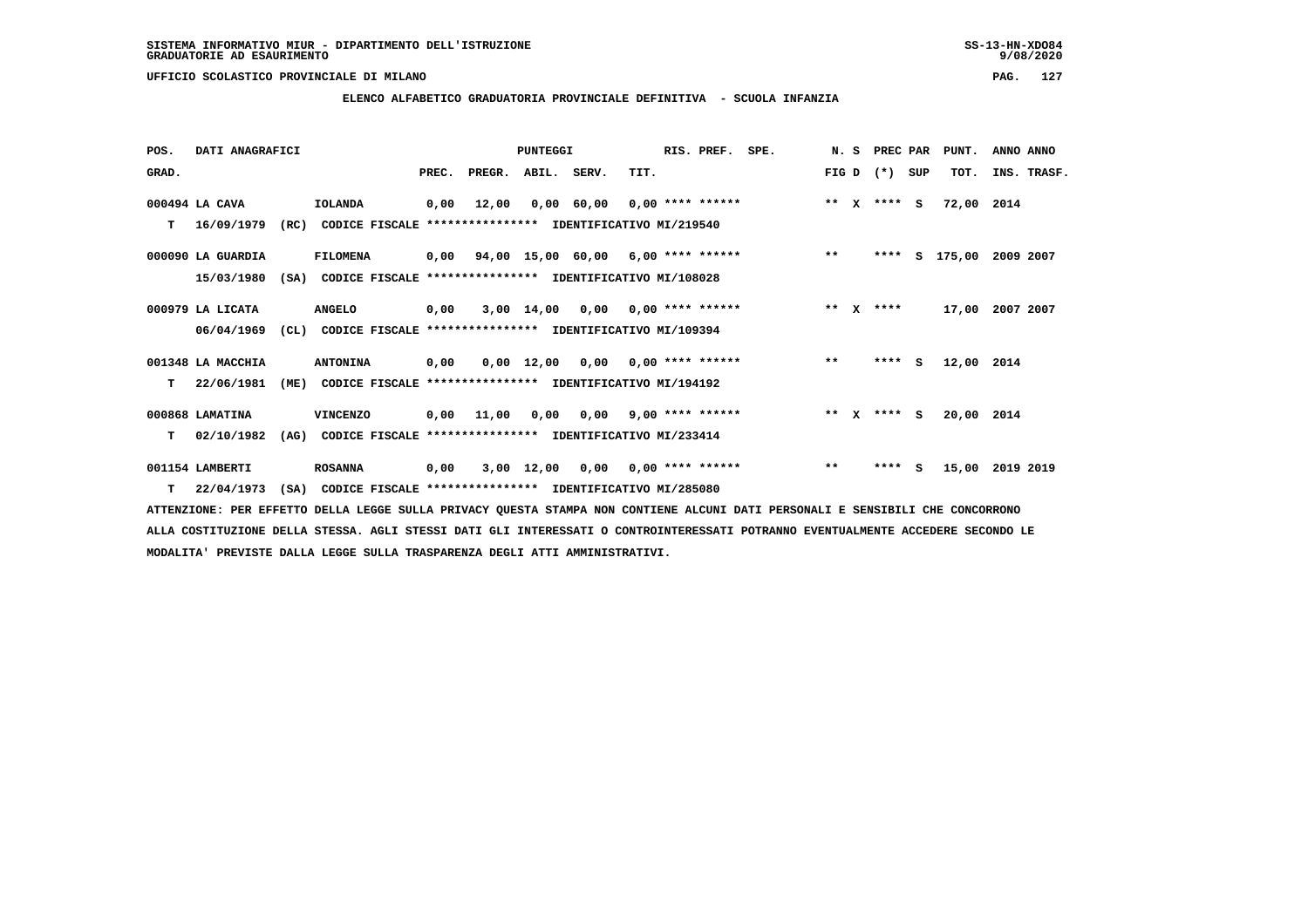**ELENCO ALFABETICO GRADUATORIA PROVINCIALE DEFINITIVA - SCUOLA INFANZIA**

 **POS. DATI ANAGRAFICI PUNTEGGI RIS. PREF. SPE. N. S PREC PAR PUNT. ANNO ANNO**GRAD. **BRAD. PREC. PREGR. ABIL. SERV.** TIT. THE REGREATER FIG D (\*) SUP TOT. INS. TRASF.  **001016 LAMBERTO PAOLA 0,00 0,00 11,00 0,00 6,00 \*\*\*\* \*\*\*\*\*\* \*\* \*\*\*\* S 17,00 2014 T 11/09/1966 (RC) CODICE FISCALE \*\*\*\*\*\*\*\*\*\*\*\*\*\*\*\* IDENTIFICATIVO MI/197874 000743 LA MELA DANIELA 0,00 6,00 11,00 0,00 9,00 \*\*\*\* \*\*\*\*\*\* \*\* \*\*\*\* S 26,00 2014 T 10/08/1980 (CT) CODICE FISCALE \*\*\*\*\*\*\*\*\*\*\*\*\*\*\*\* IDENTIFICATIVO MI/202111 001416 LAMI LUISELLA 0,00 0,00 12,00 0,00 0,00 \*\*\*\* \*\*\*\*\*\* \*\* \*\*\*\* S 12,00 2019 2019 12/10/1968 (MI) CODICE FISCALE \*\*\*\*\*\*\*\*\*\*\*\*\*\*\*\* IDENTIFICATIVO MI/285082 001351 LANCELLOTTA DANIELLA 0,00 0,00 12,00 0,00 0,00 \*\*\*\* \*\*\*\*\*\* \*\* \*\*\*\* S 12,00 2014 T 20/11/1970 (CS) CODICE FISCALE \*\*\*\*\*\*\*\*\*\*\*\*\*\*\*\* IDENTIFICATIVO MI/251833 000419 LANCELLOTTI ANNALISA 0,00 93,00 0,00 0,00 0,00 \*\*\*\* \*\*\*\*\*\* \*\* \*\*\*\* S 93,00 2002 23/06/1979 (EE) CODICE FISCALE \*\*\*\*\*\*\*\*\*\*\*\*\*\*\*\* IDENTIFICATIVO MI/061523 000645 LANDI FILOMENA 0,00 0,00 10,00 24,00 6,00 \*\*\*\* \*\*\*\*\*\* \*\* \*\*\*\* S 40,00 2019 2019**

 **29/12/1970 (NA) CODICE FISCALE \*\*\*\*\*\*\*\*\*\*\*\*\*\*\*\* IDENTIFICATIVO MI/285087**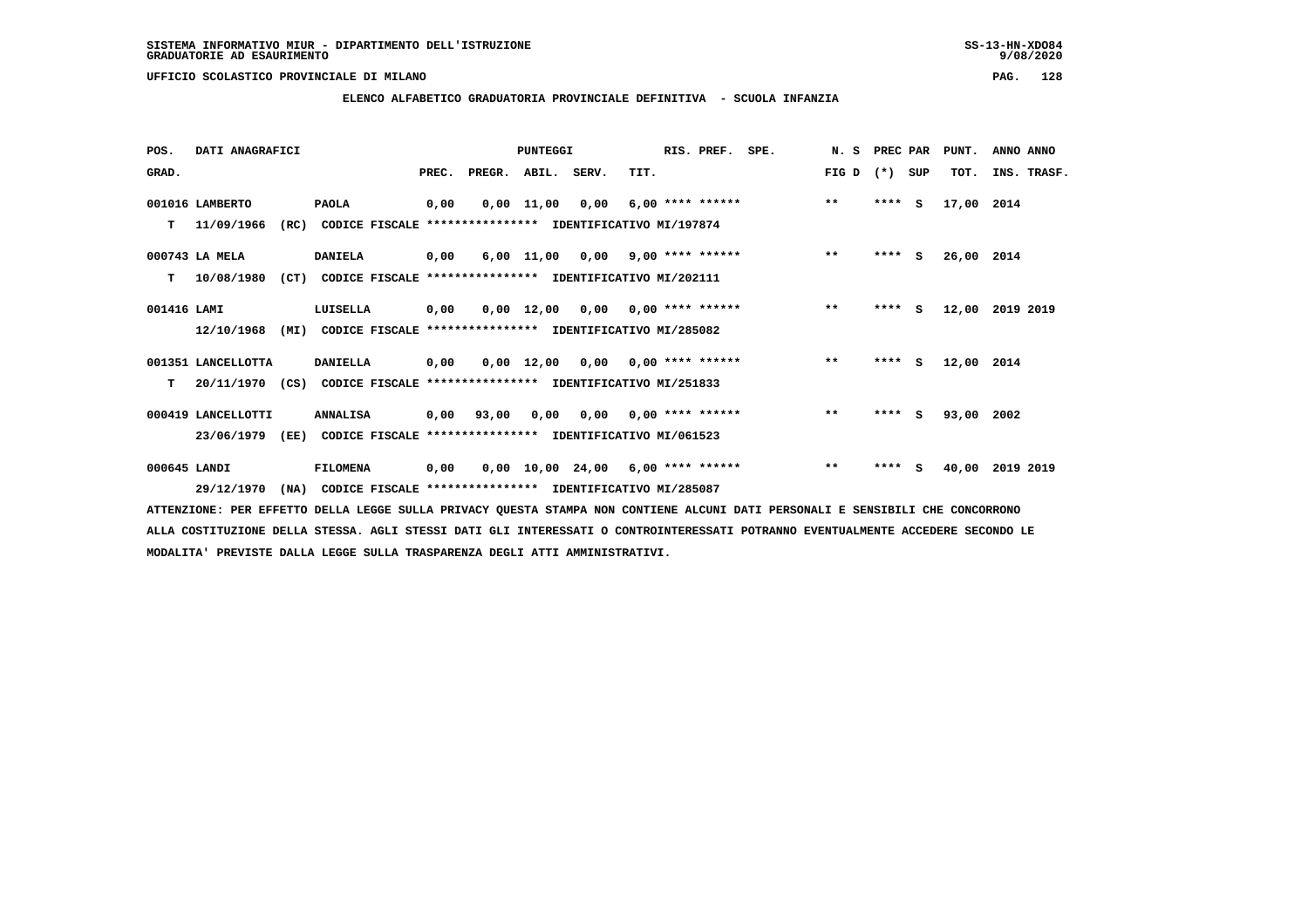**ELENCO ALFABETICO GRADUATORIA PROVINCIALE DEFINITIVA - SCUOLA INFANZIA**

 **POS. DATI ANAGRAFICI PUNTEGGI RIS. PREF. SPE. N. S PREC PAR PUNT. ANNO ANNO**GRAD. **BRAD. PREC. PREGR. ABIL. SERV.** TIT. THE REGREATER FIG D (\*) SUP TOT. INS. TRASF.  **000582 LANZA PATRIZIA CONC 0,00 0,00 13,00 38,00 0,00 \*\*\*\* \*\*\*\*\*\* \*\* \*\*\*\* S 51,00 2014 2014 01/12/1974 (EN) CODICE FISCALE \*\*\*\*\*\*\*\*\*\*\*\*\*\*\*\* IDENTIFICATIVO MI/192201 000618 LANZILLOTTA FRANCESCHINA 0,00 13,00 0,00 32,00 0,00 \*\*\*\* \*\*\*\*\*\* \*\* \*\*\*\* S 45,00 2014 T 29/12/1965 (CS) CODICE FISCALE \*\*\*\*\*\*\*\*\*\*\*\*\*\*\*\* IDENTIFICATIVO MI/198116 001353 LAPIO LIDIASIMONA 0,00 0,00 12,00 0,00 0,00 \*\*\*\* \*\*\*\*\*\* \*\* \*\*\*\* S 12,00 2014 T 22/02/1978 (MI) CODICE FISCALE \*\*\*\*\*\*\*\*\*\*\*\*\*\*\*\* IDENTIFICATIVO MI/197685 000084 LARAIA ALESSANDRA 0,00 100,00 16,00 60,00 0,00 \*\*\*\* \*\*\*\*\*\* \*\* X \*\*\*\* 176,00 2007 2007 26/08/1979 (NA) CODICE FISCALE \*\*\*\*\*\*\*\*\*\*\*\*\*\*\*\* IDENTIFICATIVO MI/107322 000967 LA ROCCA MARILENA 0,00 15,00 0,00 0,00 3,00 \*\*\*\* \*\*\*\*\*\* \*\* \*\*\*\* S 18,00 2019 2019 T 02/08/1983 (TP) CODICE FISCALE \*\*\*\*\*\*\*\*\*\*\*\*\*\*\*\* IDENTIFICATIVO MI/285077 000246 LA ROSA VALERIA 0,00 77,00 15,00 48,00 0,00 \*\*\*\* \*\*\*\*\*\* \*\* X \*\*\*\* 140,00 2014 2014**

 **01/02/1978 (RG) CODICE FISCALE \*\*\*\*\*\*\*\*\*\*\*\*\*\*\*\* IDENTIFICATIVO MI/192054 ATTENZIONE: PER EFFETTO DELLA LEGGE SULLA PRIVACY QUESTA STAMPA NON CONTIENE ALCUNI DATI PERSONALI E SENSIBILI CHE CONCORRONO ALLA COSTITUZIONE DELLA STESSA. AGLI STESSI DATI GLI INTERESSATI O CONTROINTERESSATI POTRANNO EVENTUALMENTE ACCEDERE SECONDO LE**

 **MODALITA' PREVISTE DALLA LEGGE SULLA TRASPARENZA DEGLI ATTI AMMINISTRATIVI.**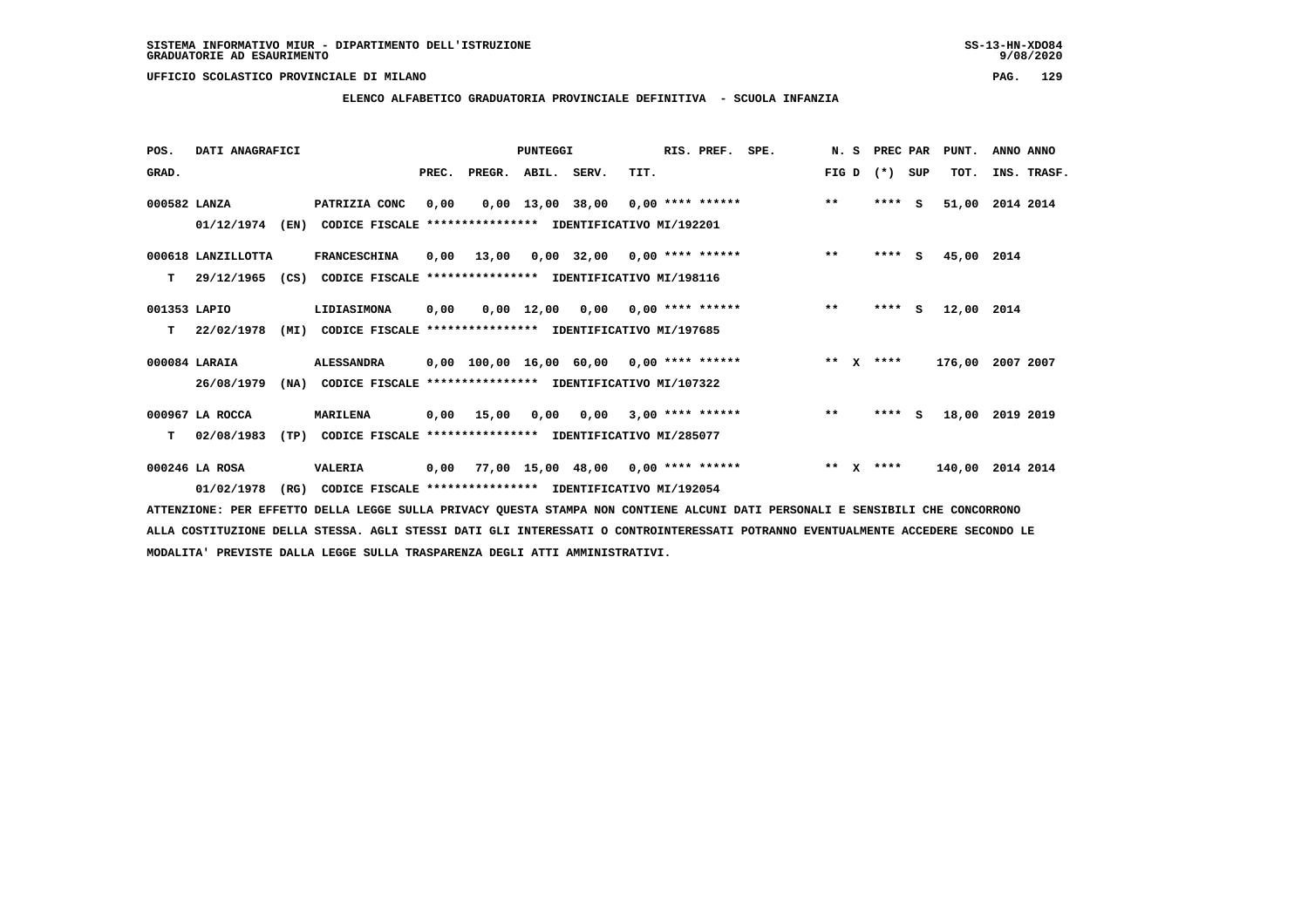**ELENCO ALFABETICO GRADUATORIA PROVINCIALE DEFINITIVA - SCUOLA INFANZIA**

 **POS. DATI ANAGRAFICI PUNTEGGI RIS. PREF. SPE. N. S PREC PAR PUNT. ANNO ANNO**GRAD. **PREGRADE SERVEGER. ABIL. SERV. TIT.** FIG D (\*) SUP TOT. INS. TRASF.  **001222 LA RUSSA MARIA 0,00 14,00 0,00 0,00 0,00 \*\*\*\* \*\*\*\*\*\* \*\* X \*\*\*\* S 14,00 2014 T 19/09/1983 (AG) CODICE FISCALE \*\*\*\*\*\*\*\*\*\*\*\*\*\*\*\* IDENTIFICATIVO MI/231629 000384 LASCO TIZIANA 0,00 26,00 14,00 60,00 3,00 \*\*\*\* \*\*\*\*\*\* \*\* \*\*\*\* S 103,00 2014 T 07/10/1977 (CE) CODICE FISCALE \*\*\*\*\*\*\*\*\*\*\*\*\*\*\*\* IDENTIFICATIVO MI/211621 000518 LA SPADA CARMEN MARIA 0,00 63,00 0,00 0,00 0,00 \*\*\*\* \*\*\*\*\*\* \*\* \*\*\*\* S 63,00 2002 16/05/1980 (ME) CODICE FISCALE \*\*\*\*\*\*\*\*\*\*\*\*\*\*\*\* IDENTIFICATIVO MI/061673 001027 LASPINA LOREDANA 0,00 17,00 0,00 0,00 0,00 \*\*\*\* \*\*\*\*\*\* \*\* \*\*\*\* S 17,00 2019 2019 T 04/03/1966 (EN) CODICE FISCALE \*\*\*\*\*\*\*\*\*\*\*\*\*\*\*\* IDENTIFICATIVO MI/285109 001563 LASPINA SANDRA 0,00 11,00 0,00 0,00 0,00 \*\*\*\* \*\*\*\*\*\* \*\* \*\*\*\* S 11,00 2014 T 18/12/1970 (CT) CODICE FISCALE \*\*\*\*\*\*\*\*\*\*\*\*\*\*\*\* IDENTIFICATIVO MI/224038 000709 LATERZA LIDIA 0,00 14,00 16,00 0,00 0,00 \*\*\*\* \*\*\*\*\*\* \*\* \*\*\*\* S 30,00 2014 2014 12/04/1974 (BA) CODICE FISCALE \*\*\*\*\*\*\*\*\*\*\*\*\*\*\*\* IDENTIFICATIVO MI/192247**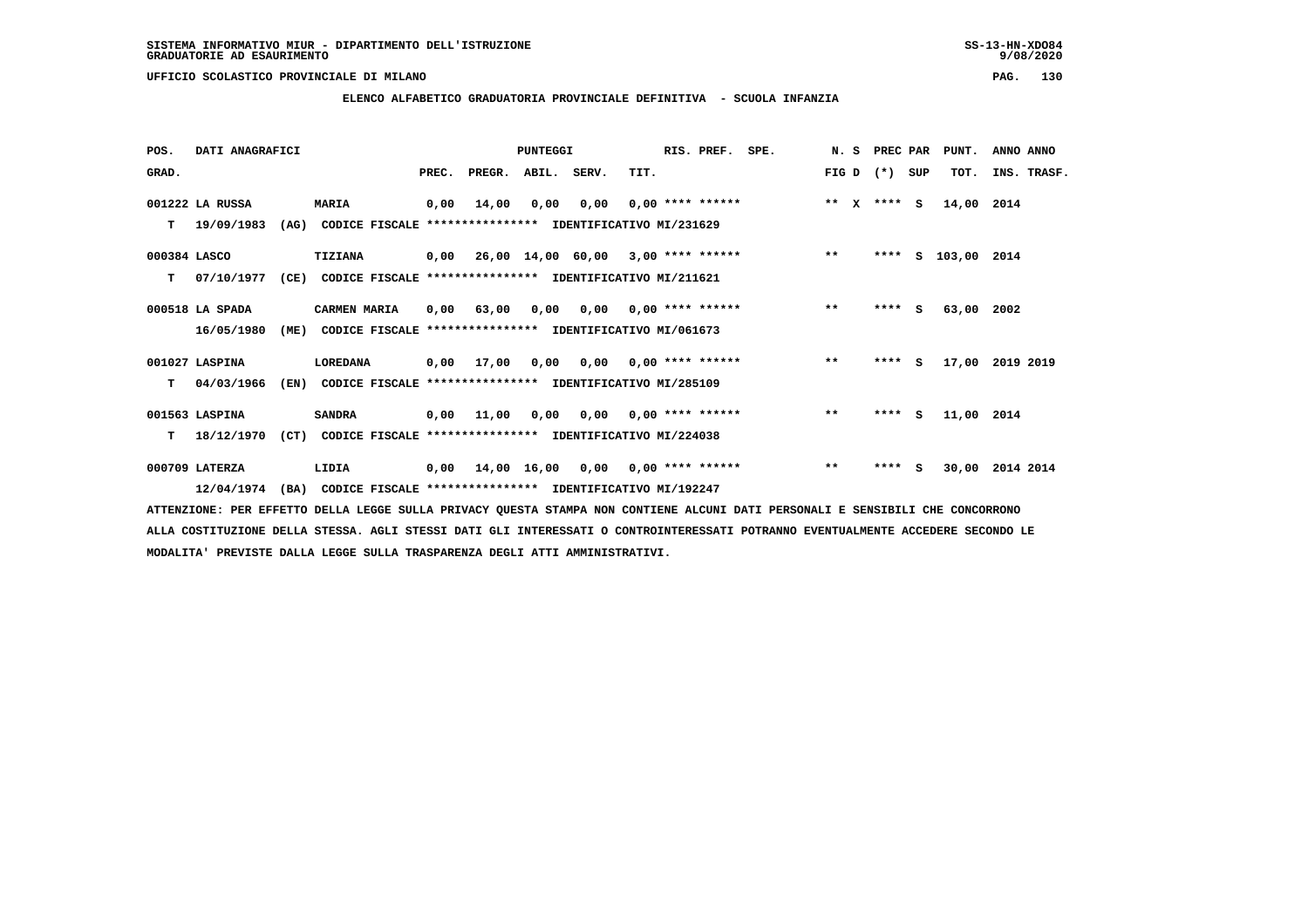# **ELENCO ALFABETICO GRADUATORIA PROVINCIALE DEFINITIVA - SCUOLA INFANZIA**

 **POS. DATI ANAGRAFICI PUNTEGGI RIS. PREF. SPE. N. S PREC PAR PUNT. ANNO ANNO**GRAD. **BEC. PREC. PREGR. ABIL. SERV.** TIT. THE REGREATER TO THE TOT SUP TOT. THE TRASF.  **000221 LATTUADA MARIA MICHELA 0,00 70,00 16,00 62,00 0,00 \*\*\*\* \*\*\*\*\*\* \*\* \*\*\*\* S 148,00 2014 2014 18/09/1976 (MI) CODICE FISCALE \*\*\*\*\*\*\*\*\*\*\*\*\*\*\*\* IDENTIFICATIVO MI/192253 000242 LATTUADA SILVIA 0,00 39,00 42,00 60,00 0,00 \*\*\*\* \*\*\*\*\*\* \*\* \*\*\*\* S 141,00 2009 16/09/1981 (MI) CODICE FISCALE \*\*\*\*\*\*\*\*\*\*\*\*\*\*\*\* IDENTIFICATIVO MI/143438 000613 LAUDICINA MARIA PATRIZI 0,00 14,00 0,00 32,00 0,00 \*\*\*\* \*\*\*\*\*\* \*\* \*\*\*\* S 46,00 2014 T 27/07/1982 (TP) CODICE FISCALE \*\*\*\*\*\*\*\*\*\*\*\*\*\*\*\* IDENTIFICATIVO MI/209080 001578 LAURENTI MARINA 0,00 0,00 11,00 0,00 0,00 \*\*\*\* \*\*\*\*\*\* \*\* \*\*\*\* S 11,00 2014 T 28/09/1964 (MI) CODICE FISCALE \*\*\*\*\*\*\*\*\*\*\*\*\*\*\*\* IDENTIFICATIVO MI/233722 000399 LAURICELLA LAVINIA 0,00 74,00 13,00 12,00 0,00 \*\*\*\* \*\*\*\*\*\* \*\* \*\*\*\* S 99,00 2019 2019 T 12/12/1980 (CL) CODICE FISCALE \*\*\*\*\*\*\*\*\*\*\*\*\*\*\*\* IDENTIFICATIVO MI/285344 000288 LAVECCHIA FILOMENA 0,00 128,00 0,00 0,00 0,00 \*\*\*\* \*\*\*\*\*\* \*\* X \*\*\*\* S 128,00 2003 2003 12/05/1975 (MT) CODICE FISCALE \*\*\*\*\*\*\*\*\*\*\*\*\*\*\*\* IDENTIFICATIVO MI/075221**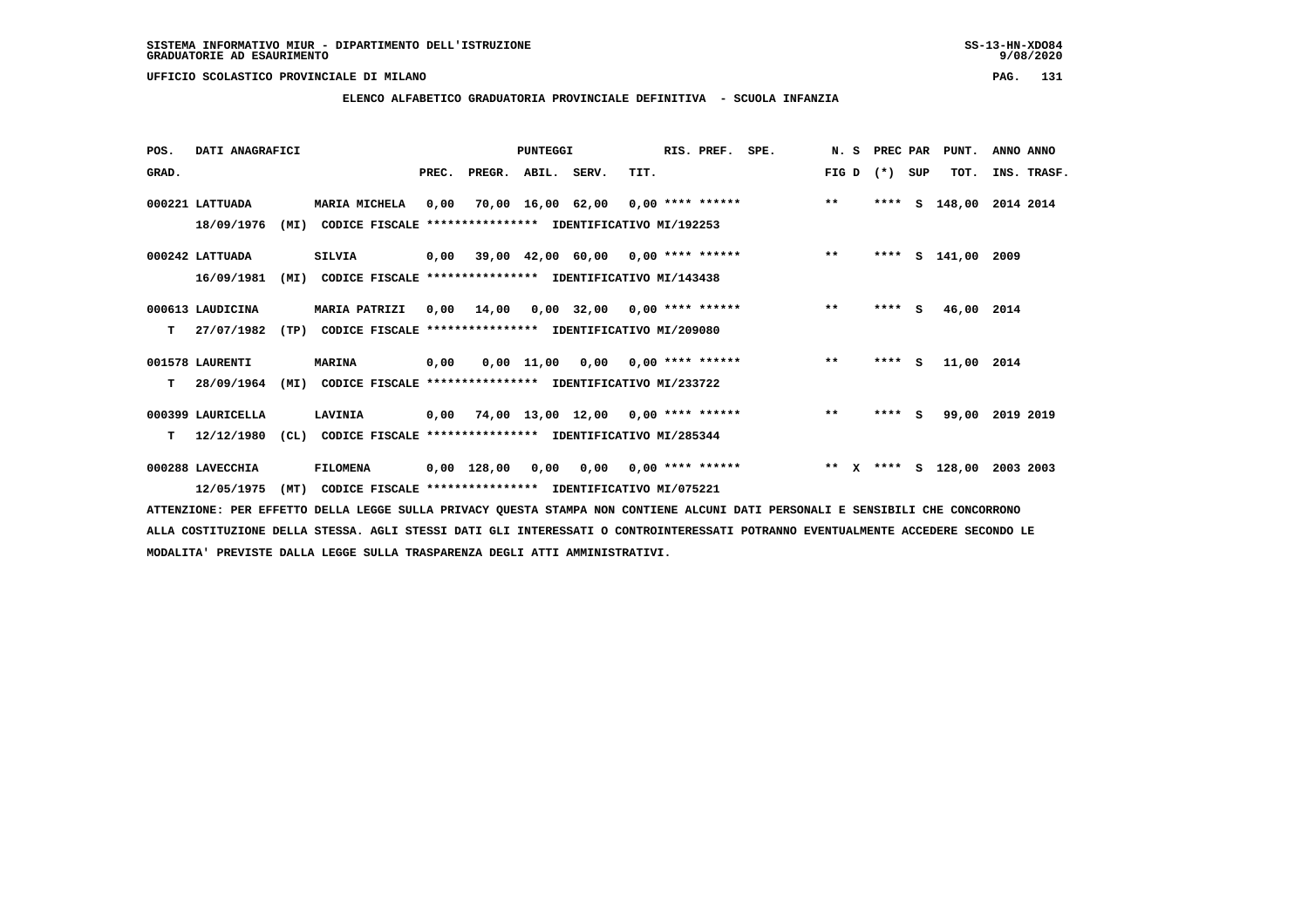# **ELENCO ALFABETICO GRADUATORIA PROVINCIALE DEFINITIVA - SCUOLA INFANZIA**

| POS.         | DATI ANAGRAFICI |      |                                                          |       |        | <b>PUNTEGGI</b>    |                                           |      | RIS. PREF.         | SPE. | N.S                   | PREC PAR |     | PUNT.      | ANNO ANNO   |
|--------------|-----------------|------|----------------------------------------------------------|-------|--------|--------------------|-------------------------------------------|------|--------------------|------|-----------------------|----------|-----|------------|-------------|
| GRAD.        |                 |      |                                                          | PREC. | PREGR. | ABIL. SERV.        |                                           | TIT. |                    |      | FIG D                 | $(*)$    | SUP | TOT.       | INS. TRASF. |
|              | 000813 LENTINI  |      | <b>GIOVANNA</b>                                          | 0,00  | 6,00   | 16,00              | 0,00                                      |      | $0,00$ **** ****** |      | $***$                 | ****     | s   | 22,00      | 2019 2019   |
| т            | 02/05/1980      | (AG) | CODICE FISCALE **************** IDENTIFICATIVO MI/285129 |       |        |                    |                                           |      |                    |      |                       |          |     |            |             |
|              | 000805 LENTINI  |      | <b>GIUSEPPA</b>                                          | 0,00  |        | 6,00 16,00         | 0,00                                      |      | $0.00$ **** ****** |      | $***$                 | $***$ S  |     | 22,00      | 2007 2007   |
|              | 01/01/1963      | (AG) | CODICE FISCALE **************** IDENTIFICATIVO MI/106887 |       |        |                    |                                           |      |                    |      |                       |          |     |            |             |
|              | 000615 LENTINI  |      | <b>MARISA</b>                                            | 0,00  | 27,00  |                    | 0,00 18,00                                |      | 0,00 **** ******   |      | $***$                 | ****     | s   | 45,00      | 2011 2011   |
|              | 28/05/1968      | (EE) | CODICE FISCALE **************** IDENTIFICATIVO MI/167433 |       |        |                    |                                           |      |                    |      |                       |          |     |            |             |
| 000583 LEO   |                 |      | ANNA RITA                                                | 0,00  |        |                    | $3,00$ 12,00 36,00 0,00 **** ******       |      |                    |      | $***$<br>$\mathbf{x}$ | ****     |     | 51,00 2014 |             |
| т            | 01/05/1978      | (SA) | CODICE FISCALE                                           |       |        |                    | **************** IDENTIFICATIVO MI/210495 |      |                    |      |                       |          |     |            |             |
| 000849 LEO   |                 |      | <b>GRAZIELLA</b>                                         | 0,00  |        | 5,00 15,00         | 0,00                                      |      | $0.00$ **** ****** |      | $***$                 | ****     | s   | 20,00      | 2007 2007   |
|              | 27/10/1967      | (ME) | CODICE FISCALE **************** IDENTIFICATIVO MI/106759 |       |        |                    |                                           |      |                    |      |                       |          |     |            |             |
| 001346 LEONE |                 |      | <b>MARIA</b>                                             | 0,00  |        | $0,00 \quad 12,00$ | 0,00                                      |      | $0.00$ **** ****** |      | $***$                 | ****     | s   | 12,00      | 2002        |
|              | 10/01/1959      | (SR) | CODICE FISCALE **************** IDENTIFICATIVO MI/064525 |       |        |                    |                                           |      |                    |      |                       |          |     |            |             |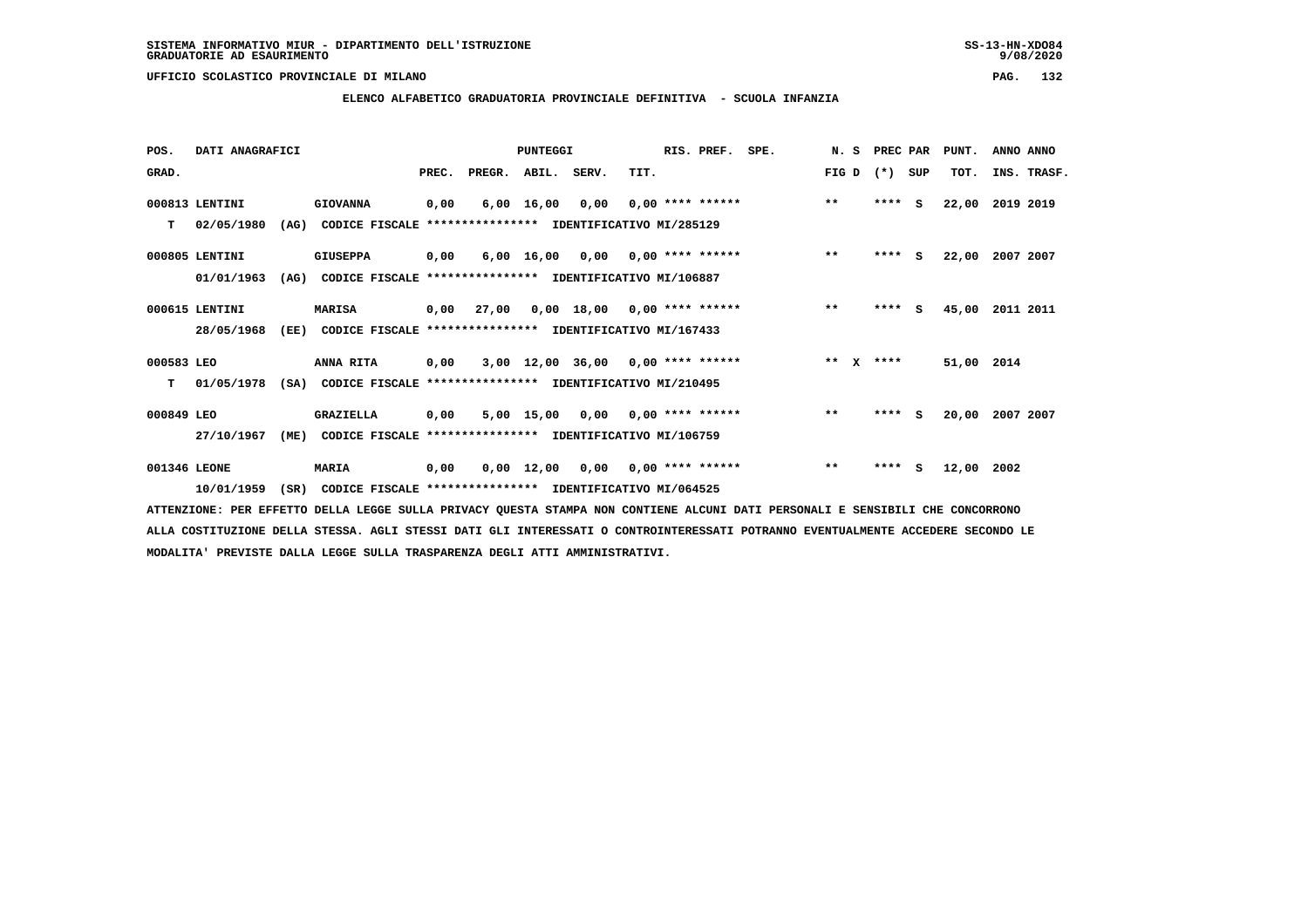# **ELENCO ALFABETICO GRADUATORIA PROVINCIALE DEFINITIVA - SCUOLA INFANZIA**

| POS.         | DATI ANAGRAFICI |      |                                                                         |       |                    | PUNTEGGI   |                                           |      | RIS. PREF.                | SPE.                               | N.S   | PREC PAR |     | PUNT.              | ANNO ANNO   |  |
|--------------|-----------------|------|-------------------------------------------------------------------------|-------|--------------------|------------|-------------------------------------------|------|---------------------------|------------------------------------|-------|----------|-----|--------------------|-------------|--|
| GRAD.        |                 |      |                                                                         | PREC. | PREGR. ABIL. SERV. |            |                                           | TIT. |                           |                                    | FIG D | $(*)$    | SUP | TOT.               | INS. TRASF. |  |
| 000238 LEONE |                 |      | <b>ROSSANA</b>                                                          | 0,00  |                    |            |                                           |      |                           | 68,00 14,00 60,00 0,00 **** ****** |       |          |     | ** X **** S 142,00 | 2003 2003   |  |
|              | 05/06/1978      | (FG) | CODICE FISCALE **************** IDENTIFICATIVO MI/075234                |       |                    |            |                                           |      |                           |                                    |       |          |     |                    |             |  |
|              | 001122 LEONETTI |      | <b>ROSSELLA</b>                                                         | 0,00  |                    |            | $4,00$ 11,00 0,00 0,00 **** ******        |      |                           |                                    | $***$ | $***$ S  |     | 15,00 2014         |             |  |
| т            | 12/01/1976      | (CZ) | CODICE FISCALE **************** IDENTIFICATIVO MI/228492                |       |                    |            |                                           |      |                           |                                    |       |          |     |                    |             |  |
| 000019 LEONI |                 |      | <b>ALESSANDRA</b>                                                       |       |                    |            | $0,00$ 87,00 42,00 60,00 0,00 **** ****** |      |                           |                                    | $**$  | $***$ S  |     | 189,00 2005        |             |  |
|              |                 |      | 19/02/1979 (VA) CODICE FISCALE *************** IDENTIFICATIVO MI/096289 |       |                    |            |                                           |      |                           |                                    |       |          |     |                    |             |  |
|              | 001451 LEROSE   |      | <b>PAOLA</b>                                                            |       | 0,00 11,00         |            | $0,00$ $0,00$ $0,00$ $***$ **** ******    |      |                           |                                    | $***$ | $***5$   |     | 11,00 2014         |             |  |
| т            | 26/08/1978      | (CS) | CODICE FISCALE **************** IDENTIFICATIVO MI/206097                |       |                    |            |                                           |      |                           |                                    |       |          |     |                    |             |  |
|              | 001187 LEROSE   |      | <b>TERESA</b>                                                           | 0,00  |                    | 0,00 14,00 |                                           |      | $0,00$ $0,00$ **** ****** |                                    | $**$  | $***$ S  |     | 14,00 2014         |             |  |
| т            | 22/07/1965      | (KR) | CODICE FISCALE **************** IDENTIFICATIVO MI/201226                |       |                    |            |                                           |      |                           |                                    |       |          |     |                    |             |  |
|              | 000087 LETIZIA  |      | CONCETTA ROSA 0,00 112,00 16,00 48,00 0,00 **** ******                  |       |                    |            |                                           |      |                           |                                    |       |          |     | ** X **** S 176,00 | 2007        |  |
|              | 04/03/1978      | (MI) | CODICE FISCALE **************** IDENTIFICATIVO MI/107473                |       |                    |            |                                           |      |                           |                                    |       |          |     |                    |             |  |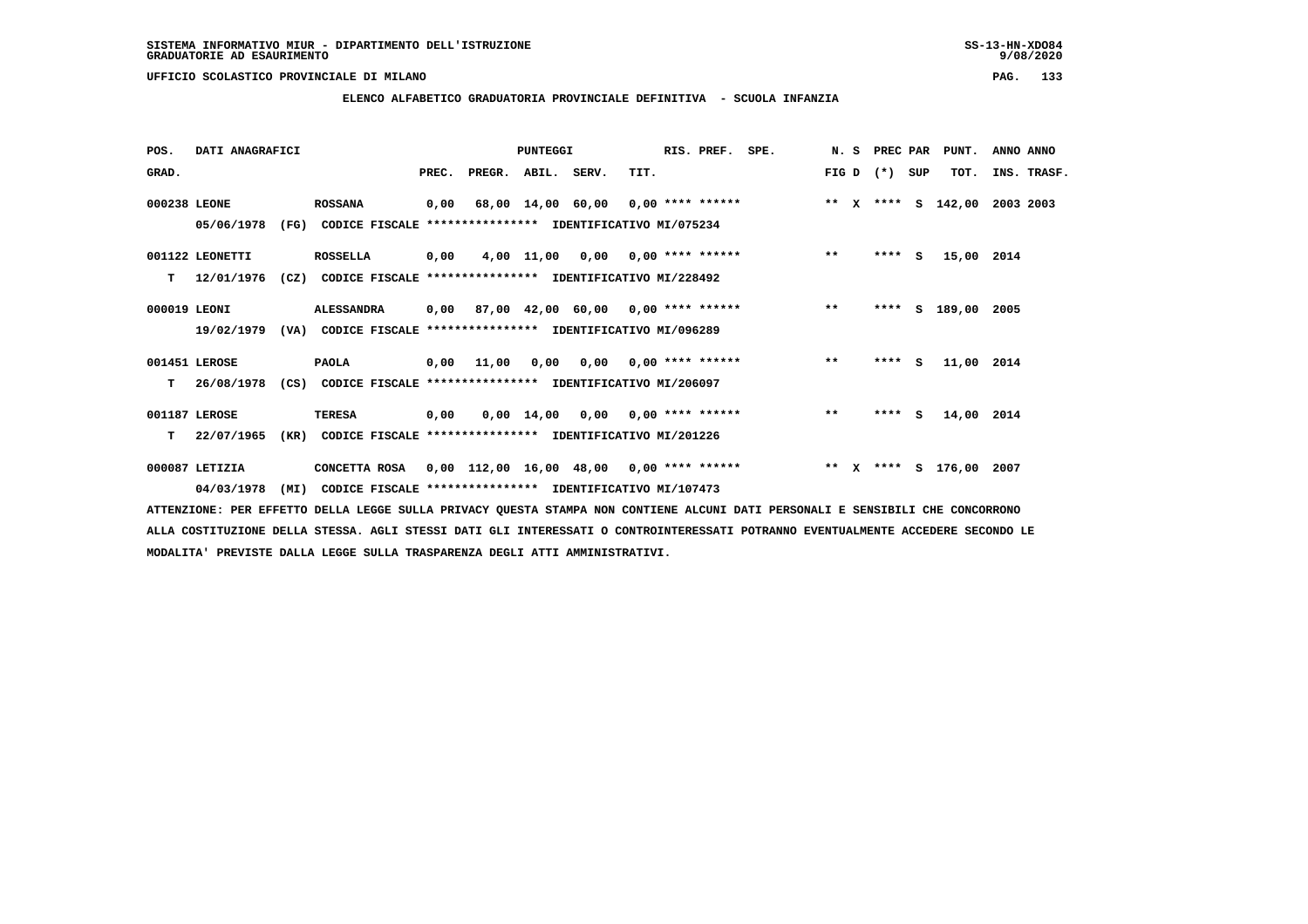**ELENCO ALFABETICO GRADUATORIA PROVINCIALE DEFINITIVA - SCUOLA INFANZIA**

 **POS. DATI ANAGRAFICI PUNTEGGI RIS. PREF. SPE. N. S PREC PAR PUNT. ANNO ANNO**GRAD. **BRAD. PREC. PREGR. ABIL. SERV.** TIT. THE REGREATER FIG D (\*) SUP TOT. INS. TRASF.  **001071 LETO GIUSEPPINA 0,00 3,00 13,00 0,00 0,00 \*\*\*\* \*\*\*\*\*\* \*\* \*\*\*\* S 16,00 2014 T 30/09/1982 (KR) CODICE FISCALE \*\*\*\*\*\*\*\*\*\*\*\*\*\*\*\* IDENTIFICATIVO MI/233512 000614 LEVA RITA IMMACOLA 0,00 0,00 16,00 30,00 0,00 \*\*\*\* \*\*\*\*\*\* \*\* \*\*\*\* S 46,00 2019 2019**

- **000111 LEVATO SERAFINA 0,00 88,00 14,00 60,00 9,00 \*\*\*\* \*\*\*\*\*\* \*\* \*\*\*\* S 171,00 2007 2007 18/05/1962 (CZ) CODICE FISCALE \*\*\*\*\*\*\*\*\*\*\*\*\*\*\*\* IDENTIFICATIVO MI/110466**
- **001559 LIBASCI CALOGERA 0,00 0,00 11,00 0,00 0,00 \*\*\*\* \*\*\*\*\*\* \*\* \*\*\*\* S 11,00 2014 T 09/10/1972 (AG) CODICE FISCALE \*\*\*\*\*\*\*\*\*\*\*\*\*\*\*\* IDENTIFICATIVO MI/247408**

 **000176 LIBRIZZI LUCIA 0,00 96,00 0,00 60,00 0,00 \*\*\*\* \*\*\*\*\*\* \*\* \*\*\*\* S 156,00 2007 2007 11/06/1970 (PA) CODICE FISCALE \*\*\*\*\*\*\*\*\*\*\*\*\*\*\*\* IDENTIFICATIVO MI/108459**

 **000078 LIBRO NOEMI LUCIA 0,00 75,00 42,00 60,00 0,00 \*\*\*\* \*\*\*\*\*\* \*\* \*\*\*\* S 177,00 2007 06/07/1985 (MI) CODICE FISCALE \*\*\*\*\*\*\*\*\*\*\*\*\*\*\*\* IDENTIFICATIVO MI/107733**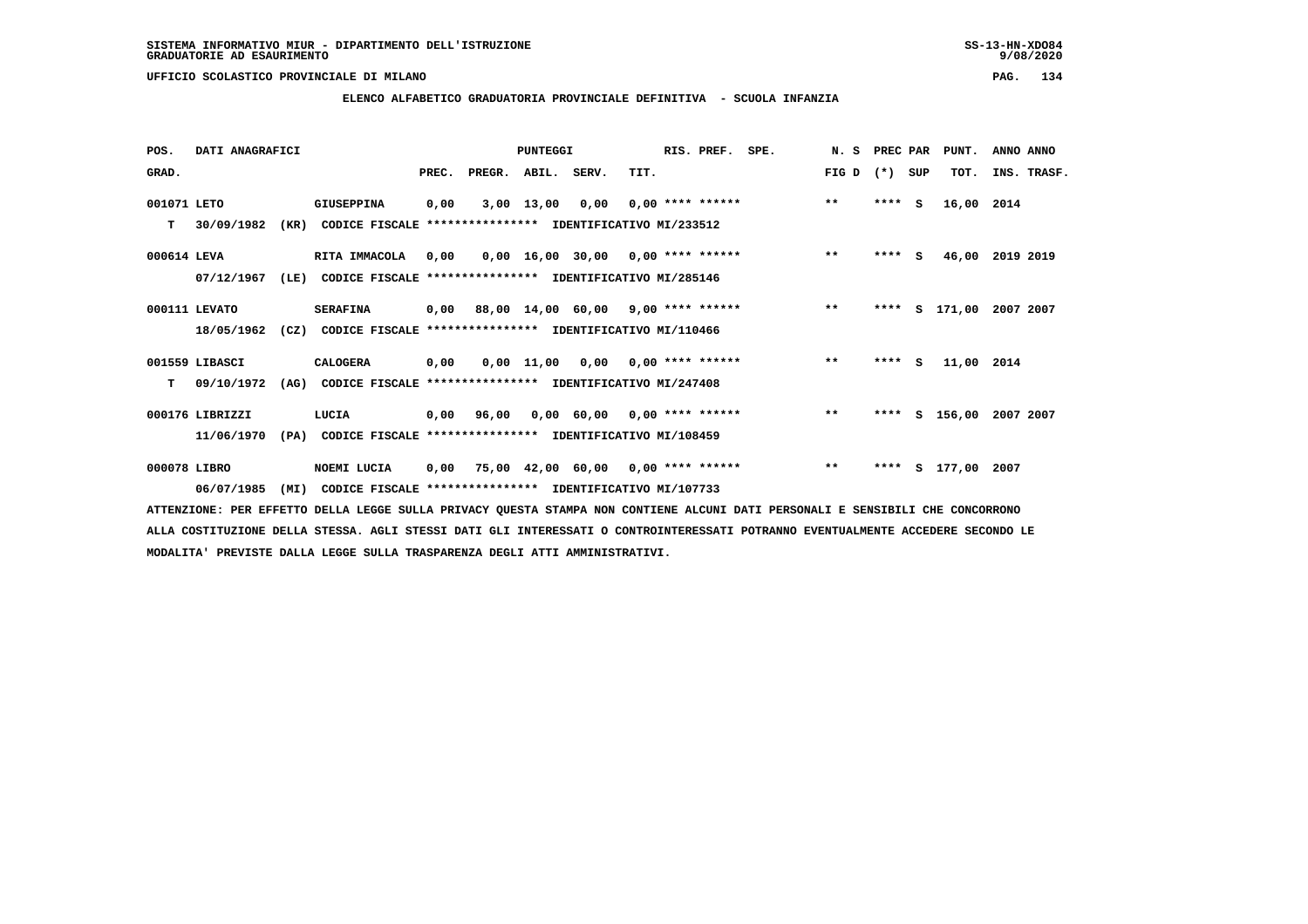**ELENCO ALFABETICO GRADUATORIA PROVINCIALE DEFINITIVA - SCUOLA INFANZIA**

| POS.         | DATI ANAGRAFICI  |      |                                                               |       |                                           | PUNTEGGI    |                                        |      | RIS. PREF.                | SPE. | N.S     | PREC PAR    |     | PUNT.                   | ANNO ANNO   |
|--------------|------------------|------|---------------------------------------------------------------|-------|-------------------------------------------|-------------|----------------------------------------|------|---------------------------|------|---------|-------------|-----|-------------------------|-------------|
| GRAD.        |                  |      |                                                               | PREC. | PREGR.                                    | ABIL. SERV. |                                        | TIT. |                           |      | FIG D   | $(* )$      | SUP | TOT.                    | INS. TRASF. |
|              | 001200 LICANDRO  |      | <b>KINGA</b>                                                  | 0,00  | 14,00                                     | 0,00        | 0,00                                   |      | $0,00$ **** ******        |      | $***$   | ****        | - S | 14,00 2014              |             |
| т            | 10/09/1982       |      | (CT) CODICE FISCALE **************** IDENTIFICATIVO MI/233913 |       |                                           |             |                                        |      |                           |      |         |             |     |                         |             |
|              | 001586 LI CAUSI  |      | <b>MARIA</b>                                                  | 0,00  | 11,00                                     |             | $0.00$ $0.00$ $0.00$ $***$ **** ****** |      |                           |      | $***$   | $***$ S     |     | 11,00                   | 2019 2019   |
| т            | 21/07/1978       | (TP) | CODICE FISCALE **************** IDENTIFICATIVO MI/285150      |       |                                           |             |                                        |      |                           |      |         |             |     |                         |             |
|              | 001099 LICCHETTA |      | ANNA RITA                                                     | 0,00  |                                           |             | $0,00$ 15,00 0,00 0,00 **** ******     |      |                           |      |         | ** x **** s |     | 15,00 2014              |             |
| т            | 08/04/1967       | (LE) | CODICE FISCALE **************** IDENTIFICATIVO MI/211747      |       |                                           |             |                                        |      |                           |      |         |             |     |                         |             |
| 000155 LICO  |                  |      | <b>SILVIA</b>                                                 | 0,00  | 60,00 40,00 60,00 0,00 **** ******        |             |                                        |      |                           |      | $***$ X | ****        |     | 160,00 2007             |             |
|              | 24/07/1984       |      | (MI) CODICE FISCALE **************** IDENTIFICATIVO MI/107338 |       |                                           |             |                                        |      |                           |      |         |             |     |                         |             |
| 000312 LIETO |                  |      | <b>STEFANIA ROSA</b>                                          |       | $0,00$ 52,00 11,00 60,00 0,00 **** ****** |             |                                        |      |                           |      |         |             |     | ** X **** S 123,00 2014 |             |
| т            | 14/06/1968       | (MI) | CODICE FISCALE **************** IDENTIFICATIVO MI/223482      |       |                                           |             |                                        |      |                           |      |         |             |     |                         |             |
|              | 000934 LINZITTO  |      | LAURA                                                         | 0,00  |                                           | 6,00 12,00  |                                        |      | $0,00$ $0,00$ **** ****** |      | $**$    | ****        | - S | 18,00 2014              |             |
|              | $T = 06/10/1980$ | (SR) | CODICE FISCALE **************** IDENTIFICATIVO MI/230758      |       |                                           |             |                                        |      |                           |      |         |             |     |                         |             |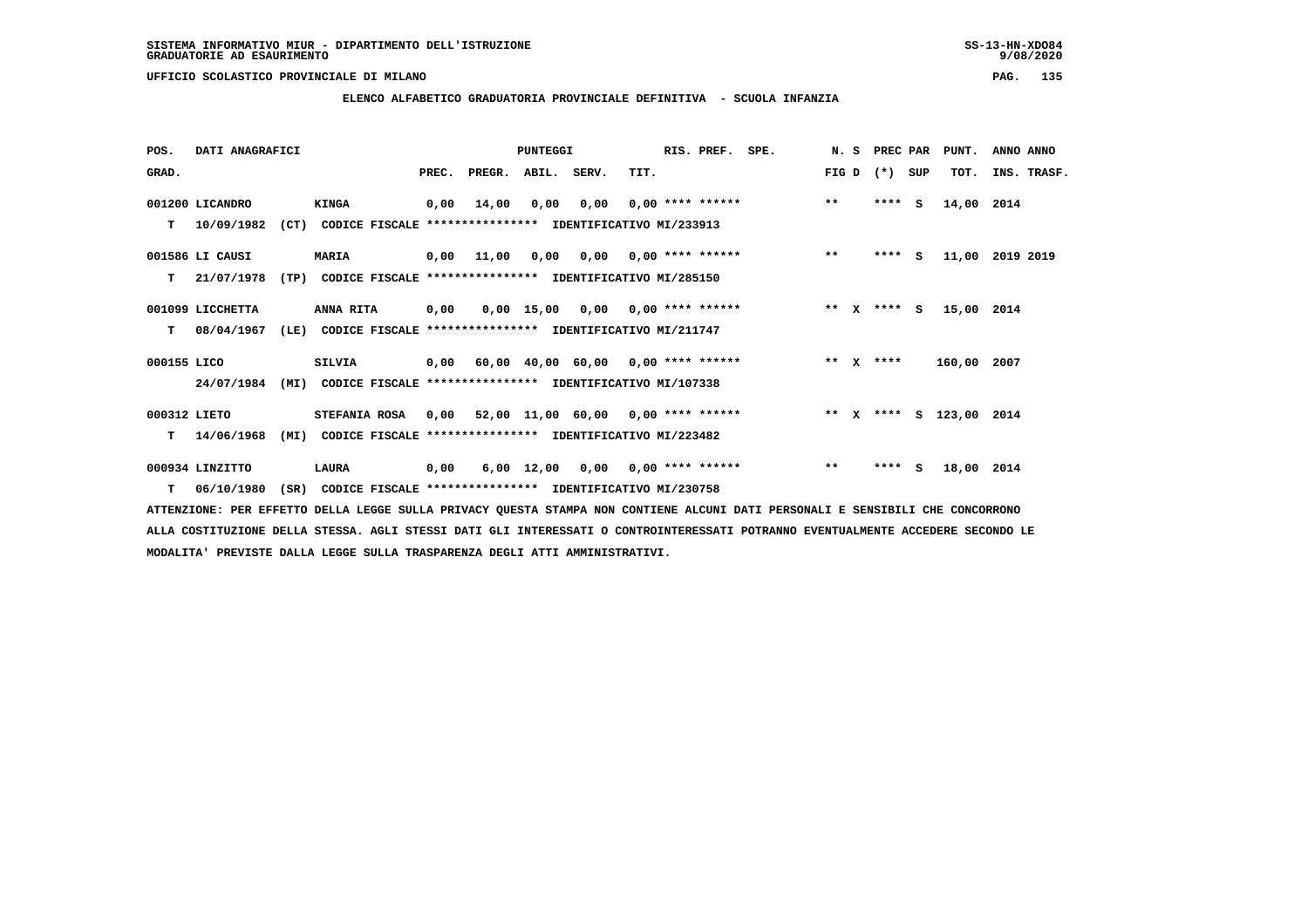**ELENCO ALFABETICO GRADUATORIA PROVINCIALE DEFINITIVA - SCUOLA INFANZIA**

| POS.         | DATI ANAGRAFICI |      |                                                          |       |                                           | <b>PUNTEGGI</b> |                                     |      | RIS. PREF. SPE.           |             | N. S PREC PAR |         |        | PUNT.           | ANNO ANNO   |  |
|--------------|-----------------|------|----------------------------------------------------------|-------|-------------------------------------------|-----------------|-------------------------------------|------|---------------------------|-------------|---------------|---------|--------|-----------------|-------------|--|
| GRAD.        |                 |      |                                                          | PREC. | PREGR. ABIL. SERV.                        |                 |                                     | TIT. |                           | FIG D $(*)$ |               |         | SUP    | TOT.            | INS. TRASF. |  |
|              | 000653 LIOTTA   |      | <b>GIOVANNA VALE</b>                                     | 0,00  |                                           |                 | $0,00$ 15,00 24,00 0,00 **** ****** |      |                           | $***$       |               | $***$ S |        | 39,00           | 2019 2019   |  |
|              | 28/09/1968      |      | (TP) CODICE FISCALE                                      |       | **************** IDENTIFICATIVO MI/285154 |                 |                                     |      |                           |             |               |         |        |                 |             |  |
| 001022 LISI  |                 |      | <b>SARA</b>                                              | 0,00  |                                           |                 | $3,00$ 11,00 0,00 3,00 **** ******  |      |                           | $***$       |               | $***$ S |        | 17,00 2019 2019 |             |  |
| T.           | 01/03/1982      | (EE) | CODICE FISCALE **************** IDENTIFICATIVO MI/285158 |       |                                           |                 |                                     |      |                           |             |               |         |        |                 |             |  |
|              | 001381 LITRICO  |      | <b>FLORINDA</b>                                          | 0,00  |                                           | 0,00 12,00      |                                     |      | $0,00$ $0,00$ **** ****** | ** x **** s |               |         |        | 12,00 2014      |             |  |
| т            | 12/04/1980      | (MI) | CODICE FISCALE **************** IDENTIFICATIVO MI/210636 |       |                                           |                 |                                     |      |                           |             |               |         |        |                 |             |  |
|              | 001461 LIUZZA   |      | <b>SABINA</b>                                            | 0,00  |                                           |                 | $0.00$ 11.00 0.00 0.00 **** ******  |      |                           | $***$       |               |         | **** S | 11,00 2014      |             |  |
| т            | 01/10/1983      | (MI) | CODICE FISCALE **************** IDENTIFICATIVO MI/193286 |       |                                           |                 |                                     |      |                           |             |               |         |        |                 |             |  |
|              | 000462 LIUZZI   |      | <b>ERIKA</b>                                             | 0,00  |                                           |                 | $0,00$ 41,00 36,00 0,00 **** ****** |      |                           | $**$        |               | $***$ S |        | 77,00 2009      |             |  |
|              | 21/08/1986      | (MI) | CODICE FISCALE **************** IDENTIFICATIVO MI/143398 |       |                                           |                 |                                     |      |                           |             |               |         |        |                 |             |  |
| 000247 LIVIO |                 |      | TIZIANA                                                  |       | 0,00 64,00 15,00 60,00 0,00 **** ******   |                 |                                     |      |                           | $***$       |               | ****    | s      | 139,00 2002     |             |  |
|              | 26/04/1974      | (RC) | CODICE FISCALE **************** IDENTIFICATIVO MI/067628 |       |                                           |                 |                                     |      |                           |             |               |         |        |                 |             |  |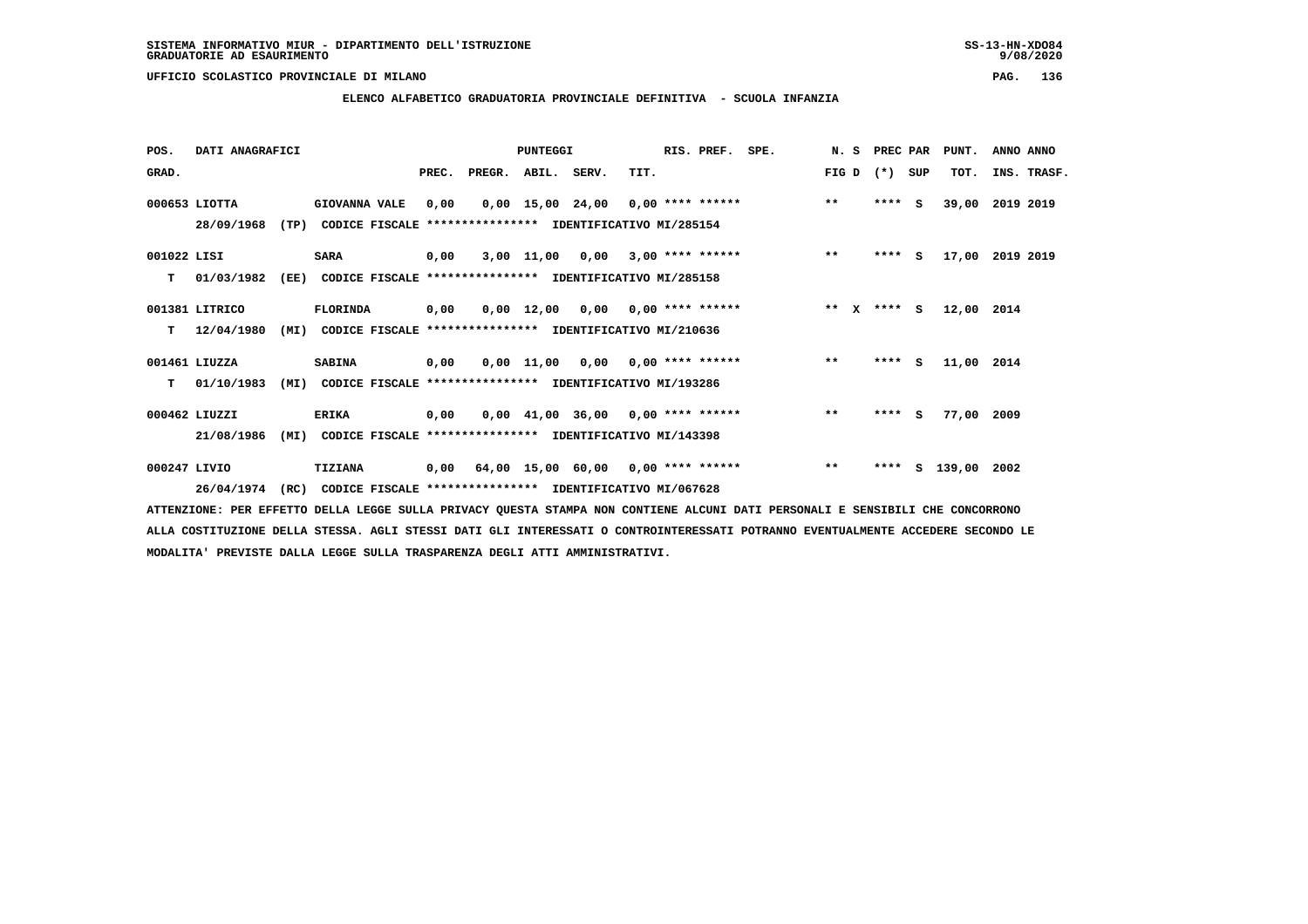**ELENCO ALFABETICO GRADUATORIA PROVINCIALE DEFINITIVA - SCUOLA INFANZIA**

| POS.         | DATI ANAGRAFICI  |      |                                                               |      |              | <b>PUNTEGGI</b> |                                                              | RIS. PREF. | SPE.         | N. S  |        | PREC PAR   | PUNT.       | ANNO ANNO   |
|--------------|------------------|------|---------------------------------------------------------------|------|--------------|-----------------|--------------------------------------------------------------|------------|--------------|-------|--------|------------|-------------|-------------|
| GRAD.        |                  |      |                                                               |      | PREC. PREGR. | ABIL. SERV.     | TIT.                                                         |            |              | FIG D | $(* )$ | SUP        | TOT.        | INS. TRASF. |
| 000006 LIZZO |                  |      | CLAUDIA                                                       |      | 0,00 132,00  |                 | $0,00$ 60,00 0,00 **** ******                                |            |              | $***$ |        | ****       | 192,00 2014 |             |
| т            | 07/09/1982       | (MI) | CODICE FISCALE **************** IDENTIFICATIVO MI/218833      |      |              |                 |                                                              |            |              |       |        |            |             |             |
|              | 001516 LO BIUNDO |      | MASSIMILIANO                                                  | 0,00 |              |                 | $0,00$ 11,00 0,00 0,00 **** ******                           |            | $*** x*** s$ |       |        |            | 11,00 2014  |             |
| т            | 17/06/1981       | (PA) | CODICE FISCALE                                                |      |              |                 | **************** IDENTIFICATIVO MI/203038                    |            |              |       |        |            |             |             |
|              | 000522 LOCANTO   |      | AMELIA                                                        | 0,00 |              |                 | $0,00$ 11,00 52,00 0,00 **** ******                          |            |              | $***$ |        | $***$ S    | 63,00 2014  |             |
| т            | 16/05/1974       | (KR) | CODICE FISCALE **************** IDENTIFICATIVO MI/221911      |      |              |                 |                                                              |            |              |       |        |            |             |             |
| 000631 LOCCO |                  |      | MARIA CARMELA                                                 | 0,00 |              | 0,00 42,00      | $0,00$ $0,00$ **** ******                                    |            |              | $***$ |        | $***5$     | 42,00       | 2019 2019   |
|              | 21/04/1985       |      | (CS) CODICE FISCALE **************** IDENTIFICATIVO MI/285286 |      |              |                 |                                                              |            |              |       |        |            |             |             |
| 000633 LODI  |                  |      | <b>ALESSIA</b>                                                | 0,00 |              |                 | $0.00 \quad 41.00 \quad 0.00 \quad 0.00 \quad *** \quad ***$ |            |              | $***$ |        | ****<br>s  | 41,00 2007  |             |
|              | 21/11/1985       | (MI) | CODICE FISCALE **************** IDENTIFICATIVO MI/106799      |      |              |                 |                                                              |            |              |       |        |            |             |             |
|              | 001024 LODICO    |      | <b>ROSARIO</b>                                                | 0,00 | 17,00        | 0,00            | $0,00$ $0,00$ **** ******                                    |            |              | $***$ |        | ****<br>S. | 17,00       | 2019 2019   |
|              | $T = 26/02/1981$ |      | (PA) CODICE FISCALE **************** IDENTIFICATIVO MI/285287 |      |              |                 |                                                              |            |              |       |        |            |             |             |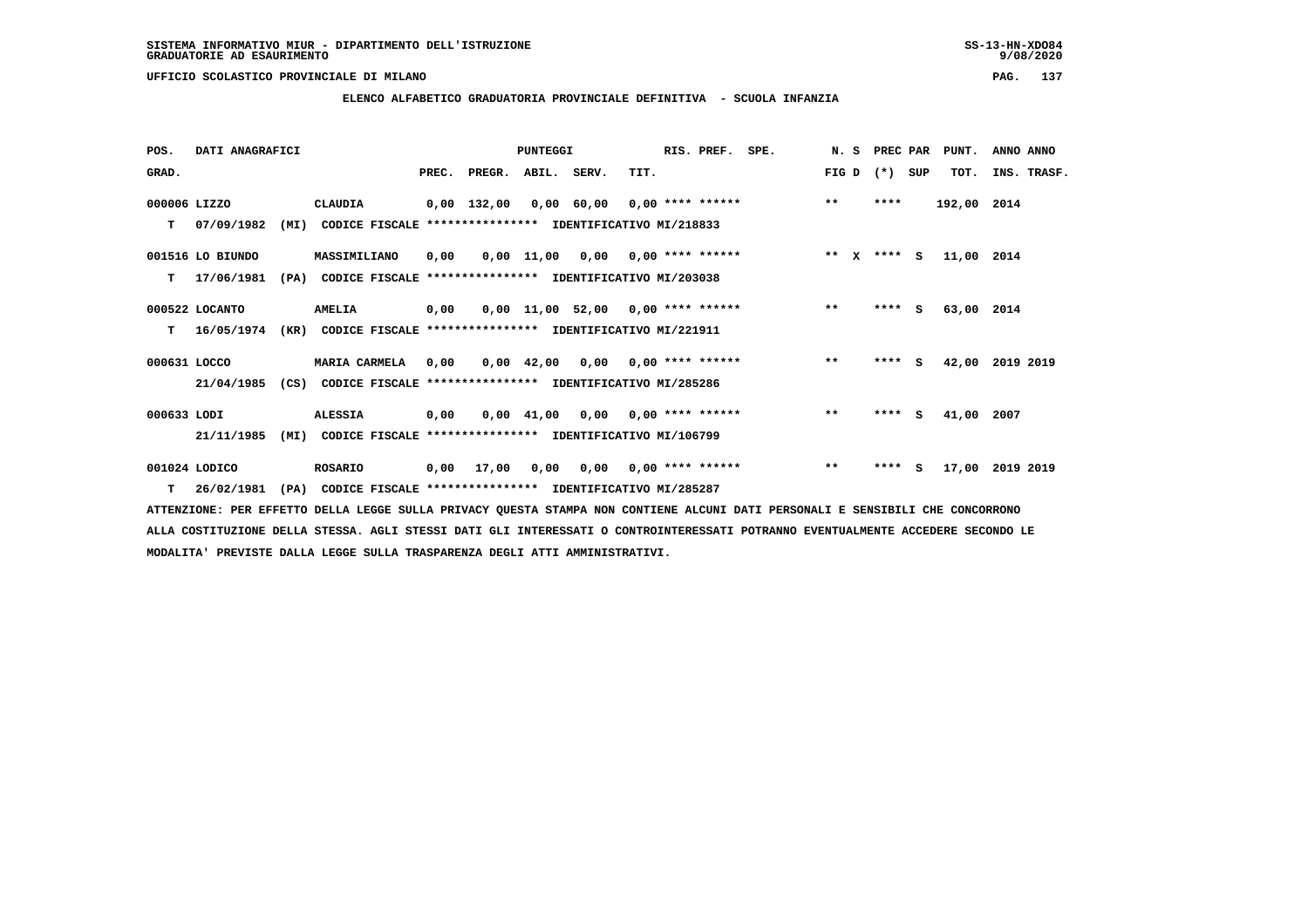**ELENCO ALFABETICO GRADUATORIA PROVINCIALE DEFINITIVA - SCUOLA INFANZIA**

 **POS. DATI ANAGRAFICI PUNTEGGI RIS. PREF. SPE. N. S PREC PAR PUNT. ANNO ANNO**GRAD. **PREGRADE SERVEGER. ABIL. SERV. TIT.** FIG D (\*) SUP TOT. INS. TRASF.  **000992 LOGGIA CROCETTA 0,00 17,00 0,00 0,00 0,00 \*\*\*\* \*\*\*\*\*\* \*\* \*\*\*\* S 17,00 2014 T 19/11/1974 (AG) CODICE FISCALE \*\*\*\*\*\*\*\*\*\*\*\*\*\*\*\* IDENTIFICATIVO MI/201159 001243 LO GIUDICE FRANCA 0,00 3,00 11,00 0,00 0,00 \*\*\*\* \*\*\*\*\*\* \*\* \*\*\*\* S 14,00 2014 T 22/05/1965 (TP) CODICE FISCALE \*\*\*\*\*\*\*\*\*\*\*\*\*\*\*\* IDENTIFICATIVO MI/227064 001236 LOIACONO CALOGERO 0,00 14,00 0,00 0,00 0,00 \*\*\*\* \*\*\*\*\*\* \*\* \*\*\*\* S 14,00 2014 T 07/06/1979 (AG) CODICE FISCALE \*\*\*\*\*\*\*\*\*\*\*\*\*\*\*\* IDENTIFICATIVO MI/233831 001372 LOMASTRO ROSA 0,00 0,00 12,00 0,00 0,00 \*\*\*\* \*\*\*\*\*\* \*\* \*\*\*\* S 12,00 2014 T 28/03/1973 (AG) CODICE FISCALE \*\*\*\*\*\*\*\*\*\*\*\*\*\*\*\* IDENTIFICATIVO MI/233576 000626 LOMBARDO ARMANDA 0,00 12,00 0,00 28,00 3,00 \*\*\*\* \*\*\*\*\*\* \*\* \*\*\*\* S 43,00 2014**

 **T 19/02/1979 (CT) CODICE FISCALE \*\*\*\*\*\*\*\*\*\*\*\*\*\*\*\* IDENTIFICATIVO MI/233581**

 **000426 LOMBARDO GIOVANNA 0,00 31,00 0,00 60,00 0,00 \*\*\*\* \*\*\*\*\*\* \*\* X \*\*\*\* S 91,00 2014 2014 12/12/1977 (TP) CODICE FISCALE \*\*\*\*\*\*\*\*\*\*\*\*\*\*\*\* IDENTIFICATIVO MI/191756**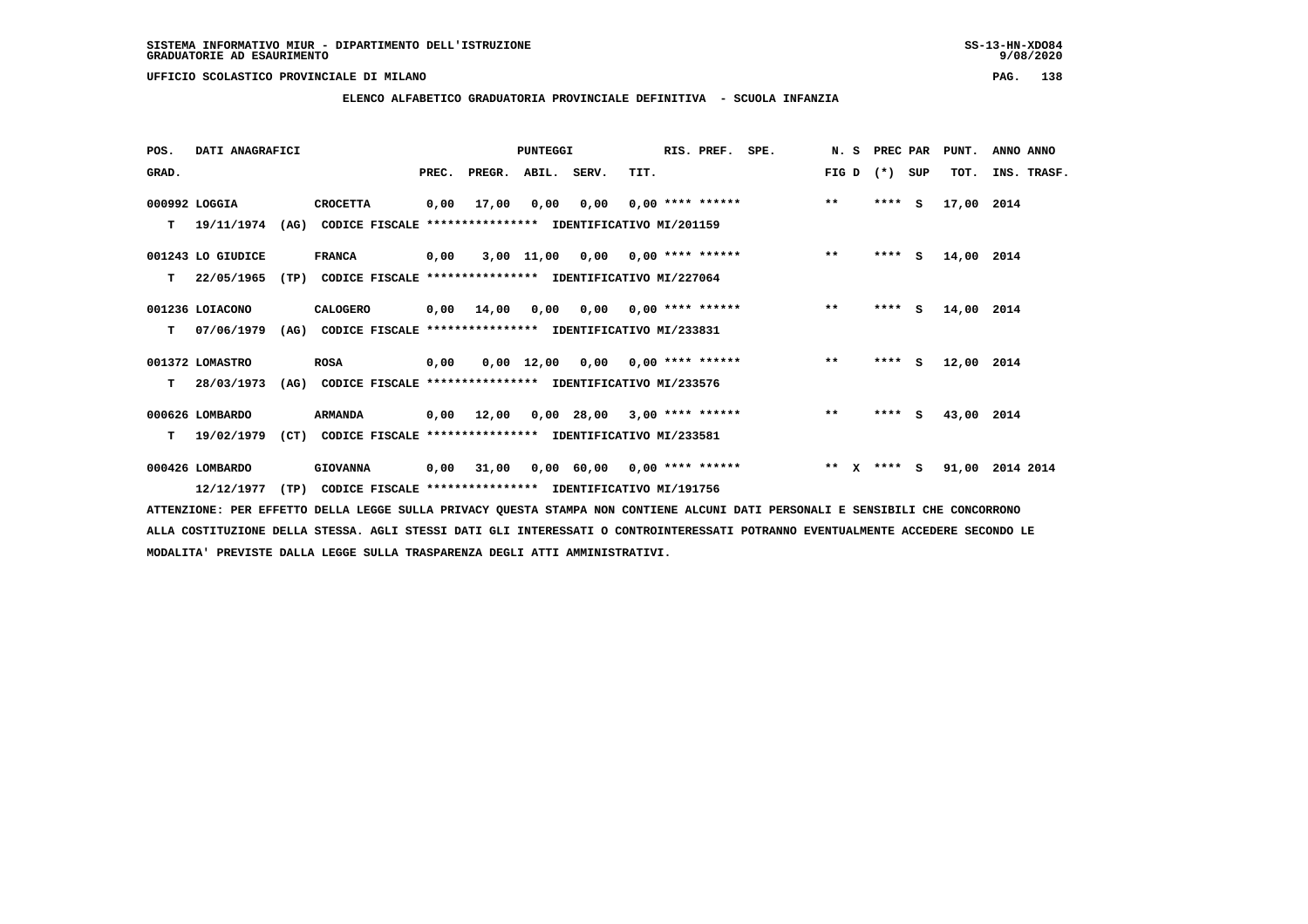# **ELENCO ALFABETICO GRADUATORIA PROVINCIALE DEFINITIVA - SCUOLA INFANZIA**

 **POS. DATI ANAGRAFICI PUNTEGGI RIS. PREF. SPE. N. S PREC PAR PUNT. ANNO ANNO**GRAD. **PREGRADE SERVEGER. ABIL. SERV. TIT.** FIG D (\*) SUP TOT. INS. TRASF.  **001305 LOMBARDOZZI NADIA 0,00 0,00 13,00 0,00 0,00 \*\*\*\* \*\*\*\*\*\* \*\* X \*\*\*\* S 13,00 2014 T 14/11/1983 (AG) CODICE FISCALE \*\*\*\*\*\*\*\*\*\*\*\*\*\*\*\* IDENTIFICATIVO MI/231396 000082 LONETTO TERESA 0,00 103,00 14,00 60,00 0,00 \*\*\*\* \*\*\*\*\*\* \*\* \*\*\*\* S 177,00 2014 T 10/02/1965 (KR) CODICE FISCALE \*\*\*\*\*\*\*\*\*\*\*\*\*\*\*\* IDENTIFICATIVO MI/211540 000988 LONGHITANO SAMANTA 0,00 0,00 14,00 0,00 3,00 \*\*\*\* \*\*\*\*\*\* \*\* \*\*\*\* S 17,00 2014 T 05/07/1977 (CT) CODICE FISCALE \*\*\*\*\*\*\*\*\*\*\*\*\*\*\*\* IDENTIFICATIVO MI/207629 000449 LONGO ANTONELLA 0,00 12,00 13,00 56,00 0,00 \*\*\*\* \*\*\*\*\*\* \*\* X \*\*\*\* S 81,00 2014 T 20/04/1981 (MI) CODICE FISCALE \*\*\*\*\*\*\*\*\*\*\*\*\*\*\*\* IDENTIFICATIVO MI/203345 000458 LONGO MARICA 0,00 51,00 15,00 12,00 0,00 \*\*\*\* \*\*\*\*\*\* \*\* X \*\*\*\* S 78,00 2011 2011 13/11/1977 (CT) CODICE FISCALE \*\*\*\*\*\*\*\*\*\*\*\*\*\*\*\* IDENTIFICATIVO MI/167386 000909 LOPATRIELLO MARIATERESA 0,00 2,00 17,00 0,00 0,00 \*\*\*\* \*\*\*\*\*\* \*\* \*\*\*\* S 19,00 2014 T 17/08/1975 (MT) CODICE FISCALE \*\*\*\*\*\*\*\*\*\*\*\*\*\*\*\* IDENTIFICATIVO MI/197889**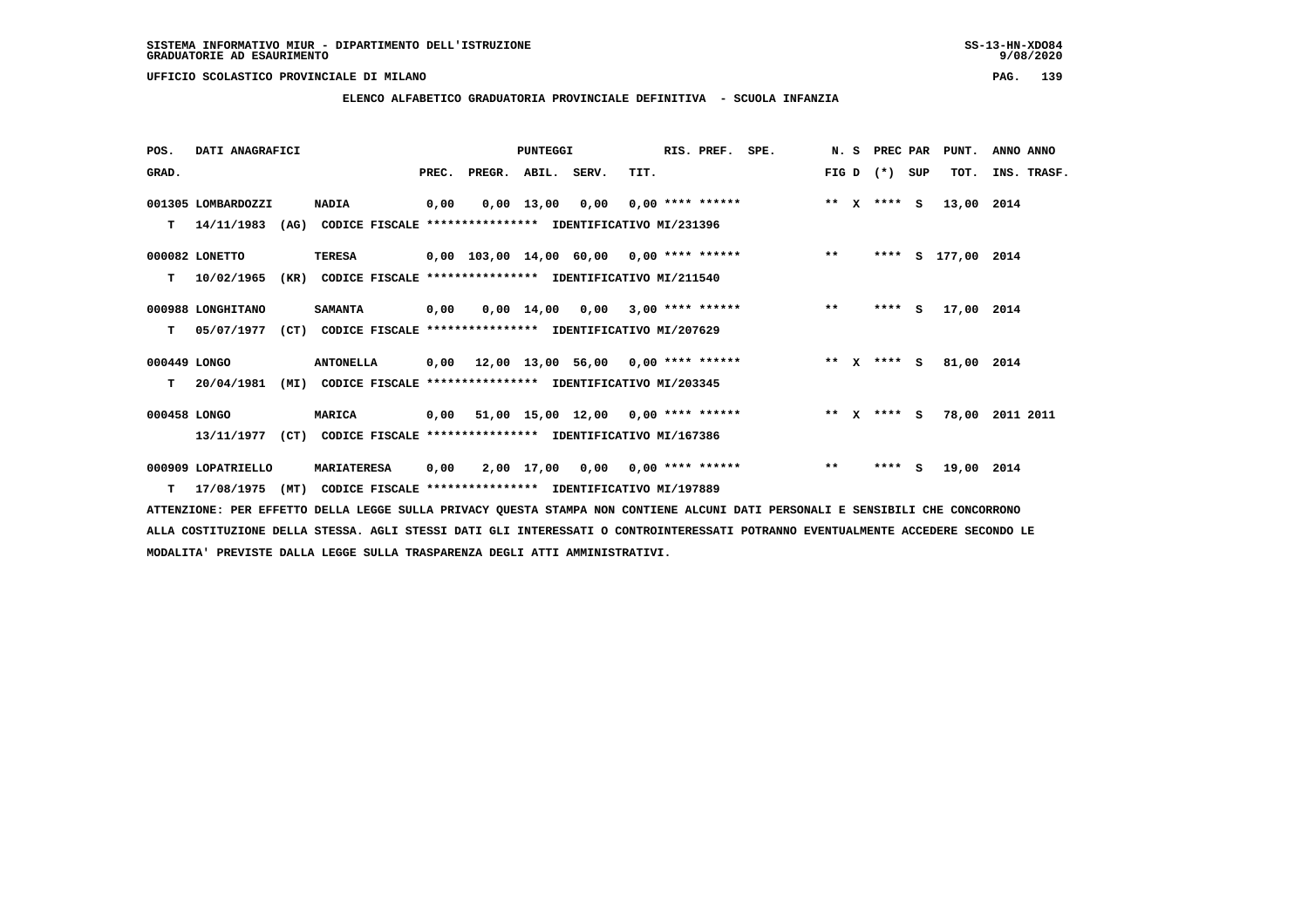**ELENCO ALFABETICO GRADUATORIA PROVINCIALE DEFINITIVA - SCUOLA INFANZIA**

| POS.         | DATI ANAGRAFICI  |      |                                                               |       |                                          | PUNTEGGI     |                                    |                           | RIS. PREF.         | SPE. | N.S     | PREC PAR |     | PUNT.      | ANNO ANNO   |  |
|--------------|------------------|------|---------------------------------------------------------------|-------|------------------------------------------|--------------|------------------------------------|---------------------------|--------------------|------|---------|----------|-----|------------|-------------|--|
| GRAD.        |                  |      |                                                               | PREC. | PREGR. ABIL. SERV.                       |              |                                    | TIT.                      |                    |      | FIG D   | $(*)$    | SUP | TOT.       | INS. TRASF. |  |
|              | 001299 LOPRESTI  |      | LEA                                                           | 0,00  |                                          | $0,00$ 13,00 | 0,00                               | $0,00$ **** ******        |                    |      | $***$   | ****     |     | 13,00 2014 |             |  |
| т            | 12/07/1975       | (TP) | CODICE FISCALE **************** IDENTIFICATIVO MI/219336      |       |                                          |              |                                    |                           |                    |      |         |          |     |            |             |  |
|              | 001418 LOPREVITE |      | <b>MARIA</b>                                                  | 0,00  |                                          |              | $0,00$ 12,00 0,00 0,00 **** ****** |                           |                    |      | $***$   | $***$ S  |     | 12,00      | 2019 2019   |  |
| т            | 04/12/1968       | (RC) | CODICE FISCALE **************** IDENTIFICATIVO MI/285327      |       |                                          |              |                                    |                           |                    |      |         |          |     |            |             |  |
|              | 000026 LORENZI   |      | ANNA MARIA                                                    |       | 0,00 114,00 12,00 60,00 0,00 **** ****** |              |                                    |                           |                    |      | $***$   | ****     |     | S 186,00   | 2000        |  |
|              | 21/12/1962       | (MI) | CODICE FISCALE **************** IDENTIFICATIVO MI/023673      |       |                                          |              |                                    |                           |                    |      |         |          |     |            |             |  |
| 001055 LOTA' |                  |      | PATRIZIA                                                      | 0,00  | 13,00                                    | 0,00         | 0,00                               |                           | $3,00$ **** ****** |      | $**$    | $***$ S  |     | 16,00 2014 |             |  |
| т            | 06/12/1977       |      | (PA) CODICE FISCALE **************** IDENTIFICATIVO MI/216701 |       |                                          |              |                                    |                           |                    |      |         |          |     |            |             |  |
| 001309 LUCA  |                  |      | <b>GAETANA</b>                                                | 0,00  |                                          |              | $2,00$ 11,00 0,00 0,00 **** ****** |                           |                    |      | $***$ X | $***$ S  |     | 13,00 2014 |             |  |
| т            | 27/01/1972       | (CL) | CODICE FISCALE **************** IDENTIFICATIVO MI/233261      |       |                                          |              |                                    |                           |                    |      |         |          |     |            |             |  |
|              | 001567 LUCARELLI |      | <b>EUGENIO</b>                                                | 0,00  |                                          | 0,00 11,00   |                                    | $0,00$ $0,00$ **** ****** |                    |      | $* *$   | ****     | - S | 11,00 2014 |             |  |
|              | $T = 31/03/1968$ | (BN) | CODICE FISCALE **************** IDENTIFICATIVO MI/233725      |       |                                          |              |                                    |                           |                    |      |         |          |     |            |             |  |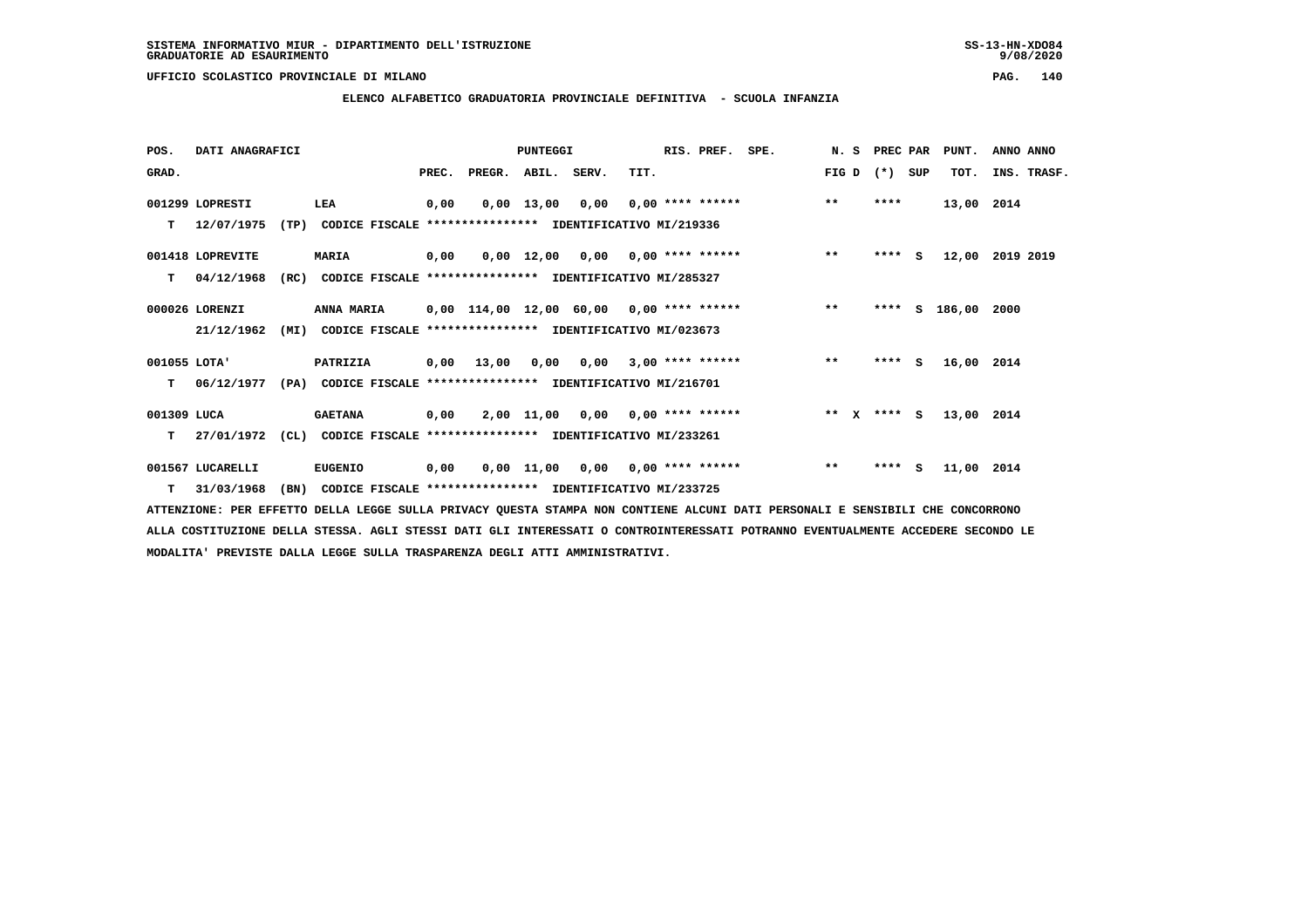**ELENCO ALFABETICO GRADUATORIA PROVINCIALE DEFINITIVA - SCUOLA INFANZIA**

 **POS. DATI ANAGRAFICI PUNTEGGI RIS. PREF. SPE. N. S PREC PAR PUNT. ANNO ANNO**GRAD. **BRAD. PREC. PREGR. ABIL. SERV.** TIT. THE REGREATER FIG D (\*) SUP TOT. INS. TRASF.  **000402 LUCENTE ANNA MARGHERI 0,00 26,00 12,00 60,00 0,00 \*\*\*\* \*\*\*\*\*\* \*\* X \*\*\*\* S 98,00 2014 T 18/09/1971 (MI) CODICE FISCALE \*\*\*\*\*\*\*\*\*\*\*\*\*\*\*\* IDENTIFICATIVO MI/219555 000129 LUCIA DANIELA 0,00 91,00 15,00 60,00 0,00 \*\*\*\* \*\*\*\*\*\* \*\* \*\*\*\* S 166,00 2002 12/06/1977 (PZ) CODICE FISCALE \*\*\*\*\*\*\*\*\*\*\*\*\*\*\*\* IDENTIFICATIVO MI/065223 000766 LUCIFERO MARIA LETTERI 0,00 12,00 12,00 0,00 0,00 \*\*\*\* \*\*\*\*\*\* \*\* \*\*\*\* S 24,00 2000 25/09/1966 (VV) CODICE FISCALE \*\*\*\*\*\*\*\*\*\*\*\*\*\*\*\* IDENTIFICATIVO MI/033011 001213 LUCIFORA ELISABETTA 0,00 0,00 14,00 0,00 0,00 \*\*\*\* \*\*\*\*\*\* \*\* \*\*\*\* S 14,00 2014 T 03/12/1981 (RG) CODICE FISCALE \*\*\*\*\*\*\*\*\*\*\*\*\*\*\*\* IDENTIFICATIVO MI/209685 000794 LUMIA MARIA GRAZIA 0,00 0,00 13,00 10,00 0,00 \*\*\*\* \*\*\*\*\*\* \*\* \*\*\*\* S 23,00 2019 2019 11/01/1966 (CL) CODICE FISCALE \*\*\*\*\*\*\*\*\*\*\*\*\*\*\*\* IDENTIFICATIVO MI/285355 001012 LUPIA TIZIANA 0,00 13,00 0,00 4,00 0,00 \*\*\*\* \*\*\*\*\*\* \*\* \*\*\*\* S 17,00 2014**

 **T 28/11/1973 (CZ) CODICE FISCALE \*\*\*\*\*\*\*\*\*\*\*\*\*\*\*\* IDENTIFICATIVO MI/205052**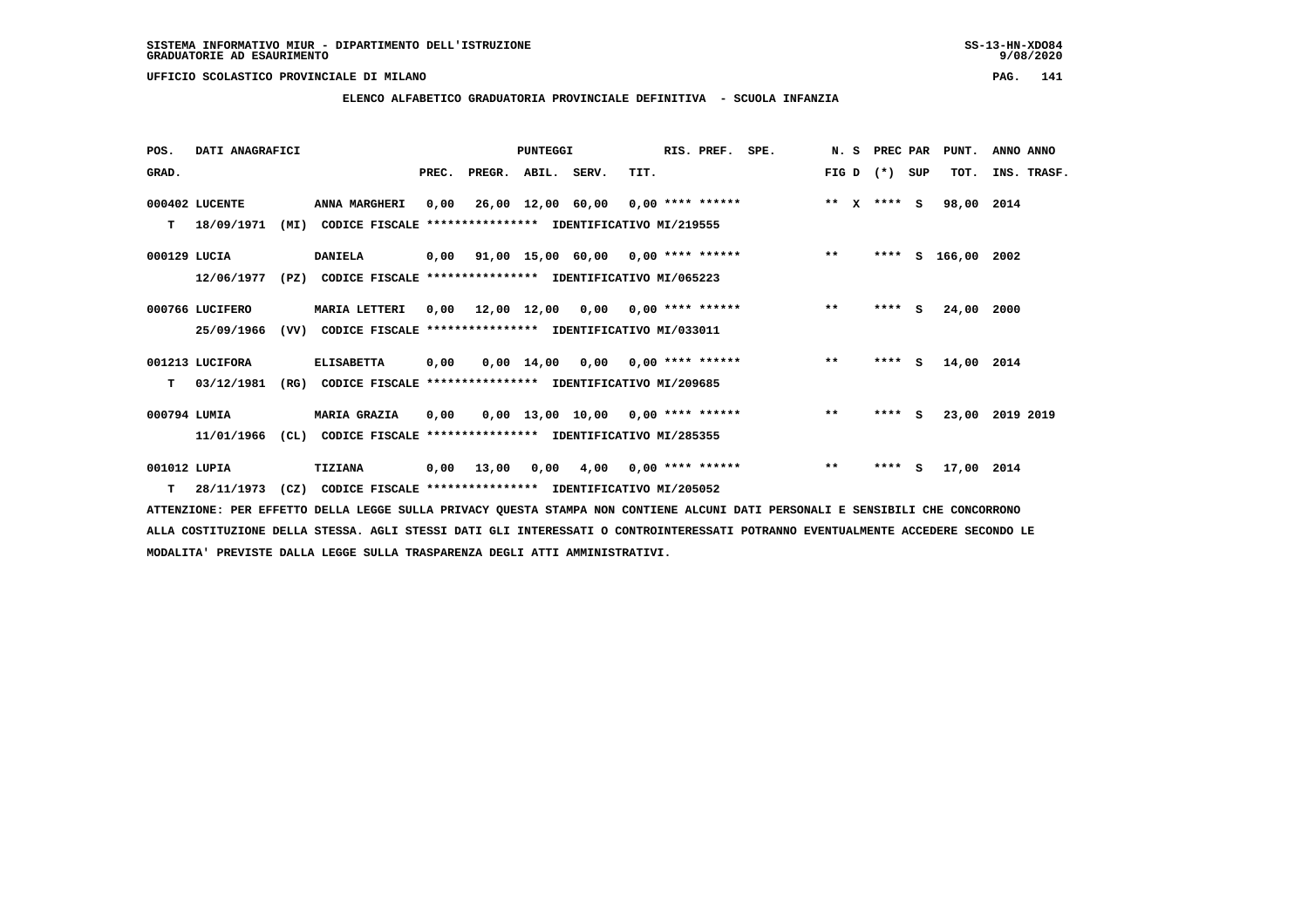**ELENCO ALFABETICO GRADUATORIA PROVINCIALE DEFINITIVA - SCUOLA INFANZIA**

| POS.         | DATI ANAGRAFICI  |      |                                                               |       |                    | PUNTEGGI |                                             | RIS. PREF. SPE. |                                        |       | N. S PREC PAR |     | PUNT.         | ANNO ANNO   |
|--------------|------------------|------|---------------------------------------------------------------|-------|--------------------|----------|---------------------------------------------|-----------------|----------------------------------------|-------|---------------|-----|---------------|-------------|
| GRAD.        |                  |      |                                                               | PREC. | PREGR. ABIL. SERV. |          | TIT.                                        |                 |                                        | FIG D | $(* )$        | SUP | TOT.          | INS. TRASF. |
| 001197 LUPO  |                  |      | <b>ANTONIO</b>                                                | 0,00  |                    |          | $3,00$ 11,00 0,00 0,00 **** ******          |                 | ** x **** s                            |       |               |     | 14,00 2014    |             |
| т            | 07/10/1974       | (EE) | CODICE FISCALE **************** IDENTIFICATIVO MI/207516      |       |                    |          |                                             |                 |                                        |       |               |     |               |             |
|              | 001502 MACALUSO  |      | <b>MARIA</b>                                                  | 0,00  | 11,00              |          | $0,00$ $0,00$ $0,00$ $***$ **** ******      |                 |                                        | $***$ | **** S        |     | 11,00 2014    |             |
| T.           | 11/04/1980       |      | (PA) CODICE FISCALE **************** IDENTIFICATIVO MI/232944 |       |                    |          |                                             |                 |                                        |       |               |     |               |             |
|              | 000307 MACCAGNI  |      | <b>PAOLA</b>                                                  |       |                    |          | $0.00$ 57,00 14,00 54,00 0,00 **** ******   |                 | $***$ $X$ $***$                        |       |               |     | 125,00 2014   |             |
| T.           | 30/03/1981       | (MI) | CODICE FISCALE **************** IDENTIFICATIVO MI/204888      |       |                    |          |                                             |                 |                                        |       |               |     |               |             |
|              | 001331 MACCHIONE |      | <b>ADRIANA</b>                                                |       | 0,00 13,00         |          |                                             |                 | $0,00$ $0,00$ $0,00$ $***$ **** ****** | $***$ | $***5$        |     | 13,00 2014    |             |
| T.           | 20/03/1974       |      | (CZ) CODICE FISCALE **************** IDENTIFICATIVO MI/221567 |       |                    |          |                                             |                 |                                        |       |               |     |               |             |
|              | 000720 MACRI'    |      | GIUSEPPINA                                                    |       |                    |          | $0,00$ 29,00 $0,00$ 0,00 $0,00$ **** ****** |                 |                                        | $* *$ | $***$ S       |     | 29,00 2014    |             |
| т            | 08/10/1976       | (RC) | CODICE FISCALE **************** IDENTIFICATIVO MI/195493      |       |                    |          |                                             |                 |                                        |       |               |     |               |             |
| 000347 MACRI |                  |      | <b>MARIA</b>                                                  | 0,00  | 60,00              |          | $0,00$ 52,00 0,00 **** ******               |                 |                                        | $**$  | ****          |     | S 112,00 2014 |             |
|              | $T = 26/05/1972$ |      | (KR) CODICE FISCALE **************** IDENTIFICATIVO MI/196363 |       |                    |          |                                             |                 |                                        |       |               |     |               |             |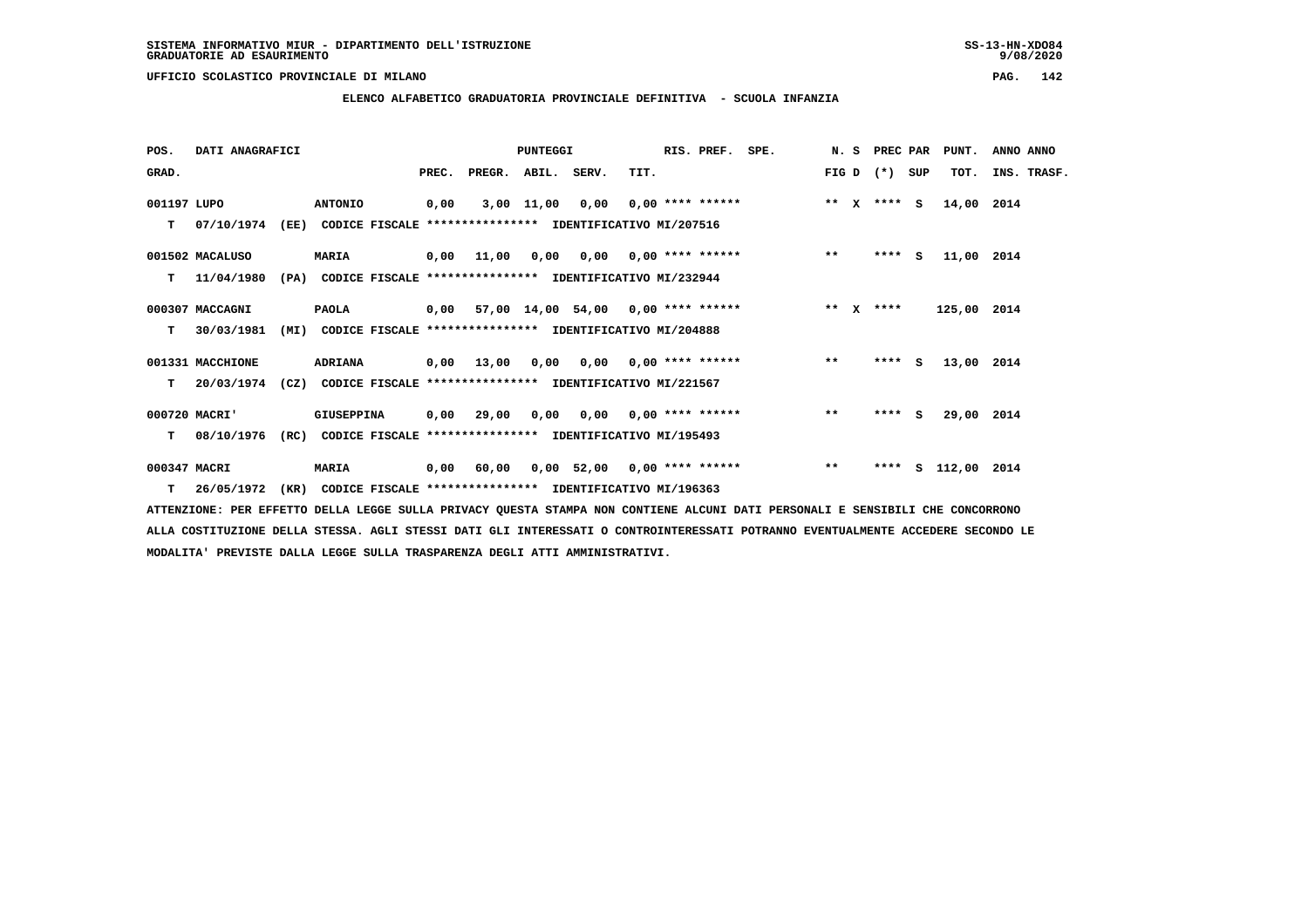# **ELENCO ALFABETICO GRADUATORIA PROVINCIALE DEFINITIVA - SCUOLA INFANZIA**

 **POS. DATI ANAGRAFICI PUNTEGGI RIS. PREF. SPE. N. S PREC PAR PUNT. ANNO ANNO**GRAD. **BRAD. PREC. PREGR. ABIL. SERV.** TIT. THE REGREATER FIG D (\*) SUP TOT. INS. TRASF.  **000597 MACRINA MARIAELISABET 0,00 13,00 13,00 24,00 0,00 \*\*\*\* \*\*\*\*\*\* \*\* \*\*\*\* S 50,00 2014 T 27/09/1965 (CZ) CODICE FISCALE \*\*\*\*\*\*\*\*\*\*\*\*\*\*\*\* IDENTIFICATIVO MI/200381 000861 MADDALENA GIOVANNA 0,00 17,00 0,00 0,00 3,00 \*\*\*\* \*\*\*\*\*\* \*\* \*\*\*\* S 20,00 2014 T 02/12/1982 (CE) CODICE FISCALE \*\*\*\*\*\*\*\*\*\*\*\*\*\*\*\* IDENTIFICATIVO MI/227329 000880 MAESANO CARMELA ANNUN 0,00 0,00 16,00 4,00 0,00 \*\*\*\* \*\*\*\*\*\* \*\* \*\*\*\* S 20,00 2019 2019 11/10/1969 (RC) CODICE FISCALE \*\*\*\*\*\*\*\*\*\*\*\*\*\*\*\* IDENTIFICATIVO MI/285086 000276 MAFFI ELISA 0,00 44,00 41,00 46,00 0,00 \*\*\*\* \*\*\*\*\*\* \*\* \*\*\*\* S 131,00 2007 07/11/1981 (MI) CODICE FISCALE \*\*\*\*\*\*\*\*\*\*\*\*\*\*\*\* IDENTIFICATIVO MI/112112 001176 MAGGIO ANTONELLA 0,00 0,00 14,00 0,00 0,00 \*\*\*\* \*\*\*\*\*\* \*\* \*\*\*\* S 14,00 2011 2011**

 **06/06/1962 (LE) CODICE FISCALE \*\*\*\*\*\*\*\*\*\*\*\*\*\*\*\* IDENTIFICATIVO MI/166547**

 **000496 MAGISANO CATERINA 0,00 56,00 15,00 0,00 0,00 \*\*\*\* \*\*\*\*\*\* \*\* \*\*\*\* S 71,00 2004 2004 11/02/1978 (CZ) CODICE FISCALE \*\*\*\*\*\*\*\*\*\*\*\*\*\*\*\* IDENTIFICATIVO MI/082554**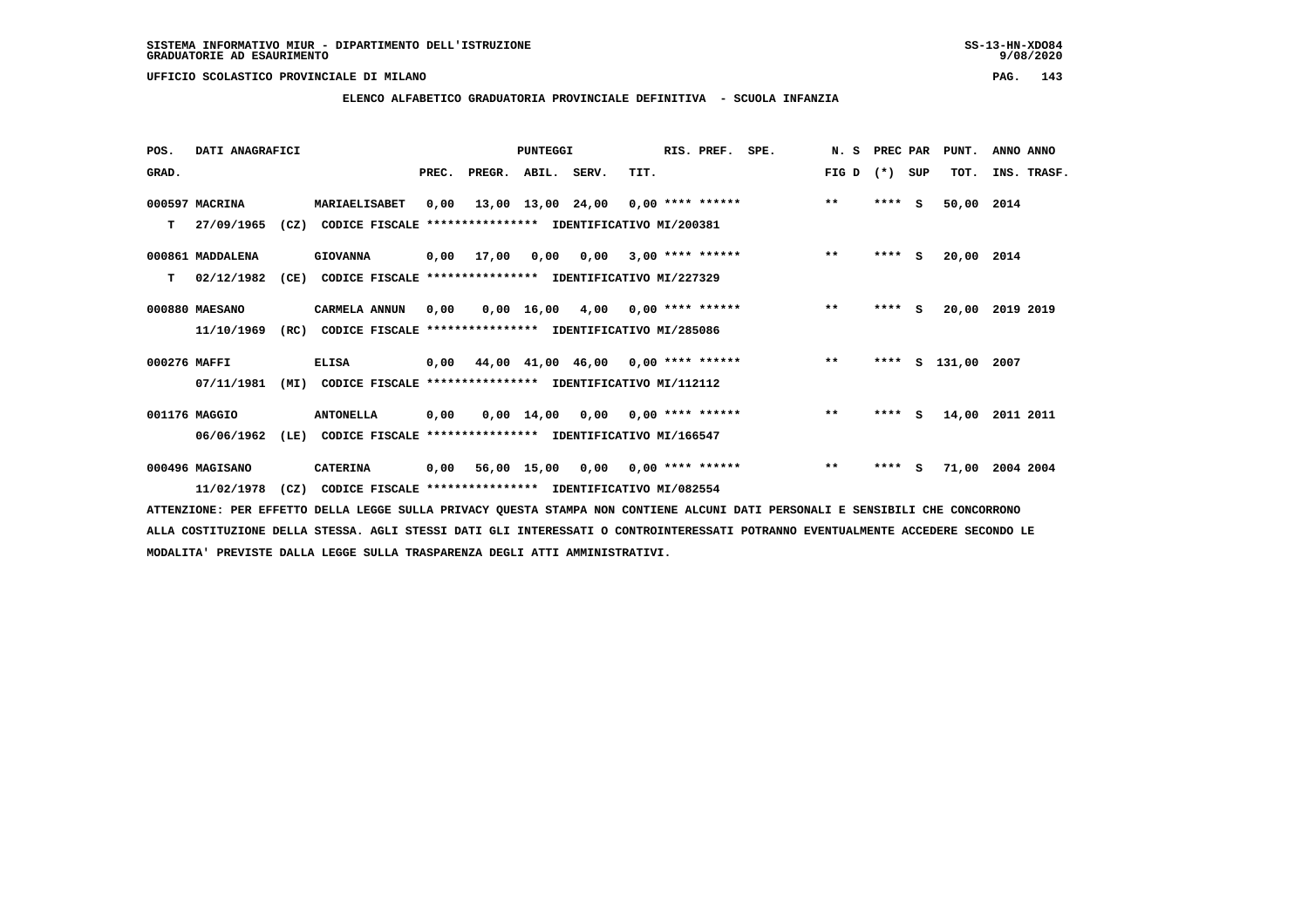### **UFFICIO SCOLASTICO PROVINCIALE DI MILANO PAG. 144**

# **ELENCO ALFABETICO GRADUATORIA PROVINCIALE DEFINITIVA - SCUOLA INFANZIA**

| POS.         | DATI ANAGRAFICI |      |                                                          |       |                                           | PUNTEGGI          |                                    |      | RIS. PREF.         | SPE. | N.S          |              | PREC PAR    |              | PUNT.       | ANNO ANNO |             |
|--------------|-----------------|------|----------------------------------------------------------|-------|-------------------------------------------|-------------------|------------------------------------|------|--------------------|------|--------------|--------------|-------------|--------------|-------------|-----------|-------------|
| GRAD.        |                 |      |                                                          | PREC. | PREGR.                                    | ABIL. SERV.       |                                    | TIT. |                    |      | FIG D        |              | $(* )$      | SUP          | TOT.        |           | INS. TRASF. |
| 001645 MAGNI |                 |      | <b>FEDERICA</b>                                          | 0,00  |                                           | 33,00 42,00 60,00 |                                    |      | $0,00$ **** ****** |      | $***$        |              | ****        | s            | 135,00 2012 |           |             |
|              | 24/01/1979      | (MI) | CODICE FISCALE **************** IDENTIFICATIVO MI/190852 |       |                                           |                   |                                    |      |                    |      |              |              |             |              |             |           |             |
| 001587 MAGRI |                 |      | <b>FRANCESCA</b>                                         | 0,00  |                                           |                   | $0,00$ 11,00 0,00 0,00 **** ****** |      |                    |      | $***$        |              | $***$ S     |              | 11,00       | 2019 2019 |             |
| т            | 16/04/1976      | (CT) | CODICE FISCALE                                           |       | **************** IDENTIFICATIVO MI/285118 |                   |                                    |      |                    |      |              |              |             |              |             |           |             |
| 001201 MAGRO |                 |      | <b>ANTONIO</b>                                           |       | $0,00$ $14,00$                            | 0,00              | 0,00                               |      | $0.00$ **** ****** |      | $\star\star$ |              | ****        | $\mathbf{s}$ | 14,00 2014  |           |             |
| т            | 02/09/1978      | (AG) | CODICE FISCALE **************** IDENTIFICATIVO MI/193332 |       |                                           |                   |                                    |      |                    |      |              |              |             |              |             |           |             |
|              | 001025 MAINOLFI |      | <b>MARIO</b>                                             | 0,00  |                                           |                   | $0.00$ 17,00 0.00 0.00 **** ****** |      |                    |      | $***$        |              | $***5$      |              | 17,00       | 2019 2019 |             |
|              | 12/07/1973      | (RI) | CODICE FISCALE **************** IDENTIFICATIVO MI/285128 |       |                                           |                   |                                    |      |                    |      |              |              |             |              |             |           |             |
| 000832 MAIRA |                 |      | <b>MARIA</b>                                             |       | $0,00$ 12,00                              | 0,00              | 6,00                               |      | $3,00$ **** ****** |      |              |              | ** X **** S |              | 21,00 2014  |           |             |
| т            | 12/11/1977      | (AG) | CODICE FISCALE **************** IDENTIFICATIVO MI/219677 |       |                                           |                   |                                    |      |                    |      |              |              |             |              |             |           |             |
|              | 000752 MALARA   |      | <b>ANTONELLA</b>                                         | 0,00  |                                           | 9,00 16,00        | 0,00                               |      | $0.00$ **** ****** |      | $**$         | $\mathbf{x}$ | $***$ S     |              | 25,00       | 2000      |             |
|              | 11/07/1968      | (RC) | CODICE FISCALE **************** IDENTIFICATIVO MI/032881 |       |                                           |                   |                                    |      |                    |      |              |              |             |              |             |           |             |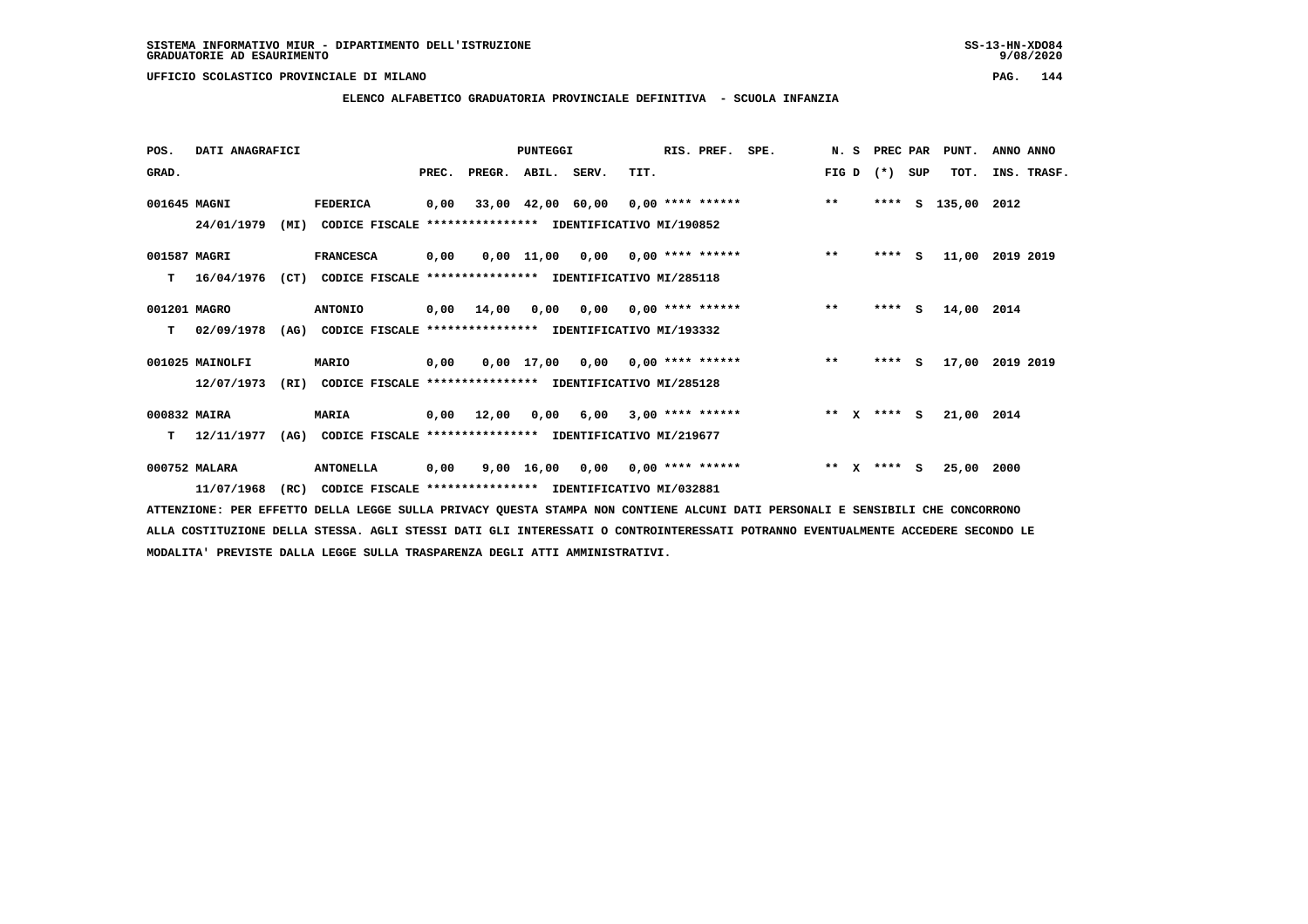## **ELENCO ALFABETICO GRADUATORIA PROVINCIALE DEFINITIVA - SCUOLA INFANZIA**

 **POS. DATI ANAGRAFICI PUNTEGGI RIS. PREF. SPE. N. S PREC PAR PUNT. ANNO ANNO**GRAD. **BRAD. PREC. PREGR. ABIL. SERV.** TIT. THE REGREATER FIG D (\*) SUP TOT. INS. TRASF.  **001252 MALTESE ANTONELLA 0,00 11,00 0,00 0,00 3,00 \*\*\*\* \*\*\*\*\*\* \*\* \*\*\*\* S 14,00 2019 2019 T 23/03/1981 (TP) CODICE FISCALE \*\*\*\*\*\*\*\*\*\*\*\*\*\*\*\* IDENTIFICATIVO MI/285151 000152 MALUSARDI VIVIANA 0,00 114,00 17,00 30,00 0,00 \*\*\*\* \*\*\*\*\*\* \*\* \*\*\*\* S 161,00 2014 2014 18/06/1980 (BG) CODICE FISCALE \*\*\*\*\*\*\*\*\*\*\*\*\*\*\*\* IDENTIFICATIVO MI/192137 000074 MALVASI ANNA MARIA DO 0,00 101,00 16,00 60,00 0,00 \*\*\*\* \*\*\*\*\*\* \*\* X \*\*\*\* S 177,00 2007 2004 03/11/1963 (MT) CODICE FISCALE \*\*\*\*\*\*\*\*\*\*\*\*\*\*\*\* IDENTIFICATIVO MI/081504 000764 MALVASI LUCIA 0,00 9,00 16,00 0,00 0,00 \*\*\*\* \*\*\*\*\*\* \*\* \*\*\*\* S 25,00 2019 2019 07/01/1969 (CS) CODICE FISCALE \*\*\*\*\*\*\*\*\*\*\*\*\*\*\*\* IDENTIFICATIVO MI/285321 000576 MAMERTINO ANTONELLA 0,00 9,00 13,00 30,00 0,00 \*\*\*\* \*\*\*\*\*\* \*\* \*\*\*\* S 52,00 2014 2019 09/03/1973 (CZ) CODICE FISCALE \*\*\*\*\*\*\*\*\*\*\*\*\*\*\*\* IDENTIFICATIVO MI/285322 000056 MAMMINO MARINELLA 0,00 97,00 16,00 60,00 9,00 \*\*\*\* \*\*\*\*\*\* \*\* \*\*\*\* S 182,00 2014 2014 08/02/1978 (CT) CODICE FISCALE \*\*\*\*\*\*\*\*\*\*\*\*\*\*\*\* IDENTIFICATIVO MI/192178**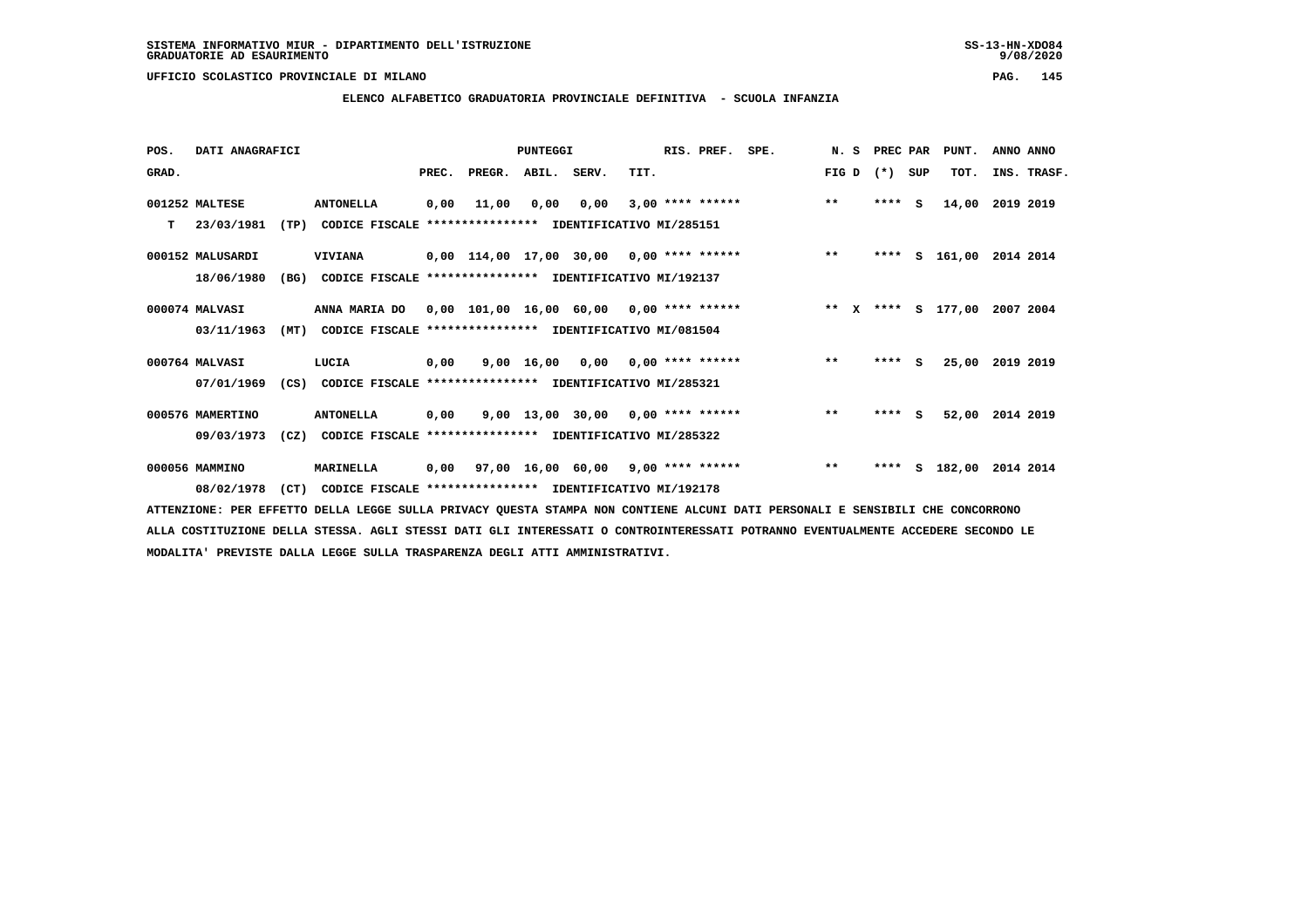**ELENCO ALFABETICO GRADUATORIA PROVINCIALE DEFINITIVA - SCUOLA INFANZIA**

| POS.         | DATI ANAGRAFICI  |      |                                                               |       |                                          | <b>PUNTEGGI</b>    |                                        |      | RIS. PREF.         | SPE. | N.S   | PREC PAR |     | PUNT.              | ANNO ANNO       |
|--------------|------------------|------|---------------------------------------------------------------|-------|------------------------------------------|--------------------|----------------------------------------|------|--------------------|------|-------|----------|-----|--------------------|-----------------|
| GRAD.        |                  |      |                                                               | PREC. | PREGR. ABIL. SERV.                       |                    |                                        | TIT. |                    |      | FIG D | $(*)$    | SUP | TOT.               | INS. TRASF.     |
|              | 001388 MAMMOLITO |      | <b>ANGELA</b>                                                 | 0,00  |                                          | $0,00 \quad 12,00$ | 0,00                                   |      | $0.00$ **** ****** |      | $***$ | $***$ S  |     | 12,00 2014         |                 |
| T.           | 06/01/1982       |      | (CL) CODICE FISCALE **************** IDENTIFICATIVO MI/211448 |       |                                          |                    |                                        |      |                    |      |       |          |     |                    |                 |
|              | 001503 MAMONE    |      | <b>SIMONA</b>                                                 | 0,00  |                                          |                    | $0,00$ 11,00 0,00 0,00 **** ******     |      |                    |      | $***$ | $***5$   |     | 11,00 2014         |                 |
| т            | 28/09/1979       | (MI) | CODICE FISCALE **************** IDENTIFICATIVO MI/234396      |       |                                          |                    |                                        |      |                    |      |       |          |     |                    |                 |
| 000815 MANCA |                  |      | <b>STEFANIA</b>                                               | 0,00  |                                          |                    | $6,00$ 16,00 0,00 0,00 **** ******     |      |                    |      | $***$ | ****     | - S |                    | 22,00 2019 2019 |
|              | 24/06/1979       | (MI) | CODICE FISCALE **************** IDENTIFICATIVO MI/285323      |       |                                          |                    |                                        |      |                    |      |       |          |     |                    |                 |
|              | 001437 MANCUSO   |      | GIUSEPPE                                                      | 0,00  | 11,00                                    |                    | $0.00$ $0.00$ $0.00$ $***$ **** ****** |      |                    |      | $***$ | **** S   |     | 11,00 2014         |                 |
| т            | 04/05/1978       | (AG) | CODICE FISCALE **************** IDENTIFICATIVO MI/211689      |       |                                          |                    |                                        |      |                    |      |       |          |     |                    |                 |
|              | 000285 MANCUSO   |      | <b>MARIA TERESA</b>                                           |       | $0,00$ 129,00 0,00 0,00 0,00 **** ****** |                    |                                        |      |                    |      |       |          |     | ** X **** S 129,00 | 2011 2011       |
|              | 29/01/1983       | (VV) | CODICE FISCALE **************** IDENTIFICATIVO MI/167264      |       |                                          |                    |                                        |      |                    |      |       |          |     |                    |                 |
|              | 001551 MANDUZIO  |      | CINZIA                                                        | 0,00  |                                          |                    | $0,00$ 11,00 0,00 0,00 **** ******     |      |                    |      | $***$ | $***$ S  |     | 11,00 2014         |                 |
| т            | 30/09/1973       | (FG) | CODICE FISCALE **************** IDENTIFICATIVO MI/192810      |       |                                          |                    |                                        |      |                    |      |       |          |     |                    |                 |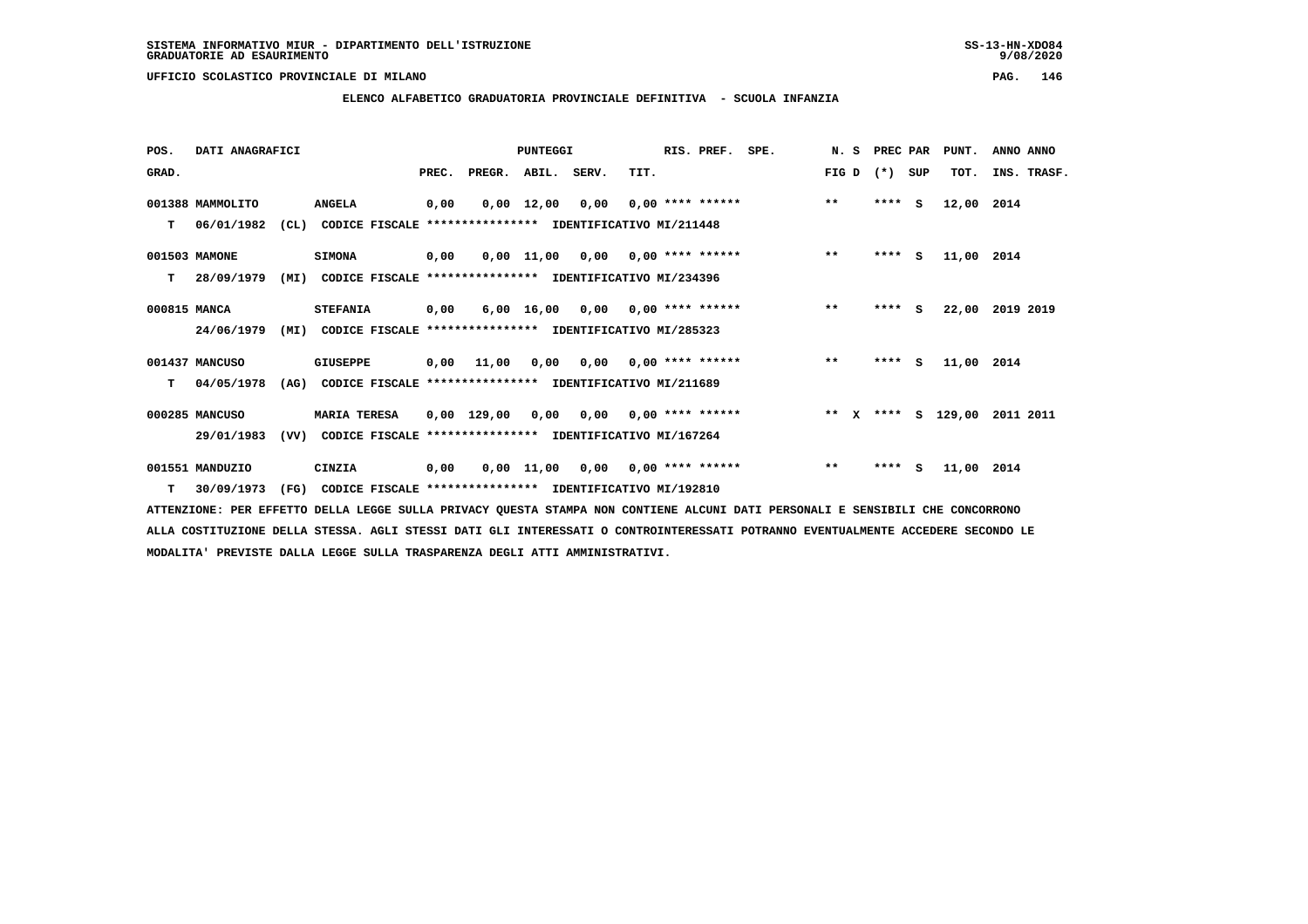**ELENCO ALFABETICO GRADUATORIA PROVINCIALE DEFINITIVA - SCUOLA INFANZIA**

| POS.  | DATI ANAGRAFICI    |                                                                  |       |                    | <b>PUNTEGGI</b> |                                           |                           | RIS. PREF. | SPE. | N.S     | PREC PAR    |     | PUNT.       | ANNO ANNO   |
|-------|--------------------|------------------------------------------------------------------|-------|--------------------|-----------------|-------------------------------------------|---------------------------|------------|------|---------|-------------|-----|-------------|-------------|
| GRAD. |                    |                                                                  | PREC. | PREGR. ABIL. SERV. |                 |                                           | TIT.                      |            |      | FIG D   | $(*)$       | SUP | TOT.        | INS. TRASF. |
|       | 000159 MANGANO     | CARMELASIMONA                                                    | 0,00  |                    |                 | 89,00 11,00 60,00 0,00 **** ******        |                           |            |      | $***$   | ****        | s   | 160,00      | 2012        |
| т     | 20/09/1970<br>(MI) | CODICE FISCALE **************** IDENTIFICATIVO MI/214218         |       |                    |                 |                                           |                           |            |      |         |             |     |             |             |
|       | 001494 MANGANO     | <b>ELEONORA</b>                                                  | 0,00  |                    |                 | $0,00$ 11,00 0,00 0,00 **** ******        |                           |            |      |         | ** x **** S |     | 11,00 2014  |             |
| т     | 20/09/1980<br>(PA) | CODICE FISCALE                                                   |       |                    |                 | **************** IDENTIFICATIVO MI/210613 |                           |            |      |         |             |     |             |             |
|       | 001291 MANGIA      | <b>GIANNA</b>                                                    | 0,00  |                    | 0,00 13,00      |                                           | $0,00$ $0,00$ **** ****** |            |      | $***$   | ****        | s   | 13,00 2014  |             |
| т     | 22/12/1979<br>(EE) | CODICE FISCALE **************** IDENTIFICATIVO MI/227289         |       |                    |                 |                                           |                           |            |      |         |             |     |             |             |
|       | 000235 MANGIONE    | ANNA                                                             | 0,00  | 95,00              |                 | $0,00$ 48,00 0,00 **** ******             |                           |            |      | ** $X$  | ****        |     | 143,00 2014 |             |
| т     | 03/03/1978<br>(MI) | CODICE FISCALE **************** IDENTIFICATIVO MI/223557         |       |                    |                 |                                           |                           |            |      |         |             |     |             |             |
|       | 001330 MANGIONE    | FLORINDA                                                         |       | $0,00$ 13,00       |                 | $0,00$ $0,00$ $0,00$ $***$ **** ******    |                           |            |      | $***$   | ****        |     | 13,00 2014  |             |
| т     | 04/08/1974<br>(AG) | CODICE FISCALE **************** IDENTIFICATIVO MI/231554         |       |                    |                 |                                           |                           |            |      |         |             |     |             |             |
|       | 000503 MANGONE     | LUCIA                                                            | 0,00  |                    |                 | $27,00$ 16,00 24,00 0,00 **** ******      |                           |            |      | $***$ X | $***$ S     |     | 67,00       | 2003 2003   |
|       | 09/06/1963         | (CZ)<br>CODICE FISCALE **************** IDENTIFICATIVO MI/075629 |       |                    |                 |                                           |                           |            |      |         |             |     |             |             |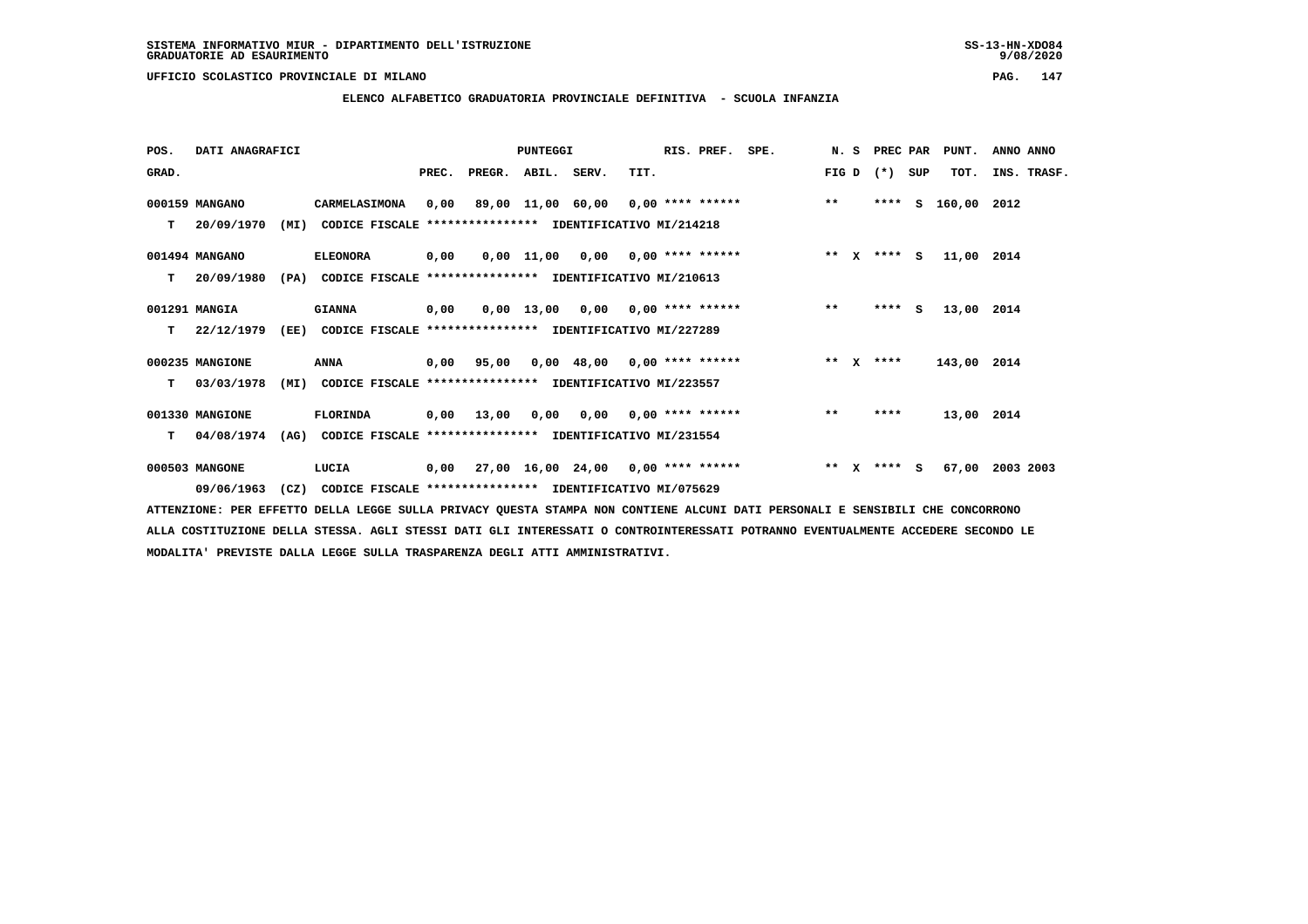**ELENCO ALFABETICO GRADUATORIA PROVINCIALE DEFINITIVA - SCUOLA INFANZIA**

| POS.  | DATI ANAGRAFICI   |      |                                                               |       |                                           | PUNTEGGI |                               | RIS. PREF. SPE. |                                    |       | N. S PREC PAR |     | PUNT.              | ANNO ANNO   |  |
|-------|-------------------|------|---------------------------------------------------------------|-------|-------------------------------------------|----------|-------------------------------|-----------------|------------------------------------|-------|---------------|-----|--------------------|-------------|--|
| GRAD. |                   |      |                                                               | PREC. | PREGR. ABIL. SERV.                        |          | TIT.                          |                 |                                    | FIG D | $(* )$        | SUP | TOT.               | INS. TRASF. |  |
|       | 000694 MANGONE    |      | <b>MARILENA</b>                                               | 0,00  |                                           |          |                               |                 | 3,00 15,00 14,00 0,00 **** ******  | $***$ | $***$ S       |     | 32,00 2014         |             |  |
| т     | 31/03/1982        | (VV) | CODICE FISCALE **************** IDENTIFICATIVO MI/210133      |       |                                           |          |                               |                 |                                    |       |               |     |                    |             |  |
|       | 000678 MANGONE    |      | ROSA                                                          |       | $0,00$ 18,00 17,00 0,00 0,00 **** ******  |          |                               |                 |                                    | $***$ | $***$ S       |     | 35,00 2014         |             |  |
| т     | 13/05/1973        | (NA) | CODICE FISCALE **************** IDENTIFICATIVO MI/231365      |       |                                           |          |                               |                 |                                    |       |               |     |                    |             |  |
|       | 000314 MANIACI    |      | <b>ERICA</b>                                                  |       | $0,00$ 60,00 14,00 48,00 0,00 **** ****** |          |                               |                 |                                    | $***$ |               |     | **** S 122,00 2014 |             |  |
| T.    | 24/09/1981        |      | (PA) CODICE FISCALE **************** IDENTIFICATIVO MI/229953 |       |                                           |          |                               |                 |                                    |       |               |     |                    |             |  |
|       | 000512 MANISCALCO |      | ANNA ROSA                                                     | 0,00  | 20,00                                     |          | $0,00$ 36,00 9,00 **** ****** |                 |                                    | $***$ | $***$ S       |     | 65,00 2014         |             |  |
| T.    | 09/12/1966        |      | (MI) CODICE FISCALE **************** IDENTIFICATIVO MI/225969 |       |                                           |          |                               |                 |                                    |       |               |     |                    |             |  |
|       | 001490 MANISCALCO |      | GIUSEPPINA                                                    | 0,00  |                                           |          |                               |                 | $0,00$ 11,00 0,00 0,00 **** ****** |       | ** x **** S   |     | 11,00 2014         |             |  |
| т     | 08/08/1976        | (AG) | CODICE FISCALE **************** IDENTIFICATIVO MI/211973      |       |                                           |          |                               |                 |                                    |       |               |     |                    |             |  |
|       | 001533 MANISCALCO |      | LETIZIA                                                       | 0,00  | 11,00                                     | 0,00     | $0,00$ $0,00$ **** ******     |                 |                                    | $***$ | $***$ S       |     | 11,00 2014         |             |  |
|       | $T = 02/08/1980$  |      | (TP) CODICE FISCALE **************** IDENTIFICATIVO MI/232331 |       |                                           |          |                               |                 |                                    |       |               |     |                    |             |  |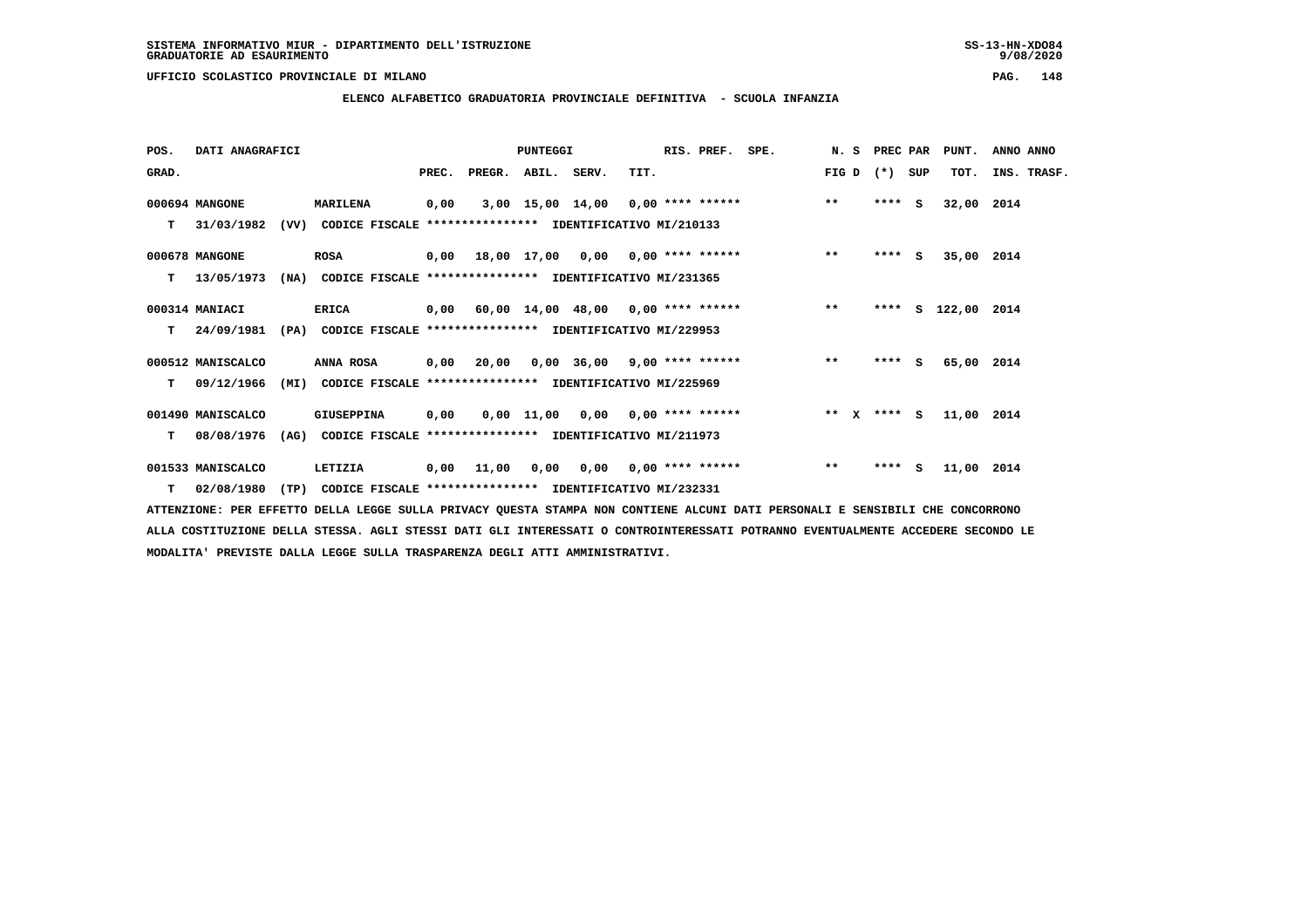**ELENCO ALFABETICO GRADUATORIA PROVINCIALE DEFINITIVA - SCUOLA INFANZIA**

| POS.         | DATI ANAGRAFICI  |      |                                                               |       |                    | <b>PUNTEGGI</b>    |                                           |      | RIS. PREF.                | SPE.                               | N. S  | PREC PAR |          | PUNT.         | ANNO ANNO |             |
|--------------|------------------|------|---------------------------------------------------------------|-------|--------------------|--------------------|-------------------------------------------|------|---------------------------|------------------------------------|-------|----------|----------|---------------|-----------|-------------|
| GRAD.        |                  |      |                                                               | PREC. | PREGR. ABIL. SERV. |                    |                                           | TIT. |                           |                                    | FIG D | (*) SUP  |          | TOT.          |           | INS. TRASF. |
| 001602 MANTO |                  |      | <b>ENZA</b>                                                   | 0,00  |                    | $0,00 \quad 11,00$ | 0,00                                      |      | $0.00$ **** ******        |                                    | $***$ | $***$ S  |          | 11,00         | 2019 2019 |             |
| T.           | 16/05/1968       |      | (AG) CODICE FISCALE **************** IDENTIFICATIVO MI/285540 |       |                    |                    |                                           |      |                           |                                    |       |          |          |               |           |             |
|              | 000252 MANTOVANI |      | <b>ARIANNA</b>                                                |       |                    |                    | $0,00$ 36,00 42,00 60,00 0,00 **** ****** |      |                           |                                    | $***$ |          |          | **** S 138,00 | 2009      |             |
|              | 19/05/1988       | (MI) | CODICE FISCALE **************** IDENTIFICATIVO MI/144255      |       |                    |                    |                                           |      |                           |                                    |       |          |          |               |           |             |
|              | 001359 MANUELE   |      | MICHELANGELA                                                  | 0,00  | 12,00              | 0,00               |                                           |      | $0,00$ $0,00$ **** ****** |                                    | $* *$ | ****     | <b>S</b> | 12,00 2014    |           |             |
| т            | 27/01/1983       | (SR) | CODICE FISCALE **************** IDENTIFICATIVO MI/221545      |       |                    |                    |                                           |      |                           |                                    |       |          |          |               |           |             |
|              | 000164 MANZONI   |      | <b>STELLA</b>                                                 | 0,00  |                    |                    |                                           |      |                           | 60,00 39,00 60,00 0,00 **** ****** | $***$ | ****     |          | S 159,00      | 2007      |             |
|              | 26/10/1982       | (MI) | CODICE FISCALE **************** IDENTIFICATIVO MI/111690      |       |                    |                    |                                           |      |                           |                                    |       |          |          |               |           |             |
|              | 001525 MANZOTTI  |      | VALENTINA                                                     | 0,00  | 0,00               |                    | $0,00$ $0,00$ $0,00$ $***$ **** ******    |      |                           |                                    | $**$  | $***$ S  |          | 11,00 2014    |           |             |
| т            | 12/10/1982       | (MI) | CODICE FISCALE **************** IDENTIFICATIVO MI/242882      |       |                    |                    |                                           |      |                           |                                    |       |          |          |               |           |             |
|              | 000272 MAPELLI   |      | <b>ELISABETTA</b>                                             | 0,00  |                    |                    | $32,00$ 40,00 60,00 0,00 **** ******      |      |                           |                                    | $***$ | ****     |          | S 132,00      | 2007      |             |
|              | 22/05/1986       | (MI) | CODICE FISCALE **************** IDENTIFICATIVO MI/113077      |       |                    |                    |                                           |      |                           |                                    |       |          |          |               |           |             |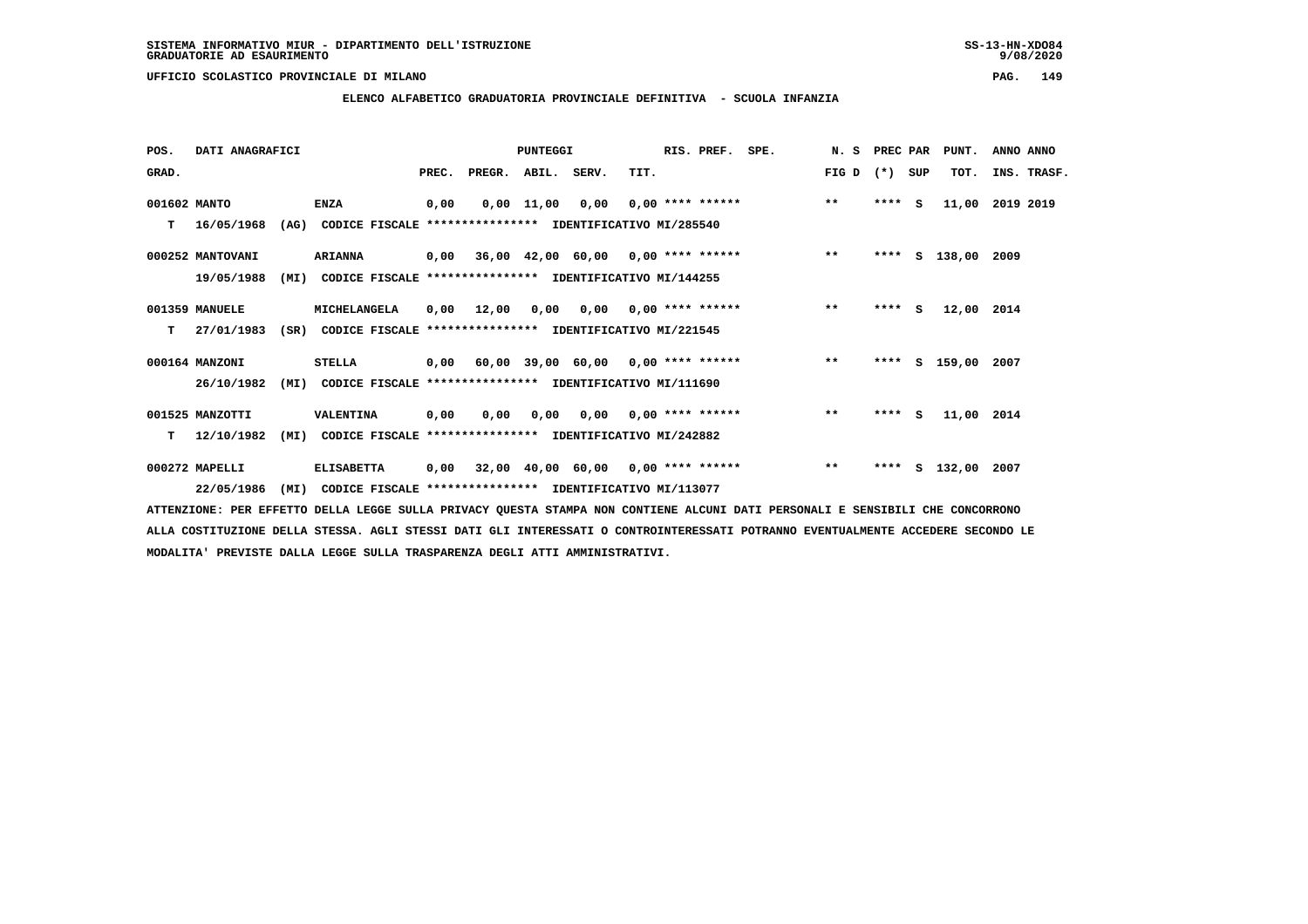**ELENCO ALFABETICO GRADUATORIA PROVINCIALE DEFINITIVA - SCUOLA INFANZIA**

 **POS. DATI ANAGRAFICI PUNTEGGI RIS. PREF. SPE. N. S PREC PAR PUNT. ANNO ANNO**GRAD. **PREGRADE SERVEGER. ABIL. SERV. TIT.** FIG D (\*) SUP TOT. INS. TRASF.  **001085 MARAGLIANO IRENE 0,00 13,00 0,00 0,00 3,00 \*\*\*\* \*\*\*\*\*\* \*\* \*\*\*\* S 16,00 2019 2019 15/09/1982 (AG) CODICE FISCALE \*\*\*\*\*\*\*\*\*\*\*\*\*\*\*\* IDENTIFICATIVO MI/285230 000113 MARANO STEFANIA 0,00 96,00 15,00 60,00 0,00 \*\*\*\* \*\*\*\*\*\* \*\* \*\*\*\* S 171,00 2014 2014 23/09/1972 (NA) CODICE FISCALE \*\*\*\*\*\*\*\*\*\*\*\*\*\*\*\* IDENTIFICATIVO MI/192411 001077 MARASCO CONCETTAGABRI 0,00 0,00 16,00 0,00 0,00 \*\*\*\* \*\*\*\*\*\* \*\* \*\*\*\* S 16,00 2014 T 21/05/1980 (VV) CODICE FISCALE \*\*\*\*\*\*\*\*\*\*\*\*\*\*\*\* IDENTIFICATIVO MI/196511 001018 MARCARELLI ANTONIA 0,00 17,00 0,00 0,00 0,00 \*\*\*\* \*\*\*\*\*\* \*\* \*\*\*\* S 17,00 2014 T 04/05/1960 (BN) CODICE FISCALE \*\*\*\*\*\*\*\*\*\*\*\*\*\*\*\* IDENTIFICATIVO MI/231638 000842 MARCARELLI FELICITA 0,00 0,00 12,00 0,00 9,00 \*\*\*\* \*\*\*\*\*\* \*\* \*\*\*\* S 21,00 2019 2019 T 20/08/1980 (BN) CODICE FISCALE \*\*\*\*\*\*\*\*\*\*\*\*\*\*\*\* IDENTIFICATIVO MI/285245 000435 MARCIANTE CATERINA RITA 0,00 11,00 15,00 60,00 0,00 \*\*\*\* \*\*\*\*\*\* \*\* \*\*\*\* S 86,00 2014 2014 23/02/1968 (AG) CODICE FISCALE \*\*\*\*\*\*\*\*\*\*\*\*\*\*\*\* IDENTIFICATIVO MI/192144**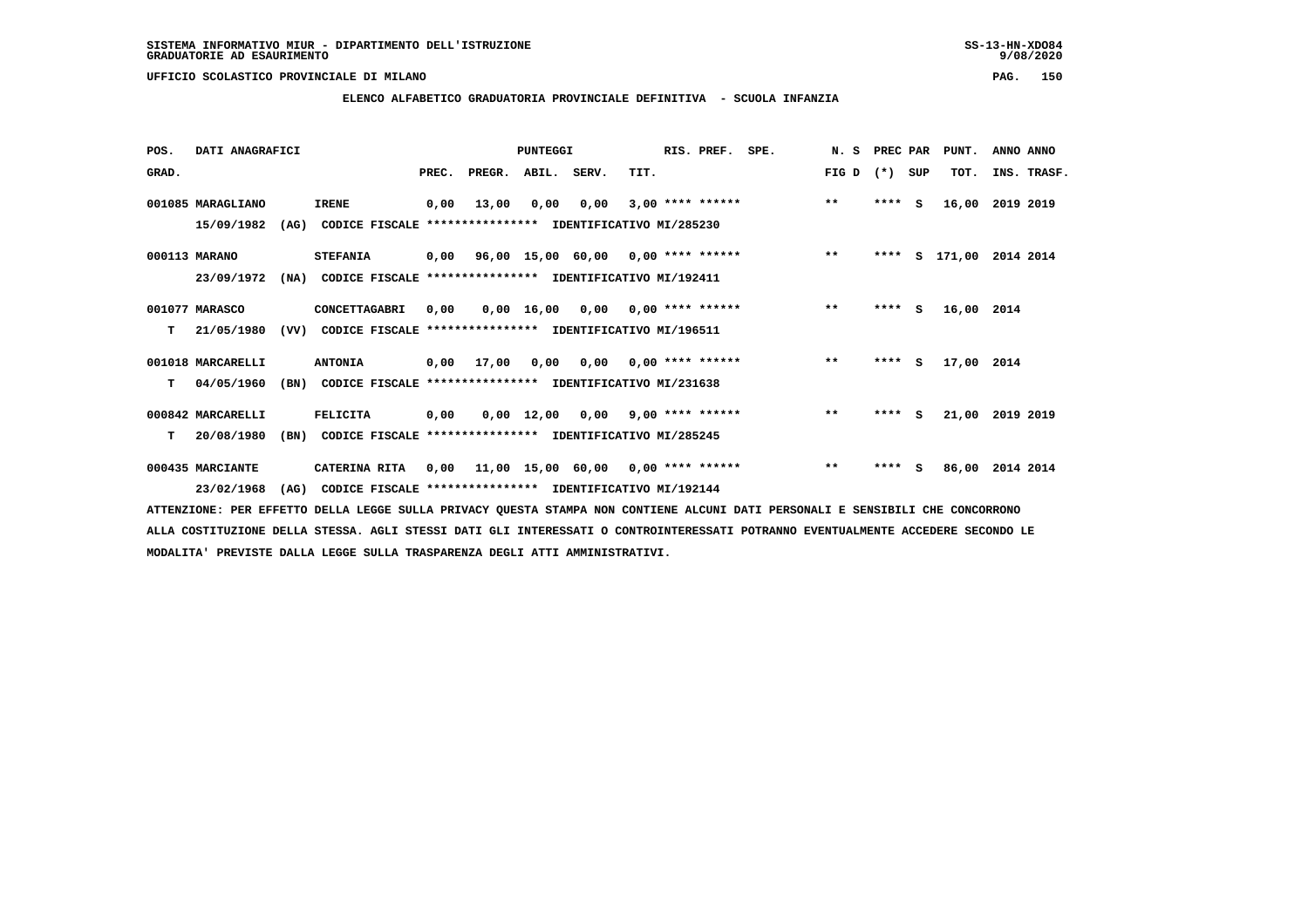**ELENCO ALFABETICO GRADUATORIA PROVINCIALE DEFINITIVA - SCUOLA INFANZIA**

| POS.  | DATI ANAGRAFICI   |      |                                                               |       |                    | <b>PUNTEGGI</b> |                                           |      | RIS. PREF.         | SPE. |        | N. S PREC PAR |     | PUNT.      | ANNO ANNO   |  |
|-------|-------------------|------|---------------------------------------------------------------|-------|--------------------|-----------------|-------------------------------------------|------|--------------------|------|--------|---------------|-----|------------|-------------|--|
| GRAD. |                   |      |                                                               | PREC. | PREGR. ABIL. SERV. |                 |                                           | TIT. |                    |      | FIG D  | $(* )$        | SUP | TOT.       | INS. TRASF. |  |
|       | 000530 MARCIANTE  |      | <b>SILVANA</b>                                                | 0,00  |                    |                 | 3,00 12,00 46,00 0,00 **** ******         |      |                    |      | $***$  | $***$ S       |     | 61,00      | 2014        |  |
| т     | 05/09/1979        | (AG) | CODICE FISCALE **************** IDENTIFICATIVO MI/232980      |       |                    |                 |                                           |      |                    |      |        |               |     |            |             |  |
|       | 000710 MARESCA    |      | LOREDANA                                                      |       |                    |                 | $0,00$ 18,00 12,00 0,00 0,00 **** ******  |      |                    |      | $***$  | $***$ S       |     | 30,00 2014 |             |  |
| т     | 03/02/1967        | (MI) | CODICE FISCALE **************** IDENTIFICATIVO MI/218762      |       |                    |                 |                                           |      |                    |      |        |               |     |            |             |  |
|       | 000267 MARGIO     |      | <b>RITA</b>                                                   |       |                    |                 | $0,00$ 59,00 15,00 60,00 0,00 **** ****** |      |                    |      | ** $X$ | ****          |     | S 134,00   | 2019 2019   |  |
|       | 04/03/1962        |      | (CZ) CODICE FISCALE **************** IDENTIFICATIVO MI/285267 |       |                    |                 |                                           |      |                    |      |        |               |     |            |             |  |
|       | 000749 MARGIORE   |      | <b>FRANCESCA</b>                                              | 0,00  |                    |                 | $6,00$ 11,00 0,00 9,00 **** ******        |      |                    |      | $***$  | **** S        |     | 26,00      | 2019 2019   |  |
| т     | 11/05/1966        | (NA) | CODICE FISCALE **************** IDENTIFICATIVO MI/285268      |       |                    |                 |                                           |      |                    |      |        |               |     |            |             |  |
|       | 000698 MARIGLIANO |      | VALENTINA                                                     |       | $0,00$ 22,00       |                 | $0,00$ $0,00$ $9,00$ **** ******          |      |                    |      | $***$  | $***$ S       |     | 31,00 2014 |             |  |
| т     | 31/12/1983        | (NA) | CODICE FISCALE **************** IDENTIFICATIVO MI/195625      |       |                    |                 |                                           |      |                    |      |        |               |     |            |             |  |
|       | 000683 MARIGLIANO |      | VERONICA                                                      | 0,00  | 25,00              | 0,00            | 0,00                                      |      | $9,00$ **** ****** |      | $***$  | $***$ S       |     | 34,00 2014 |             |  |
|       | $T = 08/06/1981$  | (NA) | CODICE FISCALE **************** IDENTIFICATIVO MI/233786      |       |                    |                 |                                           |      |                    |      |        |               |     |            |             |  |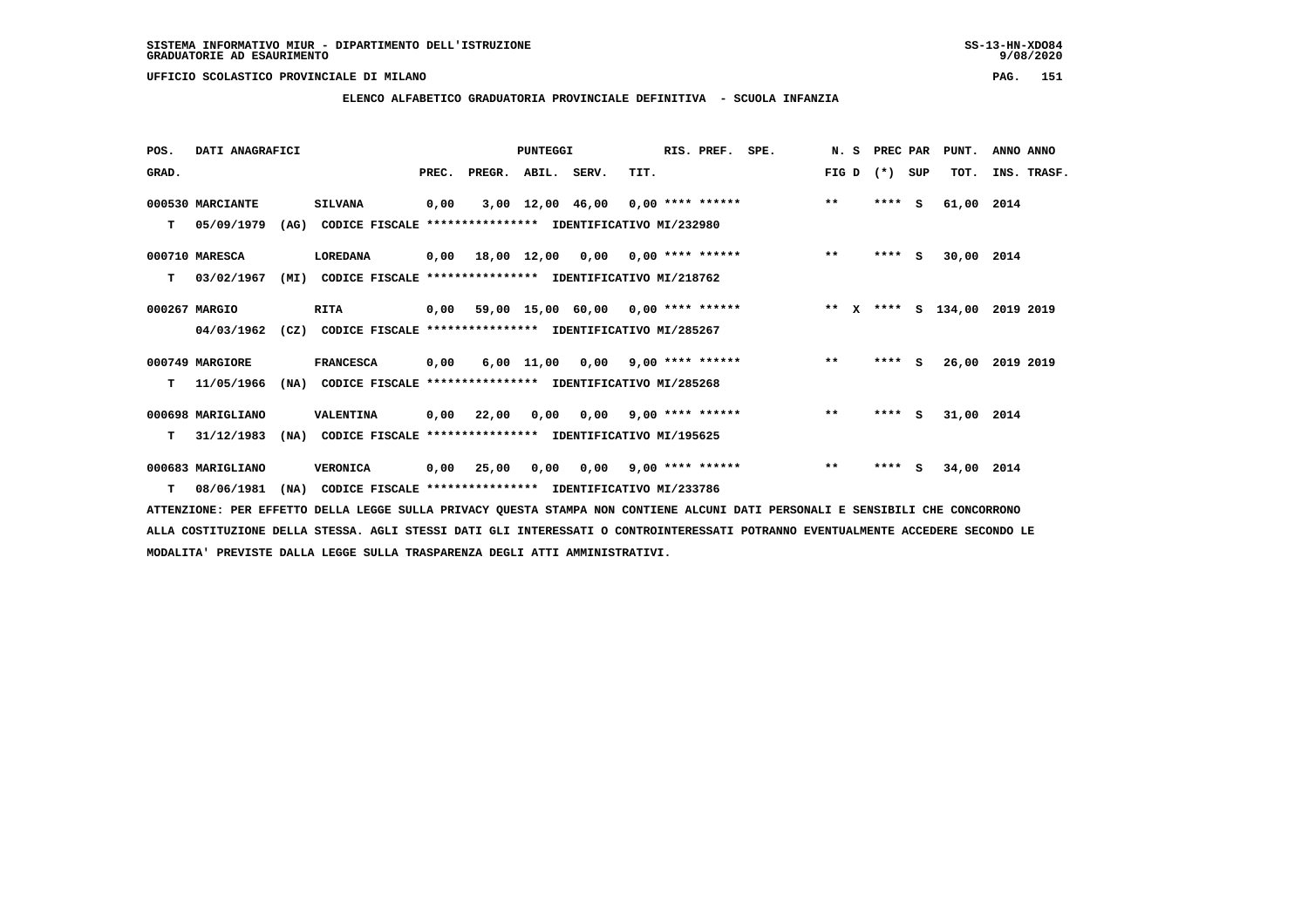**POS. DATI ANAGRAFICI PUNTEGGI RIS. PREF. SPE. N. S PREC PAR PUNT. ANNO ANNO**GRAD. **PREGRADE SERVEGER. ABIL. SERV. TIT.** FIG D (\*) SUP TOT. INS. TRASF.  **001497 MARINARO MARINELLA 0,00 0,00 11,00 0,00 0,00 \*\*\*\* \*\*\*\*\*\* \*\* X \*\*\*\* S 11,00 2014 T 10/06/1969 (CZ) CODICE FISCALE \*\*\*\*\*\*\*\*\*\*\*\*\*\*\*\* IDENTIFICATIVO MI/223918 000570 MARINELLO VINCENZA 0,00 0,00 11,00 42,00 0,00 \*\*\*\* \*\*\*\*\*\* \*\* \*\*\*\* S 53,00 2014 T 18/05/1964 (EE) CODICE FISCALE \*\*\*\*\*\*\*\*\*\*\*\*\*\*\*\* IDENTIFICATIVO MI/222744 001515 MARINESE CARMELO 0,00 11,00 0,00 0,00 0,00 \*\*\*\* \*\*\*\*\*\* \*\* X \*\*\*\* S 11,00 2014 T 24/03/1982 (AG) CODICE FISCALE \*\*\*\*\*\*\*\*\*\*\*\*\*\*\*\* IDENTIFICATIVO MI/233083 000774 MARINO ANTONELLA 0,00 3,00 17,00 4,00 0,00 \*\*\*\* \*\*\*\*\*\* \*\* \*\*\*\* S 24,00 2014 T 07/01/1982 (TP) CODICE FISCALE \*\*\*\*\*\*\*\*\*\*\*\*\*\*\*\* IDENTIFICATIVO MI/224884 000089 MARINO EMILIA 0,00 73,00 42,00 60,00 0,00 \*\*\*\* \*\*\*\*\*\* \*\* \*\*\*\* S 175,00 2007 18/02/1971 (NA) CODICE FISCALE \*\*\*\*\*\*\*\*\*\*\*\*\*\*\*\* IDENTIFICATIVO MI/106353 000504 MARINO FLAVIA 0,00 31,00 0,00 36,00 0,00 \*\*\*\* \*\*\*\*\*\* \*\* \*\*\*\* S 67,00 2014**

 **T 02/02/1980 (MI) CODICE FISCALE \*\*\*\*\*\*\*\*\*\*\*\*\*\*\*\* IDENTIFICATIVO MI/205522**

 **ATTENZIONE: PER EFFETTO DELLA LEGGE SULLA PRIVACY QUESTA STAMPA NON CONTIENE ALCUNI DATI PERSONALI E SENSIBILI CHE CONCORRONO ALLA COSTITUZIONE DELLA STESSA. AGLI STESSI DATI GLI INTERESSATI O CONTROINTERESSATI POTRANNO EVENTUALMENTE ACCEDERE SECONDO LE MODALITA' PREVISTE DALLA LEGGE SULLA TRASPARENZA DEGLI ATTI AMMINISTRATIVI.**

# **ELENCO ALFABETICO GRADUATORIA PROVINCIALE DEFINITIVA - SCUOLA INFANZIA**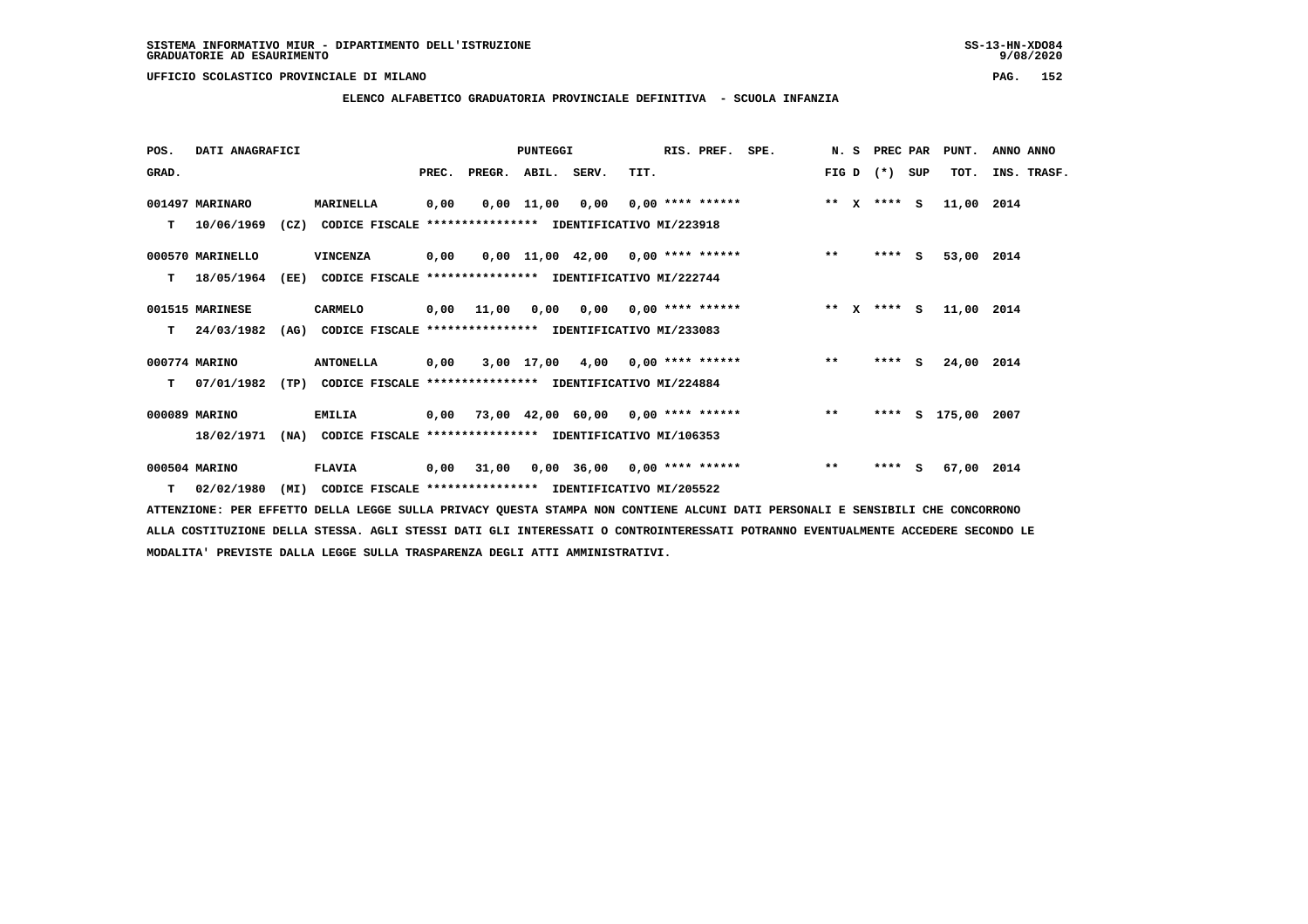**ELENCO ALFABETICO GRADUATORIA PROVINCIALE DEFINITIVA - SCUOLA INFANZIA**

| POS.  | DATI ANAGRAFICI |      |                                                               |       |        | PUNTEGGI    |                                           |                         | RIS. PREF.         | SPE. | N.S         |         | PREC PAR | PUNT.         | ANNO ANNO   |  |
|-------|-----------------|------|---------------------------------------------------------------|-------|--------|-------------|-------------------------------------------|-------------------------|--------------------|------|-------------|---------|----------|---------------|-------------|--|
| GRAD. |                 |      |                                                               | PREC. | PREGR. | ABIL. SERV. |                                           | TIT.                    |                    |      | FIG D       | $(*)$   | SUP      | TOT.          | INS. TRASF. |  |
|       | 000835 MARINO   |      | MARIAFELICIA                                                  | 0,00  |        | 3,00 18,00  | 0,00                                      |                         | $0,00$ **** ****** |      | $***$       | ****    |          | 21,00 2014    |             |  |
| т     | 12/10/1983      |      | (CZ) CODICE FISCALE **************** IDENTIFICATIVO MI/251058 |       |        |             |                                           |                         |                    |      |             |         |          |               |             |  |
|       | 000198 MARINO   |      | <b>MARILENA</b>                                               |       |        |             | 0,00 91,00 15,00 46,00 0,00 **** ******   |                         |                    |      | $***$       | ****    |          | s 152,00      | 2019 2019   |  |
|       | 24/03/1967      | (AG) | CODICE FISCALE **************** IDENTIFICATIVO MI/285310      |       |        |             |                                           |                         |                    |      |             |         |          |               |             |  |
|       | 000964 MARINO   |      | <b>MORENA</b>                                                 | 0,00  |        |             | $0,00$ 12,00 0,00 6,00 **** ******        |                         |                    |      | $***$       | $***$ S |          | 18,00         | 2019 2019   |  |
| т     | 17/07/1982      | (RC) | CODICE FISCALE **************** IDENTIFICATIVO MI/285311      |       |        |             |                                           |                         |                    |      |             |         |          |               |             |  |
|       | 001050 MARINO   |      | TIZIANA                                                       | 0,00  | 13,00  | 0,00        |                                           | $0,00$ 3,00 **** ****** |                    |      | ** X **** S |         |          | 16,00 2014    |             |  |
| т     | 25/10/1982      | (TP) | CODICE FISCALE **************** IDENTIFICATIVO MI/232982      |       |        |             |                                           |                         |                    |      |             |         |          |               |             |  |
|       | 000273 MARINONI |      | <b>SILVIA</b>                                                 |       |        |             | $0,00$ 30,00 42,00 60,00 0,00 **** ****** |                         |                    |      | $***$       |         |          | **** S 132,00 | 2007        |  |
|       | 25/12/1984      | (MI) | CODICE FISCALE **************** IDENTIFICATIVO MI/111832      |       |        |             |                                           |                         |                    |      |             |         |          |               |             |  |
|       | 000214 MARONI   |      | <b>FEDERICA</b>                                               | 0,00  |        |             | 48,00 41,00 60,00 0,00 **** ******        |                         |                    |      | $***$       | ****    |          | 149,00 2007   |             |  |
|       | 07/01/1986      | (MI) | CODICE FISCALE **************** IDENTIFICATIVO MI/106387      |       |        |             |                                           |                         |                    |      |             |         |          |               |             |  |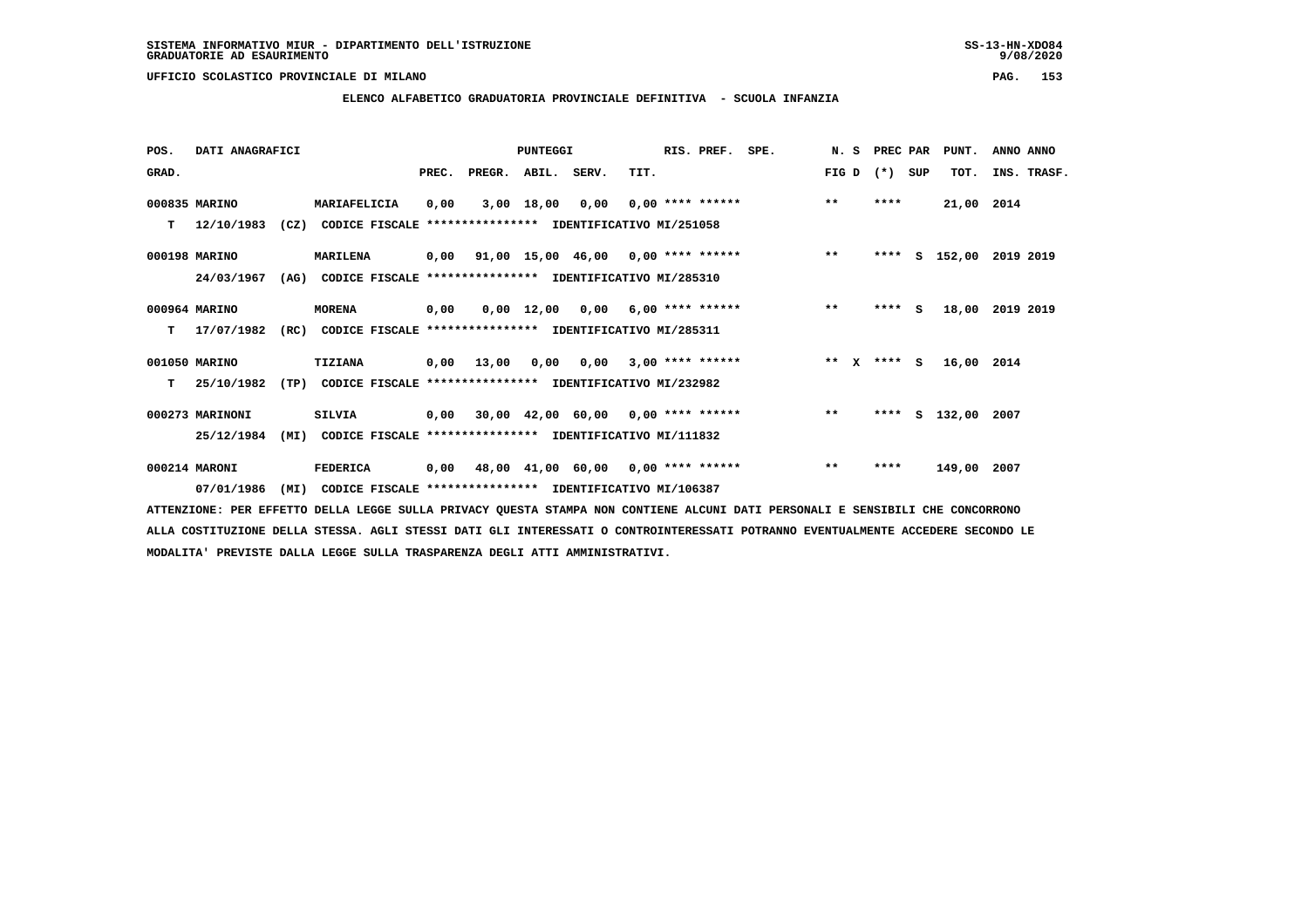**ELENCO ALFABETICO GRADUATORIA PROVINCIALE DEFINITIVA - SCUOLA INFANZIA**

| POS.  | DATI ANAGRAFICI  |      |                                                               |       |                                          | PUNTEGGI   |                                    |      | RIS. PREF.                | SPE.               | N.S   |              | PREC PAR    |     | PUNT.         | ANNO ANNO   |  |
|-------|------------------|------|---------------------------------------------------------------|-------|------------------------------------------|------------|------------------------------------|------|---------------------------|--------------------|-------|--------------|-------------|-----|---------------|-------------|--|
| GRAD. |                  |      |                                                               | PREC. | PREGR. ABIL. SERV.                       |            |                                    | TIT. |                           |                    | FIG D |              | $(* )$      | SUP | TOT.          | INS. TRASF. |  |
|       | 001241 MAROTTA   |      | SILVIAANGELA                                                  | 0,00  |                                          | 3,00 11,00 | 0,00                               |      |                           | $0,00$ **** ****** | $***$ |              | ****        | s   | 14,00 2014    |             |  |
| т     | 06/06/1970       | (MI) | CODICE FISCALE **************** IDENTIFICATIVO MI/214624      |       |                                          |            |                                    |      |                           |                    |       |              |             |     |               |             |  |
|       | 001084 MAROTTA   |      | VINCENZA                                                      | 0,00  |                                          |            | $0.00$ 13.00 0.00 3.00 **** ****** |      |                           |                    | $***$ |              | $***5$      |     | 16,00 2014    |             |  |
| т     | 16/11/1965       | (AG) | CODICE FISCALE **************** IDENTIFICATIVO MI/228819      |       |                                          |            |                                    |      |                           |                    |       |              |             |     |               |             |  |
|       | 000601 MARRAPODI |      | CECILIA                                                       |       | $0,00$ 33,00 15,00 0,00 0,00 **** ****** |            |                                    |      |                           |                    | $***$ |              | $***$ S     |     | 48,00         | 2007 2007   |  |
|       | 29/07/1966       | (RC) | CODICE FISCALE **************** IDENTIFICATIVO MI/108599      |       |                                          |            |                                    |      |                           |                    |       |              |             |     |               |             |  |
|       | 000057 MARRARA   |      | <b>MARIA CATERIN</b>                                          |       | 0,00 111,00 11,00 60,00 0,00 **** ****** |            |                                    |      |                           |                    | $***$ |              | ****        |     | S 182,00 2014 |             |  |
| т     | 22/05/1964       |      | (RC) CODICE FISCALE **************** IDENTIFICATIVO MI/206444 |       |                                          |            |                                    |      |                           |                    |       |              |             |     |               |             |  |
|       | 000624 MARRAZZO  |      | <b>GIUSEPPINA</b>                                             |       | $0,00$ 27,00 16,00 0,00 0,00 **** ****** |            |                                    |      |                           |                    |       |              | ** x **** S |     | 43,00 2014    |             |  |
| т     | 19/10/1969       | (CZ) | CODICE FISCALE **************** IDENTIFICATIVO MI/222885      |       |                                          |            |                                    |      |                           |                    |       |              |             |     |               |             |  |
|       | 001188 MARRELLA  |      | <b>MARIA</b>                                                  | 0,00  |                                          | 3,00 11,00 |                                    |      | $0,00$ $0,00$ **** ****** |                    | $* *$ | $\mathbf{x}$ | **** S      |     | 14,00 2014    |             |  |
|       | $T = 26/02/1978$ | (KR) | CODICE FISCALE **************** IDENTIFICATIVO MI/203150      |       |                                          |            |                                    |      |                           |                    |       |              |             |     |               |             |  |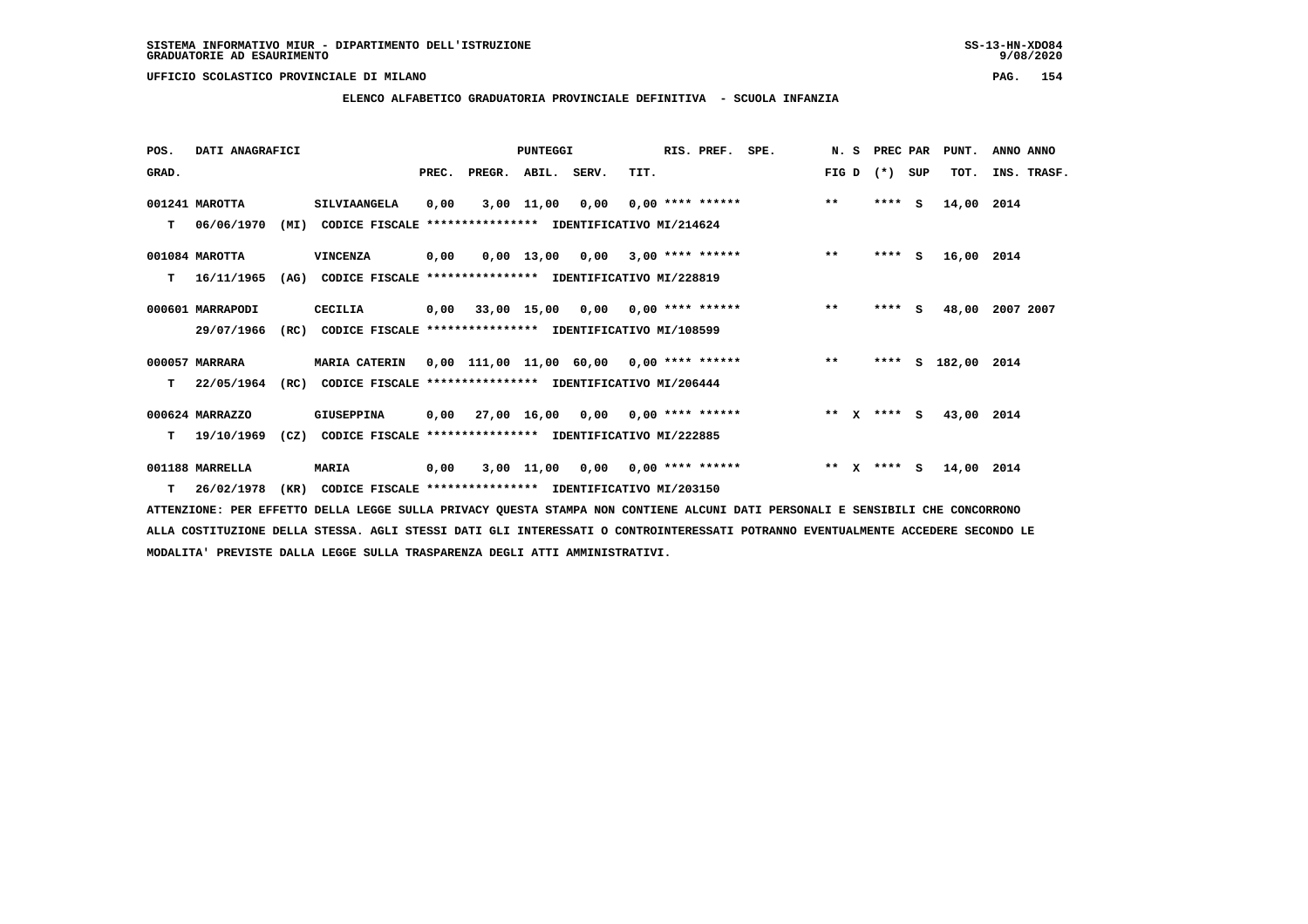**ELENCO ALFABETICO GRADUATORIA PROVINCIALE DEFINITIVA - SCUOLA INFANZIA**

 **POS. DATI ANAGRAFICI PUNTEGGI RIS. PREF. SPE. N. S PREC PAR PUNT. ANNO ANNO**GRAD. **BRAD. PREC. PREGR. ABIL. SERV.** TIT. THE REGREATER FIG D (\*) SUP TOT. INS. TRASF.  **000470 MARRO VERONICA 0,00 8,00 11,00 58,00 0,00 \*\*\*\* \*\*\*\*\*\* \*\* \*\*\*\* S 77,00 2014 T 13/01/1980 (AV) CODICE FISCALE \*\*\*\*\*\*\*\*\*\*\*\*\*\*\*\* IDENTIFICATIVO MI/192893 001052 MARSALA FRANCESCA 0,00 16,00 0,00 0,00 0,00 \*\*\*\* \*\*\*\*\*\* \*\* \*\*\*\* S 16,00 2014 T 02/08/1980 (AG) CODICE FISCALE \*\*\*\*\*\*\*\*\*\*\*\*\*\*\*\* IDENTIFICATIVO MI/233038 000798 MARSILLO WANDISA 0,00 17,00 0,00 6,00 0,00 \*\*\*\* \*\*\*\*\*\* \*\* \*\*\*\* S 23,00 2019 2019**

 **000635 MARTA ANTONELLA 0,00 41,00 0,00 0,00 0,00 \*\*\*\* \*\*\*\*\*\* \*\* \*\*\*\* S 41,00 2014**

 **T 25/08/1981 (RC) CODICE FISCALE \*\*\*\*\*\*\*\*\*\*\*\*\*\*\*\* IDENTIFICATIVO MI/233039**

 **T 05/01/1961 (IS) CODICE FISCALE \*\*\*\*\*\*\*\*\*\*\*\*\*\*\*\* IDENTIFICATIVO MI/285210**

 **000215 MARTELLO VIVIANA 0,00 84,00 40,00 25,00 0,00 \*\*\*\* \*\*\*\*\*\* \*\* \*\*\*\* S 149,00 2007 05/11/1983 (MI) CODICE FISCALE \*\*\*\*\*\*\*\*\*\*\*\*\*\*\*\* IDENTIFICATIVO MI/112280**

 **000200 MARTIGNONI FRANCA MARIST 0,00 107,00 15,00 29,00 0,00 \*\*\*\* \*\*\*\*\*\* \*\* \*\*\*\* 151,00 2007 20/01/1967 (MI) CODICE FISCALE \*\*\*\*\*\*\*\*\*\*\*\*\*\*\*\* IDENTIFICATIVO MI/023675**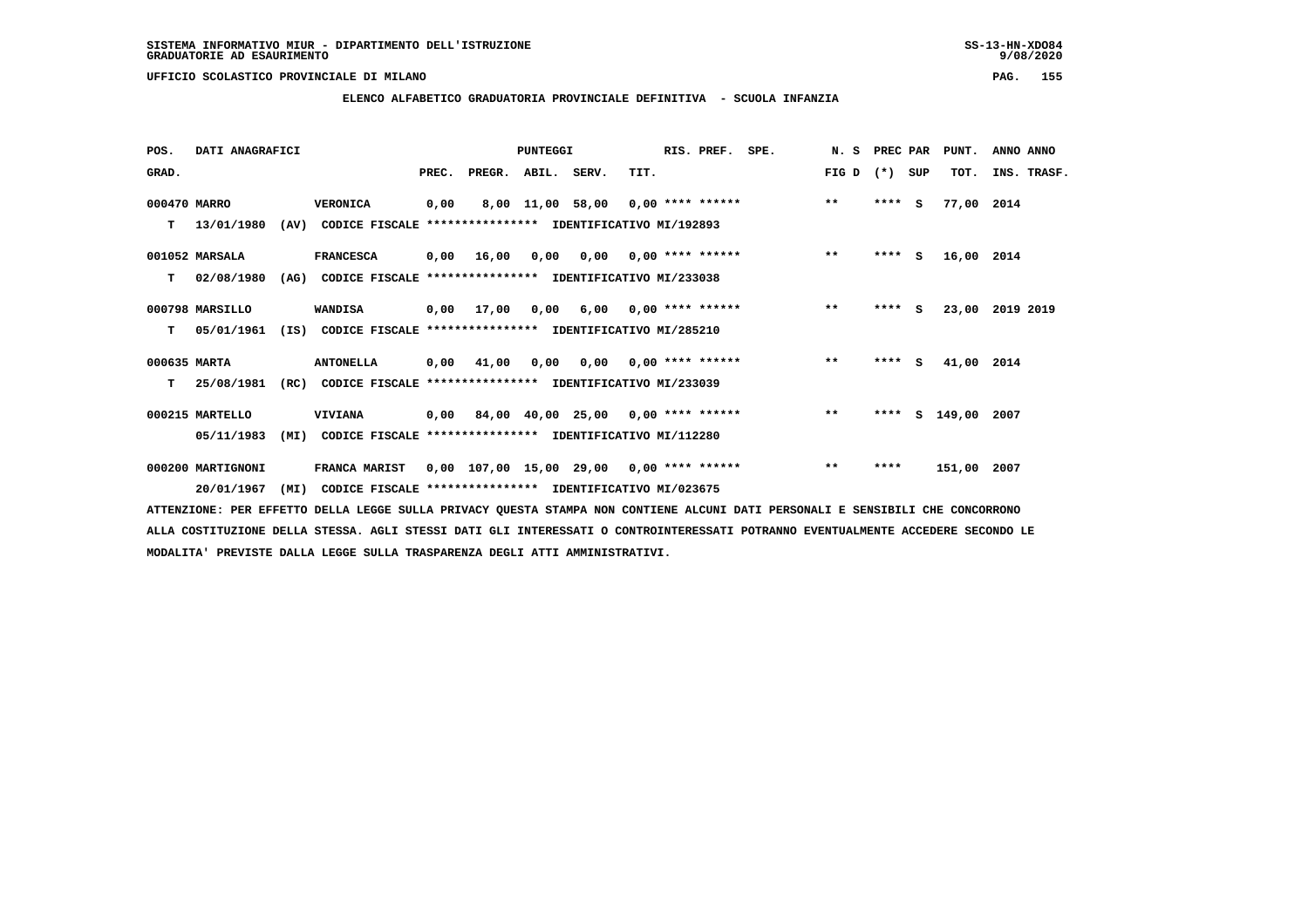$9/08/2020$ 

### **UFFICIO SCOLASTICO PROVINCIALE DI MILANO PAG. 156**

# **ELENCO ALFABETICO GRADUATORIA PROVINCIALE DEFINITIVA - SCUOLA INFANZIA**

| POS.  | DATI ANAGRAFICI |      |                                                               |       | PUNTEGGI           |            |                                        | RIS. PREF. | SPE.                      | N.S                          |                       | PREC PAR | PUNT.    | ANNO ANNO  |             |
|-------|-----------------|------|---------------------------------------------------------------|-------|--------------------|------------|----------------------------------------|------------|---------------------------|------------------------------|-----------------------|----------|----------|------------|-------------|
| GRAD. |                 |      |                                                               | PREC. | PREGR. ABIL. SERV. |            |                                        | TIT.       |                           |                              | FIG D                 | $(* )$   | SUP      | TOT.       | INS. TRASF. |
|       | 000409 MARTINI  |      | <b>MILENA</b>                                                 | 0,00  |                    |            | 24,00 12,00 60,00 0,00 **** ******     |            |                           |                              | $***$                 |          | $***5$   | 96,00      | 2014        |
| T.    | 24/05/1971      | (MI) | CODICE FISCALE **************** IDENTIFICATIVO MI/194767      |       |                    |            |                                        |            |                           |                              |                       |          |          |            |             |
|       | 001039 MARTINO  |      | <b>ANGELA</b>                                                 | 0,00  |                    |            | $0,00$ 16,00 0,00 0,00 **** ******     |            |                           |                              | $***$                 |          | $***$ S  | 16,00      | 2011 2011   |
|       | 31/12/1969      | (SA) | CODICE FISCALE **************** IDENTIFICATIVO MI/166599      |       |                    |            |                                        |            |                           |                              |                       |          |          |            |             |
|       | 001343 MARTINO  |      | <b>FRANCESCA</b>                                              | 0,00  |                    |            | $0,00$ 13,00 0,00 0,00 **** ******     |            |                           |                              | $* *$<br>$\mathbf{x}$ |          | $***$ S  | 13,00      | 2019 2019   |
|       | 31/01/1962      |      | (CS) CODICE FISCALE **************** IDENTIFICATIVO MI/285213 |       |                    |            |                                        |            |                           |                              |                       |          |          |            |             |
|       | 001324 MARTINO  |      | <b>GINA</b>                                                   |       | $0,00$ 13,00       |            | $0,00$ $0,00$ $0,00$ $***$ **** ****** |            |                           |                              | $* *$                 |          | $***$ S  | 13,00 2014 |             |
| T.    | 07/05/1979      | (TP) | CODICE FISCALE **************** IDENTIFICATIVO MI/203330      |       |                    |            |                                        |            |                           |                              |                       |          |          |            |             |
|       | 001432 MARTINO  |      | <b>GIUSEPPEGUSTA</b>                                          | 0,00  |                    | 0,00 11,00 |                                        |            | $0,00$ $0,00$ **** ****** |                              | $***$                 | ****     | <b>S</b> | 11,00 2014 |             |
| т     | 15/09/1966      | (RC) | CODICE FISCALE **************** IDENTIFICATIVO MI/233077      |       |                    |            |                                        |            |                           |                              |                       |          |          |            |             |
|       | 000488 MARTINO  |      | <b>MARIA</b>                                                  |       | 0,00 73,00         |            |                                        |            |                           | 0,00 0,00 0,00 **** ****** F | $***$                 | ****     | - 5      | 73,00      | 2003 2003   |
|       | 03/04/1965      | (KR) | CODICE FISCALE **************** IDENTIFICATIVO MI/075848      |       |                    |            |                                        |            |                           |                              |                       |          |          |            |             |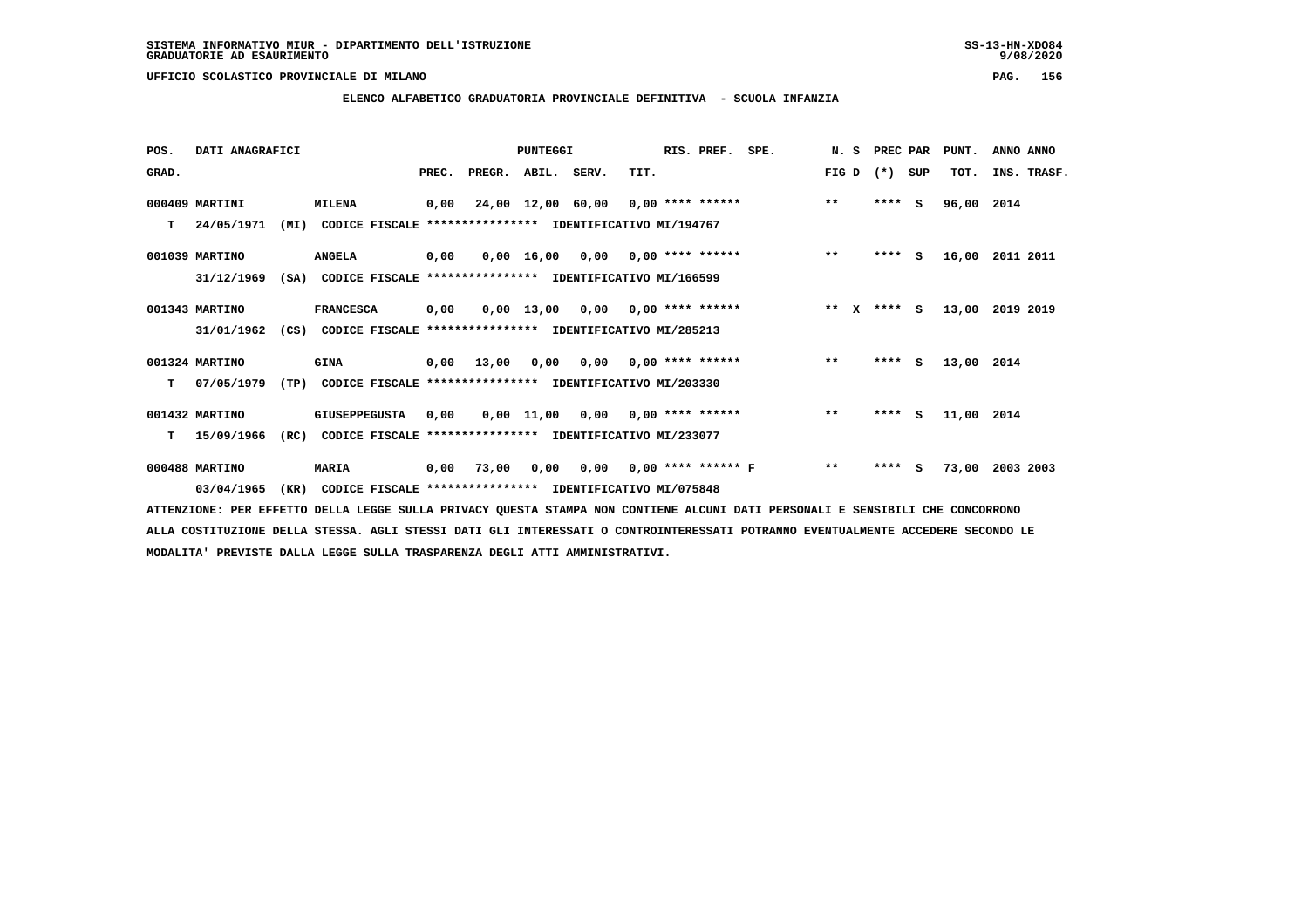**ELENCO ALFABETICO GRADUATORIA PROVINCIALE DEFINITIVA - SCUOLA INFANZIA**

| POS.  | DATI ANAGRAFICI   |      |                                                          |       |                                           | <b>PUNTEGGI</b> |                                     |      | RIS. PREF.                      | SPE. | N. S  | PREC PAR |     | PUNT.      | ANNO ANNO   |  |
|-------|-------------------|------|----------------------------------------------------------|-------|-------------------------------------------|-----------------|-------------------------------------|------|---------------------------------|------|-------|----------|-----|------------|-------------|--|
| GRAD. |                   |      |                                                          | PREC. | PREGR.                                    | ABIL. SERV.     |                                     | TIT. |                                 |      | FIG D | $(*)$    | SUP | TOT.       | INS. TRASF. |  |
|       | 000957 MARTINO    |      | MARIACARMELA                                             | 0,00  |                                           | $3,00$ 12,00    | 0,00                                |      | $3,00$ **** ******              |      | $***$ | $***$ S  |     | 18,00      | 2014        |  |
| т     | 25/07/1971        | (RC) | CODICE FISCALE                                           |       | **************** IDENTIFICATIVO MI/204549 |                 |                                     |      |                                 |      |       |          |     |            |             |  |
|       | 000619 MARTONE    |      | CARMELA                                                  | 0,00  |                                           |                 | $0,00$ 11,00 34,00 0,00 **** ****** |      |                                 |      | $***$ | $***$ S  |     | 45,00      | 2019 2019   |  |
| т     | 26/11/1978        | (CE) | CODICE FISCALE **************** IDENTIFICATIVO MI/285224 |       |                                           |                 |                                     |      |                                 |      |       |          |     |            |             |  |
|       | 000241 MARTORELLI |      | <b>MARINA</b>                                            |       | 0,00 40,00 41,00 60,00 0,00 **** ******   |                 |                                     |      |                                 |      | $***$ | ****     |     | s 141,00   | 2007        |  |
|       | 04/07/1987        | (MI) | CODICE FISCALE **************** IDENTIFICATIVO MI/112733 |       |                                           |                 |                                     |      |                                 |      |       |          |     |            |             |  |
|       | 001051 MARUCA     |      | ILARIA                                                   | 0,00  | 16,00                                     | 0.00            |                                     |      | $0.00$ $0.00$ **** ******       |      | $***$ | ****     | S.  | 16,00 2014 |             |  |
| т     | 12/08/1981        | (CZ) | CODICE FISCALE **************** IDENTIFICATIVO MI/199009 |       |                                           |                 |                                     |      |                                 |      |       |          |     |            |             |  |
|       | 001547 MASAPOLLO  |      | <b>ANTONIO</b>                                           | 0,00  |                                           |                 | $0,00$ 11,00 0,00 0,00 **** ******  |      |                                 |      | $***$ | $***$ S  |     | 11,00 2014 |             |  |
| т     | 20/11/1974        | (RC) | CODICE FISCALE **************** IDENTIFICATIVO MI/198064 |       |                                           |                 |                                     |      |                                 |      |       |          |     |            |             |  |
|       | 000975 MASCARELLA |      | <b>MARIA ROSARIA</b>                                     | 0.00  |                                           | 3,00 15,00      |                                     |      | $0.00$ $0.00$ $***$ **** ****** |      | $***$ | **** S   |     | 18,00      | 2019 2019   |  |
|       | 01/10/1971        | CL)  | CODICE FISCALE **************** IDENTIFICATIVO MI/285419 |       |                                           |                 |                                     |      |                                 |      |       |          |     |            |             |  |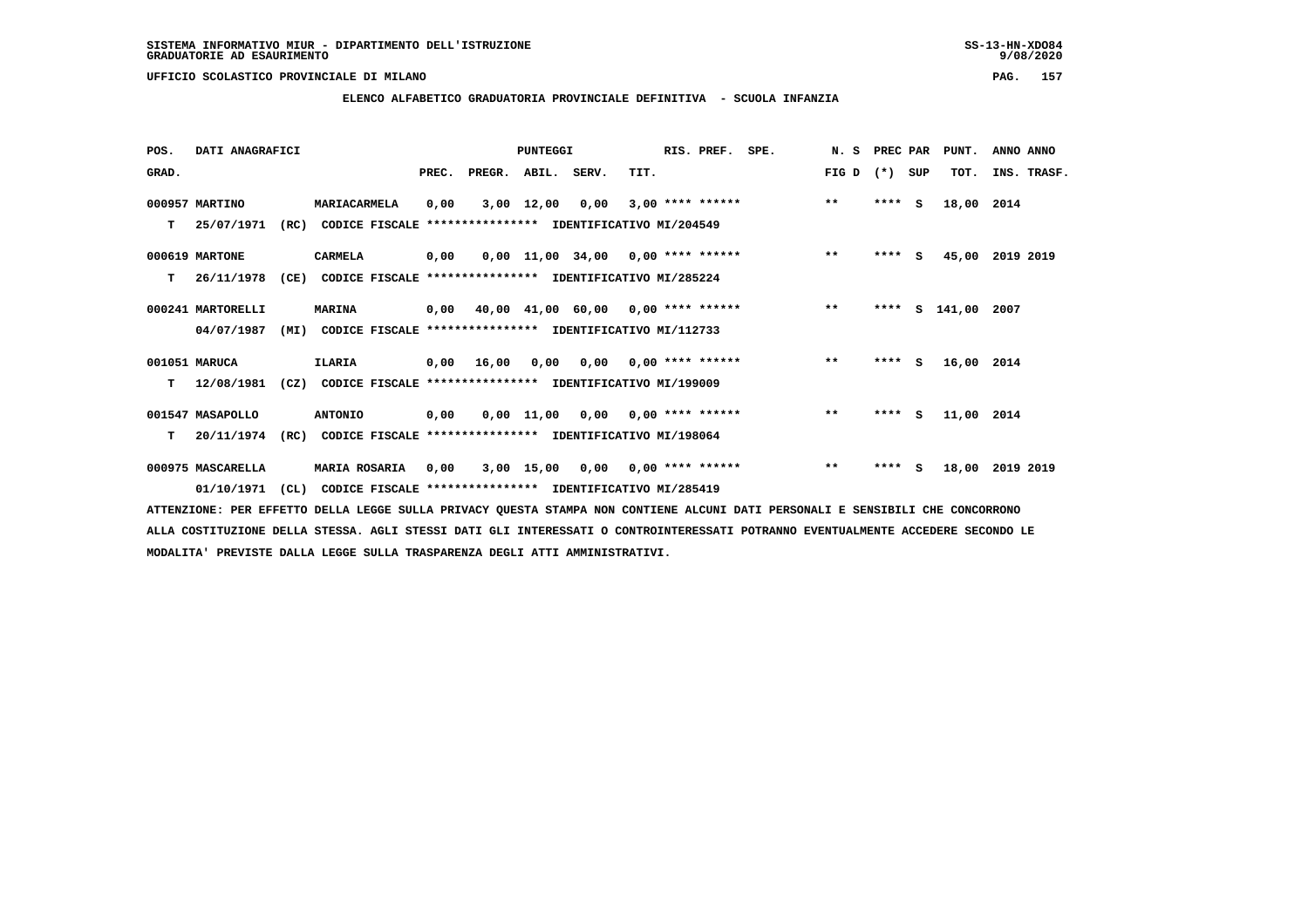**ELENCO ALFABETICO GRADUATORIA PROVINCIALE DEFINITIVA - SCUOLA INFANZIA**

| POS.        | DATI ANAGRAFICI  |      |                                                          |       |        | PUNTEGGI    |                                           |      | RIS. PREF.                | SPE. | N.S     | PREC PAR |     | PUNT.       | ANNO ANNO   |
|-------------|------------------|------|----------------------------------------------------------|-------|--------|-------------|-------------------------------------------|------|---------------------------|------|---------|----------|-----|-------------|-------------|
| GRAD.       |                  |      |                                                          | PREC. | PREGR. | ABIL. SERV. |                                           | TIT. |                           |      | FIG D   | $(* )$   | SUP | TOT.        | INS. TRASF. |
|             | 000365 MASCOLO   |      | <b>IRENE</b>                                             | 0,00  |        |             | 8,00 40,00 60,00 0,00 **** ******         |      |                           |      | $* *$   | ****     | s   | 108,00      | 2009        |
|             | 18/10/1987       | (MI) | CODICE FISCALE **************** IDENTIFICATIVO MI/144756 |       |        |             |                                           |      |                           |      |         |          |     |             |             |
|             | 001295 MASDEA    |      | VITTORIA                                                 | 0,00  | 13,00  | 0,00        |                                           |      | $0,00$ $0,00$ **** ****** |      | $***$   | $***$ S  |     | 13,00 2014  |             |
| т           | 24/05/1983       | (KR) | CODICE FISCALE **************** IDENTIFICATIVO MI/212024 |       |        |             |                                           |      |                           |      |         |          |     |             |             |
|             | 000349 MASELLA   |      | <b>SABRINA</b>                                           |       |        |             | $0,00$ 18,00 10,00 84,00 0,00 **** ****** |      |                           |      | $***$ X | ****     |     | 112,00 2019 |             |
|             | 21/05/1973       | (MI) | CODICE FISCALE **************** IDENTIFICATIVO MI/060185 |       |        |             |                                           |      |                           |      |         |          |     |             |             |
| 000520 MASI |                  |      | <b>ANTONELLA</b>                                         | 0,00  |        |             | $39,00$ 0,00 24,00 0,00 **** ******       |      |                           |      | $***$ X | $***$ S  |     | 63,00       | 2011 2011   |
|             | 18/07/1965       | (SR) | CODICE FISCALE **************** IDENTIFICATIVO MI/167271 |       |        |             |                                           |      |                           |      |         |          |     |             |             |
|             | 001245 MASSARI   |      | <b>RAFFAELLA</b>                                         | 0,00  |        |             | $0,00$ 14,00 0,00 0,00 **** ******        |      |                           |      | $**$    | $***$ S  |     | 14,00 2014  |             |
| т           | 05/01/1962       | (LE) | CODICE FISCALE **************** IDENTIFICATIVO MI/200711 |       |        |             |                                           |      |                           |      |         |          |     |             |             |
|             | 000803 MASTRILLI |      | GIOVANNA CARL                                            | 0,00  |        | 2,00 15,00  | 2,00 3,00 **** ****** D                   |      |                           |      | $***$ X | **** S   |     | 22,00       | 2007 2007   |
|             | 16/08/1975       | (VV) | CODICE FISCALE **************** IDENTIFICATIVO MI/110138 |       |        |             |                                           |      |                           |      |         |          |     |             |             |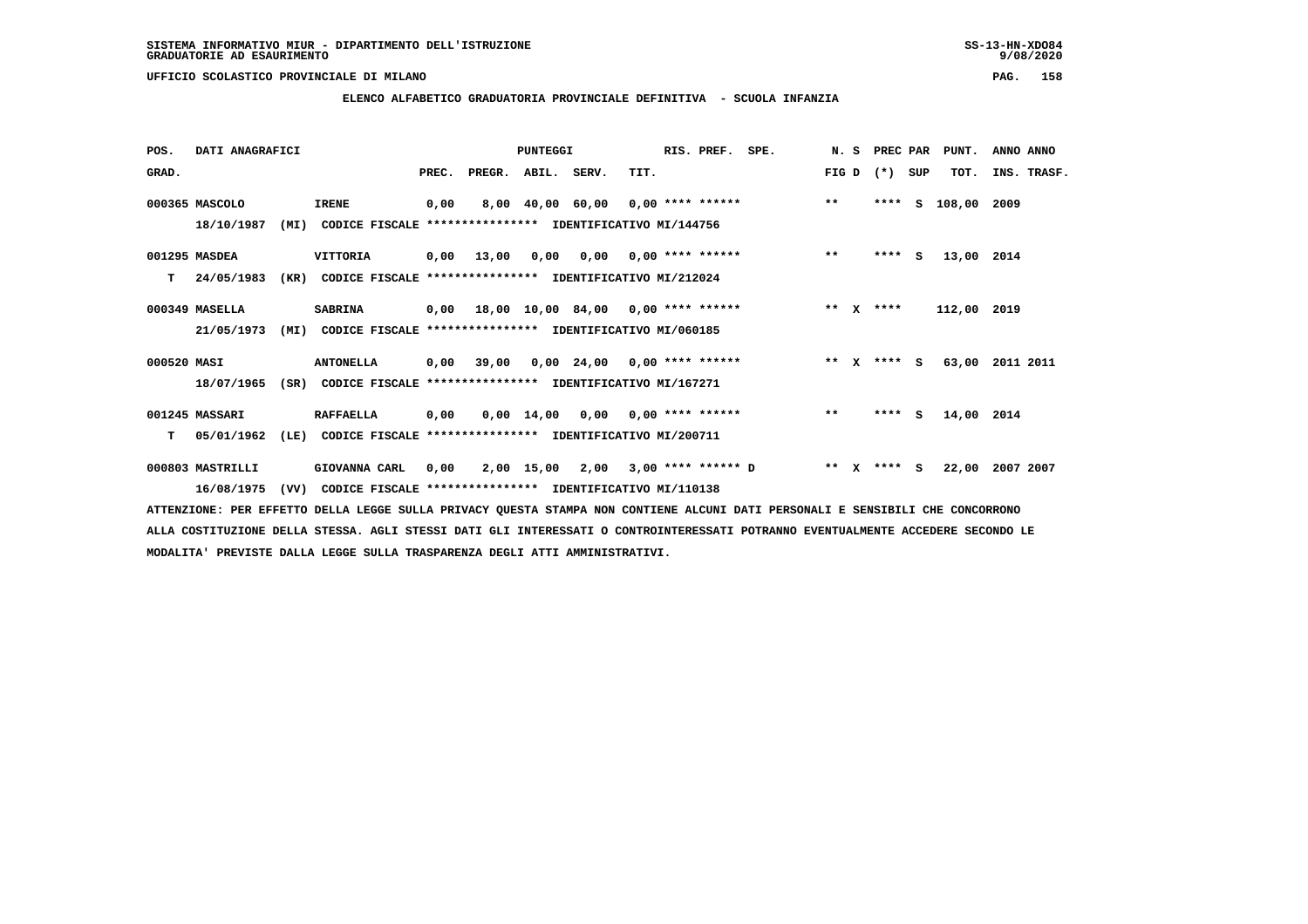$9/08/2020$ 

 **UFFICIO SCOLASTICO PROVINCIALE DI MILANO PAG. 159**

## **ELENCO ALFABETICO GRADUATORIA PROVINCIALE DEFINITIVA - SCUOLA INFANZIA**

| POS.         | DATI ANAGRAFICI     |      |                                                                         |       |                                           | PUNTEGGI         |                                                               |      | RIS. PREF.         | SPE. | N. S         | PREC PAR |     | PUNT.         | ANNO ANNO   |  |
|--------------|---------------------|------|-------------------------------------------------------------------------|-------|-------------------------------------------|------------------|---------------------------------------------------------------|------|--------------------|------|--------------|----------|-----|---------------|-------------|--|
| GRAD.        |                     |      |                                                                         | PREC. | PREGR. ABIL. SERV.                        |                  |                                                               | TIT. |                    |      | FIG D        | $(*)$    | SUP | TOT.          | INS. TRASF. |  |
|              | 000737 MASTROMATTEO |      | <b>ANGELA</b>                                                           | 0,00  |                                           | 12,00 15,00 0,00 |                                                               |      | $0.00$ **** ****** |      | $***$        | $***$ S  |     | 27,00         | 2019 2019   |  |
|              |                     |      | 06/10/1970 (FG) CODICE FISCALE *************** IDENTIFICATIVO MI/285513 |       |                                           |                  |                                                               |      |                    |      |              |          |     |               |             |  |
|              | 000460 MATERA       |      | <b>CHERUBINA</b>                                                        |       | 0,00 77,00                                |                  | $0,00$ $0,00$ $0,00$ $***$ **** ******                        |      |                    |      | $***$        | $***$ S  |     | 77,00 2002    |             |  |
|              | 23/03/1964          | (CS) | CODICE FISCALE **************** IDENTIFICATIVO MI/066795                |       |                                           |                  |                                                               |      |                    |      |              |          |     |               |             |  |
|              | 001079 MAUCERI      |      | ELEONORA ANTO                                                           | 0,00  | 16,00                                     | 0,00             | 0,00                                                          |      | $0.00$ **** ****** |      | $**$         | $***$ S  |     | 16,00 2014    |             |  |
| т            | 04/03/1976          | (ME) | CODICE FISCALE **************** IDENTIFICATIVO MI/221208                |       |                                           |                  |                                                               |      |                    |      |              |          |     |               |             |  |
|              | 001618 MAUGERI      |      | CARMELINA                                                               | 0,00  |                                           |                  | $0,00$ 11,00 0,00 0,00 **** ******                            |      |                    |      | $***$        | $***$ S  |     | 11,00         | 2019 2019   |  |
| т            | 15/10/1978          | (CT) | CODICE FISCALE **************** IDENTIFICATIVO MI/285084                |       |                                           |                  |                                                               |      |                    |      |              |          |     |               |             |  |
| 000172 MAURO |                     |      | <b>CESIRA</b>                                                           |       | $0,00$ 84,00 13,00 60,00 0,00 **** ****** |                  |                                                               |      |                    |      | $\star\star$ | ****     |     | S 157,00 2007 |             |  |
|              | 16/08/1955          | (MT) | CODICE FISCALE **************** IDENTIFICATIVO MI/020321                |       |                                           |                  |                                                               |      |                    |      |              |          |     |               |             |  |
| 000921 MAURO |                     |      | <b>DANIELA</b>                                                          | 0,00  |                                           |                  | $0.00 \quad 16.00 \quad 0.00 \quad 3.00 \quad *** \quad ***}$ |      |                    |      | $\star\star$ | ****     | s   | 19,00 2019    |             |  |
|              | 29/03/1973          | (BN) | CODICE FISCALE **************** IDENTIFICATIVO MI/065346                |       |                                           |                  |                                                               |      |                    |      |              |          |     |               |             |  |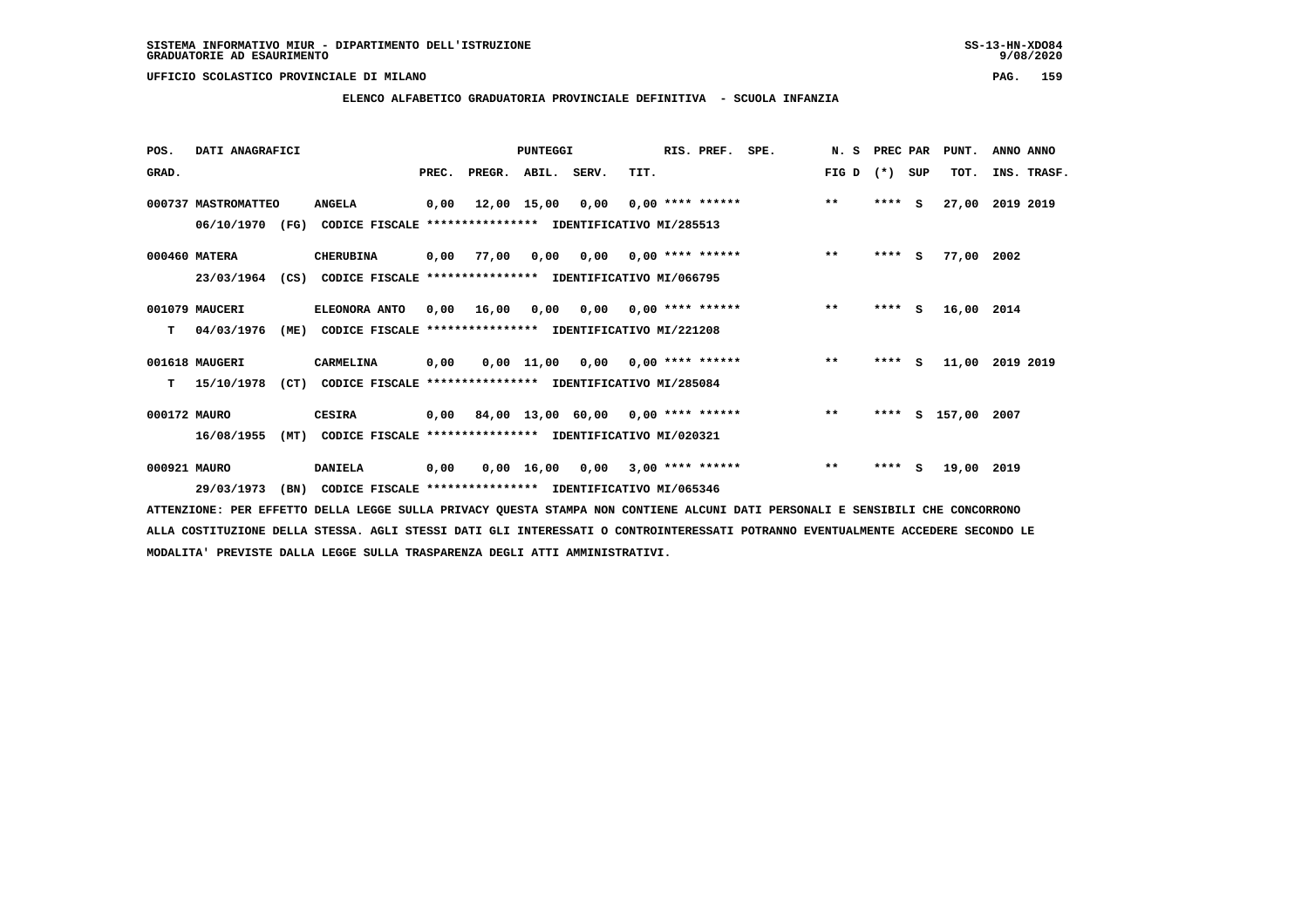**ELENCO ALFABETICO GRADUATORIA PROVINCIALE DEFINITIVA - SCUOLA INFANZIA**

| POS.         | DATI ANAGRAFICI  |      |                                                               |       |                    | <b>PUNTEGGI</b> |                                     |      | RIS. PREF.                | SPE.                                      | N. S  | PREC PAR |   | PUNT.       | ANNO ANNO   |  |
|--------------|------------------|------|---------------------------------------------------------------|-------|--------------------|-----------------|-------------------------------------|------|---------------------------|-------------------------------------------|-------|----------|---|-------------|-------------|--|
| GRAD.        |                  |      |                                                               | PREC. | PREGR. ABIL. SERV. |                 |                                     | TIT. |                           |                                           | FIG D | (*) SUP  |   | TOT.        | INS. TRASF. |  |
| 000332 MAURO |                  |      | GIUSEPPINA                                                    | 0,00  |                    |                 |                                     |      |                           | 46,00 11,00 60,00 0,00 **** ****** *** ** |       | ****     | S | 117,00 2014 |             |  |
| т            | 24/09/1964       |      | (KR) CODICE FISCALE **************** IDENTIFICATIVO MI/194029 |       |                    |                 |                                     |      |                           |                                           |       |          |   |             |             |  |
| 001123 MAURO |                  |      | ROSSELLA                                                      | 0,00  |                    |                 | $0.00$ 15.00 0.00 0.00 **** ******  |      |                           |                                           | $***$ | $***$ S  |   | 15,00 2014  |             |  |
| т            | 29/09/1973       | (KR) | CODICE FISCALE **************** IDENTIFICATIVO MI/206206      |       |                    |                 |                                     |      |                           |                                           |       |          |   |             |             |  |
| 001548 MAURO |                  |      | TIZIANA                                                       | 0,00  |                    |                 | $0,00$ 11,00 0,00 0,00 **** ******  |      |                           |                                           | $***$ | **** S   |   | 11,00 2014  |             |  |
| т            | 10/03/1974       | (MI) | CODICE FISCALE **************** IDENTIFICATIVO MI/219584      |       |                    |                 |                                     |      |                           |                                           |       |          |   |             |             |  |
|              | 001215 MAVIGLIA  |      | <b>ANTONIA</b>                                                | 0,00  |                    |                 | $0,00$ 14,00 0,00 0,00 **** ******  |      |                           |                                           | $***$ | $***$ S  |   | 14,00 2014  |             |  |
| т            | 04/08/1978       |      | (RC) CODICE FISCALE **************** IDENTIFICATIVO MI/246327 |       |                    |                 |                                     |      |                           |                                           |       |          |   |             |             |  |
|              | 000587 MAZZOLENI |      | <b>ANTONELLA</b>                                              | 0,00  |                    |                 | $0,00$ 15,00 36,00 0,00 **** ****** |      |                           |                                           | $***$ | $***$ S  |   | 51,00 2014  |             |  |
| т            | 05/06/1965       | (BG) | CODICE FISCALE **************** IDENTIFICATIVO MI/232378      |       |                    |                 |                                     |      |                           |                                           |       |          |   |             |             |  |
|              | 001638 MAZZONE   |      | <b>VIVIANA</b>                                                | 0,00  | 0,00               | 6,00            |                                     |      | $0,00$ $0,00$ **** ****** |                                           | $**$  | **** S   |   | $6,00$ 2009 |             |  |
|              | S 07/02/1986     | (MI) | CODICE FISCALE **************** IDENTIFICATIVO MI/144340      |       |                    |                 |                                     |      |                           |                                           |       |          |   |             |             |  |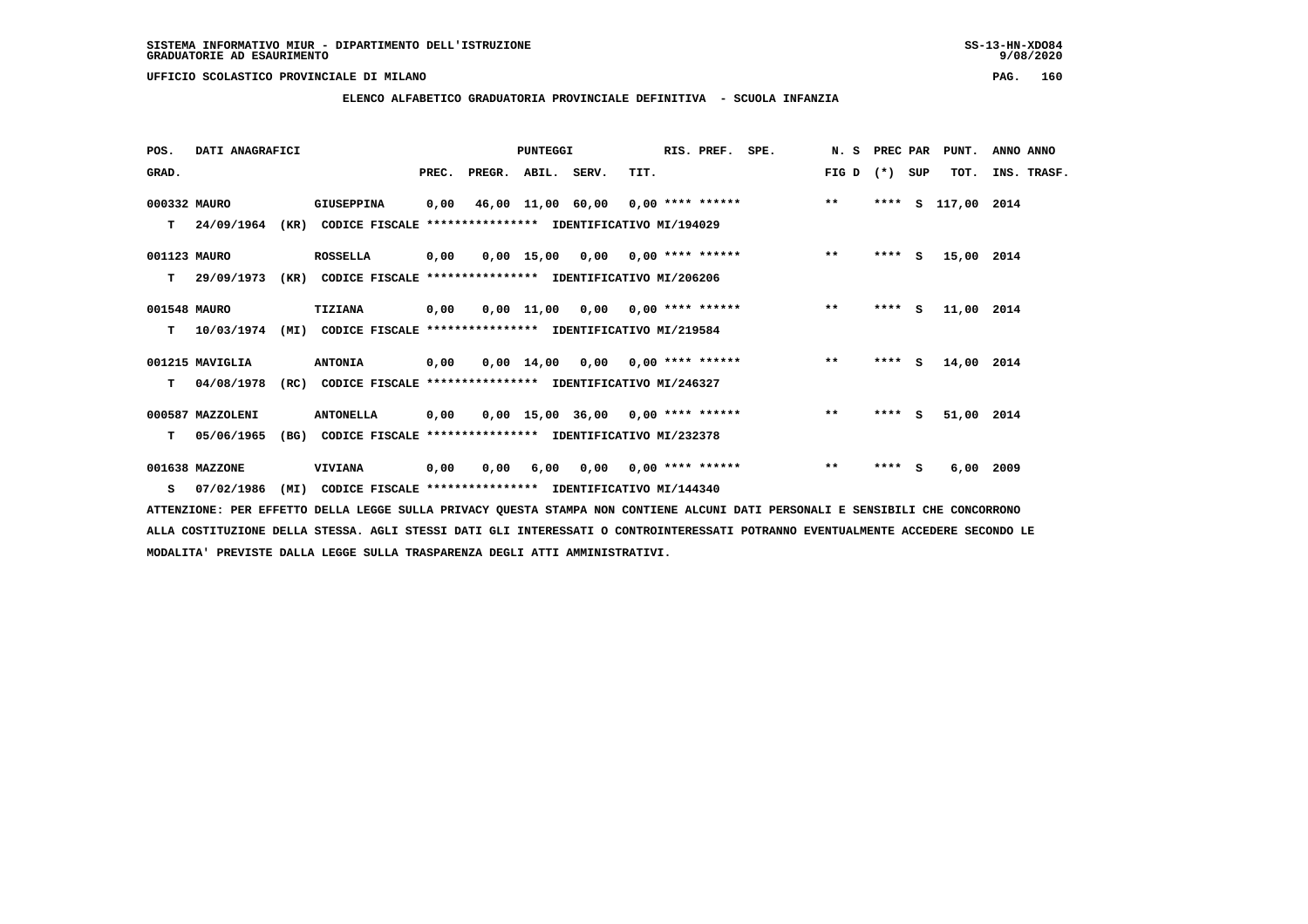## **ELENCO ALFABETICO GRADUATORIA PROVINCIALE DEFINITIVA - SCUOLA INFANZIA**

| POS.         | DATI ANAGRAFICI   |      |                                                          |       |            | <b>PUNTEGGI</b> |                                          |      | RIS. PREF.                | SPE. | N.S   | PREC PAR |          | PUNT.         | ANNO ANNO   |
|--------------|-------------------|------|----------------------------------------------------------|-------|------------|-----------------|------------------------------------------|------|---------------------------|------|-------|----------|----------|---------------|-------------|
| GRAD.        |                   |      |                                                          | PREC. | PREGR.     | ABIL. SERV.     |                                          | TIT. |                           |      | FIG D | $(* )$   | SUP      | TOT.          | INS. TRASF. |
|              | 000902 MAZZOTTA   |      | <b>REGINA</b>                                            | 0,00  |            | 0,00 16,00      | 0,00                                     |      | $3,00$ **** ******        |      | $***$ | ****     | <b>S</b> | 19,00         | 2014        |
| т            | 02/08/1982        | (SA) | CODICE FISCALE **************** IDENTIFICATIVO MI/196833 |       |            |                 |                                          |      |                           |      |       |          |          |               |             |
|              | 001013 MELCHIONNA |      | <b>FRANCESCA</b>                                         |       | 0,00 17,00 | 0,00            |                                          |      | $0,00$ $0,00$ **** ****** |      | $**$  | $***$ S  |          | 17,00 2014    |             |
| т            | 27/11/1973        | (EE) | CODICE FISCALE **************** IDENTIFICATIVO MI/233128 |       |            |                 |                                          |      |                           |      |       |          |          |               |             |
| 000910 MELI  |                   |      | <b>GIOVANNA</b>                                          | 0,00  |            | 6,00 13,00      |                                          |      | $0,00$ $0,00$ **** ****** |      | $***$ | $***$ S  |          | 19,00         | 2019 2002   |
|              | 27/06/1968        | (AG) | CODICE FISCALE **************** IDENTIFICATIVO MI/060120 |       |            |                 |                                          |      |                           |      |       |          |          |               |             |
| 000444 MELI  |                   |      | <b>ROSANGELA</b>                                         | 0,00  |            |                 | $3,00$ 16,00 60,00 3,00 **** ******      |      |                           |      | $**$  | $***$ S  |          | 82,00         | 2003        |
|              | 14/03/1977        | (RG) | CODICE FISCALE **************** IDENTIFICATIVO MI/074760 |       |            |                 |                                          |      |                           |      |       |          |          |               |             |
| 000896 MELLO |                   |      | <b>VERONICA</b>                                          | 0,00  | 16,00      | 0,00            | 0,00                                     |      | $3,00$ **** ******        |      | $***$ | ****     | S.       | 19,00 2014    |             |
| т            | 11/02/1982        | (TP) | CODICE FISCALE **************** IDENTIFICATIVO MI/233113 |       |            |                 |                                          |      |                           |      |       |          |          |               |             |
|              | 000345 MEMELLI    |      | <b>MARZIA</b>                                            |       |            |                 | $0,00$ 96,00 17,00 0,00 0,00 **** ****** |      |                           |      | $***$ | ****     |          | S 113,00 2019 |             |
|              | 18/04/1974        | (MI) | CODICE FISCALE **************** IDENTIFICATIVO MI/111596 |       |            |                 |                                          |      |                           |      |       |          |          |               |             |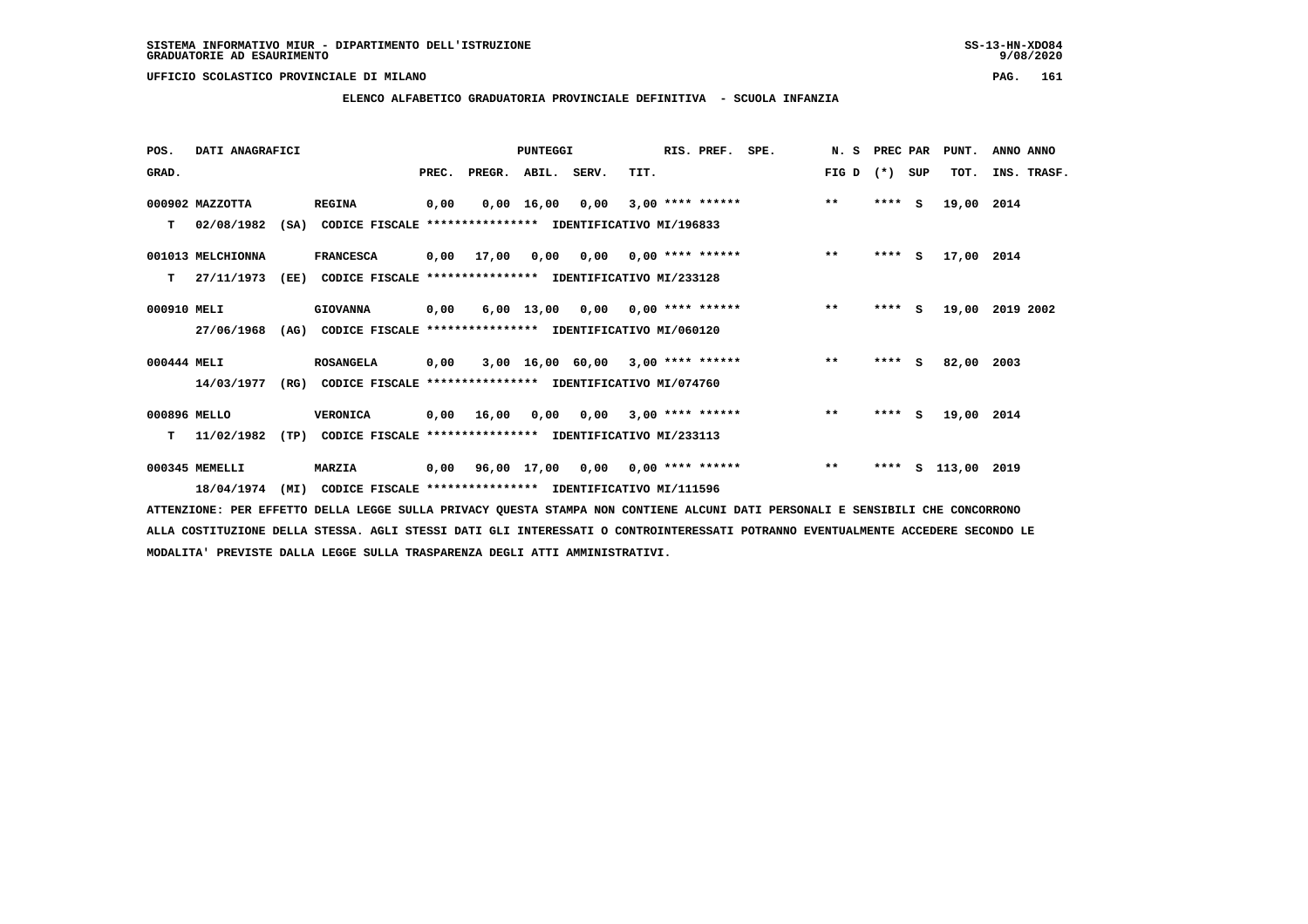# **ELENCO ALFABETICO GRADUATORIA PROVINCIALE DEFINITIVA - SCUOLA INFANZIA**

| POS.         | DATI ANAGRAFICI  |      |                                                               |       |            | PUNTEGGI     |                                           |      | RIS. PREF.         | SPE. | N. S         |              | PREC PAR |     | PUNT.              | ANNO ANNO       |
|--------------|------------------|------|---------------------------------------------------------------|-------|------------|--------------|-------------------------------------------|------|--------------------|------|--------------|--------------|----------|-----|--------------------|-----------------|
| GRAD.        |                  |      |                                                               | PREC. | PREGR.     | ABIL. SERV.  |                                           | TIT. |                    |      | FIG D        |              | $(* )$   | SUP | TOT.               | INS. TRASF.     |
|              | 000647 MENNITI   |      | <b>ROSA</b>                                                   | 0,00  |            | 24,00 15,00  | 0,00                                      |      | $0.00$ **** ****** |      | $* *$        | $\mathbf{x}$ | $***$ S  |     | 39,00              | 2011 2011       |
|              | 18/11/1958       |      | (CZ) CODICE FISCALE **************** IDENTIFICATIVO MI/166962 |       |            |              |                                           |      |                    |      |              |              |          |     |                    |                 |
|              | 000256 MERCURI   |      | <b>SARA</b>                                                   |       |            |              | $0,00$ 36,00 41,00 60,00 0,00 **** ****** |      |                    |      | $***$        |              |          |     | **** S 137,00 2007 |                 |
|              | 13/08/1985       | (MI) | CODICE FISCALE **************** IDENTIFICATIVO MI/111048      |       |            |              |                                           |      |                    |      |              |              |          |     |                    |                 |
| 000667 MERLO |                  |      | <b>ROSANNA</b>                                                | 0,00  | 13,00      |              | $0,00$ 24,00 0,00 **** ******             |      |                    |      | $\star\star$ |              | $***$ S  |     | 37,00 2014         |                 |
| т            | 21/06/1969       | (MI) | CODICE FISCALE **************** IDENTIFICATIVO MI/201809      |       |            |              |                                           |      |                    |      |              |              |          |     |                    |                 |
|              | 000874 MESSANA   |      | <b>ROSALBA</b>                                                |       | 0,00 18,00 |              | $0,00$ 2,00 0,00 **** ******              |      |                    |      | $***$        |              | $***$ S  |     |                    | 20,00 2019 2019 |
| т            | 25/05/1982       | (EN) | CODICE FISCALE **************** IDENTIFICATIVO MI/285157      |       |            |              |                                           |      |                    |      |              |              |          |     |                    |                 |
|              | 000851 MESSINA   |      | <b>SALVATORE</b>                                              | 0,00  |            | $3,00$ 17,00 | 0,00                                      |      | $0.00$ **** ****** |      | $\star\star$ |              | **** S   |     | 20,00              | 2007 2007       |
|              | 17/09/1967       | (EN) | CODICE FISCALE **************** IDENTIFICATIVO MI/109726      |       |            |              |                                           |      |                    |      |              |              |          |     |                    |                 |
|              | 000140 MESSIRONI |      | <b>MARA</b>                                                   |       |            |              | $0,00$ 60,00 42,00 60,00 0,00 **** ****** |      |                    |      | ** $X$       |              | ****     |     | 162,00 2007        |                 |
|              | 09/06/1979       | (MI) | CODICE FISCALE **************** IDENTIFICATIVO MI/112125      |       |            |              |                                           |      |                    |      |              |              |          |     |                    |                 |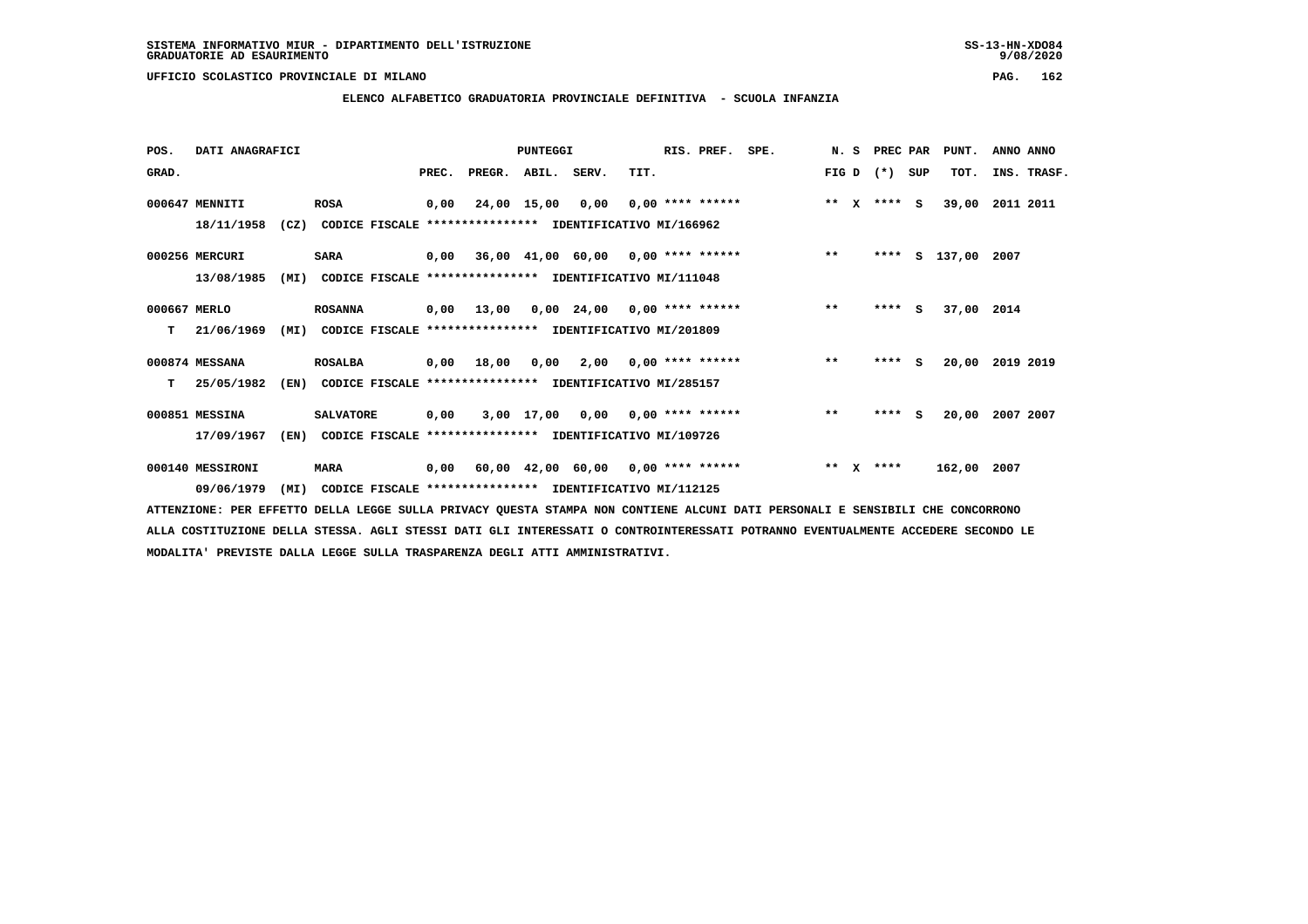**ELENCO ALFABETICO GRADUATORIA PROVINCIALE DEFINITIVA - SCUOLA INFANZIA**

 **POS. DATI ANAGRAFICI PUNTEGGI RIS. PREF. SPE. N. S PREC PAR PUNT. ANNO ANNO**GRAD. **PREGRADE SERVEGER. ABIL. SERV. TIT.** FIG D (\*) SUP TOT. INS. TRASF.  **001407 MEZZACAPO ANTONIETTA 0,00 12,00 0,00 0,00 0,00 \*\*\*\* \*\*\*\*\*\* \*\* \*\*\*\* S 12,00 2014 T 12/12/1963 (CE) CODICE FISCALE \*\*\*\*\*\*\*\*\*\*\*\*\*\*\*\* IDENTIFICATIVO MI/210611 000374 MEZZASALMA TOMMASO 0,00 105,00 0,00 0,00 0,00 \*\*\*\* \*\*\*\*\*\* \*\* X \*\*\*\* S 105,00 2002 24/04/1978 (RG) CODICE FISCALE \*\*\*\*\*\*\*\*\*\*\*\*\*\*\*\* IDENTIFICATIVO MI/067714 000381 MEZZATESTA MARIA ANTONIA 0,00 56,00 0,00 48,00 0,00 \*\*\*\* \*\*\*\*\*\* \*\* \*\*\*\* S 104,00 2014 T 25/11/1964 (RC) CODICE FISCALE \*\*\*\*\*\*\*\*\*\*\*\*\*\*\*\* IDENTIFICATIVO MI/197967 001566 MICCHIA GIOVANNA 0,00 11,00 0,00 0,00 0,00 \*\*\*\* \*\*\*\*\*\* \*\* \*\*\*\* S 11,00 2014 T 26/04/1968 (RC) CODICE FISCALE \*\*\*\*\*\*\*\*\*\*\*\*\*\*\*\* IDENTIFICATIVO MI/232510 000865 MICELI DIONISIA 0,00 1,00 16,00 0,00 3,00 \*\*\*\* \*\*\*\*\*\* \*\* X \*\*\*\* S 20,00 2014 T 04/07/1981 (RC) CODICE FISCALE \*\*\*\*\*\*\*\*\*\*\*\*\*\*\*\* IDENTIFICATIVO MI/210776 000053 MICELOTTA STEFANIA 0,00 106,00 16,00 60,00 0,00 \*\*\*\* \*\*\*\*\*\* \*\* \*\*\*\* S 182,00 2003 06/08/1978 (RC) CODICE FISCALE \*\*\*\*\*\*\*\*\*\*\*\*\*\*\*\* IDENTIFICATIVO MI/074739**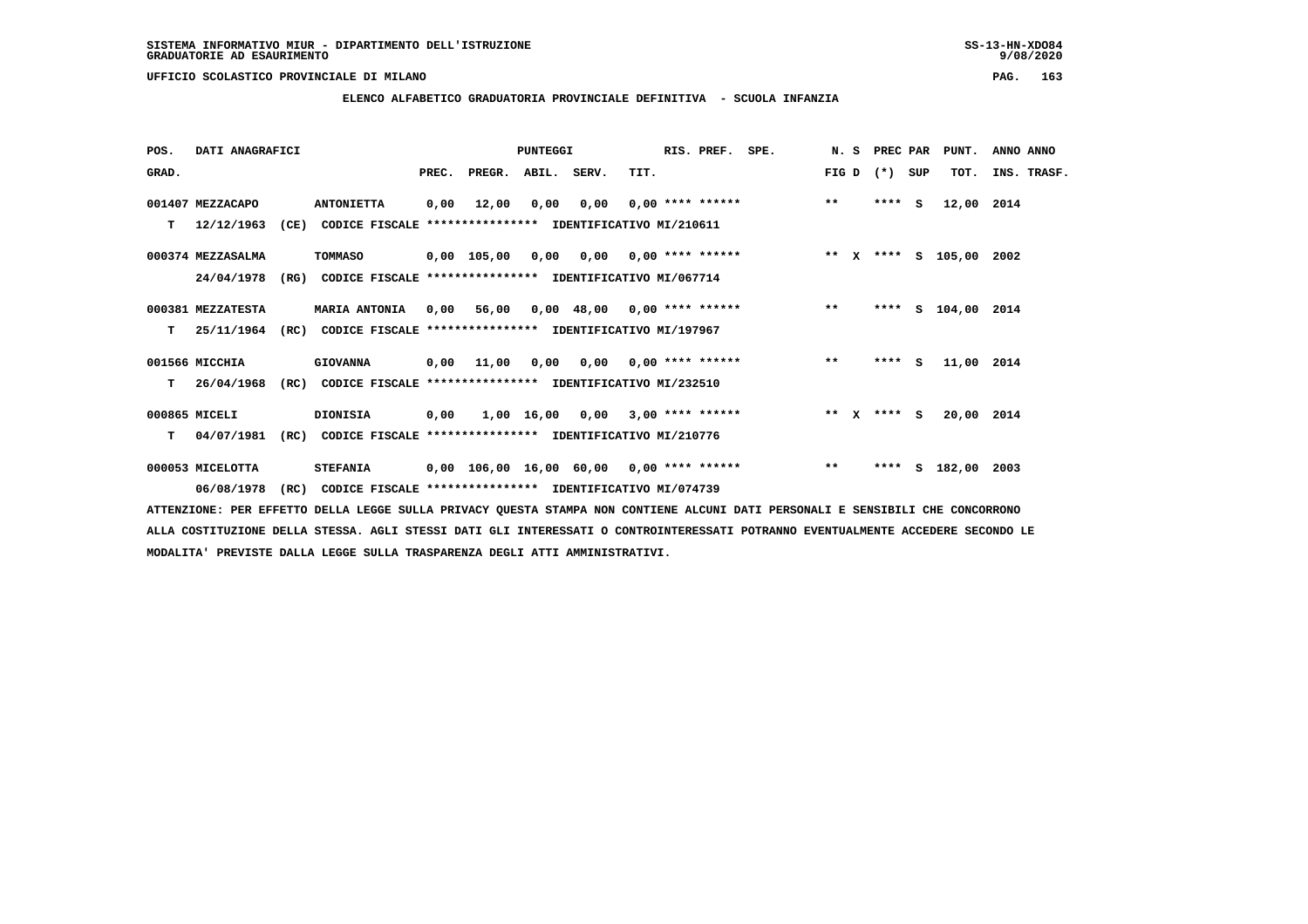**ELENCO ALFABETICO GRADUATORIA PROVINCIALE DEFINITIVA - SCUOLA INFANZIA**

| POS.  | DATI ANAGRAFICI   |      |                                                          |       |            | <b>PUNTEGGI</b> |                                           |      | RIS. PREF. | SPE.               | N. S  | PREC PAR      |          | PUNT.      | ANNO ANNO       |
|-------|-------------------|------|----------------------------------------------------------|-------|------------|-----------------|-------------------------------------------|------|------------|--------------------|-------|---------------|----------|------------|-----------------|
| GRAD. |                   |      |                                                          | PREC. | PREGR.     | ABIL. SERV.     |                                           | TIT. |            |                    | FIG D | $(*)$         | SUP      | TOT.       | INS. TRASF.     |
|       | 001579 MIGLIARDI  |      | <b>MARCO</b>                                             | 0,00  | 11,00      | 0,00            | 0,00                                      |      |            | $0,00$ **** ****** | $***$ | ****          | <b>S</b> | 11,00 2014 |                 |
| т     | 02/05/1963        | (AT) | CODICE FISCALE **************** IDENTIFICATIVO MI/226766 |       |            |                 |                                           |      |            |                    |       |               |          |            |                 |
|       | 000445 MIGNATTI   |      | <b>MONICA</b>                                            |       |            |                 | $0,00$ 36,00 34,00 12,00 0,00 **** ****** |      |            |                    |       | ** $X$ **** S |          |            | 82,00 2014 2014 |
|       | 23/04/1979        | (BO) | CODICE FISCALE **************** IDENTIFICATIVO MI/192399 |       |            |                 |                                           |      |            |                    |       |               |          |            |                 |
|       | 000607 MIGNOSI    |      | <b>BENEDETTA</b>                                         |       | 0,00 11,00 |                 | $0,00$ 36,00 0,00 **** ******             |      |            |                    | $* *$ | $***$ S       |          | 47,00 2014 |                 |
| т     | 03/09/1965        | (PA) | CODICE FISCALE **************** IDENTIFICATIVO MI/197371 |       |            |                 |                                           |      |            |                    |       |               |          |            |                 |
|       | 000700 MILAZZOTTO |      | SERAFINA GRAZ                                            |       |            |                 | $0,00$ 15,00 16,00 0,00 0,00 **** ******  |      |            |                    | $***$ | $***$ S       |          | 31,00 2014 |                 |
| т     | 07/10/1979        | (EN) | CODICE FISCALE **************** IDENTIFICATIVO MI/202204 |       |            |                 |                                           |      |            |                    |       |               |          |            |                 |
|       | 000740 MILETO     |      | FRANCESCO ANG                                            | 0,00  |            |                 | $9,00$ 17,00 0,00 0,00 **** ******        |      |            |                    |       | ** $X$ ****   |          | 26,00 2002 |                 |
|       | 03/06/1964        | (RC) | CODICE FISCALE **************** IDENTIFICATIVO MI/064065 |       |            |                 |                                           |      |            |                    |       |               |          |            |                 |
|       | 000382 MILIDONI   |      | <b>CONCETTA</b>                                          | 0,00  |            |                 | $34,00$ 13,00 56,00 0,00 **** ******      |      |            |                    | $***$ | ****          |          | s 103,00   | 2000            |
|       | 01/04/1974        | (VV) | CODICE FISCALE **************** IDENTIFICATIVO MI/022597 |       |            |                 |                                           |      |            |                    |       |               |          |            |                 |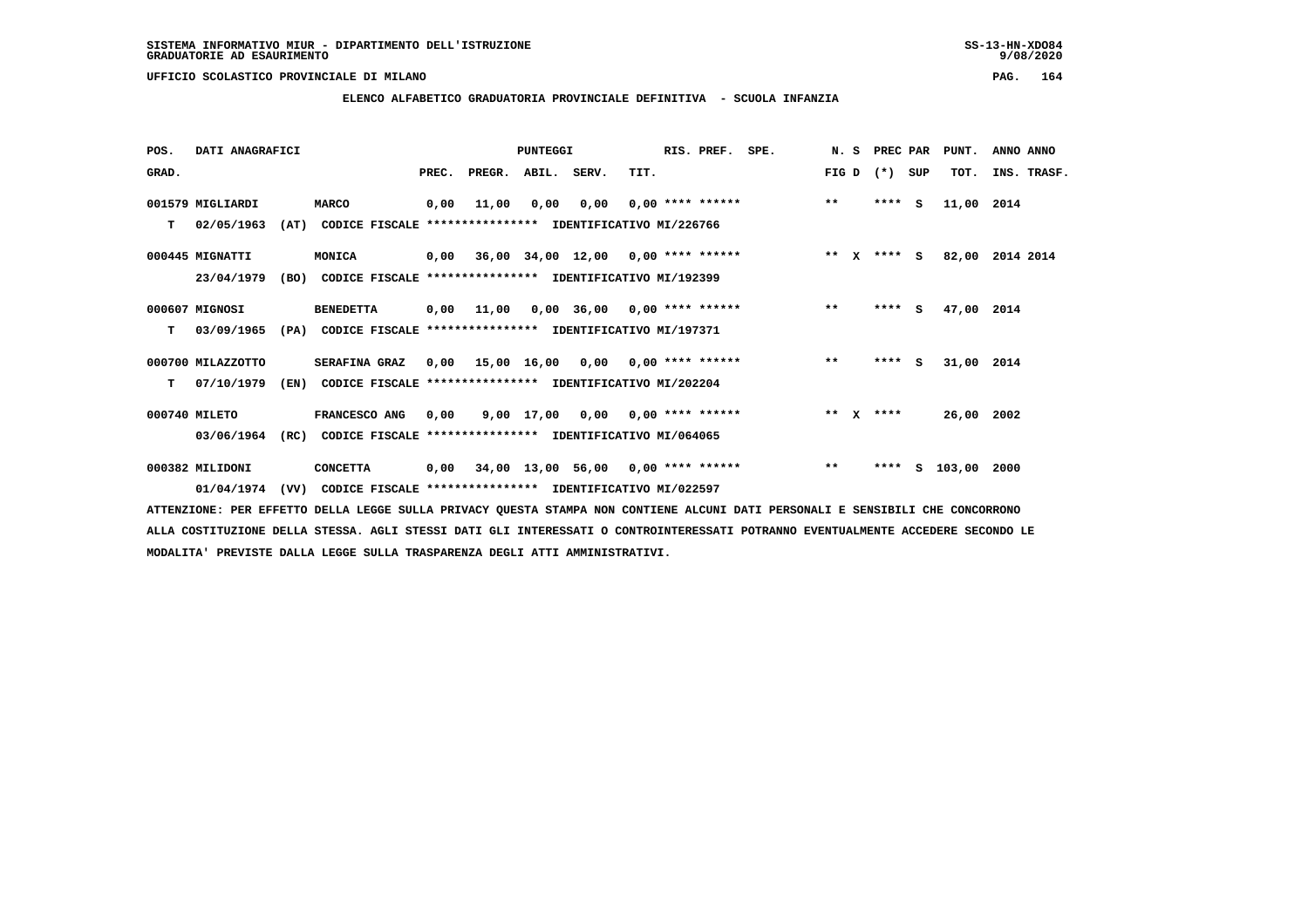**ELENCO ALFABETICO GRADUATORIA PROVINCIALE DEFINITIVA - SCUOLA INFANZIA**

| POS.  | DATI ANAGRAFICI    |      |                                                                         |       |            | PUNTEGGI    |                                        | RIS. PREF. SPE. | N. S PREC PAR |         |     | PUNT.      | ANNO ANNO   |
|-------|--------------------|------|-------------------------------------------------------------------------|-------|------------|-------------|----------------------------------------|-----------------|---------------|---------|-----|------------|-------------|
| GRAD. |                    |      |                                                                         | PREC. | PREGR.     | ABIL. SERV. | TIT.                                   |                 | FIG D         | $(* )$  | SUP | TOT.       | INS. TRASF. |
|       | 001074 MILITELLO   |      | <b>SALVATORE</b>                                                        | 0,00  | 16,00      |             | $0,00$ $0,00$ $0,00$ $***$ **** ****** |                 | $***$         | $***$ S |     | 16,00 2014 |             |
| т     | 30/08/1980         | (RG) | CODICE FISCALE **************** IDENTIFICATIVO MI/211061                |       |            |             |                                        |                 |               |         |     |            |             |
|       | 001301 MILIZIANO   |      | GIUSEPPINA                                                              | 0,00  | 13,00      |             | $0.00$ $0.00$ $0.00$ $***$ **** ****** |                 | $***$         | $***$ S |     | 13,00 2014 |             |
| т     | 10/07/1970         |      | (EE) CODICE FISCALE **************** IDENTIFICATIVO MI/233835           |       |            |             |                                        |                 |               |         |     |            |             |
|       | 001180 MINACAPILLI |      | <b>ALESSANDRA</b>                                                       | 0,00  |            |             | $0,00$ 14,00 0,00 0,00 **** ******     |                 | ** x **** S   |         |     | 14,00 2014 |             |
| т     | 27/04/1981         | (EN) | CODICE FISCALE **************** IDENTIFICATIVO MI/233927                |       |            |             |                                        |                 |               |         |     |            |             |
|       | 001471 MINACAPILLI |      | <b>VITA</b>                                                             | 0,00  |            |             | $0,00$ 11,00 0,00 0,00 **** ******     |                 | $***$         | $***$ S |     | 11,00 2014 |             |
| т     |                    |      | 28/02/1979 (CT) CODICE FISCALE *************** IDENTIFICATIVO MI/210626 |       |            |             |                                        |                 |               |         |     |            |             |
|       | 000724 MINACORI    |      | LUIGI                                                                   |       | 0,00 19,00 |             | $0,00$ $0,00$ $9,00$ **** ******       |                 | $***$         | ****    | s   | 28,00 2014 |             |
| т     | 09/04/1978         | (AG) | CODICE FISCALE **************** IDENTIFICATIVO MI/209352                |       |            |             |                                        |                 |               |         |     |            |             |
|       | 001550 MINASI      |      | <b>ANTONELLA</b>                                                        | 0,00  | 11,00      |             | $0,00$ $0,00$ $0,00$ $***$ **** *****  |                 | $* *$         | $***$ S |     | 11,00 2014 |             |
| T     | 18/12/1973         |      | (CZ) CODICE FISCALE **************** IDENTIFICATIVO MI/211118           |       |            |             |                                        |                 |               |         |     |            |             |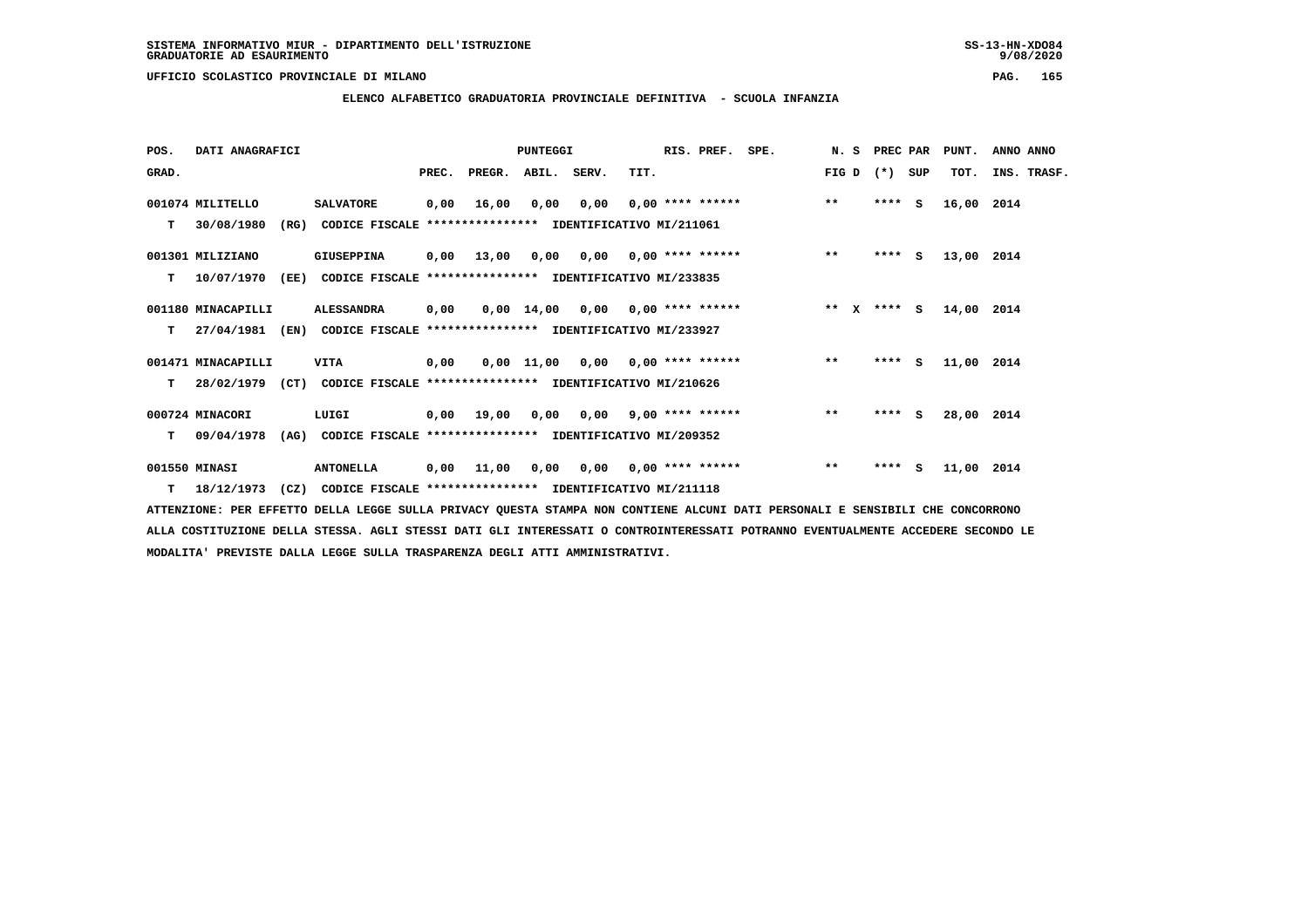**ELENCO ALFABETICO GRADUATORIA PROVINCIALE DEFINITIVA - SCUOLA INFANZIA**

| POS.  | DATI ANAGRAFICI    |      |                                                          |       |                    | <b>PUNTEGGI</b> |                                     |      | RIS. PREF.                | SPE. |       | N. S PREC PAR |              | PUNT.                   | ANNO ANNO   |
|-------|--------------------|------|----------------------------------------------------------|-------|--------------------|-----------------|-------------------------------------|------|---------------------------|------|-------|---------------|--------------|-------------------------|-------------|
| GRAD. |                    |      |                                                          | PREC. | PREGR. ABIL. SERV. |                 |                                     | TIT. |                           |      | FIG D | $(* )$        | SUP          | TOT.                    | INS. TRASF. |
|       | 001465 MINICUCCI   |      | <b>GENESIA</b>                                           | 0,00  |                    | $0,00$ 11,00    | 0,00                                |      | 0,00 **** ******          |      | $***$ | $***$ S       |              | 11,00 2014              |             |
| т     | 08/11/1981         | (FG) | CODICE FISCALE **************** IDENTIFICATIVO MI/204786 |       |                    |                 |                                     |      |                           |      |       |               |              |                         |             |
|       | 001146 MINUTO      |      | CARMELAADELE                                             | 0,00  |                    |                 | $3,00$ 12,00 0,00 0,00 **** ******  |      |                           |      | $***$ | $***$ S       |              | 15,00 2014              |             |
| т     | 25/04/1968         | (RC) | CODICE FISCALE **************** IDENTIFICATIVO MI/229177 |       |                    |                 |                                     |      |                           |      |       |               |              |                         |             |
|       | 001544 MIRABILE    |      | <b>ROSALIA</b>                                           |       | 0,00 11,00         | 0,00            |                                     |      | $0,00$ $0,00$ **** ****** |      | $***$ | ****          | $\mathbf{s}$ | 11,00 2014              |             |
| т     | 27/09/1975         | (AG) | CODICE FISCALE **************** IDENTIFICATIVO MI/232540 |       |                    |                 |                                     |      |                           |      |       |               |              |                         |             |
|       | 000227 MIRISCIOTTI |      | ADELE                                                    | 0,00  |                    |                 | 70,00 14,00 60,00 0,00 **** ******  |      |                           |      | $***$ |               |              | **** S 144,00           | 2004        |
|       | 30/03/1976         | (EN) | CODICE FISCALE **************** IDENTIFICATIVO MI/082798 |       |                    |                 |                                     |      |                           |      |       |               |              |                         |             |
|       | 000380 MISSERI     |      | <b>MARIA</b>                                             |       | 0,00 68,00         |                 | $0,00$ 36,00 0,00 **** ******       |      |                           |      |       |               |              | ** X **** S 104,00 2014 |             |
| т     | 14/05/1981         | (PA) | CODICE FISCALE **************** IDENTIFICATIVO MI/107351 |       |                    |                 |                                     |      |                           |      |       |               |              |                         |             |
|       | 000584 MISTRETTA   |      | CALOGERO                                                 | 0,00  |                    |                 | $0,00$ 15,00 36,00 0,00 **** ****** |      |                           |      | $***$ | $***$ S       |              | 51,00 2014              |             |
|       | $T = 16/02/1983$   | (TP) | CODICE FISCALE **************** IDENTIFICATIVO MI/217165 |       |                    |                 |                                     |      |                           |      |       |               |              |                         |             |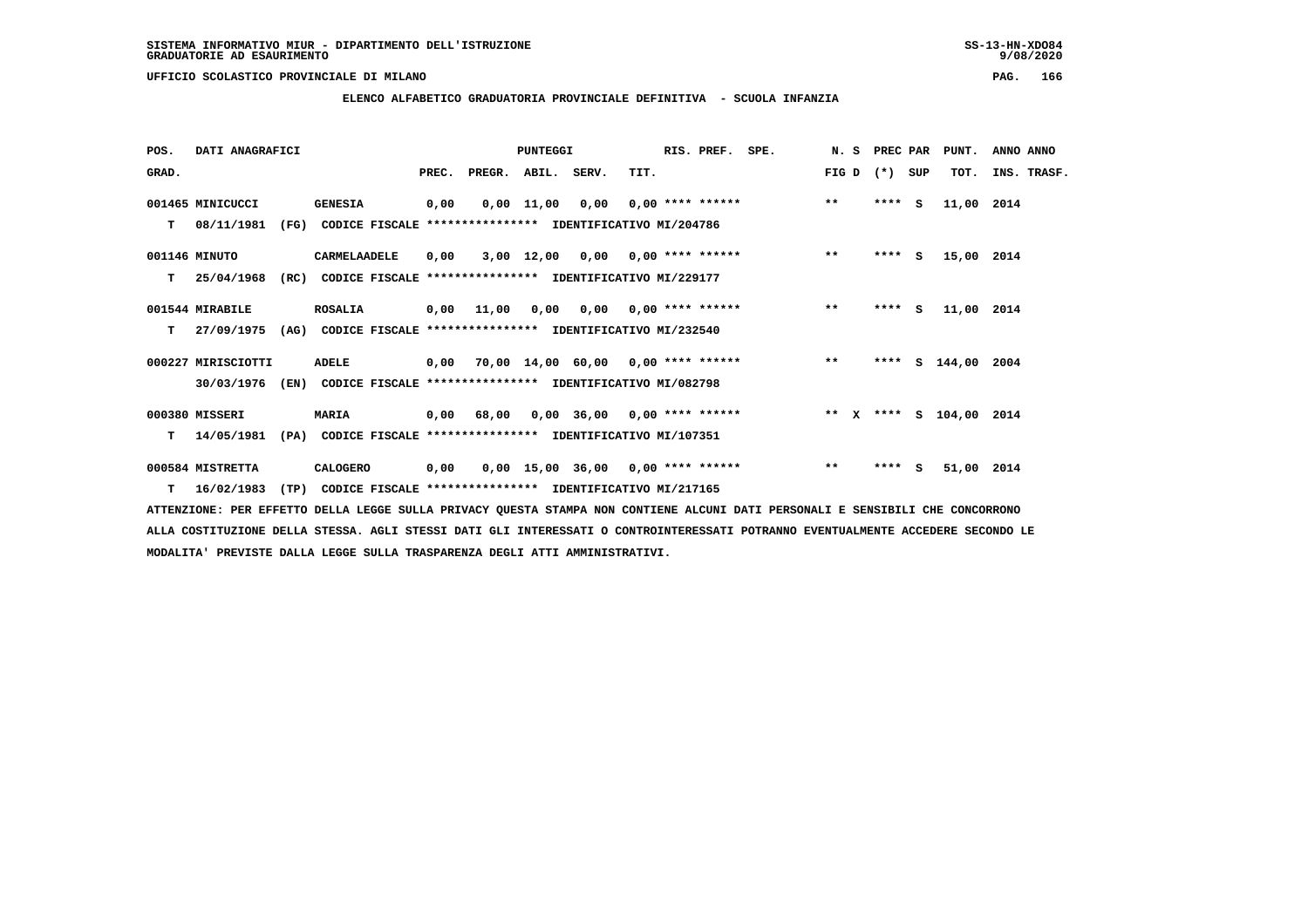## **ELENCO ALFABETICO GRADUATORIA PROVINCIALE DEFINITIVA - SCUOLA INFANZIA**

 **POS. DATI ANAGRAFICI PUNTEGGI RIS. PREF. SPE. N. S PREC PAR PUNT. ANNO ANNO**GRAD. **BRAD. PREC. PREGR. ABIL. SERV.** TIT. THE REGREATER FIG D (\*) SUP TOT. INS. TRASF.  **001406 MISTRETTA VITO 0,00 0,00 12,00 0,00 0,00 \*\*\*\* \*\*\*\*\*\* \*\* \*\*\*\* S 12,00 2014 T 25/01/1965 (AG) CODICE FISCALE \*\*\*\*\*\*\*\*\*\*\*\*\*\*\*\* IDENTIFICATIVO MI/234044 000255 MISURELLI CAROLINA 0,00 67,00 11,00 60,00 0,00 \*\*\*\* \*\*\*\*\*\* \*\* \*\*\*\* 138,00 2019 22/12/1963 (MI) CODICE FISCALE \*\*\*\*\*\*\*\*\*\*\*\*\*\*\*\* IDENTIFICATIVO MI/024467 001506 MOLINARI GIUSEPPINARIT 0,00 11,00 0,00 0,00 0,00 \*\*\*\* \*\*\*\*\*\* \*\* \*\*\*\* S 11,00 2014 T 26/02/1967 (PA) CODICE FISCALE \*\*\*\*\*\*\*\*\*\*\*\*\*\*\*\* IDENTIFICATIVO MI/233836 000935 MOLINO MICHELA 0,00 18,00 0,00 0,00 0,00 \*\*\*\* \*\*\*\*\*\* \*\* \*\*\*\* S 18,00 2014 T 12/05/1979 (BI) CODICE FISCALE \*\*\*\*\*\*\*\*\*\*\*\*\*\*\*\* IDENTIFICATIVO MI/232707 000361 MOLLICA GERMANA 0,00 33,00 16,00 60,00 0,00 \*\*\*\* \*\*\*\*\*\* \*\* X \*\*\*\* 109,00 2014 2014 17/12/1975 (ME) CODICE FISCALE \*\*\*\*\*\*\*\*\*\*\*\*\*\*\*\* IDENTIFICATIVO MI/191345 000557 MOLON SIMONA 0,00 16,00 0,00 36,00 3,00 \*\*\*\* \*\*\*\*\*\* \*\* X \*\*\*\* S 55,00 2014 T 15/08/1981 (MI) CODICE FISCALE \*\*\*\*\*\*\*\*\*\*\*\*\*\*\*\* IDENTIFICATIVO MI/197313**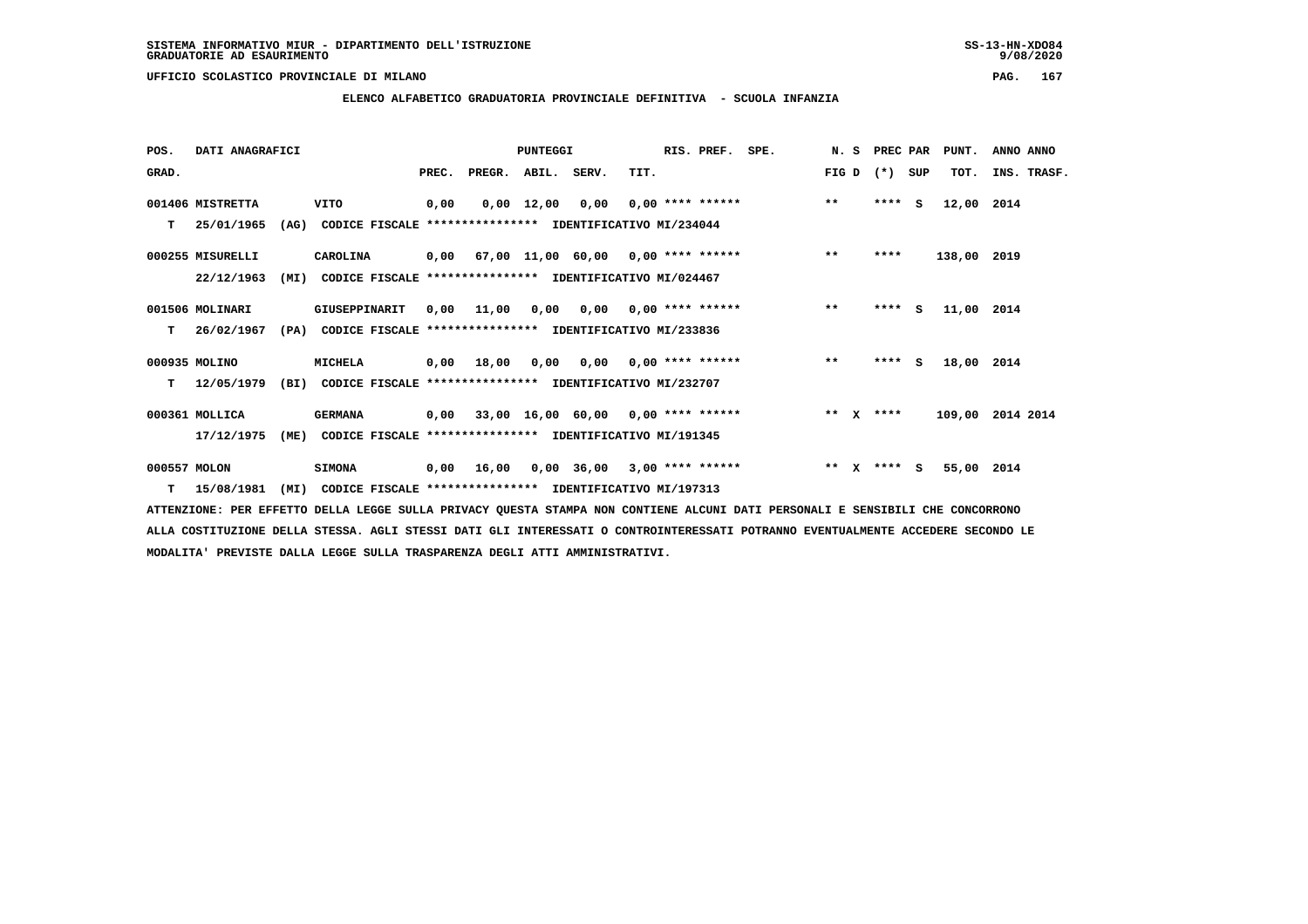$9/08/2020$ 

## **UFFICIO SCOLASTICO PROVINCIALE DI MILANO PAG. 168**

# **ELENCO ALFABETICO GRADUATORIA PROVINCIALE DEFINITIVA - SCUOLA INFANZIA**

| POS.  | DATI ANAGRAFICI      |      |                                                          |       |                                           | <b>PUNTEGGI</b>    |                   |                    | RIS. PREF. | SPE. |              | N. S PREC PAR |         |          | PUNT.         | ANNO ANNO |             |
|-------|----------------------|------|----------------------------------------------------------|-------|-------------------------------------------|--------------------|-------------------|--------------------|------------|------|--------------|---------------|---------|----------|---------------|-----------|-------------|
| GRAD. |                      |      |                                                          | PREC. | PREGR. ABIL. SERV.                        |                    |                   | TIT.               |            |      | FIG D        |               | $(*)$   | SUP      | TOT.          |           | INS. TRASF. |
|       | 000646 MONACA        |      | <b>CONCITA</b>                                           | 0,00  |                                           | $0,00$ 15,00 24,00 |                   | $0.00$ **** ****** |            |      | $***$        |               | $***$ S |          | 39,00         | 2002      |             |
|       | 21/07/1972           | (RG) | CODICE FISCALE **************** IDENTIFICATIVO MI/067637 |       |                                           |                    |                   |                    |            |      |              |               |         |          |               |           |             |
|       | 001620 MONFIORITO    |      | LAURA                                                    | 0,00  |                                           |                    | 0,00 11,00 0,00   | $0.00$ **** ****** |            |      | $***$        |               | ****    | <b>S</b> | 11,00         | 2019 2019 |             |
| т     | 13/02/1976           | (ME) | CODICE FISCALE **************** IDENTIFICATIVO MI/285173 |       |                                           |                    |                   |                    |            |      |              |               |         |          |               |           |             |
|       | 001373 MONTALBANO    |      | ANNA MARIA                                               |       | 0,00 12,00                                | 0,00               | 0.00              | $0.00$ **** ****** |            |      | $***$        |               | $***$ S |          | 12,00 2014    |           |             |
| т     | 27/08/1969           | (AG) | CODICE FISCALE **************** IDENTIFICATIVO MI/198159 |       |                                           |                    |                   |                    |            |      |              |               |         |          |               |           |             |
|       | 000356 MONTALBANO    |      | LETIZIA                                                  | 0,00  |                                           |                    | 42,00 17,00 48,00 | $3,00$ **** ****** |            |      | ** $X$       |               |         |          | **** S 110,00 | 2003 2003 |             |
|       | 19/12/1973           | (AG) | CODICE FISCALE **************** IDENTIFICATIVO MI/075745 |       |                                           |                    |                   |                    |            |      |              |               |         |          |               |           |             |
|       | 000716 MONTALTO      |      | <b>ALESSANDRA</b>                                        |       | $0,00$ 13,00 16,00 0,00 0,00 **** ******  |                    |                   |                    |            |      | $***$        |               | $***$ S |          | 29,00         | 2002      |             |
|       | 07/09/1968           | (TP) | CODICE FISCALE                                           |       | **************** IDENTIFICATIVO MI/221865 |                    |                   |                    |            |      |              |               |         |          |               |           |             |
|       | 001160 MONTANA LAMPO |      | <b>ANTONIO</b>                                           | 0,00  | 15,00                                     | 0,00               | 0,00              | $0.00$ **** ****** |            |      | $\star\star$ |               | ****    | S.       | 15,00         | 2019 2019 |             |
|       | 24/01/1978 (AG)      |      | CODICE FISCALE **************** IDENTIFICATIVO MI/285174 |       |                                           |                    |                   |                    |            |      |              |               |         |          |               |           |             |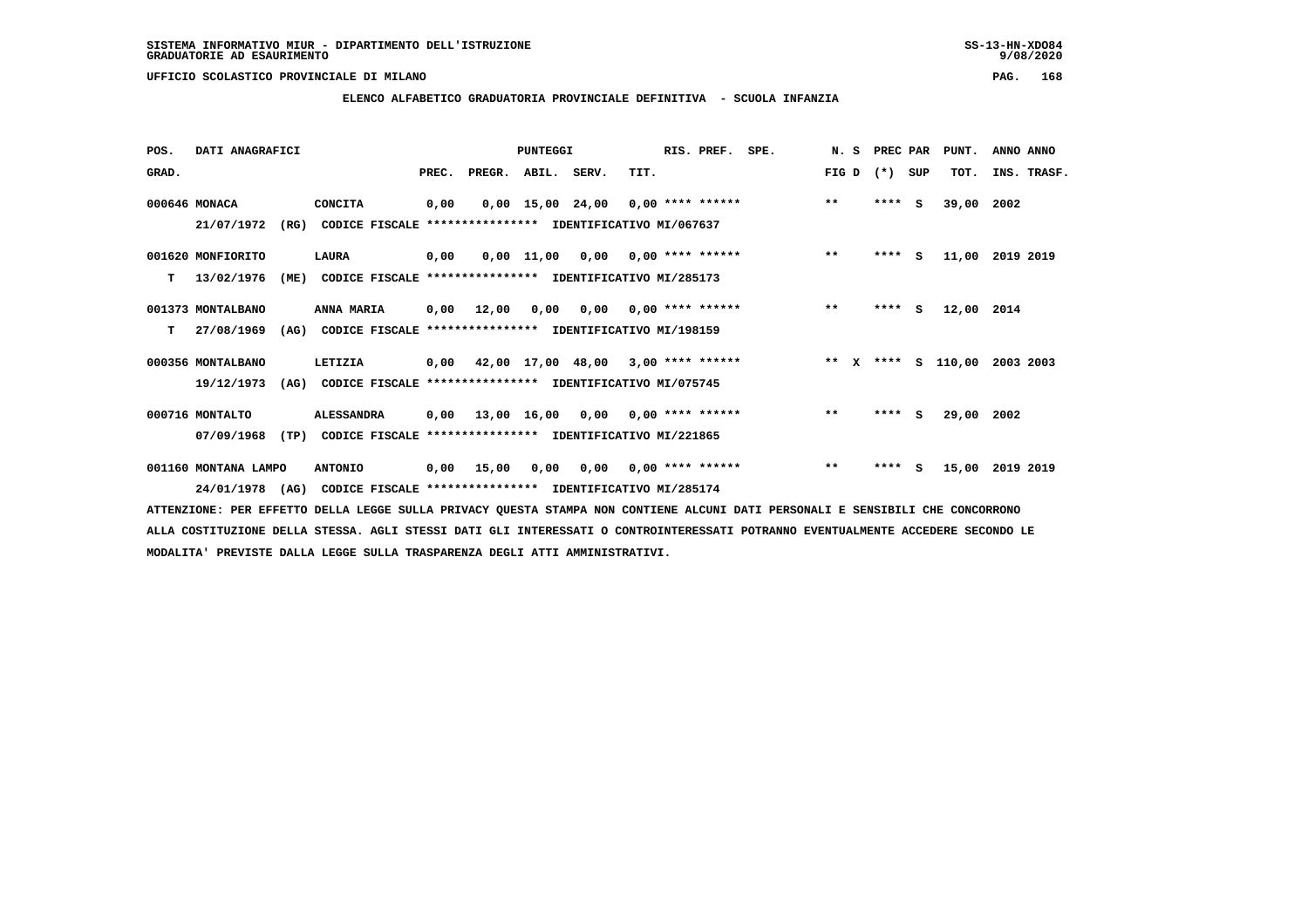**ELENCO ALFABETICO GRADUATORIA PROVINCIALE DEFINITIVA - SCUOLA INFANZIA**

 **POS. DATI ANAGRAFICI PUNTEGGI RIS. PREF. SPE. N. S PREC PAR PUNT. ANNO ANNO**GRAD. **PREGRADE SERVEGER. ABIL. SERV. TIT.** FIG D (\*) SUP TOT. INS. TRASF.  **000856 MONTANINO ANITA 0,00 6,00 11,00 0,00 3,00 \*\*\*\* \*\*\*\*\*\* \*\* \*\*\*\* S 20,00 2014 T 23/03/1974 (NA) CODICE FISCALE \*\*\*\*\*\*\*\*\*\*\*\*\*\*\*\* IDENTIFICATIVO MI/167016 000847 MONTESANTI ANNALISA 0,00 3,00 18,00 0,00 0,00 \*\*\*\* \*\*\*\*\*\* \*\* \*\*\*\* S 21,00 2019 2019 T 24/08/1978 (CZ) CODICE FISCALE \*\*\*\*\*\*\*\*\*\*\*\*\*\*\*\* IDENTIFICATIVO MI/285190 001606 MONTESANTI RITA 0,00 11,00 0,00 0,00 0,00 \*\*\*\* \*\*\*\*\*\* \*\* X \*\*\*\* S 11,00 2019 2019 09/11/1977 (CS) CODICE FISCALE \*\*\*\*\*\*\*\*\*\*\*\*\*\*\*\* IDENTIFICATIVO MI/285191 000427 MONTINARO MARIA LUISA 0,00 17,00 14,00 60,00 0,00 \*\*\*\* \*\*\*\*\*\* \*\* \*\*\*\* S 91,00 2019 2019 27/01/1963 (LE) CODICE FISCALE \*\*\*\*\*\*\*\*\*\*\*\*\*\*\*\* IDENTIFICATIVO MI/285193 000160 MORABITO DOMENICA 0,00 98,00 16,00 46,00 0,00 \*\*\*\* \*\*\*\*\*\* \*\* \*\*\*\* S 160,00 2019 2019**

 **14/05/1977 (RC) CODICE FISCALE \*\*\*\*\*\*\*\*\*\*\*\*\*\*\*\* IDENTIFICATIVO MI/285194**

 **001552 MORABITO FRANCESCA 0,00 0,00 11,00 0,00 0,00 \*\*\*\* \*\*\*\*\*\* \*\* \*\*\*\* S 11,00 2014**

 **T 15/09/1973 (RC) CODICE FISCALE \*\*\*\*\*\*\*\*\*\*\*\*\*\*\*\* IDENTIFICATIVO MI/217936**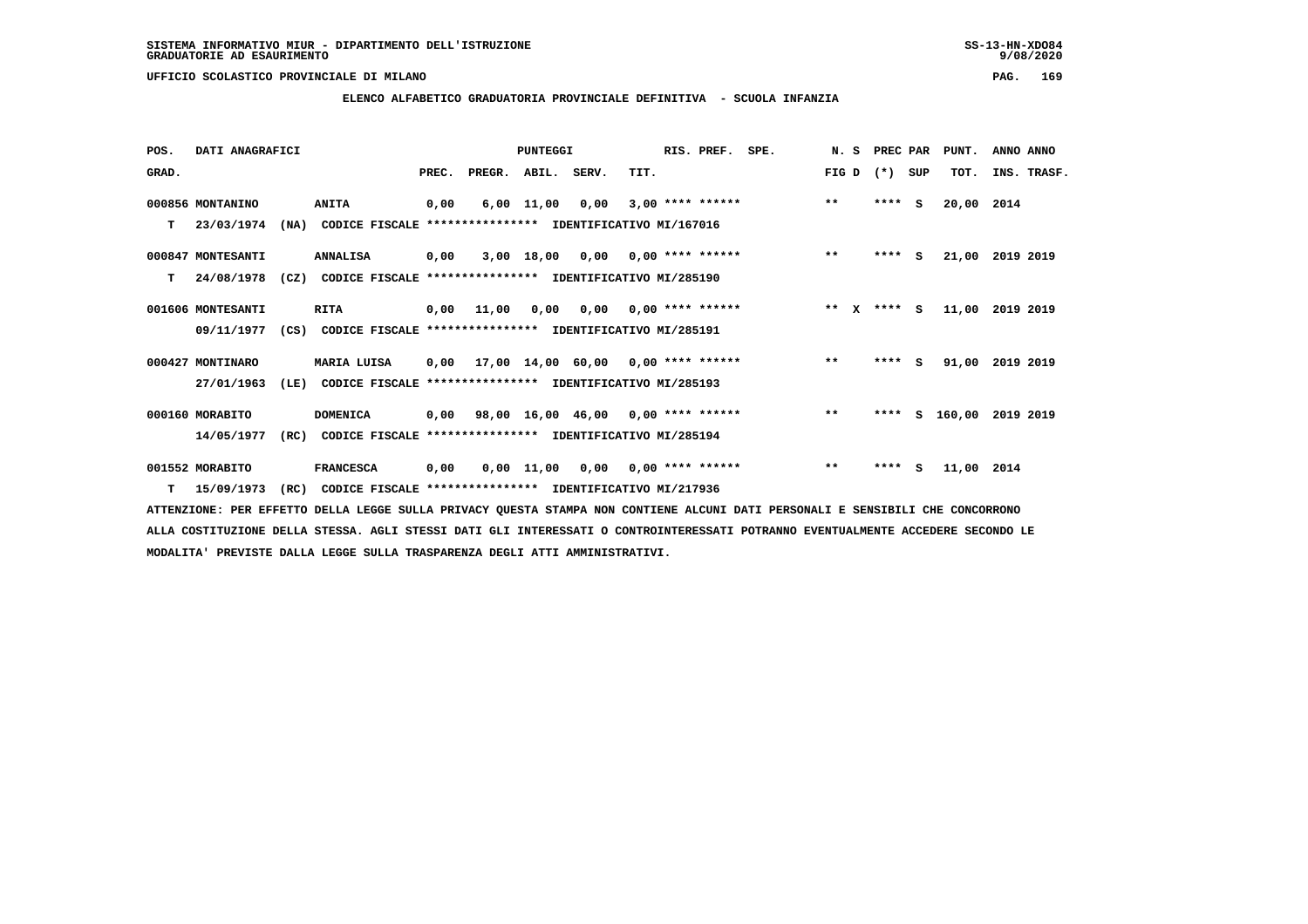**ELENCO ALFABETICO GRADUATORIA PROVINCIALE DEFINITIVA - SCUOLA INFANZIA**

 **POS. DATI ANAGRAFICI PUNTEGGI RIS. PREF. SPE. N. S PREC PAR PUNT. ANNO ANNO**GRAD. **BRAD. PREC. PREGR. ABIL. SERV.** TIT. THE REGREATER FIG D (\*) SUP TOT. INS. TRASF.  **001065 MORABITO GIOVANNA 0,00 3,00 13,00 0,00 0,00 \*\*\*\* \*\*\*\*\*\* \*\* \*\*\*\* S 16,00 2014 T 14/03/1959 (RC) CODICE FISCALE \*\*\*\*\*\*\*\*\*\*\*\*\*\*\*\* IDENTIFICATIVO MI/222111 000703 MORABITO GIUSEPPINA MI 0,00 15,00 0,00 16,00 0,00 \*\*\*\* \*\*\*\*\*\* \*\* \*\*\*\* S 31,00 2019 2019 19/03/1976 (RC) CODICE FISCALE \*\*\*\*\*\*\*\*\*\*\*\*\*\*\*\* IDENTIFICATIVO MI/285197 000623 MORABITO VITTORIA NATA 0,00 0,00 15,00 26,00 3,00 \*\*\*\* \*\*\*\*\*\* \*\* \*\*\*\* S 44,00 2014 T 17/04/1970 (RC) CODICE FISCALE \*\*\*\*\*\*\*\*\*\*\*\*\*\*\*\* IDENTIFICATIVO MI/200511 000168 MORELLO MIRIAM 0,00 60,00 39,00 60,00 0,00 \*\*\*\* \*\*\*\*\*\* \*\* \*\*\*\* S 159,00 2019 2019 11/06/1982 (MI) CODICE FISCALE \*\*\*\*\*\*\*\*\*\*\*\*\*\*\*\* IDENTIFICATIVO MI/285198 000492 MORETTI SABINA 0,00 0,00 40,00 32,00 0,00 \*\*\*\* \*\*\*\*\*\* \*\* \*\*\*\* S 72,00 2007 14/09/1981 (MI) CODICE FISCALE \*\*\*\*\*\*\*\*\*\*\*\*\*\*\*\* IDENTIFICATIVO MI/112120 001528 MORLACCHI LAURA COLOMBA 0,00 0,00 11,00 0,00 0,00 \*\*\*\* \*\*\*\*\*\* \*\* \*\*\*\* S 11,00 2014**

 **T 10/12/1981 (MI) CODICE FISCALE \*\*\*\*\*\*\*\*\*\*\*\*\*\*\*\* IDENTIFICATIVO MI/196362**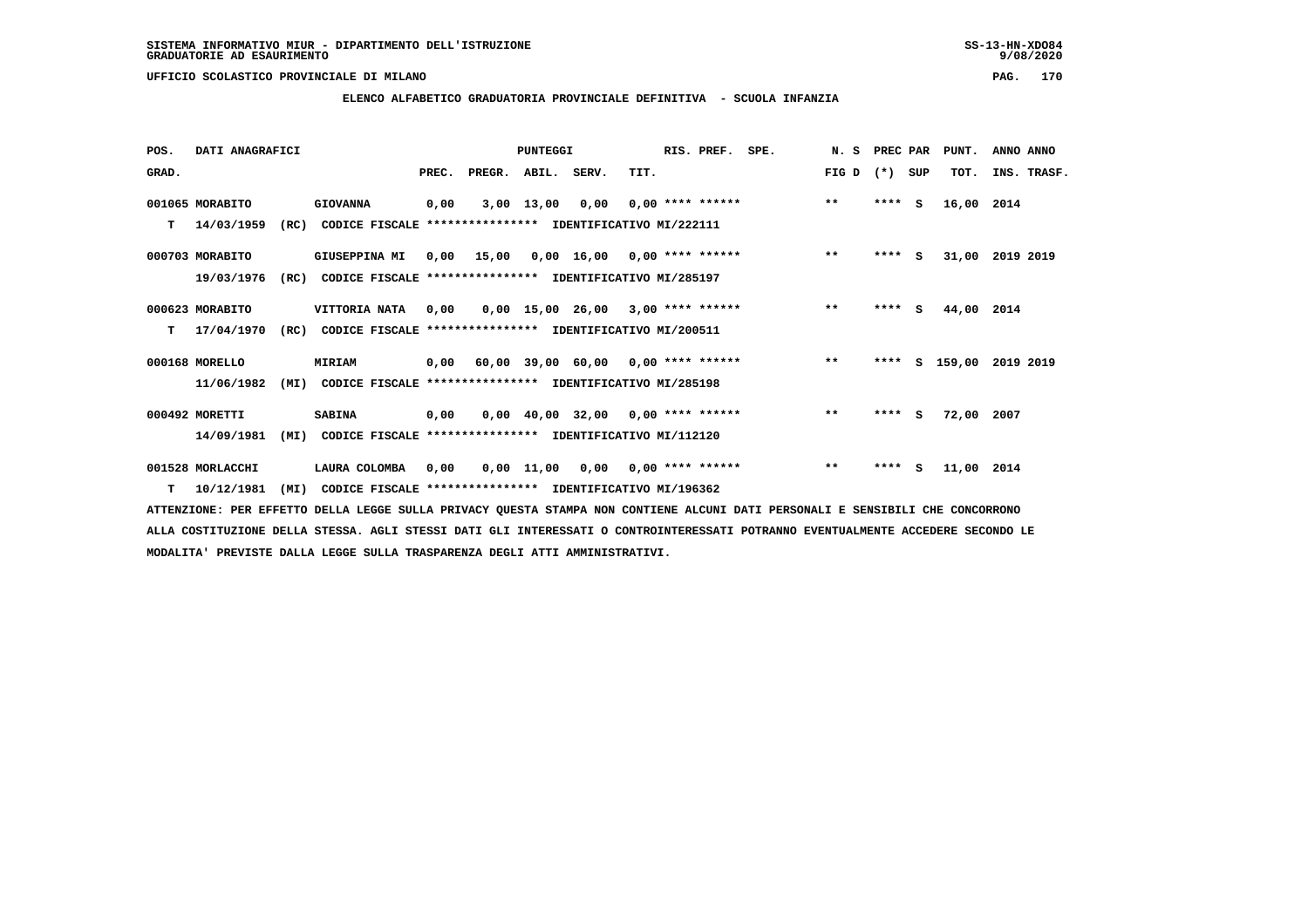**ELENCO ALFABETICO GRADUATORIA PROVINCIALE DEFINITIVA - SCUOLA INFANZIA**

 **POS. DATI ANAGRAFICI PUNTEGGI RIS. PREF. SPE. N. S PREC PAR PUNT. ANNO ANNO**

| GRAD.            |                                                               | PREC. | PREGR. ABIL. SERV. |                 | TIT.                                                     | FIGD $(*)$ SUP |         |               | TOT. INS. TRASF. |
|------------------|---------------------------------------------------------------|-------|--------------------|-----------------|----------------------------------------------------------|----------------|---------|---------------|------------------|
| 001443 MORREALE  | <b>BIAGIA</b>                                                 | 0,00  |                    | 0,00 11,00 0,00 | $0.00$ **** ******                                       | $\star\star$   | $***$ S | 11,00 2014    |                  |
| T.<br>21/01/1967 | (AG)<br>CODICE FISCALE                                        |       |                    |                 | **************** IDENTIFICATIVO MI/243292                |                |         |               |                  |
| 001560 MORREALE  | <b>MARIA</b>                                                  | 0,00  |                    |                 | $0,00$ 11,00 0,00 0,00 **** ******                       | $* *$          | $***$ S | 11,00 2014    |                  |
| 07/04/1972<br>T. | (AG)                                                          |       |                    |                 | CODICE FISCALE **************** IDENTIFICATIVO MI/232709 |                |         |               |                  |
| 000602 MOSCHELLA | <b>ENZA</b>                                                   |       |                    |                 | $0,00$ $21,00$ $15,00$ $12,00$ $0,00$ $***$ **** ******  | $***$ X        | $***$ S |               | 48,00 2019 2019  |
| 27/01/1979       | (VV)                                                          |       |                    |                 | CODICE FISCALE **************** IDENTIFICATIVO MI/285201 |                |         |               |                  |
| 001362 MOSCHELLA | <b>IOLANDA</b>                                                | 0,00  |                    |                 | $0,00$ 12,00 0,00 0,00 **** ******                       | $***$          | $***$ S | 12,00 2014    |                  |
| T 24/06/1979     | (AV) CODICE FISCALE **************** IDENTIFICATIVO MI/244925 |       |                    |                 |                                                          |                |         |               |                  |
| 000237 MOTTA     | CRISTINA                                                      |       |                    |                 | $0,00$ 72,00 11,00 60,00 0,00 **** ******                | $***$          |         | **** S 143,00 | 2019 2019        |
| 22/08/1977<br>T. | (BG)                                                          |       |                    |                 | CODICE FISCALE **************** IDENTIFICATIVO MI/285202 |                |         |               |                  |
| 000063 MUNAFO'   | ANNA                                                          |       |                    |                 | 0,00 82,00 42,00 56,00 0,00 **** ******                  | $* *$          | ****    | S 180,00 2007 |                  |
| 25/07/1982       | (MI)                                                          |       |                    |                 | CODICE FISCALE **************** IDENTIFICATIVO MI/112289 |                |         |               |                  |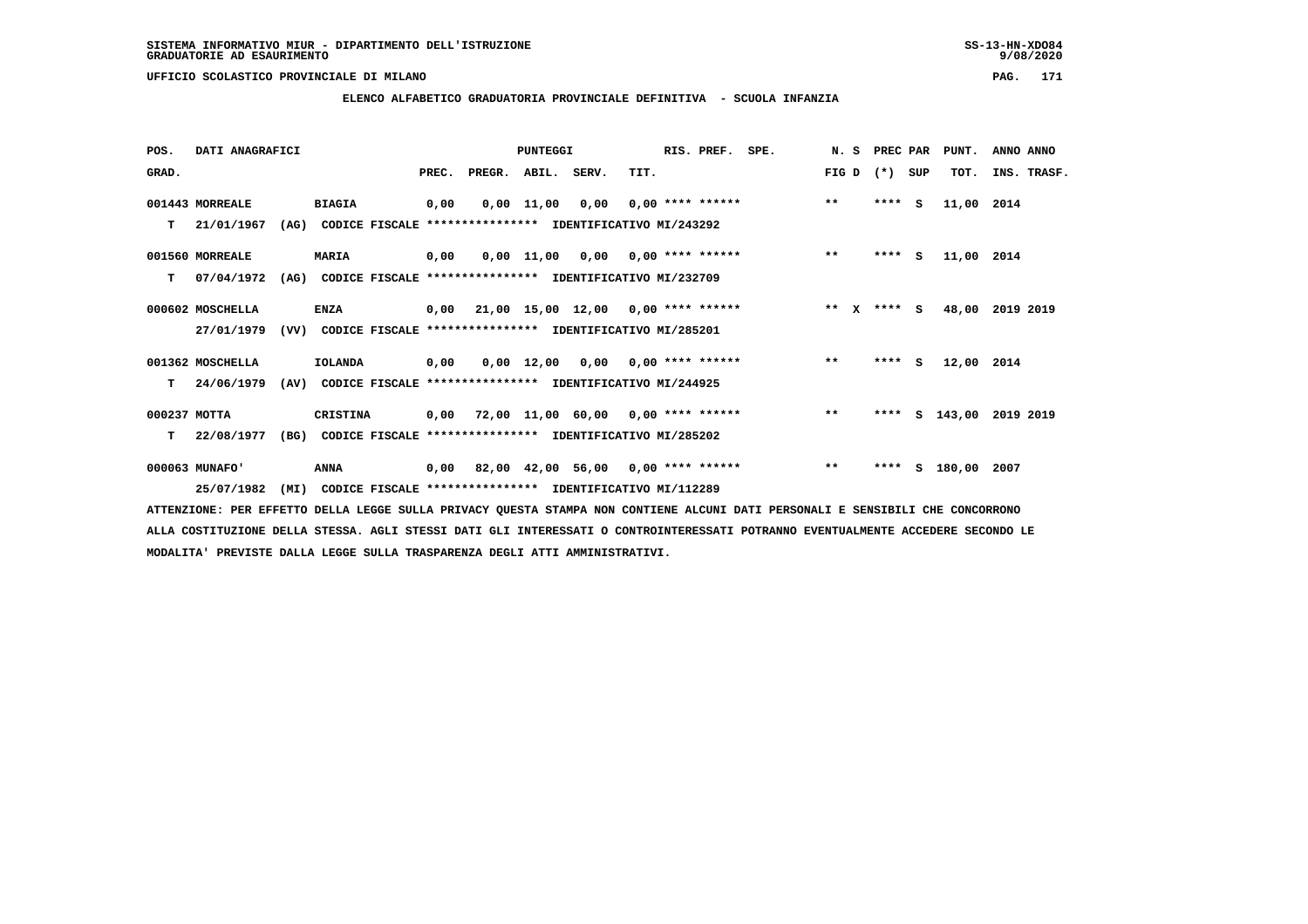$9/08/2020$ 

### **UFFICIO SCOLASTICO PROVINCIALE DI MILANO PAG. 172**

# **ELENCO ALFABETICO GRADUATORIA PROVINCIALE DEFINITIVA - SCUOLA INFANZIA**

| POS.         | DATI ANAGRAFICI |      |                                                                         |       |                    | PUNTEGGI |                                                              |      | RIS. PREF. | SPE.                                    | N. S    | PREC PAR |     | PUNT.              | ANNO ANNO   |  |
|--------------|-----------------|------|-------------------------------------------------------------------------|-------|--------------------|----------|--------------------------------------------------------------|------|------------|-----------------------------------------|---------|----------|-----|--------------------|-------------|--|
| GRAD.        |                 |      |                                                                         | PREC. | PREGR. ABIL. SERV. |          |                                                              | TIT. |            |                                         | FIG D   | $(*)$    | SUP | TOT.               | INS. TRASF. |  |
| 000850 MUNI' |                 |      | <b>SEBASTIANA</b>                                                       | 0,00  |                    |          | 3,00 17,00 0,00                                              |      |            | $0.00$ **** ****** E **                 |         | $***$ S  |     | 20,00              | 2007 2007   |  |
|              |                 |      | 01/01/1966 (CL) CODICE FISCALE *************** IDENTIFICATIVO MI/110119 |       |                    |          |                                                              |      |            |                                         |         |          |     |                    |             |  |
| 001347 MUNNO |                 |      | <b>ELEFTERIA</b>                                                        | 0,00  |                    |          | $0.00 \quad 12.00 \quad 0.00 \quad 0.00 \quad *** \quad ***$ |      |            |                                         | $***$   | $***$ S  |     | 12,00 2012         |             |  |
| т            | 05/04/1980      | (CE) | CODICE FISCALE **************** IDENTIFICATIVO MI/230846                |       |                    |          |                                                              |      |            |                                         |         |          |     |                    |             |  |
|              | 000162 MUNTONI  |      | MIRIAM                                                                  |       |                    |          | 0,00 49,00 42,00 68,00 0,00 **** ******                      |      |            |                                         | $***$ X | ****     |     | 159,00 2007        |             |  |
|              |                 |      | 29/02/1976 (CA) CODICE FISCALE *************** IDENTIFICATIVO MI/111050 |       |                    |          |                                                              |      |            |                                         |         |          |     |                    |             |  |
|              | 000300 MURATORE |      | LUCIA                                                                   |       |                    |          |                                                              |      |            | 0,00 48,00 18,00 60,00 0,00 **** ****** | $***$   |          |     | **** S 126,00 2014 |             |  |
| т            | 06/05/1982      | (EN) | CODICE FISCALE **************** IDENTIFICATIVO MI/209190                |       |                    |          |                                                              |      |            |                                         |         |          |     |                    |             |  |
|              | 000505 MURATORI |      | PATRIZIA                                                                |       |                    |          | 0,00 17,00 0,00 50,00 0,00 **** ******                       |      |            | ** x **** s                             |         |          |     | 67,00 2014         |             |  |
| т            | 08/12/1981      | (GE) | CODICE FISCALE **************** IDENTIFICATIVO MI/207101                |       |                    |          |                                                              |      |            |                                         |         |          |     |                    |             |  |
|              | 000524 MURDACA  |      | <b>ANTONIA</b>                                                          | 0,00  | 13,00              |          | 0,00 50,00 0,00 **** ******                                  |      |            |                                         | $* *$   | ****     |     | 63,00 2014         |             |  |
| T.           | 08/08/1973      |      | (RC) CODICE FISCALE **************** IDENTIFICATIVO MI/212859           |       |                    |          |                                                              |      |            |                                         |         |          |     |                    |             |  |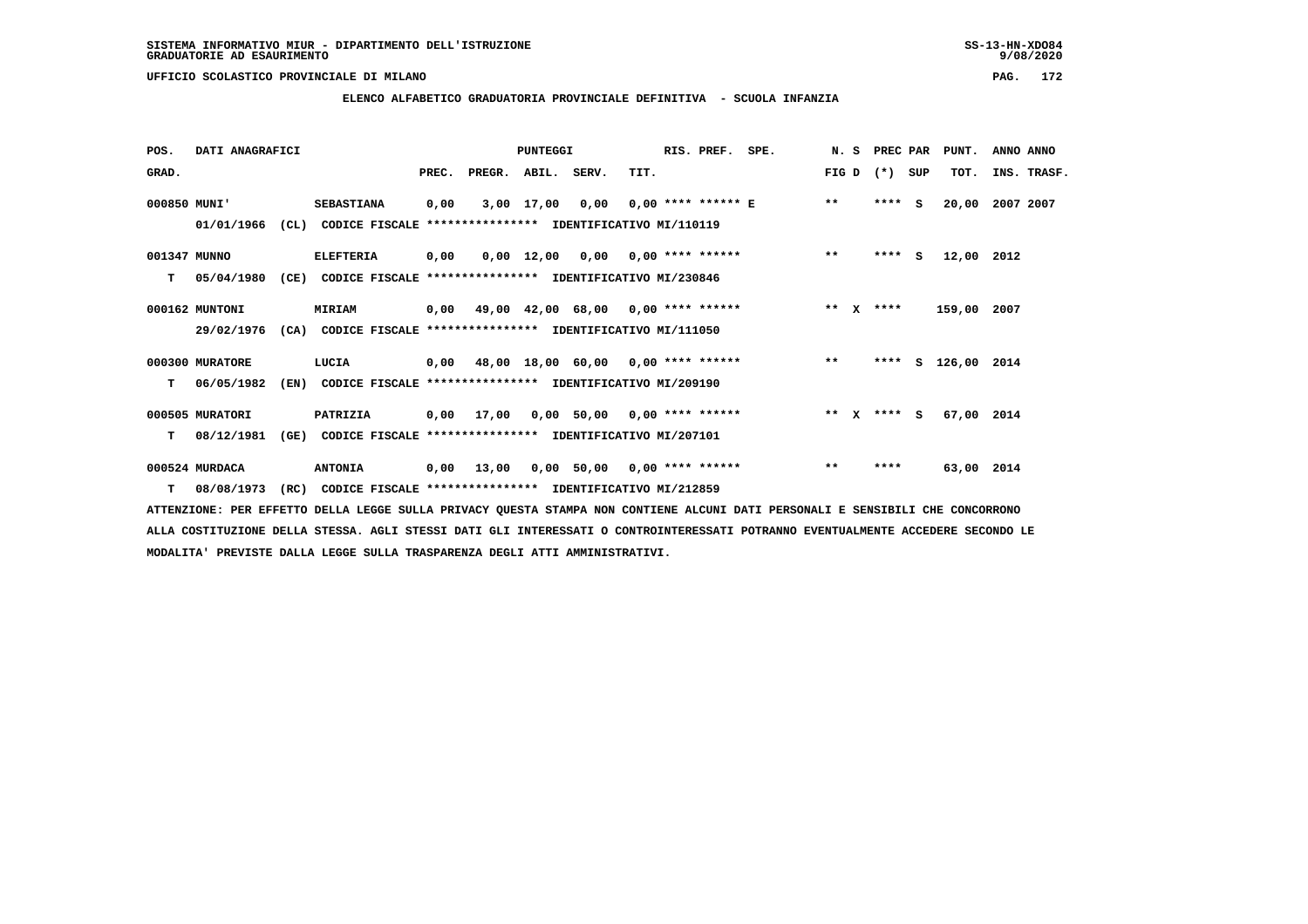$9/08/2020$ 

### **UFFICIO SCOLASTICO PROVINCIALE DI MILANO PAG. 173**

## **ELENCO ALFABETICO GRADUATORIA PROVINCIALE DEFINITIVA - SCUOLA INFANZIA**

| POS.         | DATI ANAGRAFICI |      |                                                          |       |                                           | <b>PUNTEGGI</b> |                                     |      | RIS. PREF.                | SPE. | N.S    |         | PREC PAR | PUNT.      | ANNO ANNO       |
|--------------|-----------------|------|----------------------------------------------------------|-------|-------------------------------------------|-----------------|-------------------------------------|------|---------------------------|------|--------|---------|----------|------------|-----------------|
| GRAD.        |                 |      |                                                          | PREC. | PREGR.                                    | ABIL. SERV.     |                                     | TIT. |                           |      | FIG D  | $(*)$   | SUP      | TOT.       | INS. TRASF.     |
|              | 000855 MURDACA  |      | <b>TERESA</b>                                            | 0,00  | 12,00                                     | 0,00            | 8,00                                |      | $0,00$ **** ******        |      | $***$  | $***$ S |          | 20,00 2014 |                 |
| т            | 07/08/1970      | (RC) | CODICE FISCALE **************** IDENTIFICATIVO MI/204224 |       |                                           |                 |                                     |      |                           |      |        |         |          |            |                 |
|              | 000713 MURDOCCA |      | <b>ALESSANDRO</b>                                        | 0,00  |                                           |                 | $0,00$ 15,00 12,00 3,00 **** ****** |      |                           |      | $***$  | $***$ S |          |            | 30,00 2019 2019 |
|              | 23/10/1970      | (RC) | CODICE FISCALE                                           |       | **************** IDENTIFICATIVO MI/285338 |                 |                                     |      |                           |      |        |         |          |            |                 |
|              | 001109 MURIANA  |      | <b>SIMONA</b>                                            | 0,00  |                                           | 0,00 15,00      |                                     |      | $0,00$ $0,00$ **** ****** |      | $***$  | ****    | s.       | 15,00 2014 |                 |
| т            | 04/04/1983      | (RG) | CODICE FISCALE **************** IDENTIFICATIVO MI/228656 |       |                                           |                 |                                     |      |                           |      |        |         |          |            |                 |
|              | 001459 MUSCELLA |      | <b>MARIA</b>                                             | 0,00  |                                           |                 | $0.00$ 11,00 0.00 0.00 **** ******  |      |                           |      | ** $X$ | $***$ S |          | 11,00 2014 |                 |
| т            | 03/08/1974      | (LE) | CODICE FISCALE **************** IDENTIFICATIVO MI/227903 |       |                                           |                 |                                     |      |                           |      |        |         |          |            |                 |
| 000788 MUSSO |                 |      | <b>SIMONA</b>                                            |       | $0,00$ $14,00$                            | 0,00            |                                     |      | $0,00$ 9,00 **** ******   |      | $**$   | $***$ S |          | 23,00 2014 |                 |
| т            | 14/11/1979      | (SR) | CODICE FISCALE **************** IDENTIFICATIVO MI/223110 |       |                                           |                 |                                     |      |                           |      |        |         |          |            |                 |
| 001006 MUSTO |                 |      | <b>MANUELA</b>                                           | 0,00  | 11,00                                     | 0,00            | 0,00                                |      | 6,00 **** ******          |      | $***$  | $***$ S |          | 17,00 2014 |                 |
| T.           | 28/02/1981      | (AV) | CODICE FISCALE **************** IDENTIFICATIVO MI/231657 |       |                                           |                 |                                     |      |                           |      |        |         |          |            |                 |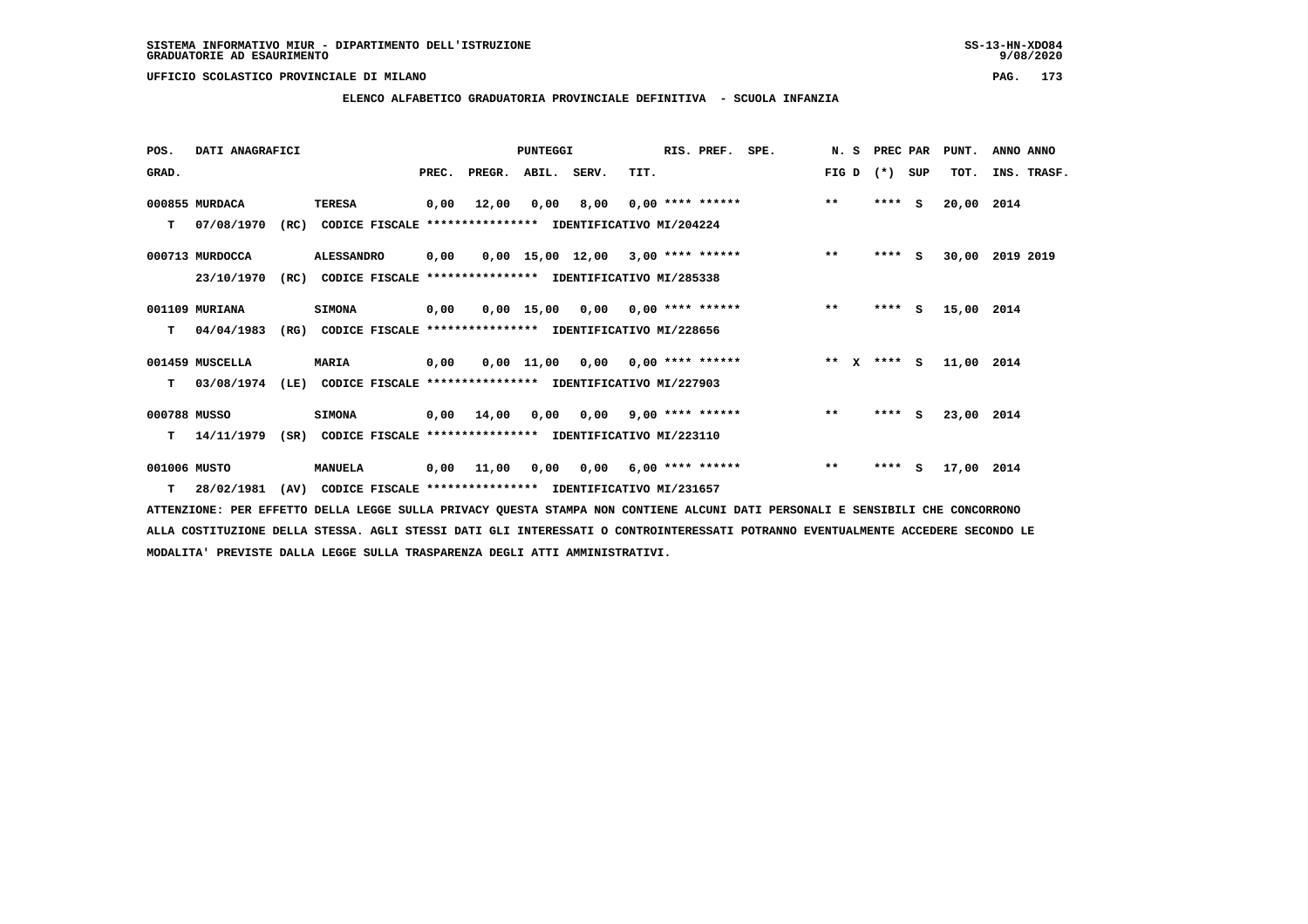## **ELENCO ALFABETICO GRADUATORIA PROVINCIALE DEFINITIVA - SCUOLA INFANZIA**

| POS.         | DATI ANAGRAFICI   |      |                                                               |       |             | <b>PUNTEGGI</b> |                 |                                        | RIS. PREF. | SPE.               |              |              | N. S PREC PAR |     | PUNT.       | ANNO ANNO   |
|--------------|-------------------|------|---------------------------------------------------------------|-------|-------------|-----------------|-----------------|----------------------------------------|------------|--------------------|--------------|--------------|---------------|-----|-------------|-------------|
| GRAD.        |                   |      |                                                               | PREC. | PREGR.      | ABIL. SERV.     |                 | TIT.                                   |            |                    | FIG D        |              | $(* )$        | SUP | TOT.        | INS. TRASF. |
| 000371 MUZZI |                   |      | <b>MARIA</b>                                                  |       | 0,00 106,00 | 0,00            | 0,00            |                                        |            | $0.00$ **** ****** | $***$        |              | ****          | s   | 106,00 2002 |             |
|              | 31/10/1967        |      | (CZ) CODICE FISCALE **************** IDENTIFICATIVO MI/060233 |       |             |                 |                 |                                        |            |                    |              |              |               |     |             |             |
|              | 000190 MUZZI'     |      | <b>MARIA</b>                                                  |       |             |                 |                 |                                        |            |                    |              |              |               |     |             |             |
| т            | 04/10/1981        | (KR) | CODICE FISCALE **************** IDENTIFICATIVO MI/216528      |       |             |                 |                 |                                        |            |                    |              |              |               |     |             |             |
| 001137 NALIN |                   |      | <b>SILVIA</b>                                                 | 0,00  |             |                 | 3,00 12,00 0,00 | $0.00$ **** ******                     |            |                    | $**$         |              | ****          | s.  | 15,00 2014  |             |
| т            | 24/07/1981        |      | (LO) CODICE FISCALE **************** IDENTIFICATIVO MI/210396 |       |             |                 |                 |                                        |            |                    |              |              |               |     |             |             |
|              | 000630 NAPOLITANO |      | LUISA                                                         | 0,00  |             |                 |                 | 6,00 15,00 18,00 3,00 **** ******      |            |                    | $* *$        |              | $***$ S       |     | 42,00       | 2019 2019   |
|              | 16/11/1969        | (NA) | CODICE FISCALE **************** IDENTIFICATIVO MI/285389      |       |             |                 |                 |                                        |            |                    |              |              |               |     |             |             |
|              | 001318 NAPOLITANO |      | MICHELA                                                       |       | 0,00 13,00  |                 |                 | $0.00$ $0.00$ $0.00$ $***$ **** ****** |            |                    | $\star\star$ |              | $***$ S       |     | 13,00 2014  |             |
| т            | 09/07/1981        | (AV) | CODICE FISCALE **************** IDENTIFICATIVO MI/233153      |       |             |                 |                 |                                        |            |                    |              |              |               |     |             |             |
|              | 001382 NARDULLI   |      | <b>ROBERTA</b>                                                | 0,00  | 12,00       | 0,00            |                 | $0.00$ $0.00$ $***$ **** ******        |            |                    | $* *$        | $\mathbf{x}$ | **** S        |     | 12,00 2014  |             |
| T.           | 06/10/1979        |      | (TA) CODICE FISCALE **************** IDENTIFICATIVO MI/220399 |       |             |                 |                 |                                        |            |                    |              |              |               |     |             |             |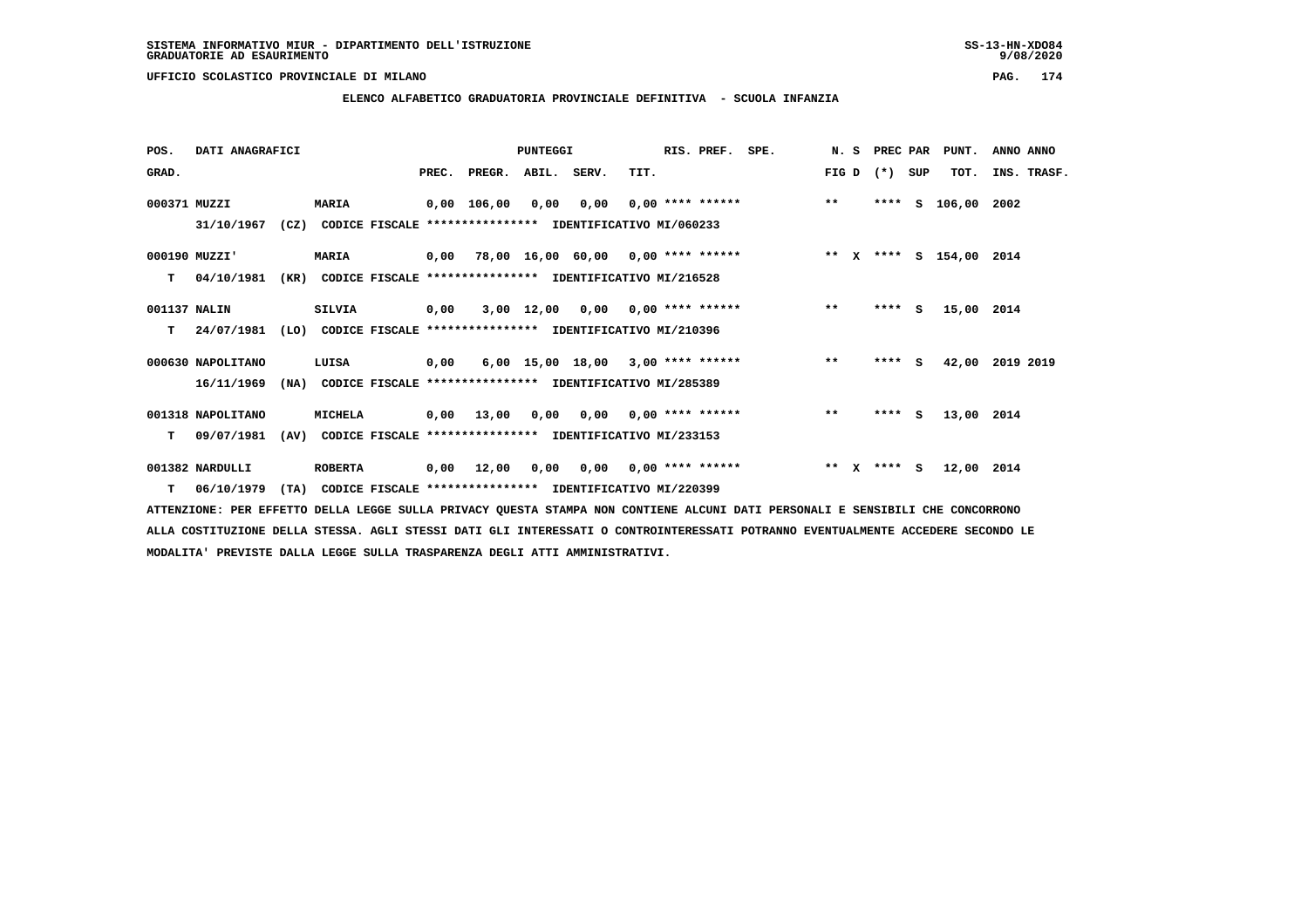**ELENCO ALFABETICO GRADUATORIA PROVINCIALE DEFINITIVA - SCUOLA INFANZIA**

 **POS. DATI ANAGRAFICI PUNTEGGI RIS. PREF. SPE. N. S PREC PAR PUNT. ANNO ANNO**GRAD. **BRAD. PREC. PREGR. ABIL. SERV.** TIT. THE REGREATER FIG D (\*) SUP TOT. INS. TRASF.  **000929 NASELLI EMANUELALARA 0,00 18,00 0,00 0,00 0,00 \*\*\*\* \*\*\*\*\*\* \*\* \*\*\*\* S 18,00 2014 T 30/06/1977 (CT) CODICE FISCALE \*\*\*\*\*\*\*\*\*\*\*\*\*\*\*\* IDENTIFICATIVO MI/232298 000773 NASSO MARIA ROSA 0,00 12,00 12,00 0,00 0,00 \*\*\*\* \*\*\*\*\*\* \*\* \*\*\*\* S 24,00 2014 T 29/04/1984 (RC) CODICE FISCALE \*\*\*\*\*\*\*\*\*\*\*\*\*\*\*\* IDENTIFICATIVO MI/201735 000819 NASTASI ROCCO DANIELE 0,00 21,00 0,00 0,00 0,00 \*\*\*\* \*\*\*\*\*\* \*\* X \*\*\*\* S 21,00 2002 12/05/1976 (LC) CODICE FISCALE \*\*\*\*\*\*\*\*\*\*\*\*\*\*\*\* IDENTIFICATIVO MI/063172 000486 NATALE ELISA 0,00 35,00 15,00 24,00 0,00 \*\*\*\* \*\*\*\*\*\* D \*\* \*\*\*\* S 74,00 2019 2019 20/05/1971 (NA) CODICE FISCALE \*\*\*\*\*\*\*\*\*\*\*\*\*\*\*\* IDENTIFICATIVO MI/285393 000809 NATALE MARA 0,00 3,00 16,00 0,00 3,00 \*\*\*\* \*\*\*\*\*\* \*\* \*\*\*\* S 22,00 2014 T 02/11/1979 (MI) CODICE FISCALE \*\*\*\*\*\*\*\*\*\*\*\*\*\*\*\* IDENTIFICATIVO MI/197620**

 **000581 NAVA LAURA PAOLA 0,00 3,00 18,00 24,00 6,00 \*\*\*\* \*\*\*\*\*\* \*\* \*\*\*\* S 51,00 2009 14/07/1969 (MI) CODICE FISCALE \*\*\*\*\*\*\*\*\*\*\*\*\*\*\*\* IDENTIFICATIVO MI/144860**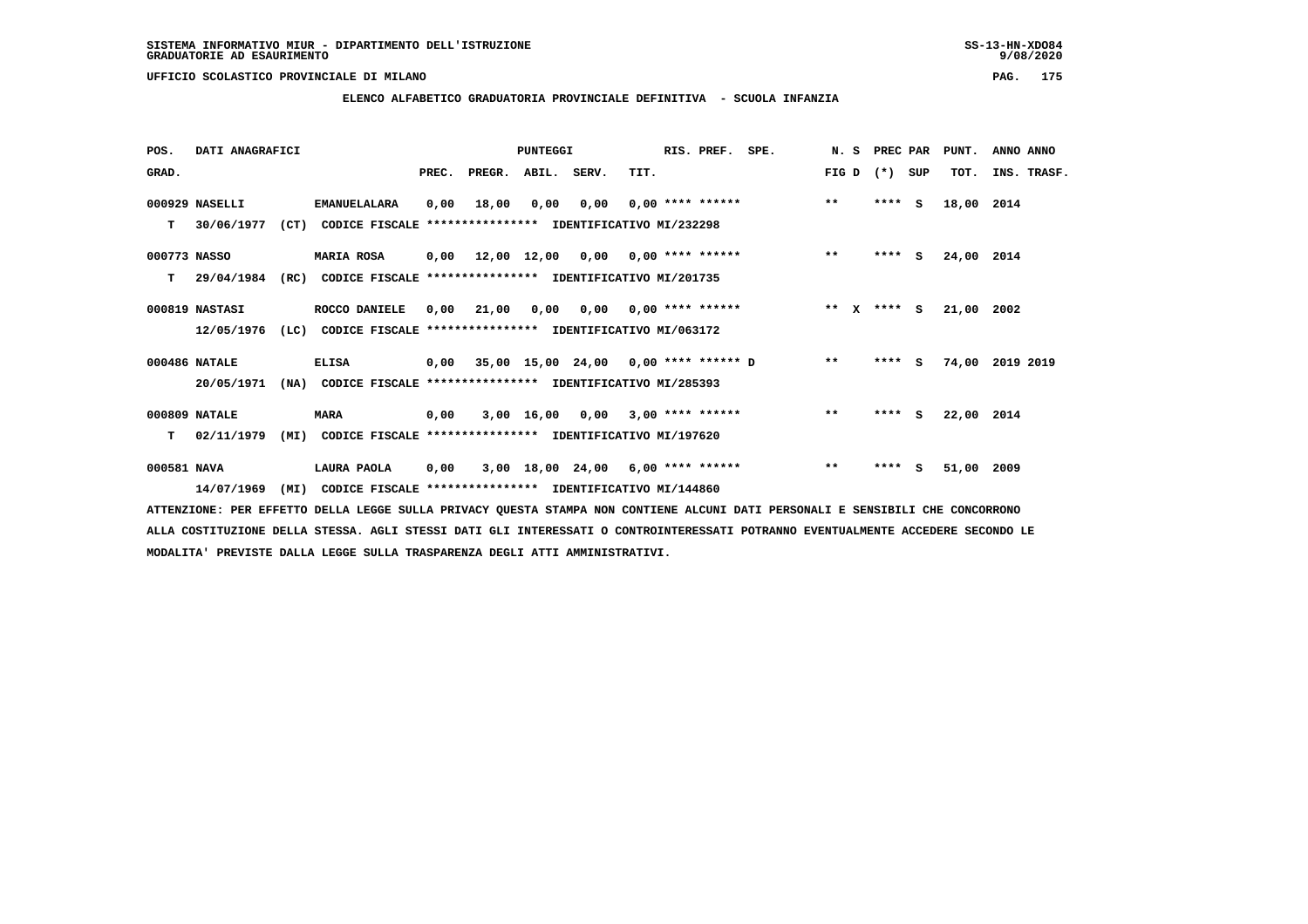**ELENCO ALFABETICO GRADUATORIA PROVINCIALE DEFINITIVA - SCUOLA INFANZIA**

 **POS. DATI ANAGRAFICI PUNTEGGI RIS. PREF. SPE. N. S PREC PAR PUNT. ANNO ANNO**GRAD. **BRAD. PREC. PREGR. ABIL. SERV.** TIT. THE REGREATER FIG D (\*) SUP TOT. INS. TRASF.  **000812 NAVE MARIA 0,00 6,00 16,00 0,00 0,00 \*\*\*\* \*\*\*\*\*\* \*\* X \*\*\*\* S 22,00 2019 2019 T 05/04/1967 (BN) CODICE FISCALE \*\*\*\*\*\*\*\*\*\*\*\*\*\*\*\* IDENTIFICATIVO MI/285394 000953 NEGRI FULVIA 0,00 0,00 18,00 0,00 0,00 \*\*\*\* \*\*\*\*\*\* \*\* \*\*\*\* S 18,00 2014 T 11/07/1978 (MI) CODICE FISCALE \*\*\*\*\*\*\*\*\*\*\*\*\*\*\*\* IDENTIFICATIVO MI/196851 000165 NEGRIZZOLO ANNA 0,00 57,00 42,00 60,00 0,00 \*\*\*\* \*\*\*\*\*\* \*\* \*\*\*\* S 159,00 2007 16/03/1976 (MI) CODICE FISCALE \*\*\*\*\*\*\*\*\*\*\*\*\*\*\*\* IDENTIFICATIVO MI/107899 001537 NEGRO PIERA 0,00 11,00 0,00 0,00 0,00 \*\*\*\* \*\*\*\*\*\* \*\* \*\*\*\* S 11,00 2014 T 23/07/1979 (LE) CODICE FISCALE \*\*\*\*\*\*\*\*\*\*\*\*\*\*\*\* IDENTIFICATIVO MI/231648 001460 NETTI ROSA 0,00 0,00 11,00 0,00 0,00 \*\*\*\* \*\*\*\*\*\* \*\* \*\*\*\* S 11,00 2014 T 13/10/1983 (FG) CODICE FISCALE \*\*\*\*\*\*\*\*\*\*\*\*\*\*\*\* IDENTIFICATIVO MI/221565**

 **000248 NICASTRO DOMENICA 0,00 66,00 13,00 60,00 0,00 \*\*\*\* \*\*\*\*\*\* \*\* \*\*\*\* S 139,00 2004 2004 14/10/1972 (CL) CODICE FISCALE \*\*\*\*\*\*\*\*\*\*\*\*\*\*\*\* IDENTIFICATIVO MI/081487**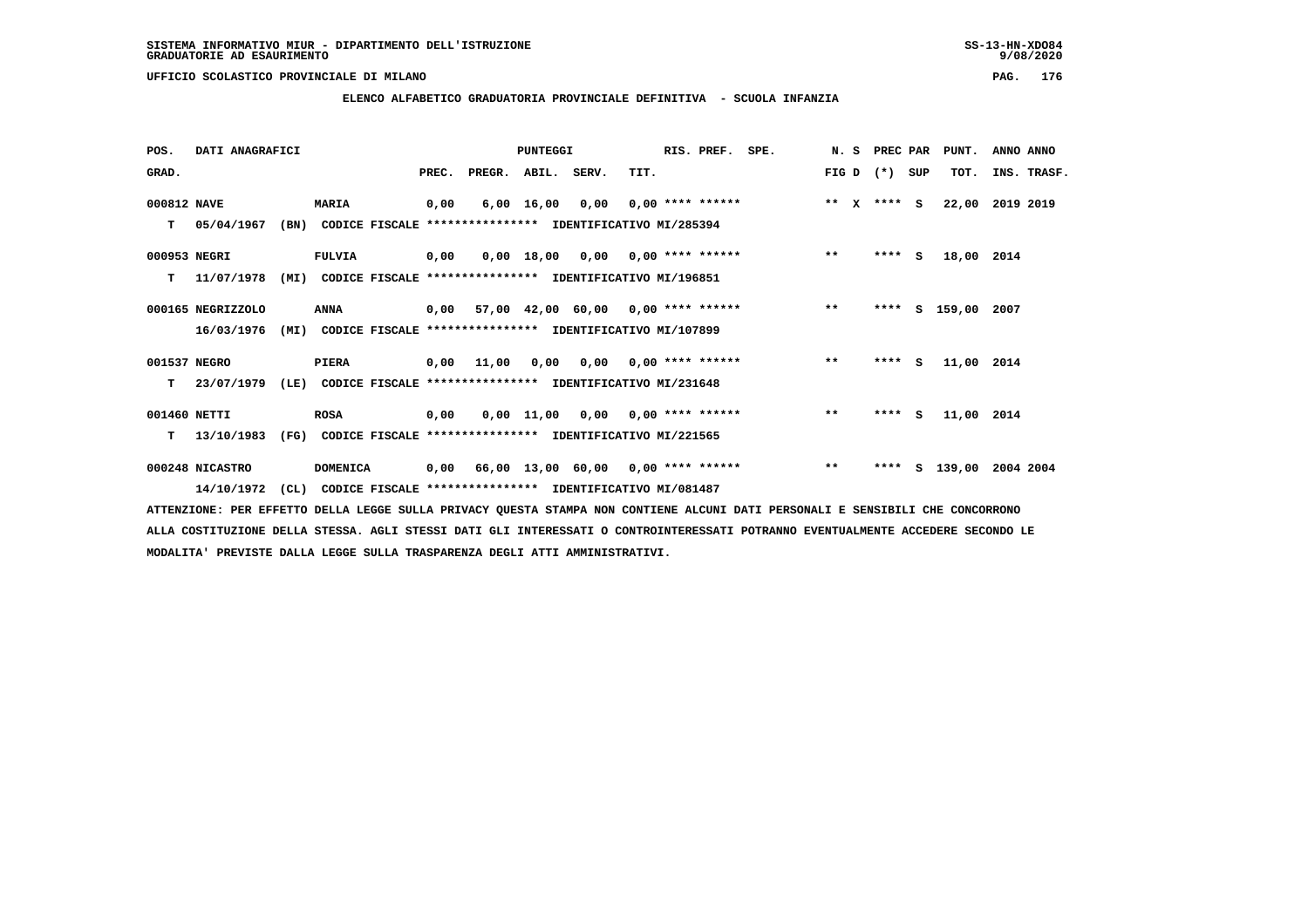**ELENCO ALFABETICO GRADUATORIA PROVINCIALE DEFINITIVA - SCUOLA INFANZIA**

 **POS. DATI ANAGRAFICI PUNTEGGI RIS. PREF. SPE. N. S PREC PAR PUNT. ANNO ANNO**GRAD. **BRAD. PREC. PREGR. ABIL. SERV.** TIT. THE REGREATER FIG D (\*) SUP TOT. INS. TRASF.  **001505 NICOLACI MARIAANNA 0,00 0,00 11,00 0,00 0,00 \*\*\*\* \*\*\*\*\*\* \*\* \*\*\*\* S 11,00 2014 T 19/12/1973 (RC) CODICE FISCALE \*\*\*\*\*\*\*\*\*\*\*\*\*\*\*\* IDENTIFICATIVO MI/220739 001001 NICOLAI RAFFAELLA 0,00 0,00 17,00 0,00 0,00 \*\*\*\* \*\*\*\*\*\* \*\* \*\*\*\* S 17,00 2014 T 10/11/1982 (VT) CODICE FISCALE \*\*\*\*\*\*\*\*\*\*\*\*\*\*\*\* IDENTIFICATIVO MI/221298 000776 NICOLOSI GRAZIA RITA 0,00 6,00 12,00 0,00 6,00 \*\*\*\* \*\*\*\*\*\* \*\* \*\*\*\* S 24,00 2019 2019 23/03/1968 (CT) CODICE FISCALE \*\*\*\*\*\*\*\*\*\*\*\*\*\*\*\* IDENTIFICATIVO MI/285399 000866 NICOSIA SILVANA 0,00 0,00 17,00 0,00 3,00 \*\*\*\* \*\*\*\*\*\* \*\* \*\*\*\* 20,00 2014 T 16/09/1978 (TP) CODICE FISCALE \*\*\*\*\*\*\*\*\*\*\*\*\*\*\*\* IDENTIFICATIVO MI/229248 001454 NICOTRA MARIALETIZIA 0,00 11,00 0,00 0,00 0,00 \*\*\*\* \*\*\*\*\*\* \*\* \*\*\*\* S 11,00 2014 T 16/03/1973 (CT) CODICE FISCALE \*\*\*\*\*\*\*\*\*\*\*\*\*\*\*\* IDENTIFICATIVO MI/199103 000334 NIGRO CLAUDIA VITTO 0,00 16,00 12,00 88,00 0,00 \*\*\*\* \*\*\*\*\*\* \*\* X \*\*\*\* S 116,00 2019**

 **30/03/1974 (TA) CODICE FISCALE \*\*\*\*\*\*\*\*\*\*\*\*\*\*\*\* IDENTIFICATIVO MI/069592**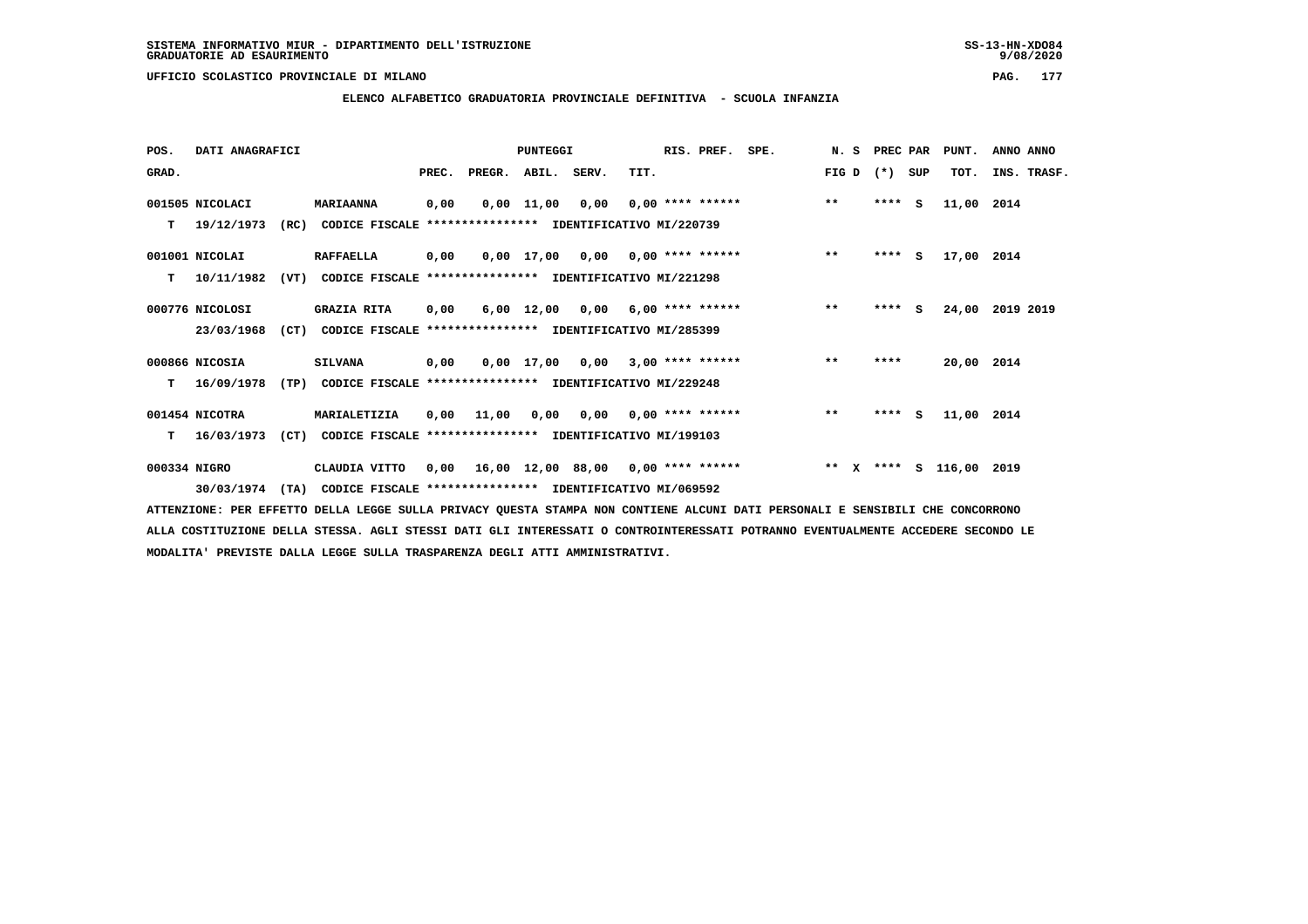## **ELENCO ALFABETICO GRADUATORIA PROVINCIALE DEFINITIVA - SCUOLA INFANZIA**

| POS.         | DATI ANAGRAFICI  |      |                                                          |       |        | PUNTEGGI          |                                     |                    | RIS. PREF. | SPE. | N.S   |              | PREC PAR        |     | PUNT.      | ANNO ANNO   |
|--------------|------------------|------|----------------------------------------------------------|-------|--------|-------------------|-------------------------------------|--------------------|------------|------|-------|--------------|-----------------|-----|------------|-------------|
| GRAD.        |                  |      |                                                          | PREC. | PREGR. | ABIL. SERV.       |                                     | TIT.               |            |      | FIG D |              | $(*)$           | SUP | TOT.       | INS. TRASF. |
|              | 000542 NOBILE    |      | <b>TERESA</b>                                            | 0,00  |        | 12,00 15,00 32,00 |                                     | 0,00 **** ******   |            |      | $***$ |              | ****            | - S | 59,00      | 2014 2014   |
|              | 21/06/1977       | (CZ) | CODICE FISCALE **************** IDENTIFICATIVO MI/191921 |       |        |                   |                                     |                    |            |      |       |              |                 |     |            |             |
| 000579 NOLA  |                  |      | <b>EMANUELA</b>                                          | 0,00  |        |                   | $3,00$ 12,00 36,00 0,00 **** ****** |                    |            |      | $***$ |              | $***$ S         |     | 51,00      | 2003        |
|              | 18/02/1973       | CL)  | CODICE FISCALE **************** IDENTIFICATIVO MI/074121 |       |        |                   |                                     |                    |            |      |       |              |                 |     |            |             |
|              | 000801 NUCERA    |      | <b>ANTONIA</b>                                           | 0,00  |        | 7,00 15,00        | 0,00                                | $0.00$ **** ****** |            |      | $***$ |              | $***$ S         |     | 22,00      | 2002        |
|              | 28/12/1976       | (RC) | CODICE FISCALE **************** IDENTIFICATIVO MI/064488 |       |        |                   |                                     |                    |            |      |       |              |                 |     |            |             |
|              | 001508 NUTRICATI |      | CINZIA                                                   | 0,00  |        |                   | $0.00$ 11.00 0.00 0.00 **** ******  |                    |            |      |       |              | ** $X$ **** $S$ |     | 11,00 2014 |             |
| т            | 12/01/1977       | (PA) | CODICE FISCALE **************** IDENTIFICATIVO MI/232665 |       |        |                   |                                     |                    |            |      |       |              |                 |     |            |             |
| 001261 NUZZI |                  |      | <b>ESTER</b>                                             | 0,00  |        | 3,00 11,00        | 0,00                                | $0.00$ **** ****** |            |      | $**$  | $\mathbf{x}$ | **** S          |     | 14,00      | 2019 2019   |
| т            | 14/08/1980       | (NA) | CODICE FISCALE **************** IDENTIFICATIVO MI/285528 |       |        |                   |                                     |                    |            |      |       |              |                 |     |            |             |
| 000739 NUZZO |                  |      | CARMELA                                                  | 0,00  |        |                   | $0.00$ 13.00 14.00 0.00 **** ****** |                    |            |      | $***$ |              | ****            | s   | 27,00      | 2019 2019   |
|              | 09/07/1965       | (NA) | CODICE FISCALE **************** IDENTIFICATIVO MI/326515 |       |        |                   |                                     |                    |            |      |       |              |                 |     |            |             |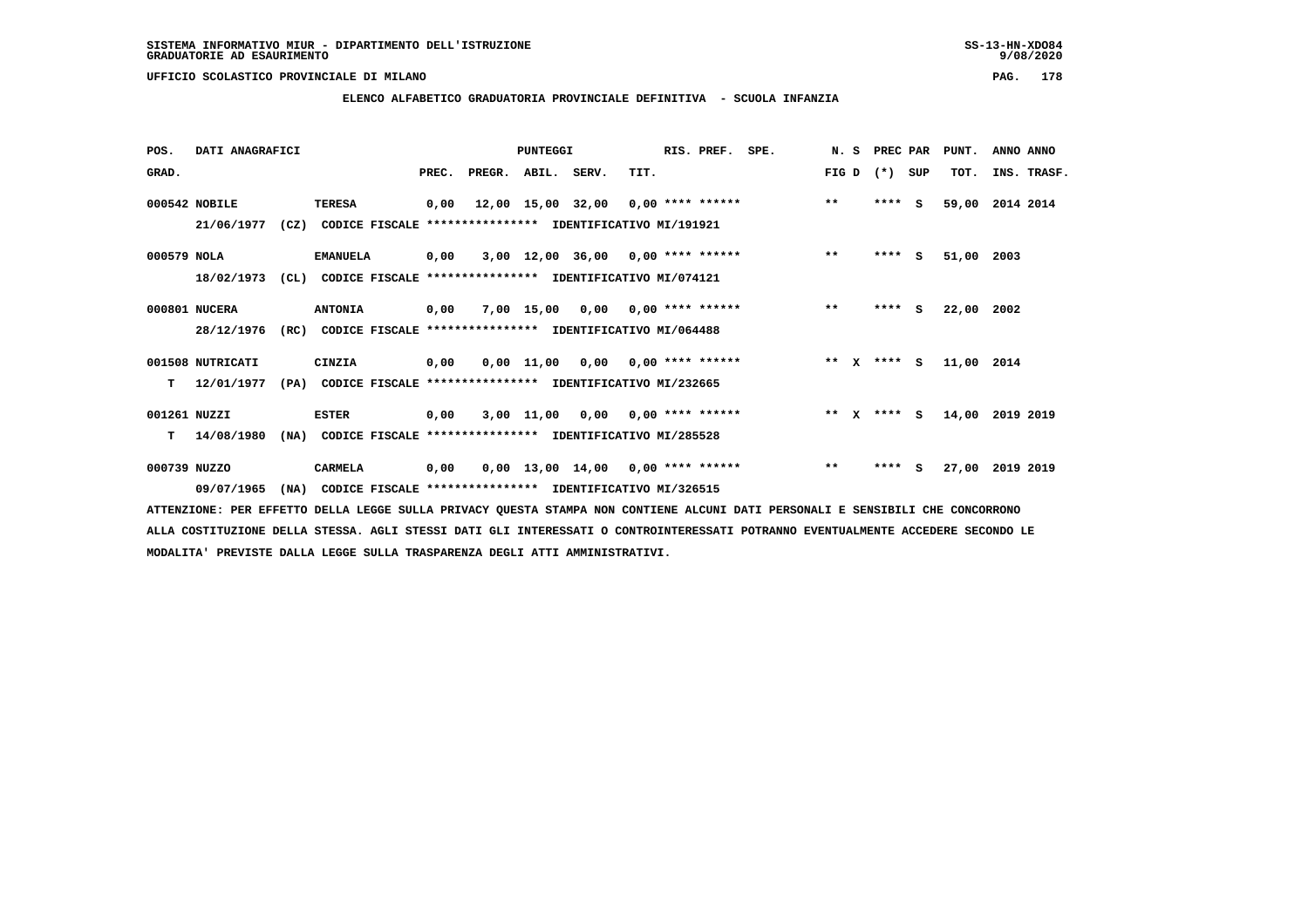## **ELENCO ALFABETICO GRADUATORIA PROVINCIALE DEFINITIVA - SCUOLA INFANZIA**

| POS.         | DATI ANAGRAFICI     |      |                                                               |       |        | PUNTEGGI    |                                            |                           | RIS. PREF. | SPE. | N.S   |              | PREC PAR      |          | PUNT.         | ANNO ANNO |             |
|--------------|---------------------|------|---------------------------------------------------------------|-------|--------|-------------|--------------------------------------------|---------------------------|------------|------|-------|--------------|---------------|----------|---------------|-----------|-------------|
| GRAD.        |                     |      |                                                               | PREC. | PREGR. | ABIL. SERV. |                                            | TIT.                      |            |      | FIG D |              | $(*)$         | SUP      | TOT.          |           | INS. TRASF. |
|              | 000007 OBBILI       |      | <b>MARIA</b>                                                  |       |        |             | $0,00$ 120,00 11,00 60,00 0,00 **** ****** |                           |            |      | $**$  | $\mathbf{x}$ | ****          |          | 191,00        | 2000      |             |
|              | 31/01/1968          |      | (SA) CODICE FISCALE **************** IDENTIFICATIVO MI/027309 |       |        |             |                                            |                           |            |      |       |              |               |          |               |           |             |
|              | 000606 OCCHIOGROSSO |      | MARILENABARBA                                                 | 0,00  |        |             | $0.00$ 11.00 36.00 0.00 **** ******        |                           |            |      |       |              | ** $X$ **** S |          | 47,00 2014    |           |             |
| т            | 15/12/1975          | (TO) | CODICE FISCALE **************** IDENTIFICATIVO MI/194890      |       |        |             |                                            |                           |            |      |       |              |               |          |               |           |             |
|              | 000034 OLDANI       |      | <b>MARIA GRAZIA</b>                                           | 0,00  |        |             | 84,00 42,00 60,00 0,00 **** ******         |                           |            |      | $**$  |              | ****          | S.       | 186,00        | 2007      |             |
|              | 02/08/1984          | (MI) | CODICE FISCALE **************** IDENTIFICATIVO MI/109042      |       |        |             |                                            |                           |            |      |       |              |               |          |               |           |             |
| 000452 OLIVA |                     |      | <b>SANTINA</b>                                                | 0,00  |        |             | $0.00$ 16.00 64.00 0.00 **** ******        |                           |            |      | $***$ |              | ****          | <b>S</b> | 80,00         | 2019 2019 |             |
|              | 17/02/1976          | (KR) | CODICE FISCALE **************** IDENTIFICATIVO MI/285530      |       |        |             |                                            |                           |            |      |       |              |               |          |               |           |             |
|              | 001119 OLIVETTO     |      | <b>SABRINA</b>                                                | 0,00  |        | 3,00 12,00  |                                            | $0,00$ $0,00$ **** ****** |            |      | $* *$ |              | ****          | s.       | 15,00 2014    |           |             |
| т            | 24/10/1972          | (MI) | CODICE FISCALE **************** IDENTIFICATIVO MI/232047      |       |        |             |                                            |                           |            |      |       |              |               |          |               |           |             |
|              | 000330 OLIVIERI     |      | VALENTINA                                                     | 0,00  |        |             | 18,00 40,00 60,00 0,00 **** ******         |                           |            |      | $***$ |              | ****          |          | S 118,00 2009 |           |             |
|              | 03/10/1988          | (MI) | CODICE FISCALE **************** IDENTIFICATIVO MI/143822      |       |        |             |                                            |                           |            |      |       |              |               |          |               |           |             |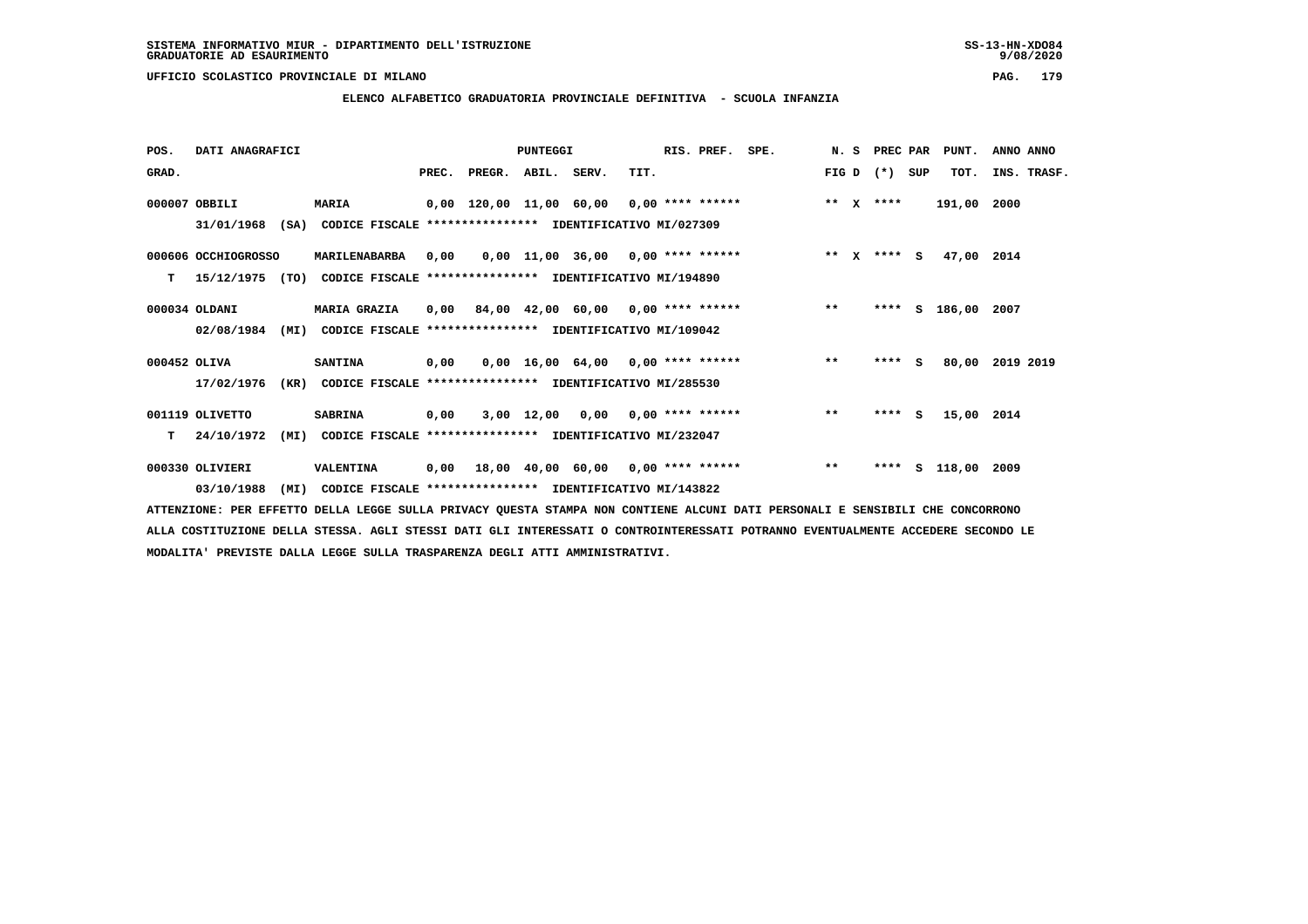**ELENCO ALFABETICO GRADUATORIA PROVINCIALE DEFINITIVA - SCUOLA INFANZIA**

| POS.  | DATI ANAGRAFICI       | <b>PUNTEGGI</b> |                                                                          |       |                                           | RIS. PREF. | SPE.                                                         |      |                  | N. S PREC PAR | PUNT.  | ANNO ANNO |         |                    |             |
|-------|-----------------------|-----------------|--------------------------------------------------------------------------|-------|-------------------------------------------|------------|--------------------------------------------------------------|------|------------------|---------------|--------|-----------|---------|--------------------|-------------|
| GRAD. |                       |                 |                                                                          | PREC. | PREGR. ABIL. SERV.                        |            |                                                              | TIT. |                  |               | FIG D  | $(* )$    | SUP     | TOT.               | INS. TRASF. |
|       | 001458 OPIZZI REPOSSI |                 | <b>PAOLA</b>                                                             | 0,00  |                                           | 0,00 11,00 | 0,00                                                         |      | 0,00 **** ****** |               | $***$  |           | $***$ S | 11,00 2014         |             |
| т     |                       |                 | 16/03/1967 (MI) CODICE FISCALE **************** IDENTIFICATIVO MI/196277 |       |                                           |            |                                                              |      |                  |               |        |           |         |                    |             |
|       | 000098 ORIFICI        |                 | <b>DANIELA</b>                                                           |       | $0,00$ 72,00 42,00 60,00 0,00 **** ****** |            |                                                              |      |                  |               | $***$  | ****      |         | 174,00 2007        |             |
|       | 20/05/1983            | (MI)            | CODICE FISCALE **************** IDENTIFICATIVO MI/107025                 |       |                                           |            |                                                              |      |                  |               |        |           |         |                    |             |
|       | 000070 ORLANDO        |                 | MARIA ROSARIA 0,00 136,00 0,00 42,00 0,00 **** ****** ***** ***          |       |                                           |            |                                                              |      |                  |               |        |           |         | **** S 178,00 2002 |             |
|       | 19/06/1975            |                 | (CL) CODICE FISCALE **************** IDENTIFICATIVO MI/065885            |       |                                           |            |                                                              |      |                  |               |        |           |         |                    |             |
|       | 001357 ORLANDO        |                 | <b>ROSARIA</b>                                                           | 0,00  |                                           |            | $0.00 \quad 12.00 \quad 0.00 \quad 0.00 \quad *** \quad ***$ |      |                  |               | $***$  |           | $***$ S | 12,00 2014         |             |
| т     | 10/07/1983            | (TP)            | CODICE FISCALE **************** IDENTIFICATIVO MI/227877                 |       |                                           |            |                                                              |      |                  |               |        |           |         |                    |             |
|       | 000142 ORRICO         |                 | LUCIANA                                                                  |       | 0,00 60,00 42,00 60,00 0,00 **** ******   |            |                                                              |      |                  |               | ** $X$ | ****      |         | 162,00 2007        |             |
|       | 07/05/1981            | (CS)            | CODICE FISCALE **************** IDENTIFICATIVO MI/110802                 |       |                                           |            |                                                              |      |                  |               |        |           |         |                    |             |
|       | 000904 ORSINI         |                 | <b>FRANCA</b>                                                            | 0,00  |                                           |            | 3,00 16,00 0,00 0,00 **** ******                             |      |                  |               | $***$  |           | **** S  | 19,00 2014         |             |
| т     | 02/01/1981            |                 | (PS) CODICE FISCALE **************** IDENTIFICATIVO MI/220214            |       |                                           |            |                                                              |      |                  |               |        |           |         |                    |             |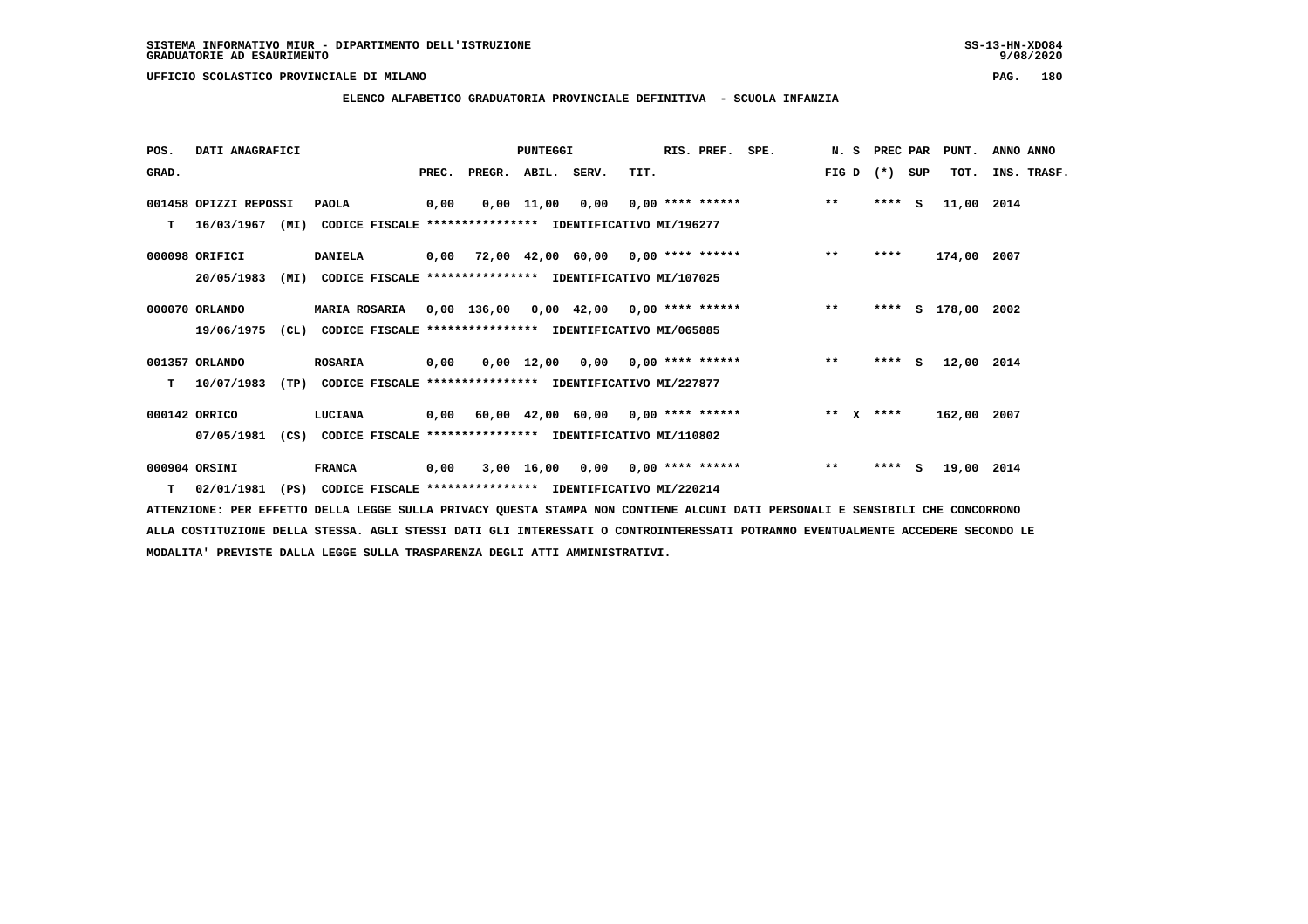# **ELENCO ALFABETICO GRADUATORIA PROVINCIALE DEFINITIVA - SCUOLA INFANZIA**

| POS.         | DATI ANAGRAFICI  |      |                                                               |       |                                           | PUNTEGGI     |                                     |      | RIS. PREF.         | SPE.             | N. S         | PREC PAR |     | PUNT.              | ANNO ANNO   |  |
|--------------|------------------|------|---------------------------------------------------------------|-------|-------------------------------------------|--------------|-------------------------------------|------|--------------------|------------------|--------------|----------|-----|--------------------|-------------|--|
| GRAD.        |                  |      |                                                               | PREC. | PREGR.                                    | ABIL. SERV.  |                                     | TIT. |                    |                  | FIG D        | $(*)$    | SUP | TOT.               | INS. TRASF. |  |
|              | 000083 ORTOLEVA  |      | MARIA IVANA                                                   |       | 0,00 111,00                               |              | 0,00 60,00                          |      |                    | 6,00 **** ****** | $***$        | ****     | s   | 177,00             | 2019 2019   |  |
|              | 12/06/1979       |      | (PA) CODICE FISCALE **************** IDENTIFICATIVO MI/285536 |       |                                           |              |                                     |      |                    |                  |              |          |     |                    |             |  |
| 000390 OSMAN |                  |      | <b>SALUA</b>                                                  | 0,00  |                                           |              | $0,00$ 41,00 60,00 0,00 **** ****** |      |                    |                  | ** $X$       | ****     |     | 101,00 2007        |             |  |
|              | 12/06/1983       | (MI) | CODICE FISCALE                                                |       | **************** IDENTIFICATIVO MI/108478 |              |                                     |      |                    |                  |              |          |     |                    |             |  |
|              | 000433 OTTAVIANO |      | ADELAIDE                                                      |       | 0,00 27,00                                |              | $0,00$ 60,00 0,00 **** ******       |      |                    |                  | $***$        | ****     |     | 87,00 2014         |             |  |
| т            | 27/02/1978       | (CH) | CODICE FISCALE **************** IDENTIFICATIVO MI/208832      |       |                                           |              |                                     |      |                    |                  |              |          |     |                    |             |  |
|              | 000342 PACETTO   |      | <b>FRANCESCA</b>                                              | 0,00  | 48,00                                     |              | $0.00$ 65.00 0.00 **** ******       |      |                    |                  | $***$        |          |     | **** S 113,00 2014 |             |  |
| т            | 20/03/1976       | (RG) | CODICE FISCALE **************** IDENTIFICATIVO MI/233178      |       |                                           |              |                                     |      |                    |                  |              |          |     |                    |             |  |
|              | 001562 PACETTO   |      | GUGLIELMO                                                     |       | 0.00 11.00                                |              | 0,00 0,00                           |      | $0.00$ **** ****** |                  | $\star\star$ | $***$ S  |     | 11,00 2014         |             |  |
| т            | 01/02/1972       | (RG) | CODICE FISCALE **************** IDENTIFICATIVO MI/233179      |       |                                           |              |                                     |      |                    |                  |              |          |     |                    |             |  |
|              | 001285 PACIELLO  |      | <b>DOMENICO</b>                                               | 0,00  |                                           | $0,00$ 13,00 | 0,00                                |      | $0.00$ **** ****** |                  | $\star\star$ | ****     | - S | 13,00 2014         |             |  |
| T.           | 27/09/1981       | (BA) | CODICE FISCALE **************** IDENTIFICATIVO MI/197122      |       |                                           |              |                                     |      |                    |                  |              |          |     |                    |             |  |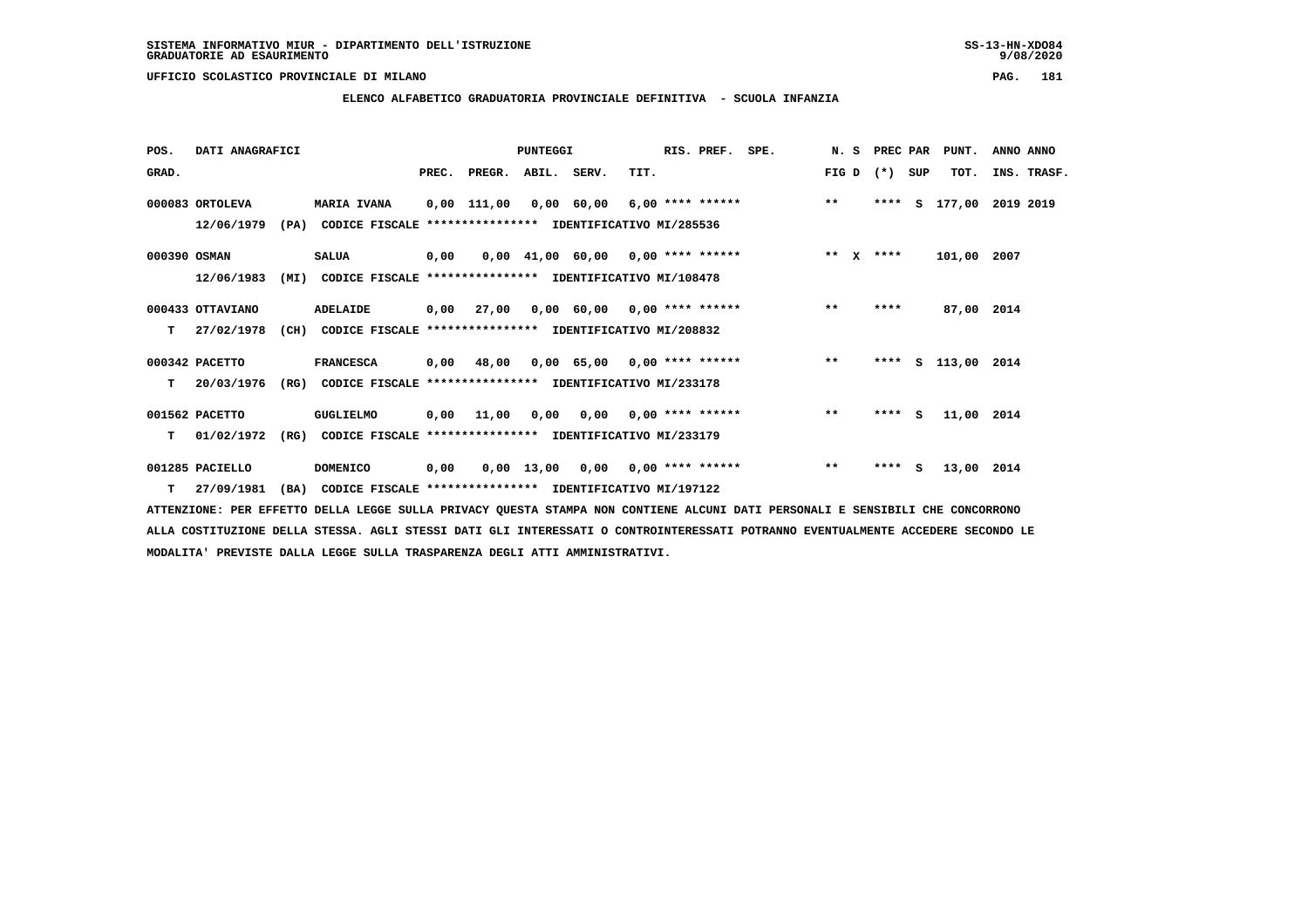# **ELENCO ALFABETICO GRADUATORIA PROVINCIALE DEFINITIVA - SCUOLA INFANZIA**

| POS.  | DATI ANAGRAFICI       |      |                                                               |       |                                          | <b>PUNTEGGI</b> |                                    |      | RIS. PREF.                | SPE.               | N.S   | PREC PAR | PUNT.         | ANNO ANNO   |  |
|-------|-----------------------|------|---------------------------------------------------------------|-------|------------------------------------------|-----------------|------------------------------------|------|---------------------------|--------------------|-------|----------|---------------|-------------|--|
| GRAD. |                       |      |                                                               | PREC. | PREGR. ABIL. SERV.                       |                 |                                    | TIT. |                           |                    | FIG D | (*) SUP  | TOT.          | INS. TRASF. |  |
|       | 000566 PADUANO        |      | <b>AGNESE</b>                                                 | 0,00  |                                          | 37,00 14,00     | 0,00                               |      |                           | $3,00$ **** ****** | $***$ | $***$ S  | 54,00         | 2019 2019   |  |
|       | 07/11/1970            |      | (NA) CODICE FISCALE **************** IDENTIFICATIVO MI/326694 |       |                                          |                 |                                    |      |                           |                    |       |          |               |             |  |
|       | 001449 PAGANO         |      | <b>ANTONELLA</b>                                              | 0,00  |                                          |                 | 0,00 11,00 0,00 0,00 **** ******   |      |                           |                    | $***$ | $***$ S  | 11,00 2014    |             |  |
| т     | 29/11/1979            | (BA) | CODICE FISCALE **************** IDENTIFICATIVO MI/198162      |       |                                          |                 |                                    |      |                           |                    |       |          |               |             |  |
|       | 000039 PAGANO         |      | <b>EMILIA</b>                                                 |       | 0,00 109,00 17,00 60,00 0,00 **** ****** |                 |                                    |      |                           |                    | $***$ | ****     | S 186,00 2014 |             |  |
| т     | 08/06/1974            | (CE) | CODICE FISCALE **************** IDENTIFICATIVO MI/214358      |       |                                          |                 |                                    |      |                           |                    |       |          |               |             |  |
|       | 001136 PAGANO         |      | <b>PLACIDA</b>                                                | 0,00  |                                          |                 | $0.00$ 15,00 0.00 0.00 **** ****** |      |                           |                    | $***$ | $***$ S  | 15,00 2014    |             |  |
| т     | 07/08/1981            | (AG) | CODICE FISCALE **************** IDENTIFICATIVO MI/269890      |       |                                          |                 |                                    |      |                           |                    |       |          |               |             |  |
|       | 001041 PAGANO         |      | VALENTINA                                                     | 0,00  |                                          |                 | 0,00 16,00 0,00 0,00 **** ******   |      |                           |                    | $***$ | $***5$   | 16,00 2014    |             |  |
| т     | 14/02/1980            | (VV) | CODICE FISCALE **************** IDENTIFICATIVO MI/221708      |       |                                          |                 |                                    |      |                           |                    |       |          |               |             |  |
|       | 001594 PAGLIARELLO    |      | CALOGERAMARIA                                                 | 0,00  | 11,00                                    | 0,00            |                                    |      | $0,00$ $0,00$ **** ****** |                    | $***$ | $***$ S  | 11,00         | 2019 2019   |  |
|       | $T = 19/01/1967$ (AG) |      | CODICE FISCALE **************** IDENTIFICATIVO MI/285089      |       |                                          |                 |                                    |      |                           |                    |       |          |               |             |  |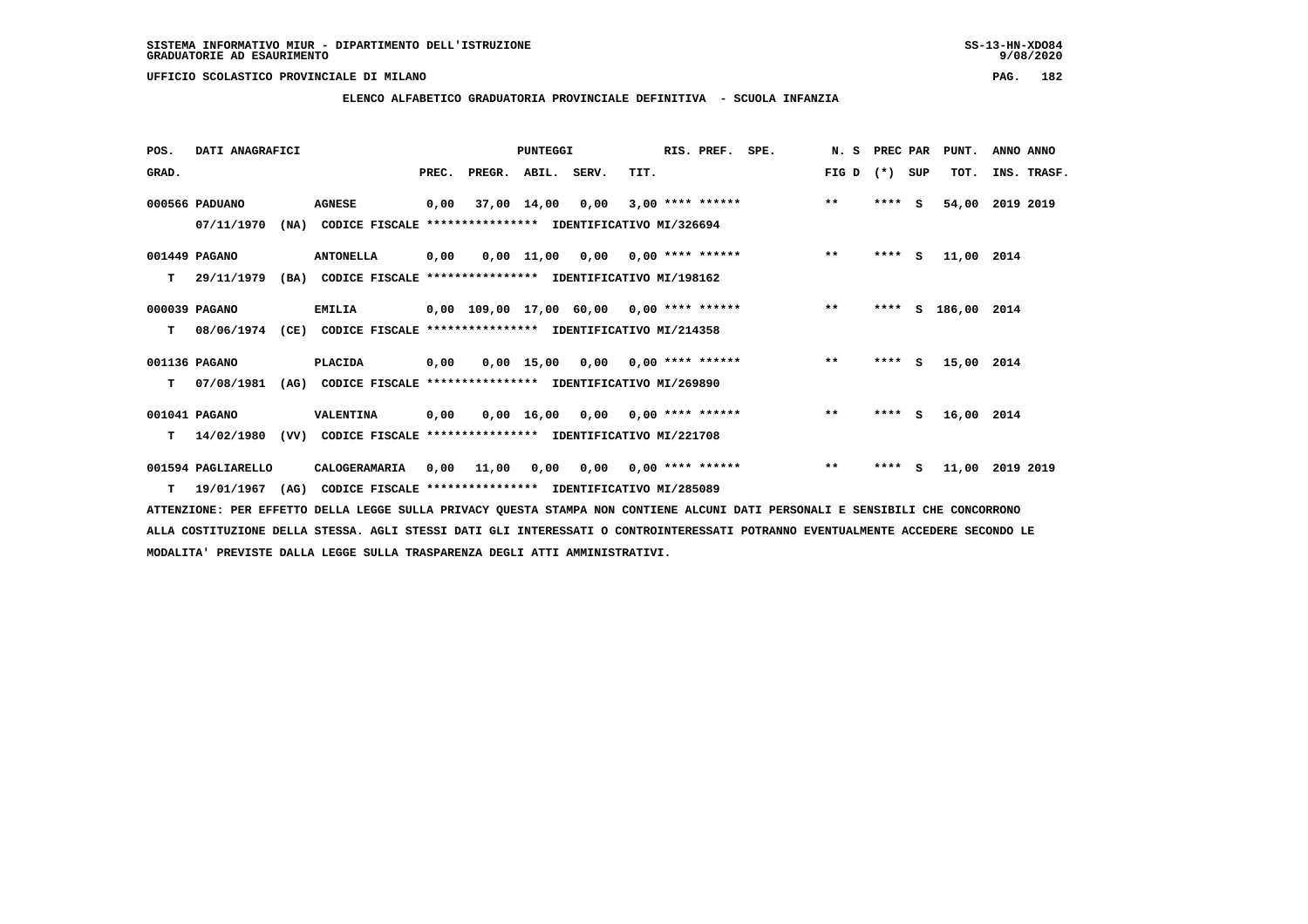$9/08/2020$ 

### **UFFICIO SCOLASTICO PROVINCIALE DI MILANO PAG. 183**

# **ELENCO ALFABETICO GRADUATORIA PROVINCIALE DEFINITIVA - SCUOLA INFANZIA**

| POS.         | DATI ANAGRAFICI   |      |                                                               |       |        | <b>PUNTEGGI</b> |                                    |      | RIS. PREF.         | SPE.                                      | N.S   | PREC PAR |          | PUNT.      | ANNO ANNO        |
|--------------|-------------------|------|---------------------------------------------------------------|-------|--------|-----------------|------------------------------------|------|--------------------|-------------------------------------------|-------|----------|----------|------------|------------------|
| GRAD.        |                   |      |                                                               | PREC. | PREGR. | ABIL. SERV.     |                                    | TIT. |                    |                                           | FIG D | $(*)$    | SUP      | TOT.       | INS. TRASF.      |
|              | 000853 PAGLIARO   |      | <b>WANDA</b>                                                  | 0,00  |        | 3,00 17,00      | 0,00                               |      | $0,00$ **** ****** |                                           | $***$ | ****     | <b>S</b> | 20,00      | 2007             |
|              | 01/12/1964        |      | (CZ) CODICE FISCALE **************** IDENTIFICATIVO MI/069319 |       |        |                 |                                    |      |                    |                                           |       |          |          |            |                  |
|              | 001125 PALAMARA   |      | <b>DOMENICA</b>                                               | 0,00  |        |                 | $3,00$ 11,00 1,00 0,00 **** ****** |      |                    |                                           | $***$ | ****     | S.       | 15,00 2014 |                  |
|              | 26/03/1963        | (RC) | CODICE FISCALE **************** IDENTIFICATIVO MI/232048      |       |        |                 |                                    |      |                    |                                           |       |          |          |            |                  |
|              | 000116 PALAMARA   |      | <b>GIOVANNA</b>                                               |       |        |                 |                                    |      |                    | 0,00 95,00 15,00 60,00 0,00 **** ****** F | $* *$ | ****     | s        |            | 170,00 2011 2011 |
|              | 19/06/1969        | (RC) | CODICE FISCALE **************** IDENTIFICATIVO MI/166334      |       |        |                 |                                    |      |                    |                                           |       |          |          |            |                  |
| 001157 PALMA |                   |      | <b>CONCETTA</b>                                               | 0,00  | 15,00  | 0.00            | $0.00$ $0.00$ $***$ **** ******    |      |                    |                                           | $***$ | $***5$   |          | 15,00      | 2019 2019        |
| т            | 10/07/1982        | (RG) | CODICE FISCALE **************** IDENTIFICATIVO MI/285090      |       |        |                 |                                    |      |                    |                                           |       |          |          |            |                  |
| 001232 PALMA |                   |      | <b>MARIA ROSA</b>                                             | 0,00  |        |                 | $0,00$ 14,00 0,00 0,00 **** ****** |      |                    |                                           | $**$  | $***$ S  |          | 14,00 2014 |                  |
| т            | 24/09/1980        | (NA) | CODICE FISCALE **************** IDENTIFICATIVO MI/257486      |       |        |                 |                                    |      |                    |                                           |       |          |          |            |                  |
|              | 001062 PALMINTERI |      | <b>GIUSEPPE</b>                                               | 0,00  | 16,00  | 0,00            | 0,00                               |      | 0,00 **** ******   |                                           | $***$ | $***$ S  |          | 16,00 2014 |                  |
| T.           | 28/08/1978        | (AG) | CODICE FISCALE **************** IDENTIFICATIVO MI/219505      |       |        |                 |                                    |      |                    |                                           |       |          |          |            |                  |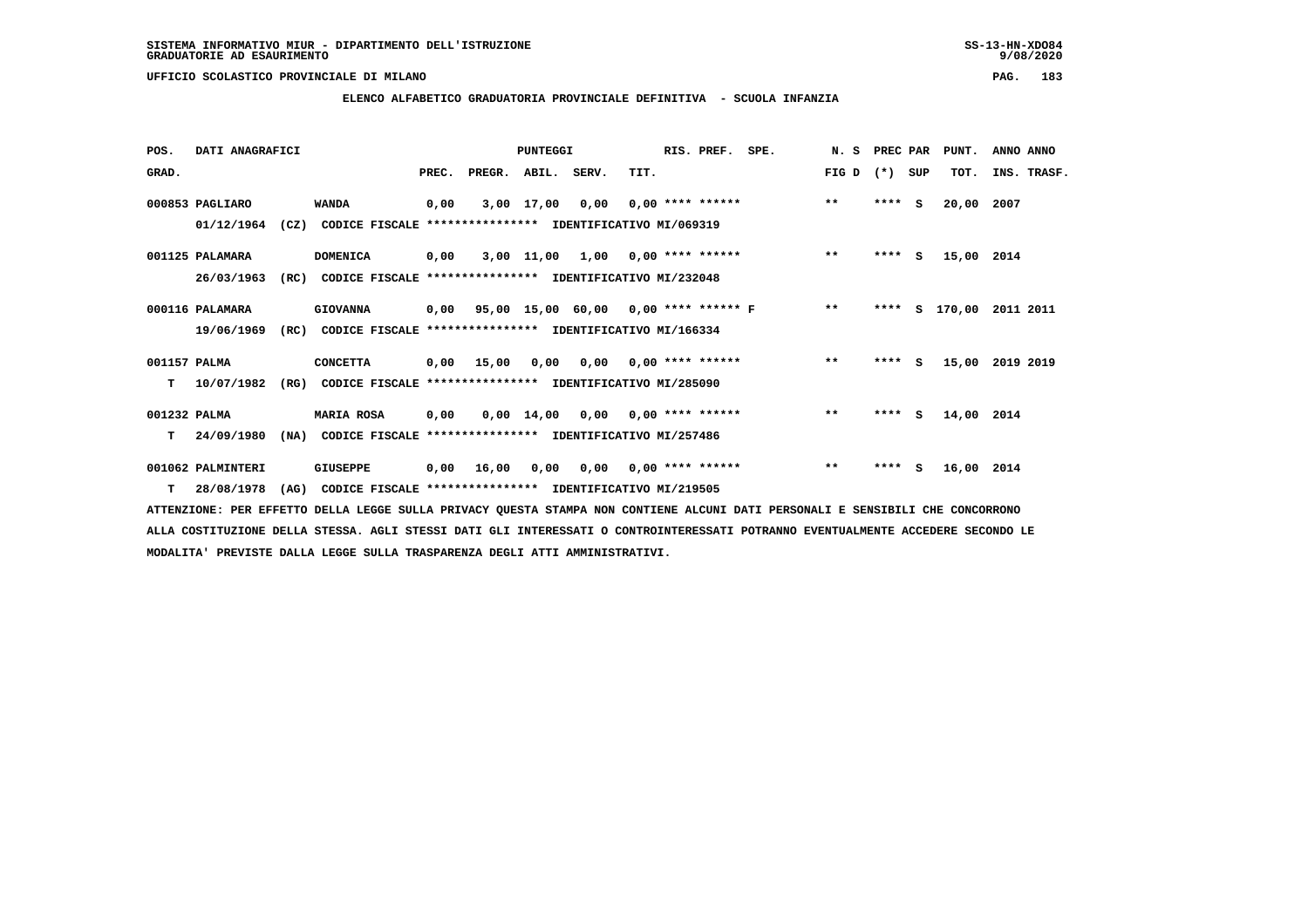**ELENCO ALFABETICO GRADUATORIA PROVINCIALE DEFINITIVA - SCUOLA INFANZIA**

 **POS. DATI ANAGRAFICI PUNTEGGI RIS. PREF. SPE. N. S PREC PAR PUNT. ANNO ANNO**GRAD. **BRAD. PREC. PREGR. ABIL. SERV.** TIT. THE REGREATER FIG D (\*) SUP TOT. INS. TRASF.  **000898 PALOMBI MARIAANTONIET 0,00 3,00 16,00 0,00 0,00 \*\*\*\* \*\*\*\*\*\* \*\* \*\*\*\* S 19,00 2014 T 08/10/1981 (FR) CODICE FISCALE \*\*\*\*\*\*\*\*\*\*\*\*\*\*\*\* IDENTIFICATIVO MI/194991 001000 PALUMBO MARIAELEONORA 0,00 0,00 17,00 0,00 0,00 \*\*\*\* \*\*\*\*\*\* \*\* \*\*\*\* S 17,00 2014 T 12/03/1983 (AG) CODICE FISCALE \*\*\*\*\*\*\*\*\*\*\*\*\*\*\*\* IDENTIFICATIVO MI/231495 001530 PALUMBO MIRAGLIO GIUSEPPINA 0,00 0,00 11,00 0,00 0,00 \*\*\*\* \*\*\*\*\*\* \*\* \*\*\*\* S 11,00 2014 T 24/09/1981 (MI) CODICE FISCALE \*\*\*\*\*\*\*\*\*\*\*\*\*\*\*\* IDENTIFICATIVO MI/193678 001209 PALUMBOPICCIONEL ROSA 0,00 14,00 0,00 0,00 0,00 \*\*\*\* \*\*\*\*\*\* \*\* \*\*\*\* S 14,00 2014 T 18/12/1957 (AG) CODICE FISCALE \*\*\*\*\*\*\*\*\*\*\*\*\*\*\*\* IDENTIFICATIVO MI/233185 001162 PANARIELLO CARMELA 0,00 0,00 15,00 0,00 0,00 \*\*\*\* \*\*\*\*\*\* \*\* \*\*\*\* S 15,00 2019 2019**

 **22/04/1977 (NA) CODICE FISCALE \*\*\*\*\*\*\*\*\*\*\*\*\*\*\*\* IDENTIFICATIVO MI/285492**

 **001257 PANDOLFO ROSARIO 0,00 11,00 0,00 0,00 3,00 \*\*\*\* \*\*\*\*\*\* \*\* \*\*\*\* S 14,00 2019 2019 T 03/08/1963 (TP) CODICE FISCALE \*\*\*\*\*\*\*\*\*\*\*\*\*\*\*\* IDENTIFICATIVO MI/285122**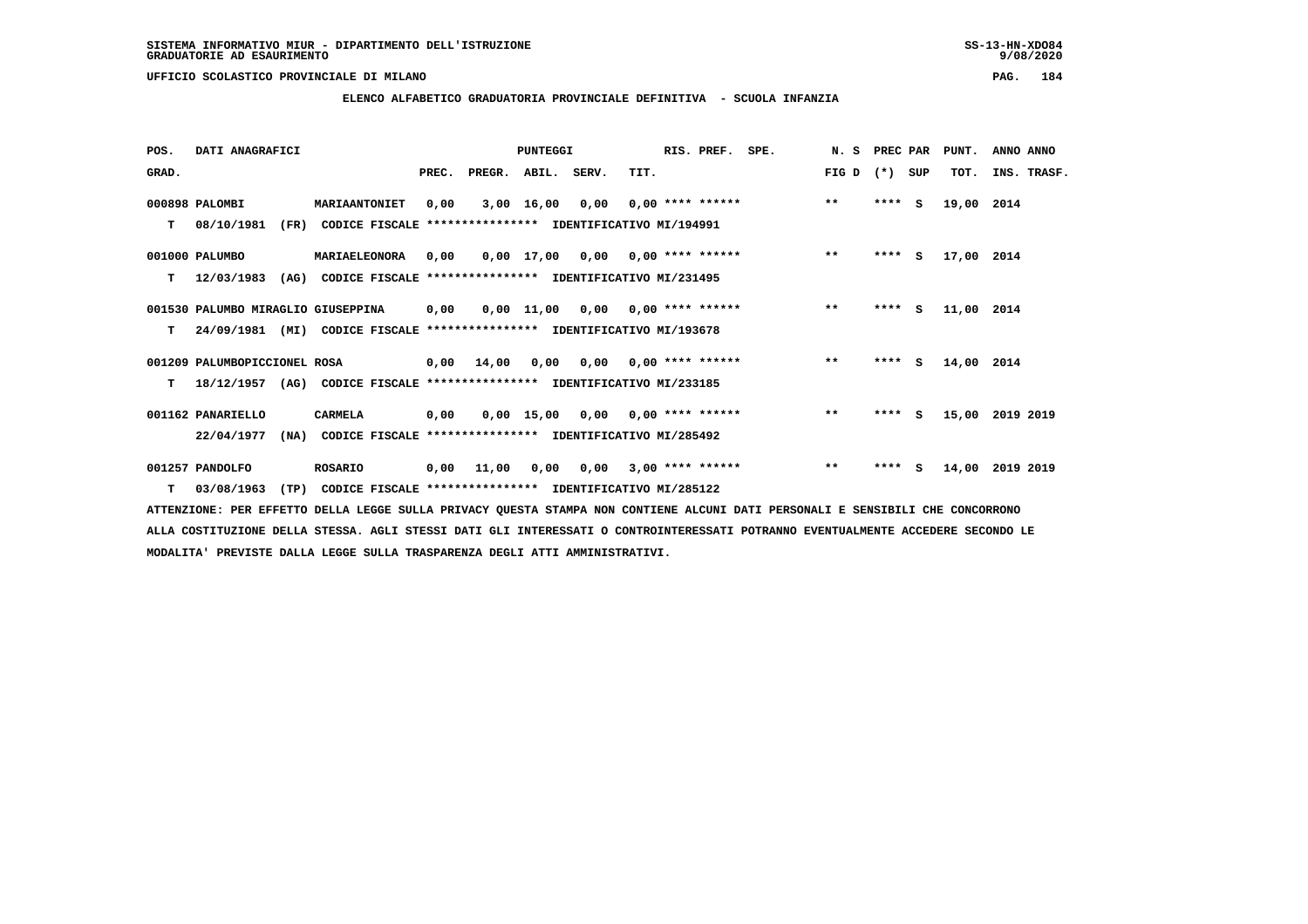**ELENCO ALFABETICO GRADUATORIA PROVINCIALE DEFINITIVA - SCUOLA INFANZIA**

 **POS. DATI ANAGRAFICI PUNTEGGI RIS. PREF. SPE. N. S PREC PAR PUNT. ANNO ANNO**GRAD. **BRAD. PREC. PREGR. ABIL. SERV.** TIT. THE REGREATER FIG D (\*) SUP TOT. INS. TRASF.  **001093 PANEBIANCO LINA 0,00 0,00 15,00 0,00 0,00 \*\*\*\* \*\*\*\*\*\* \*\* \*\*\*\* S 15,00 2007 28/11/1975 (CT) CODICE FISCALE \*\*\*\*\*\*\*\*\*\*\*\*\*\*\*\* IDENTIFICATIVO MI/082480 001031 PANEPINTO ANTONIO 0,00 17,00 0,00 0,00 0,00 \*\*\*\* \*\*\*\*\*\* \*\* \*\*\*\* S 17,00 2019 2019 T 29/09/1980 (PA) CODICE FISCALE \*\*\*\*\*\*\*\*\*\*\*\*\*\*\*\* IDENTIFICATIVO MI/285493 001425 PANESSIDI MARIAPROVVIDE 0,00 0,00 12,00 0,00 0,00 \*\*\*\* \*\*\*\*\*\* \*\* \*\*\*\* S 12,00 2019 2019 T 11/09/1972 (CT) CODICE FISCALE \*\*\*\*\*\*\*\*\*\*\*\*\*\*\*\* IDENTIFICATIVO MI/285127 000972 PANETTA ANNA MARIA 0,00 3,00 15,00 0,00 0,00 \*\*\*\* \*\*\*\*\*\* \*\* \*\*\*\* S 18,00 2019 2019 14/10/1977 (RC) CODICE FISCALE \*\*\*\*\*\*\*\*\*\*\*\*\*\*\*\* IDENTIFICATIVO MI/285136 000438 PANNONE ROSA 0,00 34,00 12,00 36,00 3,00 \*\*\*\* \*\*\*\*\*\* \*\* \*\*\*\* S 85,00 2014 T 05/11/1961 (NA) CODICE FISCALE \*\*\*\*\*\*\*\*\*\*\*\*\*\*\*\* IDENTIFICATIVO MI/222023 000638 PANTANO LINDA 0,00 3,00 12,00 20,00 6,00 \*\*\*\* \*\*\*\*\*\* \*\* \*\*\*\* S 41,00 2014**

 **T 23/08/1977 (ME) CODICE FISCALE \*\*\*\*\*\*\*\*\*\*\*\*\*\*\*\* IDENTIFICATIVO MI/205579**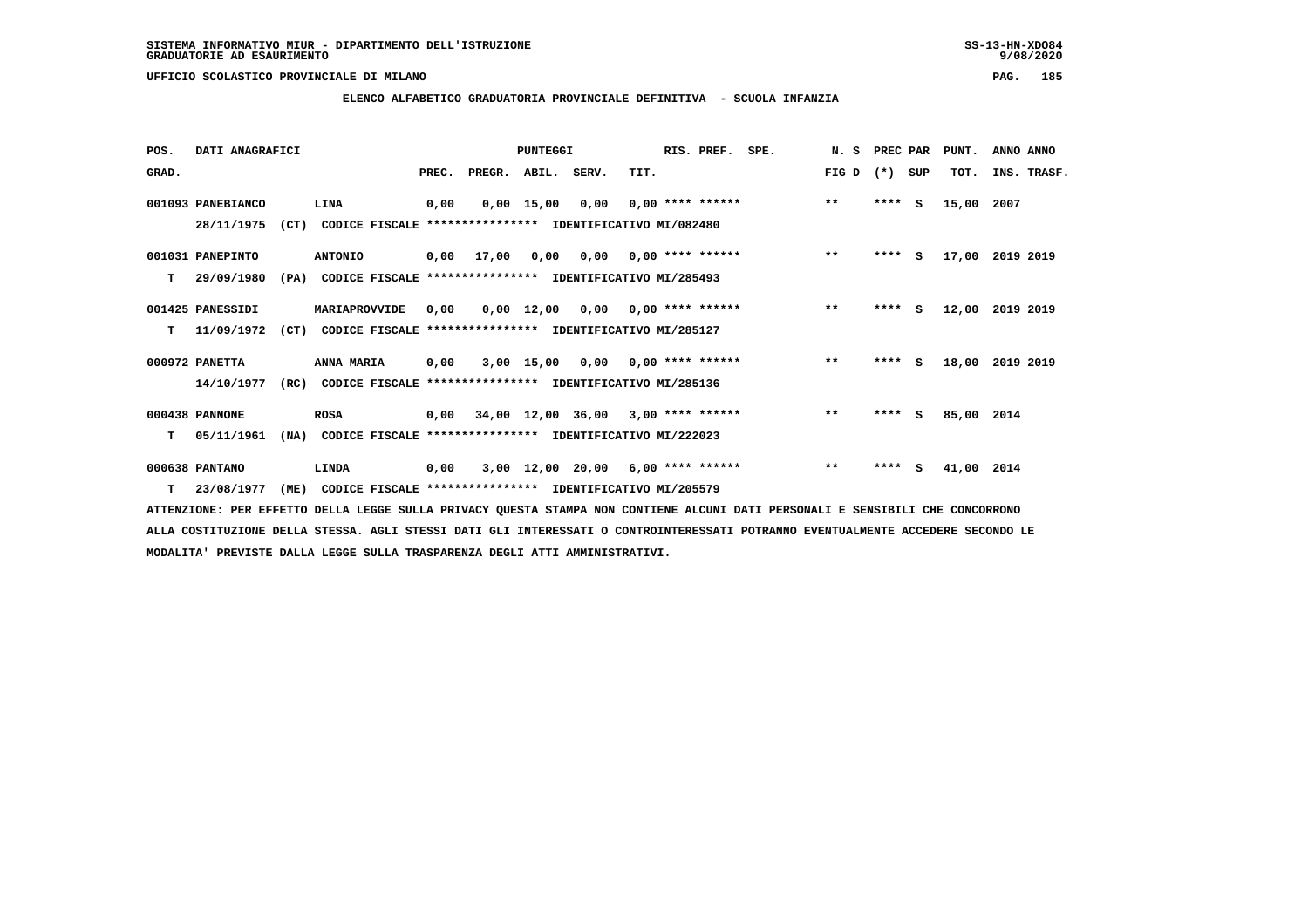**ELENCO ALFABETICO GRADUATORIA PROVINCIALE DEFINITIVA - SCUOLA INFANZIA**

| POS.          | DATI ANAGRAFICI   |      |                                                               |       |                                           | <b>PUNTEGGI</b> |                                     |                           | RIS. PREF. | SPE. | N.S   | PREC PAR |          | PUNT.      | ANNO ANNO   |
|---------------|-------------------|------|---------------------------------------------------------------|-------|-------------------------------------------|-----------------|-------------------------------------|---------------------------|------------|------|-------|----------|----------|------------|-------------|
| GRAD.         |                   |      |                                                               | PREC. | PREGR. ABIL. SERV.                        |                 |                                     | TIT.                      |            |      | FIG D | $(*)$    | SUP      | TOT.       | INS. TRASF. |
| 000662 PANTE' |                   |      | <b>MARIA</b>                                                  | 0,00  | 13,00                                     |                 | $0,00$ 24,00 0,00 **** ******       |                           |            |      | $***$ | ****     | <b>S</b> | 37,00 2014 |             |
| т             | 29/05/1973        | (ME) | CODICE FISCALE **************** IDENTIFICATIVO MI/196598      |       |                                           |                 |                                     |                           |            |      |       |          |          |            |             |
| 000453 PAONE  |                   |      | <b>BIANCAMARIA</b>                                            | 0,00  |                                           |                 | 0,00 14,00 60,00 6,00 **** ******   |                           |            |      | $***$ | $***$ S  |          | 80,00      | 2019 2019   |
|               | 10/12/1975        |      | (NA) CODICE FISCALE                                           |       | **************** IDENTIFICATIVO MI/285520 |                 |                                     |                           |            |      |       |          |          |            |             |
| 000509 PAPA   |                   |      | <b>ALESSANDRAMAR</b>                                          | 0,00  |                                           |                 | $3,00$ 13,00 50,00 0,00 **** ****** |                           |            |      | $***$ | $***$ S  |          | 66,00 2014 |             |
| т             | 16/07/1980        | (NA) | CODICE FISCALE **************** IDENTIFICATIVO MI/202028      |       |                                           |                 |                                     |                           |            |      |       |          |          |            |             |
|               | 001193 PAPARELLA  |      | MARIAGRAZIA                                                   | 0,00  |                                           |                 | $0,00$ 14,00 0,00 0,00 **** ******  |                           |            |      | $***$ | $***5$   |          | 14,00 2014 |             |
| T.            | 22/10/1976        |      | (MI) CODICE FISCALE **************** IDENTIFICATIVO MI/231406 |       |                                           |                 |                                     |                           |            |      |       |          |          |            |             |
| 001376 PAPEO  |                   |      | <b>VERONICA</b>                                               | 0,00  | 12,00                                     | 0,00            |                                     | $0,00$ $0,00$ **** ****** |            |      | $***$ | ****     | S.       | 12,00 2014 |             |
| т             | 18/09/1983        | (MI) | CODICE FISCALE **************** IDENTIFICATIVO MI/201546      |       |                                           |                 |                                     |                           |            |      |       |          |          |            |             |
|               | 001474 PAPPALARDO |      | <b>ELISABETTA</b>                                             | 0,00  | 11,00                                     | 0,00            |                                     | $0,00$ $0,00$ **** ****** |            |      | $***$ | ****     | - S      | 11,00 2014 |             |
|               | T 17/07/1978      | (MI) | CODICE FISCALE **************** IDENTIFICATIVO MI/195287      |       |                                           |                 |                                     |                           |            |      |       |          |          |            |             |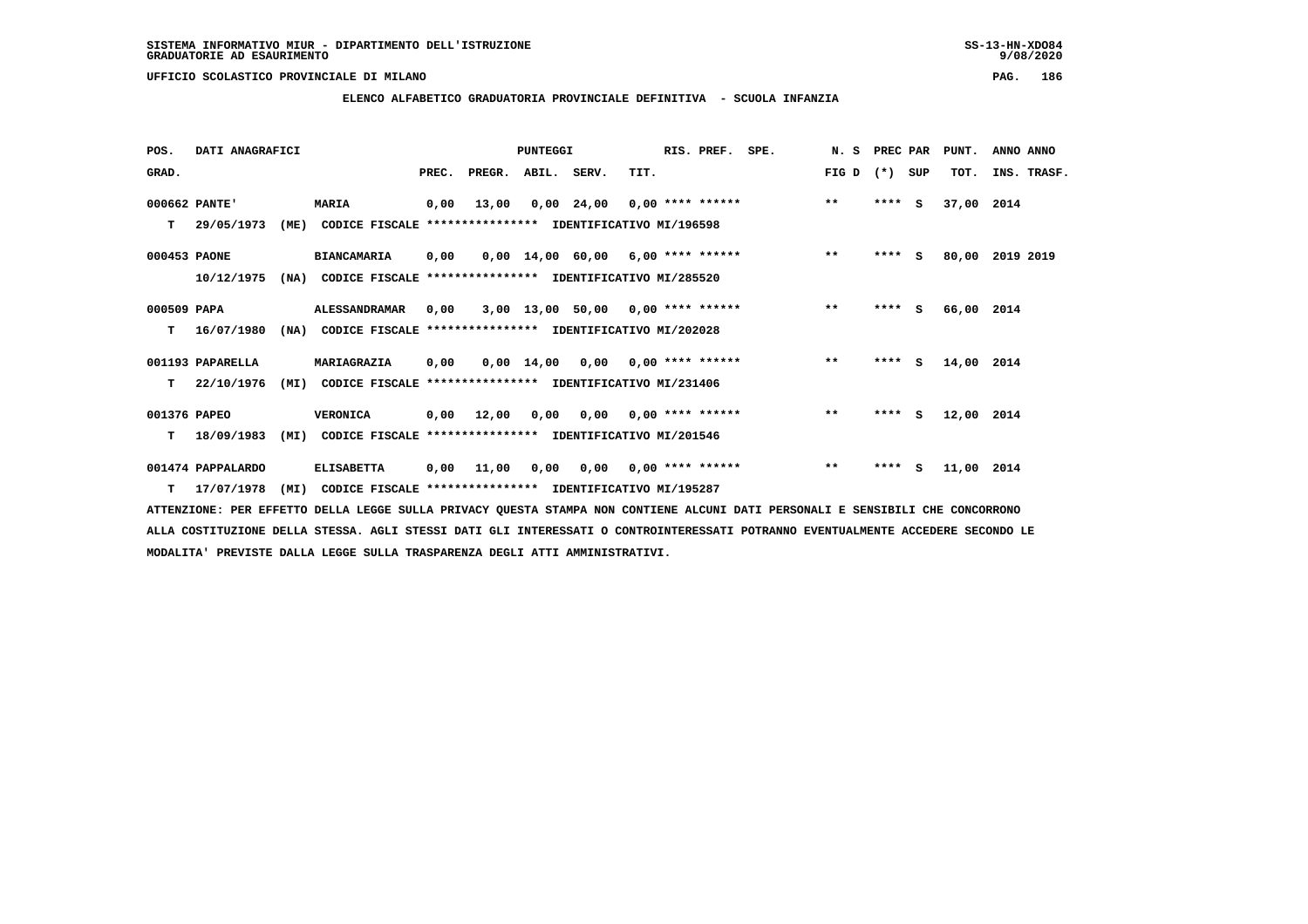**ELENCO ALFABETICO GRADUATORIA PROVINCIALE DEFINITIVA - SCUOLA INFANZIA**

 **POS. DATI ANAGRAFICI PUNTEGGI RIS. PREF. SPE. N. S PREC PAR PUNT. ANNO ANNO**GRAD. **PREGRADE SERVEGER. ABIL. SERV. TIT.** FIG D (\*) SUP TOT. INS. TRASF.  **000336 PAPPALARDO MILENA 0,00 104,00 11,00 0,00 0,00 \*\*\*\* \*\*\*\*\*\* \*\* X \*\*\*\* S 115,00 2014 T 10/04/1979 (CT) CODICE FISCALE \*\*\*\*\*\*\*\*\*\*\*\*\*\*\*\* IDENTIFICATIVO MI/222467 001573 PARATORE MARIA 0,00 0,00 11,00 0,00 0,00 \*\*\*\* \*\*\*\*\*\* \*\* \*\*\*\* S 11,00 2014 T 04/08/1966 (CT) CODICE FISCALE \*\*\*\*\*\*\*\*\*\*\*\*\*\*\*\* IDENTIFICATIVO MI/211919 000843 PARISE ANTONELLA 0,00 3,00 12,00 0,00 6,00 \*\*\*\* \*\*\*\*\*\* \*\* X \*\*\*\* S 21,00 2019 2019 T 10/12/1967 (KR) CODICE FISCALE \*\*\*\*\*\*\*\*\*\*\*\*\*\*\*\* IDENTIFICATIVO MI/285240 000531 PARISI CLEONICE 0,00 0,00 13,00 48,00 0,00 \*\*\*\* \*\*\*\*\*\* \*\* \*\*\*\* 61,00 2014 T 17/04/1969 (NA) CODICE FISCALE \*\*\*\*\*\*\*\*\*\*\*\*\*\*\*\* IDENTIFICATIVO MI/231265 001083 PARISI CONSIGLIA 0,00 3,00 13,00 0,00 0,00 \*\*\*\* \*\*\*\*\*\* \*\* \*\*\*\* S 16,00 2014 T 21/02/1966 (SA) CODICE FISCALE \*\*\*\*\*\*\*\*\*\*\*\*\*\*\*\* IDENTIFICATIVO MI/204907 001140 PARISI PATRIZIA 0,00 0,00 12,00 0,00 3,00 \*\*\*\* \*\*\*\*\*\* \*\* \*\*\*\* S 15,00 2014**

 **T 21/10/1979 (VV) CODICE FISCALE \*\*\*\*\*\*\*\*\*\*\*\*\*\*\*\* IDENTIFICATIVO MI/197322**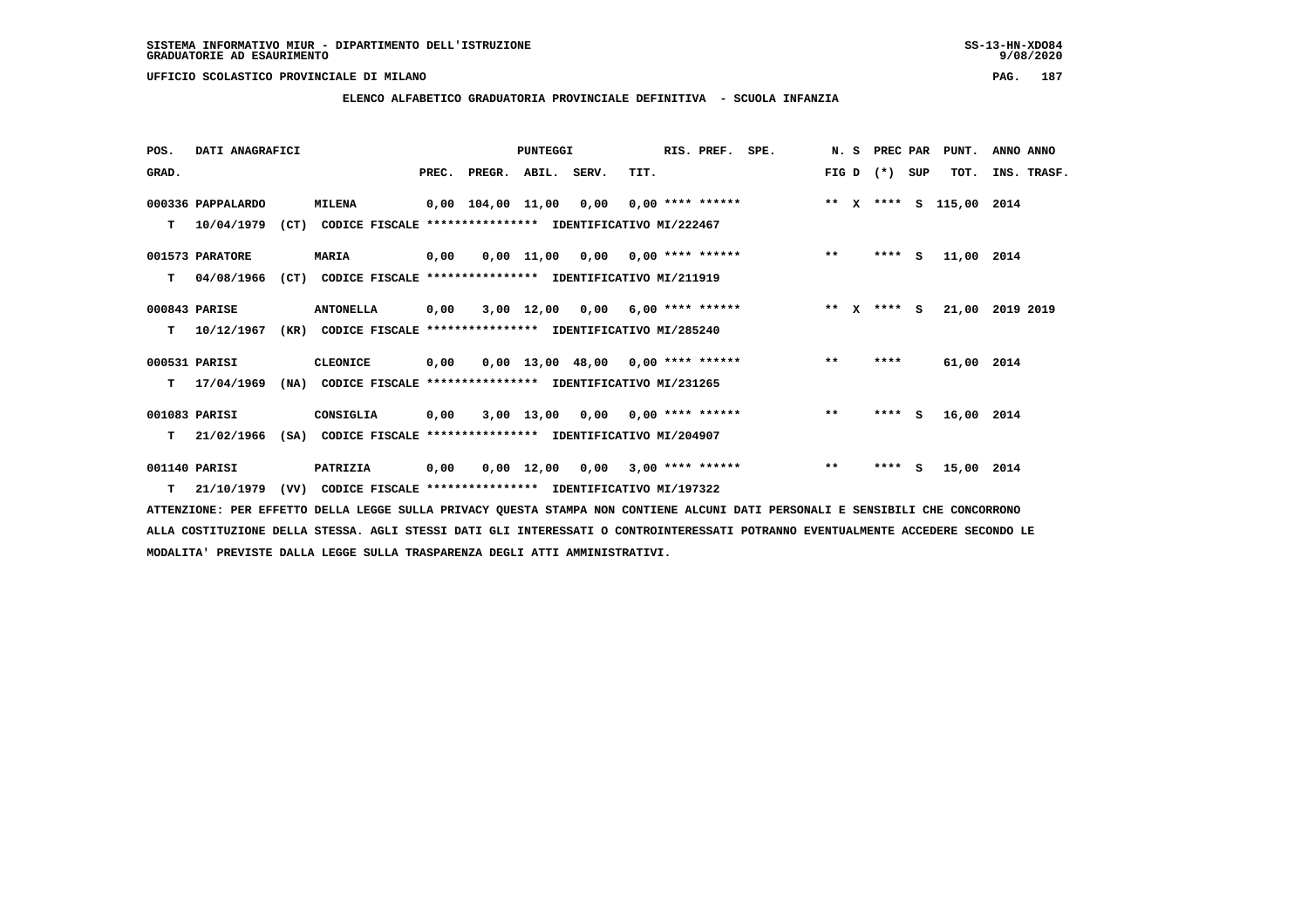**ELENCO ALFABETICO GRADUATORIA PROVINCIALE DEFINITIVA - SCUOLA INFANZIA**

 **POS. DATI ANAGRAFICI PUNTEGGI RIS. PREF. SPE. N. S PREC PAR PUNT. ANNO ANNO**GRAD. **PREGRADE SERVEGER. ABIL. SERV. TIT.** FIG D (\*) SUP TOT. INS. TRASF.  **000797 PARRINELLO GRAZIA 0,00 6,00 17,00 0,00 0,00 \*\*\*\* \*\*\*\*\*\* \*\* \*\*\*\* S 23,00 2019 2019 29/06/1963 (TP) CODICE FISCALE \*\*\*\*\*\*\*\*\*\*\*\*\*\*\*\* IDENTIFICATIVO MI/285435 000441 PARRONE MARIA 0,00 10,00 14,00 60,00 0,00 \*\*\*\* \*\*\*\*\*\* \*\* \*\*\*\* S 84,00 2014 T 05/06/1976 (RC) CODICE FISCALE \*\*\*\*\*\*\*\*\*\*\*\*\*\*\*\* IDENTIFICATIVO MI/206432 000923 PASCARETTA FRANCESCA 0,00 4,00 14,00 0,00 0,00 \*\*\*\* \*\*\*\*\*\* \*\* \*\*\*\* S 18,00 2007 2004 20/03/1965 (PZ) CODICE FISCALE \*\*\*\*\*\*\*\*\*\*\*\*\*\*\*\* IDENTIFICATIVO MI/081727 001475 PASQUALETTO LUCIA MARZIA 0,00 0,00 11,00 0,00 0,00 \*\*\*\* \*\*\*\*\*\* \*\* \*\*\*\* S 11,00 2014 T 13/07/1978 (CL) CODICE FISCALE \*\*\*\*\*\*\*\*\*\*\*\*\*\*\*\* IDENTIFICATIVO MI/284327 000781 PASSANANTE ANTONINA 0,00 8,00 15,00 0,00 0,00 \*\*\*\* \*\*\*\*\*\* \*\* \*\*\*\* S 23,00 2004 2004 29/01/1972 (TP) CODICE FISCALE \*\*\*\*\*\*\*\*\*\*\*\*\*\*\*\* IDENTIFICATIVO MI/080929 001647 PASTORI ELEONORA 0,00 26,00 41,00 60,00 6,00 \*\*\*\* \*\*\*\*\*\* \*\* \*\*\*\* S 133,00 2012 26/12/1986 (MI) CODICE FISCALE \*\*\*\*\*\*\*\*\*\*\*\*\*\*\*\* IDENTIFICATIVO MI/190841**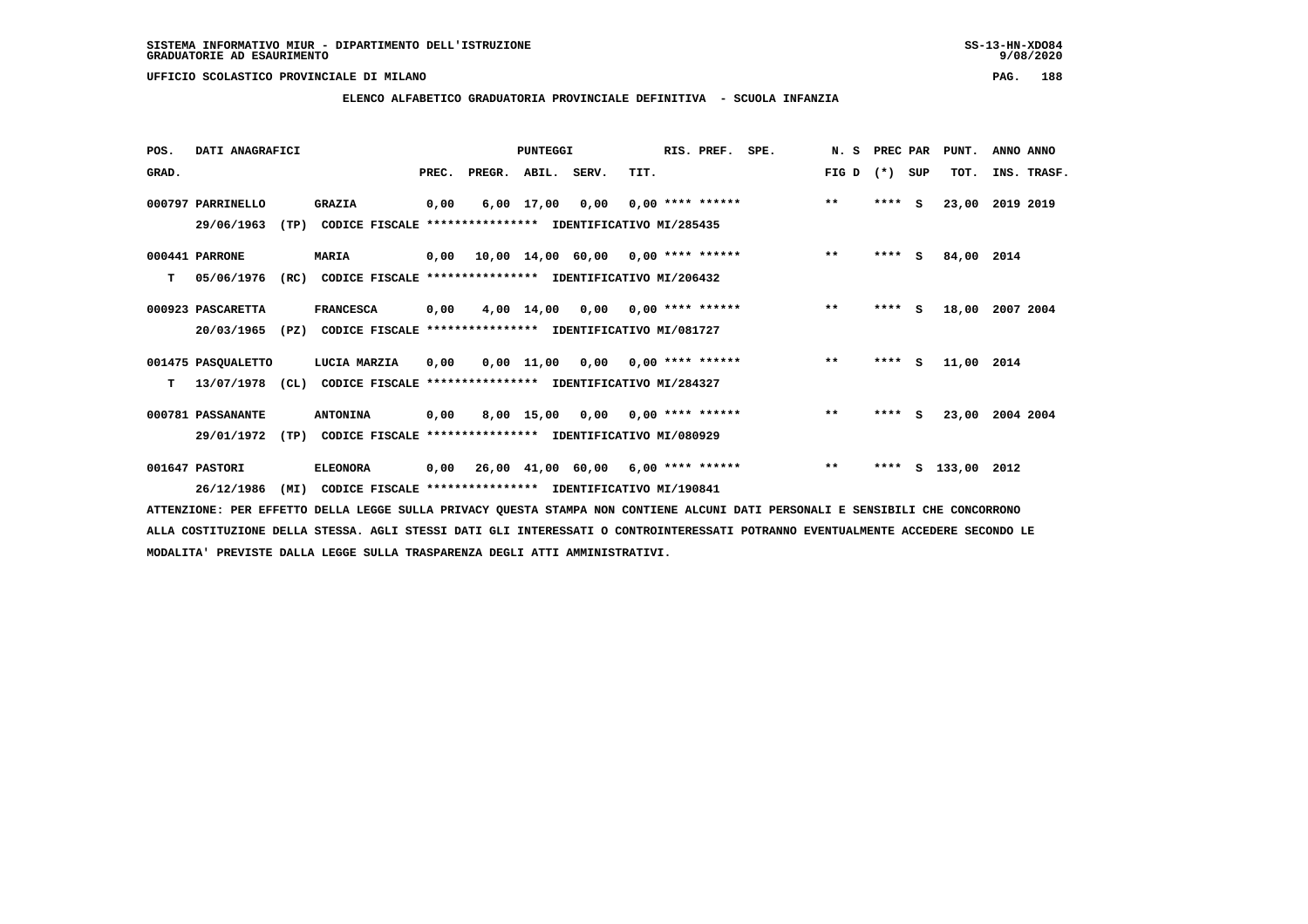$9/08/2020$ 

 **UFFICIO SCOLASTICO PROVINCIALE DI MILANO PAG. 189**

# **ELENCO ALFABETICO GRADUATORIA PROVINCIALE DEFINITIVA - SCUOLA INFANZIA**

| POS.         | DATI ANAGRAFICI |      |                                                          |       |        | PUNTEGGI           |      |      | RIS. PREF.                      | SPE. | N.S       | PREC PAR |     | PUNT.      | ANNO ANNO   |
|--------------|-----------------|------|----------------------------------------------------------|-------|--------|--------------------|------|------|---------------------------------|------|-----------|----------|-----|------------|-------------|
| GRAD.        |                 |      |                                                          | PREC. | PREGR. | ABIL. SERV.        |      | TIT. |                                 |      | FIG D     | $(* )$   | SUP | TOT.       | INS. TRASF. |
|              | 000707 PATARINO |      | ALBA                                                     | 0,00  |        | 3,00 14,00 10,00   |      |      | $3,00$ **** ******              |      | $***$     | ****     | s.  | 30,00      | 2002        |
|              | 19/10/1975      | (KR) | CODICE FISCALE **************** IDENTIFICATIVO MI/067126 |       |        |                    |      |      |                                 |      |           |          |     |            |             |
|              | 000869 PATERNO  |      | CARMENMONIA                                              | 0,00  |        | 3,00 17,00         |      |      | $0,00$ $0,00$ **** ******       |      | $***$ $X$ | ****     |     | 20,00 2014 |             |
| т            | 02/04/1979      | (EN) | CODICE FISCALE **************** IDENTIFICATIVO MI/233015 |       |        |                    |      |      |                                 |      |           |          |     |            |             |
|              | 001168 PATERNO  |      | <b>FRANCESCA</b>                                         | 0,00  |        | $0,00$ 15,00       | 0,00 |      | $0.00$ **** ******              |      | $***$     | ****     | s   | 15,00      | 2019 2019   |
|              | 21/06/1981      | (RG) | CODICE FISCALE **************** IDENTIFICATIVO MI/285443 |       |        |                    |      |      |                                 |      |           |          |     |            |             |
|              | 001032 PATERNO  |      | <b>MARIA</b>                                             | 0,00  |        | 0,00 17,00         |      |      | $0.00$ $0.00$ $***$ **** ****** |      | $***$     | ****     | S.  | 17,00      | 2019 2019   |
|              | 02/02/1976      | (RG) | CODICE FISCALE **************** IDENTIFICATIVO MI/285444 |       |        |                    |      |      |                                 |      |           |          |     |            |             |
| 001191 PATTI |                 |      | <b>ANNALISA</b>                                          | 0,00  |        | $0,00 \quad 14,00$ | 0,00 |      | $0.00$ **** ******              |      | $***$     | ****     | s   | 14,00 2014 |             |
| т            | 15/04/1981      | (AG) | CODICE FISCALE **************** IDENTIFICATIVO MI/246369 |       |        |                    |      |      |                                 |      |           |          |     |            |             |
| 001340 PAXIA |                 |      | <b>CARMELA AUSIL</b>                                     | 0,00  | 13,00  | 0,00               | 0,00 |      | $0.00$ **** ******              |      | $***$     | ****     | s   | 13,00      | 2019 2019   |
| т            | 01/02/1982      | (AG) | CODICE FISCALE **************** IDENTIFICATIVO MI/285447 |       |        |                    |      |      |                                 |      |           |          |     |            |             |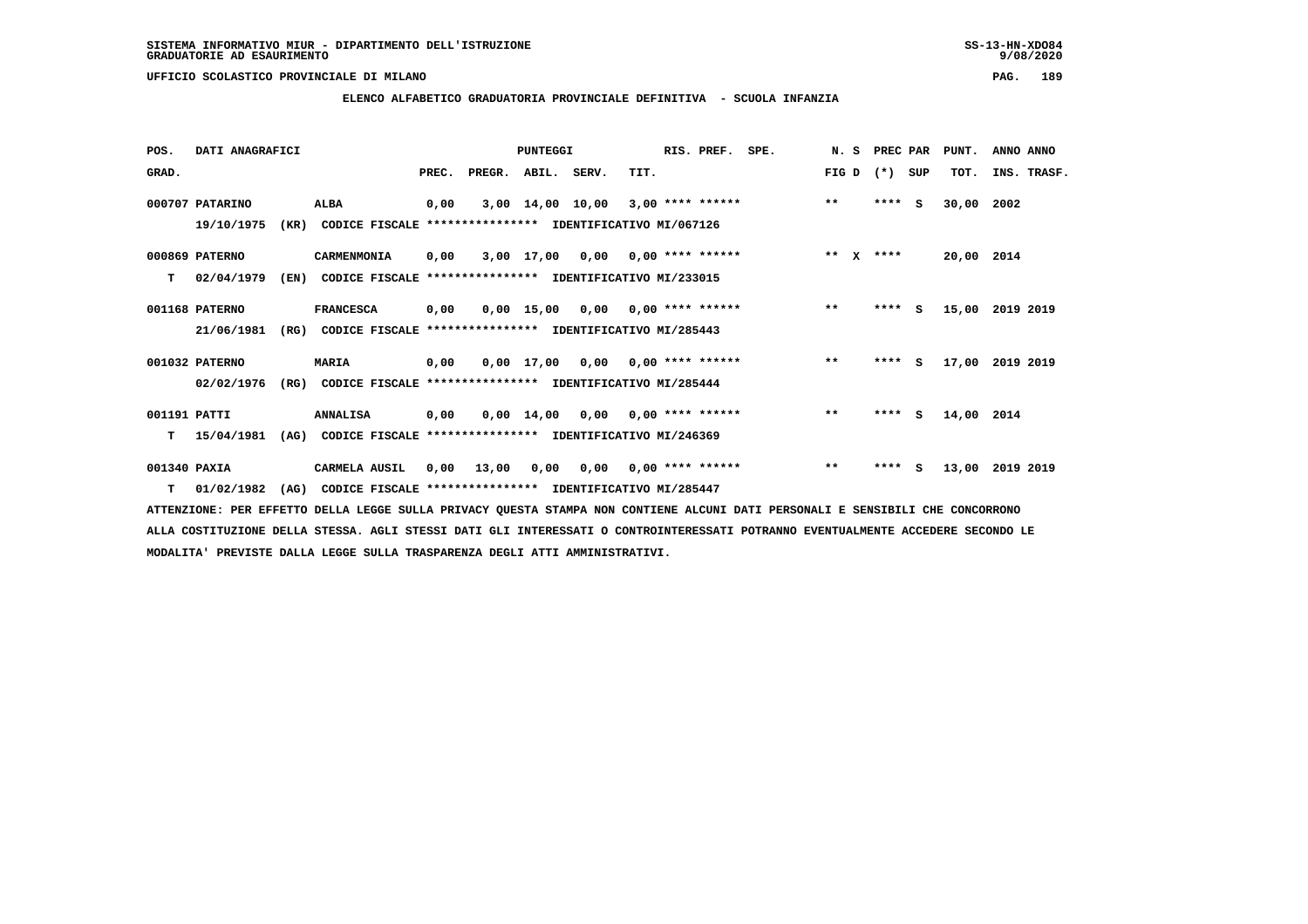**ELENCO ALFABETICO GRADUATORIA PROVINCIALE DEFINITIVA - SCUOLA INFANZIA**

 **POS. DATI ANAGRAFICI PUNTEGGI RIS. PREF. SPE. N. S PREC PAR PUNT. ANNO ANNO**GRAD. **PREGRADE SERVEGER. ABIL. SERV. TIT.** FIG D (\*) SUP TOT. INS. TRASF.  **000211 PECORARO GIOVANNA 0,00 78,00 15,00 54,00 3,00 \*\*\*\* \*\*\*\*\*\* \*\* \*\*\*\* S 150,00 2019 2019 26/05/1972 (PA) CODICE FISCALE \*\*\*\*\*\*\*\*\*\*\*\*\*\*\*\* IDENTIFICATIVO MI/285450 001421 PECORELLA ANTONINO 0,00 12,00 0,00 0,00 0,00 \*\*\*\* \*\*\*\*\*\* \*\* \*\*\*\* S 12,00 2019 2019 T 27/06/1983 (PA) CODICE FISCALE \*\*\*\*\*\*\*\*\*\*\*\*\*\*\*\* IDENTIFICATIVO MI/285451 000757 PECORELLA PASQUALE 0,00 3,00 13,00 0,00 9,00 \*\*\*\* \*\*\*\*\*\* \*\* \*\*\*\* S 25,00 2014 T 29/08/1961 (TP) CODICE FISCALE \*\*\*\*\*\*\*\*\*\*\*\*\*\*\*\* IDENTIFICATIVO MI/271362 000321 PEDRAZZOLI ROBERTA 0,00 48,00 12,00 60,00 0,00 \*\*\*\* \*\*\*\*\*\* \*\* \*\*\*\* S 120,00 2002 04/07/1977 (PV) CODICE FISCALE \*\*\*\*\*\*\*\*\*\*\*\*\*\*\*\* IDENTIFICATIVO MI/067137 001302 PEDUTO ANNA 0,00 13,00 0,00 0,00 0,00 \*\*\*\* \*\*\*\*\*\* \*\* \*\*\*\* S 13,00 2014 T 04/02/1967 (SA) CODICE FISCALE \*\*\*\*\*\*\*\*\*\*\*\*\*\*\*\* IDENTIFICATIVO MI/233877 000071 PELLEGRINO ANNUNZIATA 0,00 104,00 14,00 60,00 0,00 \*\*\*\* \*\*\*\*\*\* \*\* X \*\*\*\* S 178,00 2004 2004 29/11/1967 (CE) CODICE FISCALE \*\*\*\*\*\*\*\*\*\*\*\*\*\*\*\* IDENTIFICATIVO MI/082711**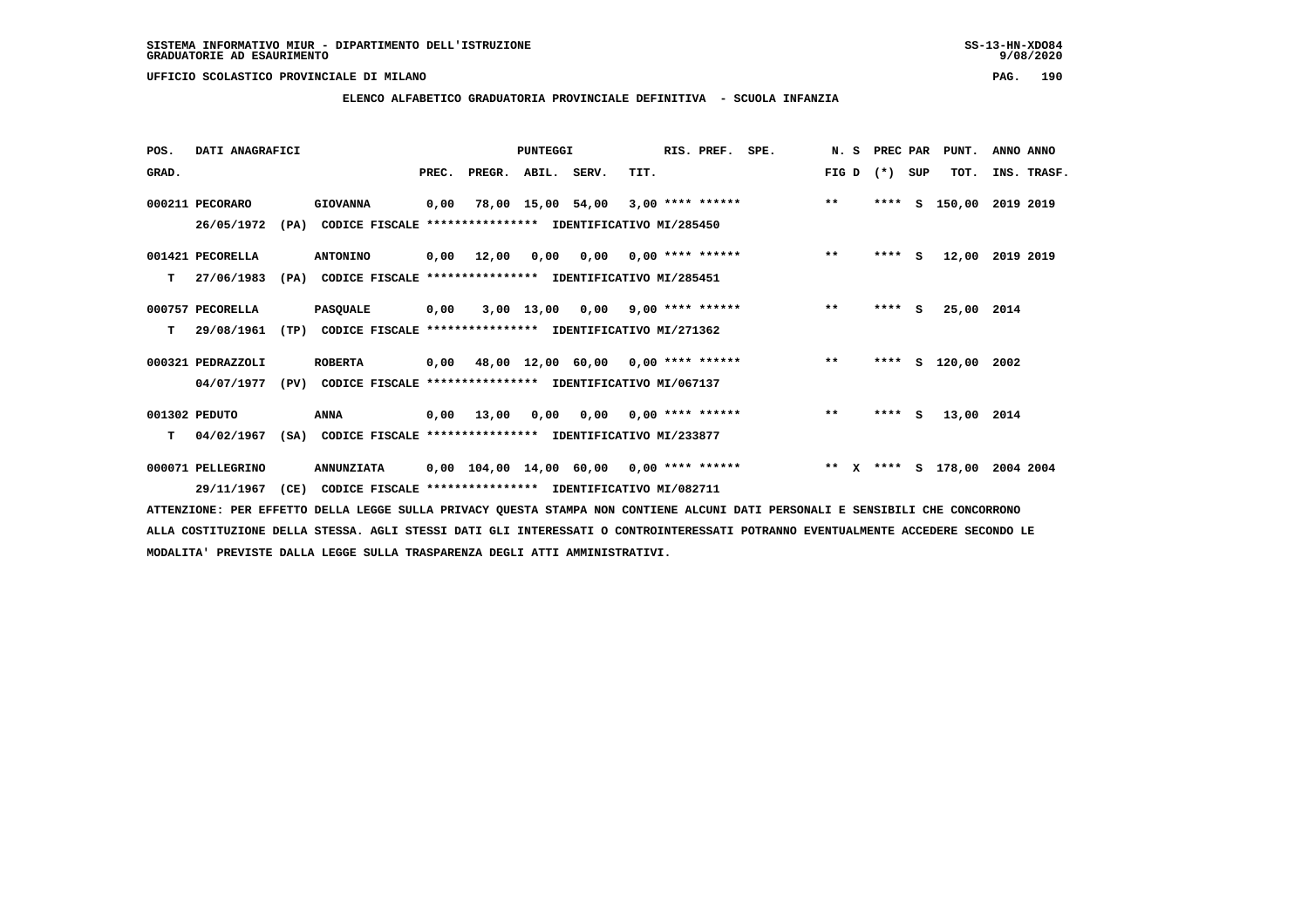# **ELENCO ALFABETICO GRADUATORIA PROVINCIALE DEFINITIVA - SCUOLA INFANZIA**

| POS.  | DATI ANAGRAFICI   |      |                                                                           |       |                    | <b>PUNTEGGI</b> |      | RIS. PREF. | SPE.                                                   | N.S   | PREC PAR |     | PUNT.              | ANNO ANNO       |
|-------|-------------------|------|---------------------------------------------------------------------------|-------|--------------------|-----------------|------|------------|--------------------------------------------------------|-------|----------|-----|--------------------|-----------------|
| GRAD. |                   |      |                                                                           | PREC. | PREGR. ABIL. SERV. |                 | TIT. |            |                                                        | FIG D | $(*)$    | SUP | TOT.               | INS. TRASF.     |
|       | 000101 PELLEGRINO |      | <b>ANTONINA</b>                                                           | 0,00  |                    |                 |      |            | 99,00 14,00 60,00 0,00 **** ****** *** **              |       | ****     |     | S 173,00           | 2003 2003       |
|       |                   |      | 29/09/1972 (TP) CODICE FISCALE **************** IDENTIFICATIVO MI/074852  |       |                    |                 |      |            |                                                        |       |          |     |                    |                 |
|       | 001087 PELLEGRINO |      | <b>FLAVIA</b>                                                             |       |                    |                 |      |            | 0,00 16,00 0,00 0,00 0,00 **** ****** *** **           |       | $***$ S  |     |                    | 16,00 2019 2019 |
| T.    | 24/01/1975        | (EN) | CODICE FISCALE **************** IDENTIFICATIVO MI/285460                  |       |                    |                 |      |            |                                                        |       |          |     |                    |                 |
|       | 001445 PELLEGRINO |      | <b>MARILENA</b>                                                           | 0,00  | 11,00              |                 |      |            | $0,00$ $0,00$ $0,00$ **** ****** ***                   |       | **** S   |     | 11,00 2014         |                 |
|       |                   |      | T 16/01/1982 (TP) CODICE FISCALE *************** IDENTIFICATIVO MI/222485 |       |                    |                 |      |            |                                                        |       |          |     |                    |                 |
|       | 000946 PELLICANO  |      | CLAUDIA                                                                   |       |                    |                 |      |            |                                                        | $* *$ | **** S   |     | 18,00 2014         |                 |
| T.    | 16/07/1983        | (RC) | CODICE FISCALE **************** IDENTIFICATIVO MI/193422                  |       |                    |                 |      |            |                                                        |       |          |     |                    |                 |
|       | 000400 PELLICANO  |      | <b>MARIA CONCETT</b>                                                      |       |                    |                 |      |            | $0,00$ $24,00$ $15,00$ $60,00$ $0,00$ $***$ **** ***** | $***$ | $***$ S  |     | 99,00              | 2019 2019       |
|       | 11/10/1971        | (RC) | CODICE FISCALE **************** IDENTIFICATIVO MI/285463                  |       |                    |                 |      |            |                                                        |       |          |     |                    |                 |
|       | 000266 PELLINO    |      | ANNA                                                                      |       |                    |                 |      |            | 0,00 60,00 14,00 60,00 0,00 **** ****** *** **         |       |          |     | **** S 134,00 2014 |                 |
| т     | 27/07/1970        | (CE) | CODICE FISCALE **************** IDENTIFICATIVO MI/219142                  |       |                    |                 |      |            |                                                        |       |          |     |                    |                 |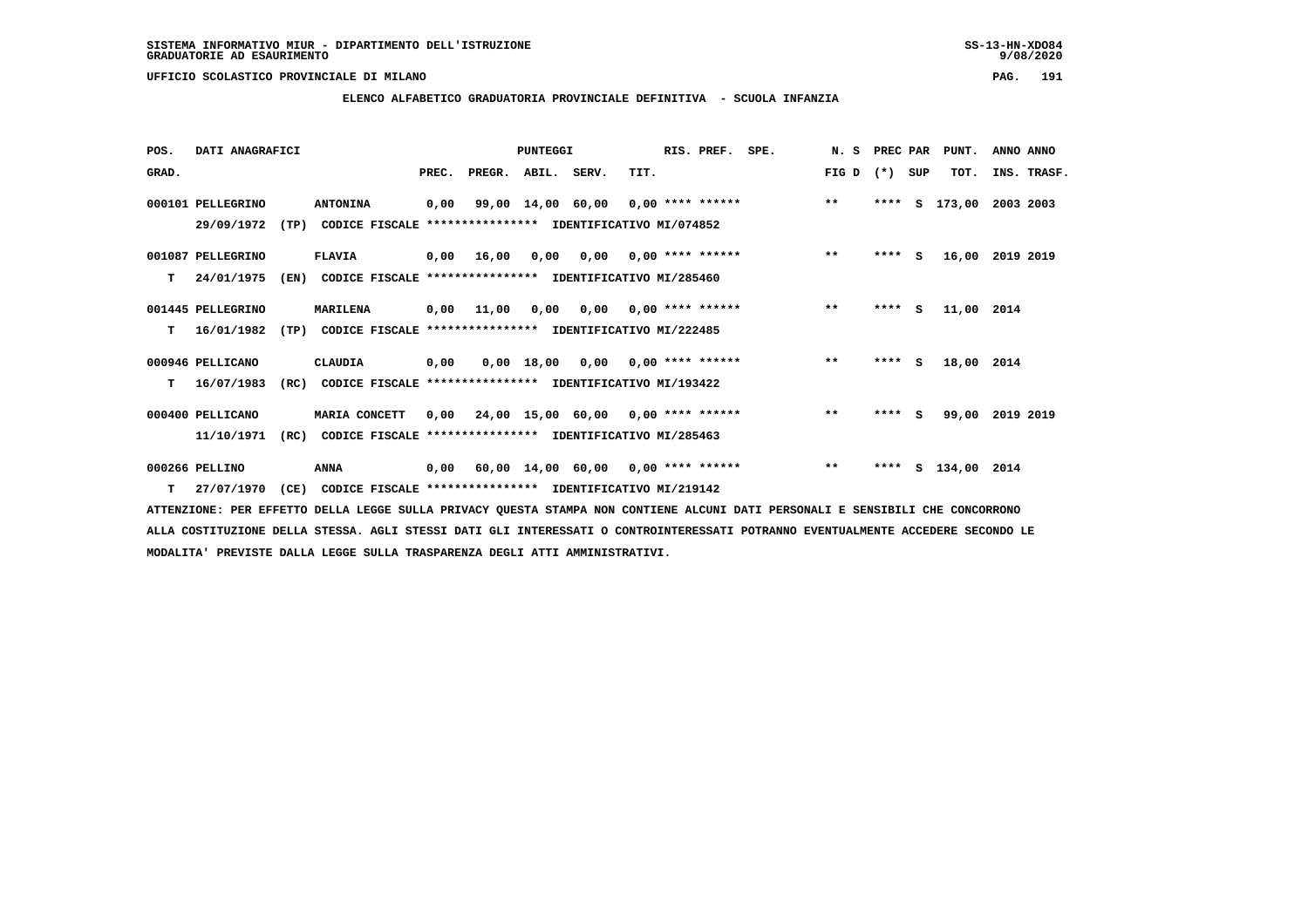**ELENCO ALFABETICO GRADUATORIA PROVINCIALE DEFINITIVA - SCUOLA INFANZIA**

 **POS. DATI ANAGRAFICI PUNTEGGI RIS. PREF. SPE. N. S PREC PAR PUNT. ANNO ANNO**GRAD. **BRAD. PREC. PREGR. ABIL. SERV.** TIT. THE REGREATER FIG D (\*) SUP TOT. INS. TRASF.  **001255 PELLIZZERI ROSARIO 0,00 14,00 0,00 0,00 0,00 \*\*\*\* \*\*\*\*\*\* \*\* \*\*\*\* S 14,00 2019 2019 T 13/04/1982 (EN) CODICE FISCALE \*\*\*\*\*\*\*\*\*\*\*\*\*\*\*\* IDENTIFICATIVO MI/285464 000232 PELUCCHI MARINA 0,00 42,00 41,00 60,00 0,00 \*\*\*\* \*\*\*\*\*\* \*\* \*\*\*\* 143,00 2007 18/12/1983 (MI) CODICE FISCALE \*\*\*\*\*\*\*\*\*\*\*\*\*\*\*\* IDENTIFICATIVO MI/109794 000258 PENNINO CARLOTTA 0,00 0,00 41,00 96,00 0,00 \*\*\*\* \*\*\*\*\*\* \*\* \*\*\*\* S 137,00 2019 2019 14/04/1985 (SV) CODICE FISCALE \*\*\*\*\*\*\*\*\*\*\*\*\*\*\*\* IDENTIFICATIVO MI/285465 000839 PENNISI DONATELLA 0,00 3,00 15,00 0,00 3,00 \*\*\*\* \*\*\*\*\*\* \*\* \*\*\*\* S 21,00 2019 2019 30/08/1979 (CT) CODICE FISCALE \*\*\*\*\*\*\*\*\*\*\*\*\*\*\*\* IDENTIFICATIVO MI/285466 001444 PENNISI GAETANA 0,00 11,00 0,00 0,00 0,00 \*\*\*\* \*\*\*\*\*\* \*\* \*\*\*\* S 11,00 2014 T 21/02/1983 (CT) CODICE FISCALE \*\*\*\*\*\*\*\*\*\*\*\*\*\*\*\* IDENTIFICATIVO MI/200813 001417 PEPE MARIATERESA 0,00 0,00 12,00 0,00 0,00 \*\*\*\* \*\*\*\*\*\* \*\* \*\*\*\* S 12,00 2019 2019 T 24/09/1962 (RC) CODICE FISCALE \*\*\*\*\*\*\*\*\*\*\*\*\*\*\*\* IDENTIFICATIVO MI/285467**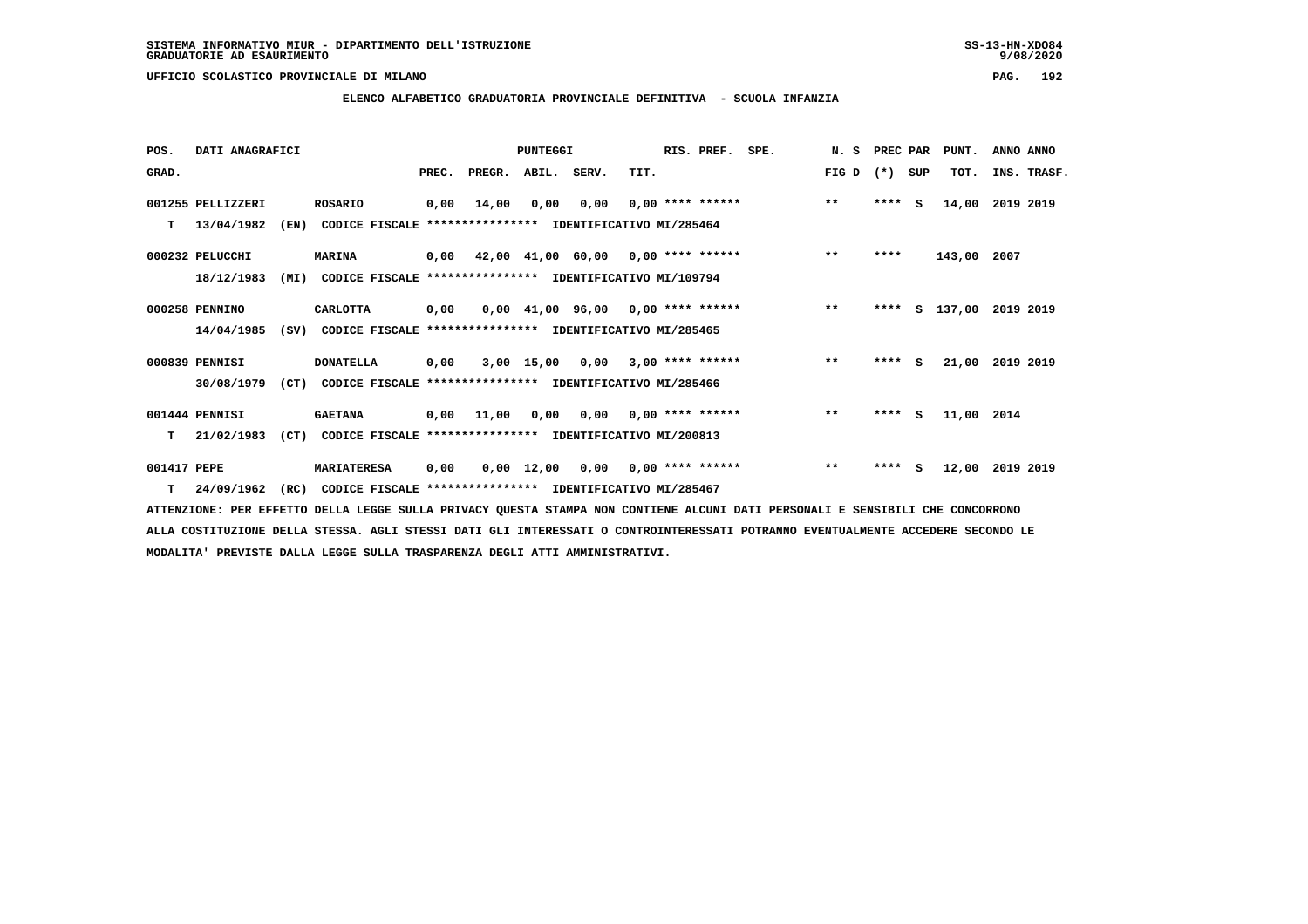**ELENCO ALFABETICO GRADUATORIA PROVINCIALE DEFINITIVA - SCUOLA INFANZIA**

| POS.         | DATI ANAGRAFICI |      |                                                               |      |                                           | <b>PUNTEGGI</b> |                                    |      | RIS. PREF.                | SPE.                                                                   |       | N. S PREC PAR   | PUNT.              | ANNO ANNO   |  |
|--------------|-----------------|------|---------------------------------------------------------------|------|-------------------------------------------|-----------------|------------------------------------|------|---------------------------|------------------------------------------------------------------------|-------|-----------------|--------------------|-------------|--|
| GRAD.        |                 |      |                                                               |      | PREC. PREGR. ABIL. SERV.                  |                 |                                    | TIT. |                           |                                                                        |       | $FIG D (*) SUB$ | TOT.               | INS. TRASF. |  |
| 000782 PEPI  |                 |      | <b>GIUSEPPINA</b>                                             | 0,00 |                                           | 9,00 14,00      |                                    |      | $0,00$ $0,00$ **** ****** | $*** x*** s$                                                           |       |                 | 23,00              | 2011 2011   |  |
|              | 11/07/1971      | (EE) | CODICE FISCALE **************** IDENTIFICATIVO MI/166500      |      |                                           |                 |                                    |      |                           |                                                                        |       |                 |                    |             |  |
|              | 000299 PEREGO   |      | <b>CHIARA</b>                                                 |      |                                           |                 |                                    |      |                           | 0,00 24,00 42,00 60,00 0,00 **** ******                                | $***$ |                 | **** S 126,00 2009 |             |  |
|              | 14/01/1988      | (MI) | CODICE FISCALE **************** IDENTIFICATIVO MI/143866      |      |                                           |                 |                                    |      |                           |                                                                        |       |                 |                    |             |  |
|              | 000263 PEREGO   |      | VIRGINIA                                                      |      | 0,00 36,00 41,00 58,00 0,00 **** ******   |                 |                                    |      |                           |                                                                        | $* *$ |                 | **** S 135,00 2007 |             |  |
|              | 24/01/1984      | (MI) | CODICE FISCALE **************** IDENTIFICATIVO MI/108093      |      |                                           |                 |                                    |      |                           |                                                                        |       |                 |                    |             |  |
| 001010 PERNA |                 |      | <b>EMANUELA</b>                                               | 0,00 |                                           |                 | $3,00$ 14,00 0,00 0,00 **** ****** |      |                           |                                                                        | $***$ | $***$ S         | 17,00 2014         |             |  |
| T.           | 22/05/1975      |      | (SR) CODICE FISCALE **************** IDENTIFICATIVO MI/208639 |      |                                           |                 |                                    |      |                           |                                                                        |       |                 |                    |             |  |
| 000282 PERNA |                 |      | GIUSEPPA SARA                                                 |      |                                           |                 |                                    |      |                           | $0,00$ 54,00 16,00 60,00 0,00 **** ****** **** *** ** ** *** \$ 130,00 |       |                 |                    | 2014 2014   |  |
|              | 31/03/1979      | (PA) | CODICE FISCALE **************** IDENTIFICATIVO MI/192407      |      |                                           |                 |                                    |      |                           |                                                                        |       |                 |                    |             |  |
|              | 000107 PERRELLA |      | <b>GIANNA</b>                                                 |      | $0,00$ 67,00 42,00 60,00 3,00 **** ****** |                 |                                    |      |                           |                                                                        |       |                 | ** X **** S 172,00 | 2011 2011   |  |
|              | 10/05/1984      |      | (VA) CODICE FISCALE **************** IDENTIFICATIVO MI/166452 |      |                                           |                 |                                    |      |                           |                                                                        |       |                 |                    |             |  |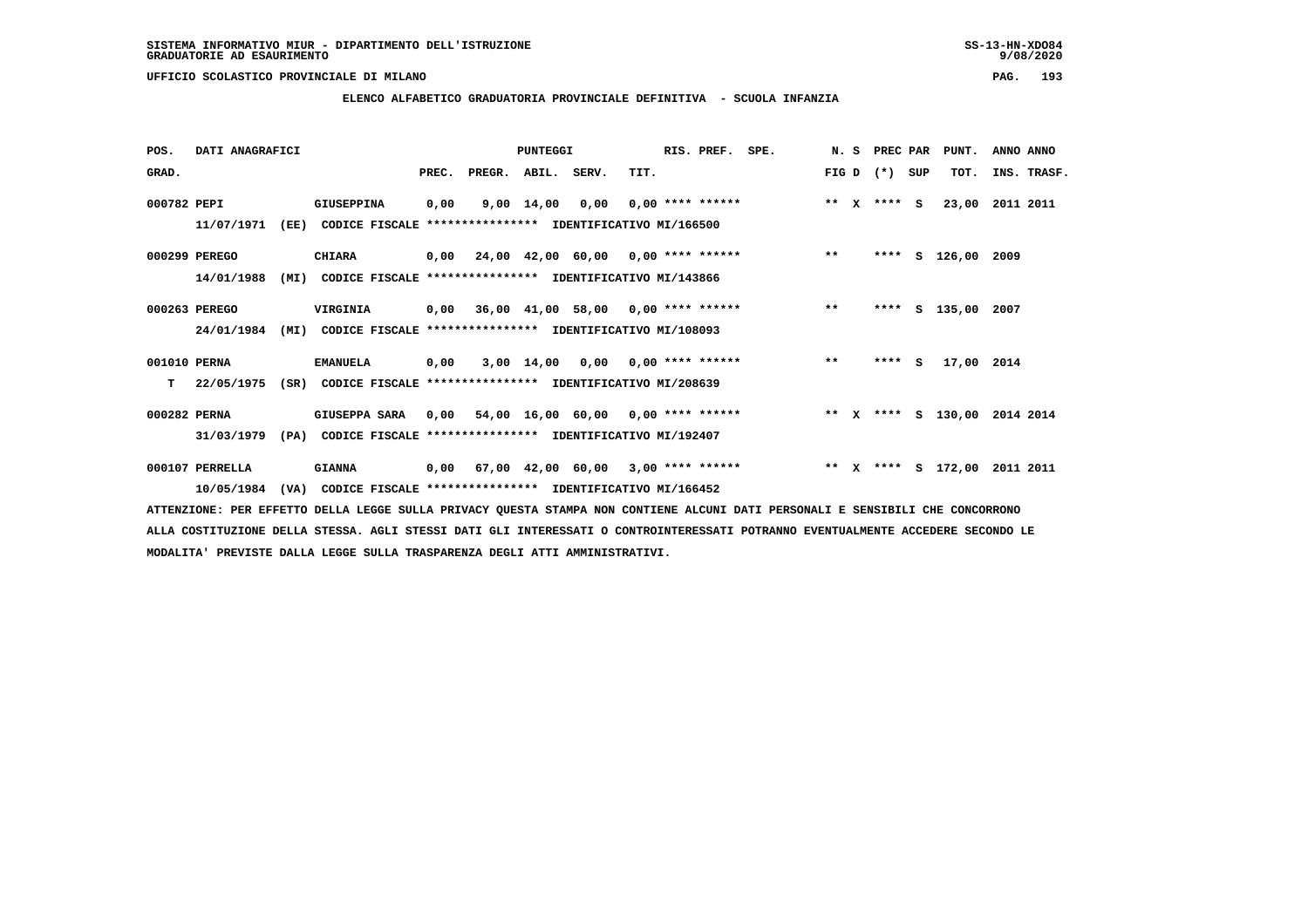**ELENCO ALFABETICO GRADUATORIA PROVINCIALE DEFINITIVA - SCUOLA INFANZIA**

 **POS. DATI ANAGRAFICI PUNTEGGI RIS. PREF. SPE. N. S PREC PAR PUNT. ANNO ANNO**GRAD. **PREGRADE SERVEGER. ABIL. SERV. TIT.** FIG D (\*) SUP TOT. INS. TRASF.  **000845 PESCATORE MARIA 0,00 3,00 18,00 0,00 0,00 \*\*\*\* \*\*\*\*\*\* \*\* X \*\*\*\* S 21,00 2019 2019 T 04/02/1969 (NA) CODICE FISCALE \*\*\*\*\*\*\*\*\*\*\*\*\*\*\*\* IDENTIFICATIVO MI/285471 001121 PESSANI NATASCIA 0,00 0,00 15,00 0,00 0,00 \*\*\*\* \*\*\*\*\*\* \*\* \*\*\*\* S 15,00 2014 T 26/08/1976 (MI) CODICE FISCALE \*\*\*\*\*\*\*\*\*\*\*\*\*\*\*\* IDENTIFICATIVO MI/210280 000085 PESSINA ROBERTA NOEMI 0,00 74,00 42,00 60,00 0,00 \*\*\*\* \*\*\*\*\*\* \*\* \*\*\*\* S 176,00 2007 28/09/1985 (MI) CODICE FISCALE \*\*\*\*\*\*\*\*\*\*\*\*\*\*\*\* IDENTIFICATIVO MI/110166 000666 PETRELLI MARIANNA 0,00 37,00 0,00 0,00 0,00 \*\*\*\* \*\*\*\*\*\* \*\* \*\*\*\* S 37,00 2014 T 03/10/1981 (BA) CODICE FISCALE \*\*\*\*\*\*\*\*\*\*\*\*\*\*\*\* IDENTIFICATIVO MI/198107 000545 PETTINATO ROSALIA ROSAL 0,00 19,00 16,00 24,00 0,00 \*\*\*\* \*\*\*\*\*\* \*\* \*\*\*\* S 59,00 2019 2019 26/02/1975 (EE) CODICE FISCALE \*\*\*\*\*\*\*\*\*\*\*\*\*\*\*\* IDENTIFICATIVO MI/285477 000675 PEZONE GIOVANNA 0,00 24,00 11,00 0,00 0,00 \*\*\*\* \*\*\*\*\*\* \*\* \*\*\*\* S 35,00 2014**

 **T 03/02/1976 (CE) CODICE FISCALE \*\*\*\*\*\*\*\*\*\*\*\*\*\*\*\* IDENTIFICATIVO MI/215142**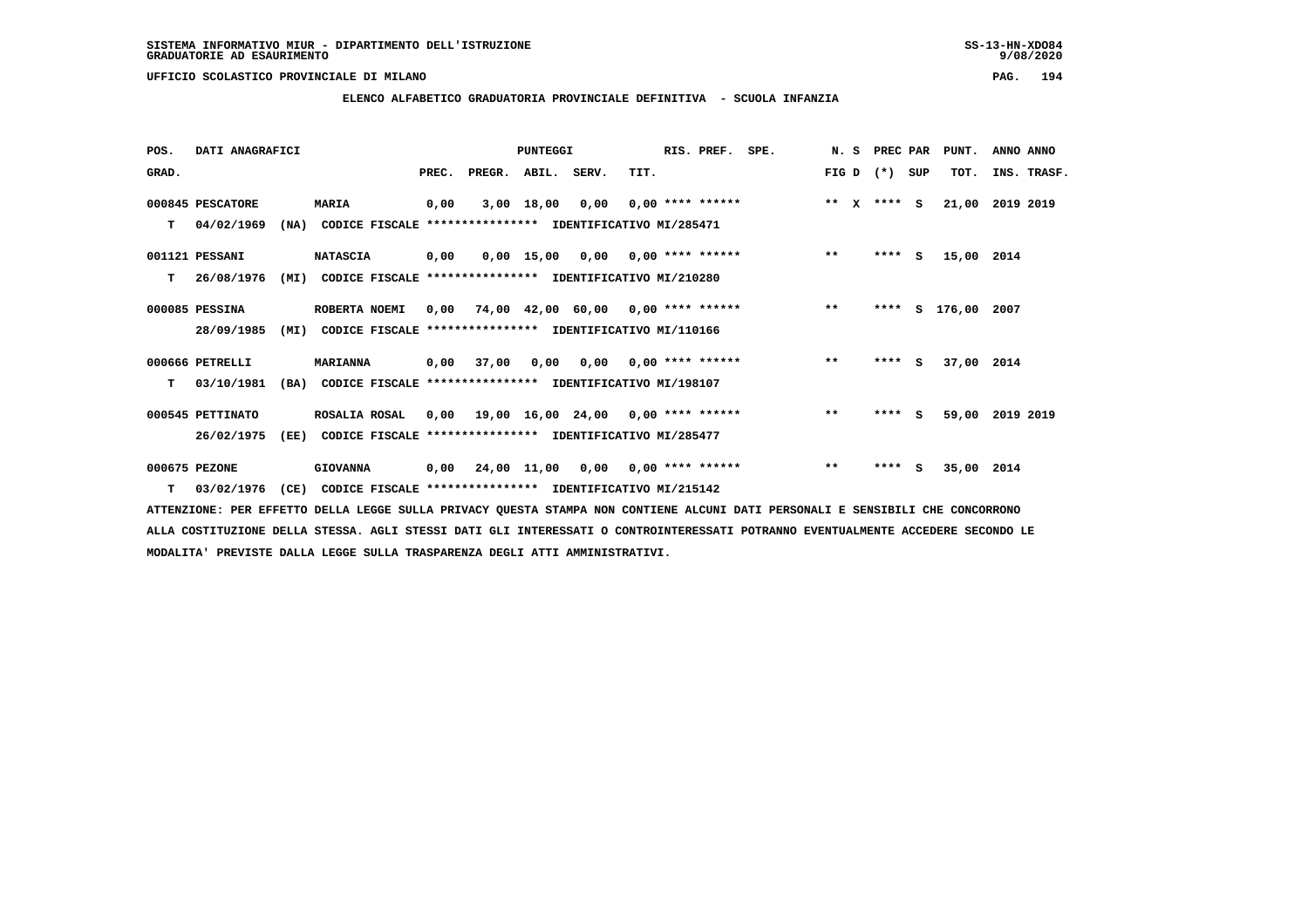**ELENCO ALFABETICO GRADUATORIA PROVINCIALE DEFINITIVA - SCUOLA INFANZIA**

| POS.  | DATI ANAGRAFICI  |      |                                                               |       |                                            | <b>PUNTEGGI</b> |                                     |      | RIS. PREF. SPE.  | N. S PREC PAR |         |     | PUNT.      | ANNO ANNO   |
|-------|------------------|------|---------------------------------------------------------------|-------|--------------------------------------------|-----------------|-------------------------------------|------|------------------|---------------|---------|-----|------------|-------------|
| GRAD. |                  |      |                                                               | PREC. | PREGR. ABIL. SERV.                         |                 |                                     | TIT. |                  | FIG D         | $(* )$  | SUP | TOT.       | INS. TRASF. |
|       | 001556 PEZONE    |      | <b>MARIA</b>                                                  | 0,00  |                                            | $0,00$ $11,00$  | 0,00                                |      | 0,00 **** ****** | $***$         | ****    |     | 11,00 2014 |             |
| т     | 28/02/1973       | (CE) | CODICE FISCALE **************** IDENTIFICATIVO MI/225090      |       |                                            |                 |                                     |      |                  |               |         |     |            |             |
|       | 001105 PEZZOTTA  |      | <b>DANIELA</b>                                                | 0,00  |                                            |                 | $0,00$ 15,00 0,00 0,00 **** ******  |      |                  | $* *$         | $***$ S |     | 15,00 2014 |             |
| т     | 21/11/1980       | (MI) | CODICE FISCALE **************** IDENTIFICATIVO MI/230679      |       |                                            |                 |                                     |      |                  |               |         |     |            |             |
|       | 000969 PIAZZA    |      | <b>GIUSEPPE</b>                                               |       | 0,00 12,00                                 |                 | $0,00$ $0,00$ $6,00$ **** ******    |      |                  | $* *$         | $***$ S |     | 18,00      | 2019 2019   |
| т     | 11/10/1982       | (AG) | CODICE FISCALE **************** IDENTIFICATIVO MI/285479      |       |                                            |                 |                                     |      |                  |               |         |     |            |             |
|       | 000072 PIAZZA    |      | PIERA                                                         |       | $0,00$ 100,00 17,00 60,00 0,00 **** ****** |                 |                                     |      |                  | $***$         | ****    |     | s 177,00   | 2004 2004   |
|       | 14/05/1972       |      | (PA) CODICE FISCALE **************** IDENTIFICATIVO MI/081534 |       |                                            |                 |                                     |      |                  |               |         |     |            |             |
|       | 000493 PIAZZOLLA |      | ANNAGIOVANNA                                                  | 0.00  |                                            |                 | $0,00$ 12,00 60,00 0,00 **** ****** |      |                  | $**$          | ****    |     | 72,00 2014 |             |
| т     | 24/06/1965       | (FG) | CODICE FISCALE **************** IDENTIFICATIVO MI/232101      |       |                                            |                 |                                     |      |                  |               |         |     |            |             |
|       | 000762 PIAZZOLLA |      | <b>GRAZIA</b>                                                 | 0,00  |                                            |                 | $0,00$ 13,00 12,00 0,00 **** ****** |      |                  | $***$         | ****    | - S | 25,00      | 2019 2019   |
|       | 31/10/1968       | (BA) | CODICE FISCALE **************** IDENTIFICATIVO MI/285481      |       |                                            |                 |                                     |      |                  |               |         |     |            |             |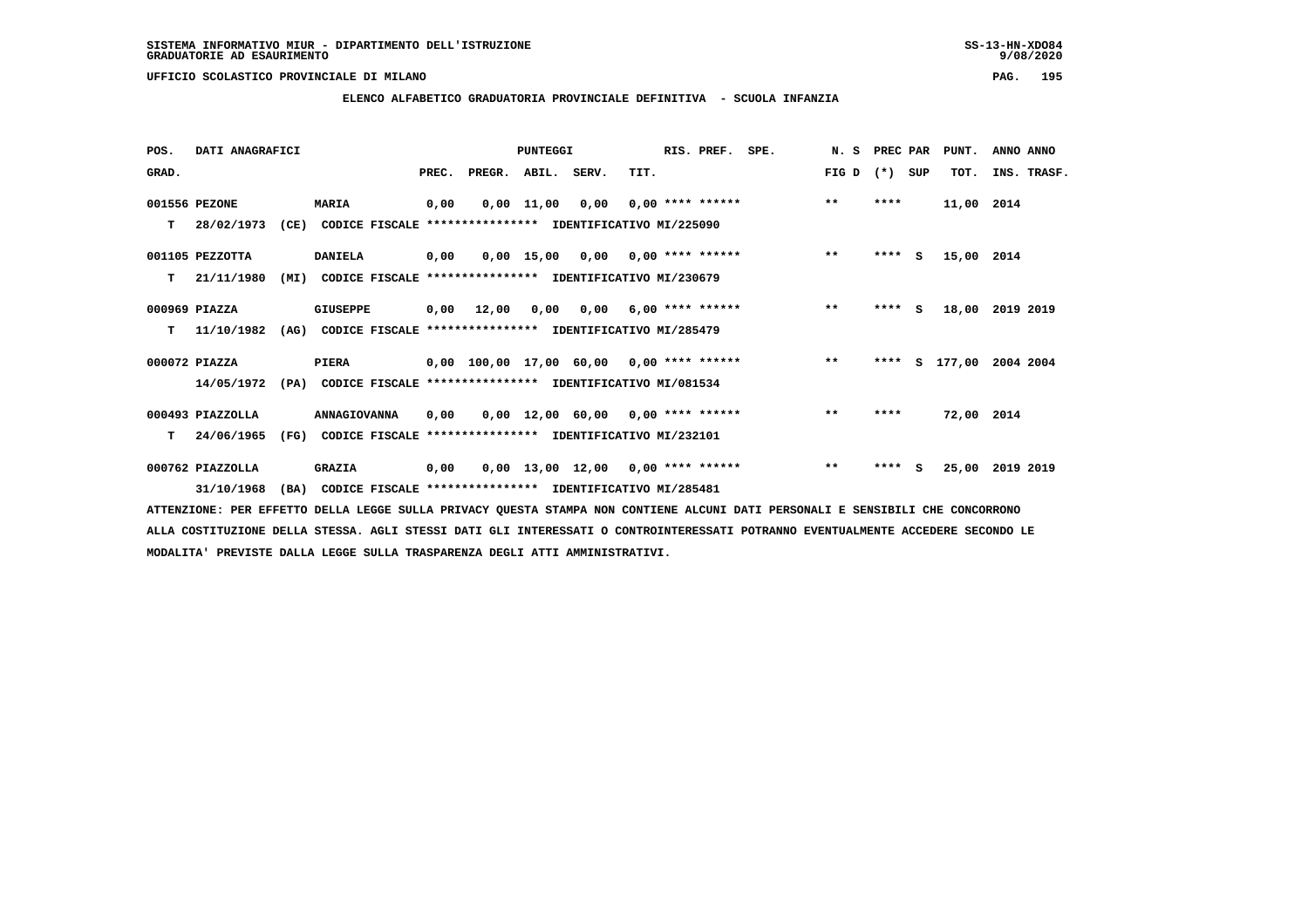**ELENCO ALFABETICO GRADUATORIA PROVINCIALE DEFINITIVA - SCUOLA INFANZIA**

 **POS. DATI ANAGRAFICI PUNTEGGI RIS. PREF. SPE. N. S PREC PAR PUNT. ANNO ANNO**GRAD. **BRAD. PREC. PREGR. ABIL. SERV.** TIT. THE REGREATER FIG D (\*) SUP TOT. INS. TRASF.  **000069 PICCAPIETRA LAURA 0,00 77,00 42,00 60,00 0,00 \*\*\*\* \*\*\*\*\*\* \*\* X \*\*\*\* 179,00 2019 2019 02/06/1981 (SO) CODICE FISCALE \*\*\*\*\*\*\*\*\*\*\*\*\*\*\*\* IDENTIFICATIVO MI/285482 001229 PICCIONE DANIELE 0,00 3,00 11,00 0,00 0,00 \*\*\*\* \*\*\*\*\*\* \*\* \*\*\*\* S 14,00 2014 T 20/04/1981 (PA) CODICE FISCALE \*\*\*\*\*\*\*\*\*\*\*\*\*\*\*\* IDENTIFICATIVO MI/210193 000673 PICCIONI IOLANDA RITA 0,00 0,00 15,00 18,00 3,00 \*\*\*\* \*\*\*\*\*\* \*\* X \*\*\*\* S 36,00 2018 2018 24/10/1978 (CZ) CODICE FISCALE \*\*\*\*\*\*\*\*\*\*\*\*\*\*\*\* IDENTIFICATIVO MI/285030 000814 PICCOLO MARIA RITA 0,00 6,00 16,00 0,00 0,00 \*\*\*\* \*\*\*\*\*\* \*\* \*\*\*\* S 22,00 2019 2019 22/05/1964 (RC) CODICE FISCALE \*\*\*\*\*\*\*\*\*\*\*\*\*\*\*\* IDENTIFICATIVO MI/285483 001352 PICIN ROBERTA 0,00 0,00 12,00 0,00 0,00 \*\*\*\* \*\*\*\*\*\* \*\* \*\*\*\* S 12,00 2014 T 21/11/1959 (MI) CODICE FISCALE \*\*\*\*\*\*\*\*\*\*\*\*\*\*\*\* IDENTIFICATIVO MI/219523 000175 PIEMONTESE ANNALISA 0,00 121,00 0,00 36,00 0,00 \*\*\*\* \*\*\*\*\*\* \*\* \*\*\*\* S 157,00 2014**

 **T 15/01/1975 (FG) CODICE FISCALE \*\*\*\*\*\*\*\*\*\*\*\*\*\*\*\* IDENTIFICATIVO MI/232946**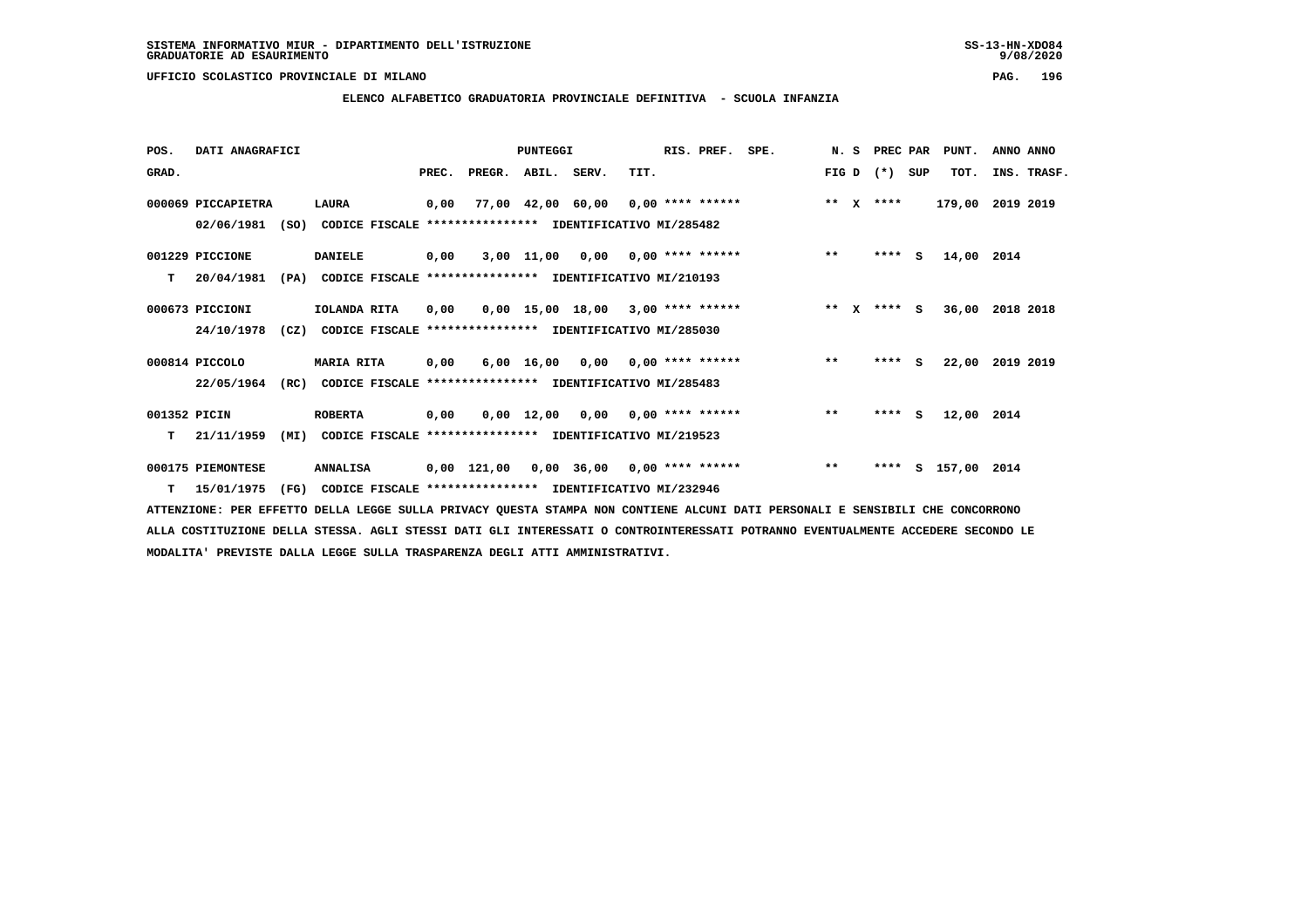# **ELENCO ALFABETICO GRADUATORIA PROVINCIALE DEFINITIVA - SCUOLA INFANZIA**

| POS.         | DATI ANAGRAFICI  |      |                                                          |       |                    | <b>PUNTEGGI</b> |                                          |      | RIS. PREF.       | SPE.                                | N.S                          | PREC PAR |     | PUNT.      | ANNO ANNO   |
|--------------|------------------|------|----------------------------------------------------------|-------|--------------------|-----------------|------------------------------------------|------|------------------|-------------------------------------|------------------------------|----------|-----|------------|-------------|
| GRAD.        |                  |      |                                                          | PREC. | PREGR. ABIL. SERV. |                 |                                          | TIT. |                  |                                     | FIG D                        | $(*)$    | SUP | TOT.       | INS. TRASF. |
| 000058 PINA  |                  |      | <b>FRANCESCA</b>                                         |       |                    |                 | 0,00 108,00 14,00 60,00 0,00 **** ****** |      |                  |                                     | $***$                        | ****     | s   | 182,00     | 2019 2019   |
|              | 26/07/1983       | (LC) | CODICE FISCALE **************** IDENTIFICATIVO MI/285484 |       |                    |                 |                                          |      |                  |                                     |                              |          |     |            |             |
|              | 000485 PINNELLI  |      | <b>CONCETTA</b>                                          | 0,00  |                    |                 |                                          |      |                  | 0,00 14,00 60,00 0,00 **** ****** D | $***$                        | $***$ S  |     | 74,00 2014 |             |
| т            | 28/01/1969       | (FG) | CODICE FISCALE **************** IDENTIFICATIVO MI/203514 |       |                    |                 |                                          |      |                  |                                     |                              |          |     |            |             |
| 000780 PINO  |                  |      | LUIGIA                                                   | 0,00  |                    | 3,00 15,00      | 6,00                                     |      | 0,00 **** ****** |                                     | $\star\star$<br>$\mathbf{x}$ | $***$ S  |     | 24,00      | 2019 2019   |
|              | 28/04/1967       | (ME) | CODICE FISCALE **************** IDENTIFICATIVO MI/285485 |       |                    |                 |                                          |      |                  |                                     |                              |          |     |            |             |
| 001072 PINTO |                  |      | <b>ANNA MARIA</b>                                        | 0,00  |                    |                 | $0.00 \t16.00 \t0.00 \t0.00$ **** ****** |      |                  |                                     | $***$                        | $***$ S  |     | 16,00 2014 |             |
| т            | 12/11/1981       | (BR) | CODICE FISCALE **************** IDENTIFICATIVO MI/217796 |       |                    |                 |                                          |      |                  |                                     |                              |          |     |            |             |
|              | 001212 PIPICELLA |      | <b>EFENESIA</b>                                          | 0,00  |                    | 3,00 11,00      | 0,00                                     |      | 0,00 **** ****** |                                     | $* *$                        | ****     | s   | 14,00 2014 |             |
| т            | 04/05/1963       | (RC) | CODICE FISCALE **************** IDENTIFICATIVO MI/211997 |       |                    |                 |                                          |      |                  |                                     |                              |          |     |            |             |
|              | 000169 PIPITONE  |      | <b>BRIGIDA</b>                                           | 0,00  |                    |                 | 82,00 16,00 60,00 0,00 **** ******       |      |                  |                                     | $***$                        | ****     |     | S 158,00   | 2005 2005   |
|              | 13/01/1981       | (TP) | CODICE FISCALE **************** IDENTIFICATIVO MI/095575 |       |                    |                 |                                          |      |                  |                                     |                              |          |     |            |             |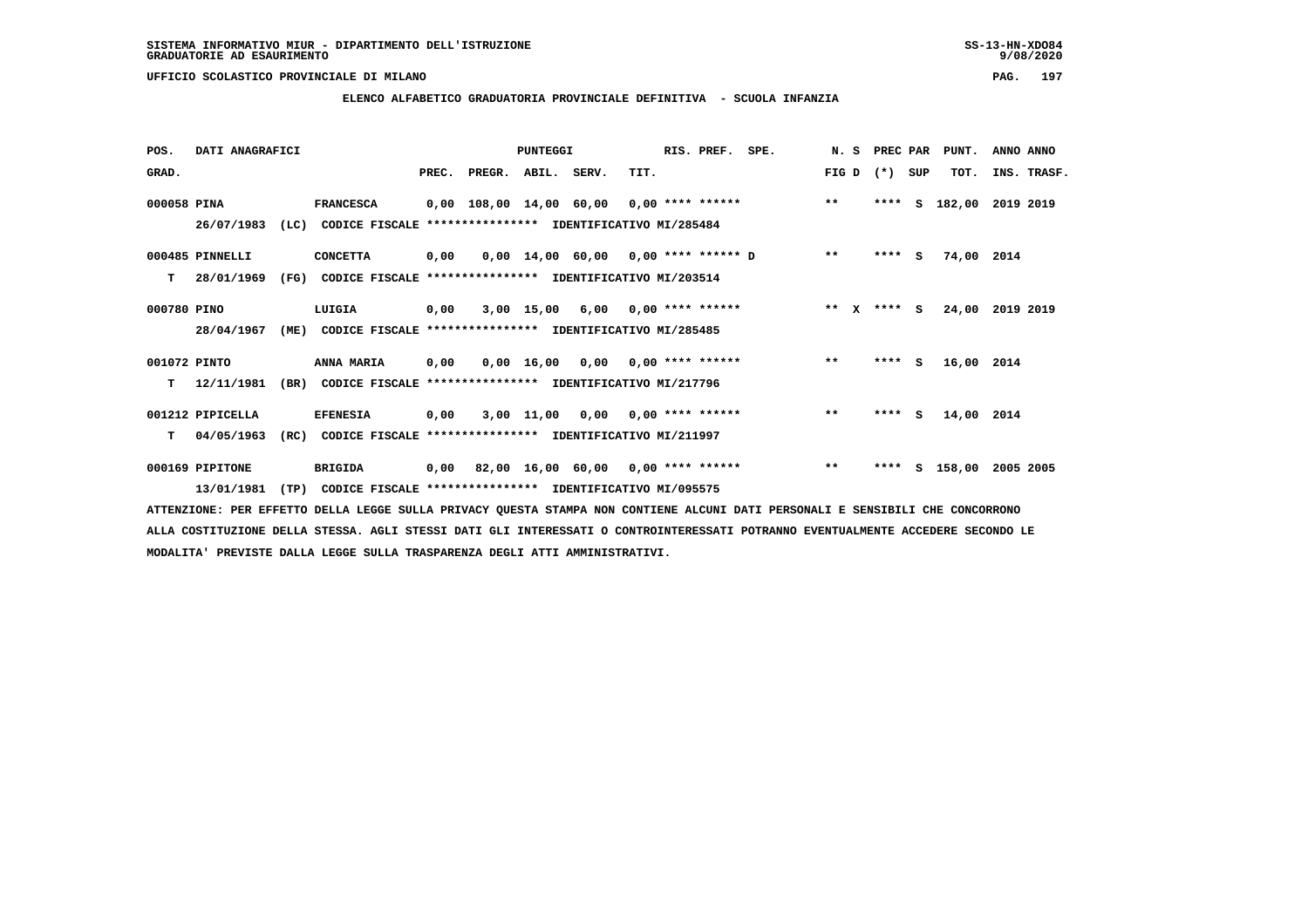$9/08/2020$ 

 **UFFICIO SCOLASTICO PROVINCIALE DI MILANO PAG. 198**

# **ELENCO ALFABETICO GRADUATORIA PROVINCIALE DEFINITIVA - SCUOLA INFANZIA**

| POS.         | DATI ANAGRAFICI  |      |                                                                          |      |                          | <b>PUNTEGGI</b> |      |                                    | RIS. PREF. SPE.    |                                         |         | N. S PREC PAR   | PUNT.              | ANNO ANNO               |
|--------------|------------------|------|--------------------------------------------------------------------------|------|--------------------------|-----------------|------|------------------------------------|--------------------|-----------------------------------------|---------|-----------------|--------------------|-------------------------|
| GRAD.        |                  |      |                                                                          |      | PREC. PREGR. ABIL. SERV. |                 |      | TIT.                               |                    |                                         |         | $FIG D (*) SUB$ | TOT.               | INS. TRASF.             |
| 000731 PIRIA |                  |      | VITTORIA                                                                 | 0,00 |                          | 8,00 16,00      | 0,00 |                                    | $3,00$ **** ****** |                                         |         | ** $X$ **** S   | 27,00 2009         |                         |
|              |                  |      | 19/11/1974 (RC) CODICE FISCALE **************** IDENTIFICATIVO MI/143699 |      |                          |                 |      |                                    |                    |                                         |         |                 |                    |                         |
| 000306 PIRO  |                  |      | <b>IVANO</b>                                                             |      |                          |                 |      |                                    |                    | 0,00 50,00 15,00 60,00 0,00 **** ****** | $***$   |                 |                    | **** S 125,00 2011 2011 |
|              | 15/12/1967       |      | (CS) CODICE FISCALE **************** IDENTIFICATIVO MI/166222            |      |                          |                 |      |                                    |                    |                                         |         |                 |                    |                         |
|              | 000295 PIROLA    |      | VALENTINA                                                                |      |                          |                 |      |                                    |                    | 0,00 30,00 41,00 56,00 0,00 **** ****** | $***$   |                 | **** S 127,00 2007 |                         |
|              | 12/07/1986       | (MI) | CODICE FISCALE **************** IDENTIFICATIVO MI/107245                 |      |                          |                 |      |                                    |                    |                                         |         |                 |                    |                         |
|              | 000997 PIRRELLO  |      | <b>VALERIA</b>                                                           | 0,00 |                          |                 |      | $0,00$ 17,00 0,00 0,00 **** ****** |                    |                                         | $***$   | $***5$          | 17,00 2014         |                         |
|              | $T = 31/12/1983$ |      | (PA) CODICE FISCALE **************** IDENTIFICATIVO MI/212844            |      |                          |                 |      |                                    |                    |                                         |         |                 |                    |                         |
|              | 000938 PIRRERA   |      | CLAUDIA                                                                  |      | 0,00 18,00               |                 |      |                                    |                    | $0,00$ $0,00$ $0,00$ $***$ **** ******  | $***$   | $***5$          | 18,00 2014         |                         |
|              | $T = 24/09/1983$ | (AG) | CODICE FISCALE **************** IDENTIFICATIVO MI/233121                 |      |                          |                 |      |                                    |                    |                                         |         |                 |                    |                         |
| 000937 PIRRO |                  |      | <b>MARCO</b>                                                             | 0,00 |                          |                 |      | $0,00$ 18,00 0,00 0,00 **** ****** |                    |                                         | $***$ X | ****            | 18,00 2014         |                         |
|              | T 17/05/1983     |      | (NA) CODICE FISCALE **************** IDENTIFICATIVO MI/233951            |      |                          |                 |      |                                    |                    |                                         |         |                 |                    |                         |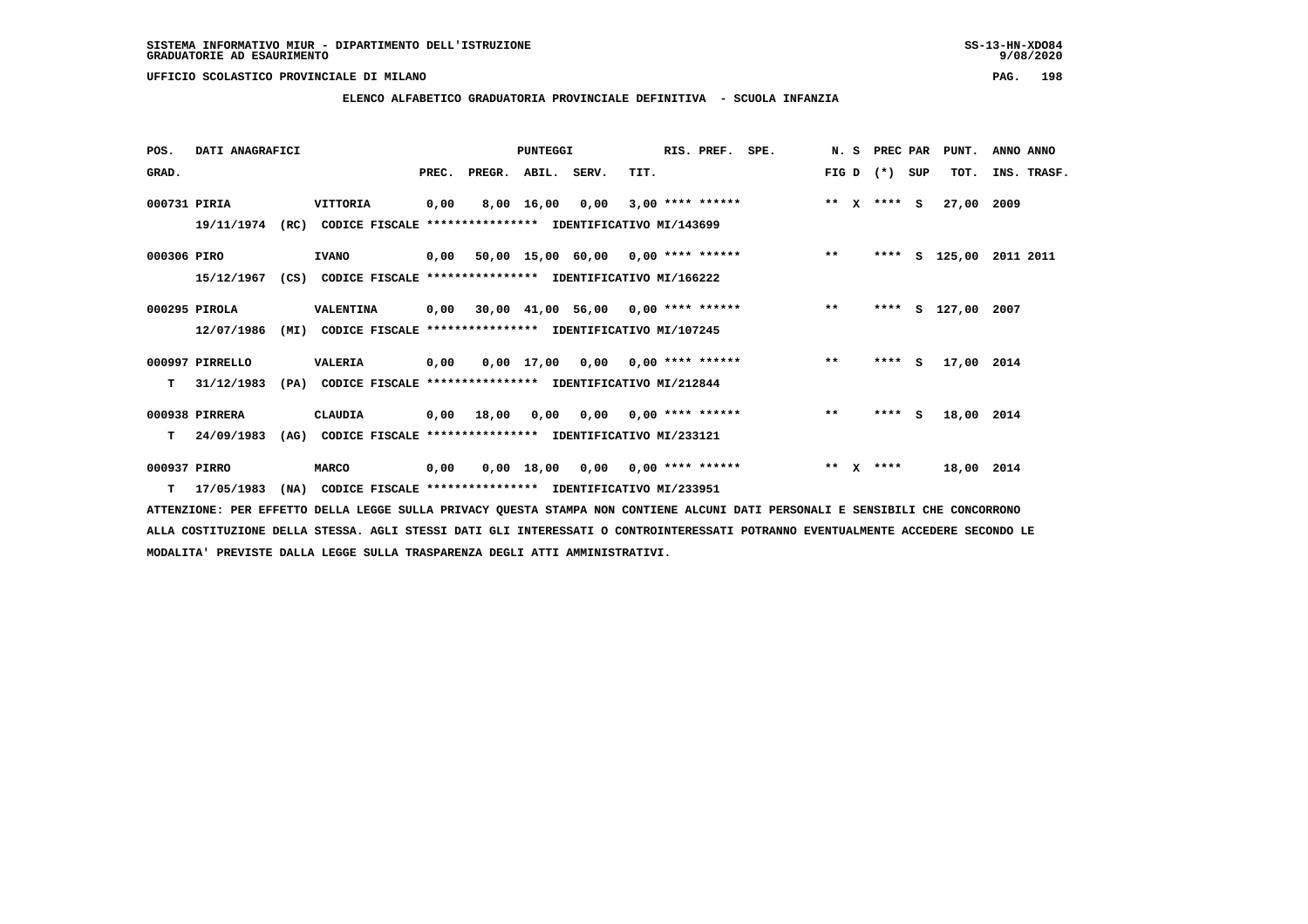**ELENCO ALFABETICO GRADUATORIA PROVINCIALE DEFINITIVA - SCUOLA INFANZIA**

 **POS. DATI ANAGRAFICI PUNTEGGI RIS. PREF. SPE. N. S PREC PAR PUNT. ANNO ANNO**GRAD. **BRAD. PREC. PREGR. ABIL. SERV.** TIT. THE REGREATER FIG D (\*) SUP TOT. INS. TRASF.  **000736 PIRRONE MARIA GRAZIA 0,00 0,00 15,00 12,00 0,00 \*\*\*\* \*\*\*\*\*\* \*\* \*\*\*\* S 27,00 2019 2019 11/07/1977 (TP) CODICE FISCALE \*\*\*\*\*\*\*\*\*\*\*\*\*\*\*\* IDENTIFICATIVO MI/285486 001195 PIRROTTA MARIA 0,00 0,00 11,00 0,00 3,00 \*\*\*\* \*\*\*\*\*\* \*\* \*\*\*\* S 14,00 2014 T 23/04/1967 (RC) CODICE FISCALE \*\*\*\*\*\*\*\*\*\*\*\*\*\*\*\* IDENTIFICATIVO MI/207507 000201 PISANA CHIARA 0,00 51,00 40,00 60,00 0,00 \*\*\*\* \*\*\*\*\*\* \*\* \*\*\*\* S 151,00 2009 19/04/1983 (MI) CODICE FISCALE \*\*\*\*\*\*\*\*\*\*\*\*\*\*\*\* IDENTIFICATIVO MI/143774 001597 PISANO CLAUDIA 0,00 11,00 0,00 0,00 0,00 \*\*\*\* \*\*\*\*\*\* \*\* \*\*\*\* S 11,00 2019 2019 T 10/11/1982 (NA) CODICE FISCALE \*\*\*\*\*\*\*\*\*\*\*\*\*\*\*\* IDENTIFICATIVO MI/285487 001426 PISTRITTO DANIELA 0,00 0,00 12,00 0,00 0,00 \*\*\*\* \*\*\*\*\*\* \*\* \*\*\*\* S 12,00 2019 2019 T 24/10/1971 (SR) CODICE FISCALE \*\*\*\*\*\*\*\*\*\*\*\*\*\*\*\* IDENTIFICATIVO MI/285488 000971 PITRONACI TANIA 0,00 0,00 18,00 0,00 0,00 \*\*\*\* \*\*\*\*\*\* \*\* \*\*\*\* S 18,00 2019 2019**

 **T 21/09/1978 (EE) CODICE FISCALE \*\*\*\*\*\*\*\*\*\*\*\*\*\*\*\* IDENTIFICATIVO MI/285489**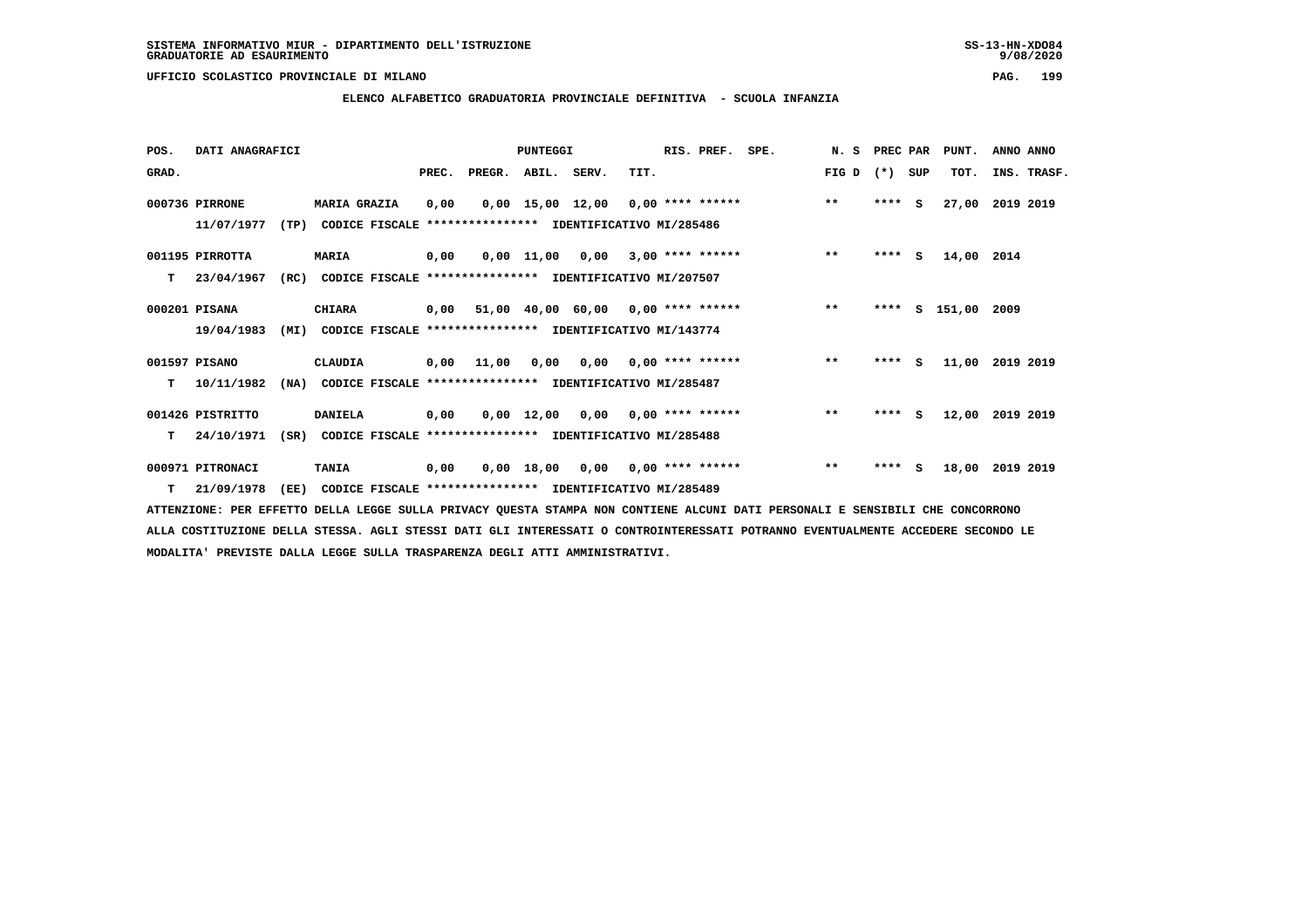### **ELENCO ALFABETICO GRADUATORIA PROVINCIALE DEFINITIVA - SCUOLA INFANZIA**

| POS.         | DATI ANAGRAFICI |      |                                                               |       |                                                          | <b>PUNTEGGI</b>    |                                    |      | RIS. PREF. SPE.    |                    |              | N. S PREC PAR |          | PUNT.         | ANNO ANNO   |  |
|--------------|-----------------|------|---------------------------------------------------------------|-------|----------------------------------------------------------|--------------------|------------------------------------|------|--------------------|--------------------|--------------|---------------|----------|---------------|-------------|--|
| GRAD.        |                 |      |                                                               | PREC. | PREGR. ABIL. SERV.                                       |                    |                                    | TIT. |                    |                    | FIG D $(*)$  |               | SUP      | TOT.          | INS. TRASF. |  |
| 000096 PIVA  |                 |      | LETIZIA                                                       | 0,00  |                                                          |                    | 72,00 42,00 60,00                  |      |                    | $0,00$ **** ****** | $***$        | ****          | s        | 174,00 2007   |             |  |
|              | 25/03/1984      | (MI) |                                                               |       | CODICE FISCALE **************** IDENTIFICATIVO MI/107261 |                    |                                    |      |                    |                    |              |               |          |               |             |  |
|              | 001601 PIZZATI  |      | <b>ASSUNTA</b>                                                |       | 0,00 11,00                                               | 0,00               | 0,00                               |      | $0.00$ **** ****** |                    | $\star\star$ |               | $***$ S  | 11,00         | 2019 2019   |  |
| т            | 29/12/1981      | (MI) |                                                               |       | CODICE FISCALE **************** IDENTIFICATIVO MI/285490 |                    |                                    |      |                    |                    |              |               |          |               |             |  |
| 001217 PIZZO |                 |      | <b>MARY</b>                                                   | 0,00  |                                                          | $0,00 \quad 14,00$ | 0,00                               |      | $0.00$ **** ****** |                    | $***$        | ****          | <b>S</b> | 14,00 2014    |             |  |
| т            | 08/07/1981      |      | (AG) CODICE FISCALE **************** IDENTIFICATIVO MI/199182 |       |                                                          |                    |                                    |      |                    |                    |              |               |          |               |             |  |
|              | 000945 PLACIDA  |      | <b>MATTEO</b>                                                 | 0,00  |                                                          |                    | 3,00 11,00 1,00                    |      | $3,00$ **** ****** |                    | ** x **** S  |               |          | 18,00 2014    |             |  |
| т            | 16/04/1967      | (CZ) |                                                               |       | CODICE FISCALE **************** IDENTIFICATIVO MI/213415 |                    |                                    |      |                    |                    |              |               |          |               |             |  |
|              | 001564 PLICANTI |      | <b>TIZIANA</b>                                                | 0,00  |                                                          |                    | 0,00 11,00 0,00                    |      | $0.00$ **** ****** |                    | $\star\star$ |               | $***$ S  | 11,00 2014    |             |  |
| T.           | 14/01/1969      |      | (SP) CODICE FISCALE **************** IDENTIFICATIVO MI/197561 |       |                                                          |                    |                                    |      |                    |                    |              |               |          |               |             |  |
|              | 000305 POERIO   |      | TERRY                                                         | 0,00  |                                                          |                    | 24,00 41,00 60,00 0,00 **** ****** |      |                    |                    | $***$        | ****          |          | S 125,00 2009 |             |  |
|              | 19/05/1988      | (MI) |                                                               |       | CODICE FISCALE **************** IDENTIFICATIVO MI/144517 |                    |                                    |      |                    |                    |              |               |          |               |             |  |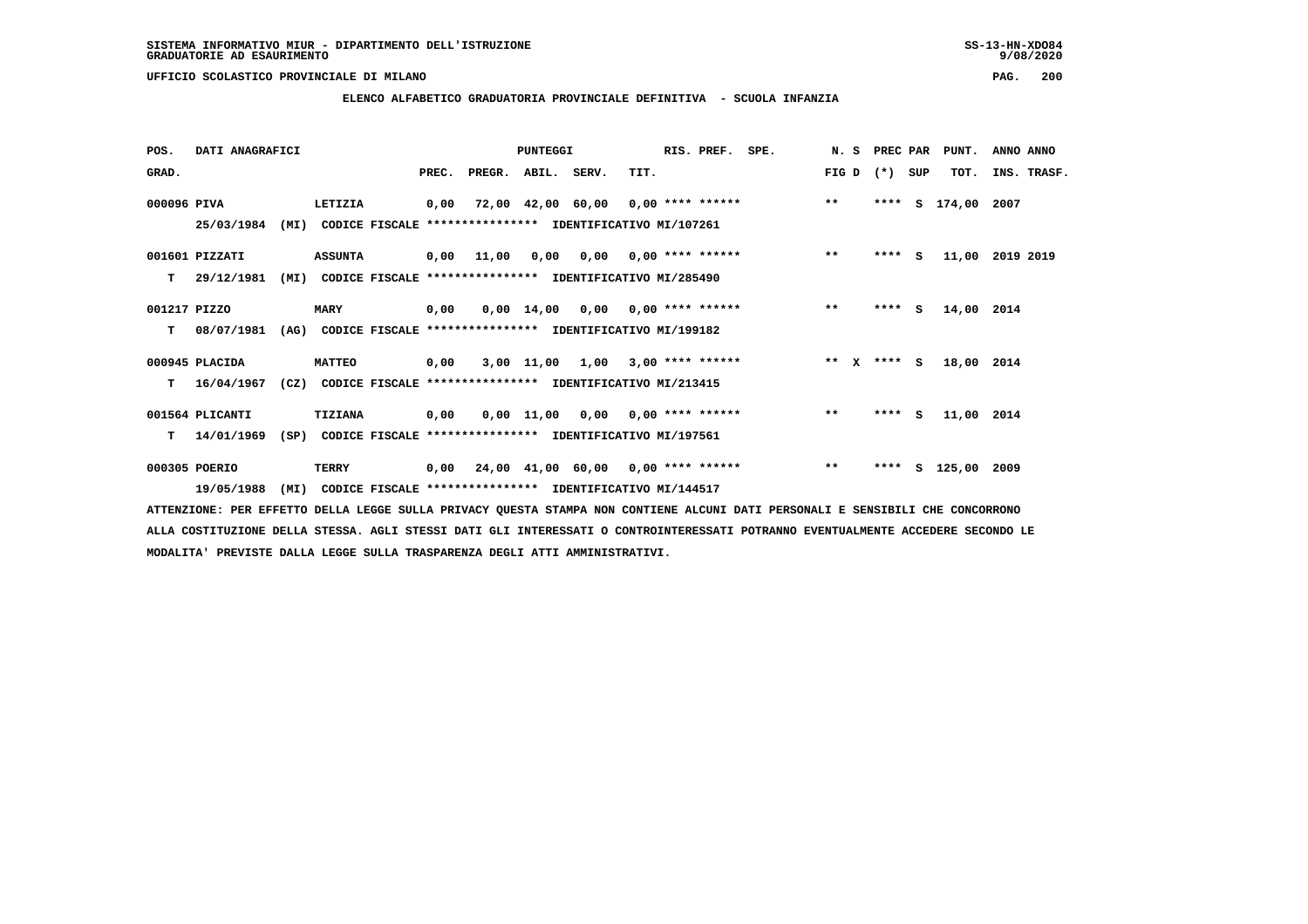# **ELENCO ALFABETICO GRADUATORIA PROVINCIALE DEFINITIVA - SCUOLA INFANZIA**

 **POS. DATI ANAGRAFICI PUNTEGGI RIS. PREF. SPE. N. S PREC PAR PUNT. ANNO ANNO**GRAD. **PREGRADE SERVEGER. ABIL. SERV. TIT.** FIG D (\*) SUP TOT. INS. TRASF.  **000858 POLICARI MARIA CONCETT 0,00 20,00 0,00 0,00 0,00 \*\*\*\* \*\*\*\*\*\* \*\* \*\*\*\* S 20,00 2014 T 23/06/1981 (RC) CODICE FISCALE \*\*\*\*\*\*\*\*\*\*\*\*\*\*\*\* IDENTIFICATIVO MI/208188 000984 POLICARPO NUNZIA 0,00 11,00 0,00 0,00 6,00 \*\*\*\* \*\*\*\*\*\* \*\* \*\*\*\* S 17,00 2014 T 13/09/1976 (NA) CODICE FISCALE \*\*\*\*\*\*\*\*\*\*\*\*\*\*\*\* IDENTIFICATIVO MI/218940 000617 POLITI FILOMENA 0,00 4,00 11,00 30,00 0,00 \*\*\*\* \*\*\*\*\*\* \*\* X \*\*\*\* S 45,00 2014 T 11/07/1966 (CT) CODICE FISCALE \*\*\*\*\*\*\*\*\*\*\*\*\*\*\*\* IDENTIFICATIVO MI/208569 001174 POLITO MARIA MANUELA 0,00 0,00 12,00 0,00 3,00 \*\*\*\* \*\*\*\*\*\* \*\* \*\*\*\* S 15,00 2019 26/06/1976 (VV) CODICE FISCALE \*\*\*\*\*\*\*\*\*\*\*\*\*\*\*\* IDENTIFICATIVO MI/067342 001021 POLLINZI VINCENZO 0,00 3,00 14,00 0,00 0,00 \*\*\*\* \*\*\*\*\*\* \*\* \*\*\*\* S 17,00 2019 2019 T 07/09/1966 (KR) CODICE FISCALE \*\*\*\*\*\*\*\*\*\*\*\*\*\*\*\* IDENTIFICATIVO MI/285494 000045 POLO MARILISA 0,00 109,00 15,00 60,00 0,00 \*\*\*\* \*\*\*\*\*\* \*\* X \*\*\*\* S 184,00 2002**

 **14/11/1978 (CL) CODICE FISCALE \*\*\*\*\*\*\*\*\*\*\*\*\*\*\*\* IDENTIFICATIVO MI/069452**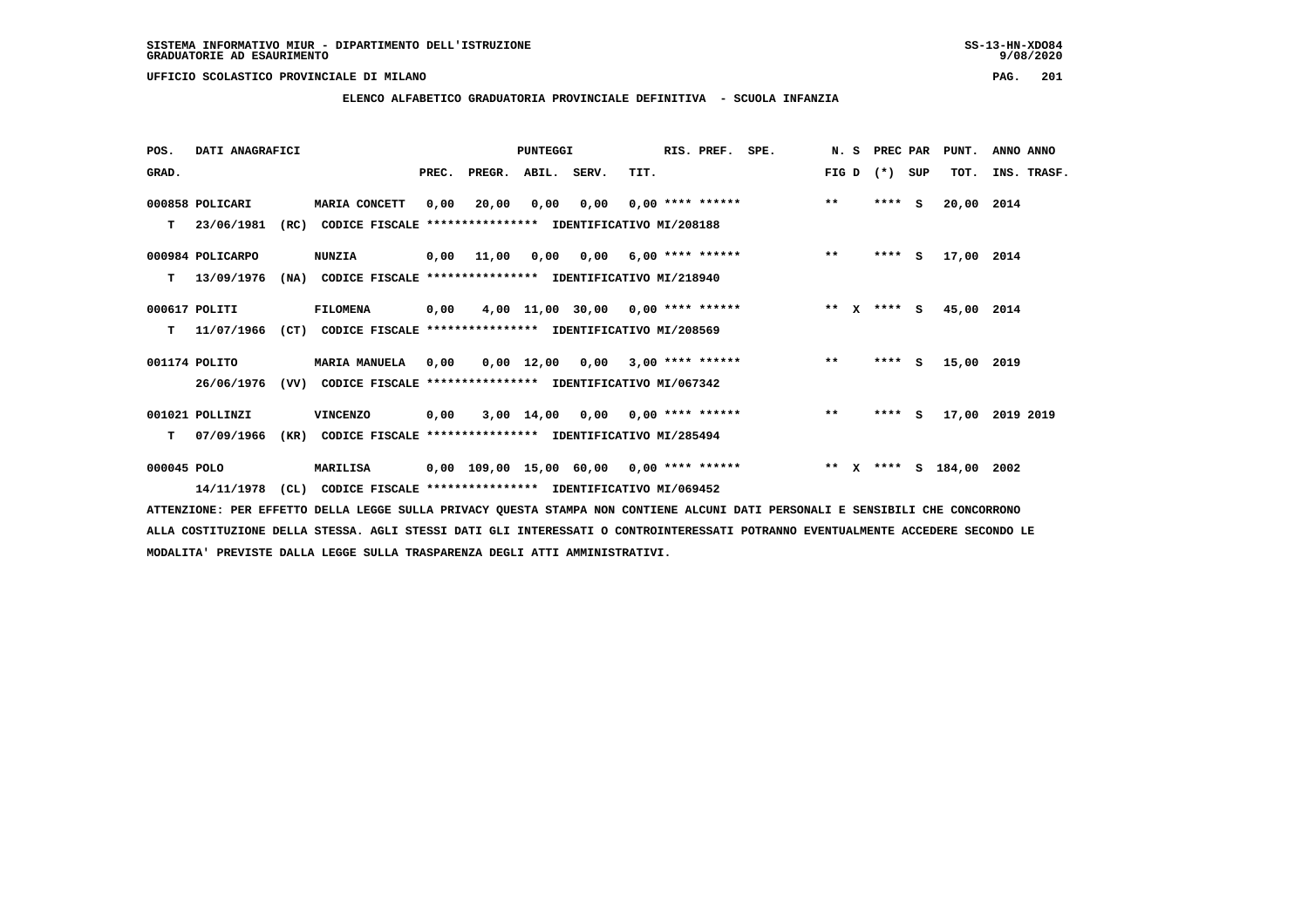**ELENCO ALFABETICO GRADUATORIA PROVINCIALE DEFINITIVA - SCUOLA INFANZIA**

| POS.         | DATI ANAGRAFICI  |      |                                                               |       |                                           | <b>PUNTEGGI</b> |      |                                        | RIS. PREF. | SPE. | N.S         | PREC PAR |     | PUNT.         | ANNO ANNO   |
|--------------|------------------|------|---------------------------------------------------------------|-------|-------------------------------------------|-----------------|------|----------------------------------------|------------|------|-------------|----------|-----|---------------|-------------|
| GRAD.        |                  |      |                                                               | PREC. | PREGR.                                    | ABIL. SERV.     |      | TIT.                                   |            |      | FIG D $(*)$ |          | SUP | TOT.          | INS. TRASF. |
| 001304 PONTI |                  |      | <b>MARA</b>                                                   | 0,00  | 13,00                                     | 0,00            | 0,00 | $0.00$ **** ******                     |            |      | ** $X$      | **** S   |     | 13,00 2014    |             |
| т            | 21/09/1964       |      | (MI) CODICE FISCALE **************** IDENTIFICATIVO MI/197825 |       |                                           |                 |      |                                        |            |      |             |          |     |               |             |
|              | 001583 PONTILLO  |      | <b>GIUSEPPA</b>                                               |       | 0,00 11,00                                |                 |      | $0,00$ $0,00$ $0,00$ $***$ **** ****** |            |      | $***$       | $***$ S  |     | 11,00 2014    |             |
| т            | 18/03/1960       | (MT) | CODICE FISCALE **************** IDENTIFICATIVO MI/209822      |       |                                           |                 |      |                                        |            |      |             |          |     |               |             |
|              | 001017 PONTONE   |      | ANNA                                                          | 0,00  |                                           |                 |      | $6,00$ 11,00 0,00 0,00 **** ******     |            |      | $***$       | $***$ S  |     | 17,00 2014    |             |
| т            | 12/02/1966       | (EE) | CODICE FISCALE **************** IDENTIFICATIVO MI/214163      |       |                                           |                 |      |                                        |            |      |             |          |     |               |             |
|              | 000079 PONZINI   |      | <b>ENRICA</b>                                                 |       | 0,00 75,00 42,00 60,00 0,00 **** ******   |                 |      |                                        |            |      | $***$       | ****     |     | S 177,00 2007 |             |
|              | 08/11/1979       |      | (MI) CODICE FISCALE **************** IDENTIFICATIVO MI/108284 |       |                                           |                 |      |                                        |            |      |             |          |     |               |             |
|              | 000218 PORAZZI   |      | <b>DARIA</b>                                                  |       | $0,00$ 46,00 42,00 54,00 6,00 **** ****** |                 |      |                                        |            |      | $***$       | ****     |     | S 148,00 2007 |             |
|              | 12/03/1986       | (MI) | CODICE FISCALE **************** IDENTIFICATIVO MI/109126      |       |                                           |                 |      |                                        |            |      |             |          |     |               |             |
|              | 001043 PORFIDIA  |      | MICHELA                                                       | 0,00  |                                           |                 |      | $0,00$ 16,00 0,00 0,00 **** ******     |            |      | $**$        | ****     | s.  | 16,00 2014    |             |
|              | $T = 22/12/1976$ | (CE) | CODICE FISCALE **************** IDENTIFICATIVO MI/228139      |       |                                           |                 |      |                                        |            |      |             |          |     |               |             |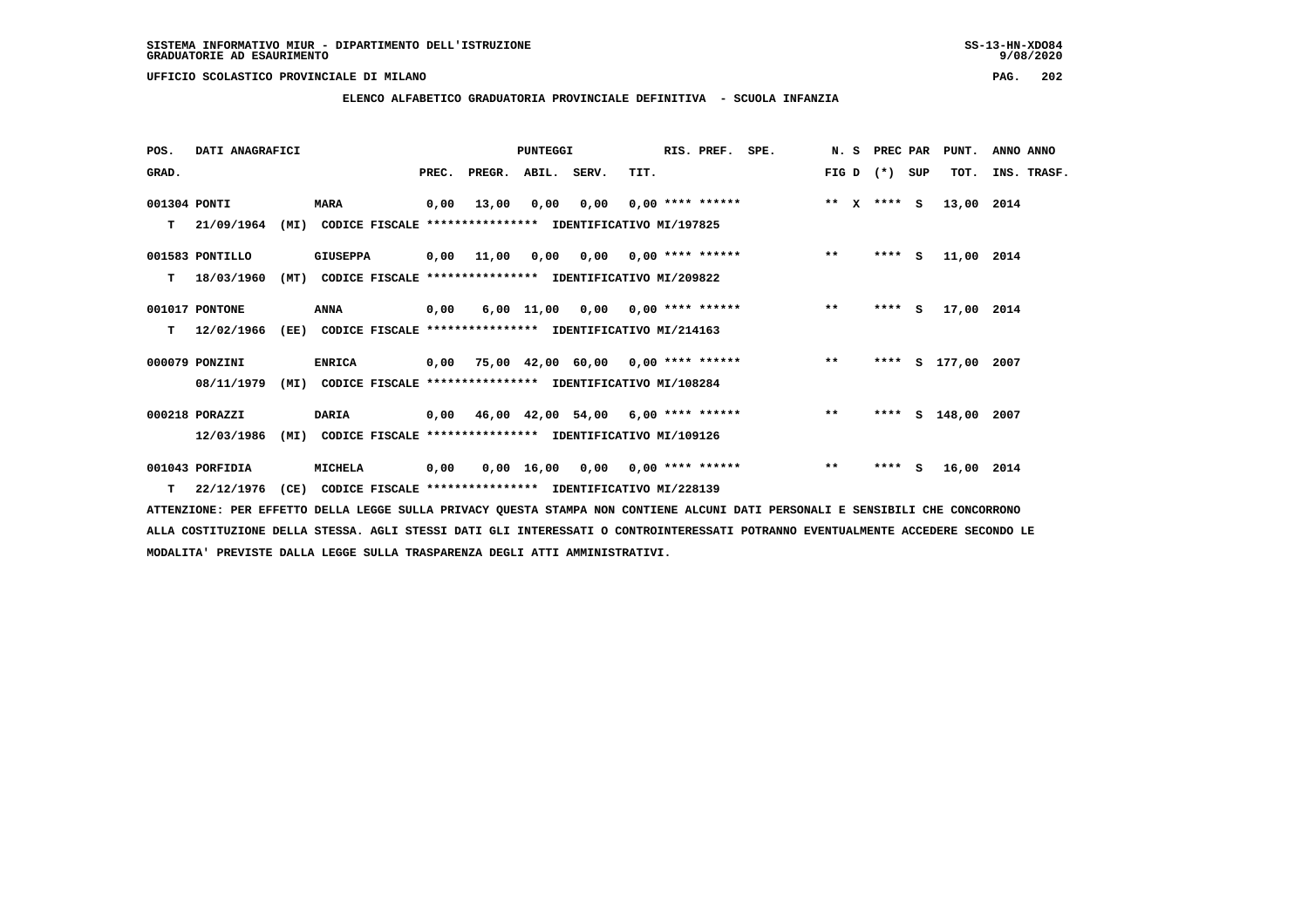$9/08/2020$ 

 **UFFICIO SCOLASTICO PROVINCIALE DI MILANO PAG. 203**

# **ELENCO ALFABETICO GRADUATORIA PROVINCIALE DEFINITIVA - SCUOLA INFANZIA**

| POS.         | DATI ANAGRAFICI     |      |                                                               |      |                          | <b>PUNTEGGI</b> |                                         |      | RIS. PREF.              | SPE.                                           | N. S  | PREC PAR | PUNT.         | ANNO ANNO       |  |
|--------------|---------------------|------|---------------------------------------------------------------|------|--------------------------|-----------------|-----------------------------------------|------|-------------------------|------------------------------------------------|-------|----------|---------------|-----------------|--|
| GRAD.        |                     |      |                                                               |      | PREC. PREGR. ABIL. SERV. |                 |                                         | TIT. |                         |                                                | FIG D | (*) SUP  | TOT.          | INS. TRASF.     |  |
| 001541 PORRO |                     |      | <b>FRANCESCA</b>                                              | 0,00 |                          | $0,00$ 11,00    |                                         |      | $0,00$ 0,00 **** ****** |                                                | $***$ | $***$ S  | 11,00 2014    |                 |  |
| T.           | 02/10/1976          |      | (MI) CODICE FISCALE **************** IDENTIFICATIVO MI/199929 |      |                          |                 |                                         |      |                         |                                                |       |          |               |                 |  |
|              | 000230 PORROVECCHIO |      | <b>GIUSEPPA IREN</b>                                          |      |                          |                 |                                         |      |                         | $0,00$ 69,00 15,00 60,00 0,00 **** ****** F ** |       | ****     | S 144,00      | 2011 2011       |  |
|              | $07/02/1969$ (CL)   |      | CODICE FISCALE **************** IDENTIFICATIVO MI/166304      |      |                          |                 |                                         |      |                         |                                                |       |          |               |                 |  |
|              | 001219 PORTOGALLO   |      | LAURA                                                         | 0,00 |                          |                 | $0,00$ 14,00 0,00 0,00 **** ******      |      |                         |                                                | $***$ | $***$ S  | 14,00 2014    |                 |  |
| т            | 07/08/1979          | (ME) | CODICE FISCALE **************** IDENTIFICATIVO MI/220374      |      |                          |                 |                                         |      |                         |                                                |       |          |               |                 |  |
|              | 000535 POSTERARO    |      | <b>MARIA</b>                                                  | 0,00 |                          |                 | $0.00$ 14.00 46.00 0.00 **** ******     |      |                         |                                                | $***$ | $***$ S  | 60,00 2014    |                 |  |
| т            | 11/07/1978          | (KR) | CODICE FISCALE **************** IDENTIFICATIVO MI/210996      |      |                          |                 |                                         |      |                         |                                                |       |          |               |                 |  |
| 001173 POTO  |                     |      | <b>ANNALUCE</b>                                               |      |                          |                 | $0,00$ 15,00 0,00 0,00 0,00 **** ****** |      |                         |                                                | $***$ | **** S   |               | 15,00 2019 2019 |  |
| T.           | 13/09/1966          | (LE) | CODICE FISCALE **************** IDENTIFICATIVO MI/326516      |      |                          |                 |                                         |      |                         |                                                |       |          |               |                 |  |
|              | 000348 POZZETTI     |      | <b>BARBARASARA</b>                                            | 0,00 |                          |                 | 98,00 14,00 0,00 0,00 **** ******       |      |                         |                                                | $***$ | ****     | s 112,00 2014 |                 |  |
| т            | 15/06/1981          | (MI) | CODICE FISCALE **************** IDENTIFICATIVO MI/216991      |      |                          |                 |                                         |      |                         |                                                |       |          |               |                 |  |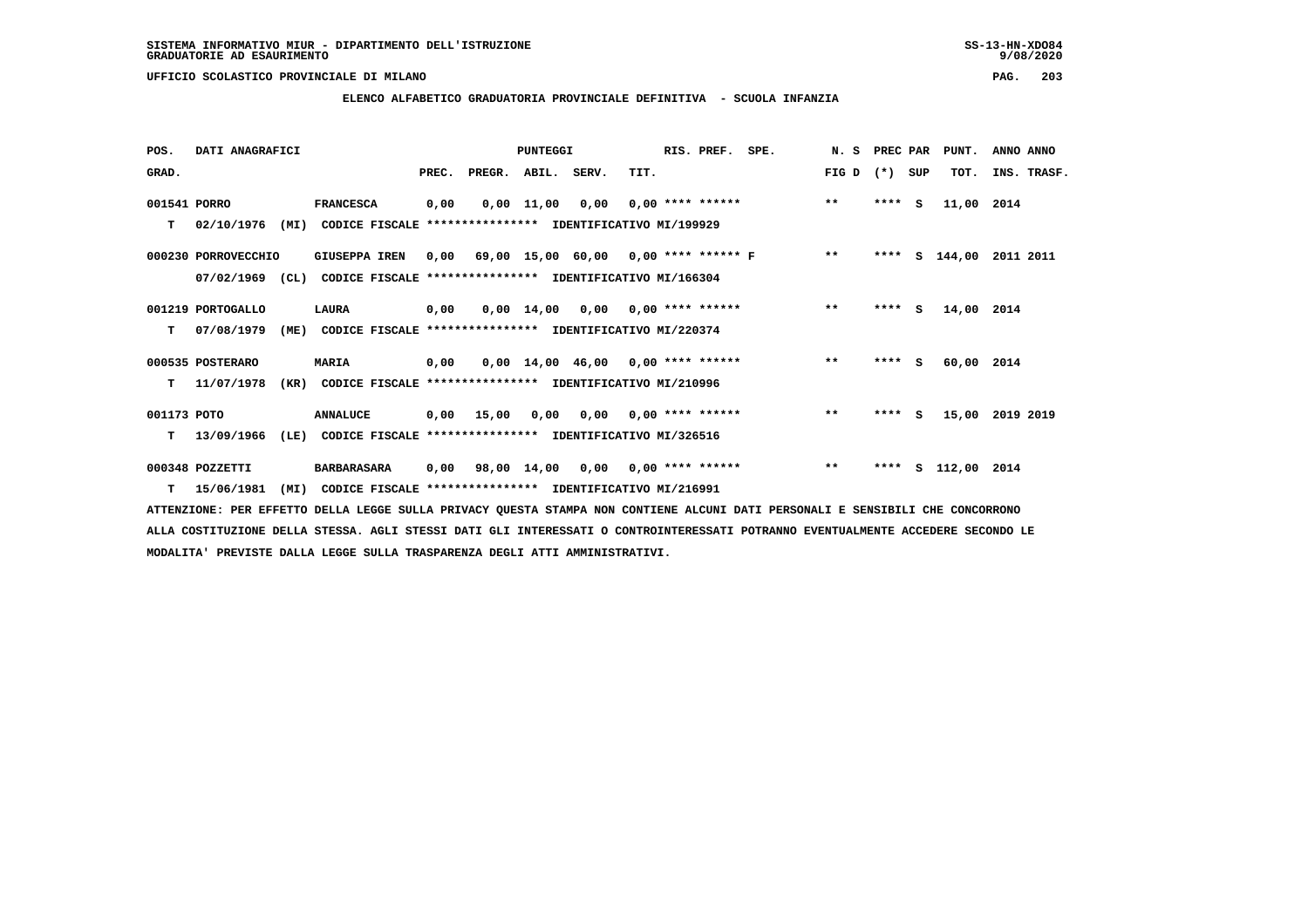**ELENCO ALFABETICO GRADUATORIA PROVINCIALE DEFINITIVA - SCUOLA INFANZIA**

| POS.         | DATI ANAGRAFICI    |      |                                                                           |      |                          | PUNTEGGI |                                     |      | RIS. PREF. SPE. |                                           |                 |         |        | N. S PREC PAR PUNT. | ANNO ANNO       |  |
|--------------|--------------------|------|---------------------------------------------------------------------------|------|--------------------------|----------|-------------------------------------|------|-----------------|-------------------------------------------|-----------------|---------|--------|---------------------|-----------------|--|
| GRAD.        |                    |      |                                                                           |      | PREC. PREGR. ABIL. SERV. |          |                                     | TIT. |                 |                                           | $FIG D (*) SUB$ |         |        | TOT.                | INS. TRASF.     |  |
| 001312 PRASE |                    |      | LETIZIA                                                                   | 0,00 |                          |          |                                     |      |                 | $0,00$ 13,00 0,00 0,00 **** ******        | $***$           | $***$ S |        | 13,00 2014          |                 |  |
| T.           | 30/12/1982         |      | (TV) CODICE FISCALE **************** IDENTIFICATIVO MI/212935             |      |                          |          |                                     |      |                 |                                           |                 |         |        |                     |                 |  |
|              | 001057 PRATILLO    |      | MARIAMICHELA                                                              | 0,00 |                          |          |                                     |      |                 | 3,00 13,00 0,00 0,00 **** ******          | $* *$           | $***$ S |        | 16,00 2014          |                 |  |
| T.           | 21/01/1975         | (CE) | CODICE FISCALE **************** IDENTIFICATIVO MI/201348                  |      |                          |          |                                     |      |                 |                                           |                 |         |        |                     |                 |  |
|              | 000702 PREIATA     |      | <b>MICHELAANGELA</b>                                                      |      |                          |          |                                     |      |                 | 0,00 13,00 0,00 18,00 0,00 **** ******    | $***$           | **** S  |        |                     | 31,00 2019 2019 |  |
| T.           | 05/09/1976         |      | (NU) CODICE FISCALE *************** IDENTIFICATIVO MI/285497              |      |                          |          |                                     |      |                 |                                           |                 |         |        |                     |                 |  |
|              | 001436 PRESTE      |      | MARIALUCIA                                                                | 0,00 |                          |          |                                     |      |                 | $0,00$ 11,00 0,00 0,00 **** ****** *** ** |                 |         | **** S | 11,00 2014          |                 |  |
|              |                    |      | T 05/02/1979 (BR) CODICE FISCALE *************** IDENTIFICATIVO MI/204230 |      |                          |          |                                     |      |                 |                                           |                 |         |        |                     |                 |  |
| 001472 PRETE |                    |      | <b>ROSA</b>                                                               | 0,00 |                          |          |                                     |      |                 | $0,00$ 11,00 0,00 0,00 **** ******        | $***$           | $***$ S |        | 11,00 2014          |                 |  |
| т            | 31/10/1978         |      | (CS) CODICE FISCALE **************** IDENTIFICATIVO MI/211904             |      |                          |          |                                     |      |                 |                                           |                 |         |        |                     |                 |  |
|              | 000679 PREZZAVENTO |      | <b>MARIA</b>                                                              | 0,00 |                          |          | $0,00$ 11,00 24,00 0,00 **** ****** |      |                 |                                           | $* *$           | $***$ S |        | 35,00 2014          |                 |  |
|              |                    |      | 23/09/1971 (CT) CODICE FISCALE *************** IDENTIFICATIVO MI/230706   |      |                          |          |                                     |      |                 |                                           |                 |         |        |                     |                 |  |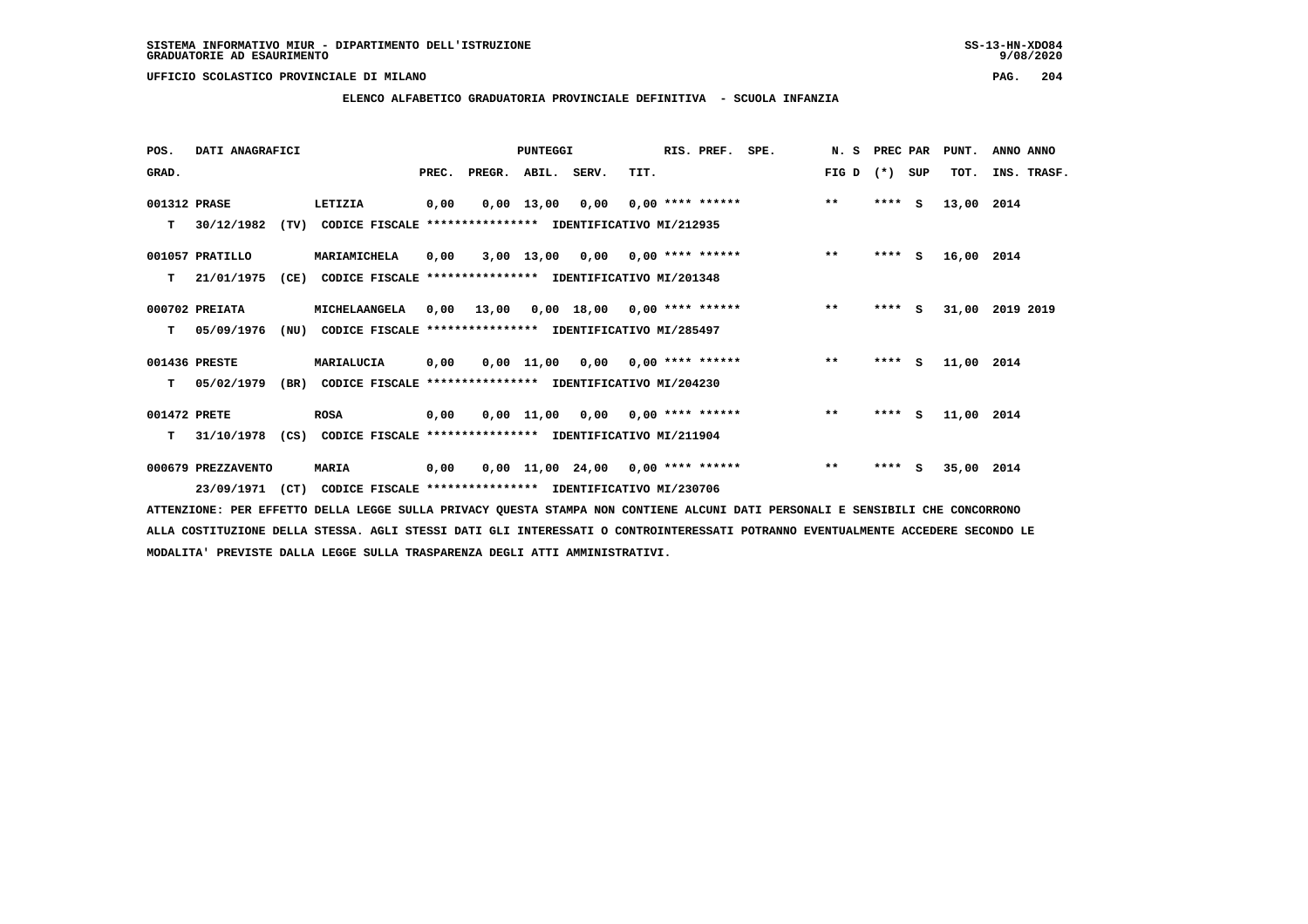$9/08/2020$ 

### **UFFICIO SCOLASTICO PROVINCIALE DI MILANO PAG. 205**

# **ELENCO ALFABETICO GRADUATORIA PROVINCIALE DEFINITIVA - SCUOLA INFANZIA**

| POS.  | DATI ANAGRAFICI   |      |                                                               |       |        | <b>PUNTEGGI</b> |                  |      | RIS. PREF.         | SPE. |              |              | N. S PREC PAR |     | PUNT.      | ANNO ANNO   |  |
|-------|-------------------|------|---------------------------------------------------------------|-------|--------|-----------------|------------------|------|--------------------|------|--------------|--------------|---------------|-----|------------|-------------|--|
| GRAD. |                   |      |                                                               | PREC. | PREGR. | ABIL.           | SERV.            | TIT. |                    |      | FIG D        |              | $(*)$         | SUP | TOT.       | INS. TRASF. |  |
|       | 000917 PRINCIOTTA |      | <b>GISELLA</b>                                                | 0,00  |        | 3,00 16,00      | 0,00             |      | $0.00$ **** ****** |      | $***$        |              | $***$ S       |     | 19,00      | 2019 2019   |  |
|       | 18/01/1979        | (PA) | CODICE FISCALE **************** IDENTIFICATIVO MI/285509      |       |        |                 |                  |      |                    |      |              |              |               |     |            |             |  |
|       | 001078 PRINCIPE   |      | <b>MARIANNA</b>                                               | 0.00  |        |                 | 3,00 13,00 0,00  |      | $0.00$ **** ****** |      | $\star\star$ |              | $***$ S       |     | 16,00 2014 |             |  |
| т     | 16/11/1979        | (NA) | CODICE FISCALE **************** IDENTIFICATIVO MI/230868      |       |        |                 |                  |      |                    |      |              |              |               |     |            |             |  |
|       | 000649 PROFETA    |      | <b>CONCETTA</b>                                               | 0,00  |        |                 | 0,00 15,00 24,00 |      | $0.00$ **** ****** |      | $***$        | $\mathbf{x}$ | $***$ S       |     | 39,00 2014 |             |  |
| т     | 28/12/1981        |      | (EN) CODICE FISCALE **************** IDENTIFICATIVO MI/202072 |       |        |                 |                  |      |                    |      |              |              |               |     |            |             |  |
|       | 000051 PROIETTO   |      | CARMELA SANTA 0,00 109,00 15,00 60,00 0,00 **** ******        |       |        |                 |                  |      |                    |      |              |              | ** x ****     |     | 184,00     | 2011 2011   |  |
|       | 02/02/1976        | (CT) | CODICE FISCALE **************** IDENTIFICATIVO MI/166843      |       |        |                 |                  |      |                    |      |              |              |               |     |            |             |  |
|       | 001098 PROVENZANO |      | <b>MARIA CALOGER</b>                                          | 0,00  |        | 0,00 15,00      | 0,00             |      | $0.00$ **** ****** |      | $\star\star$ |              | $***$ S       |     | 15,00 2014 |             |  |
| т     | 05/10/1982        | (CL) | CODICE FISCALE **************** IDENTIFICATIVO MI/203396      |       |        |                 |                  |      |                    |      |              |              |               |     |            |             |  |
|       | 001014 PROVINZANO |      | <b>GAETANO</b>                                                | 0,00  |        | 3,00 14,00      | 0,00             |      | $0.00$ **** ****** |      | $***$        |              | ****          | S.  | 17,00 2014 |             |  |
| т     | 27/12/1969        | (CL) | CODICE FISCALE **************** IDENTIFICATIVO MI/193533      |       |        |                 |                  |      |                    |      |              |              |               |     |            |             |  |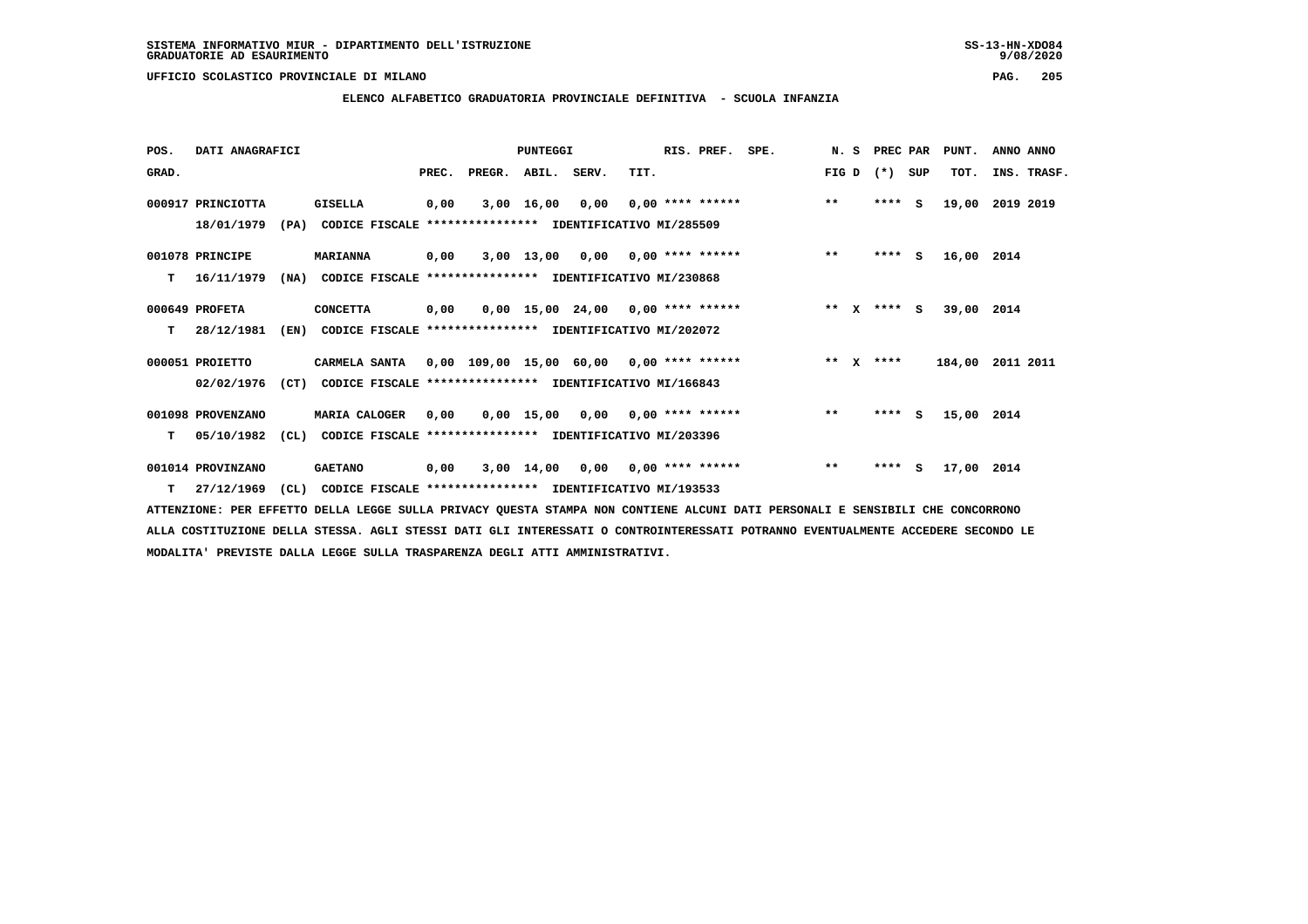**ELENCO ALFABETICO GRADUATORIA PROVINCIALE DEFINITIVA - SCUOLA INFANZIA**

 **POS. DATI ANAGRAFICI PUNTEGGI RIS. PREF. SPE. N. S PREC PAR PUNT. ANNO ANNO**GRAD. **PREGRADE SERVEGER. ABIL. SERV. TIT.** FIG D (\*) SUP TOT. INS. TRASF.  **001270 PROVITOLA NELLA 0,00 14,00 0,00 0,00 0,00 \*\*\*\* \*\*\*\*\*\* \*\* \*\*\*\* S 14,00 2019 2019 T 12/04/1977 (CE) CODICE FISCALE \*\*\*\*\*\*\*\*\*\*\*\*\*\*\*\* IDENTIFICATIVO MI/285510 001624 PUCCI ROBERTA 0,00 11,00 0,00 0,00 0,00 \*\*\*\* \*\*\*\*\*\* \*\* \*\*\*\* S 11,00 2019 2019 T 16/02/1973 (RM) CODICE FISCALE \*\*\*\*\*\*\*\*\*\*\*\*\*\*\*\* IDENTIFICATIVO MI/285511 001181 PUCCIO MARIA 0,00 14,00 0,00 0,00 0,00 \*\*\*\* \*\*\*\*\*\* \*\* \*\*\*\* S 14,00 2014 T 14/04/1983 (AG) CODICE FISCALE \*\*\*\*\*\*\*\*\*\*\*\*\*\*\*\* IDENTIFICATIVO MI/200041**

 **000066 PUGLIA LAURA EGIZIA 0,00 78,00 41,00 60,00 0,00 \*\*\*\* \*\*\*\*\*\* \*\* \*\*\*\* 179,00 2007 03/12/1983 (MI) CODICE FISCALE \*\*\*\*\*\*\*\*\*\*\*\*\*\*\*\* IDENTIFICATIVO MI/109798**

 **001491 PUGLIESE ADELAIDE 0,00 11,00 0,00 0,00 0,00 \*\*\*\* \*\*\*\*\*\* \*\* X \*\*\*\* S 11,00 2014 T 04/10/1973 (RC) CODICE FISCALE \*\*\*\*\*\*\*\*\*\*\*\*\*\*\*\* IDENTIFICATIVO MI/195212**

 **001605 PUGLIESE AMALIA 0,00 0,00 11,00 0,00 0,00 \*\*\*\* \*\*\*\*\*\* \*\* \*\*\*\* S 11,00 2019 2019**

 **T 07/01/1967 (KR) CODICE FISCALE \*\*\*\*\*\*\*\*\*\*\*\*\*\*\*\* IDENTIFICATIVO MI/285519**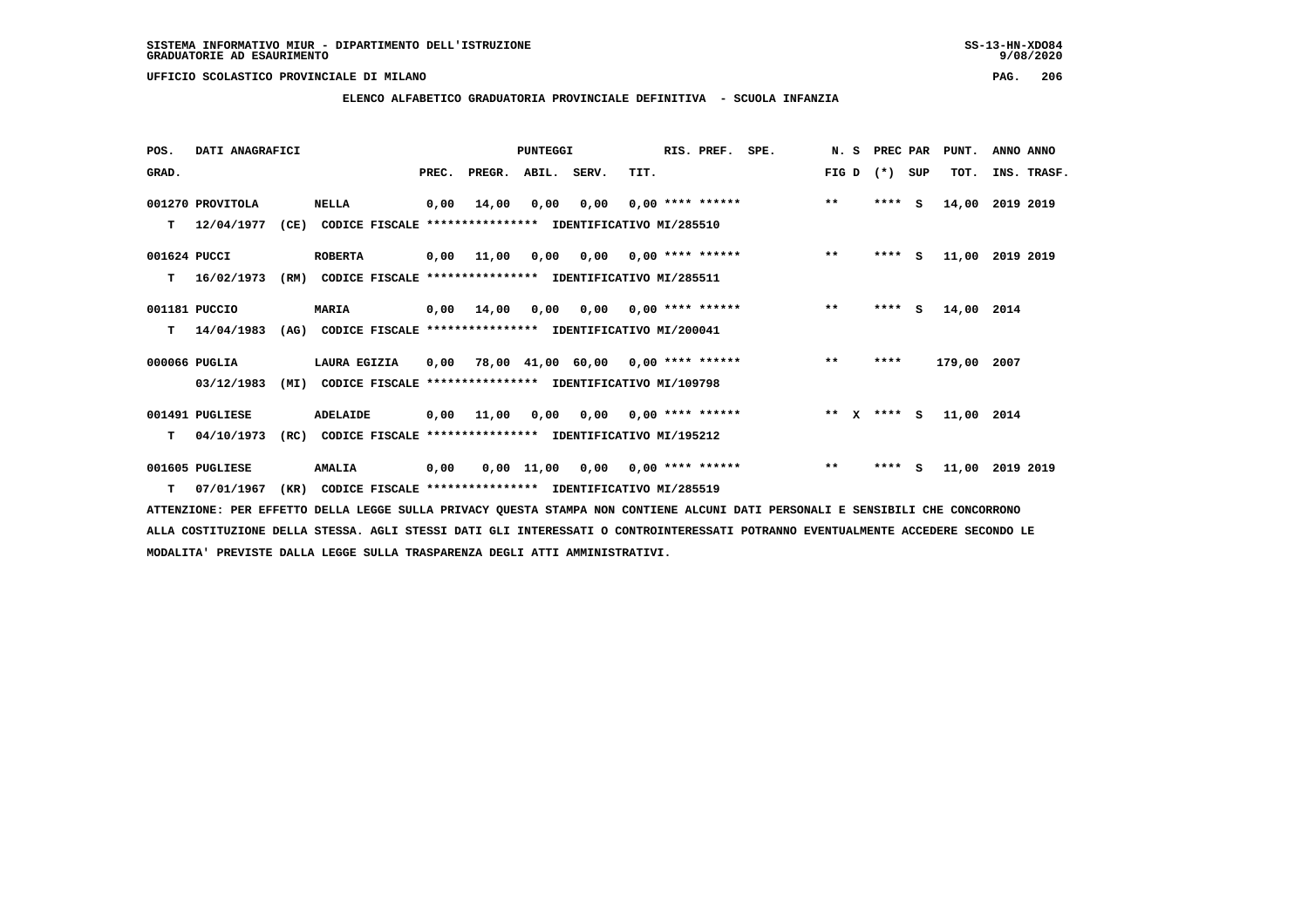# **ELENCO ALFABETICO GRADUATORIA PROVINCIALE DEFINITIVA - SCUOLA INFANZIA**

| POS.         | DATI ANAGRAFICI  |      |                                                          |       |                                           | <b>PUNTEGGI</b> |                                    |      | RIS. PREF.                | SPE. | N. S   | PREC PAR |          | PUNT.      | ANNO ANNO   |
|--------------|------------------|------|----------------------------------------------------------|-------|-------------------------------------------|-----------------|------------------------------------|------|---------------------------|------|--------|----------|----------|------------|-------------|
| GRAD.        |                  |      |                                                          | PREC. | PREGR.                                    | ABIL. SERV.     |                                    | TIT. |                           |      | FIG D  | $(* )$   | SUP      | TOT.       | INS. TRASF. |
|              | 001214 PUGLISI   |      | <b>ANGELA</b>                                            | 0,00  |                                           | 3,00 11,00      | 0,00                               |      | $0,00$ **** ******        |      | $***$  | ****     | s        | 14,00      | 2014        |
| т            | 16/06/1980       | (MI) | CODICE FISCALE **************** IDENTIFICATIVO MI/199238 |       |                                           |                 |                                    |      |                           |      |        |          |          |            |             |
| 001037 PULCI |                  |      | GRAZIELLA                                                | 0,00  |                                           |                 | $0.00$ 16.00 0.00 0.00 **** ****** |      |                           |      | ** $X$ | **** S   |          | 16,00      | 2007 2007   |
|              | 24/11/1959       | CL)  | CODICE FISCALE                                           |       | **************** IDENTIFICATIVO MI/107978 |                 |                                    |      |                           |      |        |          |          |            |             |
|              | 000510 PULERA    |      | <b>ANGELA</b>                                            |       | $0,00$ 31,00 11,00 24,00 0,00 **** ****** |                 |                                    |      |                           |      | $***$  | ****     | - S      | 66,00 2014 |             |
| т            | 24/09/1972       | (KR) | CODICE FISCALE **************** IDENTIFICATIVO MI/233928 |       |                                           |                 |                                    |      |                           |      |        |          |          |            |             |
|              | 001608 PULIATTI  |      | MARIA LUISA                                              | 0,00  |                                           |                 | $0.00$ 11.00 0.00 0.00 **** ****** |      |                           |      | $***$  | ****     | <b>S</b> | 11,00      | 2019 2019   |
| т            | 02/03/1963       | (RC) | CODICE FISCALE **************** IDENTIFICATIVO MI/285521 |       |                                           |                 |                                    |      |                           |      |        |          |          |            |             |
|              | 000920 PULLERONE |      | <b>ROSALBA</b>                                           | 0,00  |                                           | 3,00 16,00      |                                    |      | $0,00$ $0,00$ **** ****** |      | $* *$  | $***$ S  |          | 19,00      | 2019 2019   |
|              | 05/01/1960       | CL)  | CODICE FISCALE **************** IDENTIFICATIVO MI/285526 |       |                                           |                 |                                    |      |                           |      |        |          |          |            |             |
| 000948 PUMA  |                  |      | <b>LORENA</b>                                            | 0,00  |                                           | 0,00 18,00      |                                    |      | $0,00$ $0,00$ **** ****** |      | $***$  | $***$ S  |          | 18,00      | 2014        |
| т            | 13/03/1982       | (AG) | CODICE FISCALE **************** IDENTIFICATIVO MI/223290 |       |                                           |                 |                                    |      |                           |      |        |          |          |            |             |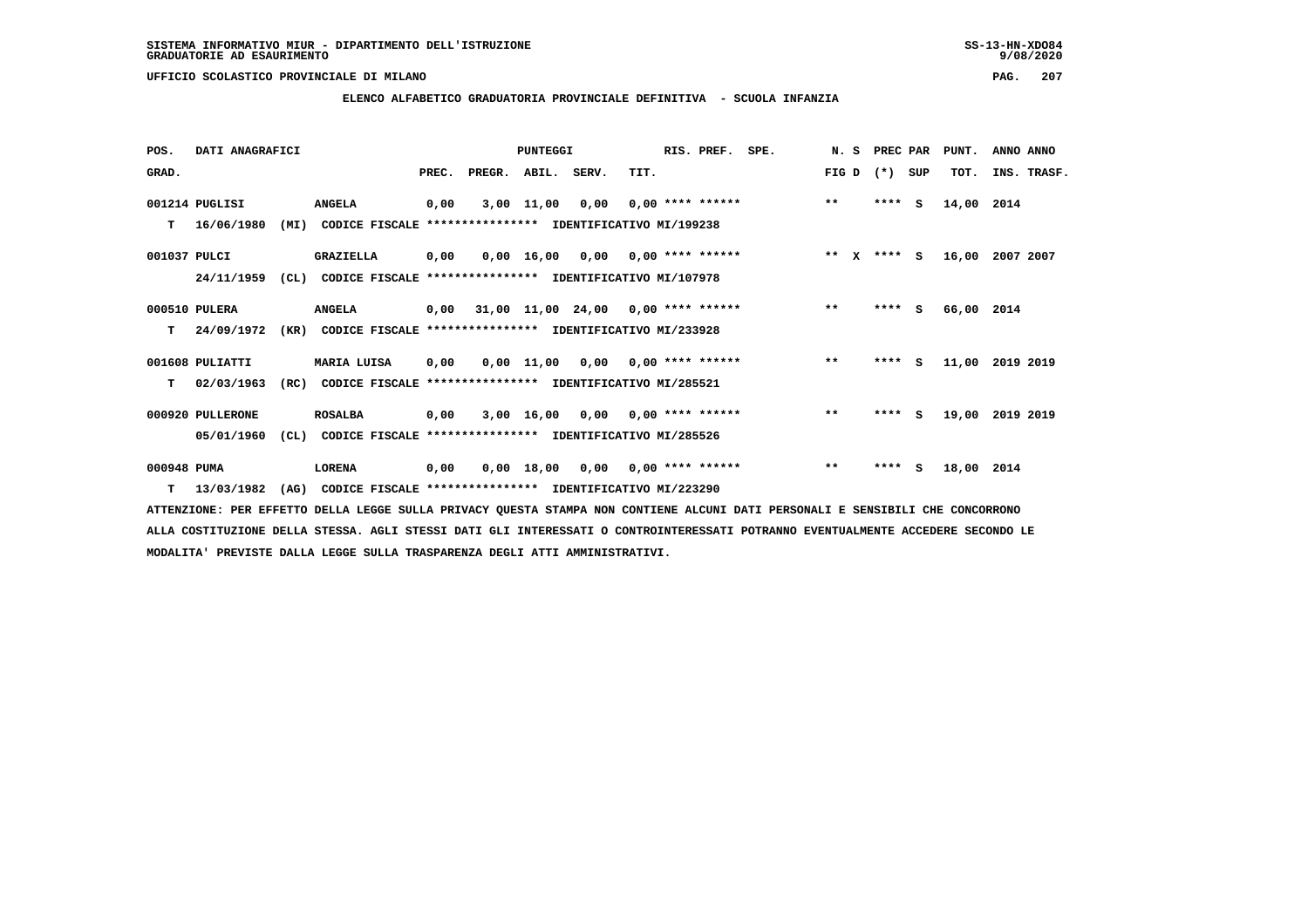**ELENCO ALFABETICO GRADUATORIA PROVINCIALE DEFINITIVA - SCUOLA INFANZIA**

| POS.         | DATI ANAGRAFICI   |      |                                                          |       |                                          | <b>PUNTEGGI</b> |                                    |      | RIS. PREF.                | SPE.               | N.S   | PREC PAR |   | PUNT.      | ANNO ANNO   |  |
|--------------|-------------------|------|----------------------------------------------------------|-------|------------------------------------------|-----------------|------------------------------------|------|---------------------------|--------------------|-------|----------|---|------------|-------------|--|
| GRAD.        |                   |      |                                                          | PREC. | PREGR. ABIL. SERV.                       |                 |                                    | TIT. |                           |                    | FIG D | (*) SUP  |   | TOT.       | INS. TRASF. |  |
|              | 001571 PUNTORIERI |      | DOMENICA                                                 | 0,00  |                                          | $0,00$ 11,00    | 0,00                               |      |                           | $0,00$ **** ****** | $***$ | $***5$   |   | 11,00 2014 |             |  |
| т            | 18/10/1966        | (RC) | CODICE FISCALE **************** IDENTIFICATIVO MI/230717 |       |                                          |                 |                                    |      |                           |                    |       |          |   |            |             |  |
|              | 000732 PUNTRELLO  |      | <b>SIMONA</b>                                            | 0,00  |                                          |                 | $9.00$ 18.00 0.00 0.00 **** ****** |      |                           |                    | $***$ | $***$ S  |   | 27,00 2014 |             |  |
| т            | 03/03/1982        | CL)  | CODICE FISCALE **************** IDENTIFICATIVO MI/205355 |       |                                          |                 |                                    |      |                           |                    |       |          |   |            |             |  |
| 000228 PUNZI |                   |      | ANIO MARCELLO                                            | 0,00  | 66,00 15,00 60,00 3,00 **** ******       |                 |                                    |      |                           |                    | $***$ | ****     | s | 144,00     | 2005 2005   |  |
|              | 14/07/1968        | (MT) | CODICE FISCALE **************** IDENTIFICATIVO MI/096544 |       |                                          |                 |                                    |      |                           |                    |       |          |   |            |             |  |
|              | 000705 PURITA     |      | <b>ROSA MARIA AS</b>                                     |       | $0,00$ 15,00 15,00 0,00 0,00 **** ****** |                 |                                    |      |                           |                    | $***$ | $***$ S  |   | 30,00      | 2000        |  |
|              | 25/02/1969        | (VV) | CODICE FISCALE **************** IDENTIFICATIVO MI/029015 |       |                                          |                 |                                    |      |                           |                    |       |          |   |            |             |  |
|              | 001637 PURITO     |      | <b>MARILISA</b>                                          | 0,00  | 0,00                                     | 6,00            |                                    |      | $0,00$ $0,00$ **** ****** |                    | $**$  | **** S   |   | 6,00       | 2009        |  |
| s            | 16/10/1988        | (CO) | CODICE FISCALE **************** IDENTIFICATIVO MI/143812 |       |                                          |                 |                                    |      |                           |                    |       |          |   |            |             |  |
|              | 001172 PUTORTI'   |      | <b>SILVANA</b>                                           | 0,00  |                                          | 0,00 15,00      |                                    |      | $0,00$ $0,00$ **** ****** |                    | $***$ | **** S   |   | 15,00      | 2019 2019   |  |
|              | 04/01/1969        | (RC) | CODICE FISCALE **************** IDENTIFICATIVO MI/285532 |       |                                          |                 |                                    |      |                           |                    |       |          |   |            |             |  |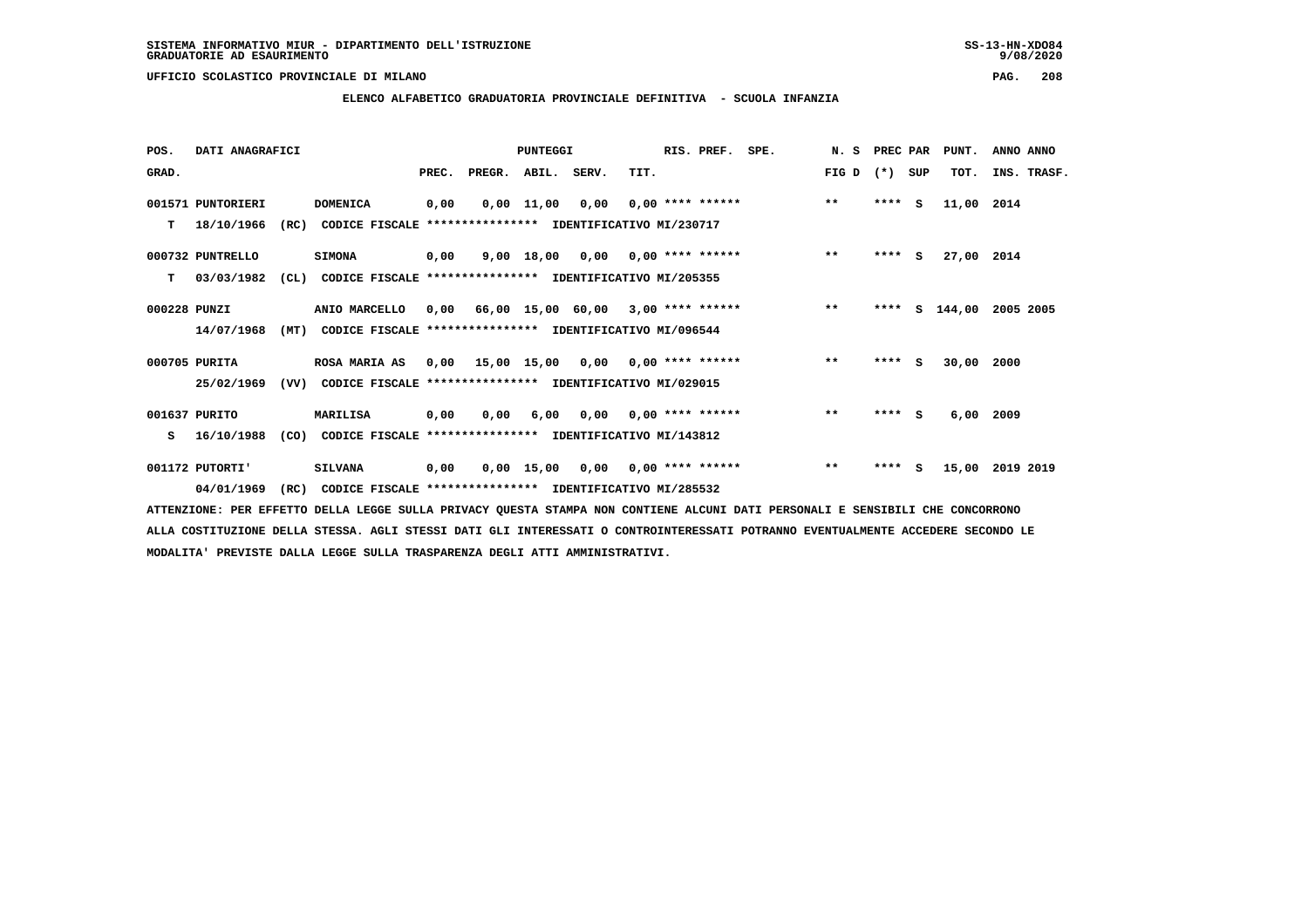# **ELENCO ALFABETICO GRADUATORIA PROVINCIALE DEFINITIVA - SCUOLA INFANZIA**

| POS.         | DATI ANAGRAFICI  |      |                                                               |       |                    | <b>PUNTEGGI</b>    |                                           |      | RIS. PREF. | SPE.               | N.S   | PREC PAR    |     | PUNT.           | ANNO ANNO   |  |
|--------------|------------------|------|---------------------------------------------------------------|-------|--------------------|--------------------|-------------------------------------------|------|------------|--------------------|-------|-------------|-----|-----------------|-------------|--|
| GRAD.        |                  |      |                                                               | PREC. | PREGR. ABIL. SERV. |                    |                                           | TIT. |            |                    | FIG D | $(*)$       | SUP | TOT.            | INS. TRASF. |  |
| 001410 PUTZU |                  |      | CLAUDIA                                                       | 0,00  |                    | $0,00 \quad 12,00$ | 0,00                                      |      |            | $0,00$ **** ****** | $***$ | $***$ S     |     | 12,00           | 2019 2019   |  |
| т            | 29/02/1976       |      | (CA) CODICE FISCALE **************** IDENTIFICATIVO MI/285531 |       |                    |                    |                                           |      |            |                    |       |             |     |                 |             |  |
|              | 000436 RADAELLI  |      | LISA                                                          |       |                    |                    | $0,00$ 12,00 41,00 32,00 0,00 **** ****** |      |            |                    | $***$ | ****        | S.  | 85,00 2007      |             |  |
|              | 24/07/1986       | (CO) | CODICE FISCALE **************** IDENTIFICATIVO MI/112670      |       |                    |                    |                                           |      |            |                    |       |             |     |                 |             |  |
|              | 000132 RADOVAN   |      | <b>MARTA</b>                                                  |       |                    |                    | $0,00$ 63,00 42,00 60,00 0,00 **** ****** |      |            |                    | $***$ | ****        |     | 165,00 2007     |             |  |
|              | 10/09/1981       | (MI) | CODICE FISCALE **************** IDENTIFICATIVO MI/107270      |       |                    |                    |                                           |      |            |                    |       |             |     |                 |             |  |
|              | 001152 RAFFAELE  |      | <b>FRANCESCA</b>                                              | 0,00  |                    |                    | $3,00$ 12,00 0,00 0,00 **** ******        |      |            |                    | $***$ | $***$ S     |     | 15,00           | 2019 2019   |  |
| т            | 12/01/1973       |      | (VV) CODICE FISCALE **************** IDENTIFICATIVO MI/285092 |       |                    |                    |                                           |      |            |                    |       |             |     |                 |             |  |
|              | 000674 RAFFAELE  |      | <b>ROSARIA</b>                                                |       |                    |                    | $0,00$ 18,00 12,00 6,00 0,00 **** ******  |      |            |                    |       | ** x **** S |     | 36,00 2019 2019 |             |  |
| т            | 26/09/1978       | (VV) | CODICE FISCALE **************** IDENTIFICATIVO MI/285094      |       |                    |                    |                                           |      |            |                    |       |             |     |                 |             |  |
| 001360 RAGNO |                  |      | <b>PAOLA</b>                                                  | 0,00  |                    |                    | $0,00$ 12,00 0,00 0,00 **** ******        |      |            |                    | $***$ | ****        | - S | 12,00 2014      |             |  |
|              | $T = 23/08/1981$ | (MI) | CODICE FISCALE **************** IDENTIFICATIVO MI/197909      |       |                    |                    |                                           |      |            |                    |       |             |     |                 |             |  |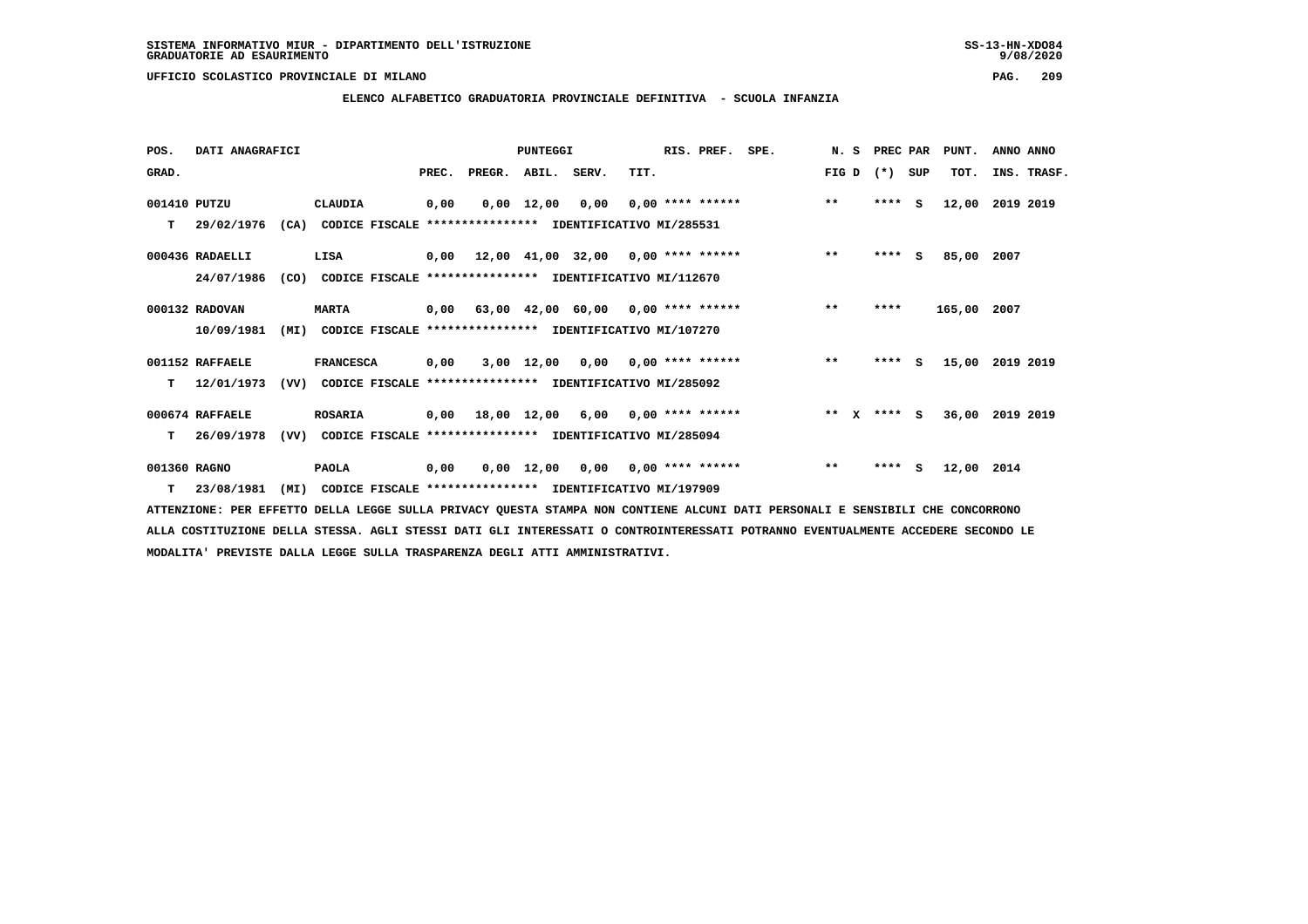# **ELENCO ALFABETICO GRADUATORIA PROVINCIALE DEFINITIVA - SCUOLA INFANZIA**

| POS.         | DATI ANAGRAFICI |      |                                                               |       |                    | PUNTEGGI |                                        |      | RIS. PREF. | SPE.                                                              | N.S   | PREC PAR |     | PUNT.      | ANNO ANNO   |
|--------------|-----------------|------|---------------------------------------------------------------|-------|--------------------|----------|----------------------------------------|------|------------|-------------------------------------------------------------------|-------|----------|-----|------------|-------------|
| GRAD.        |                 |      |                                                               | PREC. | PREGR. ABIL. SERV. |          |                                        | TIT. |            |                                                                   | FIG D | $(*)$    | SUP | TOT.       | INS. TRASF. |
|              | 000260 RAGUSA   |      | GIUSEPPINA                                                    | 0,00  |                    |          |                                        |      |            | 91,00 15,00 30,00 0,00 **** ****** **** *** ** **** S 136,00 2007 |       |          |     |            |             |
|              | 01/05/1968      | (AG) | CODICE FISCALE **************** IDENTIFICATIVO MI/109919      |       |                    |          |                                        |      |            |                                                                   |       |          |     |            |             |
|              | 001379 RAGUSA   |      | <b>RENATOGAETANO</b>                                          | 0.00  |                    |          |                                        |      |            | 0,00 12,00 0,00 0,00 **** ******                                  | $***$ | **** S   |     | 12,00 2014 |             |
| T.           | 27/02/1957      | CL)  | CODICE FISCALE **************** IDENTIFICATIVO MI/209145      |       |                    |          |                                        |      |            |                                                                   |       |          |     |            |             |
|              | 000541 RAIMONDI |      | MARIA DOMENIC                                                 | 0.00  |                    |          |                                        |      |            | $0,00$ 13,00 46,00 0,00 **** ****** F **                          |       | **** S   |     | 59,00      | 2007 2007   |
|              | 17/01/1965      | (PZ) | CODICE FISCALE **************** IDENTIFICATIVO MI/112259      |       |                    |          |                                        |      |            |                                                                   |       |          |     |            |             |
|              | 000825 RAINERI  |      | <b>PAOLA</b>                                                  |       | 0,00 21,00         |          | $0,00$ $0,00$ $0,00$ $***$ **** ****** |      |            |                                                                   | $* *$ | $***$ S  |     | 21,00 2014 |             |
| T.           | 23/08/1980      | (TP) | CODICE FISCALE **************** IDENTIFICATIVO MI/197577      |       |                    |          |                                        |      |            |                                                                   |       |          |     |            |             |
| 000344 RALLO |                 |      | <b>MARIA</b>                                                  | 0,00  |                    |          | 71,00 16,00 23,00 3,00 **** ******     |      |            |                                                                   | $***$ | ****     |     | s 113,00   | 2019 2019   |
| T.           | 08/10/1970      |      | (AG) CODICE FISCALE **************** IDENTIFICATIVO MI/285100 |       |                    |          |                                        |      |            |                                                                   |       |          |     |            |             |
|              | 001599 RAMETTA  |      | <b>MATTEO</b>                                                 |       | $0,00$ $11,00$     |          | $0,00$ $0,00$ $0,00$ $***$ **** ****** |      |            |                                                                   | $* *$ | **** S   |     | 11,00      | 2019 2019   |
| т            | 15/03/1979      | (TP) | CODICE FISCALE **************** IDENTIFICATIVO MI/285102      |       |                    |          |                                        |      |            |                                                                   |       |          |     |            |             |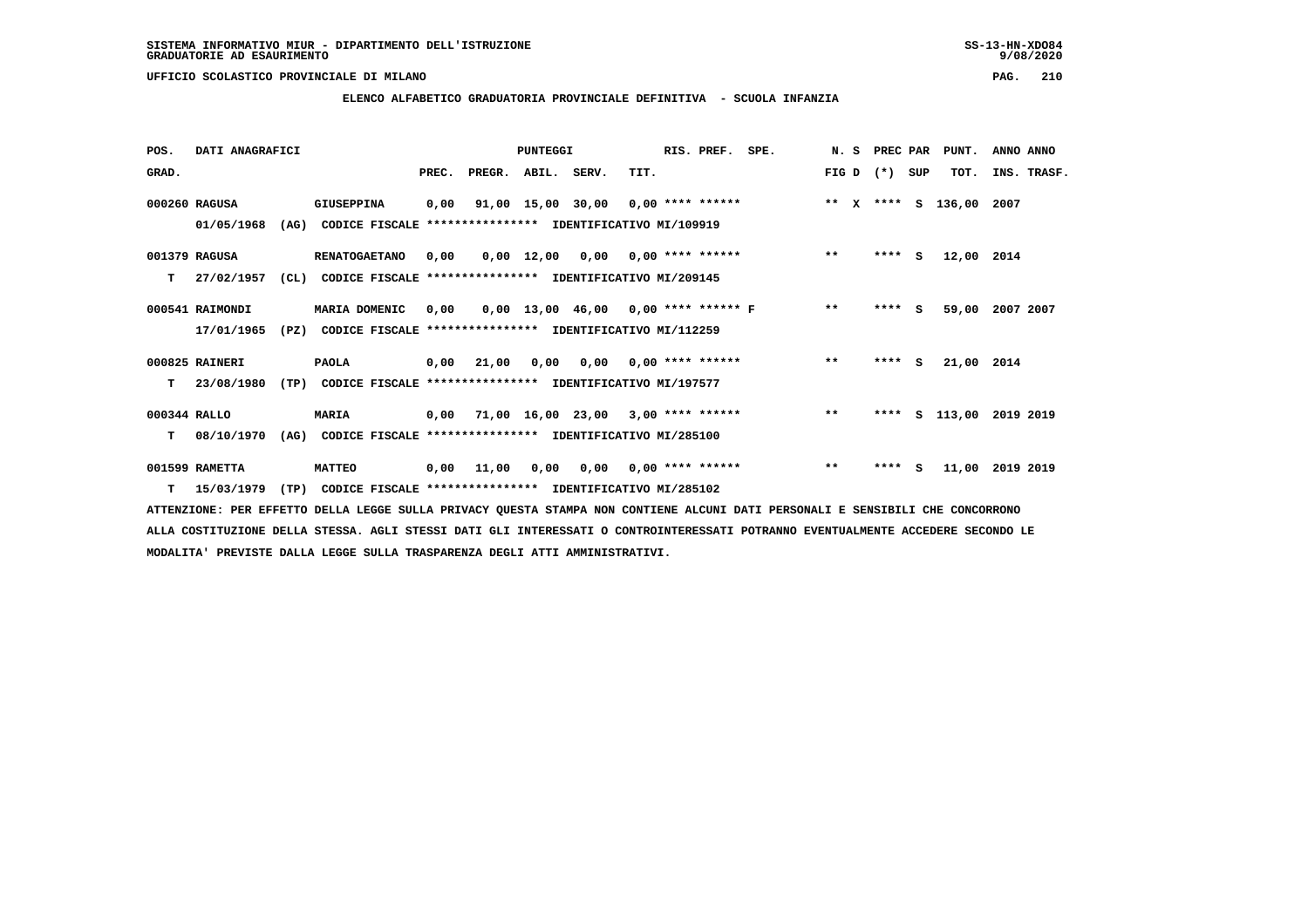$9/08/2020$ 

 **UFFICIO SCOLASTICO PROVINCIALE DI MILANO PAG. 211**

# **ELENCO ALFABETICO GRADUATORIA PROVINCIALE DEFINITIVA - SCUOLA INFANZIA**

| POS.         | DATI ANAGRAFICI   |      |                                                          |       |                    | <b>PUNTEGGI</b> |                                                 |                           | RIS. PREF. | SPE.                                                              |       | N. S | PREC PAR    | PUNT.         | ANNO ANNO |             |
|--------------|-------------------|------|----------------------------------------------------------|-------|--------------------|-----------------|-------------------------------------------------|---------------------------|------------|-------------------------------------------------------------------|-------|------|-------------|---------------|-----------|-------------|
| GRAD.        |                   |      |                                                          | PREC. | PREGR. ABIL. SERV. |                 |                                                 | TIT.                      |            |                                                                   | FIG D |      | (*) SUP     | TOT.          |           | INS. TRASF. |
|              | 001306 RANDAZZO   |      | <b>MARIA</b>                                             | 0,00  |                    | $0,00$ 13,00    | 0,00                                            | 0,00 **** ******          |            |                                                                   |       |      | ** x **** S | 13,00         | 2014      |             |
| т            | 29/05/1982        | (EN) | CODICE FISCALE **************** IDENTIFICATIVO MI/212986 |       |                    |                 |                                                 |                           |            |                                                                   |       |      |             |               |           |             |
| 000163 RANGO |                   |      | <b>SIMONA</b>                                            |       |                    |                 |                                                 |                           |            | 0,00 88,00 11,00 60,00 0,00 **** ****** E ** X **** S 159,00 2007 |       |      |             |               |           |             |
|              | 02/01/1970        | (BR) | CODICE FISCALE **************** IDENTIFICATIVO MI/028982 |       |                    |                 |                                                 |                           |            |                                                                   |       |      |             |               |           |             |
|              | 000767 RANIERI    |      | <b>FILOMENA</b>                                          | 0,00  |                    |                 | $7,00$ 14,00 0,00 3,00 **** ******              |                           |            |                                                                   | $**$  |      | **** S      | 24,00 2014    |           |             |
| т            | 13/03/1967        | (NA) | CODICE FISCALE **************** IDENTIFICATIVO MI/234052 |       |                    |                 |                                                 |                           |            |                                                                   |       |      |             |               |           |             |
|              | 000144 RAPILLO    |      | <b>SIMONA</b>                                            | 0,00  |                    |                 | $60,00$ $42,00$ $60,00$ $0,00$ $***$ **** ***** |                           |            |                                                                   | $***$ |      |             | **** S 162,00 | 2007      |             |
|              | 11/06/1986        | (MI) | CODICE FISCALE **************** IDENTIFICATIVO MI/107580 |       |                    |                 |                                                 |                           |            |                                                                   |       |      |             |               |           |             |
|              | 000672 RATTA'     |      | <b>ANGELA</b>                                            | 0,00  |                    |                 | $0,00$ 12,00 24,00 0,00 **** ******             |                           |            |                                                                   | $* *$ |      | $***$ S     | 36,00 2014    |           |             |
| т            | 24/10/1965        | (NA) | CODICE FISCALE **************** IDENTIFICATIVO MI/207437 |       |                    |                 |                                                 |                           |            |                                                                   |       |      |             |               |           |             |
|              | 001549 RATTOBALLI |      | CINZIA                                                   | 0,00  |                    | 0,00 11,00      |                                                 | $0,00$ $0,00$ **** ****** |            |                                                                   | $**$  |      | $***$ S     | 11,00 2014    |           |             |
|              | T 28/01/1974      | (PA) | CODICE FISCALE **************** IDENTIFICATIVO MI/226270 |       |                    |                 |                                                 |                           |            |                                                                   |       |      |             |               |           |             |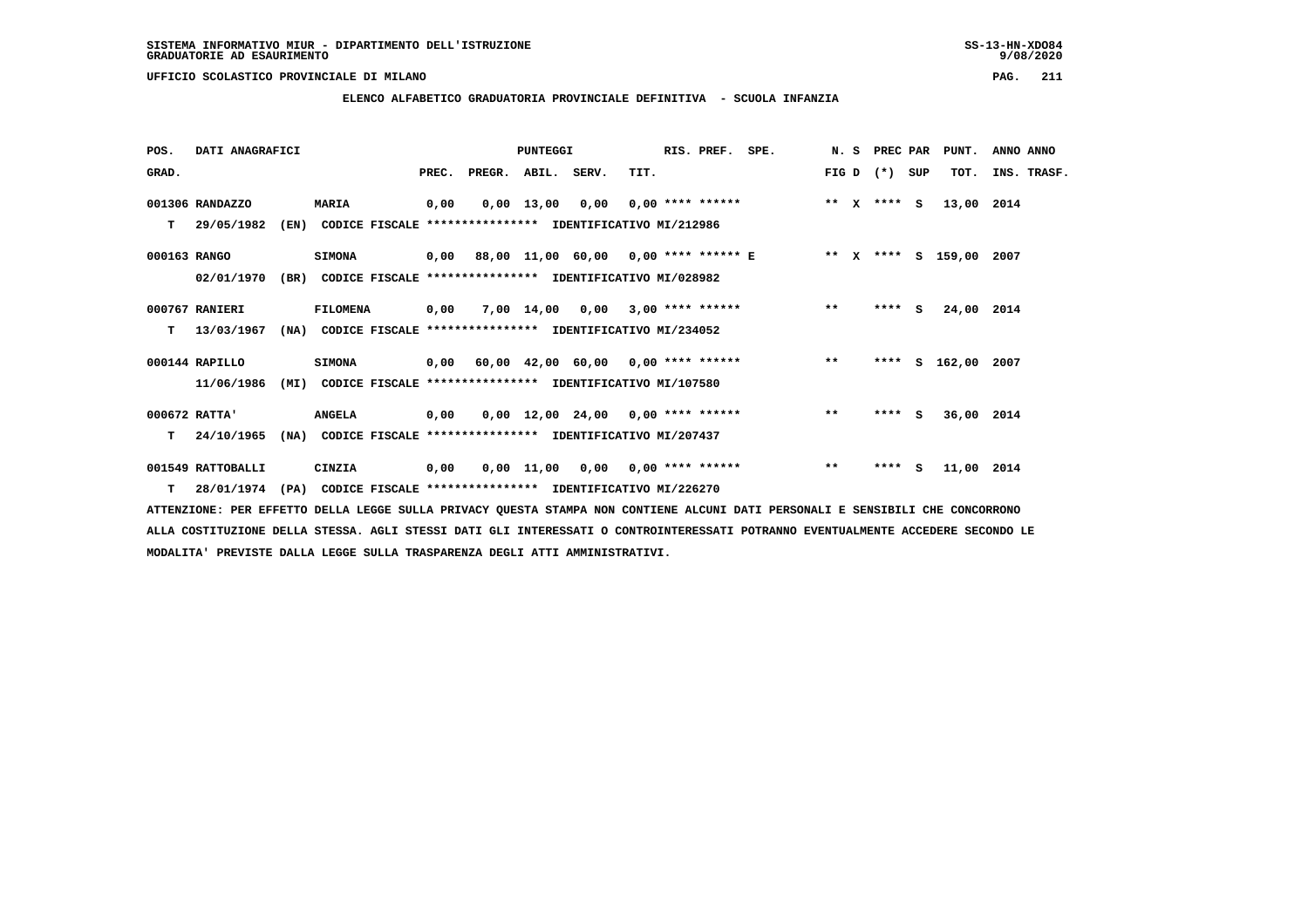### **ELENCO ALFABETICO GRADUATORIA PROVINCIALE DEFINITIVA - SCUOLA INFANZIA**

| POS.         | DATI ANAGRAFICI |      |                                                               |       |                    | PUNTEGGI |                                           |      | RIS. PREF. | SPE.                                     |       | N.S | PREC PAR |     | PUNT.                   | ANNO ANNO |             |
|--------------|-----------------|------|---------------------------------------------------------------|-------|--------------------|----------|-------------------------------------------|------|------------|------------------------------------------|-------|-----|----------|-----|-------------------------|-----------|-------------|
| GRAD.        |                 |      |                                                               | PREC. | PREGR. ABIL. SERV. |          |                                           | TIT. |            |                                          | FIG D |     | $(*)$    | SUP | тот.                    |           | INS. TRASF. |
|              | 000021 REALMUTO |      | <b>ANTONINA</b>                                               |       |                    |          |                                           |      |            | 0,00 114,00 14,00 60,00 0,00 **** ****** |       |     |          |     | ** X **** S 188,00 2002 |           |             |
|              | 29/05/1974      | (EE) | CODICE FISCALE **************** IDENTIFICATIVO MI/063854      |       |                    |          |                                           |      |            |                                          |       |     |          |     |                         |           |             |
| 001147 REGIS |                 |      | <b>ADRIANA</b>                                                | 0,00  |                    |          | $4,00$ 11,00 0,00 0,00 **** ******        |      |            |                                          | $* *$ |     | **** S   |     | 15,00 2014              |           |             |
| т            | 16/05/1967      | (MI) | CODICE FISCALE **************** IDENTIFICATIVO MI/201887      |       |                    |          |                                           |      |            |                                          |       |     |          |     |                         |           |             |
| 000519 REINA |                 |      | CANDIDA ROSAL                                                 | 0.00  |                    |          | 48,00 15,00 0,00 0,00 **** ******         |      |            |                                          | $***$ |     | $***5$   |     | 63,00                   | 2004 2004 |             |
|              | 30/09/1964      |      | (CT) CODICE FISCALE **************** IDENTIFICATIVO MI/082845 |       |                    |          |                                           |      |            |                                          |       |     |          |     |                         |           |             |
| 000389 RENZI |                 |      | <b>MARIA GRAZIA</b>                                           |       |                    |          | $0,00$ 30,00 12,00 60,00 0,00 **** ****** |      |            | ** x **** s 102,00 2014                  |       |     |          |     |                         |           |             |
| T.           | 16/07/1963      | (MI) | CODICE FISCALE **************** IDENTIFICATIVO MI/219079      |       |                    |          |                                           |      |            |                                          |       |     |          |     |                         |           |             |
|              | 001163 REPACI   |      | <b>MARIA ANGELA</b>                                           | 0,00  |                    |          | $0,00$ 15,00 0,00 0,00 **** ******        |      |            |                                          | $***$ |     | $***$ S  |     | 15,00                   | 2019 2019 |             |
|              | 13/12/1968      | (RC) | CODICE FISCALE                                                |       |                    |          | **************** IDENTIFICATIVO MI/285562 |      |            |                                          |       |     |          |     |                         |           |             |
|              | 000685 REPACI   |      | MARIA CLARA                                                   | 0,00  |                    |          | $5,00$ 16,00 12,00 0,00 **** ******       |      |            |                                          | $**$  |     | $***$ S  |     | 33,00                   | 2011 2011 |             |
|              | 01/05/1958      | (RC) | CODICE FISCALE **************** IDENTIFICATIVO MI/166273      |       |                    |          |                                           |      |            |                                          |       |     |          |     |                         |           |             |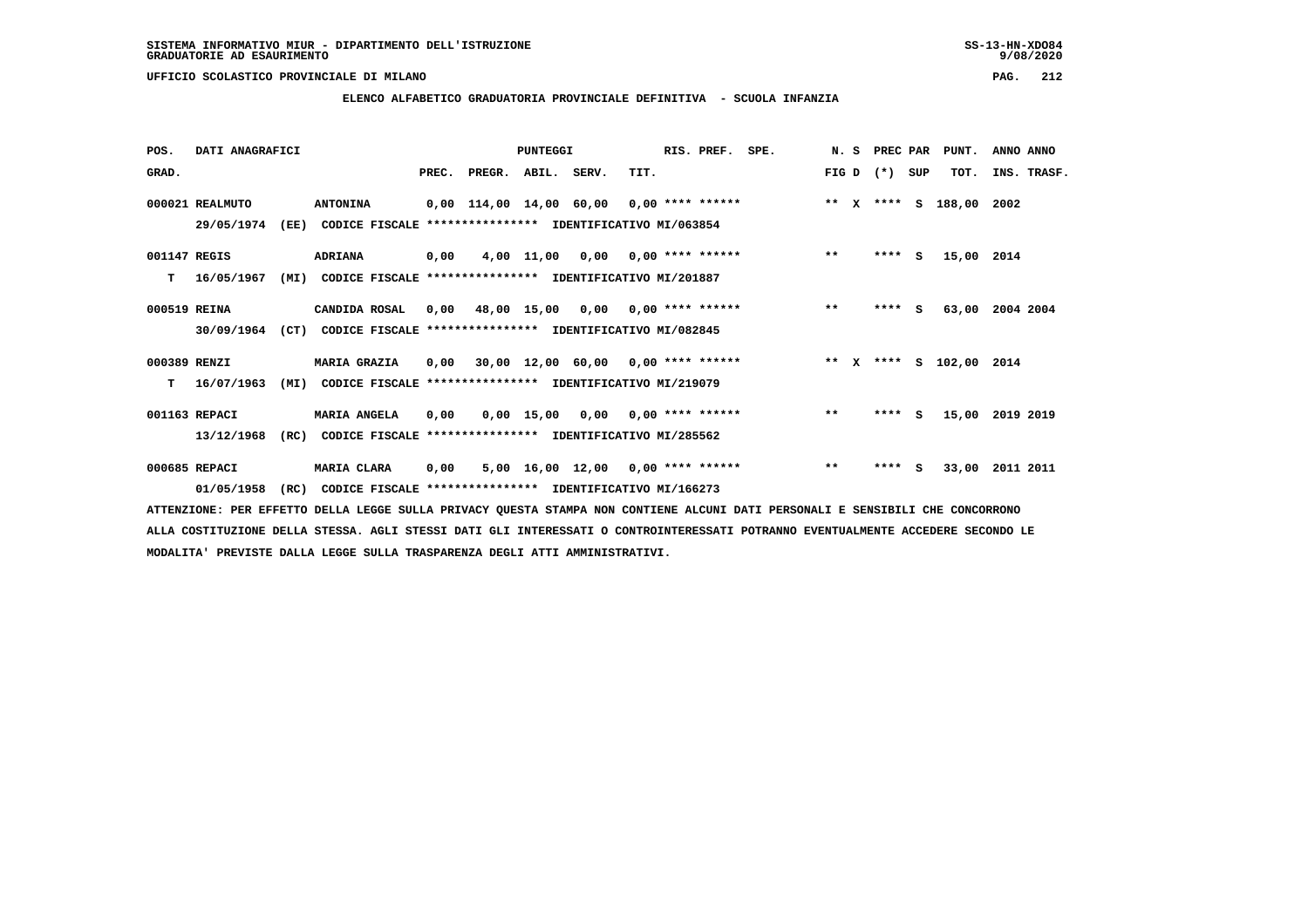**ELENCO ALFABETICO GRADUATORIA PROVINCIALE DEFINITIVA - SCUOLA INFANZIA**

| POS.         | DATI ANAGRAFICI        |                                                                          |      |                          | <b>PUNTEGGI</b> |      |      | RIS. PREF. SPE. |                                                  | N. S PREC PAR |         |     | PUNT.              | ANNO ANNO   |
|--------------|------------------------|--------------------------------------------------------------------------|------|--------------------------|-----------------|------|------|-----------------|--------------------------------------------------|---------------|---------|-----|--------------------|-------------|
| GRAD.        |                        |                                                                          |      | PREC. PREGR. ABIL. SERV. |                 |      | TIT. |                 |                                                  | FIG D         | $(* )$  | SUP | TOT.               | INS. TRASF. |
|              | 000925 REPACI          | VITTORIA                                                                 | 0,00 | 15,00                    | 0,00            | 0,00 |      |                 | $3,00$ **** ******                               | $* *$         | $***$ S |     | 18,00 2014         |             |
| т            | 25/05/1983             | (ME)<br>CODICE FISCALE **************** IDENTIFICATIVO MI/233123         |      |                          |                 |      |      |                 |                                                  |               |         |     |                    |             |
|              | 001267 REPICI GUERRERA | ROSARIA                                                                  | 0,00 |                          |                 |      |      |                 | $0,00$ 14,00 0,00 0,00 **** ******               | $* *$         | $***$ S |     | 14,00              | 2019 2019   |
| т            |                        | 13/03/1983 (ME) CODICE FISCALE **************** IDENTIFICATIVO MI/285130 |      |                          |                 |      |      |                 |                                                  |               |         |     |                    |             |
|              | 000268 RESINI          | ALICE                                                                    |      |                          |                 |      |      |                 | $0,00$ 32,00 41,00 60,00 0,00 **** ****** *** ** |               |         |     | **** S 133,00 2009 |             |
|              | 29/04/1988             | (MI) CODICE FISCALE **************** IDENTIFICATIVO MI/144012            |      |                          |                 |      |      |                 |                                                  |               |         |     |                    |             |
| 000699 RESTA |                        | <b>DONATELLA</b>                                                         |      |                          |                 |      |      |                 | $0,00$ 15,00 14,00 2,00 0,00 **** ****** *** **  |               | $***$ S |     | 31,00 2014         |             |
| T.           |                        | 13/10/1974 (SV) CODICE FISCALE **************** IDENTIFICATIVO MI/203164 |      |                          |                 |      |      |                 |                                                  |               |         |     |                    |             |
|              | 001582 RIBERA          | <b>GRAZIA</b>                                                            |      |                          |                 |      |      |                 | 0,00 11,00 0,00 0,00 0,00 **** ******            | $* *$         | **** S  |     | 11,00 2014         |             |
| T.           | 28/01/1961             | CL)<br>CODICE FISCALE **************** IDENTIFICATIVO MI/213309          |      |                          |                 |      |      |                 |                                                  |               |         |     |                    |             |
|              | 000301 RICCOBONO       | VALENTINA                                                                |      |                          |                 |      |      |                 | 0,00 38,00 40,00 48,00 0,00 **** ******          | $* *$         | ****    | s   | 126,00 2019        |             |
|              | 29/05/1983             | (MI)<br>CODICE FISCALE **************** IDENTIFICATIVO MI/112106         |      |                          |                 |      |      |                 |                                                  |               |         |     |                    |             |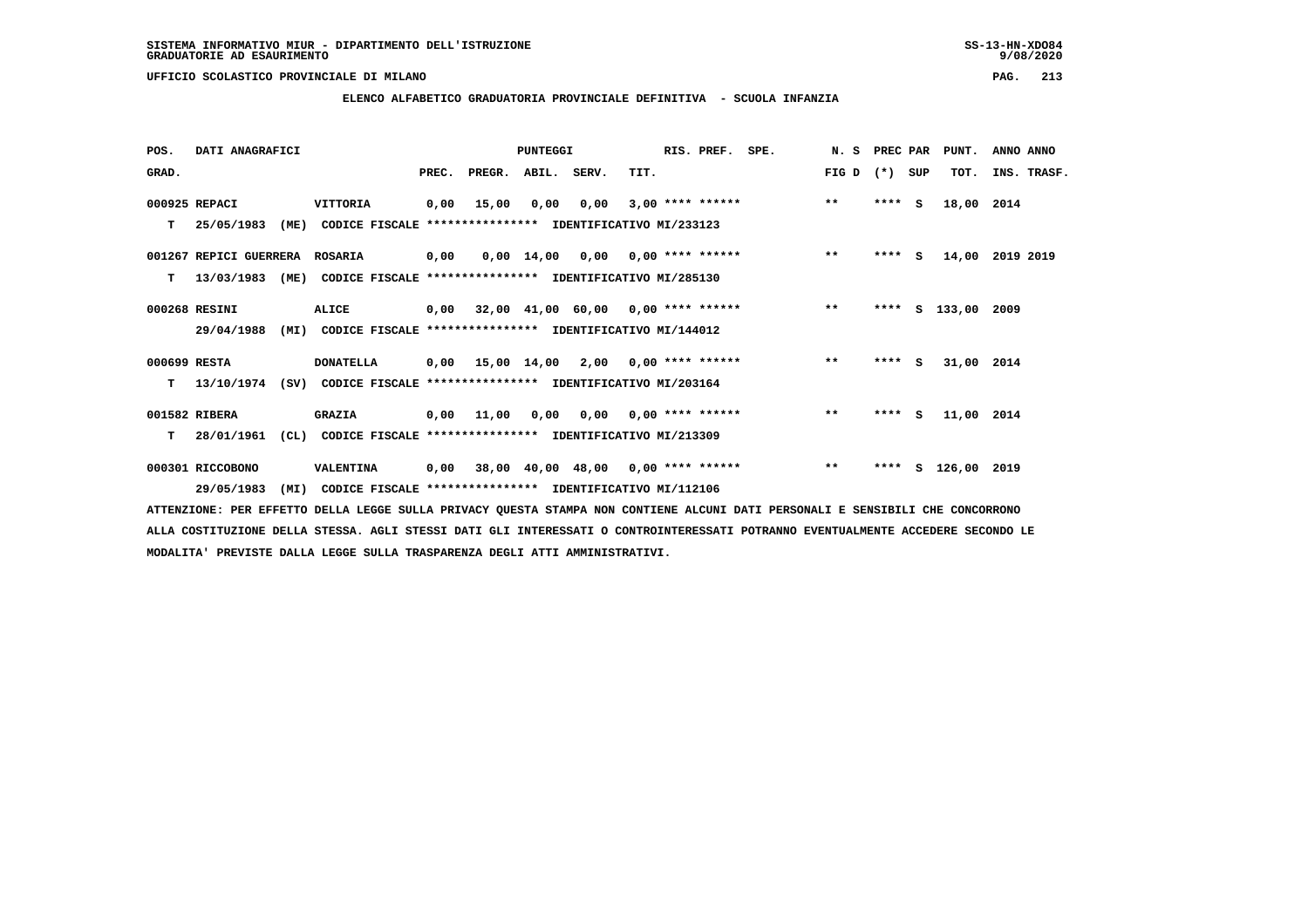$9/08/2020$ 

 **UFFICIO SCOLASTICO PROVINCIALE DI MILANO PAG. 214**

# **ELENCO ALFABETICO GRADUATORIA PROVINCIALE DEFINITIVA - SCUOLA INFANZIA**

| POS.         | DATI ANAGRAFICI  |      |                                                          |       |                    | PUNTEGGI |                                           |      | RIS. PREF.                | SPE. | N.S   | PREC PAR    |     | PUNT.         | ANNO ANNO       |
|--------------|------------------|------|----------------------------------------------------------|-------|--------------------|----------|-------------------------------------------|------|---------------------------|------|-------|-------------|-----|---------------|-----------------|
| GRAD.        |                  |      |                                                          | PREC. | PREGR. ABIL. SERV. |          |                                           | TIT. |                           |      | FIG D | $(* )$      | SUP | TOT.          | INS. TRASF.     |
|              | 000091 RIGGIO    |      | <b>VIVIANA</b>                                           |       |                    |          | 0,00 104,00 11,00 60,00 0,00 **** ******  |      |                           |      | $***$ | ****        |     | S 175,00 2014 |                 |
| т            | 24/09/1982       | (MI) | CODICE FISCALE **************** IDENTIFICATIVO MI/209550 |       |                    |          |                                           |      |                           |      |       |             |     |               |                 |
|              | 001585 RIGLIACO  |      | <b>GABRIELLA</b>                                         |       | $0,00$ 11,00       | 0.00     |                                           |      | $0,00$ $0,00$ **** ****** |      |       | ** x **** S |     | 11,00         | 2019 2019       |
| т            | 02/05/1969       | (LE) | CODICE FISCALE **************** IDENTIFICATIVO MI/285133 |       |                    |          |                                           |      |                           |      |       |             |     |               |                 |
|              | 000821 RIGLIETTI |      | OLGA STEFANIA                                            | 0,00  | 3,00               |          | $6,00$ 12,00 0,00 **** ******             |      |                           |      | $***$ | $***$ S     |     | 21,00         | 2007            |
| s            | 14/11/1977       | (BA) | CODICE FISCALE **************** IDENTIFICATIVO MI/107593 |       |                    |          |                                           |      |                           |      |       |             |     |               |                 |
|              | 001332 RIGOLDI   |      | <b>VALERIA</b>                                           | 0,00  |                    |          | $0.00$ 13.00 0.00 0.00 **** ******        |      |                           |      | $* *$ | ****        |     | 13,00 2014    |                 |
| т            | 22/01/1974       | (MI) | CODICE FISCALE **************** IDENTIFICATIVO MI/231557 |       |                    |          |                                           |      |                           |      |       |             |     |               |                 |
| 000448 RIONE |                  |      | RITA                                                     |       |                    |          | 0,00 24,00 15,00 42,00 0,00 **** ****** B |      |                           |      | $**$  | ****        | - S |               | 81,00 2014 2014 |
|              | 13/03/1979       | (FG) | CODICE FISCALE **************** IDENTIFICATIVO MI/192090 |       |                    |          |                                           |      |                           |      |       |             |     |               |                 |
|              | 001636 RIPOLDI   |      | MARCELLA                                                 | 0,00  | 0,00               | 6,00     |                                           |      | $0.00$ $0.00$ **** ****** |      | $***$ | ****        | s   | 6,00          | 2007            |
| s            | 10/12/1978       | (MI) | CODICE FISCALE **************** IDENTIFICATIVO MI/107224 |       |                    |          |                                           |      |                           |      |       |             |     |               |                 |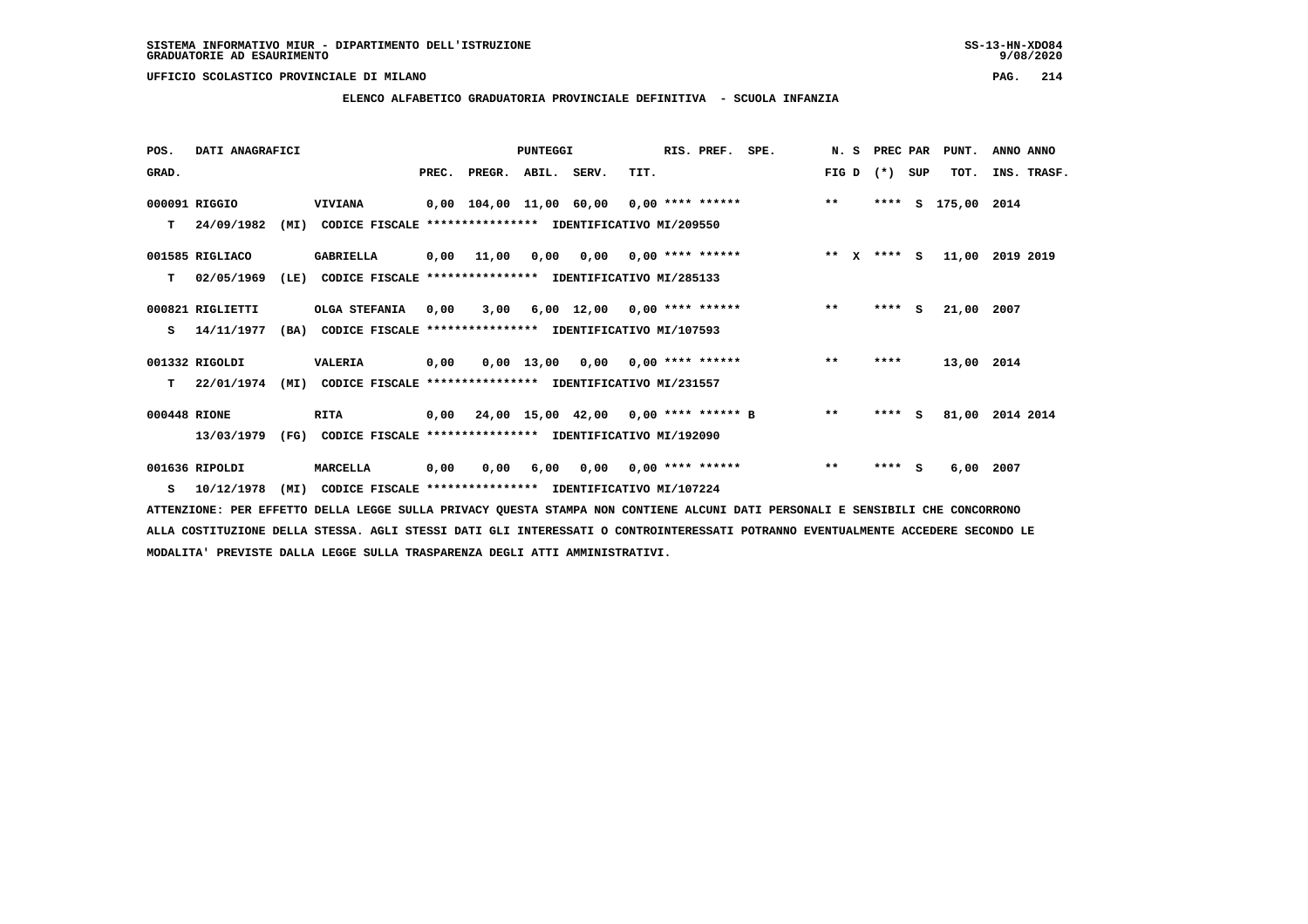# **ELENCO ALFABETICO GRADUATORIA PROVINCIALE DEFINITIVA - SCUOLA INFANZIA**

| POS.         | DATI ANAGRAFICI   |      |                                                               |       |                    | <b>PUNTEGGI</b> |                                           |      | RIS. PREF.         | SPE.                                     |                       | N. S PREC PAR |     | PUNT.         | ANNO ANNO   |
|--------------|-------------------|------|---------------------------------------------------------------|-------|--------------------|-----------------|-------------------------------------------|------|--------------------|------------------------------------------|-----------------------|---------------|-----|---------------|-------------|
| GRAD.        |                   |      |                                                               | PREC. | PREGR. ABIL. SERV. |                 |                                           | TIT. |                    |                                          | FIG D                 | $(* )$        | SUP | TOT.          | INS. TRASF. |
|              | 000043 RISIGLIONE |      | <b>ROSA MARIA</b>                                             |       |                    |                 |                                           |      |                    | 0,00 108,00 17,00 60,00 0,00 **** ****** | $***$                 | ****          | s   | 185,00 2007   |             |
|              | 29/08/1975        |      | (CT) CODICE FISCALE **************** IDENTIFICATIVO MI/111367 |       |                    |                 |                                           |      |                    |                                          |                       |               |     |               |             |
|              | 001106 RITROVATO  |      | VINCENZA                                                      | 0,00  |                    |                 | $0.00$ 15,00 0.00 0.00 **** ******        |      |                    |                                          | $\star\star$          | **** S        |     | 15,00 2014    |             |
| т            | 02/08/1960        | (VV) | CODICE FISCALE                                                |       |                    |                 | **************** IDENTIFICATIVO MI/200027 |      |                    |                                          |                       |               |     |               |             |
| 000324 RIVA  |                   |      | <b>ANNA LISA</b>                                              |       |                    |                 | 0,00 66,00 11,00 42,00 0,00 **** ******   |      |                    |                                          | $***$                 | ****          |     | S 119,00 2007 |             |
|              | 21/12/1963        | (MI) | CODICE FISCALE **************** IDENTIFICATIVO MI/111823      |       |                    |                 |                                           |      |                    |                                          |                       |               |     |               |             |
|              | 001323 RIVETTA    |      | MARGHERITA                                                    | 0.00  |                    |                 | $0,00$ 13,00 0,00 0,00 **** ******        |      |                    |                                          | $***$                 | **** S        |     | 13,00 2014    |             |
| т            | 21/09/1979        |      | (RG) CODICE FISCALE                                           |       |                    |                 | **************** IDENTIFICATIVO MI/195477 |      |                    |                                          |                       |               |     |               |             |
| 000690 RIZZA |                   |      | <b>ANTONELLA</b>                                              | 0,00  |                    |                 | $0,00$ 15,00 18,00 0,00 **** ******       |      |                    |                                          | $\star\star$          | $***$ S       |     | 33,00 2019    |             |
|              | 09/11/1979        | (KR) | CODICE FISCALE **************** IDENTIFICATIVO MI/063376      |       |                    |                 |                                           |      |                    |                                          |                       |               |     |               |             |
| 001356 RIZZA |                   |      | <b>ROSALBA</b>                                                | 0,00  |                    |                 | $0,00$ $12,00$ $0,00$                     |      | $0.00$ **** ****** |                                          | $***$<br>$\mathbf{x}$ | $***$ S       |     | 12,00 2014    |             |
|              | $T = 29/06/1973$  | (RG) | CODICE FISCALE **************** IDENTIFICATIVO MI/199656      |       |                    |                 |                                           |      |                    |                                          |                       |               |     |               |             |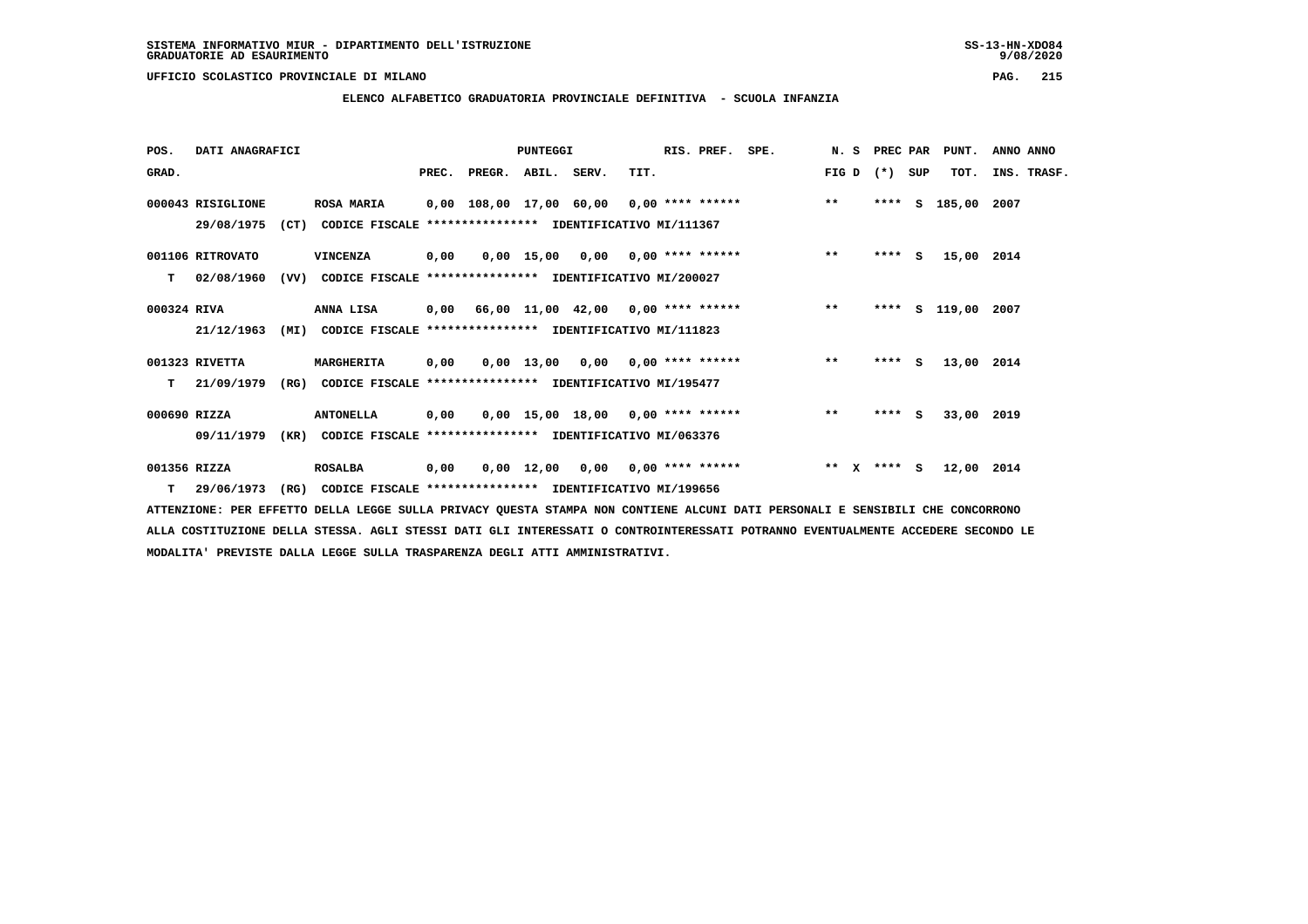### **ELENCO ALFABETICO GRADUATORIA PROVINCIALE DEFINITIVA - SCUOLA INFANZIA**

| POS.         | DATI ANAGRAFICI                                                                | PUNTEGGI |                                                               |       |                                            |             | RIS. PREF.<br>SPE.                     |      |  | N.S                |  | PREC PAR |              | PUNT.   | ANNO ANNO |             |             |  |
|--------------|--------------------------------------------------------------------------------|----------|---------------------------------------------------------------|-------|--------------------------------------------|-------------|----------------------------------------|------|--|--------------------|--|----------|--------------|---------|-----------|-------------|-------------|--|
| GRAD.        |                                                                                |          |                                                               | PREC. | PREGR.                                     | ABIL. SERV. |                                        | TIT. |  |                    |  | FIG D    |              | $(* )$  | SUP       | TOT.        | INS. TRASF. |  |
| 000976 RIZZA |                                                                                |          | <b>SILVANA</b>                                                | 0,00  |                                            | 3,00 15,00  | 0,00                                   |      |  | $0,00$ **** ****** |  | $***$    |              | ****    | - S       | 18,00       | 2019 2019   |  |
|              | 07/01/1968                                                                     | (RG)     | CODICE FISCALE **************** IDENTIFICATIVO MI/285147      |       |                                            |             |                                        |      |  |                    |  |          |              |         |           |             |             |  |
| 000655 RIZZI |                                                                                |          | LETIZIA                                                       | 0,00  |                                            |             | $0.00$ 15.00 24.00 0.00 **** ******    |      |  |                    |  | $***$ X  |              | **** S  |           | 39,00       | 2019 2019   |  |
|              | 01/06/1974                                                                     | (TA)     | CODICE FISCALE **************** IDENTIFICATIVO MI/285148      |       |                                            |             |                                        |      |  |                    |  |          |              |         |           |             |             |  |
| 000049 RIZZO |                                                                                |          | <b>GIUSEPPA</b>                                               |       | $0,00$ 108,00 16,00 60,00 0,00 **** ****** |             |                                        |      |  |                    |  | $**$     |              | ****    |           | S 184,00    | 2005 2005   |  |
|              | 22/09/1968<br>(PA)<br>CODICE FISCALE **************** IDENTIFICATIVO MI/097562 |          |                                                               |       |                                            |             |                                        |      |  |                    |  |          |              |         |           |             |             |  |
| 000270 RIZZO |                                                                                |          | <b>MAFALDA</b>                                                | 0,00  | 73,00                                      |             | $0.00 \t 60.00 \t 0.00 \t$ **** ****** |      |  |                    |  | $***$    | $\mathbf{x}$ | ****    |           | 133,00 2014 |             |  |
| т            | 31/03/1970                                                                     |          | (AV) CODICE FISCALE **************** IDENTIFICATIVO MI/226903 |       |                                            |             |                                        |      |  |                    |  |          |              |         |           |             |             |  |
|              | 000834 RIZZUTO                                                                 |          | <b>ANDREA</b>                                                 |       | $0,00$ 18,00                               | 0,00        | $0,00$ 3,00 **** ******                |      |  |                    |  | $***$    |              | $***$ S |           | 21,00 2014  |             |  |
| т            | 23/03/1984                                                                     | (AG)     | CODICE FISCALE **************** IDENTIFICATIVO MI/220814      |       |                                            |             |                                        |      |  |                    |  |          |              |         |           |             |             |  |
|              | 001433 RIZZUTO                                                                 |          | <b>FRANCESCA</b>                                              | 0,00  |                                            | 0,00 11,00  | 0,00                                   |      |  | $0,00$ **** ****** |  | $* *$    | $\mathbf{x}$ | **** S  |           | 11,00 2014  |             |  |
|              | T 07/08/1972                                                                   | (TP)     | CODICE FISCALE **************** IDENTIFICATIVO MI/194872      |       |                                            |             |                                        |      |  |                    |  |          |              |         |           |             |             |  |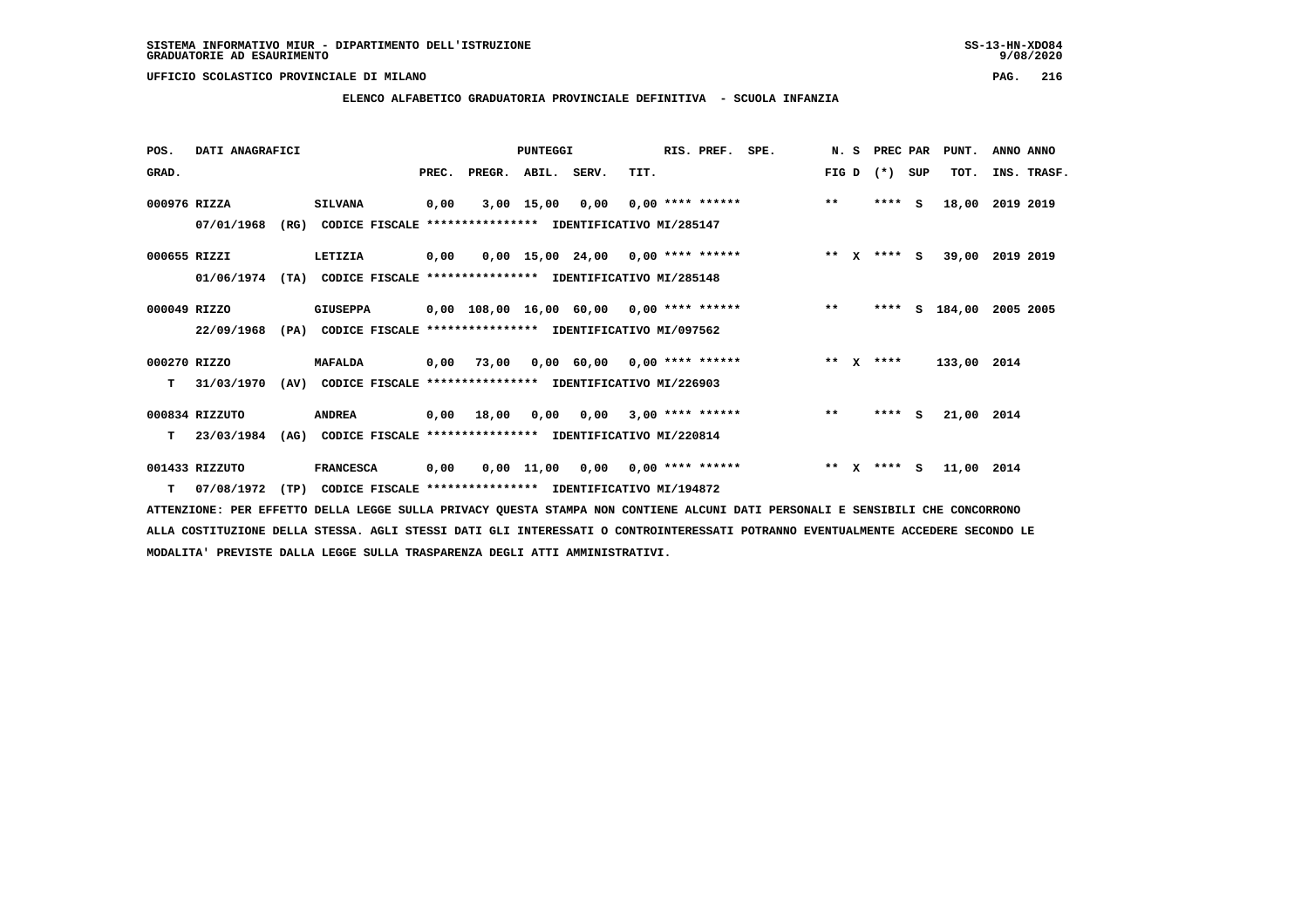**ELENCO ALFABETICO GRADUATORIA PROVINCIALE DEFINITIVA - SCUOLA INFANZIA**

| POS.         | DATI ANAGRAFICI   |      |                                                                         |      |                                           | <b>PUNTEGGI</b> |                                    |      | RIS. PREF. SPE. |                                          |       | N. S PREC PAR |     | PUNT.              | ANNO ANNO       |
|--------------|-------------------|------|-------------------------------------------------------------------------|------|-------------------------------------------|-----------------|------------------------------------|------|-----------------|------------------------------------------|-------|---------------|-----|--------------------|-----------------|
| GRAD.        |                   |      |                                                                         |      | PREC. PREGR. ABIL. SERV.                  |                 |                                    | TIT. |                 |                                          |       | FIG D $(*)$   | SUP | TOT.               | INS. TRASF.     |
|              | 001354 RIZZUTO    |      | <b>GIOVANNAMARIA</b>                                                    | 0,00 | 12,00                                     | 0,00            | 0,00                               |      |                 | $0.00$ **** ****** *** **                |       | ****          | s.  | 12,00 2014         |                 |
| T.           | 07/05/1974        |      | (TP) CODICE FISCALE **************** IDENTIFICATIVO MI/233135           |      |                                           |                 |                                    |      |                 |                                          |       |               |     |                    |                 |
| 000088 ROCCA |                   |      | <b>PATRIZIA</b>                                                         |      |                                           |                 |                                    |      |                 | 0,00 100,00 15,00 60,00 0,00 **** ****** | $* *$ |               |     | **** S 175,00 2000 |                 |
|              | 15/05/1968        | (CZ) | CODICE FISCALE **************** IDENTIFICATIVO MI/033236                |      |                                           |                 |                                    |      |                 |                                          |       |               |     |                    |                 |
| 000508 ROCCA |                   |      | <b>SILVANA</b>                                                          |      | $0,00$ 8,00 14,00 44,00 0,00 **** ******  |                 |                                    |      |                 | $\star \star$ $\chi$                     |       | $***$ S       |     |                    | 66,00 2014 2014 |
|              |                   |      | 10/03/1964 (CZ) CODICE FISCALE *************** IDENTIFICATIVO MI/191456 |      |                                           |                 |                                    |      |                 |                                          |       |               |     |                    |                 |
|              | 001499 ROCCASALVA |      | <b>DONATELLA</b>                                                        | 0,00 |                                           |                 | $0.00$ 11.00 0.00 0.00 **** ****** |      |                 | $***$ $x$ $***$ $s$                      |       |               |     | 11,00 2014         |                 |
| т            | 09/12/1962        | (CT) | CODICE FISCALE **************** IDENTIFICATIVO MI/233592                |      |                                           |                 |                                    |      |                 |                                          |       |               |     |                    |                 |
|              | 000616 ROCCELLA   |      | <b>SUSANNA</b>                                                          |      | $0,00$ 17,00 16,00 12,00 0,00 **** ****** |                 |                                    |      |                 |                                          | $**$  | $***$ S       |     |                    | 45,00 2014 2014 |
|              | 21/07/1967        | (EN) | CODICE FISCALE **************** IDENTIFICATIVO MI/191845                |      |                                           |                 |                                    |      |                 |                                          |       |               |     |                    |                 |
| 000422 ROCCO |                   |      | <b>ERIKA</b>                                                            |      | 0,00 21,00 0,00 72,00 0,00 **** ******    |                 |                                    |      |                 |                                          | $***$ | $***$ S       |     | 93,00 2014         |                 |
|              | $T = 04/06/1983$  |      | (MI) CODICE FISCALE **************** IDENTIFICATIVO MI/209777           |      |                                           |                 |                                    |      |                 |                                          |       |               |     |                    |                 |

 **ATTENZIONE: PER EFFETTO DELLA LEGGE SULLA PRIVACY QUESTA STAMPA NON CONTIENE ALCUNI DATI PERSONALI E SENSIBILI CHE CONCORRONO ALLA COSTITUZIONE DELLA STESSA. AGLI STESSI DATI GLI INTERESSATI O CONTROINTERESSATI POTRANNO EVENTUALMENTE ACCEDERE SECONDO LE MODALITA' PREVISTE DALLA LEGGE SULLA TRASPARENZA DEGLI ATTI AMMINISTRATIVI.**

# $9/08/2020$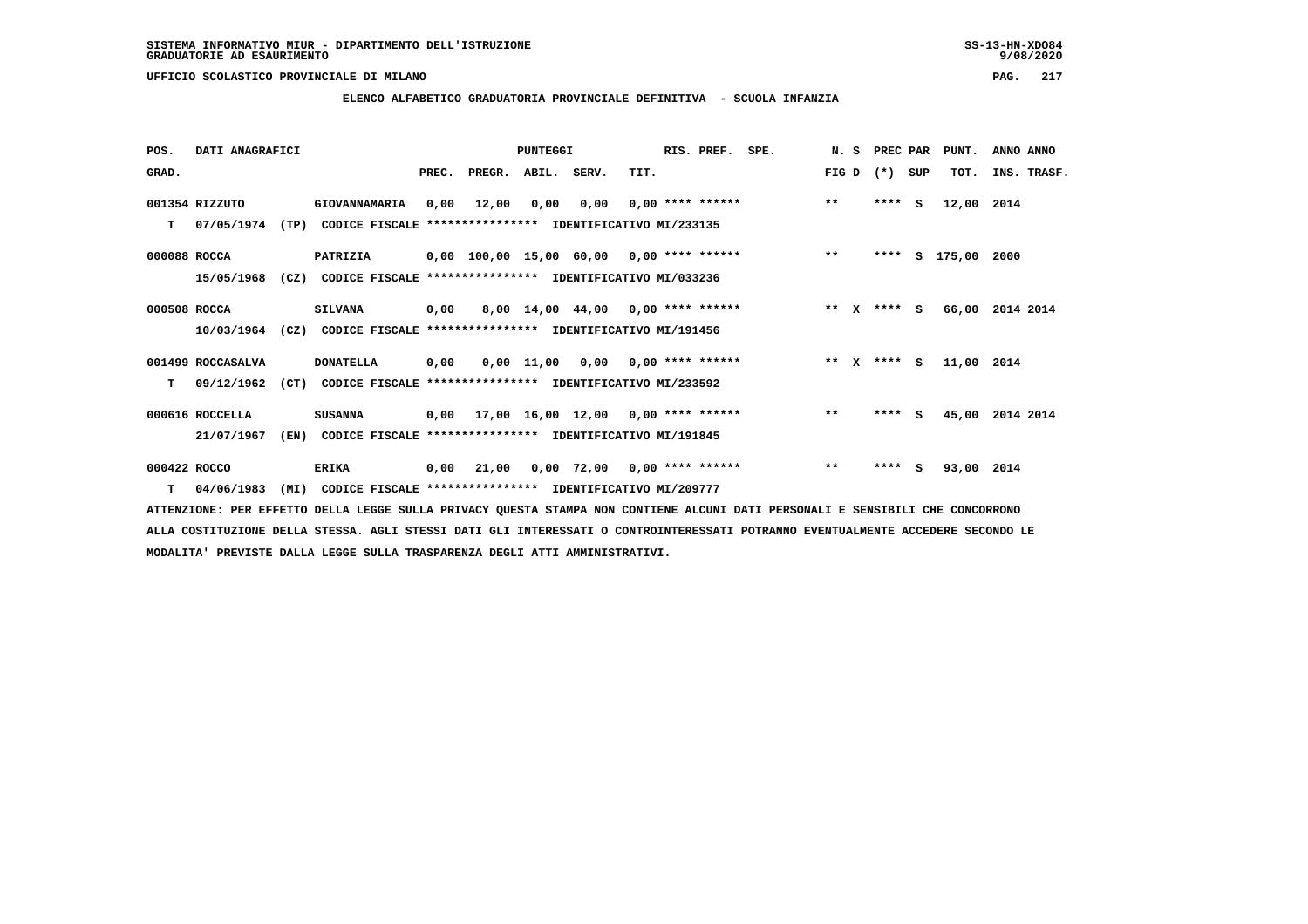### **ELENCO ALFABETICO GRADUATORIA PROVINCIALE DEFINITIVA - SCUOLA INFANZIA**

| POS.  | DATI ANAGRAFICI       |      |                                                                          |       |        | PUNTEGGI     |                                           |      | RIS. PREF.                | SPE.                    | N.S   | PREC PAR |          | PUNT.         | ANNO ANNO   |
|-------|-----------------------|------|--------------------------------------------------------------------------|-------|--------|--------------|-------------------------------------------|------|---------------------------|-------------------------|-------|----------|----------|---------------|-------------|
| GRAD. |                       |      |                                                                          | PREC. | PREGR. | ABIL. SERV.  |                                           | TIT. |                           |                         | FIG D | $(*)$    | SUP      | TOT.          | INS. TRASF. |
|       | 001203 RODOLFO MASERA |      | VALENTINA                                                                | 0,00  |        | $3,00$ 11,00 | 0,00                                      |      | $0.00$ **** ******        |                         | $***$ | ****     | <b>S</b> | 14,00         | 2014        |
| т     |                       |      | 25/04/1975 (PV) CODICE FISCALE **************** IDENTIFICATIVO MI/215532 |       |        |              |                                           |      |                           |                         |       |          |          |               |             |
|       | 000103 ROGANO         |      | VENERANDA                                                                |       |        |              | $0,00$ 98,00 15,00 60,00 0,00 **** ****** |      |                           |                         | $***$ |          |          | **** S 173,00 | 2005 2005   |
|       | 23/10/1962            | (KR) | CODICE FISCALE **************** IDENTIFICATIVO MI/097561                 |       |        |              |                                           |      |                           |                         |       |          |          |               |             |
|       | 000398 ROGLIANO       |      | <b>ANNACHIARA</b>                                                        | 0,00  | 39,00  |              | $0,00$ 60,00 0,00 **** ******             |      |                           |                         | $* *$ | ****     |          | 99,00 2014    |             |
| T.    | 19/09/1980            | (MI) | CODICE FISCALE **************** IDENTIFICATIVO MI/232959                 |       |        |              |                                           |      |                           |                         |       |          |          |               |             |
|       | 000352 ROMANELLO      |      | <b>MARISA</b>                                                            | 0,00  |        |              | 8,00 40,00 60,00 3,00 **** ******         |      |                           | ** X **** S 111,00 2009 |       |          |          |               |             |
|       | 01/08/1988            | (MI) | CODICE FISCALE **************** IDENTIFICATIVO MI/143919                 |       |        |              |                                           |      |                           |                         |       |          |          |               |             |
|       | 000644 ROMANO         |      | PASQUALINA                                                               | 0,00  |        | 24,00 14,00  | 2,00                                      |      | 0,00 **** ******          |                         | $***$ | $***$ S  |          | 40,00         | 2019 2019   |
|       | 27/03/1977            | (CB) | CODICE FISCALE **************** IDENTIFICATIVO MI/285164                 |       |        |              |                                           |      |                           |                         |       |          |          |               |             |
|       | 000447 ROMANO         |      | <b>SANDRO</b>                                                            | 0,00  | 81,00  | 0,00         |                                           |      | $0,00$ $0,00$ **** ****** |                         | $***$ | ****     | s        | 81,00         | 2005 2005   |
|       | 14/10/1971            | (LE) | CODICE FISCALE **************** IDENTIFICATIVO MI/096436                 |       |        |              |                                           |      |                           |                         |       |          |          |               |             |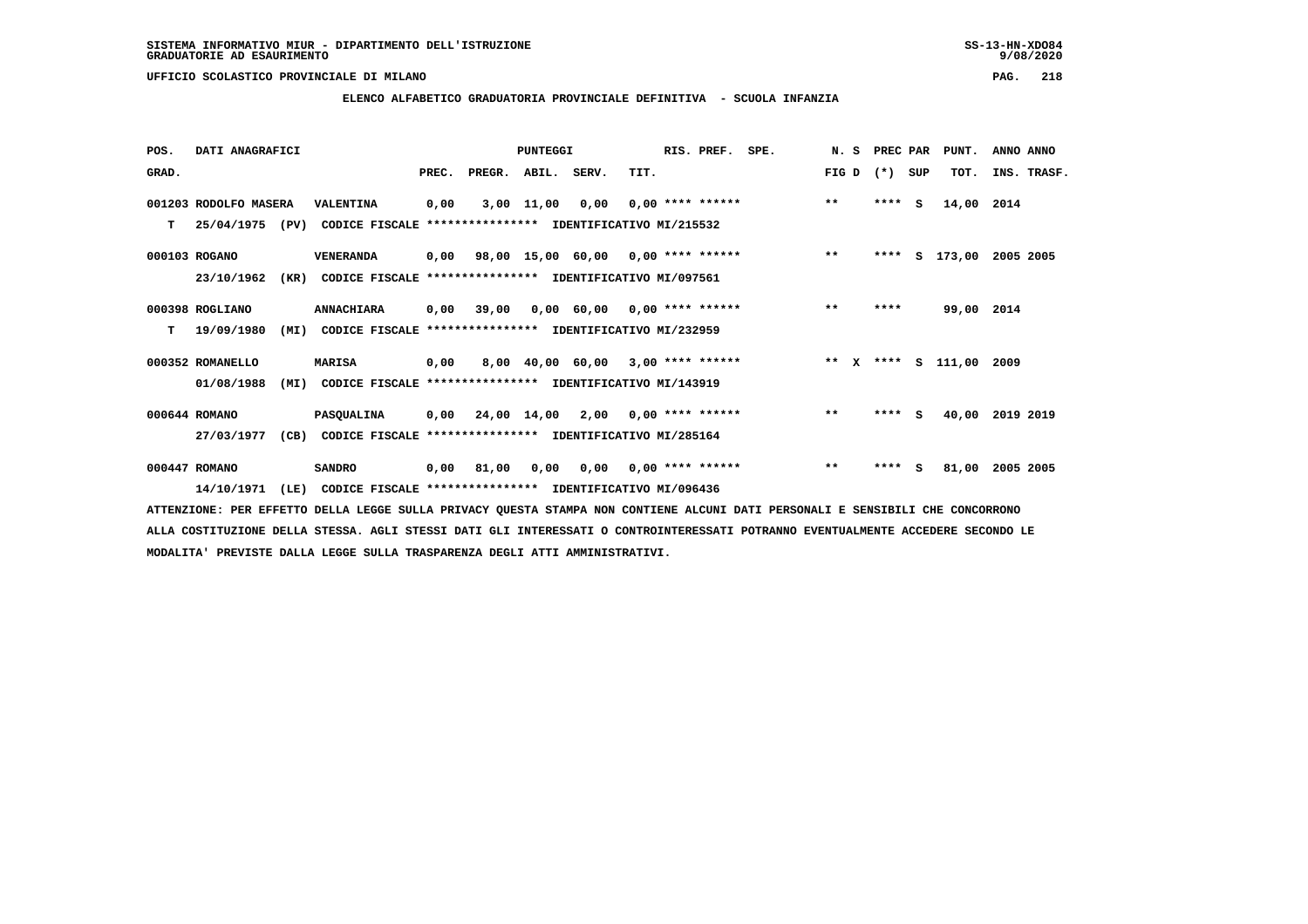$9/08/2020$ 

 **UFFICIO SCOLASTICO PROVINCIALE DI MILANO PAG. 219**

### **ELENCO ALFABETICO GRADUATORIA PROVINCIALE DEFINITIVA - SCUOLA INFANZIA**

| POS.         | DATI ANAGRAFICI |      |                                                               |       |                    | PUNTEGGI   |                                                        |      | RIS. PREF.         | SPE.                             | N.S   | PREC PAR |     | PUNT.         | ANNO ANNO       |
|--------------|-----------------|------|---------------------------------------------------------------|-------|--------------------|------------|--------------------------------------------------------|------|--------------------|----------------------------------|-------|----------|-----|---------------|-----------------|
| GRAD.        |                 |      |                                                               | PREC. | PREGR. ABIL. SERV. |            |                                                        | TIT. |                    |                                  | FIG D | $(*)$    | SUP | TOT.          | INS. TRASF.     |
|              | 000879 ROMANO   |      | <b>TERESA</b>                                                 | 0,00  |                    | 3,00 17,00 | 0,00                                                   |      | $0.00$ **** ****** |                                  | $***$ | $***$ S  |     | 20,00         | 2019 2019       |
|              | 23/08/1958      | (NA) | CODICE FISCALE **************** IDENTIFICATIVO MI/285325      |       |                    |            |                                                        |      |                    |                                  |       |          |     |               |                 |
| 001514 ROMEO |                 |      | <b>GIOVANNA</b>                                               | 0,00  |                    |            |                                                        |      |                    | 0,00 11,00 0,00 0,00 **** ****** | $**$  | $***$ S  |     | 11,00 2014    |                 |
| т            | 29/09/1969      | (RC) | CODICE FISCALE **************** IDENTIFICATIVO MI/193907      |       |                    |            |                                                        |      |                    |                                  |       |          |     |               |                 |
| 000999 ROMEO |                 |      | MARIAANGELA                                                   | 0.00  |                    |            | $0.00$ 17,00 0.00 0.00 **** ******                     |      |                    |                                  | $***$ | $***$ S  |     | 17,00 2014    |                 |
| т            | 17/09/1983      |      | (VV) CODICE FISCALE **************** IDENTIFICATIVO MI/204877 |       |                    |            |                                                        |      |                    |                                  |       |          |     |               |                 |
| 000555 ROMEO |                 |      | <b>MARIA ANTONIA</b>                                          |       |                    |            | $0,00$ 45,00 11,00 1,00 0,00 **** ******               |      |                    |                                  | $**$  | **** S   |     |               | 57,00 2019 2019 |
| т            | 01/10/1979      | (RC) | CODICE FISCALE **************** IDENTIFICATIVO MI/285168      |       |                    |            |                                                        |      |                    |                                  |       |          |     |               |                 |
| 000118 ROMEO |                 |      | <b>SIMONA</b>                                                 | 0,00  |                    |            | 96,00 11,00 60,00 3,00 **** ******                     |      |                    | $\star\star$                     |       | ****     |     | S 170,00 2014 |                 |
| т            | 25/06/1979      | (MI) | CODICE FISCALE **************** IDENTIFICATIVO MI/241658      |       |                    |            |                                                        |      |                    |                                  |       |          |     |               |                 |
| 000379 ROMEO |                 |      | SONIA                                                         |       |                    |            | $0,00$ $104,00$ $0,00$ $0,00$ $0,00$ $***$ **** ****** |      |                    |                                  | $**$  | ****     |     | s 104,00      | 2011 2011       |
|              | 05/03/1975      | (AL) | CODICE FISCALE **************** IDENTIFICATIVO MI/167702      |       |                    |            |                                                        |      |                    |                                  |       |          |     |               |                 |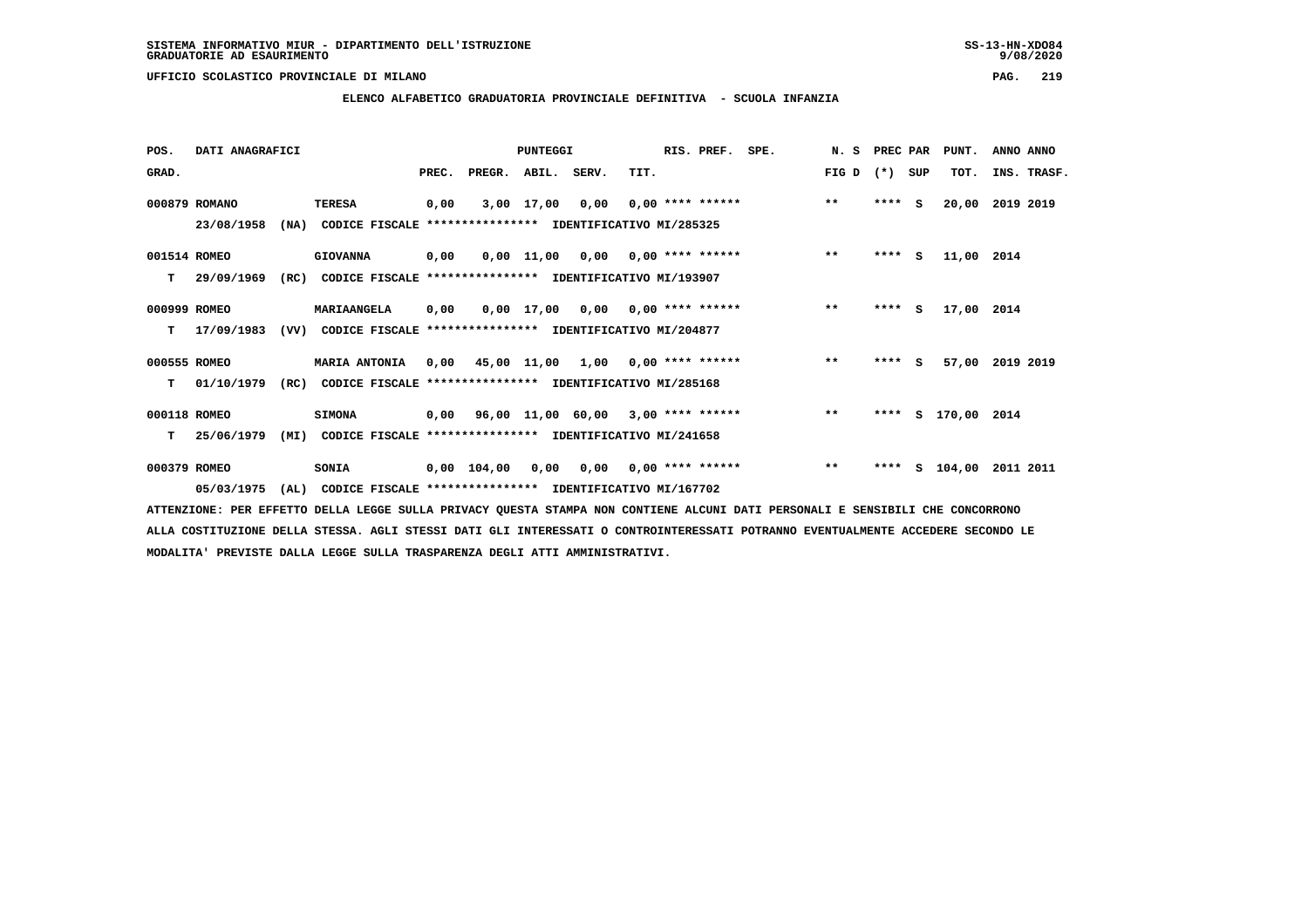### **ELENCO ALFABETICO GRADUATORIA PROVINCIALE DEFINITIVA - SCUOLA INFANZIA**

| POS.         | DATI ANAGRAFICI |      |                                                          |       |                    | PUNTEGGI |                                           |      | RIS. PREF.                | SPE.                                       | N. S  | PREC PAR    |     | PUNT.         | ANNO ANNO |             |
|--------------|-----------------|------|----------------------------------------------------------|-------|--------------------|----------|-------------------------------------------|------|---------------------------|--------------------------------------------|-------|-------------|-----|---------------|-----------|-------------|
| GRAD.        |                 |      |                                                          | PREC. | PREGR. ABIL. SERV. |          |                                           | TIT. |                           |                                            | FIG D | $(*)$       | SUP | TOT.          |           | INS. TRASF. |
| 000077 ROSA  |                 |      | <b>ALESSANDRA</b>                                        | 0,00  |                    |          |                                           |      |                           | 75,00 42,00 60,00 0,00 **** ****** *** *** |       | ****        |     | S 177,00 2007 |           |             |
|              | 17/08/1981      | (MI) | CODICE FISCALE **************** IDENTIFICATIVO MI/107066 |       |                    |          |                                           |      |                           |                                            |       |             |     |               |           |             |
| 001265 ROSA  |                 |      | <b>FRANCESCA</b>                                         |       | $0,00$ 14,00       | 0,00     |                                           |      | $0,00$ $0,00$ **** ****** |                                            |       | ** X **** S |     | 14,00         | 2019 2019 |             |
|              | 30/01/1983      | (PZ) | CODICE FISCALE **************** IDENTIFICATIVO MI/285204 |       |                    |          |                                           |      |                           |                                            |       |             |     |               |           |             |
|              | 000364 ROSATO   |      | <b>FRANCESCA</b>                                         |       |                    |          |                                           |      |                           | 0,00 40,00 12,00 56,00 0,00 **** ******    | $***$ | ****        | s   | 108,00        | 2007 2007 |             |
|              | 25/11/1970      | (MI) | CODICE FISCALE **************** IDENTIFICATIVO MI/107723 |       |                    |          |                                           |      |                           |                                            |       |             |     |               |           |             |
|              | 000769 ROSSELLI |      | GIUSEPPINA                                               | 0,00  | 12,00              |          | $0.00$ 12.00 0.00 **** ******             |      |                           |                                            | $***$ | ****        | S.  | 24,00 2014    |           |             |
| т            | 09/08/1983      | (AG) | CODICE FISCALE                                           |       |                    |          | **************** IDENTIFICATIVO MI/220700 |      |                           |                                            |       |             |     |               |           |             |
| 000677 ROSSI |                 |      | <b>DOMENICA</b>                                          | 0,00  |                    |          | $0,00$ 17,00 18,00 0,00 **** ******       |      |                           |                                            | $* *$ | ****        | - S | 35,00 2014    |           |             |
| т            | 28/06/1983      | (RC) | CODICE FISCALE **************** IDENTIFICATIVO MI/231939 |       |                    |          |                                           |      |                           |                                            |       |             |     |               |           |             |
| 000130 ROSSI |                 |      | <b>FRANCESCA</b>                                         | 0,00  |                    |          | 64,00 42,00 60,00 0,00 **** ******        |      |                           |                                            | $***$ | ****        |     | S 166,00 2007 |           |             |
|              | 29/11/1981      | (MI) | CODICE FISCALE **************** IDENTIFICATIVO MI/108575 |       |                    |          |                                           |      |                           |                                            |       |             |     |               |           |             |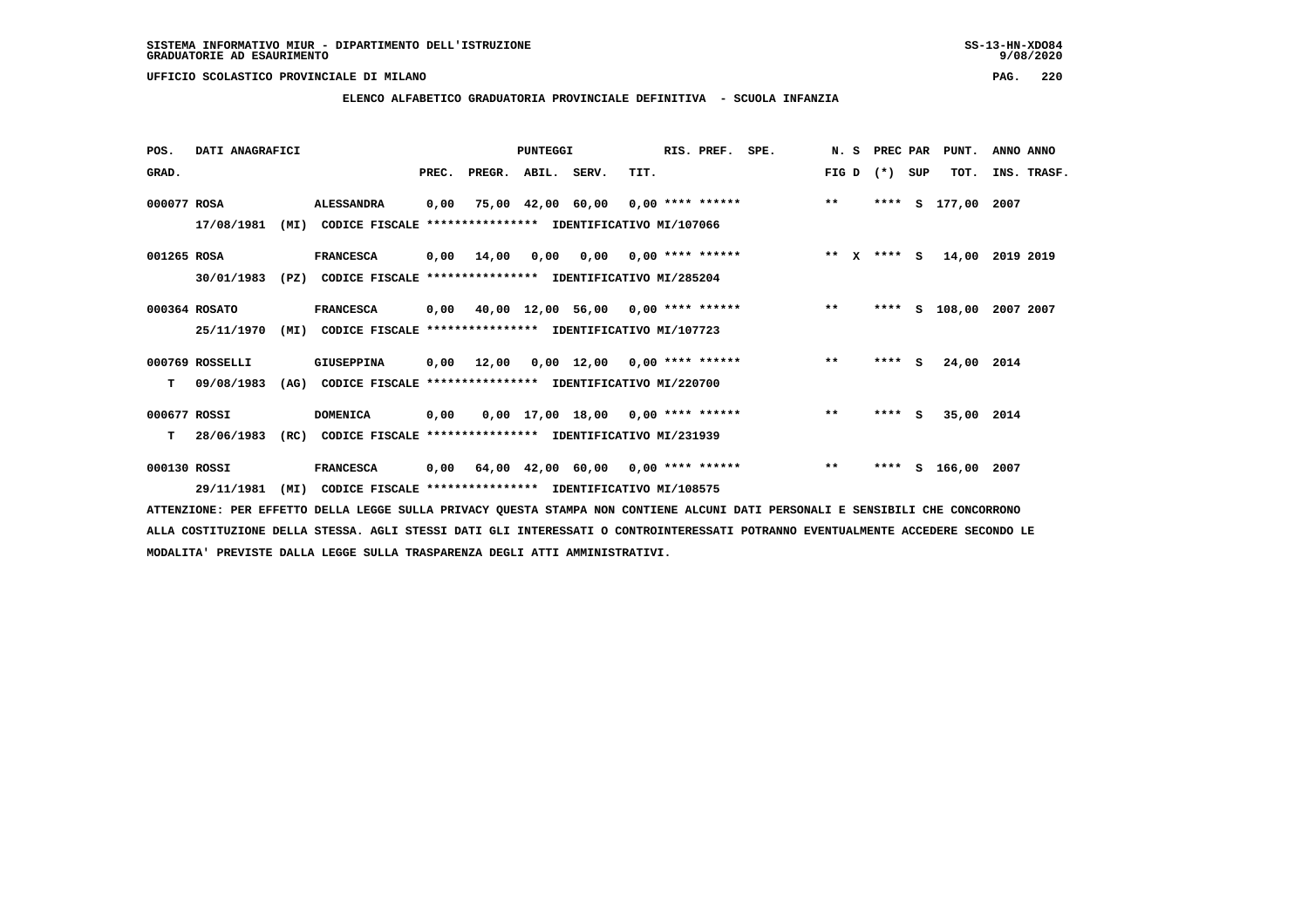**ELENCO ALFABETICO GRADUATORIA PROVINCIALE DEFINITIVA - SCUOLA INFANZIA**

| POS.  | DATI ANAGRAFICI |      |                                                               |       |                                           | PUNTEGGI    |                                     |      | RIS. PREF.         | SPE. | N.S                   | PREC PAR |          | PUNT.       | ANNO ANNO       |
|-------|-----------------|------|---------------------------------------------------------------|-------|-------------------------------------------|-------------|-------------------------------------|------|--------------------|------|-----------------------|----------|----------|-------------|-----------------|
| GRAD. |                 |      |                                                               | PREC. | PREGR.                                    | ABIL. SERV. |                                     | TIT. |                    |      | FIG D                 | $(*)$    | SUP      | TOT.        | INS. TRASF.     |
|       | 001577 ROTOLO   |      | <b>CONCETTA</b>                                               | 0,00  | 11,00                                     | 0,00        | 0,00                                |      | $0.00$ **** ****** |      | $***$                 | ****     | <b>S</b> | 11,00 2014  |                 |
| т     | 24/10/1964      |      | (CT) CODICE FISCALE **************** IDENTIFICATIVO MI/232488 |       |                                           |             |                                     |      |                    |      |                       |          |          |             |                 |
|       | 000544 ROTTURA  |      | <b>MARIA TERESA</b>                                           | 0,00  |                                           |             | $3,00$ 17,00 36,00 3,00 **** ****** |      |                    |      | $***$                 | ****     | <b>S</b> |             | 59,00 2019 2019 |
|       | 15/11/1971      | (RC) | CODICE FISCALE                                                |       | **************** IDENTIFICATIVO MI/285452 |             |                                     |      |                    |      |                       |          |          |             |                 |
|       | 000243 ROTTURA  |      | ROSA                                                          |       | $0,00$ 66,00 11,00 64,00 0,00 **** ****** |             |                                     |      |                    |      | $* *$<br>$\mathbf{x}$ | ****     |          | 141,00 2014 |                 |
| т     | 28/05/1969      | (RC) | CODICE FISCALE **************** IDENTIFICATIVO MI/222676      |       |                                           |             |                                     |      |                    |      |                       |          |          |             |                 |
|       | 001060 ROVITO   |      | <b>TIZIANA</b>                                                | 0,00  |                                           |             | $0,00$ 16,00 0,00 0,00 **** ******  |      |                    |      | $***$                 | $***$ S  |          | 16,00 2014  |                 |
| т     | 24/05/1973      | (RM) | CODICE FISCALE **************** IDENTIFICATIVO MI/231480      |       |                                           |             |                                     |      |                    |      |                       |          |          |             |                 |
|       | 000632 RUBBINO  |      | <b>ROSANNA</b>                                                |       | $0,00$ 21,00 15,00 0,00 6,00 **** ******  |             |                                     |      |                    |      | $**$                  | $***$ S  |          |             | 42,00 2019 2019 |
|       | 30/11/1973      | (CT) | CODICE FISCALE **************** IDENTIFICATIVO MI/285214      |       |                                           |             |                                     |      |                    |      |                       |          |          |             |                 |
|       | 000958 RUBERTO  |      | PALMINA                                                       | 0,00  |                                           | 0,00 18,00  | 0,00                                |      | 0,00 **** ******   |      | $***$                 | $***5$   |          | 18,00 2014  |                 |
| т     | 28/07/1969      | (KR) | CODICE FISCALE **************** IDENTIFICATIVO MI/233671      |       |                                           |             |                                     |      |                    |      |                       |          |          |             |                 |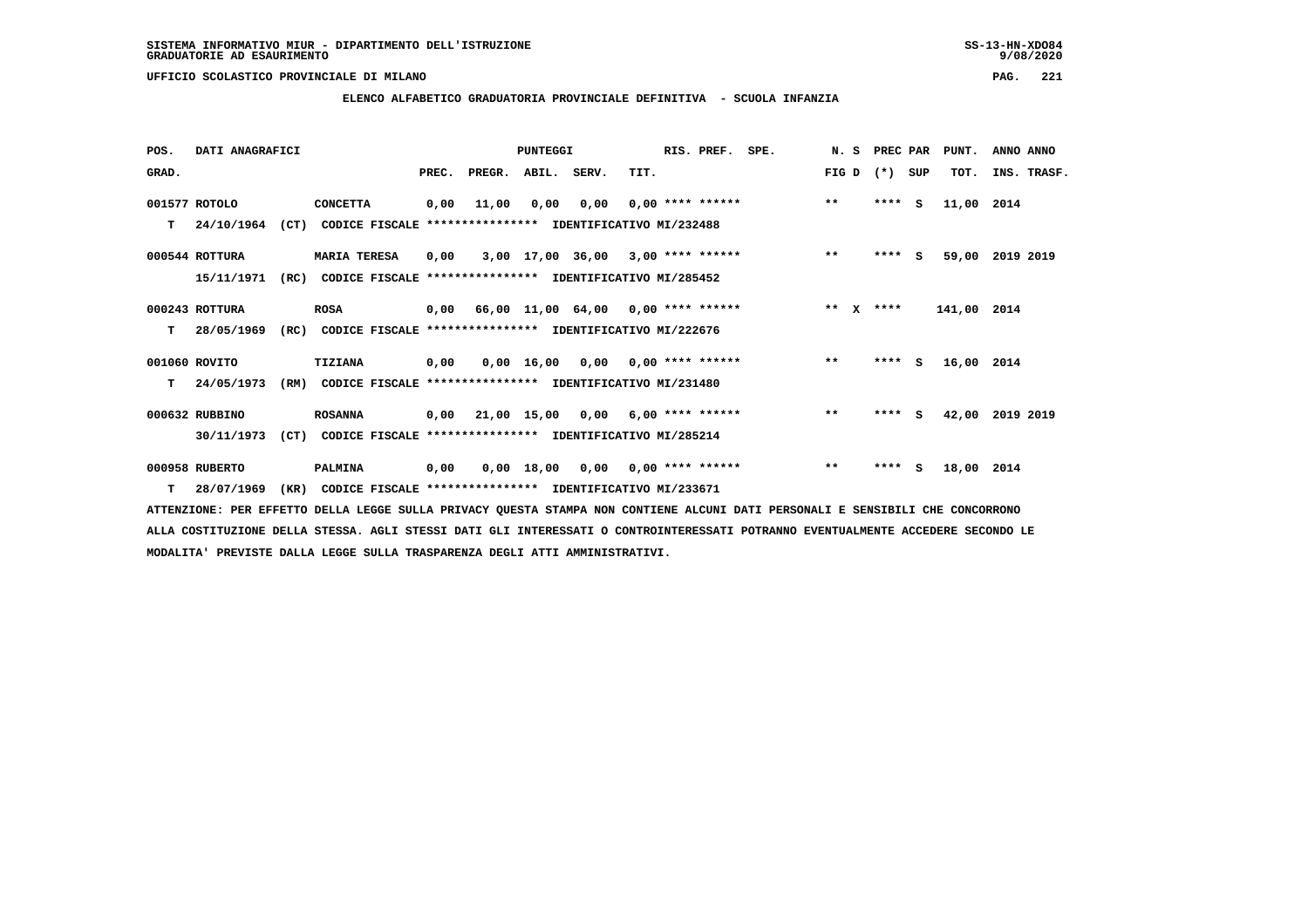### **ELENCO ALFABETICO GRADUATORIA PROVINCIALE DEFINITIVA - SCUOLA INFANZIA**

 **POS. DATI ANAGRAFICI PUNTEGGI RIS. PREF. SPE. N. S PREC PAR PUNT. ANNO ANNO**GRAD. **BRAD. PREC. PREGR. ABIL. SERV.** TIT. THE REGREATER FIG D (\*) SUP TOT. INS. TRASF.  **001640 RUBINO ALESSANDRA 0,00 0,00 6,00 0,00 0,00 \*\*\*\* \*\*\*\*\*\* \*\* \*\*\*\* S 6,00 2011 2011 S 22/05/1980 (NA) CODICE FISCALE \*\*\*\*\*\*\*\*\*\*\*\*\*\*\*\* IDENTIFICATIVO MI/167718 000004 RUCIRETA ARIANNA 0,00 120,00 17,00 60,00 0,00 \*\*\*\* \*\*\*\*\*\* \*\* \*\*\*\* S 197,00 2014 T 07/08/1980 (MI) CODICE FISCALE \*\*\*\*\*\*\*\*\*\*\*\*\*\*\*\* IDENTIFICATIVO MI/219585 001476 RUFFO GIOVANNI 0,00 11,00 0,00 0,00 0,00 \*\*\*\* \*\*\*\*\*\* \*\* \*\*\*\* S 11,00 2014 T 06/07/1978 (CZ) CODICE FISCALE \*\*\*\*\*\*\*\*\*\*\*\*\*\*\*\* IDENTIFICATIVO MI/204876 001535 RUGGERI GIUSEPPA 0,00 0,00 11,00 0,00 0,00 \*\*\*\* \*\*\*\*\*\* \*\* \*\*\*\* S 11,00 2014 T 18/04/1980 (CT) CODICE FISCALE \*\*\*\*\*\*\*\*\*\*\*\*\*\*\*\* IDENTIFICATIVO MI/233591 001138 RUGGIA ALESSANDRA 0,00 0,00 15,00 0,00 0,00 \*\*\*\* \*\*\*\*\*\* \*\* \*\*\*\* S 15,00 2014 T 04/04/1981 (SA) CODICE FISCALE \*\*\*\*\*\*\*\*\*\*\*\*\*\*\*\* IDENTIFICATIVO MI/224019 000575 RUGGIERO MARINA GERARD 0,00 0,00 15,00 29,00 9,00 \*\*\*\* \*\*\*\*\*\* \*\* \*\*\*\* S 53,00 2019 2019 25/10/1966 (AV) CODICE FISCALE \*\*\*\*\*\*\*\*\*\*\*\*\*\*\*\* IDENTIFICATIVO MI/285097**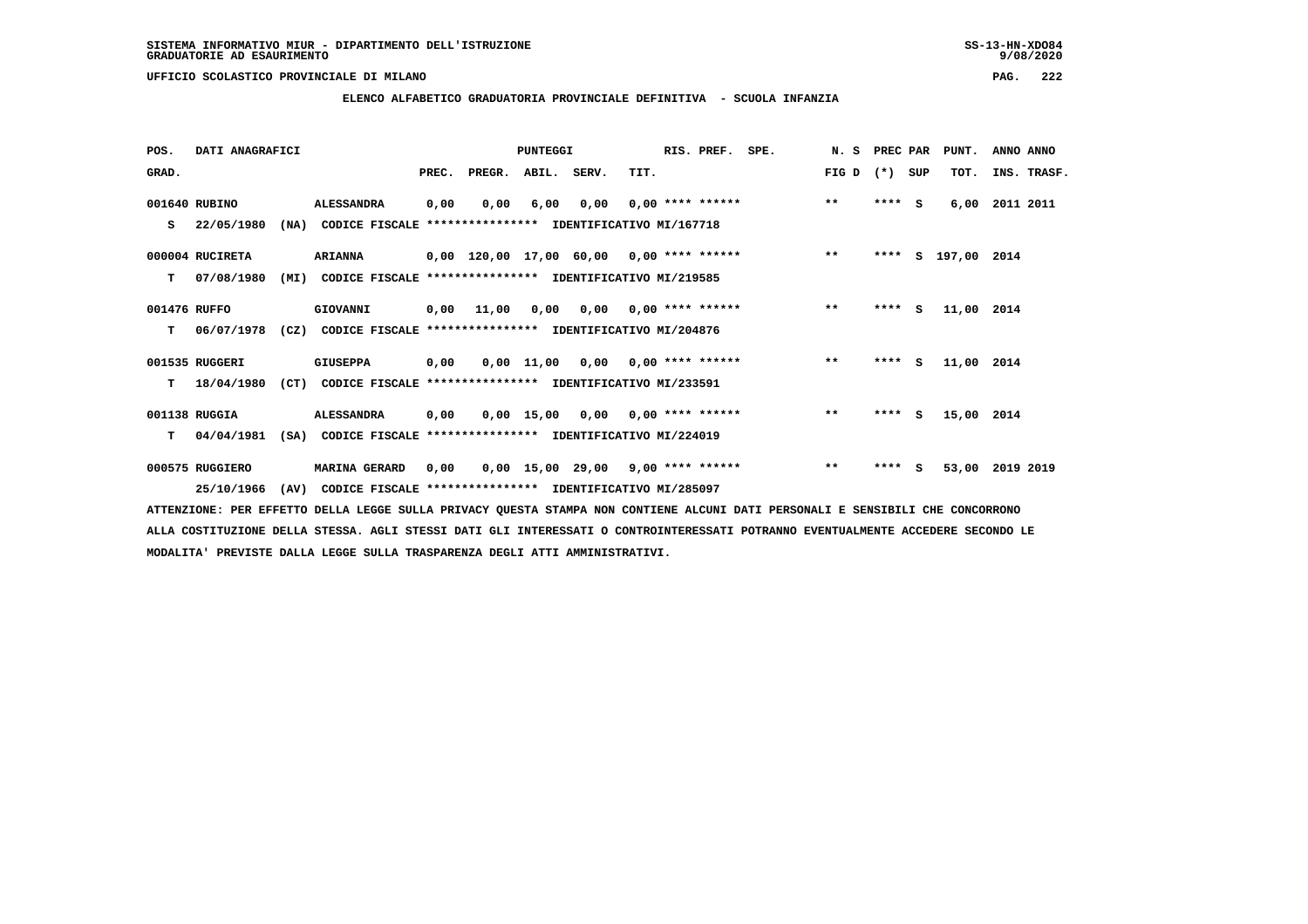$9/08/2020$ 

 **UFFICIO SCOLASTICO PROVINCIALE DI MILANO PAG. 223**

### **ELENCO ALFABETICO GRADUATORIA PROVINCIALE DEFINITIVA - SCUOLA INFANZIA**

| POS.         | DATI ANAGRAFICI |      |                                                          |       |            | PUNTEGGI           |                                    |      | RIS. PREF.         | SPE.                                    |         | N. S         | PREC PAR    |     | PUNT.              | ANNO ANNO          |
|--------------|-----------------|------|----------------------------------------------------------|-------|------------|--------------------|------------------------------------|------|--------------------|-----------------------------------------|---------|--------------|-------------|-----|--------------------|--------------------|
| GRAD.        |                 |      |                                                          | PREC. |            | PREGR. ABIL. SERV. |                                    | TIT. |                    |                                         |         |              | FIG D $(*)$ | SUP | TOT.               | INS. TRASF.        |
|              | 000205 RUGGINI  |      | ERICA SARA                                               | 0,00  |            |                    | 72,00 18,00 60,00 0,00 **** ****** |      |                    |                                         | $**$    | $\mathbf{x}$ | ****        |     | 150,00 2007        |                    |
|              | 30/12/1977      | (MI) | CODICE FISCALE **************** IDENTIFICATIVO MI/107543 |       |            |                    |                                    |      |                    |                                         |         |              |             |     |                    |                    |
|              | 000322 RUSCICA  |      | LUISA                                                    |       |            |                    |                                    |      |                    | 0,00 57,00 17,00 46,00 0,00 **** ****** | $***$   |              | ****        |     |                    | S 120,00 2014 2014 |
|              | 21/11/1967      | (SR) | CODICE FISCALE **************** IDENTIFICATIVO MI/190950 |       |            |                    |                                    |      |                    |                                         |         |              |             |     |                    |                    |
|              | 001112 RUSSELLO |      | <b>AGATA</b>                                             |       | 0,00 15,00 | 0,00               | 0,00                               |      | $0.00$ **** ****** |                                         | $***$   |              | $***$ S     |     | 15,00 2014         |                    |
| т            | 17/11/1981      | (AG) | CODICE FISCALE **************** IDENTIFICATIVO MI/193798 |       |            |                    |                                    |      |                    |                                         |         |              |             |     |                    |                    |
| 000112 RUSSO |                 |      | CONCETTA YLEN                                            | 0,00  |            |                    |                                    |      |                    | 95,00 16,00 60,00 0,00 **** ******      | $***$   |              |             |     | **** S 171,00 2007 |                    |
|              | 19/06/1978      | (BA) | CODICE FISCALE **************** IDENTIFICATIVO MI/107619 |       |            |                    |                                    |      |                    |                                         |         |              |             |     |                    |                    |
| 000833 RUSSO |                 |      | ENZA ADRIANA                                             | 0,00  |            |                    | $0,00$ 15,00 0,00 6,00 **** ****** |      |                    |                                         | $***$   |              | $***$ S     |     | 21,00 2014         |                    |
| т            | 20/08/1976      | (TP) | CODICE FISCALE **************** IDENTIFICATIVO MI/209066 |       |            |                    |                                    |      |                    |                                         |         |              |             |     |                    |                    |
| 001198 RUSSO |                 |      | GIOVANNI                                                 | 0,00  |            |                    | $0,00 \quad 11,00 \quad 0,00$      |      | $3,00$ **** ****** |                                         | $***$ X |              | $***$ S     |     | 14,00 2014         |                    |
|              | 24/06/1968      | (ME) | CODICE FISCALE **************** IDENTIFICATIVO MI/229887 |       |            |                    |                                    |      |                    |                                         |         |              |             |     |                    |                    |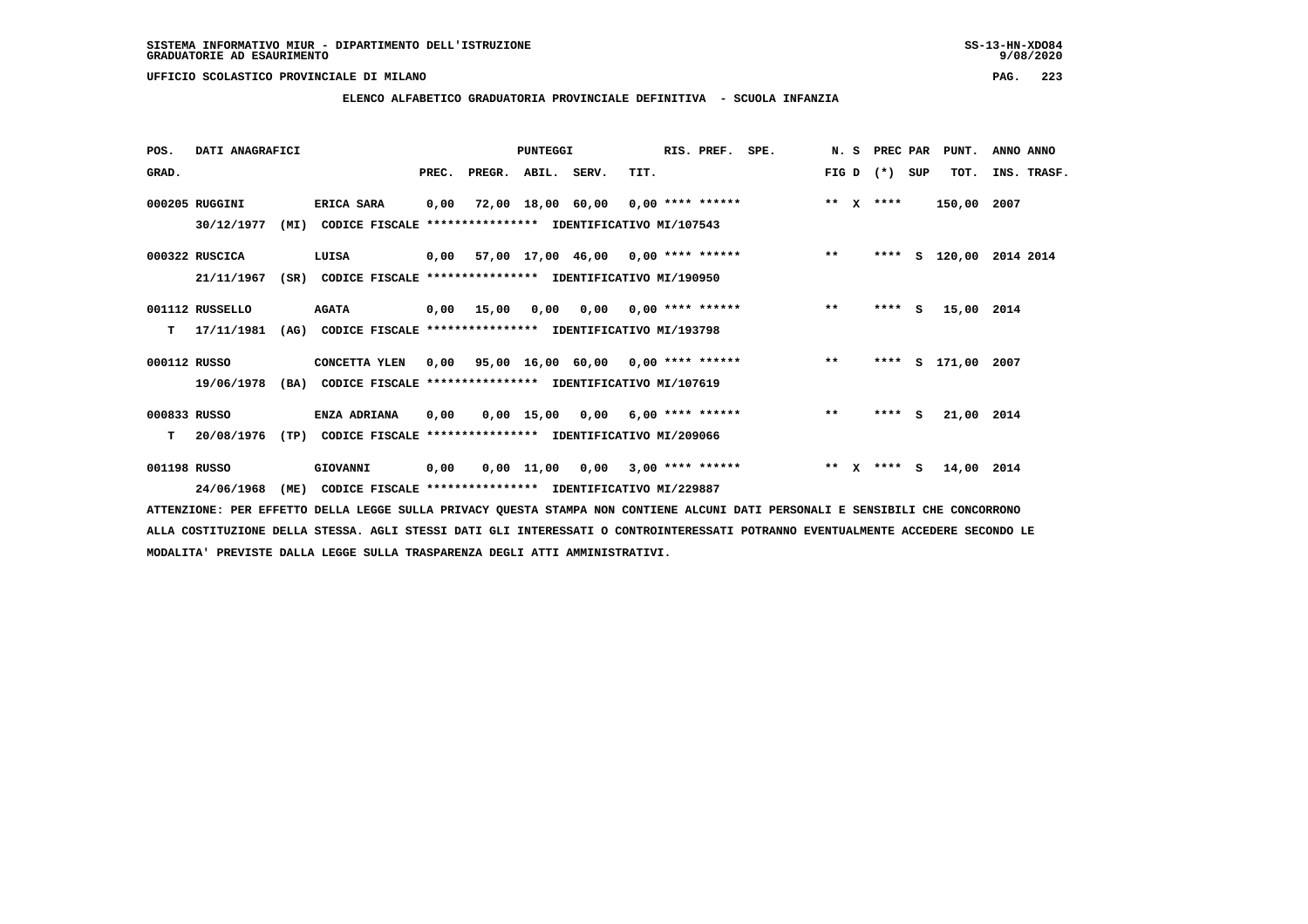**ELENCO ALFABETICO GRADUATORIA PROVINCIALE DEFINITIVA - SCUOLA INFANZIA**

 **POS. DATI ANAGRAFICI PUNTEGGI RIS. PREF. SPE. N. S PREC PAR PUNT. ANNO ANNO**GRAD. **BRAD. PREC. PREGR. ABIL. SERV.** TIT. THE REGREATER FIG D (\*) SUP TOT. INS. TRASF.  **001507 RUSSO GIUSEPPINA 0,00 0,00 11,00 0,00 0,00 \*\*\*\* \*\*\*\*\*\* \*\* \*\*\*\* S 11,00 2014 T 13/03/1966 (CT) CODICE FISCALE \*\*\*\*\*\*\*\*\*\*\*\*\*\*\*\* IDENTIFICATIVO MI/234040 000479 RUSSO MARIA ALEJAND 0,00 2,00 11,00 62,00 0,00 \*\*\*\* \*\*\*\*\*\* \*\* X \*\*\*\* S 75,00 2014 T 02/04/1970 (EE) CODICE FISCALE \*\*\*\*\*\*\*\*\*\*\*\*\*\*\*\* IDENTIFICATIVO MI/217162 000790 RUSSO MARIA GIUSEPP 0,00 3,00 14,00 0,00 6,00 \*\*\*\* \*\*\*\*\*\* \*\* \*\*\*\* S 23,00 2014 T 23/02/1965 (MI) CODICE FISCALE \*\*\*\*\*\*\*\*\*\*\*\*\*\*\*\* IDENTIFICATIVO MI/223559 001047 RUSSO MARTA 0,00 0,00 16,00 0,00 0,00 \*\*\*\* \*\*\*\*\*\* \*\* \*\*\*\* S 16,00 2014 T 25/02/1981 (TP) CODICE FISCALE \*\*\*\*\*\*\*\*\*\*\*\*\*\*\*\* IDENTIFICATIVO MI/233273**

 **000605 RUSSO PALMA 0,00 17,00 0,00 30,00 0,00 \*\*\*\* \*\*\*\*\*\* \*\* \*\*\*\* S 47,00 2014 T 15/07/1980 (VV) CODICE FISCALE \*\*\*\*\*\*\*\*\*\*\*\*\*\*\*\* IDENTIFICATIVO MI/228256**

 **001227 RUSSO ROBERTA 0,00 14,00 0,00 0,00 0,00 \*\*\*\* \*\*\*\*\*\* \*\* \*\*\*\* S 14,00 2014 T 24/11/1981 (VE) CODICE FISCALE \*\*\*\*\*\*\*\*\*\*\*\*\*\*\*\* IDENTIFICATIVO MI/221254**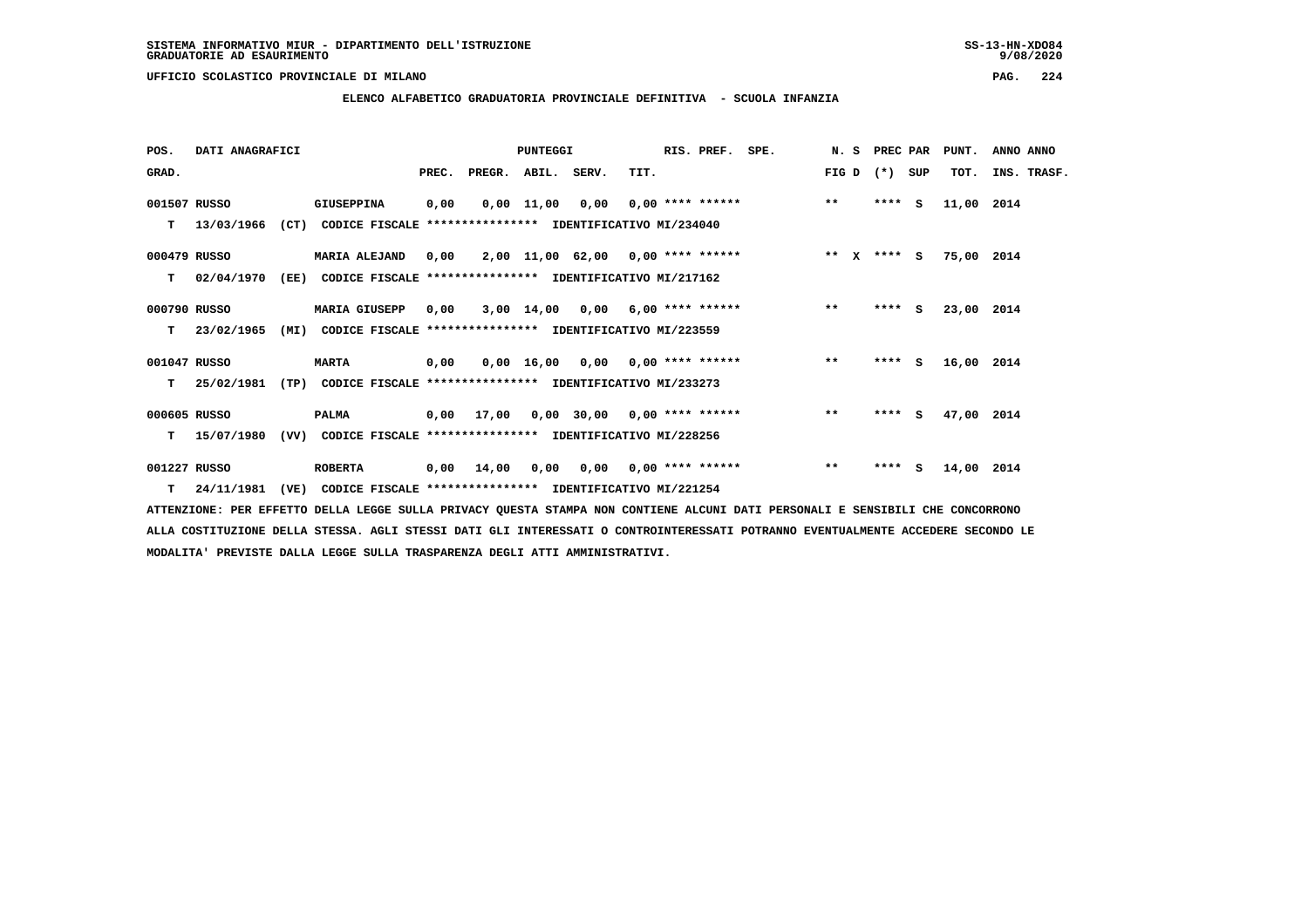**POS. DATI ANAGRAFICI PUNTEGGI RIS. PREF. SPE. N. S PREC PAR PUNT. ANNO ANNO**GRAD. **BRAD. PREC. PREGR. ABIL. SERV.** TIT. THE REGREATER FIG D (\*) SUP TOT. INS. TRASF.  **001143 RUSSO ROSALIA 0,00 0,00 12,00 0,00 3,00 \*\*\*\* \*\*\*\*\*\* \*\* \*\*\*\* S 15,00 2014 T 03/03/1975 (EE) CODICE FISCALE \*\*\*\*\*\*\*\*\*\*\*\*\*\*\*\* IDENTIFICATIVO MI/230748 000642 RUSSOMADONE ROSAVALENTINA 0,00 15,00 0,00 22,00 3,00 \*\*\*\* \*\*\*\*\*\* \*\* \*\*\*\* S 40,00 2014 T 29/12/1981 (MI) CODICE FISCALE \*\*\*\*\*\*\*\*\*\*\*\*\*\*\*\* IDENTIFICATIVO MI/196811 001543 RUSSOTTO MONICA 0,00 0,00 11,00 0,00 0,00 \*\*\*\* \*\*\*\*\*\* \*\* \*\*\*\* S 11,00 2014 T 03/05/1976 (MI) CODICE FISCALE \*\*\*\*\*\*\*\*\*\*\*\*\*\*\*\* IDENTIFICATIVO MI/230747 000208 RUSTIONI CRISTINA 0,00 48,00 42,00 60,00 0,00 \*\*\*\* \*\*\*\*\*\* \*\* \*\*\*\* S 150,00 2009 26/11/1987 (MI) CODICE FISCALE \*\*\*\*\*\*\*\*\*\*\*\*\*\*\*\* IDENTIFICATIVO MI/112671 000403 SABATINO GIUSEPPINA 0,00 97,00 0,00 0,00 0,00 \*\*\*\* \*\*\*\*\*\* \*\* \*\*\*\* S 97,00 2002 18/12/1965 (CS) CODICE FISCALE \*\*\*\*\*\*\*\*\*\*\*\*\*\*\*\* IDENTIFICATIVO MI/061787 000791 SABELLA VITA 0,00 2,00 15,00 6,00 0,00 \*\*\*\* \*\*\*\*\*\* EF \*\* \*\*\*\* S 23,00 2019 2007 22/07/1967 (AG) CODICE FISCALE \*\*\*\*\*\*\*\*\*\*\*\*\*\*\*\* IDENTIFICATIVO MI/108571**

 **ATTENZIONE: PER EFFETTO DELLA LEGGE SULLA PRIVACY QUESTA STAMPA NON CONTIENE ALCUNI DATI PERSONALI E SENSIBILI CHE CONCORRONO ALLA COSTITUZIONE DELLA STESSA. AGLI STESSI DATI GLI INTERESSATI O CONTROINTERESSATI POTRANNO EVENTUALMENTE ACCEDERE SECONDO LE MODALITA' PREVISTE DALLA LEGGE SULLA TRASPARENZA DEGLI ATTI AMMINISTRATIVI.**

## **ELENCO ALFABETICO GRADUATORIA PROVINCIALE DEFINITIVA - SCUOLA INFANZIA**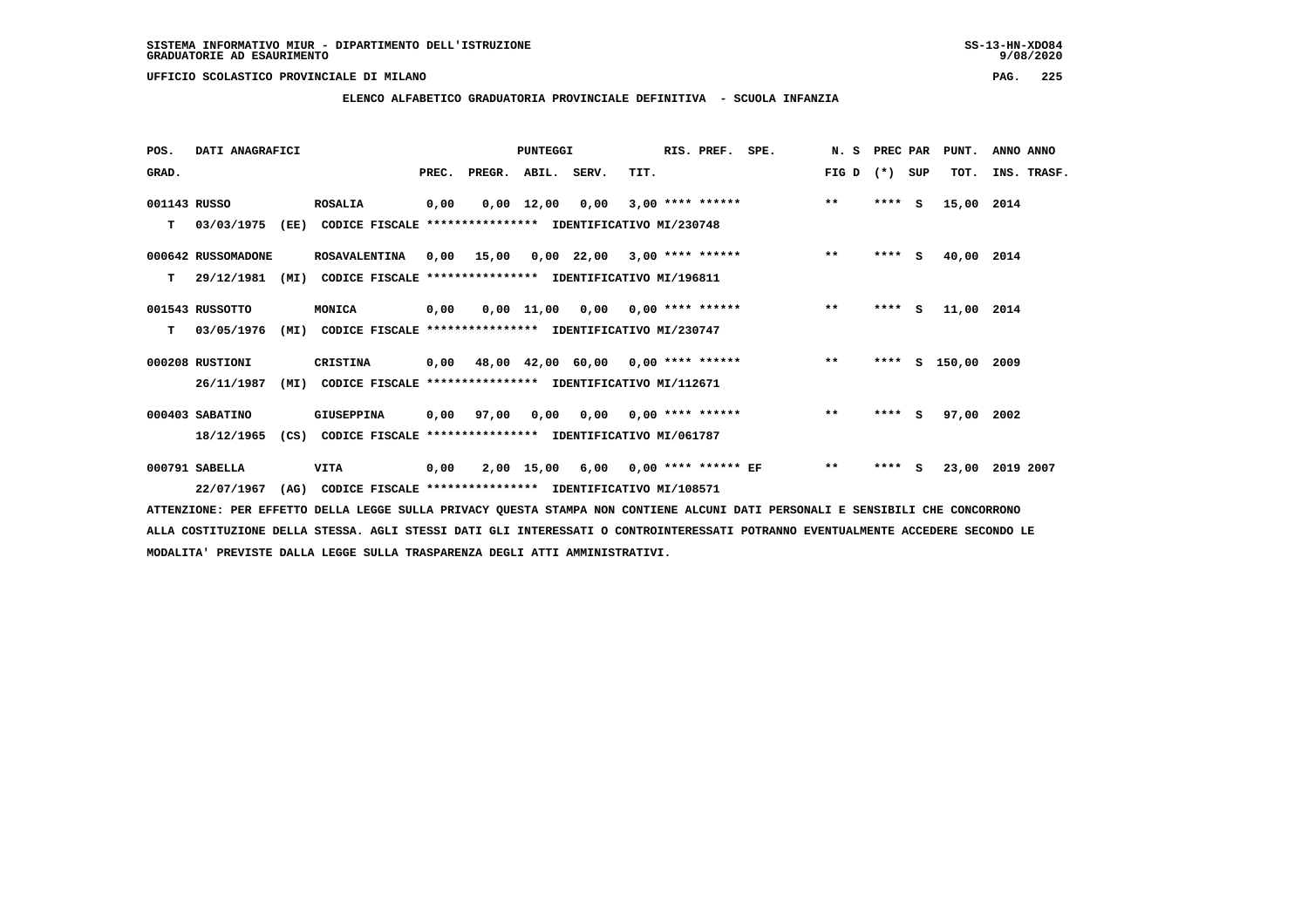### **ELENCO ALFABETICO GRADUATORIA PROVINCIALE DEFINITIVA - SCUOLA INFANZIA**

| POS.        | DATI ANAGRAFICI   |      |                                                               |       |        | <b>PUNTEGGI</b>    |                                           |      | RIS. PREF.         | SPE.                 | N.S          | PREC PAR |     | PUNT.              | ANNO ANNO       |
|-------------|-------------------|------|---------------------------------------------------------------|-------|--------|--------------------|-------------------------------------------|------|--------------------|----------------------|--------------|----------|-----|--------------------|-----------------|
| GRAD.       |                   |      |                                                               | PREC. | PREGR. | ABIL. SERV.        |                                           | TIT. |                    |                      | FIG D        | $(*)$    | SUP | TOT.               | INS. TRASF.     |
|             | 001625 SABETTA    |      | MORELLA                                                       | 0,00  |        | $0,00 \quad 11,00$ | 0,00                                      |      |                    | $0.00$ **** ****** F | $* *$        | $***$ S  |     | 11,00              | 2019 2019       |
|             | 12/01/1972        |      | (SA) CODICE FISCALE **************** IDENTIFICATIVO MI/285144 |       |        |                    |                                           |      |                    |                      |              |          |     |                    |                 |
|             | 000792 SACCARELLI |      | <b>ISABELLA</b>                                               | 0,00  |        |                    | $9,00$ $14,00$ $0,00$                     |      | $0.00$ **** ****** |                      | $* *$        | ****     |     |                    | 23,00 2019 2007 |
|             | 02/06/1966        | (EE) | CODICE FISCALE                                                |       |        |                    | **************** IDENTIFICATIVO MI/108279 |      |                    |                      |              |          |     |                    |                 |
|             | 001104 SAGHES     |      | <b>FRANCESCA</b>                                              | 0,00  |        |                    | 0,00 15,00 0,00                           |      | $0.00$ **** ****** |                      | $***$        | ****     | s   | 15,00 2014         |                 |
| т           | 15/05/1981        | (ME) | CODICE FISCALE **************** IDENTIFICATIVO MI/211473      |       |        |                    |                                           |      |                    |                      |              |          |     |                    |                 |
| 000170 SALA |                   |      | LUISA PAOLA                                                   | 0,00  |        |                    | 82,00 12,00 64,00 0,00 **** ******        |      |                    |                      | $***$        |          |     | **** S 158,00 2014 |                 |
| т           | 14/03/1966        | (MI) | CODICE FISCALE                                                |       |        |                    | **************** IDENTIFICATIVO MI/217234 |      |                    |                      |              |          |     |                    |                 |
|             | 000464 SALADINO   |      | <b>SERAFINA</b>                                               | 0,00  |        |                    | $0,00$ 41,00 36,00 0,00 **** ******       |      |                    |                      | $\star\star$ | $***$ S  |     | 77,00              | 2009            |
|             | 31/01/1986        | (VV) | CODICE FISCALE **************** IDENTIFICATIVO MI/143996      |       |        |                    |                                           |      |                    |                      |              |          |     |                    |                 |
|             | 001233 SALAMONE   |      | <b>ROBERTOSTEFAN</b>                                          | 0,00  |        |                    | 3,00 11,00 0,00                           |      | $0.00$ **** ****** |                      | $\star\star$ | $***$ S  |     | 14,00              | 2014            |
| T.          | 08/09/1980        | CL)  | CODICE FISCALE **************** IDENTIFICATIVO MI/215287      |       |        |                    |                                           |      |                    |                      |              |          |     |                    |                 |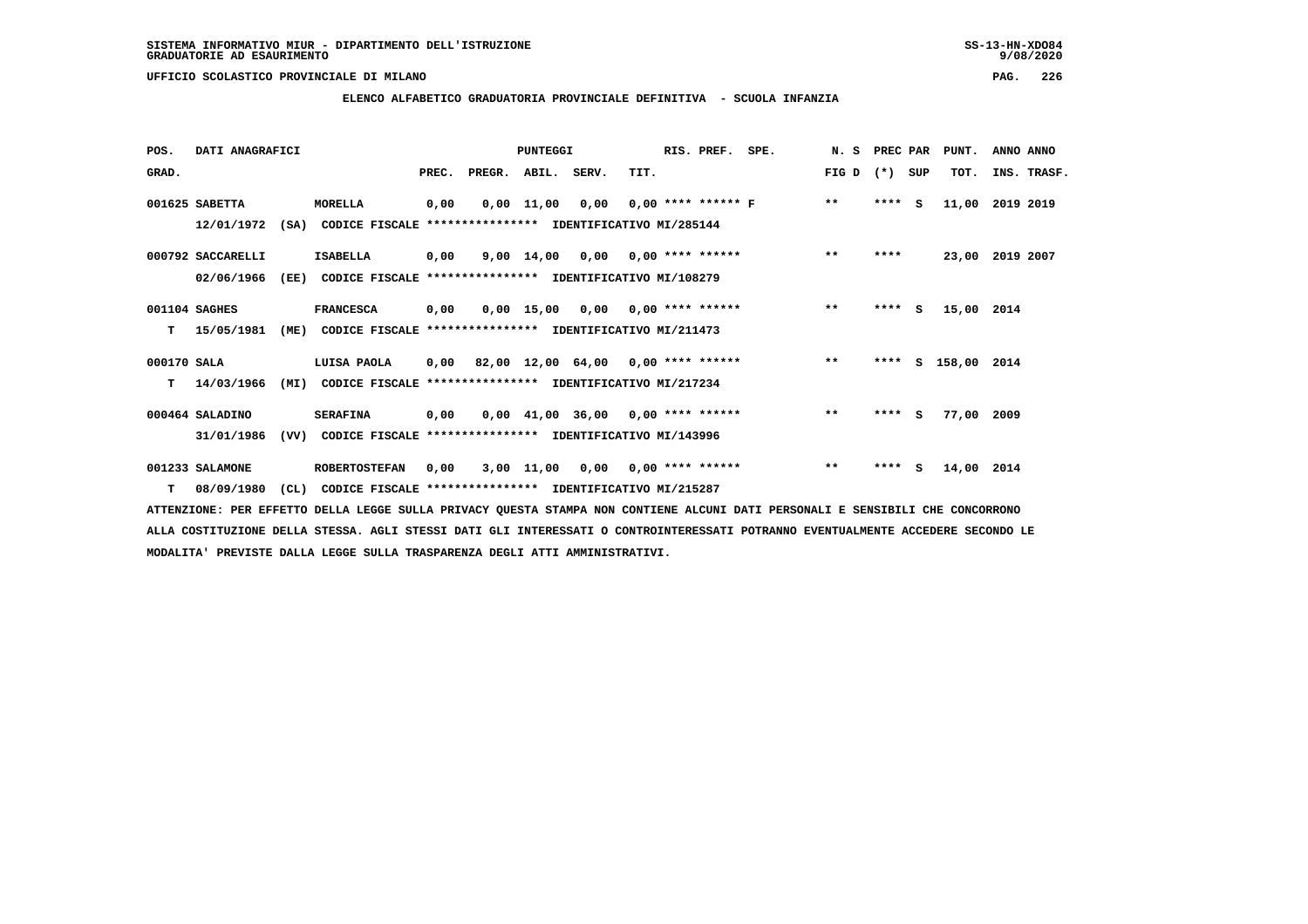**ELENCO ALFABETICO GRADUATORIA PROVINCIALE DEFINITIVA - SCUOLA INFANZIA**

| POS.  | DATI ANAGRAFICI    |      |                                                          |       |        | <b>PUNTEGGI</b> |                                            |      | RIS. PREF.                | SPE. | N.S   |              | PREC PAR        |     | PUNT.      | ANNO ANNO   |
|-------|--------------------|------|----------------------------------------------------------|-------|--------|-----------------|--------------------------------------------|------|---------------------------|------|-------|--------------|-----------------|-----|------------|-------------|
| GRAD. |                    |      |                                                          | PREC. | PREGR. | ABIL. SERV.     |                                            | TIT. |                           |      | FIG D |              | $(* )$          | SUP | TOT.       | INS. TRASF. |
|       | 001280 SALERNO     |      | <b>ELEONORA</b>                                          | 0,00  |        | $0,00$ 13,00    | 0,00                                       |      | $0,00$ **** ******        |      | $* *$ | $\mathbf{x}$ | $***$ S         |     | 13,00      | 2014        |
| т     | 14/08/1982         | (CT) | CODICE FISCALE **************** IDENTIFICATIVO MI/202901 |       |        |                 |                                            |      |                           |      |       |              |                 |     |            |             |
|       | 001509 SALINA      |      | MARIAANGELA                                              | 0,00  |        | 0,00 11,00      |                                            |      | $0,00$ $0,00$ **** ****** |      |       |              | ** $X$ **** $S$ |     | 11,00 2014 |             |
| т     | 01/08/1967         | (ME) | CODICE FISCALE                                           |       |        |                 | **************** IDENTIFICATIVO MI/233763  |      |                           |      |       |              |                 |     |            |             |
|       | 000936 SALLUSTIO   |      | <b>VALERIA</b>                                           | 0,00  |        | 3,00 15,00      |                                            |      | $0,00$ $0,00$ **** ****** |      | $**$  |              | ****            | S.  | 18,00 2014 |             |
| т     | 12/06/1975         | (FG) | CODICE FISCALE **************** IDENTIFICATIVO MI/213698 |       |        |                 |                                            |      |                           |      |       |              |                 |     |            |             |
|       | 000262 SALMOIRAGHI |      | VALENTINA                                                | 0,00  |        |                 | $36,00$ $39,00$ $60,00$ $0,00$ **** ****** |      |                           |      | $***$ |              | ****            |     | S 135,00   | 2007        |
|       | 10/03/1984         | (MI) | CODICE FISCALE **************** IDENTIFICATIVO MI/110122 |       |        |                 |                                            |      |                           |      |       |              |                 |     |            |             |
|       | 000970 SALOMONE    |      | <b>NICOLETTA</b>                                         | 0,00  | 18,00  | 0,00            |                                            |      | $0,00$ $0,00$ **** ****** |      | $**$  |              | $***$ S         |     | 18,00      | 2019 2019   |
|       | 16/01/1980         | (BN) | CODICE FISCALE **************** IDENTIFICATIVO MI/285243 |       |        |                 |                                            |      |                           |      |       |              |                 |     |            |             |
|       | 001030 SALSANO     |      | LAURA                                                    | 0,00  |        | $6,00$ 11,00    | 0,00                                       |      | $0.00$ **** ******        |      | $***$ |              | ****            |     | 17,00      | 2019 2019   |
| т     | 24/11/1982         | (SA) | CODICE FISCALE **************** IDENTIFICATIVO MI/285244 |       |        |                 |                                            |      |                           |      |       |              |                 |     |            |             |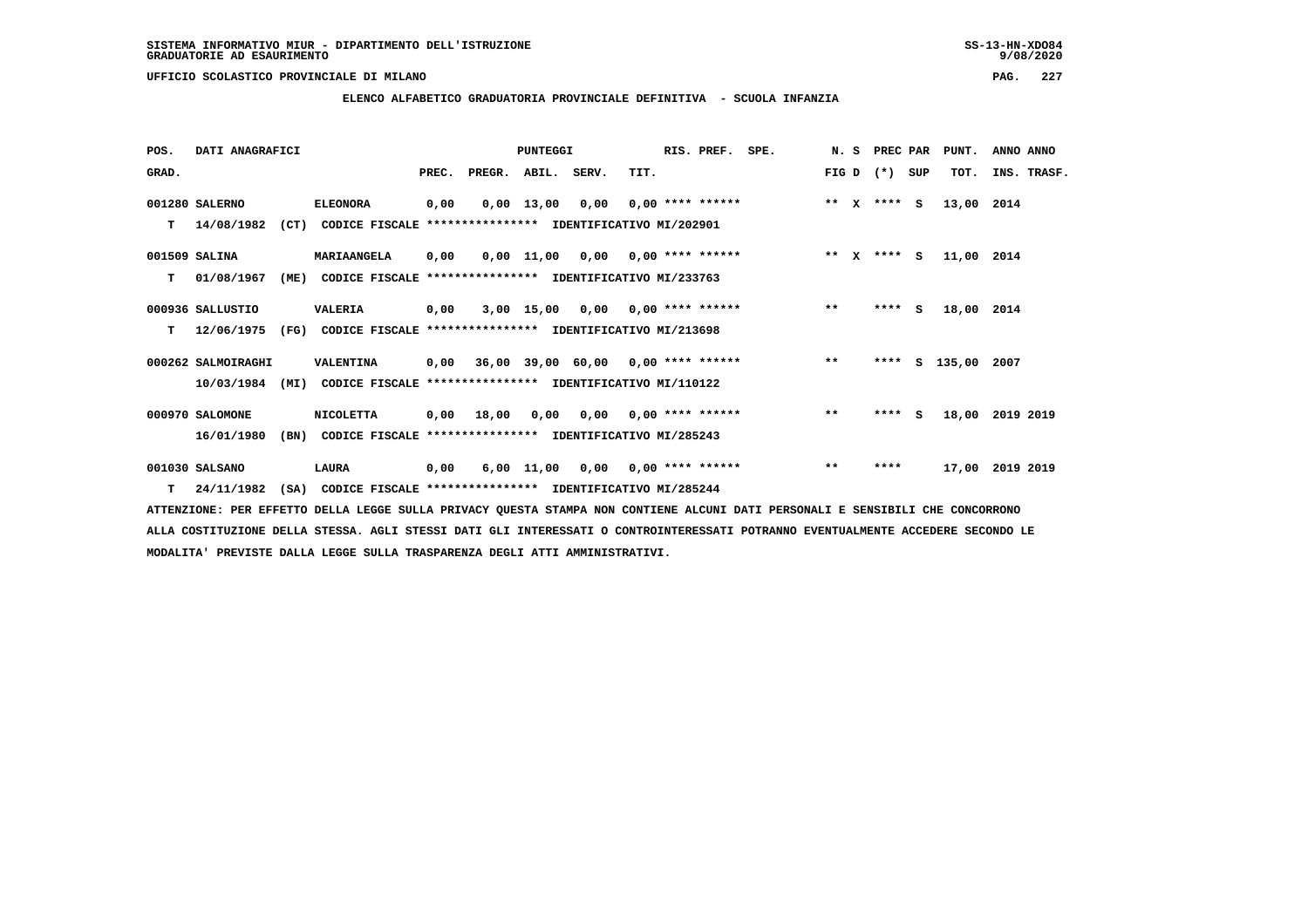**ELENCO ALFABETICO GRADUATORIA PROVINCIALE DEFINITIVA - SCUOLA INFANZIA**

 **POS. DATI ANAGRAFICI PUNTEGGI RIS. PREF. SPE. N. S PREC PAR PUNT. ANNO ANNO**GRAD. **PREGRADE SERVEGER. ABIL. SERV. TIT.** FIG D (\*) SUP TOT. INS. TRASF.  **000831 SANFILIPPO RAFFAELLA 0,00 21,00 0,00 0,00 0,00 \*\*\*\* \*\*\*\*\*\* \*\* X \*\*\*\* S 21,00 2014 T 23/11/1977 (TP) CODICE FISCALE \*\*\*\*\*\*\*\*\*\*\*\*\*\*\*\* IDENTIFICATIVO MI/211033 001294 SANGIULIANO DEBORAH 0,00 0,00 13,00 0,00 0,00 \*\*\*\* \*\*\*\*\*\* \*\* \*\*\*\* S 13,00 2014 T 19/04/1973 (CZ) CODICE FISCALE \*\*\*\*\*\*\*\*\*\*\*\*\*\*\*\* IDENTIFICATIVO MI/233661 000599 SANNA PATRIZIA 0,00 0,00 14,00 36,00 0,00 \*\*\*\* \*\*\*\*\*\* \*\* \*\*\*\* S 50,00 2014 19/12/1980 (OR) CODICE FISCALE \*\*\*\*\*\*\*\*\*\*\*\*\*\*\*\* IDENTIFICATIVO MI/224306 001415 SANTAGATI EMILIA 0,00 0,00 12,00 0,00 0,00 \*\*\*\* \*\*\*\*\*\* \*\* \*\*\*\* S 12,00 2019 2019 01/08/1972 (CT) CODICE FISCALE \*\*\*\*\*\*\*\*\*\*\*\*\*\*\*\* IDENTIFICATIVO MI/285260 000747 SANTALUCIA ANTONIA 0,00 0,00 14,00 12,00 0,00 \*\*\*\* \*\*\*\*\*\* \*\* \*\*\*\* S 26,00 2019 2019 13/01/1969 (AG) CODICE FISCALE \*\*\*\*\*\*\*\*\*\*\*\*\*\*\*\* IDENTIFICATIVO MI/285261**000668 SANTALUCIA CONCETTA LUCI 0,00 0,00 15,00 19,00 3,00 \*\*\*\* \*\*\*\*\*\* \*\* \*\*\*\* 37,00 2019 2019

 **16/08/1970 (AG) CODICE FISCALE \*\*\*\*\*\*\*\*\*\*\*\*\*\*\*\* IDENTIFICATIVO MI/285262**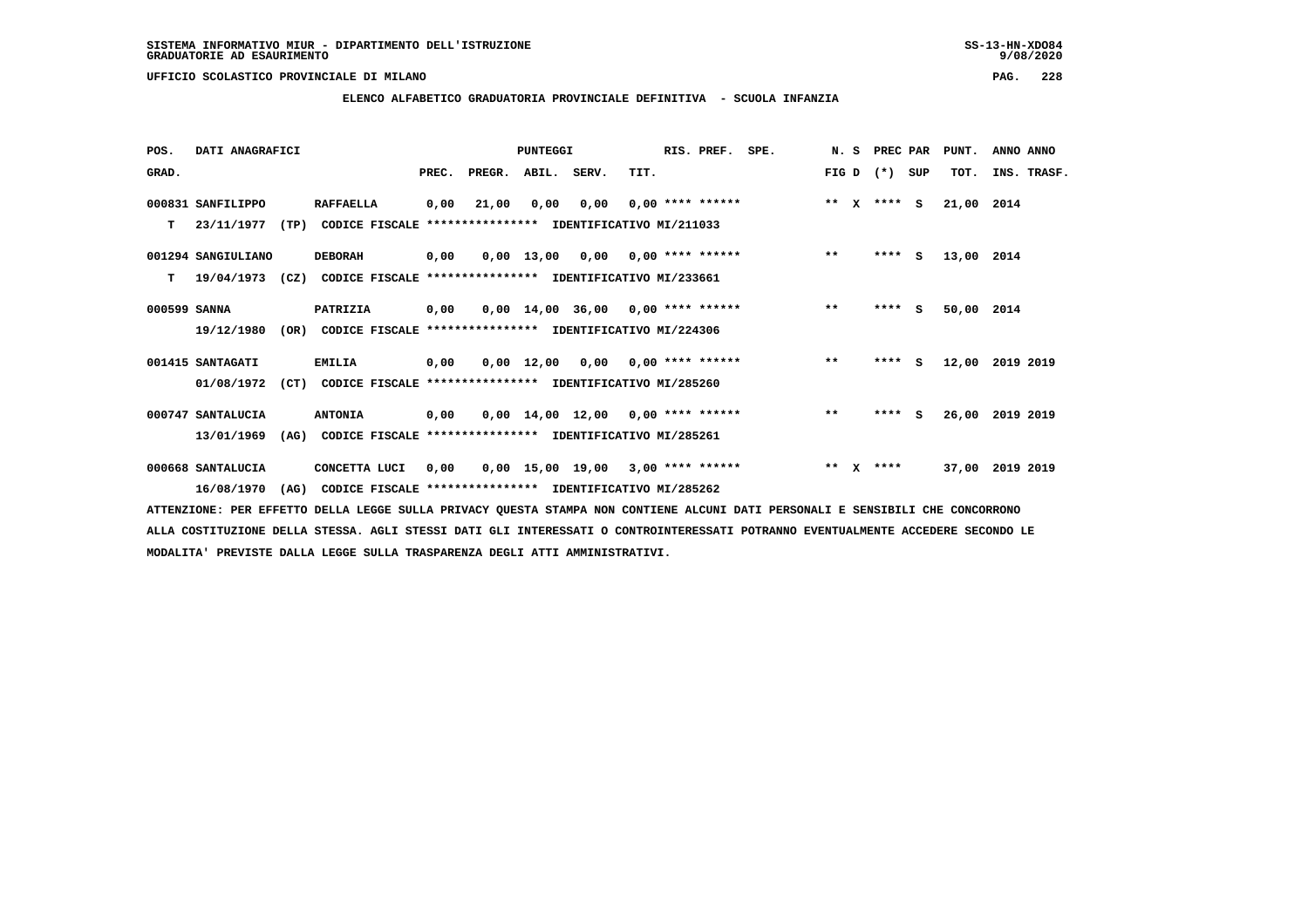**ELENCO ALFABETICO GRADUATORIA PROVINCIALE DEFINITIVA - SCUOLA INFANZIA**

| POS.  | DATI ANAGRAFICI    |                                                                  |       |        | PUNTEGGI           |      |                                    | RIS. PREF. | SPE. | N.S                   | PREC PAR |     | PUNT.      | ANNO ANNO   |
|-------|--------------------|------------------------------------------------------------------|-------|--------|--------------------|------|------------------------------------|------------|------|-----------------------|----------|-----|------------|-------------|
| GRAD. |                    |                                                                  | PREC. | PREGR. | ABIL. SERV.        |      | TIT.                               |            |      | FIG D                 | $(*)$    | SUP | TOT.       | INS. TRASF. |
|       | 001159 SANTANOCITO | VALERIA                                                          | 0,00  |        | $3,00$ 12,00       | 0,00 | $0,00$ **** ******                 |            |      | $***$                 | ****     | s   | 15,00      | 2019 2019   |
| т     | 07/10/1981         | (CT)<br>CODICE FISCALE **************** IDENTIFICATIVO MI/285265 |       |        |                    |      |                                    |            |      |                       |          |     |            |             |
|       | 001020 SANTANTONIO | <b>PAOLA</b>                                                     | 0,00  | 11,00  | 0,00               |      | $0,00$ 6,00 **** ******            |            |      | $**$                  | **** S   |     | 17,00      | 2019 2019   |
| т     | 23/04/1974         | (TA)<br>CODICE FISCALE **************** IDENTIFICATIVO MI/285266 |       |        |                    |      |                                    |            |      |                       |          |     |            |             |
|       | 000734 SANTORO     | CONCETTINA                                                       | 0,00  |        |                    |      | $3,00$ 16,00 8,00 0,00 **** ****** |            |      | $* *$                 | $***$ S  |     | 27,00      | 2019 2007   |
|       | 14/05/1961         | (RC)<br>CODICE FISCALE **************** IDENTIFICATIVO MI/110767 |       |        |                    |      |                                    |            |      |                       |          |     |            |             |
|       | 001496 SANTORO     | LUCREZIA                                                         | 0,00  |        | $0,00$ 11,00       | 0,00 | 0,00 **** ******                   |            |      | $***$<br>$\mathbf{x}$ | $***$ S  |     | 11,00      | 2014        |
| т     | 19/11/1976         | (CL) CODICE FISCALE **************** IDENTIFICATIVO MI/265838    |       |        |                    |      |                                    |            |      |                       |          |     |            |             |
|       | 001380 SANTORO     | SIPONTINA RIT                                                    | 0,00  |        |                    |      | $0,00$ 12,00 0,00 0,00 **** ****** |            |      | ** $X$ **** S         |          |     | 12,00 2014 |             |
| т     | 14/05/1982         | (FG)<br>CODICE FISCALE **************** IDENTIFICATIVO MI/198684 |       |        |                    |      |                                    |            |      |                       |          |     |            |             |
|       | 001292 SANTOVITO   | <b>MARIA</b>                                                     | 0,00  |        | $0,00 \quad 13,00$ | 0,00 | $0,00$ **** ******                 |            |      | $***$                 | ****     | s   | 13,00 2014 |             |
| т     | 11/09/1979         | (FG)<br>CODICE FISCALE **************** IDENTIFICATIVO MI/201545 |       |        |                    |      |                                    |            |      |                       |          |     |            |             |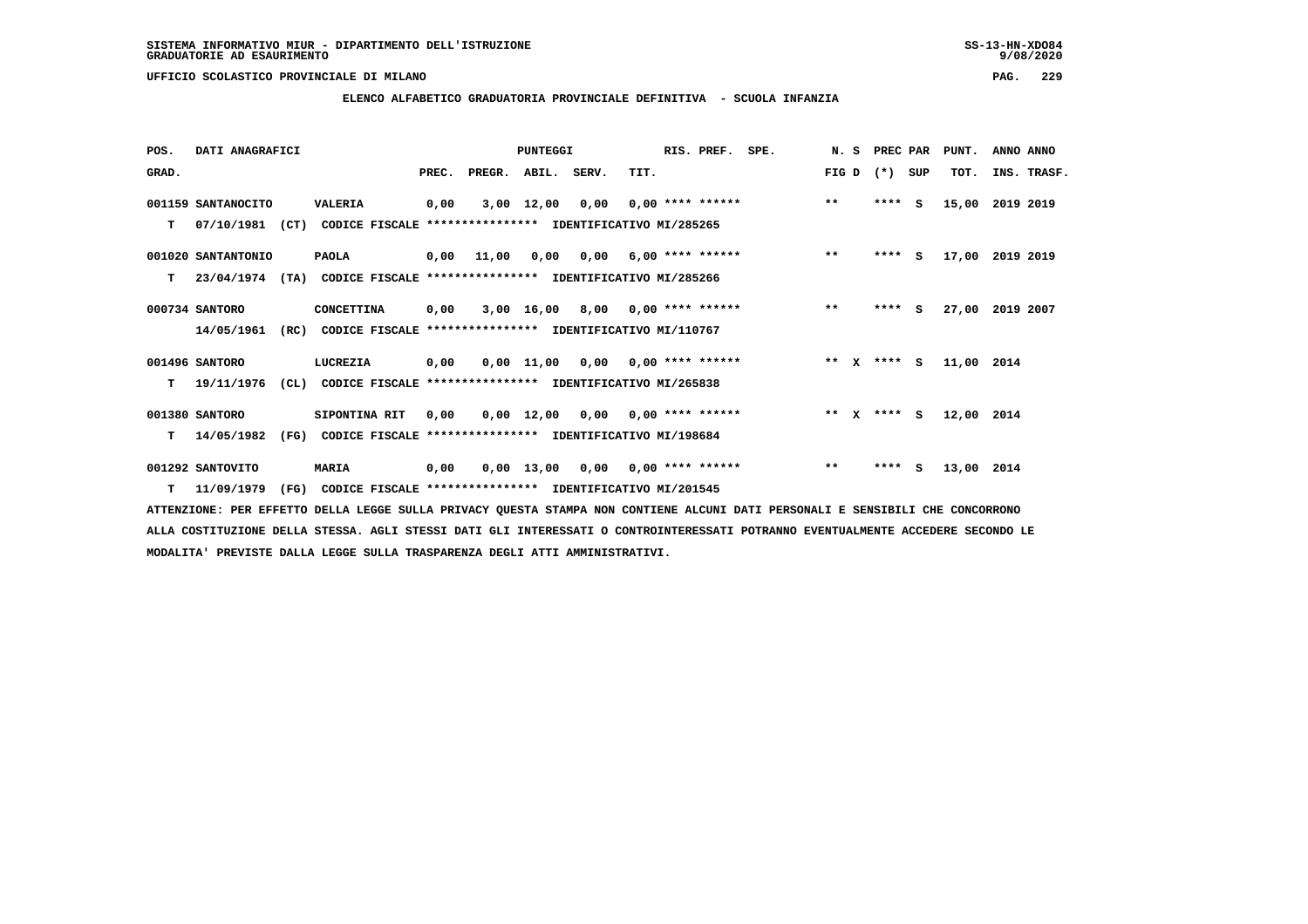$9/08/2020$ 

 **UFFICIO SCOLASTICO PROVINCIALE DI MILANO PAG. 230**

### **ELENCO ALFABETICO GRADUATORIA PROVINCIALE DEFINITIVA - SCUOLA INFANZIA**

| POS.         | DATI ANAGRAFICI |      |                                                               |       |                    | PUNTEGGI |                                                   |      | RIS. PREF.                | SPE.                                 |              |              | N. S PREC PAR |     | PUNT.         | ANNO ANNO       |
|--------------|-----------------|------|---------------------------------------------------------------|-------|--------------------|----------|---------------------------------------------------|------|---------------------------|--------------------------------------|--------------|--------------|---------------|-----|---------------|-----------------|
| GRAD.        |                 |      |                                                               | PREC. | PREGR. ABIL. SERV. |          |                                                   | TIT. |                           |                                      |              |              | FIG D $(*)$   | SUP | TOT.          | INS. TRASF.     |
|              | 000092 SAQUELLA |      | ANNA                                                          | 0,00  |                    |          |                                                   |      |                           | 98,00 16,00 60,00 0,00 **** ****** E |              |              | ** x ****     |     | 174,00 2002   |                 |
|              | 26/07/1963      |      | (SA) CODICE FISCALE **************** IDENTIFICATIVO MI/063894 |       |                    |          |                                                   |      |                           |                                      |              |              |               |     |               |                 |
|              | 000669 SARACINO |      | <b>ROSA PIA</b>                                               |       |                    |          | 0,00  10,00  15,00  12,00  0,00  ****  ******     |      |                           |                                      | $***$        |              | $***$ S       |     |               | 37,00 2019 2019 |
|              | 29/05/1965      | (FG) | CODICE FISCALE **************** IDENTIFICATIVO MI/285232      |       |                    |          |                                                   |      |                           |                                      |              |              |               |     |               |                 |
| 000254 SARDI |                 |      | <b>SERENA</b>                                                 |       |                    |          | $0,00$ 36,00 42,00 60,00 0,00 **** ******         |      |                           | $\star \star$                        |              |              | ****          |     | S 138,00 2009 |                 |
|              | 27/05/1984      | (MI) | CODICE FISCALE **************** IDENTIFICATIVO MI/144005      |       |                    |          |                                                   |      |                           |                                      |              |              |               |     |               |                 |
| 000568 SARDO |                 |      | <b>GRAZIELLA</b>                                              |       |                    |          | $0.00$ 14.00 15.00 24.00 0.00 **** ******         |      |                           |                                      | $***$        |              | $***$ S       |     | 53,00         | 2014 2014       |
|              | 22/11/1972      | (EE) | CODICE FISCALE **************** IDENTIFICATIVO MI/191819      |       |                    |          |                                                   |      |                           |                                      |              |              |               |     |               |                 |
| 000134 SATTA |                 |      | <b>PATRIZIA NADI</b>                                          |       |                    |          | $0,00$ $94,00$ $11,00$ $60,00$ $0,00$ **** ****** |      |                           |                                      | $***$        |              | ****          |     | 165,00 2019   |                 |
|              | 07/06/1964      | (MI) | CODICE FISCALE **************** IDENTIFICATIVO MI/068955      |       |                    |          |                                                   |      |                           |                                      |              |              |               |     |               |                 |
|              | 001642 SAVARESE |      | <b>ANTONELLA</b>                                              | 0,00  | 0,00               | 0,00     |                                                   |      | $0,00$ $0,00$ **** ****** |                                      | $\star\star$ | $\mathbf{x}$ | $***$ S       |     | 0,00          | 2019 2019       |
| T.           | 22/04/1965      | (NA) | CODICE FISCALE **************** IDENTIFICATIVO MI/285235      |       |                    |          |                                                   |      |                           |                                      |              |              |               |     |               |                 |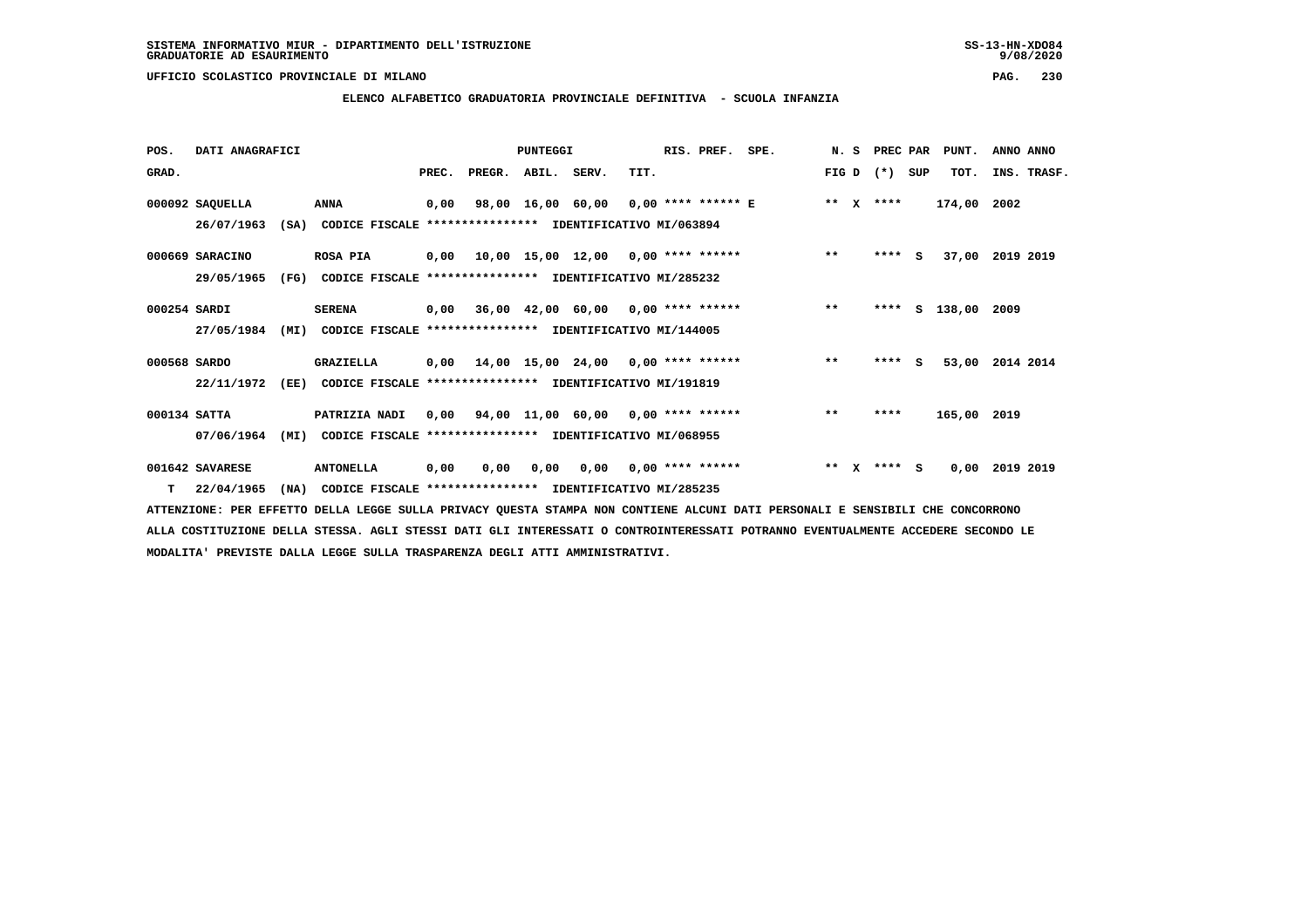**ELENCO ALFABETICO GRADUATORIA PROVINCIALE DEFINITIVA - SCUOLA INFANZIA**

 **POS. DATI ANAGRAFICI PUNTEGGI RIS. PREF. SPE. N. S PREC PAR PUNT. ANNO ANNO**GRAD. **BRAD. PREC. PREGR. ABIL. SERV.** TIT. THE REGREATER FIG D (\*) SUP TOT. INS. TRASF.  **000417 SAVATTERI MARIA 0,00 48,00 16,00 30,00 0,00 \*\*\*\* \*\*\*\*\*\* \*\* \*\*\*\* S 94,00 2011 2011 18/07/1970 (MI) CODICE FISCALE \*\*\*\*\*\*\*\*\*\*\*\*\*\*\*\* IDENTIFICATIVO MI/167732 001517 SBIZZERA SONIA 0,00 11,00 0,00 0,00 0,00 \*\*\*\* \*\*\*\*\*\* \*\* X \*\*\*\* S 11,00 2014 T 17/09/1979 (MI) CODICE FISCALE \*\*\*\*\*\*\*\*\*\*\*\*\*\*\*\* IDENTIFICATIVO MI/197784 000346 SCAGLIONE LUCIA 0,00 40,00 14,00 58,00 0,00 \*\*\*\* \*\*\*\*\*\* \*\* \*\*\*\* S 112,00 2007 2007 11/11/1971 (CS) CODICE FISCALE \*\*\*\*\*\*\*\*\*\*\*\*\*\*\*\* IDENTIFICATIVO MI/113056**

 **000768 SCALA ANTONELLA 0,00 15,00 0,00 0,00 9,00 \*\*\*\* \*\*\*\*\*\* \*\* X \*\*\*\* S 24,00 2014 T 31/05/1982 (NA) CODICE FISCALE \*\*\*\*\*\*\*\*\*\*\*\*\*\*\*\* IDENTIFICATIVO MI/232912**

 **000826 SCALA MARIA LIVIA 0,00 3,00 12,00 0,00 6,00 \*\*\*\* \*\*\*\*\*\* \*\* X \*\*\*\* S 21,00 2014 23/02/1963 (SA) CODICE FISCALE \*\*\*\*\*\*\*\*\*\*\*\*\*\*\*\* IDENTIFICATIVO MI/202011**

 **000100 SCALEA MARIA 0,00 96,00 13,00 64,00 1,00 \*\*\*\* \*\*\*\*\*\* \*\* X \*\*\*\* S 174,00 2019 2019 27/10/1963 (RC) CODICE FISCALE \*\*\*\*\*\*\*\*\*\*\*\*\*\*\*\* IDENTIFICATIVO MI/285239**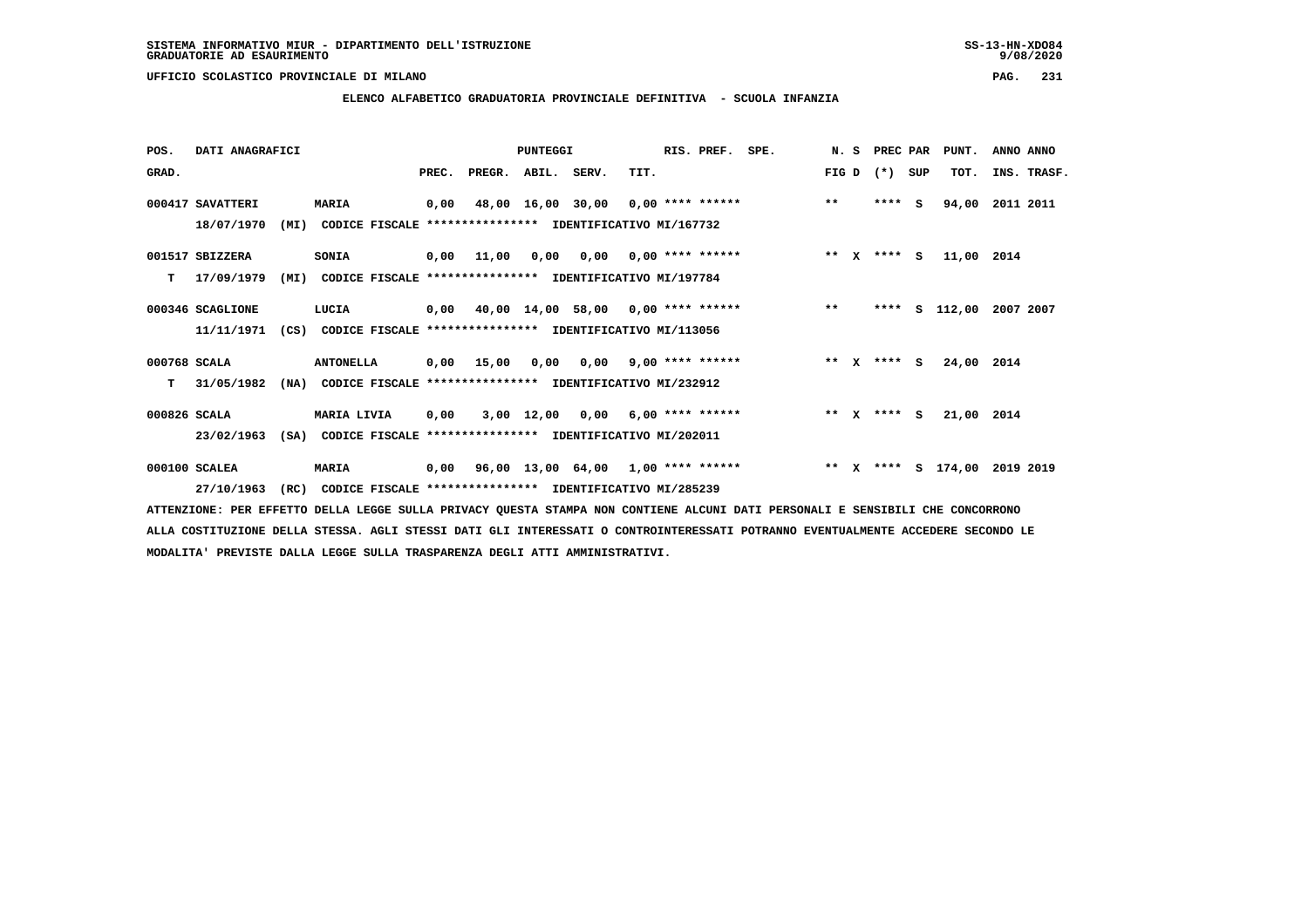**ELENCO ALFABETICO GRADUATORIA PROVINCIALE DEFINITIVA - SCUOLA INFANZIA**

| POS.  | DATI ANAGRAFICI     |      |                                                               |       |            | PUNTEGGI    |                                    |                         | RIS. PREF.         | SPE. |         | N. S         | PREC PAR |     | PUNT.       | ANNO ANNO       |  |
|-------|---------------------|------|---------------------------------------------------------------|-------|------------|-------------|------------------------------------|-------------------------|--------------------|------|---------|--------------|----------|-----|-------------|-----------------|--|
| GRAD. |                     |      |                                                               | PREC. | PREGR.     | ABIL. SERV. |                                    | TIT.                    |                    |      | FIG D   |              | $(* )$   | SUP | TOT.        | INS. TRASF.     |  |
|       | 000772 SCALIA       |      | <b>MANDRA</b>                                                 | 0,00  |            | 3,00 15,00  | 0,00                               |                         | $6,00$ **** ****** |      | $* *$   | $\mathbf{x}$ | $***$ S  |     | 24,00 2014  |                 |  |
| т     | 24/04/1982          | (EE) | CODICE FISCALE **************** IDENTIFICATIVO MI/230561      |       |            |             |                                    |                         |                    |      |         |              |          |     |             |                 |  |
|       | 000476 SCALISE      |      | <b>STELLA</b>                                                 | 0,00  |            |             | 8,00 16,00 52,00 0,00 **** ******  |                         |                    |      | $***$   |              | $***$ S  |     | 76,00 2019  |                 |  |
|       | 17/06/1961          | (CZ) | CODICE FISCALE **************** IDENTIFICATIVO MI/028258      |       |            |             |                                    |                         |                    |      |         |              |          |     |             |                 |  |
|       | 000044 SCALZO       |      | DINA GIUSEPPA 0,00 125,00                                     |       |            |             | $0,00$ 60,00 0,00 **** ******      |                         |                    |      | $* *$   | $\mathbf{x}$ | ****     |     | 185,00 2014 |                 |  |
| т     | 19/03/1980          |      | (CL) CODICE FISCALE **************** IDENTIFICATIVO MI/220194 |       |            |             |                                    |                         |                    |      |         |              |          |     |             |                 |  |
|       | 001391 SCANIO       |      | <b>SARAH</b>                                                  | 0,00  |            |             | $0,00$ 12,00 0,00 0,00 **** ****** |                         |                    |      | $***$   |              | $***5$   |     | 12,00 2014  |                 |  |
| т     | 13/08/1981          | (AG) | CODICE FISCALE **************** IDENTIFICATIVO MI/199834      |       |            |             |                                    |                         |                    |      |         |              |          |     |             |                 |  |
|       | 000760 SCAPOLATELLO |      | <b>TERESA</b>                                                 |       | 0,00 19,00 | 0,00        | 0,00                               |                         | $6,00$ **** ****** |      | $***$ X |              | **** S   |     |             | 25,00 2019 2019 |  |
| т     | 31/07/1975          | (NA) | CODICE FISCALE **************** IDENTIFICATIVO MI/285247      |       |            |             |                                    |                         |                    |      |         |              |          |     |             |                 |  |
|       | 001150 SCAPPATURA   |      | <b>ANTONIA</b>                                                | 0,00  | 12,00      | 0,00        |                                    | $0,00$ 3,00 **** ****** |                    |      | $***$   |              | ****     | s   | 15,00       | 2019 2019       |  |
| т     | 03/06/1969          | (RC) | CODICE FISCALE **************** IDENTIFICATIVO MI/285249      |       |            |             |                                    |                         |                    |      |         |              |          |     |             |                 |  |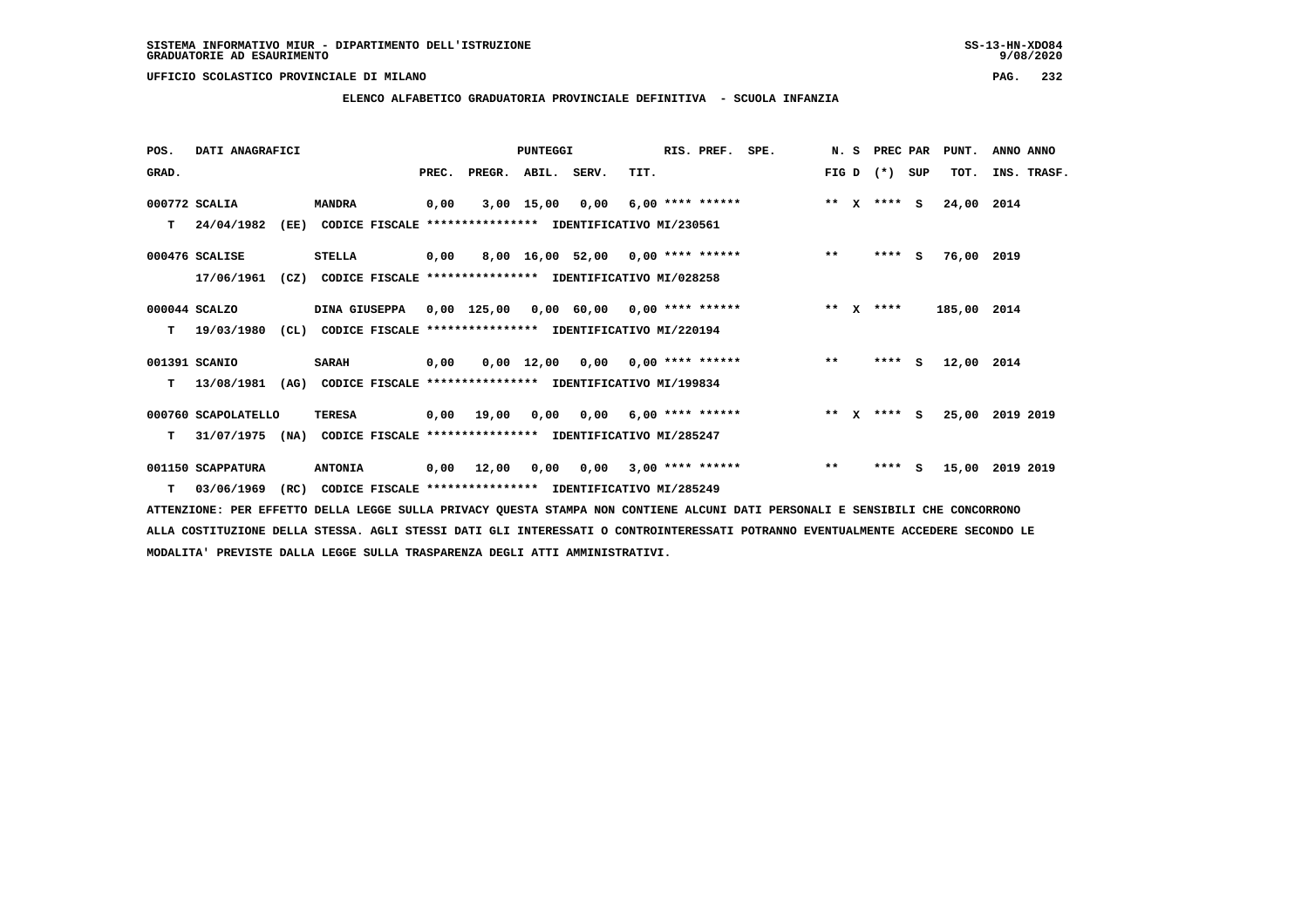**ELENCO ALFABETICO GRADUATORIA PROVINCIALE DEFINITIVA - SCUOLA INFANZIA**

| POS.  | DATI ANAGRAFICI     |      |                                                               |      |                                          | PUNTEGGI |                                       |      | RIS. PREF. | SPE.        |               | N. S PREC PAR |     | PUNT.         | ANNO ANNO |             |
|-------|---------------------|------|---------------------------------------------------------------|------|------------------------------------------|----------|---------------------------------------|------|------------|-------------|---------------|---------------|-----|---------------|-----------|-------------|
| GRAD. |                     |      |                                                               |      | PREC. PREGR. ABIL. SERV.                 |          |                                       | TIT. |            |             | $FIG D (*)$   |               | SUP | TOT.          |           | INS. TRASF. |
|       | 000099 SCARCELLA    |      | <b>MARIA GIUSEPP</b>                                          |      | 0,00 102,00 12,00 60,00 0,00 **** ****** |          |                                       |      |            |             | $\star \star$ | ****          |     | S 174,00 2014 |           |             |
| T.    | 10/02/1966          | (BA) | CODICE FISCALE **************** IDENTIFICATIVO MI/210253      |      |                                          |          |                                       |      |            |             |               |               |     |               |           |             |
|       | 001277 SCARDINO     |      | <b>CONCETTA</b>                                               | 0,00 |                                          |          | $0.00$ 13.00 0.00 0.00 **** ******    |      |            |             | $***$         | $***5$        |     | 13,00 2014    |           |             |
| т     | 26/04/1979          | (TP) | CODICE FISCALE **************** IDENTIFICATIVO MI/197931      |      |                                          |          |                                       |      |            |             |               |               |     |               |           |             |
|       | 001498 SCARFIGLIERI |      | <b>CONCETTA</b>                                               |      | 0,00 11,00                               |          | $0,00$ $0,00$ $0,00$ $***$ **** ***** |      |            | ** x **** s |               |               |     | 11,00 2014    |           |             |
| т     | 12/04/1969          |      | (NA) CODICE FISCALE **************** IDENTIFICATIVO MI/232926 |      |                                          |          |                                       |      |            |             |               |               |     |               |           |             |
|       | 001523 SCARPA       |      | <b>STEFANIA</b>                                               | 0,00 |                                          |          | $0,00$ 11,00 0,00 0,00 **** ******    |      |            |             | $***$         | **** S        |     | 11,00 2014    |           |             |
| т     | 10/12/1983          |      | (SA) CODICE FISCALE **************** IDENTIFICATIVO MI/218411 |      |                                          |          |                                       |      |            |             |               |               |     |               |           |             |
|       | 001042 SCARPINATI   |      | <b>FIORENZA</b>                                               | 0,00 |                                          |          | $0,00$ 13,00 0,00 3,00 **** ******    |      |            |             | $* *$         | $***$ S       |     | 16,00 2014    |           |             |
| т     | 14/04/1982          | (TP) | CODICE FISCALE **************** IDENTIFICATIVO MI/233663      |      |                                          |          |                                       |      |            |             |               |               |     |               |           |             |
|       | 001483 SCARPITTA    |      | RINA                                                          | 0,00 |                                          |          | $0,00$ 11,00 0,00 0,00 **** ******    |      |            |             | $* *$         | $***$ S       |     | 11,00 2014    |           |             |
|       | $T = 20/04/1964$    | (TP) | CODICE FISCALE **************** IDENTIFICATIVO MI/233276      |      |                                          |          |                                       |      |            |             |               |               |     |               |           |             |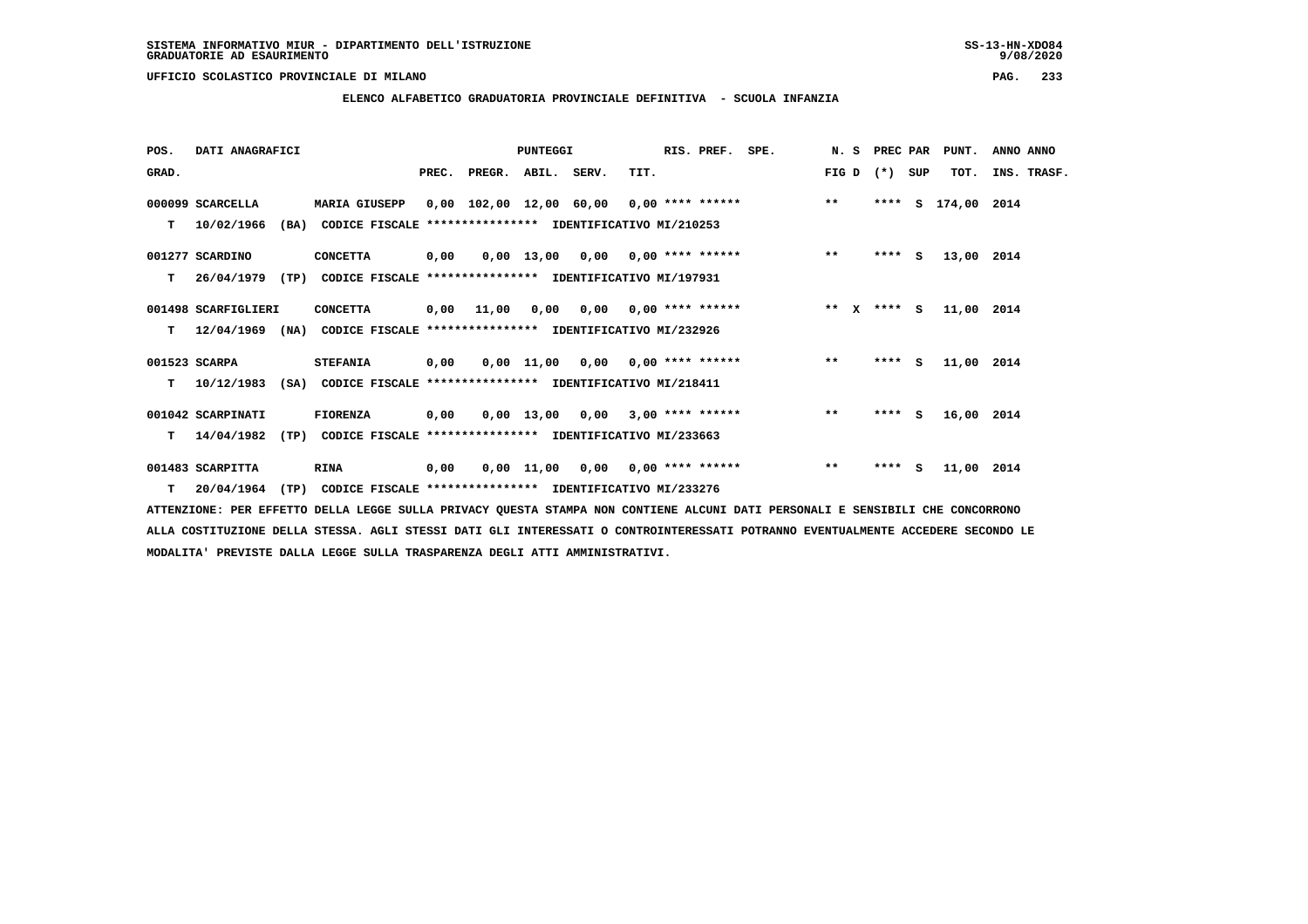**ELENCO ALFABETICO GRADUATORIA PROVINCIALE DEFINITIVA - SCUOLA INFANZIA**

 **POS. DATI ANAGRAFICI PUNTEGGI RIS. PREF. SPE. N. S PREC PAR PUNT. ANNO ANNO**GRAD. **BRAD. PREC. PREGR. ABIL. SERV.** TIT. THE REGREATER FIG D (\*) SUP TOT. INS. TRASF.  **000481 SCASSILLO MARIA ROSARIA 0,00 17,00 15,00 42,00 0,00 \*\*\*\* \*\*\*\*\*\* EF \*\* \*\*\*\* S 74,00 2014 2014 15/02/1967 (NA) CODICE FISCALE \*\*\*\*\*\*\*\*\*\*\*\*\*\*\*\* IDENTIFICATIVO MI/192100**

 **000756 SCATTARELLA GIUSEPPINA 0,00 9,00 16,00 0,00 0,00 \*\*\*\* \*\*\*\*\*\* \*\* \*\*\*\* S 25,00 2014 T 14/12/1963 (KR) CODICE FISCALE \*\*\*\*\*\*\*\*\*\*\*\*\*\*\*\* IDENTIFICATIVO MI/217567**

- **001522 SCHEPISI SANTINA 0,00 11,00 0,00 0,00 0,00 \*\*\*\* \*\*\*\*\*\* \*\* X \*\*\*\* S 11,00 2014 T 24/03/1970 (ME) CODICE FISCALE \*\*\*\*\*\*\*\*\*\*\*\*\*\*\*\* IDENTIFICATIVO MI/232024**
- **000251 SCHIAVO ELEONORA 0,00 36,00 42,00 60,00 0,00 \*\*\*\* \*\*\*\*\*\* \*\* \*\*\*\* S 138,00 2009 13/11/1988 (MI) CODICE FISCALE \*\*\*\*\*\*\*\*\*\*\*\*\*\*\*\* IDENTIFICATIVO MI/144445**

 **000914 SCHIAVONE PAOLA 0,00 3,00 16,00 0,00 0,00 \*\*\*\* \*\*\*\*\*\* \*\* \*\*\*\* S 19,00 2019 2019 10/10/1975 (RC) CODICE FISCALE \*\*\*\*\*\*\*\*\*\*\*\*\*\*\*\* IDENTIFICATIVO MI/285561**

 **000559 SCHIERA VANESSA 0,00 14,00 14,00 24,00 3,00 \*\*\*\* \*\*\*\*\*\* \*\* \*\*\*\* S 55,00 2019 2019 14/05/1974 (PA) CODICE FISCALE \*\*\*\*\*\*\*\*\*\*\*\*\*\*\*\* IDENTIFICATIVO MI/285430**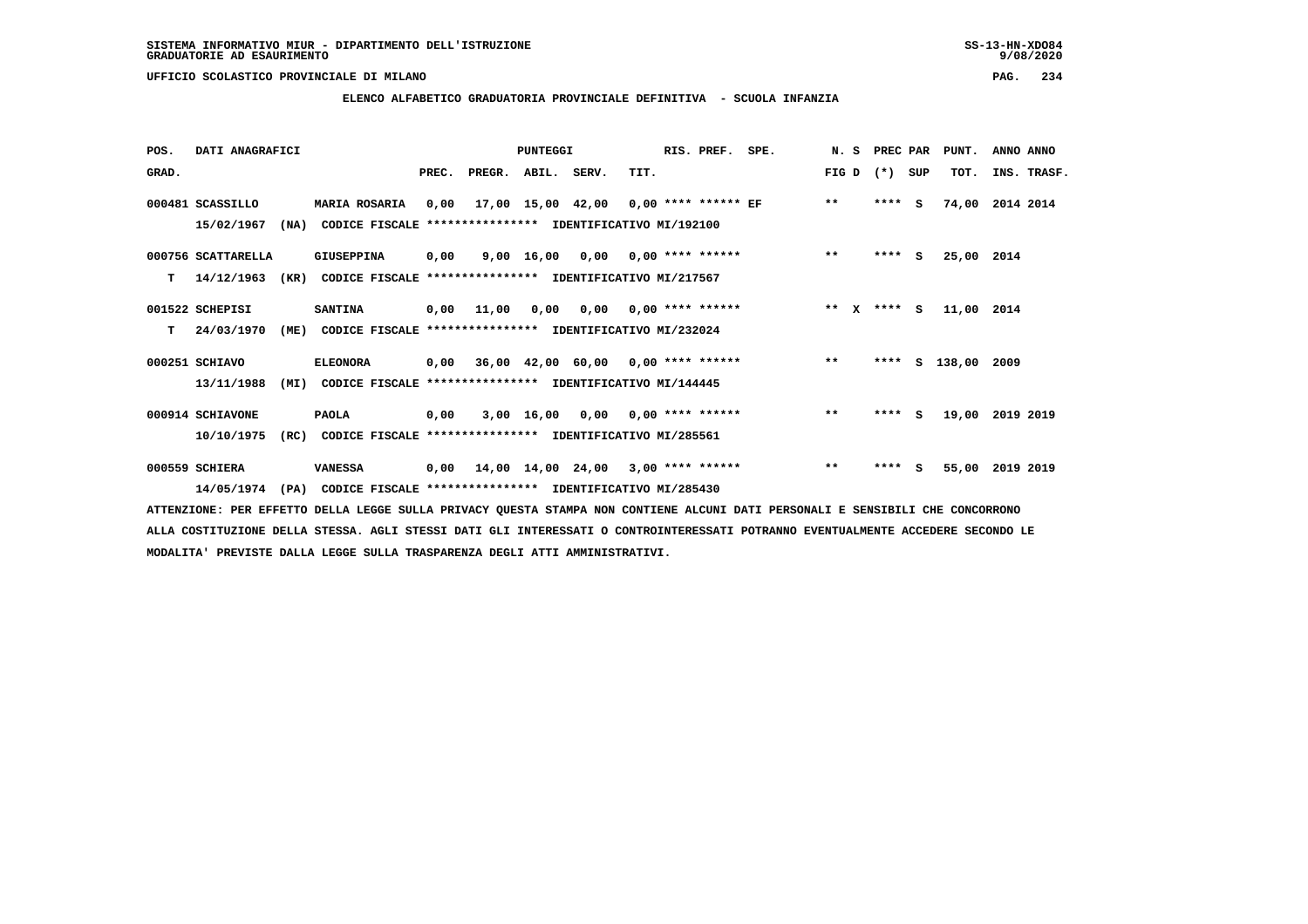### **ELENCO ALFABETICO GRADUATORIA PROVINCIALE DEFINITIVA - SCUOLA INFANZIA**

 **POS. DATI ANAGRAFICI PUNTEGGI RIS. PREF. SPE. N. S PREC PAR PUNT. ANNO ANNO**GRAD. **BRAD. PREC. PREGR. ABIL. SERV.** TIT. THE REGREATER FIG D (\*) SUP TOT. INS. TRASF.  **000125 SCHIPANI GIUSEPPA 0,00 96,00 12,00 60,00 0,00 \*\*\*\* \*\*\*\*\*\* \*\* \*\*\*\* S 168,00 2007 2007 20/03/1960 (KR) CODICE FISCALE \*\*\*\*\*\*\*\*\*\*\*\*\*\*\*\* IDENTIFICATIVO MI/110209 000323 SCHITTONE GUARIN CALOGERA 0,00 62,00 15,00 42,00 0,00 \*\*\*\* \*\*\*\*\*\* \*\* X \*\*\*\* S 119,00 2007 2007 11/10/1963 (AG) CODICE FISCALE \*\*\*\*\*\*\*\*\*\*\*\*\*\*\*\* IDENTIFICATIVO MI/112440 000370 SCIARAFFA ANTONIETTA PA 0,00 36,00 11,00 60,00 0,00 \*\*\*\* \*\*\*\*\*\* \*\* \*\*\*\* S 107,00 2014 T 29/03/1970 (PZ) CODICE FISCALE \*\*\*\*\*\*\*\*\*\*\*\*\*\*\*\* IDENTIFICATIVO MI/201617 000429 SCILINGO ROSSELLA 0,00 35,00 0,00 54,00 0,00 \*\*\*\* \*\*\*\*\*\* \*\* \*\*\*\* S 89,00 2011 2011 17/07/1972 (CS) CODICE FISCALE \*\*\*\*\*\*\*\*\*\*\*\*\*\*\*\* IDENTIFICATIVO MI/167651 000753 SCIME' CINZIA CONCET 0,00 0,00 13,00 12,00 0,00 \*\*\*\* \*\*\*\*\*\* \*\* \*\*\*\* S 25,00 2007 22/02/1979 (CL) CODICE FISCALE \*\*\*\*\*\*\*\*\*\*\*\*\*\*\*\* IDENTIFICATIVO MI/076974 001224 SCIOTTI SOFIAMARIA 0,00 0,00 14,00 0,00 0,00 \*\*\*\* \*\*\*\*\*\* \*\* \*\*\*\* S 14,00 2014 T 13/05/1983 (EE) CODICE FISCALE \*\*\*\*\*\*\*\*\*\*\*\*\*\*\*\* IDENTIFICATIVO MI/231410**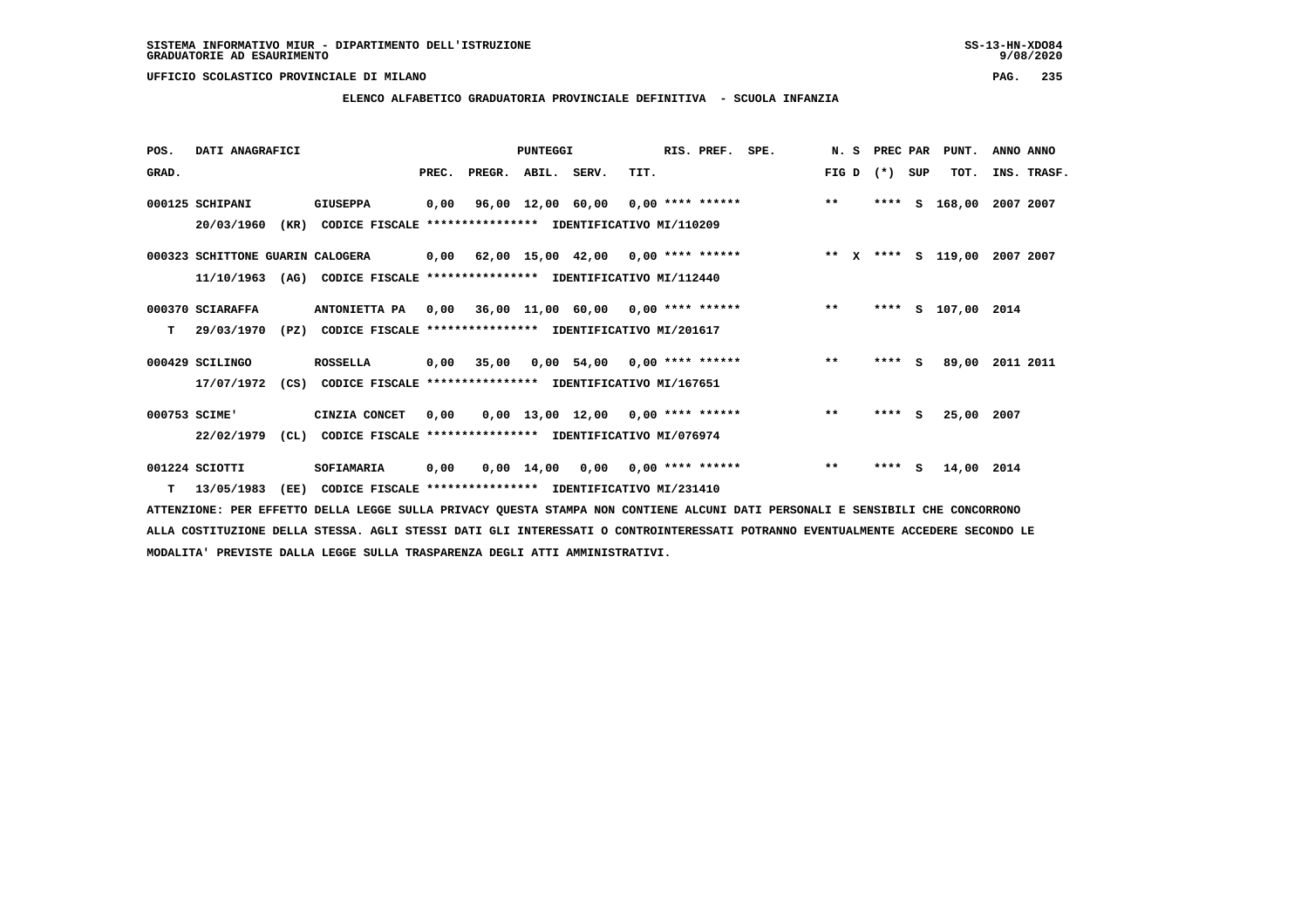### **ELENCO ALFABETICO GRADUATORIA PROVINCIALE DEFINITIVA - SCUOLA INFANZIA**

| POS.  | DATI ANAGRAFICI                                                          |                                                               |                                                          |       |                    | <b>PUNTEGGI</b> |                                        |      | RIS. PREF.         | SPE.                                             |         | N. S PREC PAR |     | PUNT.         | ANNO ANNO |             |
|-------|--------------------------------------------------------------------------|---------------------------------------------------------------|----------------------------------------------------------|-------|--------------------|-----------------|----------------------------------------|------|--------------------|--------------------------------------------------|---------|---------------|-----|---------------|-----------|-------------|
| GRAD. |                                                                          |                                                               |                                                          | PREC. | PREGR. ABIL. SERV. |                 |                                        | TIT. |                    |                                                  | FIG D   | $(*)$         | SUP | TOT.          |           | INS. TRASF. |
|       | 000357 SCIPPO                                                            | <b>MARIKA</b>                                                 |                                                          | 0,00  |                    |                 |                                        |      |                    | $11,00$ 39,00 60,00 0,00 **** ****** *** **      |         | ****          | S   | 110,00 2007   |           |             |
|       | 01/05/1986                                                               | (MI)                                                          | CODICE FISCALE **************** IDENTIFICATIVO MI/109536 |       |                    |                 |                                        |      |                    |                                                  |         |               |     |               |           |             |
|       | $001129$ SCOLLO                                                          | <b>EVA</b>                                                    |                                                          | 0,00  |                    |                 | $4,00$ 11,00 0,00 0,00 **** ******     |      |                    |                                                  | $***$   | $***$ S       |     | 15,00 2014    |           |             |
| т     | 18/12/1982                                                               | (RG)                                                          | CODICE FISCALE **************** IDENTIFICATIVO MI/233953 |       |                    |                 |                                        |      |                    |                                                  |         |               |     |               |           |             |
|       | 000375 SCONTRINO                                                         | <b>ANTONINA</b>                                               |                                                          |       |                    |                 |                                        |      |                    | $0,00$ 36,00 16,00 53,00 0,00 **** ****** *** ** |         | $***$ S       |     | 105,00        | 2007 2007 |             |
|       | 05/09/1968                                                               | (TP) CODICE FISCALE **************** IDENTIFICATIVO MI/109057 |                                                          |       |                    |                 |                                        |      |                    |                                                  |         |               |     |               |           |             |
|       | 001223 SCORDAMAGLIA                                                      | <b>EMANUELA</b>                                               |                                                          |       | $0,00$ $14,00$     |                 | $0,00$ $0,00$ $0,00$ $***$ **** ****** |      |                    |                                                  |         | ** x **** s   |     | 14,00 2014    |           |             |
| т     | 15/03/1976 (CZ)                                                          |                                                               | CODICE FISCALE **************** IDENTIFICATIVO MI/200873 |       |                    |                 |                                        |      |                    |                                                  |         |               |     |               |           |             |
|       | 001495 SCORDAMAGLIA                                                      | <b>FRANCESCA</b>                                              |                                                          | 0,00  |                    |                 | 0,00 11,00 0,00                        |      | $0.00$ **** ****** |                                                  | $***$ X | **** S        |     | 11,00 2014    |           |             |
| т     | 15/11/1978 (CZ) CODICE FISCALE **************** IDENTIFICATIVO MI/194454 |                                                               |                                                          |       |                    |                 |                                        |      |                    |                                                  |         |               |     |               |           |             |
|       | 000171 SCORPINITI                                                        | <b>ROSANNA</b>                                                |                                                          | 0,00  |                    |                 |                                        |      |                    | 56,00 41,00 60,00 0,00 **** ******               | $***$   | ****          |     | S 157,00 2007 |           |             |
|       | 13/02/1976                                                               | (CS) CODICE FISCALE **************** IDENTIFICATIVO MI/109872 |                                                          |       |                    |                 |                                        |      |                    |                                                  |         |               |     |               |           |             |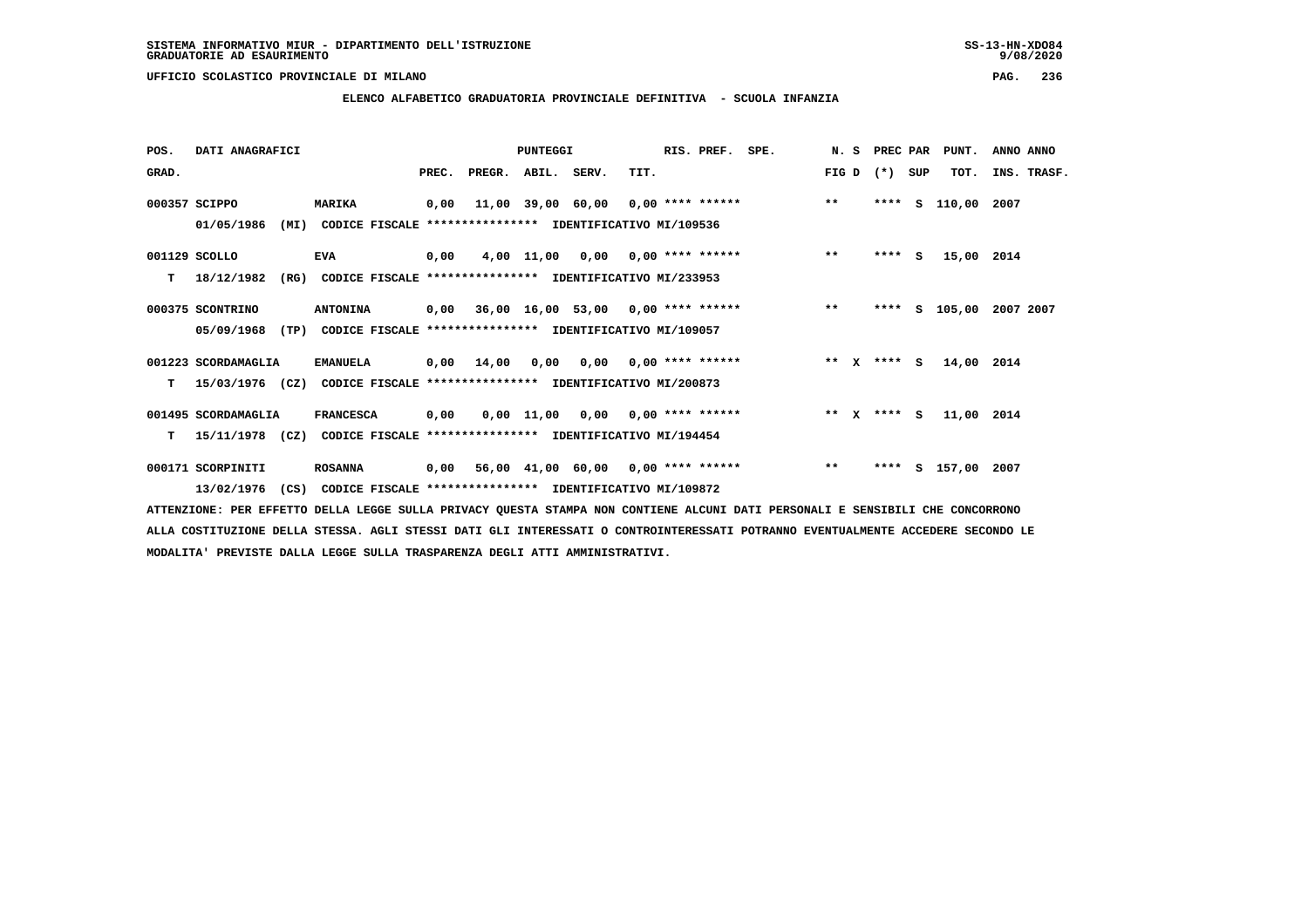**ELENCO ALFABETICO GRADUATORIA PROVINCIALE DEFINITIVA - SCUOLA INFANZIA**

 **POS. DATI ANAGRAFICI PUNTEGGI RIS. PREF. SPE. N. S PREC PAR PUNT. ANNO ANNO**GRAD. **PREGRADE SERVEGER. ABIL. SERV. TIT.** FIG D (\*) SUP TOT. INS. TRASF.  **001026 SCORSONE MARINELLA 0,00 14,00 0,00 0,00 3,00 \*\*\*\* \*\*\*\*\*\* \*\* \*\*\*\* S 17,00 2019 2019 T 12/02/1967 (PA) CODICE FISCALE \*\*\*\*\*\*\*\*\*\*\*\*\*\*\*\* IDENTIFICATIVO MI/285283 001054 SCRIMA VINCENZO 0,00 16,00 0,00 0,00 0,00 \*\*\*\* \*\*\*\*\*\* \*\* \*\*\*\* S 16,00 2014 T 13/07/1979 (AG) CODICE FISCALE \*\*\*\*\*\*\*\*\*\*\*\*\*\*\*\* IDENTIFICATIVO MI/221527 000658 SCRIVANO MARIA ANGELA 0,00 2,00 15,00 20,00 0,00 \*\*\*\* \*\*\*\*\*\* \*\* \*\*\*\* S 37,00 2011 2011 18/11/1974 (PA) CODICE FISCALE \*\*\*\*\*\*\*\*\*\*\*\*\*\*\*\* IDENTIFICATIVO MI/167571 000908 SCULLI MARIATERESA 0,00 8,00 11,00 0,00 0,00 \*\*\*\* \*\*\*\*\*\* \*\* \*\*\*\* S 19,00 2014 T 28/05/1977 (RC) CODICE FISCALE \*\*\*\*\*\*\*\*\*\*\*\*\*\*\*\* IDENTIFICATIVO MI/196984 001293 SEBASTIANO SERENA 0,00 0,00 13,00 0,00 0,00 \*\*\*\* \*\*\*\*\*\* \*\* \*\*\*\* S 13,00 2014 T 01/02/1978 (AV) CODICE FISCALE \*\*\*\*\*\*\*\*\*\*\*\*\*\*\*\* IDENTIFICATIVO MI/206883 000591 SECRETO GIULIANA 0,00 18,00 14,00 18,00 0,00 \*\*\*\* \*\*\*\*\*\* \*\* \*\*\*\* S 50,00 2003**

 **04/12/1967 (KR) CODICE FISCALE \*\*\*\*\*\*\*\*\*\*\*\*\*\*\*\* IDENTIFICATIVO MI/075936**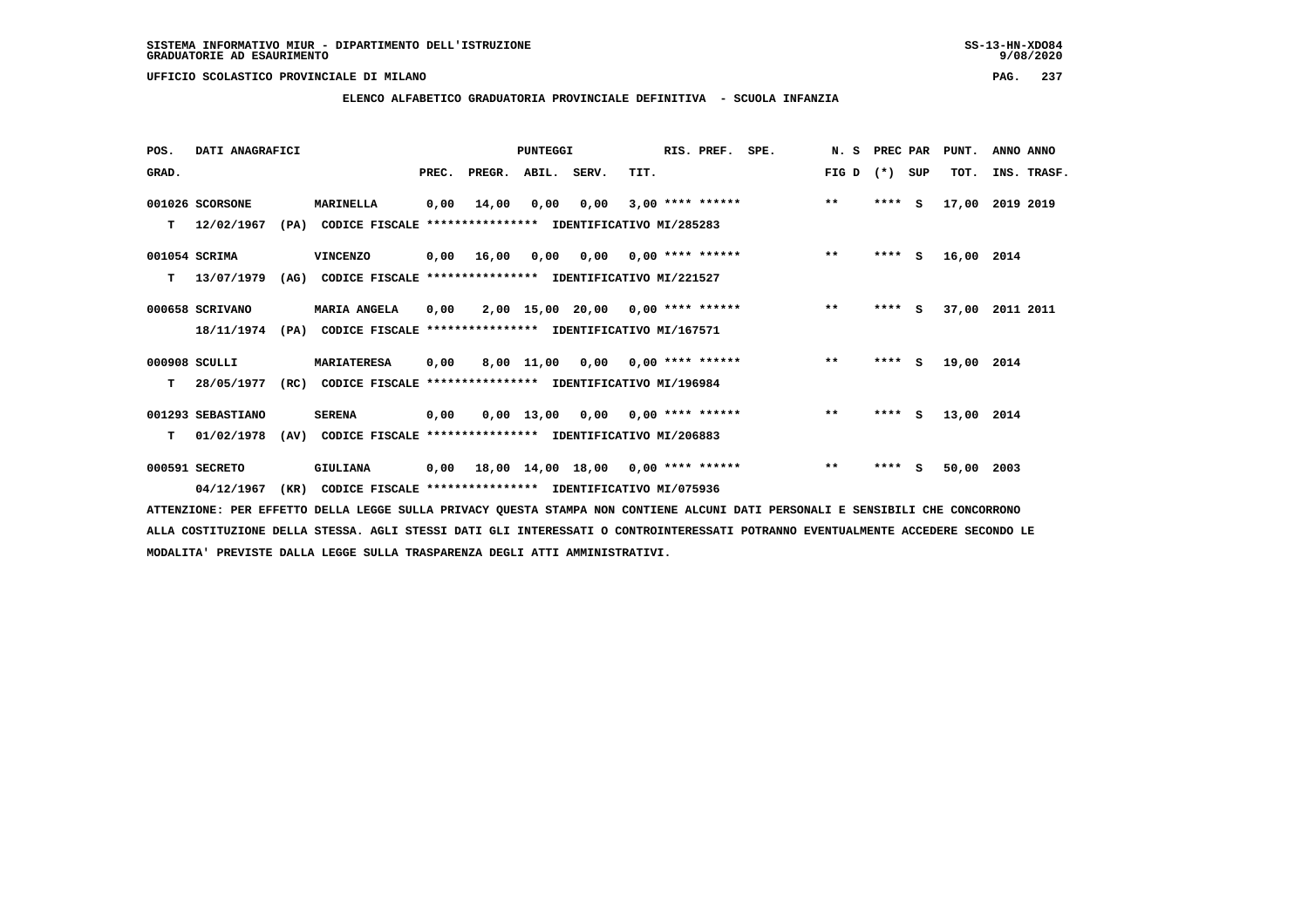**ELENCO ALFABETICO GRADUATORIA PROVINCIALE DEFINITIVA - SCUOLA INFANZIA**

| POS.         | DATI ANAGRAFICI  |      |                                                               |       |                                          | <b>PUNTEGGI</b> |                                     |      | RIS. PREF. | SPE. | N.S   | PREC PAR |          | PUNT.      | ANNO ANNO   |
|--------------|------------------|------|---------------------------------------------------------------|-------|------------------------------------------|-----------------|-------------------------------------|------|------------|------|-------|----------|----------|------------|-------------|
| GRAD.        |                  |      |                                                               | PREC. | PREGR. ABIL. SERV.                       |                 |                                     | TIT. |            |      | FIG D | $(* )$   | SUP      | TOT.       | INS. TRASF. |
| 000415 SEGRE |                  |      | <b>DIANA ESTHER</b>                                           | 0,00  |                                          |                 | $3,00$ 14,00 72,00 6,00 **** ****** |      |            |      | $***$ | ****     | <b>S</b> | 95,00 2019 |             |
|              | 02/11/1965       | (MI) | CODICE FISCALE **************** IDENTIFICATIVO MI/024367      |       |                                          |                 |                                     |      |            |      |       |          |          |            |             |
|              | 001333 SEMINARA  |      | <b>NADIAPIA</b>                                               | 0,00  |                                          |                 | 0,00 13,00 0,00 0,00 **** ******    |      |            |      | $***$ | $***$ S  |          | 13,00 2014 |             |
| т            | 10/08/1972       |      | (TO) CODICE FISCALE **************** IDENTIFICATIVO MI/231092 |       |                                          |                 |                                     |      |            |      |       |          |          |            |             |
|              | 000534 SEMINARA  |      | ROSARIA ANTON                                                 |       | $0,00$ 49,00 11,00 0,00 0,00 **** ****** |                 |                                     |      |            |      | $***$ | **** S   |          | 60,00 2014 |             |
| т            | 27/06/1981       | (PV) | CODICE FISCALE **************** IDENTIFICATIVO MI/198413      |       |                                          |                 |                                     |      |            |      |       |          |          |            |             |
| 001473 SERAO |                  |      | LUCIA                                                         | 0,00  |                                          |                 | $0,00$ 11,00 0,00 0,00 **** ******  |      |            |      | $***$ | $***5$   |          | 11,00 2014 |             |
| т            | 07/09/1978       |      | (CE) CODICE FISCALE **************** IDENTIFICATIVO MI/201572 |       |                                          |                 |                                     |      |            |      |       |          |          |            |             |
|              | 000808 SERRANO'  |      | CARMELA MARIA                                                 | 0,00  |                                          |                 | 9,00 13,00 0,00 0,00 **** ******    |      |            |      | $* *$ | ****     |          | 22,00 2014 |             |
| т            | 21/08/1980       | (RC) | CODICE FISCALE **************** IDENTIFICATIVO MI/221754      |       |                                          |                 |                                     |      |            |      |       |          |          |            |             |
|              | 001529 SERRANO   |      | MARIALUISA                                                    | 0,00  |                                          |                 | $0,00$ 11,00 0,00 0,00 **** ******  |      |            |      | $***$ | ****     | - S      | 11,00 2014 |             |
|              | $T = 08/10/1981$ | (LE) | CODICE FISCALE **************** IDENTIFICATIVO MI/231670      |       |                                          |                 |                                     |      |            |      |       |          |          |            |             |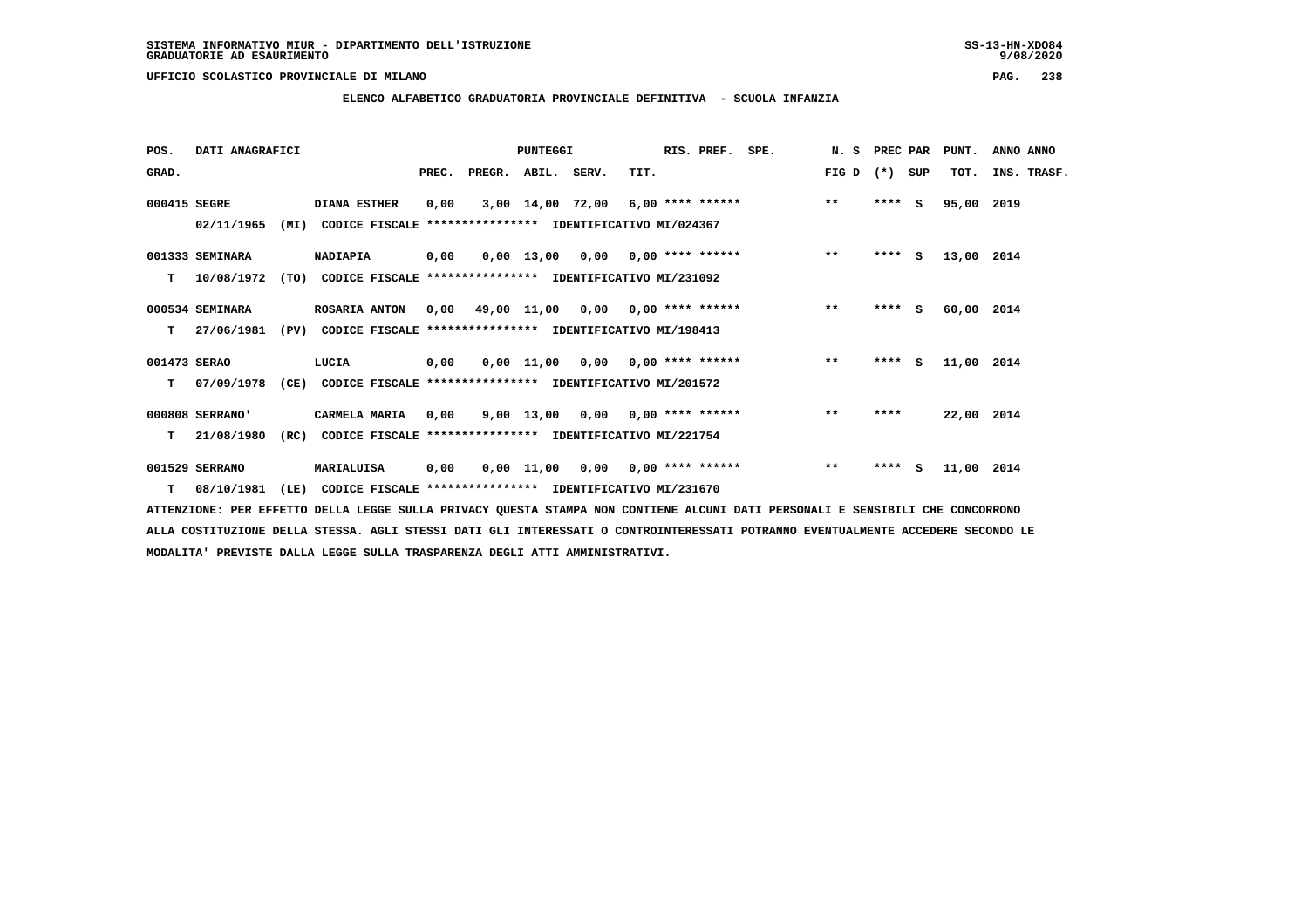**ELENCO ALFABETICO GRADUATORIA PROVINCIALE DEFINITIVA - SCUOLA INFANZIA**

 **POS. DATI ANAGRAFICI PUNTEGGI RIS. PREF. SPE. N. S PREC PAR PUNT. ANNO ANNO**GRAD. **PREGRADE SERVEGER. ABIL. SERV. TIT.** FIG D (\*) SUP TOT. INS. TRASF.  **001639 SERRETIELLO VALENTINA 0,00 0,00 6,00 0,00 0,00 \*\*\*\* \*\*\*\*\*\* \*\* \*\*\*\* S 6,00 2011 2011 S 30/05/1983 (NA) CODICE FISCALE \*\*\*\*\*\*\*\*\*\*\*\*\*\*\*\* IDENTIFICATIVO MI/167733 000895 SETTINERI CONCETTA 0,00 3,00 13,00 0,00 3,00 \*\*\*\* \*\*\*\*\*\* \*\* \*\*\*\* S 19,00 2014 T 16/10/1969 (ME) CODICE FISCALE \*\*\*\*\*\*\*\*\*\*\*\*\*\*\*\* IDENTIFICATIVO MI/234064 000656 SEVERINO LOREDANA 0,00 24,00 15,00 0,00 0,00 \*\*\*\* \*\*\*\*\*\* \*\* \*\*\*\* S 39,00 2019 20/09/1970 (NA) CODICE FISCALE \*\*\*\*\*\*\*\*\*\*\*\*\*\*\*\* IDENTIFICATIVO MI/060554 000475 SEVERINO MANUELA 0,00 3,00 13,00 60,00 0,00 \*\*\*\* \*\*\*\*\*\* \*\* \*\*\*\* S 76,00 2014 T 18/07/1981 (GE) CODICE FISCALE \*\*\*\*\*\*\*\*\*\*\*\*\*\*\*\* IDENTIFICATIVO MI/201309 001271 SEVERO ANNAMARIA 0,00 14,00 0,00 0,00 0,00 \*\*\*\* \*\*\*\*\*\* \*\* \*\*\*\* S 14,00 2019 2019 T 20/06/1975 (TP) CODICE FISCALE \*\*\*\*\*\*\*\*\*\*\*\*\*\*\*\* IDENTIFICATIVO MI/285329 000366 SFERLAZZA LAURA 0,00 82,00 14,00 12,00 0,00 \*\*\*\* \*\*\*\*\*\* \*\* \*\*\*\* S 108,00 2019 2019 02/06/1977 (AG) CODICE FISCALE \*\*\*\*\*\*\*\*\*\*\*\*\*\*\*\* IDENTIFICATIVO MI/285331**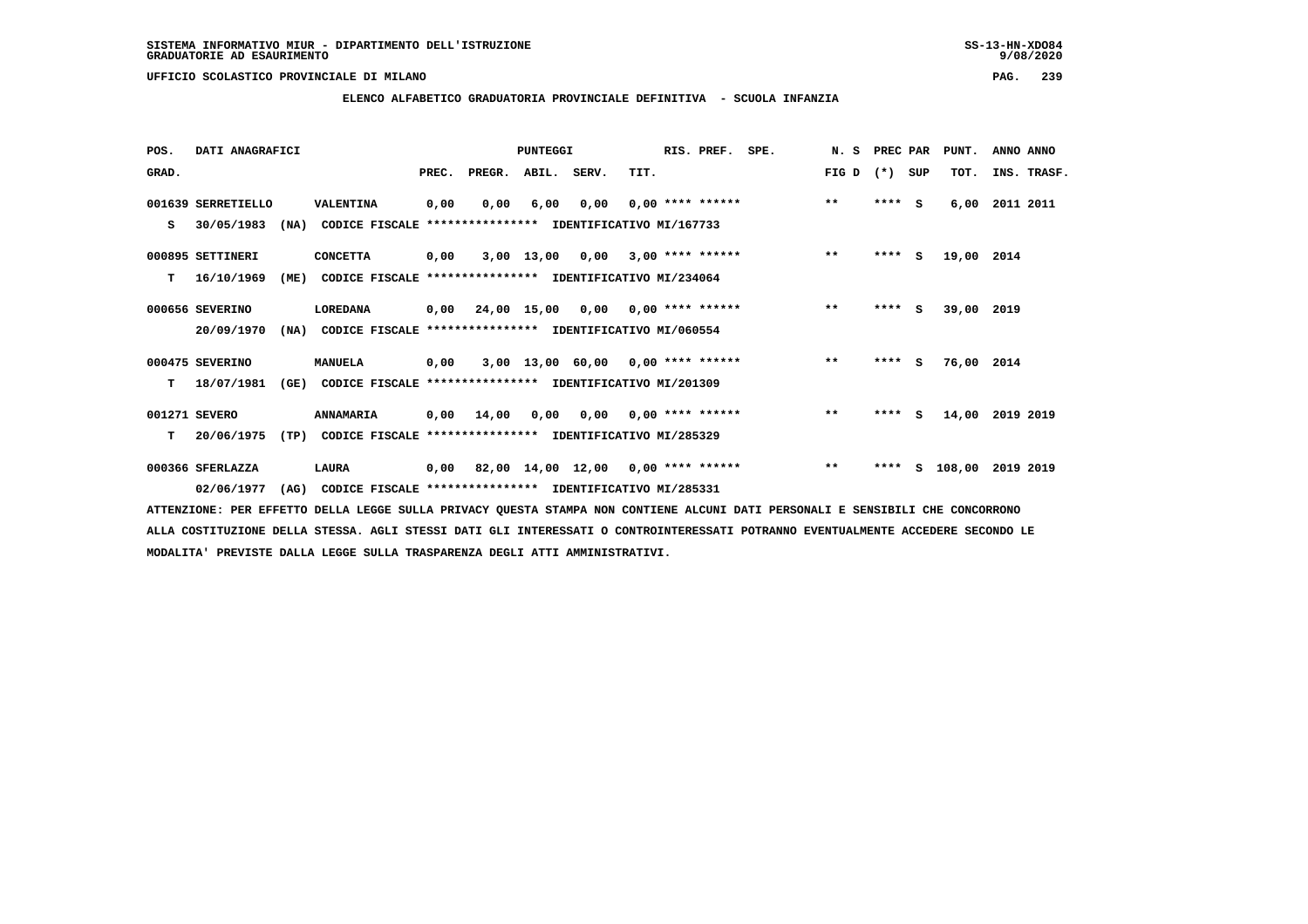**ELENCO ALFABETICO GRADUATORIA PROVINCIALE DEFINITIVA - SCUOLA INFANZIA**

 **POS. DATI ANAGRAFICI PUNTEGGI RIS. PREF. SPE. N. S PREC PAR PUNT. ANNO ANNO**GRAD. **PREGRADE SERVEGER. ABIL. SERV. TIT.** FIG D (\*) SUP TOT. INS. TRASF.  **000482 SICARI ANGELICA 0,00 58,00 13,00 0,00 3,00 \*\*\*\* \*\*\*\*\*\* \*\* \*\*\*\* S 74,00 2014 T 10/10/1976 (RC) CODICE FISCALE \*\*\*\*\*\*\*\*\*\*\*\*\*\*\*\* IDENTIFICATIVO MI/212959 000708 SICILIA SERAFINA 0,00 14,00 16,00 0,00 0,00 \*\*\*\* \*\*\*\*\*\* \*\* \*\*\*\* S 30,00 2005 2005 26/10/1976 (AG) CODICE FISCALE \*\*\*\*\*\*\*\*\*\*\*\*\*\*\*\* IDENTIFICATIVO MI/095987 001485 SICLARI CONSOLATA 0,00 11,00 0,00 0,00 0,00 \*\*\*\* \*\*\*\*\*\* \*\* \*\*\*\* S 11,00 2014 T 10/03/1961 (RC) CODICE FISCALE \*\*\*\*\*\*\*\*\*\*\*\*\*\*\*\* IDENTIFICATIVO MI/202974 000789 SIDOTI ANGELOCARMELO 0,00 23,00 0,00 0,00 0,00 \*\*\*\* \*\*\*\*\*\* \*\* \*\*\*\* S 23,00 2014 T 23/02/1971 (ME) CODICE FISCALE \*\*\*\*\*\*\*\*\*\*\*\*\*\*\*\* IDENTIFICATIVO MI/233880 000779 SIELI GASPARE 0,00 6,00 18,00 0,00 0,00 \*\*\*\* \*\*\*\*\*\* \*\* \*\*\*\* S 24,00 2019 2019 16/12/1965 (TP) CODICE FISCALE \*\*\*\*\*\*\*\*\*\*\*\*\*\*\*\* IDENTIFICATIVO MI/285454 000507 SIGNORETTA MARIA IMMACOL 0,00 48,00 18,00 0,00 0,00 \*\*\*\* \*\*\*\*\*\* \*\* \*\*\*\* S 66,00 2002**

 **ATTENZIONE: PER EFFETTO DELLA LEGGE SULLA PRIVACY QUESTA STAMPA NON CONTIENE ALCUNI DATI PERSONALI E SENSIBILI CHE CONCORRONO ALLA COSTITUZIONE DELLA STESSA. AGLI STESSI DATI GLI INTERESSATI O CONTROINTERESSATI POTRANNO EVENTUALMENTE ACCEDERE SECONDO LE MODALITA' PREVISTE DALLA LEGGE SULLA TRASPARENZA DEGLI ATTI AMMINISTRATIVI.**

 **09/04/1963 (VV) CODICE FISCALE \*\*\*\*\*\*\*\*\*\*\*\*\*\*\*\* IDENTIFICATIVO MI/061126**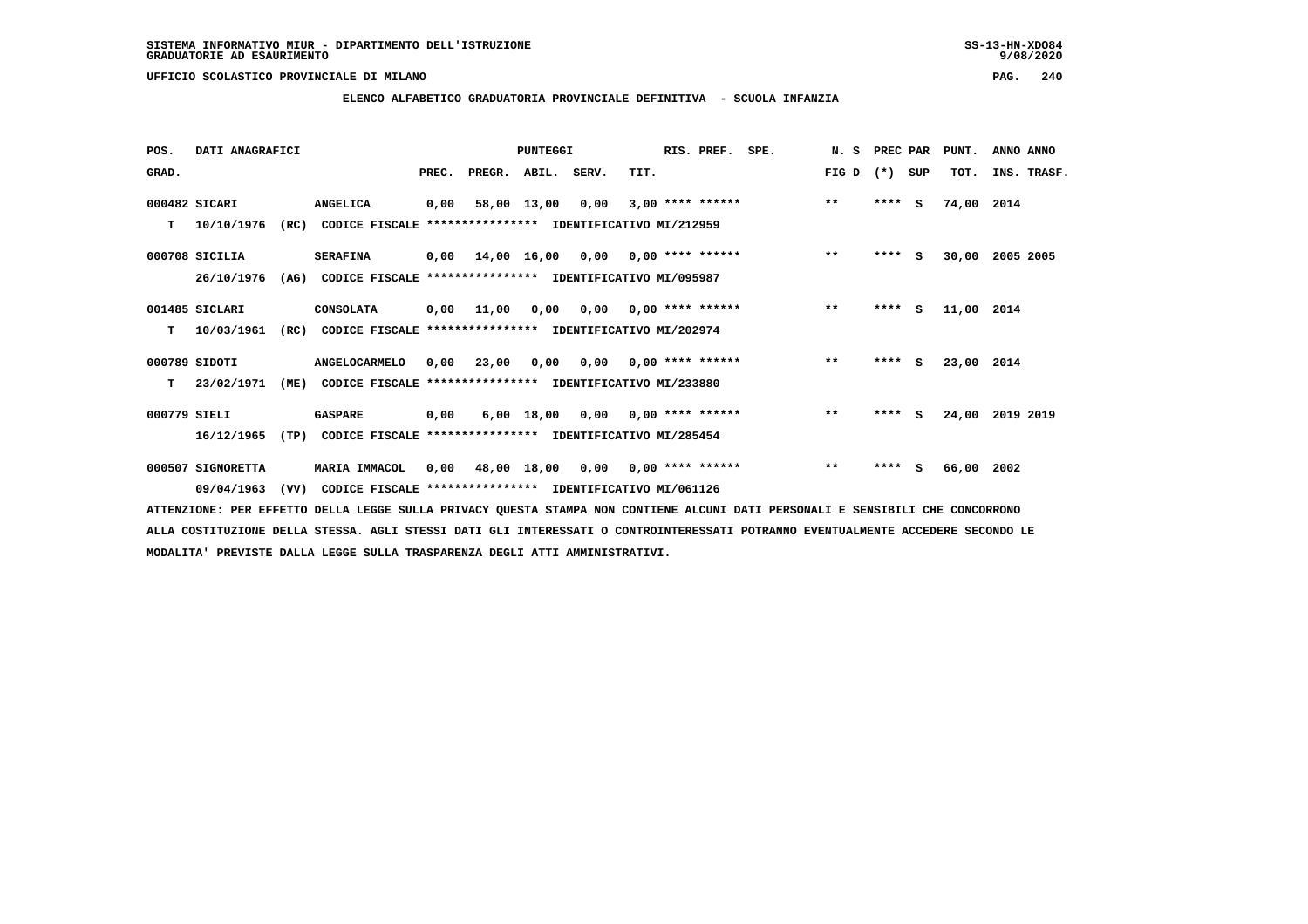**ELENCO ALFABETICO GRADUATORIA PROVINCIALE DEFINITIVA - SCUOLA INFANZIA**

| POS.  | DATI ANAGRAFICI    |      |                                                          |       |        | PUNTEGGI     |                                           |      | RIS. PREF.                | SPE. | N.S   | PREC PAR |     | PUNT.      | ANNO ANNO   |
|-------|--------------------|------|----------------------------------------------------------|-------|--------|--------------|-------------------------------------------|------|---------------------------|------|-------|----------|-----|------------|-------------|
| GRAD. |                    |      |                                                          | PREC. | PREGR. | ABIL. SERV.  |                                           | TIT. |                           |      | FIG D | $(*)$    | SUP | TOT.       | INS. TRASF. |
|       | 001316 SIGNORIELLO |      | <b>ROBERTA</b>                                           | 0,00  |        | $0,00$ 13,00 | 0,00                                      |      | $0.00$ **** ******        |      | $***$ | $***$ S  |     | 13,00 2014 |             |
| т     | 04/01/1982         | (BN) | CODICE FISCALE **************** IDENTIFICATIVO MI/194754 |       |        |              |                                           |      |                           |      |       |          |     |            |             |
|       | 000558 SILENZI     |      | <b>RENATA</b>                                            | 0,00  |        |              | $4,00$ 15,00 36,00 0,00 **** ******       |      |                           |      | $* *$ | ****     |     | 55,00 2014 |             |
| т     | 09/06/1979         | (OR) | CODICE FISCALE **************** IDENTIFICATIVO MI/198459 |       |        |              |                                           |      |                           |      |       |          |     |            |             |
|       | 000269 SILIPRANDI  |      | LAURA                                                    |       |        |              | $0,00$ 63,00 42,00 28,00 0,00 **** ****** |      |                           |      | $***$ | ****     | s   | 133,00     | 2011 2011   |
|       | 28/03/1981         | (MI) | CODICE FISCALE **************** IDENTIFICATIVO MI/167569 |       |        |              |                                           |      |                           |      |       |          |     |            |             |
|       | 001493 SILVESTRO   |      | <b>ANGELO</b>                                            | 0,00  |        |              | $0,00$ 11,00 0,00 0,00 **** ******        |      |                           |      | $***$ | **** S   |     | 11,00 2014 |             |
| т     | 05/06/1969         | (NA) | CODICE FISCALE **************** IDENTIFICATIVO MI/218640 |       |        |              |                                           |      |                           |      |       |          |     |            |             |
|       | 000661 SIMBARI     |      | <b>DOMENICA</b>                                          | 0,00  |        |              | $0,00$ 13,00 24,00 0,00 **** ******       |      |                           |      | $***$ | $***$ S  |     | 37,00 2014 |             |
|       | 31/03/1983         | (KR) | CODICE FISCALE **************** IDENTIFICATIVO MI/209337 |       |        |              |                                           |      |                           |      |       |          |     |            |             |
|       | 000852 SIMONARO    |      | MARIA                                                    | 0,00  |        | 5,00 15,00   |                                           |      | $0,00$ $0,00$ **** ****** |      | $***$ | $***$ S  |     | 20,00      | 2007 2007   |
|       | 06/04/1971         | (PA) | CODICE FISCALE **************** IDENTIFICATIVO MI/112295 |       |        |              |                                           |      |                           |      |       |          |     |            |             |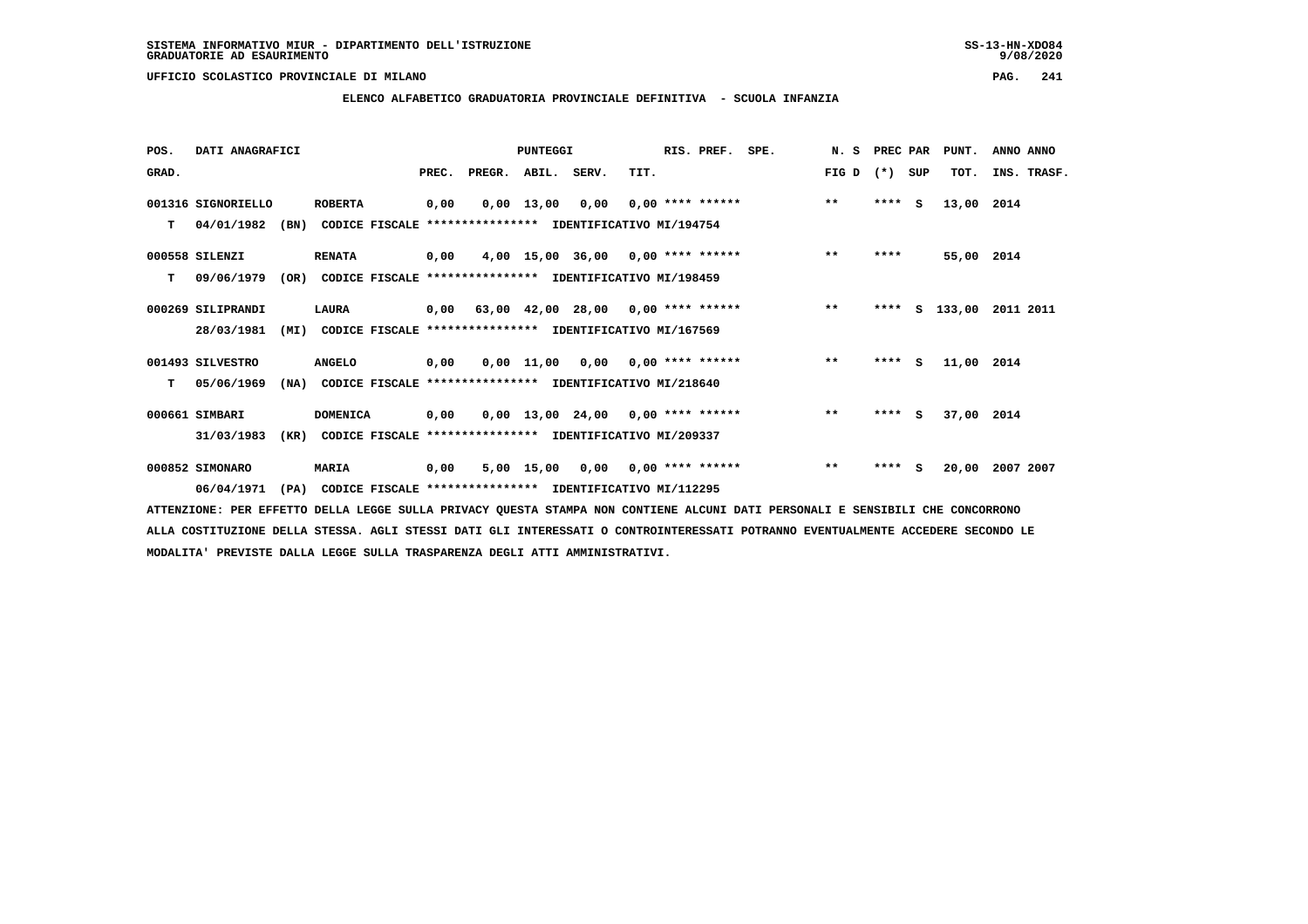**ELENCO ALFABETICO GRADUATORIA PROVINCIALE DEFINITIVA - SCUOLA INFANZIA**

 **POS. DATI ANAGRAFICI PUNTEGGI RIS. PREF. SPE. N. S PREC PAR PUNT. ANNO ANNO**GRAD. **BRAD. PREC. PREGR. ABIL. SERV.** TIT. THE REGREATER FIG D (\*) SUP TOT. INS. TRASF.  **000110 SIMONE ROSA 0,00 96,00 15,00 60,00 0,00 \*\*\*\* \*\*\*\*\*\* \*\* \*\*\*\* S 171,00 2004**

 **06/11/1956 (CT) CODICE FISCALE \*\*\*\*\*\*\*\*\*\*\*\*\*\*\*\* IDENTIFICATIVO MI/082473**

 **000886 SIMONESCHI ANGELA 0,00 3,00 16,00 0,00 0,00 \*\*\*\* \*\*\*\*\*\* \*\* X \*\*\*\* 19,00 2000 25/08/1962 (LT) CODICE FISCALE \*\*\*\*\*\*\*\*\*\*\*\*\*\*\*\* IDENTIFICATIVO MI/032903**

- **000173 SIMONETTI ANGELA 0,00 86,00 11,00 60,00 0,00 \*\*\*\* \*\*\*\*\*\* \*\* \*\*\*\* S 157,00 2014 T 09/07/1977 (NA) CODICE FISCALE \*\*\*\*\*\*\*\*\*\*\*\*\*\*\*\* IDENTIFICATIVO MI/194278**
- **001394 SIMONTE STELLA ANNA 0,00 0,00 12,00 0,00 0,00 \*\*\*\* \*\*\*\*\*\* \*\* \*\*\*\* S 12,00 2014 T 07/06/1980 (CL) CODICE FISCALE \*\*\*\*\*\*\*\*\*\*\*\*\*\*\*\* IDENTIFICATIVO MI/204435**

 **000890 SINDONI MARISA 0,00 5,00 14,00 0,00 0,00 \*\*\*\* \*\*\*\*\*\* \*\* \*\*\*\* S 19,00 2007 2004 27/10/1979 (RC) CODICE FISCALE \*\*\*\*\*\*\*\*\*\*\*\*\*\*\*\* IDENTIFICATIVO MI/082286**

 **001268 SIRIGNANO IOANNA 0,00 3,00 11,00 0,00 0,00 \*\*\*\* \*\*\*\*\*\* \*\* \*\*\*\* S 14,00 2019 2019 T 04/06/1980 (VV) CODICE FISCALE \*\*\*\*\*\*\*\*\*\*\*\*\*\*\*\* IDENTIFICATIVO MI/285411**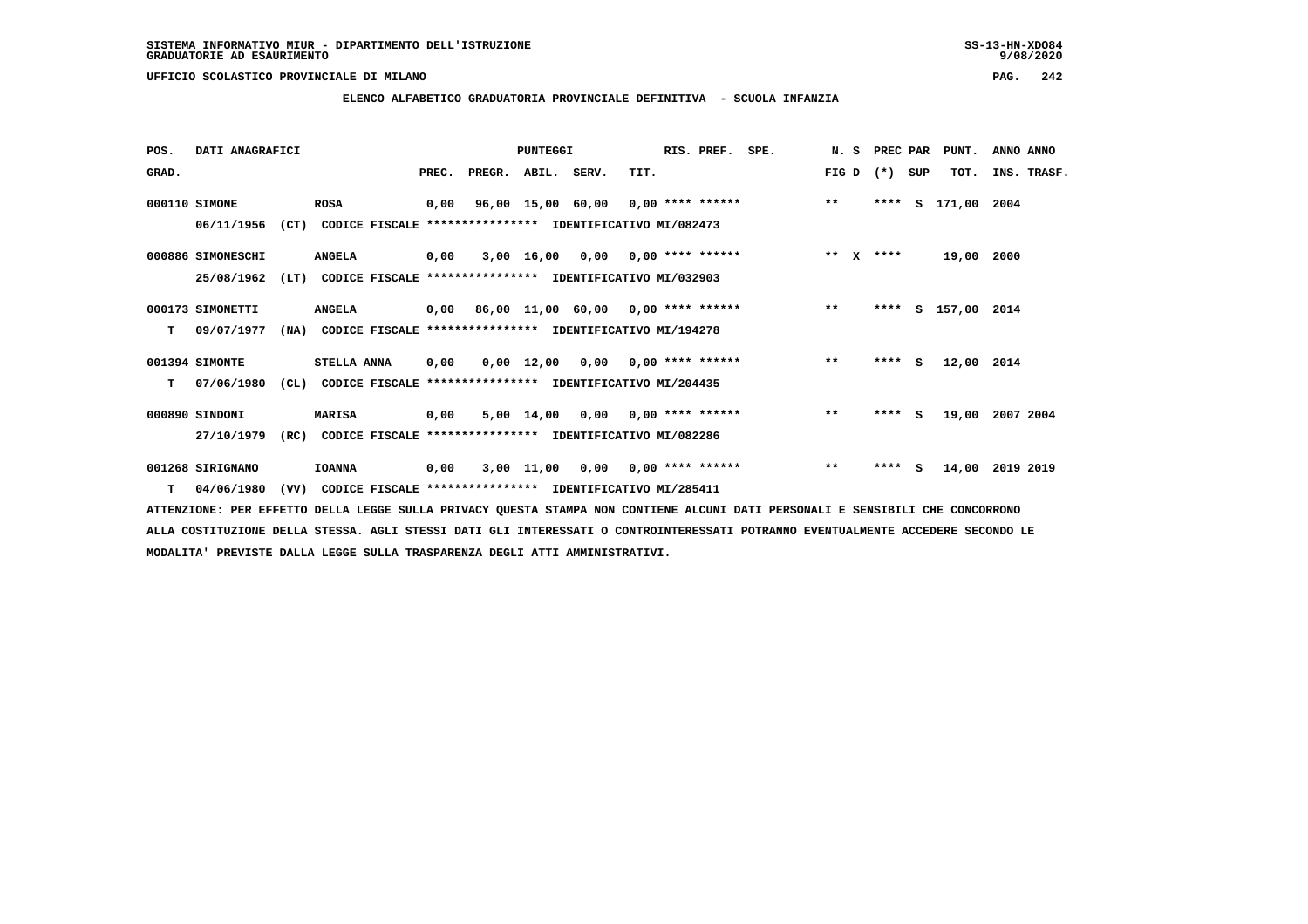**ELENCO ALFABETICO GRADUATORIA PROVINCIALE DEFINITIVA - SCUOLA INFANZIA**

| POS.         | DATI ANAGRAFICI      |      |                                                          |       |                    | PUNTEGGI |                                                         |      | RIS. PREF.                | SPE.                               | N. S    | PREC PAR |          | PUNT.       | ANNO ANNO       |
|--------------|----------------------|------|----------------------------------------------------------|-------|--------------------|----------|---------------------------------------------------------|------|---------------------------|------------------------------------|---------|----------|----------|-------------|-----------------|
| GRAD.        |                      |      |                                                          | PREC. | PREGR. ABIL. SERV. |          |                                                         | TIT. |                           |                                    | FIG D   | $(* )$   | SUP      | TOT.        | INS. TRASF.     |
|              | 000424 SIRONI        |      | <b>MARTA</b>                                             | 0,00  |                    |          |                                                         |      |                           | 20,00 12,00 60,00 0,00 **** ****** | $***$   | ****     | s        | 92,00 2014  |                 |
| т            | 01/02/1983           | (MI) | CODICE FISCALE **************** IDENTIFICATIVO MI/210347 |       |                    |          |                                                         |      |                           |                                    |         |          |          |             |                 |
|              | 000502 SOLARINO      |      | LOREDANA                                                 |       |                    |          | $0,00$ $24,00$ $11,00$ $36,00$ $0,00$ $***$ **** ****** |      |                           |                                    | $***$   | $***$ S  |          |             | 71,00 2019 2019 |
|              | 17/03/1975           | (RG) | CODICE FISCALE **************** IDENTIFICATIVO MI/285413 |       |                    |          |                                                         |      |                           |                                    |         |          |          |             |                 |
| 001644 SOMA  |                      |      | SILVIA                                                   |       |                    |          | $0,00$ 36,00 41,00 60,00 0,00 **** ******               |      |                           |                                    | $***$ X | ****     |          | 137,00 2012 |                 |
|              | 22/11/1983           | (MI) | CODICE FISCALE **************** IDENTIFICATIVO MI/190910 |       |                    |          |                                                         |      |                           |                                    |         |          |          |             |                 |
|              | 000076 SOMMACAMPAGNA |      | MARTINA AGNES                                            | 0,00  |                    |          |                                                         |      |                           | 75,00 42,00 60,00 0,00 **** ****** | $***$   | ****     |          | S 177,00    | 2007            |
|              | 14/08/1979 (PD)      |      | CODICE FISCALE                                           |       |                    |          | **************** IDENTIFICATIVO MI/110093               |      |                           |                                    |         |          |          |             |                 |
|              | 000691 SORATO        |      | <b>DEBORAH</b>                                           |       | 0,00 26,00         |          | $0,00$ $0,00$ $6,00$ **** ******                        |      |                           |                                    | $* *$   | $***$ S  |          |             | 32,00 2014 2014 |
|              | 24/04/1975           | (CS) | CODICE FISCALE **************** IDENTIFICATIVO MI/191662 |       |                    |          |                                                         |      |                           |                                    |         |          |          |             |                 |
| 000786 SORCE |                      |      | <b>FRANCESCA</b>                                         | 0,00  | 23,00              | 0,00     |                                                         |      | $0,00$ $0,00$ **** ****** |                                    | $***$   | ****     | <b>S</b> | 23,00 2014  |                 |
| т            | 09/06/1981           | (AG) | CODICE FISCALE **************** IDENTIFICATIVO MI/218601 |       |                    |          |                                                         |      |                           |                                    |         |          |          |             |                 |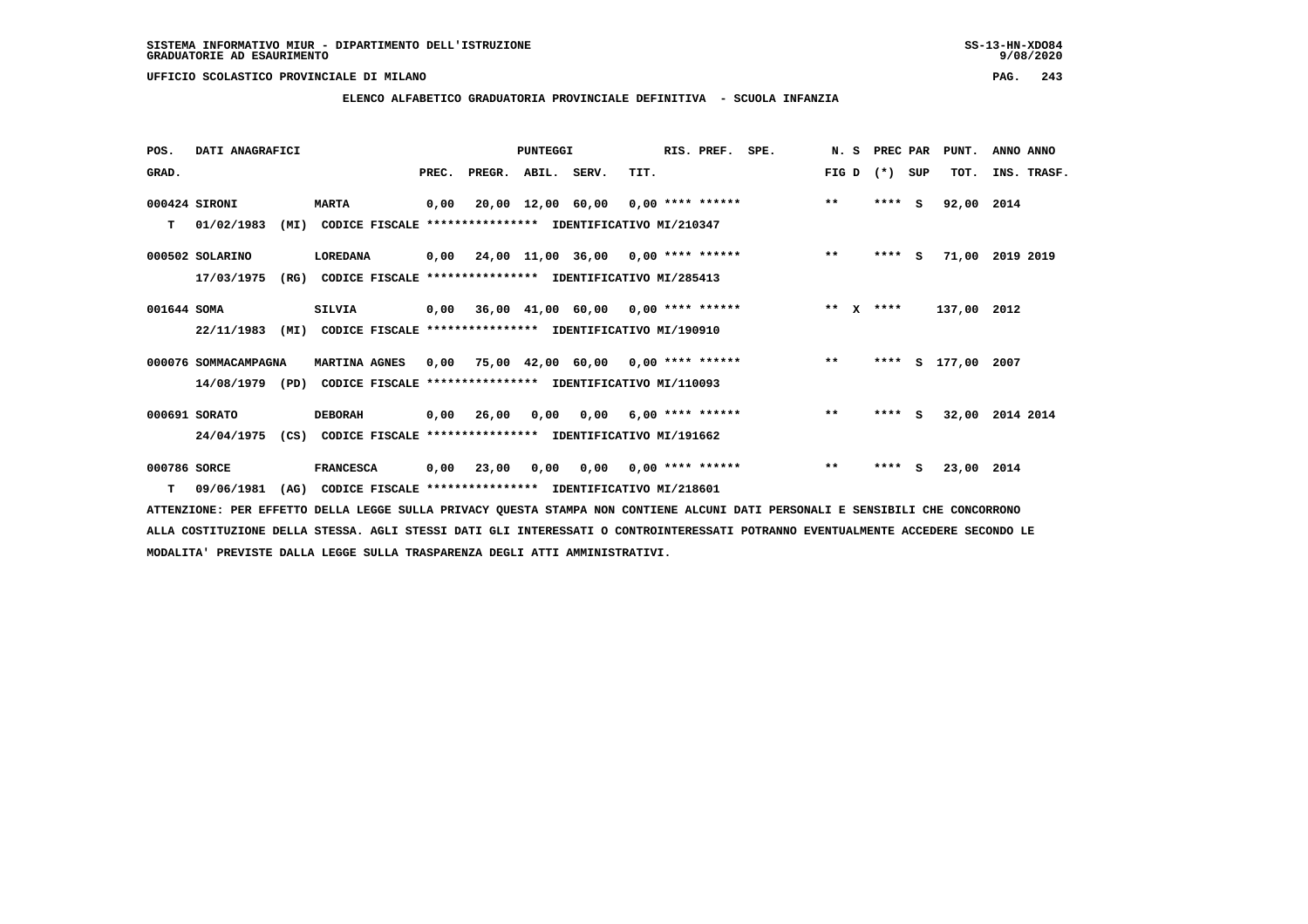**ELENCO ALFABETICO GRADUATORIA PROVINCIALE DEFINITIVA - SCUOLA INFANZIA**

 **POS. DATI ANAGRAFICI PUNTEGGI RIS. PREF. SPE. N. S PREC PAR PUNT. ANNO ANNO**GRAD. **PREGRADE SERVEGER. ABIL. SERV. TIT.** FIG D (\*) SUP TOT. INS. TRASF.  **000775 SORGONA CATERINA 0,00 24,00 0,00 0,00 0,00 \*\*\*\* \*\*\*\*\*\* \*\* \*\*\*\* S 24,00 2014 T 19/05/1966 (RC) CODICE FISCALE \*\*\*\*\*\*\*\*\*\*\*\*\*\*\*\* IDENTIFICATIVO MI/196111**

 **001393 SORRENTINO ANNALISA 0,00 0,00 12,00 0,00 0,00 \*\*\*\* \*\*\*\*\*\* \*\* \*\*\*\* S 12,00 2014 T 26/07/1980 (NA) CODICE FISCALE \*\*\*\*\*\*\*\*\*\*\*\*\*\*\*\* IDENTIFICATIVO MI/221552**

- **000236 SORRENTINO CARMELA 0,00 72,00 11,00 60,00 0,00 \*\*\*\* \*\*\*\*\*\* \*\* X \*\*\*\* S 143,00 2014 T 22/05/1963 (LT) CODICE FISCALE \*\*\*\*\*\*\*\*\*\*\*\*\*\*\*\* IDENTIFICATIVO MI/225146**
- **000561 SORRENTINO CINZIA 0,00 6,00 14,00 34,00 0,00 \*\*\*\* \*\*\*\*\*\* \*\* \*\*\*\* S 54,00 2007 2007 01/05/1969 (SA) CODICE FISCALE \*\*\*\*\*\*\*\*\*\*\*\*\*\*\*\* IDENTIFICATIVO MI/108766**

 **001153 SORRENTINO MIRELLA 0,00 15,00 0,00 0,00 0,00 \*\*\*\* \*\*\*\*\*\* \*\* \*\*\*\* S 15,00 2019 2019 T 16/03/1980 (EN) CODICE FISCALE \*\*\*\*\*\*\*\*\*\*\*\*\*\*\*\* IDENTIFICATIVO MI/285407**

 **000521 SORRENTINO ROSARIA 0,00 2,00 15,00 46,00 0,00 \*\*\*\* \*\*\*\*\*\* \*\* \*\*\*\* S 63,00 2014 2014 04/12/1958 (TP) CODICE FISCALE \*\*\*\*\*\*\*\*\*\*\*\*\*\*\*\* IDENTIFICATIVO MI/191512**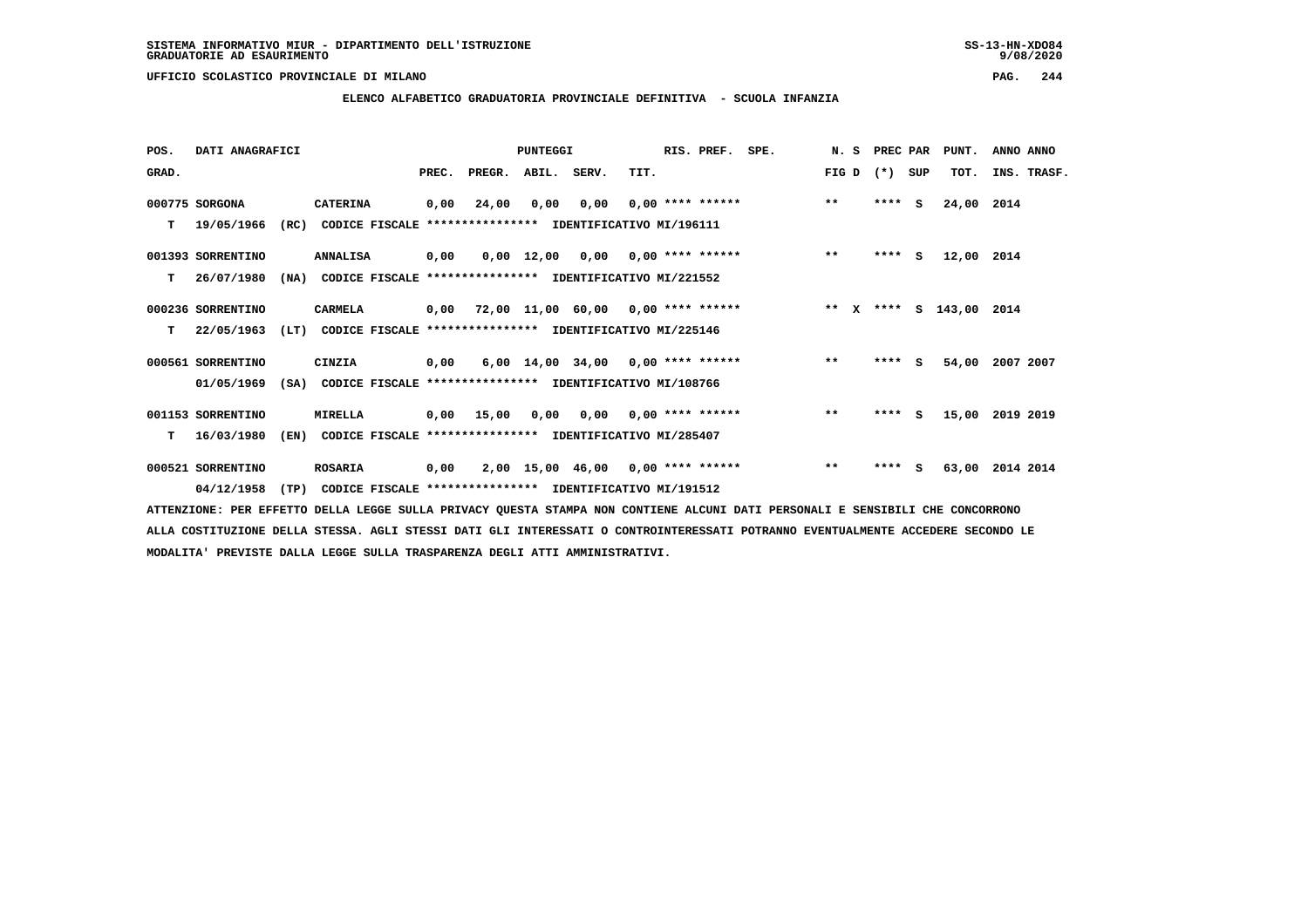**ELENCO ALFABETICO GRADUATORIA PROVINCIALE DEFINITIVA - SCUOLA INFANZIA**

 **POS. DATI ANAGRAFICI PUNTEGGI RIS. PREF. SPE. N. S PREC PAR PUNT. ANNO ANNO**GRAD. **PREGRADE SERVEGER. ABIL. SERV. TIT.** FIG D (\*) SUP TOT. INS. TRASF.  **000882 SORRENTINO VERONICA 0,00 0,00 14,00 0,00 6,00 \*\*\*\* \*\*\*\*\*\* \*\* \*\*\*\* S 20,00 2019 2019 T 30/05/1981 (NA) CODICE FISCALE \*\*\*\*\*\*\*\*\*\*\*\*\*\*\*\* IDENTIFICATIVO MI/285408 000018 SORTINO ERNESTA 0,00 113,00 16,00 60,00 0,00 \*\*\*\* \*\*\*\*\*\* \*\* \*\*\*\* S 189,00 2005 2005 13/05/1970 (AG) CODICE FISCALE \*\*\*\*\*\*\*\*\*\*\*\*\*\*\*\* IDENTIFICATIVO MI/096113 000927 SPAGNOLO GIADA 0,00 0,00 18,00 0,00 0,00 \*\*\*\* \*\*\*\*\*\* \*\* \*\*\*\* S 18,00 2014 T 06/05/1982 (CZ) CODICE FISCALE \*\*\*\*\*\*\*\*\*\*\*\*\*\*\*\* IDENTIFICATIVO MI/206346 000787 SPAGNUOLO ALESSANDRA 0,00 0,00 14,00 0,00 9,00 \*\*\*\* \*\*\*\*\*\* \*\* X \*\*\*\* S 23,00 2014 T 07/12/1980 (EN) CODICE FISCALE \*\*\*\*\*\*\*\*\*\*\*\*\*\*\*\* IDENTIFICATIVO MI/231111 000067 SPAGNUOLO GIUSEPPINA 0,00 105,00 14,00 60,00 0,00 \*\*\*\* \*\*\*\*\*\* \*\* \*\*\*\* S 179,00 2011 2011 02/01/1976 (PA) CODICE FISCALE \*\*\*\*\*\*\*\*\*\*\*\*\*\*\*\* IDENTIFICATIVO MI/167699 000511 SPAMPINATO VINCENZO 0,00 49,00 17,00 0,00 0,00 \*\*\*\* \*\*\*\*\*\* F \*\* \*\*\*\* S 66,00 2019 2019 17/07/1968 (EN) CODICE FISCALE \*\*\*\*\*\*\*\*\*\*\*\*\*\*\*\* IDENTIFICATIVO MI/285410**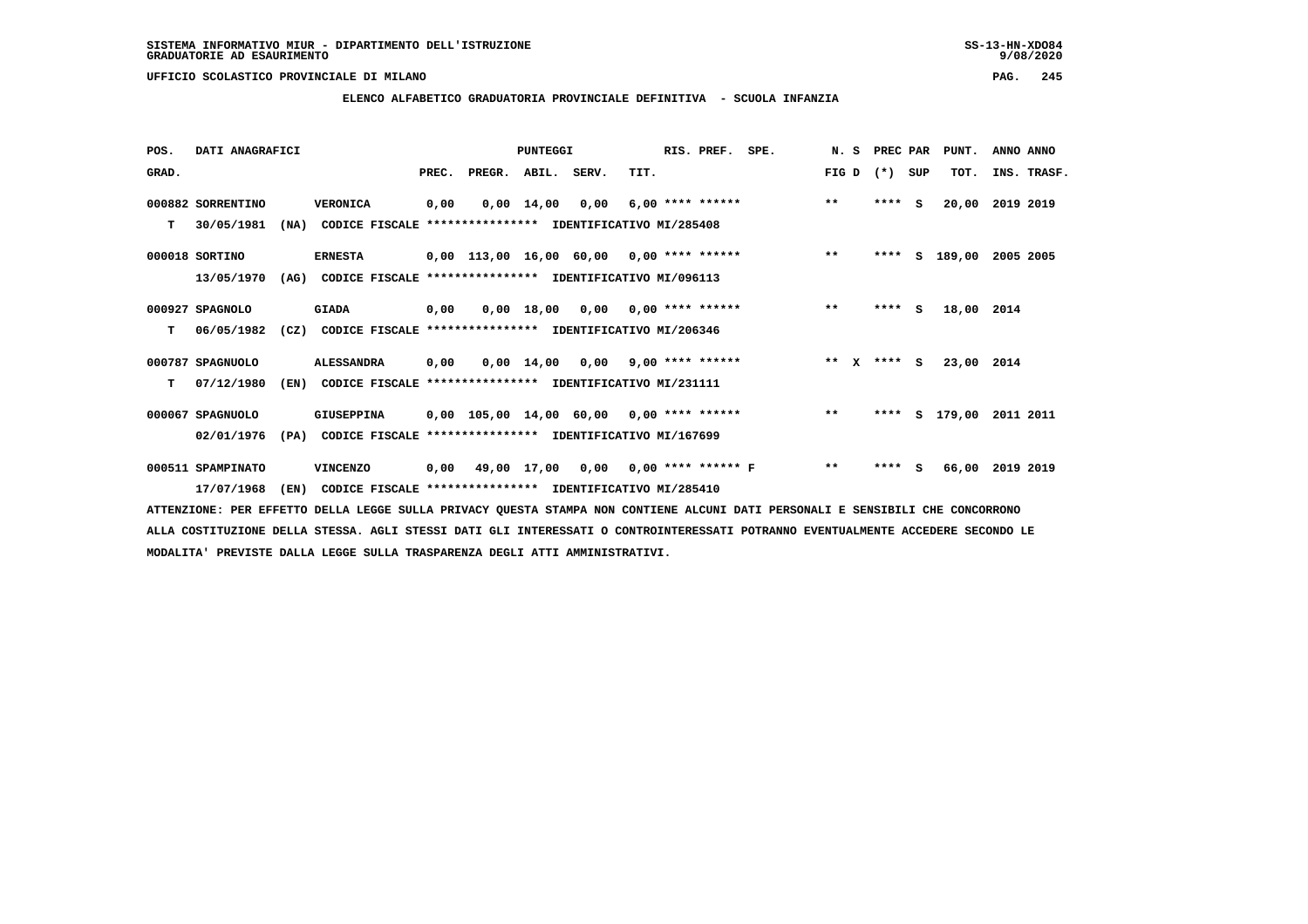**ELENCO ALFABETICO GRADUATORIA PROVINCIALE DEFINITIVA - SCUOLA INFANZIA**

 **POS. DATI ANAGRAFICI PUNTEGGI RIS. PREF. SPE. N. S PREC PAR PUNT. ANNO ANNO**GRAD. **BRAD. PREC. PREGR. ABIL. SERV.** TIT. **FIG D** (\*) SUP TOT. INS. TRASF.  **000922 SPANO' DONATELLA ELI 0,00 3,00 15,00 0,00 0,00 \*\*\*\* \*\*\*\*\*\* \*\* \*\*\*\* S 18,00 2005 2005 12/07/1967 (RC) CODICE FISCALE \*\*\*\*\*\*\*\*\*\*\*\*\*\*\*\* IDENTIFICATIVO MI/096851 000795 SPANO GRAZIA 0,00 20,00 0,00 0,00 3,00 \*\*\*\* \*\*\*\*\*\* \*\* \*\*\*\* S 23,00 2019 2019 T 15/12/1976 (PA) CODICE FISCALE \*\*\*\*\*\*\*\*\*\*\*\*\*\*\*\* IDENTIFICATIVO MI/285299 000985 SPATARO LUANARITA 0,00 17,00 0,00 0,00 0,00 \*\*\*\* \*\*\*\*\*\* \*\* \*\*\*\* S 17,00 2014 T 16/05/1983 (MI) CODICE FISCALE \*\*\*\*\*\*\*\*\*\*\*\*\*\*\*\* IDENTIFICATIVO MI/217706 000280 SPELTA FEDERICA 0,00 64,00 6,00 60,00 0,00 \*\*\*\* \*\*\*\*\*\* \*\* \*\*\*\* S 130,00 2007 S 03/04/1981 (MI) CODICE FISCALE \*\*\*\*\*\*\*\*\*\*\*\*\*\*\*\* IDENTIFICATIVO MI/111806 000715 SPENE GIUSEPPA 0,00 0,00 11,00 16,00 3,00 \*\*\*\* \*\*\*\*\*\* \*\* \*\*\*\* S 30,00 2019 2019 T 14/09/1977 (CL) CODICE FISCALE \*\*\*\*\*\*\*\*\*\*\*\*\*\*\*\* IDENTIFICATIVO MI/285304 001225 SPERA ELEONORA 0,00 11,00 0,00 0,00 3,00 \*\*\*\* \*\*\*\*\*\* \*\* \*\*\*\* S 14,00 2014**

 **T 22/12/1982 (PA) CODICE FISCALE \*\*\*\*\*\*\*\*\*\*\*\*\*\*\*\* IDENTIFICATIVO MI/222073**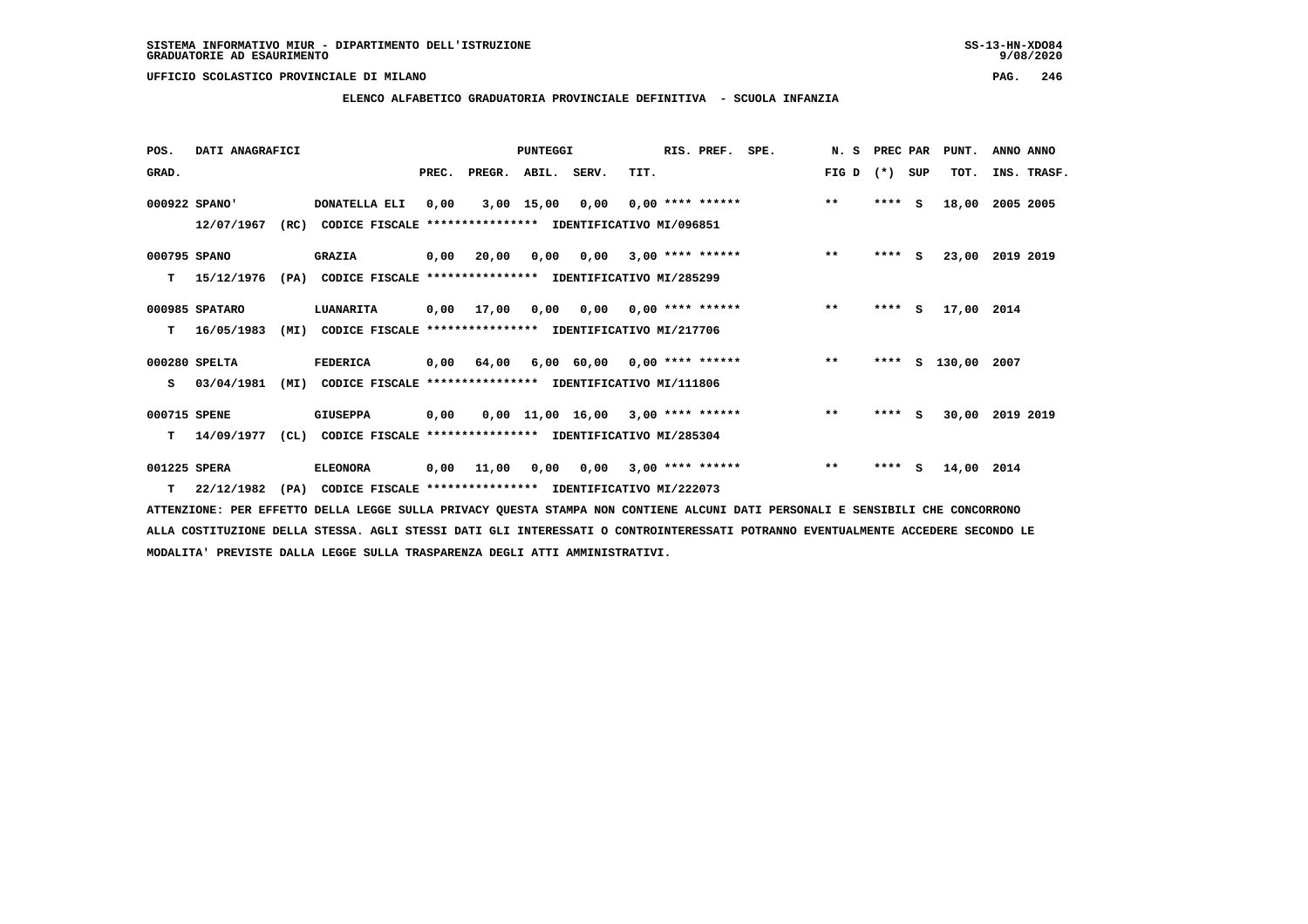**ELENCO ALFABETICO GRADUATORIA PROVINCIALE DEFINITIVA - SCUOLA INFANZIA**

| POS.         | DATI ANAGRAFICI                                                          |                                                               |       |                                           | <b>PUNTEGGI</b> |                                     |      | RIS. PREF.                | SPE. |        | N. S PREC PAR |     | PUNT.         | ANNO ANNO       |  |
|--------------|--------------------------------------------------------------------------|---------------------------------------------------------------|-------|-------------------------------------------|-----------------|-------------------------------------|------|---------------------------|------|--------|---------------|-----|---------------|-----------------|--|
| GRAD.        |                                                                          |                                                               | PREC. | PREGR. ABIL. SERV.                        |                 |                                     | TIT. |                           |      | FIG D  | $(* )$        | SUP | TOT.          | INS. TRASF.     |  |
| 000108 SPINA |                                                                          | ALESSANDRAFIL                                                 | 0,00  |                                           |                 | 96,00 16,00 60,00 0,00 **** ******  |      |                           |      | $***$  | ****          |     | S 172,00 2014 |                 |  |
| т            | 30/10/1976                                                               | (CT) CODICE FISCALE **************** IDENTIFICATIVO MI/232025 |       |                                           |                 |                                     |      |                           |      |        |               |     |               |                 |  |
| 001028 SPINA |                                                                          | MONICA                                                        | 0,00  |                                           |                 | $3,00$ 11,00 0,00 3,00 **** ******  |      |                           |      | $***$  | $***$ S       |     |               | 17,00 2019 2019 |  |
|              | 23/07/1977<br>(RG)                                                       | CODICE FISCALE **************** IDENTIFICATIVO MI/285340      |       |                                           |                 |                                     |      |                           |      |        |               |     |               |                 |  |
|              | 001487 SQUICCIARINI                                                      | <b>ANNA MARIA</b>                                             | 0,00  |                                           | 0,00 11,00      |                                     |      | $0,00$ $0,00$ **** ****** |      | $***$  | $***$ S       |     | 11,00 2014    |                 |  |
| т            | 29/03/1956 (BA) CODICE FISCALE **************** IDENTIFICATIVO MI/202505 |                                                               |       |                                           |                 |                                     |      |                           |      |        |               |     |               |                 |  |
|              | 000628 STALLONE                                                          | CRISTINA                                                      | 0,00  |                                           |                 | $0.00$ 14.00 28.00 0.00 **** ****** |      |                           |      | $***$  | ****          | S   | 42,00 2014    |                 |  |
| т            | 09/05/1978<br>(MI)                                                       | CODICE FISCALE **************** IDENTIFICATIVO MI/232592      |       |                                           |                 |                                     |      |                           |      |        |               |     |               |                 |  |
|              | 000411 STANIZZI                                                          | <b>ELENA</b>                                                  |       | $0,00$ 35,00 12,00 48,00 0,00 **** ****** |                 |                                     |      |                           |      | ** $X$ | $***$ S       |     | 95,00         | 2007 2007       |  |
|              | 28/01/1979<br>(CZ)                                                       | CODICE FISCALE **************** IDENTIFICATIVO MI/108659      |       |                                           |                 |                                     |      |                           |      |        |               |     |               |                 |  |
| 000126 STASI |                                                                          | <b>ELEONORA</b>                                               | 0,00  |                                           |                 | 66,00 42,00 60,00 0,00 **** ******  |      |                           |      | $***$  |               |     | **** S 168,00 | 2007            |  |
|              | 18/02/1975<br>(MI)                                                       | CODICE FISCALE **************** IDENTIFICATIVO MI/110653      |       |                                           |                 |                                     |      |                           |      |        |               |     |               |                 |  |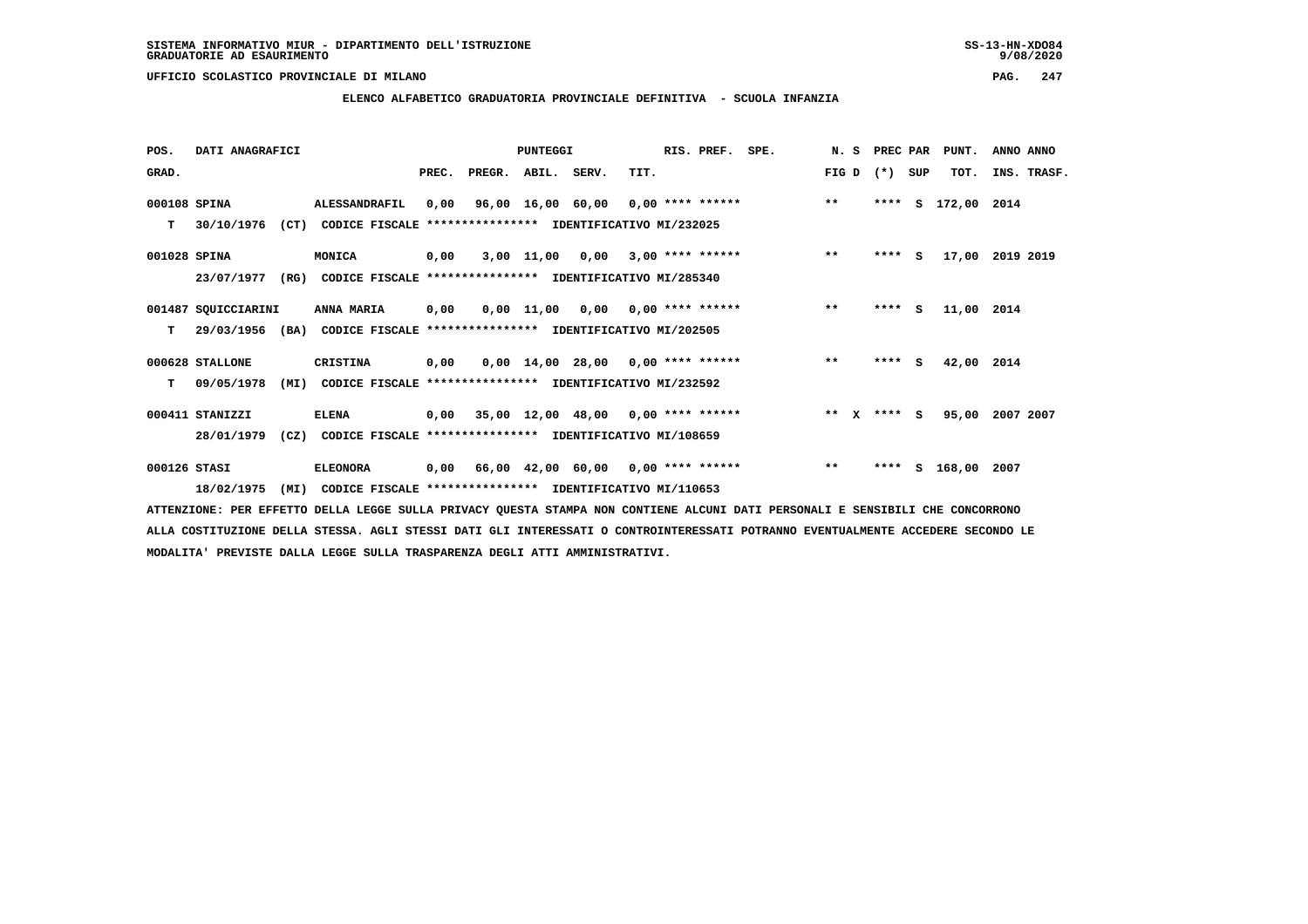**ELENCO ALFABETICO GRADUATORIA PROVINCIALE DEFINITIVA - SCUOLA INFANZIA**

| POS.         | DATI ANAGRAFICI  |      |                                                          |       |        | PUNTEGGI          |                                    |      | RIS. PREF.                | SPE. | N.S   | PREC PAR |     | PUNT.      | ANNO ANNO   |
|--------------|------------------|------|----------------------------------------------------------|-------|--------|-------------------|------------------------------------|------|---------------------------|------|-------|----------|-----|------------|-------------|
| GRAD.        |                  |      |                                                          | PREC. | PREGR. | ABIL. SERV.       |                                    | TIT. |                           |      | FIG D | $(* )$   | SUP | TOT.       | INS. TRASF. |
|              | 000081 STASSI    |      | CLAUDIA                                                  | 0,00  |        | 95,00 16,00 66,00 |                                    |      | $0,00$ **** ******        |      | $***$ | ****     | s   | 177,00     | 2011 2011   |
|              | 06/10/1974       | (AG) | CODICE FISCALE **************** IDENTIFICATIVO MI/167145 |       |        |                   |                                    |      |                           |      |       |          |     |            |             |
|              | 001576 STASSI    |      | GIORGIA                                                  | 0,00  |        |                   | $0.00$ 11,00 0.00 0.00 **** ****** |      |                           |      | $***$ | $***$ S  |     | 11,00 2014 |             |
| T.           | 07/11/1964       | (PA) | CODICE FISCALE **************** IDENTIFICATIVO MI/231591 |       |        |                   |                                    |      |                           |      |       |          |     |            |             |
|              | 001355 STELLACCI |      | PATRIZIA                                                 | 0,00  |        | 0,00 12,00        | $0,00$ $0,00$ **** ******          |      |                           |      | $***$ | **** S   |     | 12,00      | 2014        |
| т            | 01/07/1980       | (BA) | CODICE FISCALE **************** IDENTIFICATIVO MI/210736 |       |        |                   |                                    |      |                           |      |       |          |     |            |             |
|              | 000962 STELLINO  |      | <b>MARIA</b>                                             | 0,00  |        | $3,00$ 15,00      |                                    |      | $0.00$ $0.00$ **** ****** |      | $* *$ | ****     | -S  | 18,00      | 2019 2019   |
|              | 23/04/1973       | (TP) | CODICE FISCALE **************** IDENTIFICATIVO MI/285278 |       |        |                   |                                    |      |                           |      |       |          |     |            |             |
| 001247 STILO |                  |      | <b>ANNUNZIATA</b>                                        | 0,00  |        |                   | $3,00$ 11,00 0,00 0,00 **** ****** |      |                           |      | $***$ | $***$ S  |     | 14,00      | 2019 2002   |
|              | 02/02/1959       | (RC) | CODICE FISCALE **************** IDENTIFICATIVO MI/068758 |       |        |                   |                                    |      |                           |      |       |          |     |            |             |
|              | 001378 STODUTO   |      | MICHELA                                                  | 0,00  |        | 0,00 12,00        | 0,00                               |      | $0,00$ **** ******        |      | $* *$ | ****     | s   | 12,00 2014 |             |
|              | $T = 14/10/1975$ | (FG) | CODICE FISCALE **************** IDENTIFICATIVO MI/198251 |       |        |                   |                                    |      |                           |      |       |          |     |            |             |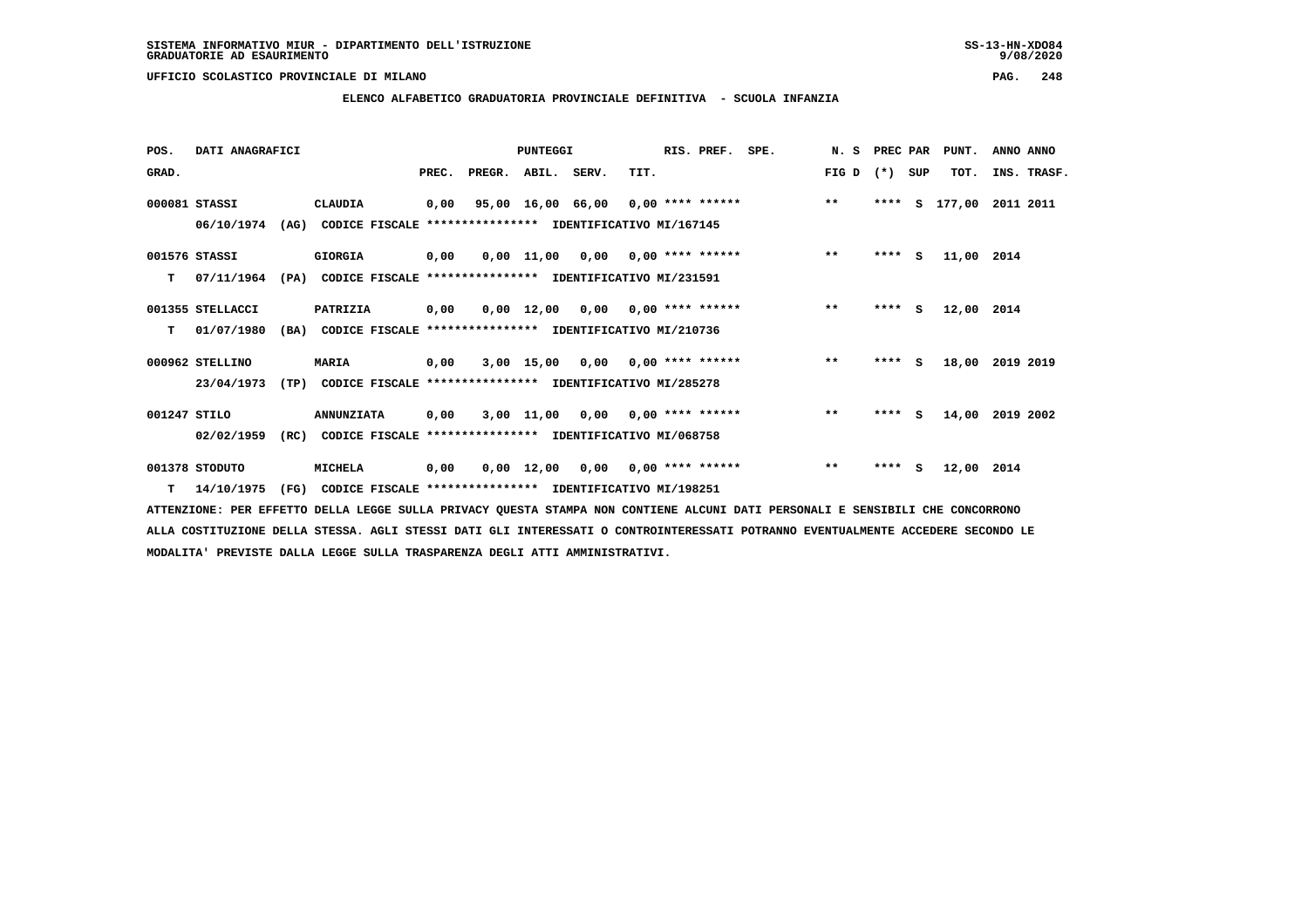$9/08/2020$ 

 **UFFICIO SCOLASTICO PROVINCIALE DI MILANO PAG. 249**

### **ELENCO ALFABETICO GRADUATORIA PROVINCIALE DEFINITIVA - SCUOLA INFANZIA**

| POS.  | DATI ANAGRAFICI   |      |                                                          |       |                                           | <b>PUNTEGGI</b> |                                      |      | RIS. PREF.                | SPE. | N. S                  | PREC PAR |          | PUNT.      | ANNO ANNO   |
|-------|-------------------|------|----------------------------------------------------------|-------|-------------------------------------------|-----------------|--------------------------------------|------|---------------------------|------|-----------------------|----------|----------|------------|-------------|
| GRAD. |                   |      |                                                          | PREC. | PREGR.                                    | ABIL. SERV.     |                                      | TIT. |                           |      | FIG D                 | $(* )$   | SUP      | TOT.       | INS. TRASF. |
|       | 001076 STRAGAPEDE |      | MARIACRISTINA                                            | 0,00  |                                           | $0,00$ 16,00    | 0,00                                 |      | $0.00$ **** ******        |      | $***$                 | ****     |          | 16,00 2014 |             |
| т     | 20/06/1980        | (LE) | CODICE FISCALE **************** IDENTIFICATIVO MI/204199 |       |                                           |                 |                                      |      |                           |      |                       |          |          |            |             |
|       | 001611 STRANGIO   |      | <b>ANTONIETTA</b>                                        | 0,00  | 11,00                                     | 0,00            |                                      |      | $0,00$ $0,00$ **** ****** |      | $**$                  | $***$ S  |          | 11,00      | 2019 2019   |
| т     | 25/04/1982        | (RC) | CODICE FISCALE **************** IDENTIFICATIVO MI/285367 |       |                                           |                 |                                      |      |                           |      |                       |          |          |            |             |
|       | 000283 STREIT     |      | <b>RAFFAELLA</b>                                         | 0,00  |                                           |                 | $63,00$ 18,00 48,00 0,00 **** ****** |      |                           |      | $* *$<br>$\mathbf{x}$ | ****     |          | 129,00     | 2007        |
|       | 17/03/1973        | (MI) | CODICE FISCALE **************** IDENTIFICATIVO MI/111621 |       |                                           |                 |                                      |      |                           |      |                       |          |          |            |             |
|       | 000202 STURSI     |      | LAURA                                                    |       | $0,00$ 114,00 0,00 36,00 0,00 **** ****** |                 |                                      |      |                           |      | $***$                 | ****     |          | s 150,00   | 2003        |
|       | 25/12/1962        | (LE) | CODICE FISCALE **************** IDENTIFICATIVO MI/075854 |       |                                           |                 |                                      |      |                           |      |                       |          |          |            |             |
|       | 001569 SURACE     |      | <b>FRANCESCA</b>                                         | 0,00  |                                           | $0,00$ 11,00    | 0,00                                 |      | $0.00$ **** ******        |      | $***$                 | ****     | <b>S</b> | 11,00 2014 |             |
| т     | 05/10/1967        | (RC) | CODICE FISCALE **************** IDENTIFICATIVO MI/207165 |       |                                           |                 |                                      |      |                           |      |                       |          |          |            |             |
|       | 000564 SURACE     |      | LUCIA                                                    | 0,00  |                                           |                 | $2,00$ 16,00 36,00 0,00 **** ******  |      |                           |      | $***$                 | ****     | s        | 54,00      | 2019 2019   |
|       | 07/07/1964        | (RC) | CODICE FISCALE **************** IDENTIFICATIVO MI/285390 |       |                                           |                 |                                      |      |                           |      |                       |          |          |            |             |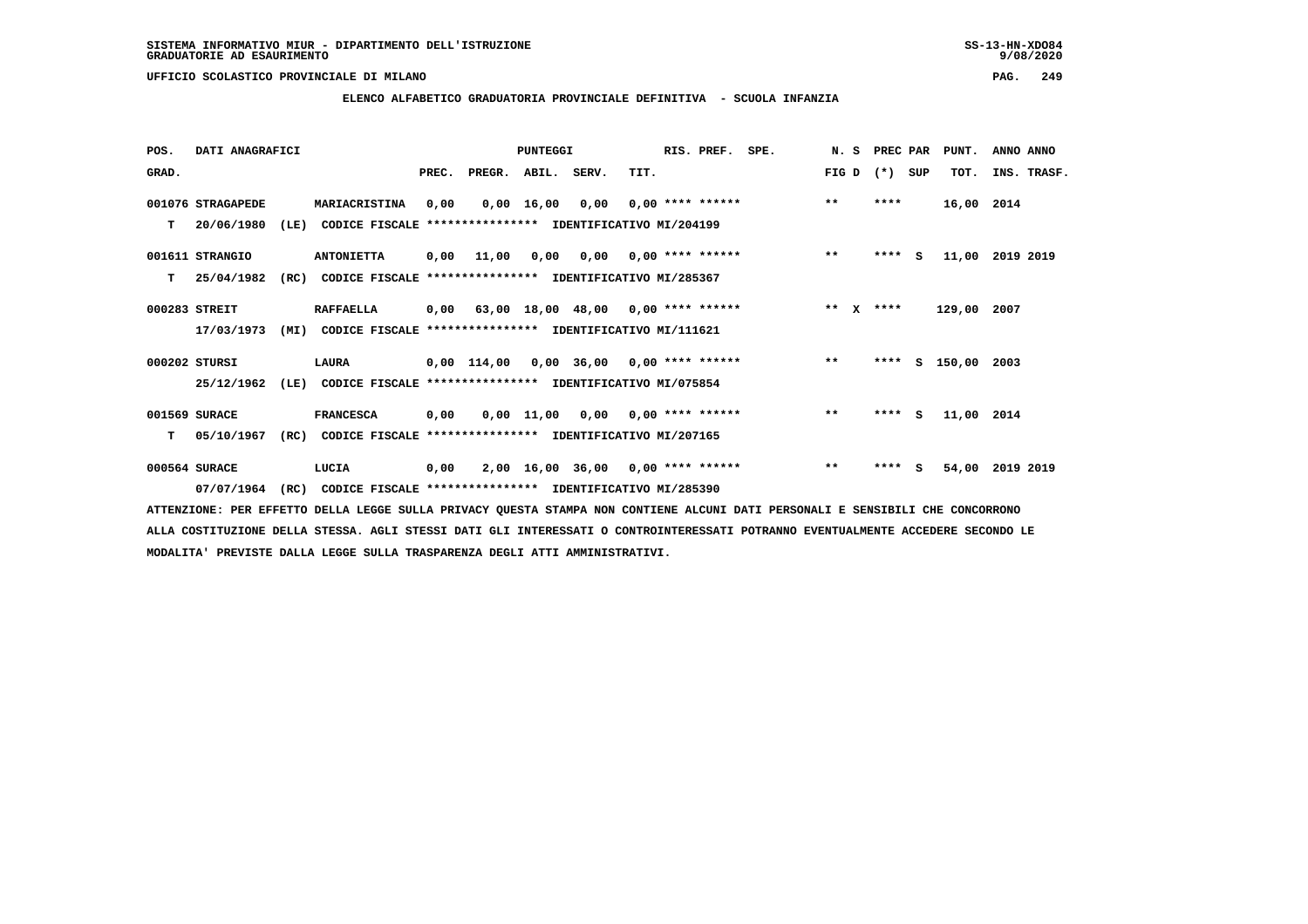$9/08/2020$ 

 **UFFICIO SCOLASTICO PROVINCIALE DI MILANO PAG. 250**

### **ELENCO ALFABETICO GRADUATORIA PROVINCIALE DEFINITIVA - SCUOLA INFANZIA**

| POS.  | DATI ANAGRAFICI  |      |                                                                           |      |                          | PUNTEGGI |      | RIS. PREF. SPE. |                                                        |                 | N. S PREC PAR | PUNT.              | ANNO ANNO   |  |
|-------|------------------|------|---------------------------------------------------------------------------|------|--------------------------|----------|------|-----------------|--------------------------------------------------------|-----------------|---------------|--------------------|-------------|--|
| GRAD. |                  |      |                                                                           |      | PREC. PREGR. ABIL. SERV. |          | TIT. |                 |                                                        | FIG D $(*)$ SUP |               | TOT.               | INS. TRASF. |  |
|       | 000297 SURACE    |      | SILVIA                                                                    |      | 0,00 120,00 6,00         |          |      |                 | $0,00$ $0,00$ **** ****** *** ** X ****                |                 |               | 126,00 2007        |             |  |
|       | S 12/08/1982     |      | (NO) CODICE FISCALE **************** IDENTIFICATIVO MI/109241             |      |                          |          |      |                 |                                                        |                 |               |                    |             |  |
|       | 001408 SURACI    |      | <b>PATRIZIA</b>                                                           |      |                          |          |      |                 | 0,00 12,00 0,00 0,00 0,00 **** ******                  | $***$           | **** $S$      | 12,00 2014         |             |  |
| T.    | 19/06/1963       |      | (RC) CODICE FISCALE **************** IDENTIFICATIVO MI/222622             |      |                          |          |      |                 |                                                        |                 |               |                    |             |  |
|       | 000261 SURIANO   |      | GIULIA                                                                    |      |                          |          |      |                 | 0,00 60,00 16,00 60,00 0,00 **** ****** **** ***       |                 |               | **** S 136,00 2014 |             |  |
|       |                  |      | T 13/04/1975 (FG) CODICE FISCALE *************** IDENTIFICATIVO MI/208880 |      |                          |          |      |                 |                                                        |                 |               |                    |             |  |
|       | 000264 TADDEI    |      | <b>ELENA BARBARA</b>                                                      |      |                          |          |      |                 | $0,00$ 39,00 12,00 84,00 0,00 **** ****** *** **       |                 |               | **** S 135,00 2014 |             |  |
|       | 19/09/1974       | (MI) | CODICE FISCALE **************** IDENTIFICATIVO MI/205969                  |      |                          |          |      |                 |                                                        |                 |               |                    |             |  |
|       | 001557 TADDEO    |      | <b>FRANCESCO</b>                                                          | 0,00 |                          |          |      |                 | $0,00$ 11,00 0,00 0,00 **** ****** *** **              |                 | $***$ S       | 11,00 2014         |             |  |
|       |                  |      | T 29/01/1973 (SA) CODICE FISCALE *************** IDENTIFICATIVO MI/231679 |      |                          |          |      |                 |                                                        |                 |               |                    |             |  |
|       | 000319 TAGLIABUE |      | <b>ELEONORA</b>                                                           |      |                          |          |      |                 | 0,00 106,00 15,00 0,00 0,00 **** ******             ** |                 |               | **** S 121,00 2014 |             |  |
| T.    | 01/09/1975       | (MI) | CODICE FISCALE **************** IDENTIFICATIVO MI/193947                  |      |                          |          |      |                 |                                                        |                 |               |                    |             |  |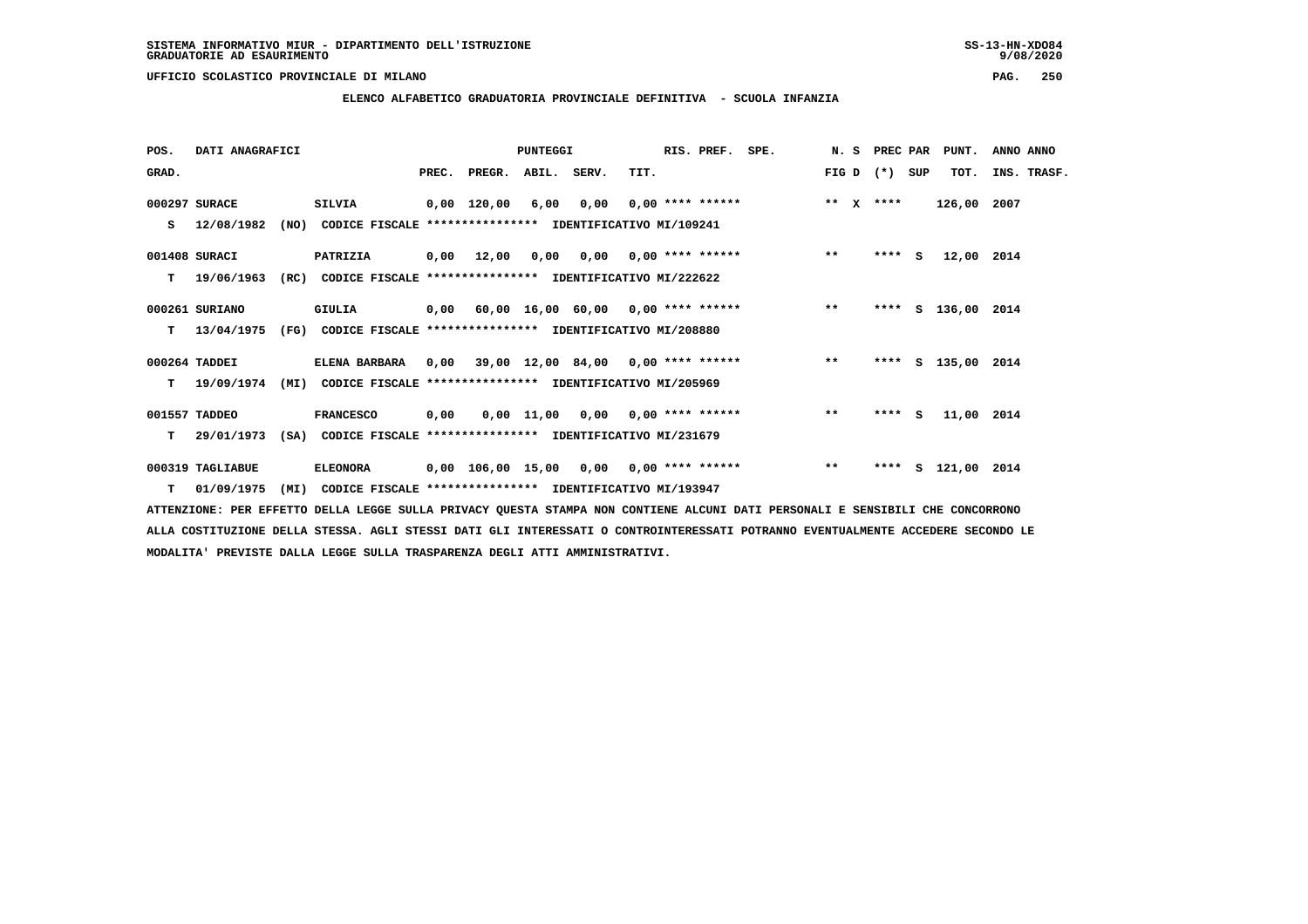### **ELENCO ALFABETICO GRADUATORIA PROVINCIALE DEFINITIVA - SCUOLA INFANZIA**

| POS.         | DATI ANAGRAFICI     |                                                                  |       |                    | <b>PUNTEGGI</b> |                                             |      | RIS. PREF. | SPE.               | N.S   | PREC PAR |     | PUNT.         | ANNO ANNO   |
|--------------|---------------------|------------------------------------------------------------------|-------|--------------------|-----------------|---------------------------------------------|------|------------|--------------------|-------|----------|-----|---------------|-------------|
| GRAD.        |                     |                                                                  | PREC. | PREGR. ABIL. SERV. |                 |                                             | TIT. |            |                    | FIG D | $(*)$    | SUP | TOT.          | INS. TRASF. |
|              | 001075 TAGLIAFIERRO | VINCENZA ROSA                                                    | 0,00  |                    | 3,00 13,00      | 0,00                                        |      |            | $0,00$ **** ****** | $***$ | $***$ S  |     | 16,00 2014    |             |
| т            | 23/07/1980 (CE)     | CODICE FISCALE **************** IDENTIFICATIVO MI/197485         |       |                    |                 |                                             |      |            |                    |       |          |     |               |             |
|              | 001336 TAIBBI       | ORAZIO                                                           | 0,00  |                    |                 | $0,00$ 13,00 0,00 0,00 **** ******          |      |            |                    | $***$ | $***$ S  |     | 13,00 2014    |             |
| т            | 27/10/1971          | CL)<br>CODICE FISCALE **************** IDENTIFICATIVO MI/233277  |       |                    |                 |                                             |      |            |                    |       |          |     |               |             |
| 000028 TALIA |                     | LUCIA                                                            |       |                    |                 | 0,00 112,00 14,00 60,00 0,00 **** ******    |      |            |                    | $***$ | ****     |     | S 186,00 2002 |             |
|              | 25/09/1961          | (RC)<br>CODICE FISCALE **************** IDENTIFICATIVO MI/069615 |       |                    |                 |                                             |      |            |                    |       |          |     |               |             |
|              | 000648 TAMBURRINO   | LUCIA                                                            |       |                    |                 | $0,00$ 24,00 15,00 0,00 0,00 **** ****** EF |      |            |                    | $***$ | $***$ S  |     | 39,00         | 2011 2011   |
|              | 17/11/1967          | (NA)<br>CODICE FISCALE **************** IDENTIFICATIVO MI/167612 |       |                    |                 |                                             |      |            |                    |       |          |     |               |             |
|              | 001274 TAMMARO      | <b>FABIANA</b>                                                   |       |                    |                 | $0,00$ 11,00 0,00 0,00 3,00 **** ******     |      |            |                    | $* *$ | $***$ S  |     | 14,00 2019    |             |
| т            | 25/09/1978          | (NA)<br>CODICE FISCALE **************** IDENTIFICATIVO MI/233610 |       |                    |                 |                                             |      |            |                    |       |          |     |               |             |
|              | 000220 TANCREDI     | <b>CATERINA</b>                                                  | 0,00  |                    |                 | 48,00 40,00 60,00 0,00 **** ******          |      |            |                    | $* *$ | ****     |     | 148,00 2007   |             |
|              | 09/10/1983          | (MI)<br>CODICE FISCALE **************** IDENTIFICATIVO MI/108031 |       |                    |                 |                                             |      |            |                    |       |          |     |               |             |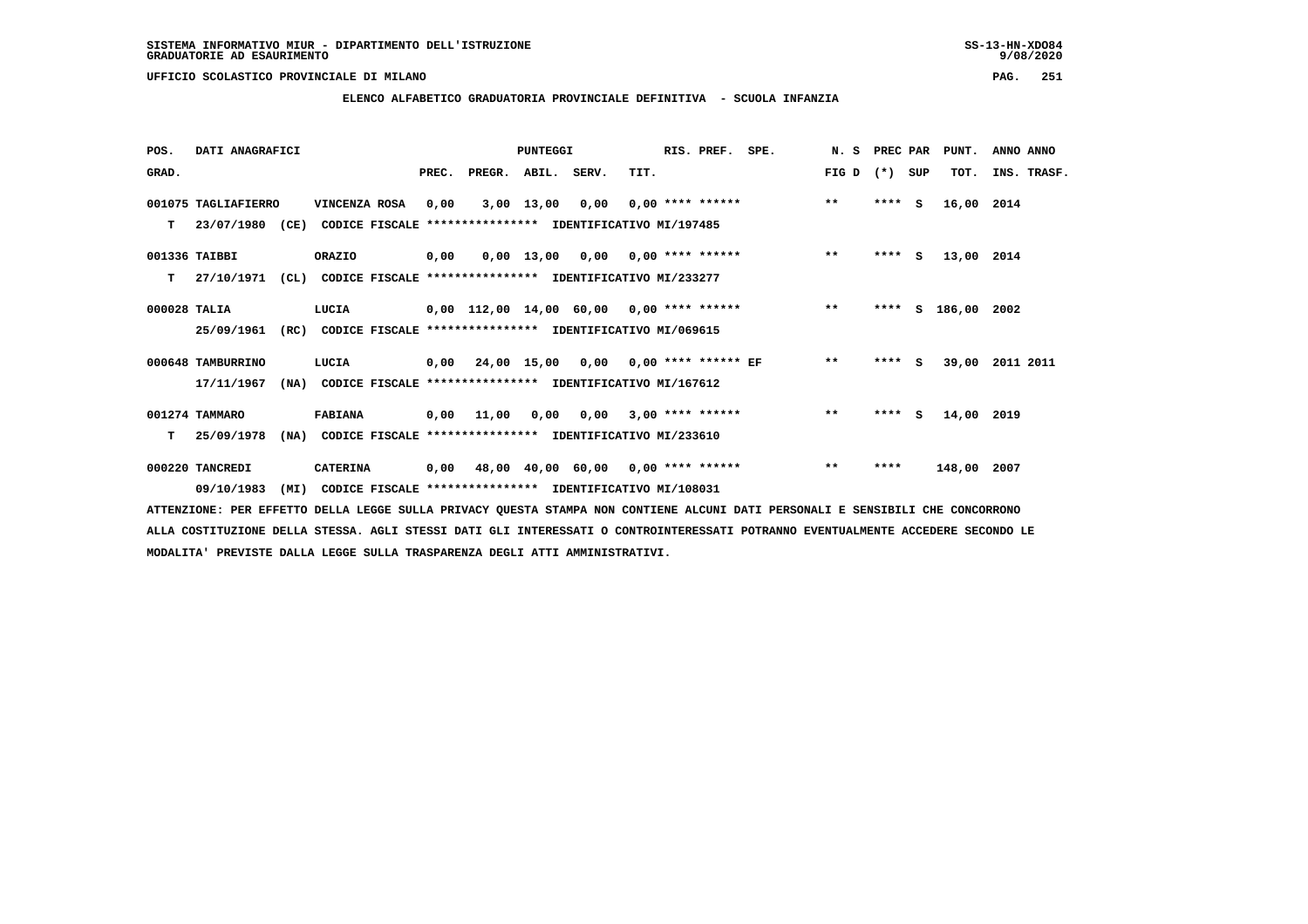$9/08/2020$ 

 **UFFICIO SCOLASTICO PROVINCIALE DI MILANO PAG. 252**

 **ELENCO ALFABETICO GRADUATORIA PROVINCIALE DEFINITIVA - SCUOLA INFANZIA**

| POS.  | DATI ANAGRAFICI     |                                                          |       |        | <b>PUNTEGGI</b> |                                    |      | RIS. PREF.                | SPE. | N.S   | PREC PAR |          | PUNT.      | ANNO ANNO   |
|-------|---------------------|----------------------------------------------------------|-------|--------|-----------------|------------------------------------|------|---------------------------|------|-------|----------|----------|------------|-------------|
| GRAD. |                     |                                                          | PREC. | PREGR. | ABIL. SERV.     |                                    | TIT. |                           |      | FIG D | $(*)$    | SUP      | TOT.       | INS. TRASF. |
|       | 000513 TARABORRELLI | <b>GIANNA</b>                                            | 0,00  |        |                 | $0,00$ $14,00$ $48,00$             |      | $3,00$ **** ******        |      | $***$ | ****     | - S      | 65,00      | 2014        |
| т     | 19/05/1975 (CH)     | CODICE FISCALE **************** IDENTIFICATIVO MI/231587 |       |        |                 |                                    |      |                           |      |       |          |          |            |             |
|       | 000846 TARALLO      | <b>DOMENICA</b>                                          | 0,00  |        |                 | $3,00$ 12,00 0,00 6,00 **** ****** |      |                           |      | $***$ | ****     | s        | 21,00      | 2019 2019   |
| т     | 04/01/1982<br>(CE)  | CODICE FISCALE **************** IDENTIFICATIVO MI/285088 |       |        |                 |                                    |      |                           |      |       |          |          |            |             |
|       | 001404 TASCONE      | <b>GAETANO</b>                                           | 0,00  |        | 0,00 12,00      | $0,00$ $0,00$ **** ******          |      |                           |      | $***$ | ****     | s.       | 12,00 2014 |             |
| т     | 25/07/1969<br>(EE)  | CODICE FISCALE **************** IDENTIFICATIVO MI/233553 |       |        |                 |                                    |      |                           |      |       |          |          |            |             |
|       | 001423 TERRANOVA    | <b>SIMONA</b>                                            | 0,00  | 12,00  | 0,00            |                                    |      | $0.00$ $0.00$ **** ****** |      | $***$ | $***$ S  |          | 12,00      | 2019 2019   |
| т     | 18/02/1981<br>(PA)  | CODICE FISCALE **************** IDENTIFICATIVO MI/285126 |       |        |                 |                                    |      |                           |      |       |          |          |            |             |
|       | 001526 TERRONE      | MARIA                                                    | 0,00  |        |                 | $0,00$ 11,00 0,00 0,00 **** ****** |      |                           |      | $**$  | $***$ S  |          | 11,00 2014 |             |
| т     | 12/09/1982<br>(BA)  | CODICE FISCALE **************** IDENTIFICATIVO MI/217448 |       |        |                 |                                    |      |                           |      |       |          |          |            |             |
|       | 000406 TESORO       | <b>ANGELA</b>                                            | 0,00  | 37,00  |                 | $0,00$ 60,00 0,00 **** ******      |      |                           |      | $***$ | ****     | <b>S</b> | 97,00 2014 |             |
| т     | 30/04/1974<br>(BA)  | CODICE FISCALE **************** IDENTIFICATIVO MI/211227 |       |        |                 |                                    |      |                           |      |       |          |          |            |             |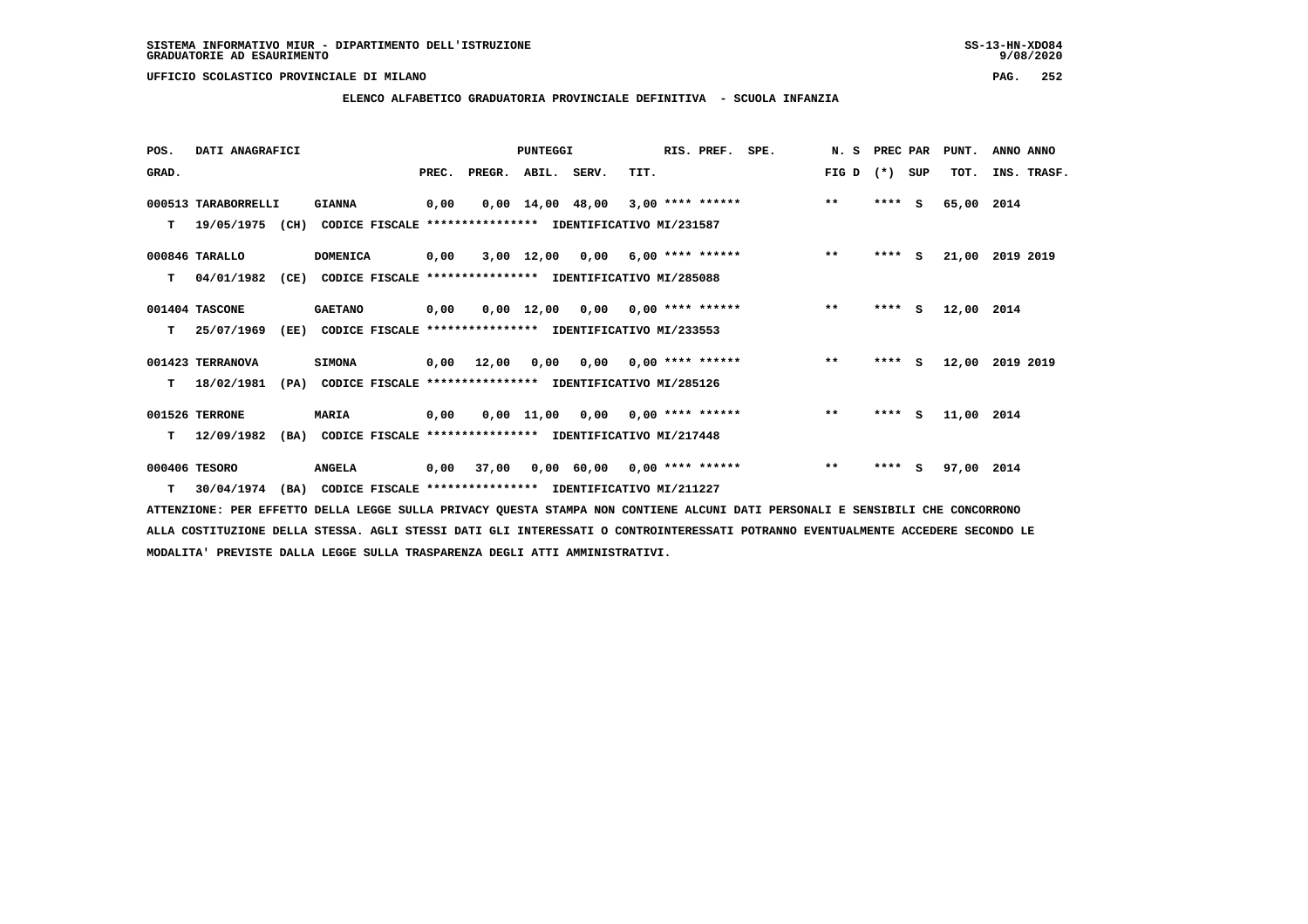**ELENCO ALFABETICO GRADUATORIA PROVINCIALE DEFINITIVA - SCUOLA INFANZIA**

| POS.  | DATI ANAGRAFICI |      |                                                               |       |                                           | <b>PUNTEGGI</b> |      |      | RIS. PREF.                      | SPE.                                    |       | N. S | PREC PAR    |     | PUNT.                   | ANNO ANNO |             |
|-------|-----------------|------|---------------------------------------------------------------|-------|-------------------------------------------|-----------------|------|------|---------------------------------|-----------------------------------------|-------|------|-------------|-----|-------------------------|-----------|-------------|
| GRAD. |                 |      |                                                               | PREC. | PREGR. ABIL. SERV.                        |                 |      | TIT. |                                 |                                         | FIG D |      | $(* )$      | SUP | TOT.                    |           | INS. TRASF. |
|       | 001478 TILARO   |      | <b>ANGELA</b>                                                 | 0,00  |                                           | $0.00$ 11.00    | 0,00 |      | $0.00$ **** ******              |                                         | $***$ |      | $***$ S     |     | 11,00 2014              |           |             |
| т     | 28/02/1975      |      | (CL) CODICE FISCALE **************** IDENTIFICATIVO MI/224550 |       |                                           |                 |      |      |                                 |                                         |       |      |             |     |                         |           |             |
|       | 000259 TILOTTA  |      | <b>CHIARA</b>                                                 |       | $0,00$ 96,00 40,00 0,00 0,00 **** ******  |                 |      |      |                                 |                                         |       |      |             |     | ** x **** s 136,00      | 2005      |             |
|       | 06/08/1981      | (RC) | CODICE FISCALE **************** IDENTIFICATIVO MI/096270      |       |                                           |                 |      |      |                                 |                                         |       |      |             |     |                         |           |             |
|       | 000996 TINAGLIA |      | FABRIZIO                                                      | 0,00  |                                           | 3,00 14,00      |      |      | $0,00$ $0,00$ **** ******       |                                         |       |      | ** x **** S |     | 17,00 2014              |           |             |
|       | 15/02/1979      | (AG) | CODICE FISCALE **************** IDENTIFICATIVO MI/206660      |       |                                           |                 |      |      |                                 |                                         |       |      |             |     |                         |           |             |
|       | 000060 TIRANA   |      | <b>ROZINE</b>                                                 |       |                                           |                 |      |      |                                 | 0,00 82,00 39,00 60,00 0,00 **** ****** | $***$ |      | ****        |     | S 181,00 2007           |           |             |
|       | 28/07/1982      | (EE) | CODICE FISCALE **************** IDENTIFICATIVO MI/108312      |       |                                           |                 |      |      |                                 |                                         |       |      |             |     |                         |           |             |
|       | 000011 TIRLONI  |      | <b>PAOLA</b>                                                  |       | $0,00$ 131,00 0,00 60,00 0,00 **** ****** |                 |      |      |                                 |                                         | $***$ |      |             |     | **** S 191,00 2019 2019 |           |             |
| т     | 25/02/1983      | (MI) | CODICE FISCALE **************** IDENTIFICATIVO MI/285301      |       |                                           |                 |      |      |                                 |                                         |       |      |             |     |                         |           |             |
|       | 001090 TITONE   |      | PAOLA LILIANA                                                 | 0,00  |                                           | 0,00 16,00      |      |      | $0.00$ $0.00$ $***$ **** ****** |                                         | $***$ |      | **** S      |     | 16,00                   | 2019 2019 |             |
|       | 25/07/1965      | (TP) | CODICE FISCALE **************** IDENTIFICATIVO MI/285306      |       |                                           |                 |      |      |                                 |                                         |       |      |             |     |                         |           |             |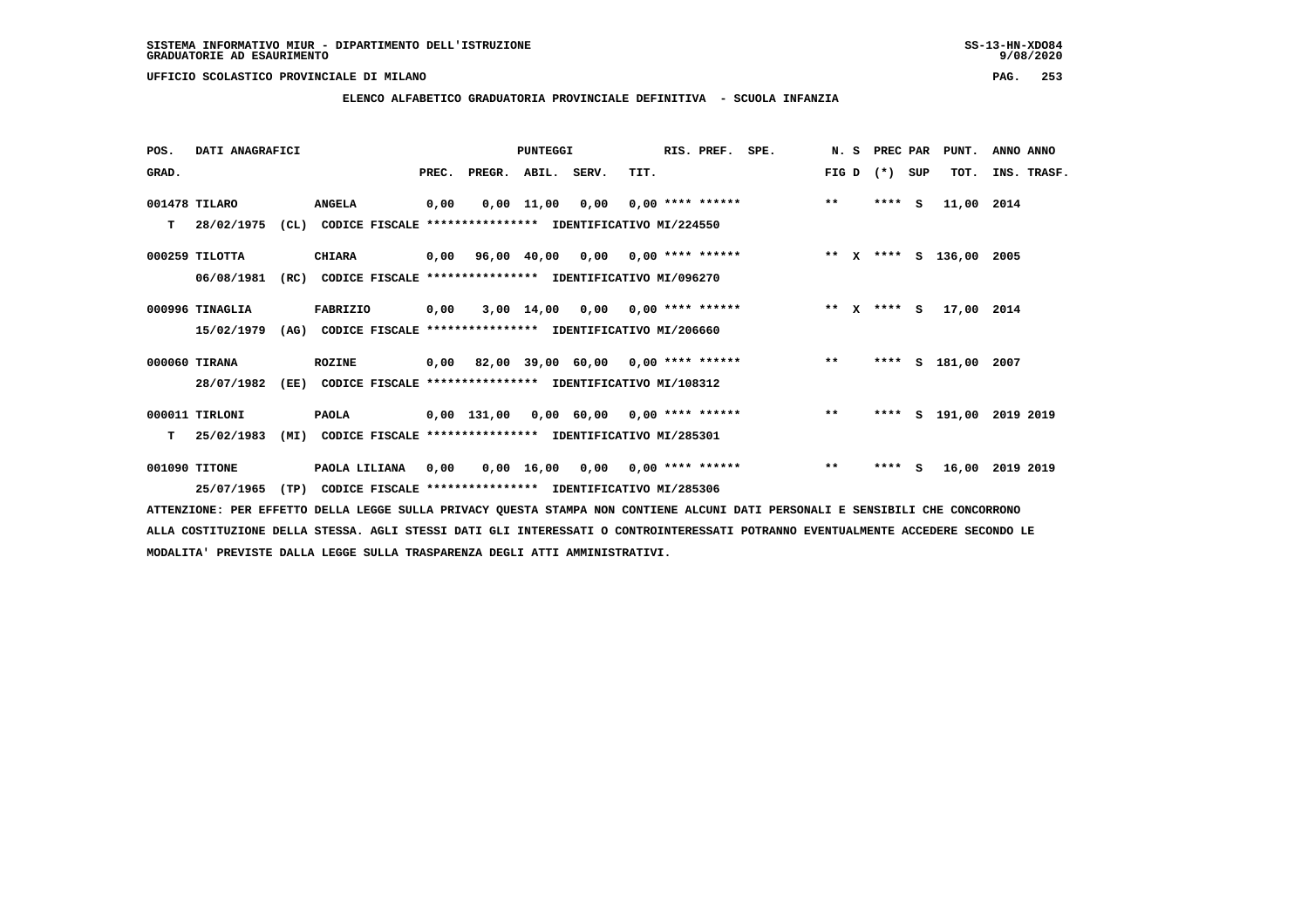**ELENCO ALFABETICO GRADUATORIA PROVINCIALE DEFINITIVA - SCUOLA INFANZIA**

 **POS. DATI ANAGRAFICI PUNTEGGI RIS. PREF. SPE. N. S PREC PAR PUNT. ANNO ANNO**GRAD. **PREGRADE SERVEGER. ABIL. SERV. TIT.** FIG D (\*) SUP TOT. INS. TRASF.  **001307 TOBIA ANNA LISA 0,00 13,00 0,00 0,00 0,00 \*\*\*\* \*\*\*\*\*\* \*\* X \*\*\*\* S 13,00 2014 T 28/03/1982 (PA) CODICE FISCALE \*\*\*\*\*\*\*\*\*\*\*\*\*\*\*\* IDENTIFICATIVO MI/213492 000477 TOMASI ALESSANDRA 0,00 59,00 16,00 0,00 0,00 \*\*\*\* \*\*\*\*\*\* \*\* X \*\*\*\* S 75,00 2003 2003 04/07/1975 (SR) CODICE FISCALE \*\*\*\*\*\*\*\*\*\*\*\*\*\*\*\* IDENTIFICATIVO MI/076628 001561 TOMASI NICOLA 0,00 0,00 11,00 0,00 0,00 \*\*\*\* \*\*\*\*\*\* \*\* \*\*\*\* S 11,00 2014 T 13/03/1972 (LE) CODICE FISCALE \*\*\*\*\*\*\*\*\*\*\*\*\*\*\*\* IDENTIFICATIVO MI/221637 000340 TOMASONI ERIKA 0,00 24,00 41,00 48,00 0,00 \*\*\*\* \*\*\*\*\*\* \*\* \*\*\*\* S 113,00 2007 28/06/1987 (MI) CODICE FISCALE \*\*\*\*\*\*\*\*\*\*\*\*\*\*\*\* IDENTIFICATIVO MI/108573 000326 TONIZZO BARBARA 0,00 108,00 11,00 0,00 0,00 \*\*\*\* \*\*\*\*\*\* \*\* \*\*\*\* S 119,00 2014 T 14/06/1976 (MI) CODICE FISCALE \*\*\*\*\*\*\*\*\*\*\*\*\*\*\*\* IDENTIFICATIVO MI/193992 000203 TORINO ASSUNTA 0,00 78,00 12,00 60,00 0,00 \*\*\*\* \*\*\*\*\*\* \*\* \*\*\*\* S 150,00 2007 2007**

 **15/06/1976 (NA) CODICE FISCALE \*\*\*\*\*\*\*\*\*\*\*\*\*\*\*\* IDENTIFICATIVO MI/107813**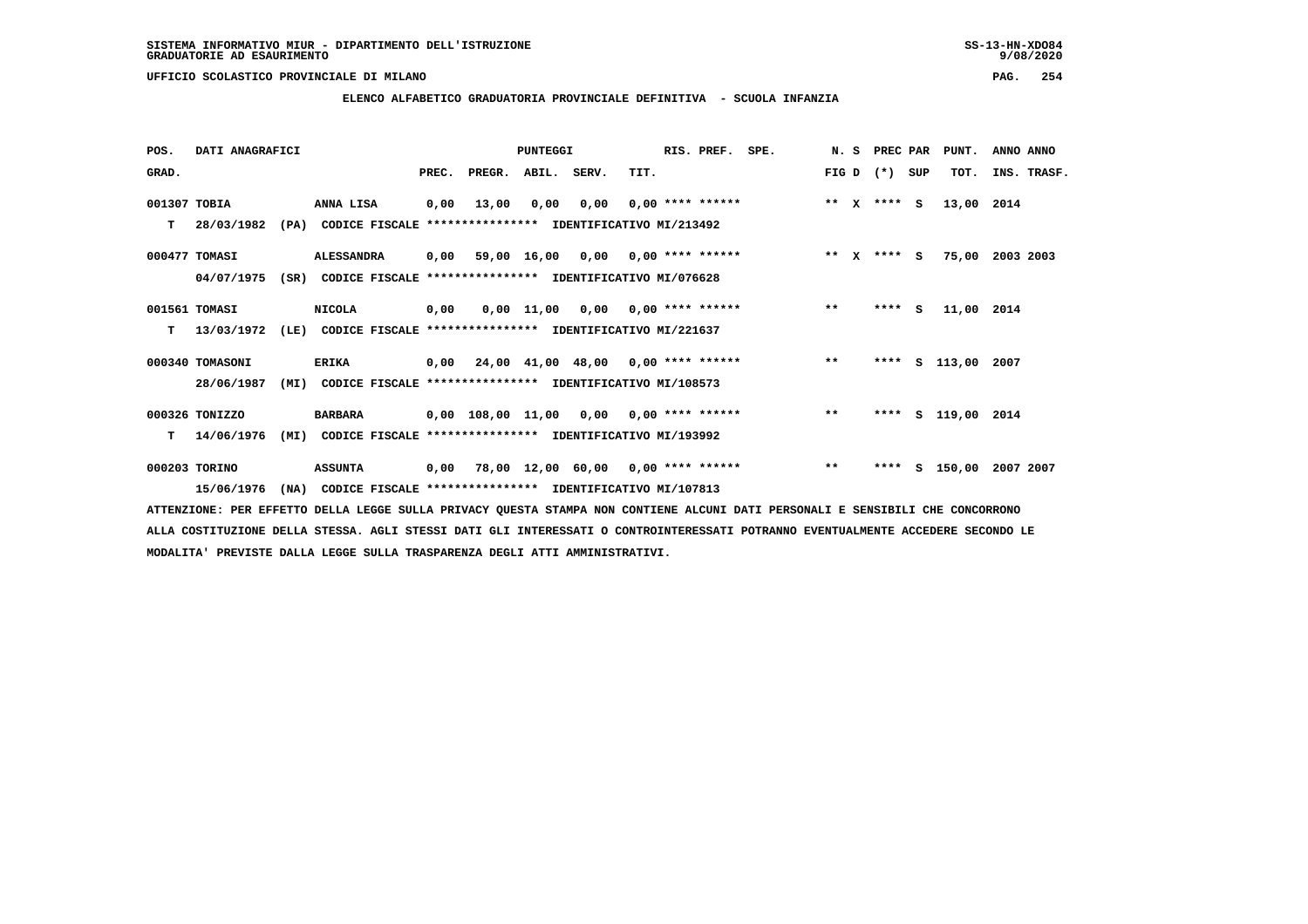# **ELENCO ALFABETICO GRADUATORIA PROVINCIALE DEFINITIVA - SCUOLA INFANZIA**

| POS.         | DATI ANAGRAFICI  |      |                                                               |       |                    | PUNTEGGI |                                                              |      | RIS. PREF.                | SPE. | N. S  | PREC PAR |          | PUNT.              | ANNO ANNO |             |
|--------------|------------------|------|---------------------------------------------------------------|-------|--------------------|----------|--------------------------------------------------------------|------|---------------------------|------|-------|----------|----------|--------------------|-----------|-------------|
| GRAD.        |                  |      |                                                               | PREC. | PREGR. ABIL. SERV. |          |                                                              | TIT. |                           |      | FIG D | $(*)$    | SUP      | TOT.               |           | INS. TRASF. |
|              | 000643 TORNESI   |      | <b>MARIA</b>                                                  | 0,00  |                    |          | $0,00$ 16,00 24,00 0,00 **** ******                          |      |                           |      | $***$ | $***$ S  |          | 40,00              | 2019 2019 |             |
|              | 08/02/1974       | (RC) | CODICE FISCALE **************** IDENTIFICATIVO MI/285547      |       |                    |          |                                                              |      |                           |      |       |          |          |                    |           |             |
|              | 000209 TORNITORE |      | <b>SARA</b>                                                   |       |                    |          | $0,00$ 48,00 42,00 60,00 0,00 **** ****** D                  |      |                           |      |       |          |          | ** x **** s 150,00 | 2009      |             |
|              | 16/05/1986       | (MI) | CODICE FISCALE **************** IDENTIFICATIVO MI/143352      |       |                    |          |                                                              |      |                           |      |       |          |          |                    |           |             |
| 001363 TORRE |                  |      | <b>ANNALISA</b>                                               | 0,00  | 12,00              | 0,00     |                                                              |      | $0,00$ $0,00$ **** ****** |      | $* *$ | $***$ S  |          | 12,00 2014         |           |             |
| т            | 09/09/1977       |      | (BA) CODICE FISCALE **************** IDENTIFICATIVO MI/201276 |       |                    |          |                                                              |      |                           |      |       |          |          |                    |           |             |
| 000765 TORRE |                  |      | GIUSEPPA IMMA                                                 | 0,00  |                    |          | $9.00 \quad 16.00 \quad 0.00 \quad 0.00 \quad *** \quad ***$ |      |                           |      | $***$ | ****     | <b>S</b> | 25,00              | 2019 2019 |             |
|              | 23/12/1968       | (RG) | CODICE FISCALE **************** IDENTIFICATIVO MI/285548      |       |                    |          |                                                              |      |                           |      |       |          |          |                    |           |             |
| 000020 TORRE |                  |      | GIUSI                                                         |       |                    |          | $0,00$ 122,00 0,00 60,00 6,00 **** ******                    |      |                           |      | $* *$ | ****     | S        | 188,00 2002        |           |             |
|              | 08/12/1980       | (ME) | CODICE FISCALE **************** IDENTIFICATIVO MI/063436      |       |                    |          |                                                              |      |                           |      |       |          |          |                    |           |             |
|              | 000552 TORTORA   |      | <b>MARIA ROSARIA</b>                                          | 0,00  |                    |          | 14,00 11,00 32,00 0,00 **** ******                           |      |                           |      | $***$ | ****     | s        | 57,00 2014         |           |             |
| т            | 21/12/1959       | (SA) | CODICE FISCALE **************** IDENTIFICATIVO MI/219176      |       |                    |          |                                                              |      |                           |      |       |          |          |                    |           |             |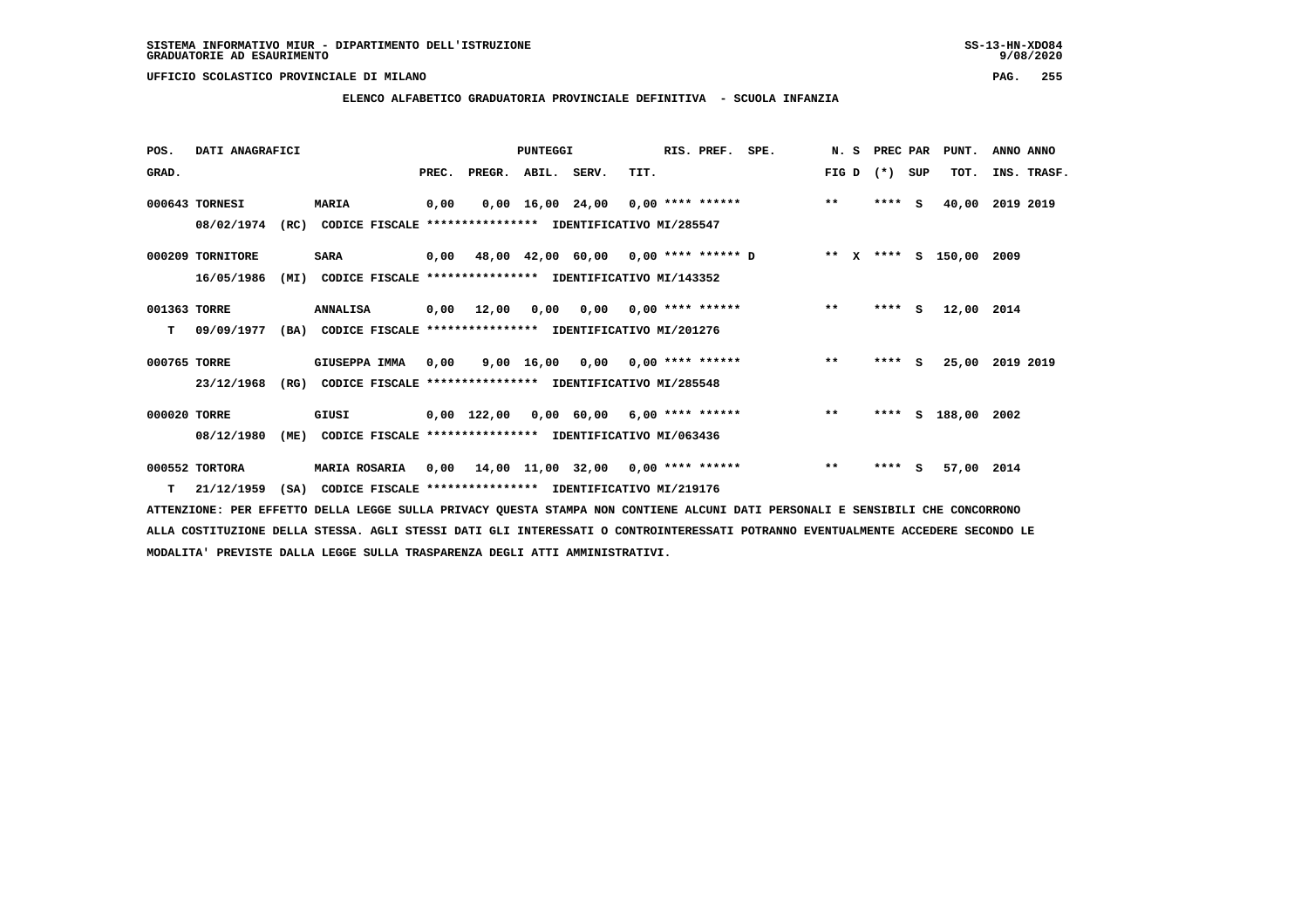$9/08/2020$ 

# **ELENCO ALFABETICO GRADUATORIA PROVINCIALE DEFINITIVA - SCUOLA INFANZIA**

| POS.         | DATI ANAGRAFICI  |      |                                                                         |      |                                           | PUNTEGGI |      | RIS. PREF. | SPE.                                                                 |       | N. S PREC PAR |     | PUNT.      | ANNO ANNO   |
|--------------|------------------|------|-------------------------------------------------------------------------|------|-------------------------------------------|----------|------|------------|----------------------------------------------------------------------|-------|---------------|-----|------------|-------------|
| GRAD.        |                  |      |                                                                         |      | PREC. PREGR. ABIL. SERV.                  |          | TIT. |            |                                                                      |       | FIG D $(*)$   | SUP | TOT.       | INS. TRASF. |
|              | 001235 TOSCANO   |      | <b>TEODOLINDA</b>                                                       | 0,00 |                                           |          |      |            | $0.00 \quad 14.00 \quad 0.00 \quad 0.00 \quad *** \quad *** \quad$ * | $***$ | **** S        |     | 14,00 2014 |             |
|              | T 11/02/1980     |      | (CS) CODICE FISCALE                                                     |      | **************** IDENTIFICATIVO MI/195767 |          |      |            |                                                                      |       |               |     |            |             |
|              | 001518 TOTARO    |      | <b>CONCETTA</b>                                                         |      |                                           |          |      |            |                                                                      |       |               |     | 11,00 2014 |             |
| T.           | 16/05/1977       |      | (FG) CODICE FISCALE **************** IDENTIFICATIVO MI/213792           |      |                                           |          |      |            |                                                                      |       |               |     |            |             |
|              | 000665 TOTARO    |      | LORELLA                                                                 | 0,00 |                                           |          |      |            | $0,00$ 13,00 24,00 0,00 **** ****** *** **                           |       | $***5$        |     | 37,00 2014 |             |
|              | T 25/05/1978     |      | (LE) CODICE FISCALE **************** IDENTIFICATIVO MI/223051           |      |                                           |          |      |            |                                                                      |       |               |     |            |             |
|              | 000553 TRAINITO  |      | <b>PAMELA</b>                                                           |      |                                           |          |      |            | $0,00$ 12,00 15,00 30,00 0,00 **** ******                            | $* *$ | $***$ S       |     | 57,00 2014 |             |
|              | $T = 28/04/1983$ | (MI) | CODICE FISCALE **************** IDENTIFICATIVO MI/233021                |      |                                           |          |      |            |                                                                      |       |               |     |            |             |
| 001009 TRAMA |                  |      | <b>FILOMENA</b>                                                         |      |                                           |          |      |            | 0,00 17,00 0,00 0,00 0,00 **** ******                                | $***$ | **** S        |     | 17,00 2014 |             |
|              |                  |      | 14/04/1978 (PZ) CODICE FISCALE *************** IDENTIFICATIVO MI/207444 |      |                                           |          |      |            |                                                                      |       |               |     |            |             |
|              | 000706 TRANFO    |      | <b>MARIA</b>                                                            |      |                                           |          |      |            | 0,00 12,00 15,00 0,00 3,00 **** ******                               | $***$ | $***$ S       |     | 30,00 2002 |             |
|              | 01/01/1976       |      | (RC) CODICE FISCALE **************** IDENTIFICATIVO MI/065437           |      |                                           |          |      |            |                                                                      |       |               |     |            |             |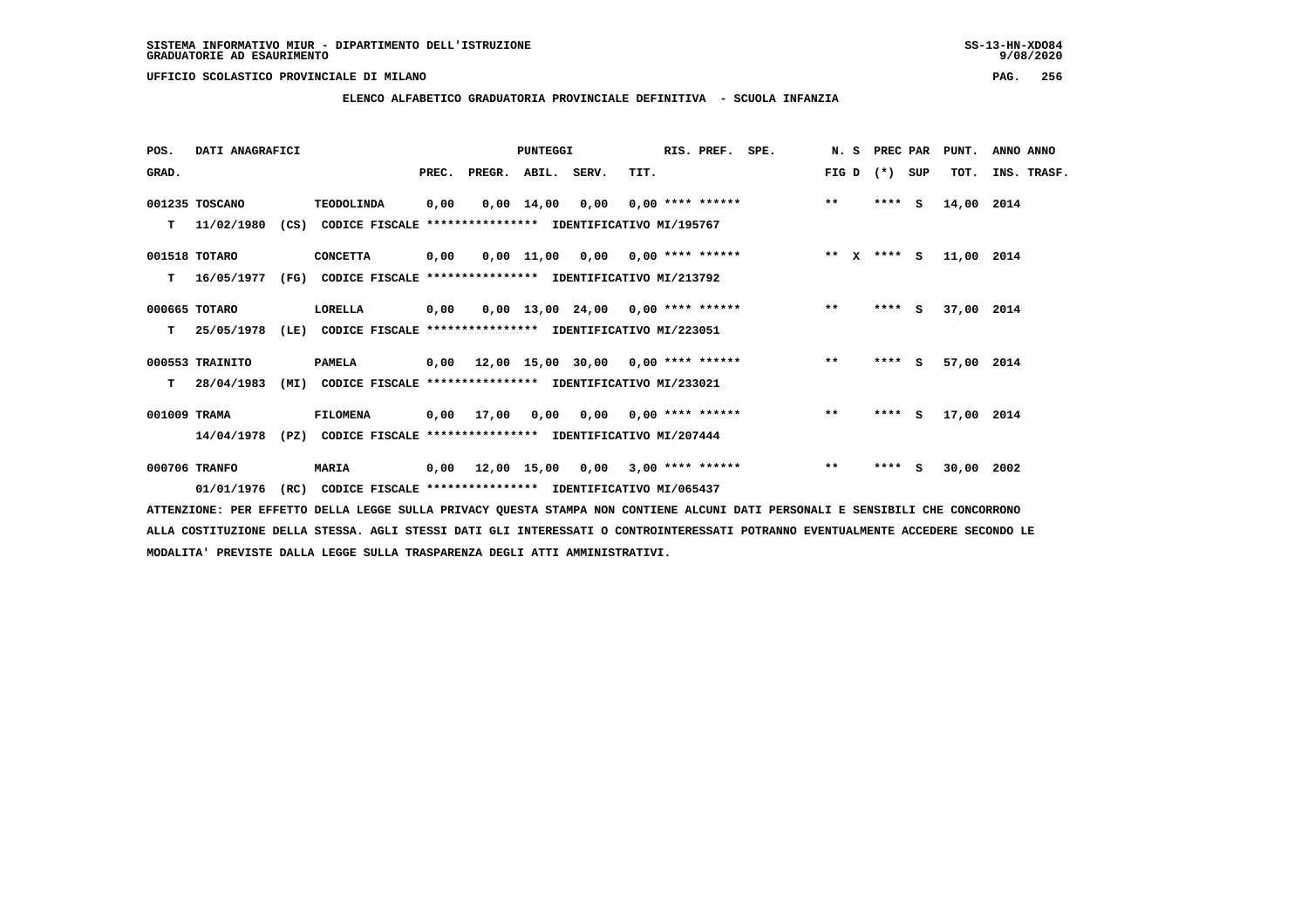**ELENCO ALFABETICO GRADUATORIA PROVINCIALE DEFINITIVA - SCUOLA INFANZIA**

| POS.  | DATI ANAGRAFICI   |      |                                                          |       |                    | <b>PUNTEGGI</b> |                                           |      | RIS. PREF.                | SPE. | N.S   | PREC PAR    |          | PUNT.              | ANNO ANNO |             |
|-------|-------------------|------|----------------------------------------------------------|-------|--------------------|-----------------|-------------------------------------------|------|---------------------------|------|-------|-------------|----------|--------------------|-----------|-------------|
| GRAD. |                   |      |                                                          | PREC. | PREGR. ABIL. SERV. |                 |                                           | TIT. |                           |      | FIG D | $(*)$       | SUP      | TOT.               |           | INS. TRASF. |
|       | 000837 TRAVAGLINI |      | LAURA                                                    | 0,00  |                    | 3,00 18,00      | 0,00                                      |      | $0.00$ **** ******        |      | $* *$ | ****        |          | 21,00 2014         |           |             |
| т     | 08/05/1981        | (NA) | CODICE FISCALE **************** IDENTIFICATIVO MI/231384 |       |                    |                 |                                           |      |                           |      |       |             |          |                    |           |             |
|       | 000376 TRECARICHI |      | <b>GIUSEPPA</b>                                          |       |                    |                 | $0,00$ 76,00 17,00 12,00 0,00 **** ****** |      |                           |      |       |             |          | ** x **** s 105,00 | 2007      |             |
|       | 29/02/1964        | (ME) | CODICE FISCALE **************** IDENTIFICATIVO MI/109040 |       |                    |                 |                                           |      |                           |      |       |             |          |                    |           |             |
|       | 001397 TRESCA     |      | <b>VINCENZO</b>                                          | 0,00  |                    | 0,00 12,00      |                                           |      | $0,00$ $0,00$ **** ****** |      | $***$ | ****        | <b>S</b> | 12,00 2014         |           |             |
| т     | 16/01/1979        | (PA) | CODICE FISCALE **************** IDENTIFICATIVO MI/212608 |       |                    |                 |                                           |      |                           |      |       |             |          |                    |           |             |
|       | 000166 TRETTER    |      | <b>CLAUDIA</b>                                           | 0,00  |                    |                 | 58,00 41,00 60,00 0,00 **** ******        |      |                           |      |       | ** $X$ **** |          | 159,00 2009        |           |             |
|       | 26/08/1983        | (MI) | CODICE FISCALE **************** IDENTIFICATIVO MI/143575 |       |                    |                 |                                           |      |                           |      |       |             |          |                    |           |             |
|       | 000304 TREVISAN   |      | PAOLA MARIA                                              |       |                    |                 | $0,00$ 86,00 15,00 24,00 0,00 **** ****** |      |                           |      | $* *$ | ****        |          | s 125,00           | 2007      |             |
|       | 04/07/1977        | (VA) | CODICE FISCALE **************** IDENTIFICATIVO MI/109039 |       |                    |                 |                                           |      |                           |      |       |             |          |                    |           |             |
|       | 000714 TRIASSI    |      | MARIA ELENA G                                            | 0,00  | 15,00              |                 | $0,00$ 12,00 3,00 **** ******             |      |                           |      | $***$ | **** S      |          | 30,00              | 2019 2019 |             |
|       | 24/06/1976        | (AG) | CODICE FISCALE **************** IDENTIFICATIVO MI/285376 |       |                    |                 |                                           |      |                           |      |       |             |          |                    |           |             |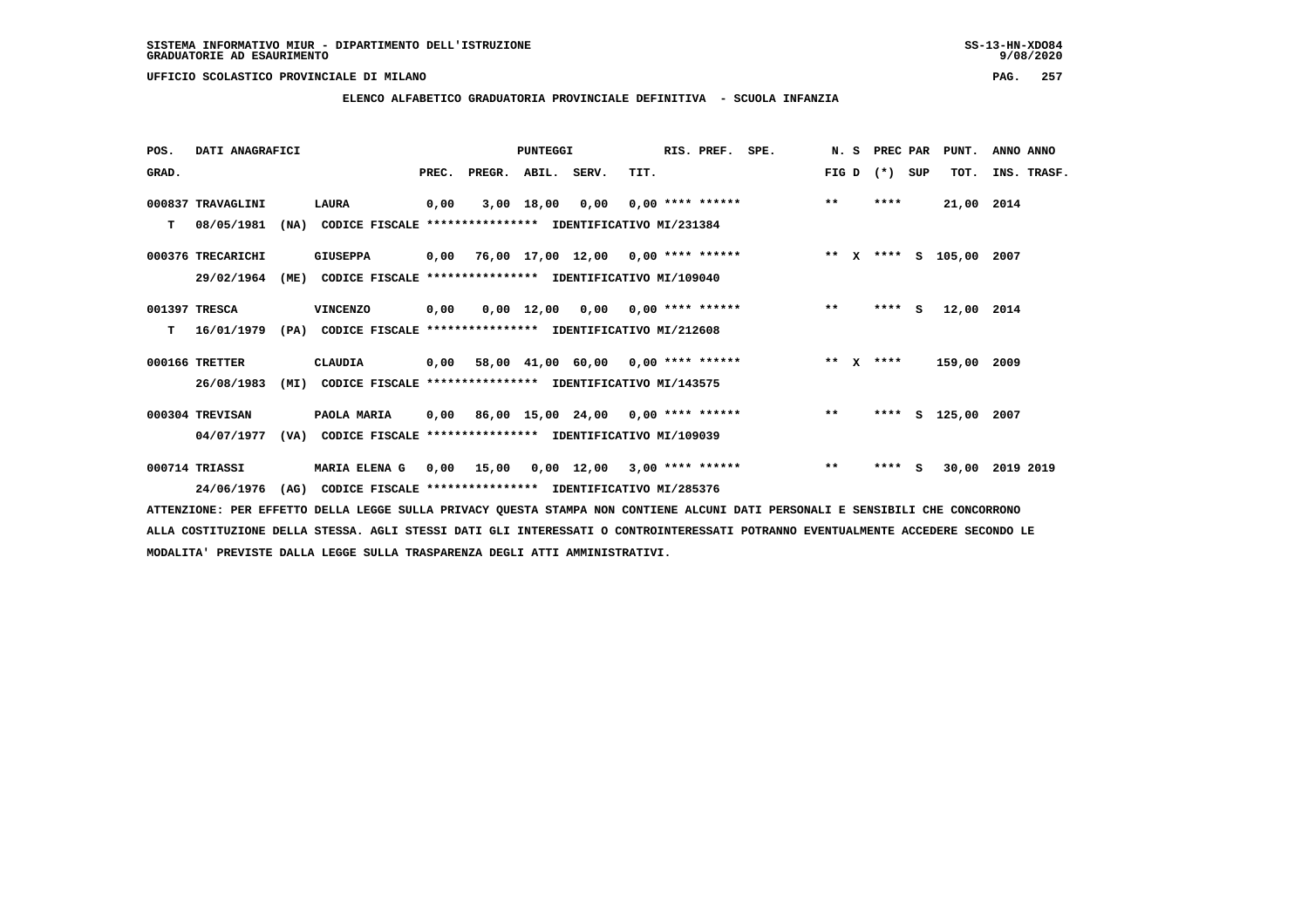**ELENCO ALFABETICO GRADUATORIA PROVINCIALE DEFINITIVA - SCUOLA INFANZIA**

| POS.  | DATI ANAGRAFICI   |      |                                                               |       |        | PUNTEGGI    |                                            | RIS. PREF. SPE. |        | N. S PREC PAR |     | PUNT.         | ANNO ANNO   |
|-------|-------------------|------|---------------------------------------------------------------|-------|--------|-------------|--------------------------------------------|-----------------|--------|---------------|-----|---------------|-------------|
| GRAD. |                   |      |                                                               | PREC. | PREGR. | ABIL. SERV. | TIT.                                       |                 | FIG D  | $(* )$        | SUP | TOT.          | INS. TRASF. |
|       | 000466 TRIOLO     |      | MADDALENA                                                     |       |        |             | $0,00$ 14,00 12,00 42,00 9,00 **** ******  |                 | ** $X$ | **** S        |     | 77,00 2014    |             |
| T.    | 02/08/1982        | (ME) | CODICE FISCALE **************** IDENTIFICATIVO MI/224652      |       |        |             |                                            |                 |        |               |     |               |             |
|       | 001575 TRIOLO     |      | PASQUALINA                                                    | 0,00  |        |             | $0,00$ 11,00 0,00 0,00 **** ******         |                 | $**$   | **** S        |     | 11,00 2014    |             |
| т     | 26/05/1965        |      | (TP) CODICE FISCALE **************** IDENTIFICATIVO MI/226752 |       |        |             |                                            |                 |        |               |     |               |             |
|       | 000119 TRIONFANTE |      | LUCIA                                                         |       |        |             | $0.00$ 114.00 15.00 40.00 0.00 **** ****** |                 | $* *$  | ****          |     | S 169,00 2002 |             |
|       | 17/05/1973        | (SR) | CODICE FISCALE **************** IDENTIFICATIVO MI/059436      |       |        |             |                                            |                 |        |               |     |               |             |
|       | 000777 TRIPICIANO |      | <b>AGATA MARIA R</b>                                          | 0,00  |        |             | $0,00$ 12,00 12,00 0,00 **** ******        |                 | ** $X$ | $***$ S       |     | 24,00         | 2019 2019   |
| т     | 24/02/1976        |      | (CT) CODICE FISCALE **************** IDENTIFICATIVO MI/285445 |       |        |             |                                            |                 |        |               |     |               |             |
|       | 000697 TROPEANO   |      | <b>CONCETTA</b>                                               |       |        |             | $0,00$ 19,00 0,00 12,00 0,00 **** ******   |                 | $***$  | **** S        |     | 31,00 2014    |             |
| т     | 24/10/1959        | (RC) | CODICE FISCALE **************** IDENTIFICATIVO MI/219250      |       |        |             |                                            |                 |        |               |     |               |             |
|       | 001325 TROTTA     |      | <b>GRAZIAFRANCES</b>                                          | 0,00  |        |             | $0,00$ 13,00 0,00 0,00 **** ******         |                 | $***$  | ****          | s.  | 13,00 2014    |             |
|       | $T = 21/02/1979$  | (MT) | CODICE FISCALE **************** IDENTIFICATIVO MI/200822      |       |        |             |                                            |                 |        |               |     |               |             |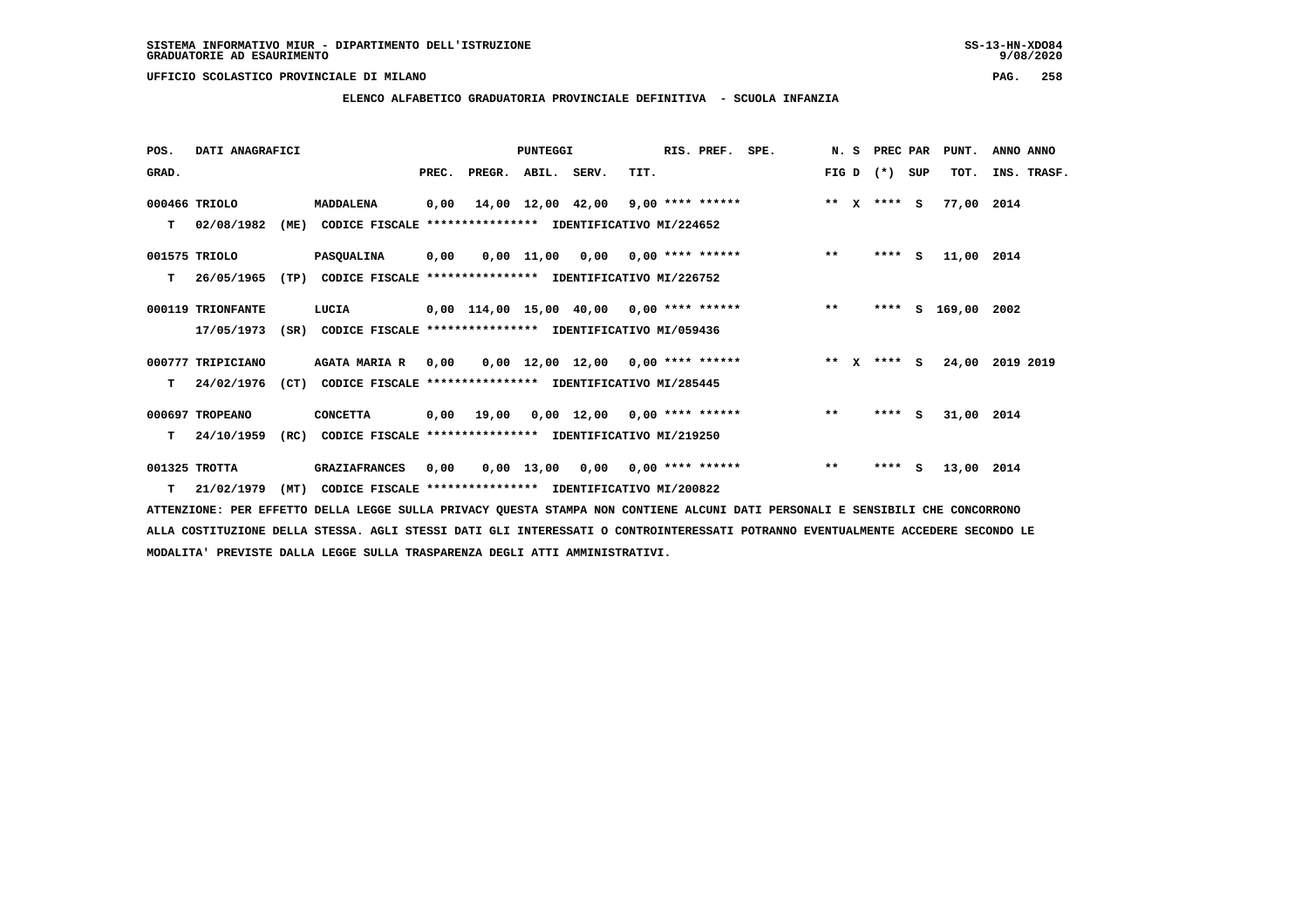**ELENCO ALFABETICO GRADUATORIA PROVINCIALE DEFINITIVA - SCUOLA INFANZIA**

 **POS. DATI ANAGRAFICI PUNTEGGI RIS. PREF. SPE. N. S PREC PAR PUNT. ANNO ANNO**

| GRAD.        |                |      |                                                               | PREC. | PREGR. | ABIL. | SERV.           | TIT.                                                     | FIG D        | $(* )$  | SUP | TOT.       | INS. TRASF. |
|--------------|----------------|------|---------------------------------------------------------------|-------|--------|-------|-----------------|----------------------------------------------------------|--------------|---------|-----|------------|-------------|
| 001536 TRUDA |                |      | <b>MARENZA</b>                                                | 0,00  |        |       | 0,00 11,00 0,00 | $0,00$ **** ******                                       | $\star\star$ | $***$ S |     | 11,00 2014 |             |
| т            | 31/03/1980     | (PZ) |                                                               |       |        |       |                 | CODICE FISCALE **************** IDENTIFICATIVO MI/204123 |              |         |     |            |             |
|              | 000930 TRUPIA  |      | <b>MILENA</b>                                                 | 0,00  |        |       |                 | $0,00$ 18,00 0,00 0,00 **** ******                       | $\star\star$ | $***$ S |     | 18,00 2014 |             |
| т            | 10/11/1983     | (AG) |                                                               |       |        |       |                 | CODICE FISCALE **************** IDENTIFICATIVO MI/232097 |              |         |     |            |             |
|              | 000047 TRUPIA  |      | <b>ROSA MARIA</b>                                             |       |        |       |                 | 0,00 111,00 13,00 60,00 0,00 **** ******                 | $***$ X      | **** S  |     | 184,00     | 2003 2003   |
|              | 20/03/1967     |      | (CL) CODICE FISCALE **************** IDENTIFICATIVO MI/075778 |       |        |       |                 |                                                          |              |         |     |            |             |
|              | 001036 TULINO  |      | <b>ALDA</b>                                                   | 0,00  |        |       |                 | $0,00$ 16,00 0,00 0,00 **** ******                       | $**$         | $***$ S |     | 16,00      | 2007 2007   |
|              | 16/06/1954     |      | (AV) CODICE FISCALE **************** IDENTIFICATIVO MI/106621 |       |        |       |                 |                                                          |              |         |     |            |             |
|              | 001179 TUMELLO |      | <b>GRAZIANA</b>                                               | 0,00  |        |       |                 | $3,00$ 11,00 0,00 0,00 **** ******                       | $***$        | **** S  |     | 14,00 2014 |             |
| т            | 12/11/1980     | (CT) |                                                               |       |        |       |                 | CODICE FISCALE **************** IDENTIFICATIVO MI/233977 |              |         |     |            |             |
| 000431 TUNNO |                |      | <b>ANTONIA</b>                                                |       |        |       |                 | $0,00$ 72,00 15,00 0,00 0,00 **** ******                 | $* *$        | $***$ S |     | 87,00      | 2007 2007   |
|              | 26/05/1964     | (LE) |                                                               |       |        |       |                 | CODICE FISCALE **************** IDENTIFICATIVO MI/109988 |              |         |     |            |             |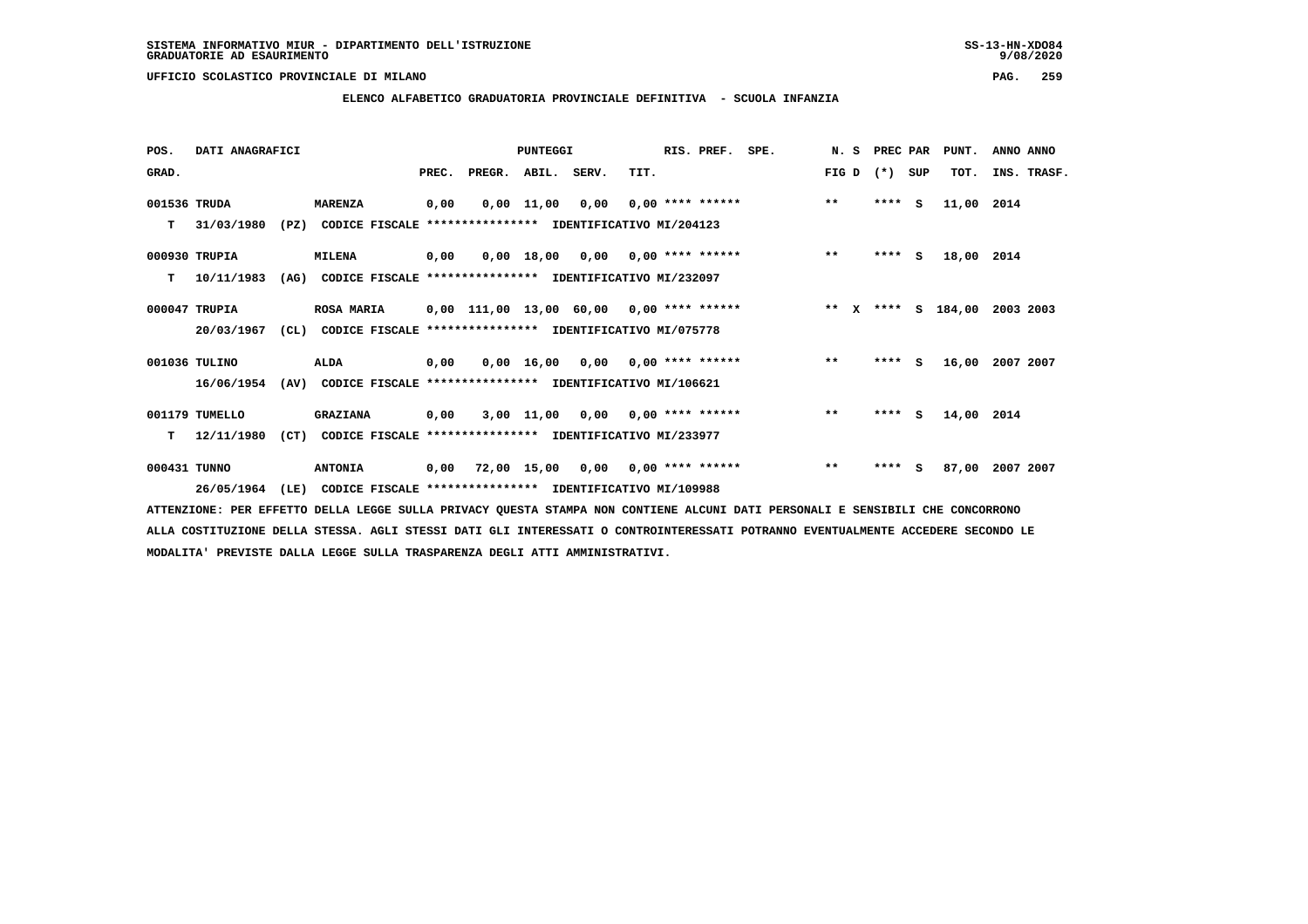**ELENCO ALFABETICO GRADUATORIA PROVINCIALE DEFINITIVA - SCUOLA INFANZIA**

| POS.         | DATI ANAGRAFICI |      |                                                               |       |                    | PUNTEGGI   |                                           |      | RIS. PREF. | SPE.                                                                     | N. S  | PREC PAR |     | PUNT.              | ANNO ANNO               |
|--------------|-----------------|------|---------------------------------------------------------------|-------|--------------------|------------|-------------------------------------------|------|------------|--------------------------------------------------------------------------|-------|----------|-----|--------------------|-------------------------|
| GRAD.        |                 |      |                                                               | PREC. | PREGR. ABIL. SERV. |            |                                           | TIT. |            |                                                                          | FIG D | $(*)$    | SUP | TOT.               | INS. TRASF.             |
| 001007 TUORO |                 |      | MONICA                                                        | 0,00  |                    | 0,00 14,00 | 0,00                                      |      |            | $3,00$ **** ******                                                       | $***$ | $***$ S  |     | 17,00 2014         |                         |
| т            | 09/02/1981      |      | (NA) CODICE FISCALE **************** IDENTIFICATIVO MI/192506 |       |                    |            |                                           |      |            |                                                                          |       |          |     |                    |                         |
|              | 000265 TURATI   |      | MICAELA ALICE                                                 |       |                    |            | $0,00$ 86,00 13,00 36,00 0,00 **** ****** |      |            |                                                                          | $***$ |          |     | **** S 135,00 2014 |                         |
| т            | 14/08/1981      | (MI) | CODICE FISCALE **************** IDENTIFICATIVO MI/217107      |       |                    |            |                                           |      |            |                                                                          |       |          |     |                    |                         |
|              | 000040 TURATI   |      | <b>PAMELA</b>                                                 |       |                    |            |                                           |      |            | 0,00 108,00 18,00 60,00 0,00 **** ****** *** ***                         |       |          |     |                    | **** S 186,00 2019 2019 |
|              | 28/04/1981      |      | (CO) CODICE FISCALE **************** IDENTIFICATIVO MI/285252 |       |                    |            |                                           |      |            |                                                                          |       |          |     |                    |                         |
| 000327 TUSA  |                 |      | SUSANNA MARIA                                                 |       |                    |            |                                           |      |            | $0,00$ 78,00 16,00 24,00 0,00 **** ****** **** *** ** **** S 118,00 2002 |       |          |     |                    |                         |
|              | 15/07/1966      | CL)  | CODICE FISCALE **************** IDENTIFICATIVO MI/065240      |       |                    |            |                                           |      |            |                                                                          |       |          |     |                    |                         |
| 001442 TUZIO |                 |      | <b>ANNA MARIA</b>                                             | 0,00  |                    |            | $0,00$ 11,00 0,00 0,00 **** ******        |      |            |                                                                          | $* *$ | $***$ S  |     | 11,00 2014         |                         |
| т            | 08/09/1971      | (MT) | CODICE FISCALE **************** IDENTIFICATIVO MI/225961      |       |                    |            |                                           |      |            |                                                                          |       |          |     |                    |                         |
|              | 000397 URGESI   |      | <b>BARBARA</b>                                                | 0,00  | 39,00              |            | 0,00 60,00 0,00 **** ******               |      |            |                                                                          | $***$ | ****     | s   | 99,00              | 2011 2011               |
|              | 04/12/1978      | (TA) | CODICE FISCALE **************** IDENTIFICATIVO MI/166586      |       |                    |            |                                           |      |            |                                                                          |       |          |     |                    |                         |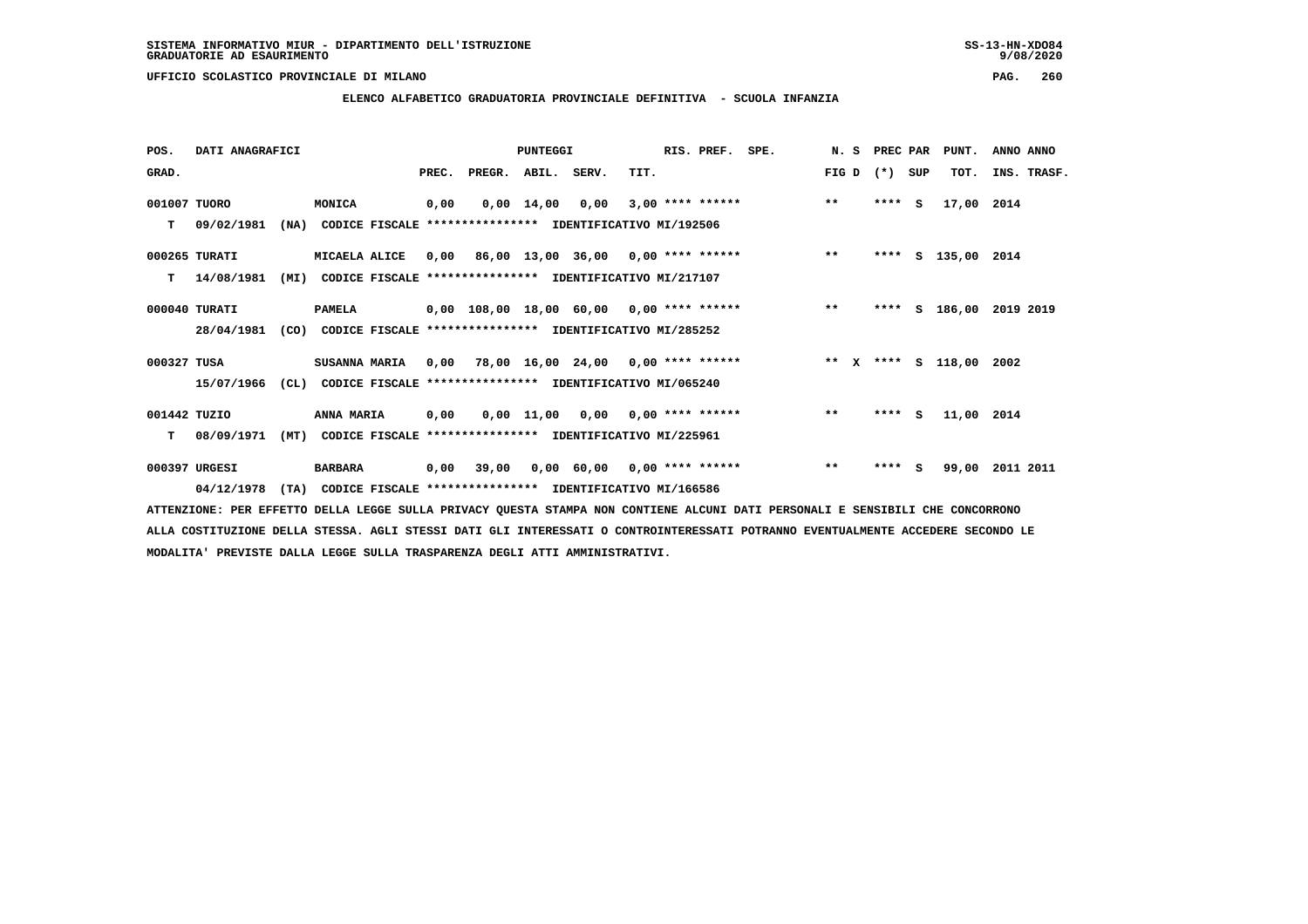**ELENCO ALFABETICO GRADUATORIA PROVINCIALE DEFINITIVA - SCUOLA INFANZIA**

| POS.        | DATI ANAGRAFICI   |      |                                                               |       |                                            | <b>PUNTEGGI</b> |                                  |      | RIS. PREF. SPE.    |                                            |       | N. S | PREC PAR |     | PUNT.         | ANNO ANNO   |
|-------------|-------------------|------|---------------------------------------------------------------|-------|--------------------------------------------|-----------------|----------------------------------|------|--------------------|--------------------------------------------|-------|------|----------|-----|---------------|-------------|
| GRAD.       |                   |      |                                                               | PREC. | PREGR. ABIL. SERV.                         |                 |                                  | TIT. |                    |                                            | FIG D |      | $(* )$   | SUP | TOT.          | INS. TRASF. |
| 001300 URSO |                   |      | CALOGERO                                                      | 0,00  |                                            | 0,00 13,00      | 0,00                             |      | $0.00$ **** ****** |                                            | $* *$ |      | $***$ S  |     | 13,00 2014    |             |
| T.          | 20/01/1972        | (AG) | CODICE FISCALE **************** IDENTIFICATIVO MI/213343      |       |                                            |                 |                                  |      |                    |                                            |       |      |          |     |               |             |
|             | 001068 VACANTE    |      | <b>ANTONINO</b>                                               |       | $0,00$ 13,00                               |                 | $0,00$ $0,00$ $3,00$ **** ****** |      |                    | ** $X$ **** S                              |       |      |          |     | 16,00 2014    |             |
| т           | 31/07/1977        | (PA) | CODICE FISCALE **************** IDENTIFICATIVO MI/233192      |       |                                            |                 |                                  |      |                    |                                            |       |      |          |     |               |             |
|             | 001374 VACCARELLA |      | LINDA GIUSEPP                                                 | 0,00  |                                            |                 |                                  |      |                    | $0,00$ 12,00 0,00 0,00 **** ******         | $***$ |      | $***$ S  |     | 12,00 2014    |             |
| т           | 02/03/1969        |      | (PA) CODICE FISCALE **************** IDENTIFICATIVO MI/212139 |       |                                            |                 |                                  |      |                    |                                            |       |      |          |     |               |             |
|             | 000187 VACCARO    |      | LUIGIA                                                        |       |                                            |                 |                                  |      |                    | 0,00 78,00 16,00 60,00 0,00 **** ******    | $***$ |      |          |     | **** S 154,00 | 2007 2007   |
|             | 26/06/1965        | (AG) | CODICE FISCALE **************** IDENTIFICATIVO MI/108645      |       |                                            |                 |                                  |      |                    |                                            |       |      |          |     |               |             |
|             | 000611 VACCARO    |      | <b>MARIA</b>                                                  |       | 0,00 24,00 11,00 12,00 0,00 **** ****** EF |                 |                                  |      |                    |                                            | $* *$ |      | $***$ S  |     | 47,00 2019    |             |
|             | 14/08/1963        |      | (TA) CODICE FISCALE **************** IDENTIFICATIVO MI/059984 |       |                                            |                 |                                  |      |                    |                                            |       |      |          |     |               |             |
|             | 000516 VAIANA     |      | <b>AGNESE</b>                                                 |       | $0,00$ $64,00$                             |                 |                                  |      |                    | $0.00$ $0.00$ $0.00$ $***$ $***$ $***$ $*$ | $***$ |      | $***$ S  |     | 64,00         | 2005 2005   |
|             | 26/03/1979        | (CL) | CODICE FISCALE **************** IDENTIFICATIVO MI/095432      |       |                                            |                 |                                  |      |                    |                                            |       |      |          |     |               |             |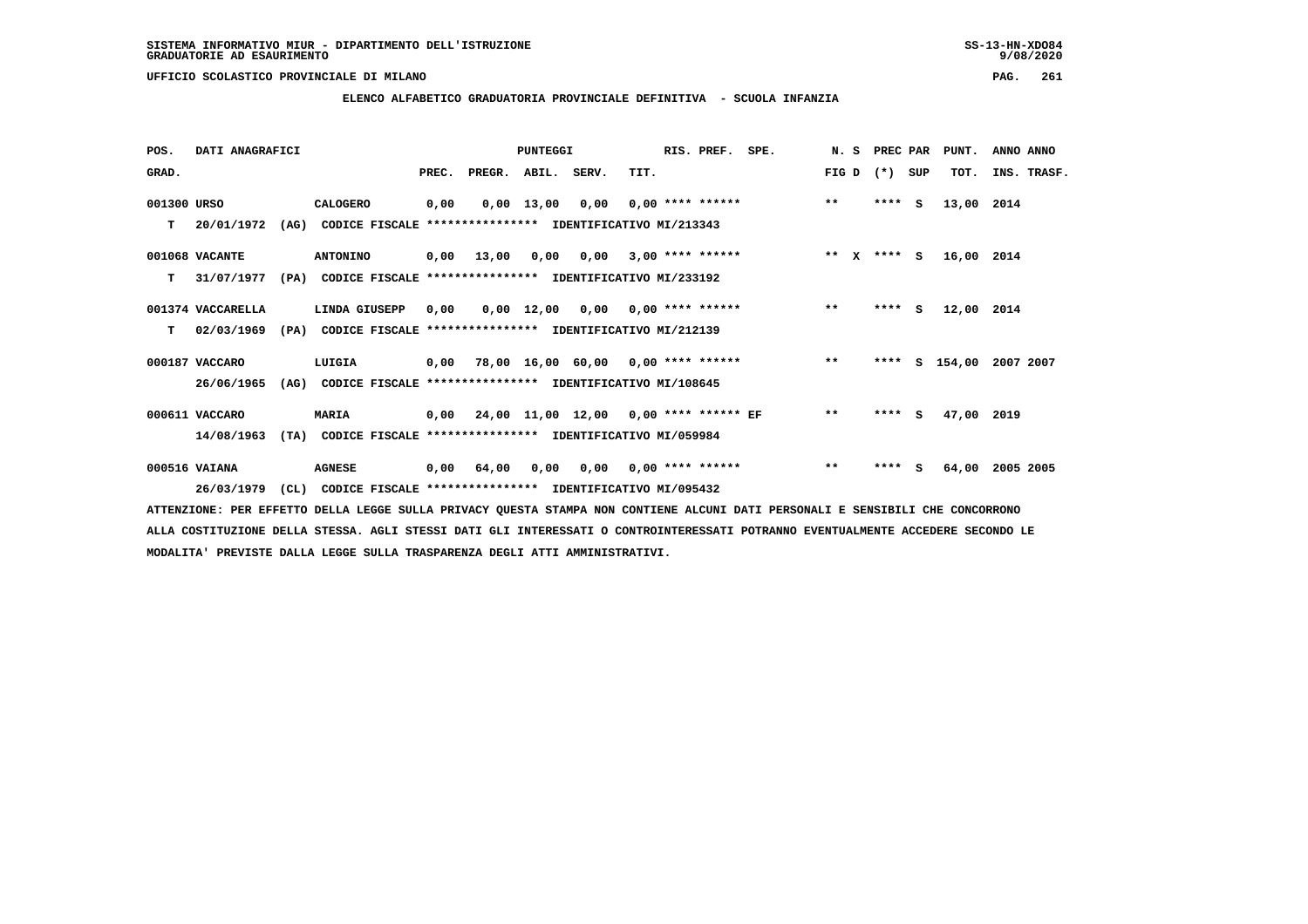**ELENCO ALFABETICO GRADUATORIA PROVINCIALE DEFINITIVA - SCUOLA INFANZIA**

 **POS. DATI ANAGRAFICI PUNTEGGI RIS. PREF. SPE. N. S PREC PAR PUNT. ANNO ANNO**GRAD. **PREGRADE SERVEGER. ABIL. SERV. TIT.** FIG D (\*) SUP TOT. INS. TRASF.  **001189 VAIANELLA MARIALIBERATA 0,00 3,00 11,00 0,00 0,00 \*\*\*\* \*\*\*\*\*\* \*\* X \*\*\*\* S 14,00 2014 T 11/12/1975 (VV) CODICE FISCALE \*\*\*\*\*\*\*\*\*\*\*\*\*\*\*\* IDENTIFICATIVO MI/229293 000037 VALAGUSSA ANNALISA 0,00 84,00 42,00 60,00 0,00 \*\*\*\* \*\*\*\*\*\* \*\* \*\*\*\* S 186,00 2007 25/04/1983 (MI) CODICE FISCALE \*\*\*\*\*\*\*\*\*\*\*\*\*\*\*\* IDENTIFICATIVO MI/109199 000013 VALDEM GIORGIA 0,00 120,00 10,00 60,00 0,00 \*\*\*\* \*\*\*\*\*\* \*\* X \*\*\*\* 190,00 2002 08/03/1971 (MI) CODICE FISCALE \*\*\*\*\*\*\*\*\*\*\*\*\*\*\*\* IDENTIFICATIVO MI/059004 000758 VALENTI ROCCACHIARA 0,00 3,00 13,00 0,00 9,00 \*\*\*\* \*\*\*\*\*\* \*\* \*\*\*\* S 25,00 2014 20/09/1981 (RG) CODICE FISCALE \*\*\*\*\*\*\*\*\*\*\*\*\*\*\*\* IDENTIFICATIVO MI/194979 001061 VALENZA SABRINA 0,00 3,00 13,00 0,00 0,00 \*\*\*\* \*\*\*\*\*\* \*\* \*\*\*\* S 16,00 2014 T 12/05/1981 (TP) CODICE FISCALE \*\*\*\*\*\*\*\*\*\*\*\*\*\*\*\* IDENTIFICATIVO MI/212129 001464 VALERIO VIRGINIA 0,00 0,00 11,00 0,00 0,00 \*\*\*\* \*\*\*\*\*\* \*\* \*\*\*\* S 11,00 2014**

 **T 28/01/1982 (LT) CODICE FISCALE \*\*\*\*\*\*\*\*\*\*\*\*\*\*\*\* IDENTIFICATIVO MI/231192**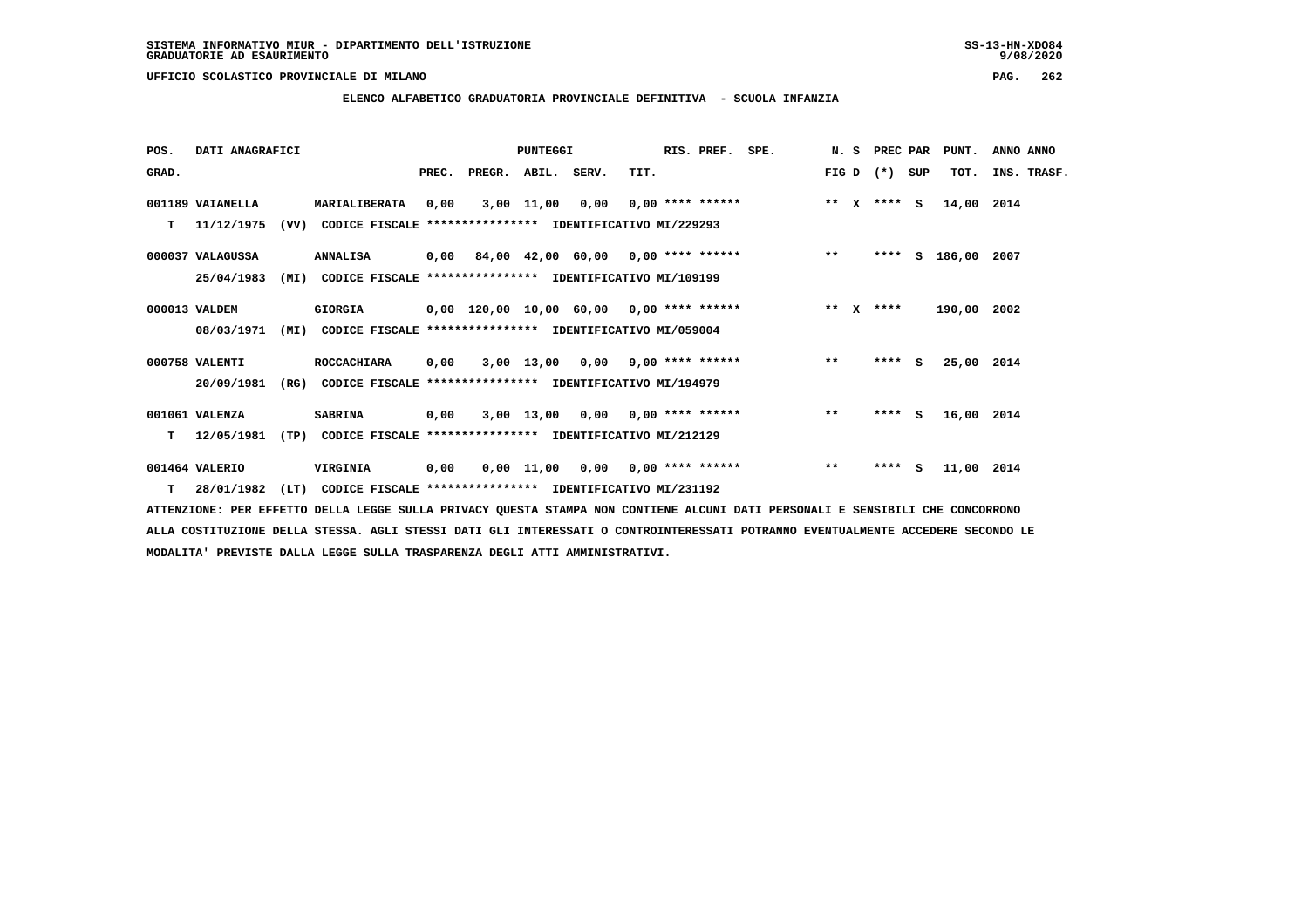**ELENCO ALFABETICO GRADUATORIA PROVINCIALE DEFINITIVA - SCUOLA INFANZIA**

 **POS. DATI ANAGRAFICI PUNTEGGI RIS. PREF. SPE. N. S PREC PAR PUNT. ANNO ANNO**GRAD. **BRAD. PREC. PREGR. ABIL. SERV.** TIT. THE REGREATER FIG D (\*) SUP TOT. INS. TRASF.  **001056 VALLA ELISABETTA 0,00 16,00 0,00 0,00 0,00 \*\*\*\* \*\*\*\*\*\* \*\* \*\*\*\* S 16,00 2014 T 15/11/1977 (MI) CODICE FISCALE \*\*\*\*\*\*\*\*\*\*\*\*\*\*\*\* IDENTIFICATIVO MI/205912 001155 VALLONE ANNA MARIA 0,00 0,00 15,00 0,00 0,00 \*\*\*\* \*\*\*\*\*\* \*\* \*\*\*\* S 15,00 2019 2019 11/02/1971 (TP) CODICE FISCALE \*\*\*\*\*\*\*\*\*\*\*\*\*\*\*\* IDENTIFICATIVO MI/285324 000075 VALLONE LAURA CARMELA 0,00 101,00 16,00 60,00 0,00 \*\*\*\* \*\*\*\*\*\* \*\* X \*\*\*\* S 177,00 2007 12/09/1974 (VV) CODICE FISCALE \*\*\*\*\*\*\*\*\*\*\*\*\*\*\*\* IDENTIFICATIVO MI/110992 000586 VALVO CARLA 0,00 28,00 0,00 23,00 0,00 \*\*\*\* \*\*\*\*\*\* \*\* \*\*\*\* 51,00 2014 T 15/01/1980 (CT) CODICE FISCALE \*\*\*\*\*\*\*\*\*\*\*\*\*\*\*\* IDENTIFICATIVO MI/204452 000291 VANZULLI SIMONA 0,00 112,00 16,00 0,00 0,00 \*\*\*\* \*\*\*\*\*\* \*\* \*\*\*\* S 128,00 2019 2011 29/08/1978 (VA) CODICE FISCALE \*\*\*\*\*\*\*\*\*\*\*\*\*\*\*\* IDENTIFICATIVO MI/167560 001286 VARISANO ADRIANO 0,00 0,00 13,00 0,00 0,00 \*\*\*\* \*\*\*\*\*\* \*\* \*\*\*\* S 13,00 2014 20/08/1981 (AG) CODICE FISCALE \*\*\*\*\*\*\*\*\*\*\*\*\*\*\*\* IDENTIFICATIVO MI/194004**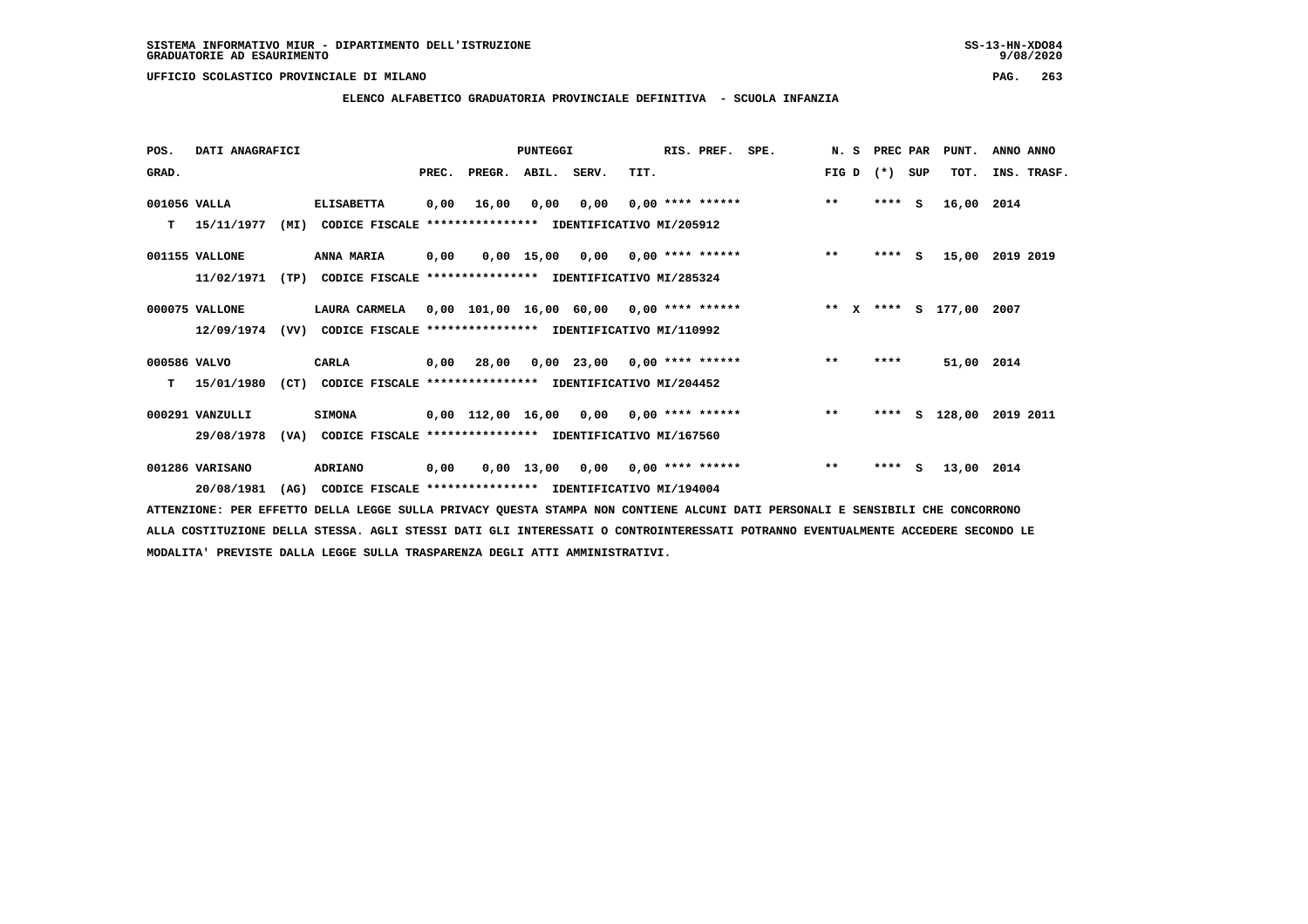**ELENCO ALFABETICO GRADUATORIA PROVINCIALE DEFINITIVA - SCUOLA INFANZIA**

| POS.         | DATI ANAGRAFICI  |      |                                                               |       |                | PUNTEGGI    |      |                                     | RIS. PREF. | SPE. | N.S                   | PREC PAR |     | PUNT.      | ANNO ANNO   |
|--------------|------------------|------|---------------------------------------------------------------|-------|----------------|-------------|------|-------------------------------------|------------|------|-----------------------|----------|-----|------------|-------------|
| GRAD.        |                  |      |                                                               | PREC. | PREGR.         | ABIL. SERV. |      | TIT.                                |            |      | FIG D                 | $(* )$   | SUP | TOT.       | INS. TRASF. |
|              | 001303 VARISCO   |      | <b>FLORA</b>                                                  | 0,00  | 13,00          | 0,00        | 0,00 | $0,00$ **** ******                  |            |      | $* *$<br>$\mathbf{x}$ | $***$ S  |     | 13,00 2014 |             |
| т            | 09/05/1975       | (MI) | CODICE FISCALE **************** IDENTIFICATIVO MI/222240      |       |                |             |      |                                     |            |      |                       |          |     |            |             |
|              | 000884 VASILE    |      | INGRID                                                        | 0,00  |                |             |      | $3,00$ 15,00 2,00 0,00 **** ******  |            |      | $***$                 | $***$ S  |     | 20,00      | 2019 2019   |
|              | 07/09/1965       | (EE) | CODICE FISCALE **************** IDENTIFICATIVO MI/326514      |       |                |             |      |                                     |            |      |                       |          |     |            |             |
| 000474 VASTA |                  |      | <b>ALESSANDRA</b>                                             | 0,00  |                |             |      | $0.00$ 13.00 60.00 3.00 **** ****** |            |      | $**$                  | $***$ S  |     | 76,00 2014 |             |
|              | 03/07/1974       | (SR) | CODICE FISCALE **************** IDENTIFICATIVO MI/229920      |       |                |             |      |                                     |            |      |                       |          |     |            |             |
|              | 000829 VECCHIO   |      | VALENTINA                                                     | 0,00  |                |             |      | $3,00$ 15,00 0,00 3,00 **** ******  |            |      | $***$                 | $***$ S  |     | 21,00 2014 |             |
| т            | 21/01/1982       |      | (CT) CODICE FISCALE **************** IDENTIFICATIVO MI/233590 |       |                |             |      |                                     |            |      |                       |          |     |            |             |
| 001228 VELLA |                  |      | LUCIA                                                         |       | $0,00$ $14,00$ | 0,00        |      | $0,00$ $0,00$ **** ******           |            |      | $***$                 | $***5$   |     | 14,00 2014 |             |
| т            | 12/11/1981       | (SR) | CODICE FISCALE **************** IDENTIFICATIVO MI/233235      |       |                |             |      |                                     |            |      |                       |          |     |            |             |
| 001338 VENCO |                  |      | LAURAROSAMARI                                                 | 0,00  |                | 0,00 13,00  |      | $0,00$ $0,00$ **** ******           |            |      | $**$                  | ****     | s   | 13,00 2014 |             |
|              | $T = 16/11/1965$ | (MI) | CODICE FISCALE **************** IDENTIFICATIVO MI/197573      |       |                |             |      |                                     |            |      |                       |          |     |            |             |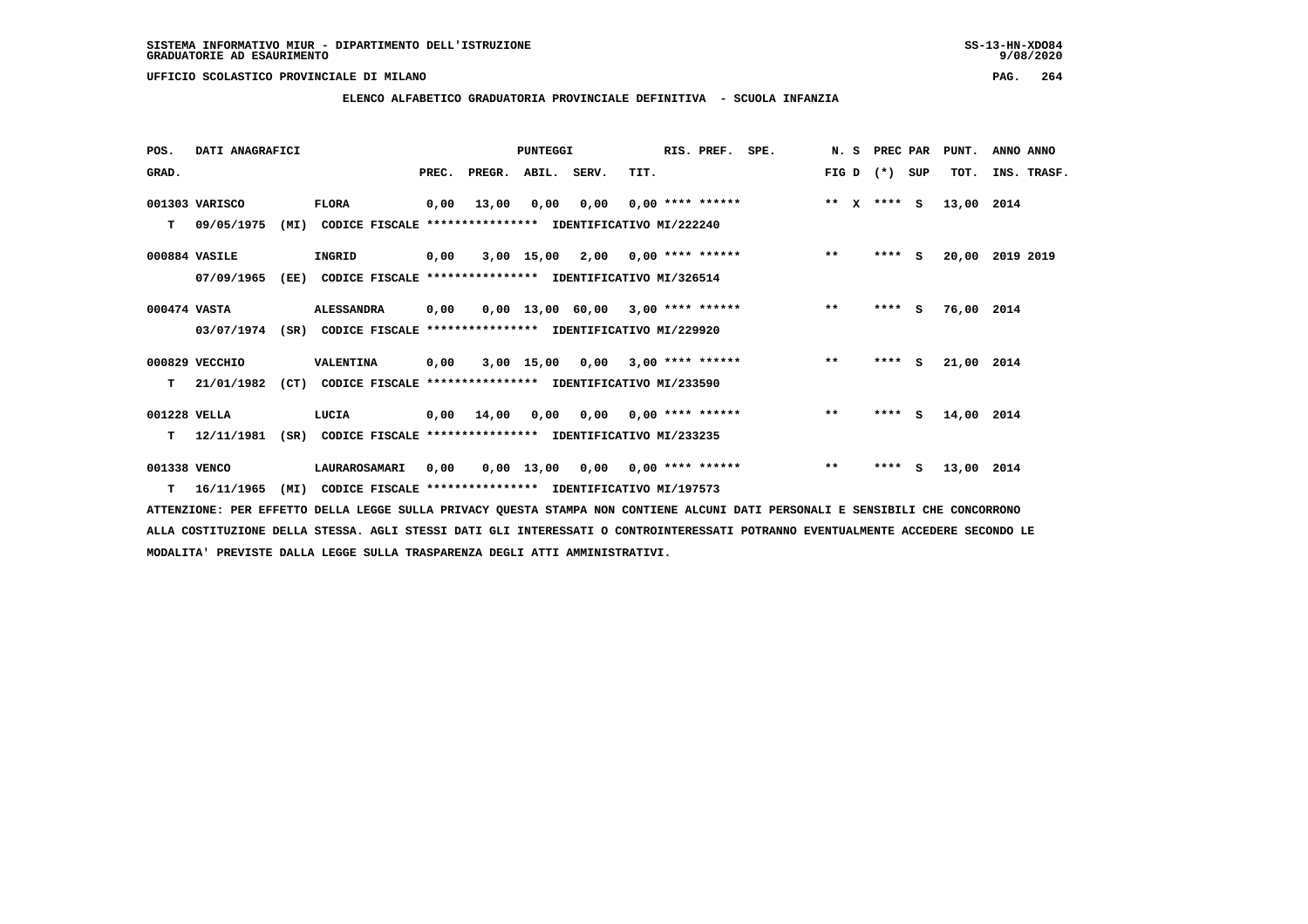**ELENCO ALFABETICO GRADUATORIA PROVINCIALE DEFINITIVA - SCUOLA INFANZIA**

| POS.  | DATI ANAGRAFICI   |      |                                                               |       |            | PUNTEGGI    |                                    |      | RIS. PREF.         | SPE.                                |              | N. S PREC PAR |     | PUNT.              | ANNO ANNO          |
|-------|-------------------|------|---------------------------------------------------------------|-------|------------|-------------|------------------------------------|------|--------------------|-------------------------------------|--------------|---------------|-----|--------------------|--------------------|
| GRAD. |                   |      |                                                               | PREC. | PREGR.     | ABIL. SERV. |                                    | TIT. |                    |                                     | FIG D        | $(* )$        | SUP | TOT.               | INS. TRASF.        |
|       | 001278 VENTRICI   |      | <b>ELVIS</b>                                                  | 0,00  |            |             | $0,00$ 13,00 0,00 0,00 **** ****** |      |                    |                                     | $* *$        | $***$ S       |     | 13,00 2014         |                    |
| т     | 04/06/1974        | (EE) | CODICE FISCALE **************** IDENTIFICATIVO MI/230572      |       |            |             |                                    |      |                    |                                     |              |               |     |                    |                    |
|       | 000290 VENTURA    |      | <b>VALERIA</b>                                                |       | 0,00 68,00 |             |                                    |      |                    | 0,00 60,00 0,00 **** ******         | $***$        |               |     | **** S 128,00 2014 |                    |
| т     | 29/07/1983        | (CT) | CODICE FISCALE **************** IDENTIFICATIVO MI/204536      |       |            |             |                                    |      |                    |                                     |              |               |     |                    |                    |
|       | 000864 VERDUCI    |      | MARIA IMMACOL                                                 | 0.00  |            |             | 3,00 11,00 0,00                    |      | $6,00$ **** ****** |                                     | $***$ $x$    | $***$ S       |     | 20,00 2014         |                    |
| т     | 02/12/1977        |      | (RC) CODICE FISCALE **************** IDENTIFICATIVO MI/108891 |       |            |             |                                    |      |                    |                                     |              |               |     |                    |                    |
|       | 001626 VERDURA    |      | <b>FRANCESCA MAR</b>                                          |       | 0,00 11,00 |             |                                    |      |                    | 0,00 0,00 0,00 **** ******          | $***$        | $***$ S       |     |                    | 11,00 2019 2019    |
| т     | 14/04/1971        | (RG) | CODICE FISCALE **************** IDENTIFICATIVO MI/285516      |       |            |             |                                    |      |                    |                                     |              |               |     |                    |                    |
|       | 000952 VERGINE    |      | <b>DEBORA</b>                                                 | 0,00  |            |             | 0,00 18,00 0,00                    |      | $0.00$ **** ****** |                                     | $\star\star$ | $***$ S       |     | 18,00 2014         |                    |
| т     | 24/08/1979        |      | (LE) CODICE FISCALE **************** IDENTIFICATIVO MI/241734 |       |            |             |                                    |      |                    |                                     |              |               |     |                    |                    |
|       | 000393 VERNACCHIA |      | <b>ANNAGINA</b>                                               | 0,00  |            |             |                                    |      |                    | $3,00$ 40,00 54,00 3,00 **** ****** | $***$        | ****          |     |                    | S 100,00 2019 2019 |
|       | 14/04/1986        | (CB) | CODICE FISCALE **************** IDENTIFICATIVO MI/285517      |       |            |             |                                    |      |                    |                                     |              |               |     |                    |                    |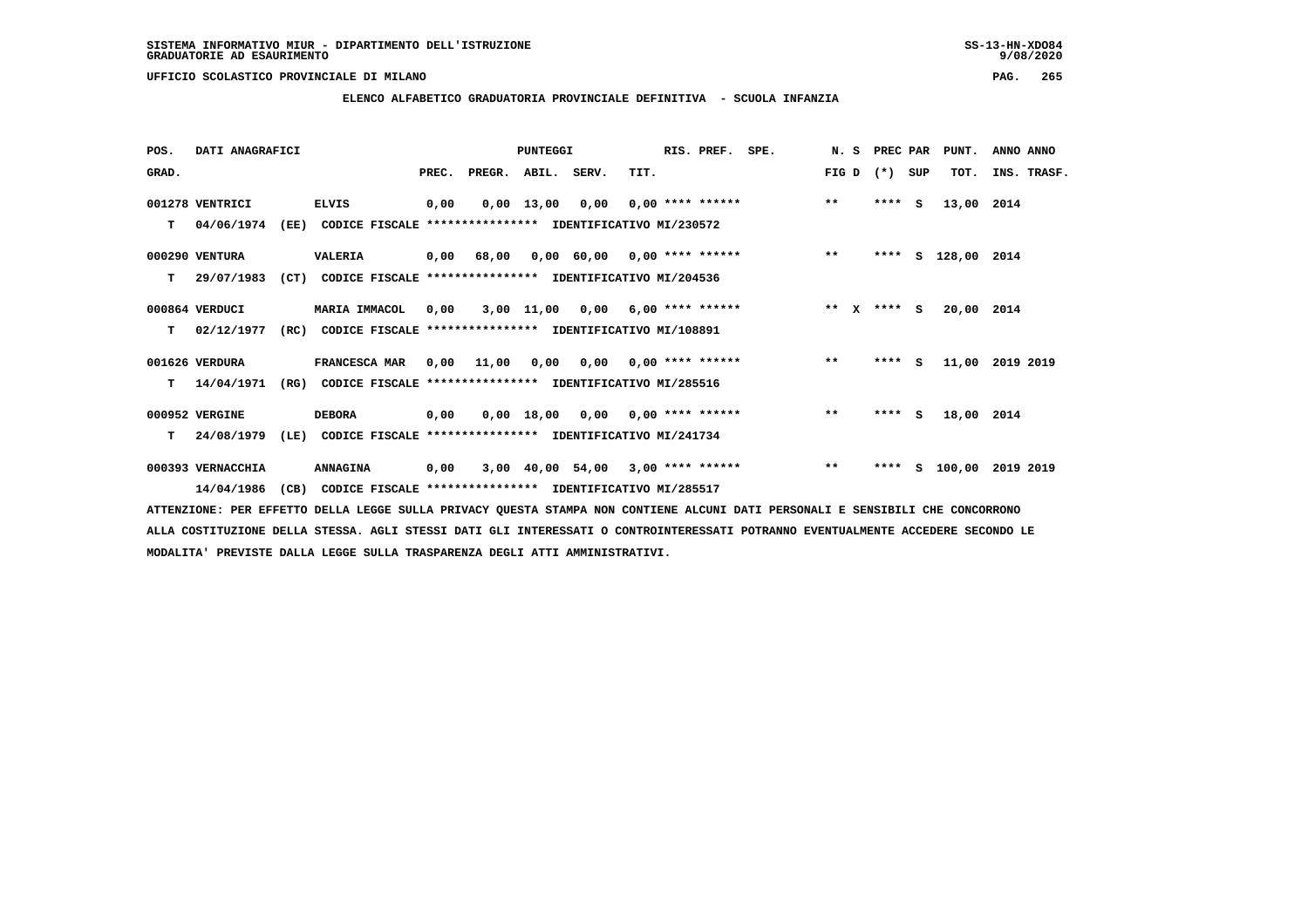# **ELENCO ALFABETICO GRADUATORIA PROVINCIALE DEFINITIVA - SCUOLA INFANZIA**

| POS.  | DATI ANAGRAFICI |      |                                                               |       |                    | <b>PUNTEGGI</b> |                                    |      | RIS. PREF. | SPE.                                    |       | N. S | PREC PAR |     | PUNT.         | ANNO ANNO       |
|-------|-----------------|------|---------------------------------------------------------------|-------|--------------------|-----------------|------------------------------------|------|------------|-----------------------------------------|-------|------|----------|-----|---------------|-----------------|
| GRAD. |                 |      |                                                               | PREC. | PREGR. ABIL. SERV. |                 |                                    | TIT. |            |                                         | FIG D |      | $(*)$    | SUP | TOT.          | INS. TRASF.     |
|       | 001177 VERSACE  |      | <b>DOMENICA</b>                                               | 0,00  | 11,00              | 0,00            | 0,00                               |      |            | $3,00$ **** ******                      | $***$ |      | $***$ S  |     | 14,00 2014    |                 |
|       | 03/08/1983      | (RC) | CODICE FISCALE **************** IDENTIFICATIVO MI/206558      |       |                    |                 |                                    |      |            |                                         |       |      |          |     |               |                 |
|       | 001019 VERSACE  |      | GILDA                                                         | 0,00  |                    |                 | $0,00$ 17,00 0,00 0,00 **** ****** |      |            | $*** x*** s$                            |       |      |          |     |               | 17,00 2019 2019 |
|       | 14/08/1970      | (RC) | CODICE FISCALE **************** IDENTIFICATIVO MI/285503      |       |                    |                 |                                    |      |            |                                         |       |      |          |     |               |                 |
|       | 001627 VERZETTI |      | <b>SABINA</b>                                                 | 0,00  |                    |                 |                                    |      |            | 0,00 11,00 0,00 0,00 **** ******        | $***$ |      | $***$ S  |     | 11,00         | 2019 2019       |
| т     | 01/09/1970      |      | (VC) CODICE FISCALE **************** IDENTIFICATIVO MI/285504 |       |                    |                 |                                    |      |            |                                         |       |      |          |     |               |                 |
|       | 000940 VESCIO   |      | <b>ANGELA</b>                                                 |       | 0,00 15,00         |                 |                                    |      |            | $0,00$ $0,00$ $3,00$ **** ******        | $***$ |      | $***$ S  |     | 18,00 2014    |                 |
| т     | 18/06/1978      | (CZ) | CODICE FISCALE **************** IDENTIFICATIVO MI/233659      |       |                    |                 |                                    |      |            |                                         |       |      |          |     |               |                 |
|       | 000823 VESTUTI  |      | <b>RAFFAELLA</b>                                              | 0,00  |                    |                 | $6,00$ 15,00 0,00 0,00 **** ****** |      |            |                                         | $***$ |      | $***$ S  |     |               | 21,00 2014 2014 |
|       | 30/03/1968      |      | (SA) CODICE FISCALE **************** IDENTIFICATIVO MI/192128 |       |                    |                 |                                    |      |            |                                         |       |      |          |     |               |                 |
|       | 000329 VIADANA  |      | <b>SIMONA</b>                                                 |       |                    |                 |                                    |      |            | 0,00 17,00 41,00 60,00 0,00 **** ****** | $***$ |      | ****     |     | S 118,00 2007 |                 |
|       | 22/08/1981      | (MI) | CODICE FISCALE **************** IDENTIFICATIVO MI/107023      |       |                    |                 |                                    |      |            |                                         |       |      |          |     |               |                 |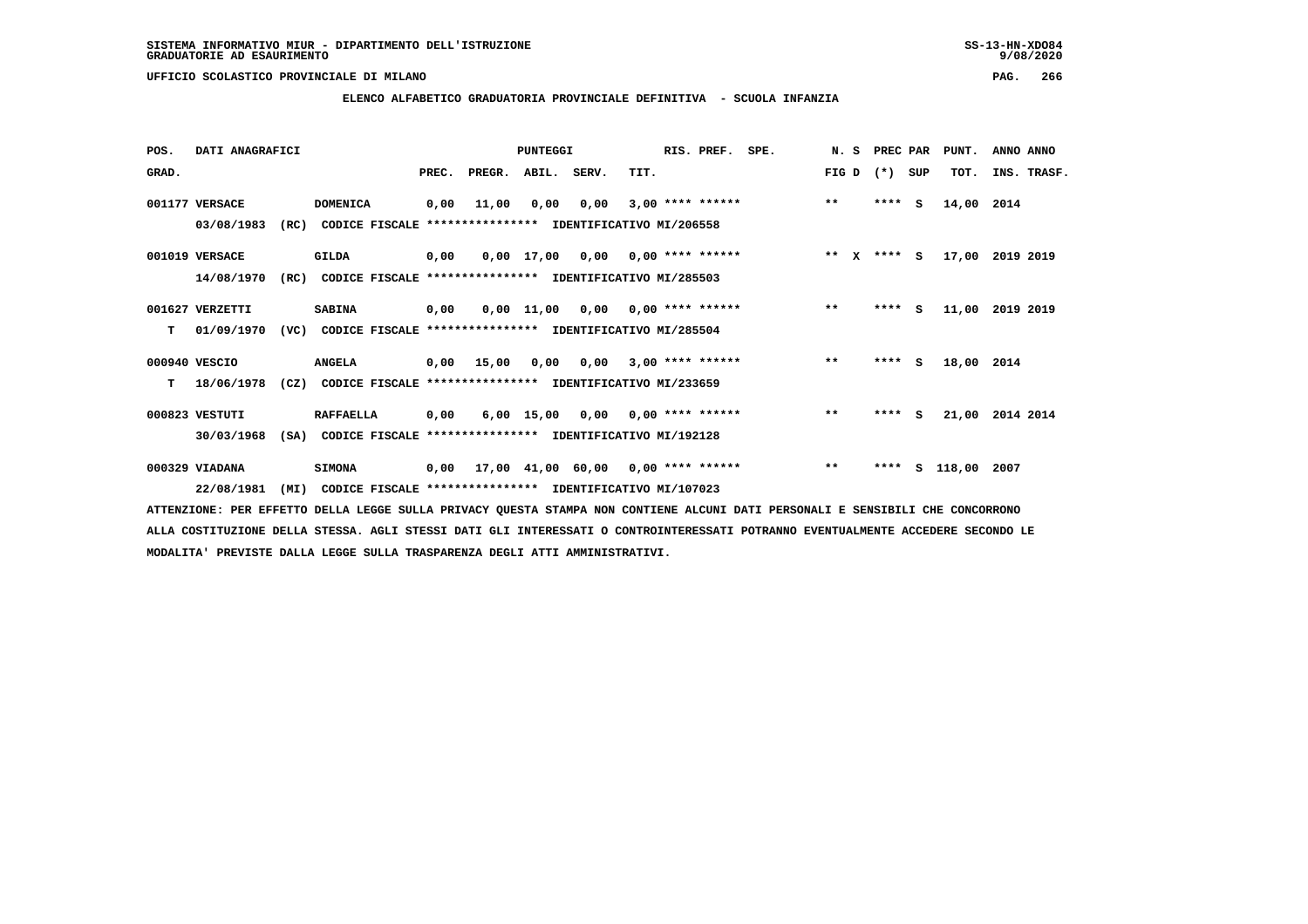**ELENCO ALFABETICO GRADUATORIA PROVINCIALE DEFINITIVA - SCUOLA INFANZIA**

 **POS. DATI ANAGRAFICI PUNTEGGI RIS. PREF. SPE. N. S PREC PAR PUNT. ANNO ANNO**GRAD. **BRAD. PREC. PREGR. ABIL. SERV.** TIT. THE REGREATER FIG D (\*) SUP TOT. INS. TRASF.  **000802 VICARI LOREDANA FULV 0,00 6,00 16,00 0,00 0,00 \*\*\*\* \*\*\*\*\*\* \*\* X \*\*\*\* S 22,00 2002 11/02/1969 (CL) CODICE FISCALE \*\*\*\*\*\*\*\*\*\*\*\*\*\*\*\* IDENTIFICATIVO MI/025727 000124 VIGGIANO CLARA FILOMEN 0,00 98,00 11,00 60,00 0,00 \*\*\*\* \*\*\*\*\*\* \*\* \*\*\*\* S 169,00 2014 T 18/11/1969 (MI) CODICE FISCALE \*\*\*\*\*\*\*\*\*\*\*\*\*\*\*\* IDENTIFICATIVO MI/223101 000311 VIGLIUCCI MADDALENA 0,00 44,00 16,00 64,00 0,00 \*\*\*\* \*\*\*\*\*\* \*\* X \*\*\*\* S 124,00 2005 2005 31/08/1957 (CE) CODICE FISCALE \*\*\*\*\*\*\*\*\*\*\*\*\*\*\*\* IDENTIFICATIVO MI/095434 001244 VILLA RITA 0,00 0,00 11,00 0,00 3,00 \*\*\*\* \*\*\*\*\*\* \*\* \*\*\*\* S 14,00 2014 T 24/10/1962 (TS) CODICE FISCALE \*\*\*\*\*\*\*\*\*\*\*\*\*\*\*\* IDENTIFICATIVO MI/214727 000318 VILLA ROBERTA 0,00 108,00 13,00 0,00 0,00 \*\*\*\* \*\*\*\*\*\* \*\* \*\*\*\* S 121,00 2014 T 24/01/1983 (MI) CODICE FISCALE \*\*\*\*\*\*\*\*\*\*\*\*\*\*\*\* IDENTIFICATIVO MI/194221 000373 VILLA ROSSELLA 0,00 28,00 42,00 36,00 0,00 \*\*\*\* \*\*\*\*\*\* \*\* \*\*\*\* S 106,00 2019 07/10/1975 (MI) CODICE FISCALE \*\*\*\*\*\*\*\*\*\*\*\*\*\*\*\* IDENTIFICATIVO MI/107407**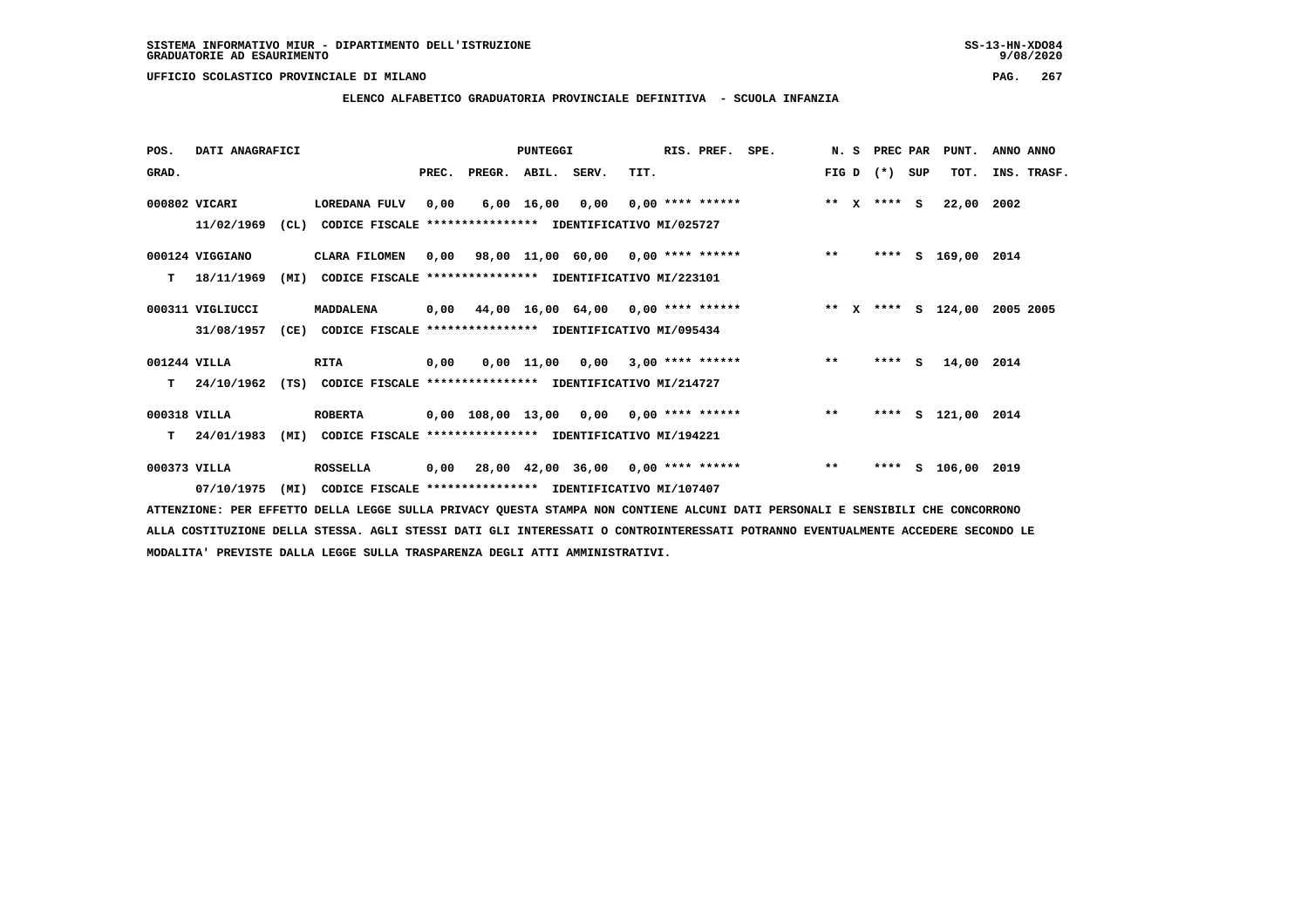# **ELENCO ALFABETICO GRADUATORIA PROVINCIALE DEFINITIVA - SCUOLA INFANZIA**

| POS.         | DATI ANAGRAFICI  |      |                                                          |       |                    | <b>PUNTEGGI</b> |                                            |      | RIS. PREF. | SPE.                               | N.S     | PREC PAR    |     | PUNT.              | ANNO ANNO   |  |
|--------------|------------------|------|----------------------------------------------------------|-------|--------------------|-----------------|--------------------------------------------|------|------------|------------------------------------|---------|-------------|-----|--------------------|-------------|--|
| GRAD.        |                  |      |                                                          | PREC. | PREGR. ABIL. SERV. |                 |                                            | TIT. |            |                                    | FIG D   | $(*)$       | SUP | TOT.               | INS. TRASF. |  |
| 000097 VILLA |                  |      | VALENTINA                                                | 0,00  |                    |                 |                                            |      |            | 96,00 42,00 36,00 0,00 **** ****** | $***$   | ****        |     | 174,00 2007        |             |  |
|              | 21/07/1983       | (MI) | CODICE FISCALE **************** IDENTIFICATIVO MI/107003 |       |                    |                 |                                            |      |            |                                    |         |             |     |                    |             |  |
|              | 000062 VILLANI   |      | <b>ROSA</b>                                              |       |                    |                 | $0,00$ 104,00 16,00 60,00 0,00 **** ****** |      |            |                                    |         | ** $X$ **** |     | 180,00 2002        |             |  |
|              | 19/10/1965       | (FG) | CODICE FISCALE **************** IDENTIFICATIVO MI/063239 |       |                    |                 |                                            |      |            |                                    |         |             |     |                    |             |  |
|              | 001629 VILLANO   |      | FELICIA                                                  | 0,00  |                    |                 | $0,00$ 11,00 0,00 0,00 **** ******         |      |            |                                    | $***$   | $***5$      |     | 11,00 2019 2019    |             |  |
| т            | 19/02/1963       | (CZ) | CODICE FISCALE **************** IDENTIFICATIVO MI/285341 |       |                    |                 |                                            |      |            |                                    |         |             |     |                    |             |  |
|              | 001447 VILLANO   |      | <b>ROSSELLA</b>                                          | 0,00  | 11,00              |                 | $0,00$ $0,00$ $0,00$ $***$ **** ******     |      |            |                                    | $***$   | $***$ S     |     | 11,00 2014         |             |  |
| т            | 06/05/1980       | (MT) | CODICE FISCALE **************** IDENTIFICATIVO MI/211816 |       |                    |                 |                                            |      |            |                                    |         |             |     |                    |             |  |
|              | 000054 VIMERCATI |      | <b>GLORIA</b>                                            |       |                    |                 | $0,00$ 80,00 42,00 60,00 0,00 **** ******  |      |            |                                    | $**$    | ****        |     | S 182,00 2007      |             |  |
|              | 04/05/1984       | (MI) | CODICE FISCALE **************** IDENTIFICATIVO MI/106605 |       |                    |                 |                                            |      |            |                                    |         |             |     |                    |             |  |
| 000353 VINCI |                  |      | LUANAIOLE                                                | 0,00  | 81,00              |                 | $0,00$ 30,00 0,00 **** ******              |      |            |                                    | $***$ X |             |     | **** S 111,00 2014 |             |  |
|              | $T = 25/04/1982$ | (RC) | CODICE FISCALE **************** IDENTIFICATIVO MI/194132 |       |                    |                 |                                            |      |            |                                    |         |             |     |                    |             |  |

 **ATTENZIONE: PER EFFETTO DELLA LEGGE SULLA PRIVACY QUESTA STAMPA NON CONTIENE ALCUNI DATI PERSONALI E SENSIBILI CHE CONCORRONO ALLA COSTITUZIONE DELLA STESSA. AGLI STESSI DATI GLI INTERESSATI O CONTROINTERESSATI POTRANNO EVENTUALMENTE ACCEDERE SECONDO LE MODALITA' PREVISTE DALLA LEGGE SULLA TRASPARENZA DEGLI ATTI AMMINISTRATIVI.**

# $9/08/2020$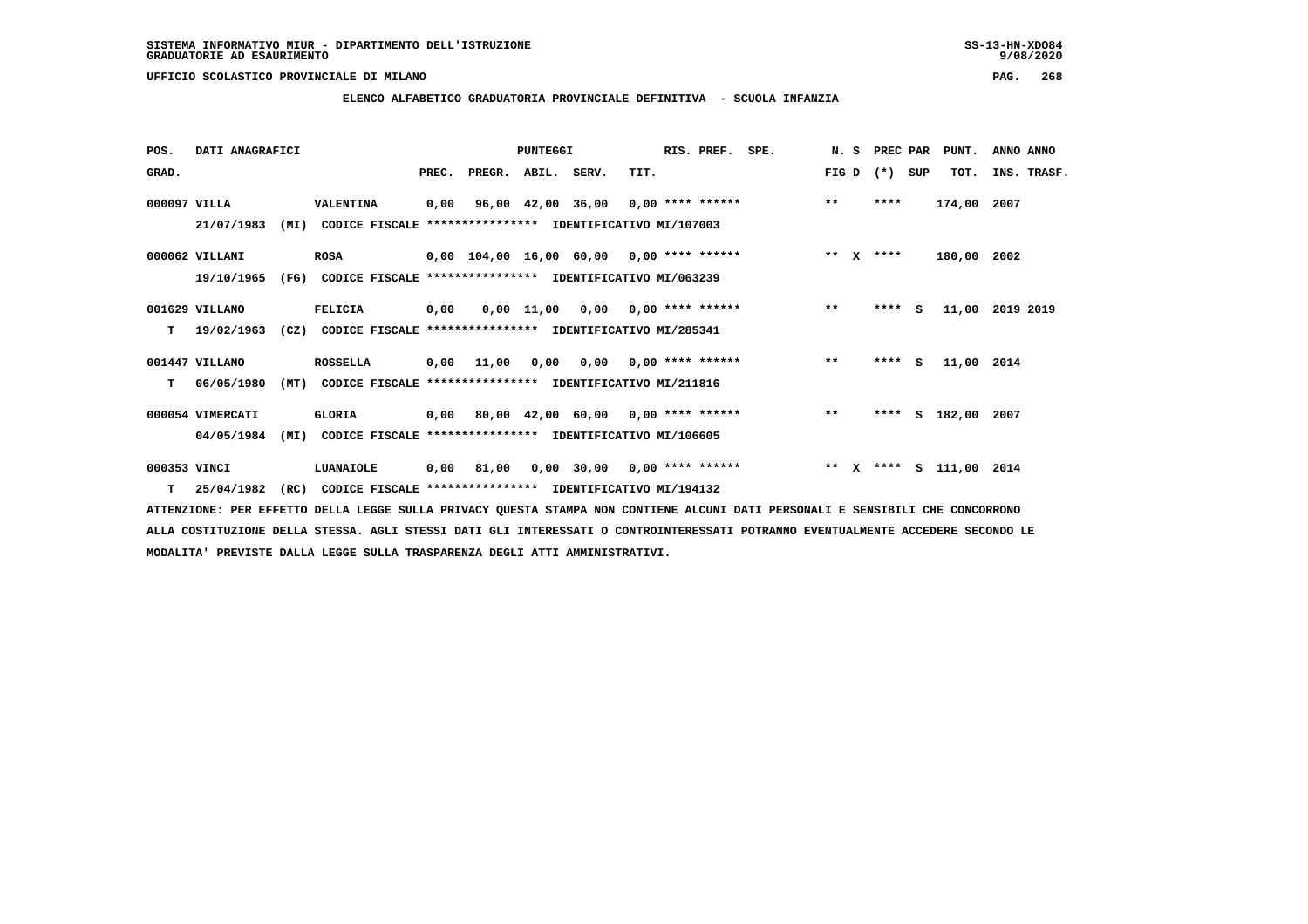$9/08/2020$ 

 **UFFICIO SCOLASTICO PROVINCIALE DI MILANO PAG. 269**

# **ELENCO ALFABETICO GRADUATORIA PROVINCIALE DEFINITIVA - SCUOLA INFANZIA**

| POS.  | DATI ANAGRAFICI   | <b>PUNTEGGI</b> |                                                               |       |                                           |                    | RIS. PREF.                         | SPE. | N. S                      | PREC PAR |       | PUNT.   | ANNO ANNO |            |             |
|-------|-------------------|-----------------|---------------------------------------------------------------|-------|-------------------------------------------|--------------------|------------------------------------|------|---------------------------|----------|-------|---------|-----------|------------|-------------|
| GRAD. |                   |                 |                                                               | PREC. | PREGR. ABIL. SERV.                        |                    |                                    | TIT. |                           |          | FIG D | $(* )$  | SUP       | TOT.       | INS. TRASF. |
|       | 001321 VIOTTI     |                 | VALENTINA                                                     | 0,00  |                                           | $0,00 \quad 13,00$ | 0,00                               |      | $0.00$ **** ******        |          | $* *$ | ****    | <b>S</b>  | 13,00 2014 |             |
| т     | 02/08/1980        | (MI)            | CODICE FISCALE **************** IDENTIFICATIVO MI/254720      |       |                                           |                    |                                    |      |                           |          |       |         |           |            |             |
|       | 000569 VIRONE     |                 | <b>CARMEN</b>                                                 | 0,00  | 50,00                                     | 0,00               | 0,00                               |      | $3,00$ **** ******        |          | $**$  | $***$ S |           | 53,00      | 2014 2014   |
|       | 21/12/1978        | (AG)            | CODICE FISCALE **************** IDENTIFICATIVO MI/192384      |       |                                           |                    |                                    |      |                           |          |       |         |           |            |             |
|       | 001335 VISCIGLIA  |                 | ANNA                                                          | 0,00  | 13,00                                     | 0,00               |                                    |      | $0,00$ $0,00$ **** ****** |          | $***$ | ****    | <b>S</b>  | 13,00 2014 |             |
| т     | 24/03/1972        |                 | (CS) CODICE FISCALE **************** IDENTIFICATIVO MI/196656 |       |                                           |                    |                                    |      |                           |          |       |         |           |            |             |
|       | 001166 VITAGLIANO |                 | <b>MARIA ANGELA</b>                                           | 0,00  |                                           |                    | $0.00$ 15.00 0.00 0.00 **** ****** |      |                           |          | $***$ | $***$ S |           | 15,00      | 2019 2019   |
|       | 11/12/1979        | (NA)            | CODICE FISCALE                                                |       | **************** IDENTIFICATIVO MI/285544 |                    |                                    |      |                           |          |       |         |           |            |             |
|       | 000905 VITALE     |                 | ADOLFINA LORE                                                 | 0,00  |                                           | 3,00 16,00         |                                    |      | $0,00$ $0,00$ **** ****** |          | $***$ | $***$ S |           | 19,00 2014 |             |
| т     | 21/10/1980        | (AV)            | CODICE FISCALE **************** IDENTIFICATIVO MI/219630      |       |                                           |                    |                                    |      |                           |          |       |         |           |            |             |
|       | 000498 VITALIANO  |                 | <b>GIUSEPPINA</b>                                             | 0,00  | 67,00                                     |                    | $0,00$ 4,00 0,00 **** ******       |      |                           |          | $***$ | ****    | - S       | 71,00      | 2005 2005   |
|       | 01/10/1968        | (CZ)            | CODICE FISCALE **************** IDENTIFICATIVO MI/094737      |       |                                           |                    |                                    |      |                           |          |       |         |           |            |             |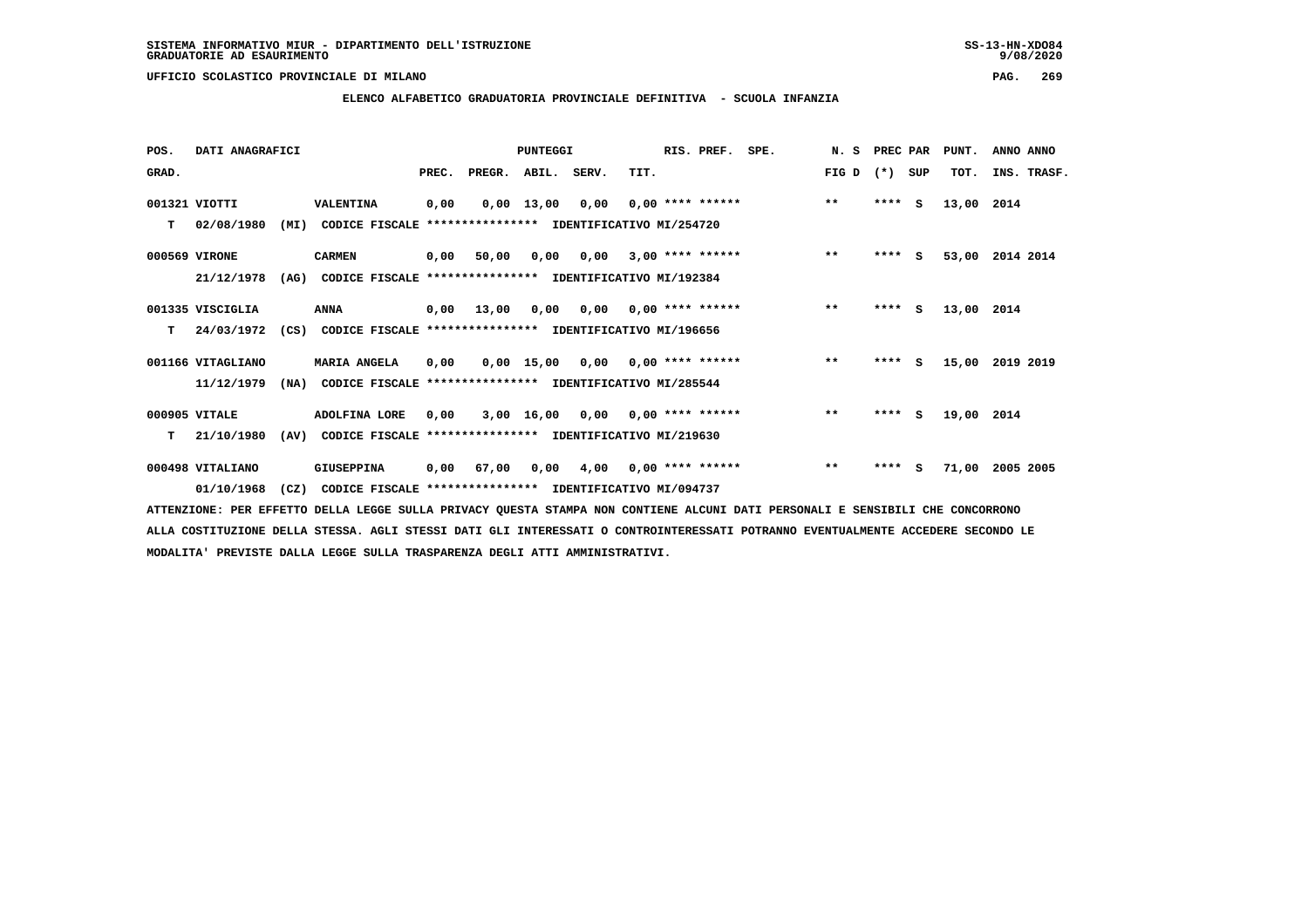# **ELENCO ALFABETICO GRADUATORIA PROVINCIALE DEFINITIVA - SCUOLA INFANZIA**

| POS.         | DATI ANAGRAFICI  |      |                                                               | PUNTEGGI |                          |      |                                    |      | RIS. PREF.                | SPE.                                                            | N. S  | <b>PREC PAR</b> |          | PUNT.      | ANNO ANNO   |
|--------------|------------------|------|---------------------------------------------------------------|----------|--------------------------|------|------------------------------------|------|---------------------------|-----------------------------------------------------------------|-------|-----------------|----------|------------|-------------|
| GRAD.        |                  |      |                                                               |          | PREC. PREGR. ABIL. SERV. |      |                                    | TIT. |                           |                                                                 | FIG D | $(*)$           | SUP      | TOT.       | INS. TRASF. |
|              | 000298 VITALINI  |      | <b>SERENA</b>                                                 | 0,00     |                          |      |                                    |      |                           | 12,00 42,00 72,00 0,00 **** ****** **** *** **** \$ 126,00 2009 |       |                 |          |            |             |
|              | 14/07/1988       | (MI) | CODICE FISCALE **************** IDENTIFICATIVO MI/143501      |          |                          |      |                                    |      |                           |                                                                 |       |                 |          |            |             |
|              | 000451 VITELLARO |      | <b>MARIA STEFANI</b>                                          | 0,00     |                          |      |                                    |      |                           | 3,00 14,00 60,00 3,00 **** ******                               | $**$  | **** S          |          | 80,00      | 2014 2014   |
|              | 27/03/1975       | (PA) | CODICE FISCALE **************** IDENTIFICATIVO MI/192150      |          |                          |      |                                    |      |                           |                                                                 |       |                 |          |            |             |
|              | 000395 VITRONE   |      | <b>MARIA</b>                                                  | 0,00     |                          |      | 19,00 14,00 66,00 0,00 **** ****** |      |                           |                                                                 | $* *$ | **** S          |          | 99,00      | 2011 2011   |
|              | 01/04/1959       |      | (NA) CODICE FISCALE **************** IDENTIFICATIVO MI/167608 |          |                          |      |                                    |      |                           |                                                                 |       |                 |          |            |             |
|              | 001102 VIVIANO   |      | <b>MARILENA</b>                                               | 0,00     |                          |      |                                    |      |                           | 0,00 15,00 0,00 0,00 **** ******                                | $**$  | **** S          |          | 15,00 2014 |             |
| т            | 17/06/1982       | (TP) | CODICE FISCALE **************** IDENTIFICATIVO MI/194978      |          |                          |      |                                    |      |                           |                                                                 |       |                 |          |            |             |
| 001593 VOCCA |                  |      | MARIAROSARIA                                                  | 0,00     | 0,00                     | 0,00 |                                    |      | $0,00$ $0,00$ **** ****** |                                                                 | $***$ | $***$ S         |          | 11,00      | 2019 2019   |
| T.           | 29/06/1970       |      | (SA) CODICE FISCALE **************** IDENTIFICATIVO MI/285282 |          |                          |      |                                    |      |                           |                                                                 |       |                 |          |            |             |
| 000961 VOLPE |                  |      | <b>CALOGERA</b>                                               | 0,00     |                          |      |                                    |      |                           | 3,00 15,00 0,00 0,00 **** ******                                | $***$ | ****            | <b>S</b> | 18,00      | 2019 2019   |
|              | 17/10/1964       | (AG) | CODICE FISCALE **************** IDENTIFICATIVO MI/285436      |          |                          |      |                                    |      |                           |                                                                 |       |                 |          |            |             |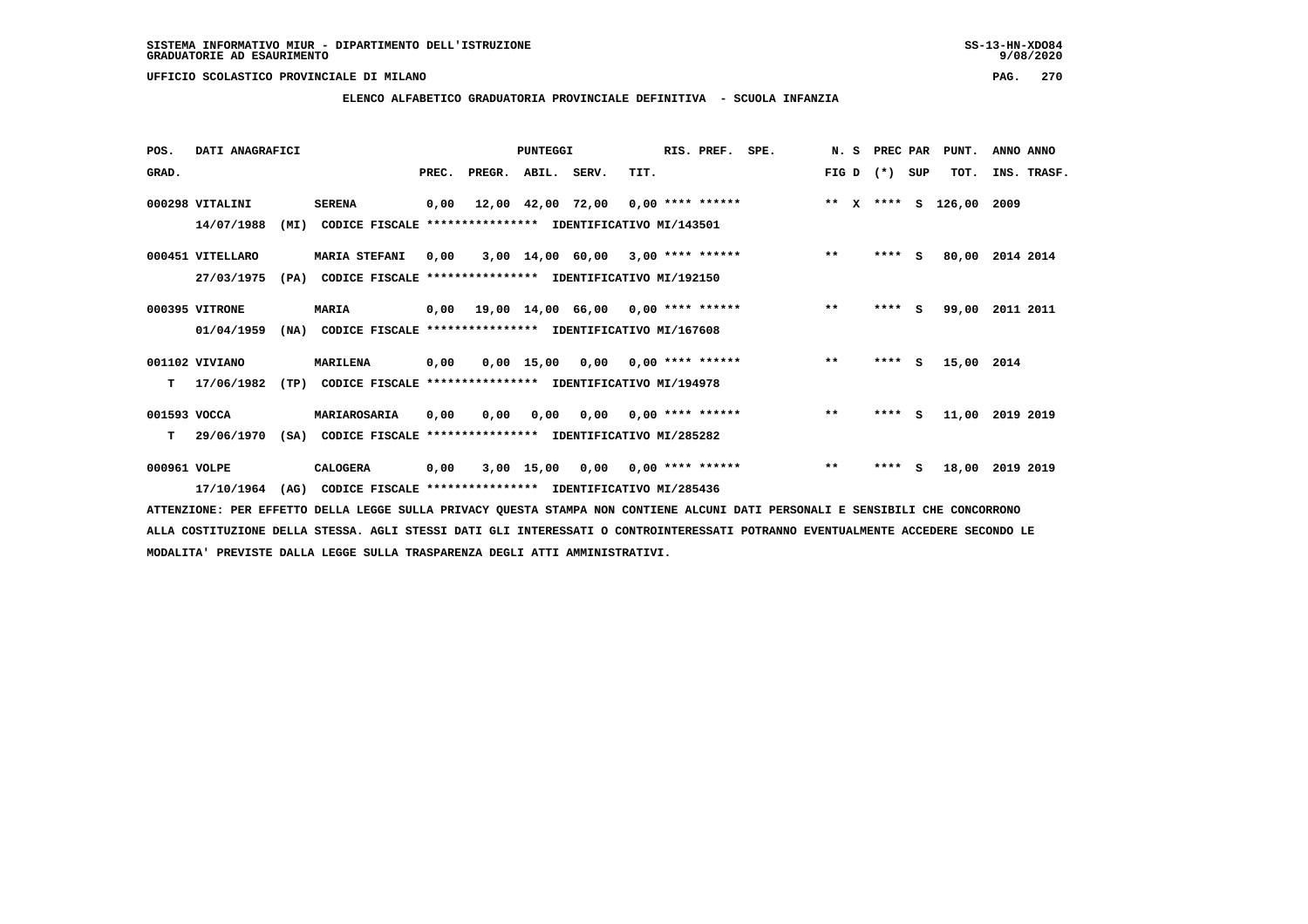**ELENCO ALFABETICO GRADUATORIA PROVINCIALE DEFINITIVA - SCUOLA INFANZIA**

 **POS. DATI ANAGRAFICI PUNTEGGI RIS. PREF. SPE. N. S PREC PAR PUNT. ANNO ANNO**GRAD. **PREGRADE SERVEGER. ABIL. SERV. TIT.** FIG D (\*) SUP TOT. INS. TRASF.  **001196 VOTADORO ESTERMARGHERI 0,00 11,00 0,00 0,00 3,00 \*\*\*\* \*\*\*\*\*\* \*\* X \*\*\*\* S 14,00 2014 T 07/04/1982 (RG) CODICE FISCALE \*\*\*\*\*\*\*\*\*\*\*\*\*\*\*\* IDENTIFICATIVO MI/232336 001434 VURCHIO MARIA LICIA 0,00 11,00 0,00 0,00 0,00 \*\*\*\* \*\*\*\*\*\* \*\* X \*\*\*\* S 11,00 2014 T 03/05/1980 (FG) CODICE FISCALE \*\*\*\*\*\*\*\*\*\*\*\*\*\*\*\* IDENTIFICATIVO MI/205223 000918 ZACCARIA GIOVANNA 0,00 3,00 16,00 0,00 0,00 \*\*\*\* \*\*\*\*\*\* \*\* \*\*\*\* S 19,00 2019 2019 14/02/1968 (RG) CODICE FISCALE \*\*\*\*\*\*\*\*\*\*\*\*\*\*\*\* IDENTIFICATIVO MI/285218**

 **000565 ZACCARIELLO YLENIA ITALIA 0,00 16,00 0,00 38,00 0,00 \*\*\*\* \*\*\*\*\*\* \*\* \*\*\*\* S 54,00 2019 2019 T 18/02/1977 (TO) CODICE FISCALE \*\*\*\*\*\*\*\*\*\*\*\*\*\*\*\* IDENTIFICATIVO MI/285220**

 **000392 ZAGARIA RICCARDINA 0,00 88,00 12,00 0,00 0,00 \*\*\*\* \*\*\*\*\*\* \*\* \*\*\*\* S 100,00 2014 T 20/09/1978 (BA) CODICE FISCALE \*\*\*\*\*\*\*\*\*\*\*\*\*\*\*\* IDENTIFICATIVO MI/224352**

 **001367 ZAMBATARO BRUNOMARTINO 0,00 12,00 0,00 0,00 0,00 \*\*\*\* \*\*\*\*\*\* \*\* \*\*\*\* S 12,00 2014**

 **T 11/11/1969 (CT) CODICE FISCALE \*\*\*\*\*\*\*\*\*\*\*\*\*\*\*\* IDENTIFICATIVO MI/210983**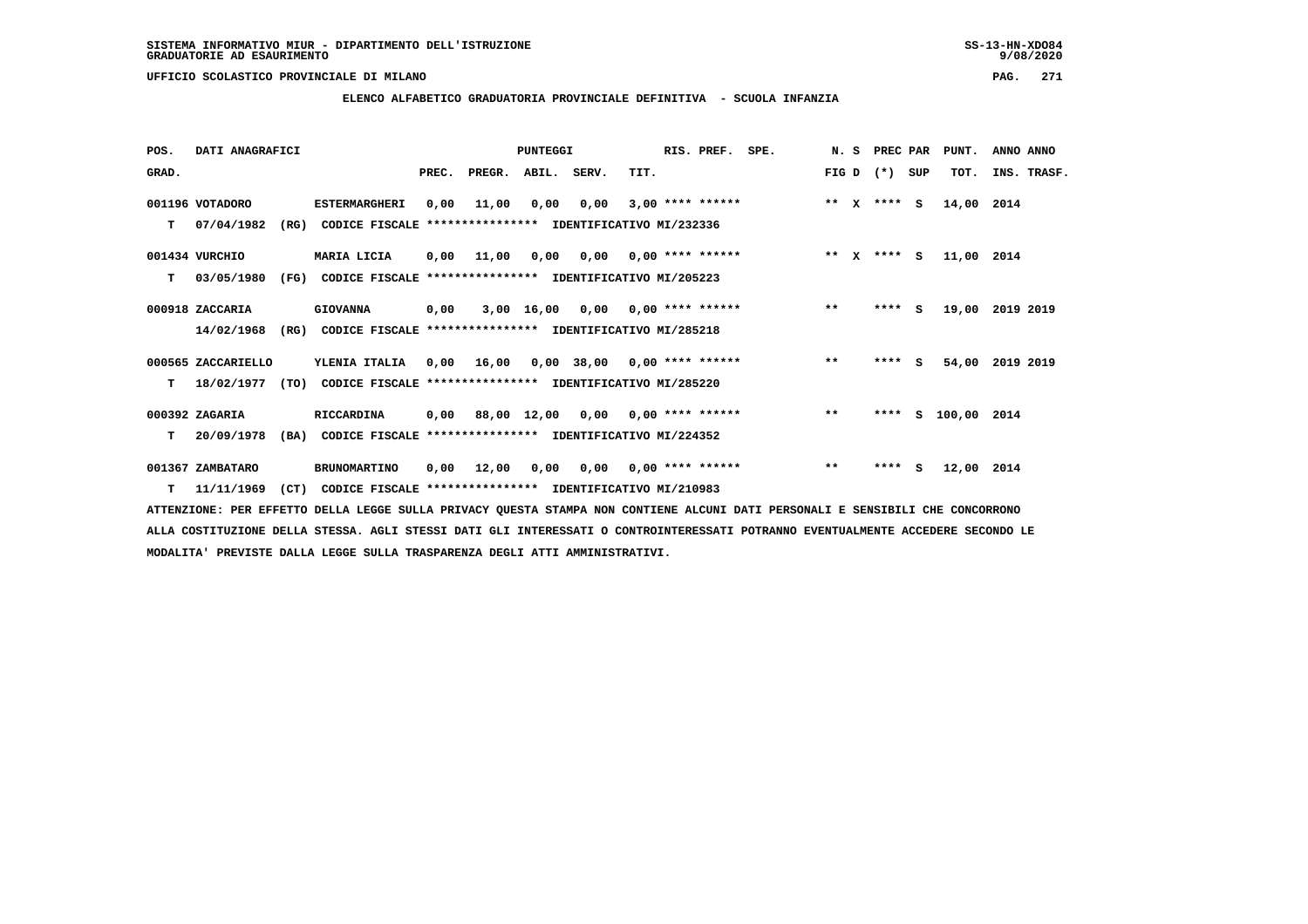**ELENCO ALFABETICO GRADUATORIA PROVINCIALE DEFINITIVA - SCUOLA INFANZIA**

 **POS. DATI ANAGRAFICI PUNTEGGI RIS. PREF. SPE. N. S PREC PAR PUNT. ANNO ANNO**GRAD. **BRAD. PREC. PREGR. ABIL. SERV.** TIT. THE REGREATER FIG D (\*) SUP TOT. INS. TRASF.  **000816 ZAMBITO MARSALA GIOVANNA 0,00 0,00 16,00 0,00 6,00 \*\*\*\* \*\*\*\*\*\* \*\* \*\*\*\* S 22,00 2019 2019 26/08/1982 (AG) CODICE FISCALE \*\*\*\*\*\*\*\*\*\*\*\*\*\*\*\* IDENTIFICATIVO MI/285132 000609 ZAMPINO PATRIZIAROSA 0,00 11,00 0,00 24,00 12,00 \*\*\*\* \*\*\*\*\*\* \*\* \*\*\*\* S 47,00 2019 2019 18/03/1969 (CT) CODICE FISCALE \*\*\*\*\*\*\*\*\*\*\*\*\*\*\*\* IDENTIFICATIVO MI/285160 000965 ZANGARA RITA 0,00 3,00 15,00 0,00 0,00 \*\*\*\* \*\*\*\*\*\* \*\* X \*\*\*\* S 18,00 2019 2019 13/02/1966 (RC) CODICE FISCALE \*\*\*\*\*\*\*\*\*\*\*\*\*\*\*\* IDENTIFICATIVO MI/285165 000840 ZARA SILVANA 0,00 6,00 15,00 0,00 0,00 \*\*\*\* \*\*\*\*\*\* \*\* \*\*\*\* S 21,00 2019 2019 05/06/1966 (PA) CODICE FISCALE \*\*\*\*\*\*\*\*\*\*\*\*\*\*\*\* IDENTIFICATIVO MI/285175 000727 ZARBO ROSETTA 0,00 16,00 0,00 12,00 0,00 \*\*\*\* \*\*\*\*\*\* \*\* \*\*\*\* S 28,00 2019 2019 T 20/09/1979 (AG) CODICE FISCALE \*\*\*\*\*\*\*\*\*\*\*\*\*\*\*\* IDENTIFICATIVO MI/285205 000987 ZAURITO PAOLARAFFAELL 0,00 14,00 0,00 0,00 3,00 \*\*\*\* \*\*\*\*\*\* \*\* \*\*\*\* S 17,00 2014**

 **T 15/10/1979 (BR) CODICE FISCALE \*\*\*\*\*\*\*\*\*\*\*\*\*\*\*\* IDENTIFICATIVO MI/233256**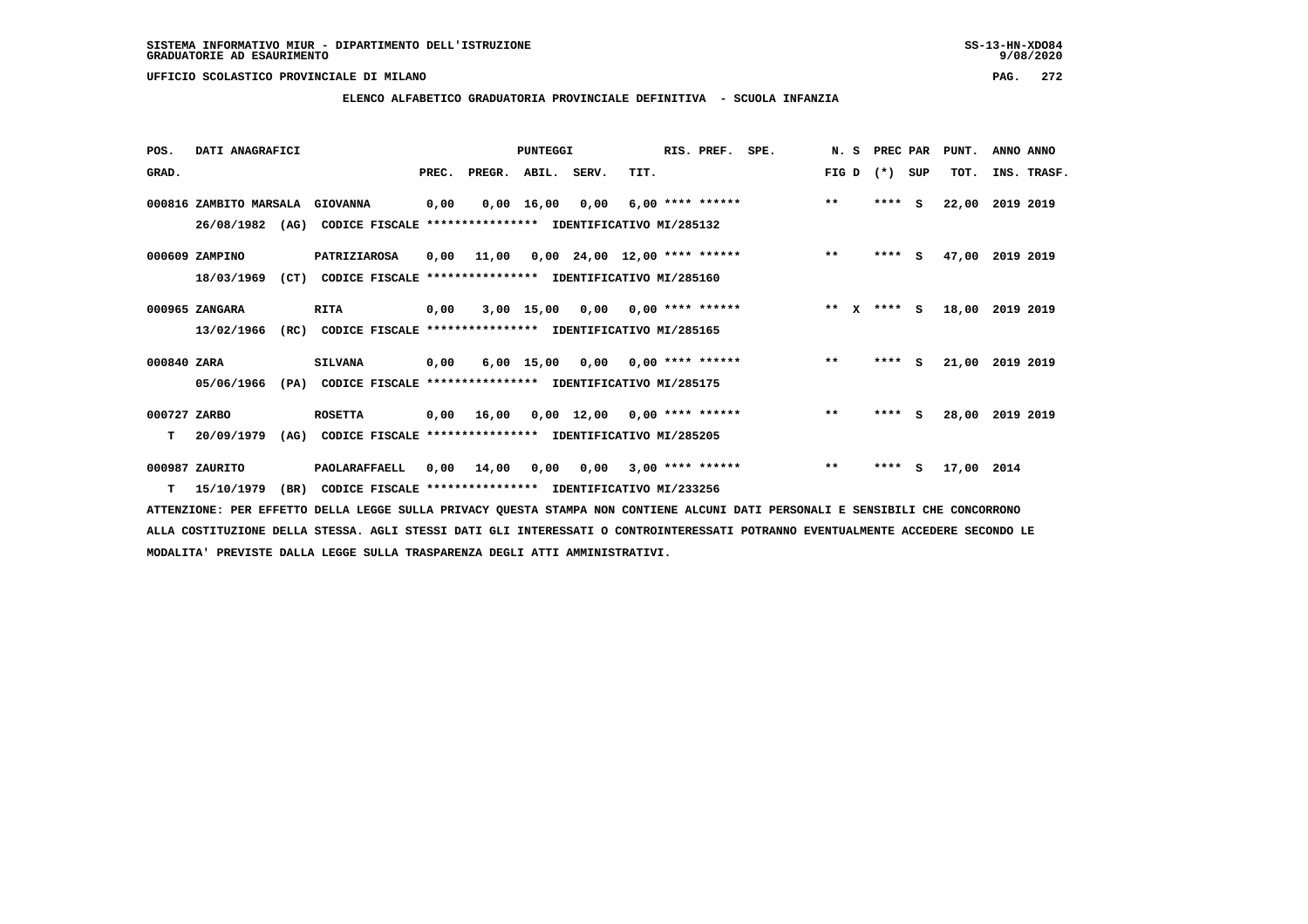**ELENCO ALFABETICO GRADUATORIA PROVINCIALE DEFINITIVA - SCUOLA INFANZIA**

| POS.  | DATI ANAGRAFICI   | PUNTEGGI |                                                          |      |                                           |              | RIS. PREF.                             | SPE. | N.S                | PREC PAR | PUNT.   | ANNO ANNO |             |             |  |
|-------|-------------------|----------|----------------------------------------------------------|------|-------------------------------------------|--------------|----------------------------------------|------|--------------------|----------|---------|-----------|-------------|-------------|--|
| GRAD. |                   |          |                                                          |      | PREC. PREGR. ABIL. SERV.                  |              |                                        | TIT. |                    |          | FIG D   | (*) SUP   | TOT.        | INS. TRASF. |  |
|       | 000941 ZECCHILLI  |          | CRISTINA                                                 | 0,00 |                                           | $0,00$ 18,00 | 0,00                                   |      | $0,00$ **** ****** |          | $***$   | $***5$    | 18,00 2014  |             |  |
| т     | 22/09/1975        | (MI)     | CODICE FISCALE **************** IDENTIFICATIVO MI/196785 |      |                                           |              |                                        |      |                    |          |         |           |             |             |  |
|       | 001337 ZENFRANI   |          | <b>ROSELLA</b>                                           | 0,00 | 13,00                                     |              | $0.00$ $0.00$ $0.00$ $***$ **** ****** |      |                    |          | $***$   | $***5$    | 13,00 2014  |             |  |
| т     | 23/10/1966        | (MI)     | CODICE FISCALE **************** IDENTIFICATIVO MI/232543 |      |                                           |              |                                        |      |                    |          |         |           |             |             |  |
|       | 000955 ZEPPETELLI |          | CLAUDIA                                                  | 0,00 |                                           |              | $3,00$ 15,00 0,00 0,00 **** ******     |      |                    |          | $***$   | $***$ S   | 18,00 2014  |             |  |
| т     | 17/08/1975        | (BN)     | CODICE FISCALE **************** IDENTIFICATIVO MI/233623 |      |                                           |              |                                        |      |                    |          |         |           |             |             |  |
|       | 000050 ZERBONI    |          | <b>PAMELA</b>                                            |      | $0,00$ 82,00 42,00 60,00 0,00 **** ****** |              |                                        |      |                    |          | $***$ X | ****      | 184,00 2007 |             |  |
|       | 01/01/1983        | (MI)     | CODICE FISCALE **************** IDENTIFICATIVO MI/107391 |      |                                           |              |                                        |      |                    |          |         |           |             |             |  |
|       | 000887 ZILIOLI    |          | <b>BEATRICE</b>                                          | 0,00 |                                           |              | $6,00$ 13,00 0,00 0,00 **** ******     |      |                    |          | $***$   | ****      | 19,00 2000  |             |  |
|       | 31/10/1957        | (VA)     | CODICE FISCALE **************** IDENTIFICATIVO MI/026395 |      |                                           |              |                                        |      |                    |          |         |           |             |             |  |
|       | 000523 ZIMBELLO   |          | LETIZIA                                                  | 0,00 |                                           |              | $0,00$ 15,00 48,00 0,00 **** ******    |      |                    |          | $***$   | ****      | 63,00 2014  |             |  |
| T     | 17/02/1984        | (RC)     | CODICE FISCALE **************** IDENTIFICATIVO MI/276483 |      |                                           |              |                                        |      |                    |          |         |           |             |             |  |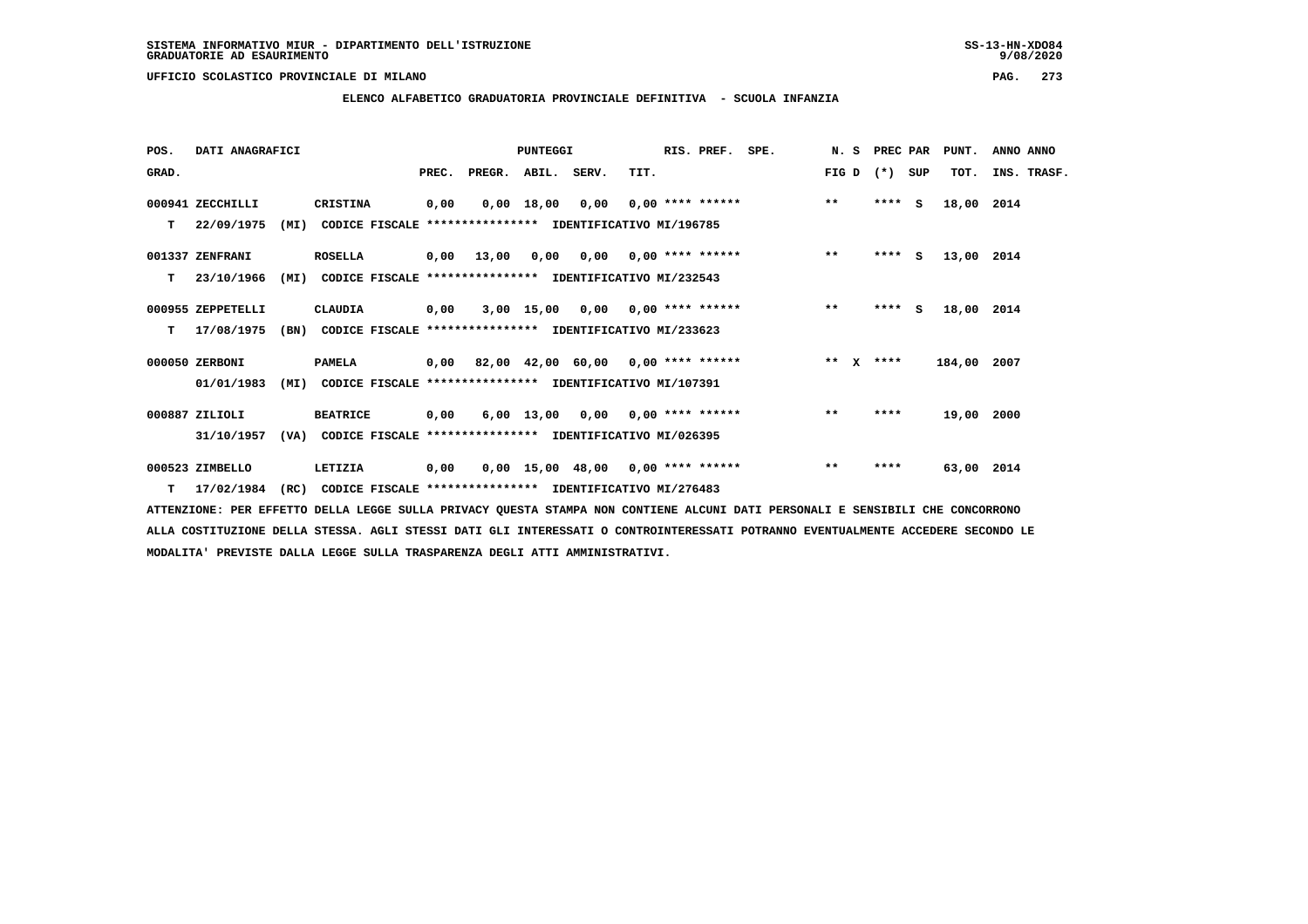# **ELENCO ALFABETICO GRADUATORIA PROVINCIALE DEFINITIVA - SCUOLA INFANZIA**

| POS.         | DATI ANAGRAFICI |      |                                                               | PUNTEGGI |            |                    |                                        | RIS. PREF. | SPE. | N. S               | PREC PAR     |         | PUNT.    | ANNO ANNO  |             |
|--------------|-----------------|------|---------------------------------------------------------------|----------|------------|--------------------|----------------------------------------|------------|------|--------------------|--------------|---------|----------|------------|-------------|
| GRAD.        |                 |      |                                                               | PREC.    |            | PREGR. ABIL. SERV. |                                        | TIT.       |      |                    | FIG D        | $(*)$   | SUP      | TOT.       | INS. TRASF. |
|              | 000778 ZINGARO  |      | <b>ANTONIETTA</b>                                             | 0,00     |            | 9,00 15,00         | 0,00                                   |            |      | $0.00$ **** ****** | $***$        | $***$ S |          | 24,00      | 2019 2019   |
|              | 02/03/1966      |      | (CB) CODICE FISCALE **************** IDENTIFICATIVO MI/285542 |          |            |                    |                                        |            |      |                    |              |         |          |            |             |
|              | 001448 ZINNANTI |      | <b>TATIANA</b>                                                | 0,00     |            |                    | $0.00$ 11.00 0.00 0.00 **** ******     |            |      |                    | $***$        | $***$ S |          | 11,00 2014 |             |
| т            | 15/03/1980      | (TP) | CODICE FISCALE **************** IDENTIFICATIVO MI/233281      |          |            |                    |                                        |            |      |                    |              |         |          |            |             |
| 000506 ZITO  |                 |      | <b>GIUSEPPINA</b>                                             |          | 0,00 18,00 |                    | $0,00$ 49,00 0,00 **** ******          |            |      |                    | $**$         | ****    | <b>S</b> | 67,00 2014 |             |
| т            | 09/09/1967      |      | (PA) CODICE FISCALE **************** IDENTIFICATIVO MI/199967 |          |            |                    |                                        |            |      |                    |              |         |          |            |             |
| 001289 ZITO  |                 |      | <b>MARIANGELA</b>                                             | 0,00     | 13,00      |                    | 0,00 0,00 0,00 **** ******             |            |      |                    | $***$        | **** S  |          | 13,00 2014 |             |
| т            | 23/04/1980      | (CT) | CODICE FISCALE **************** IDENTIFICATIVO MI/201654      |          |            |                    |                                        |            |      |                    |              |         |          |            |             |
| 000500 ZOGNA |                 |      | <b>CRISTINA</b>                                               | 0,00     |            |                    | $0,00$ 11,00 60,00 0,00 **** ******    |            |      |                    | $***$ X      | $***$ S |          | 71,00 2014 |             |
| т            | 18/09/1977      | (MI) | CODICE FISCALE **************** IDENTIFICATIVO MI/205786      |          |            |                    |                                        |            |      |                    |              |         |          |            |             |
| 000991 ZONER |                 |      | <b>EMANUELA</b>                                               | 0,00     | 17,00      |                    | $0,00$ $0,00$ $0,00$ $***$ **** ****** |            |      |                    | $\star\star$ | $***5$  |          | 17,00 2014 |             |
| т            | 22/11/1977      | (MI) | CODICE FISCALE **************** IDENTIFICATIVO MI/220905      |          |            |                    |                                        |            |      |                    |              |         |          |            |             |